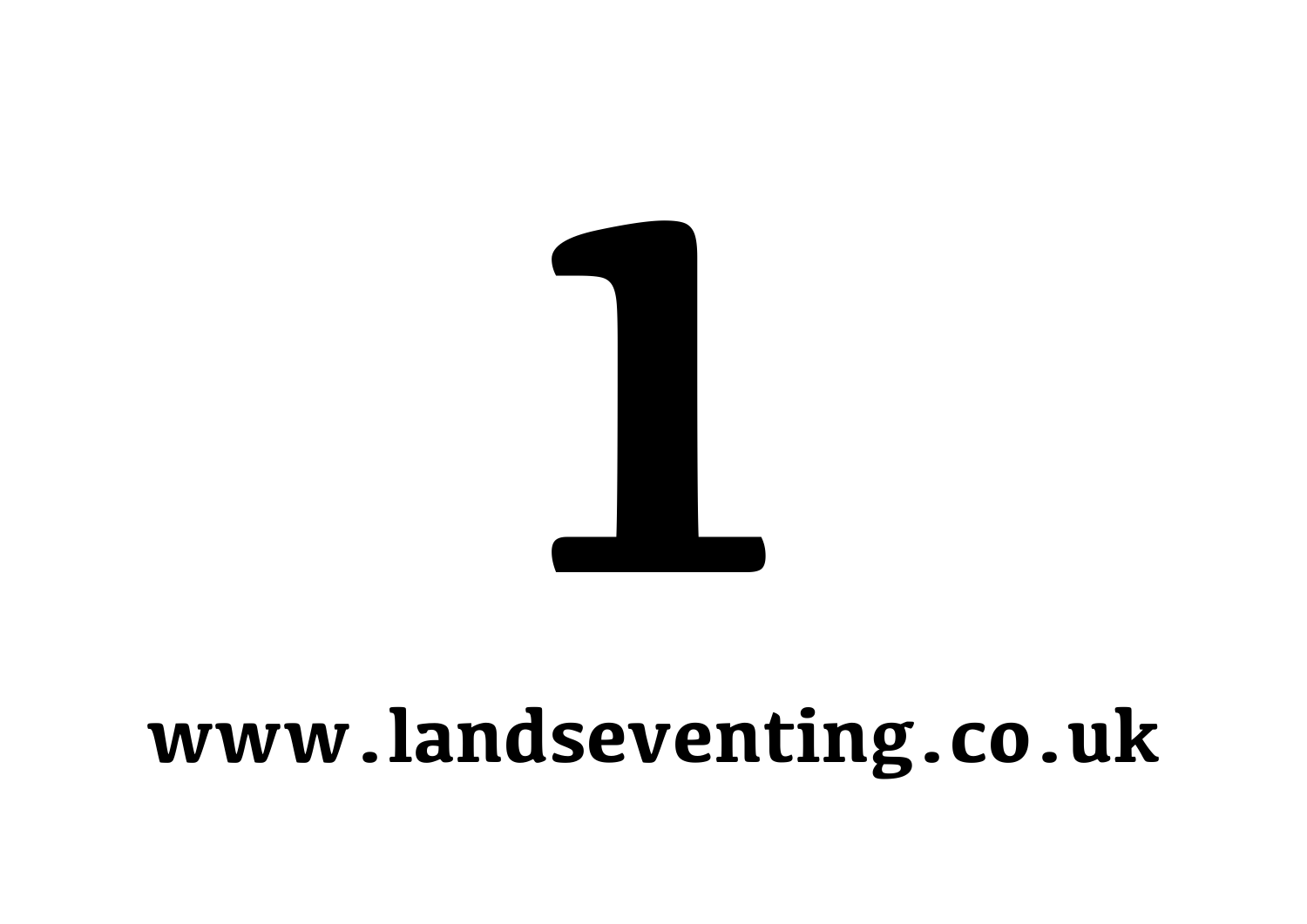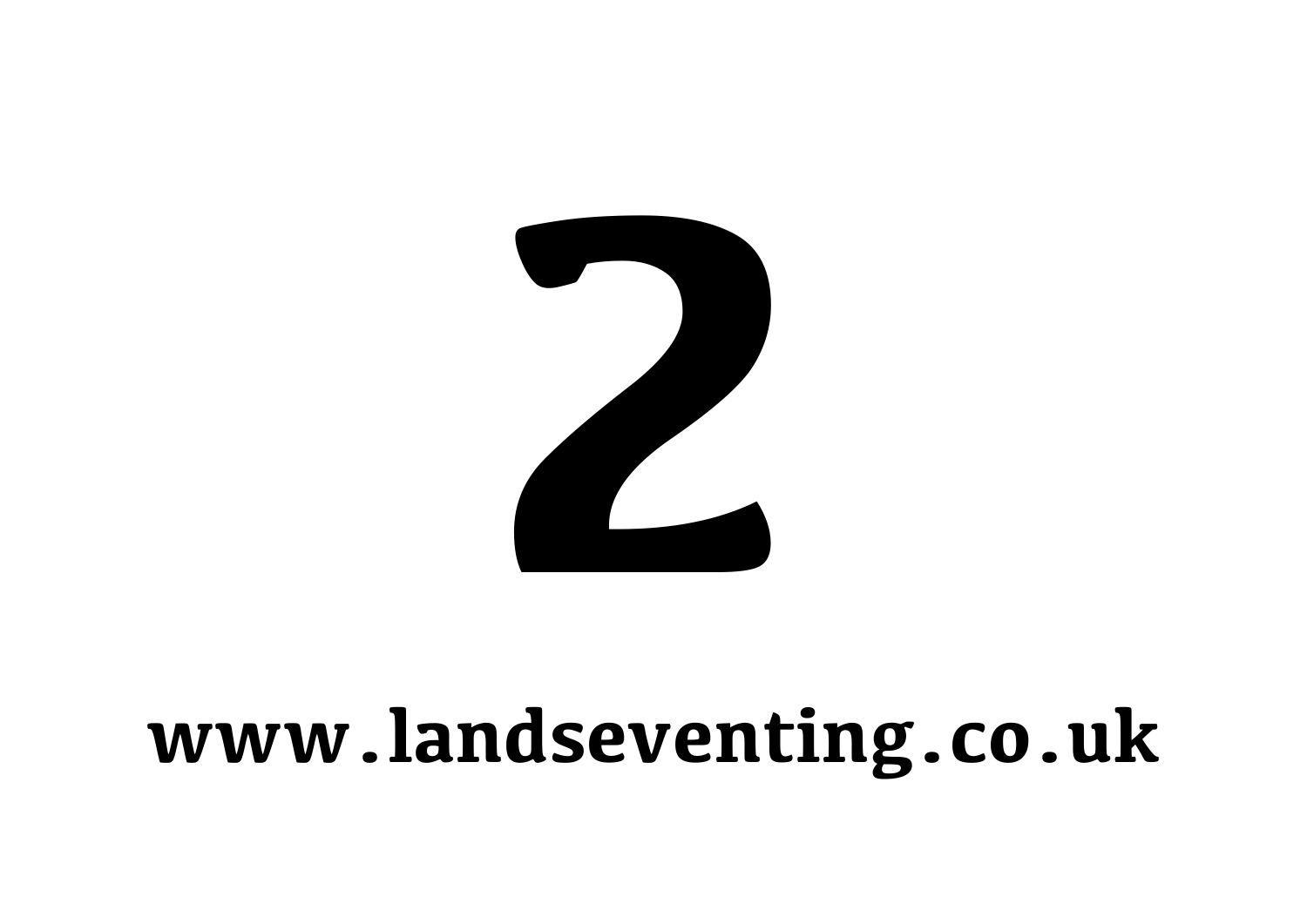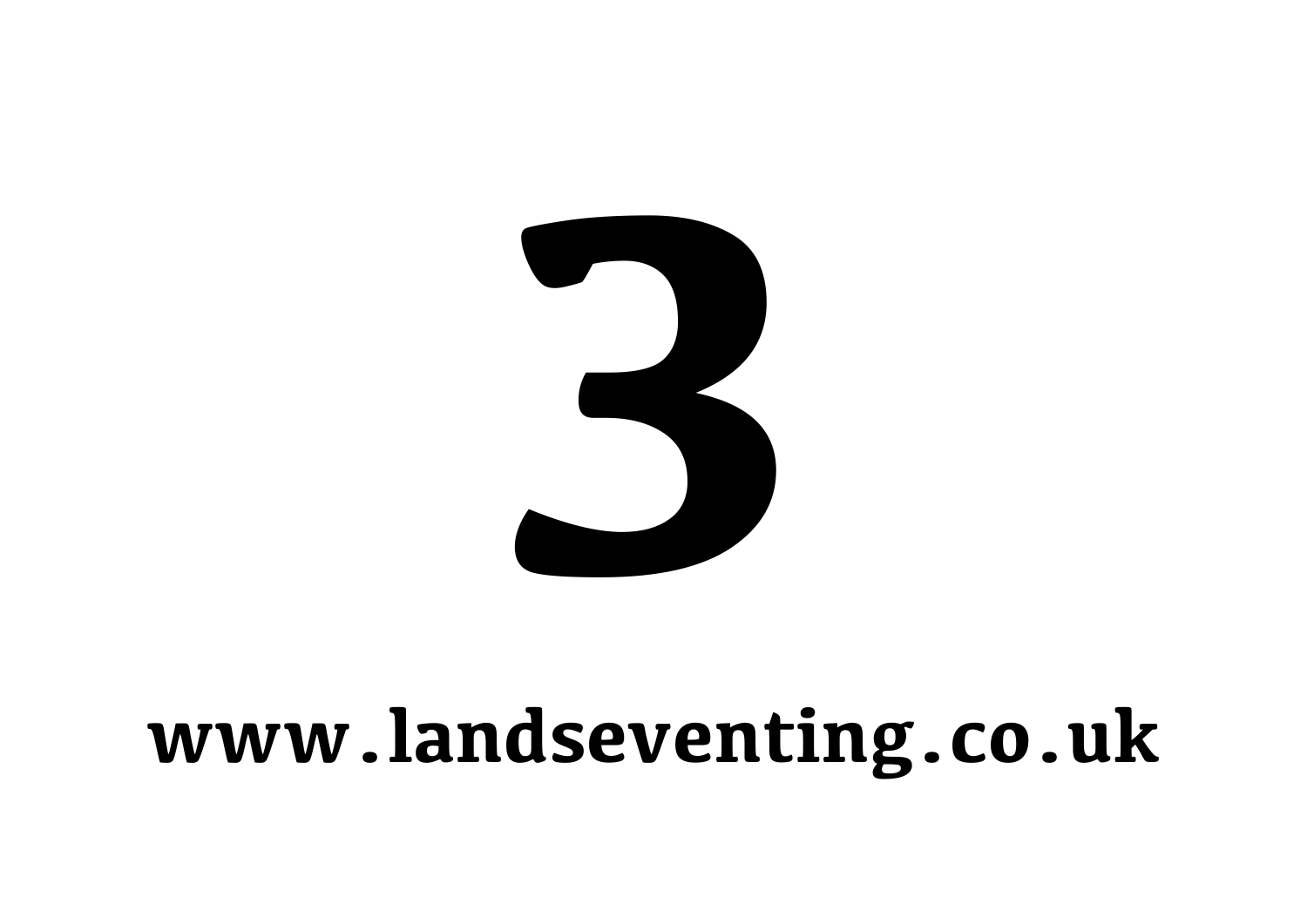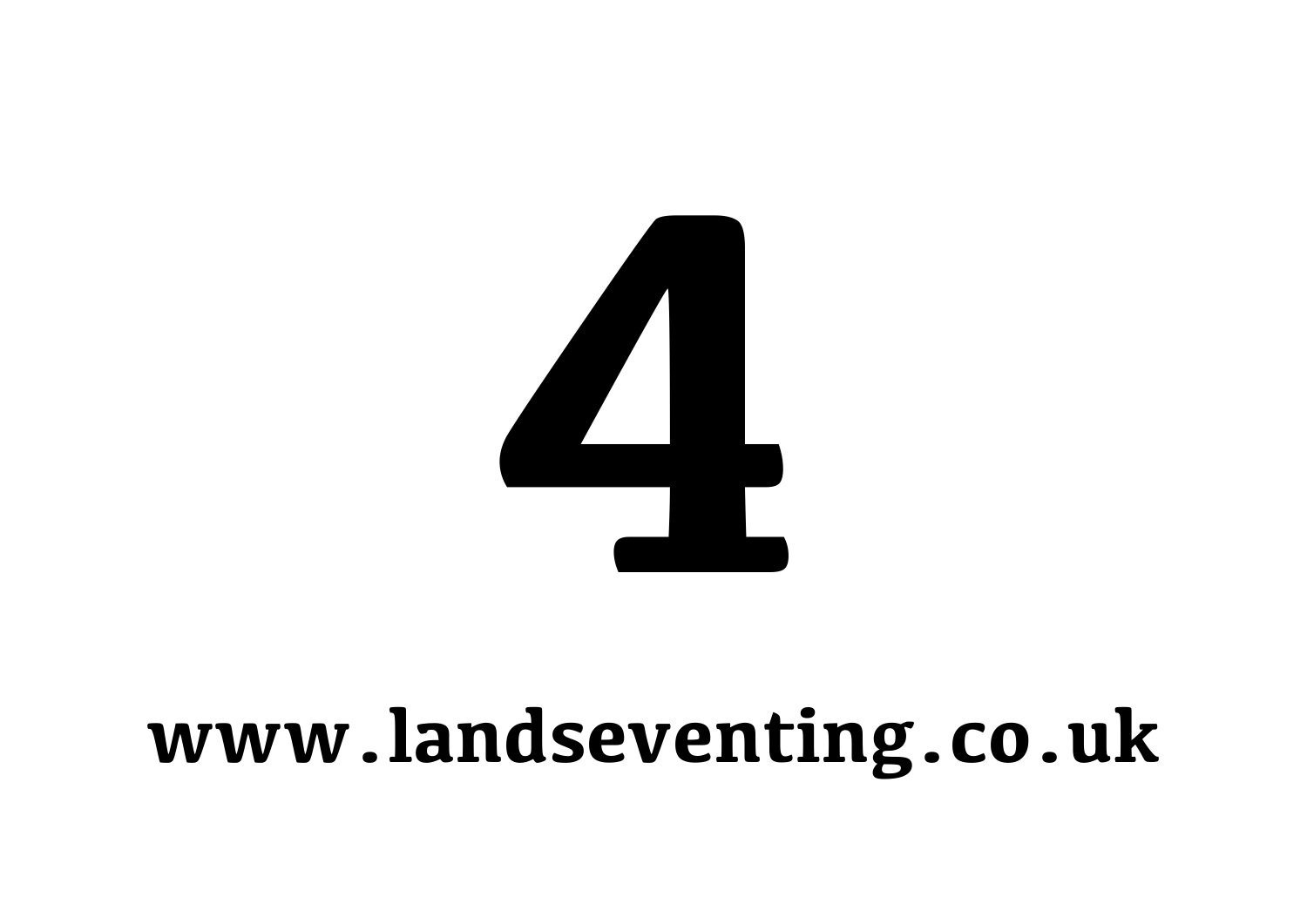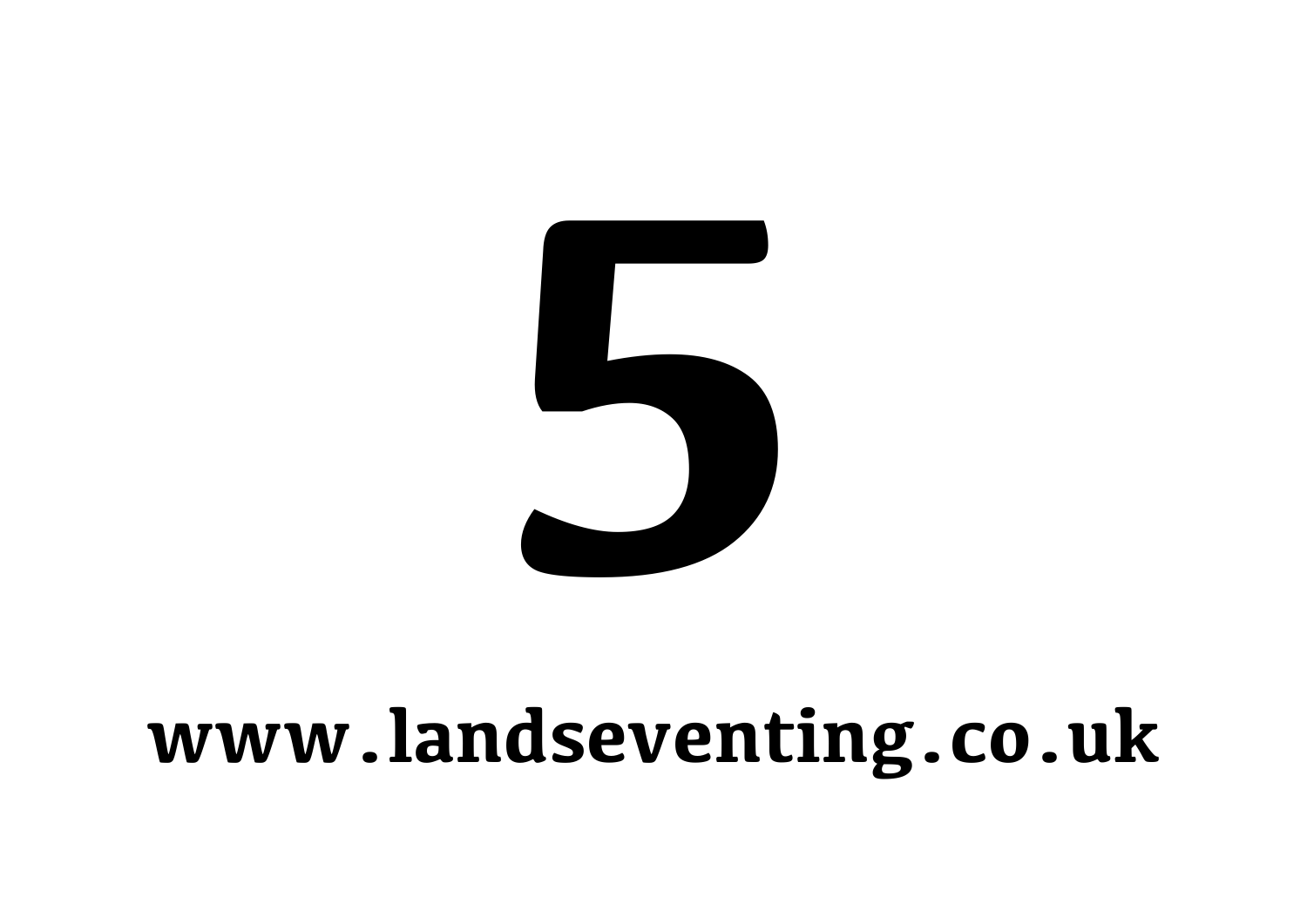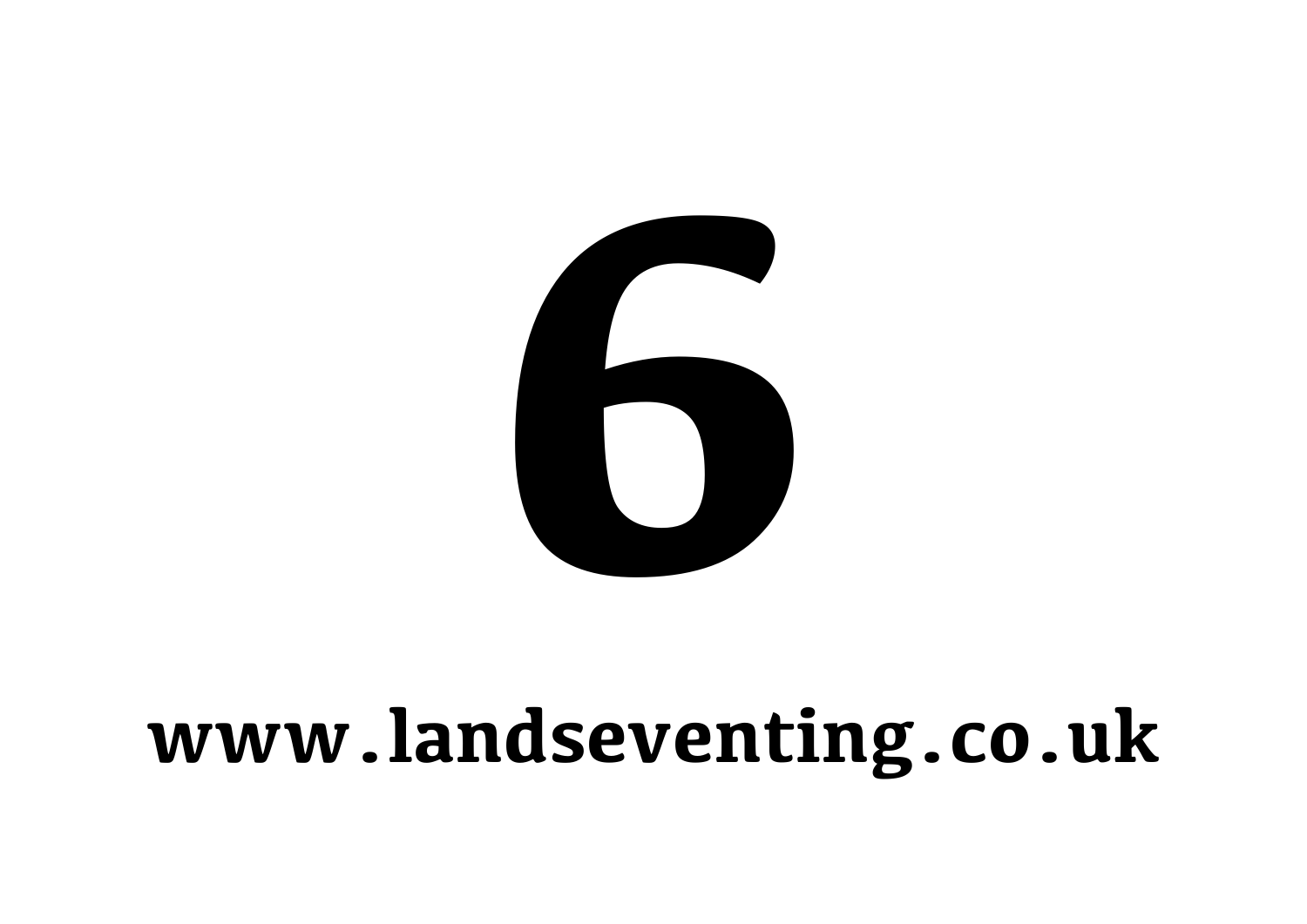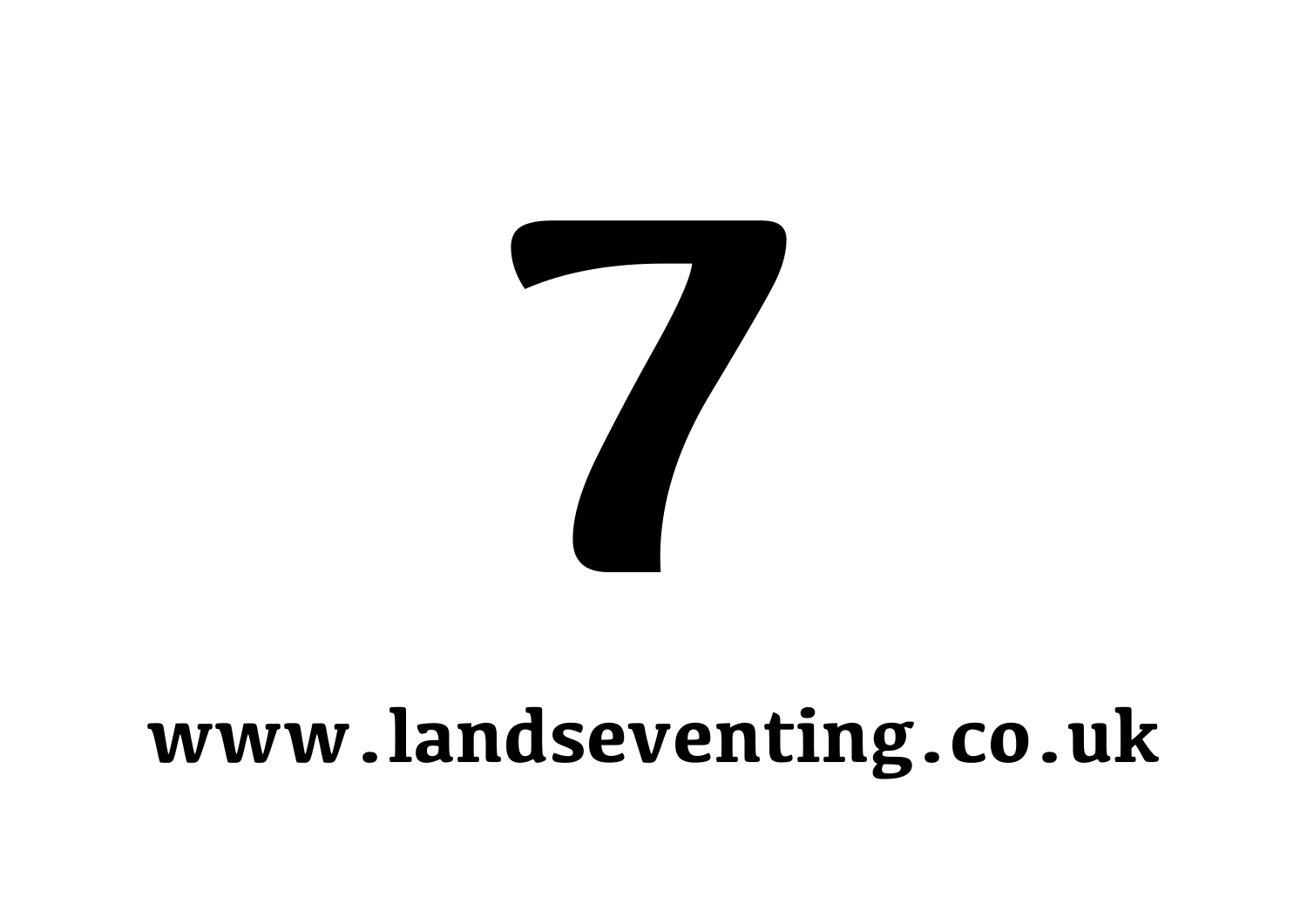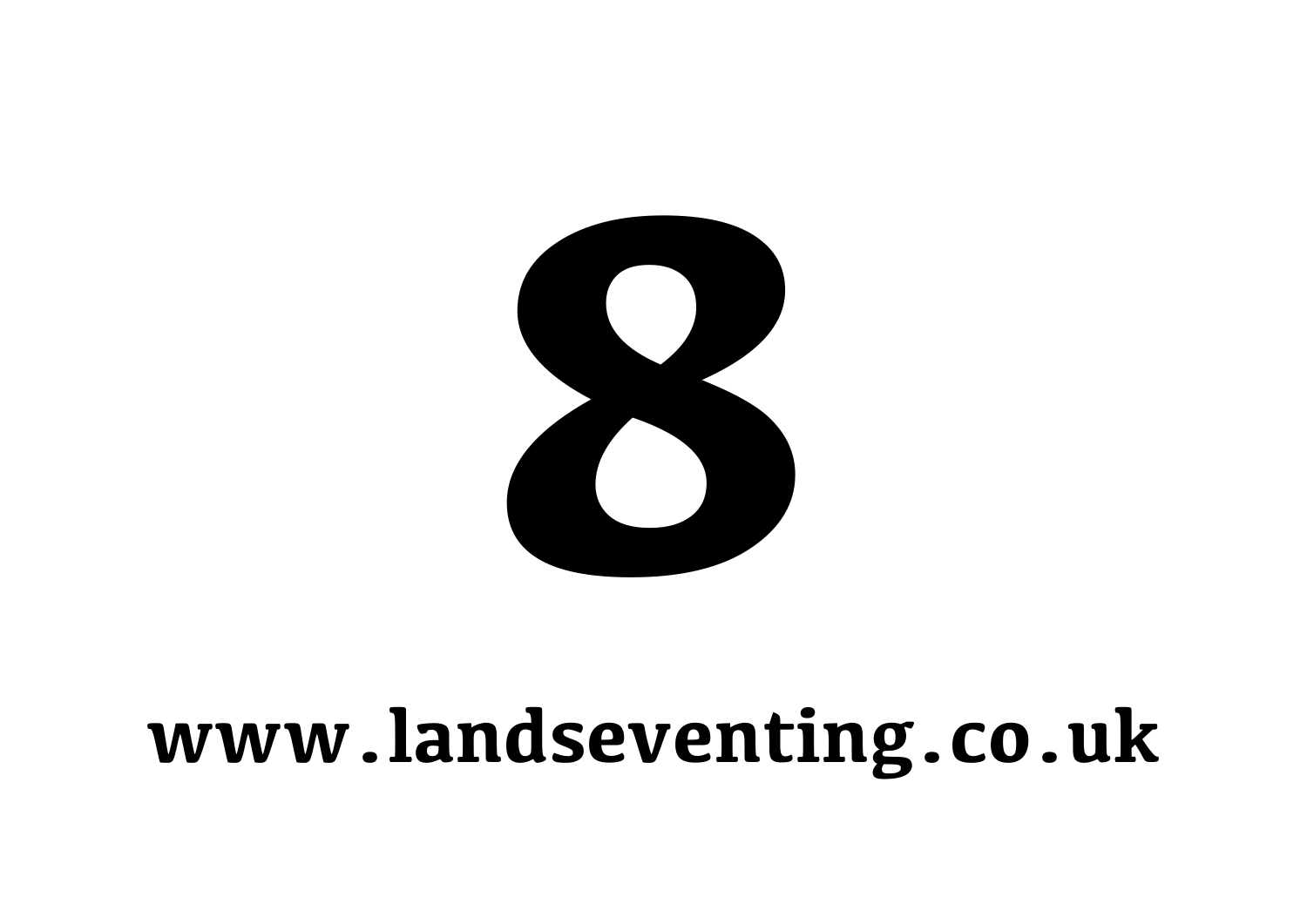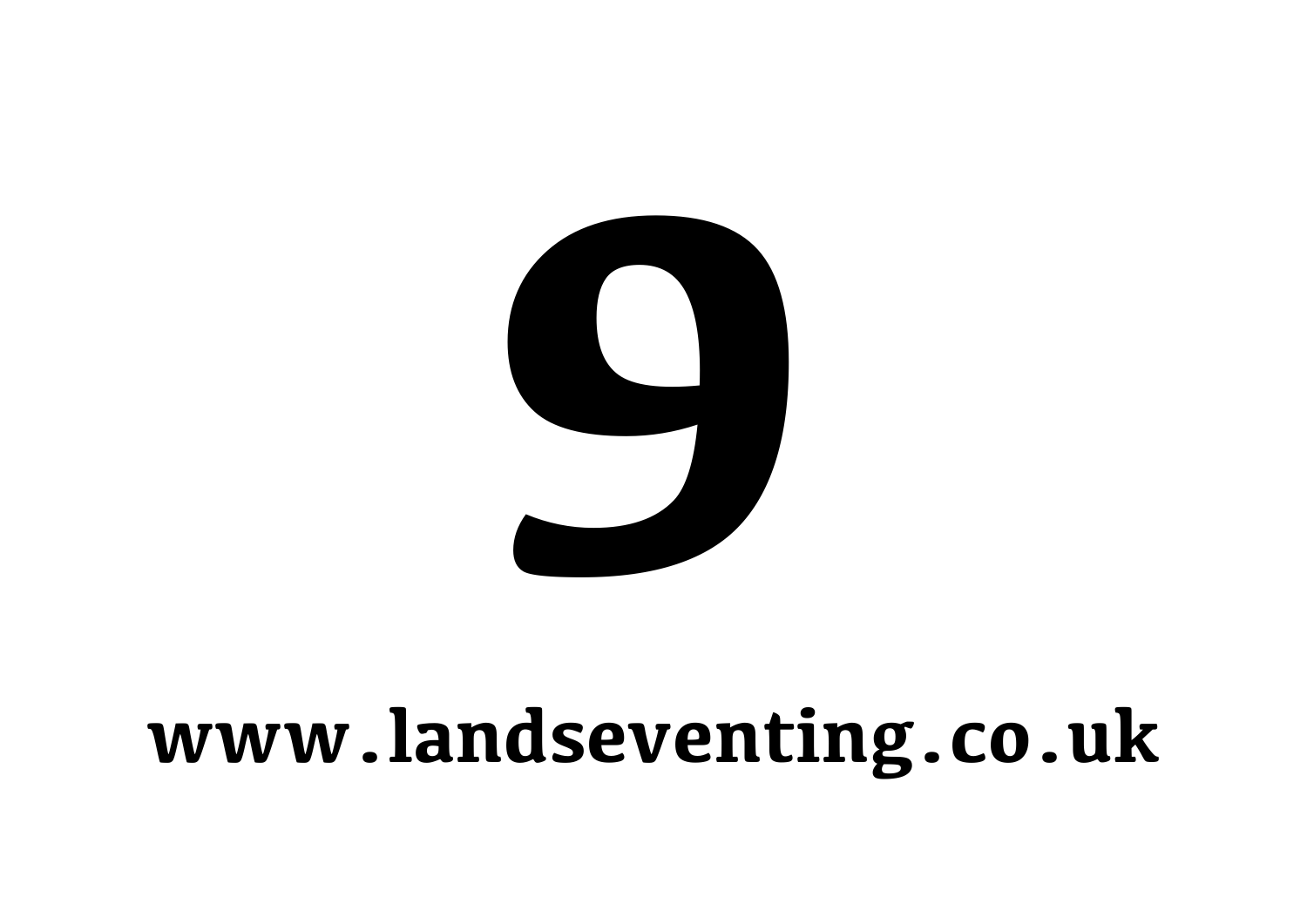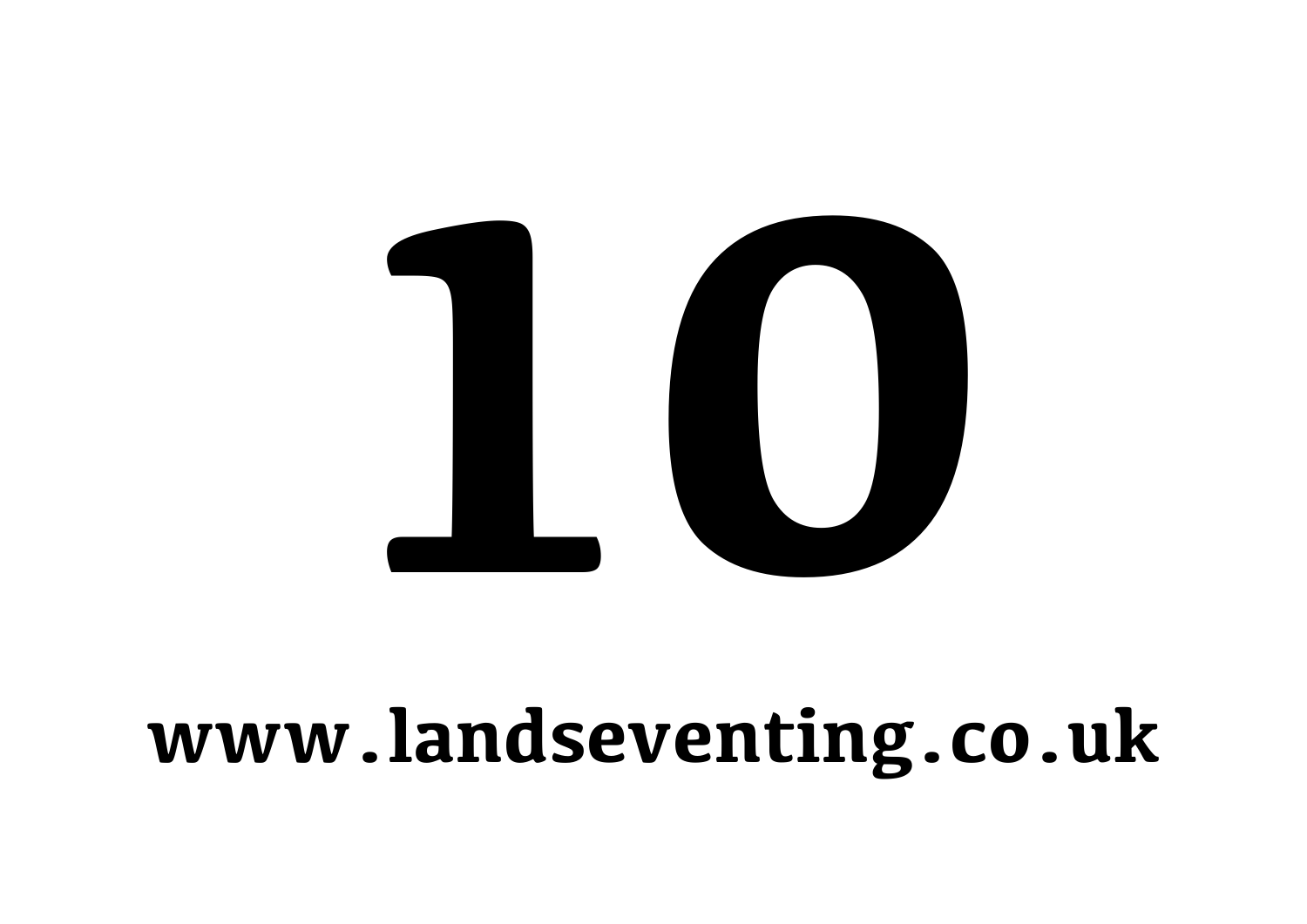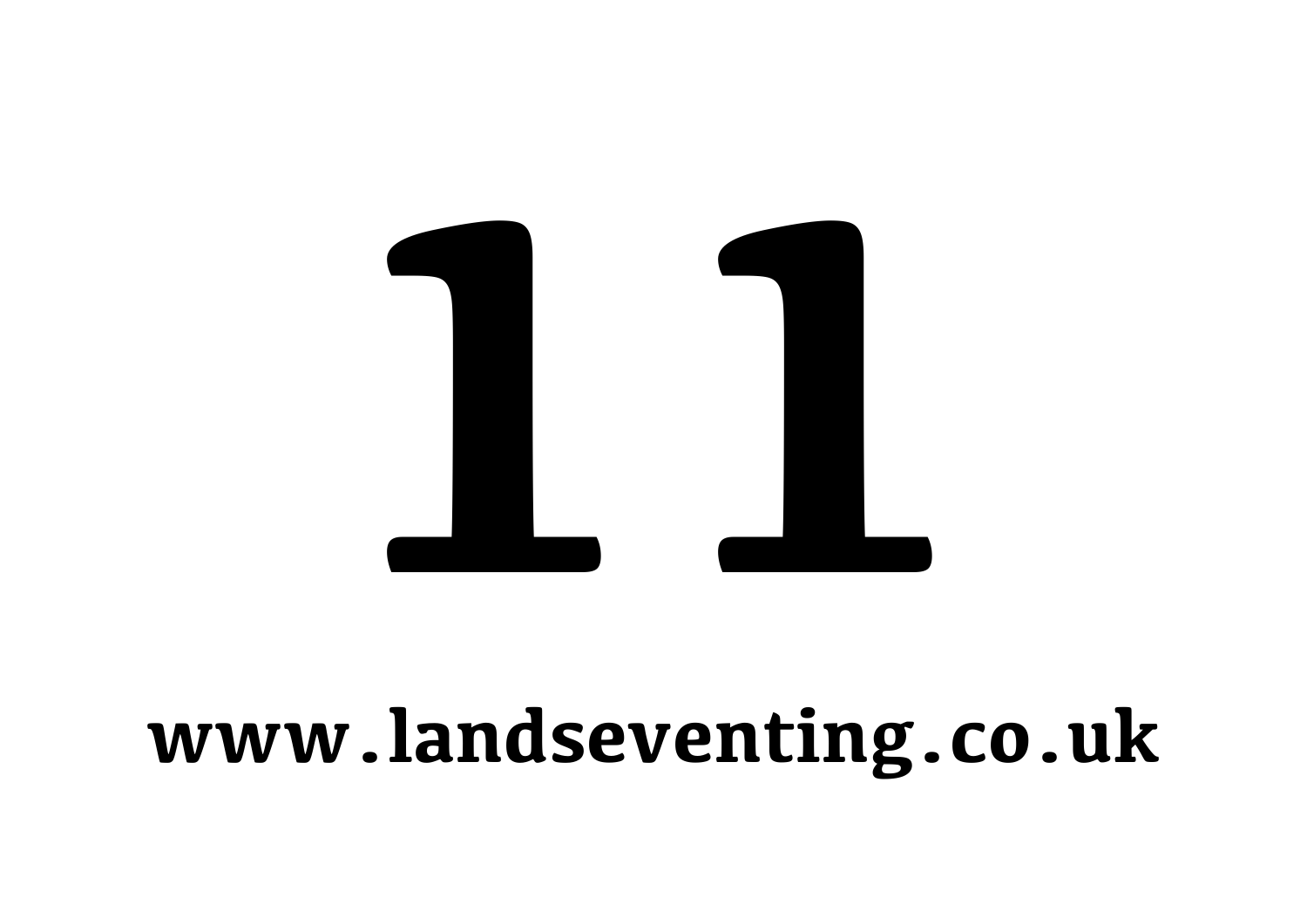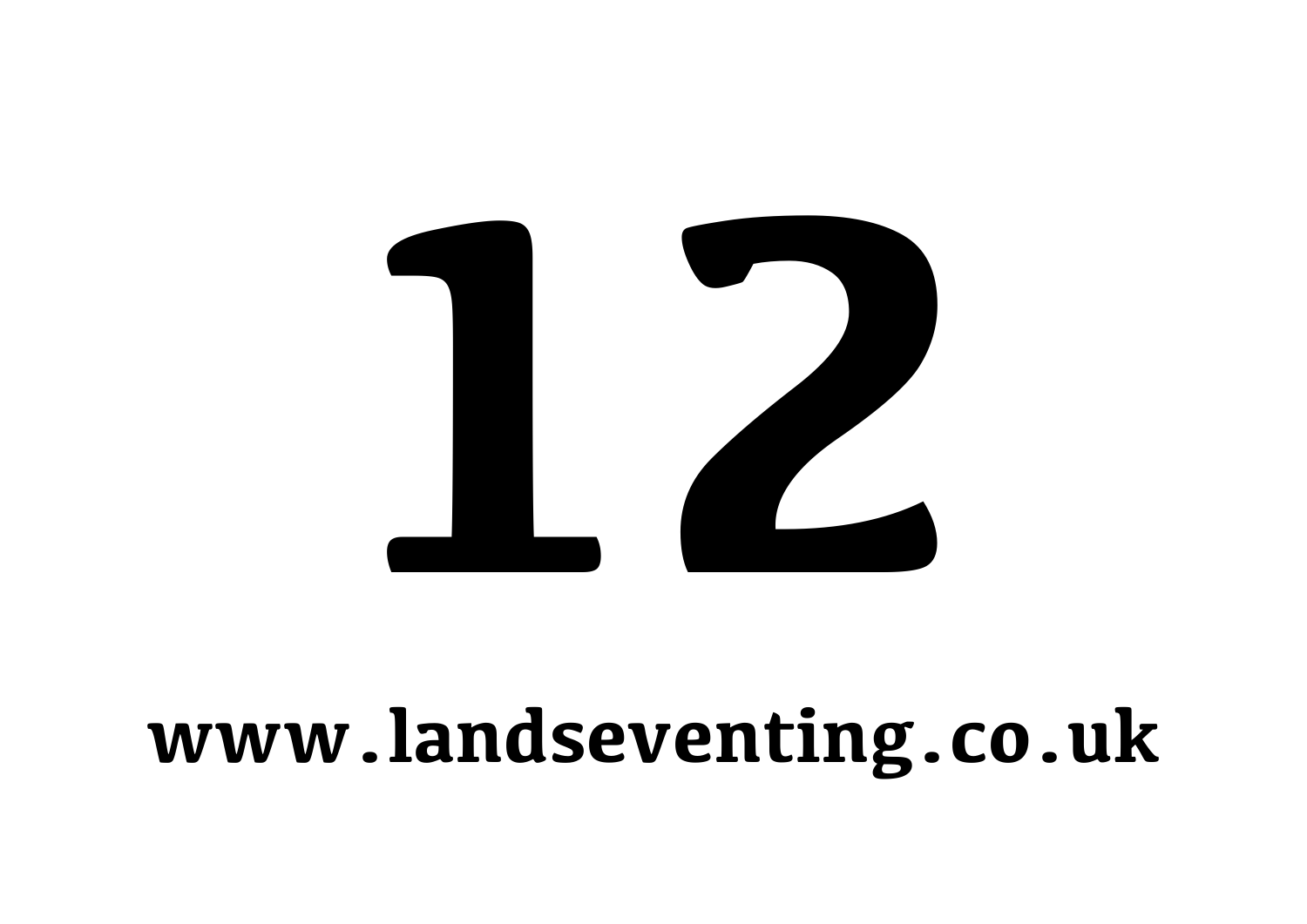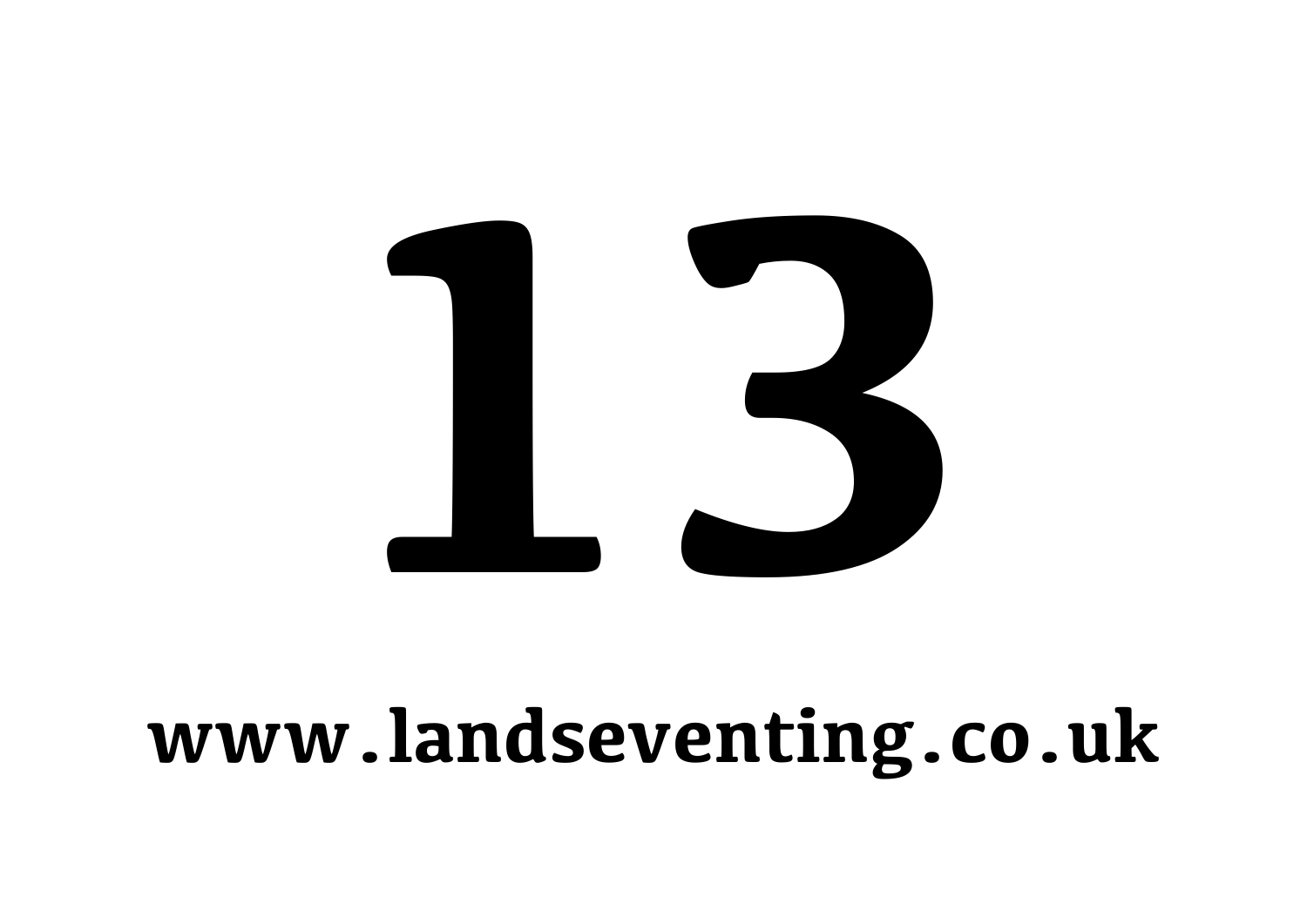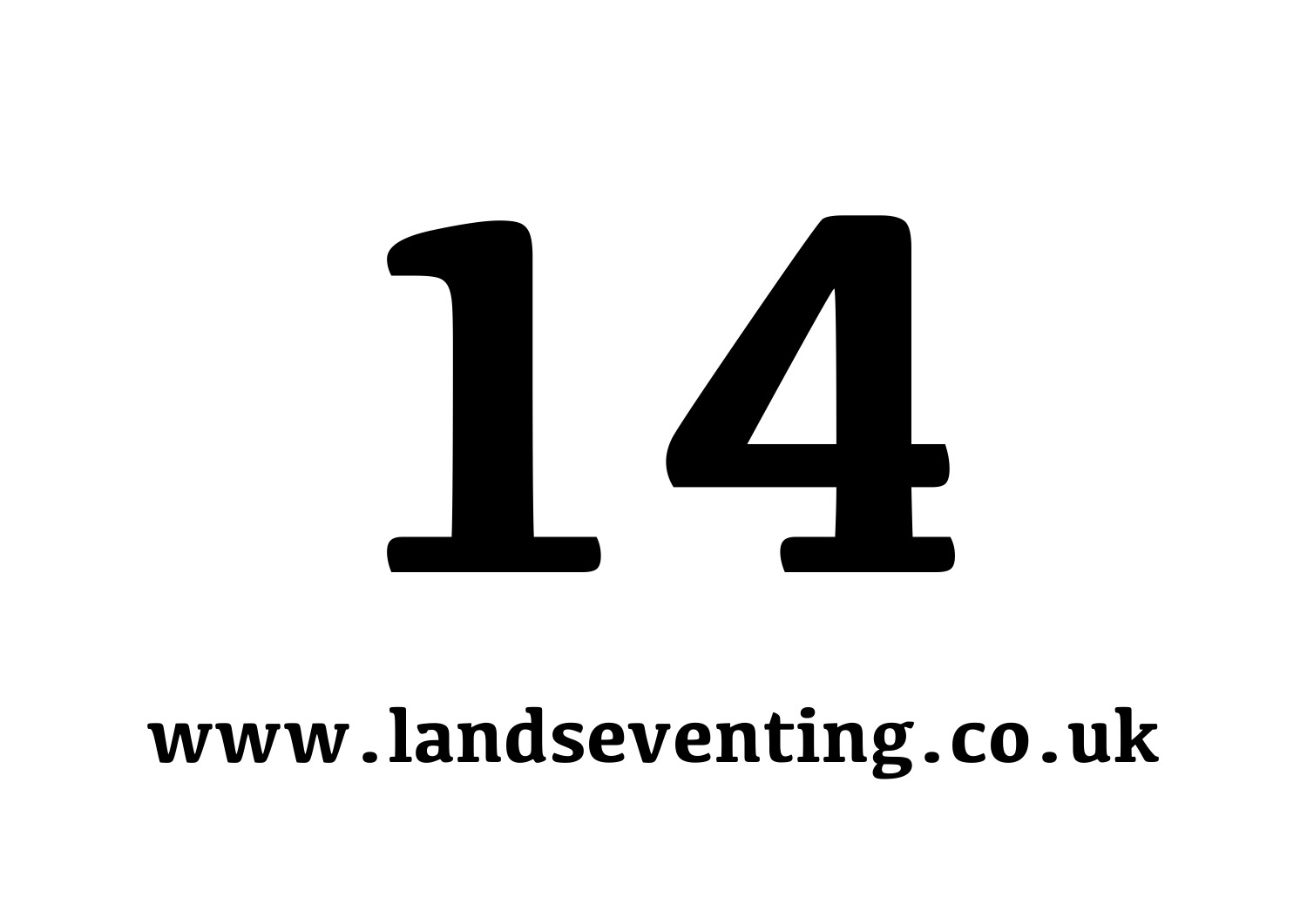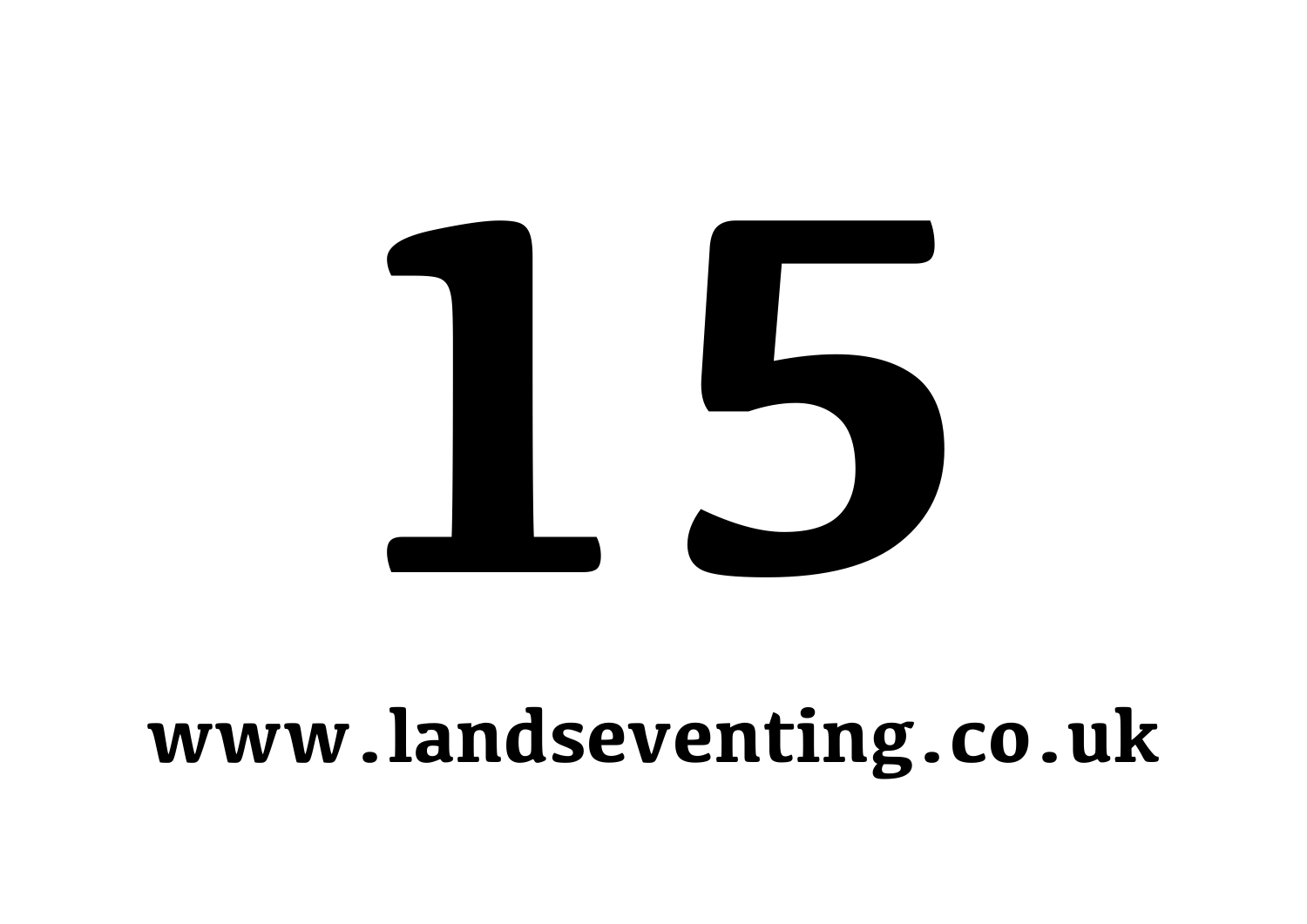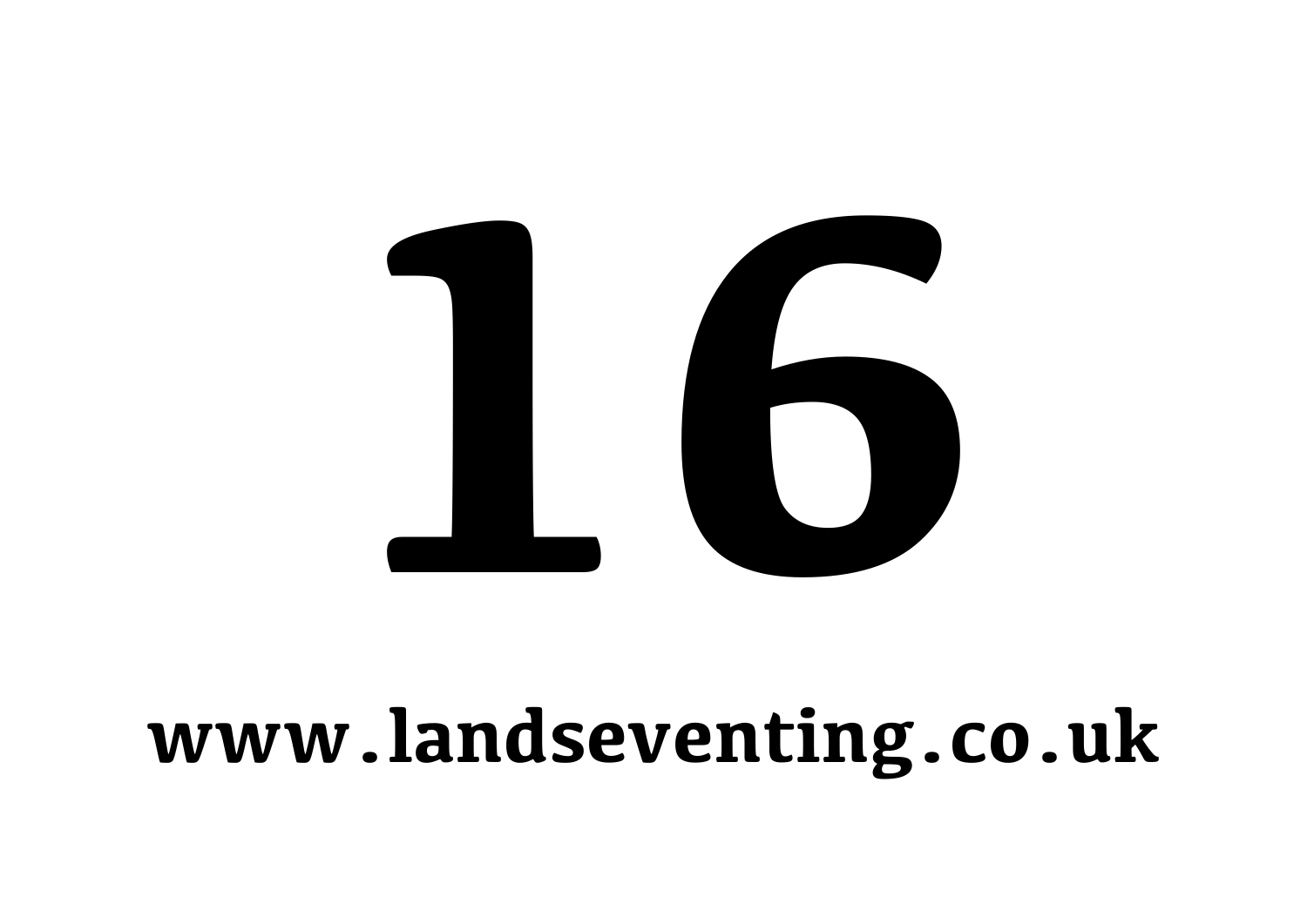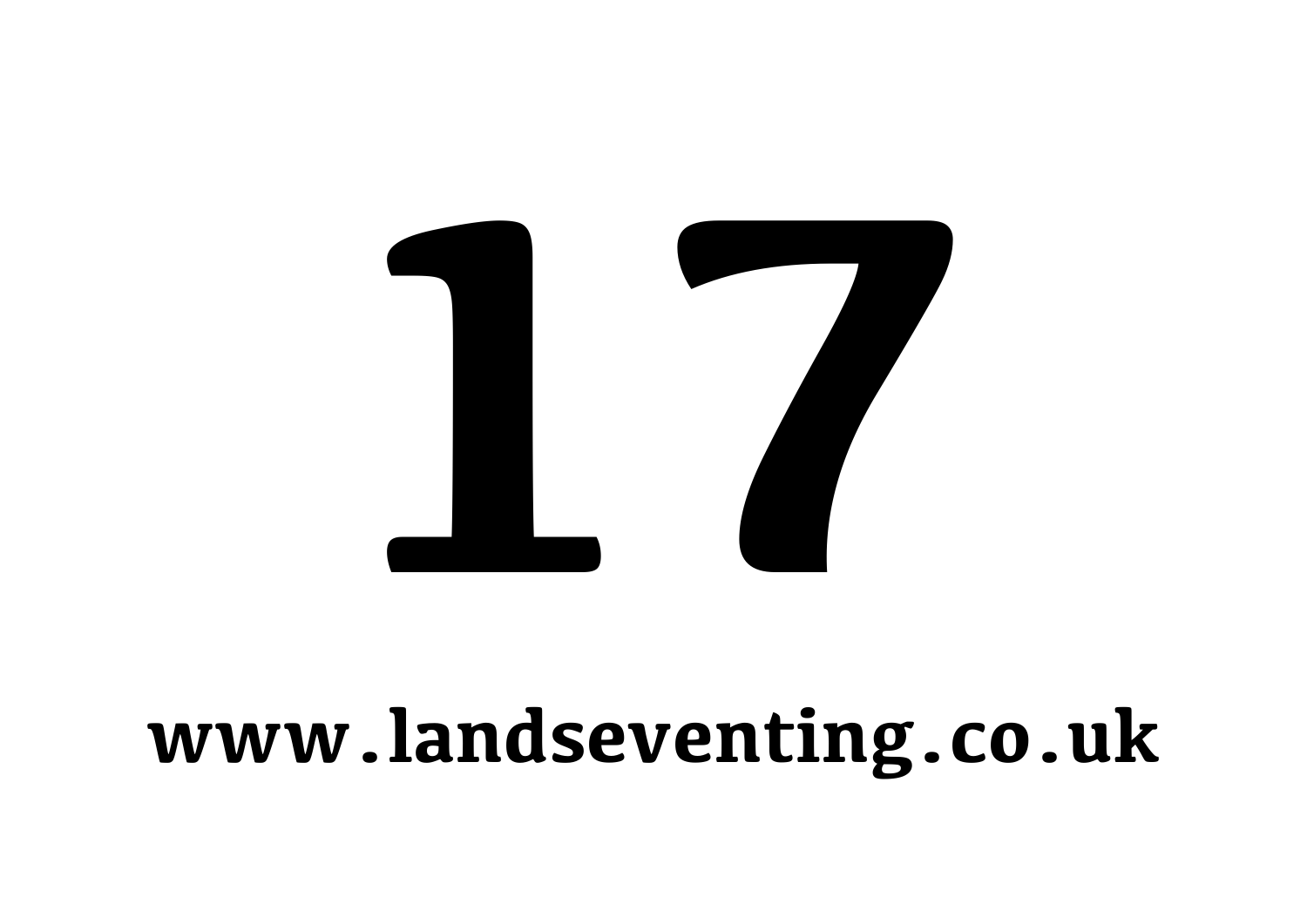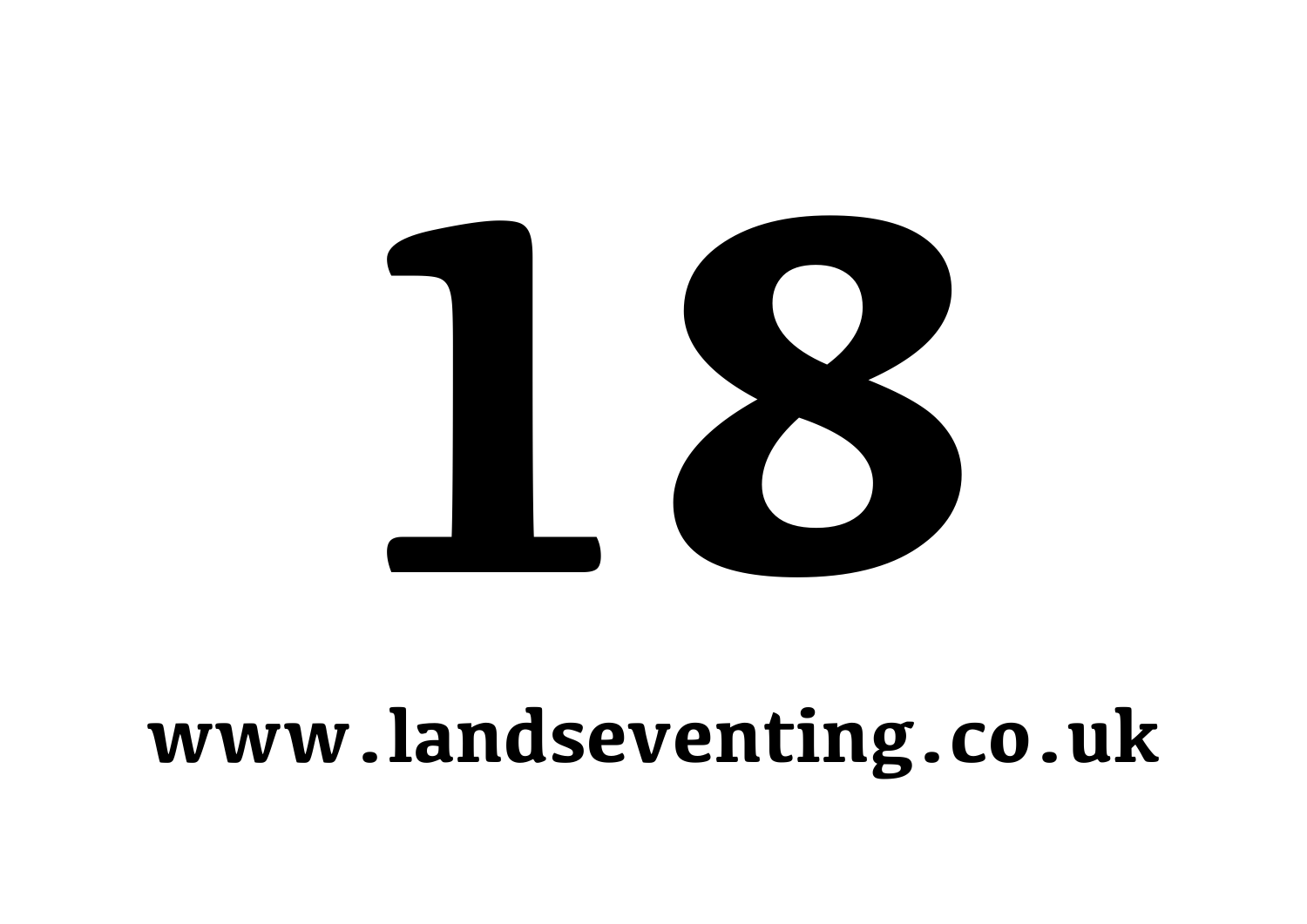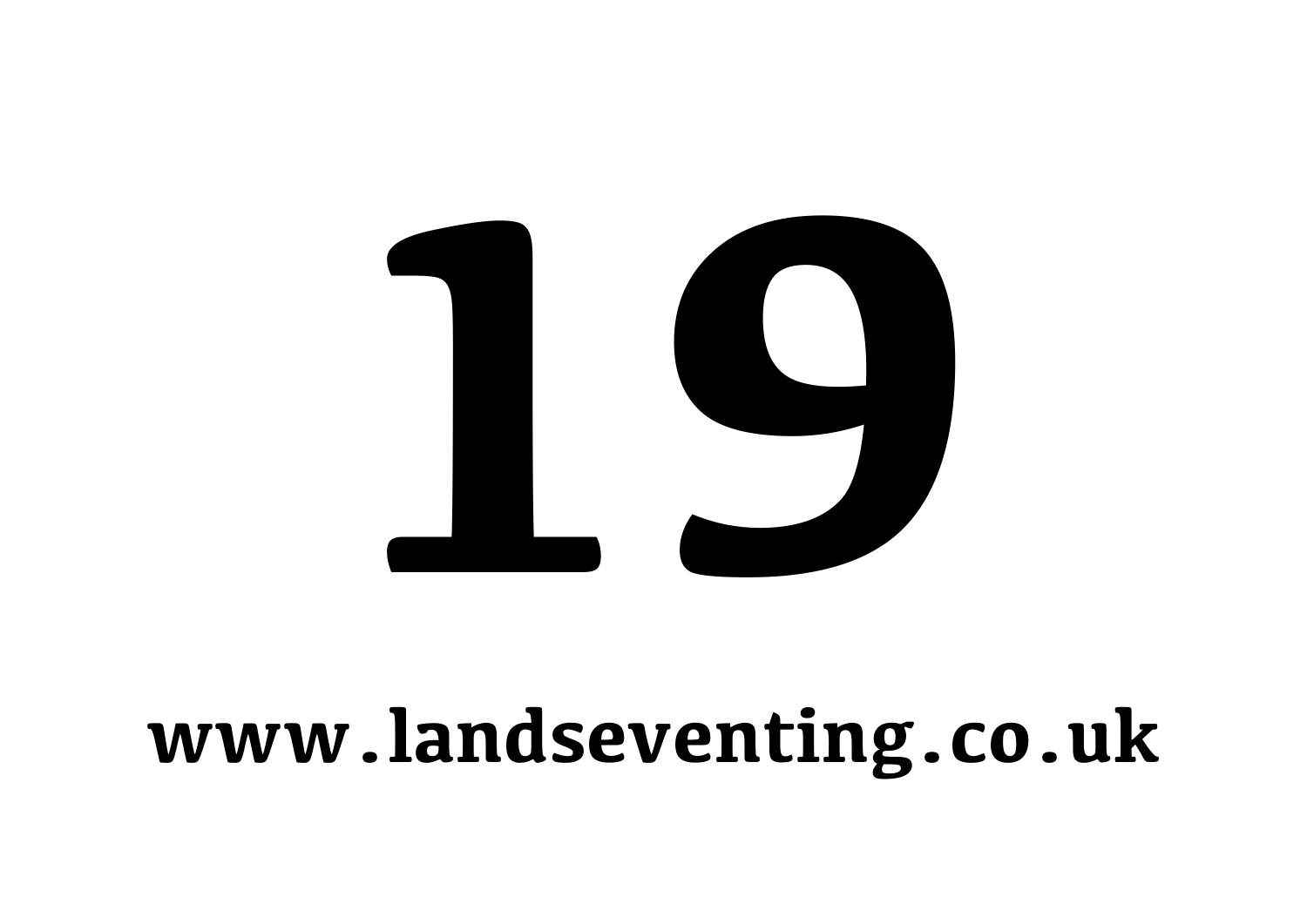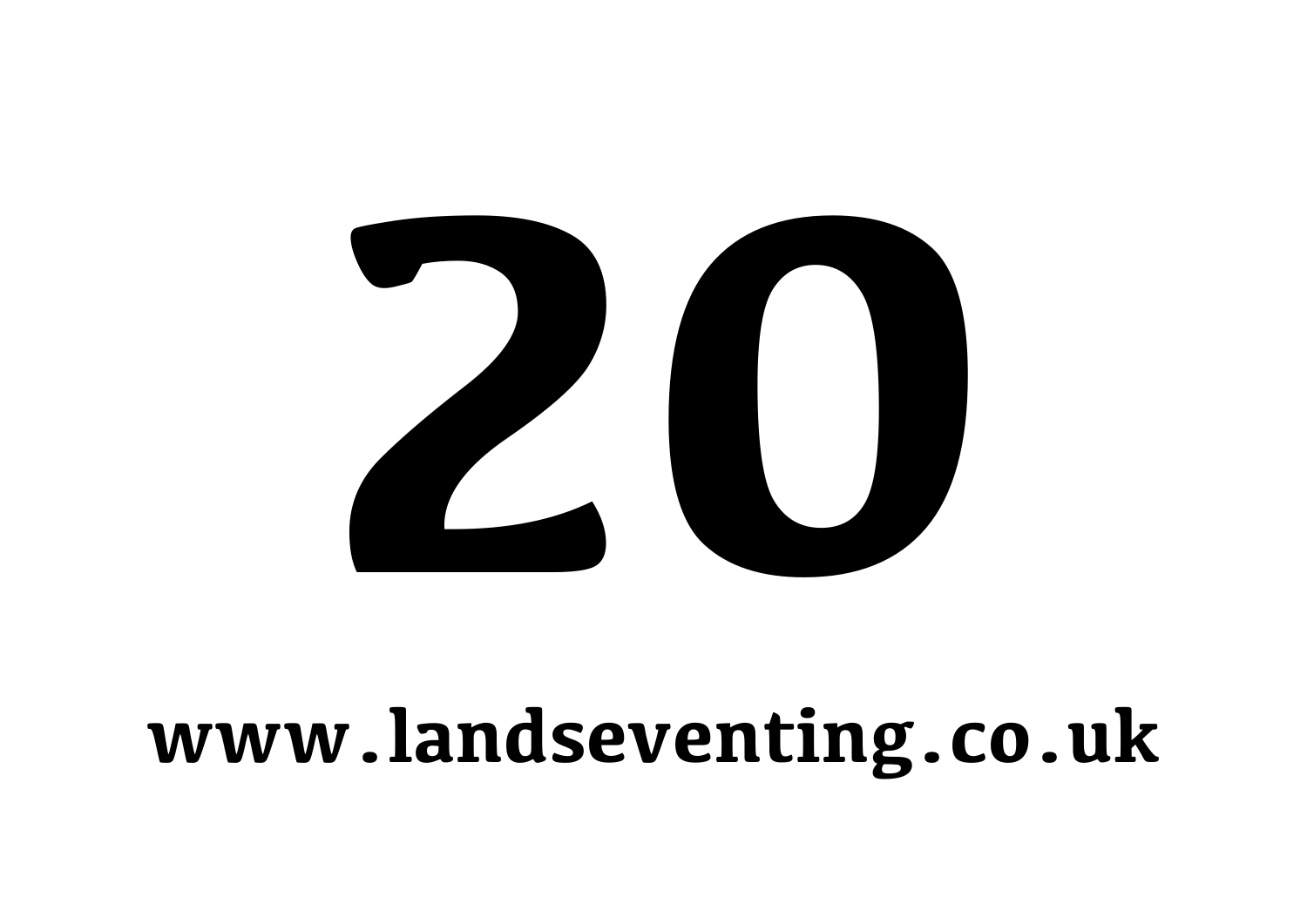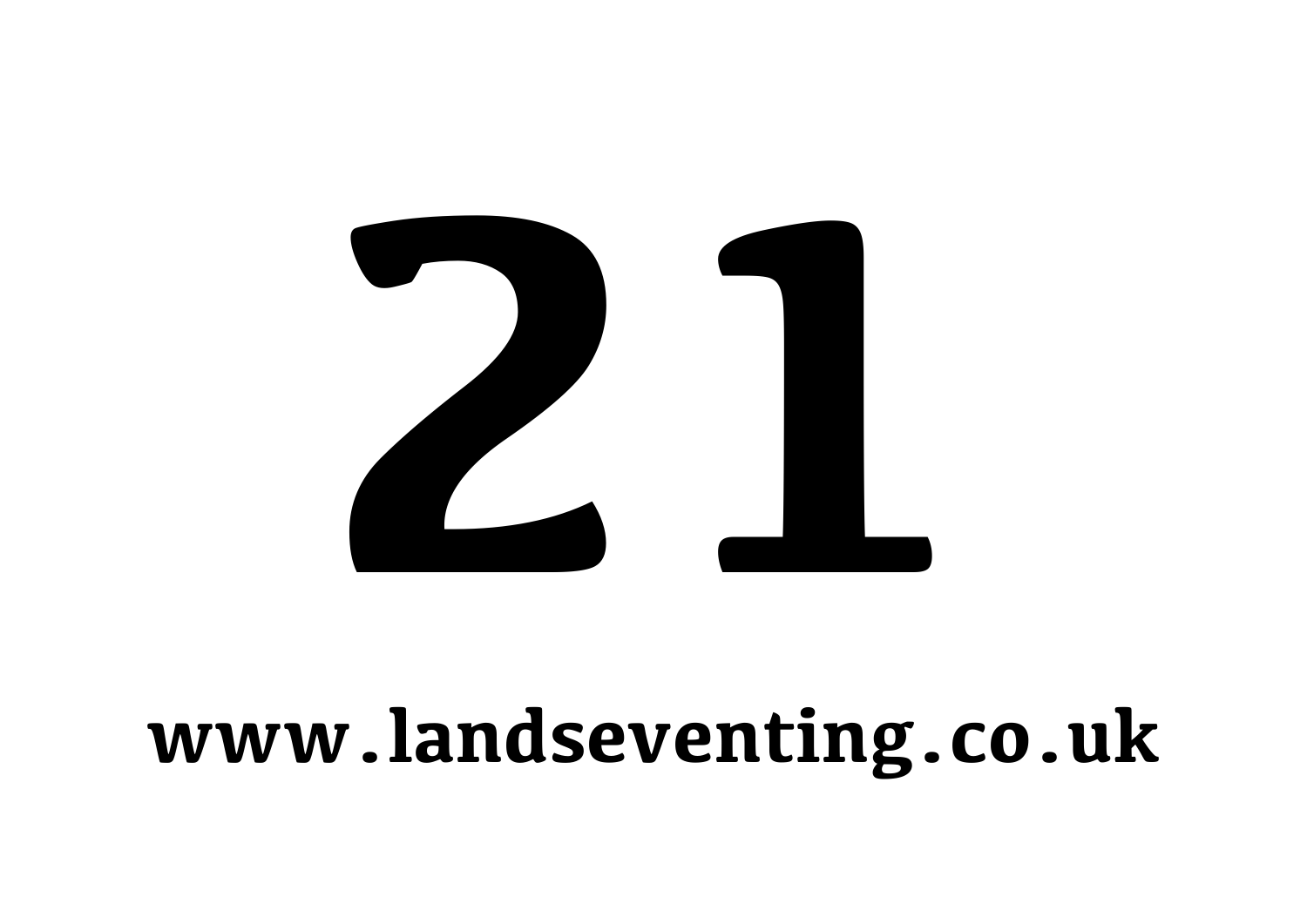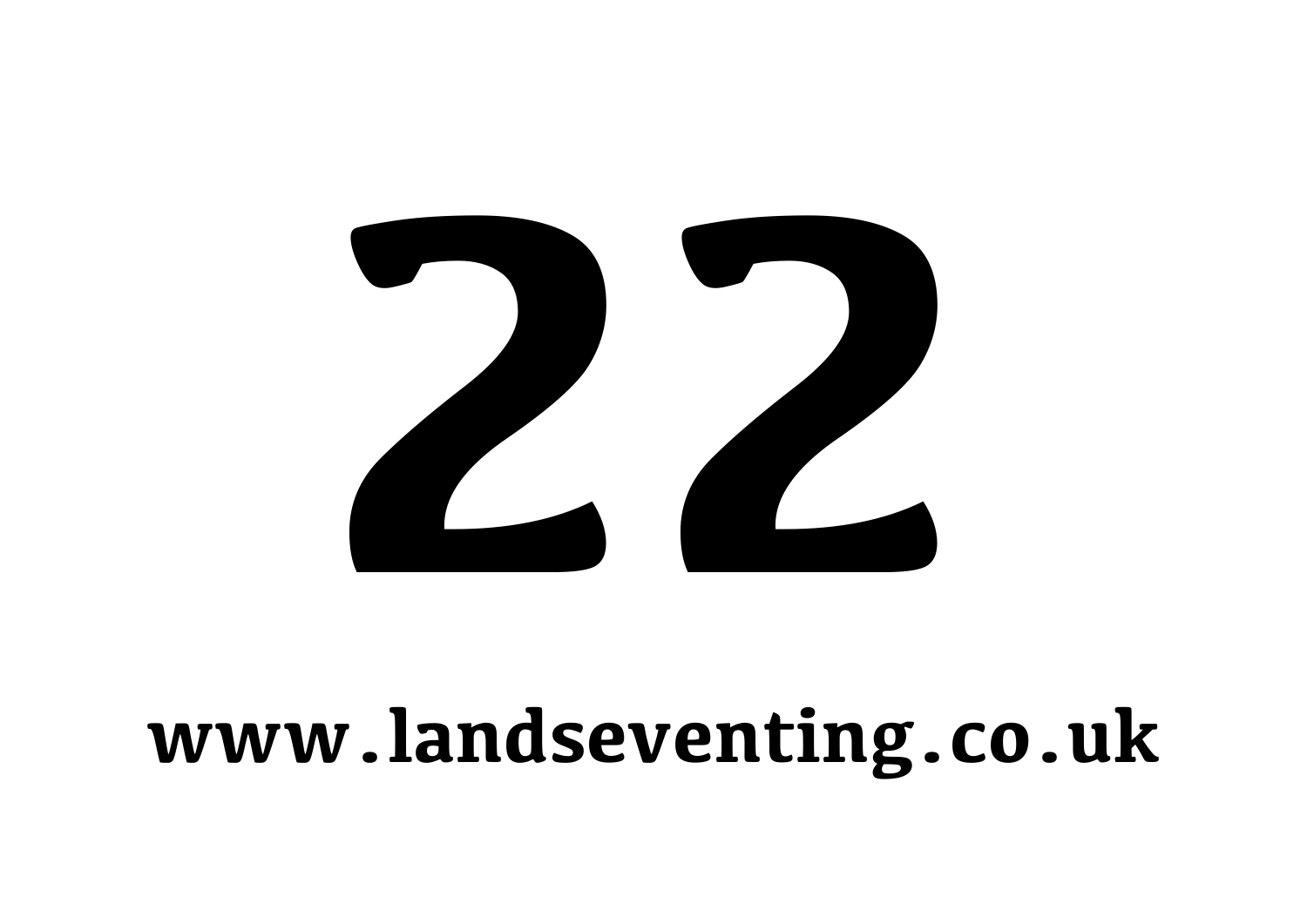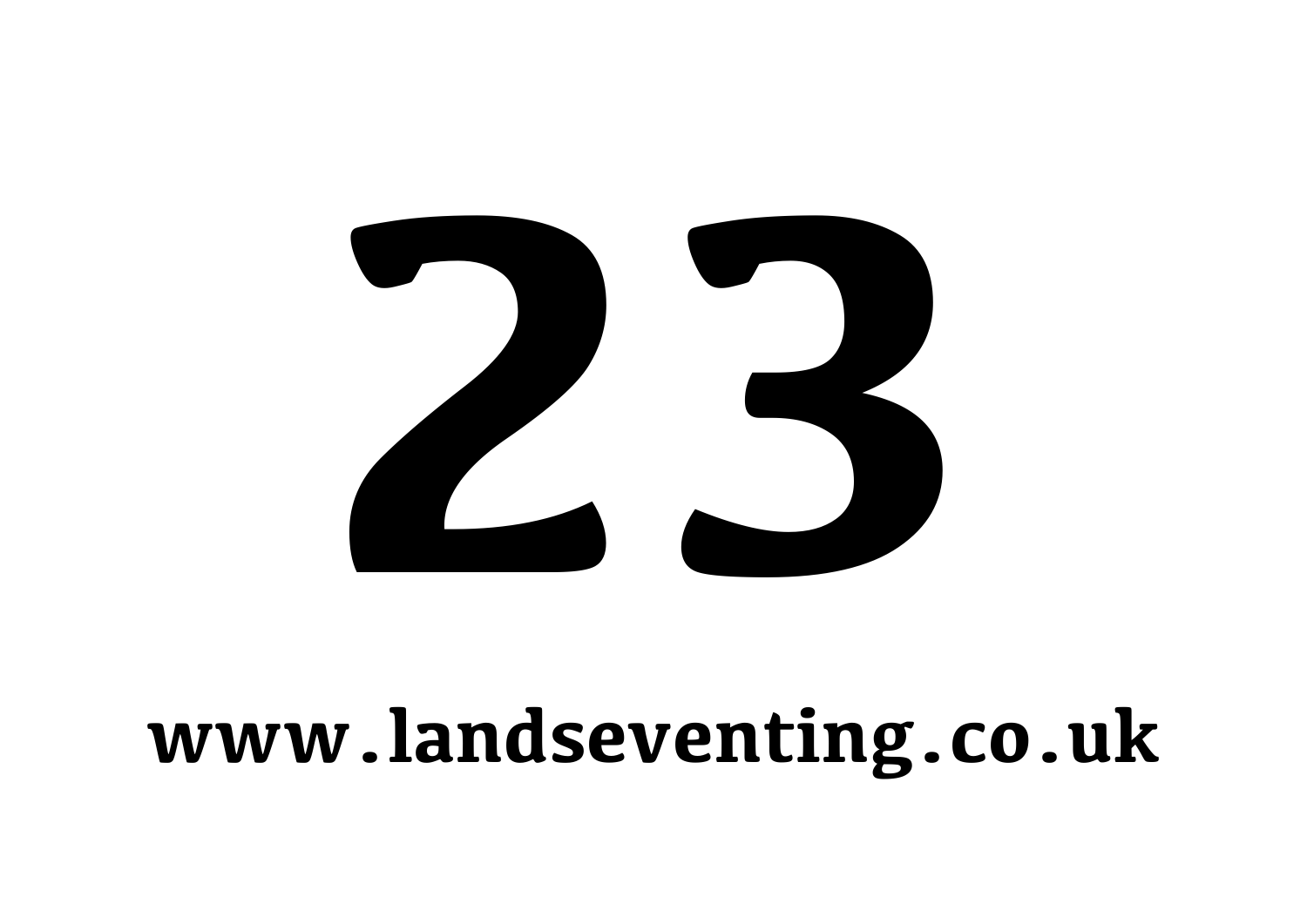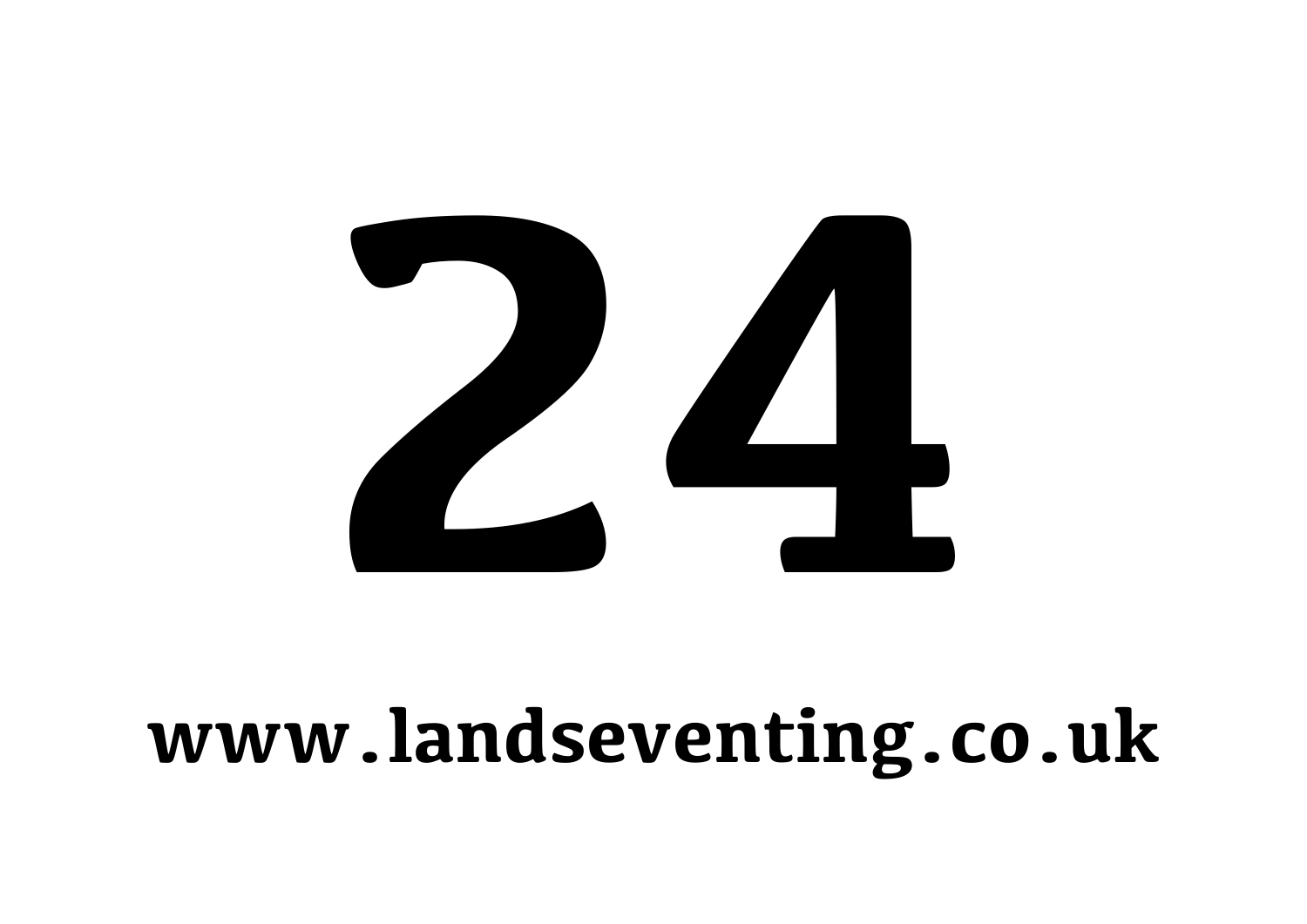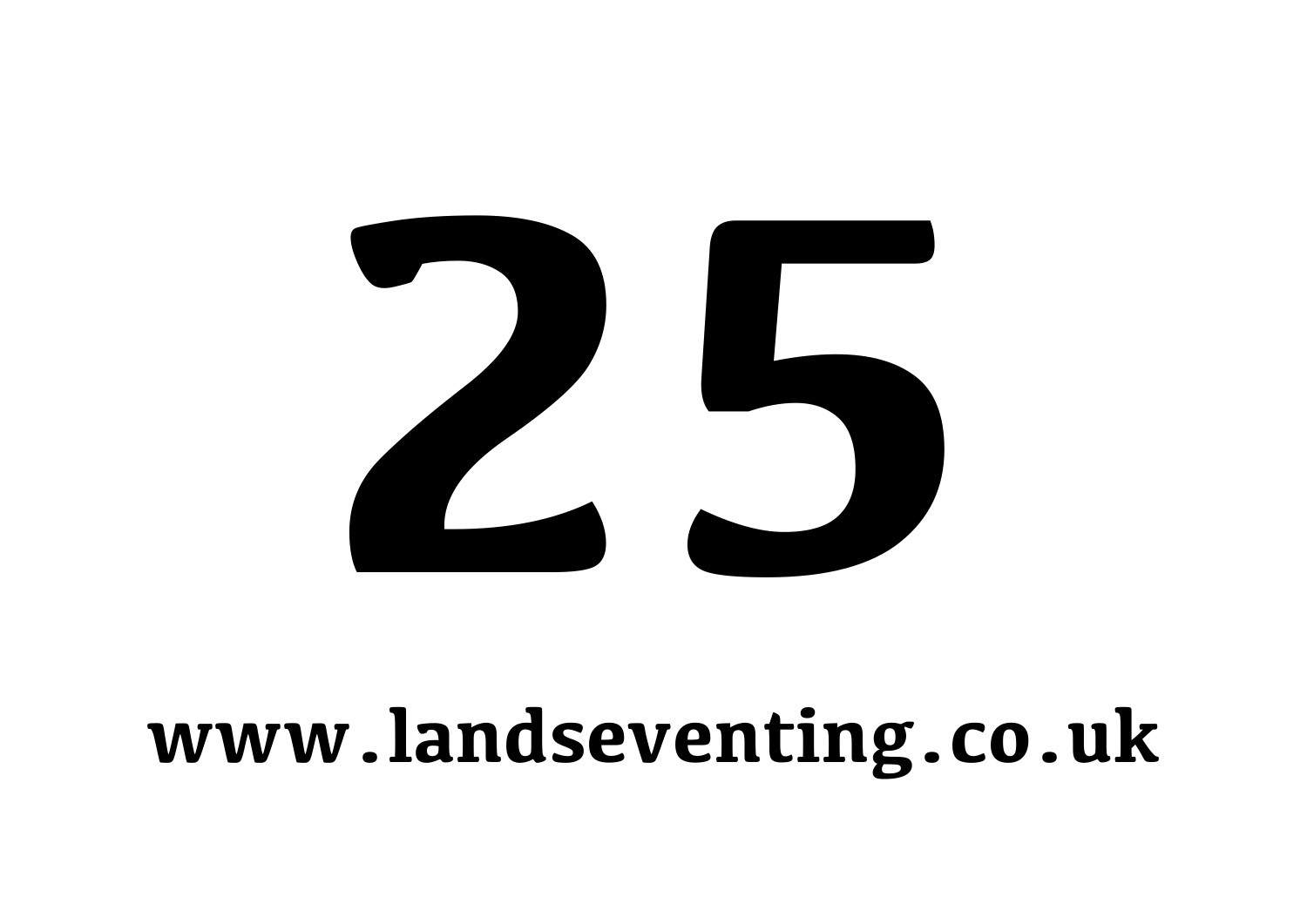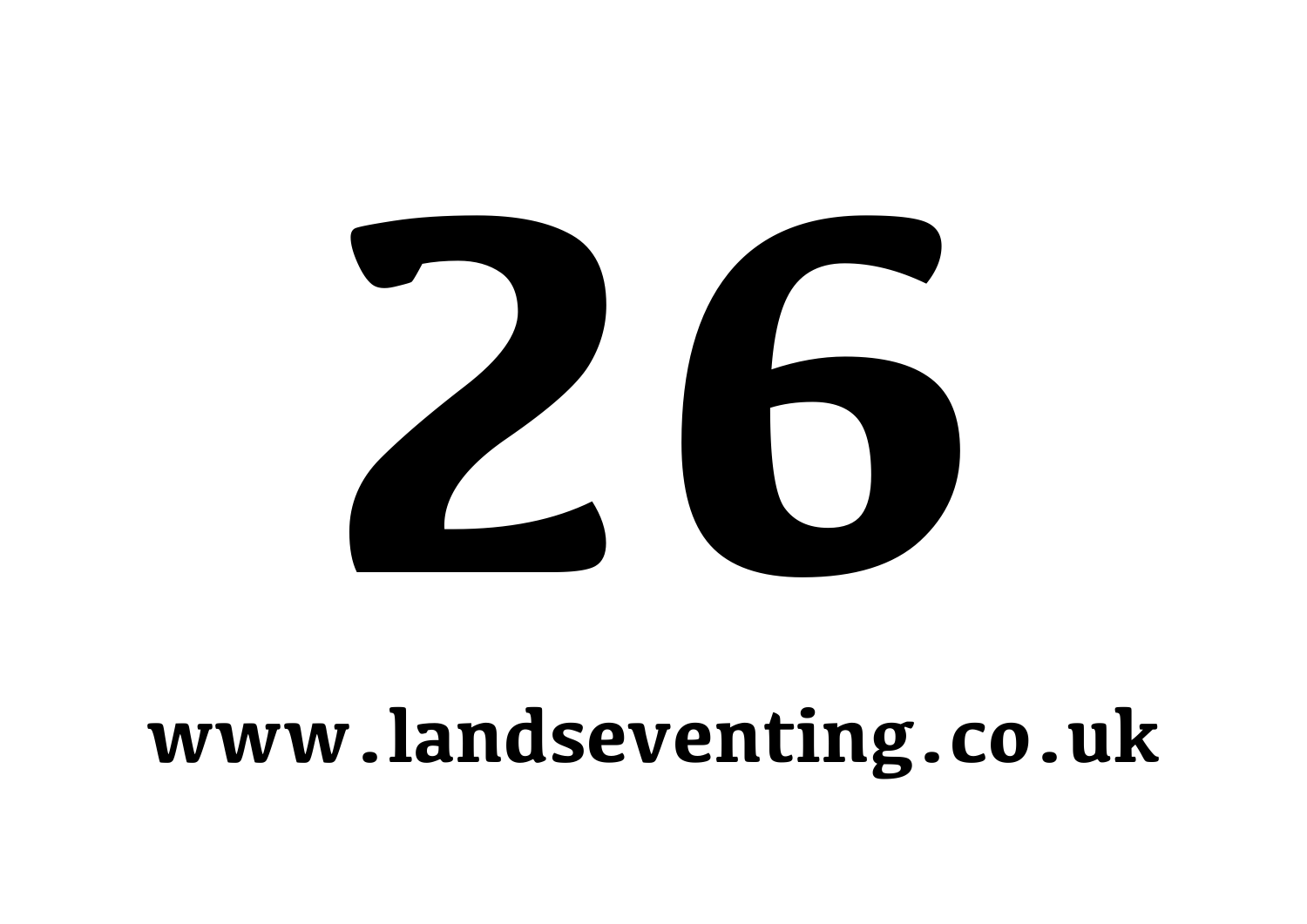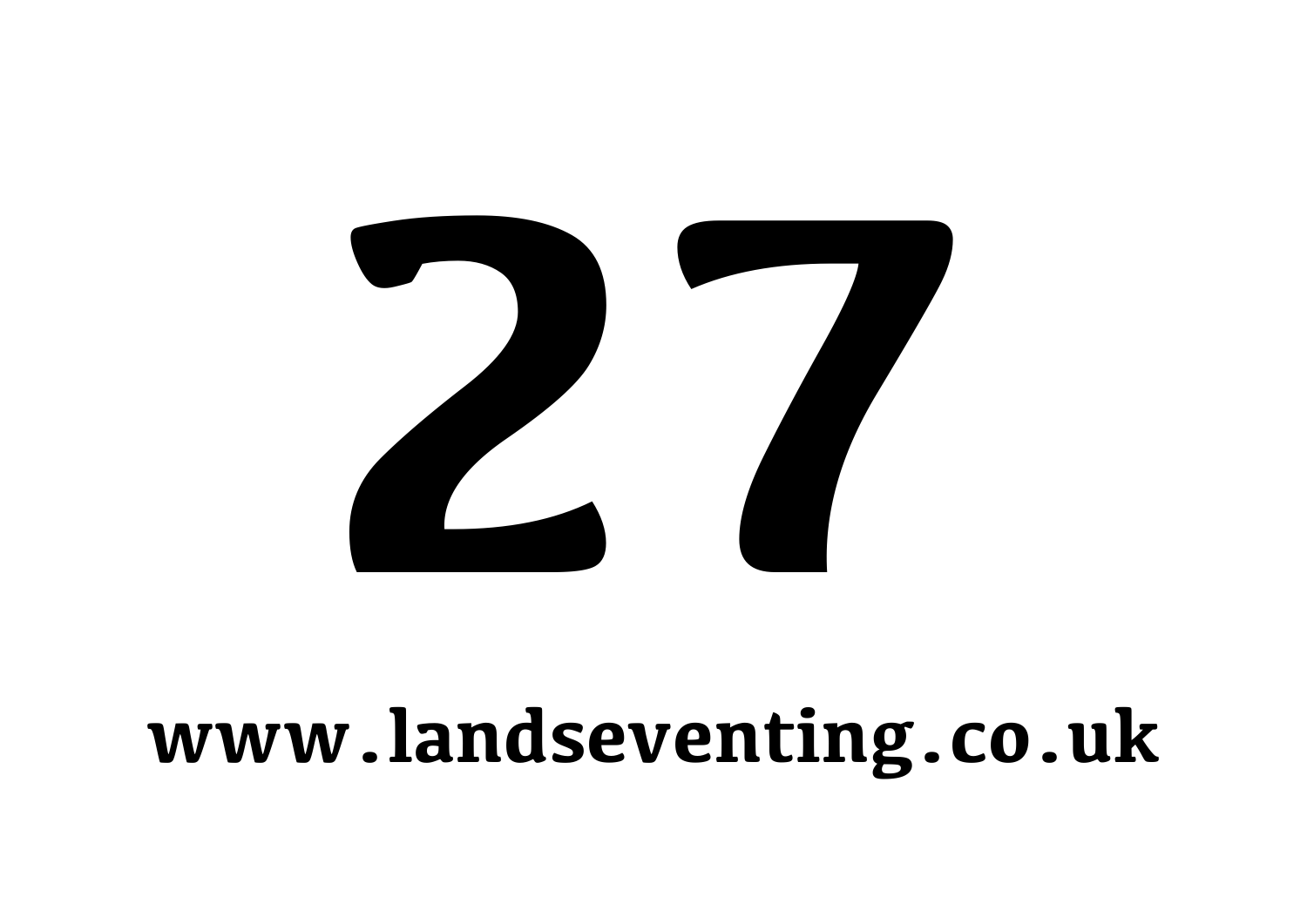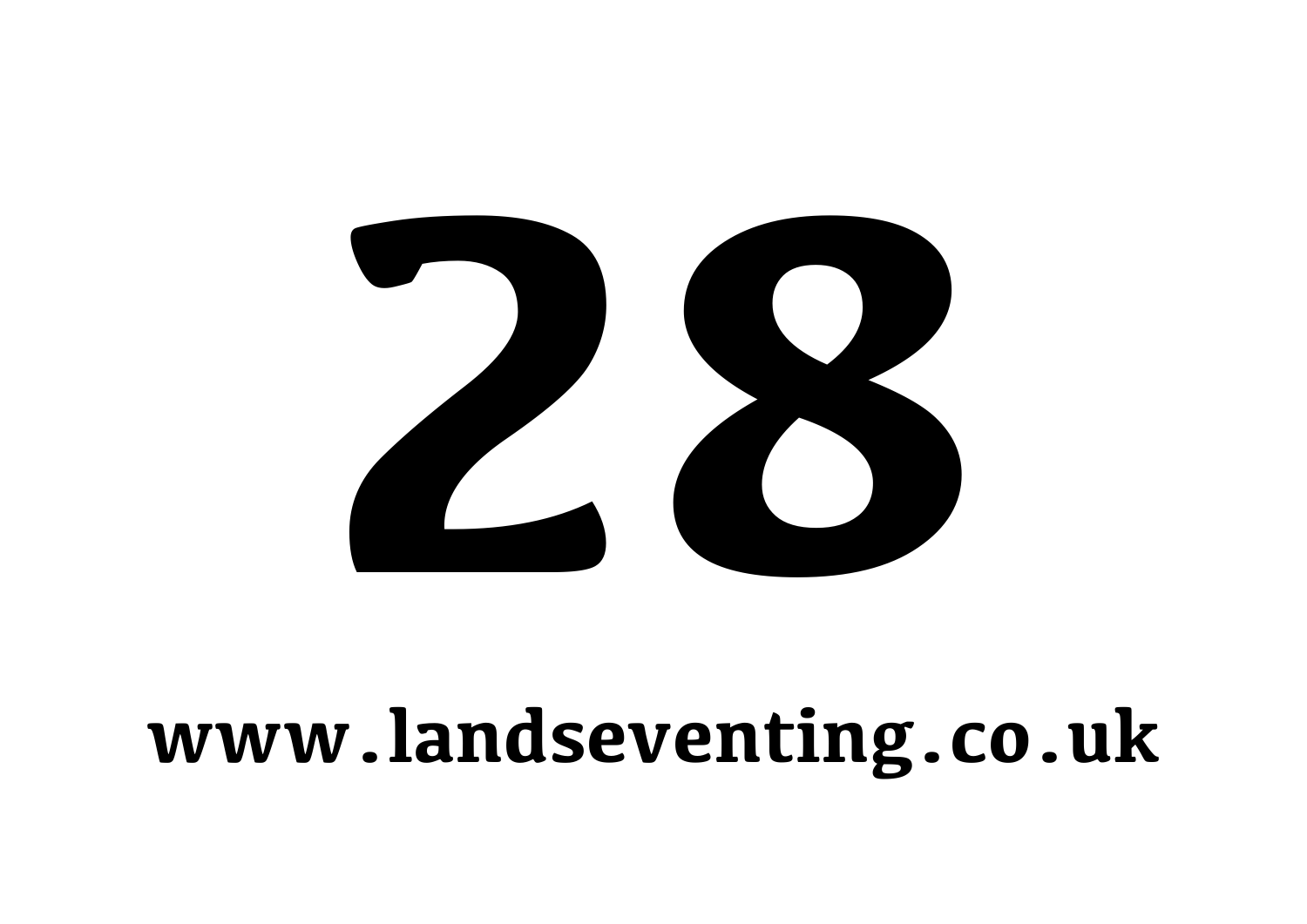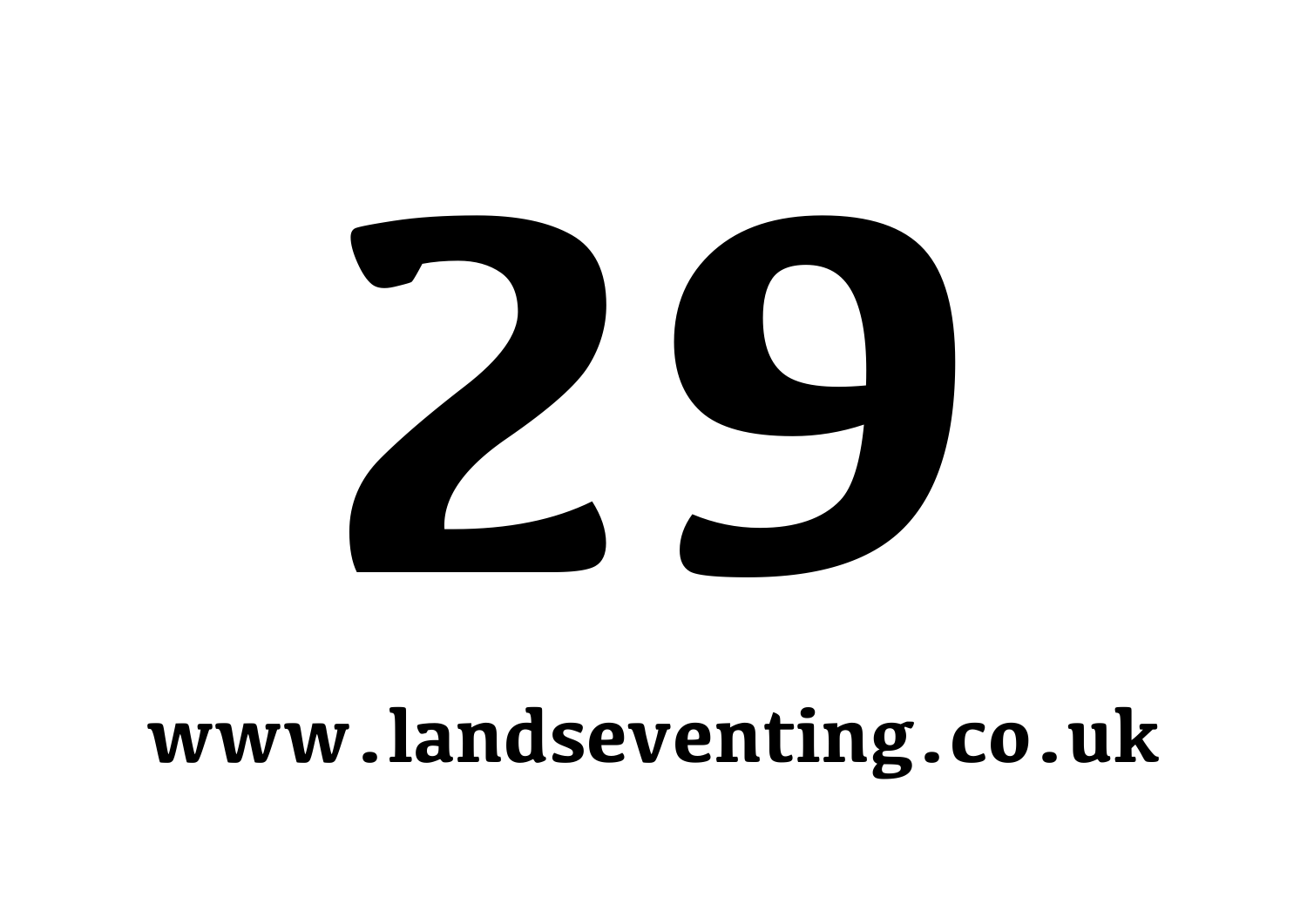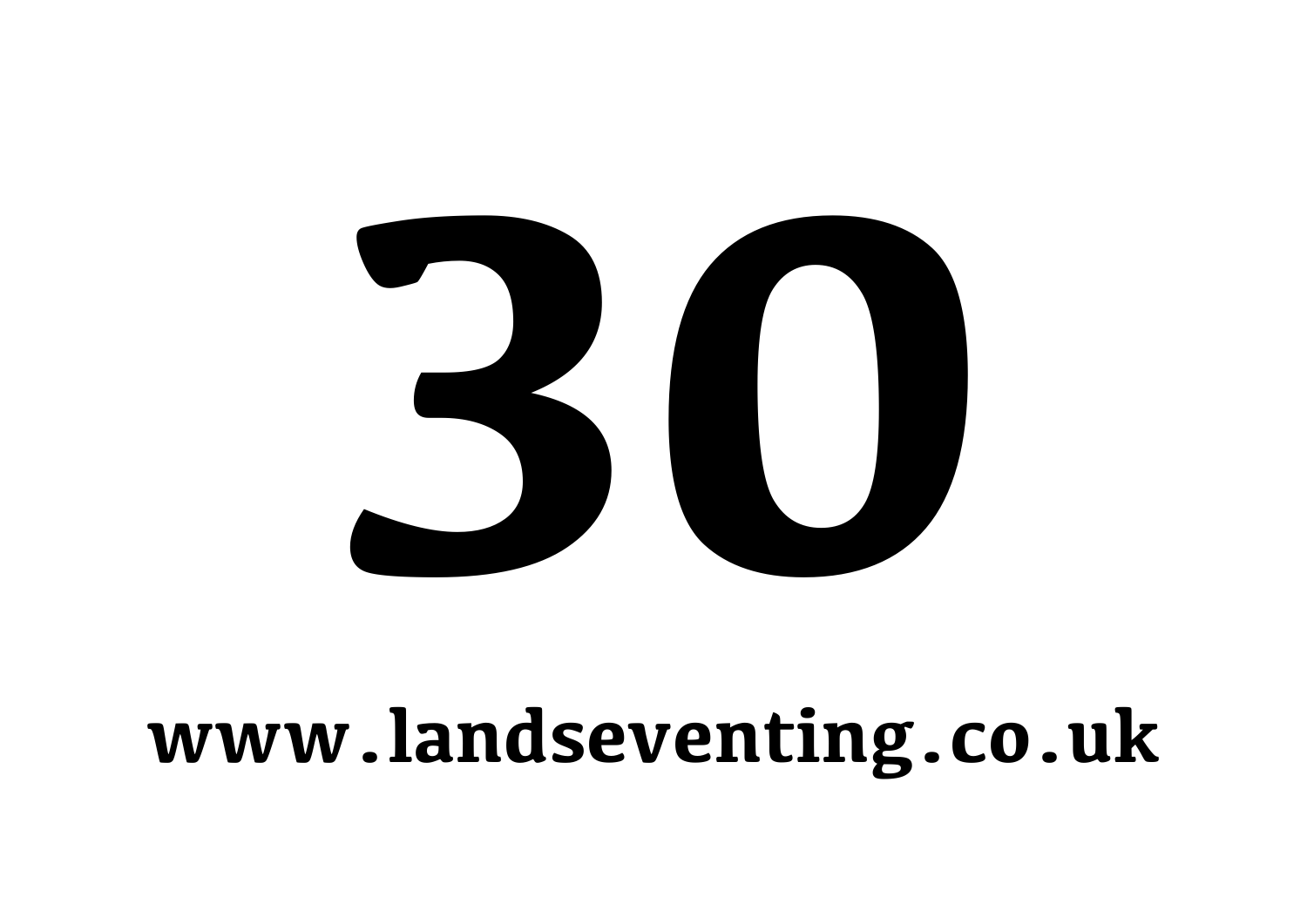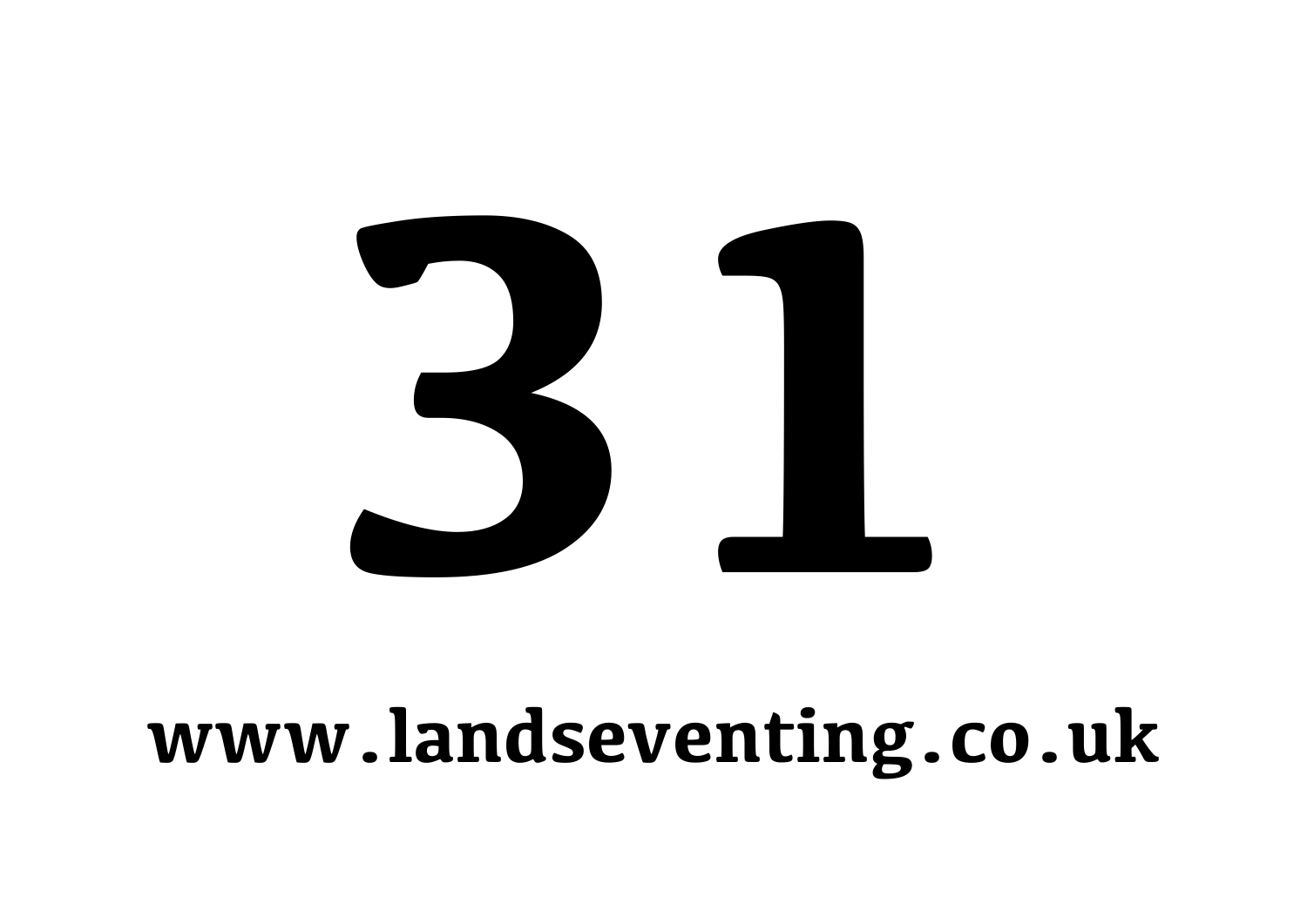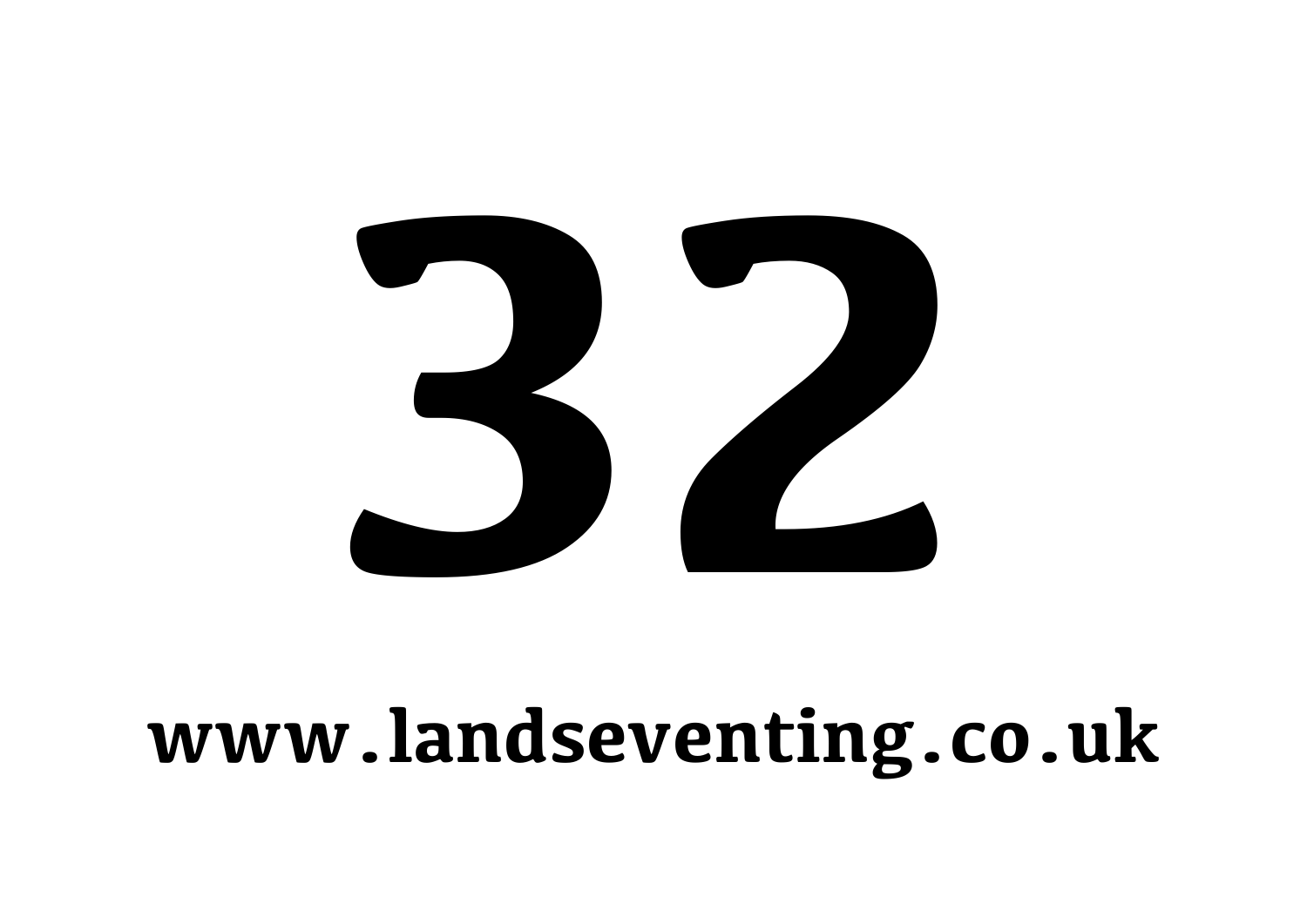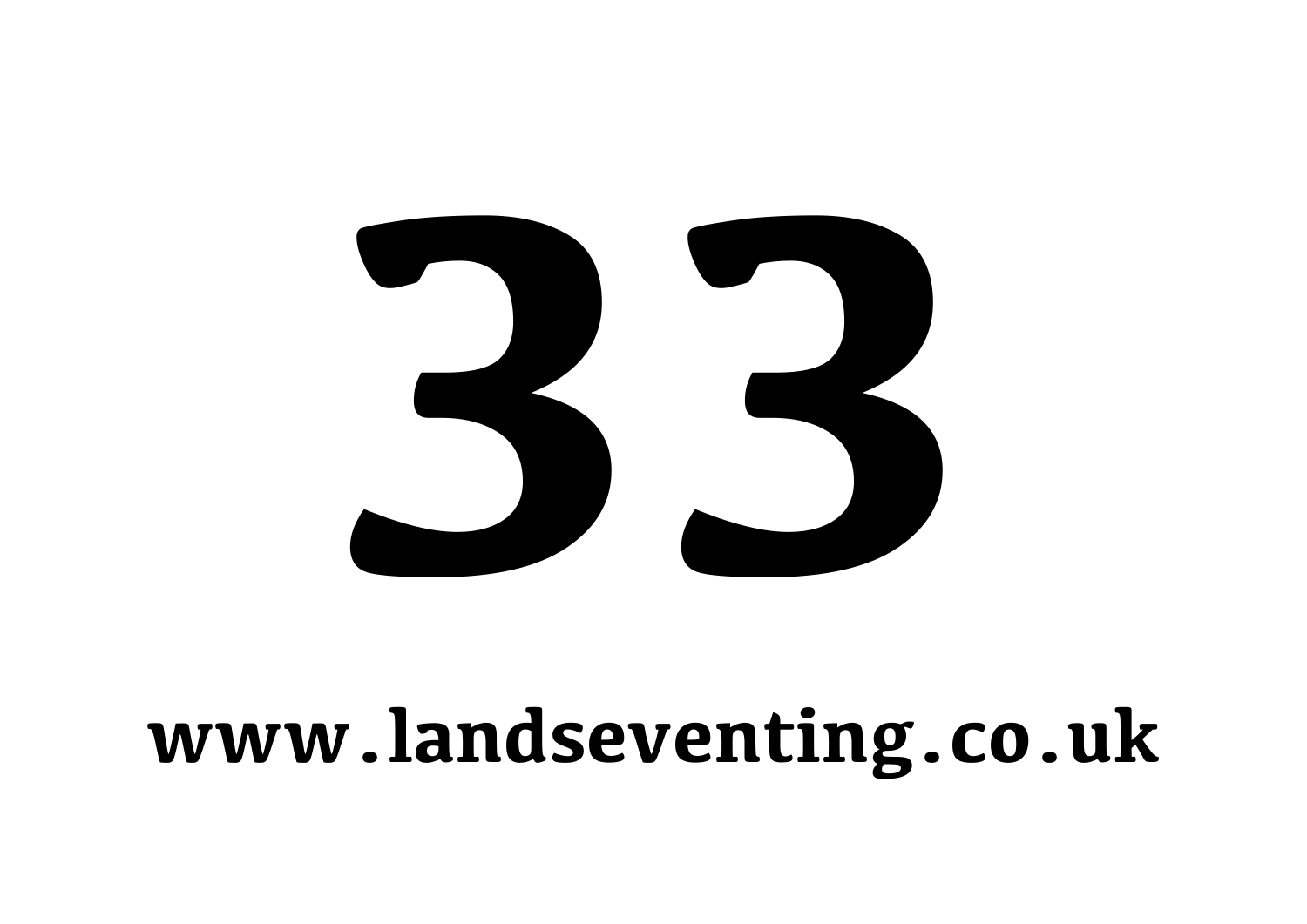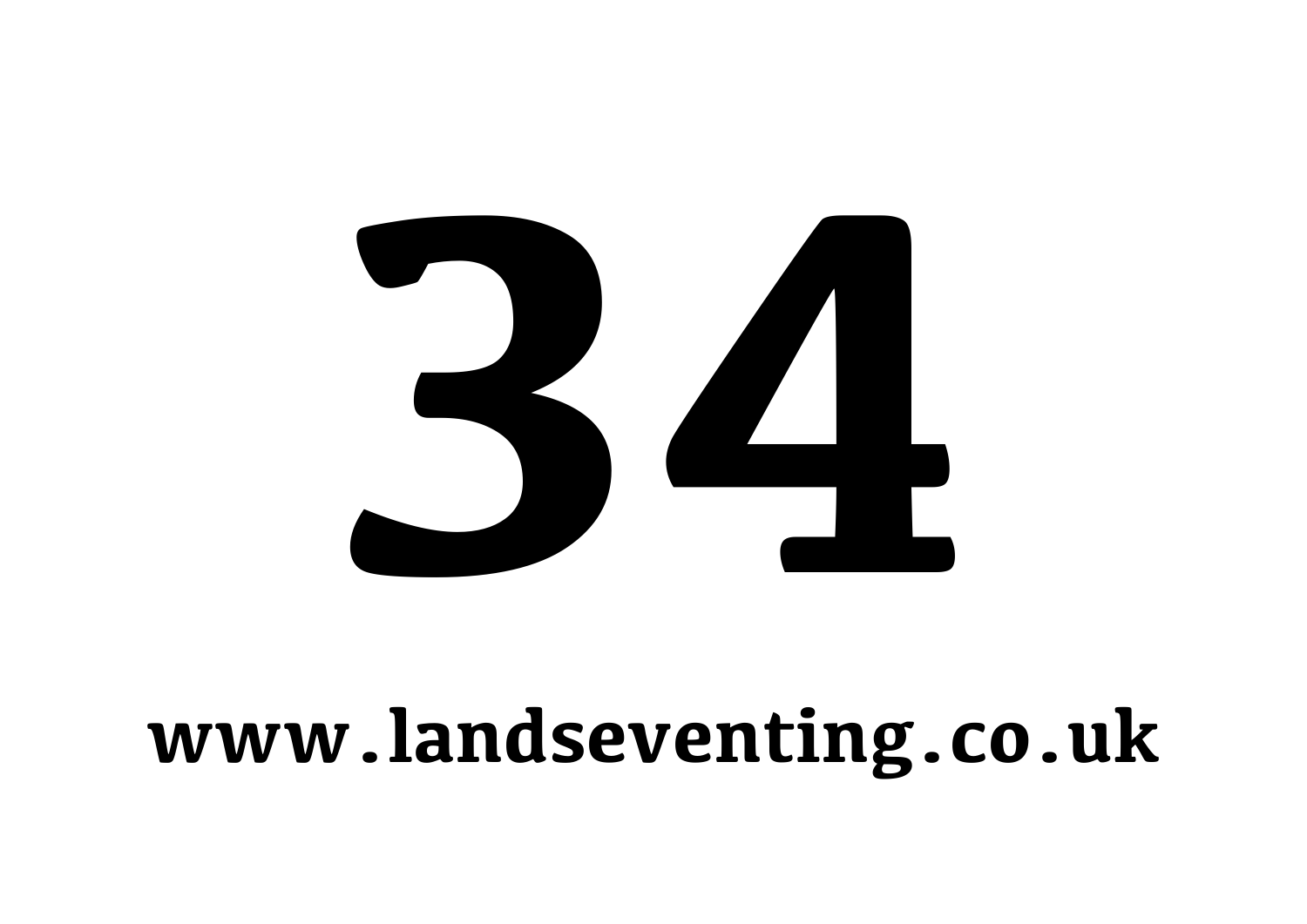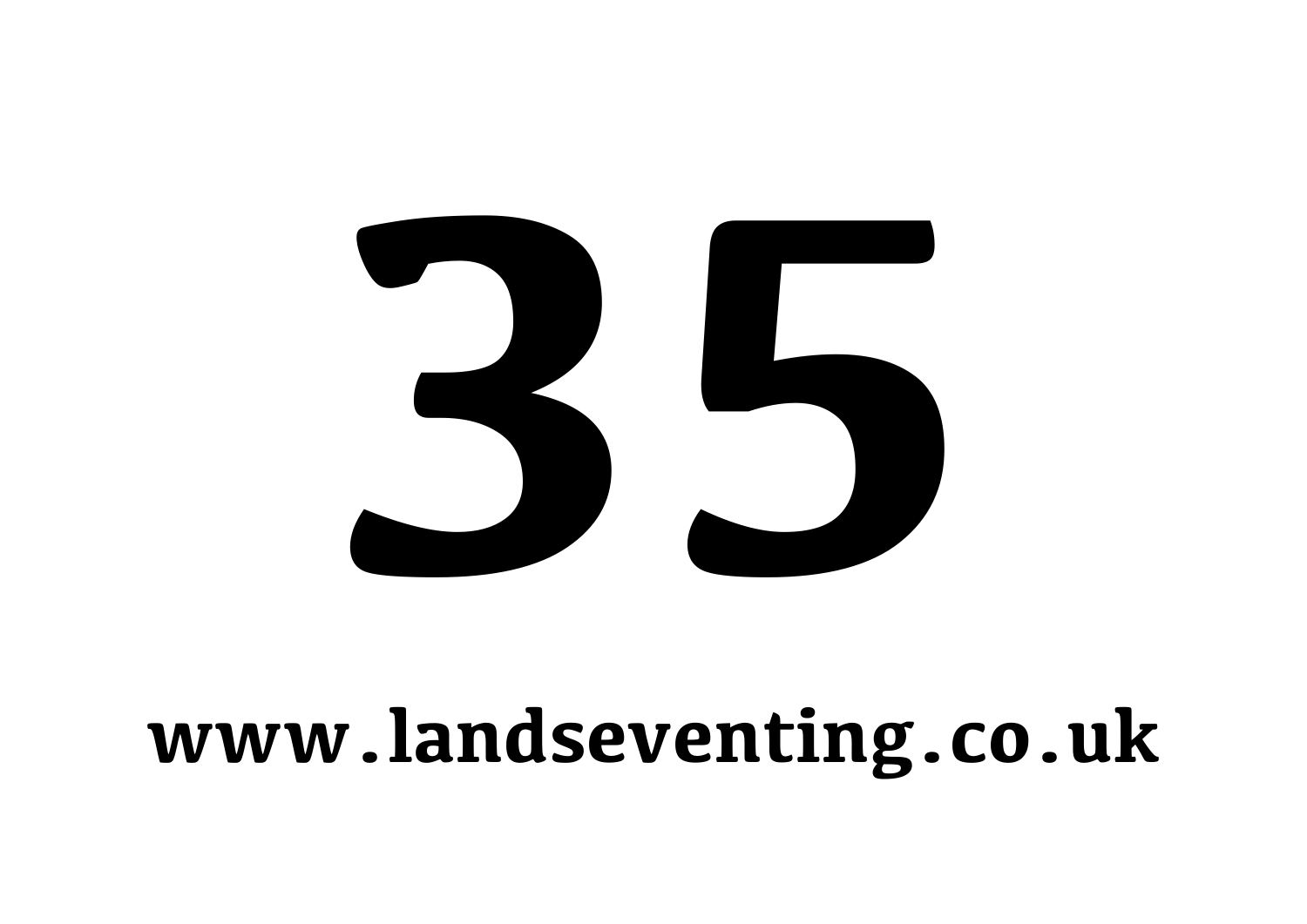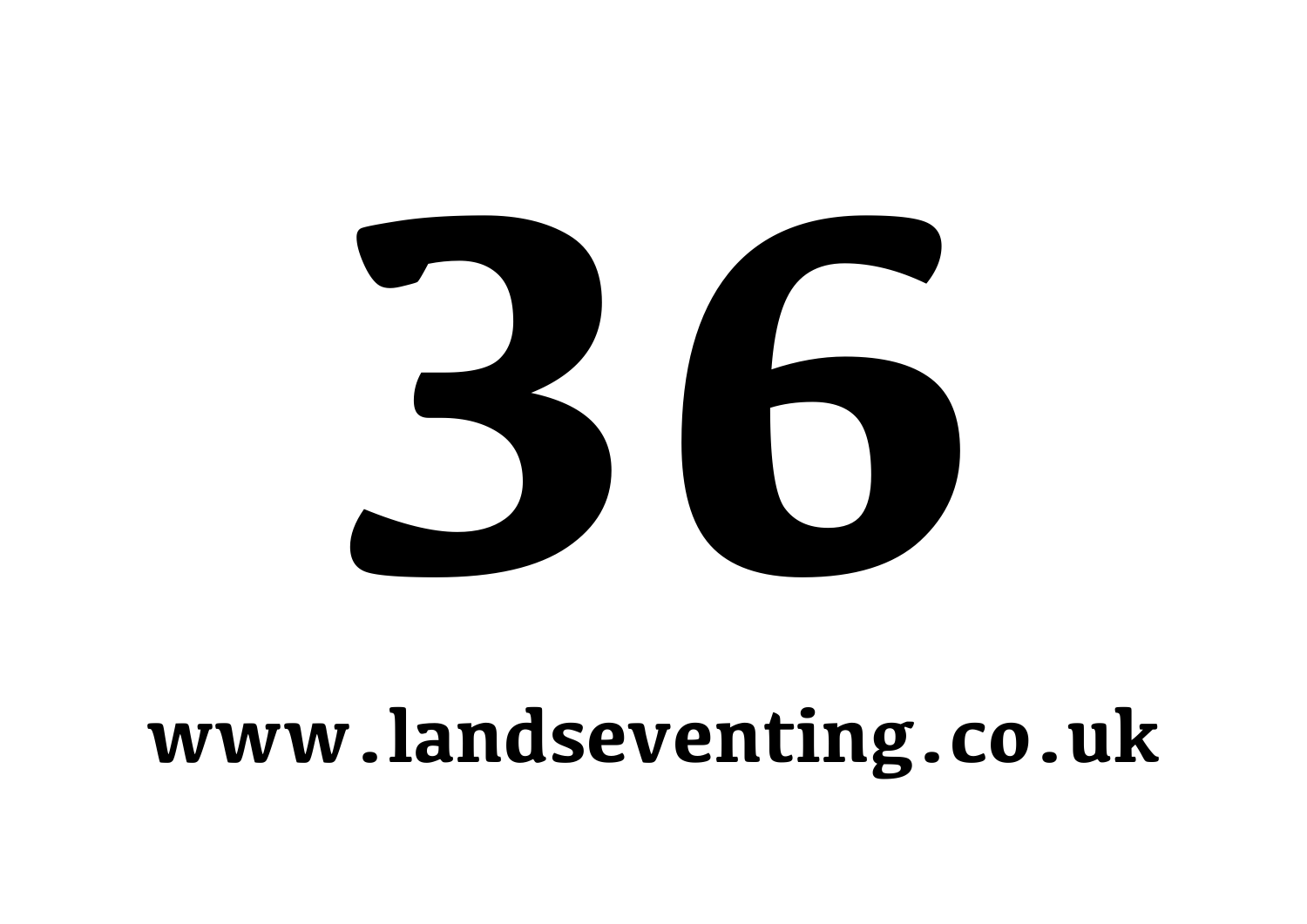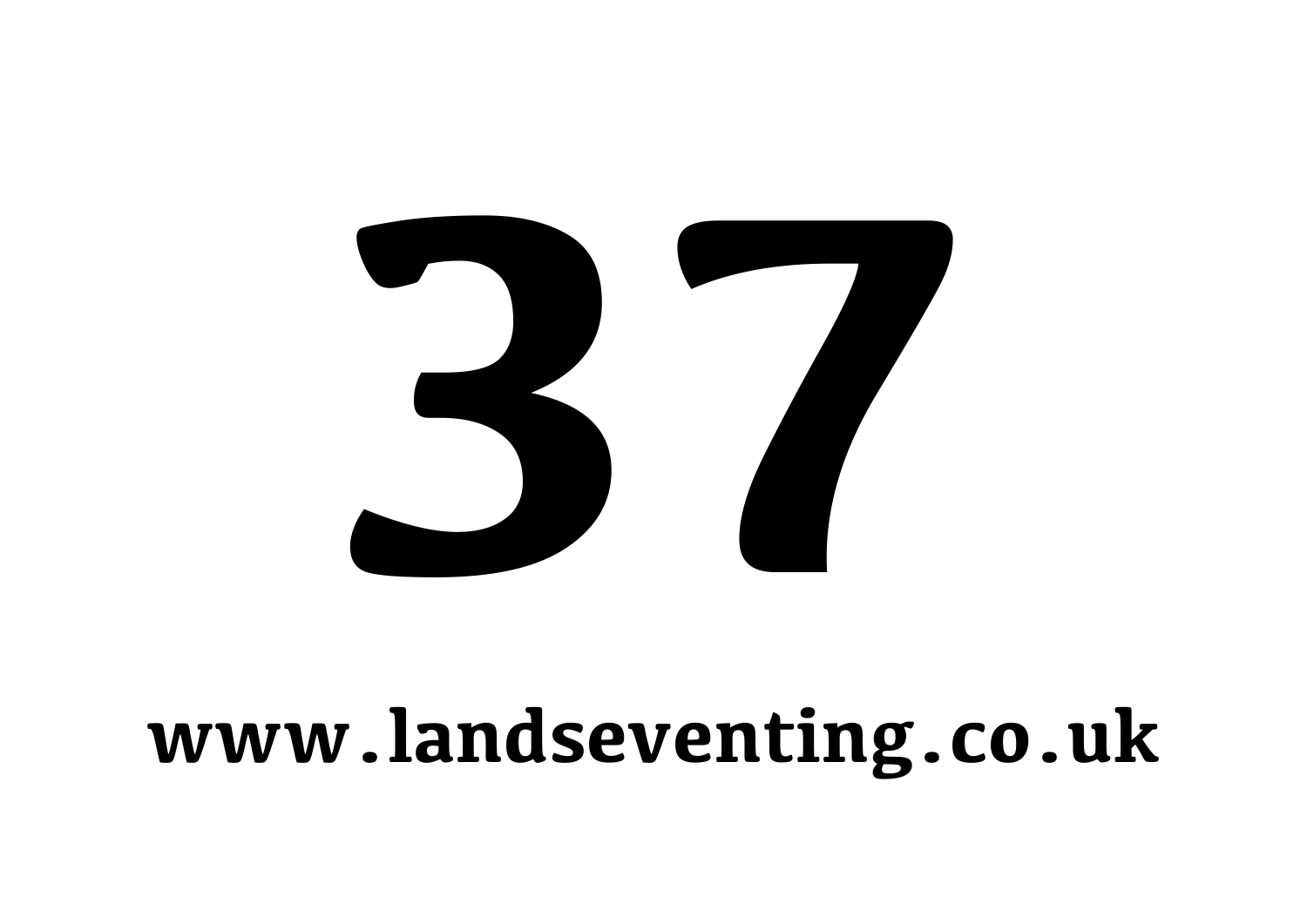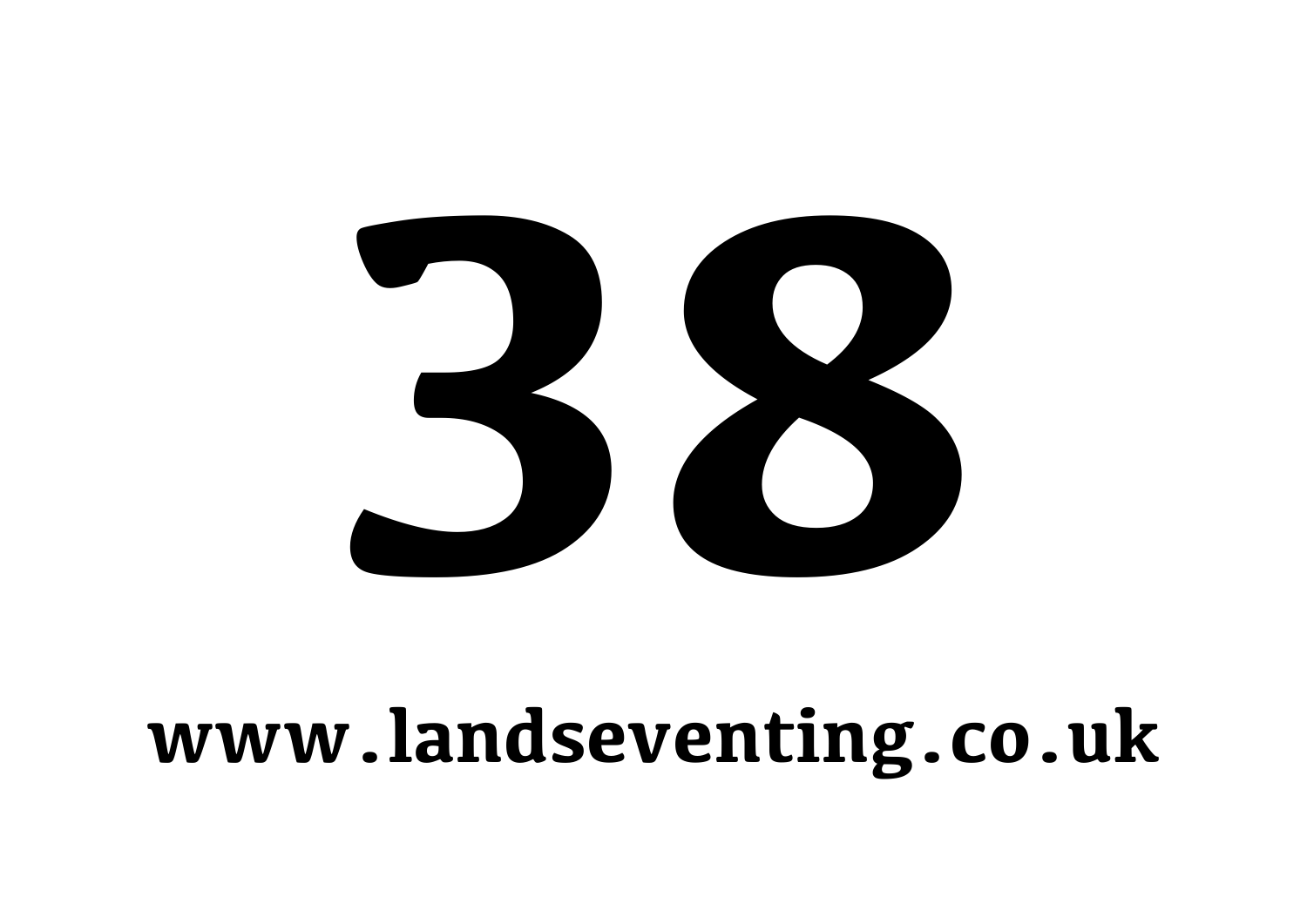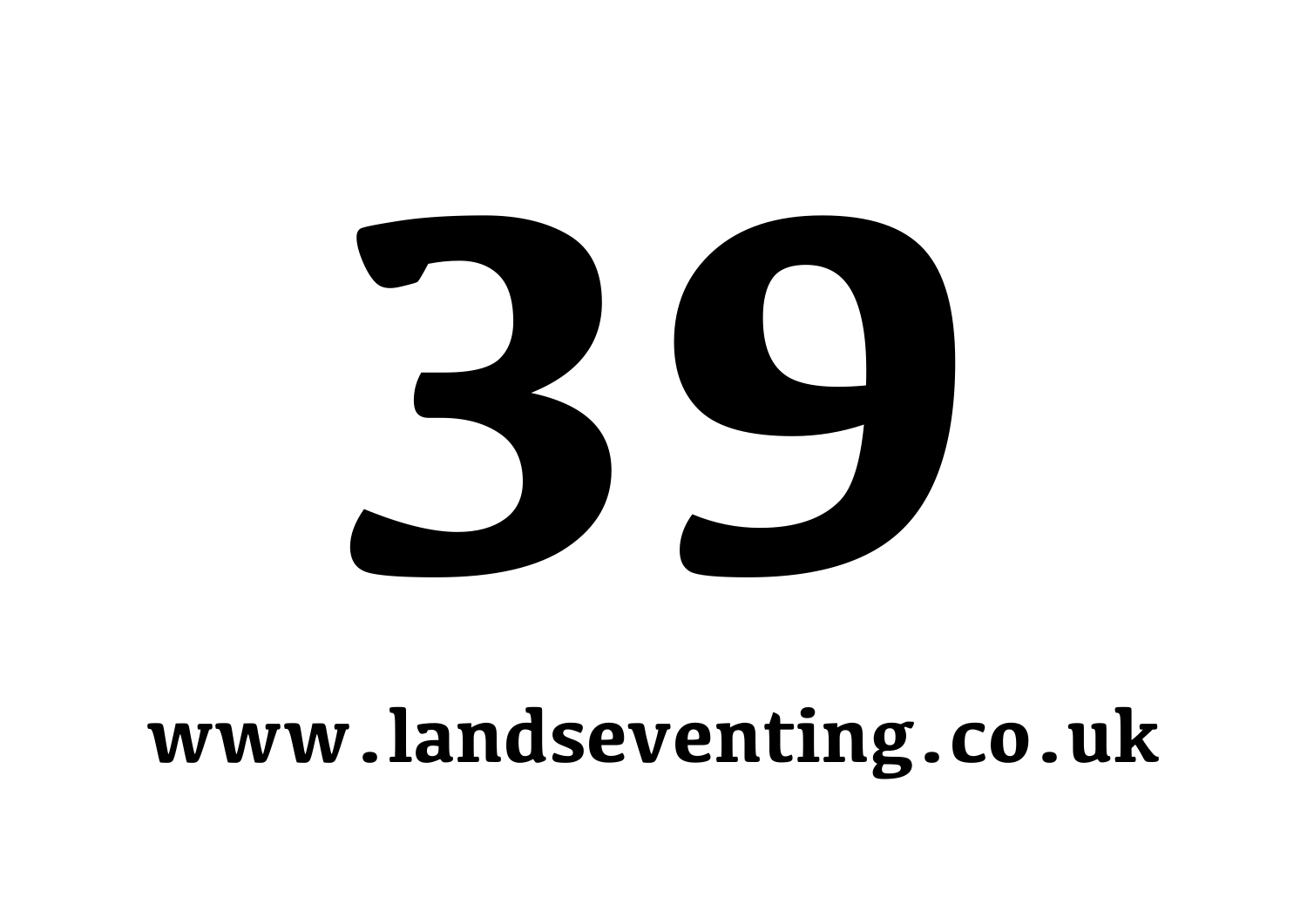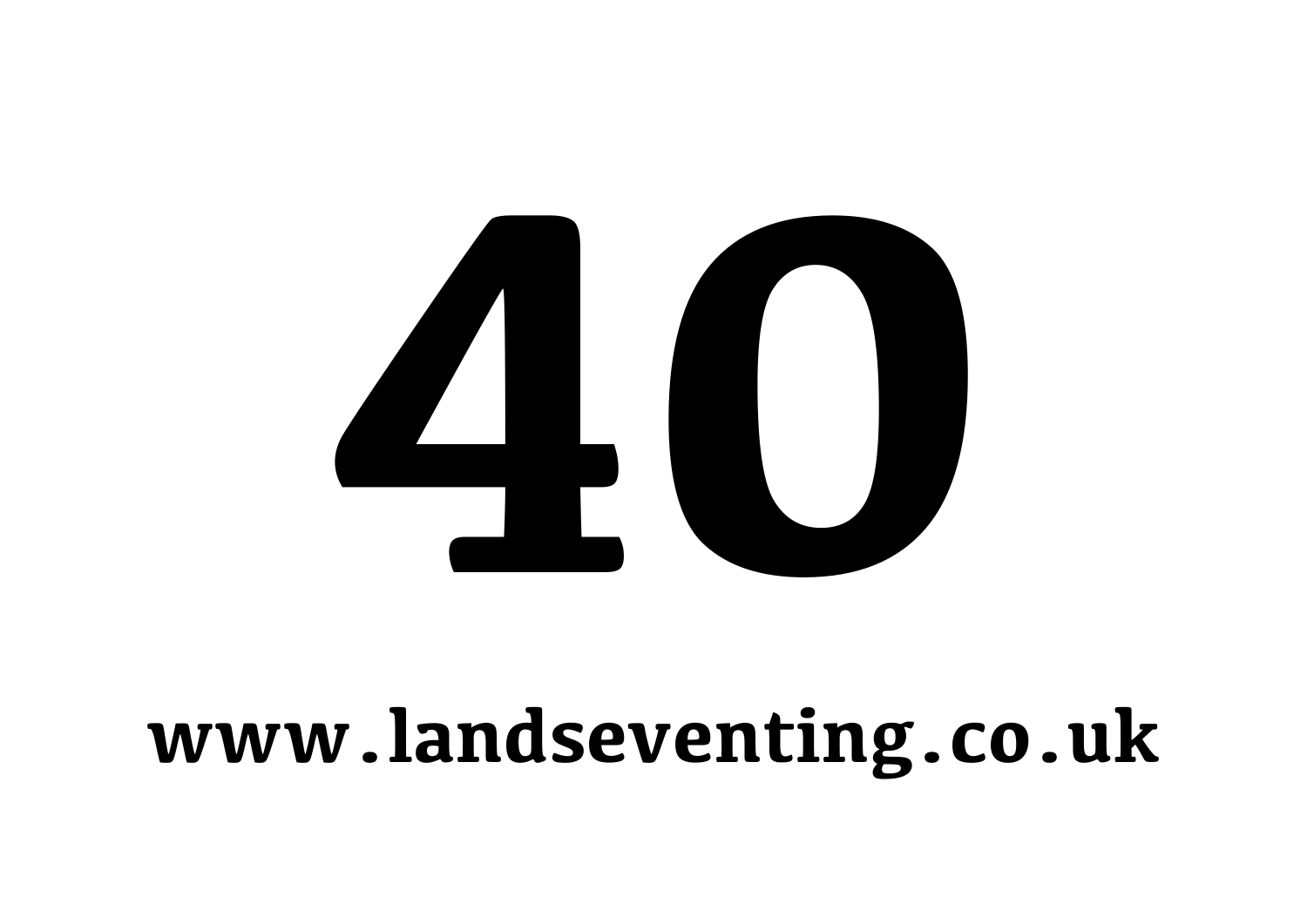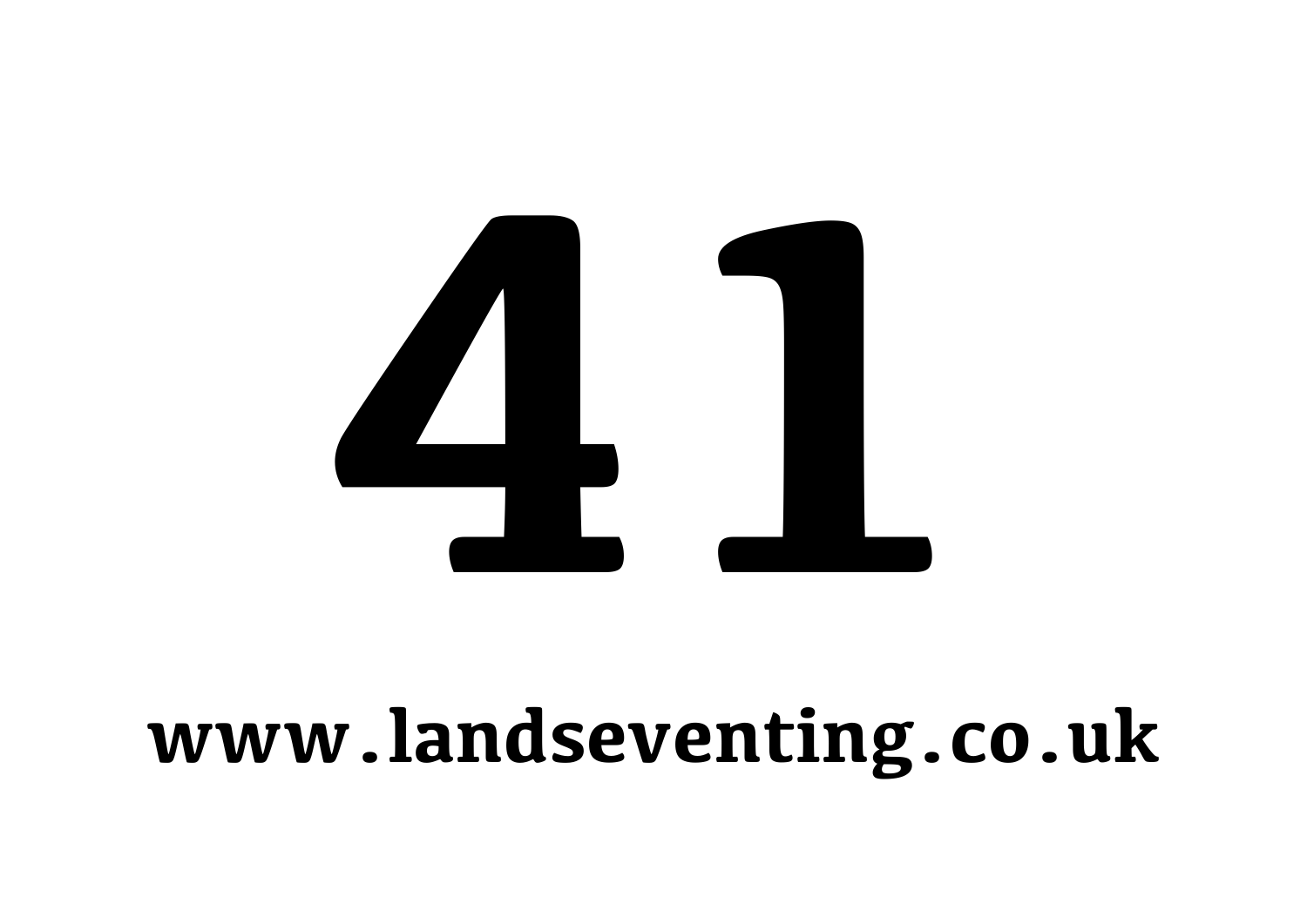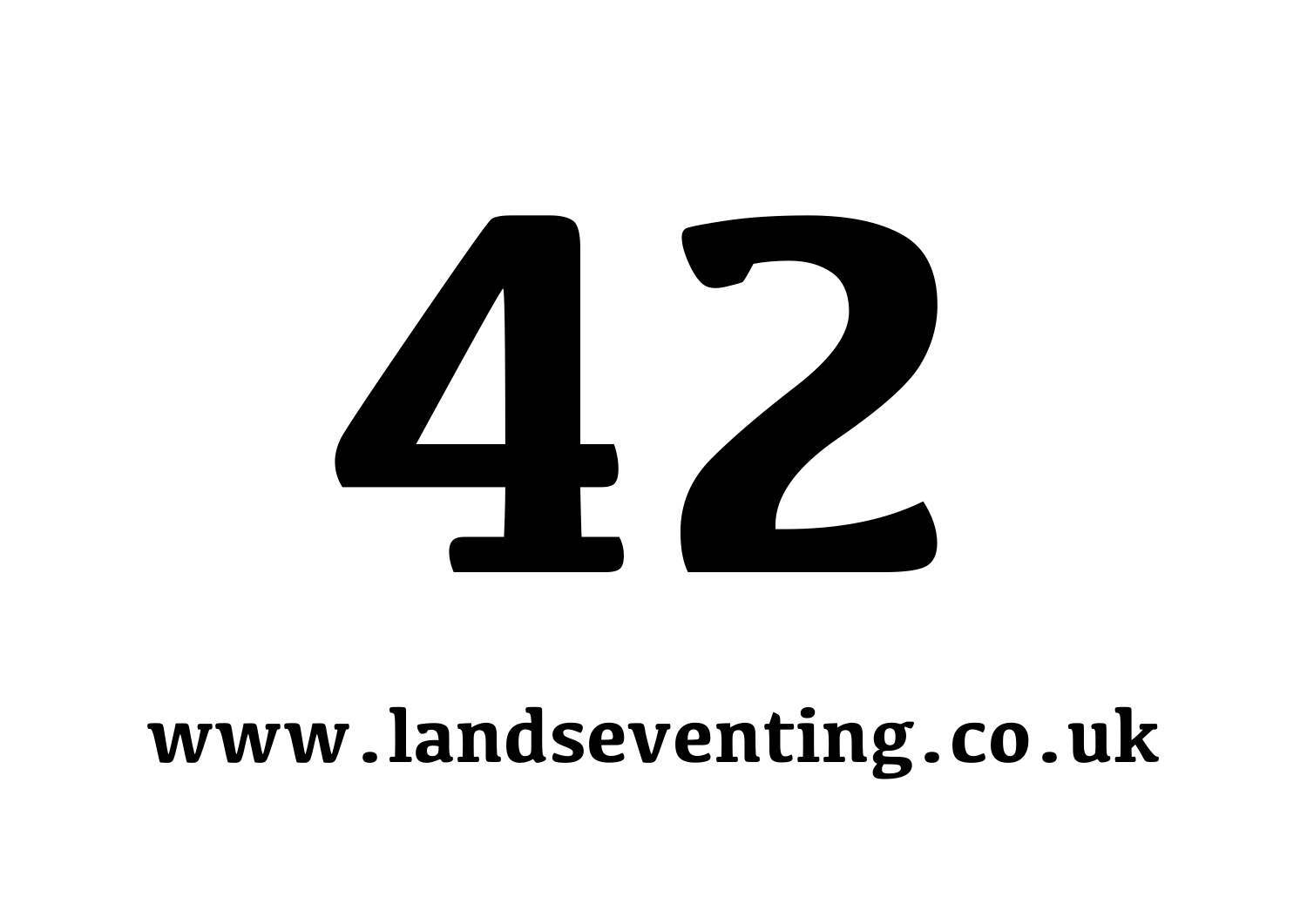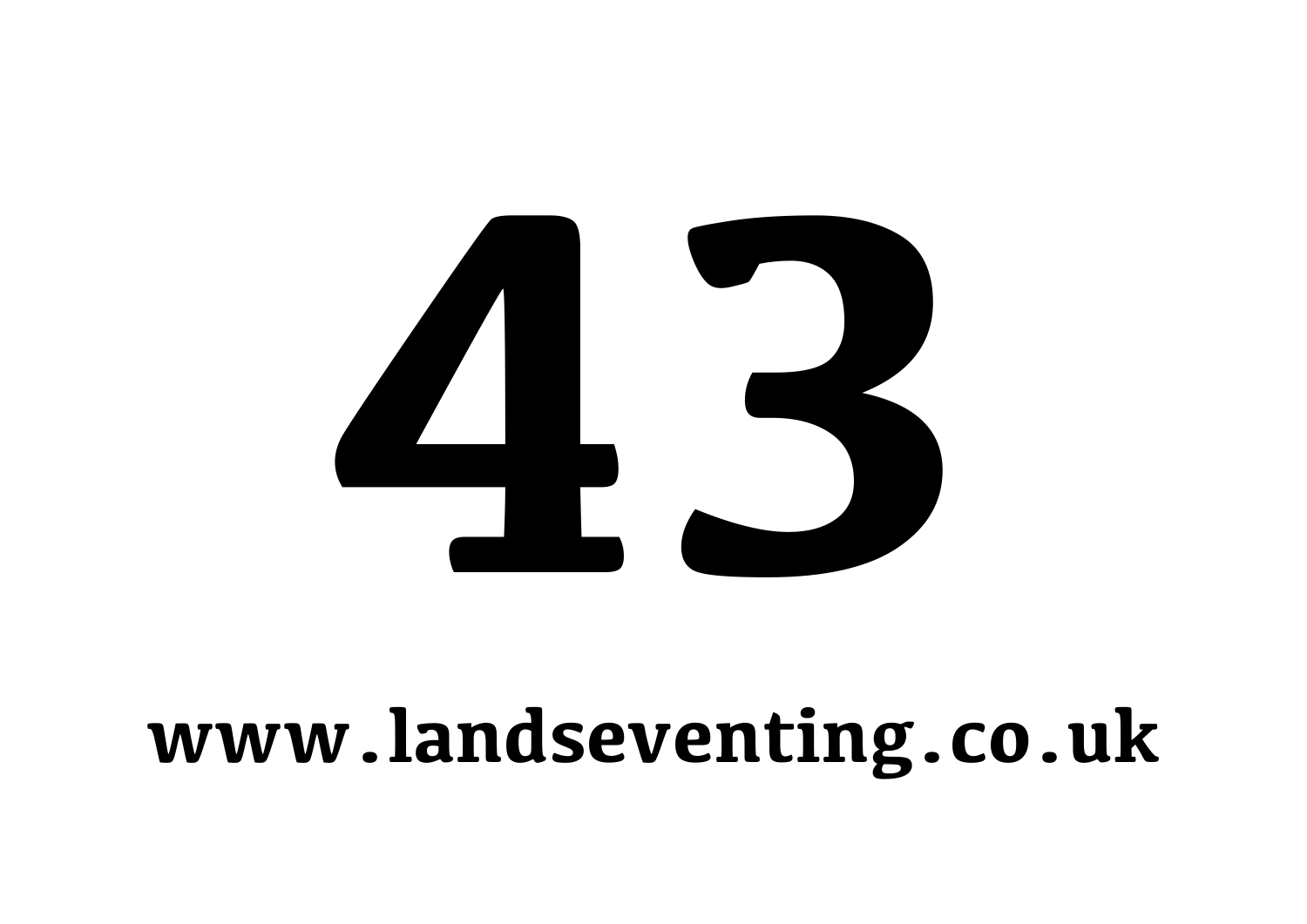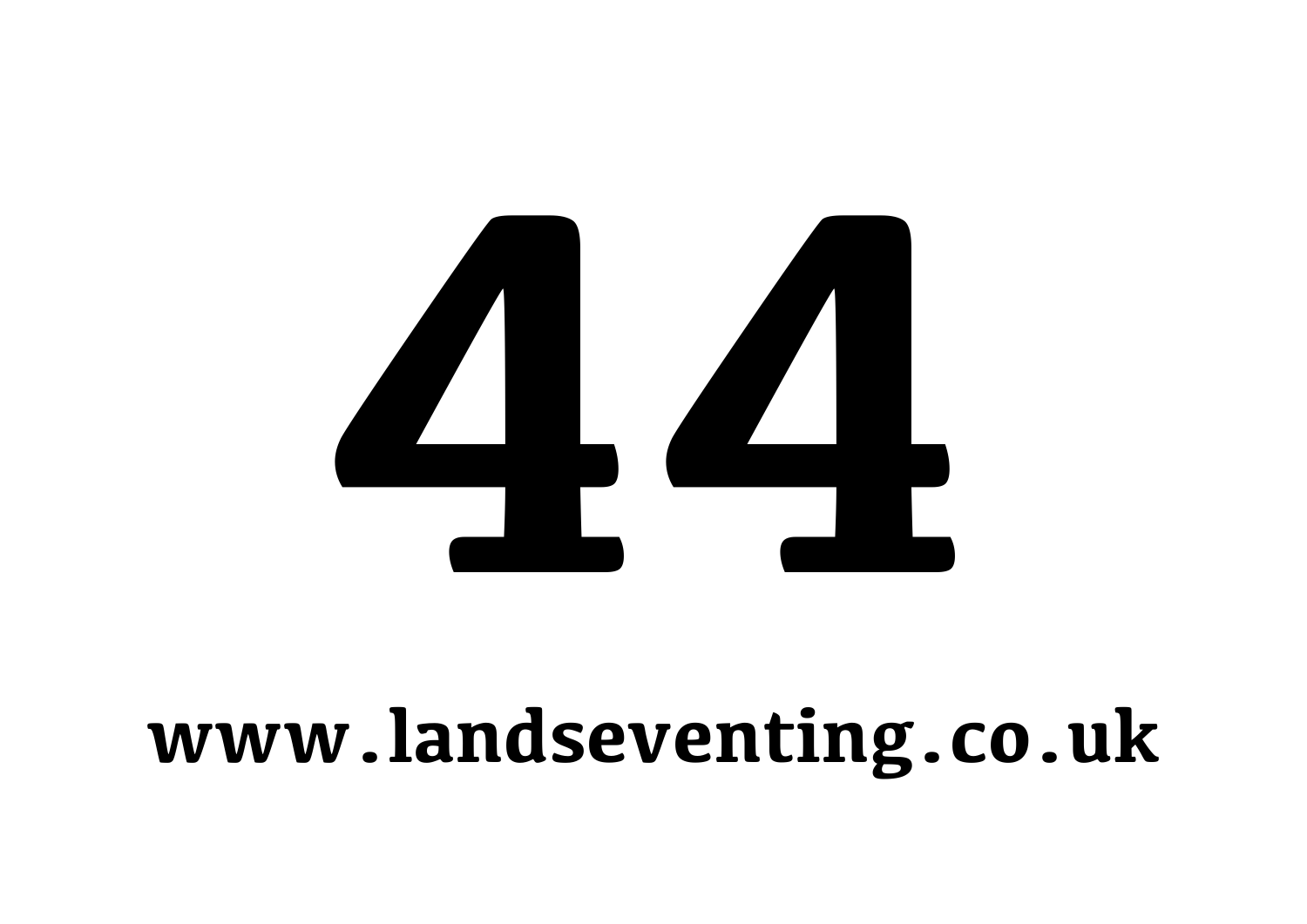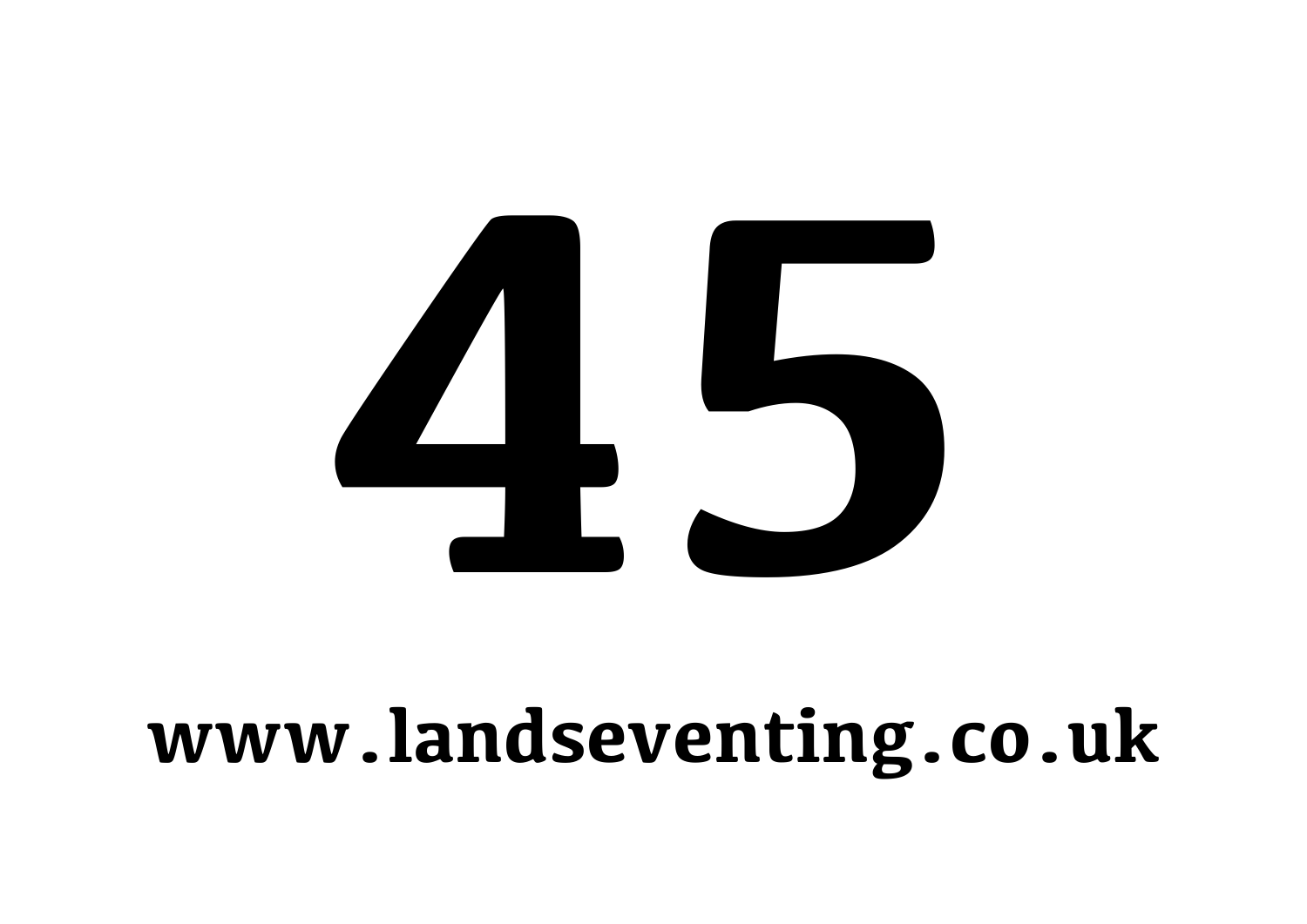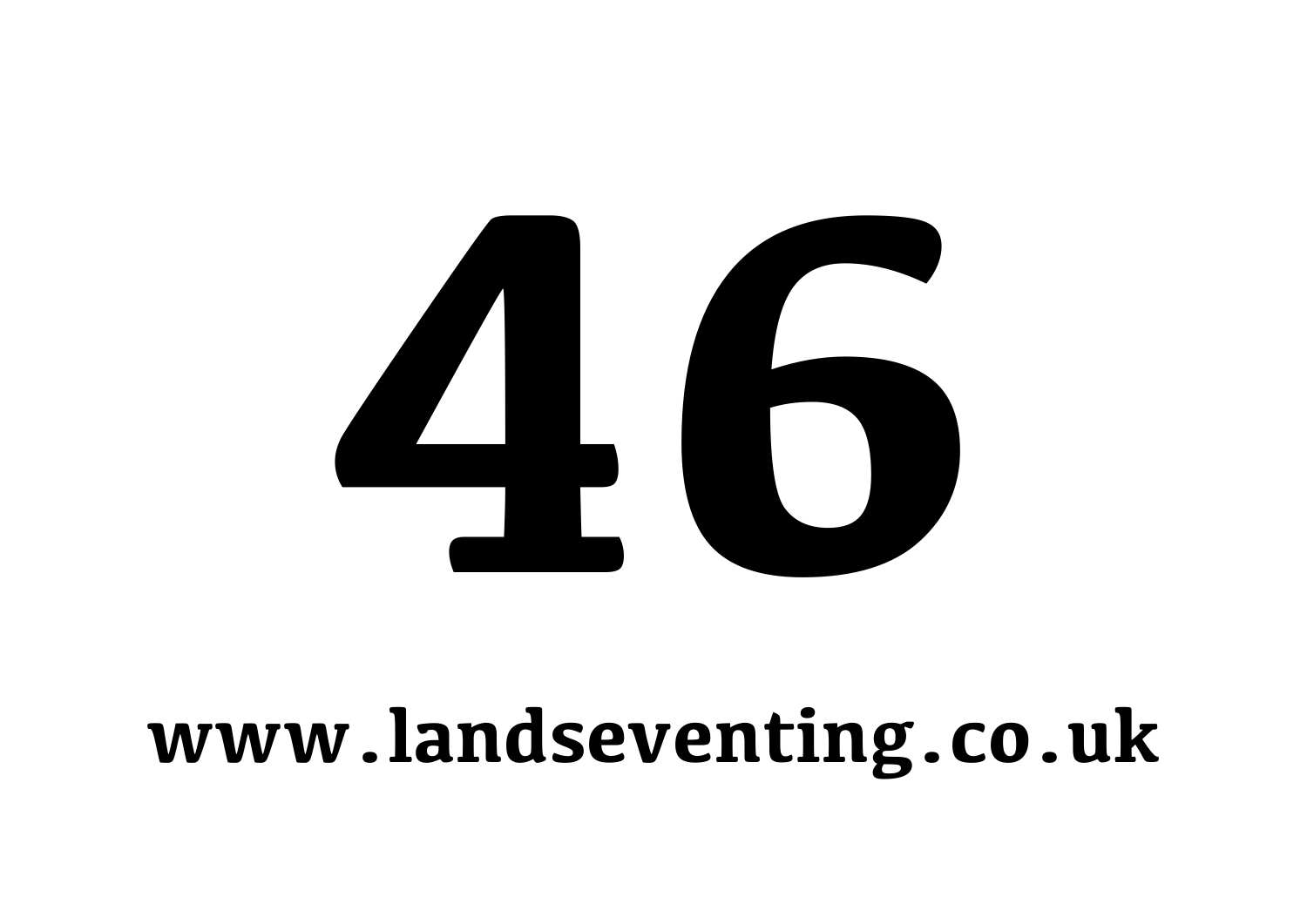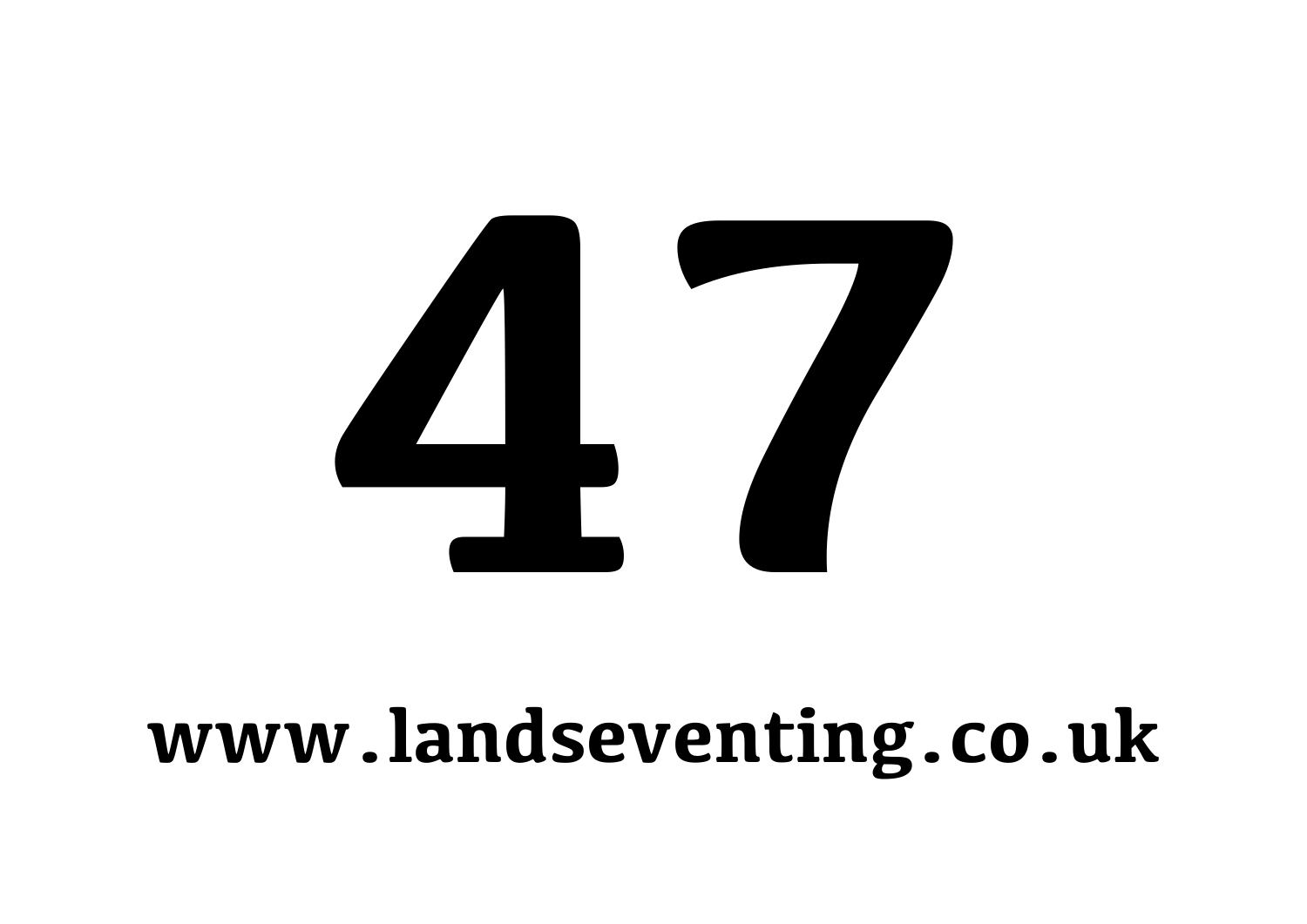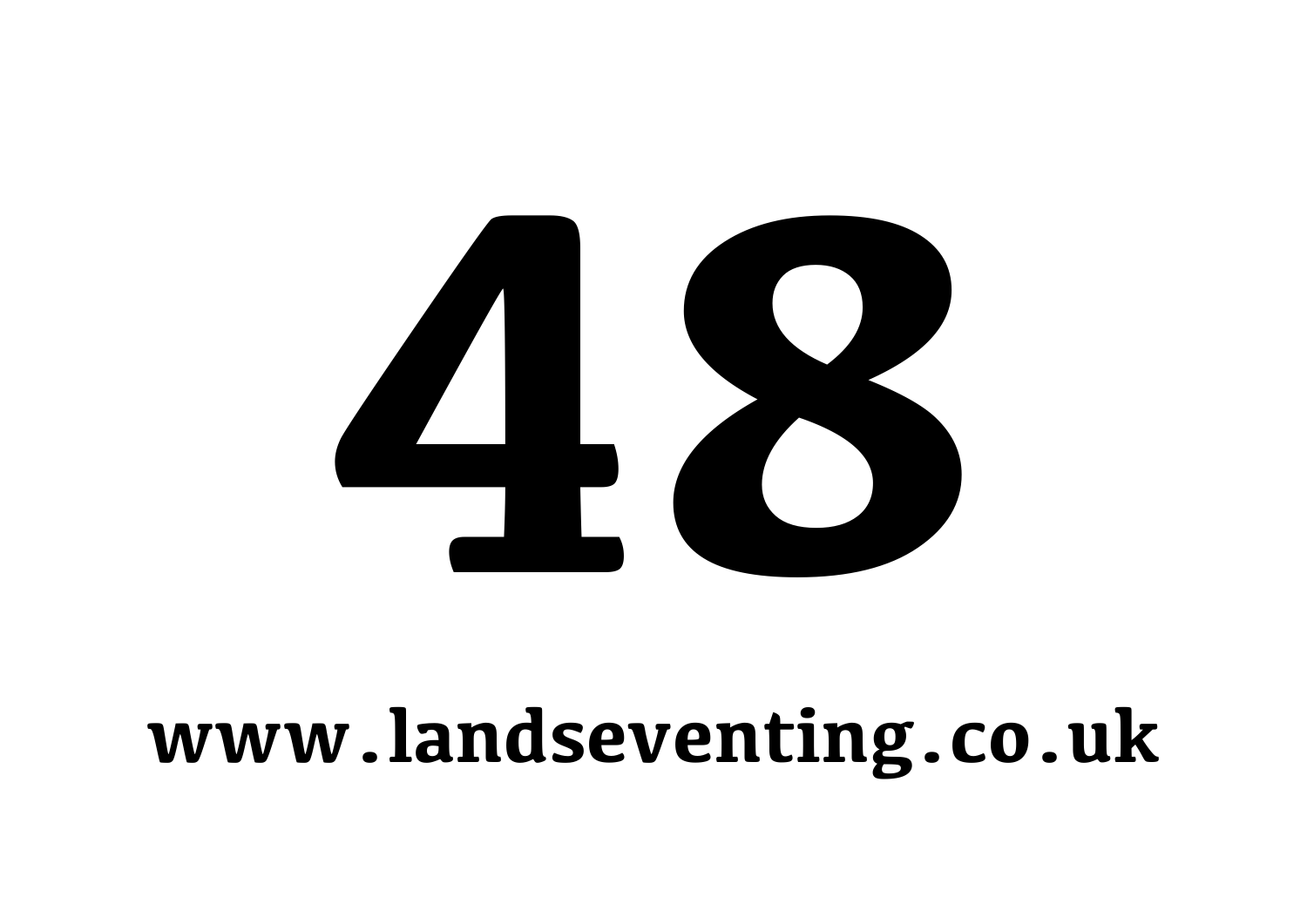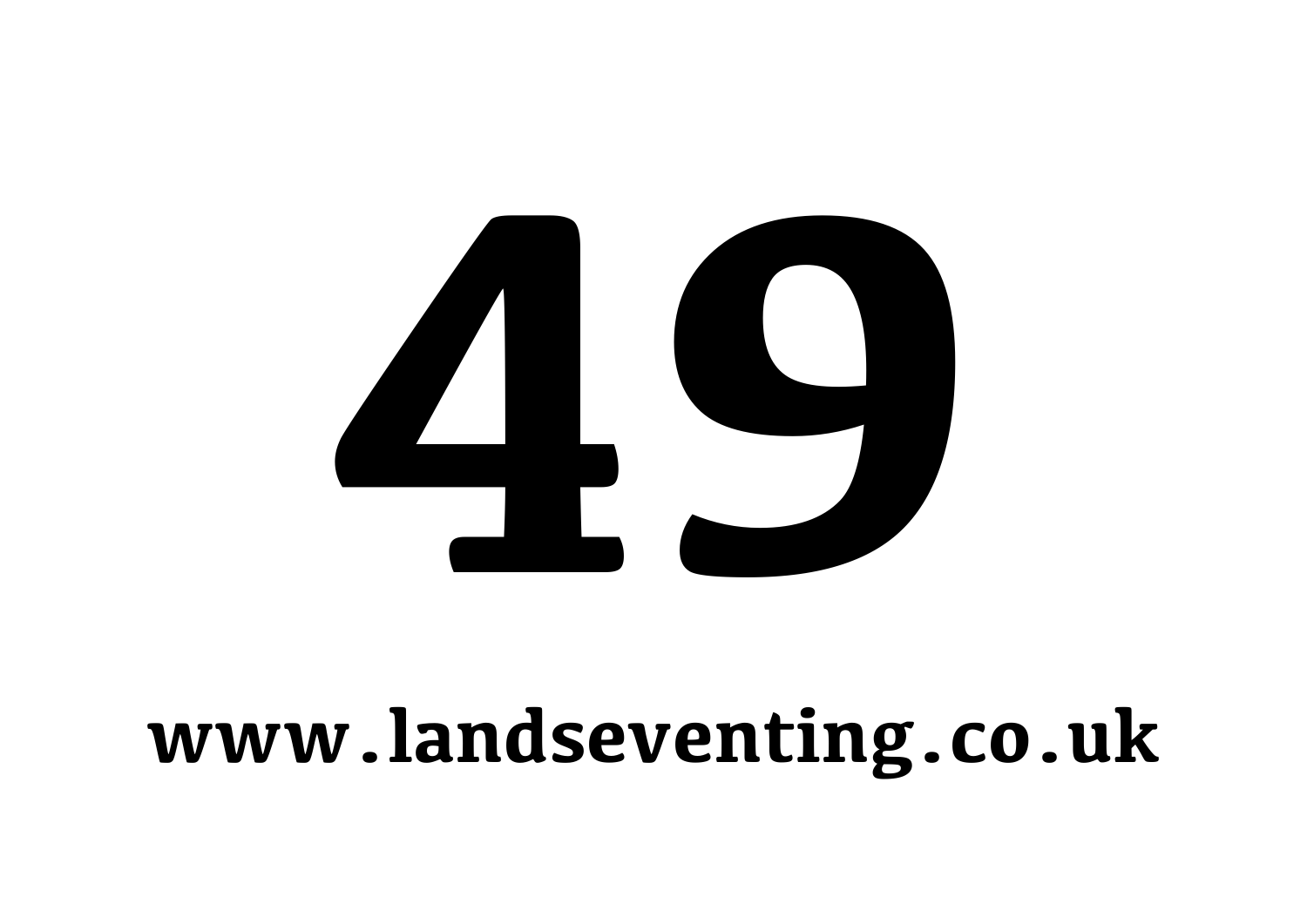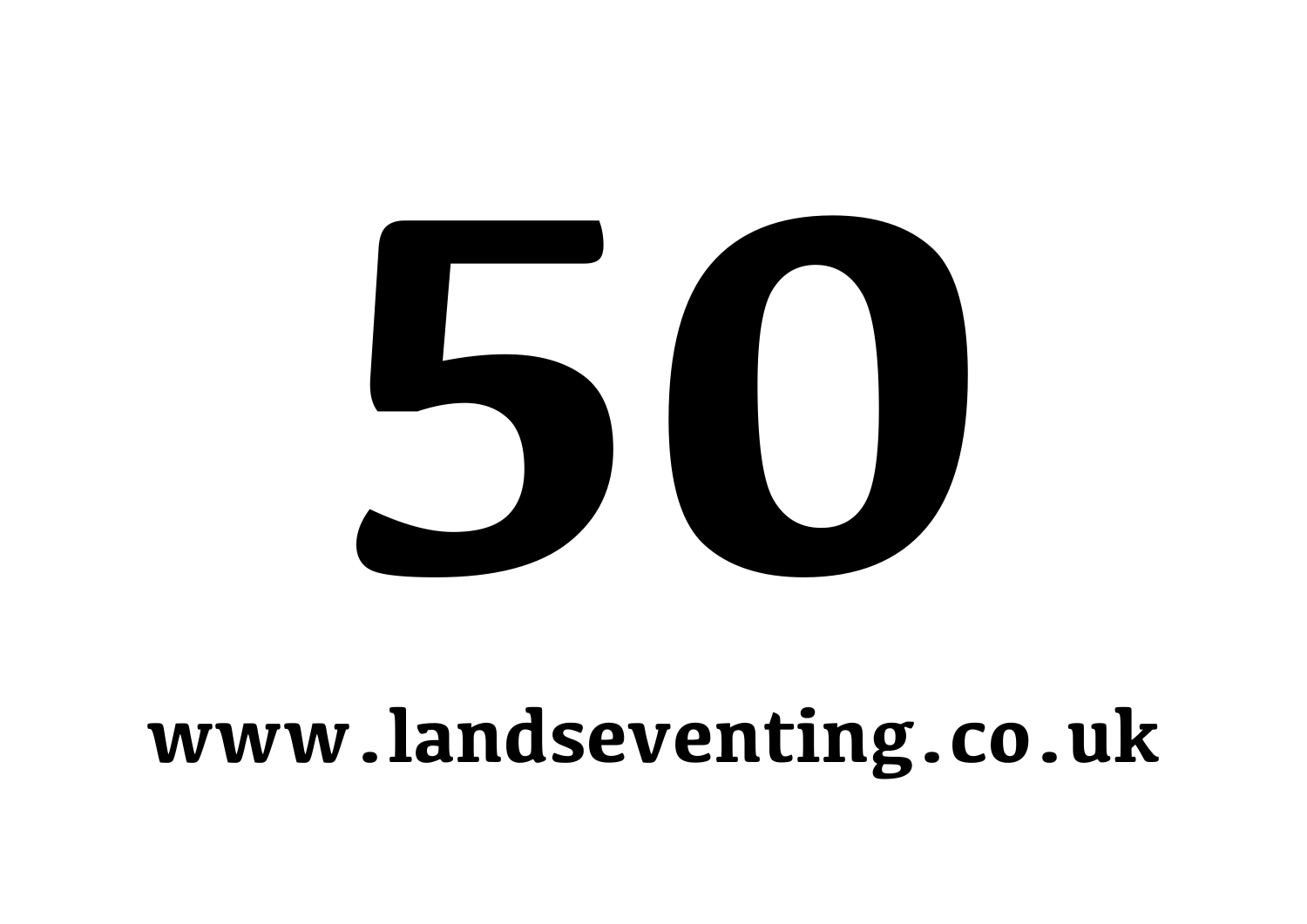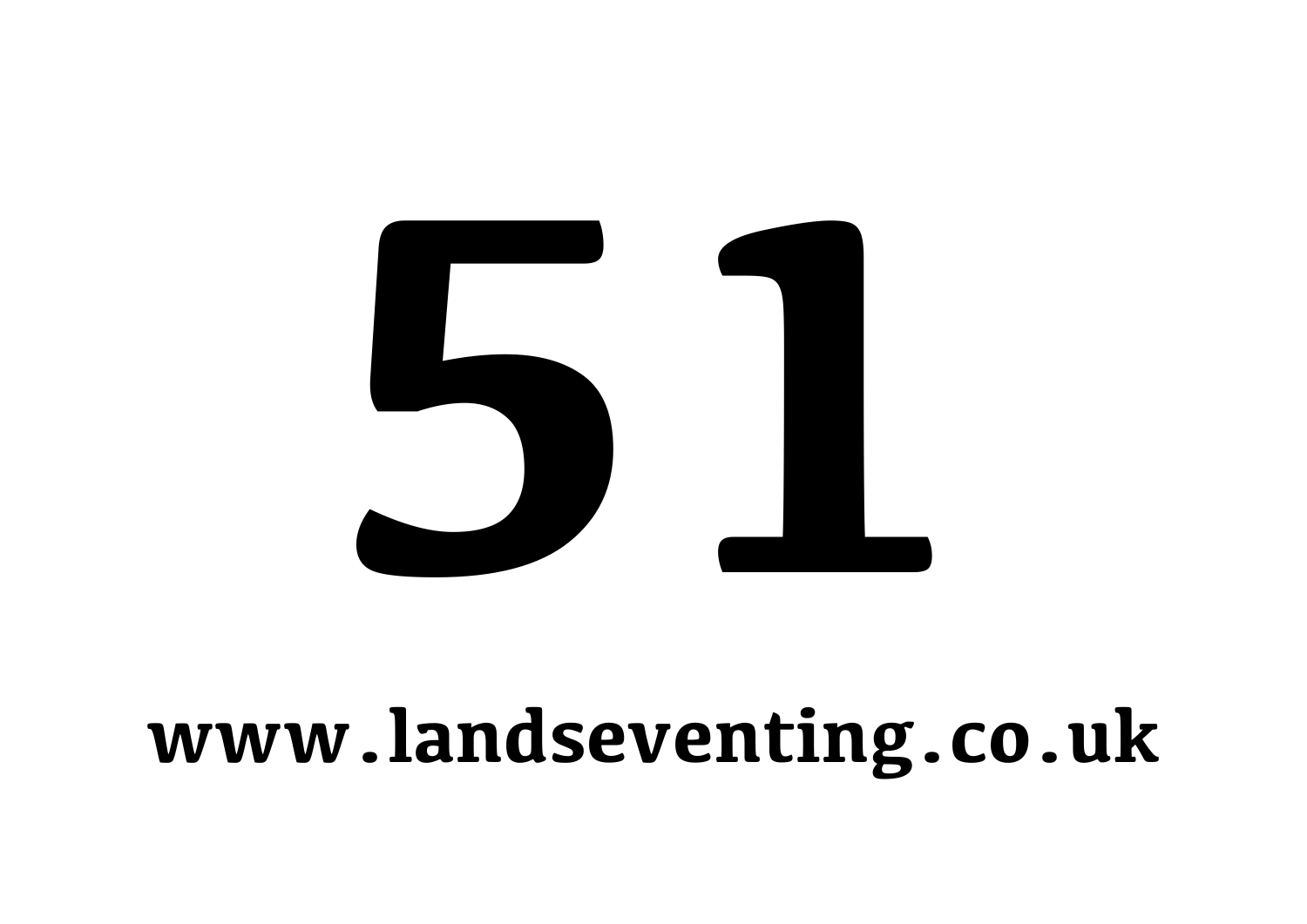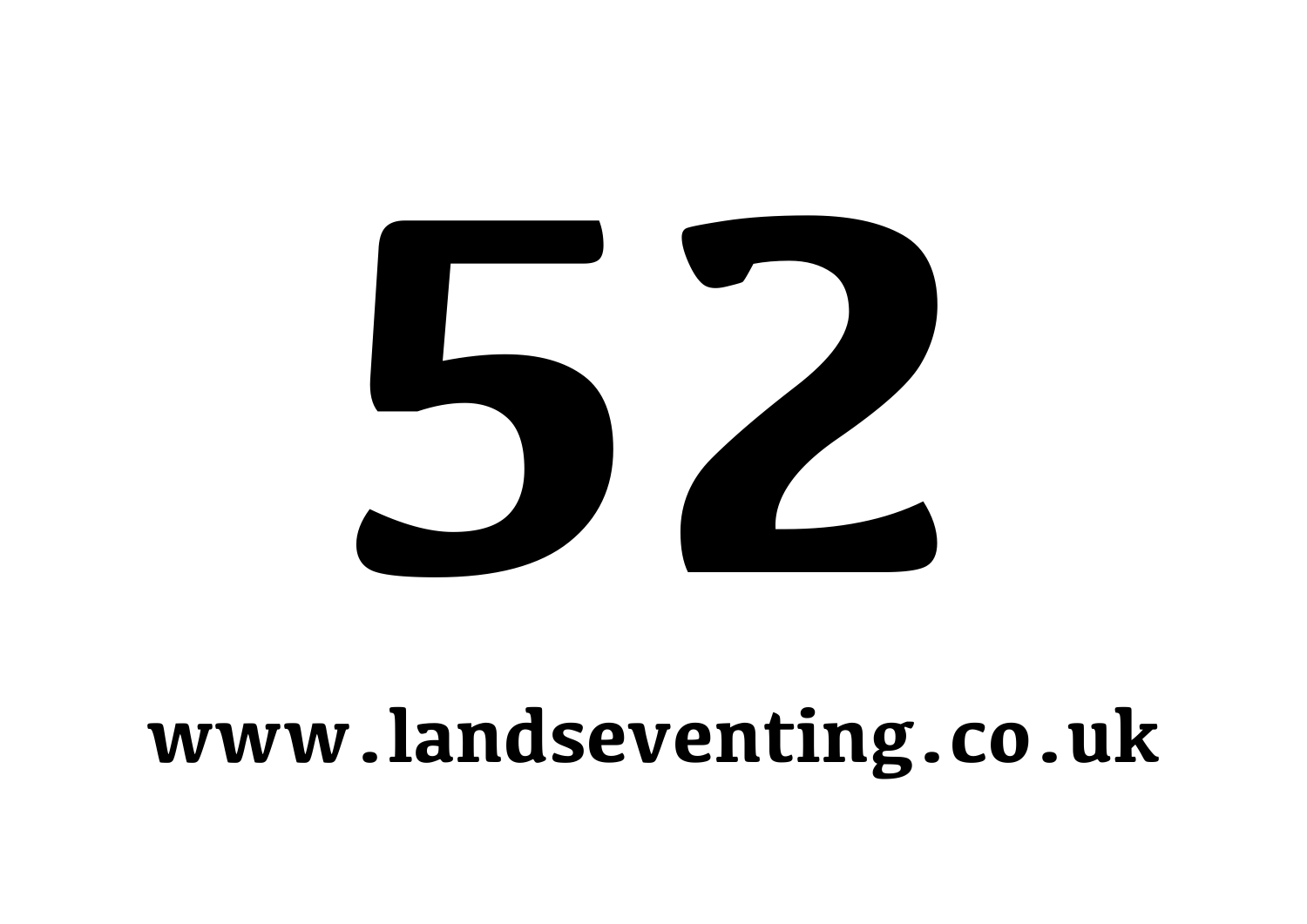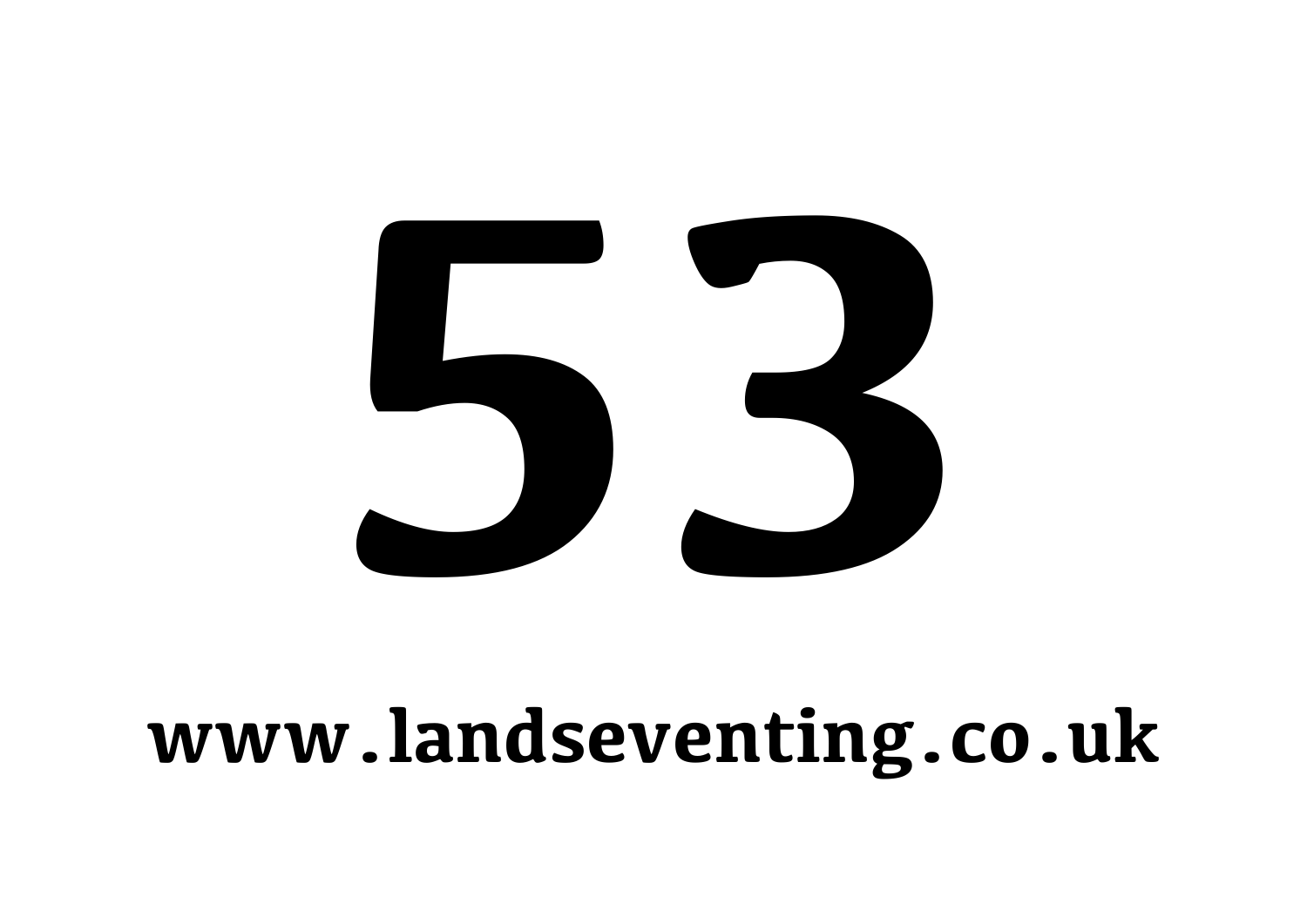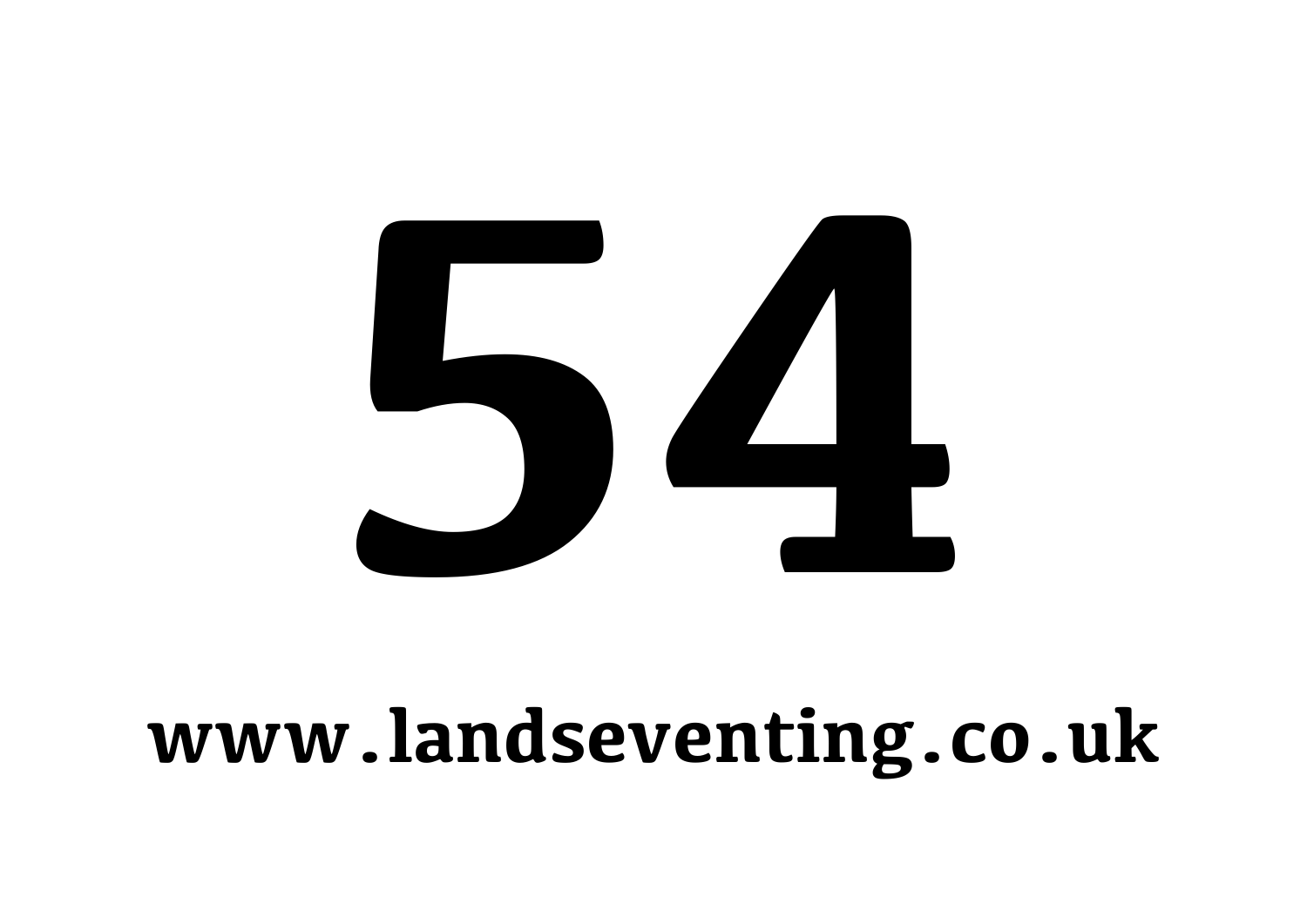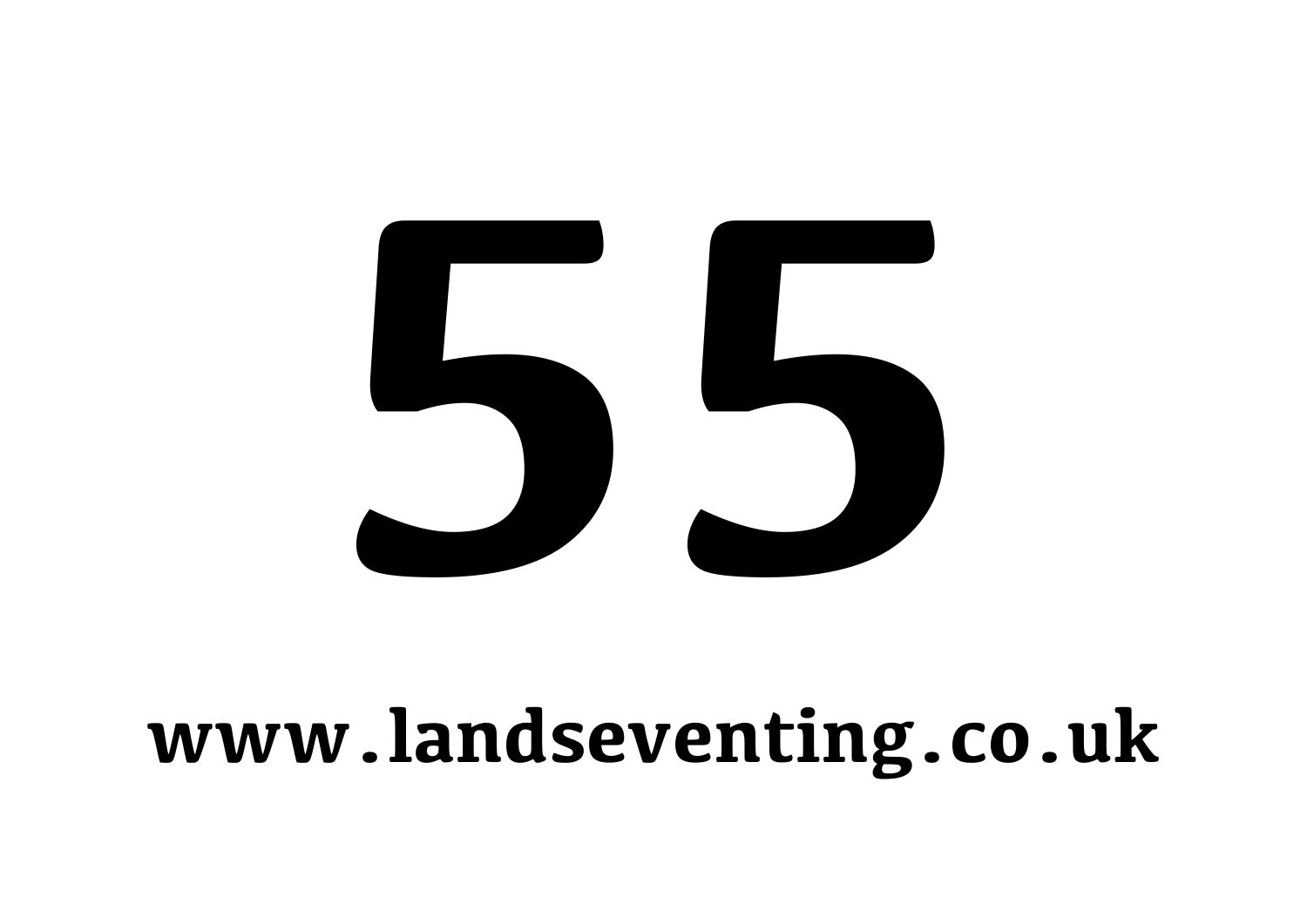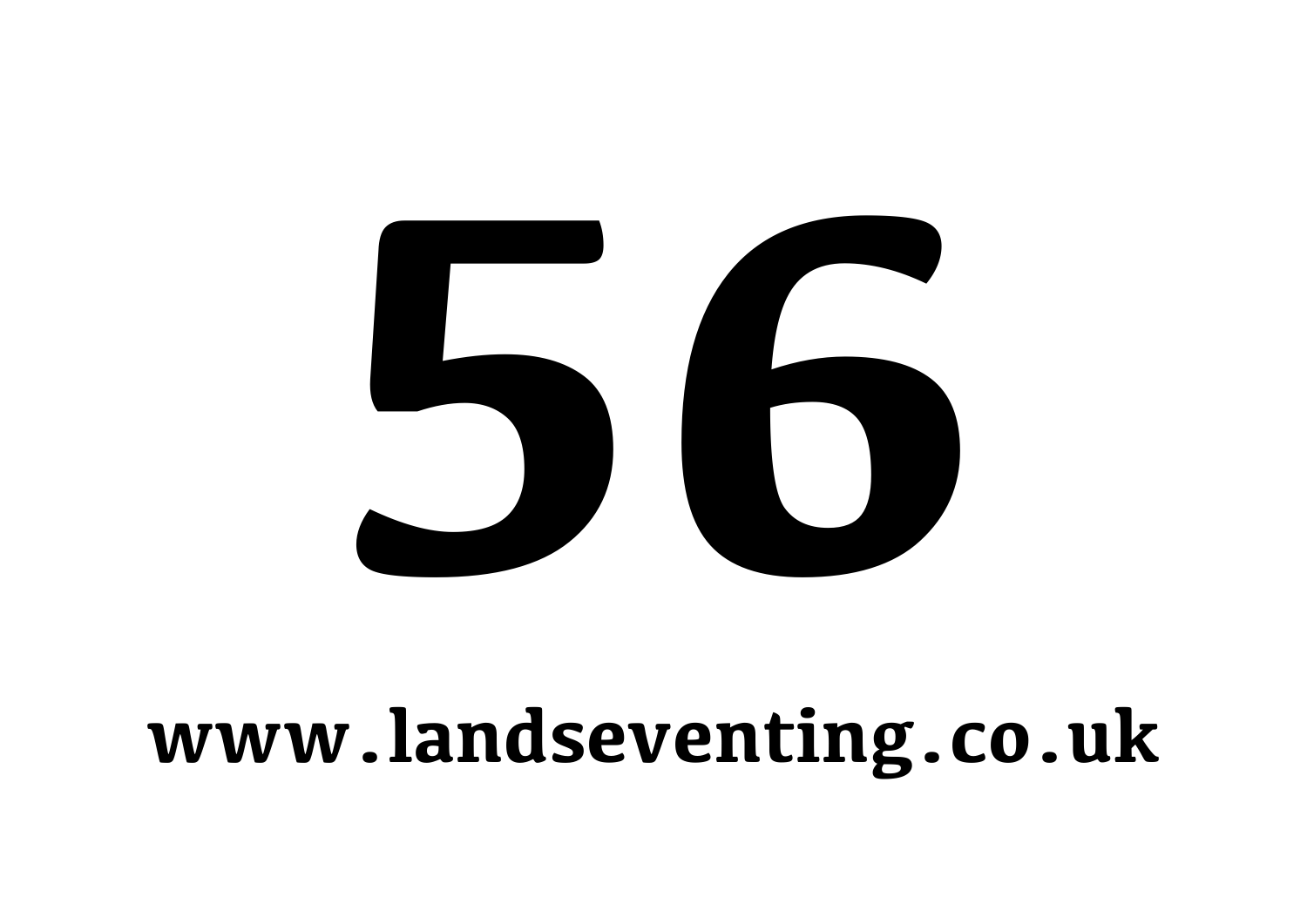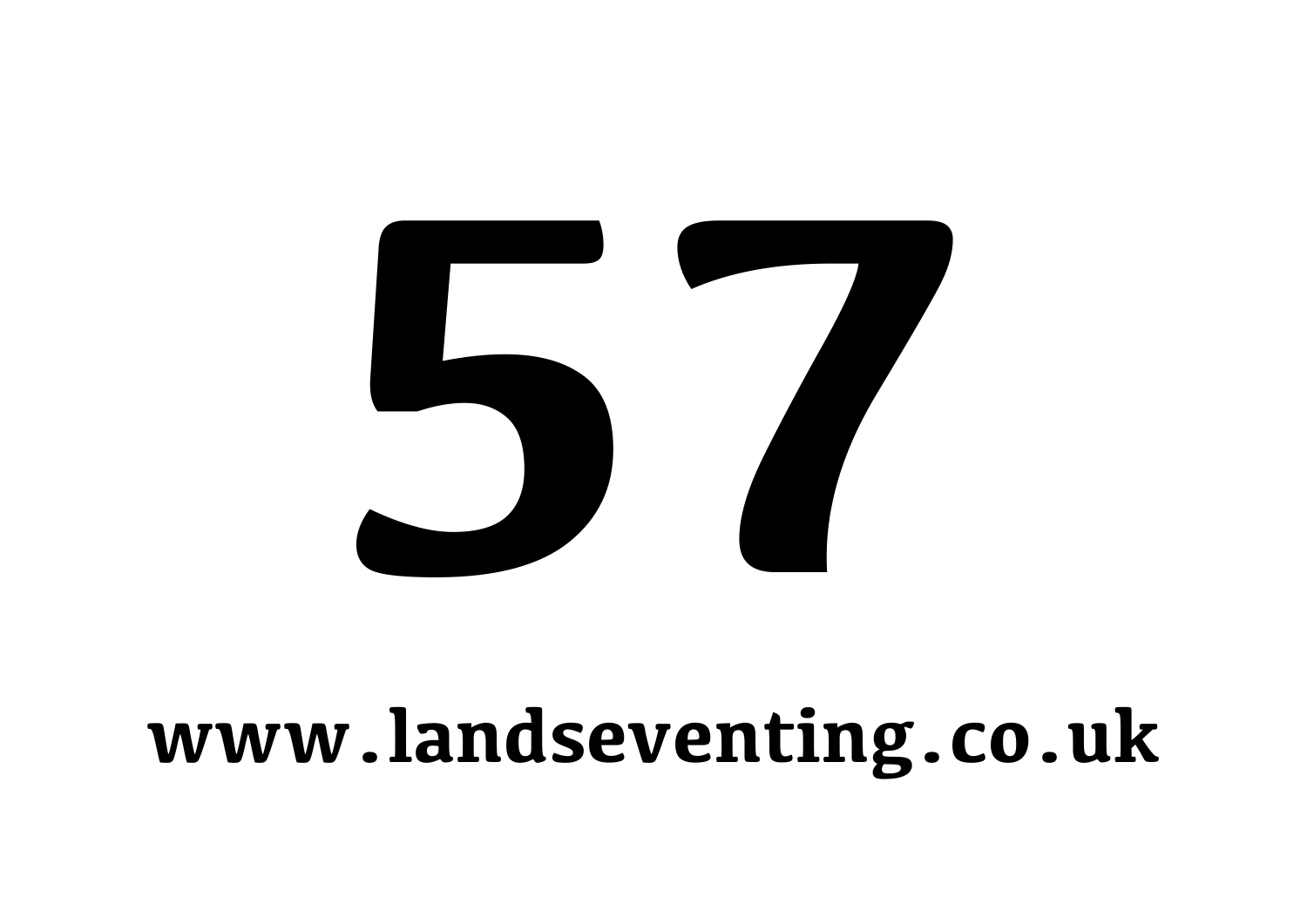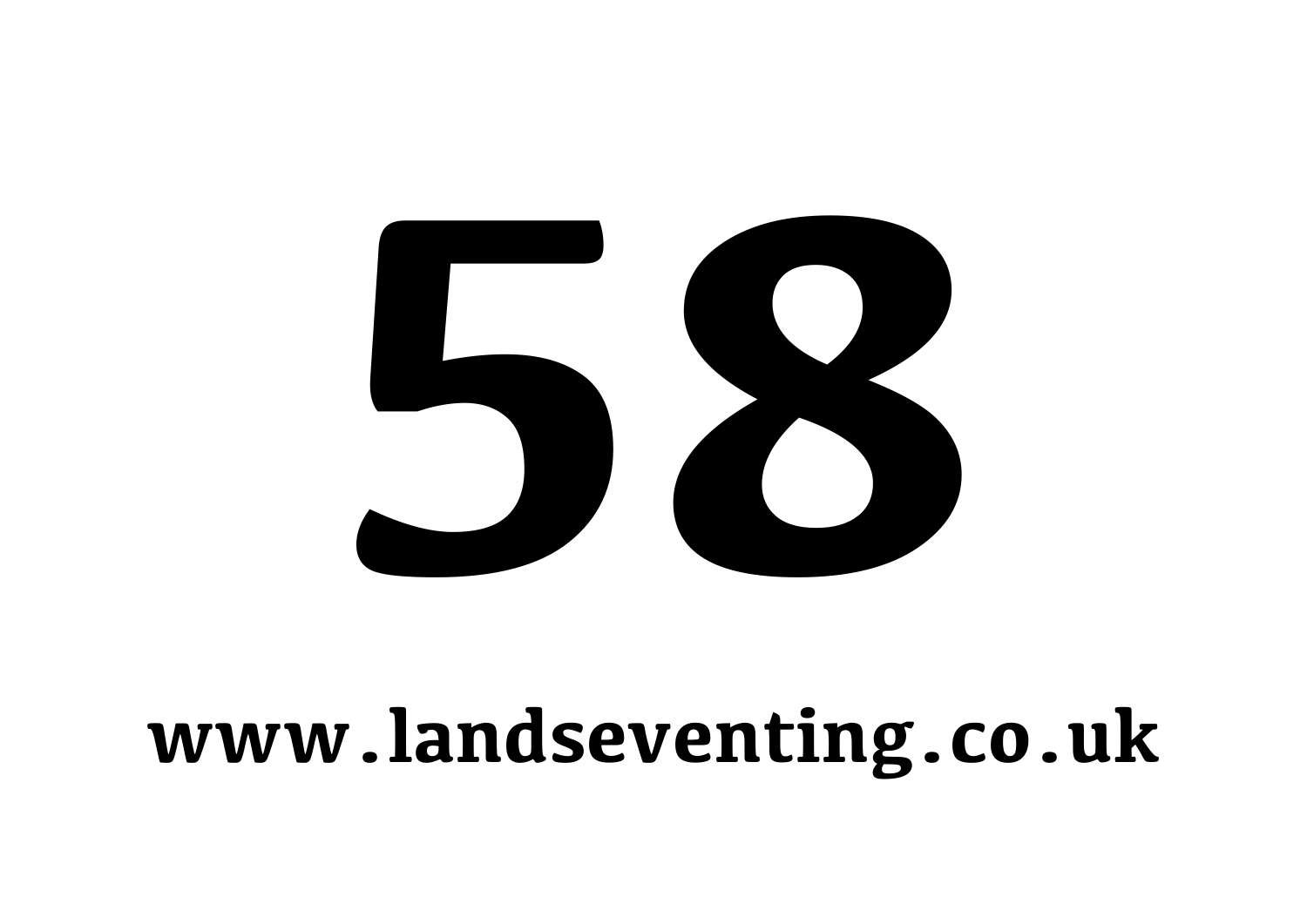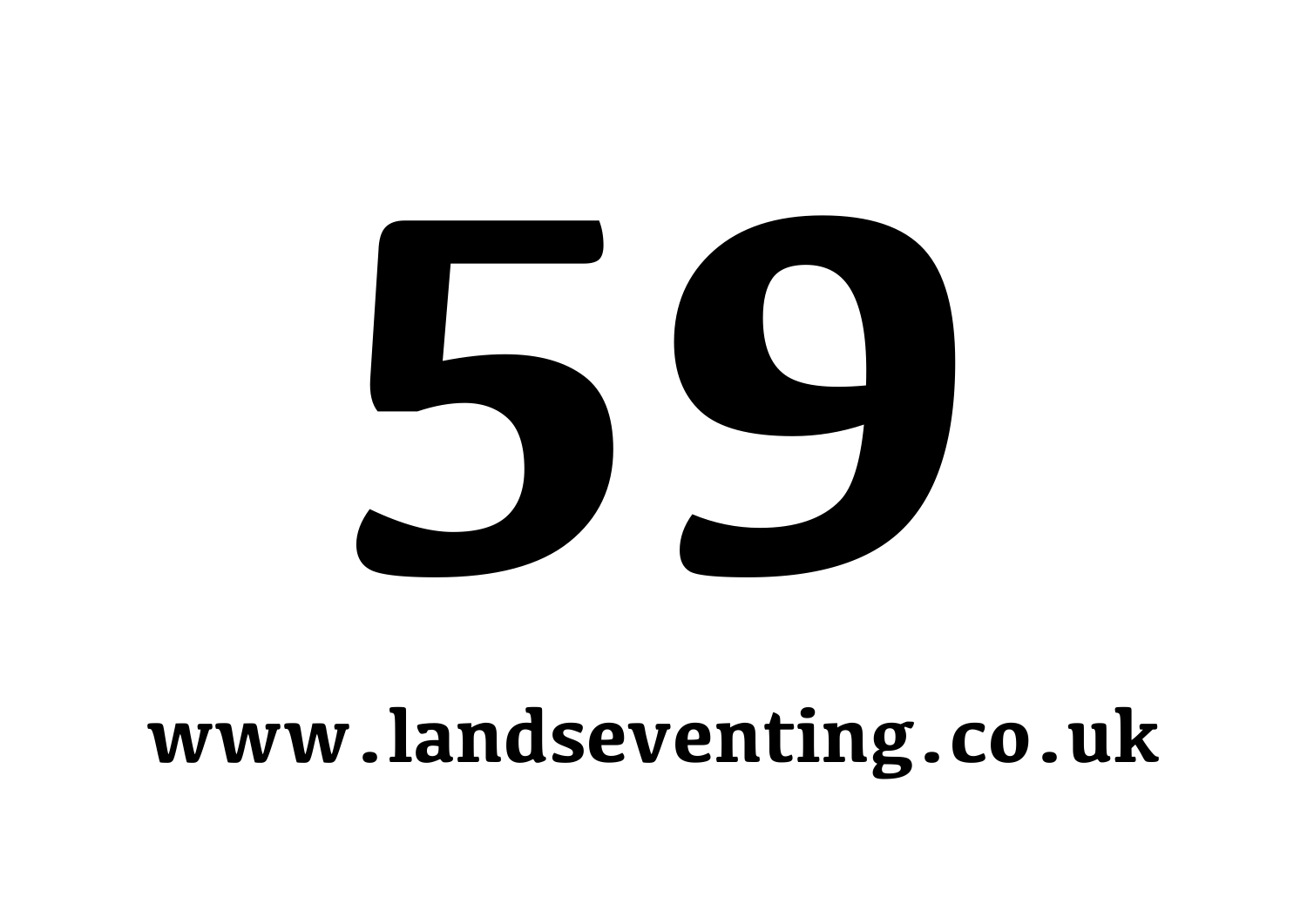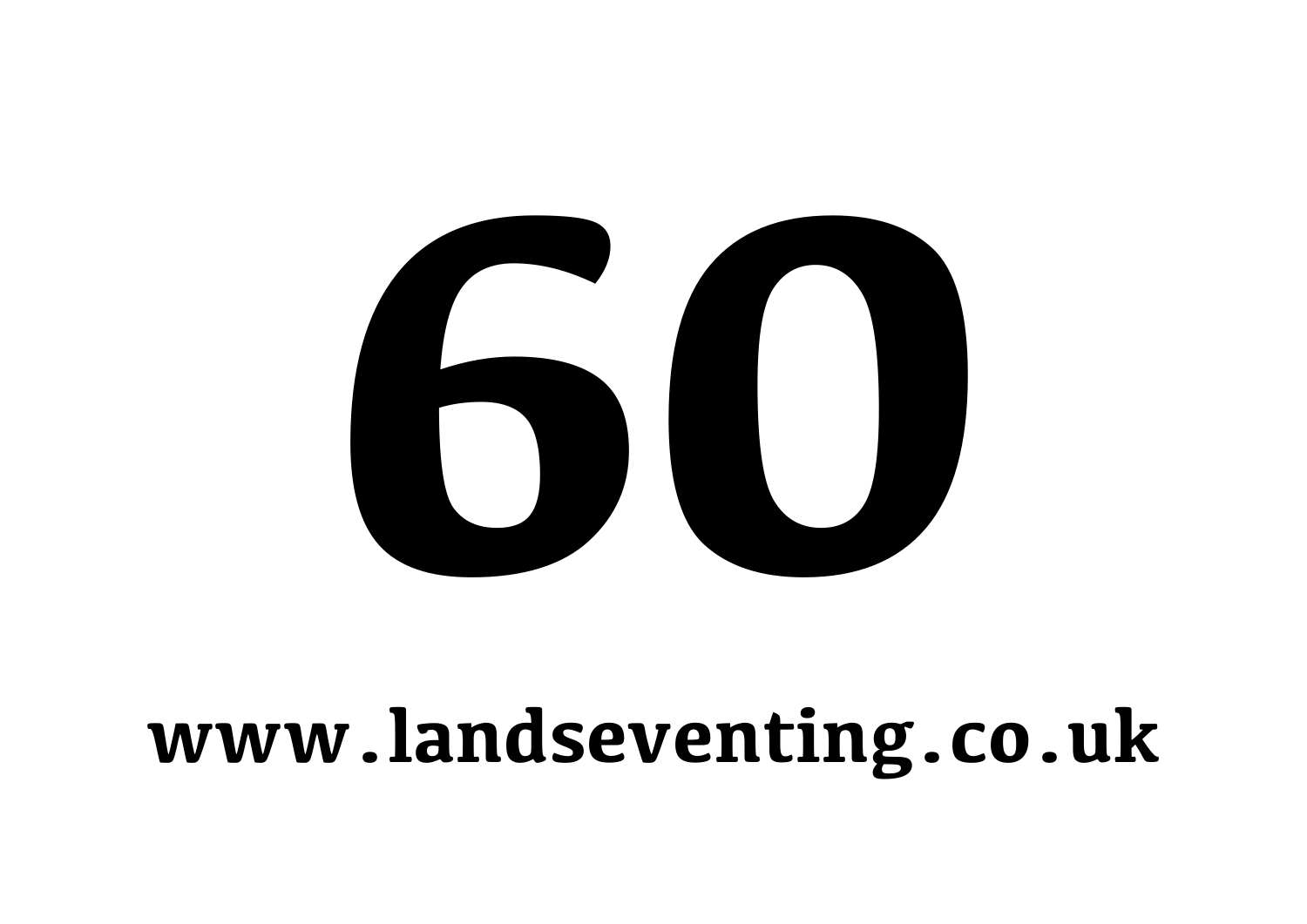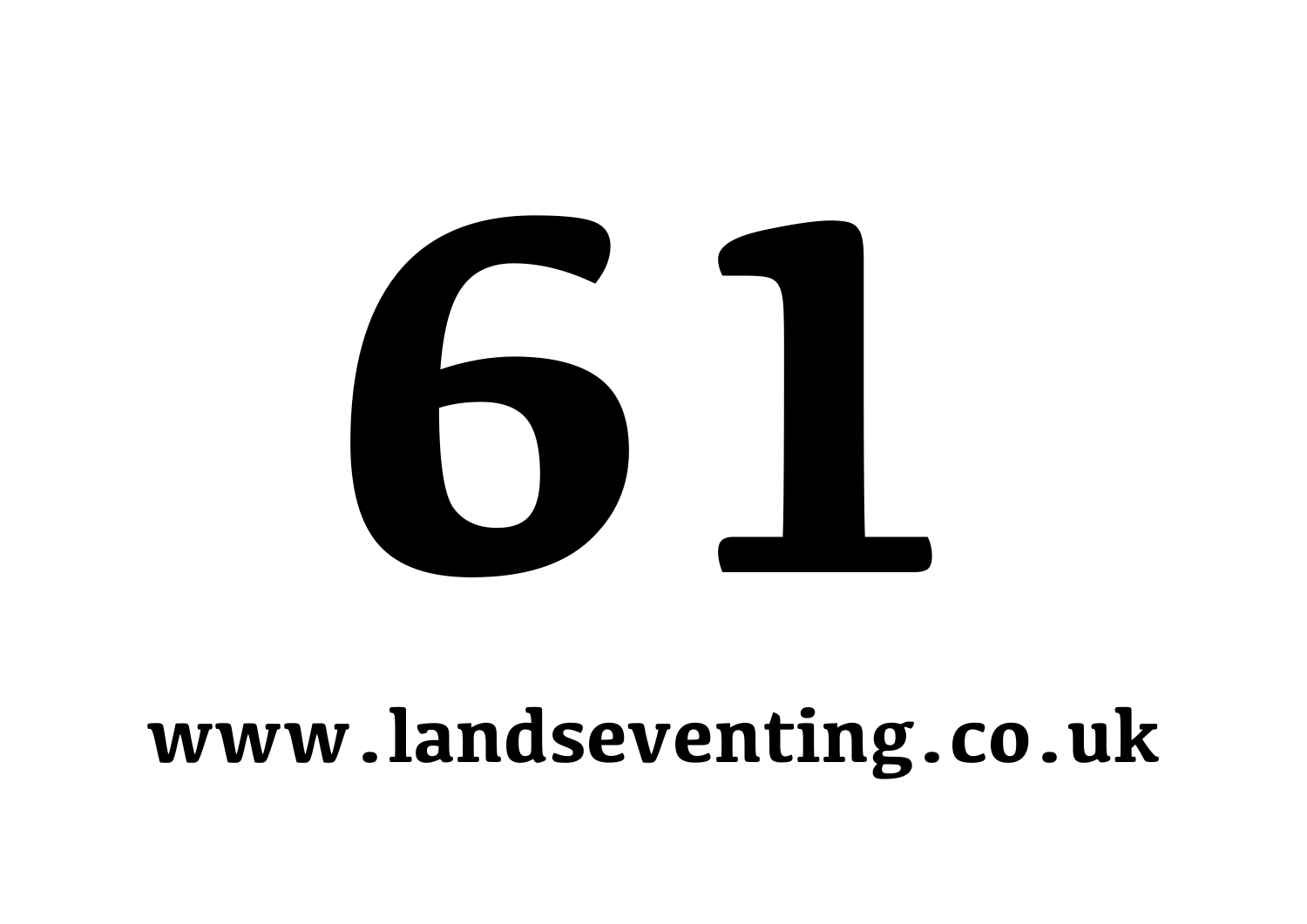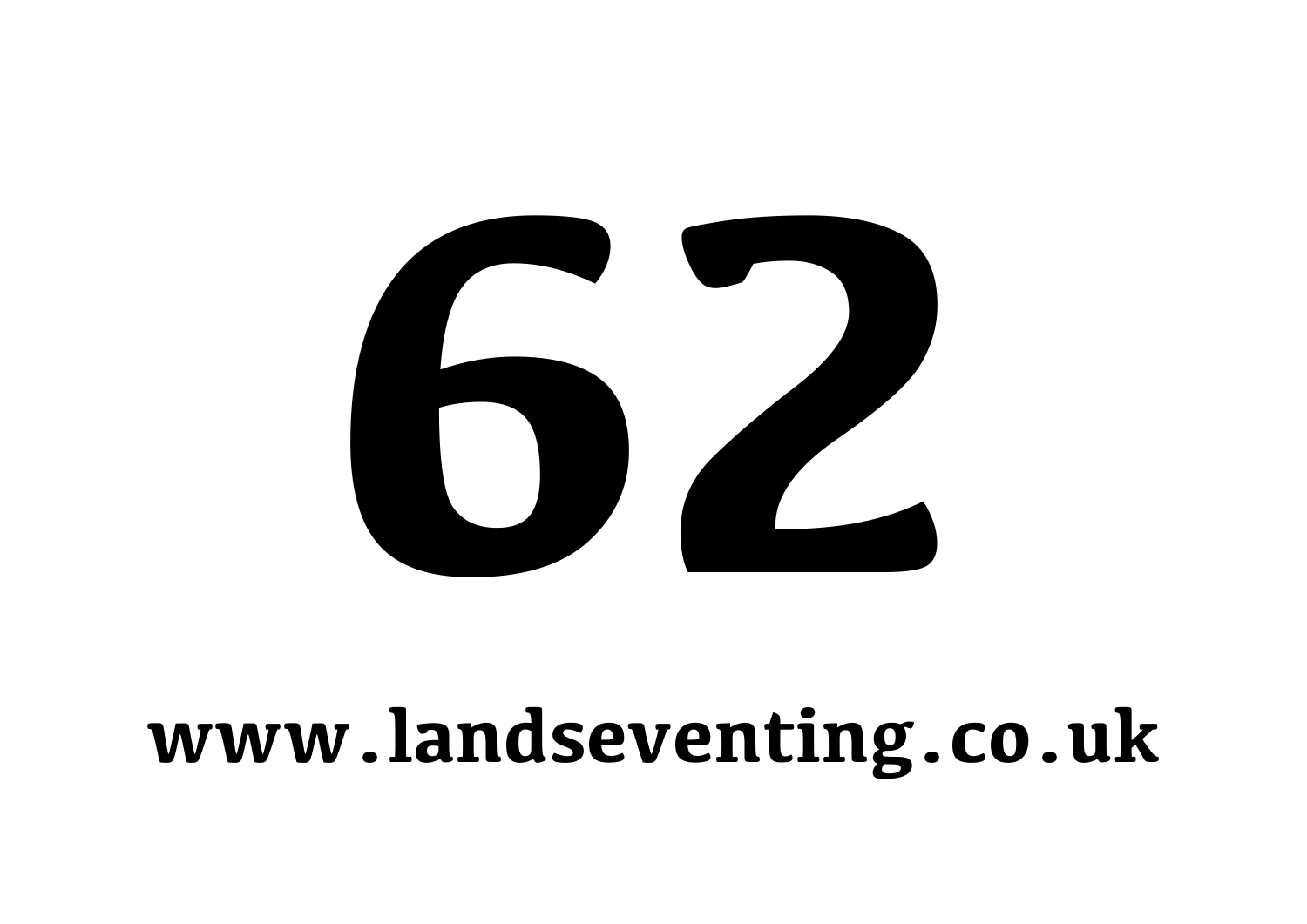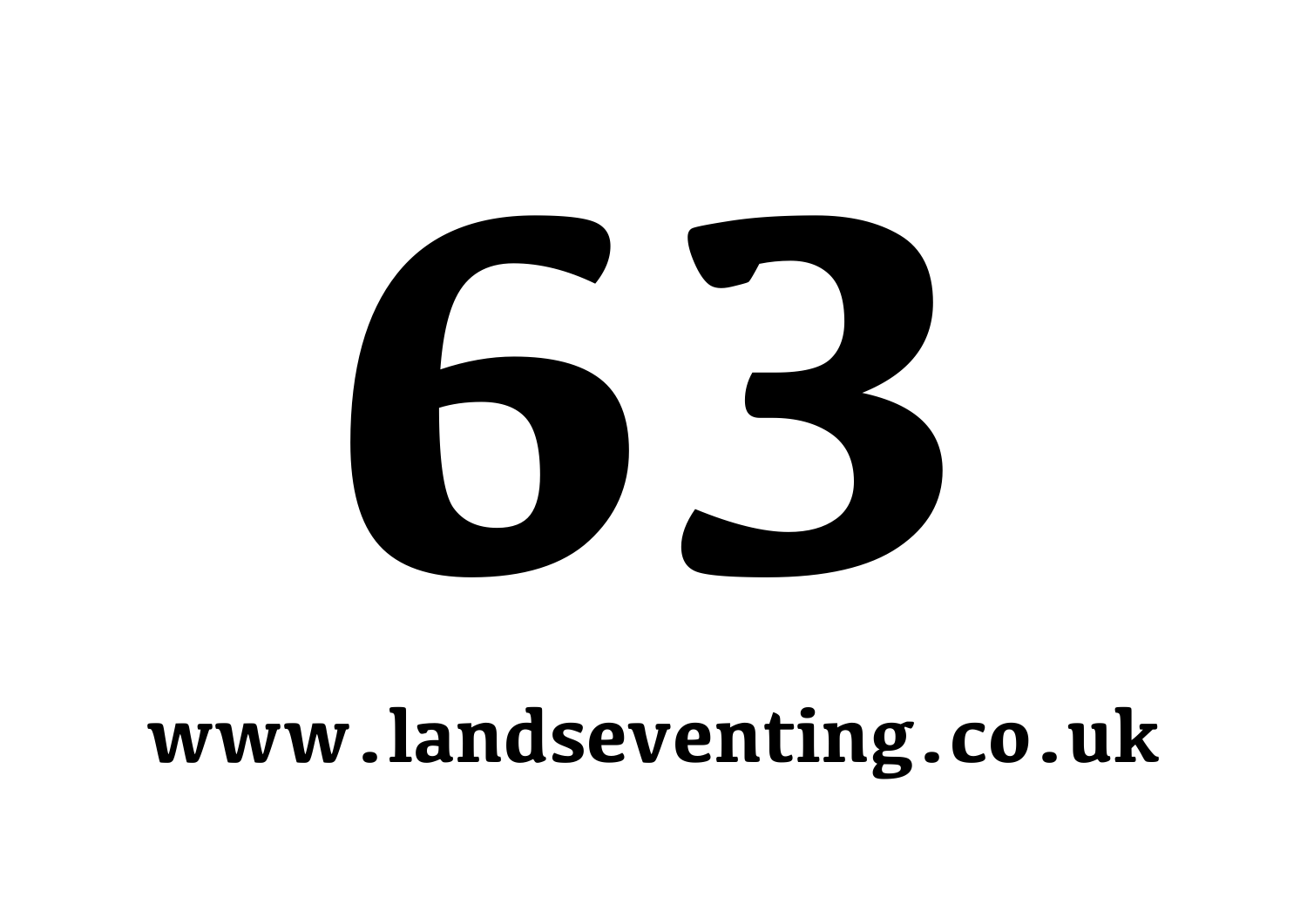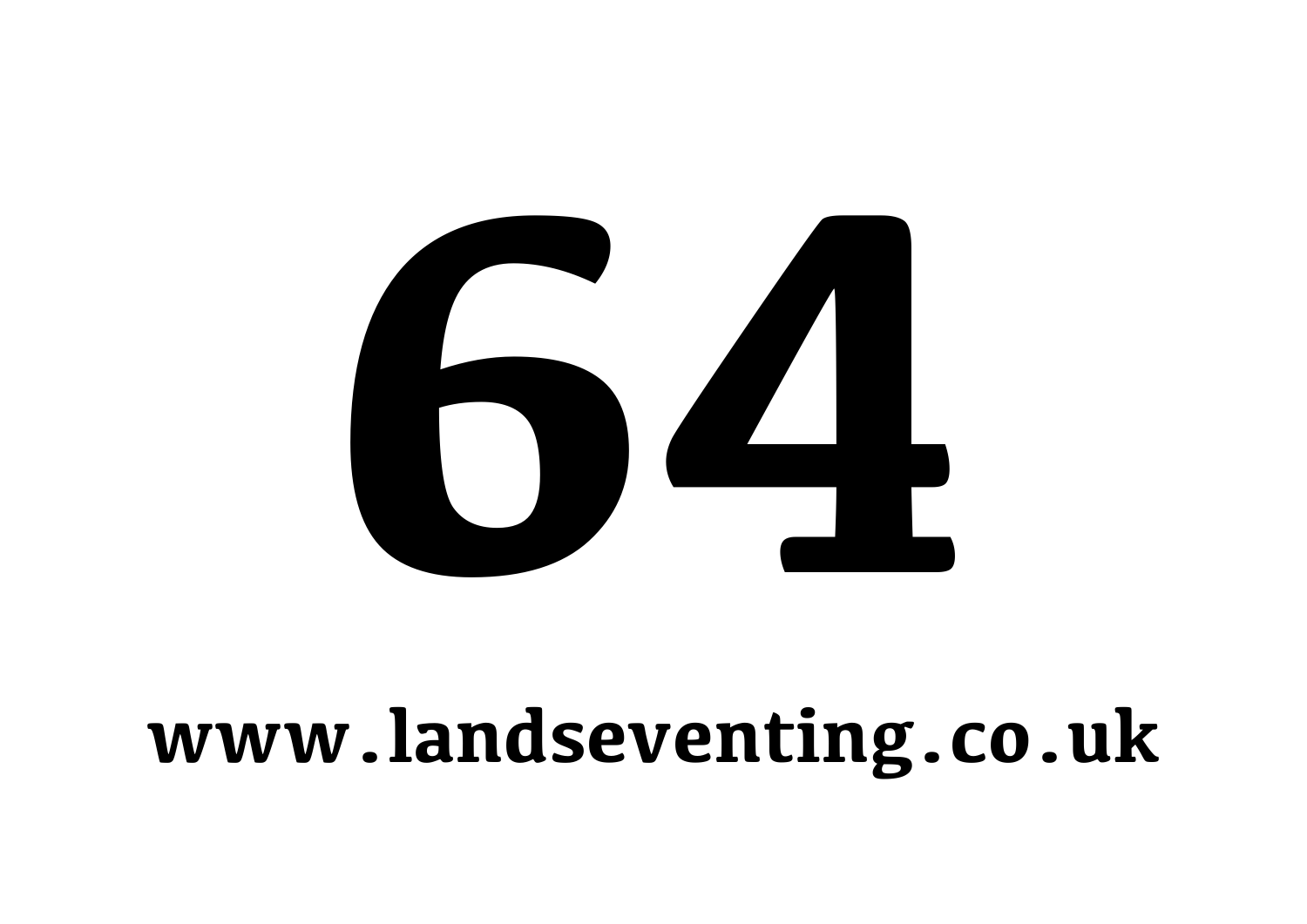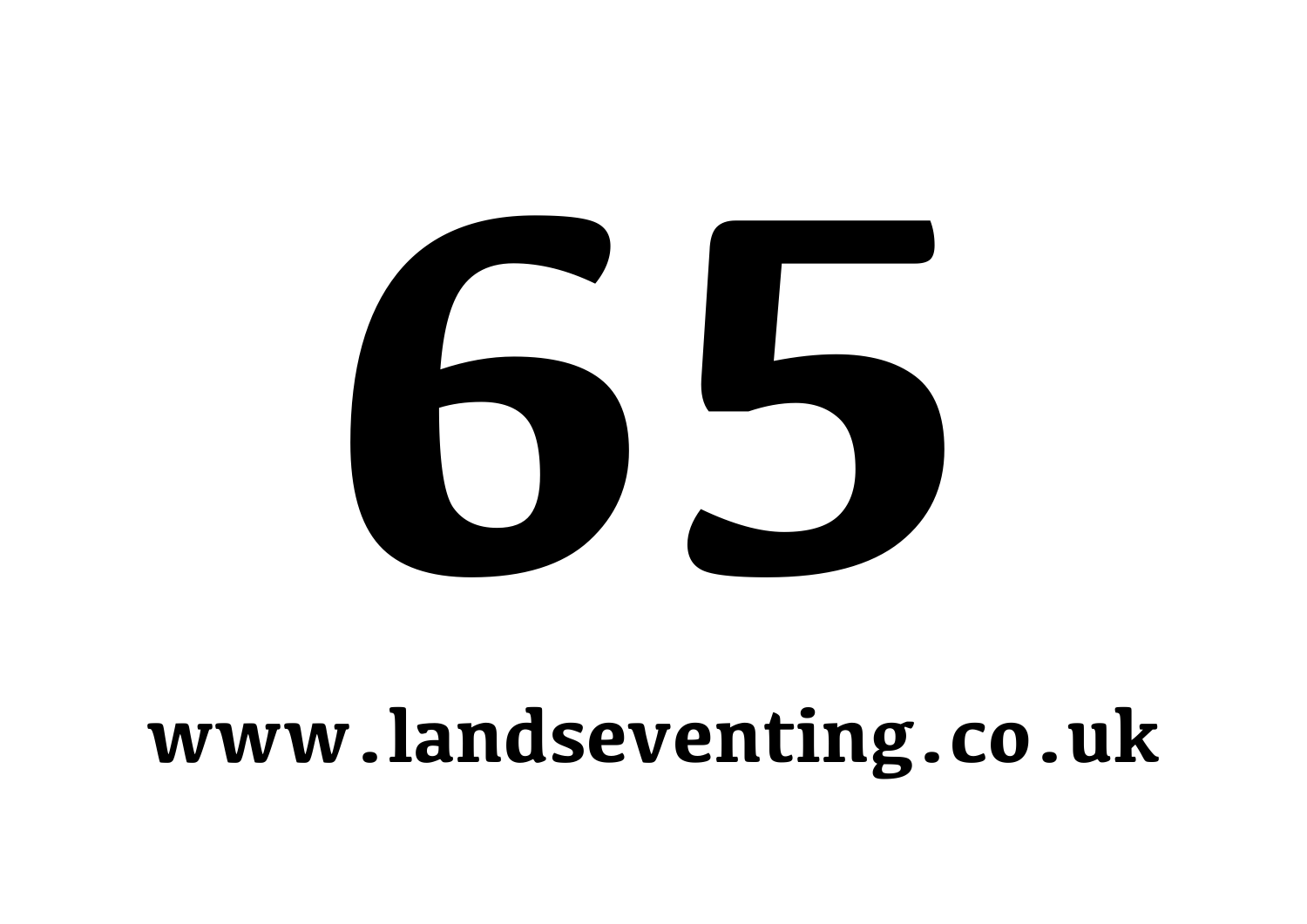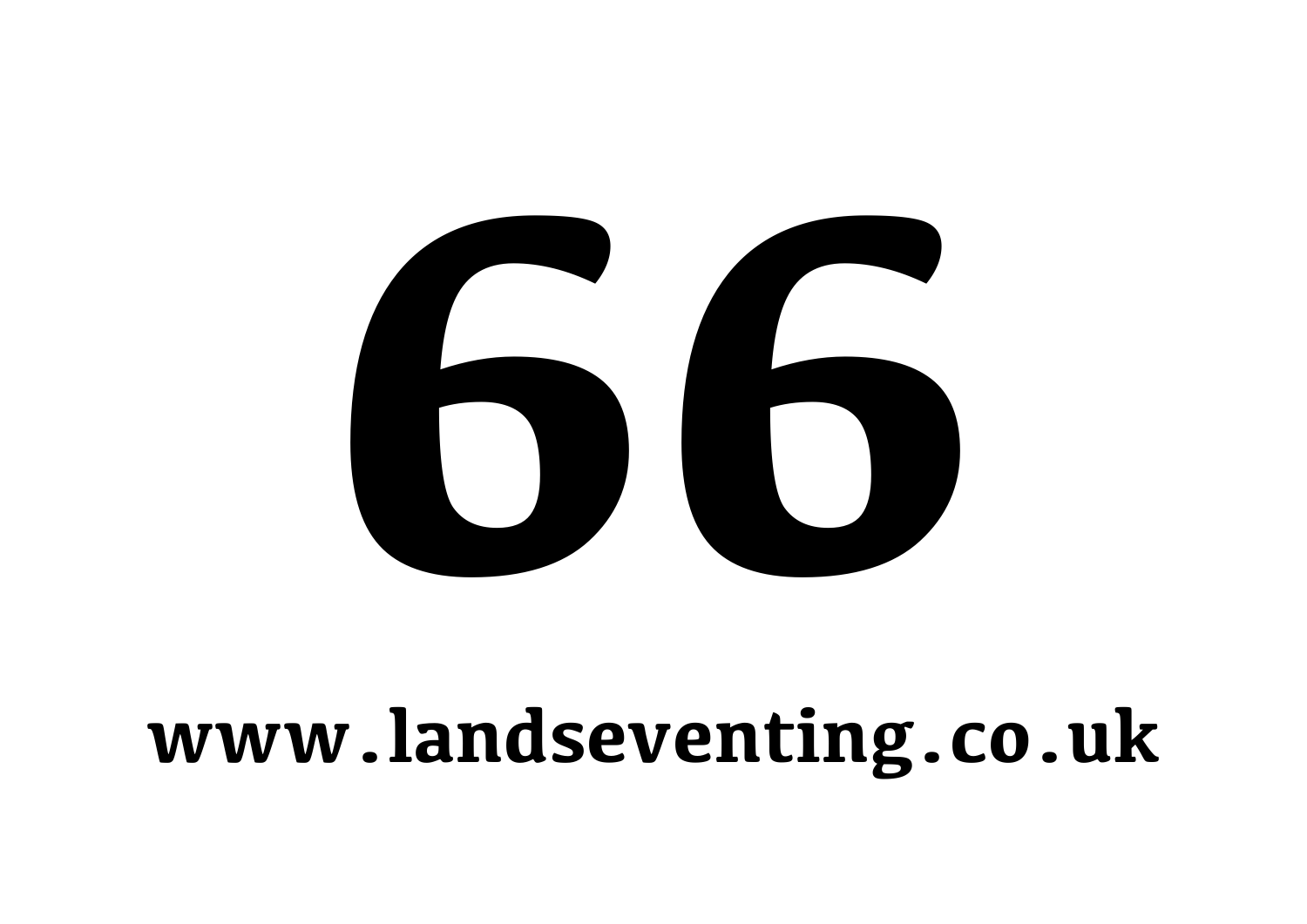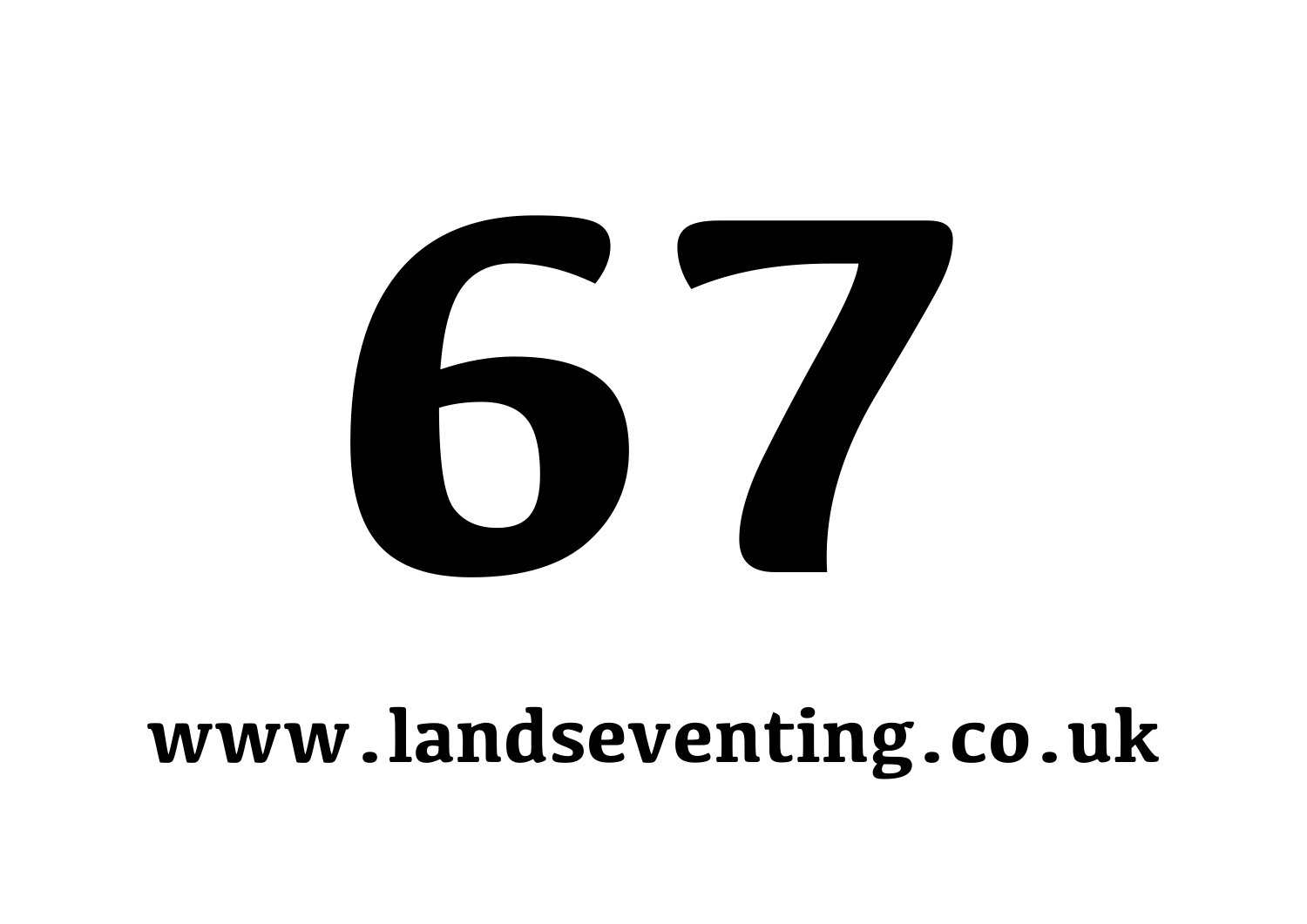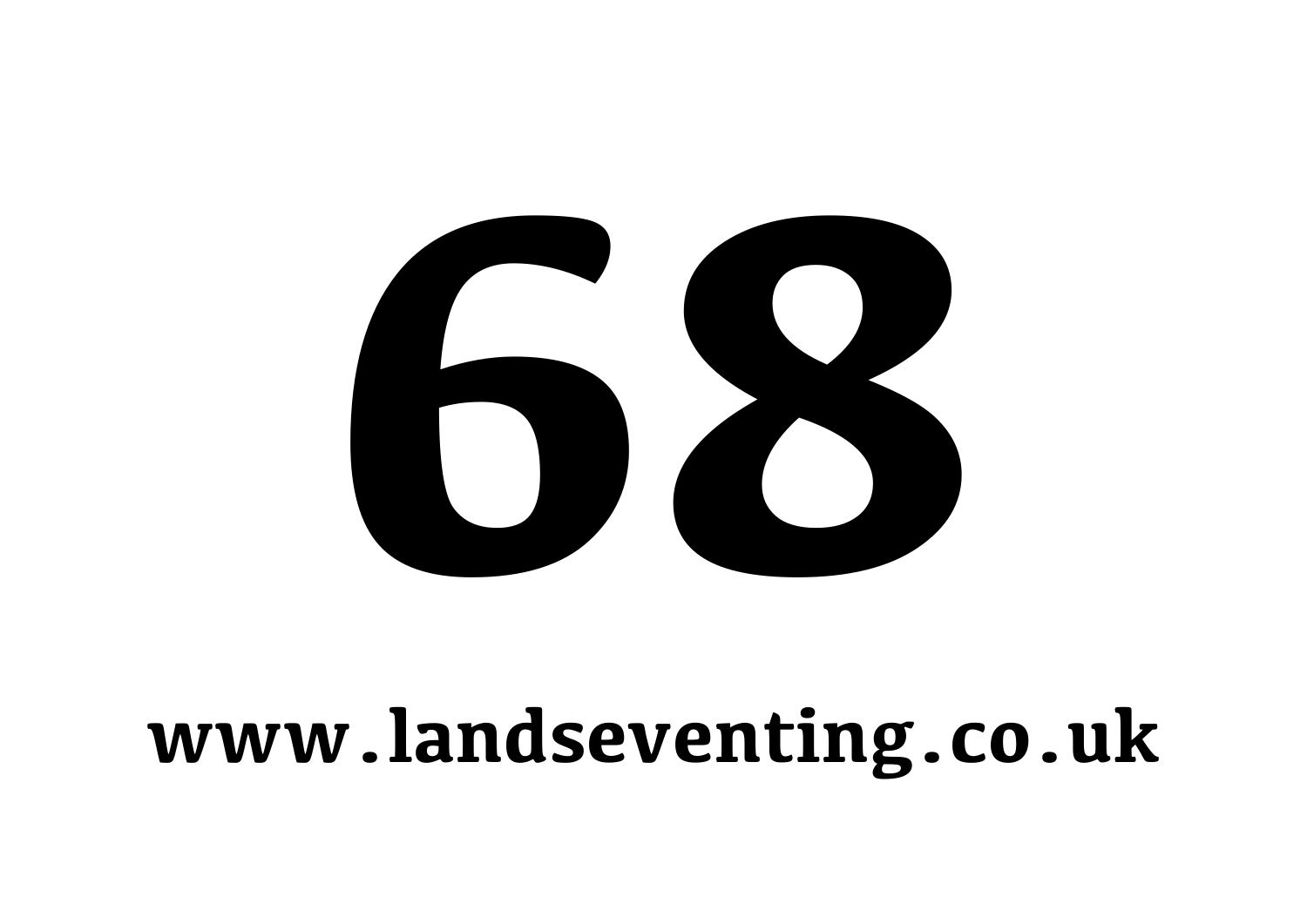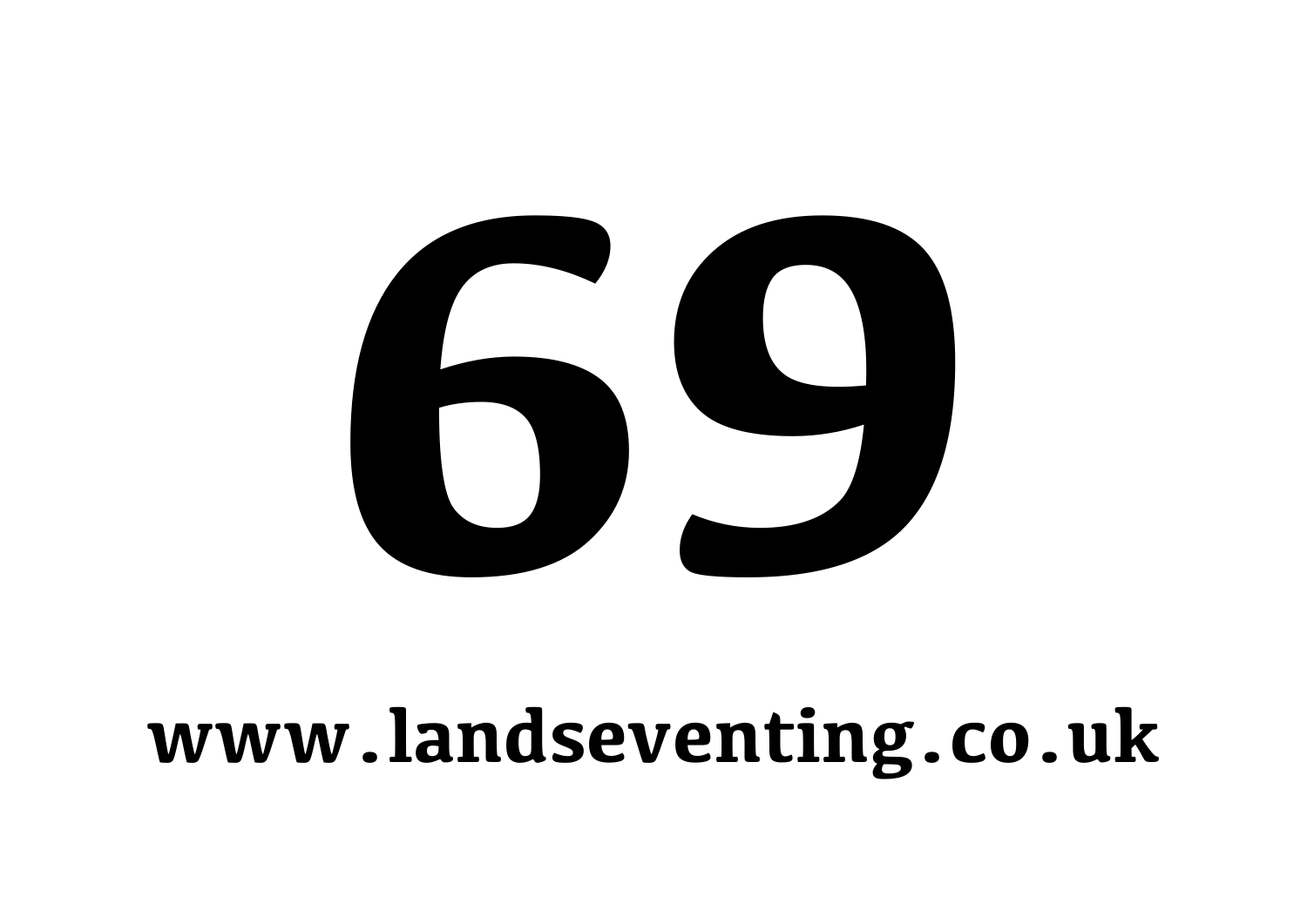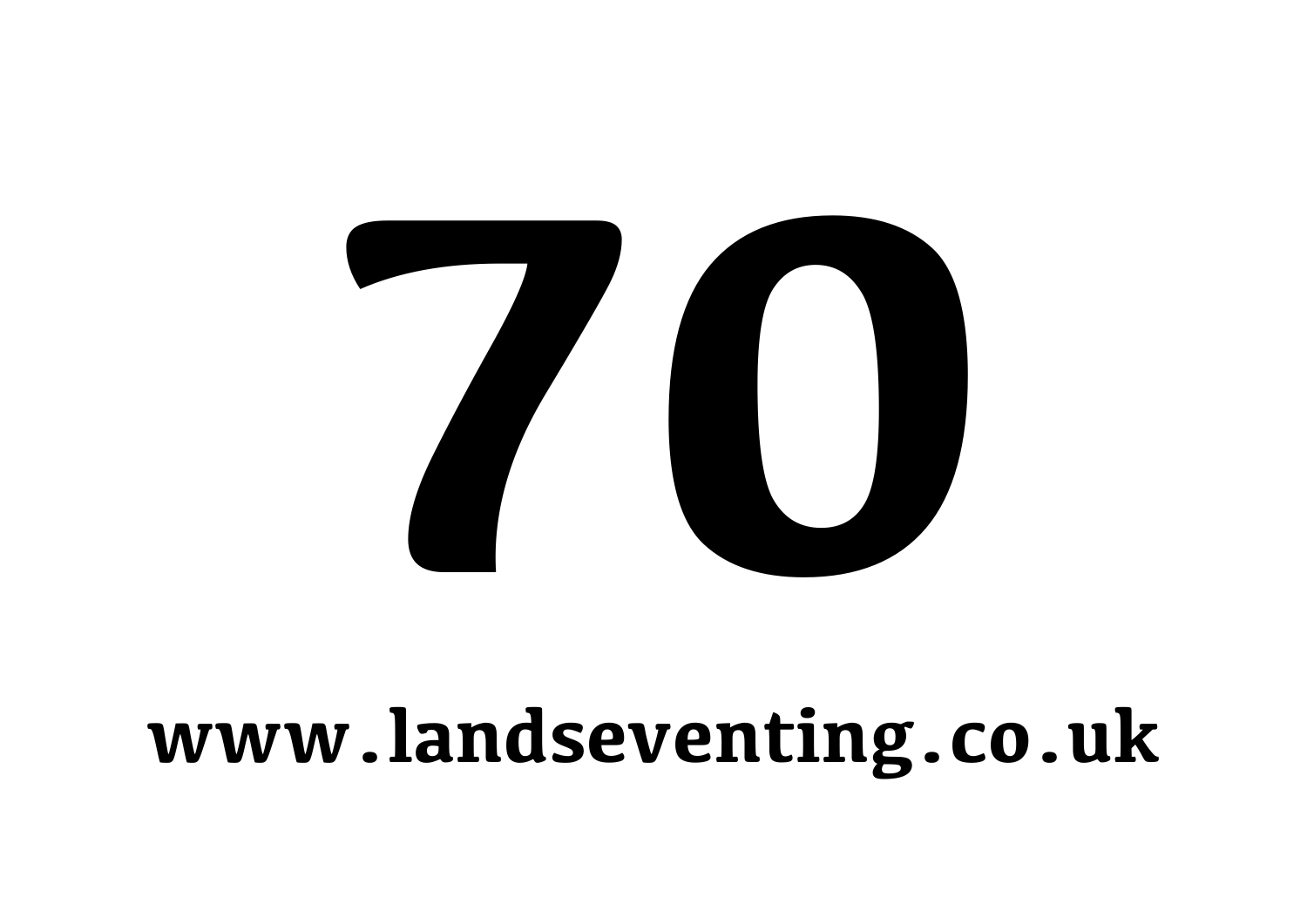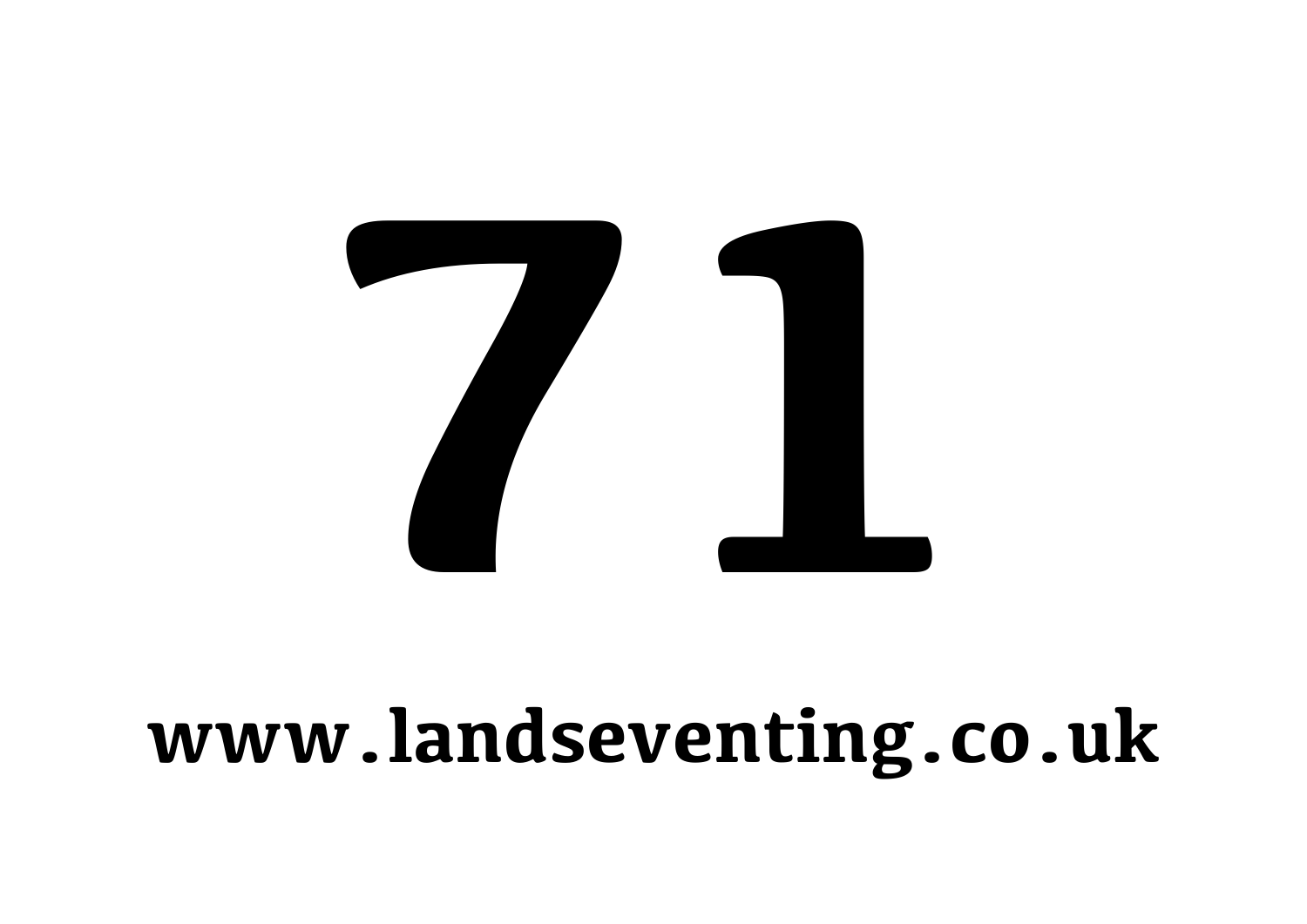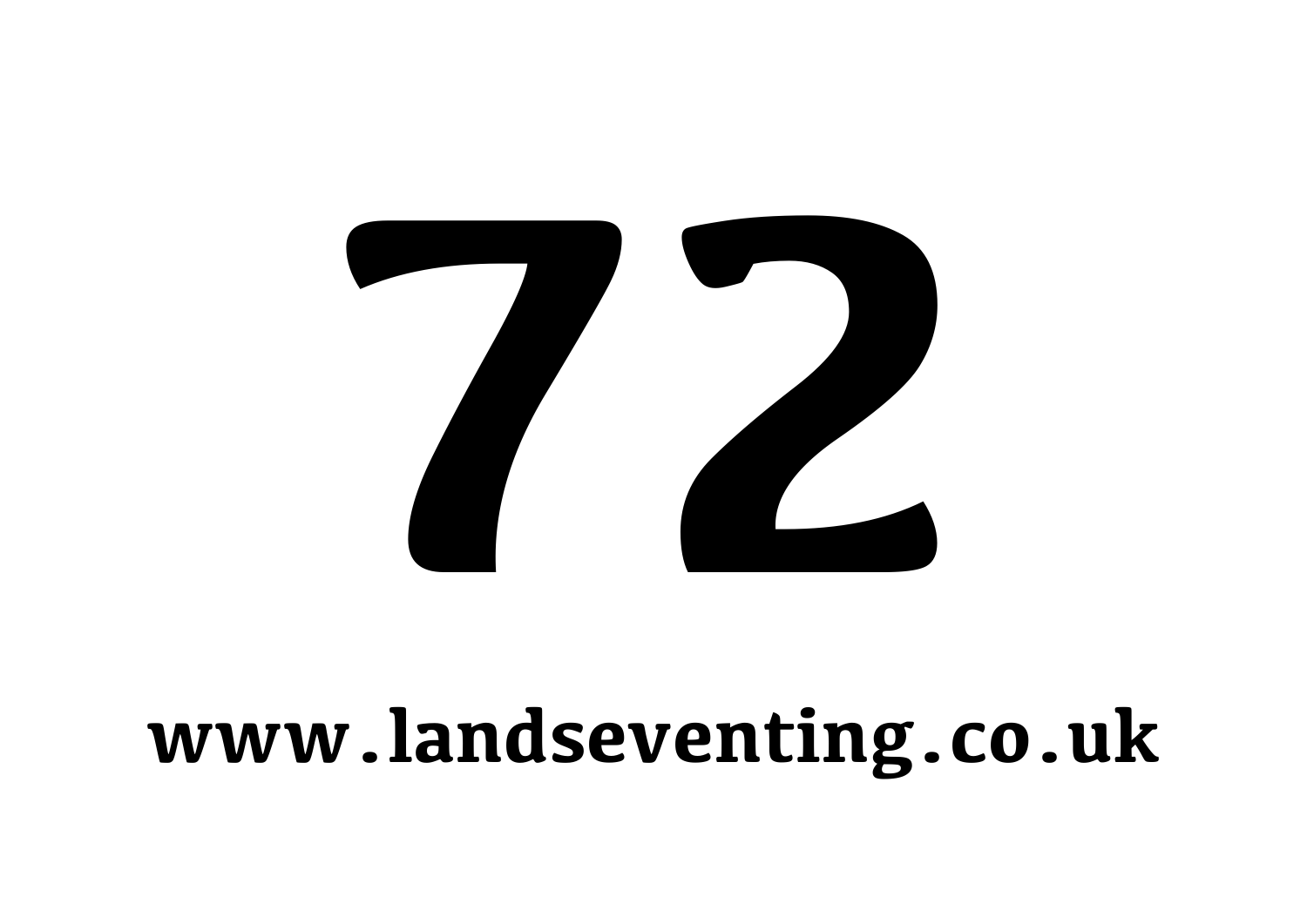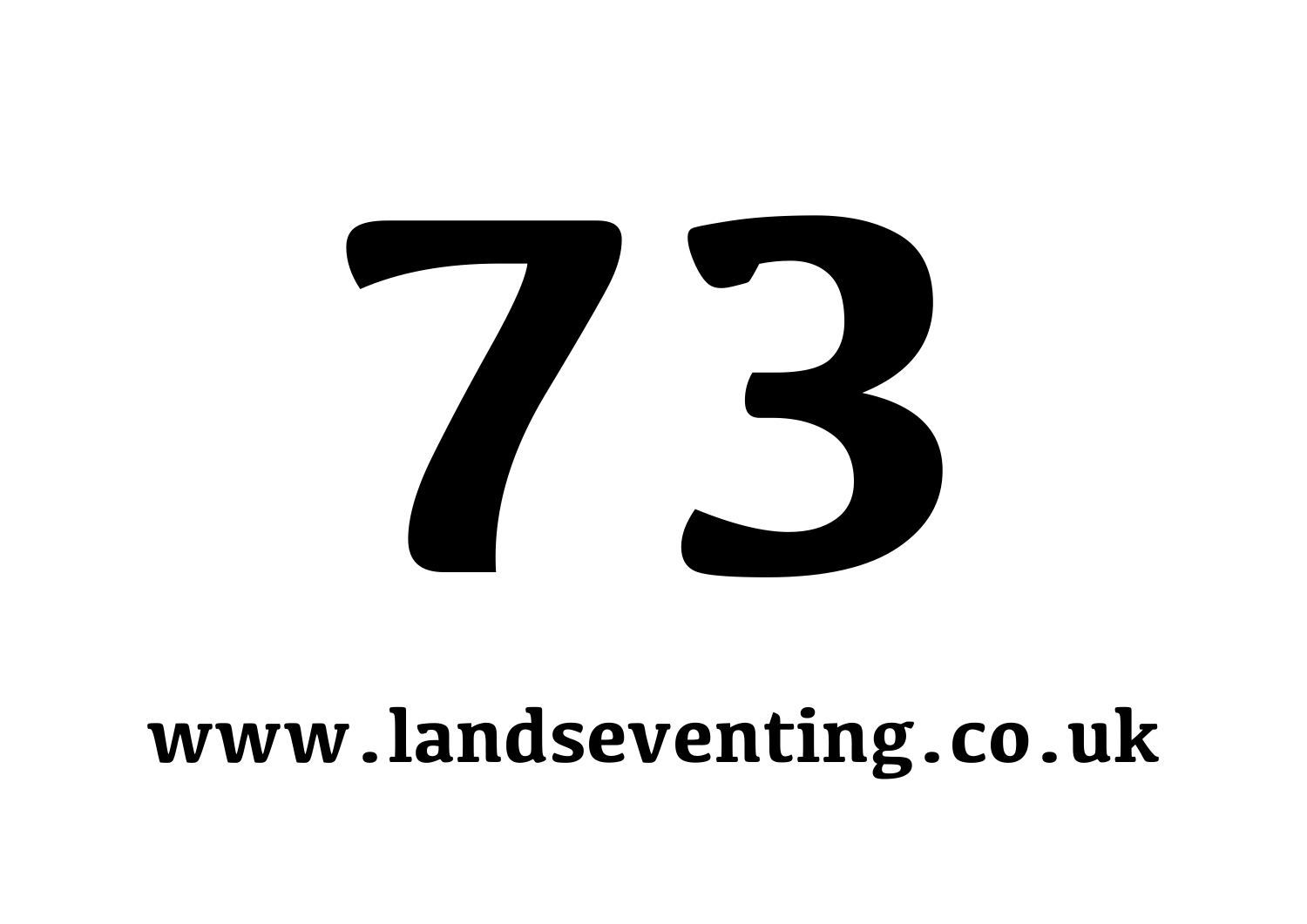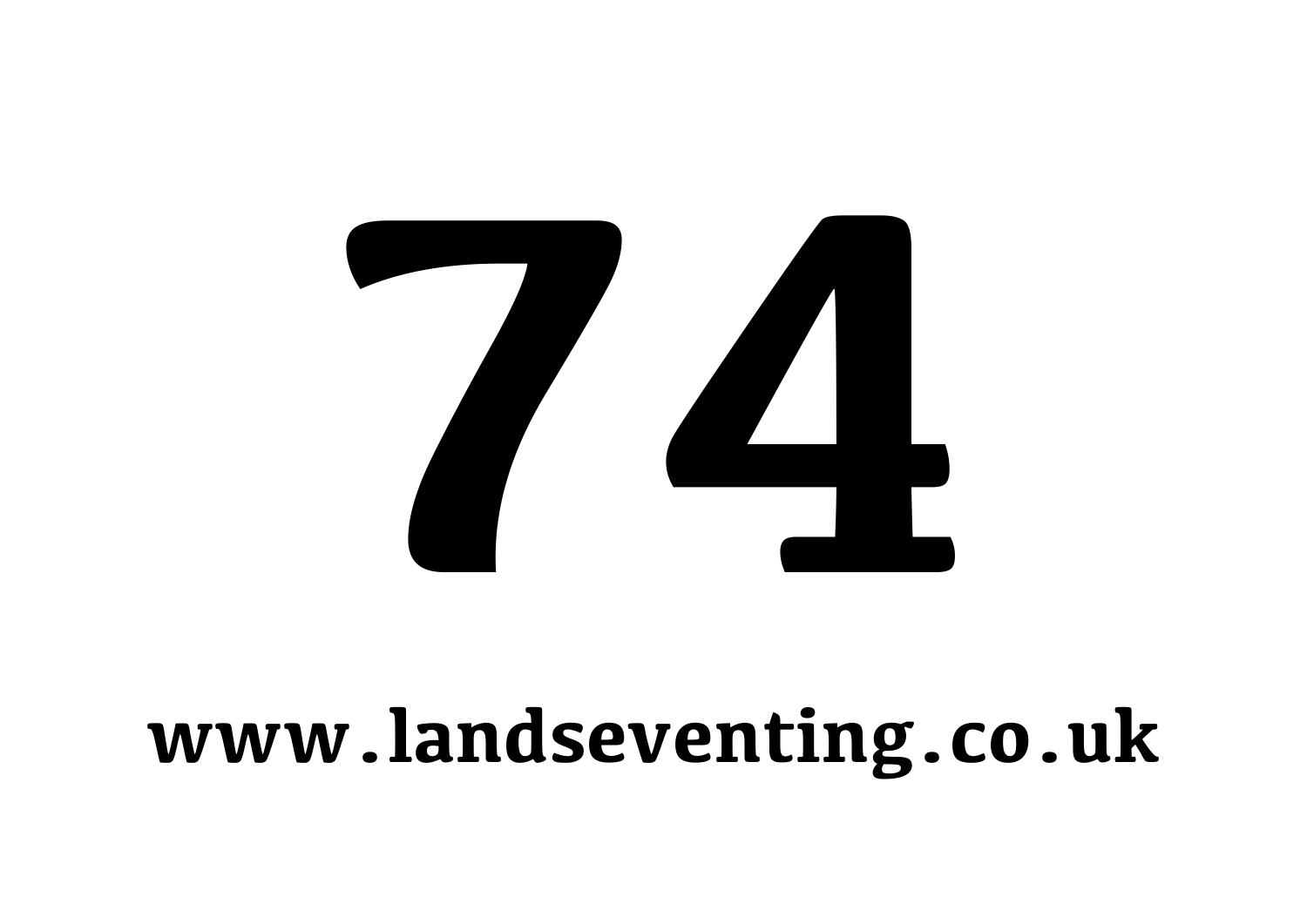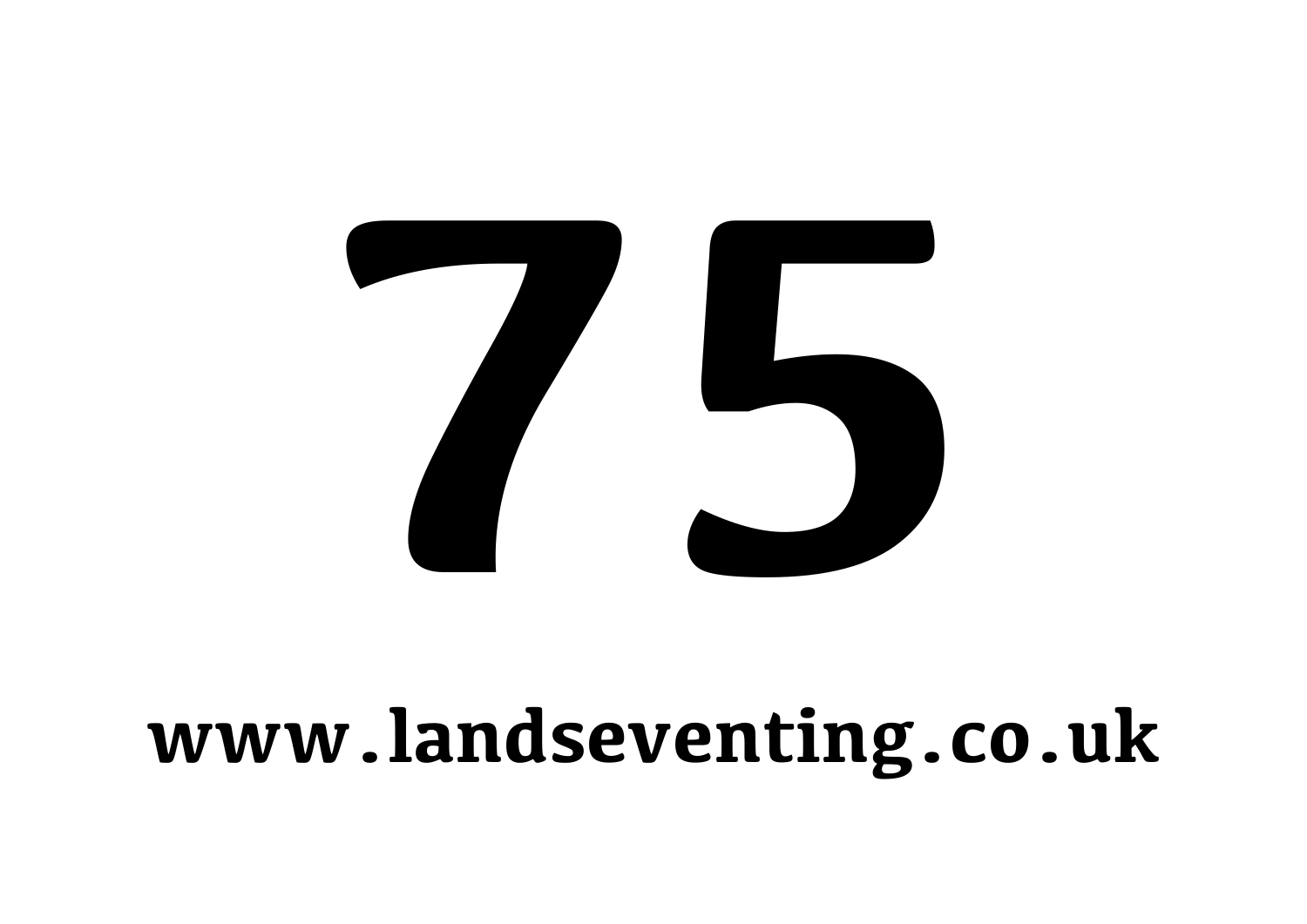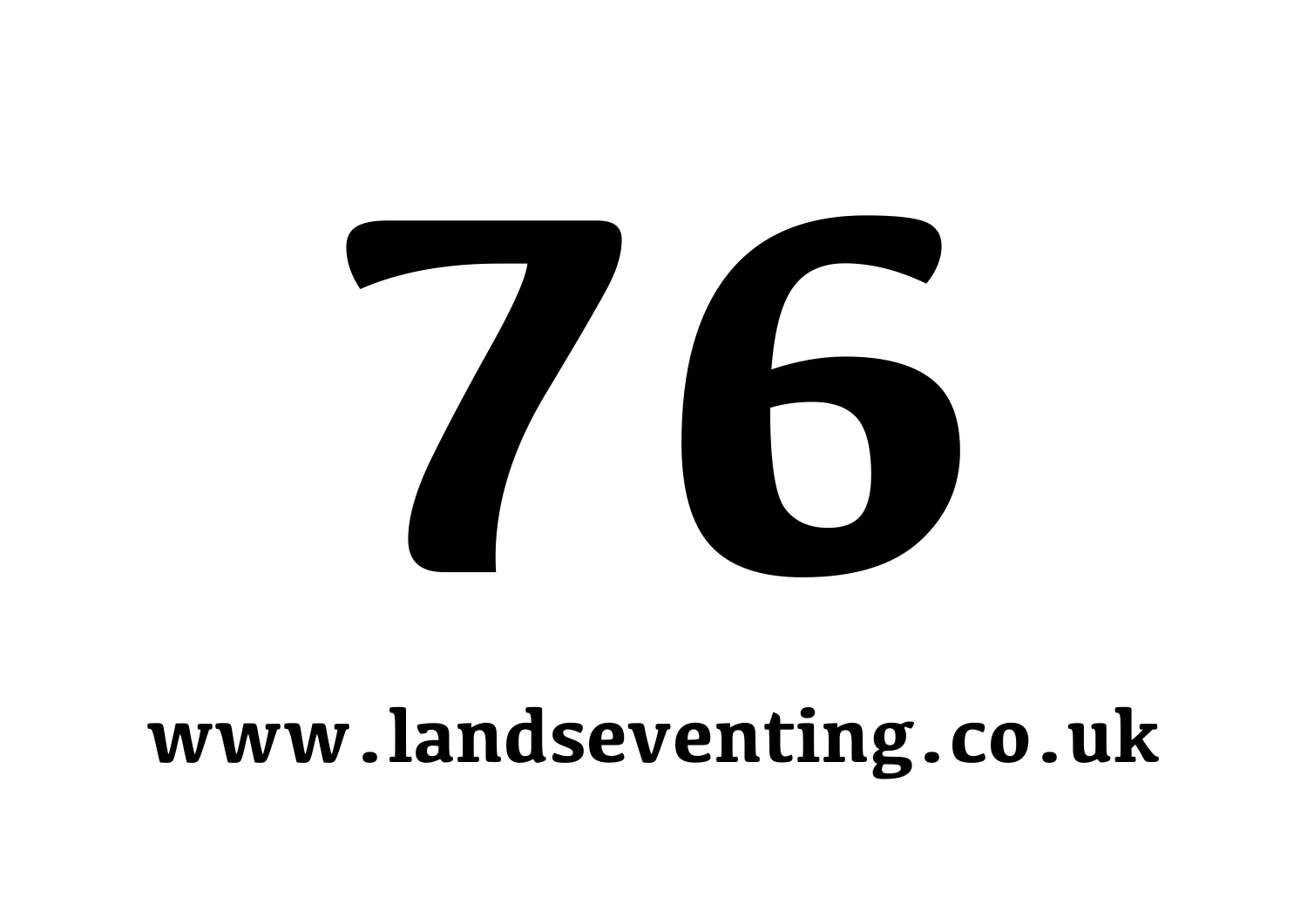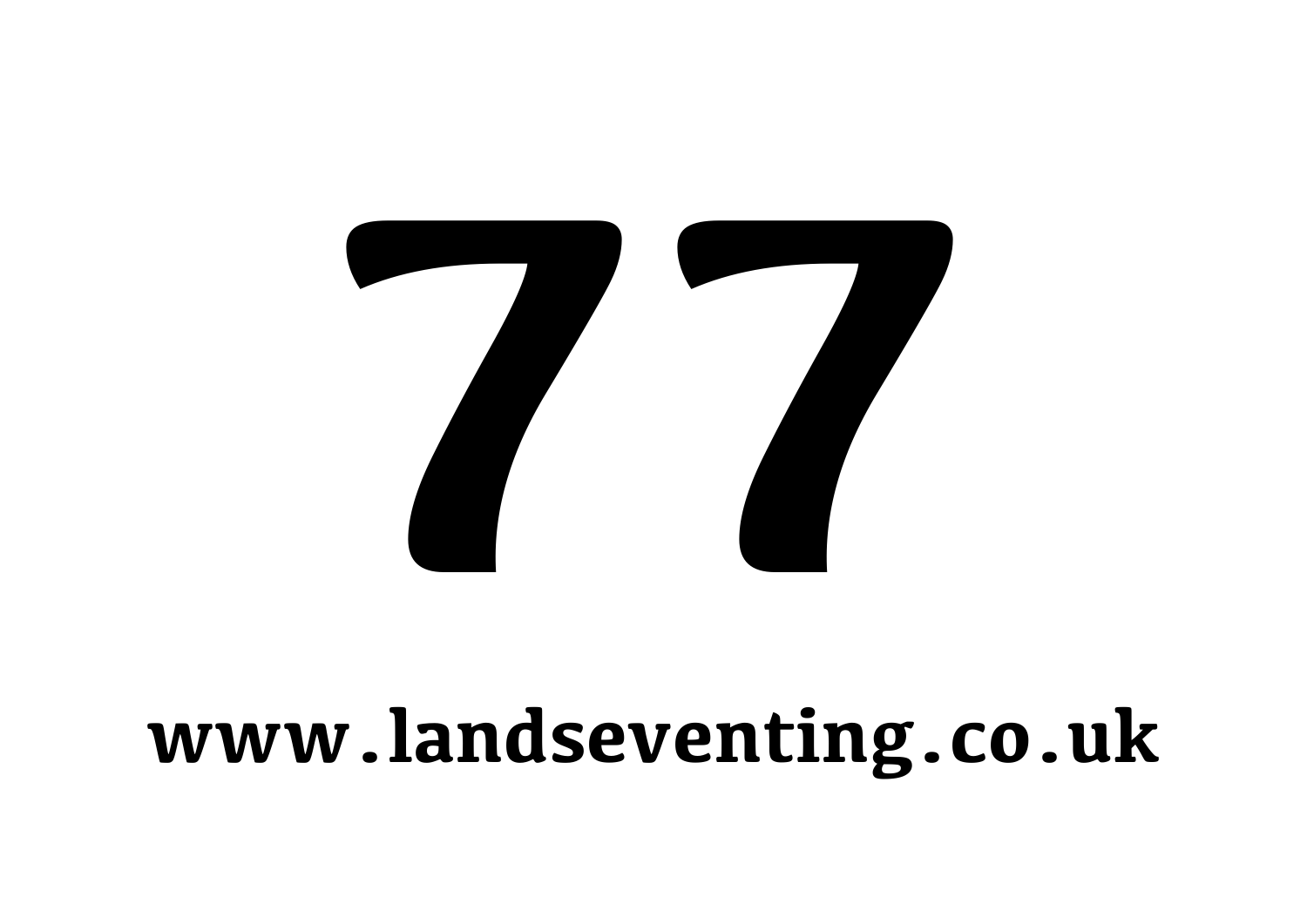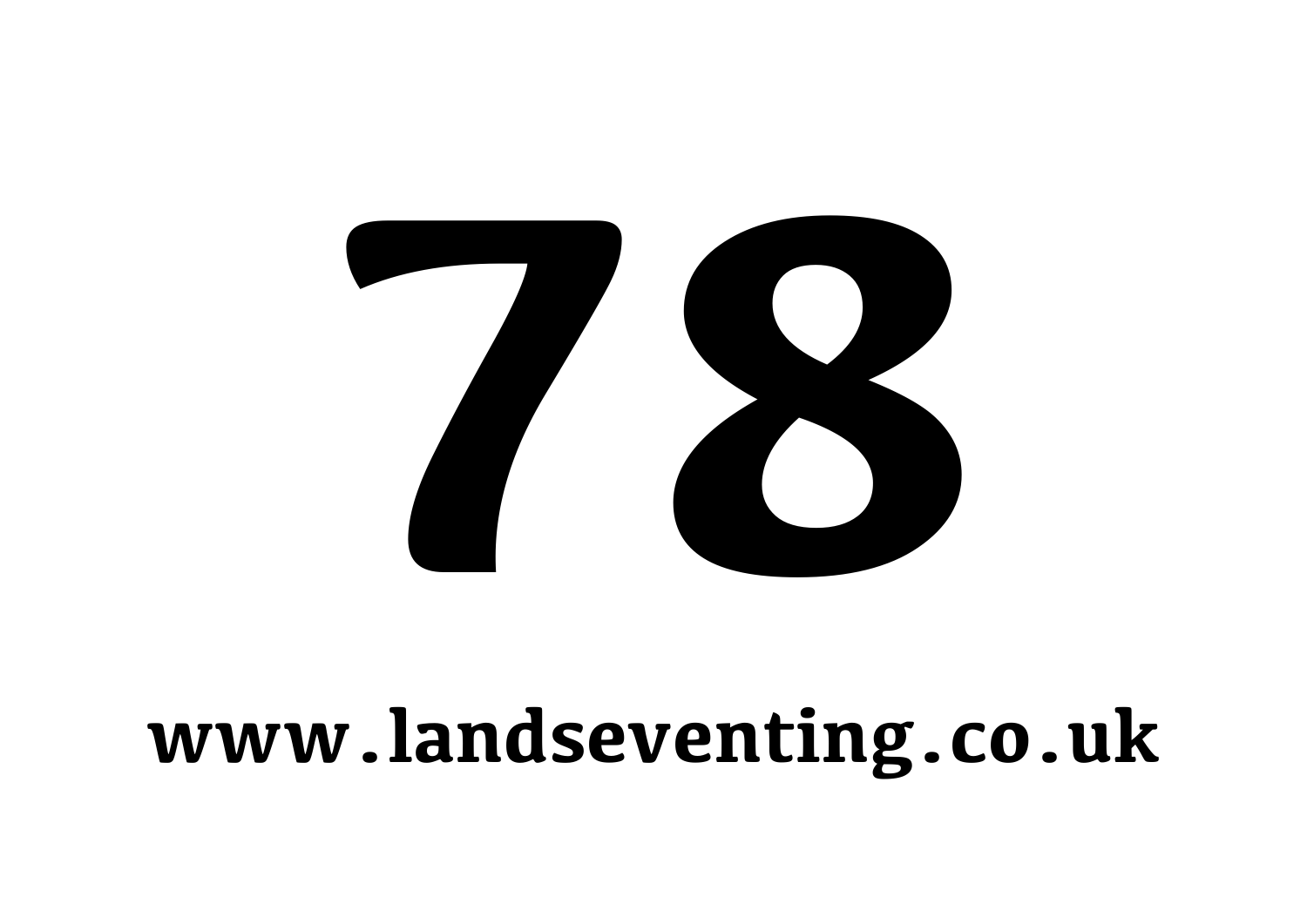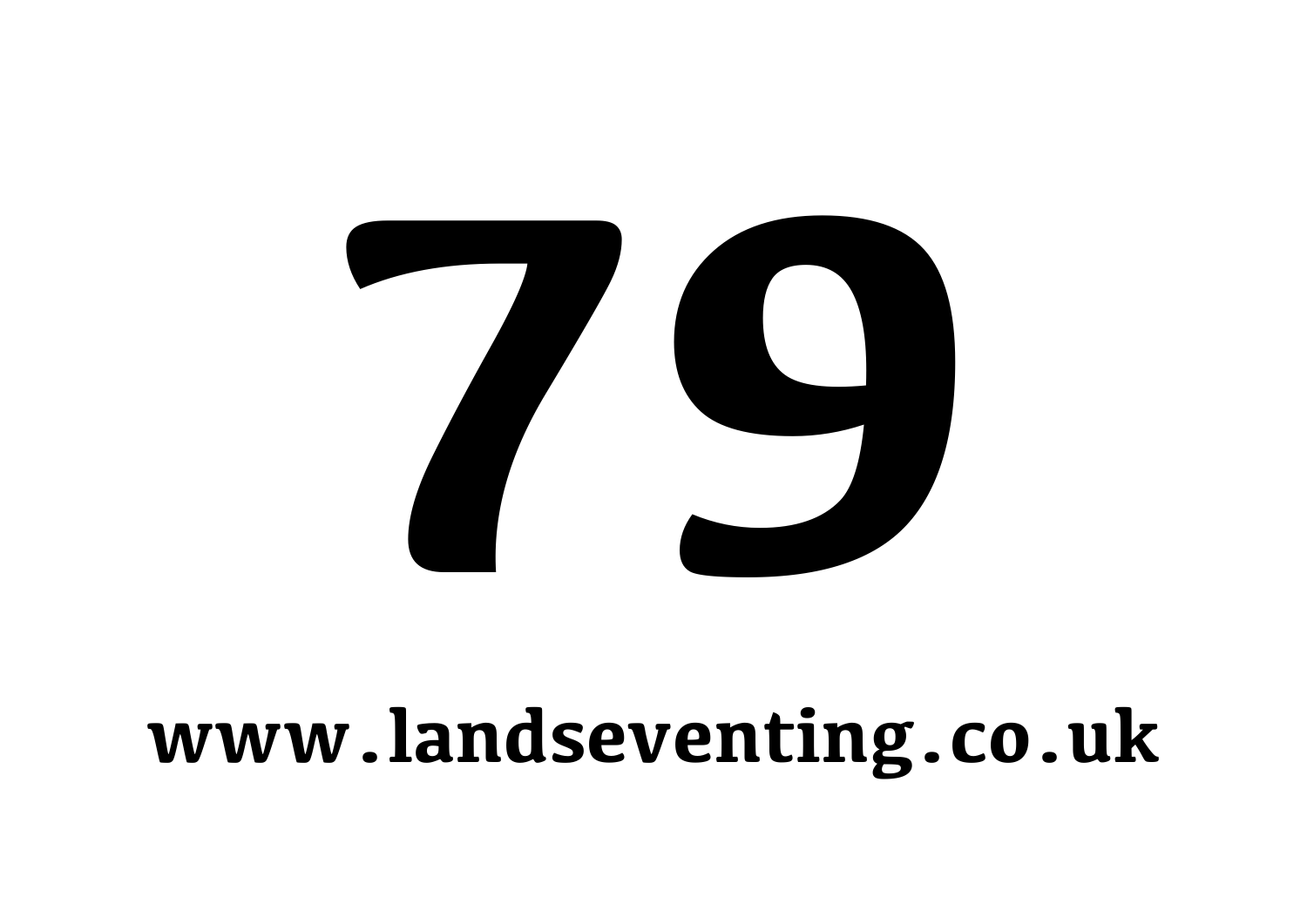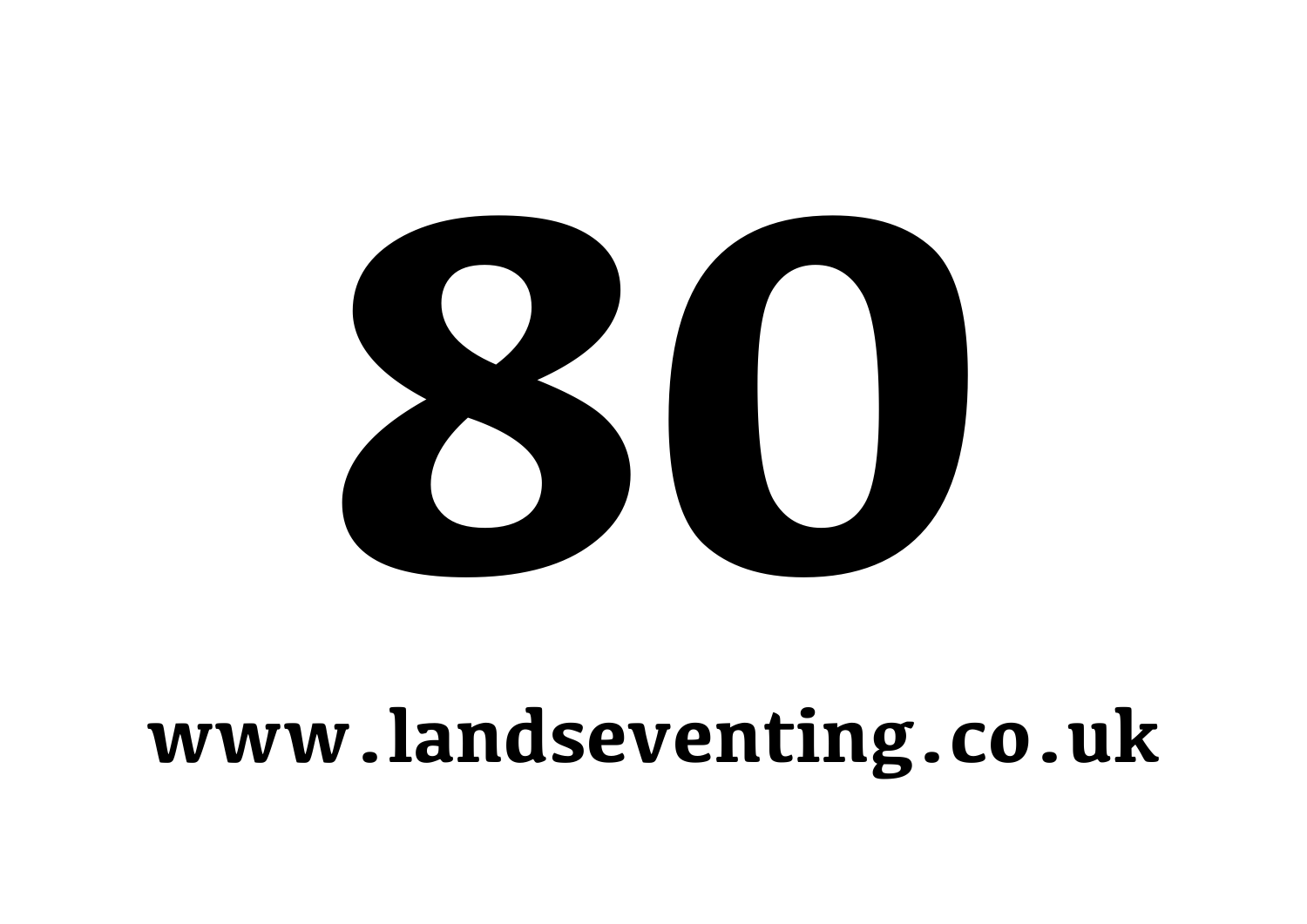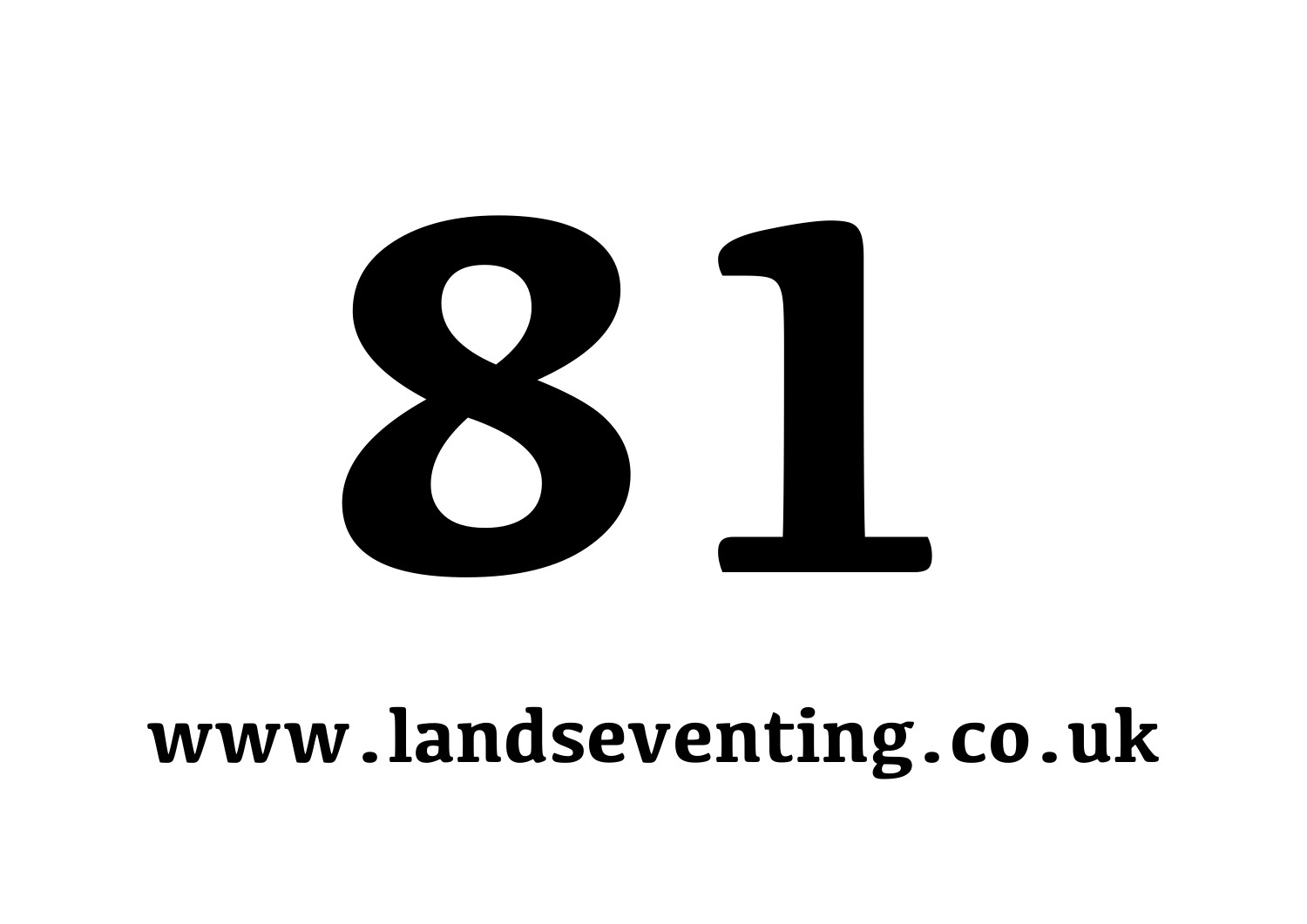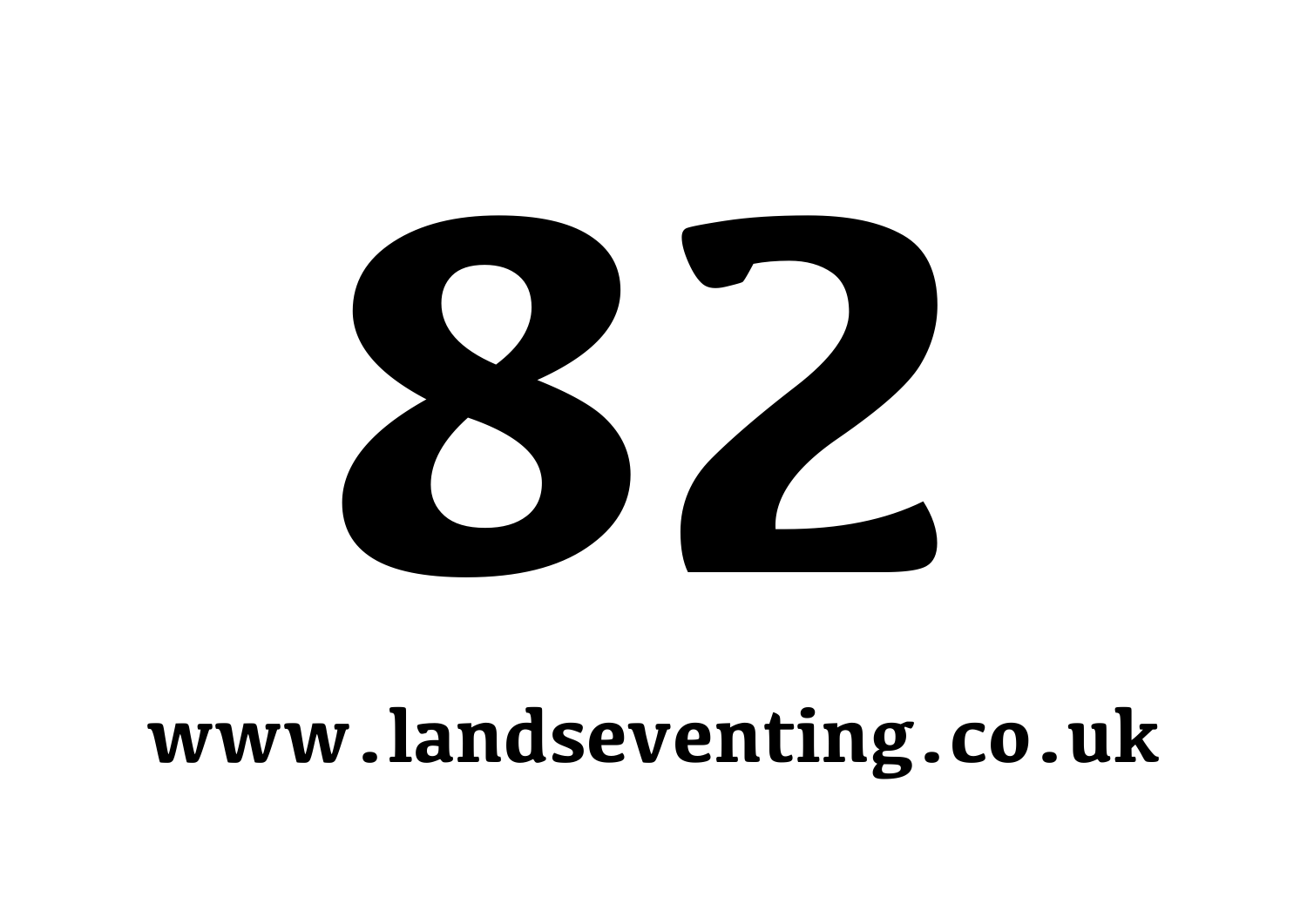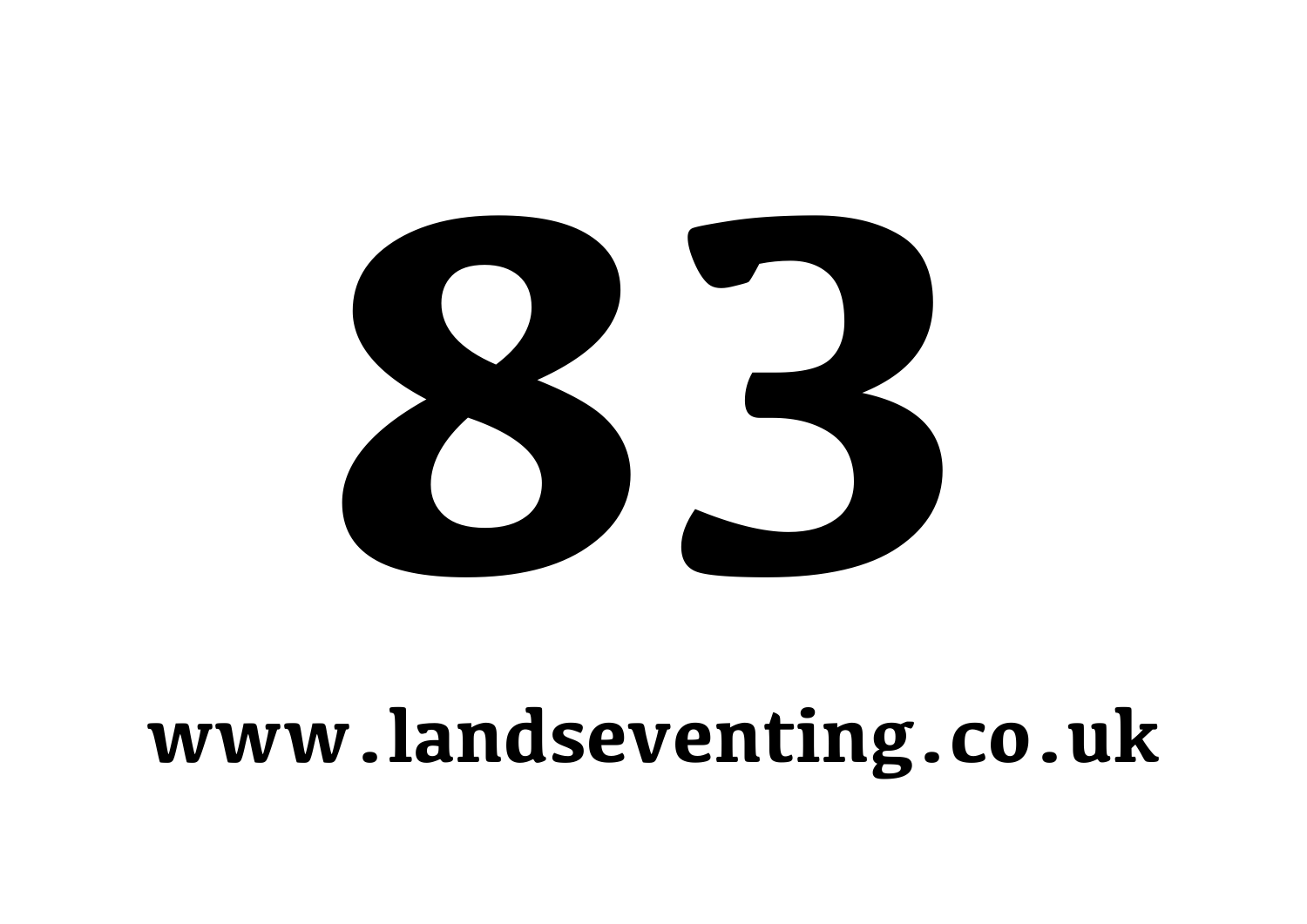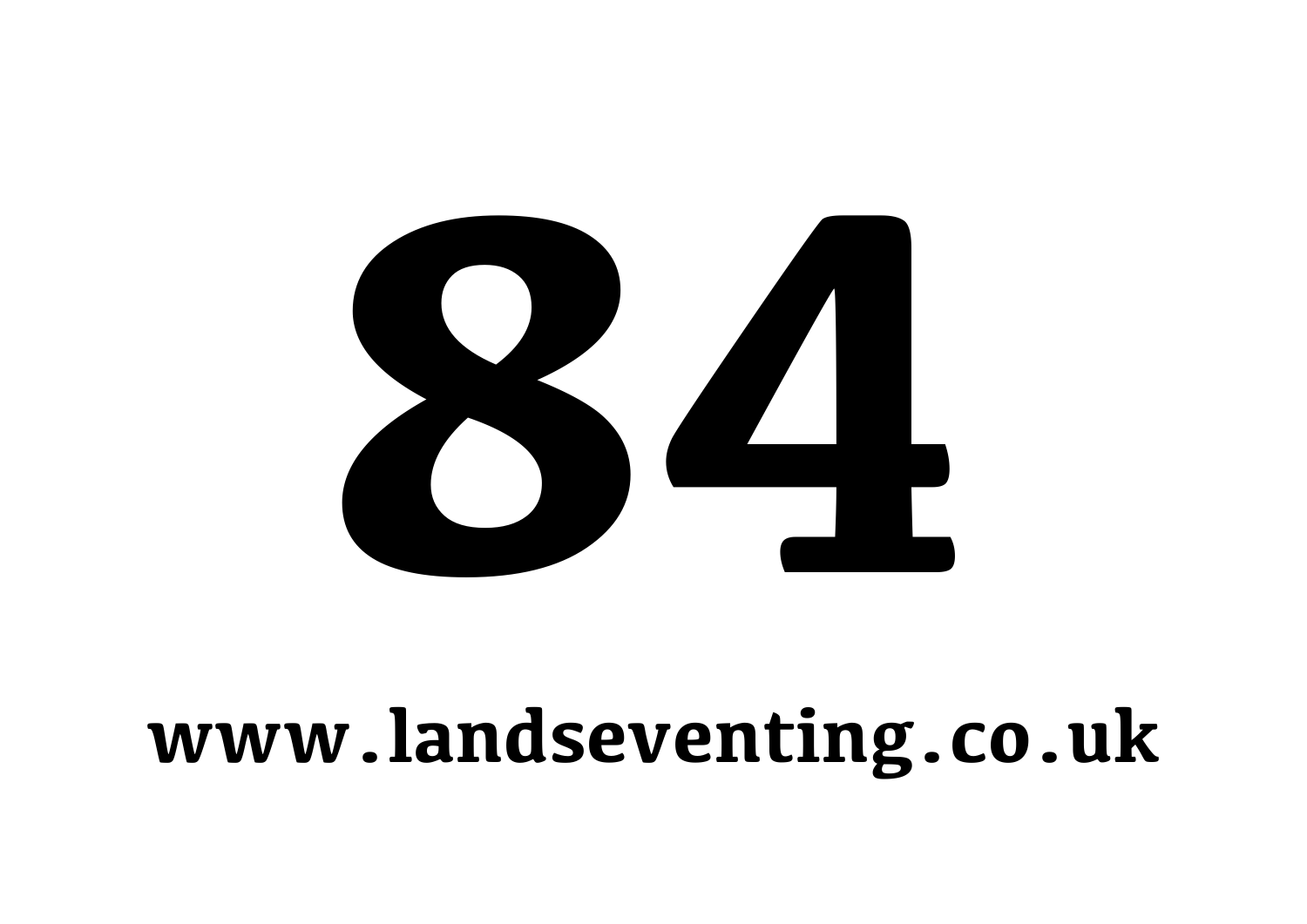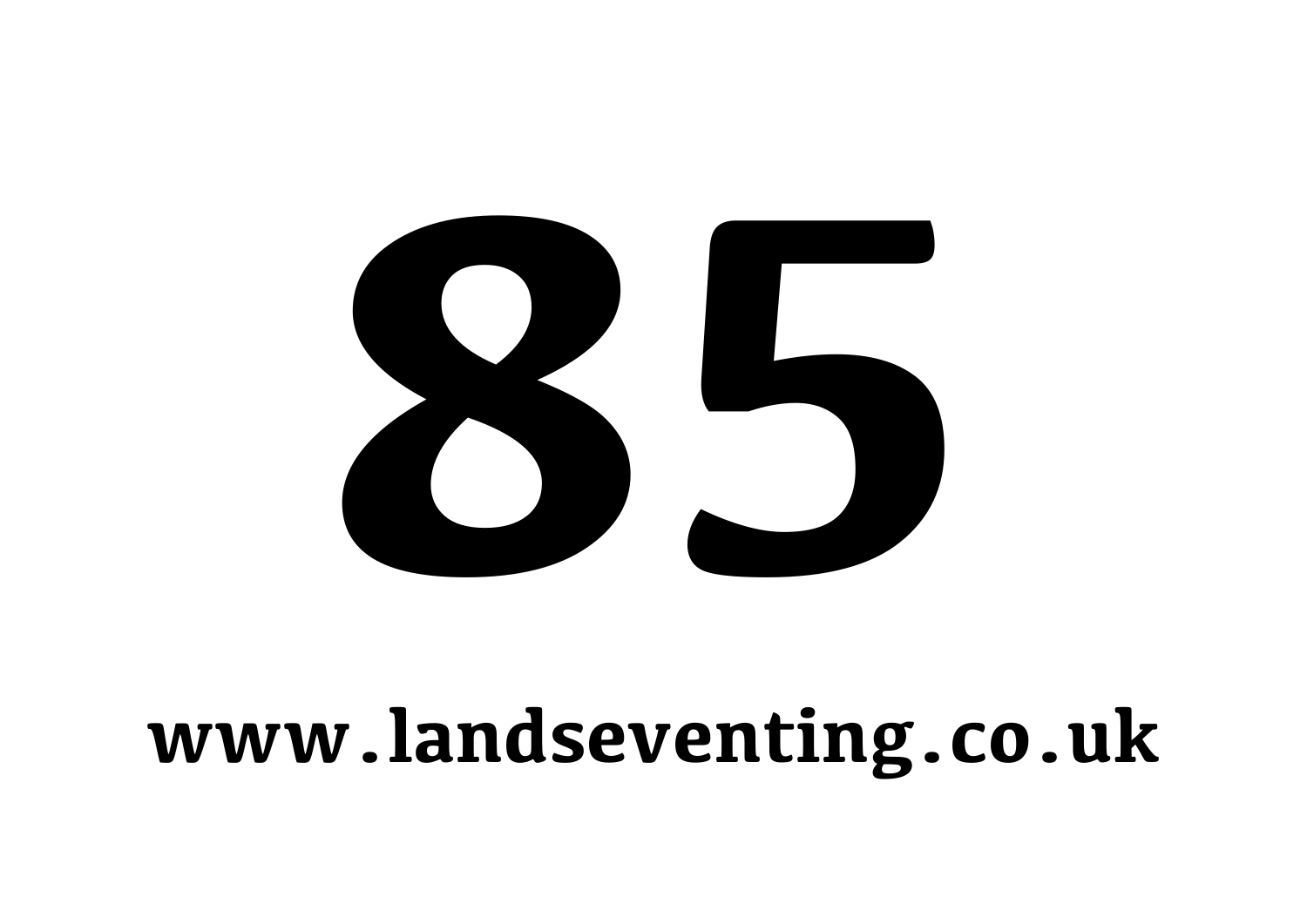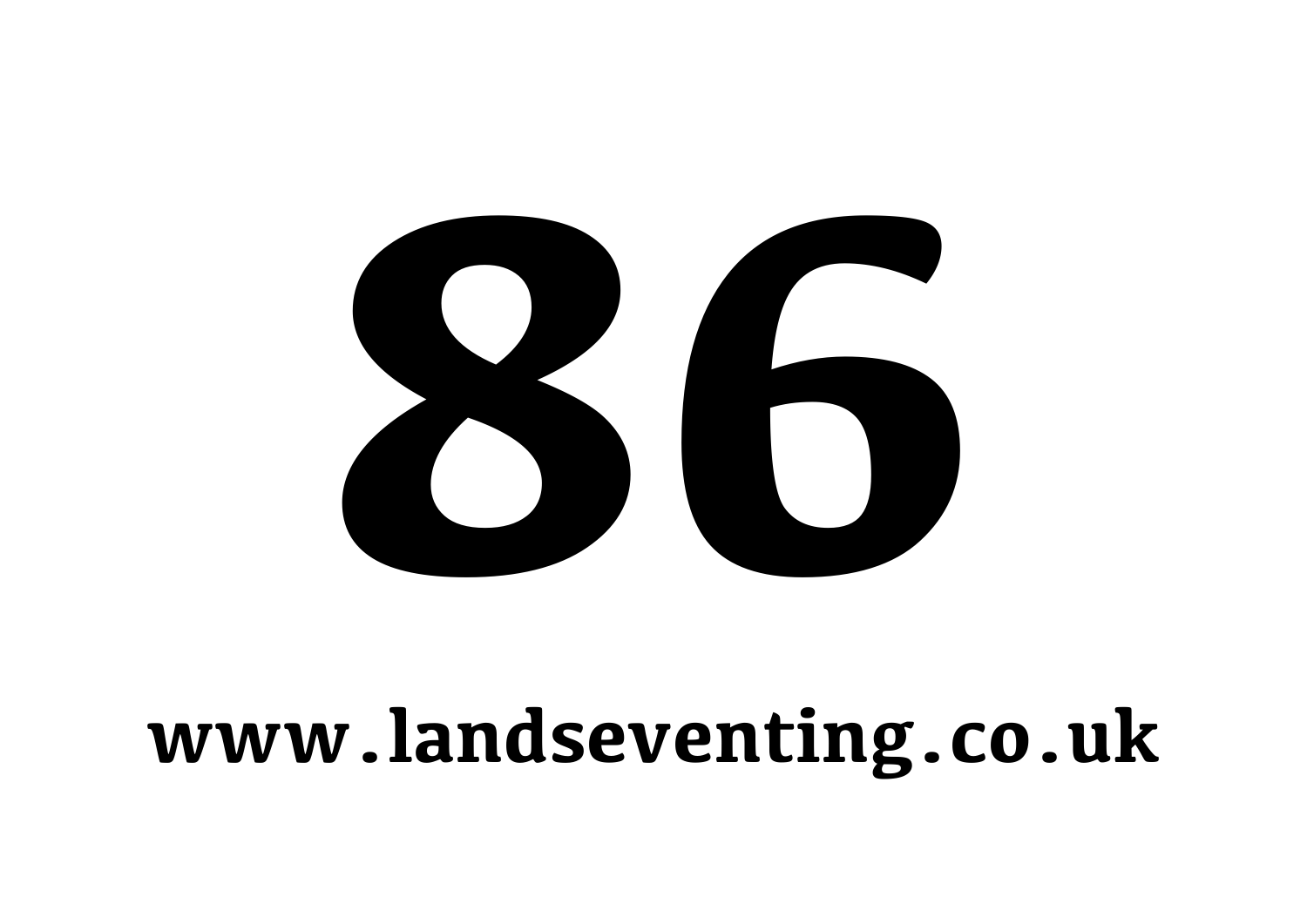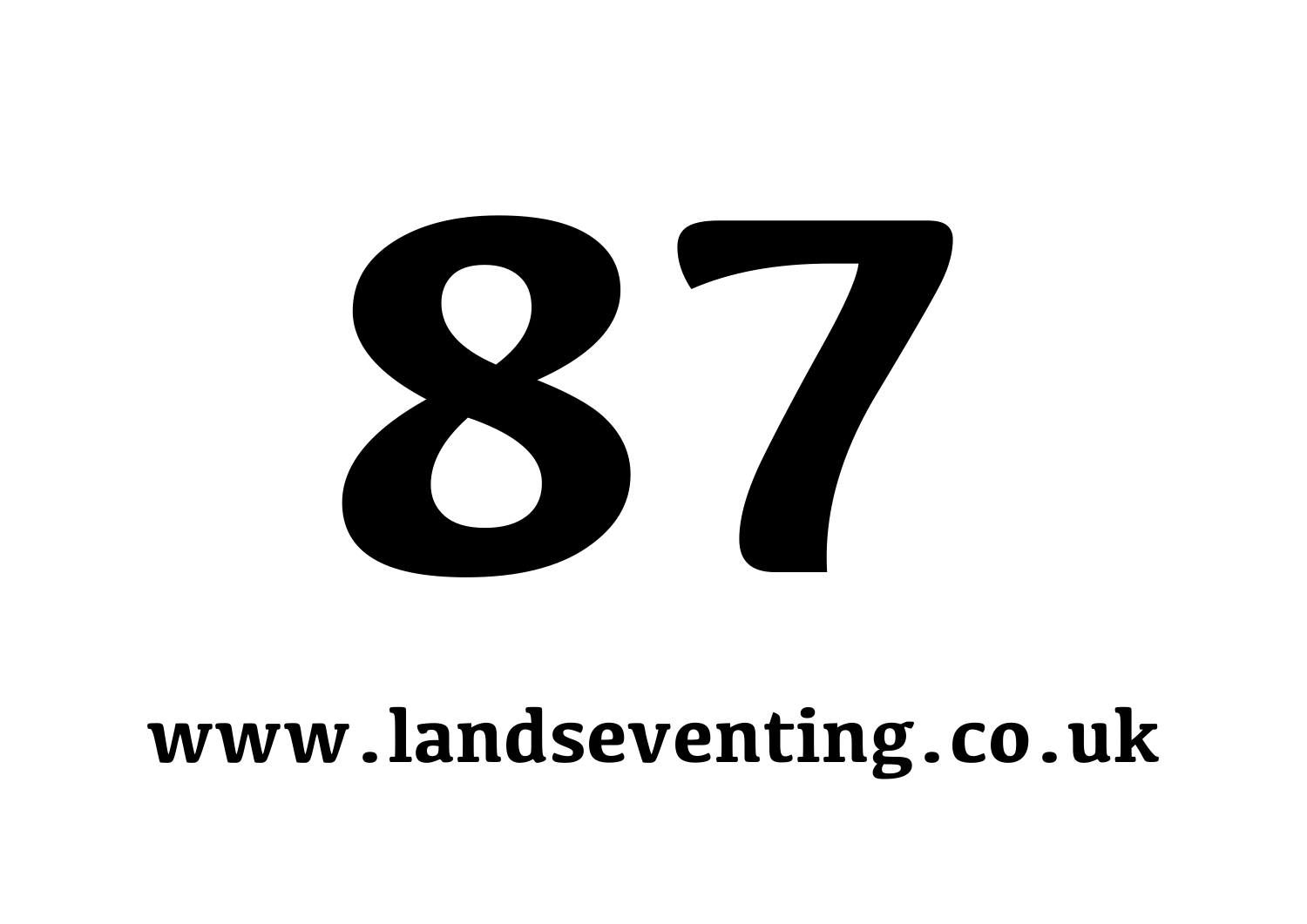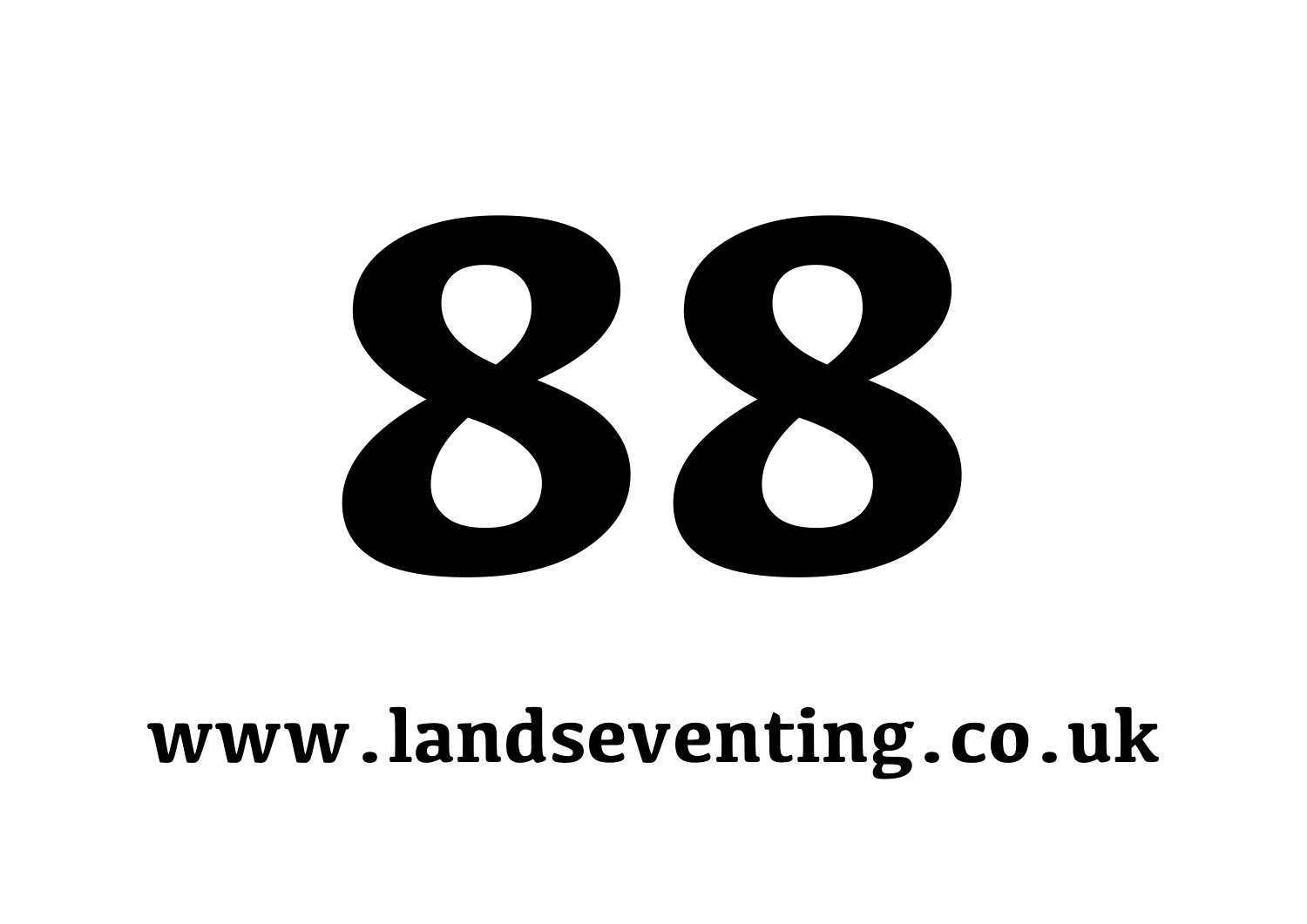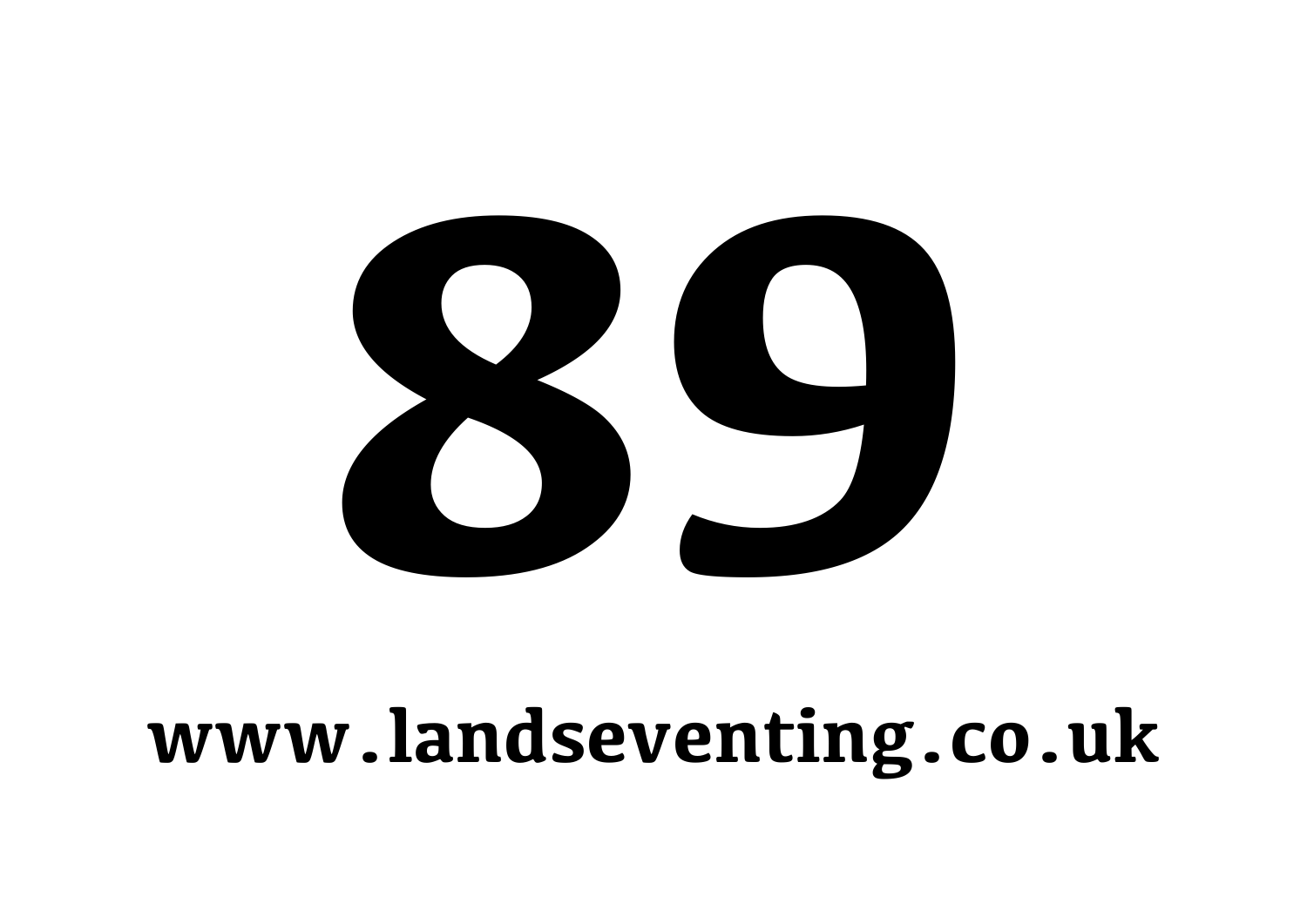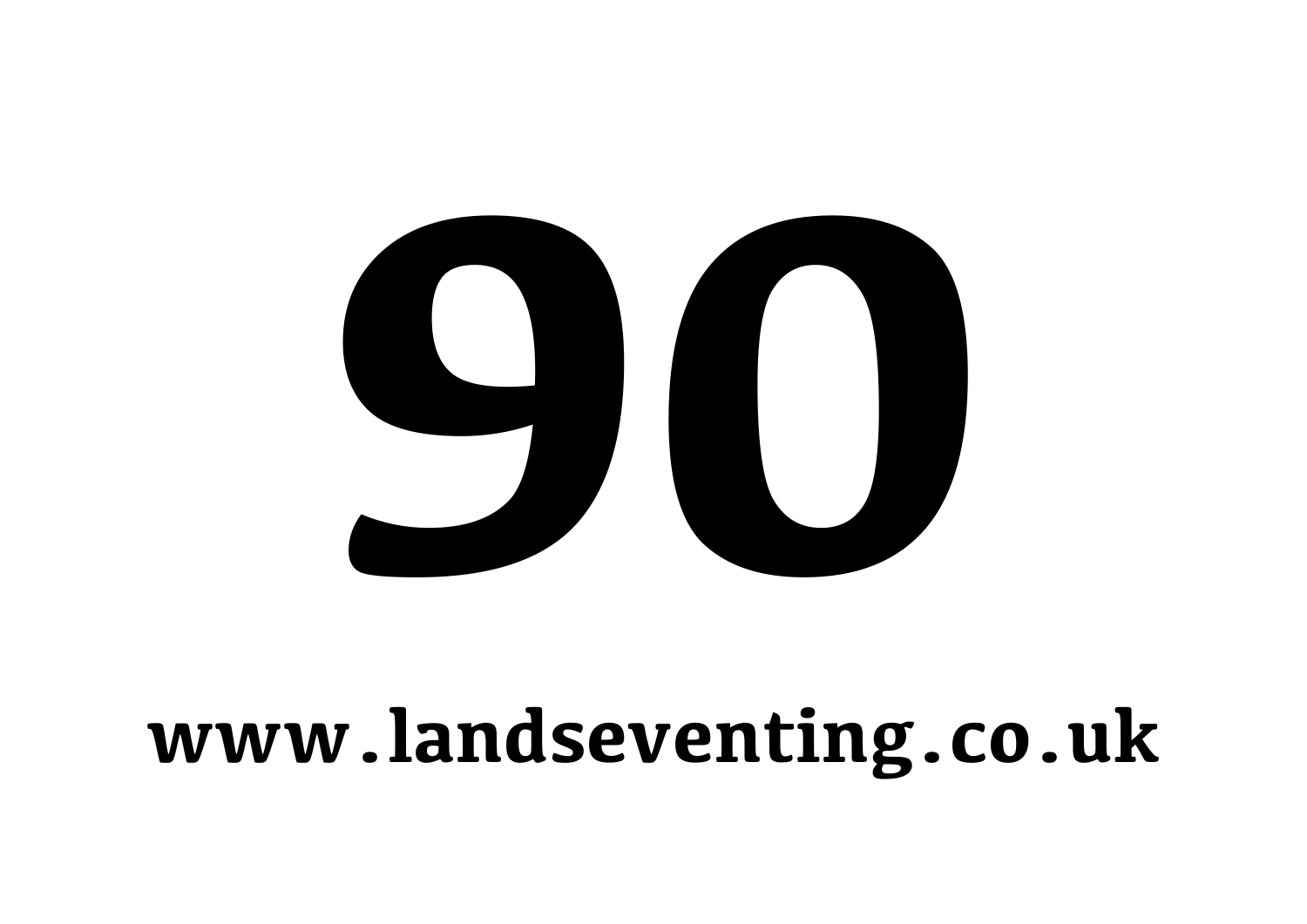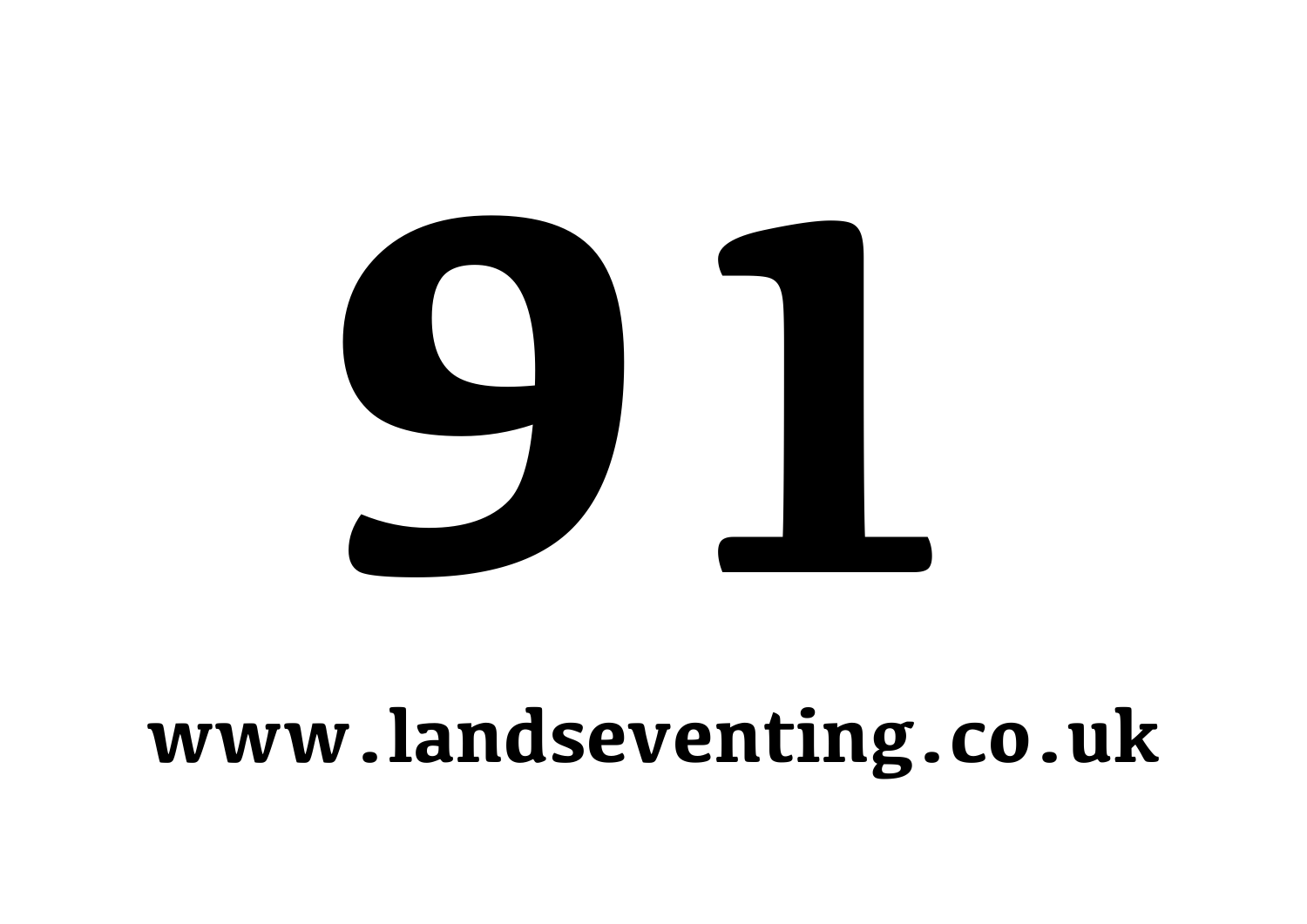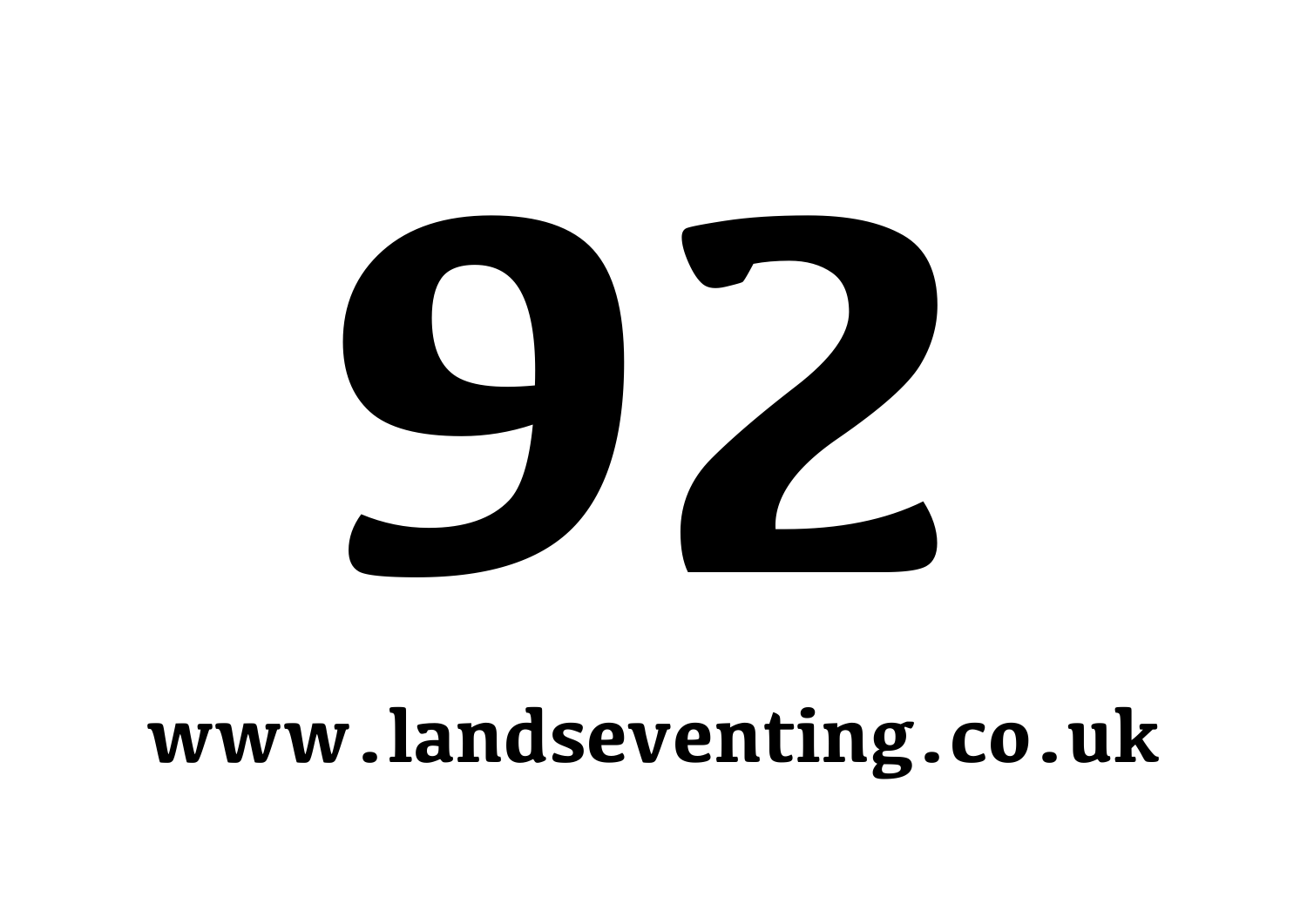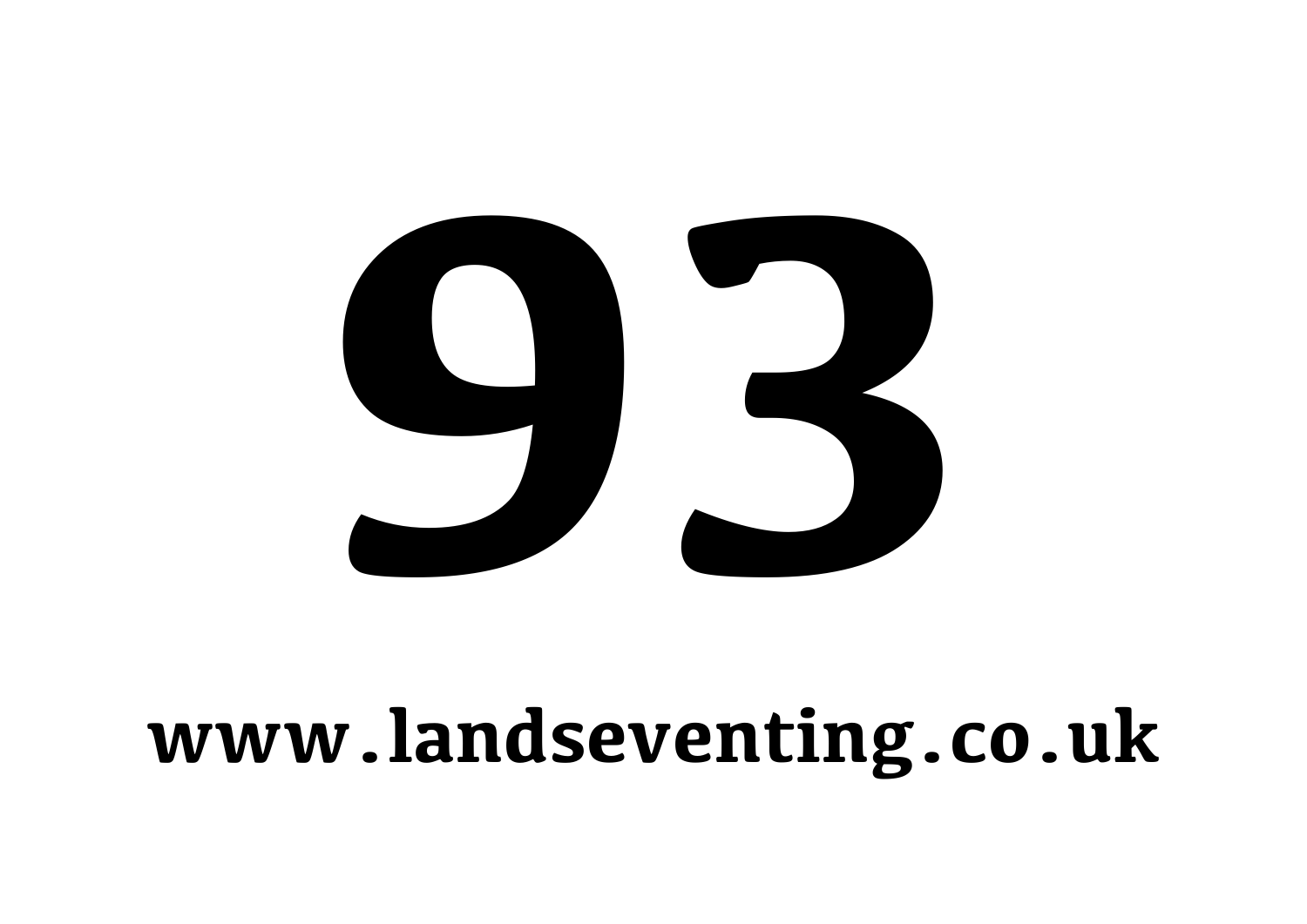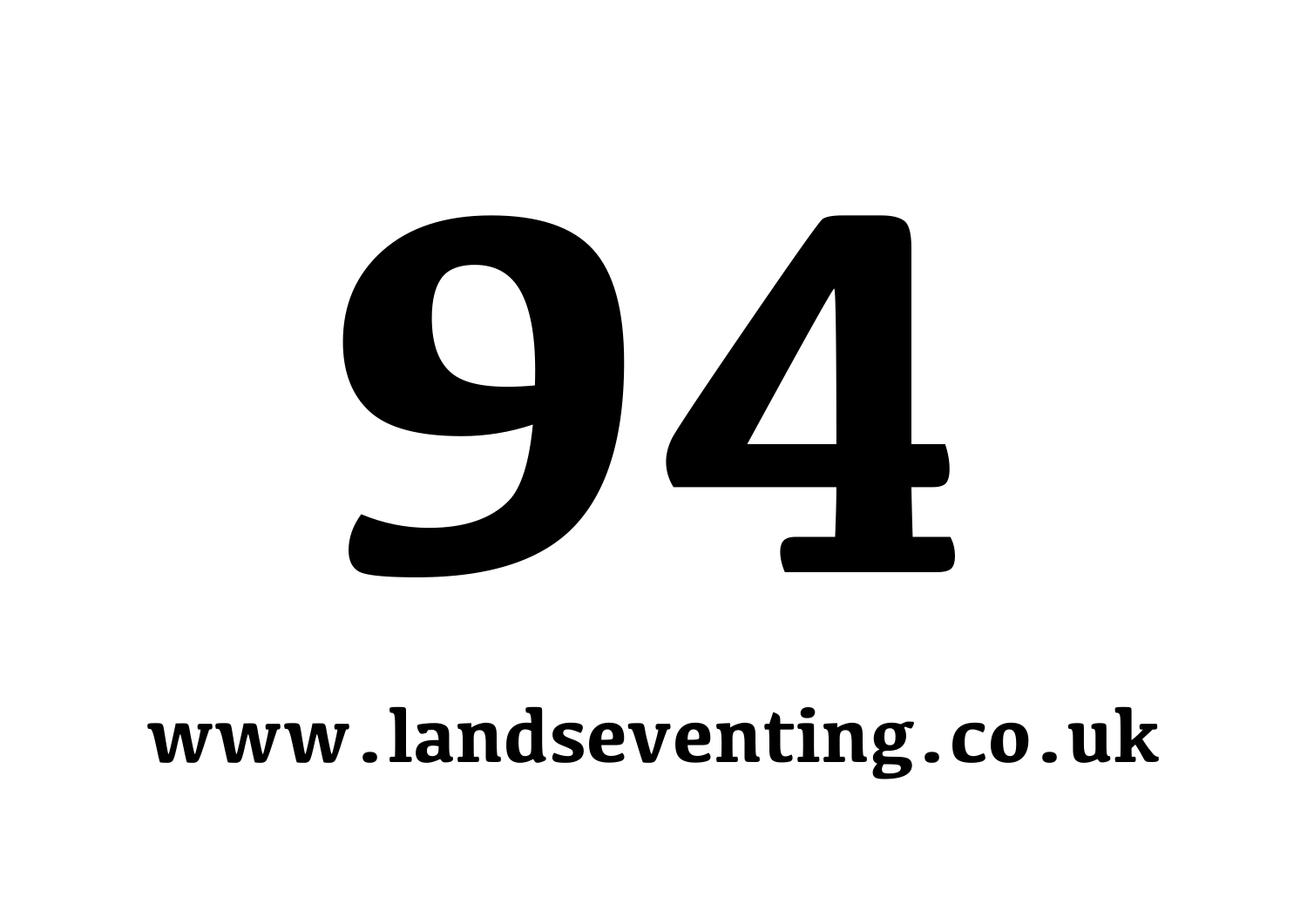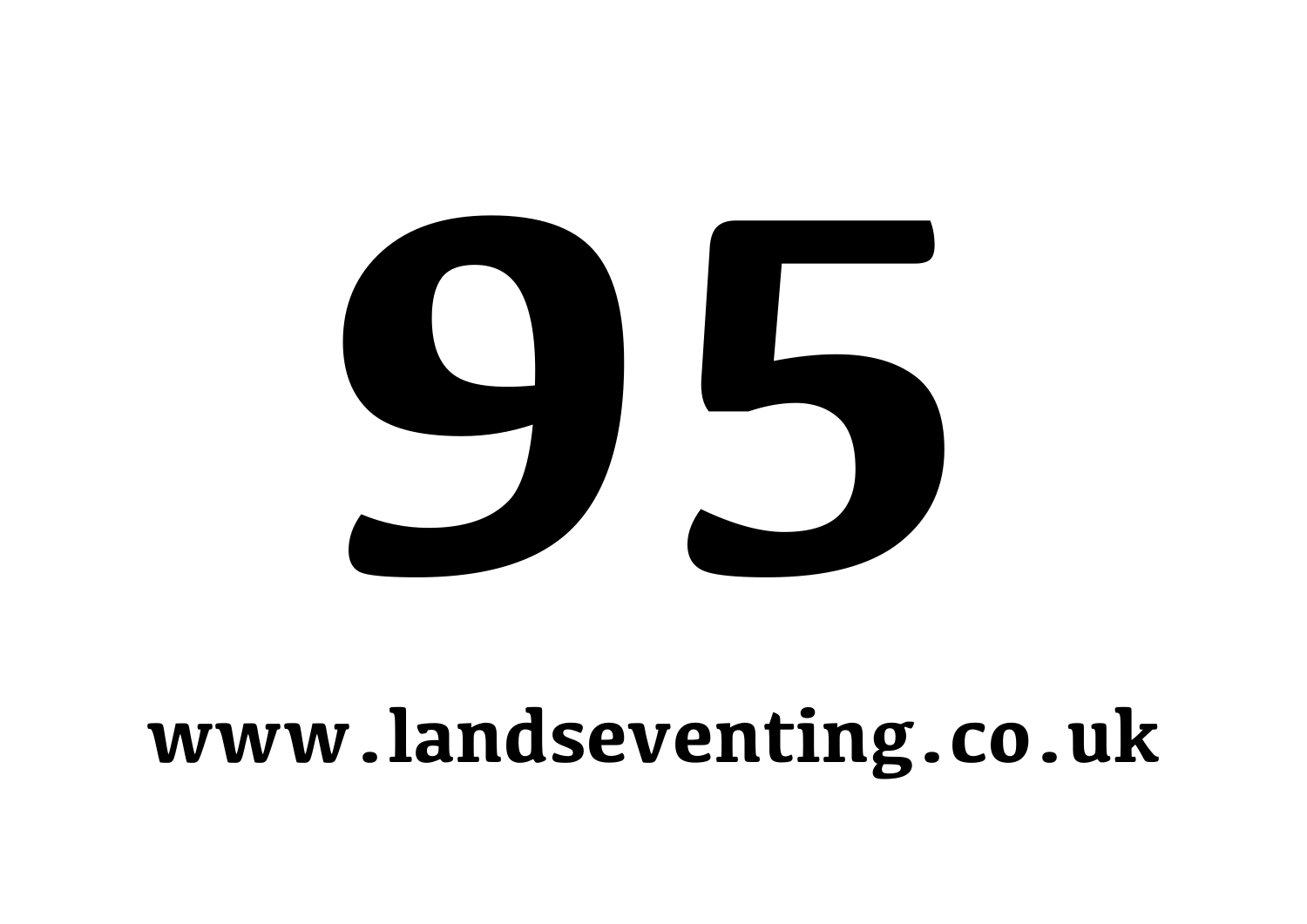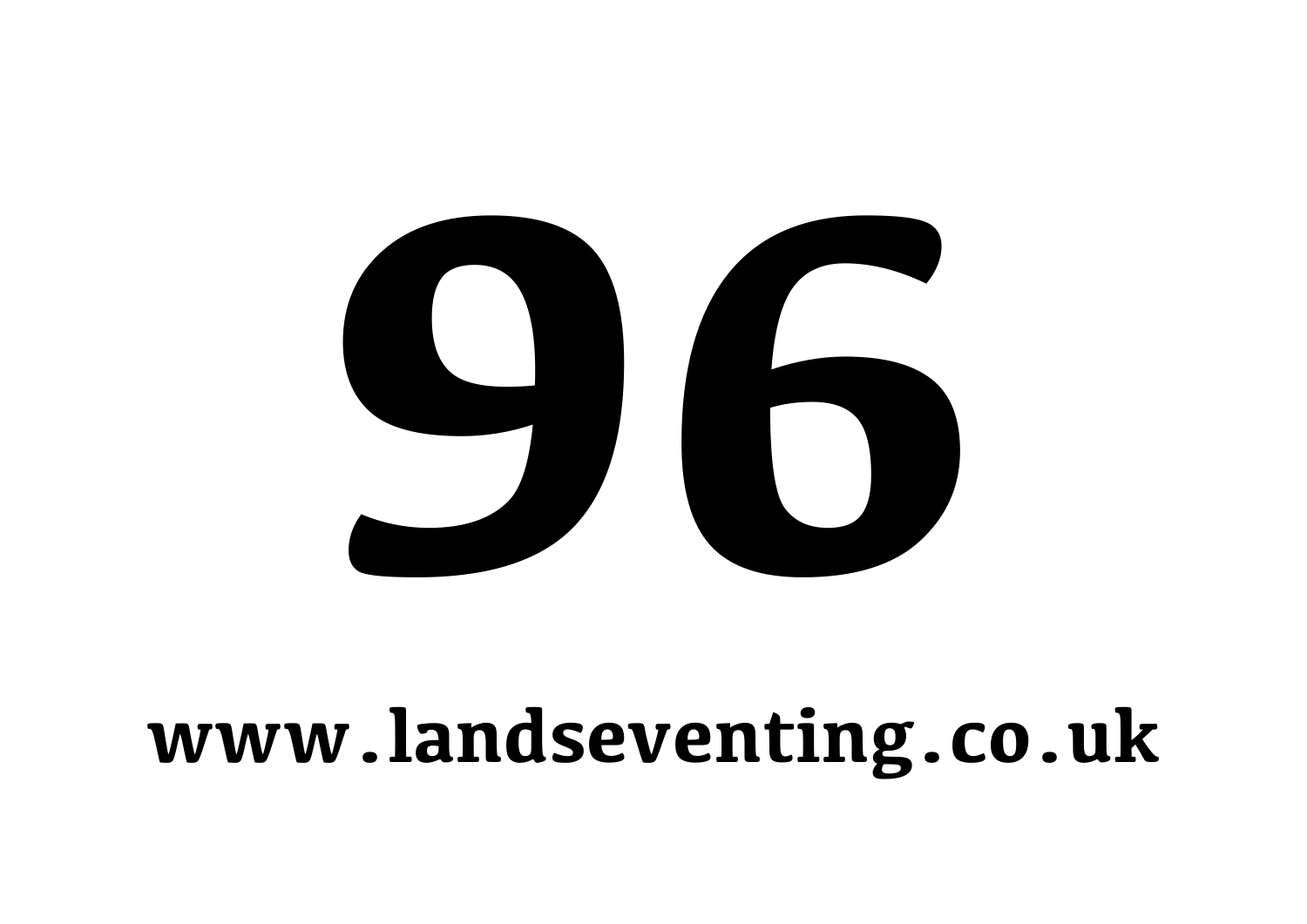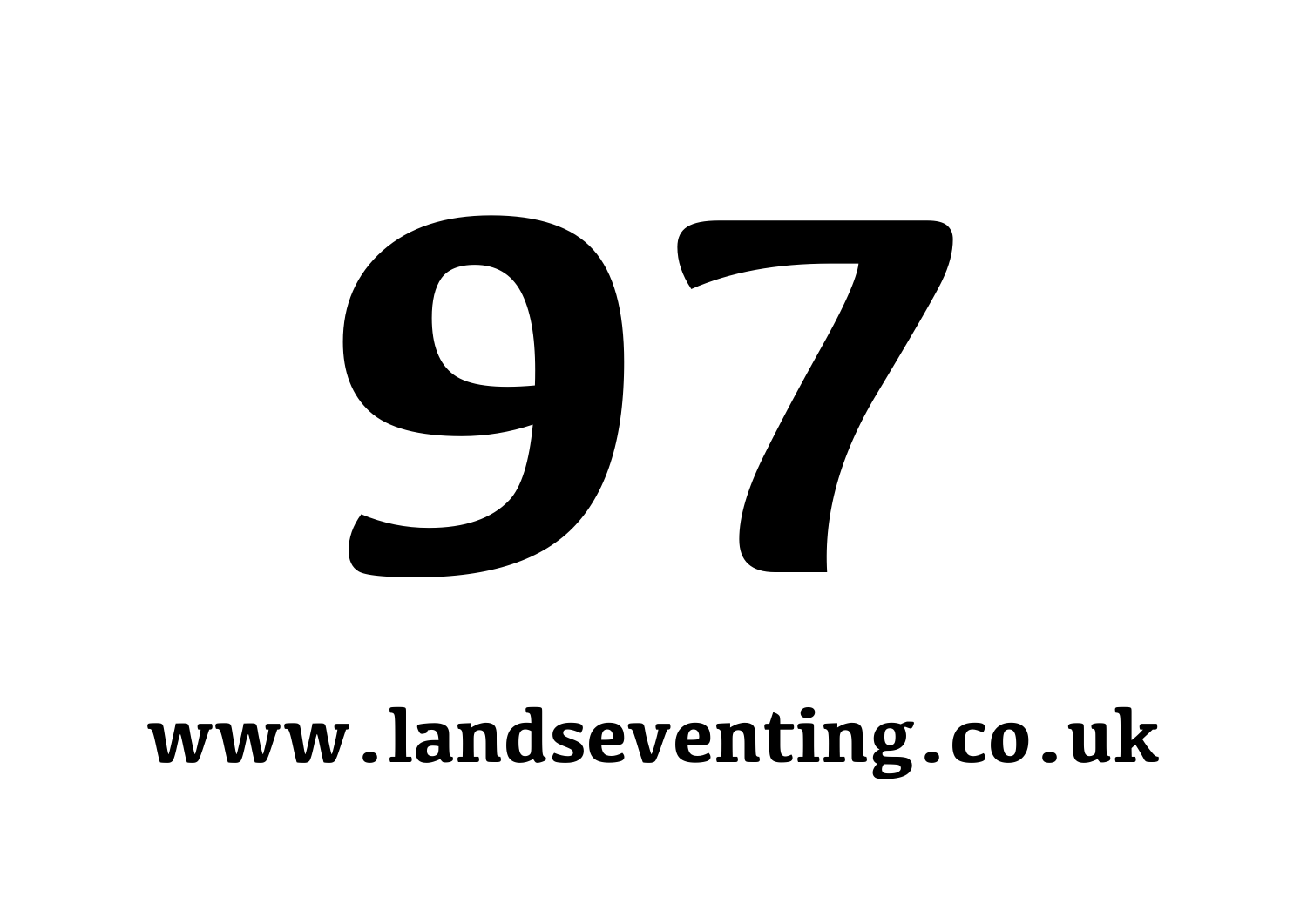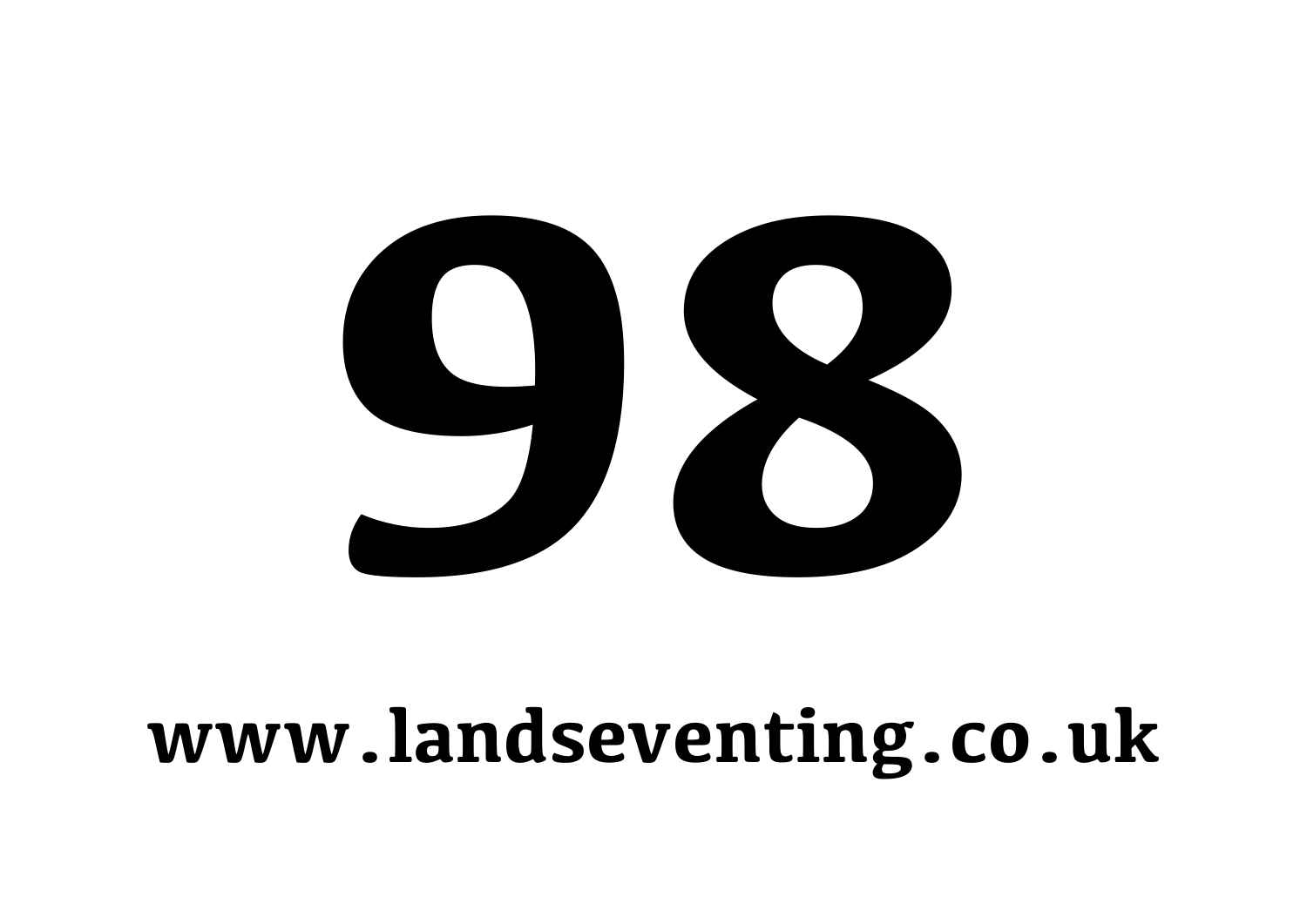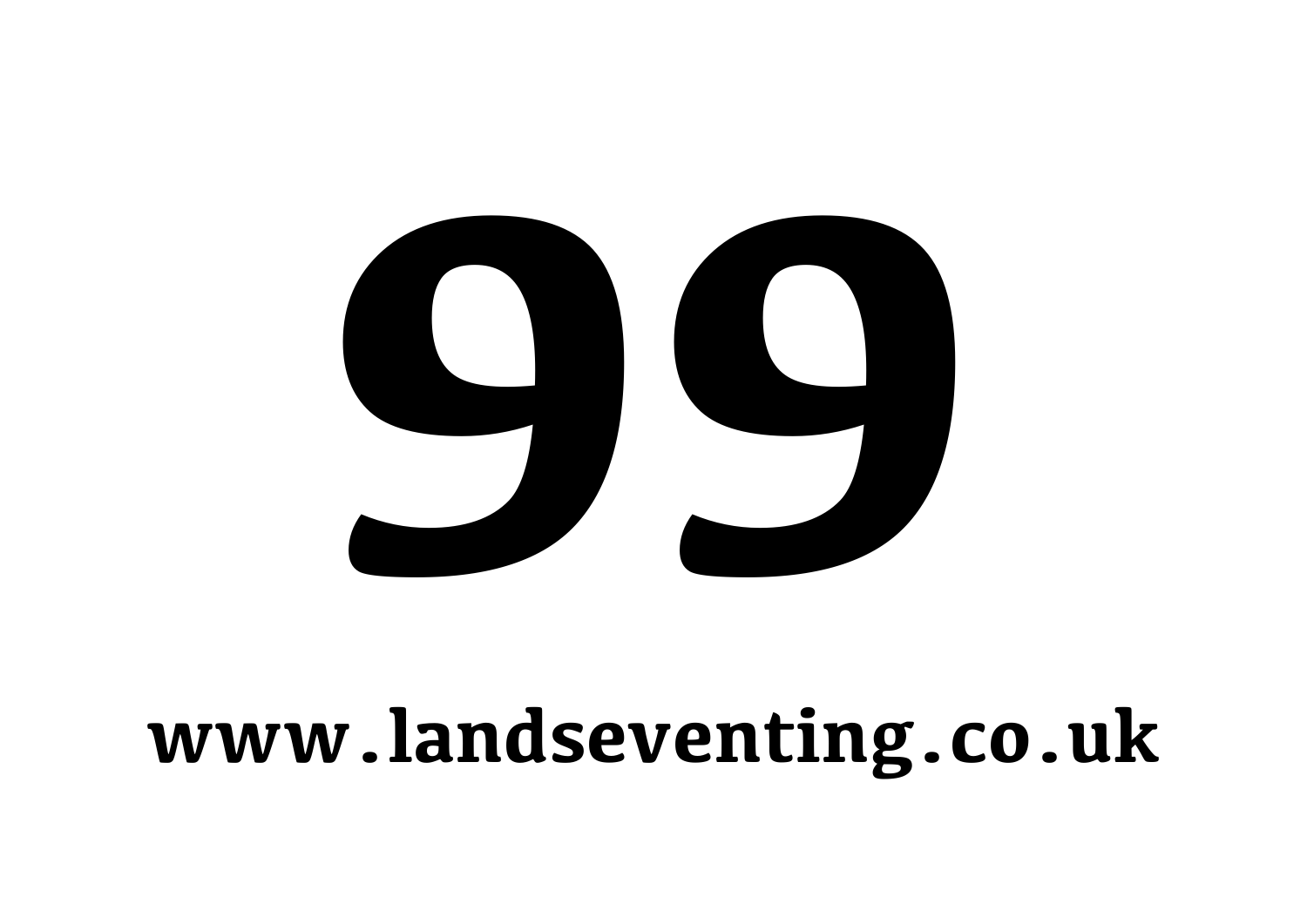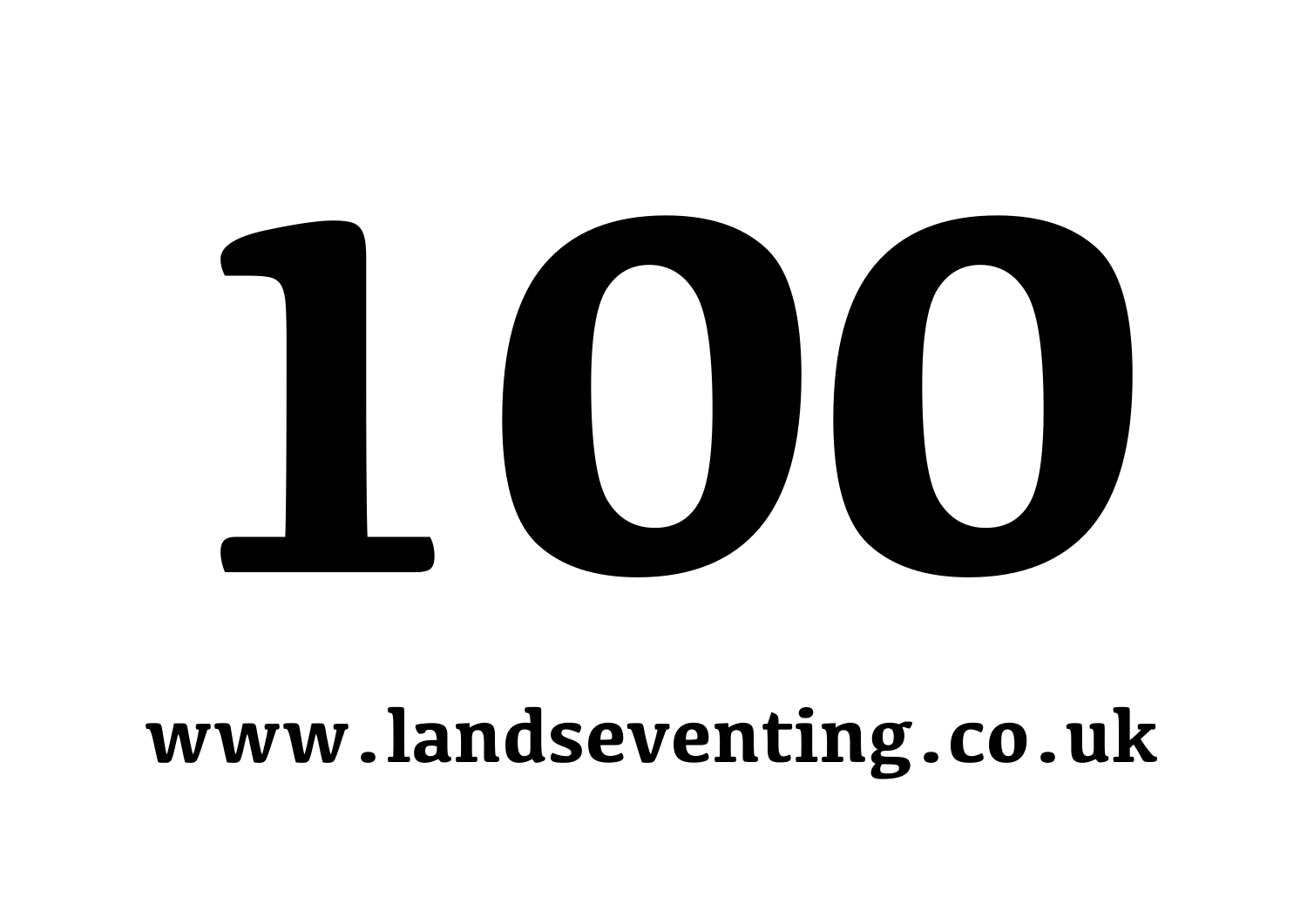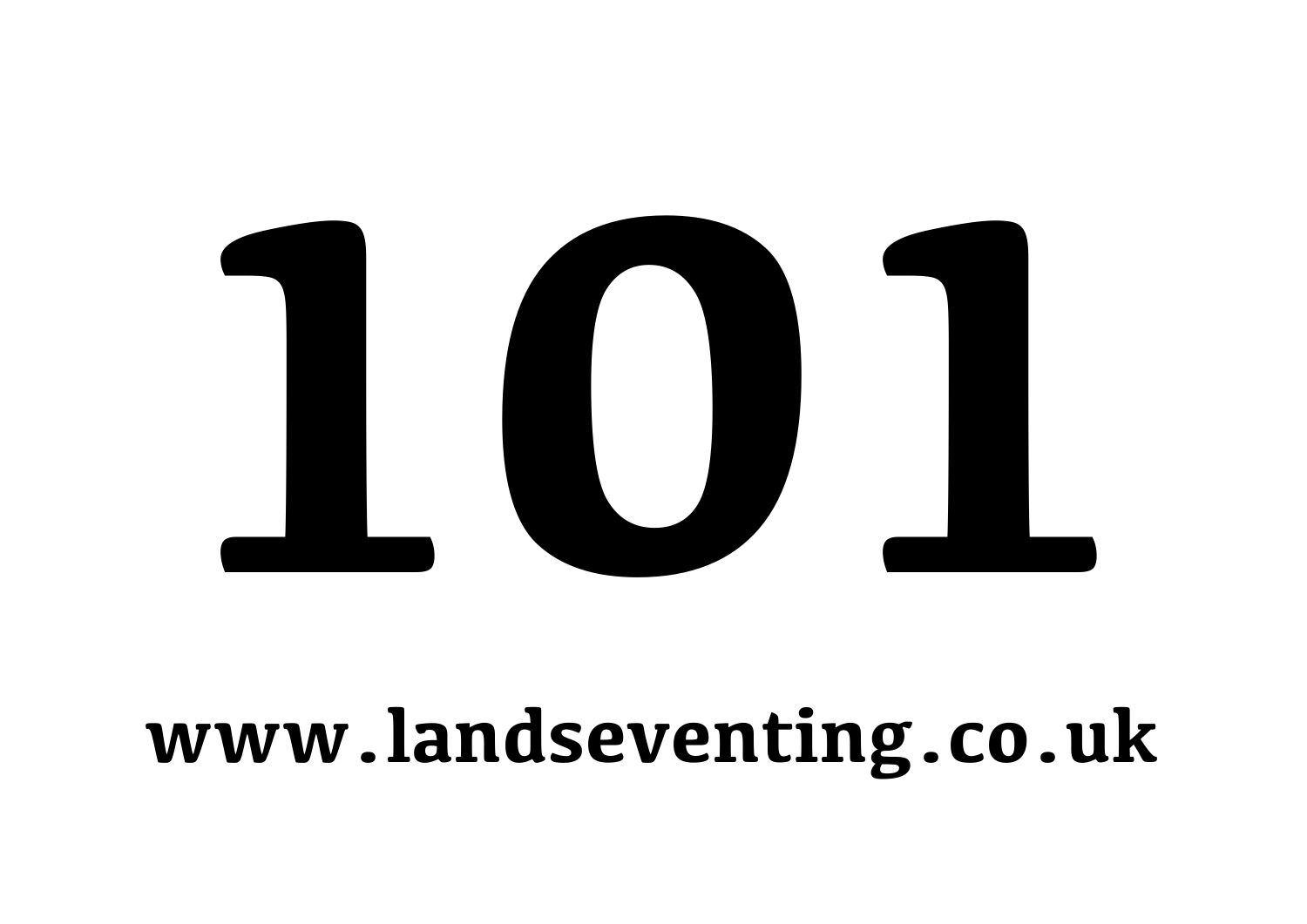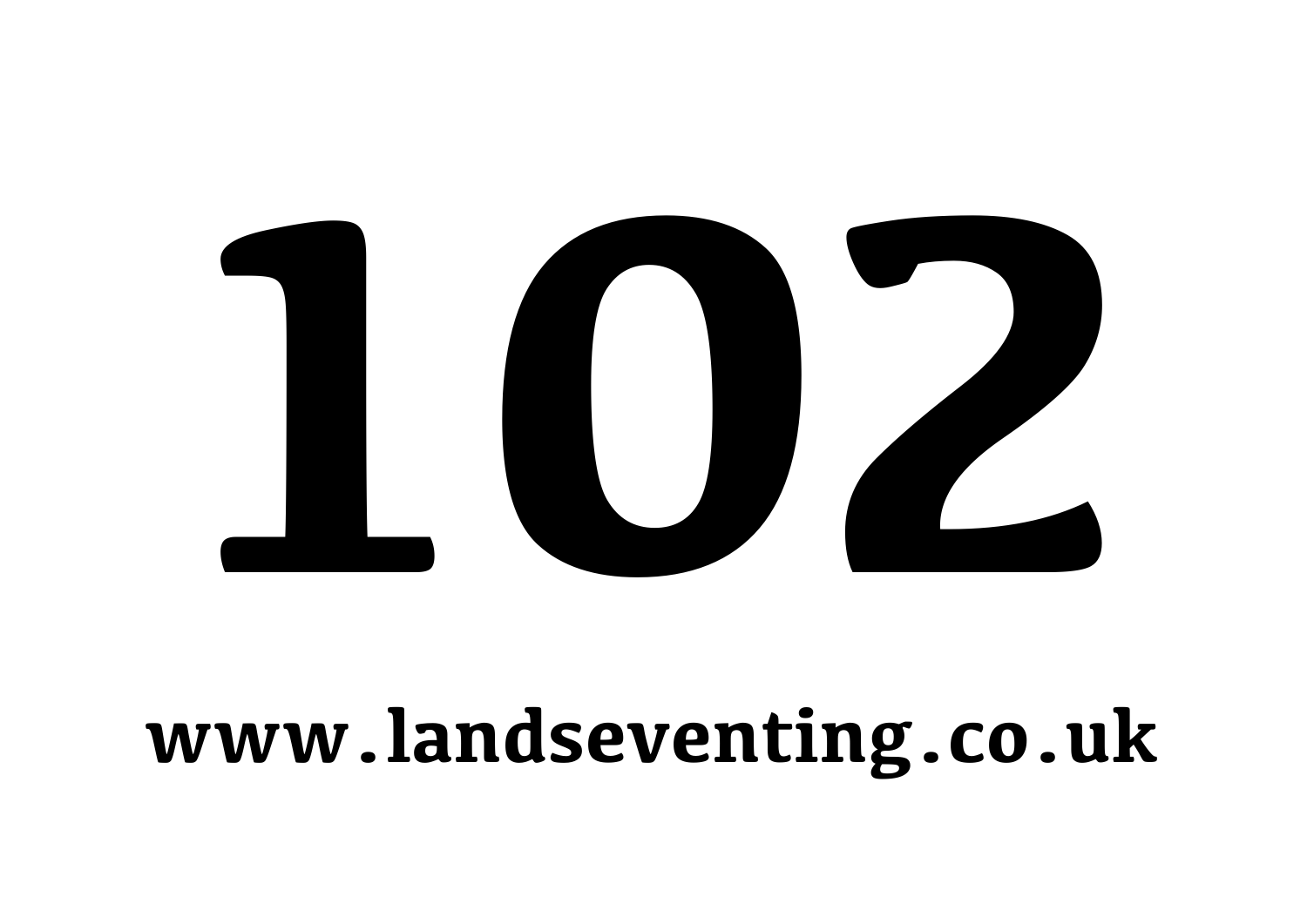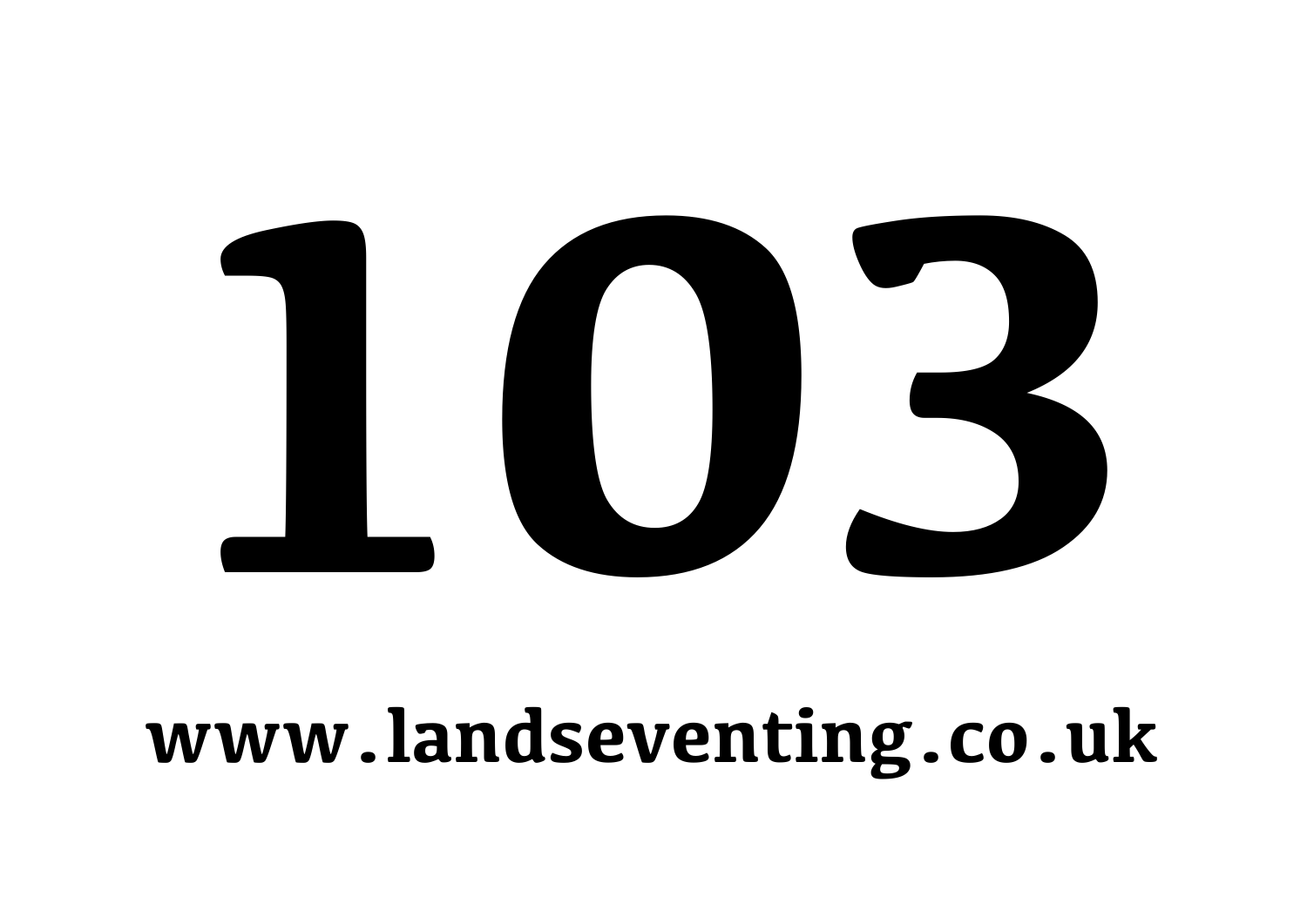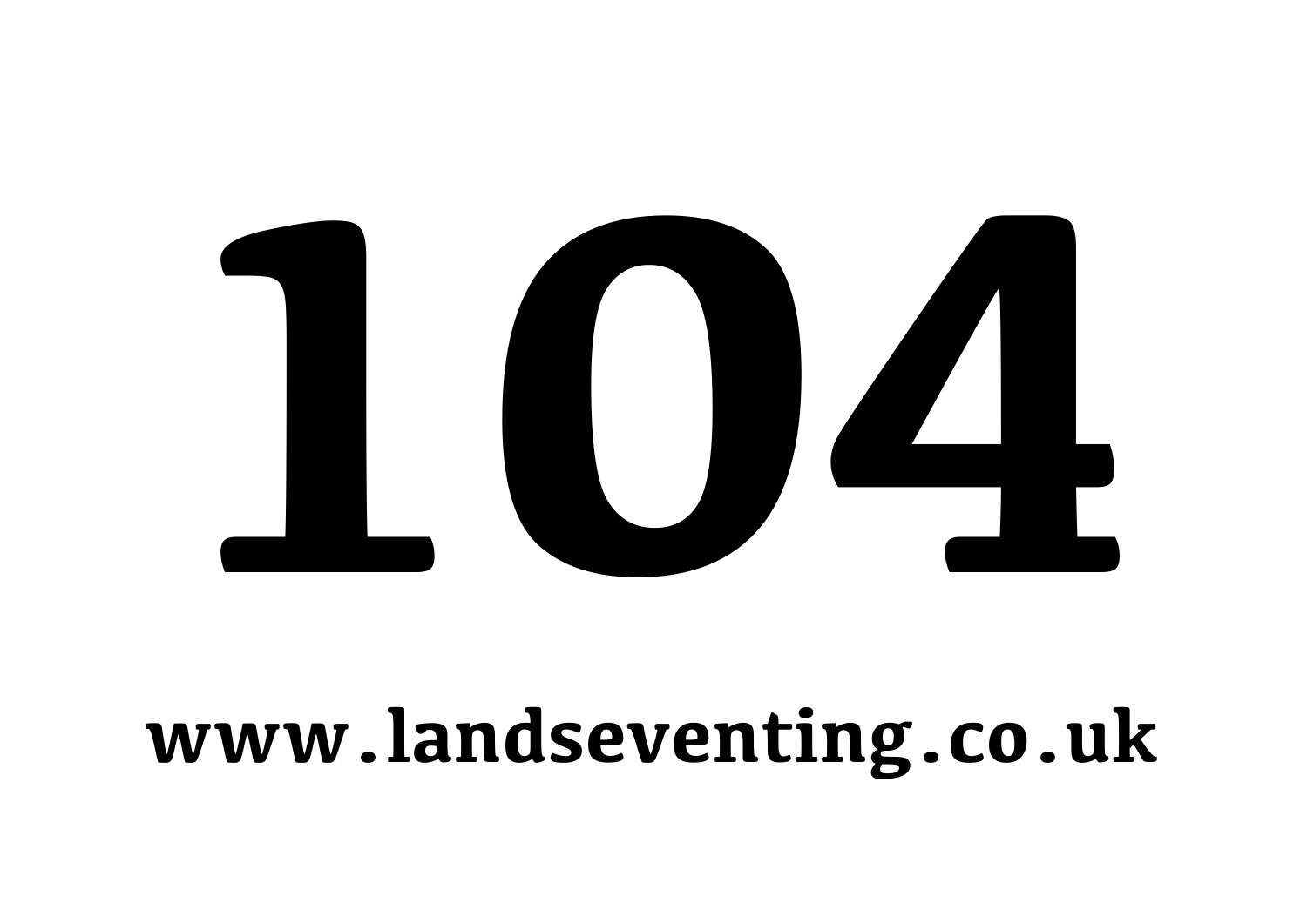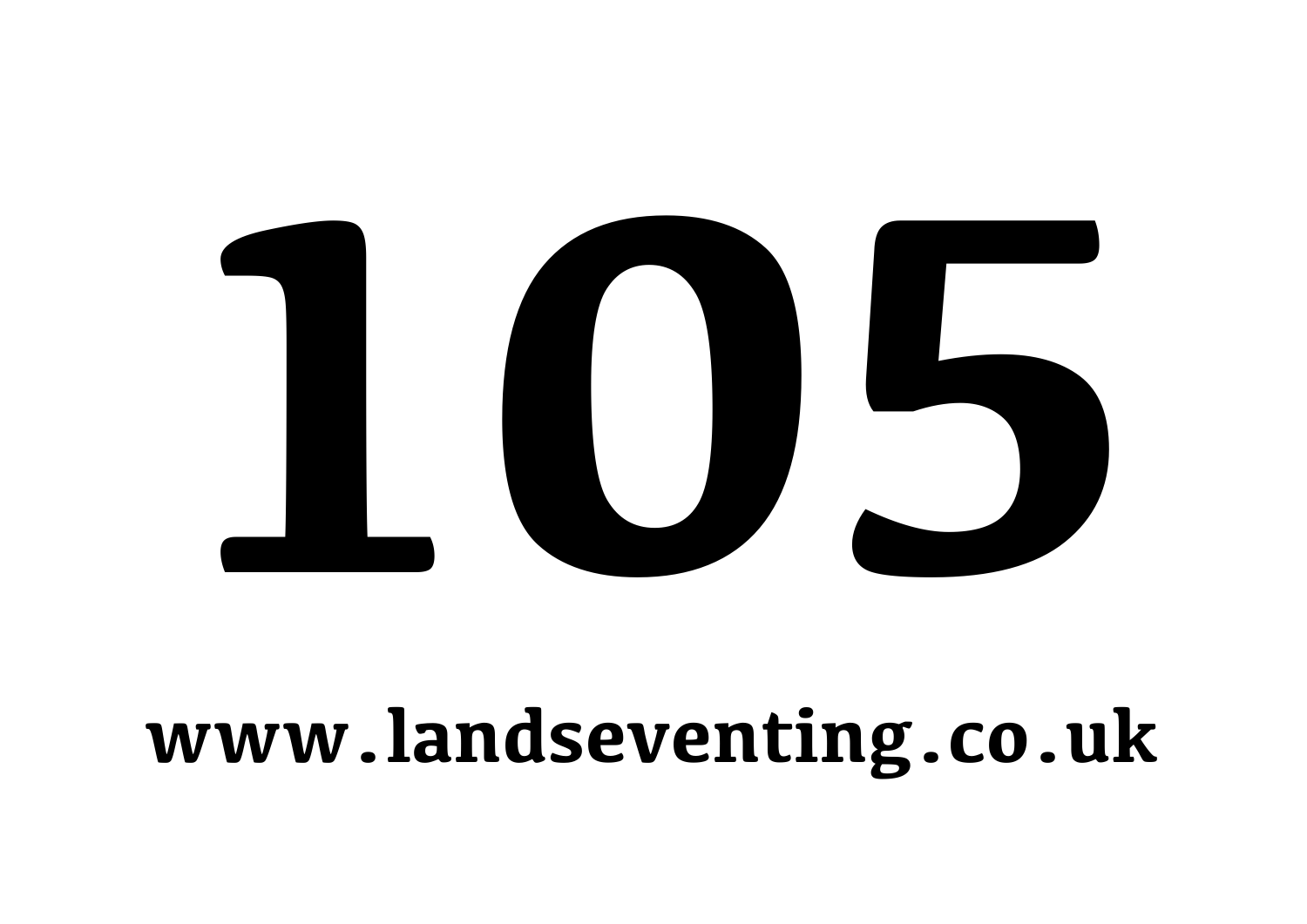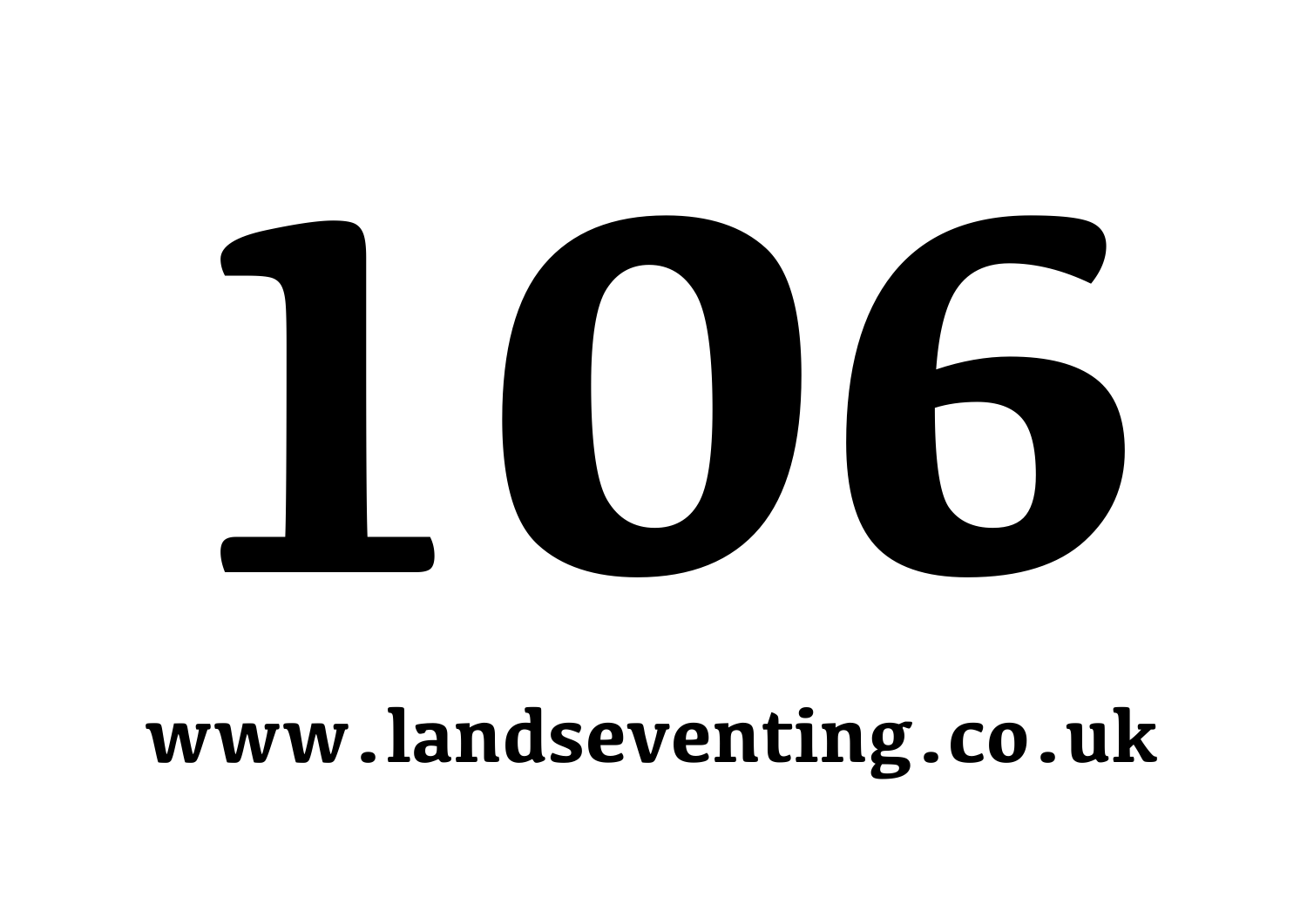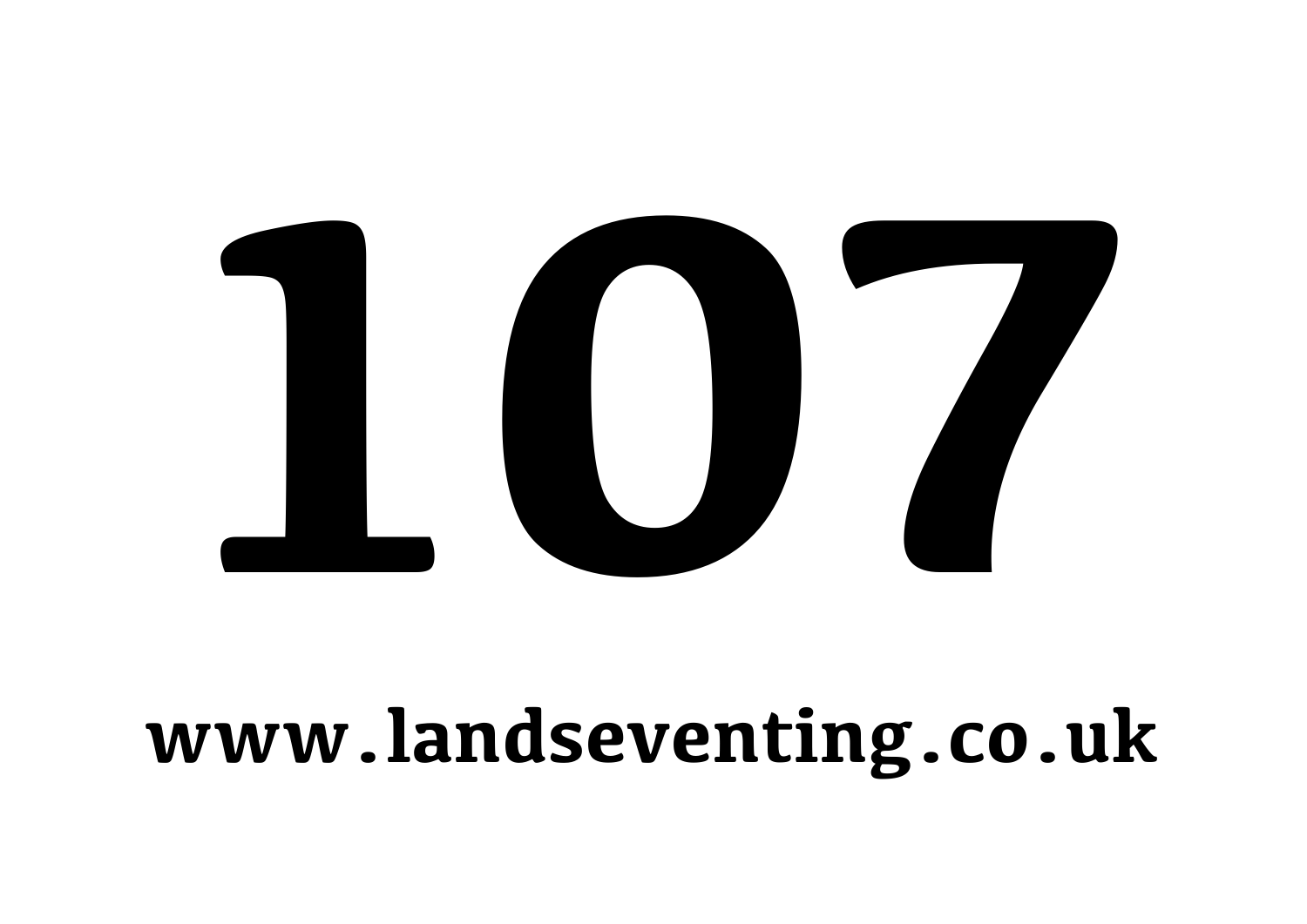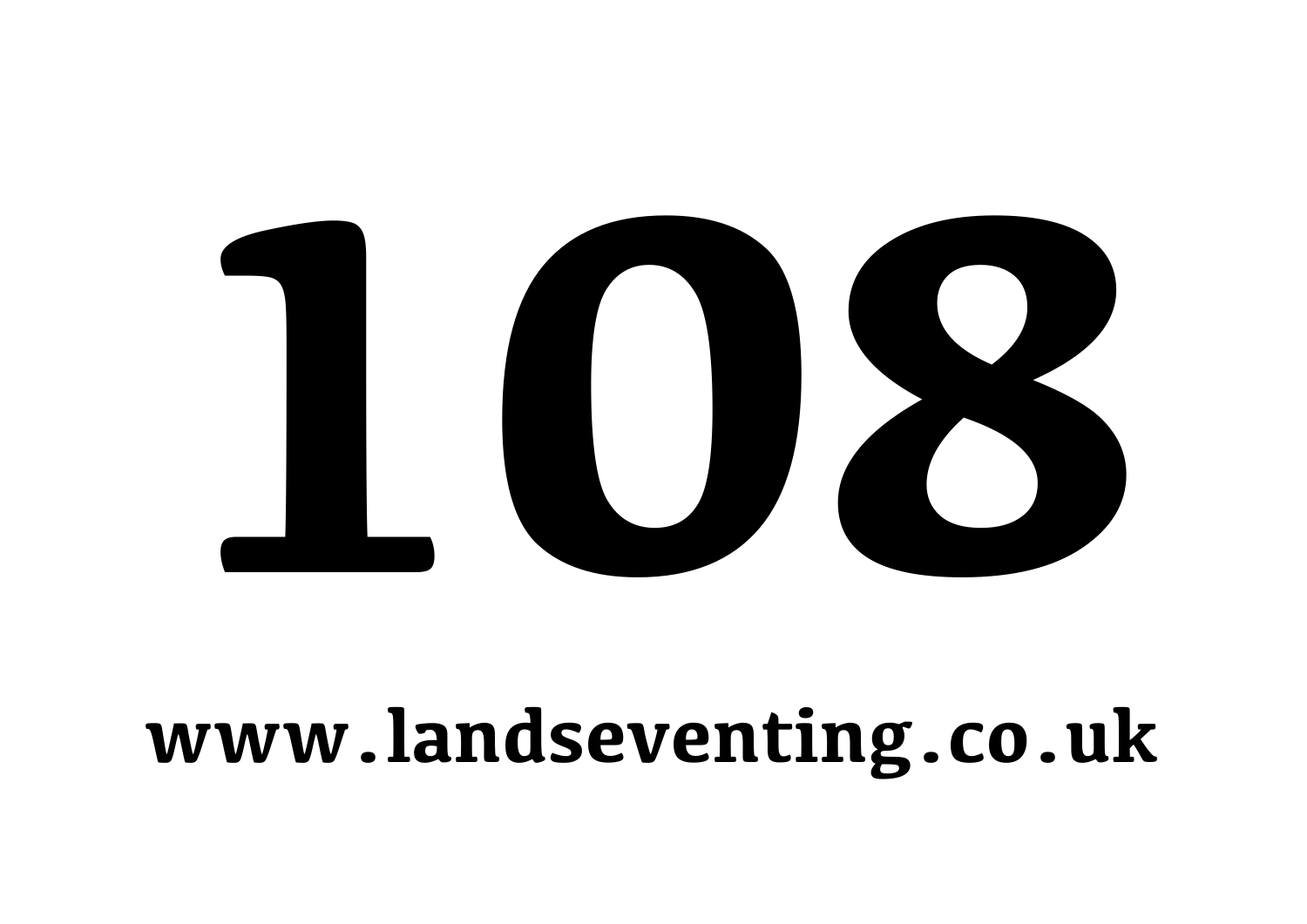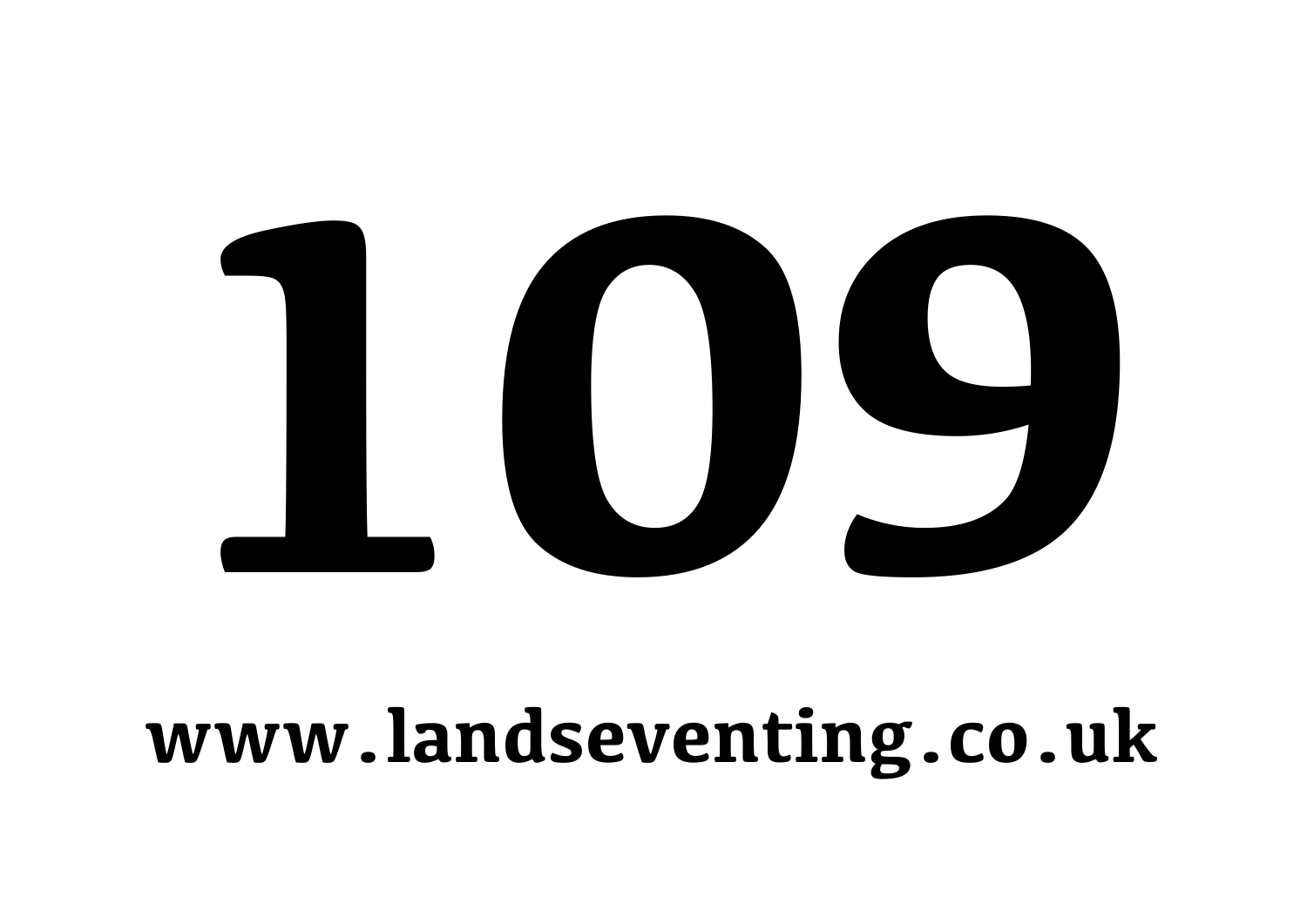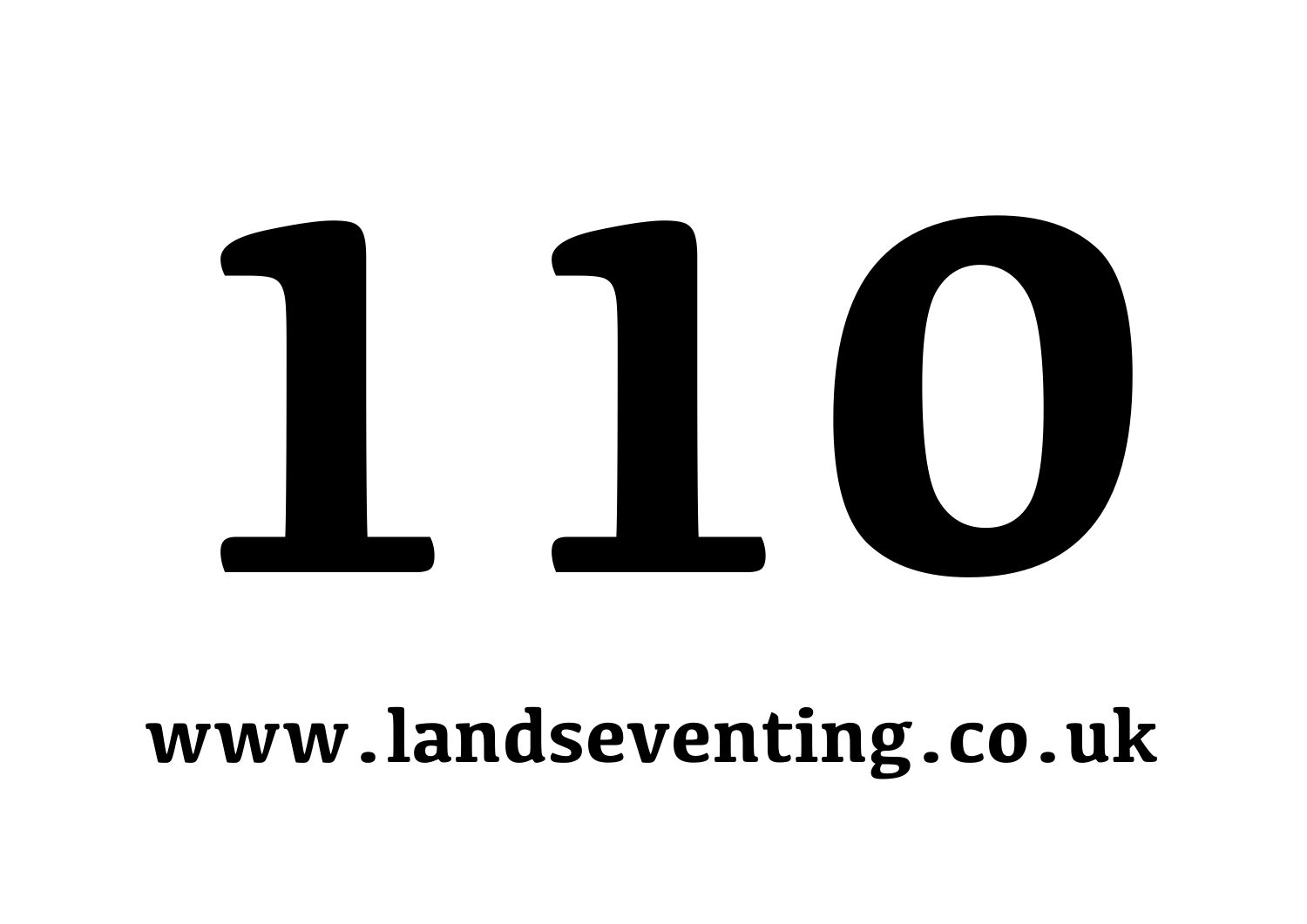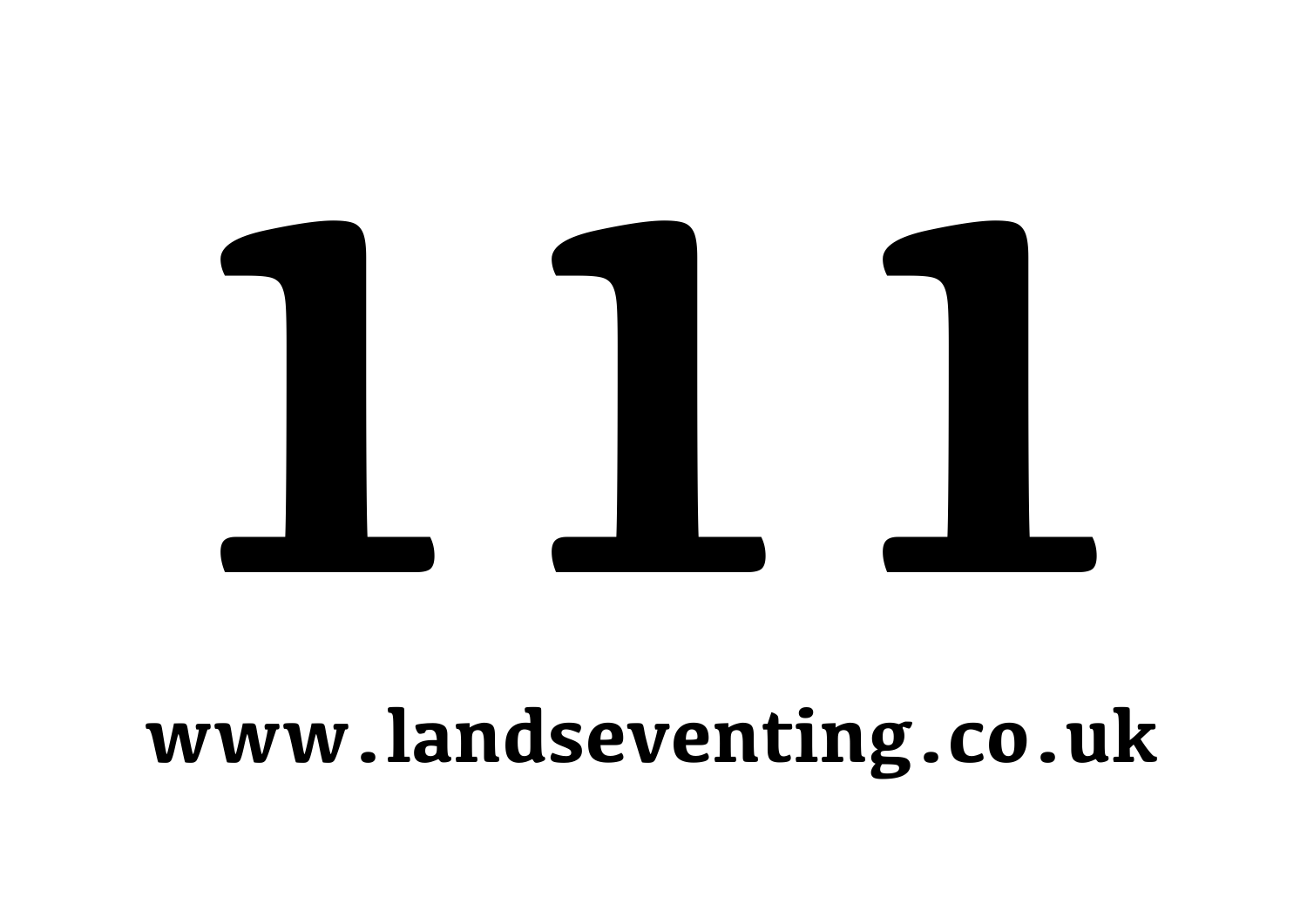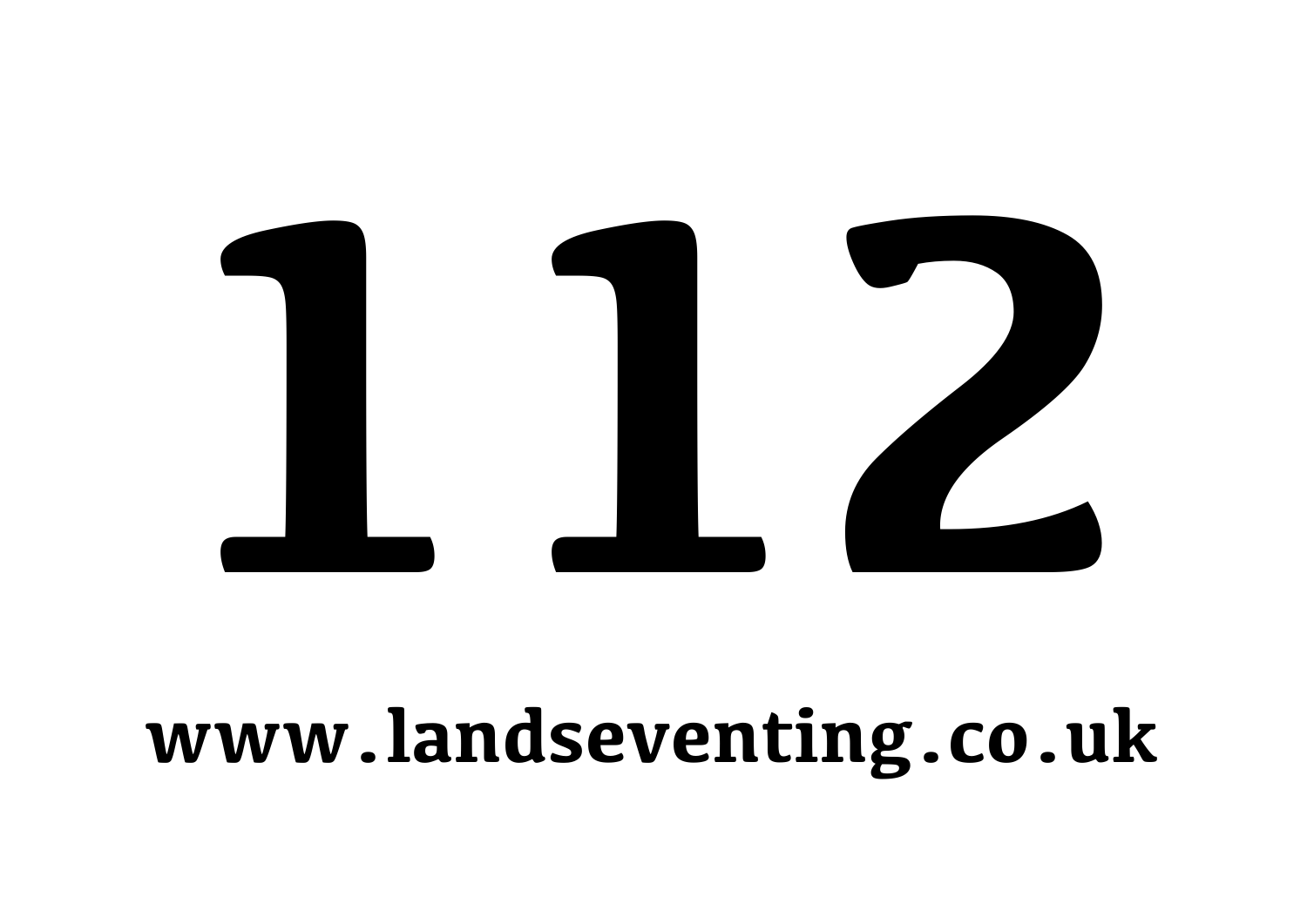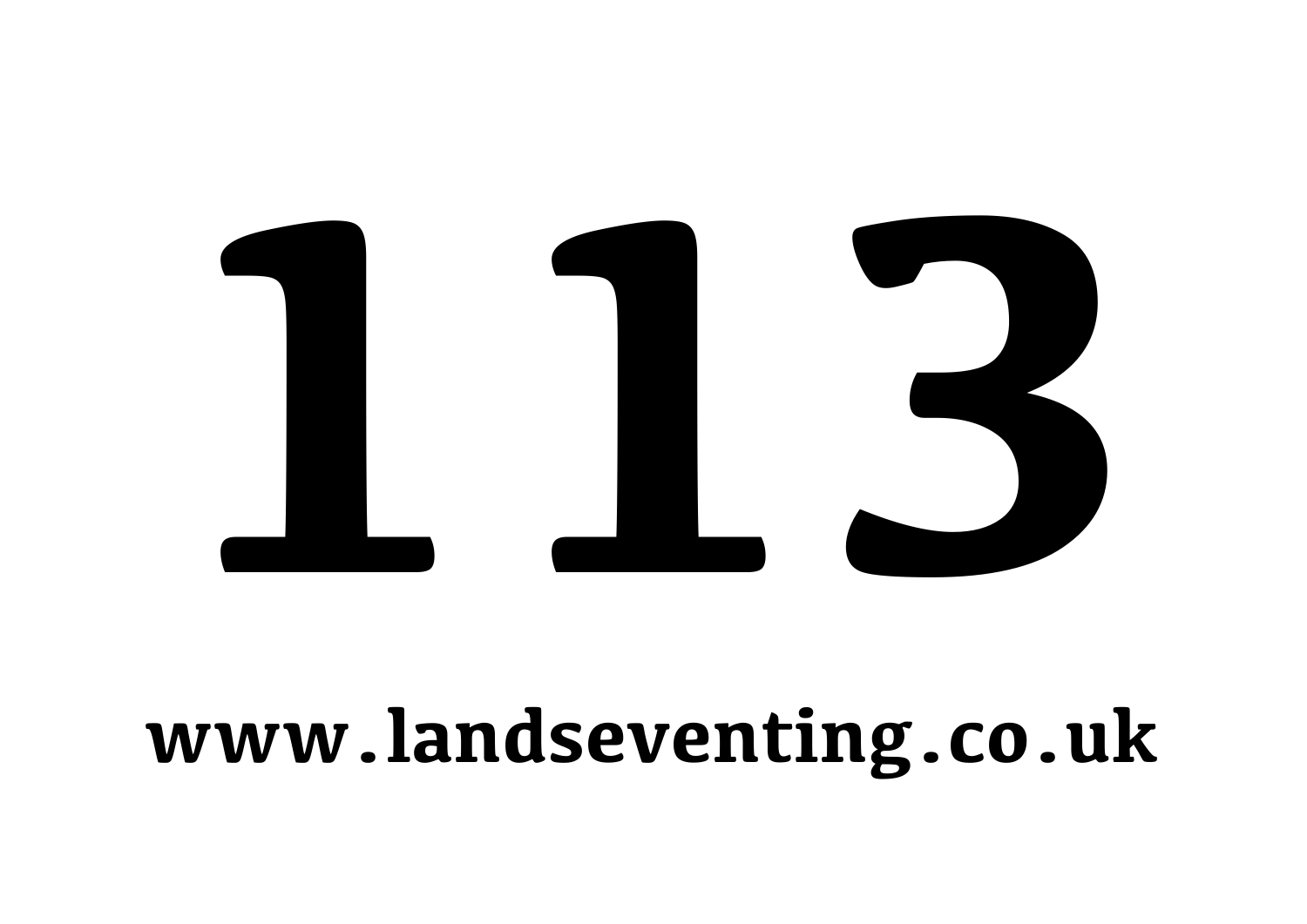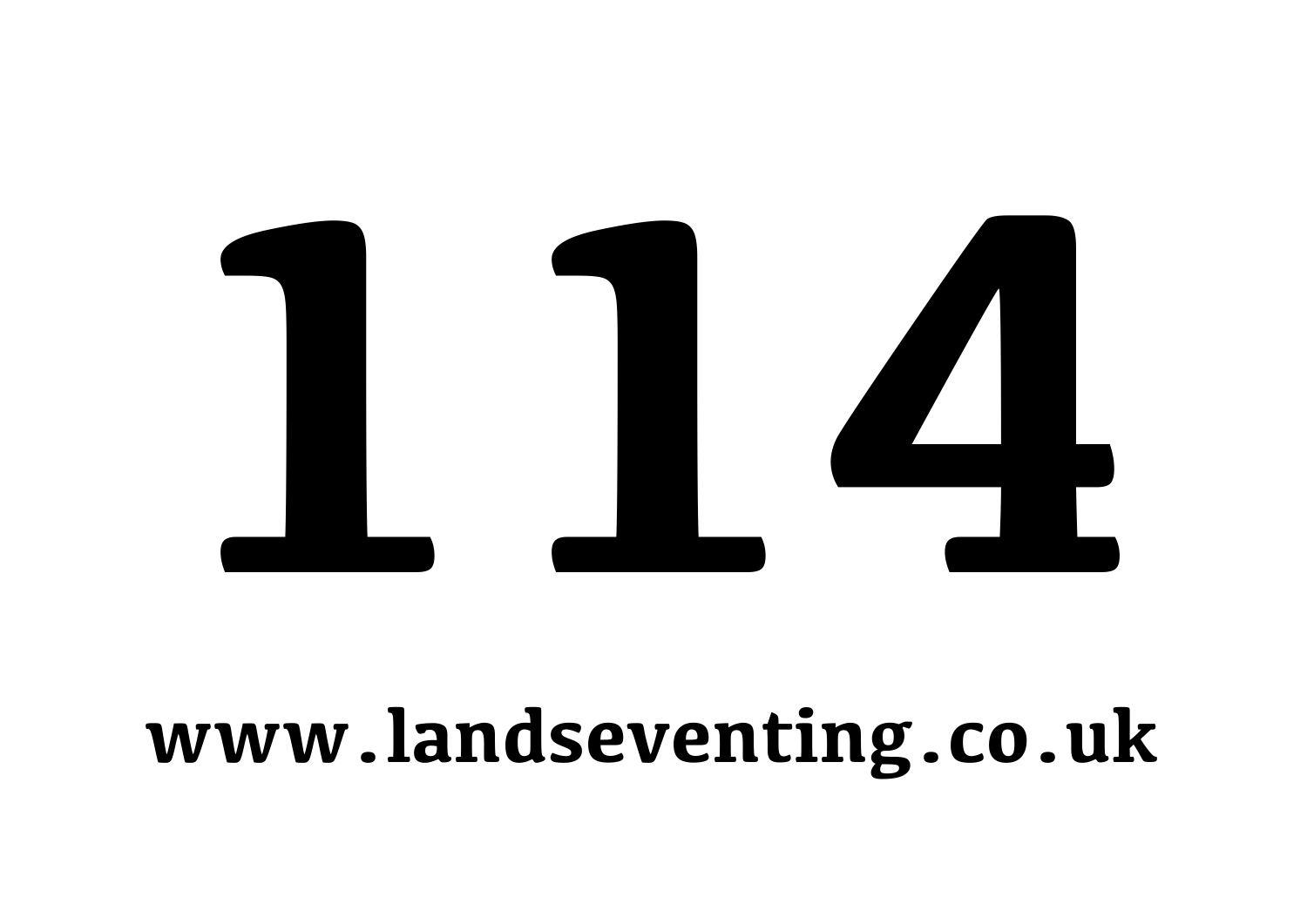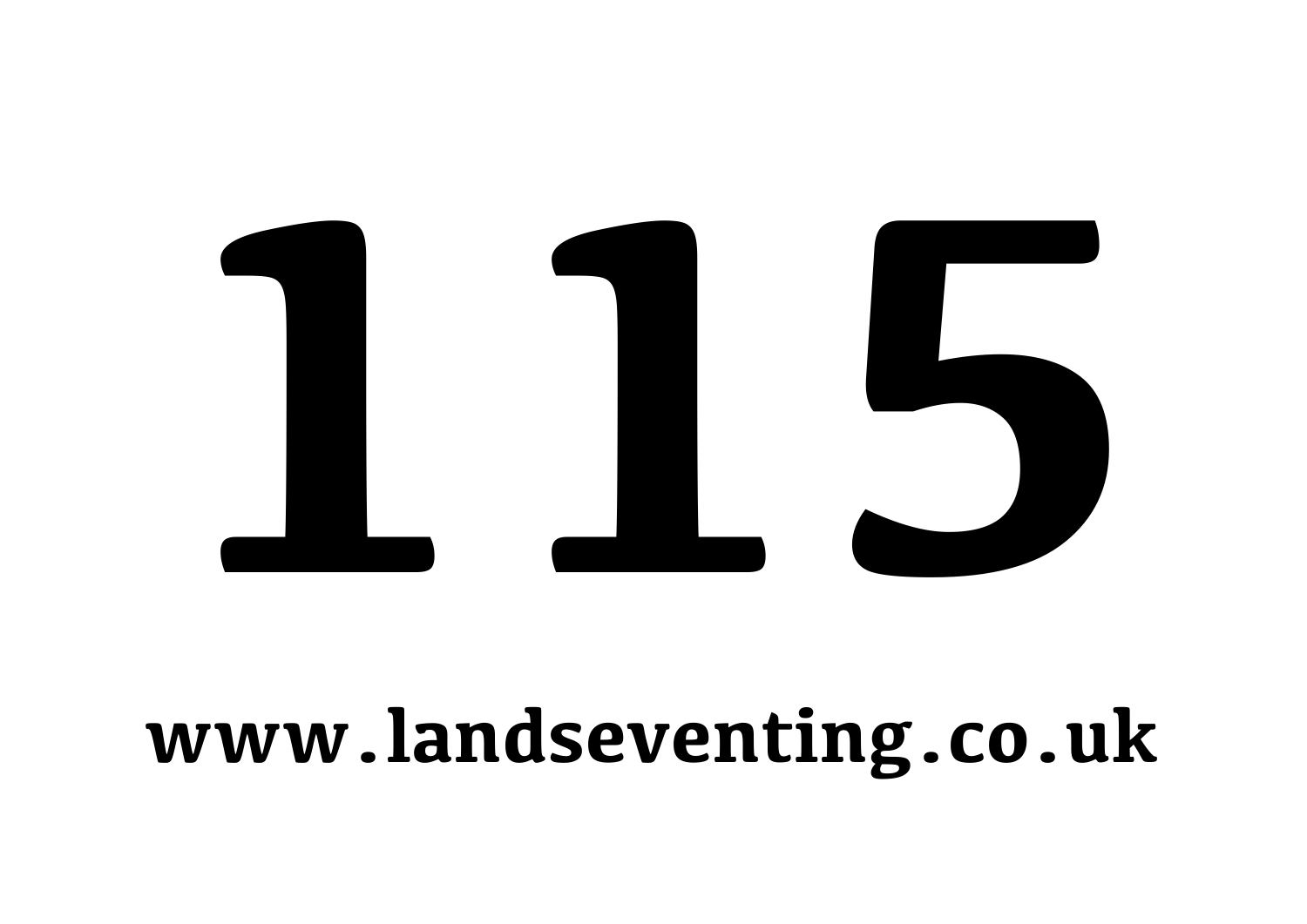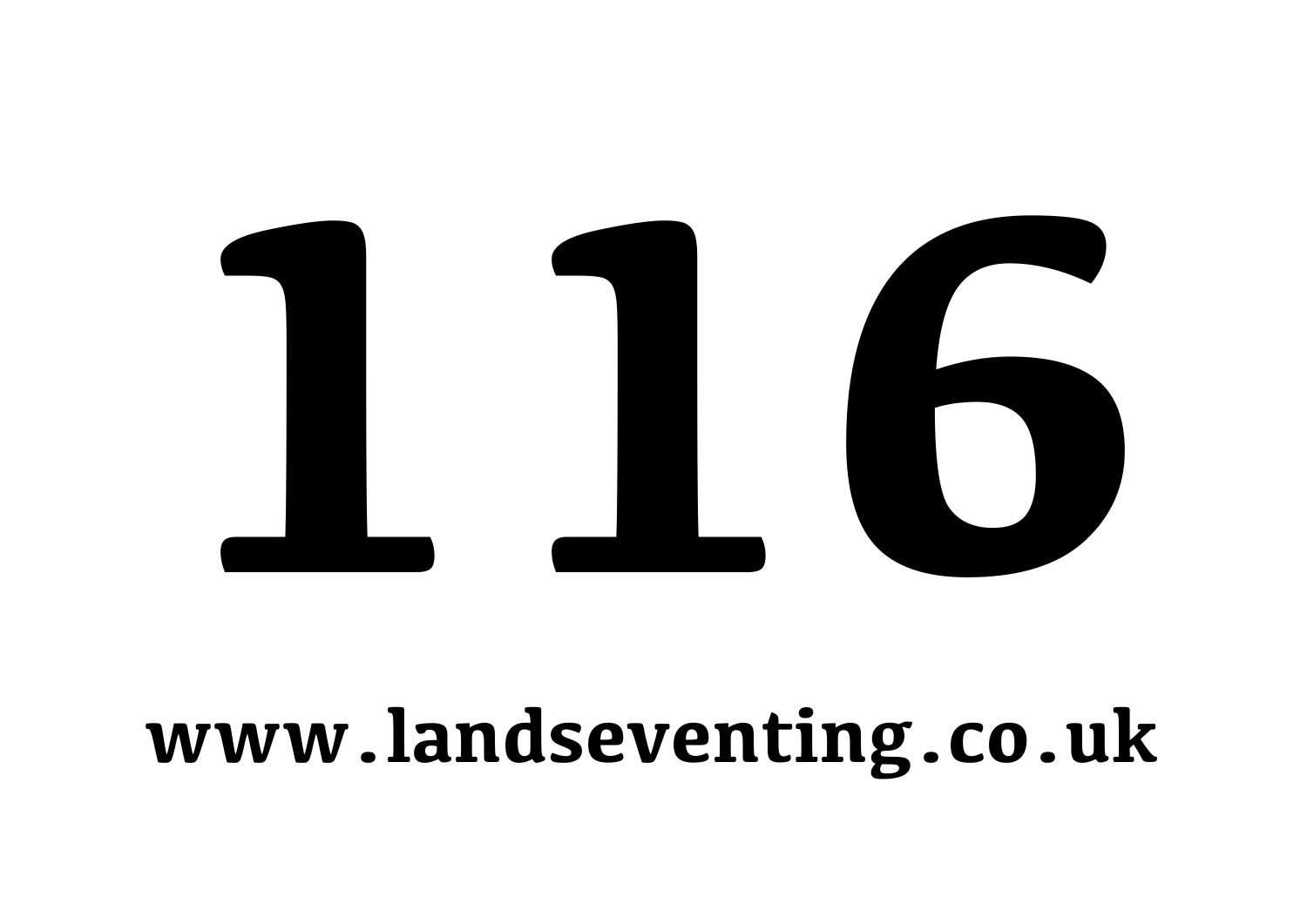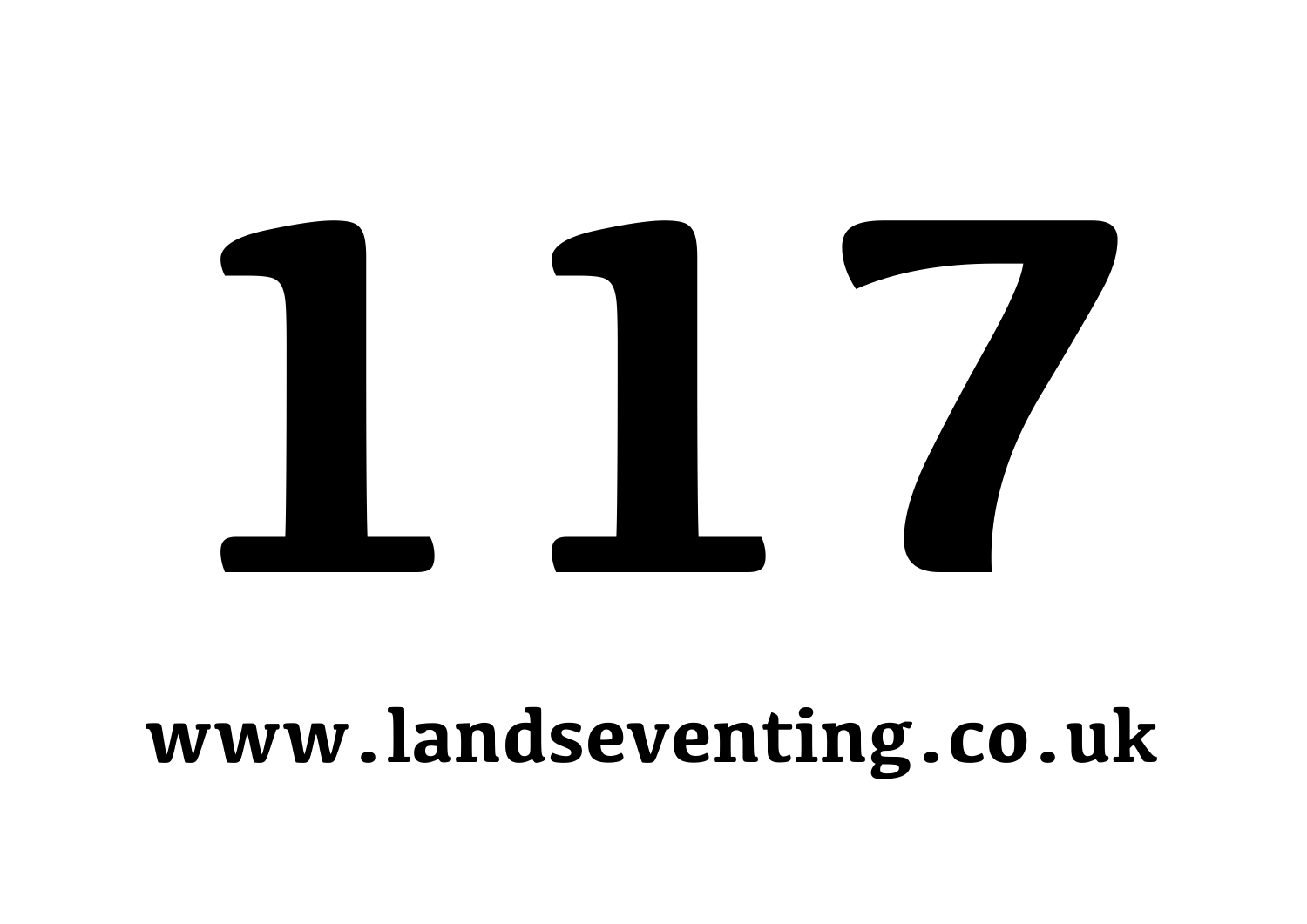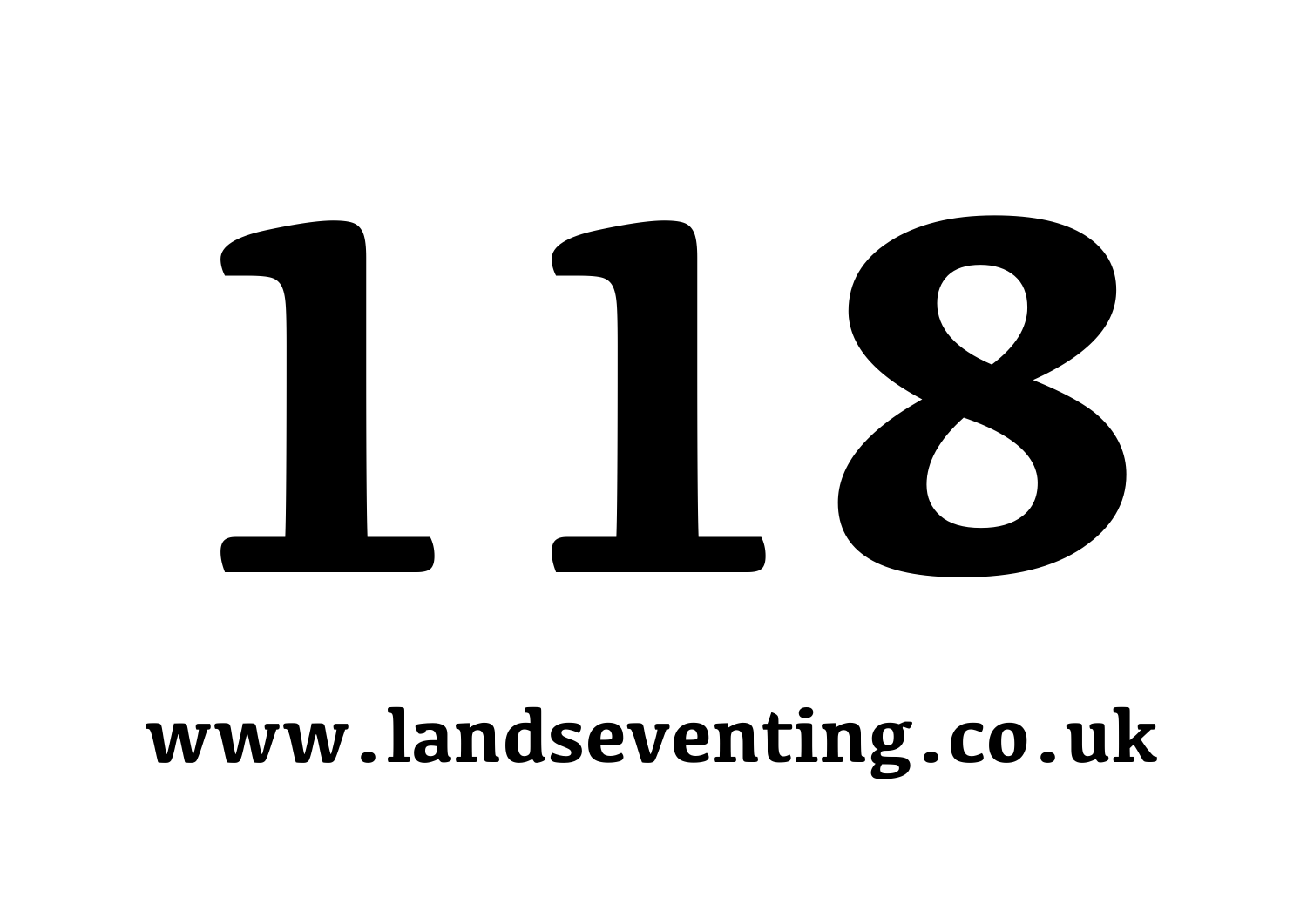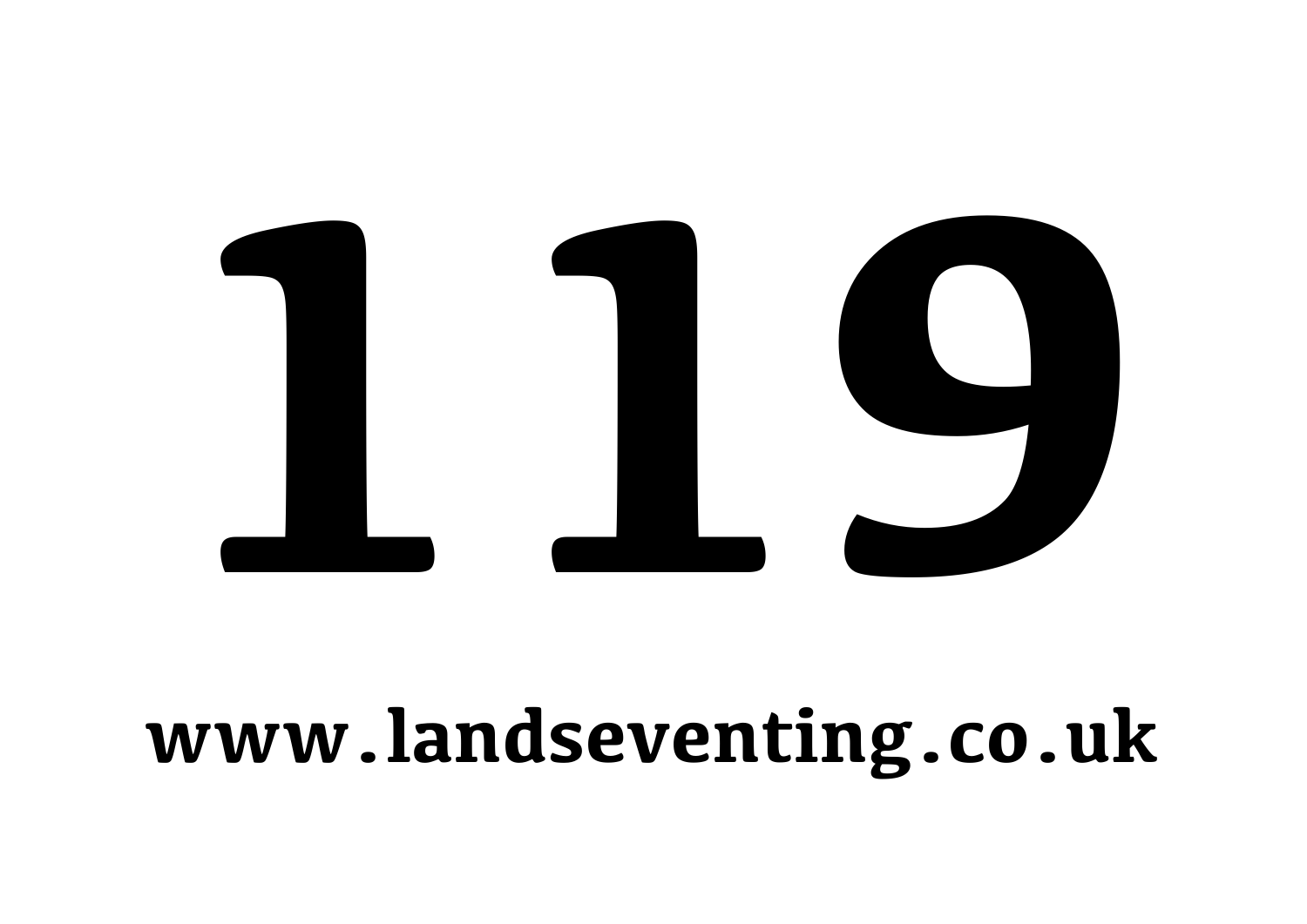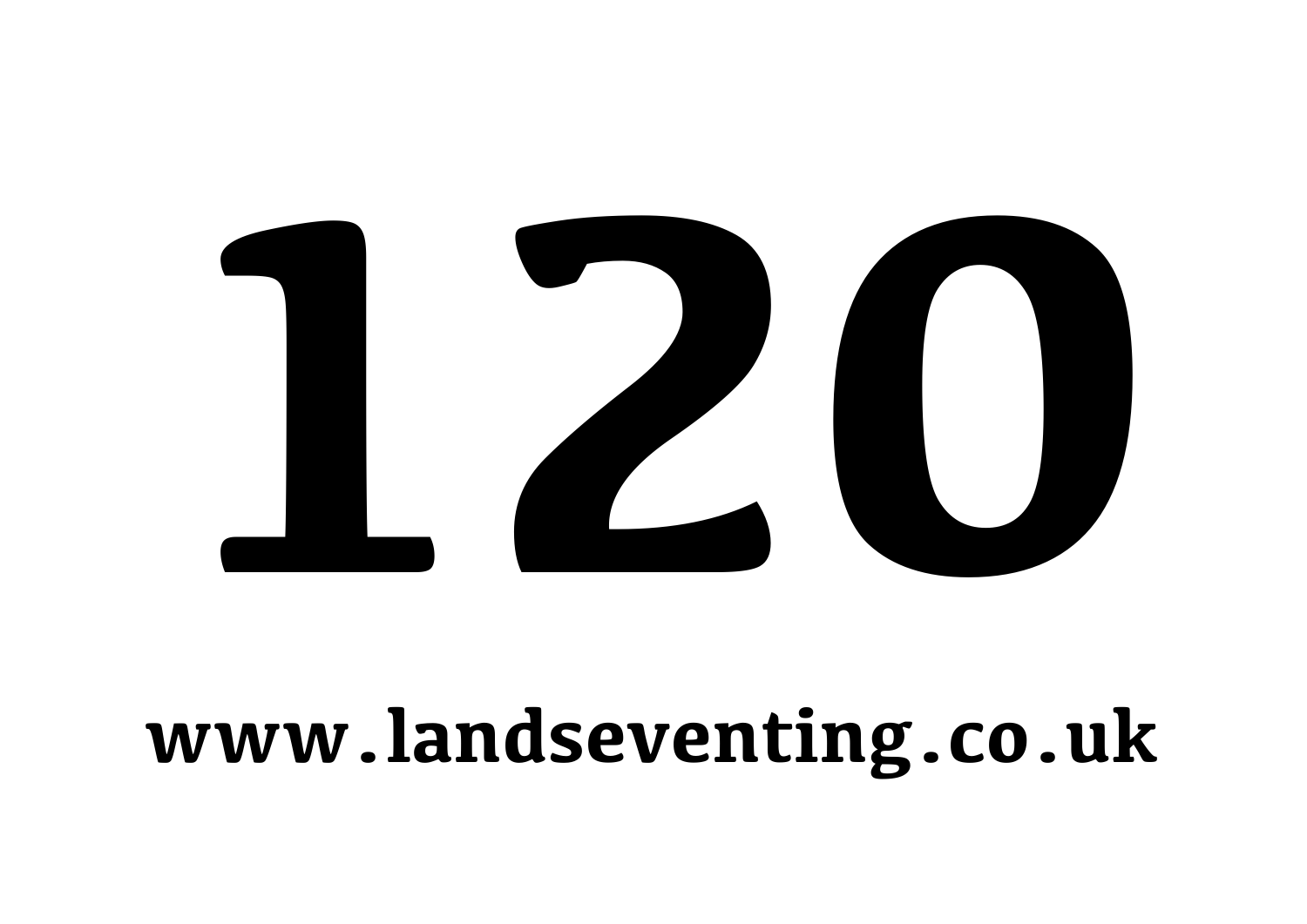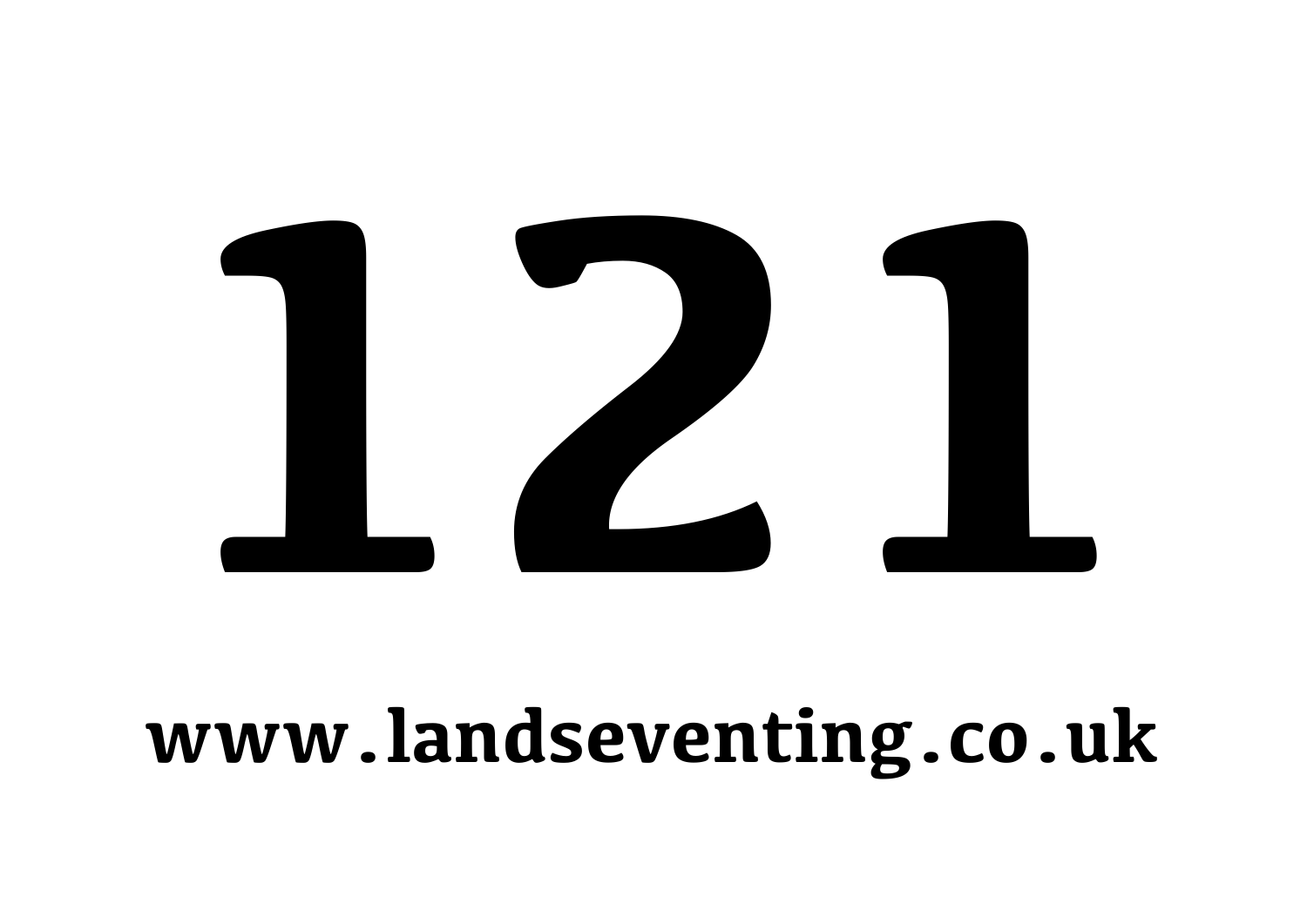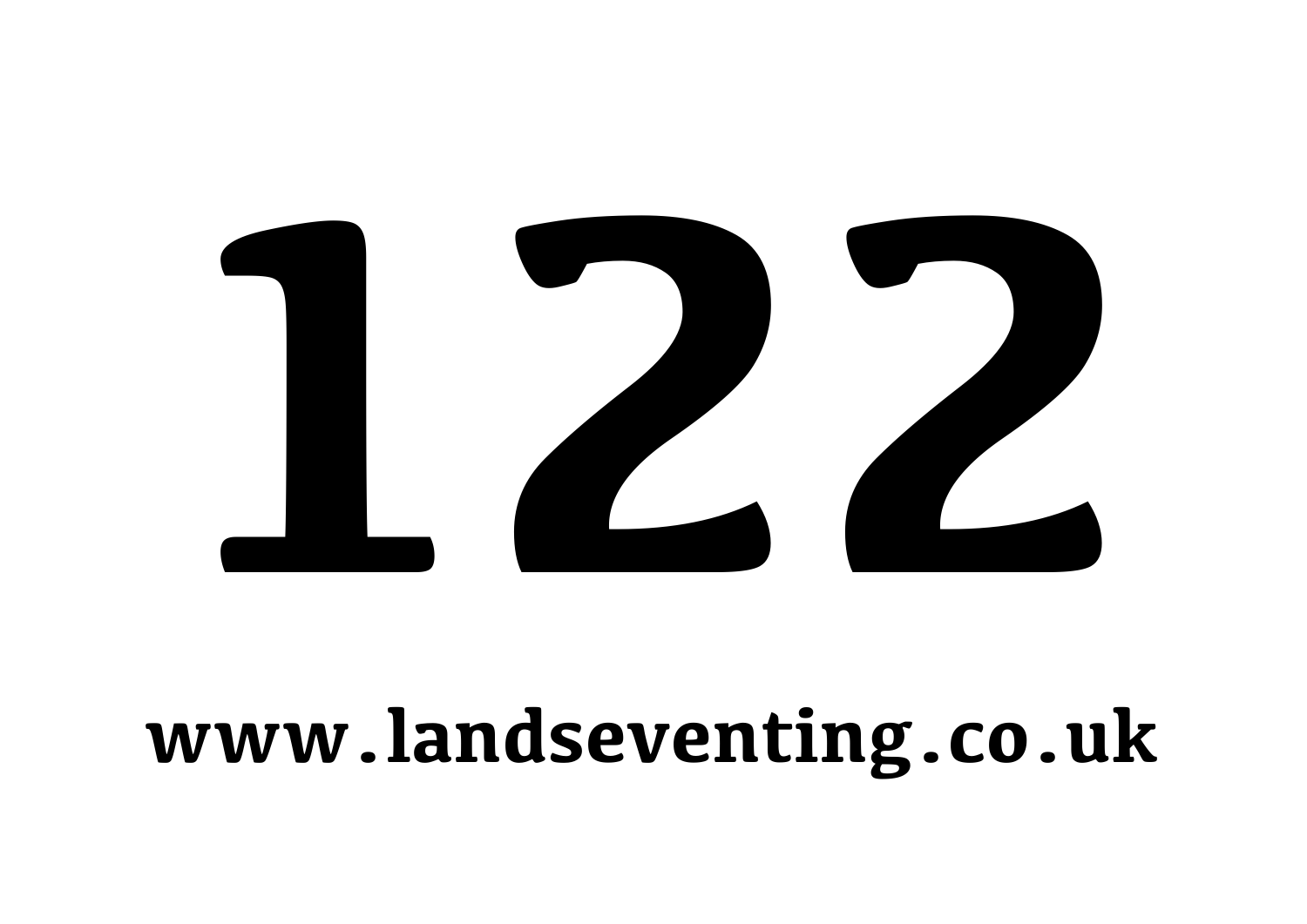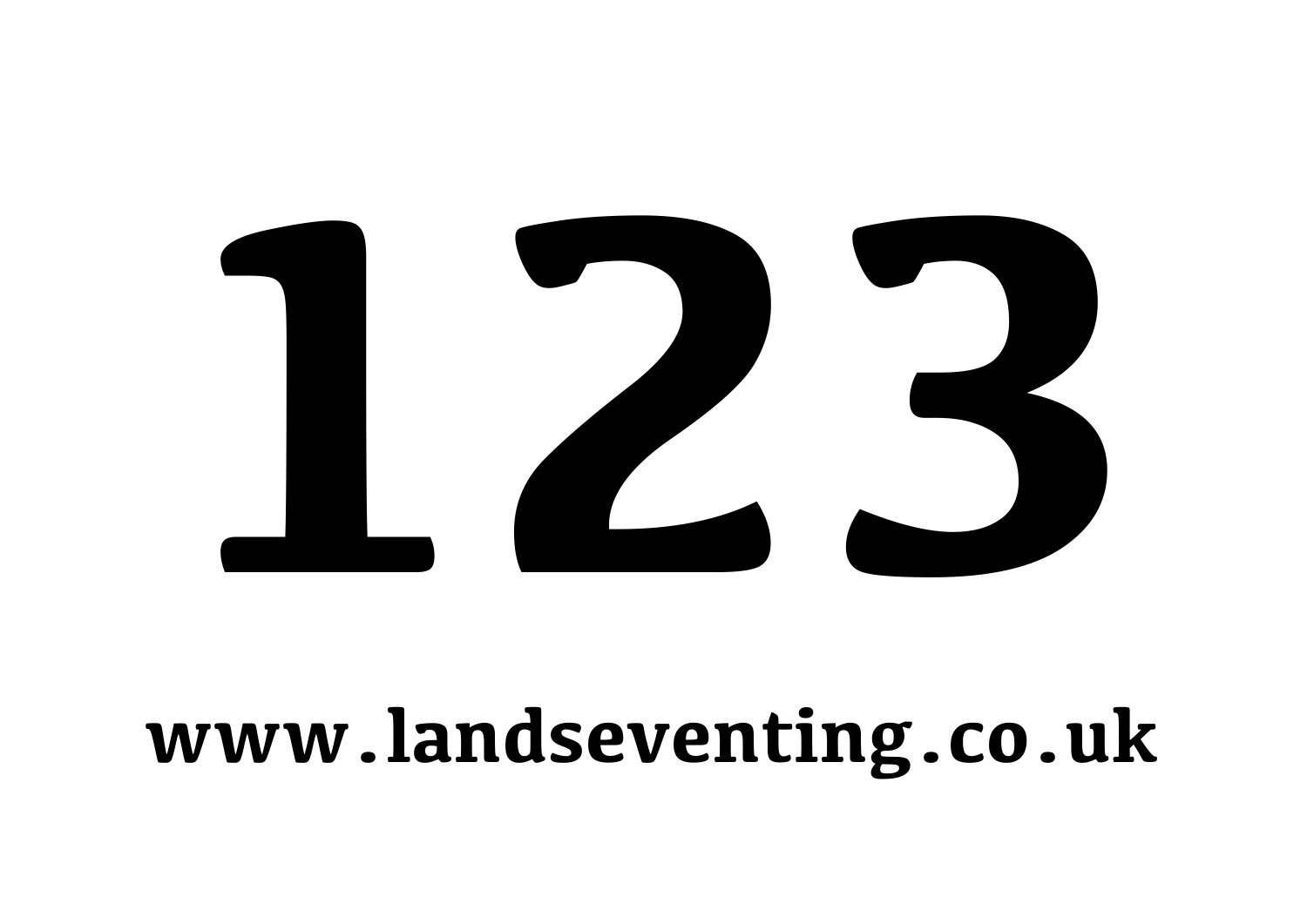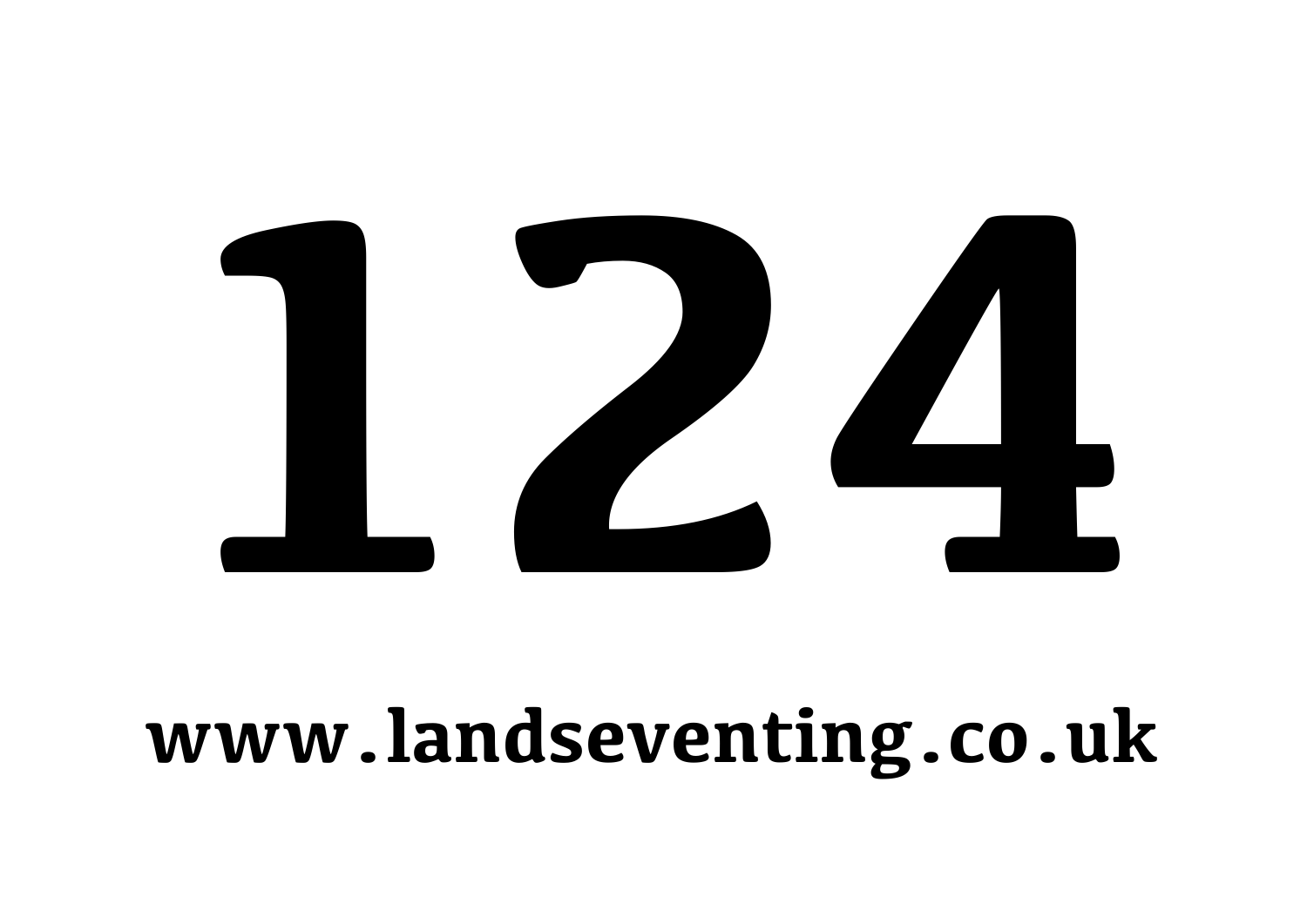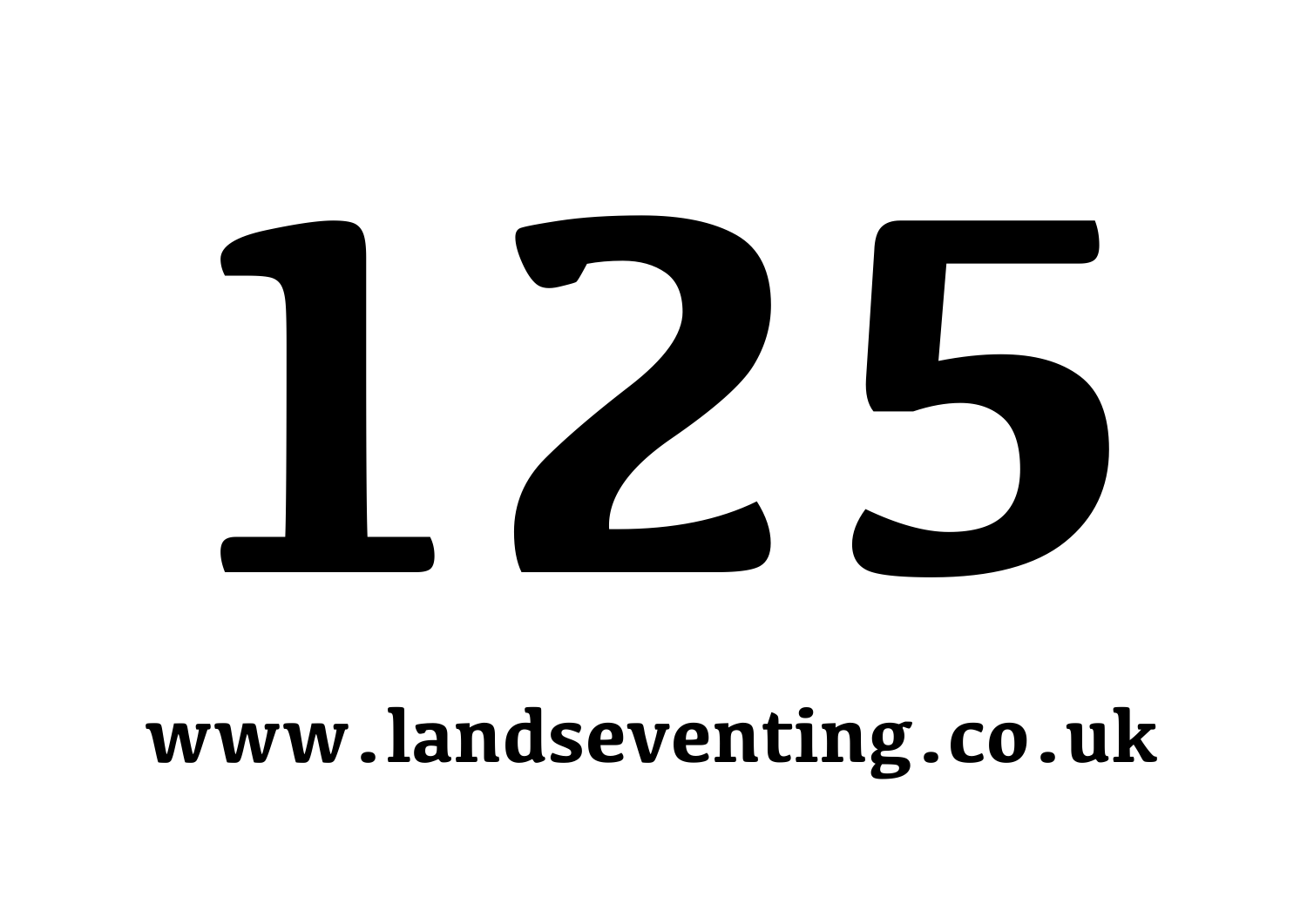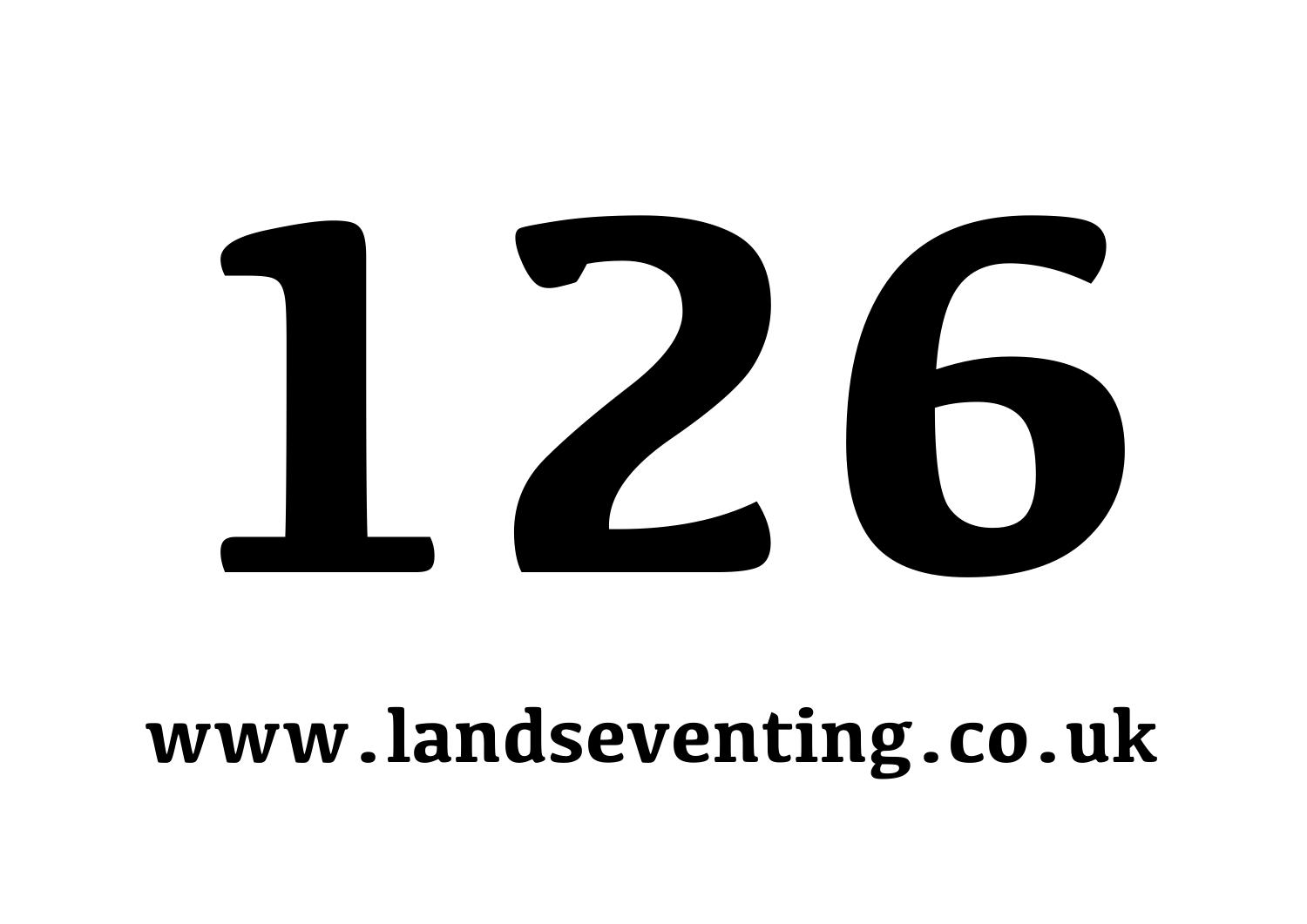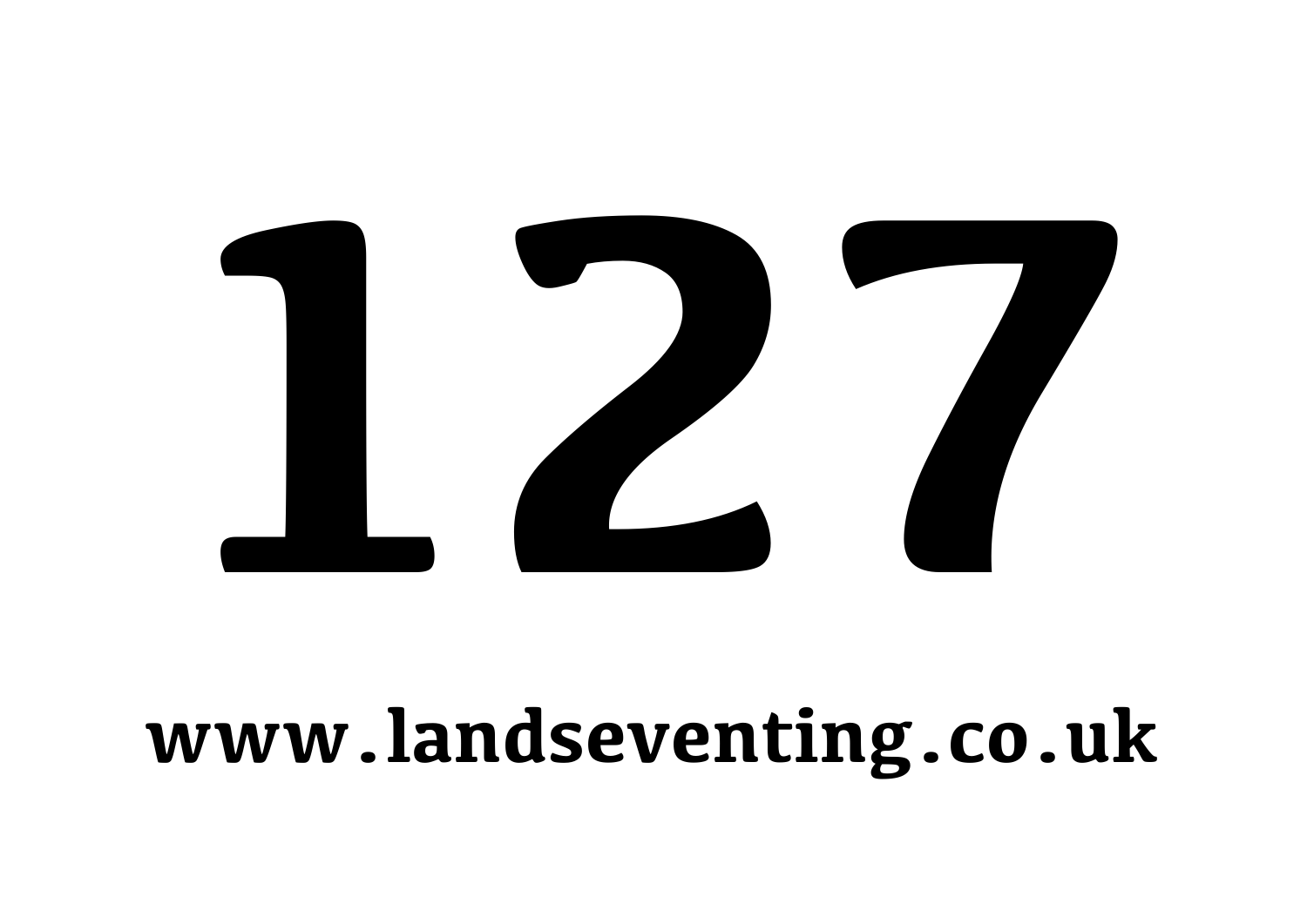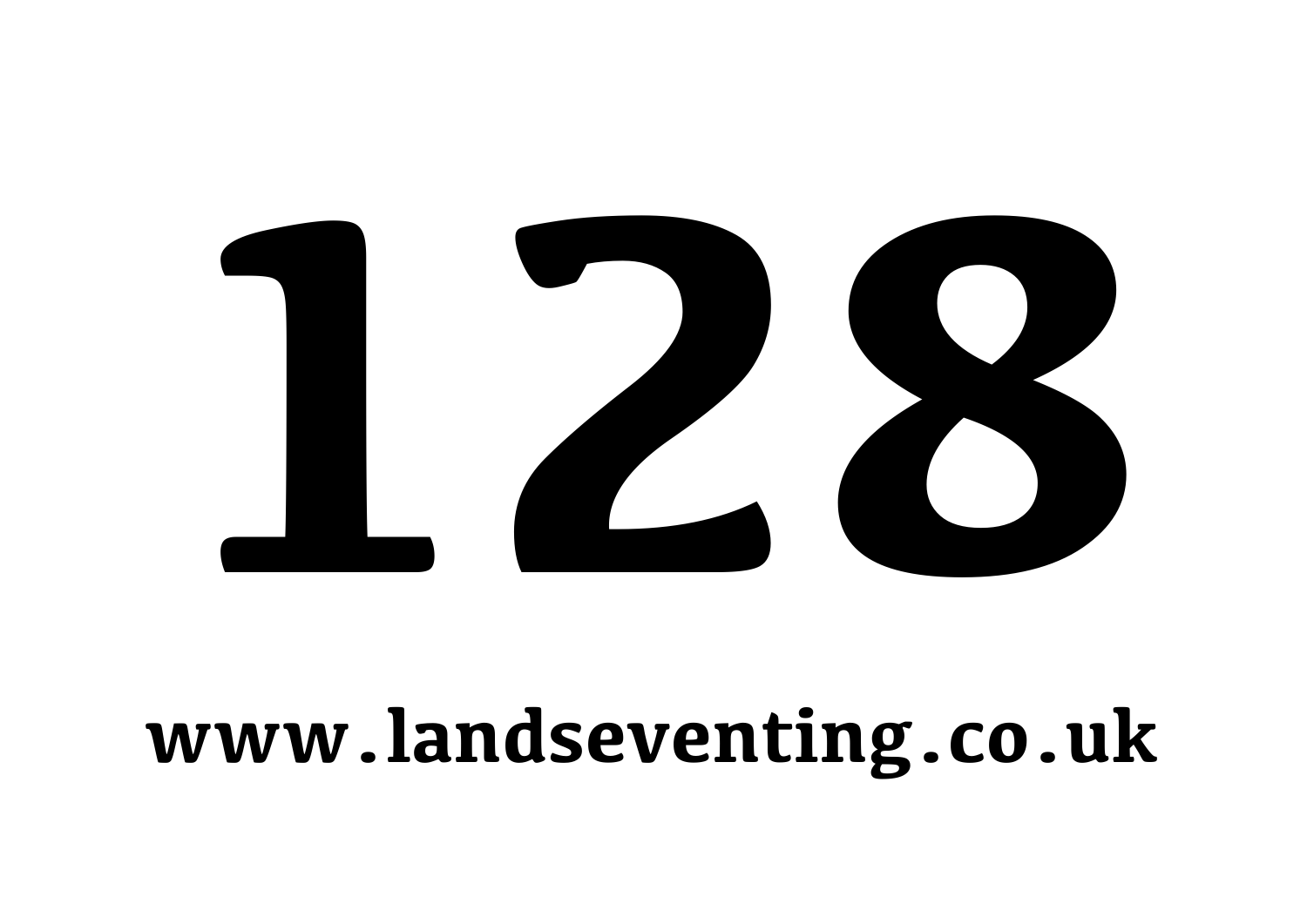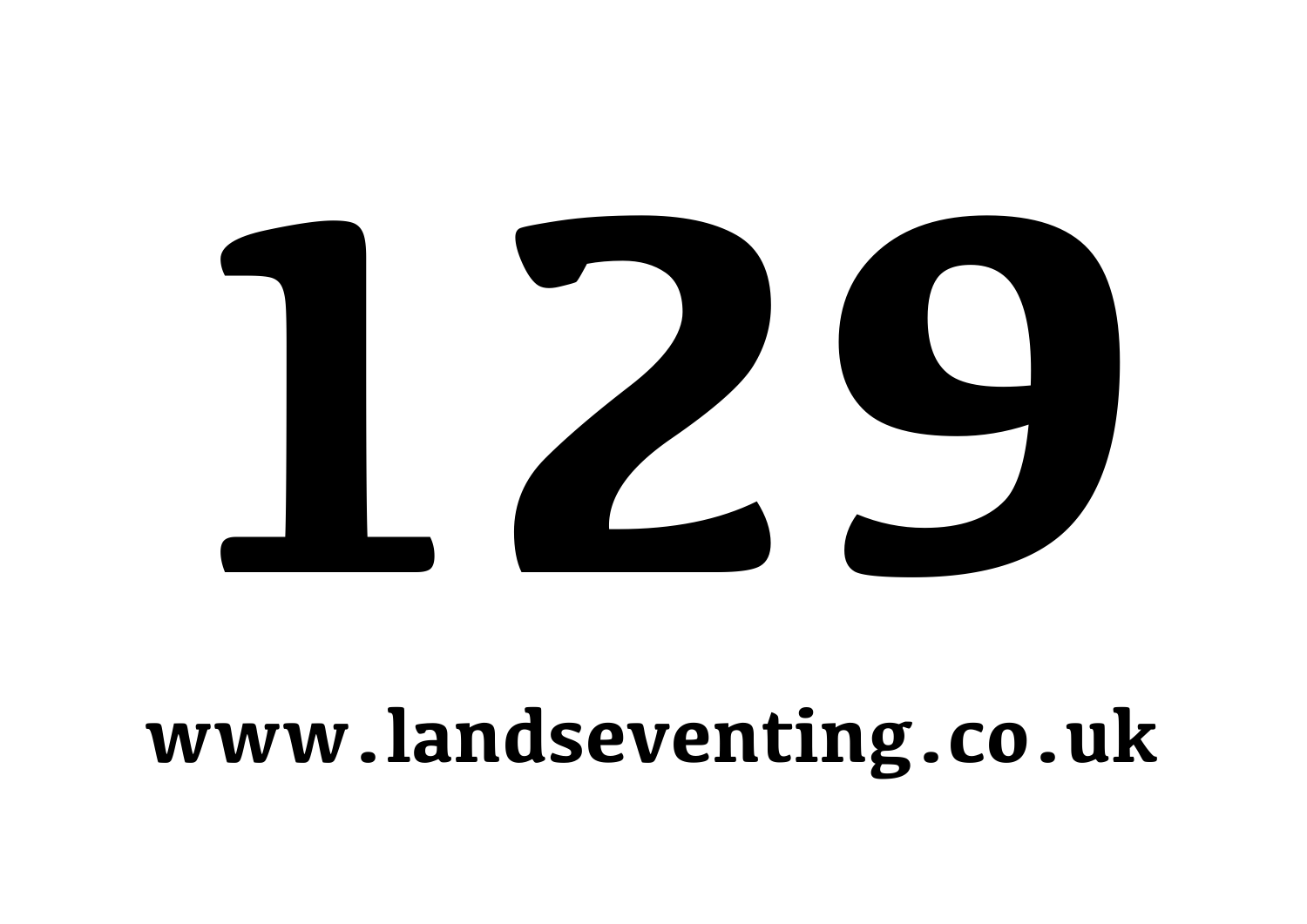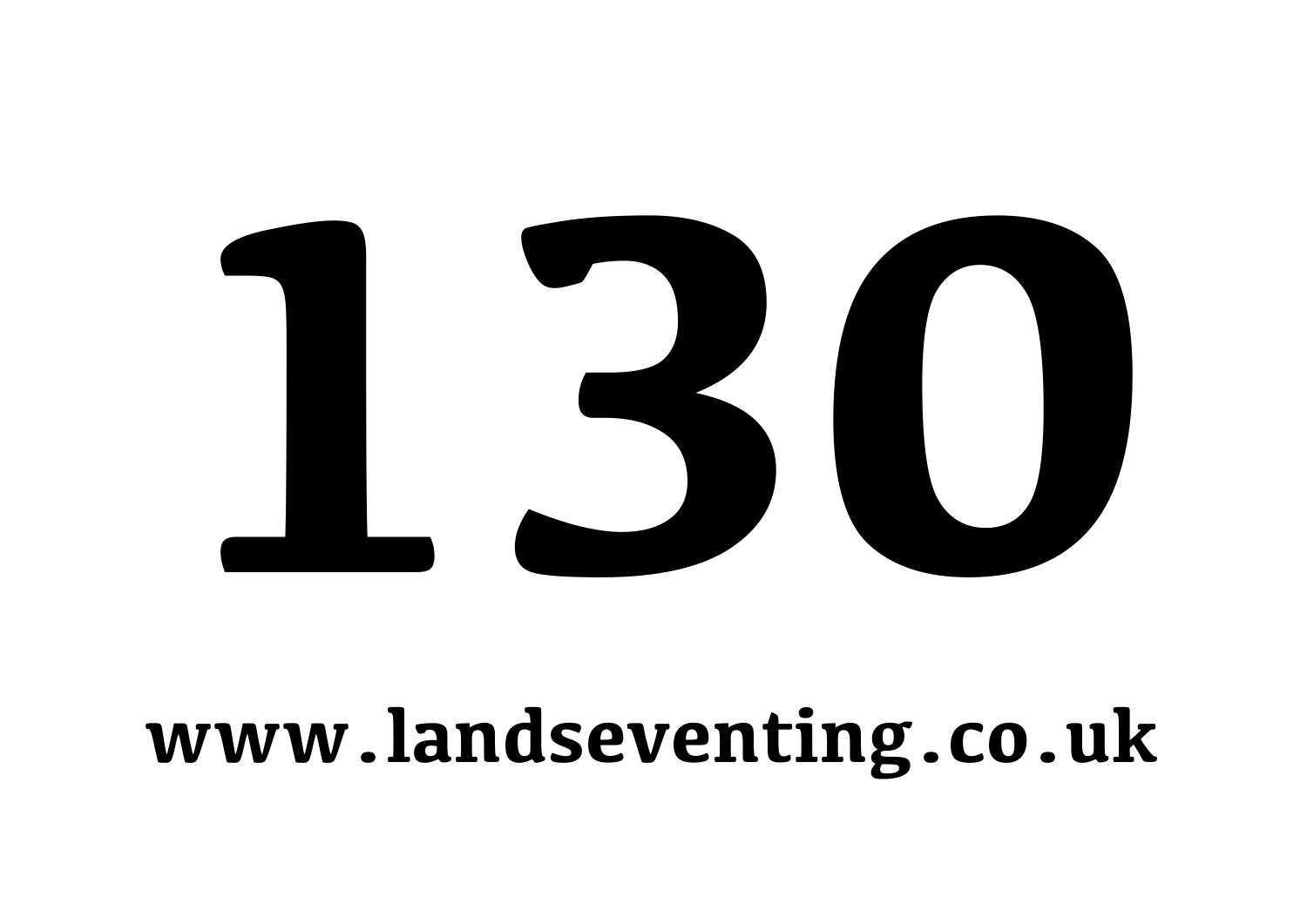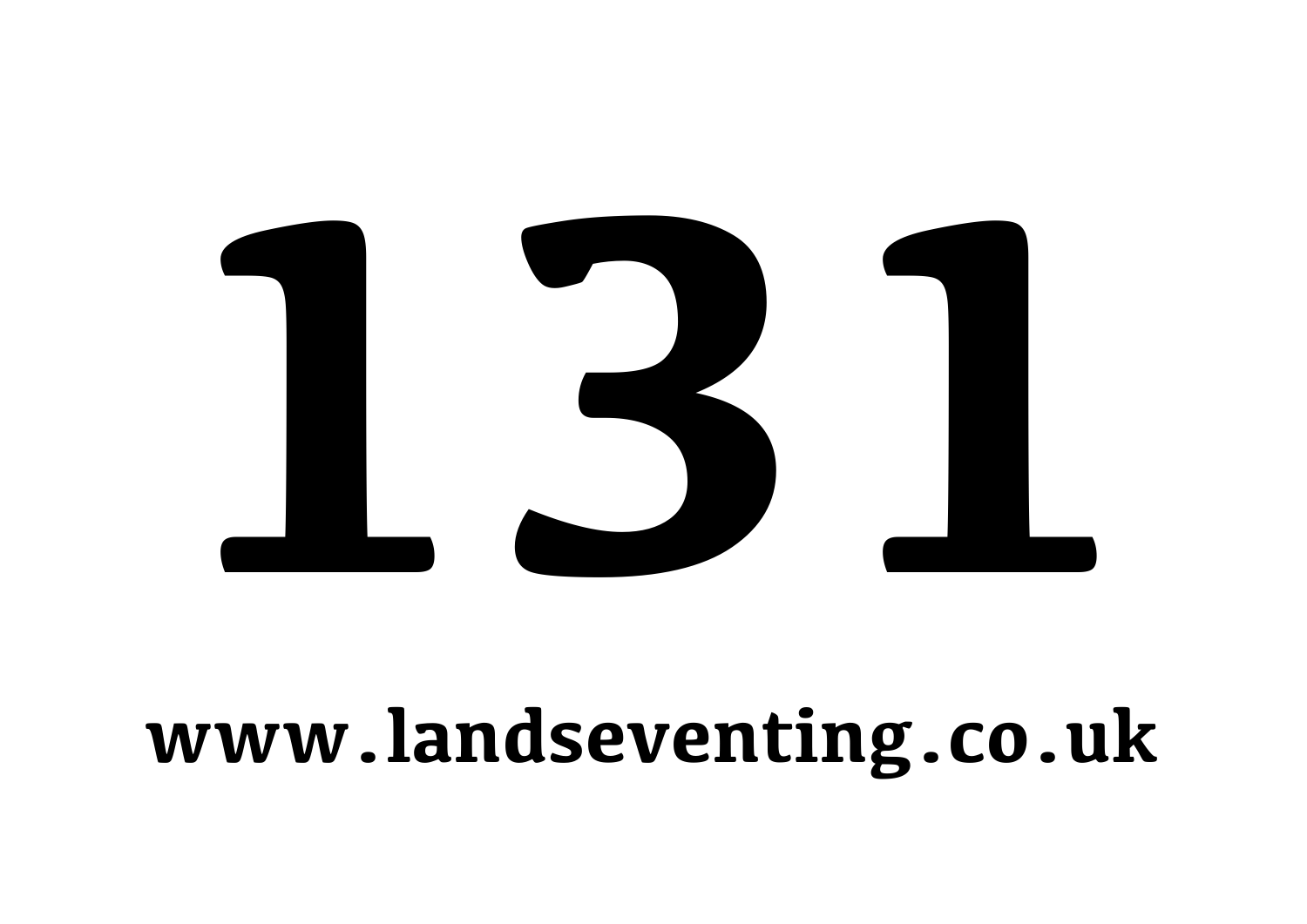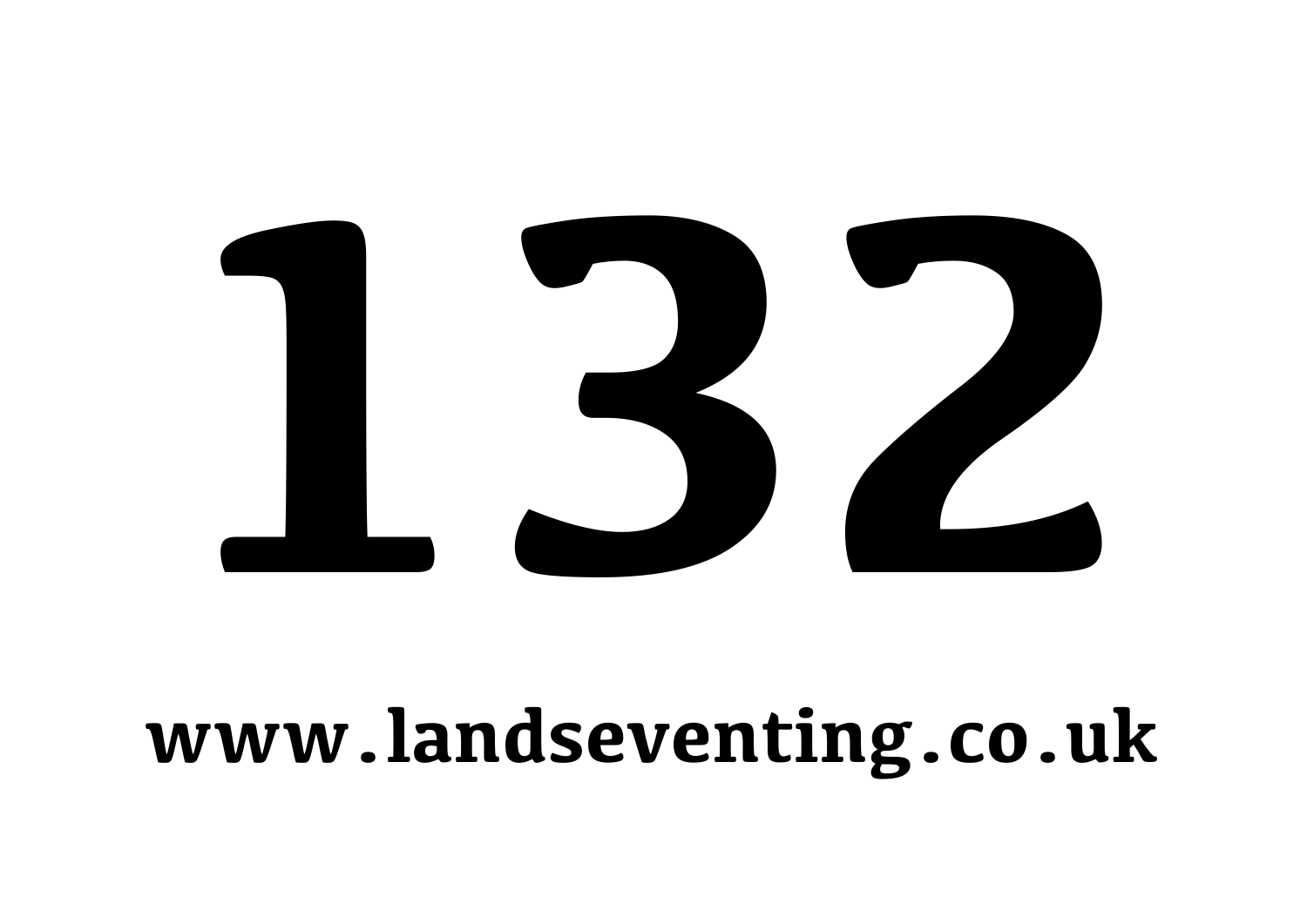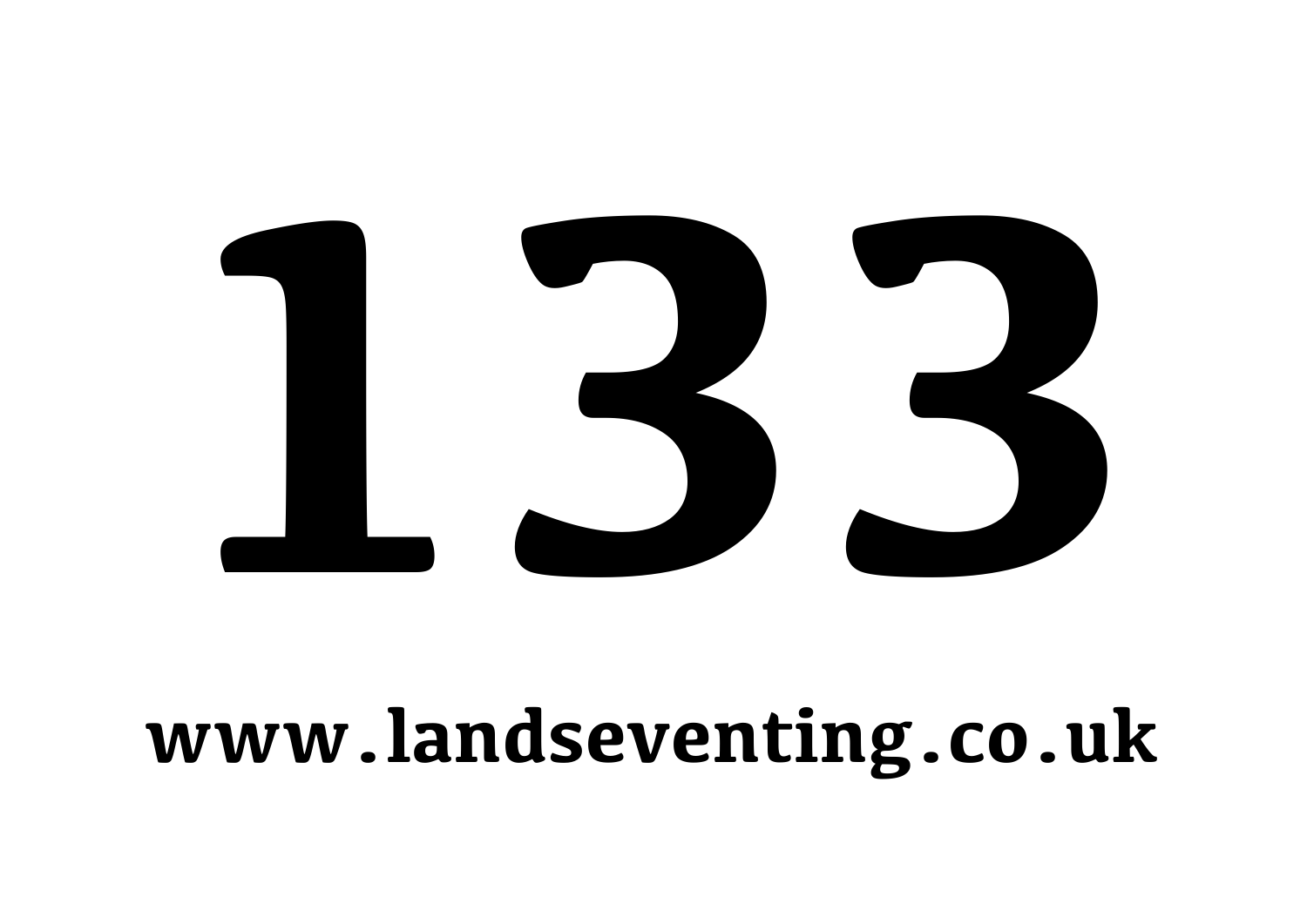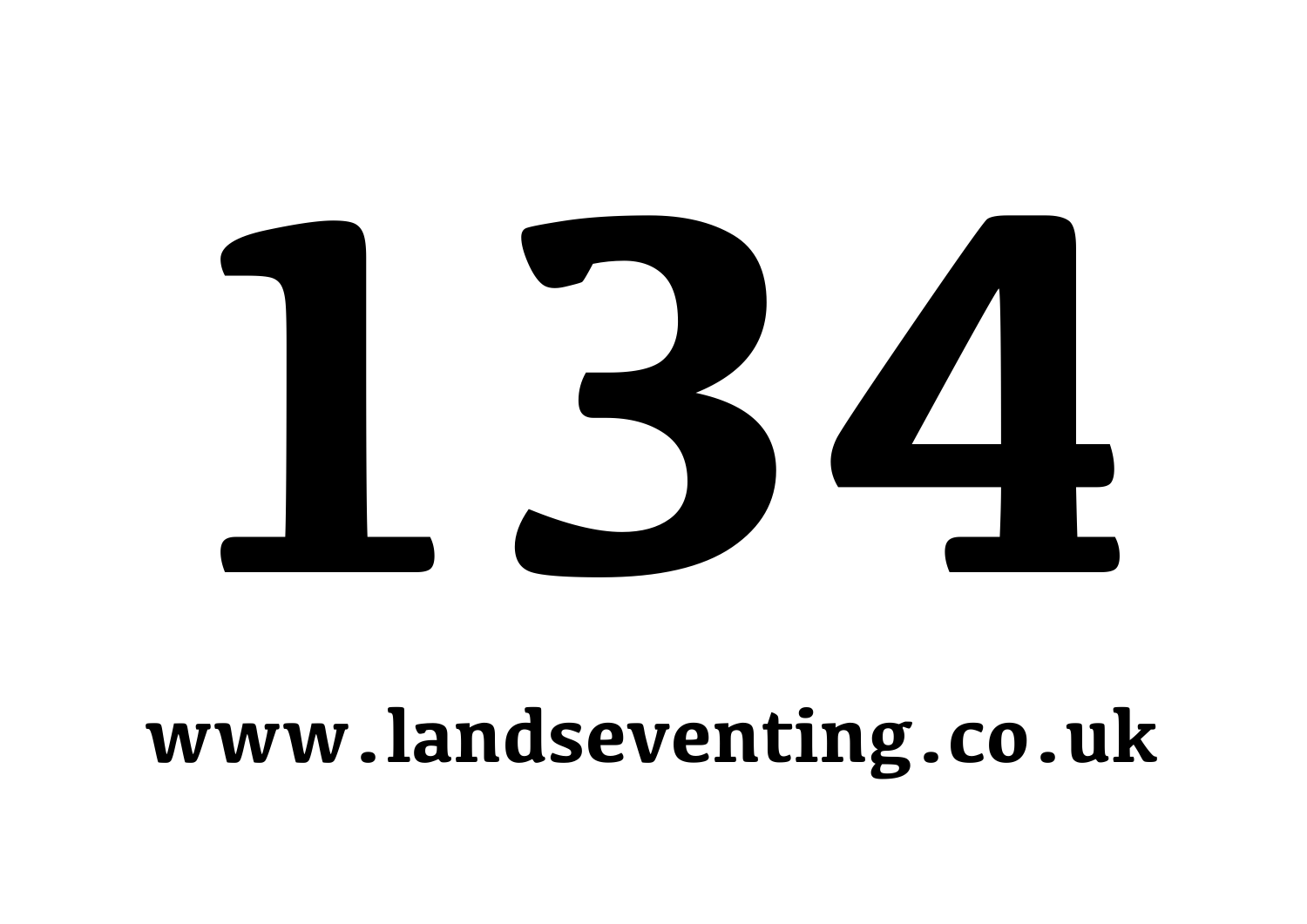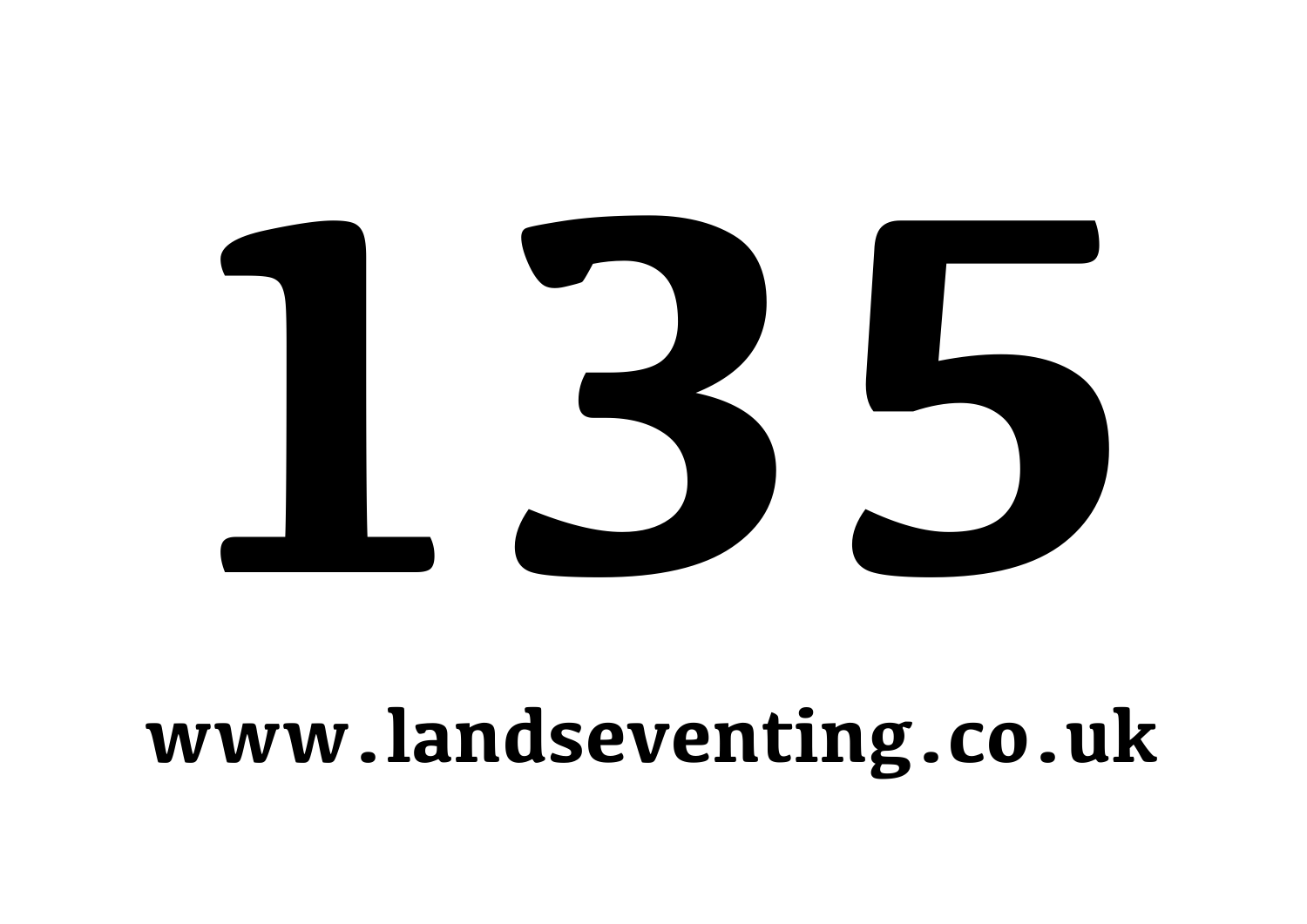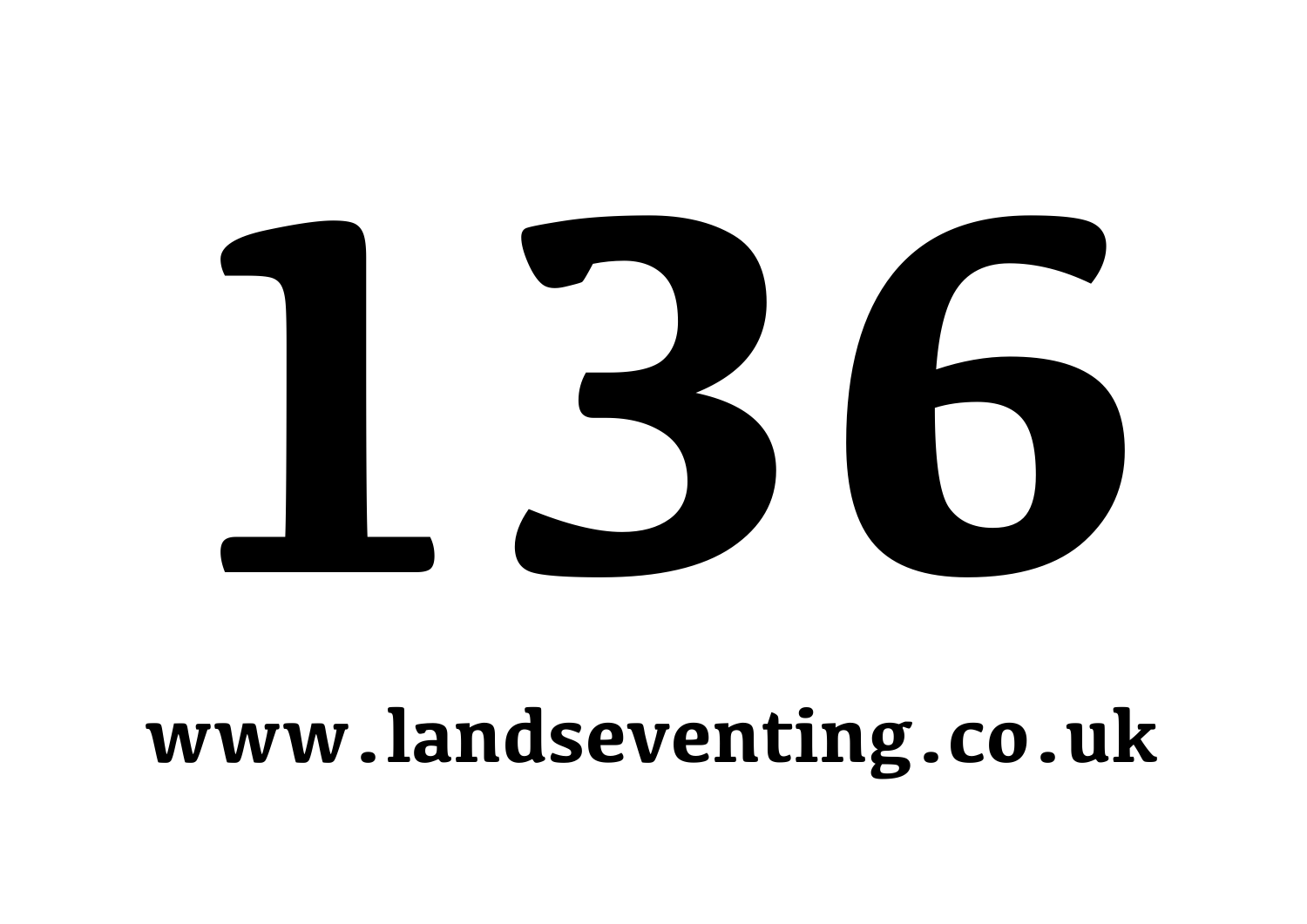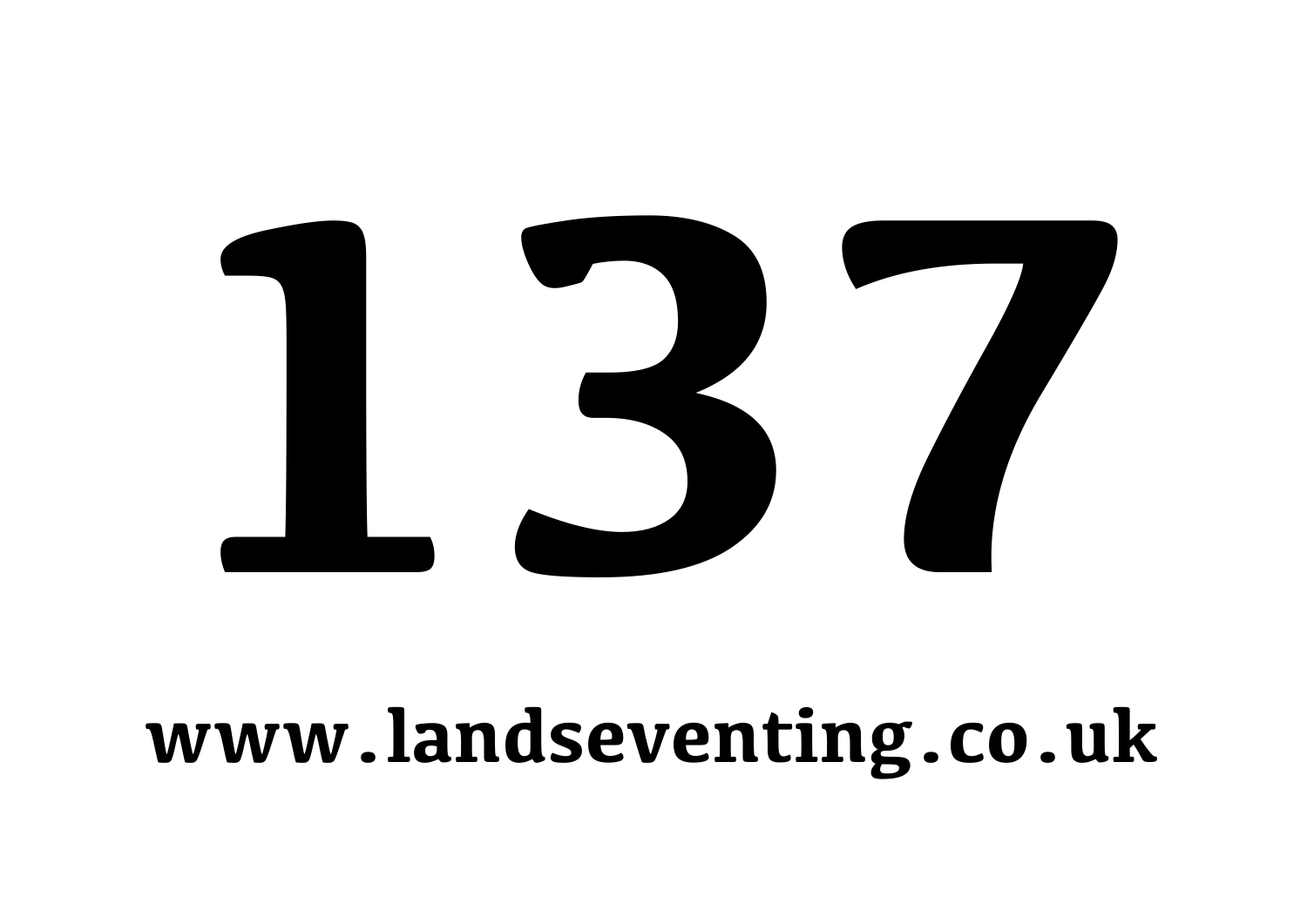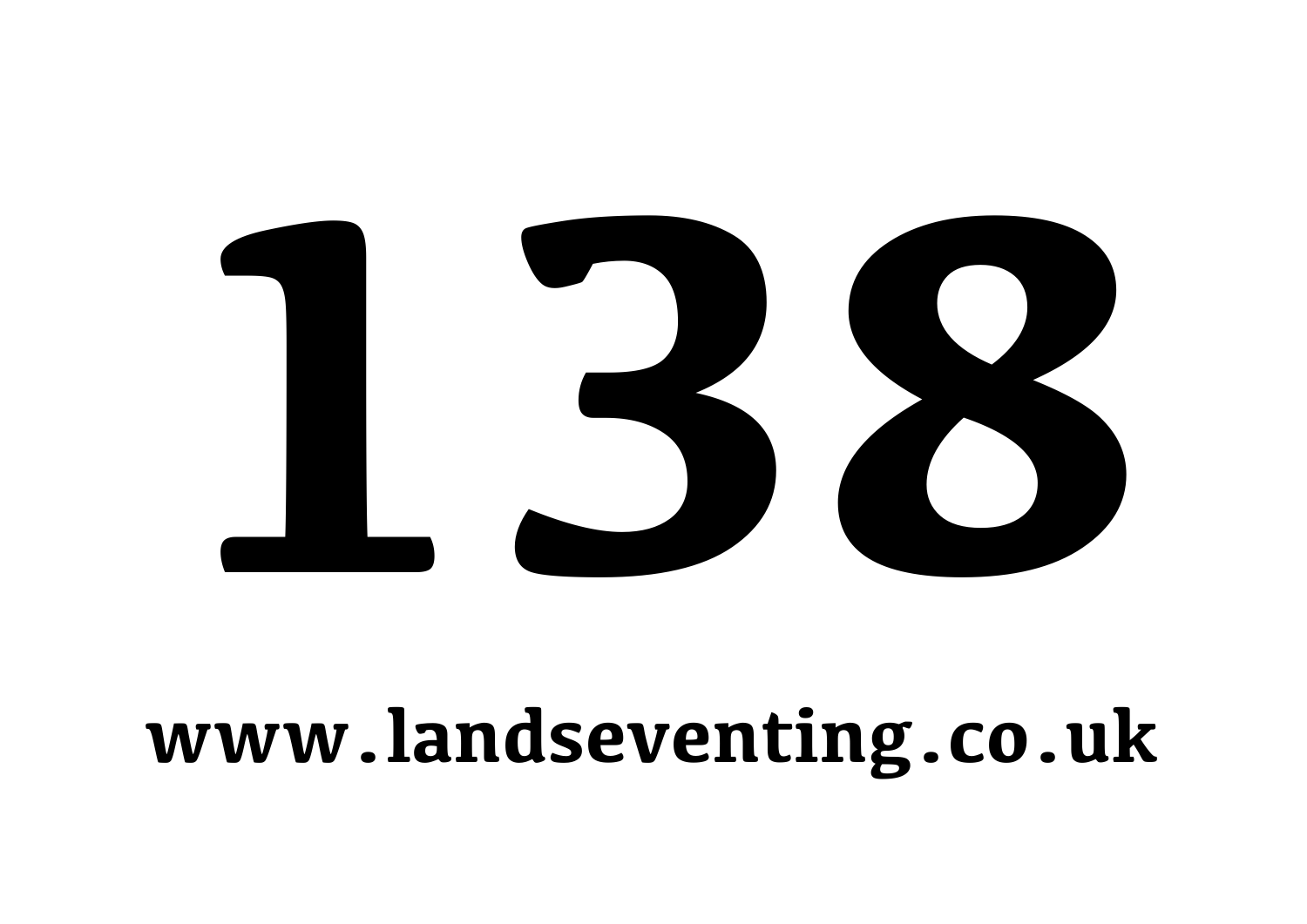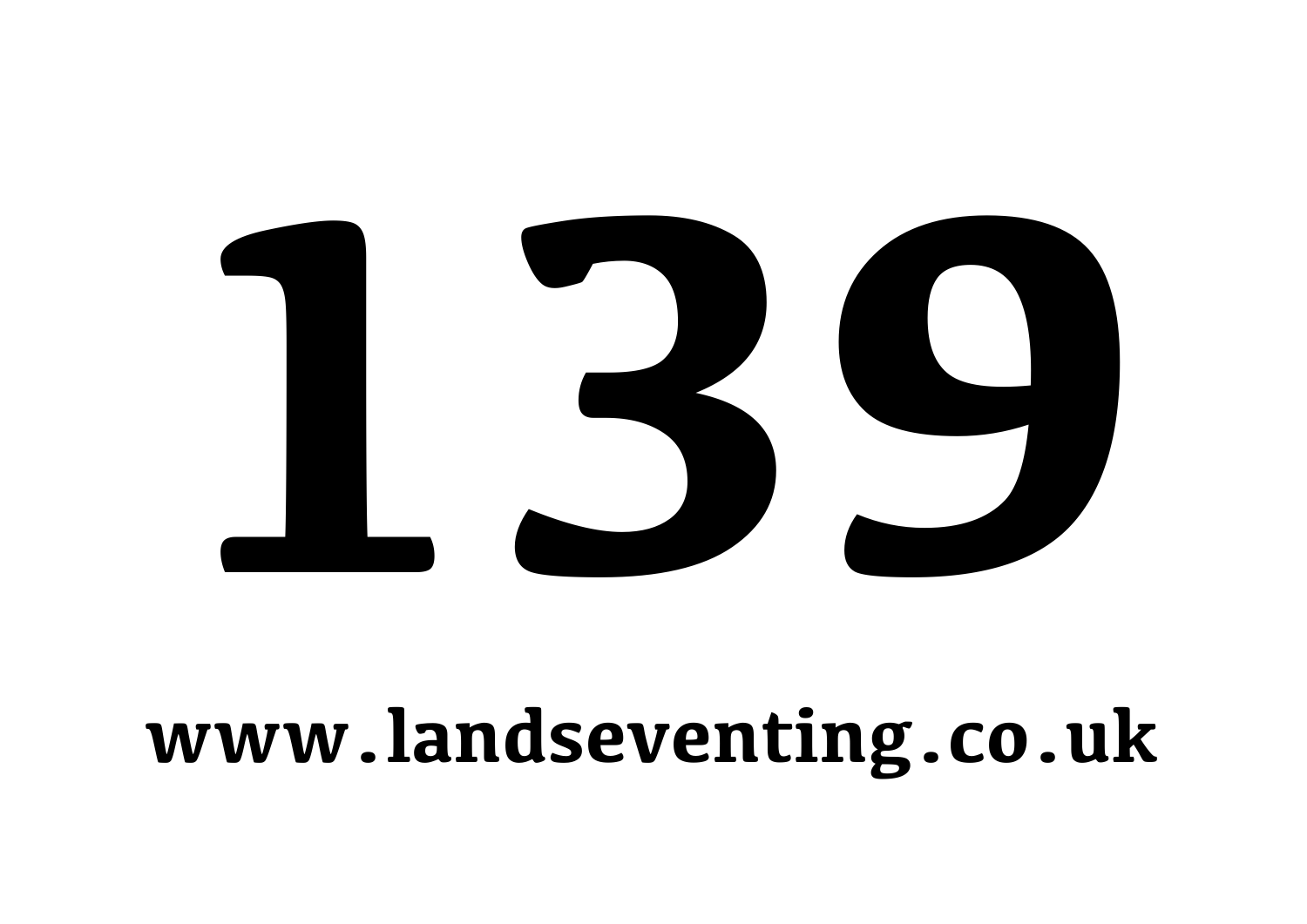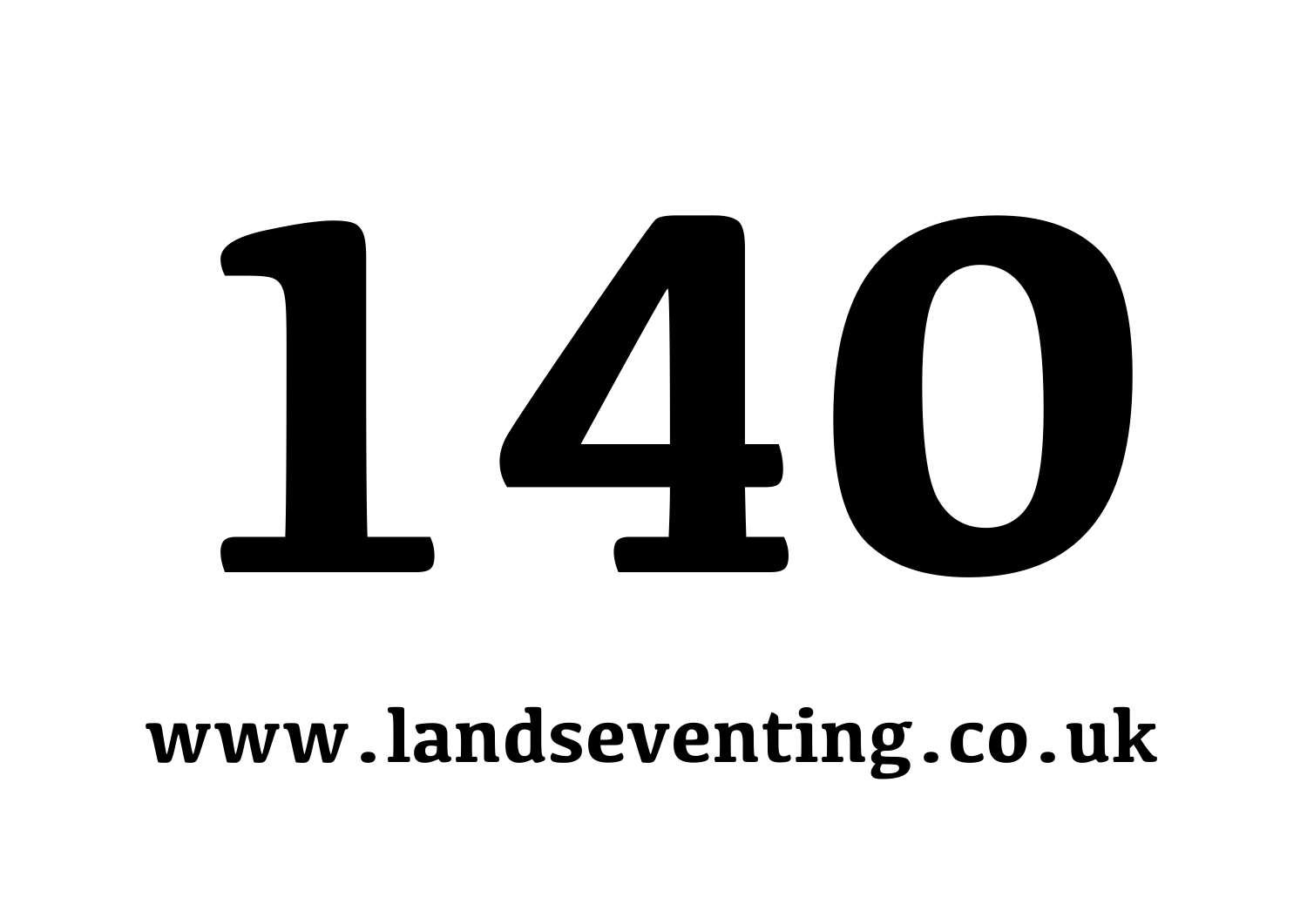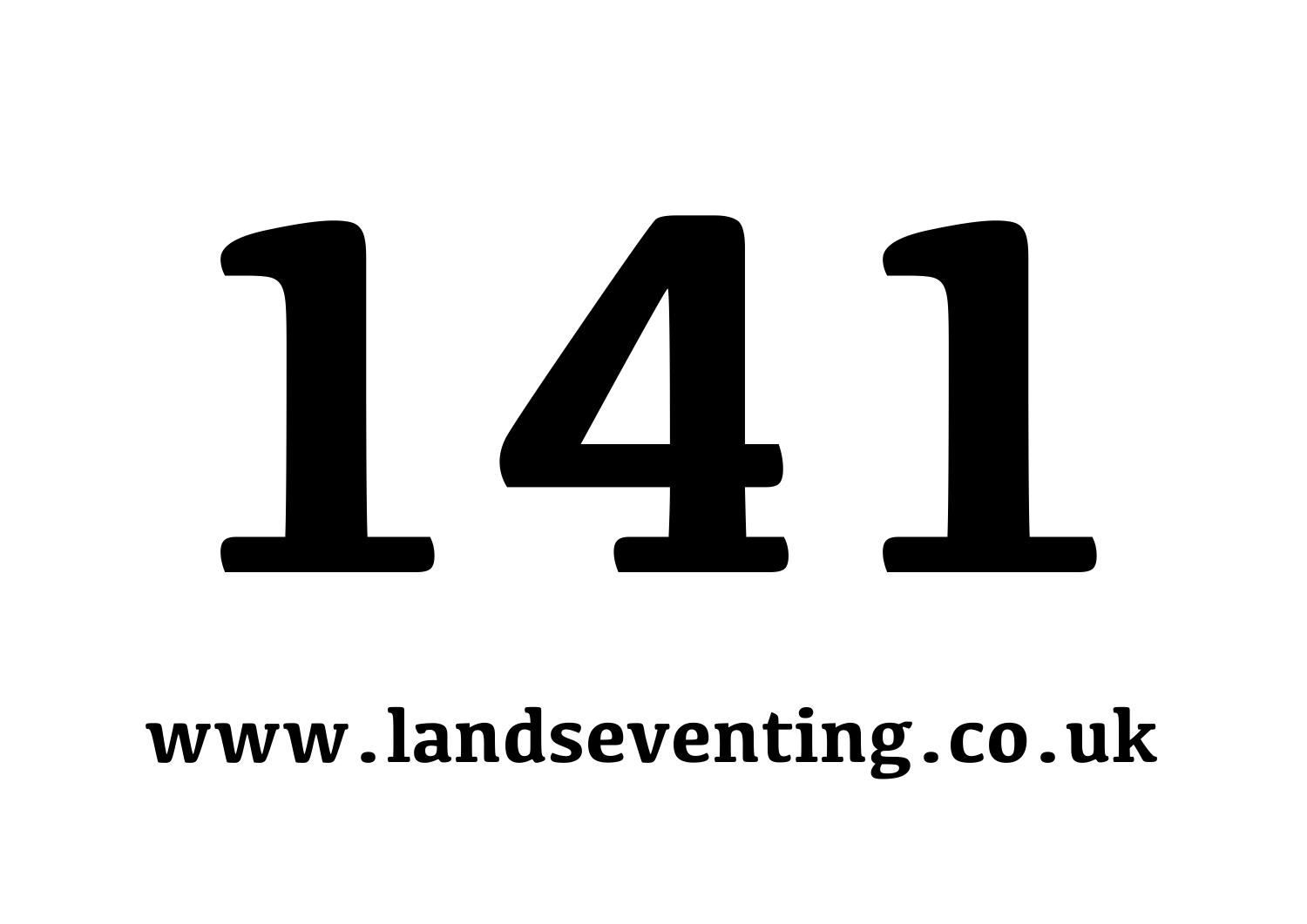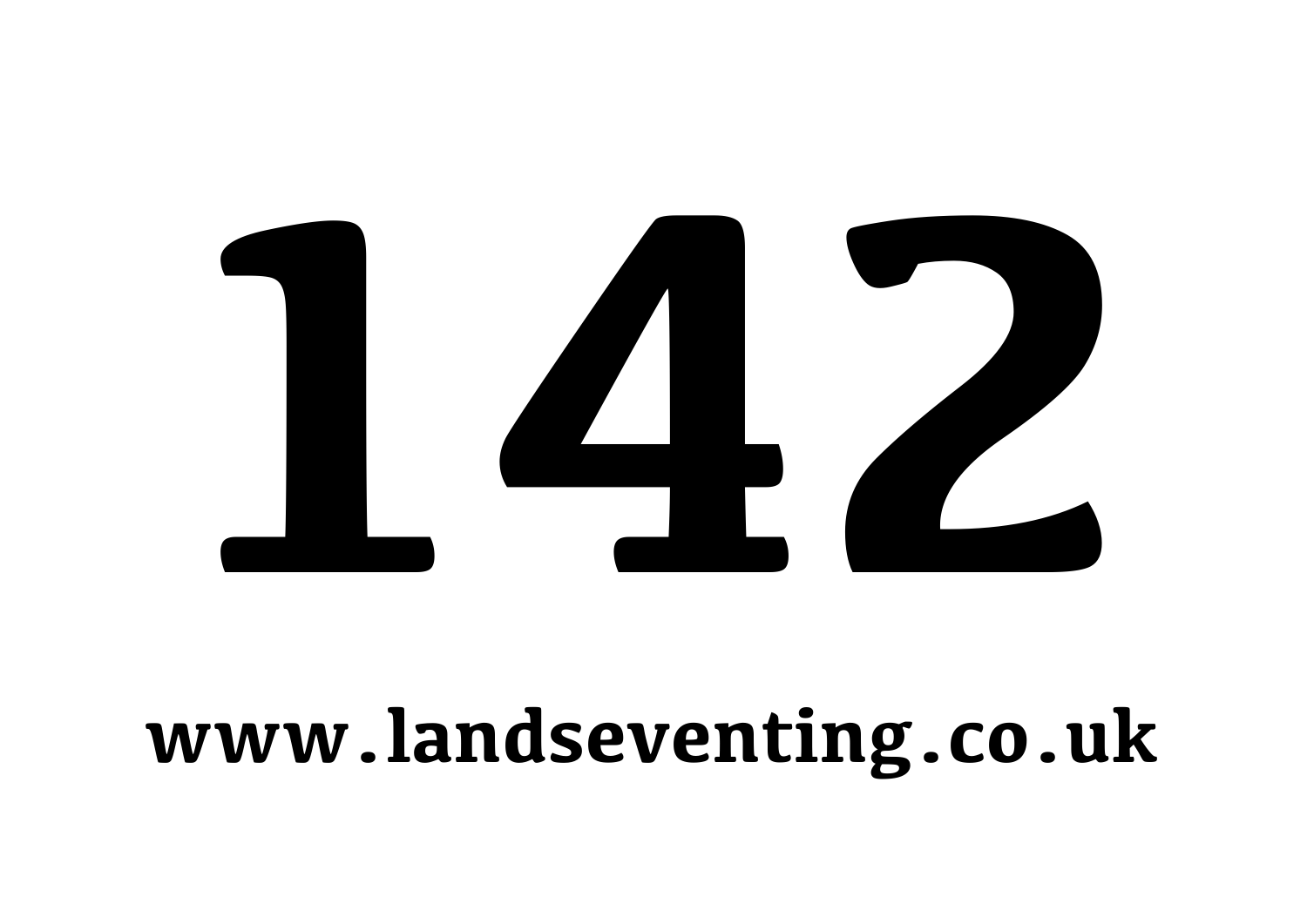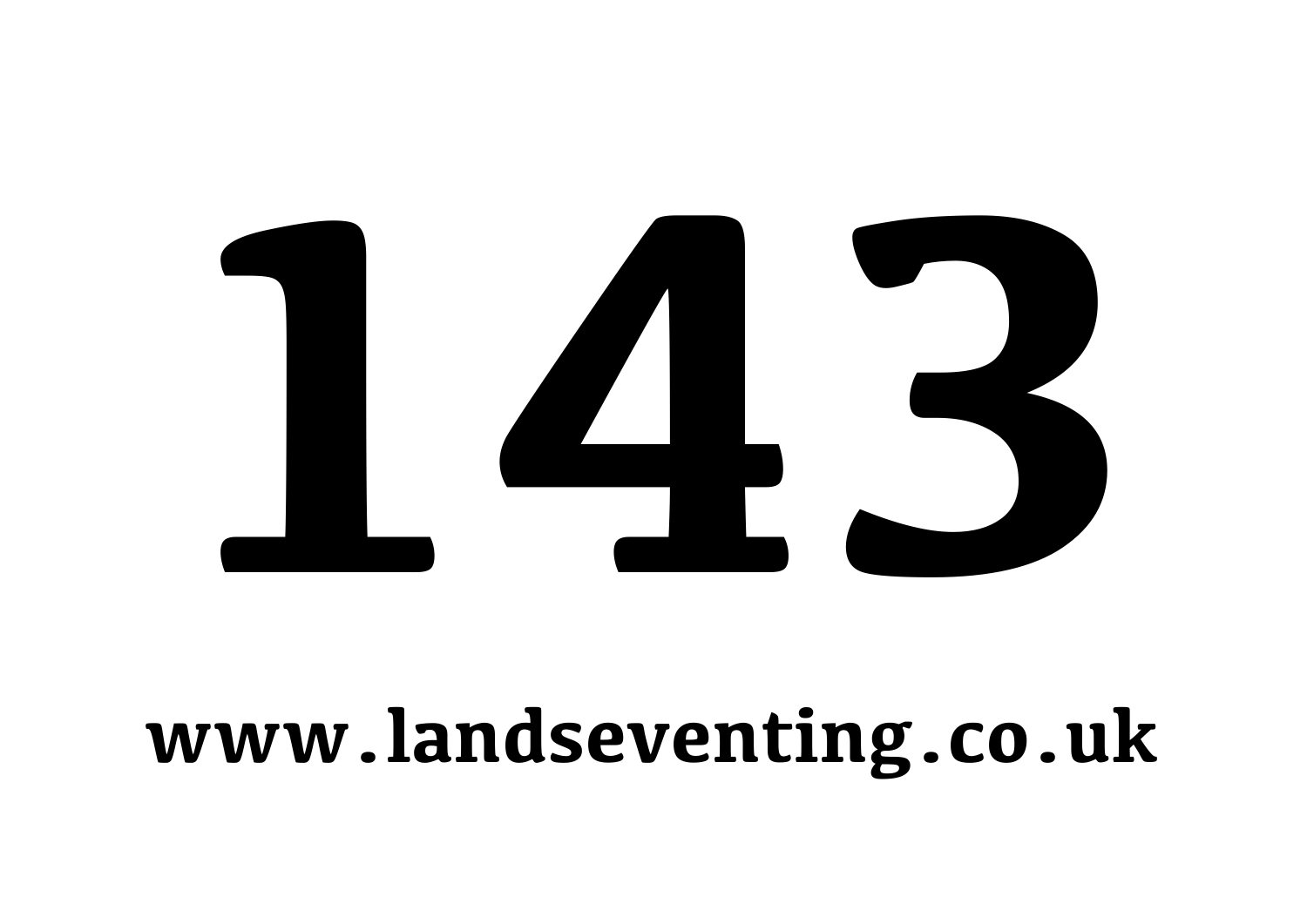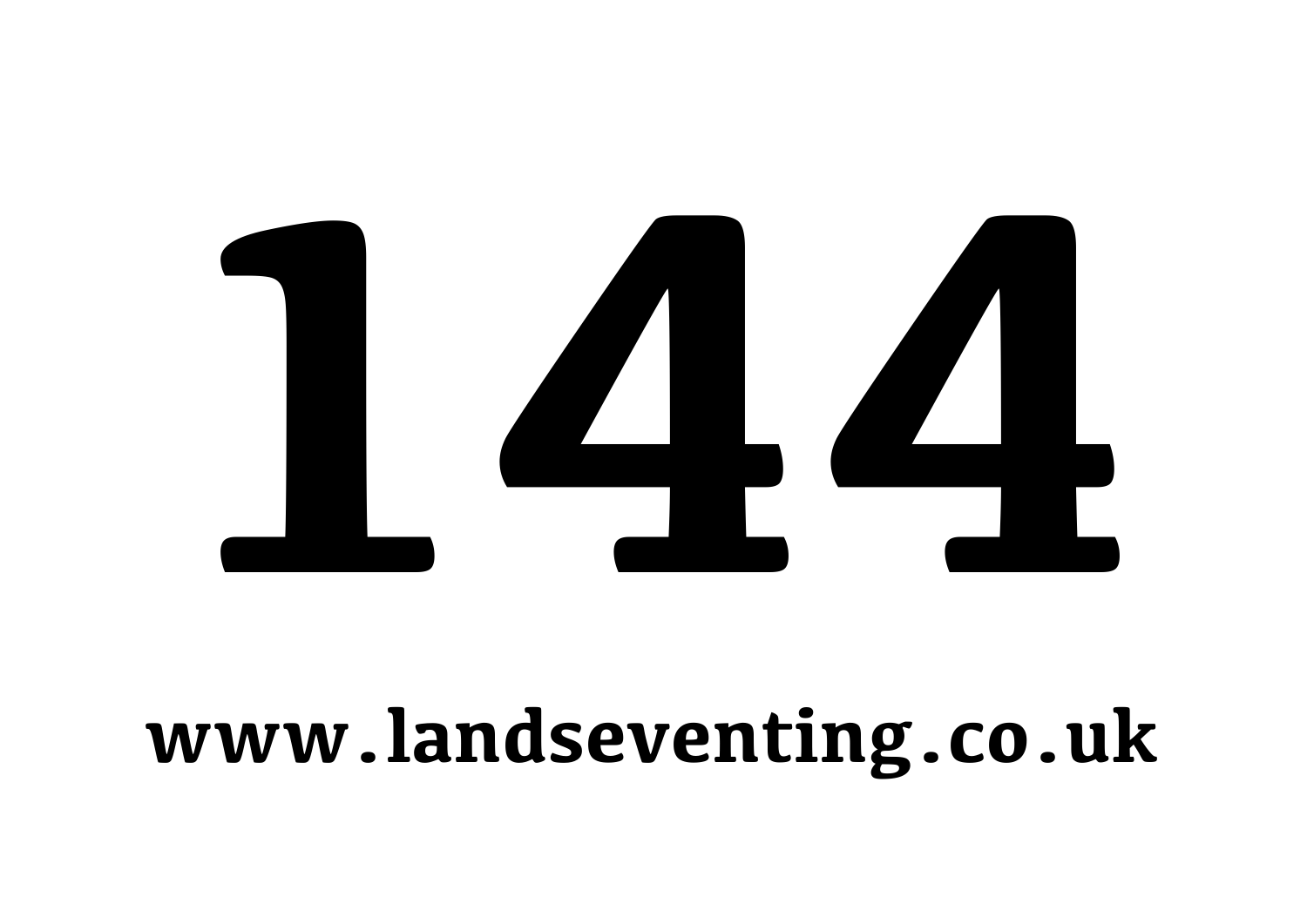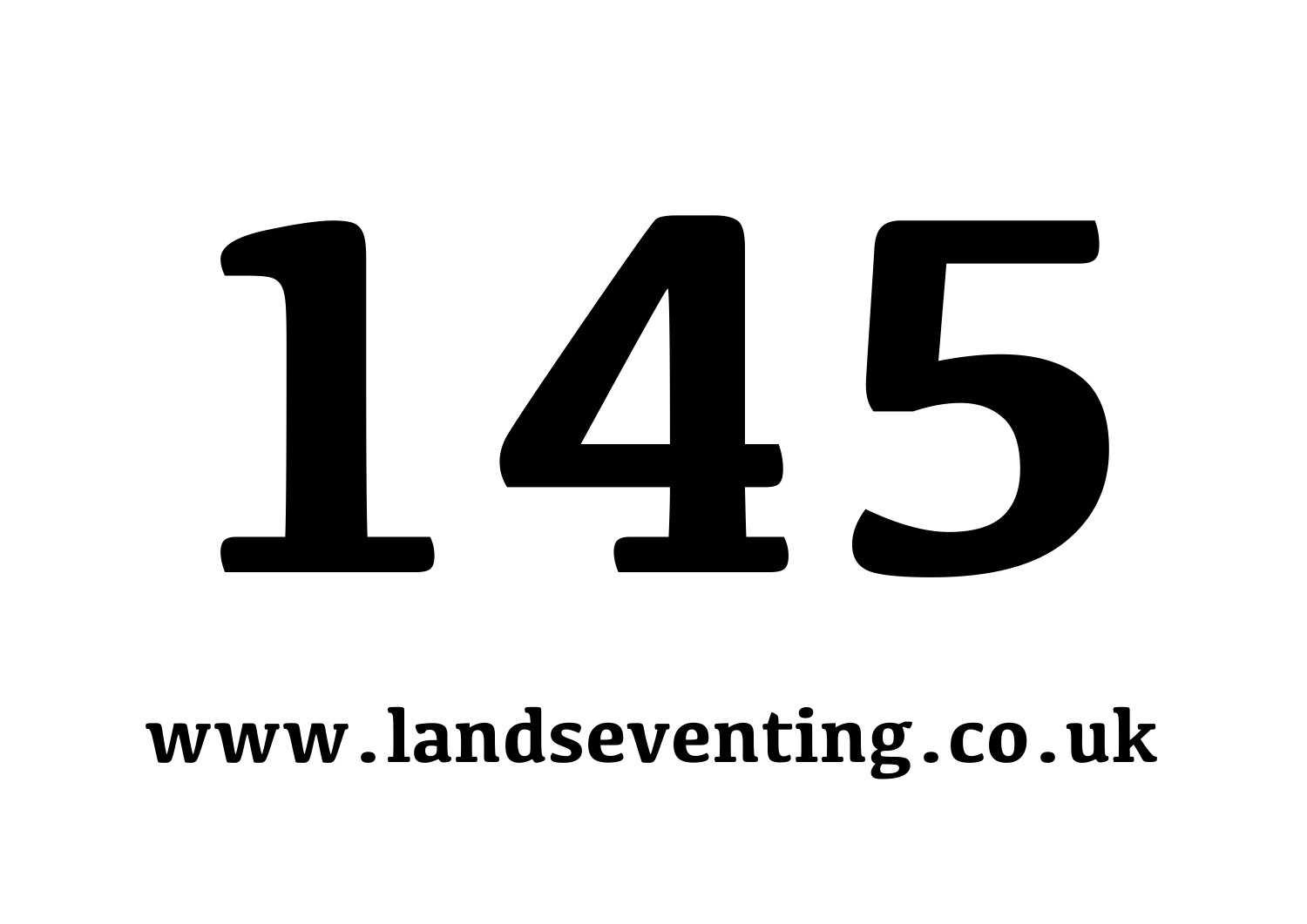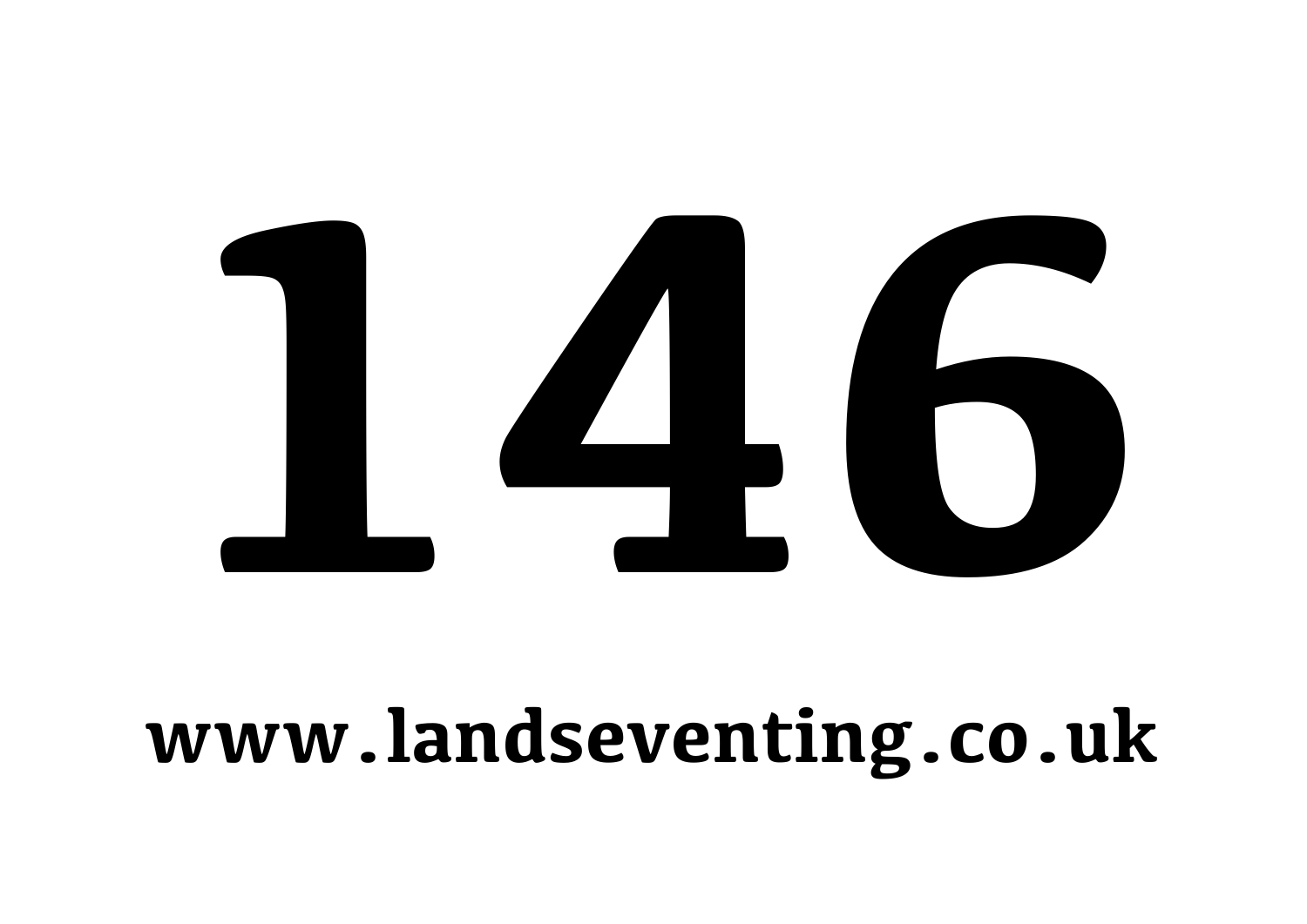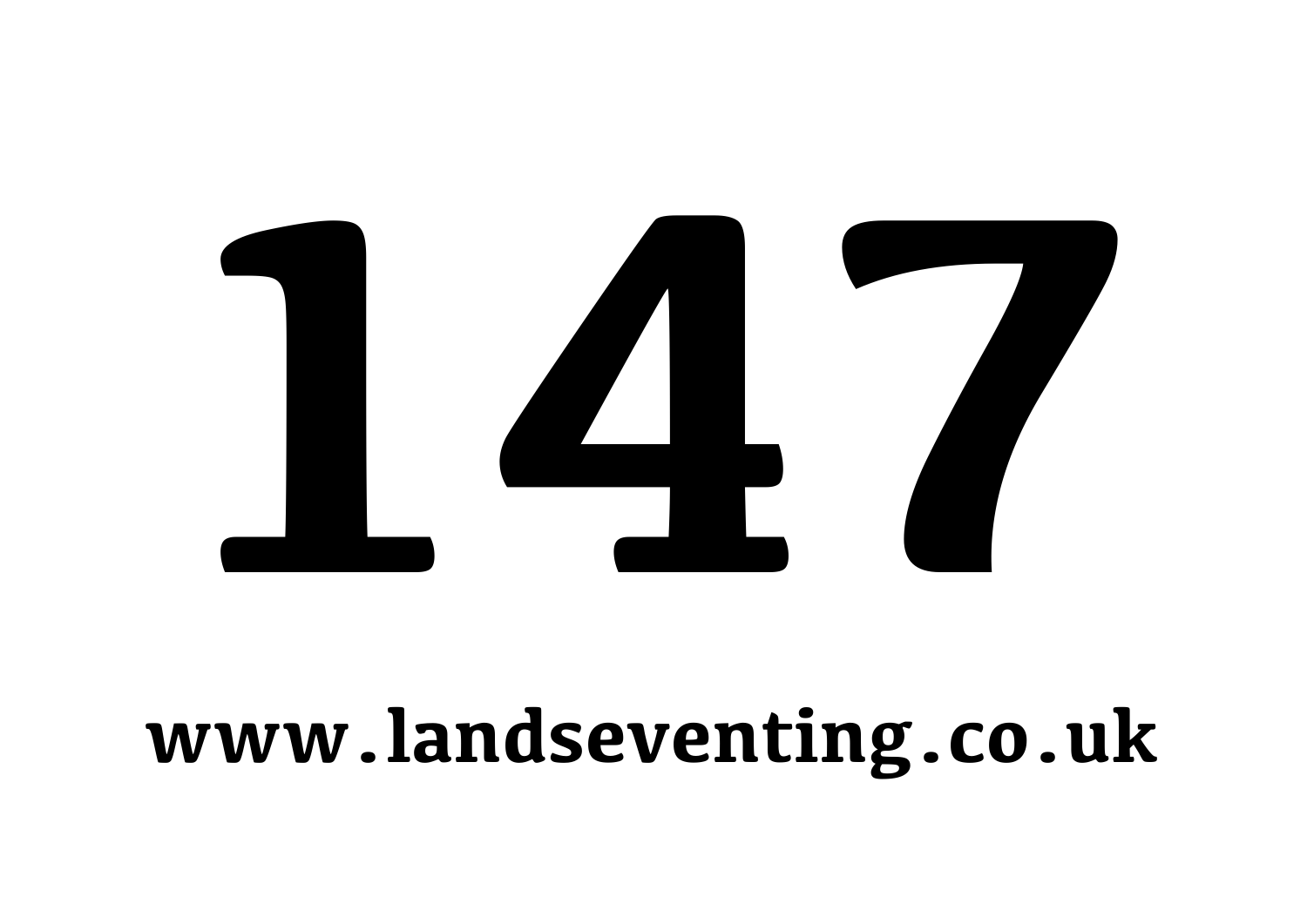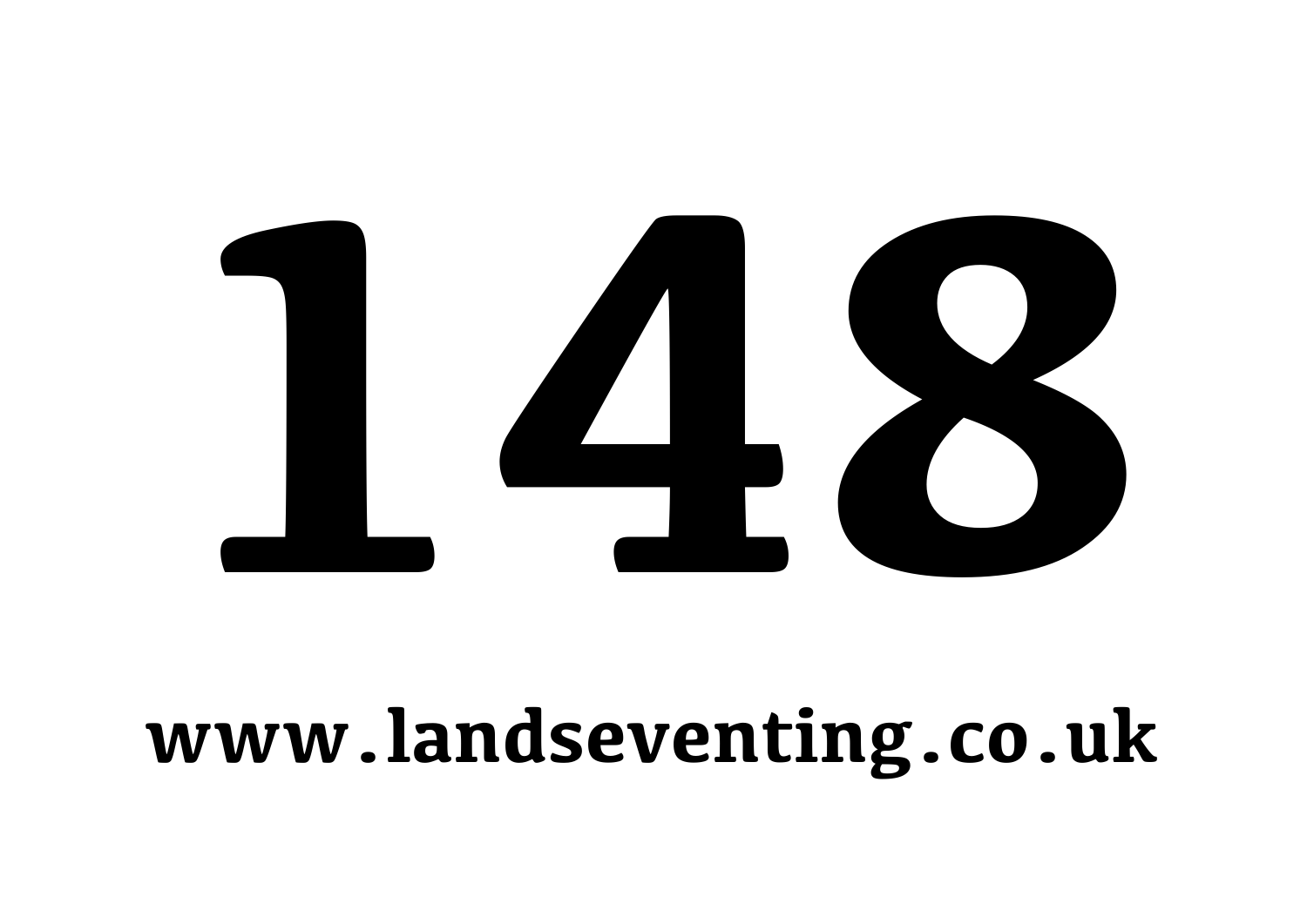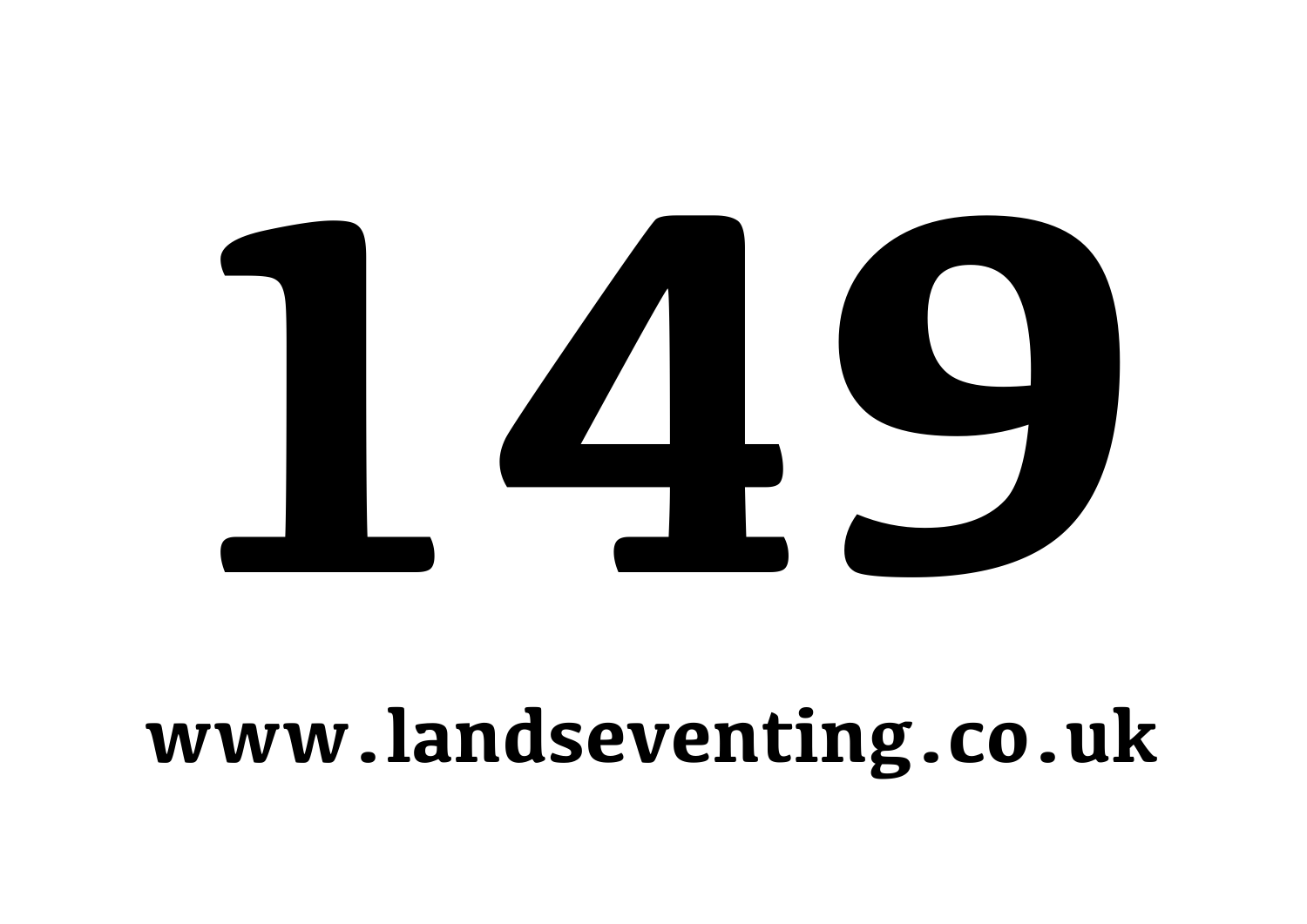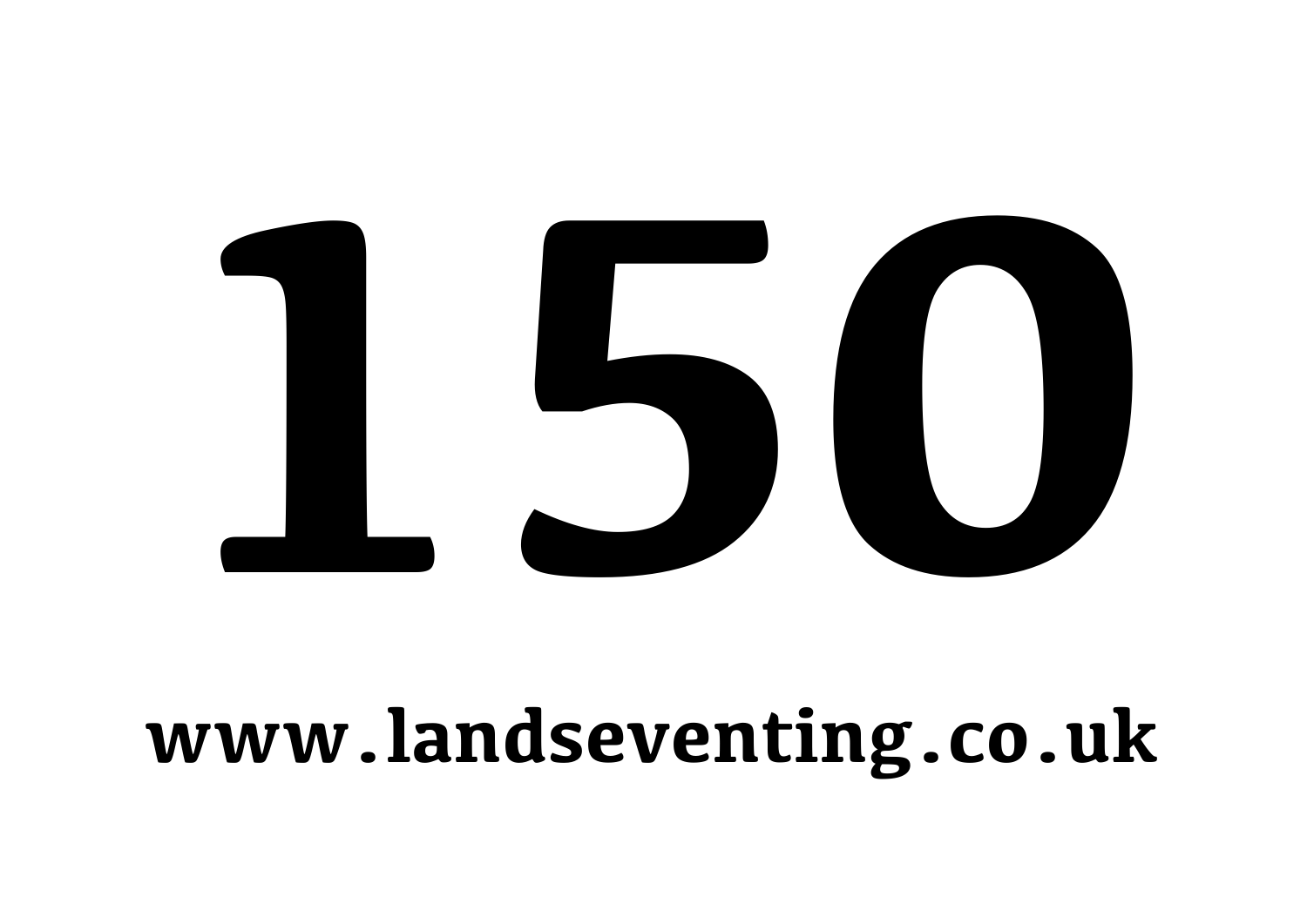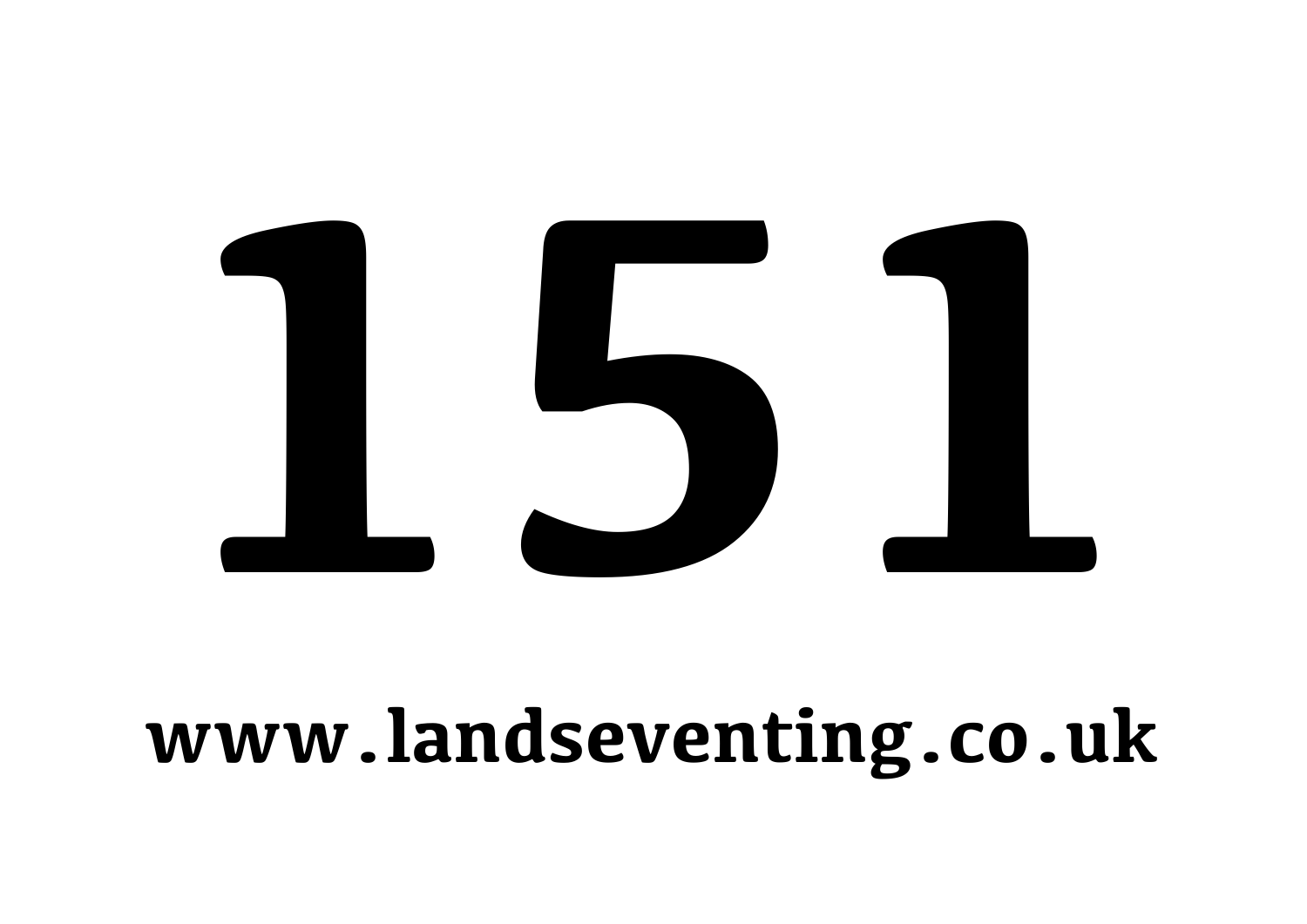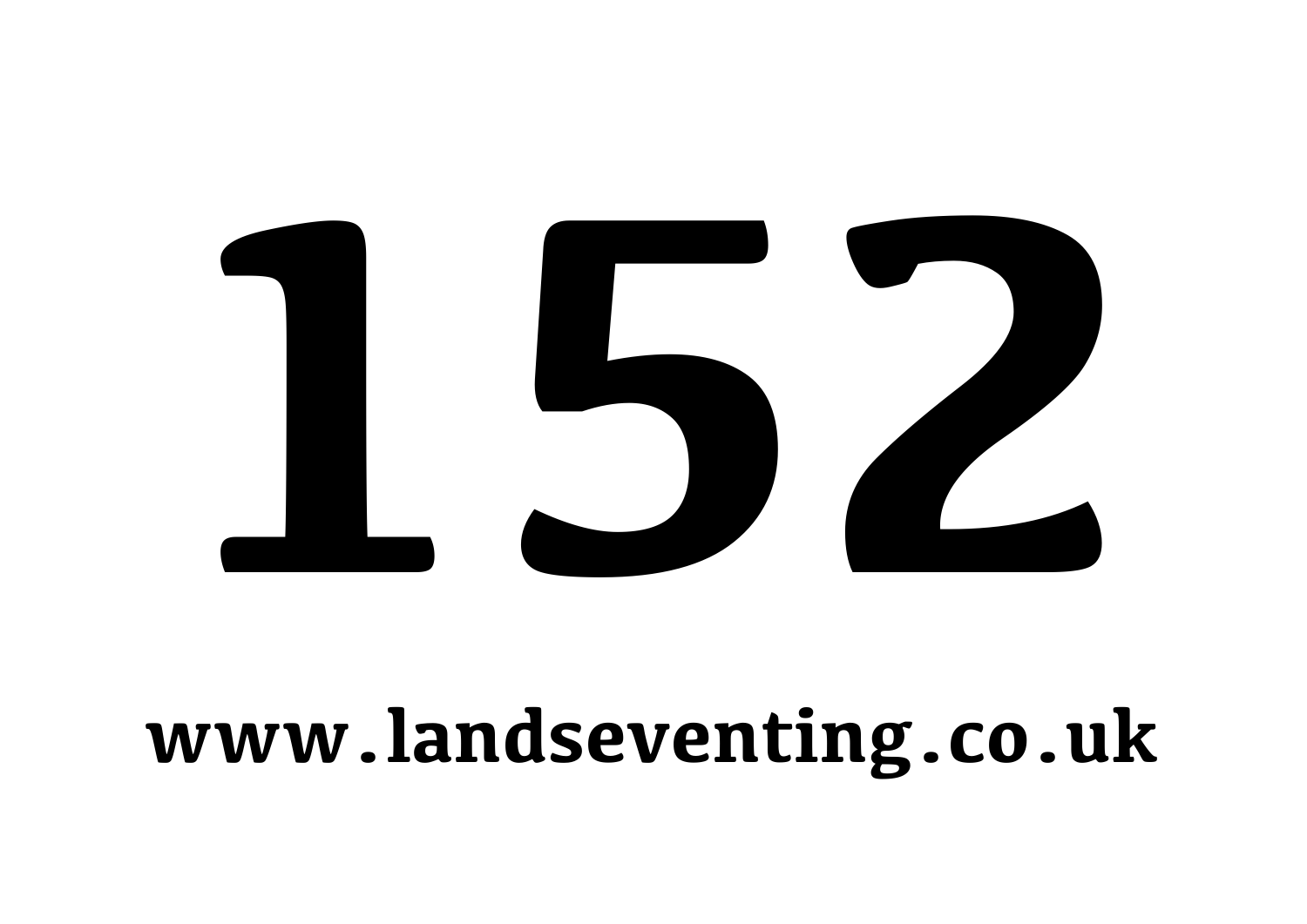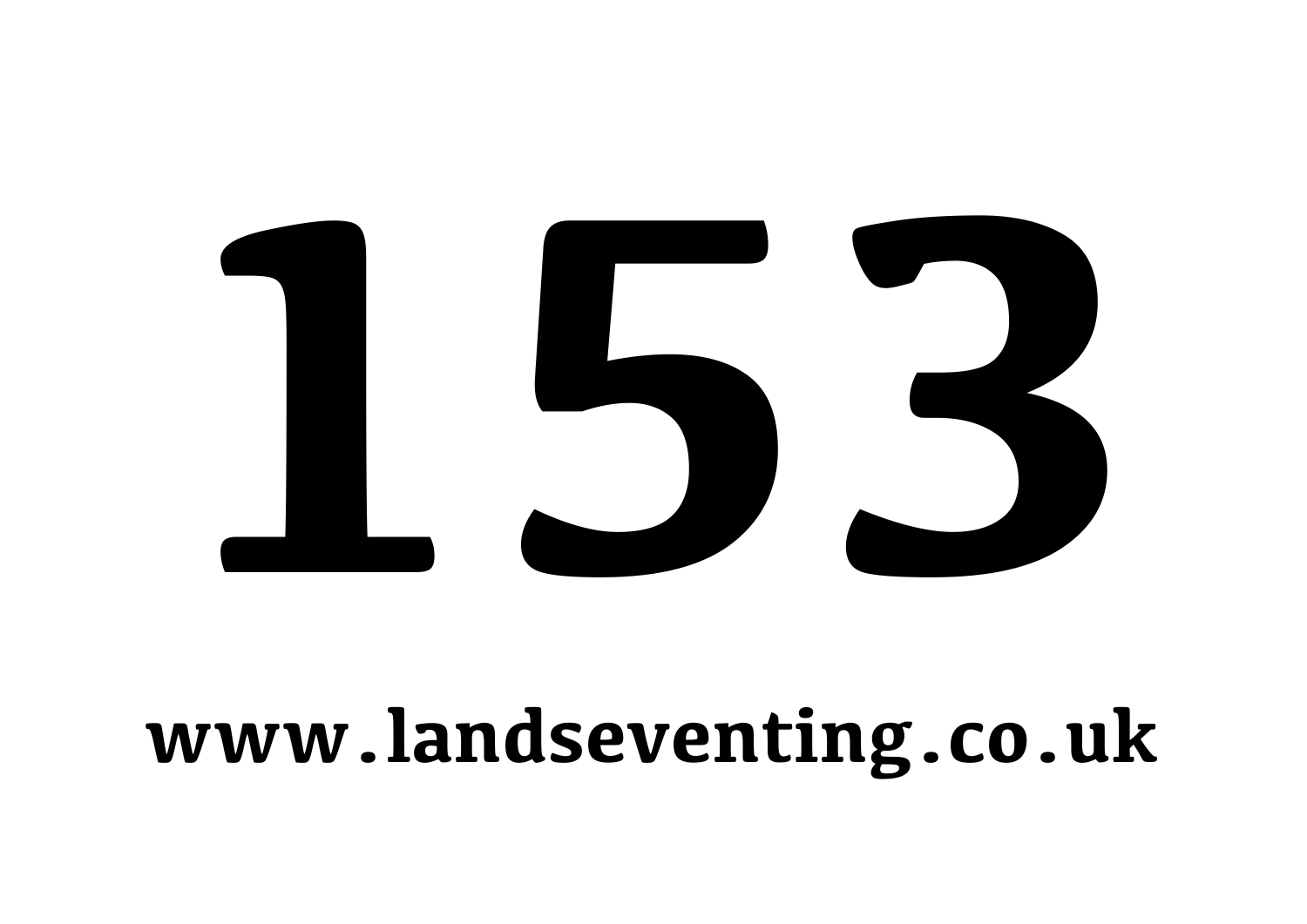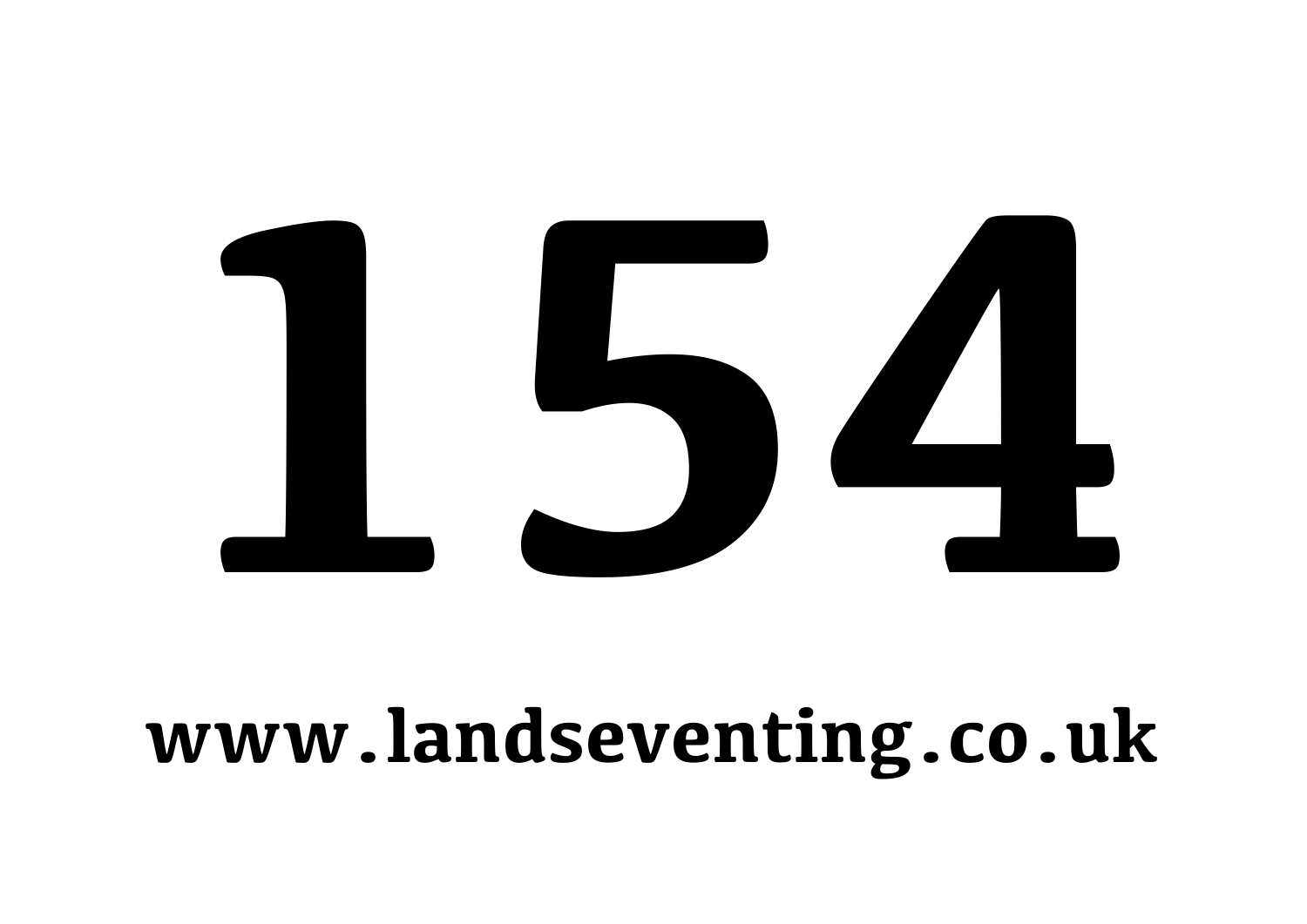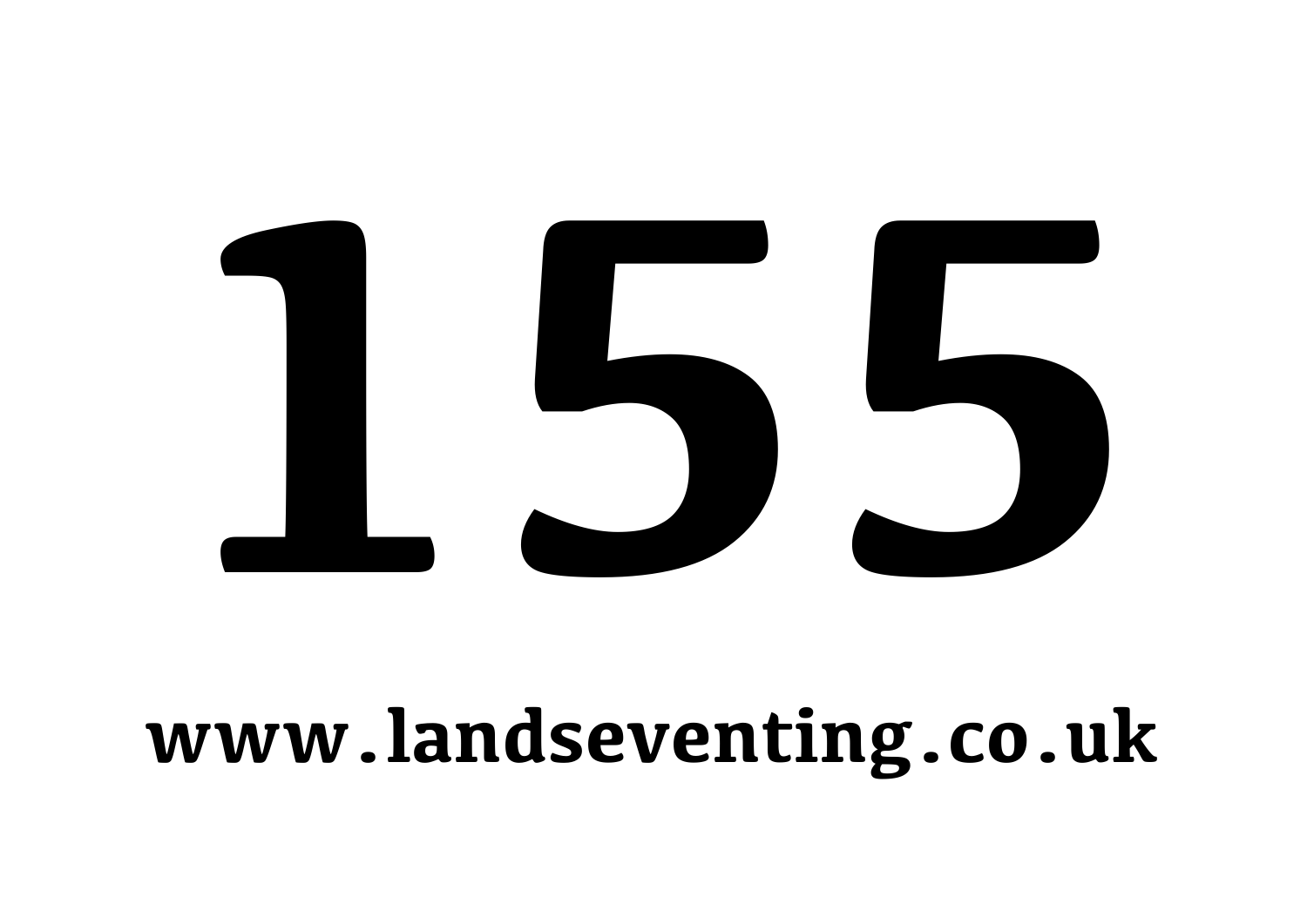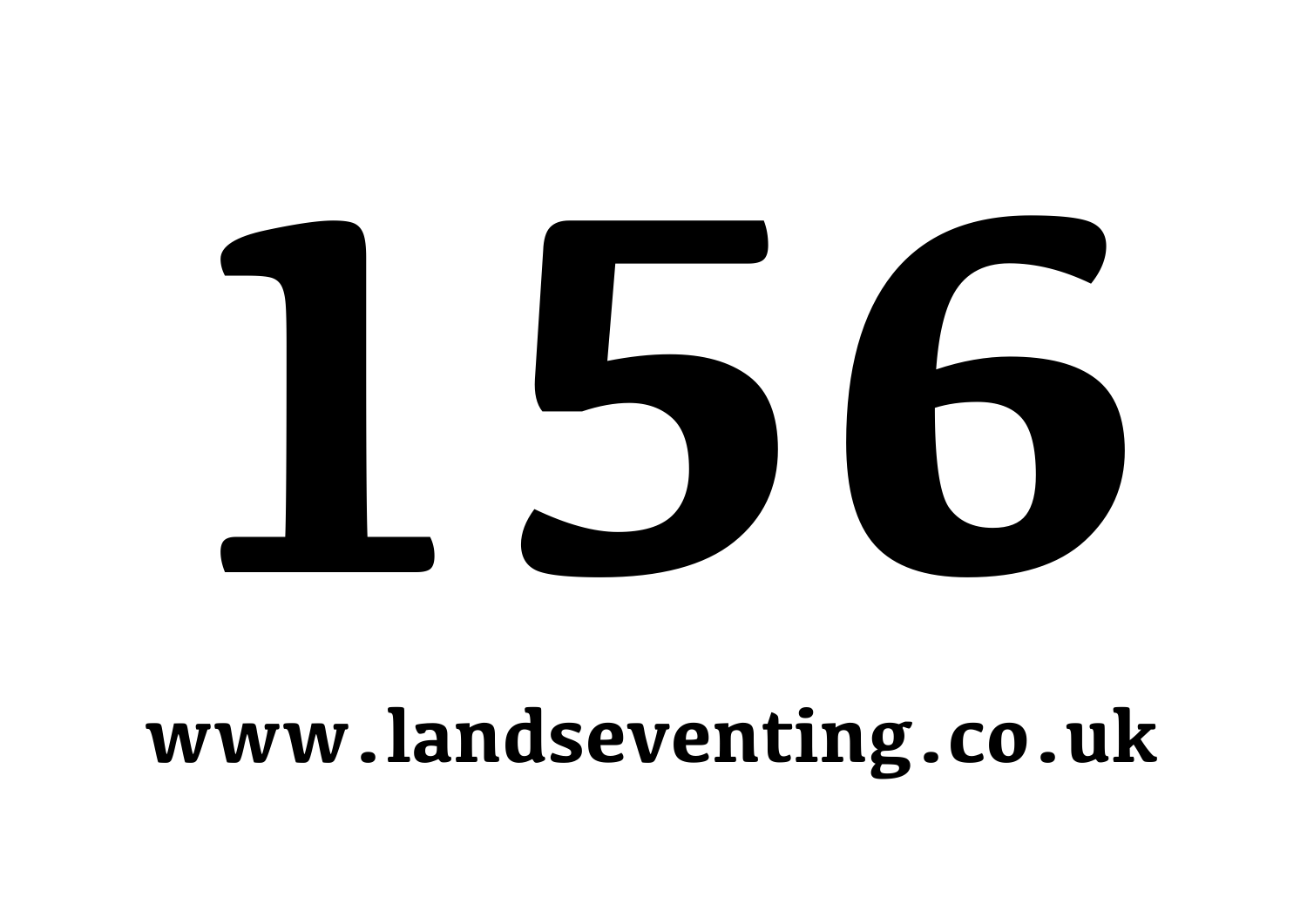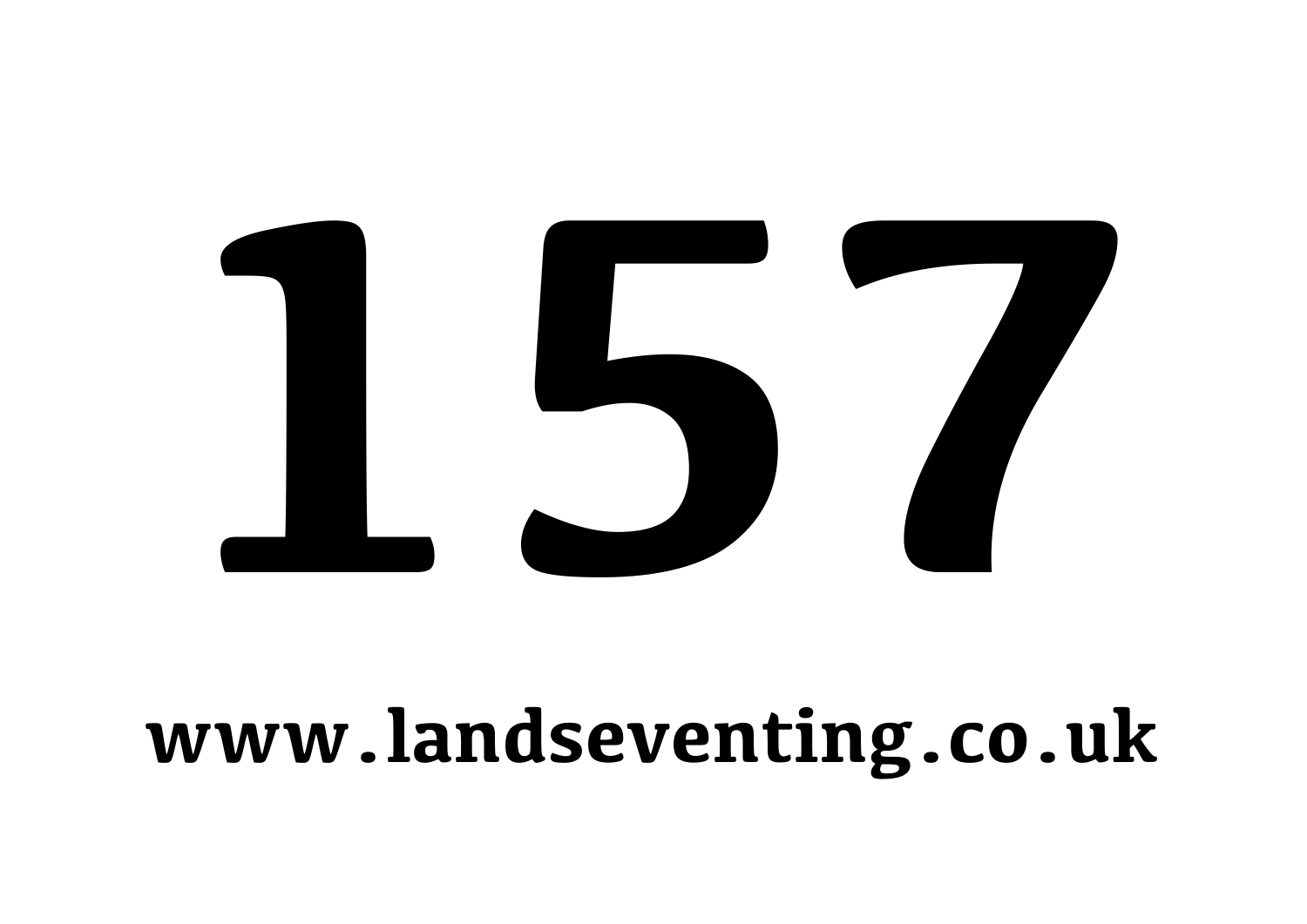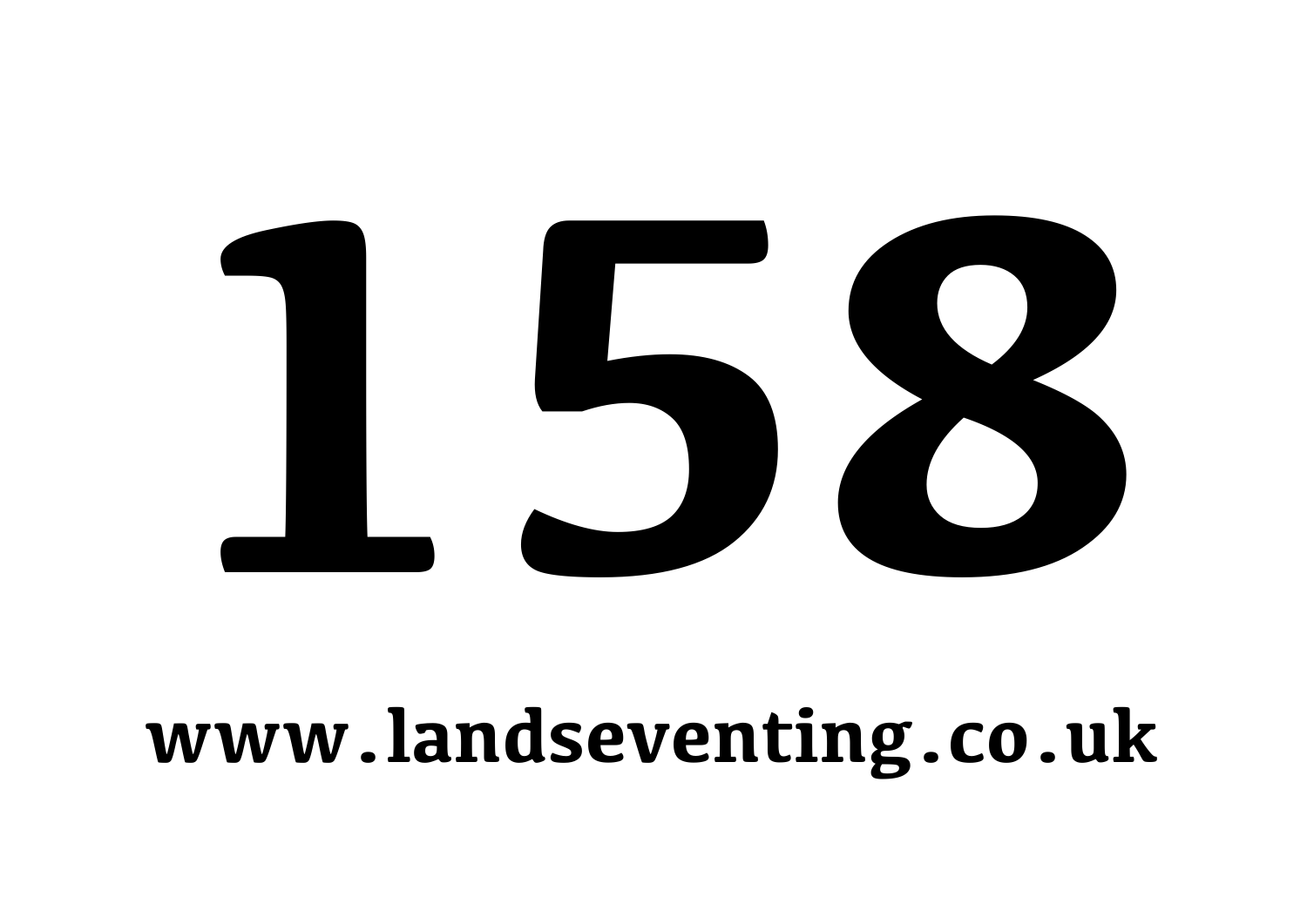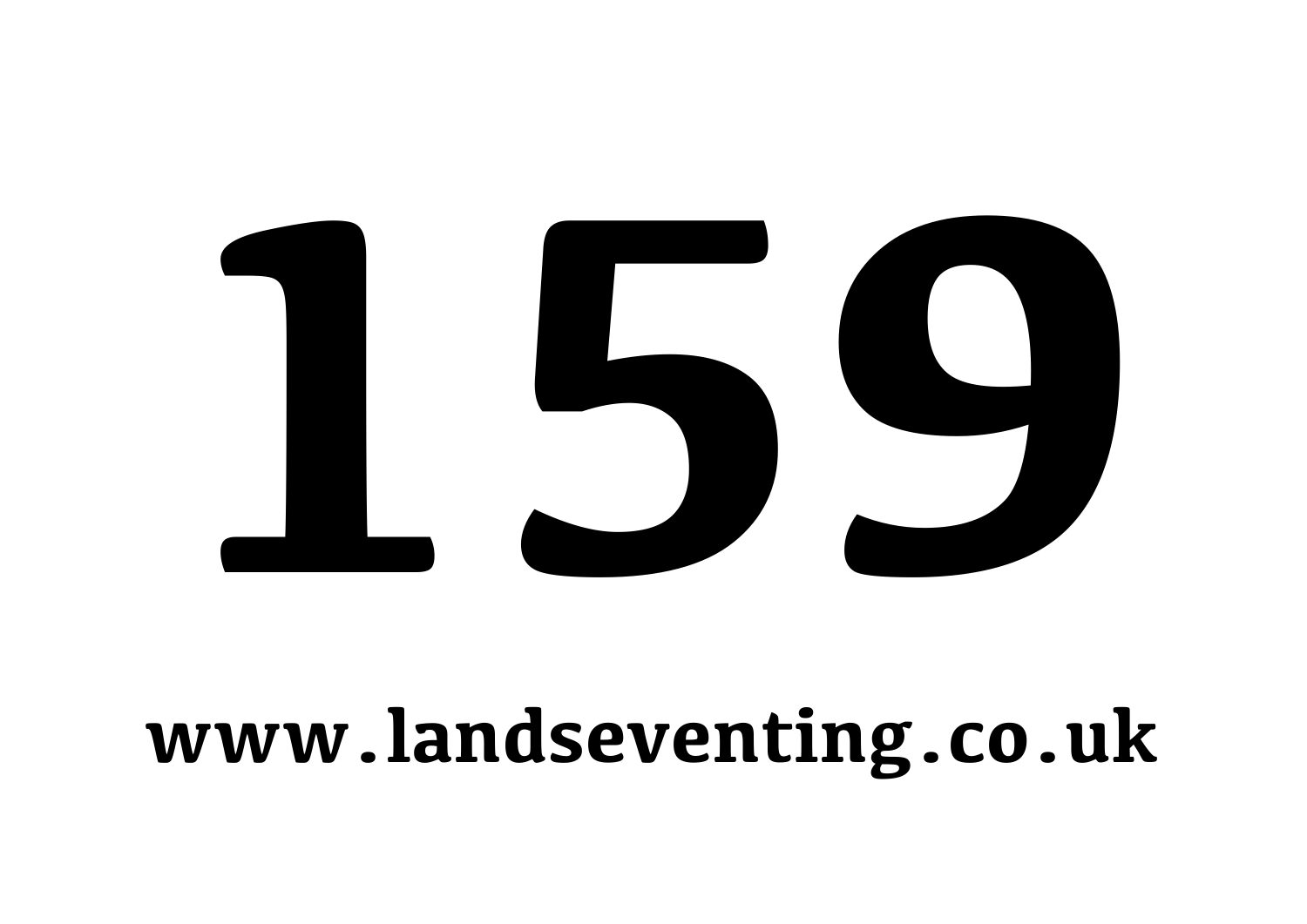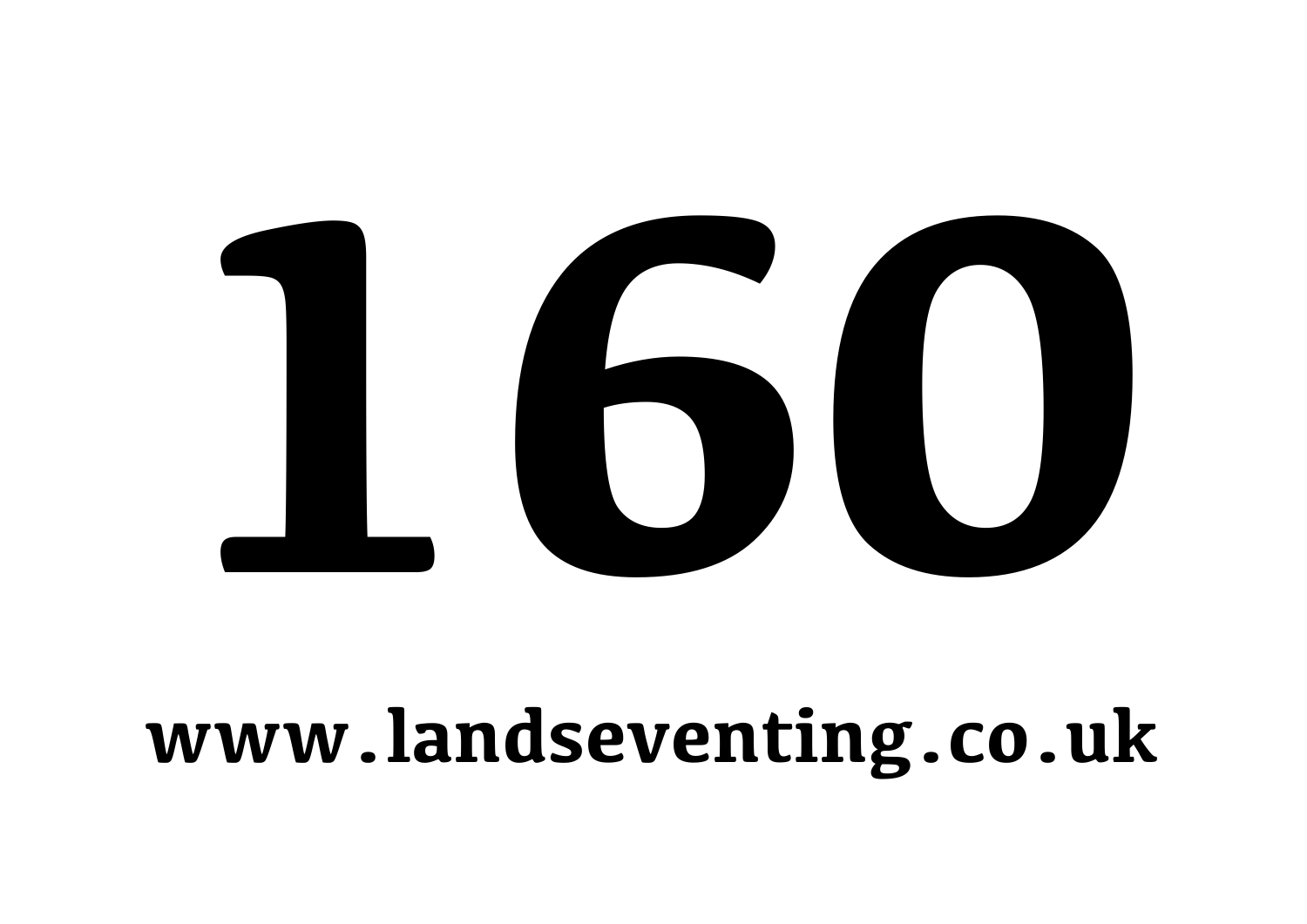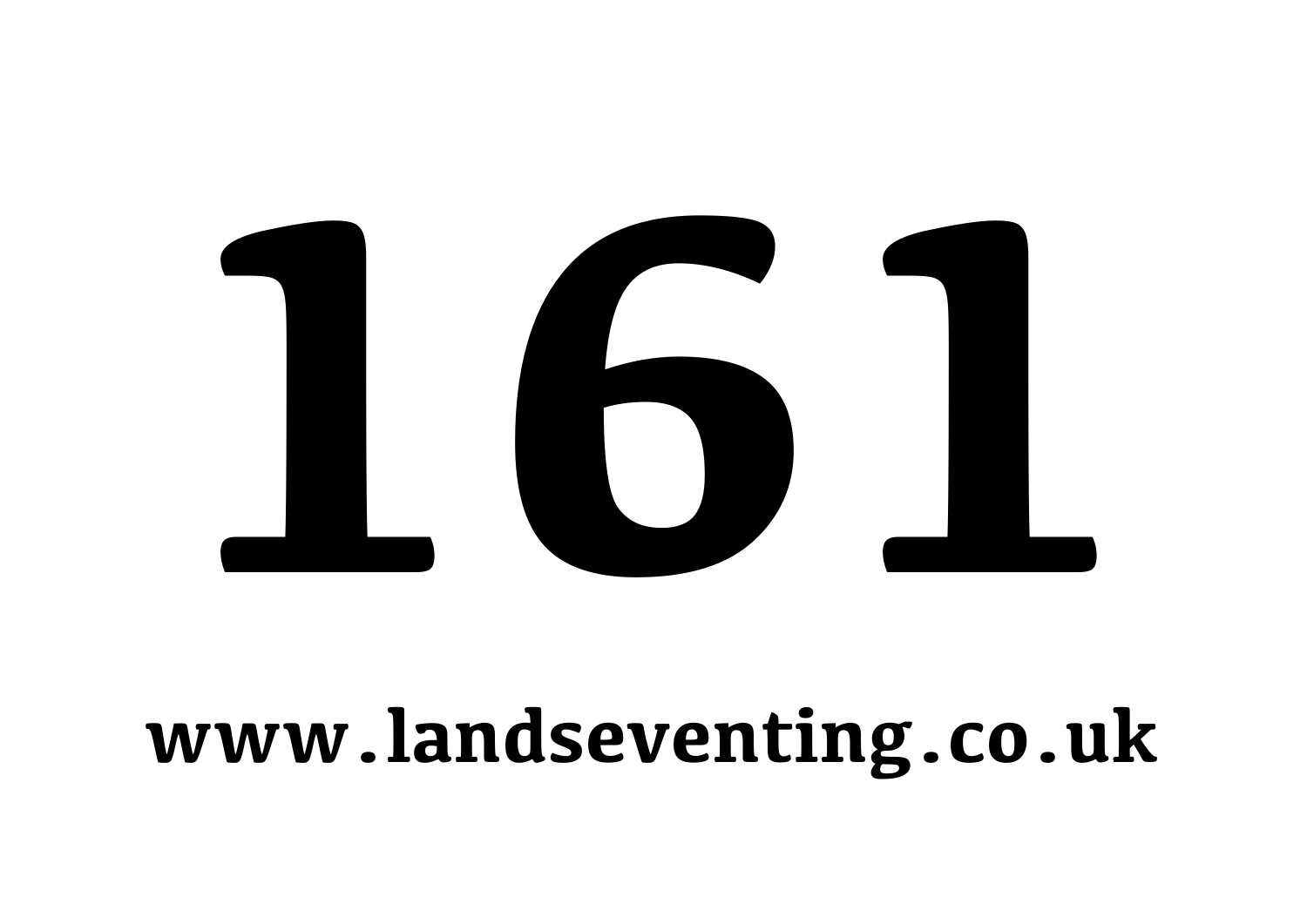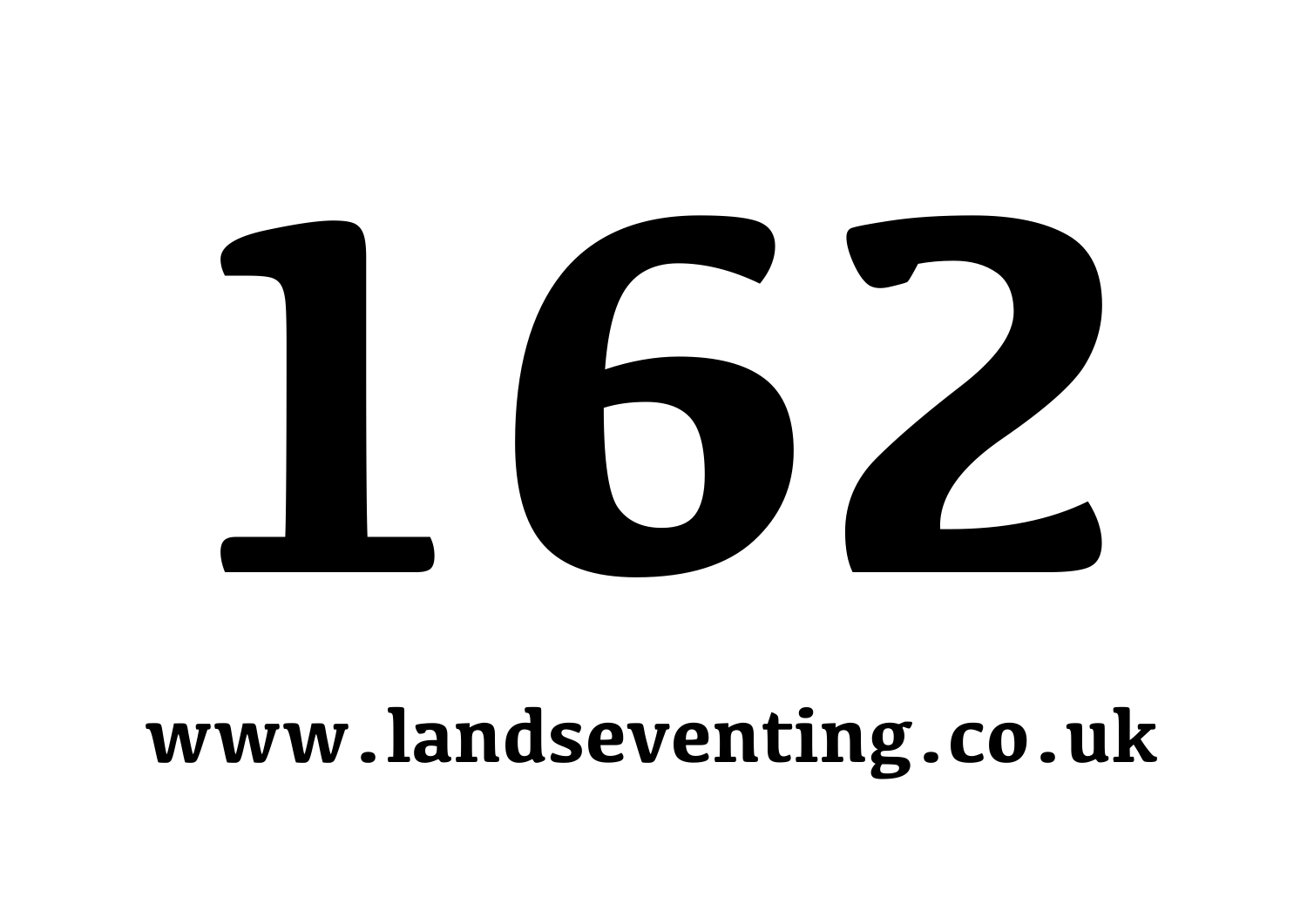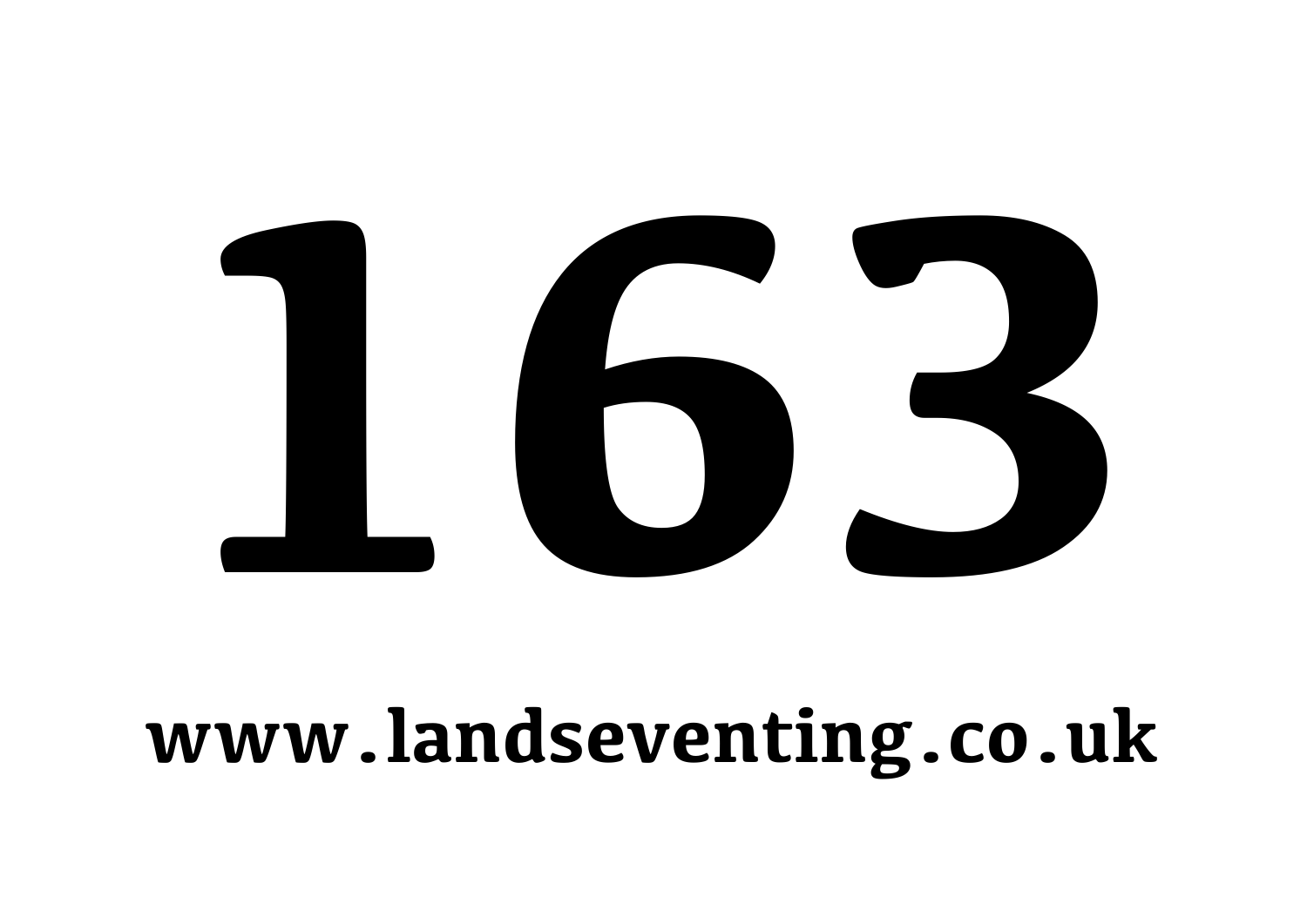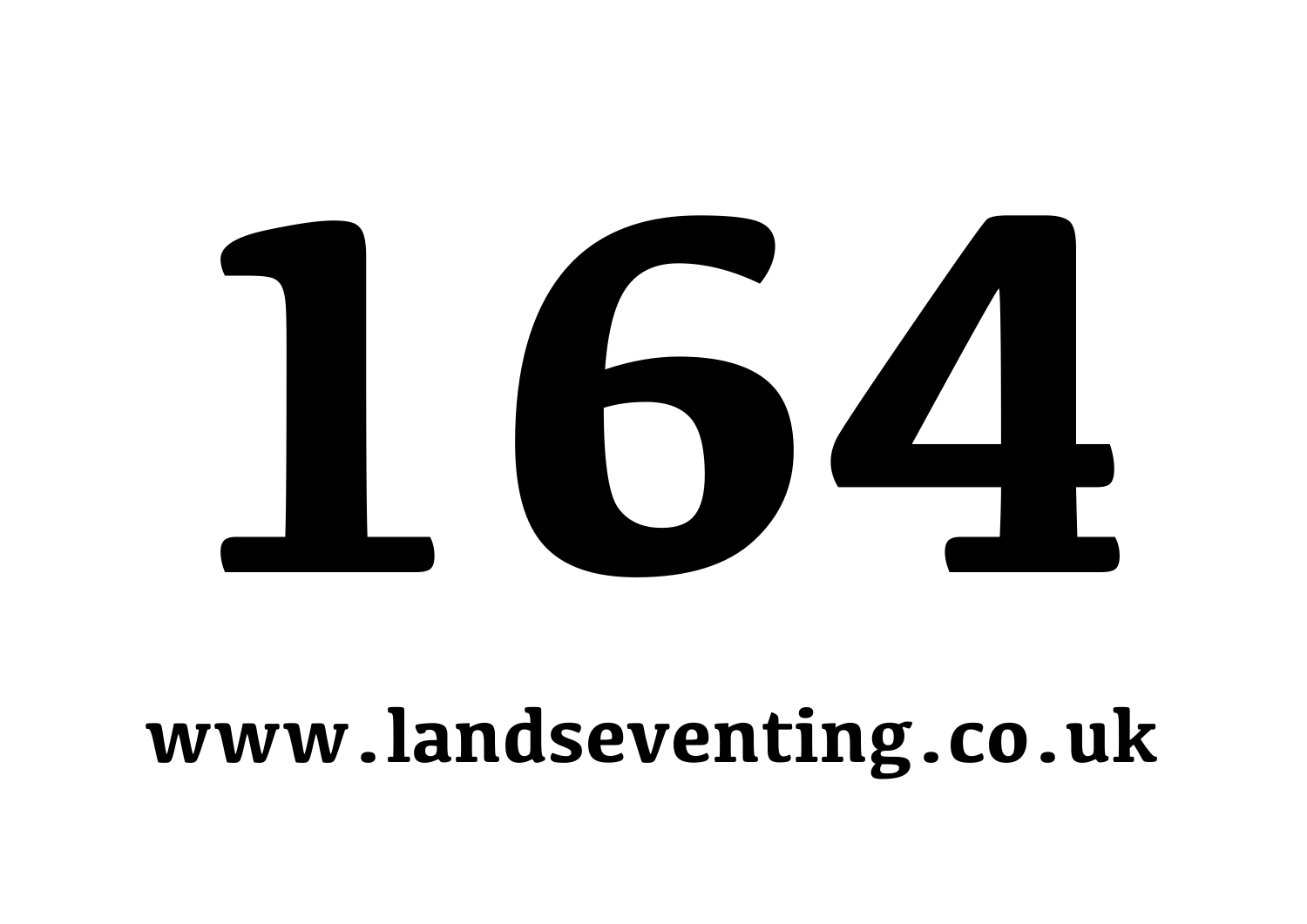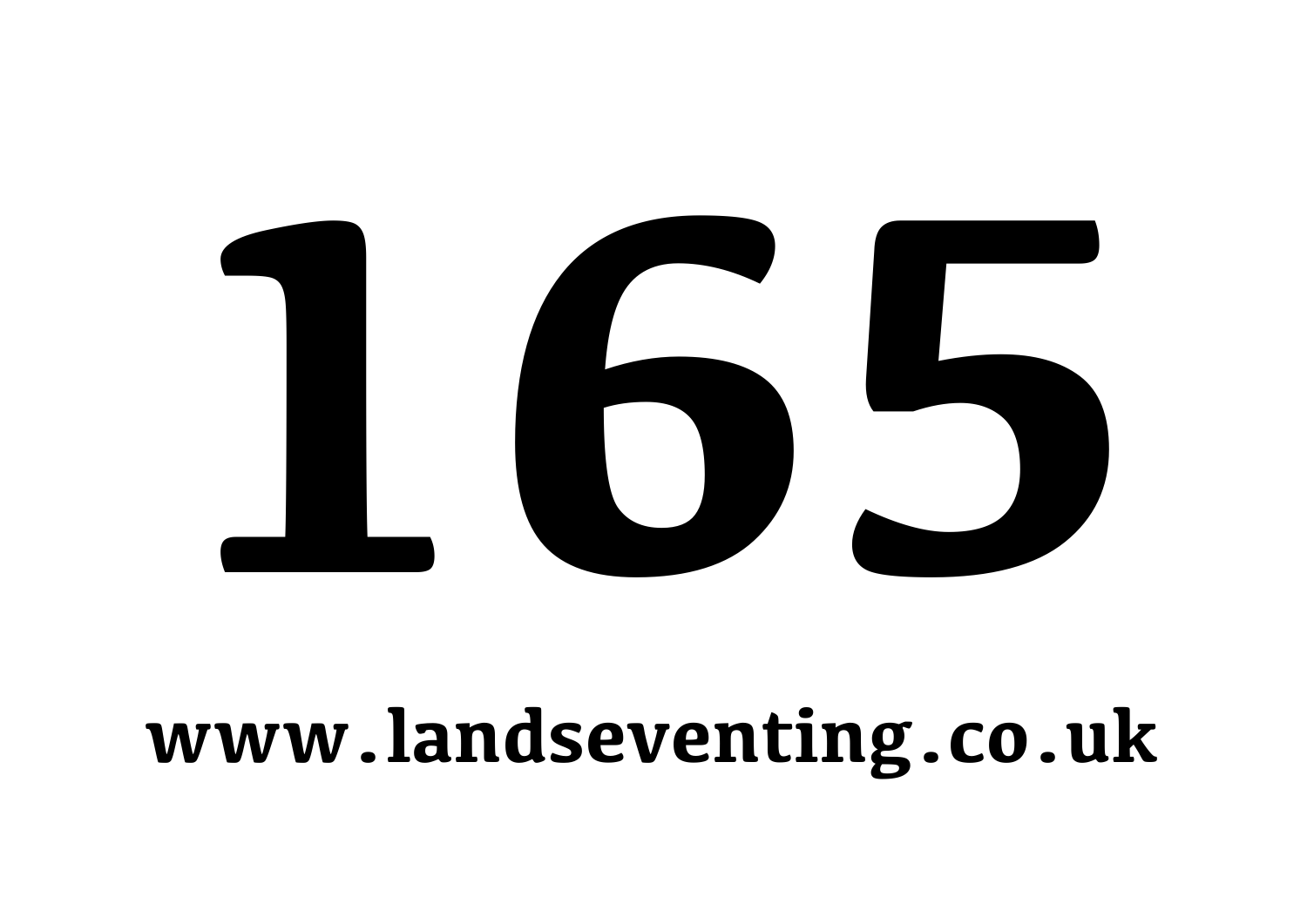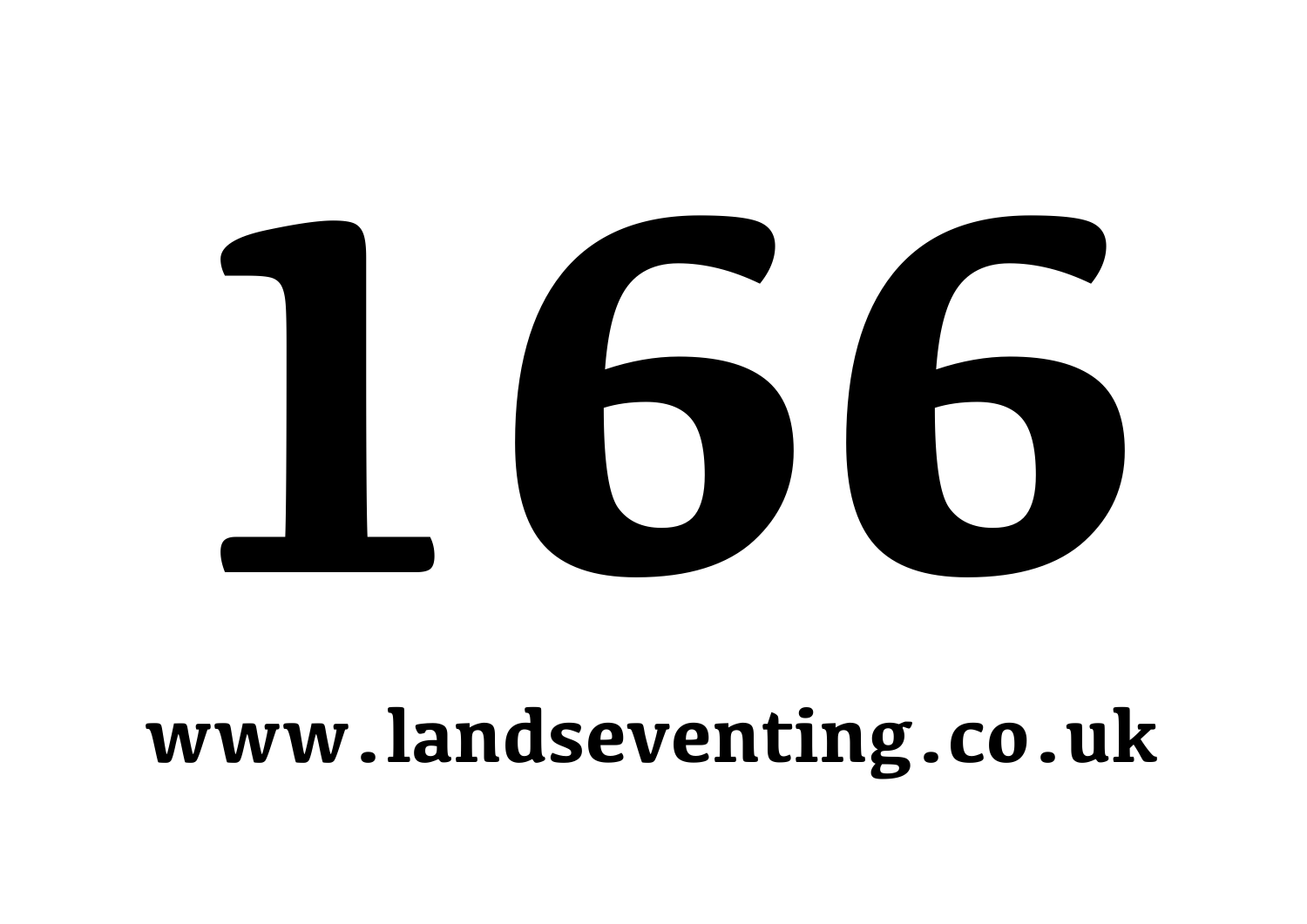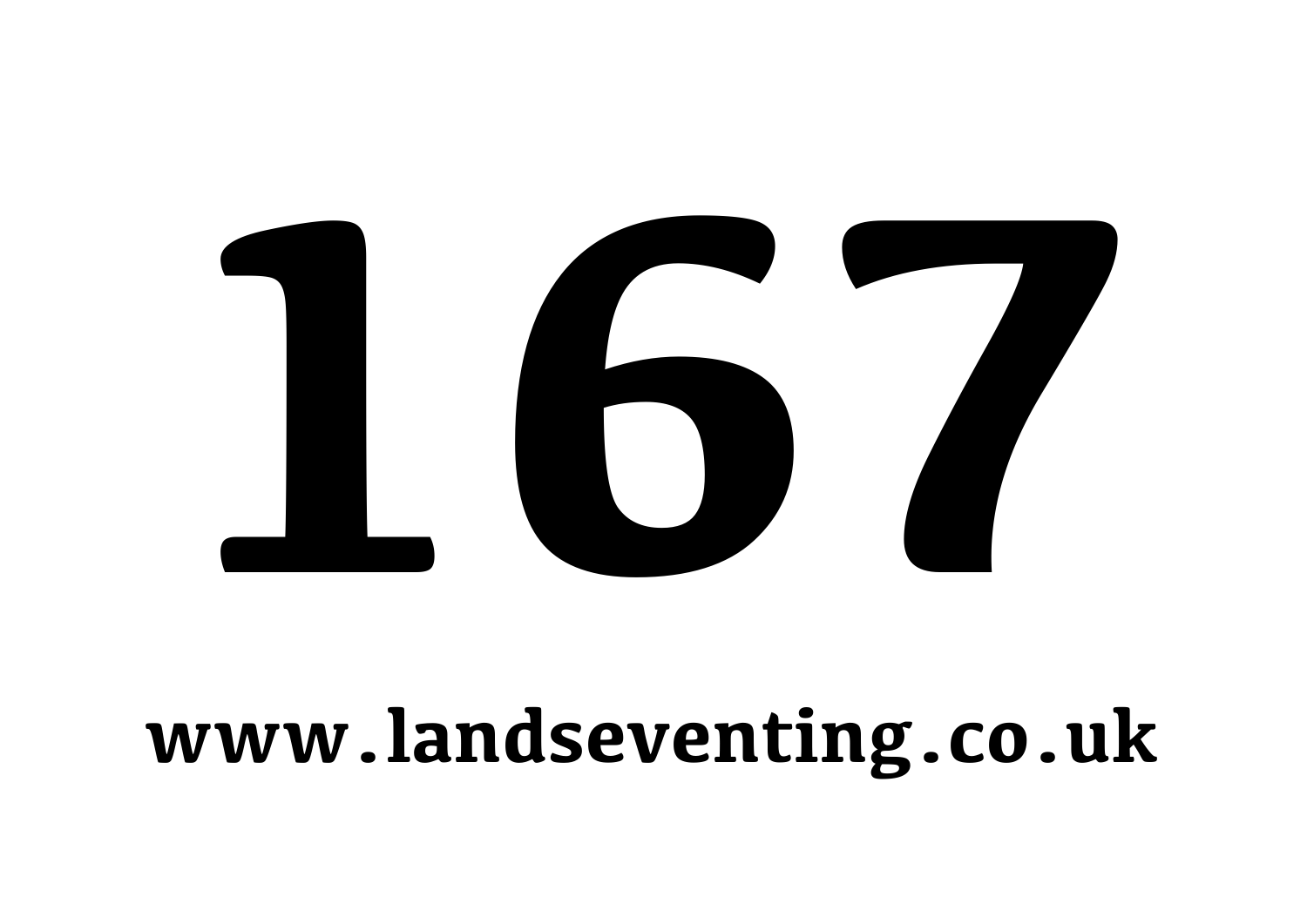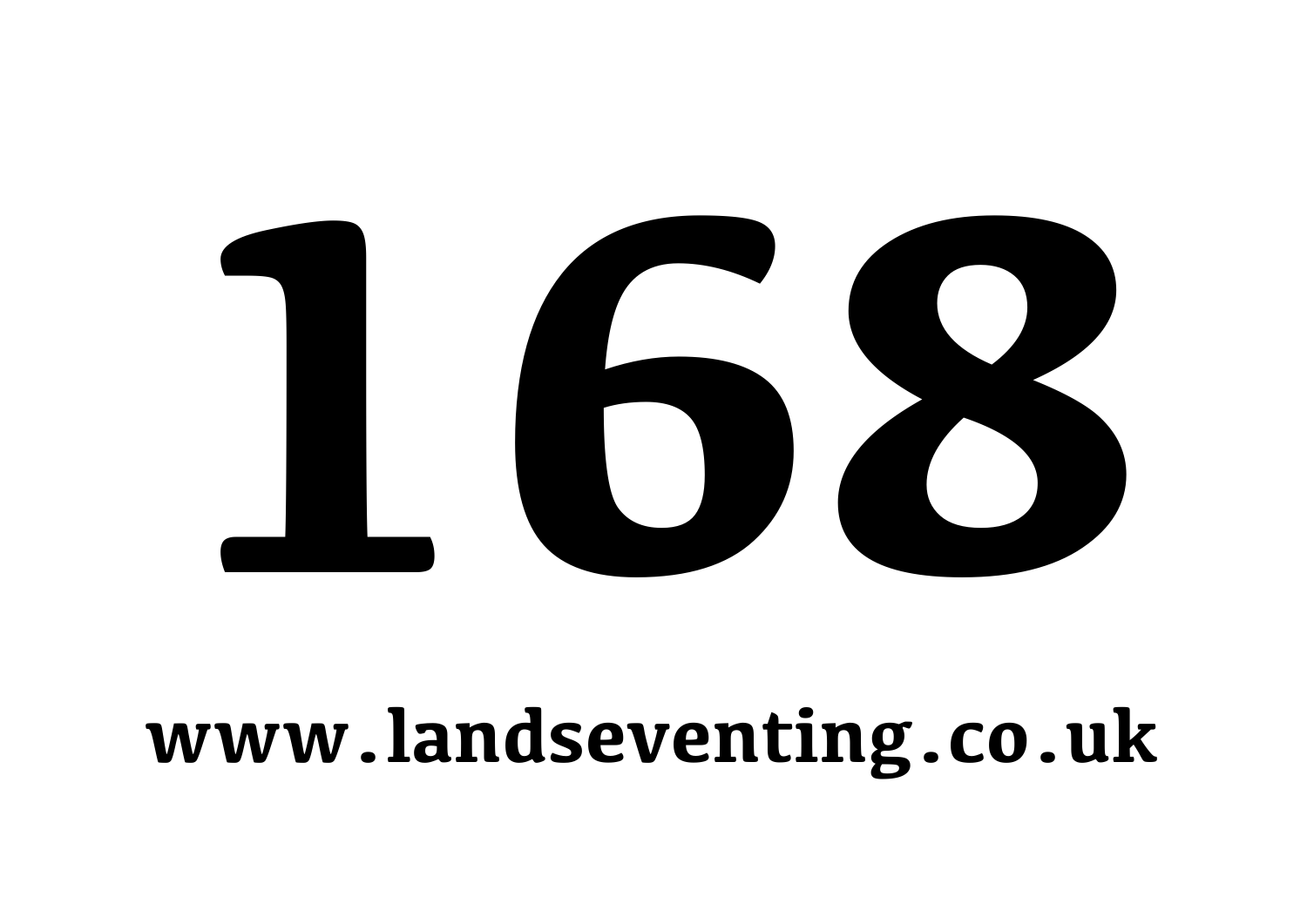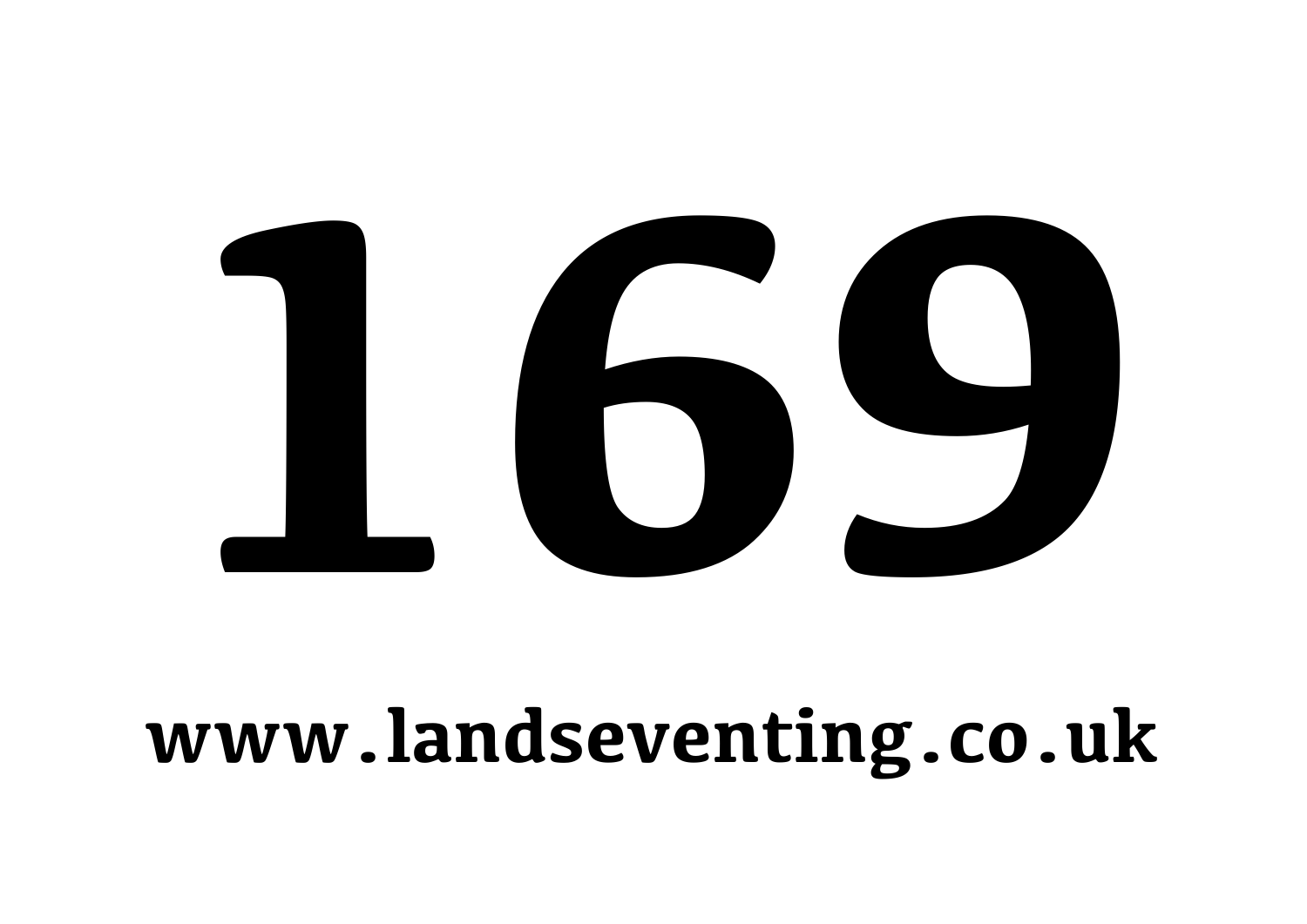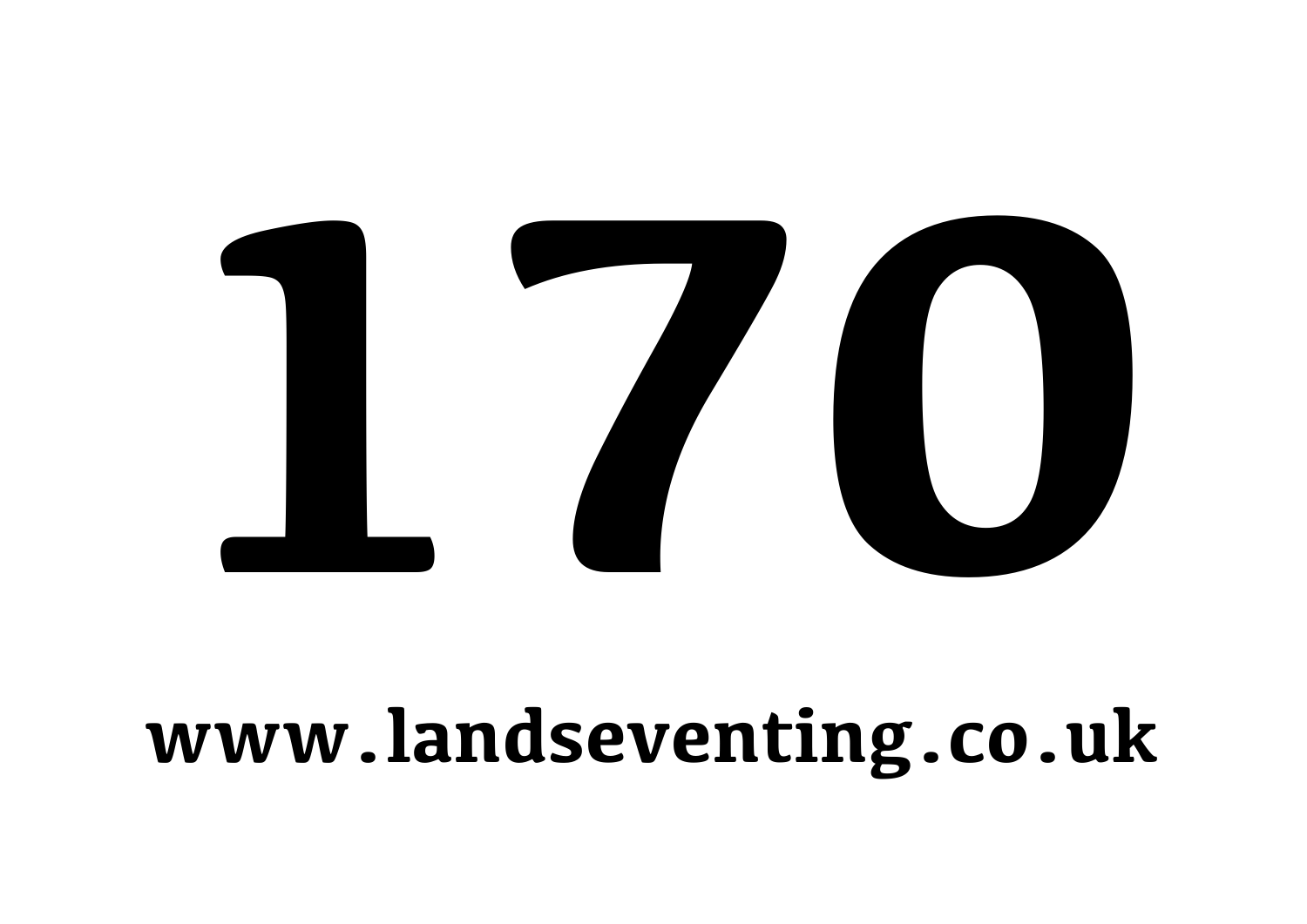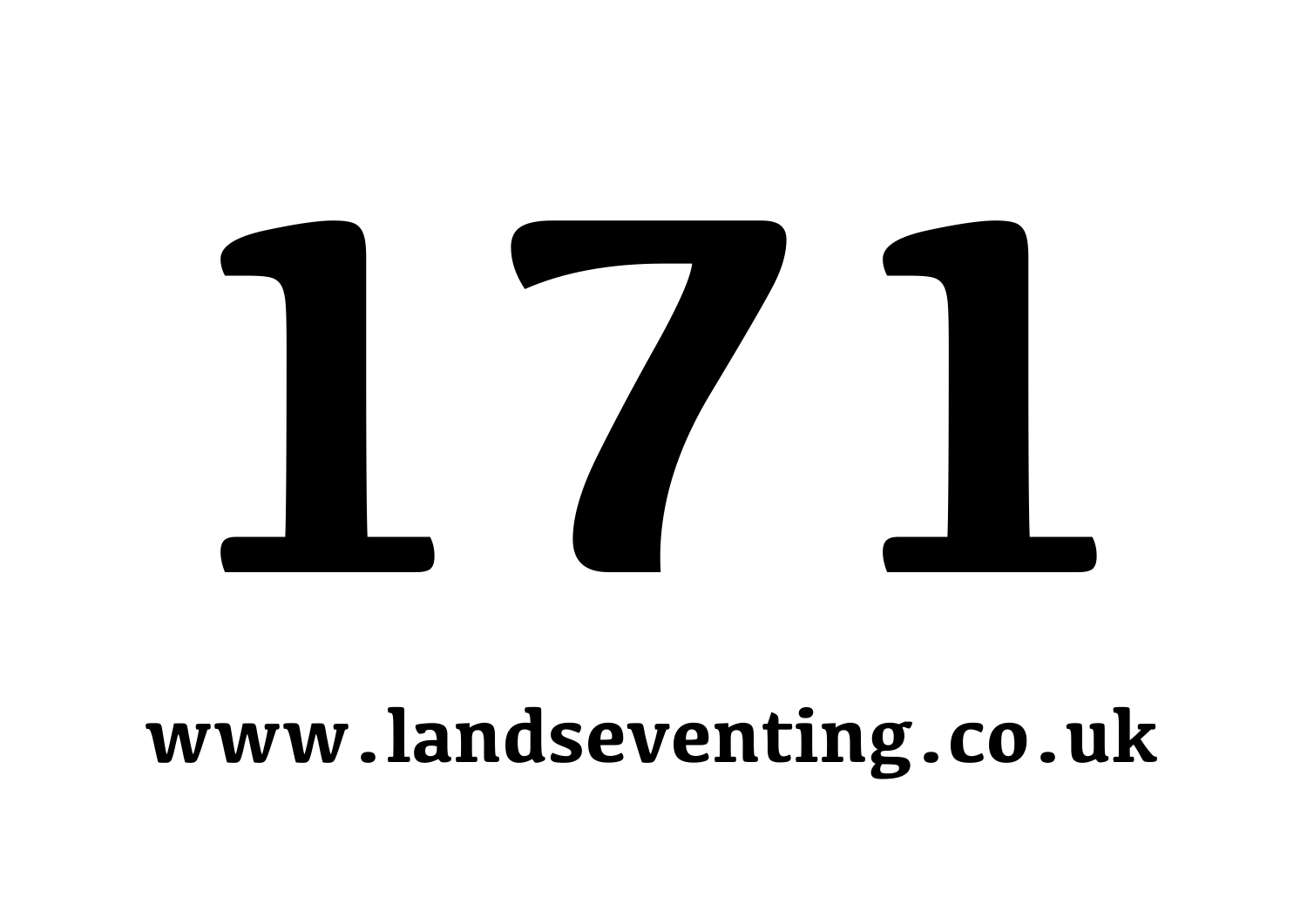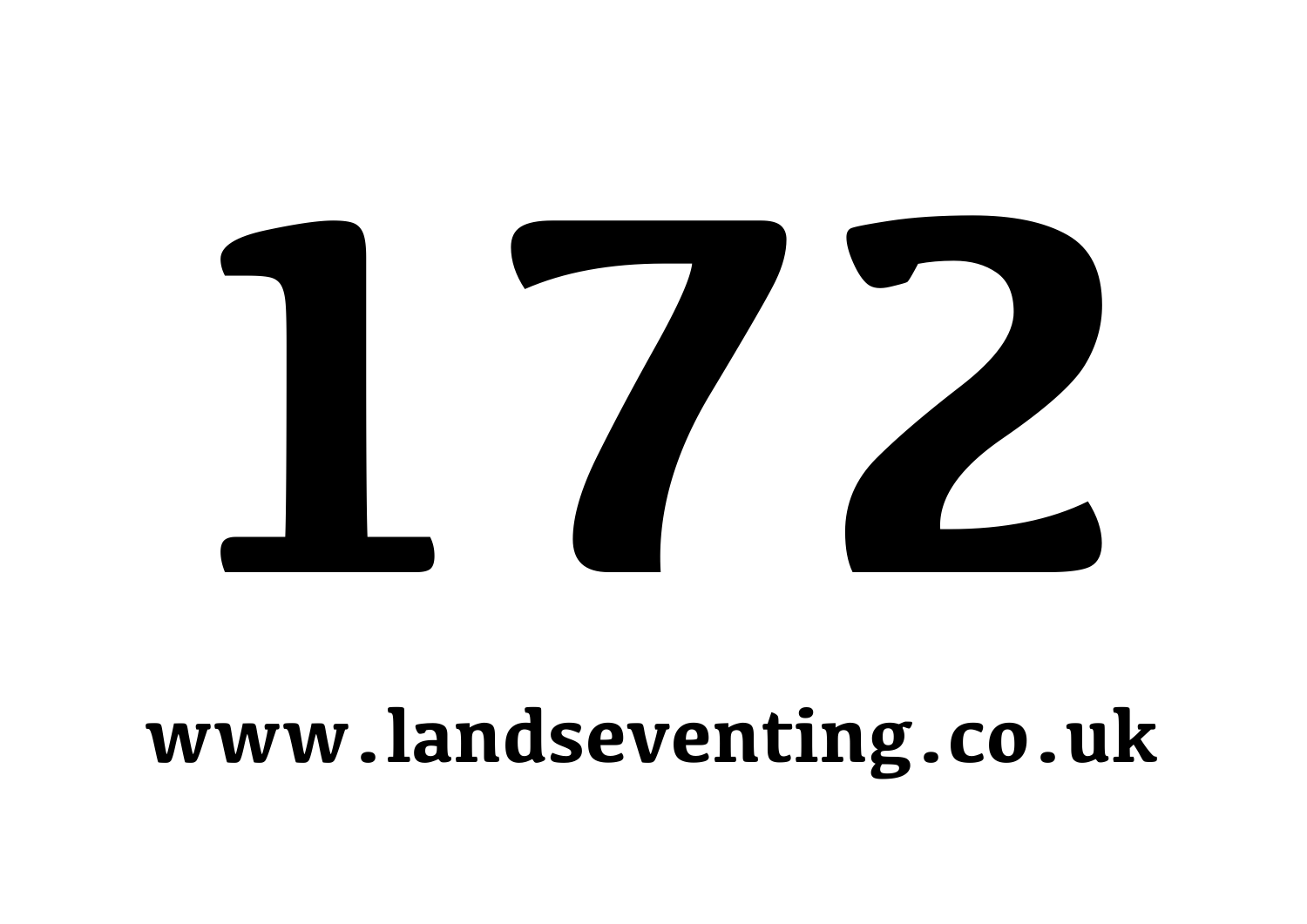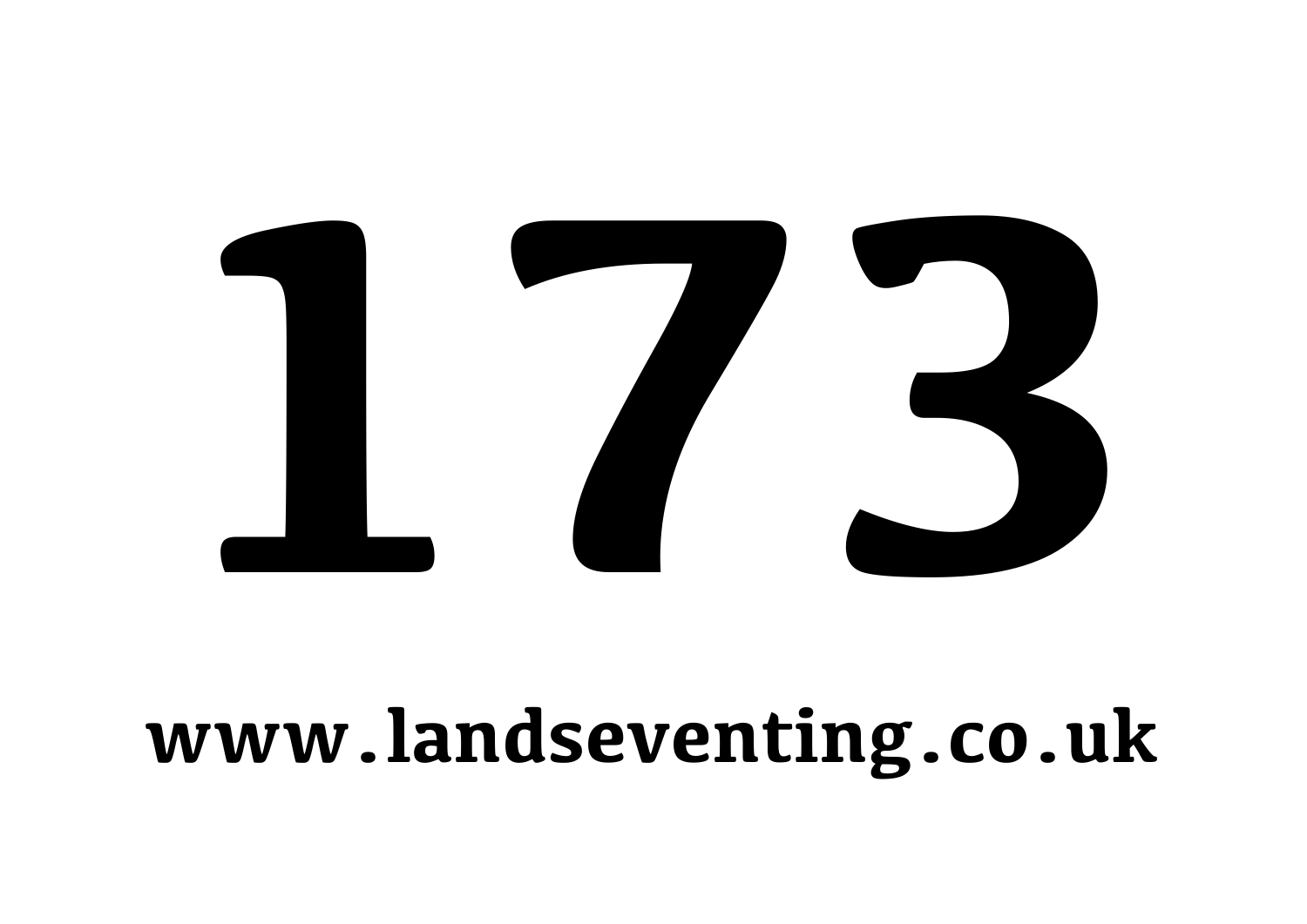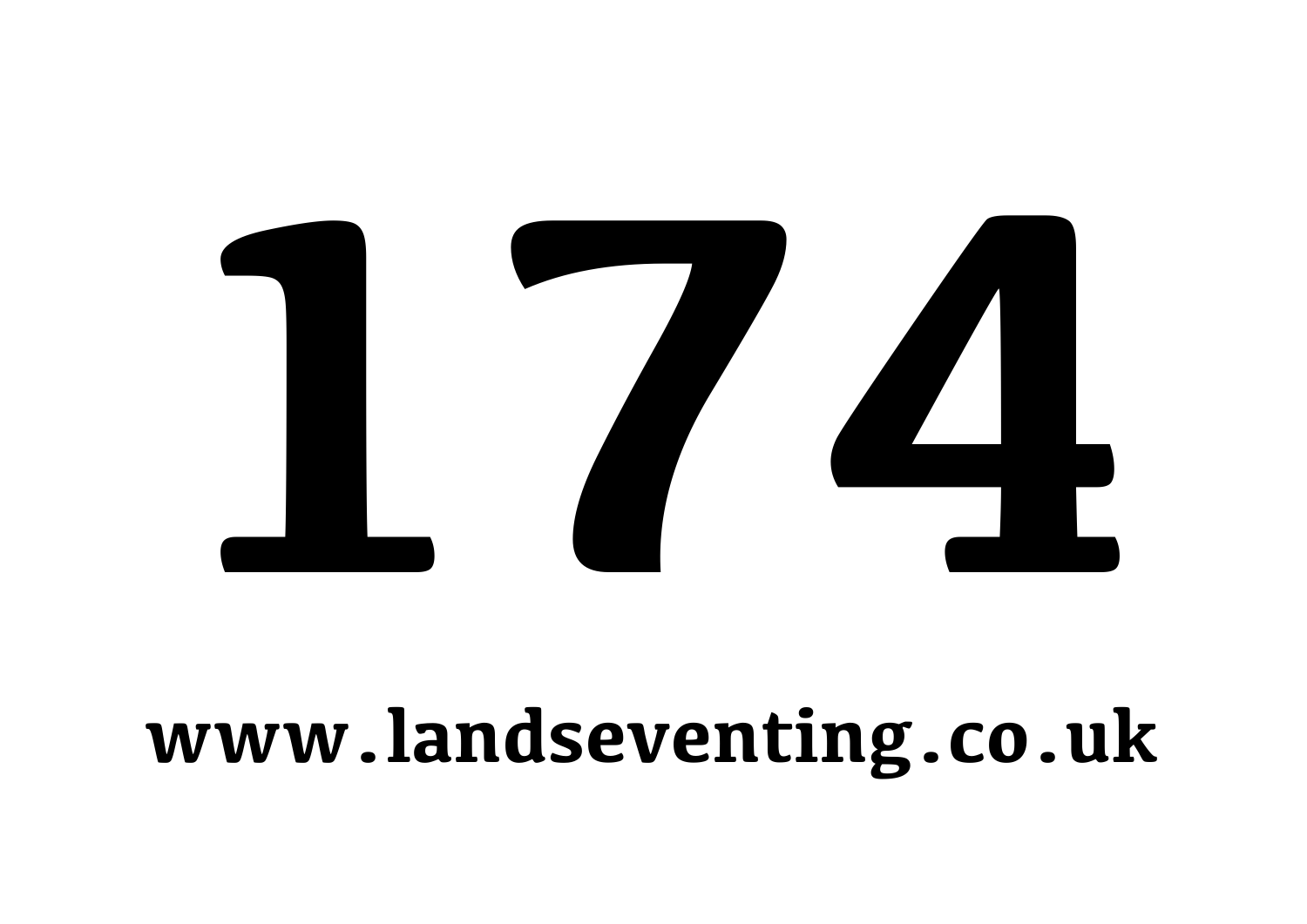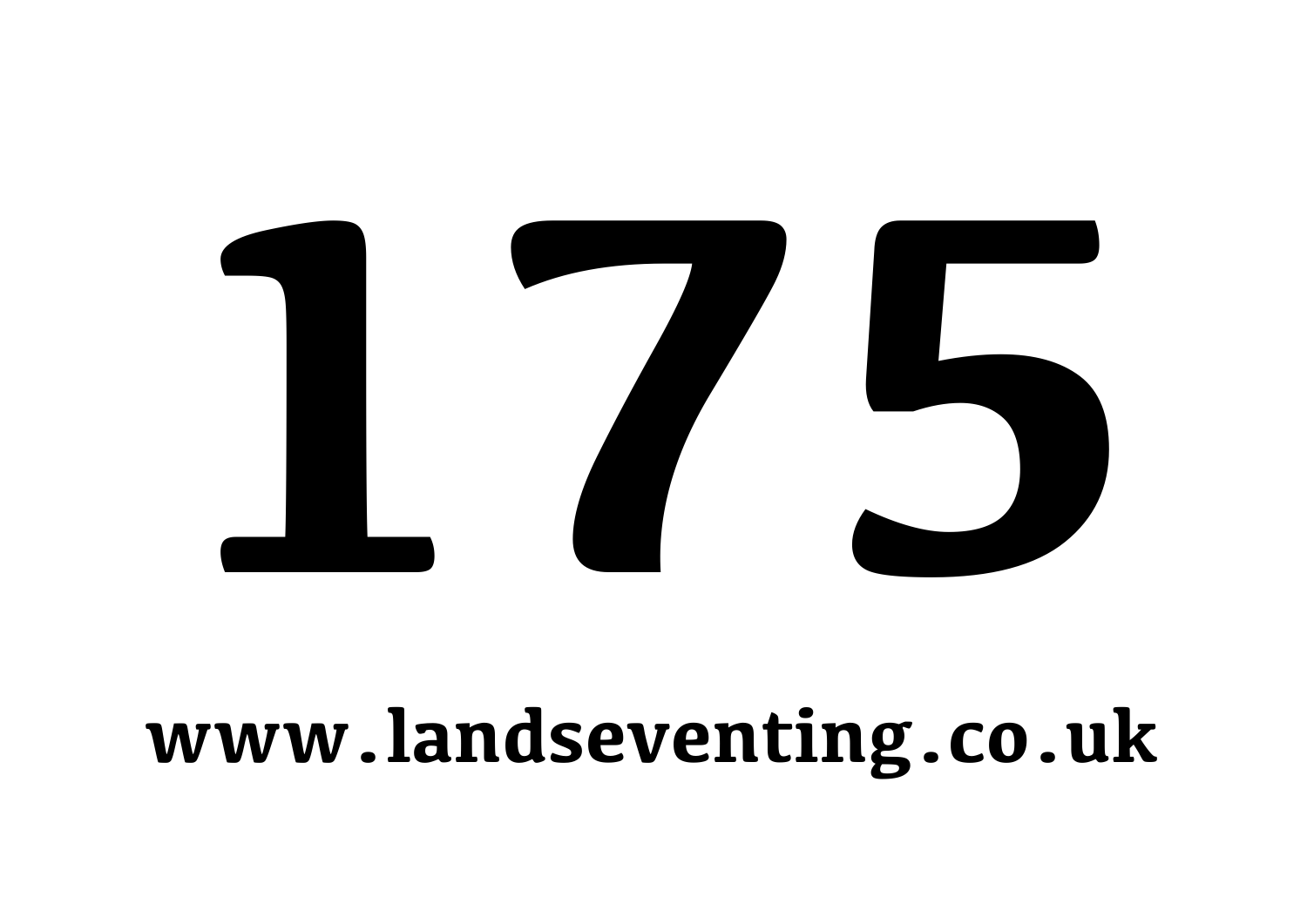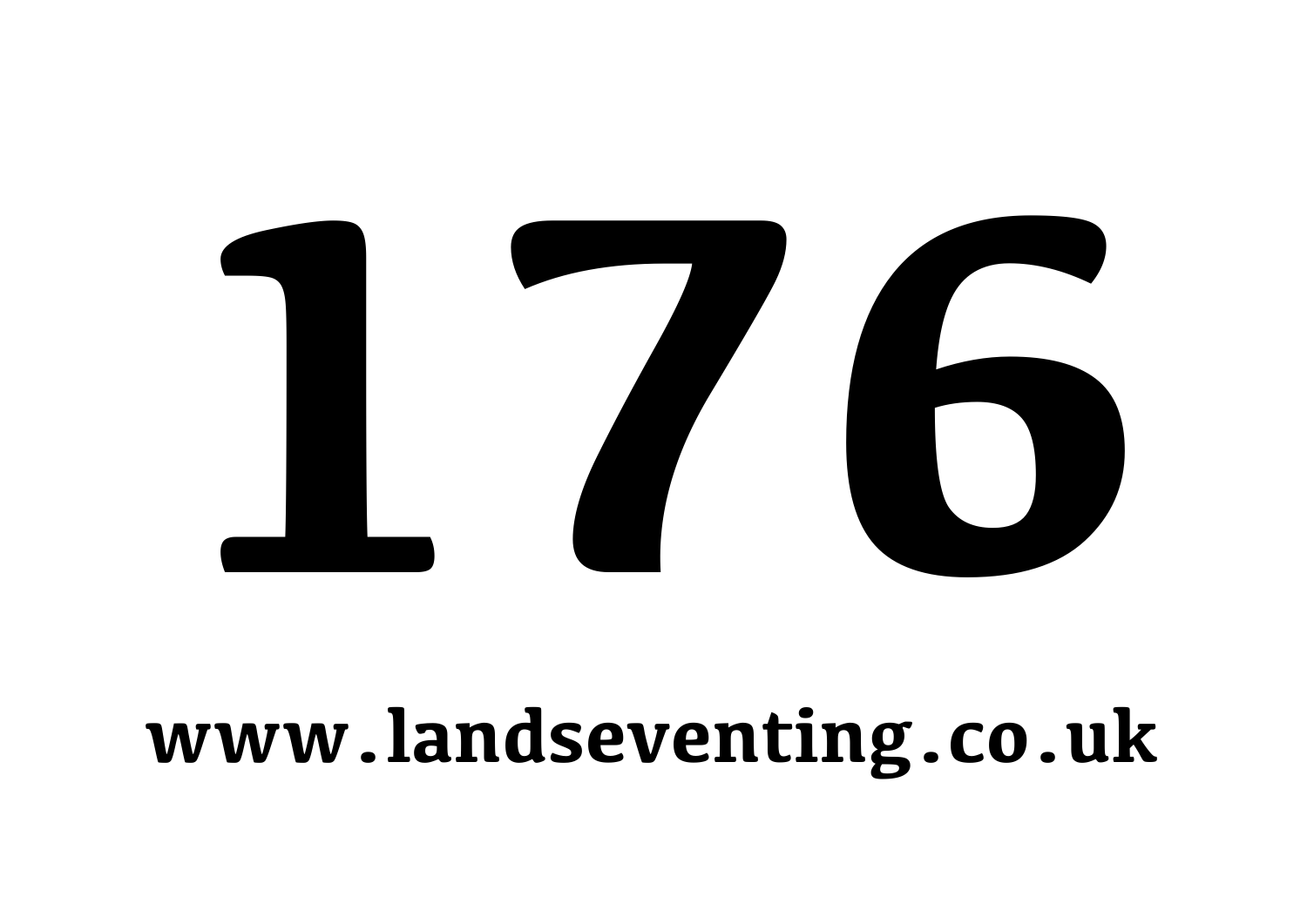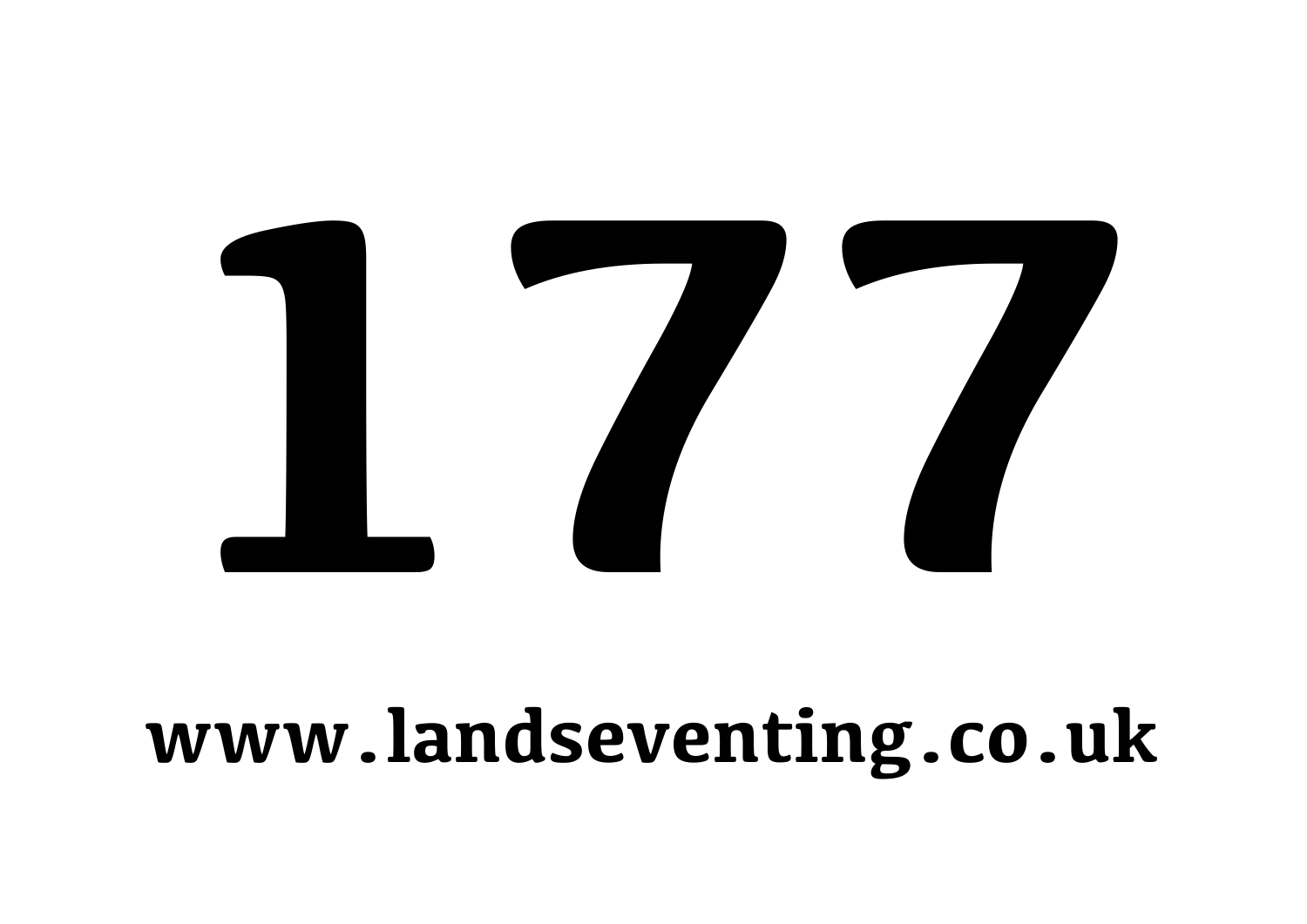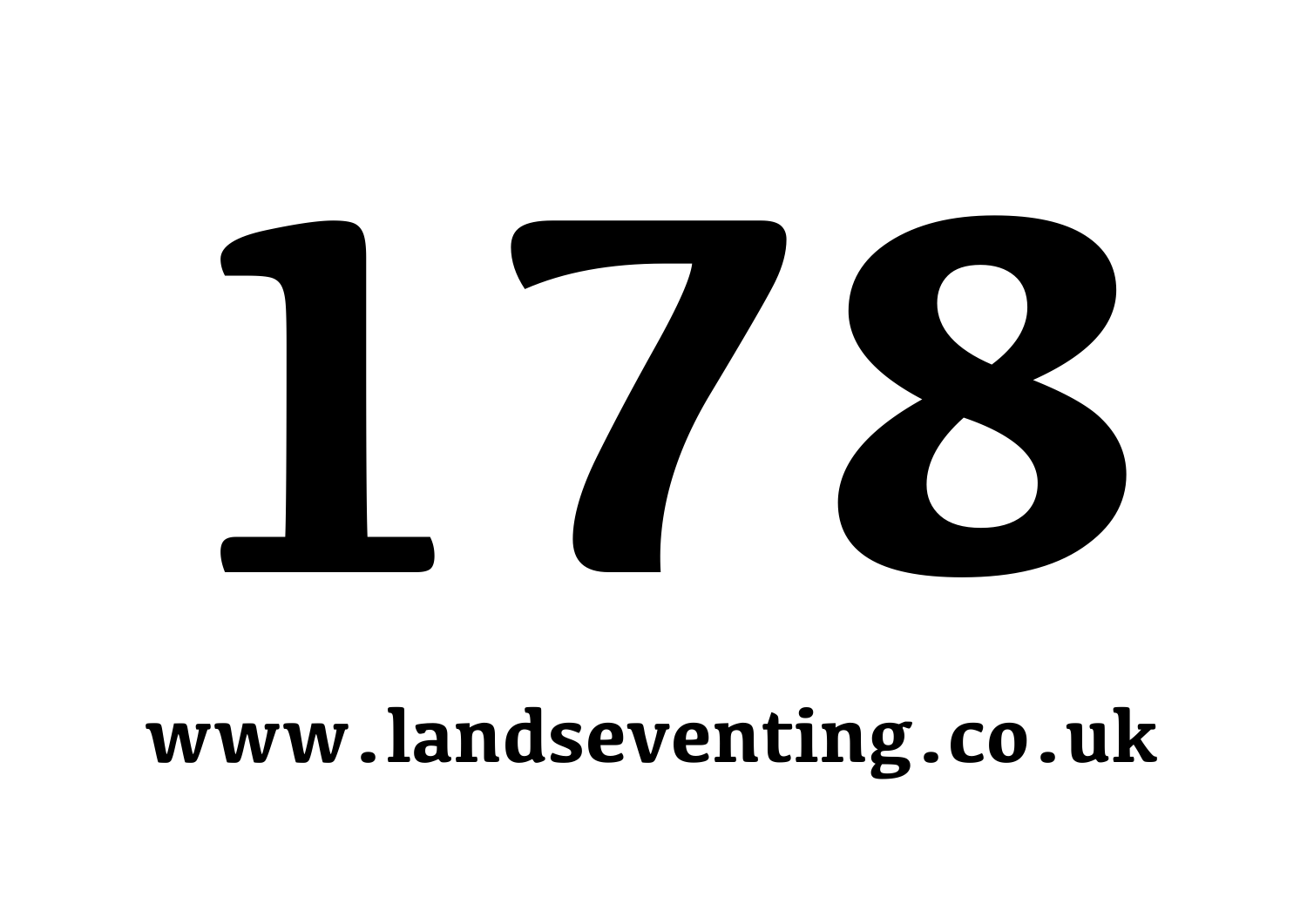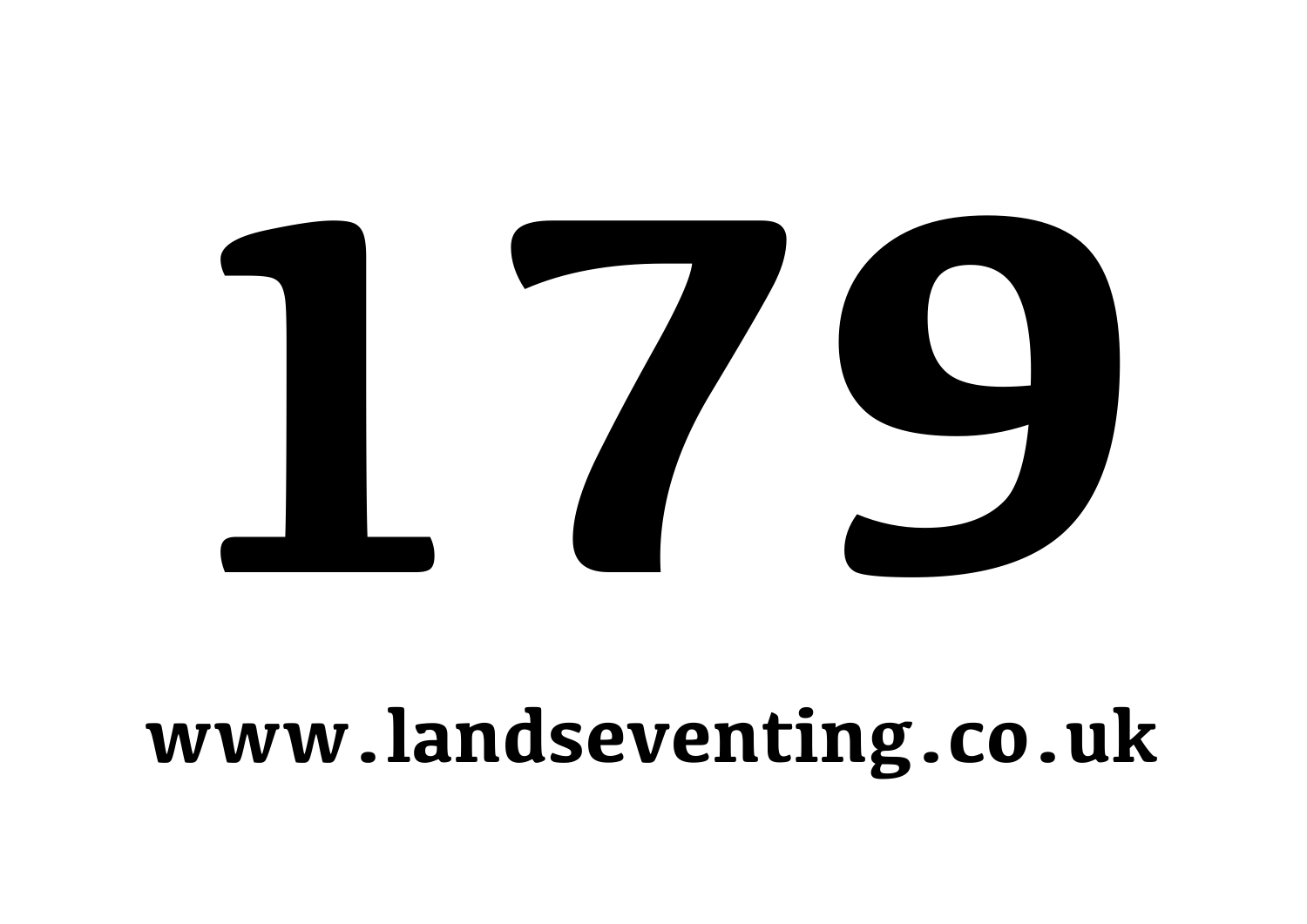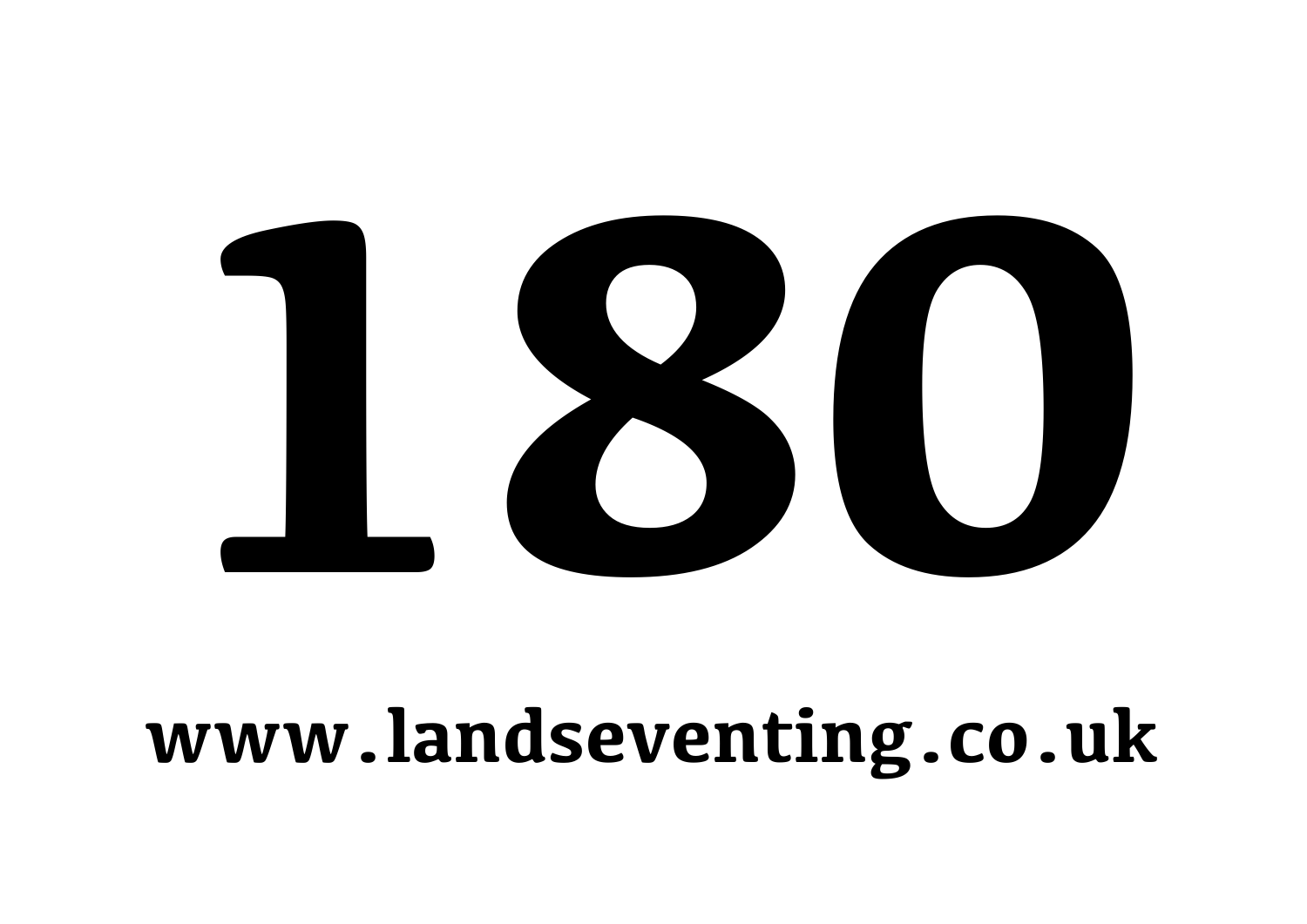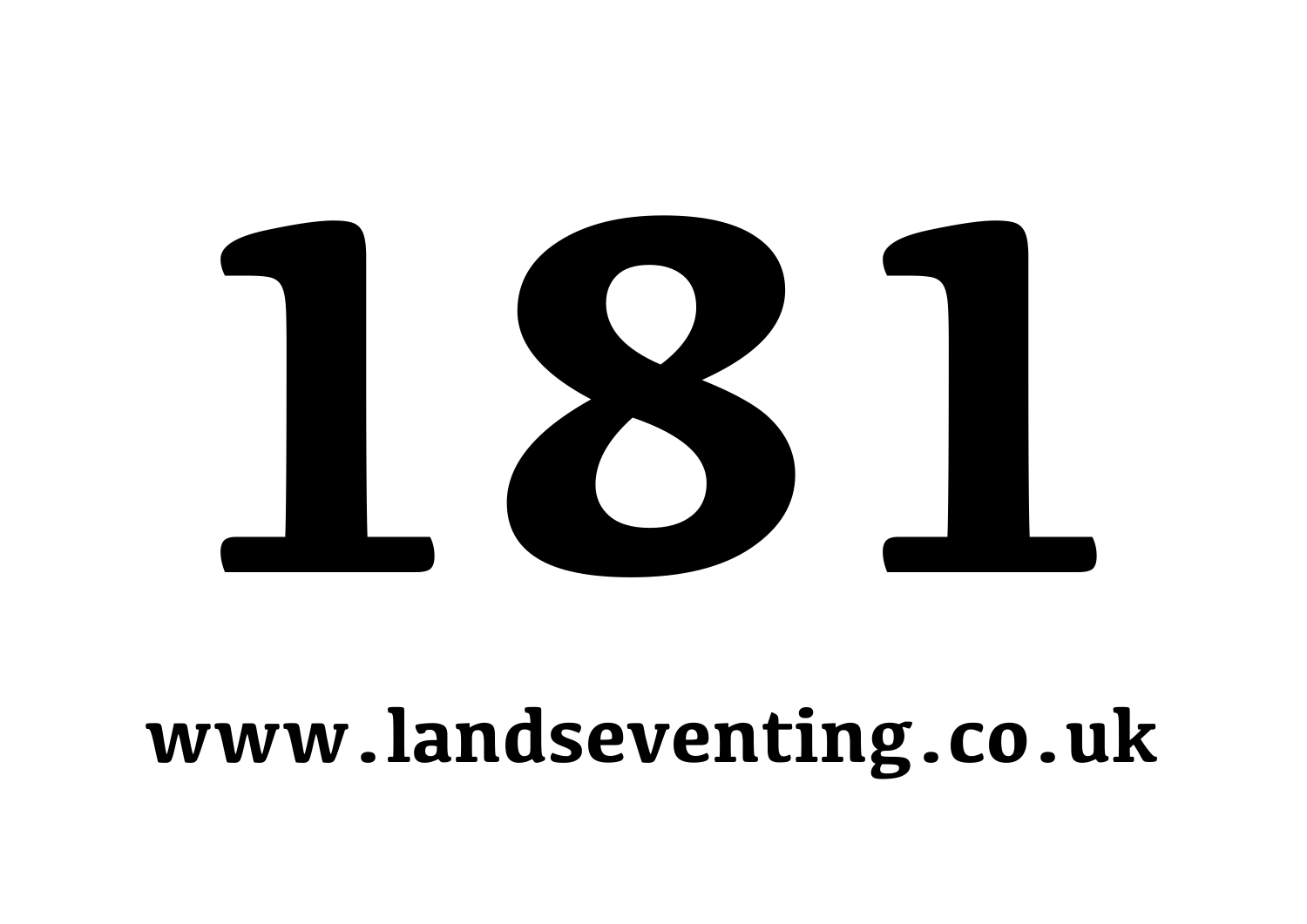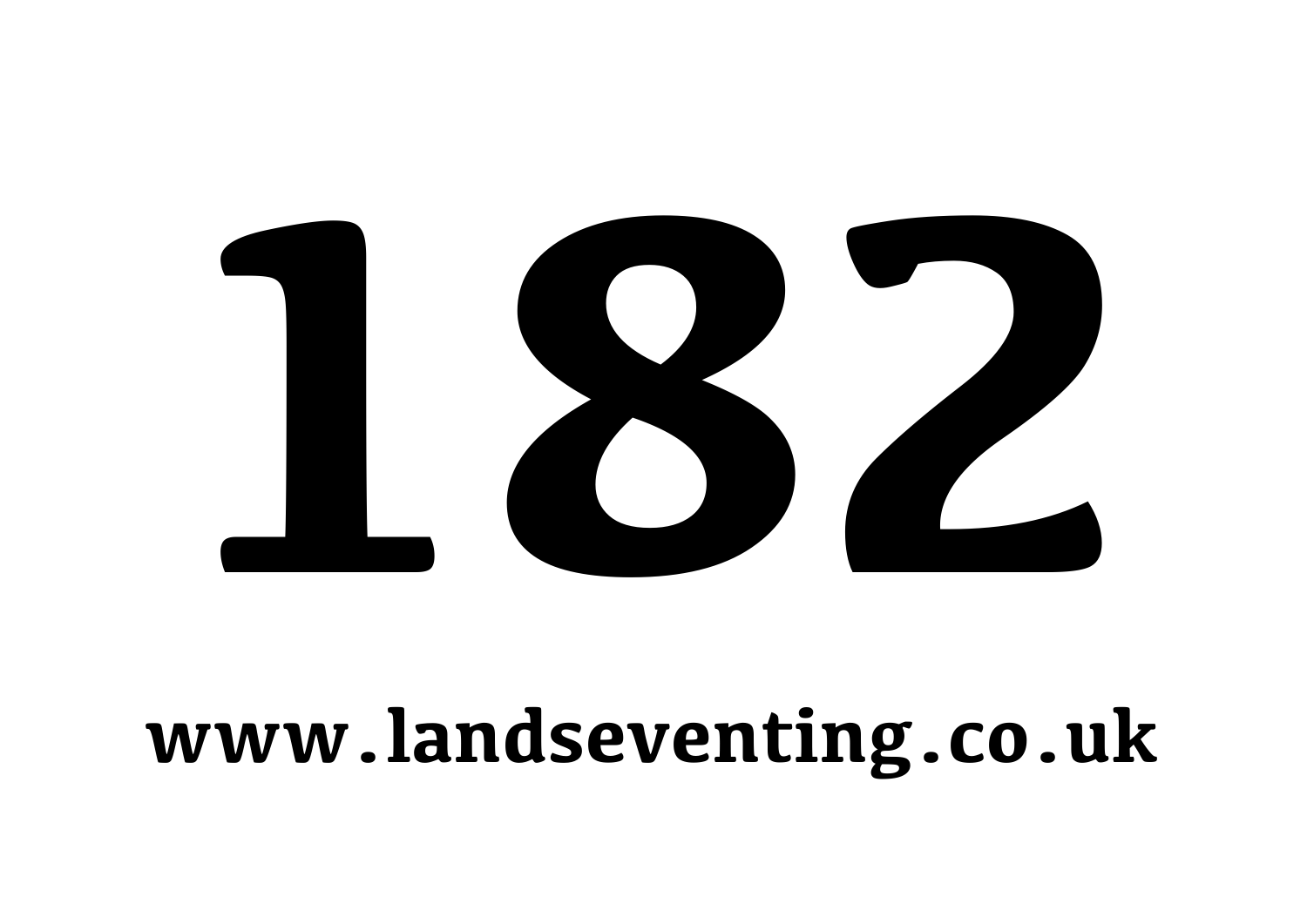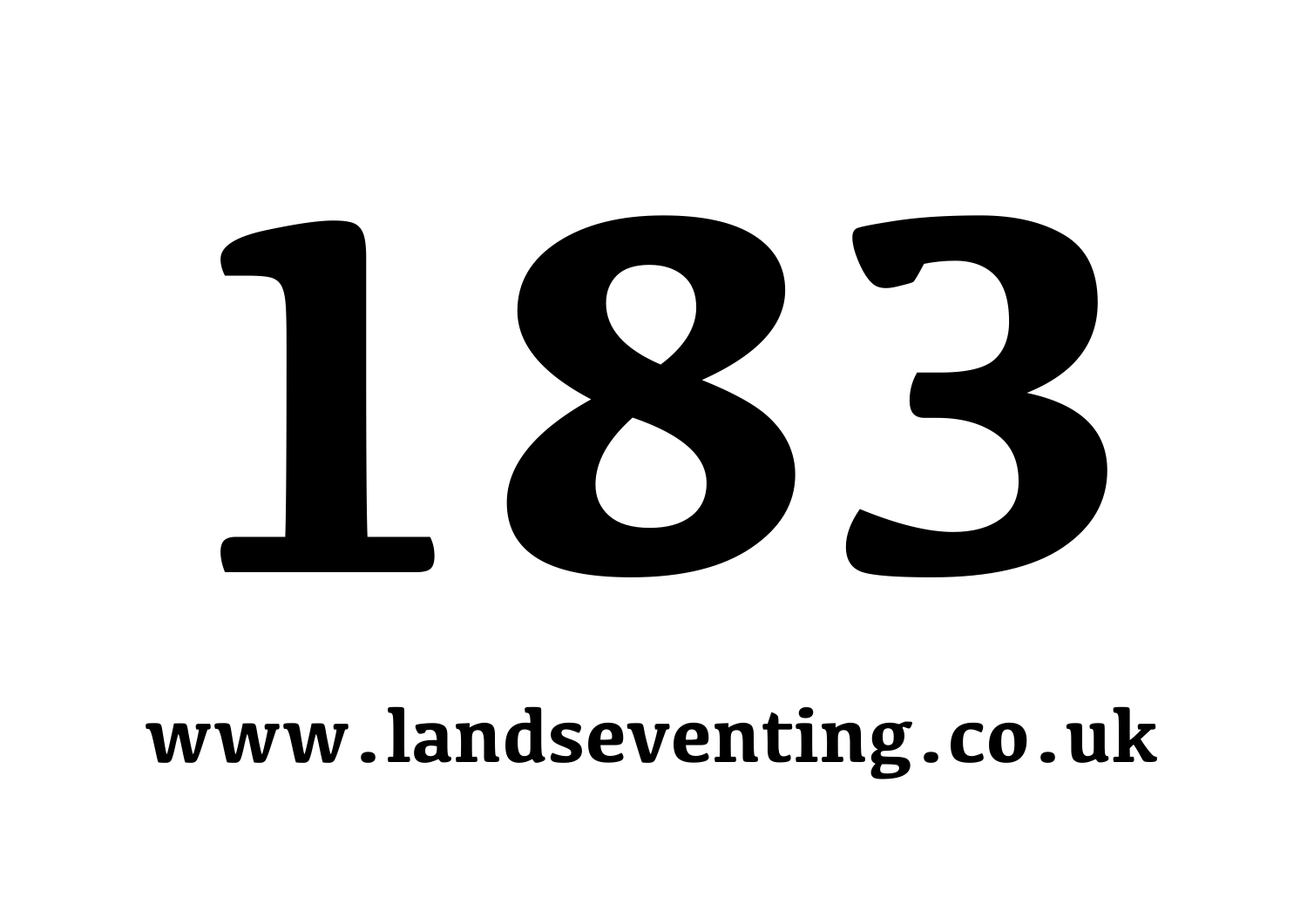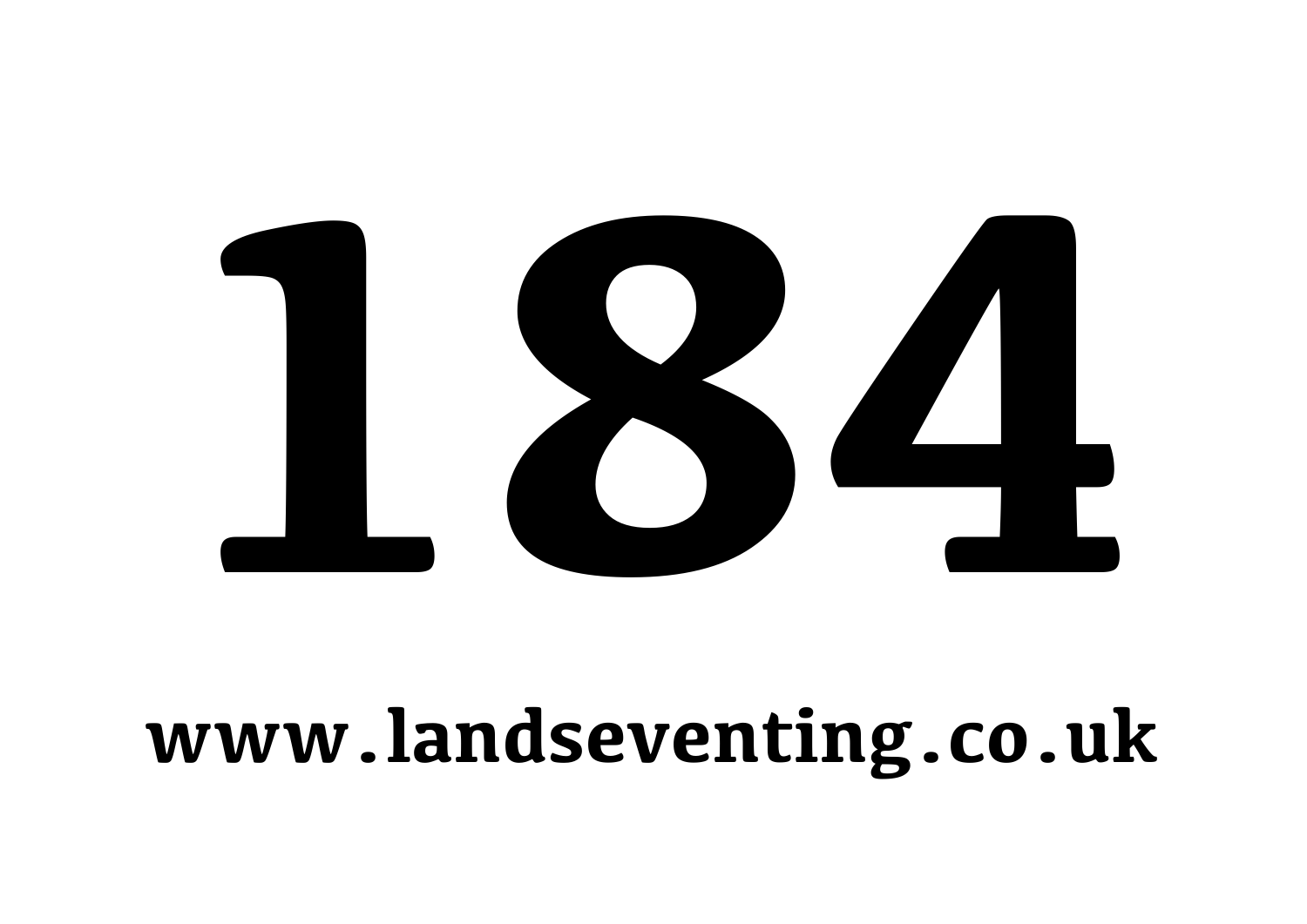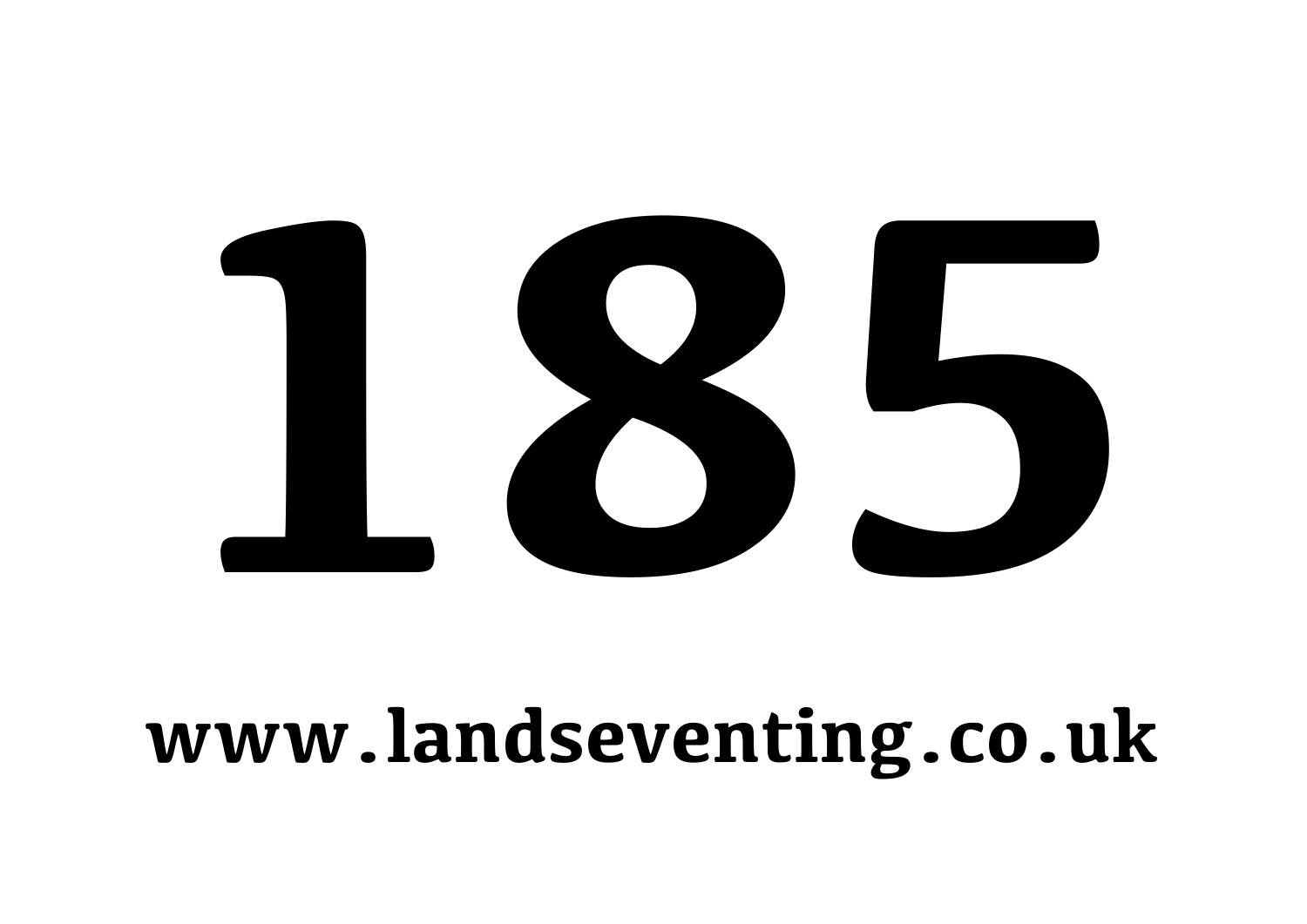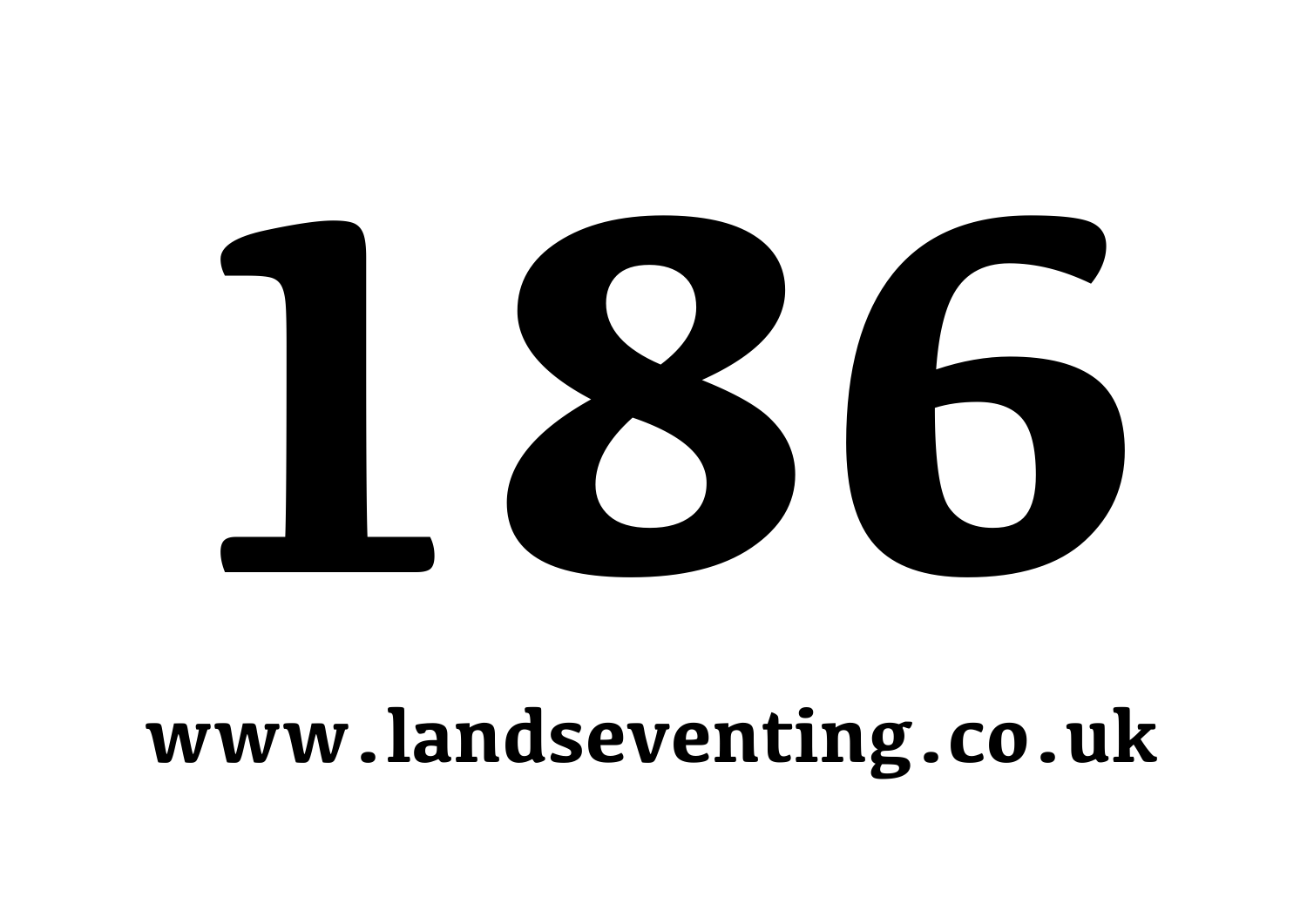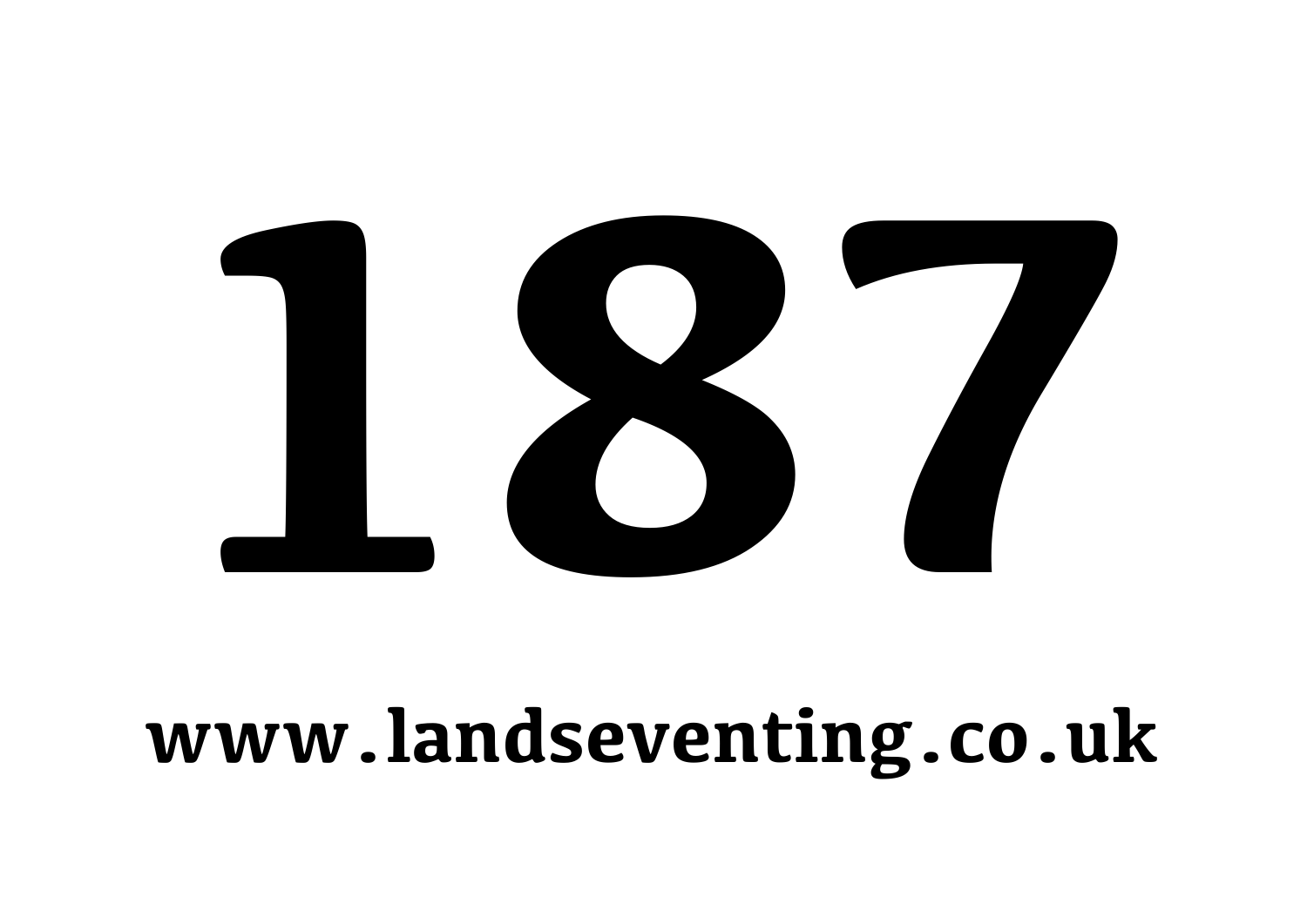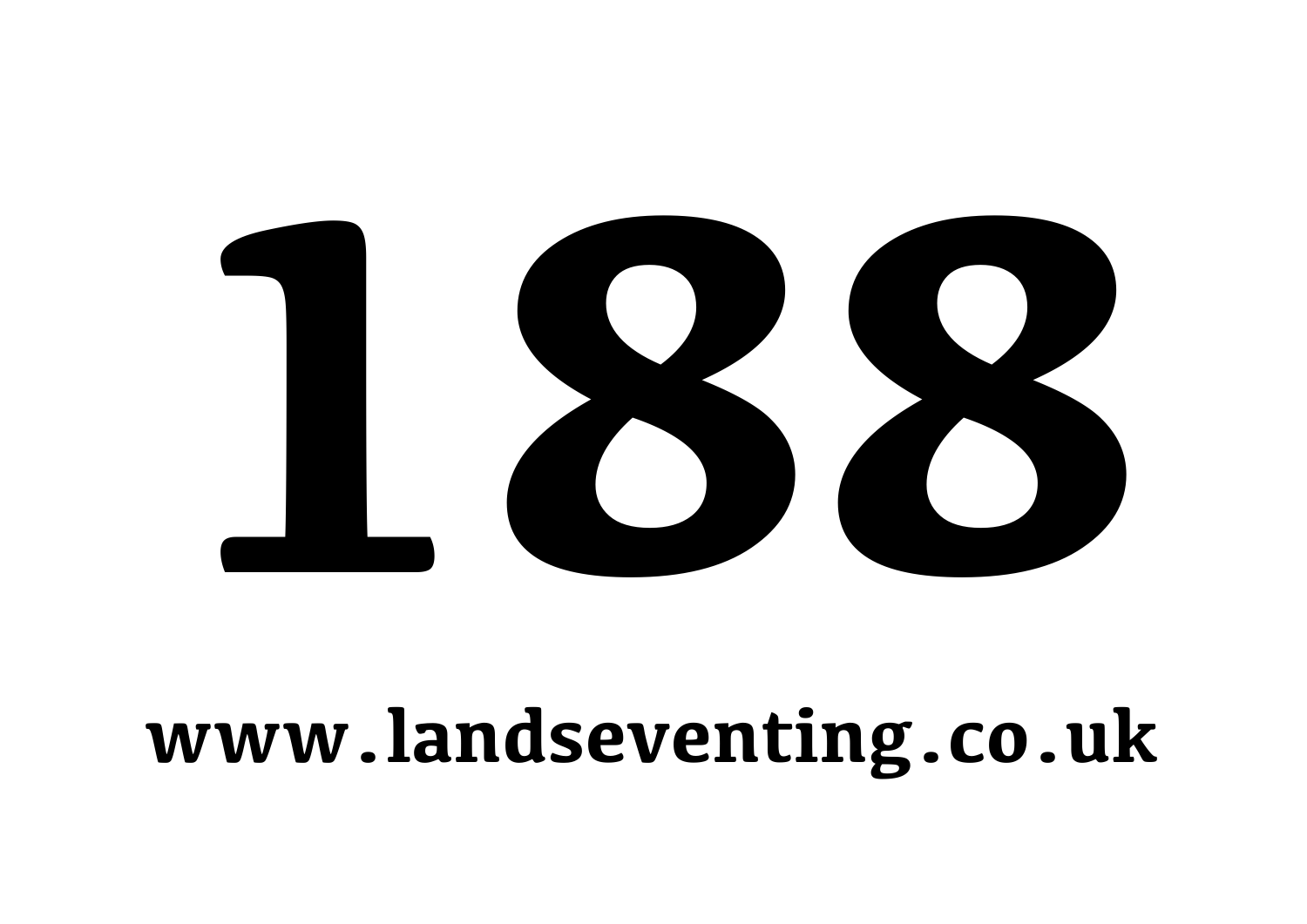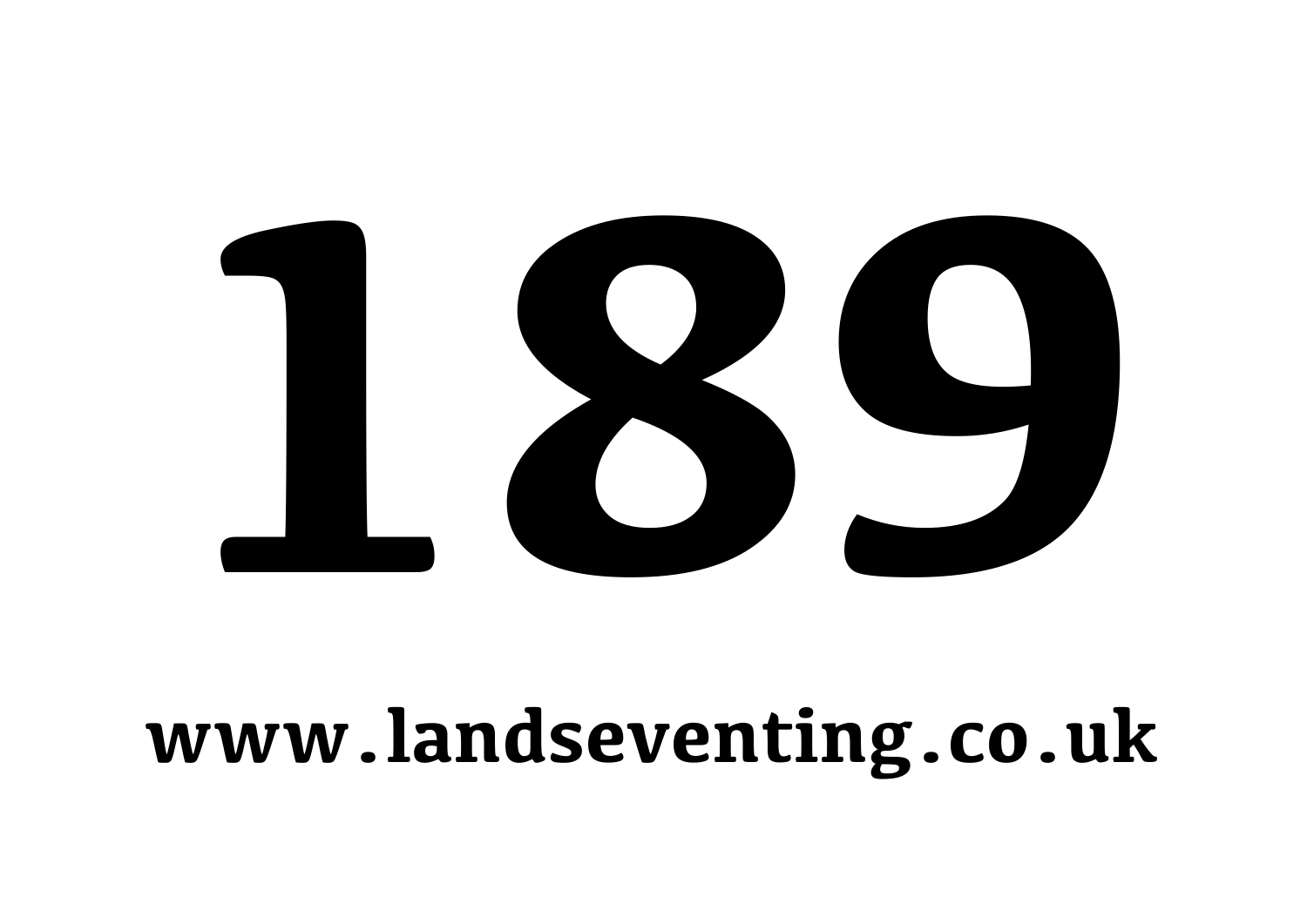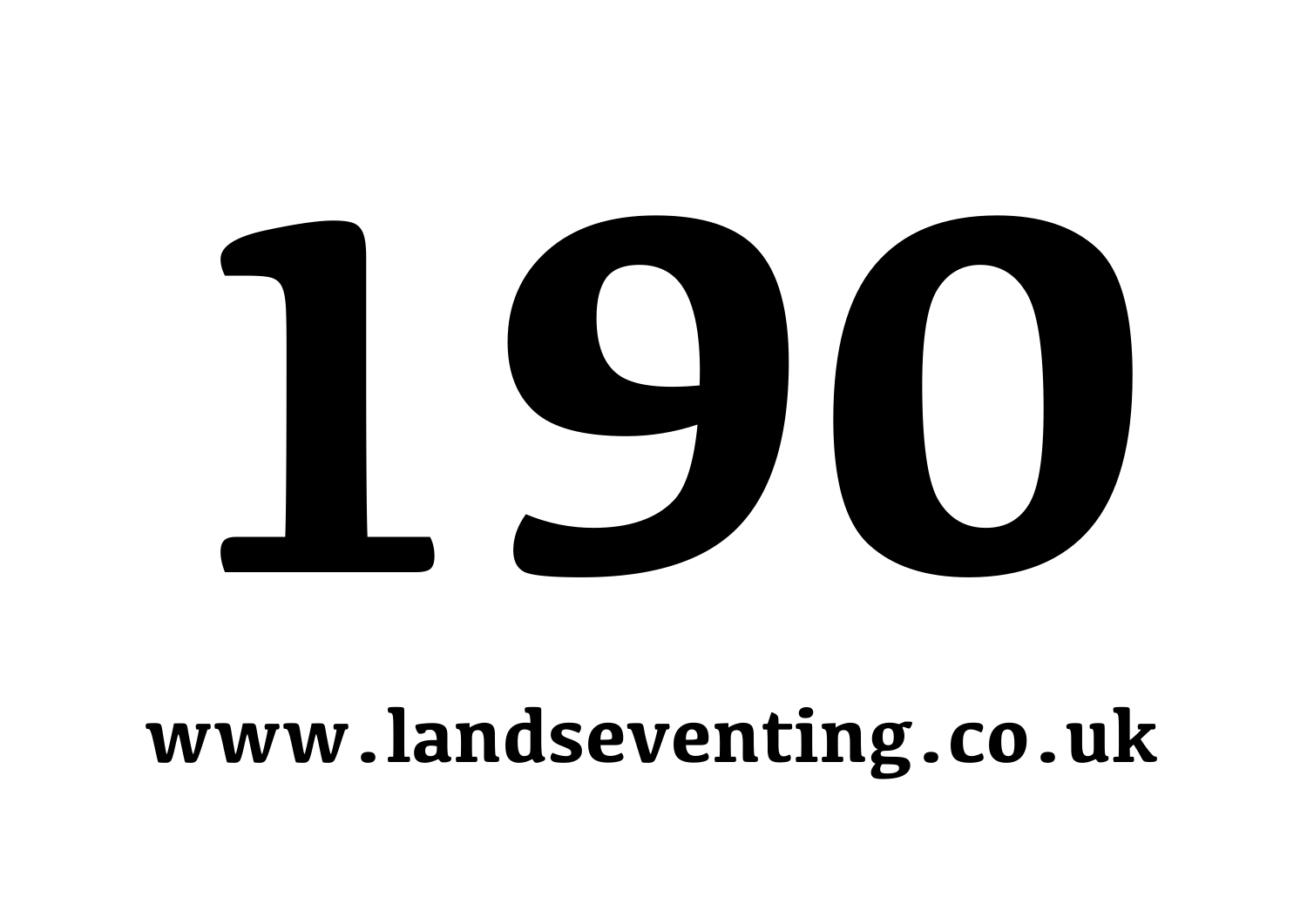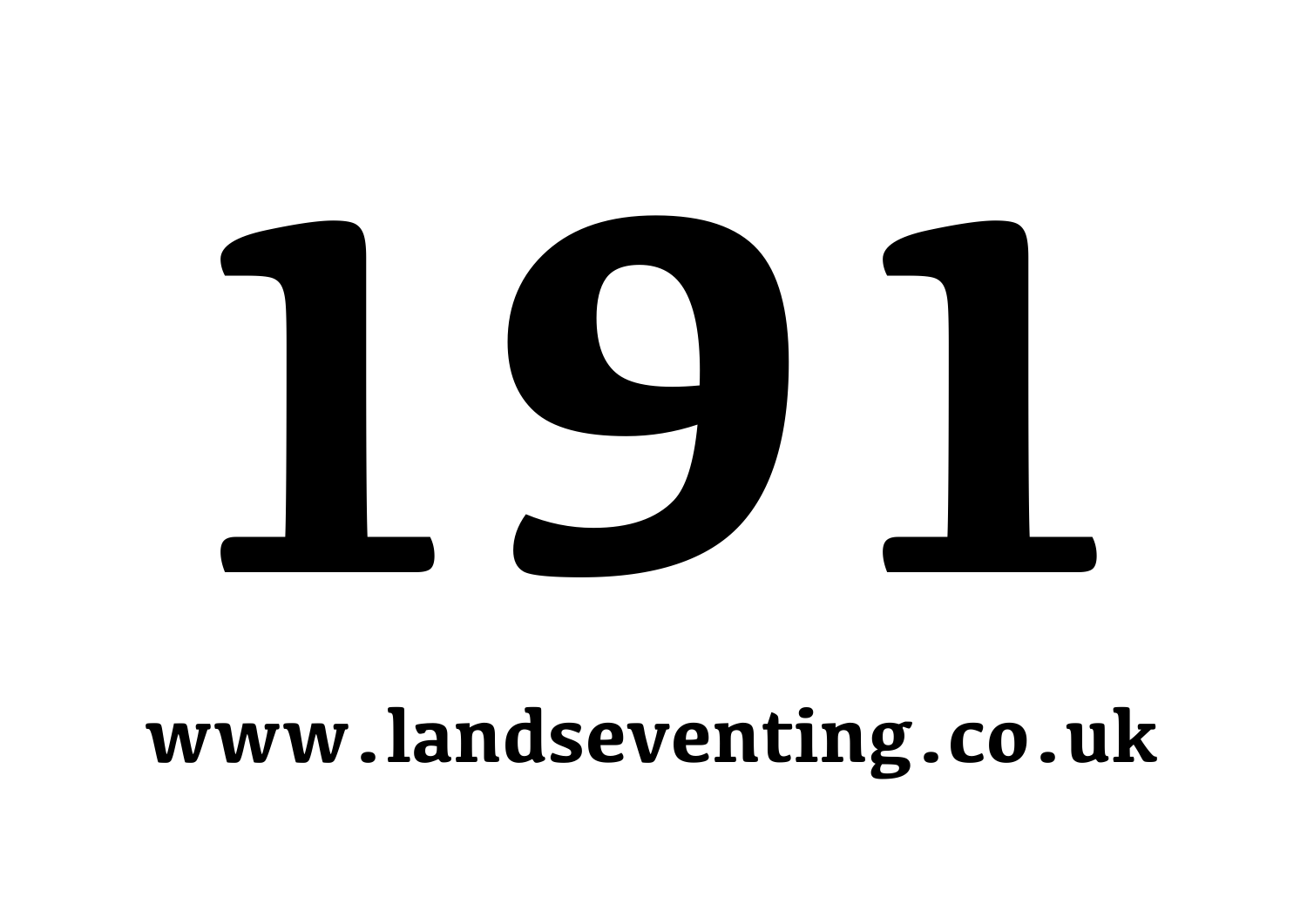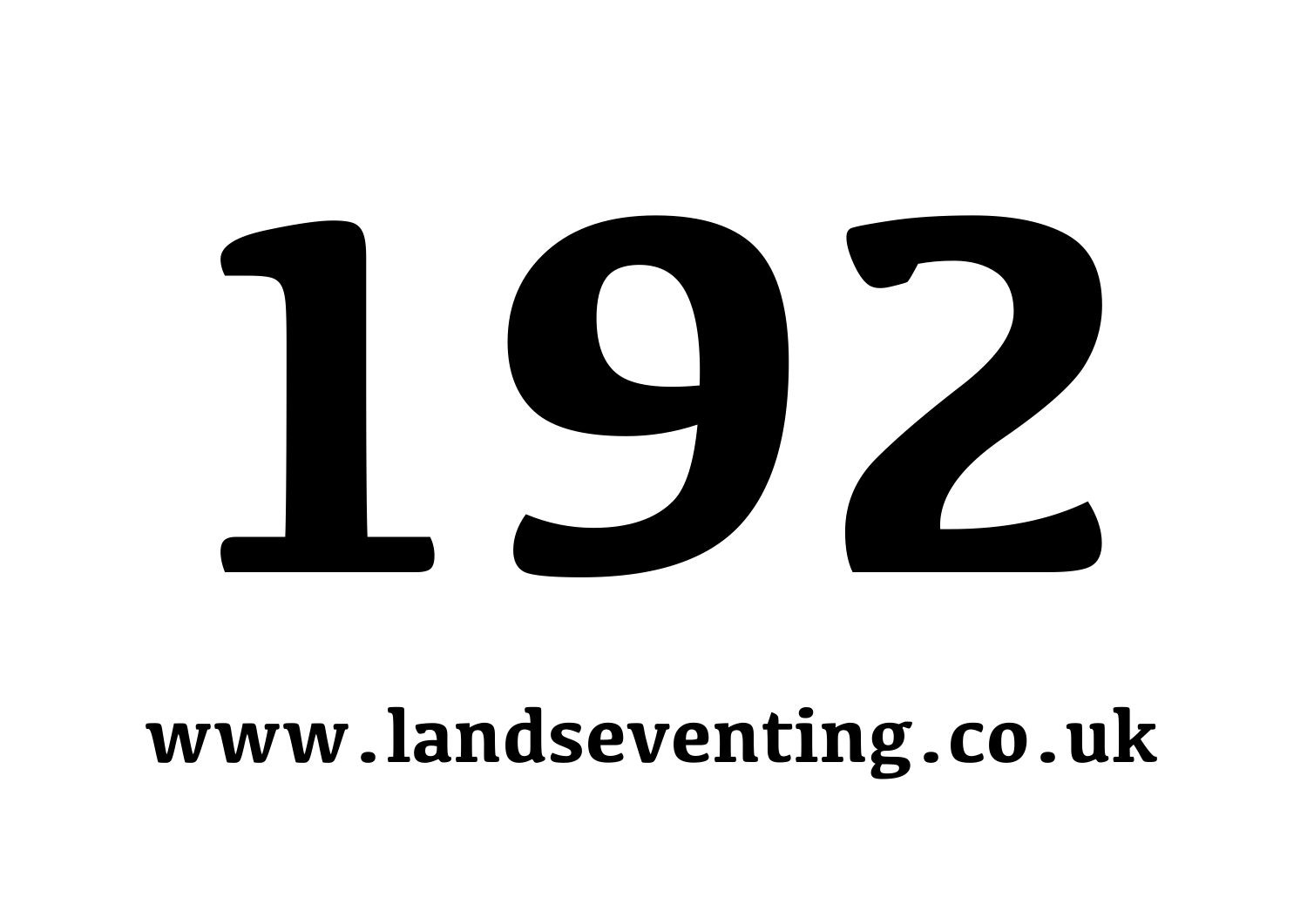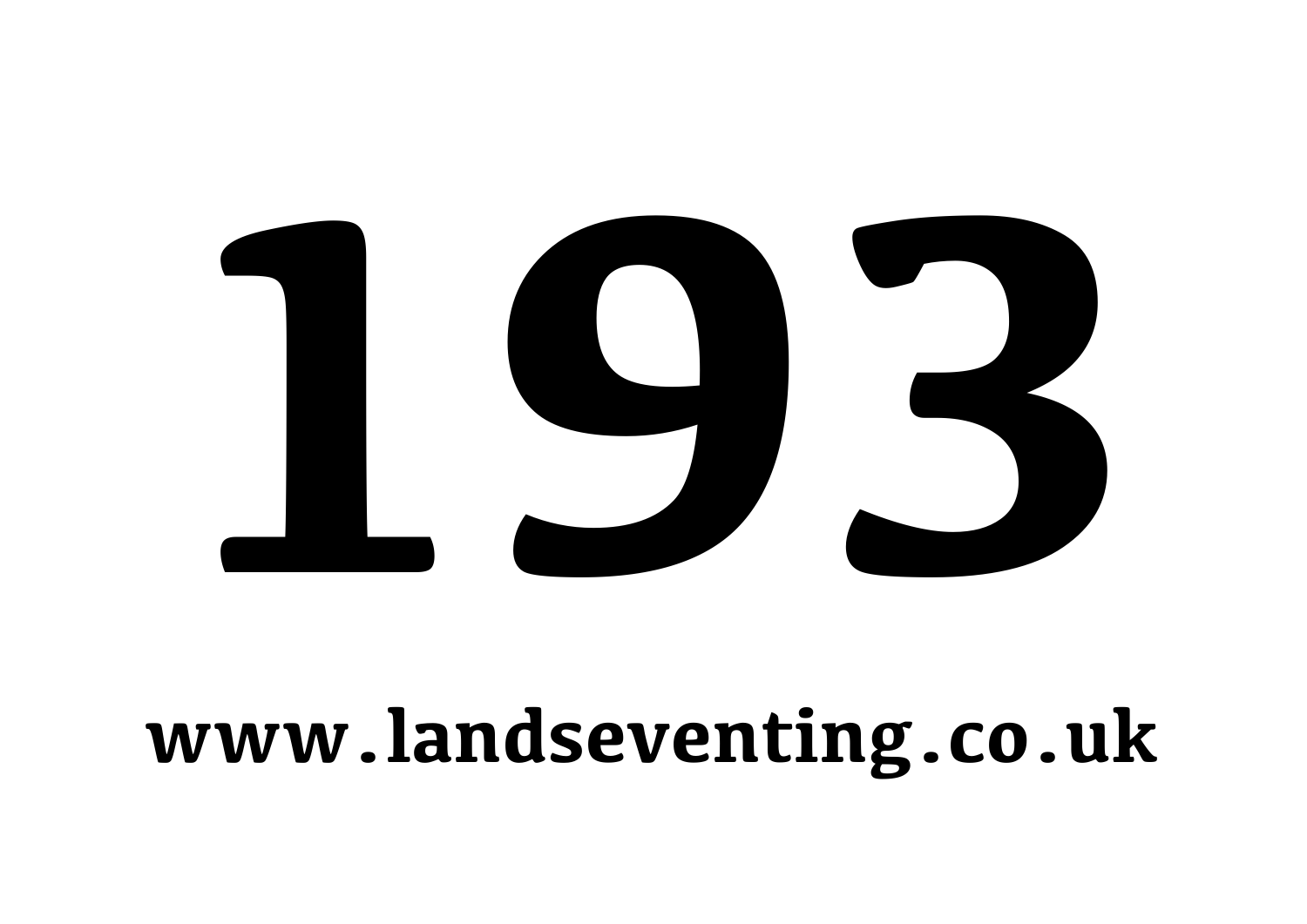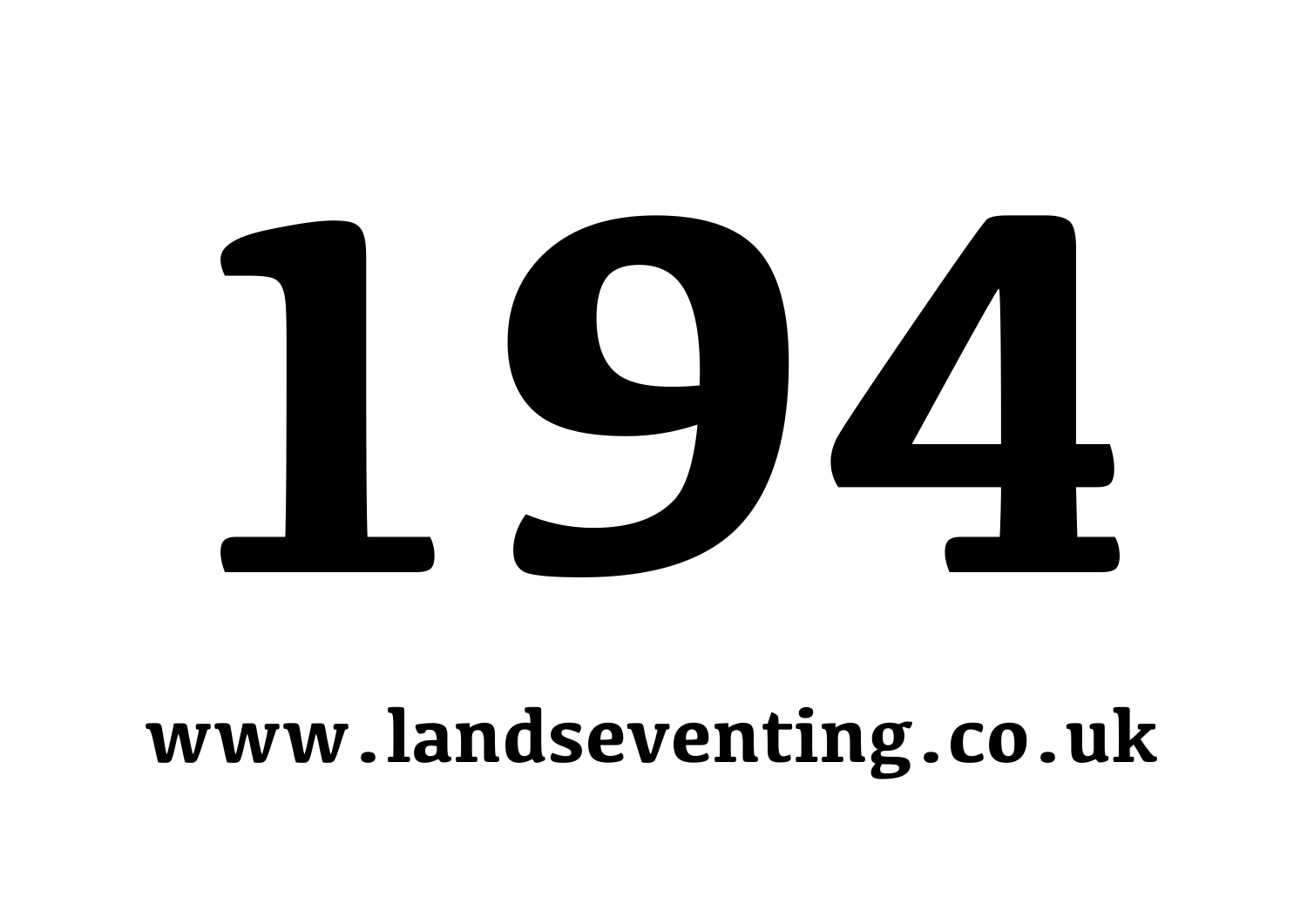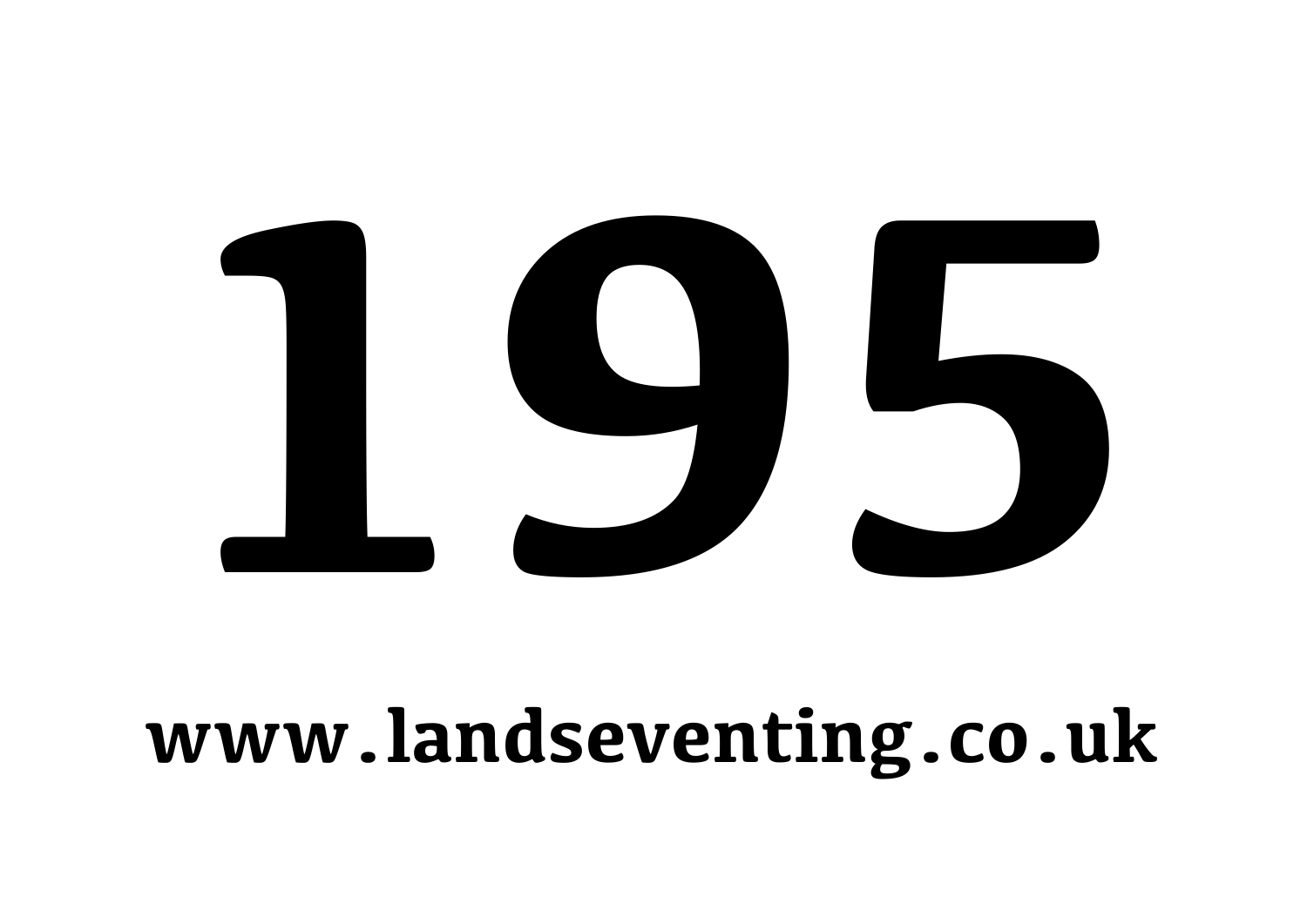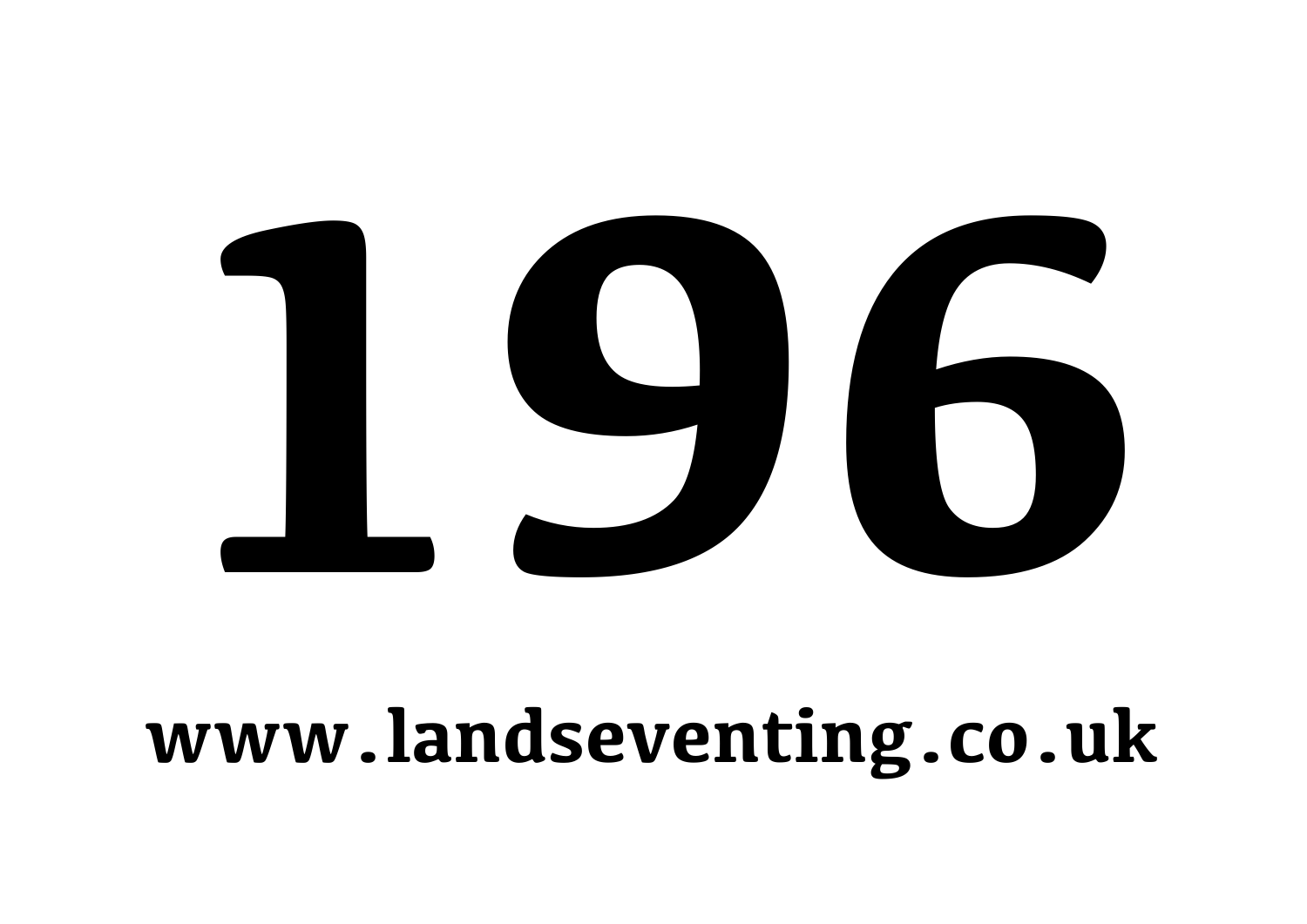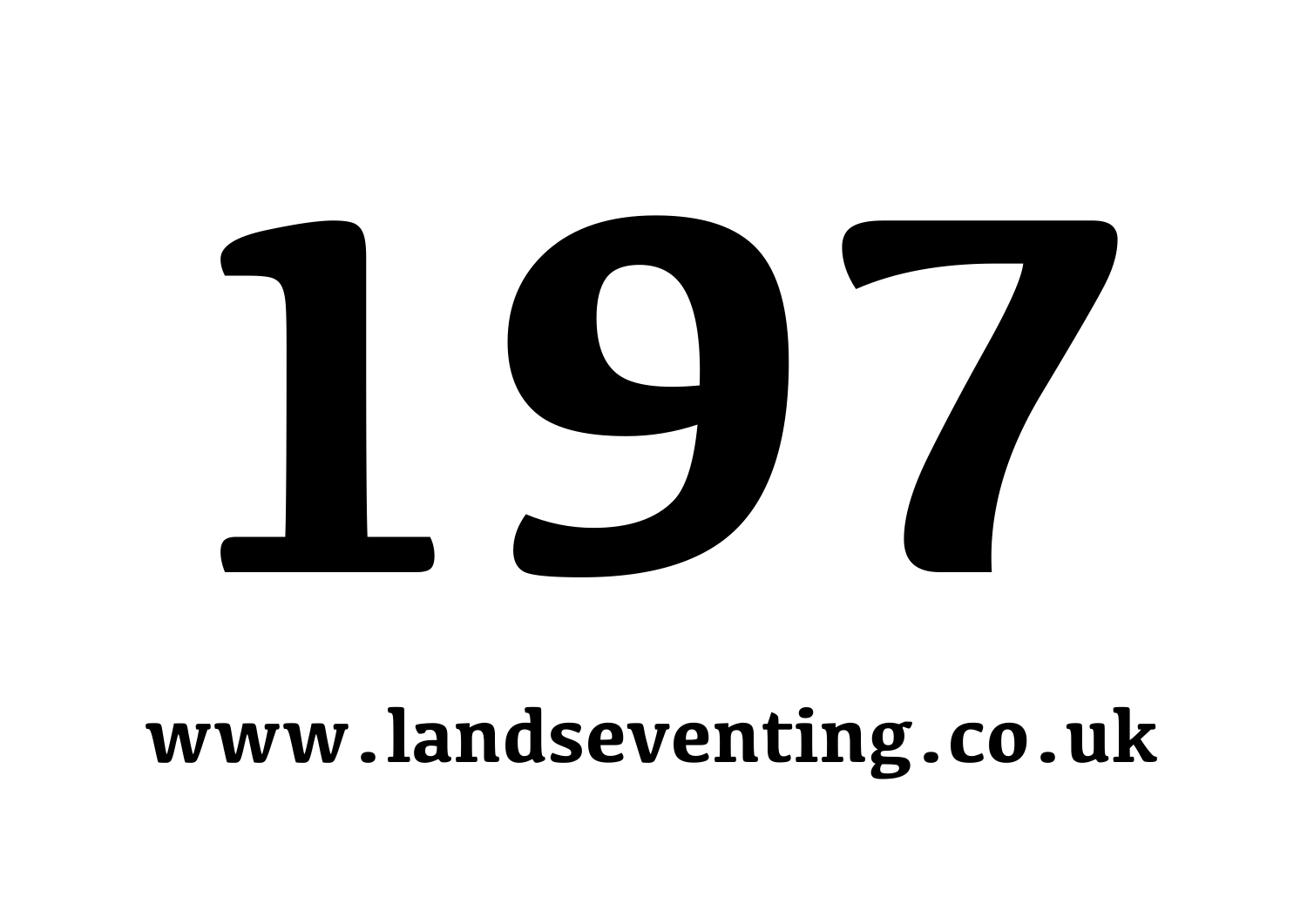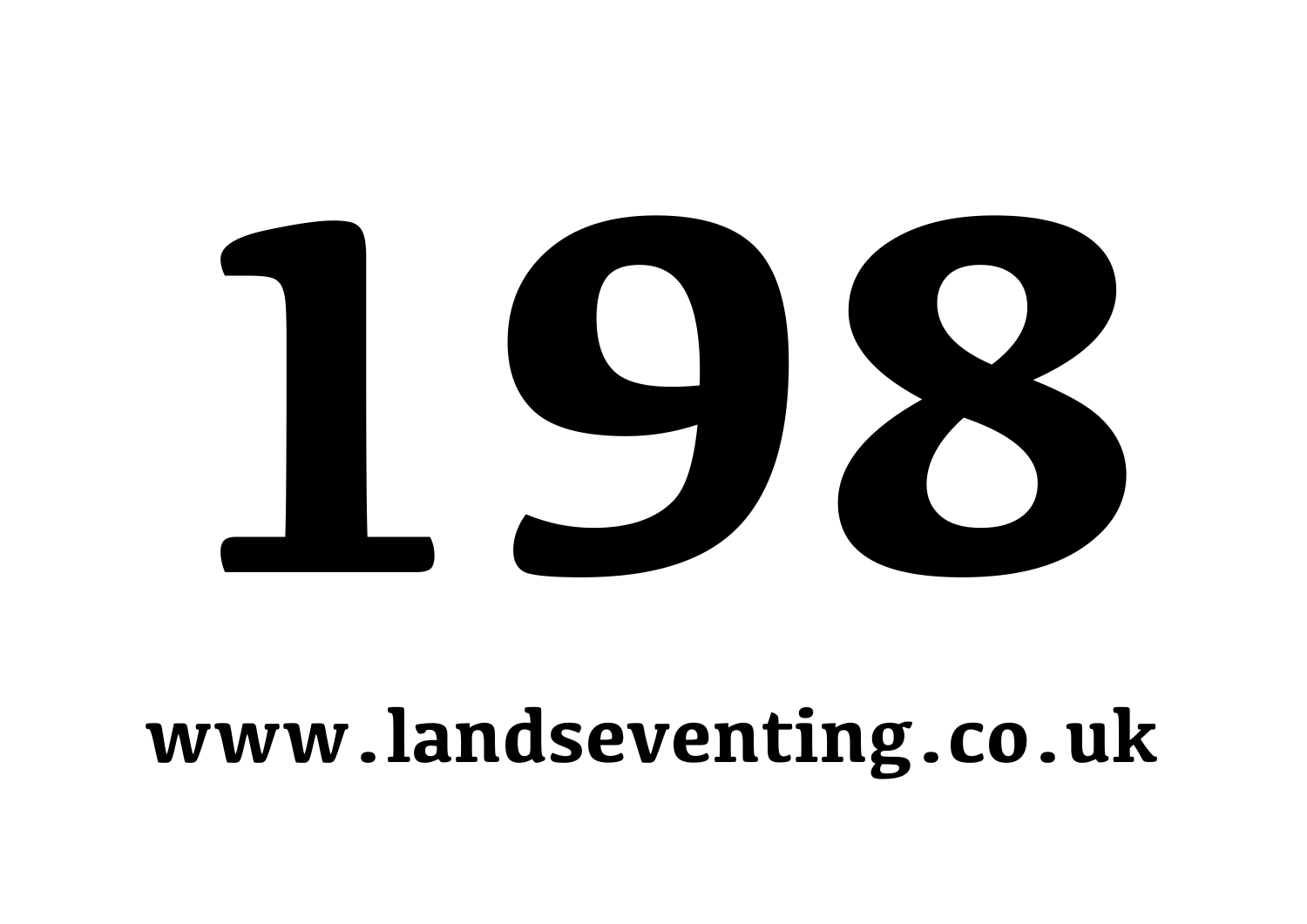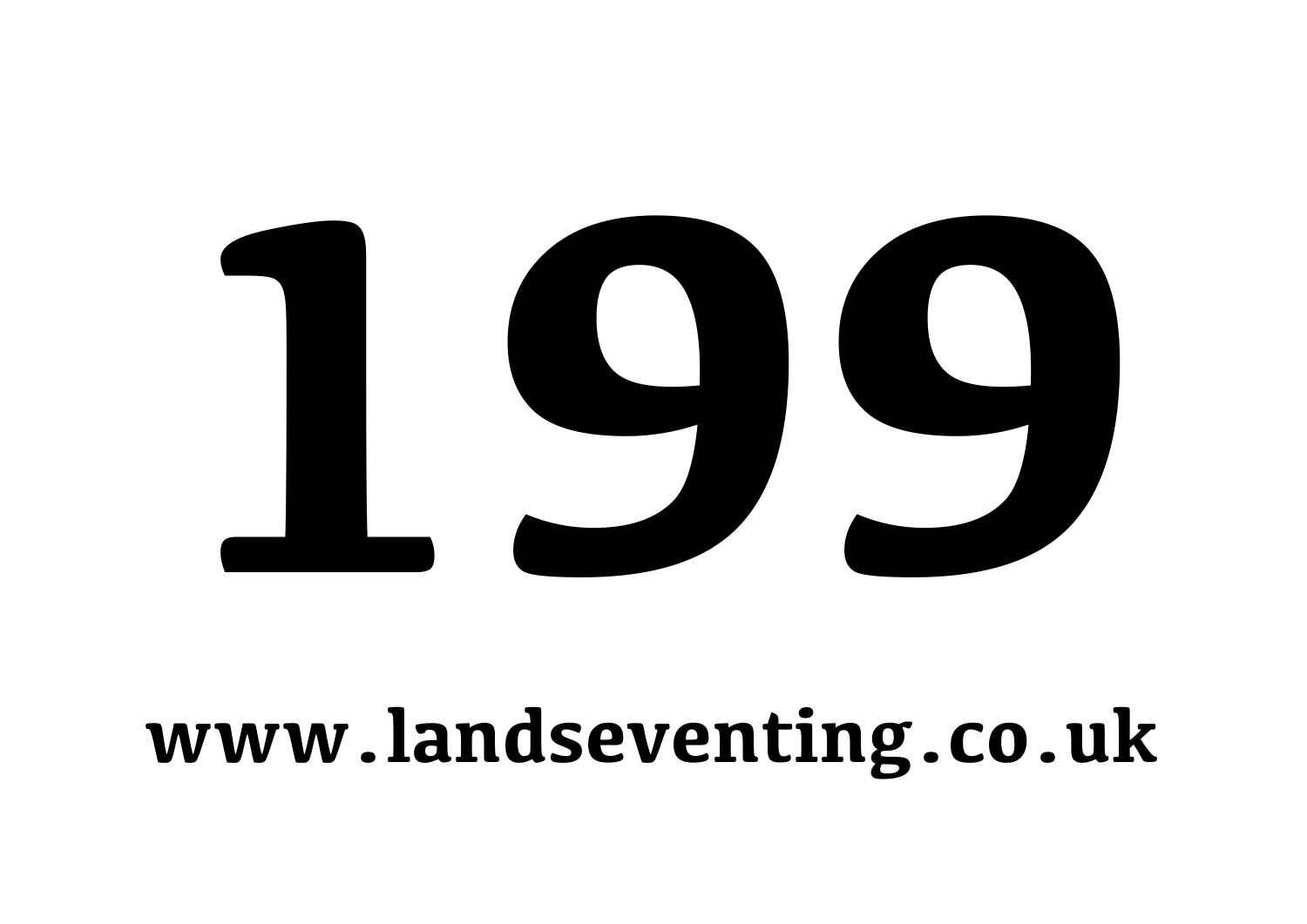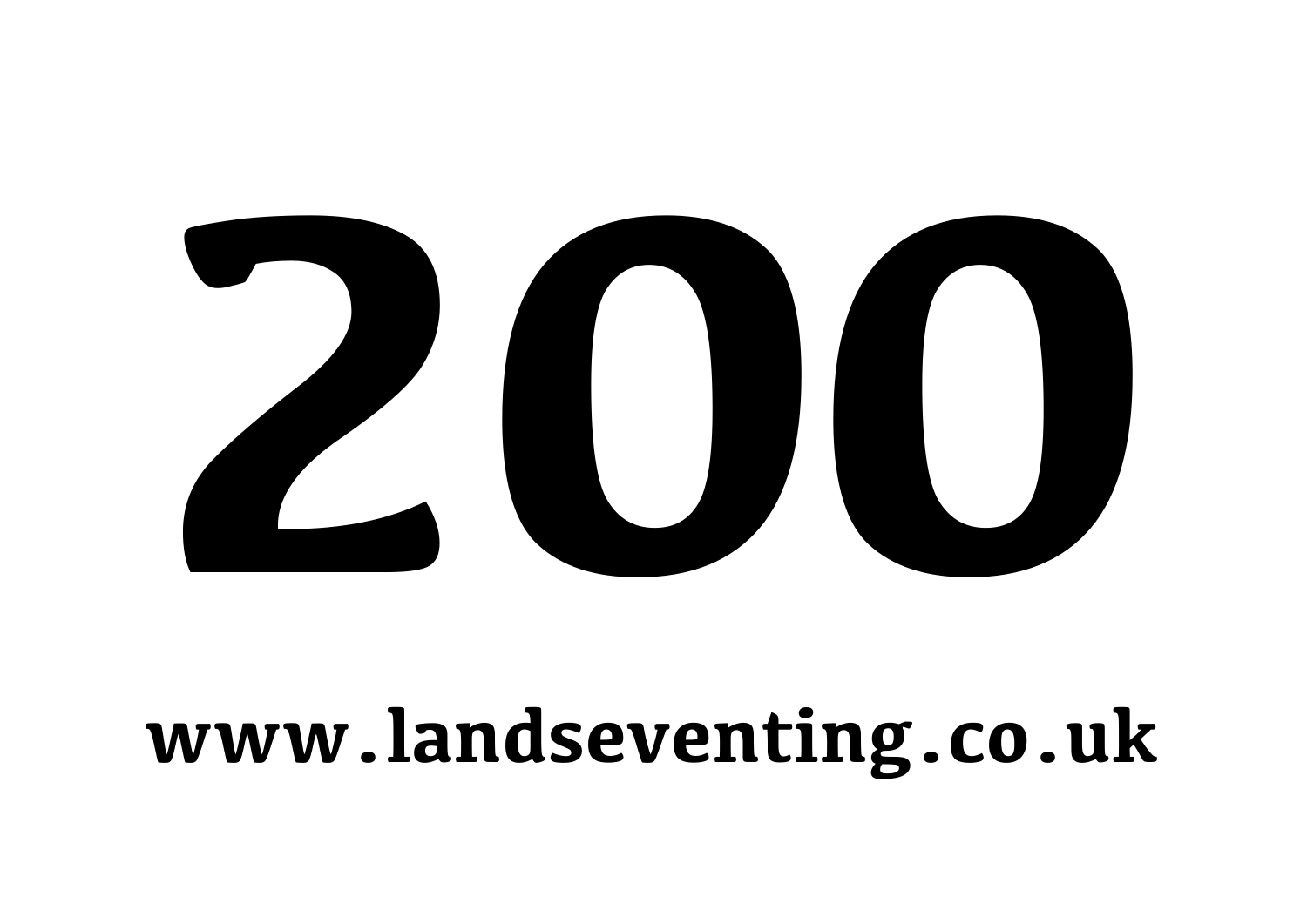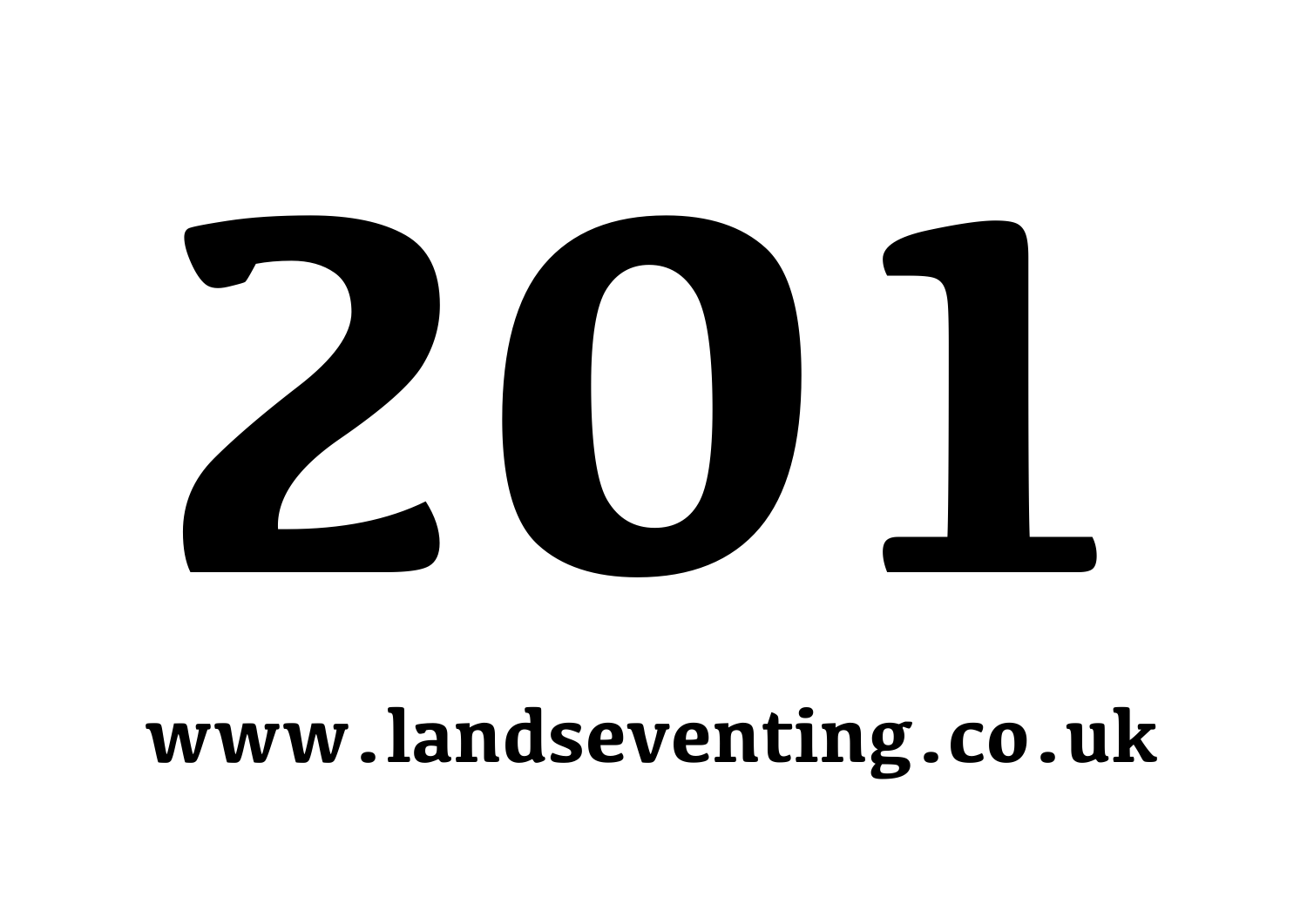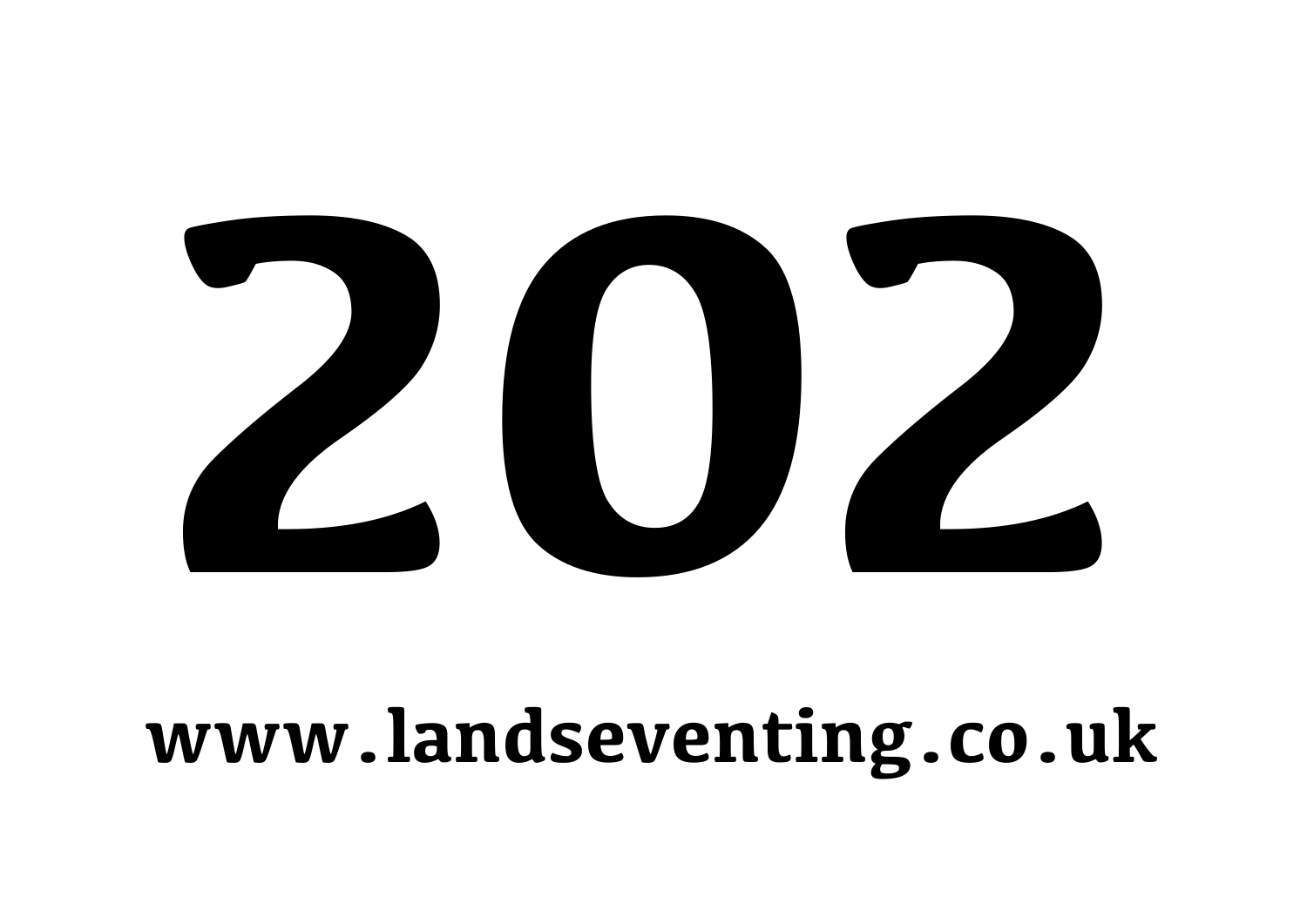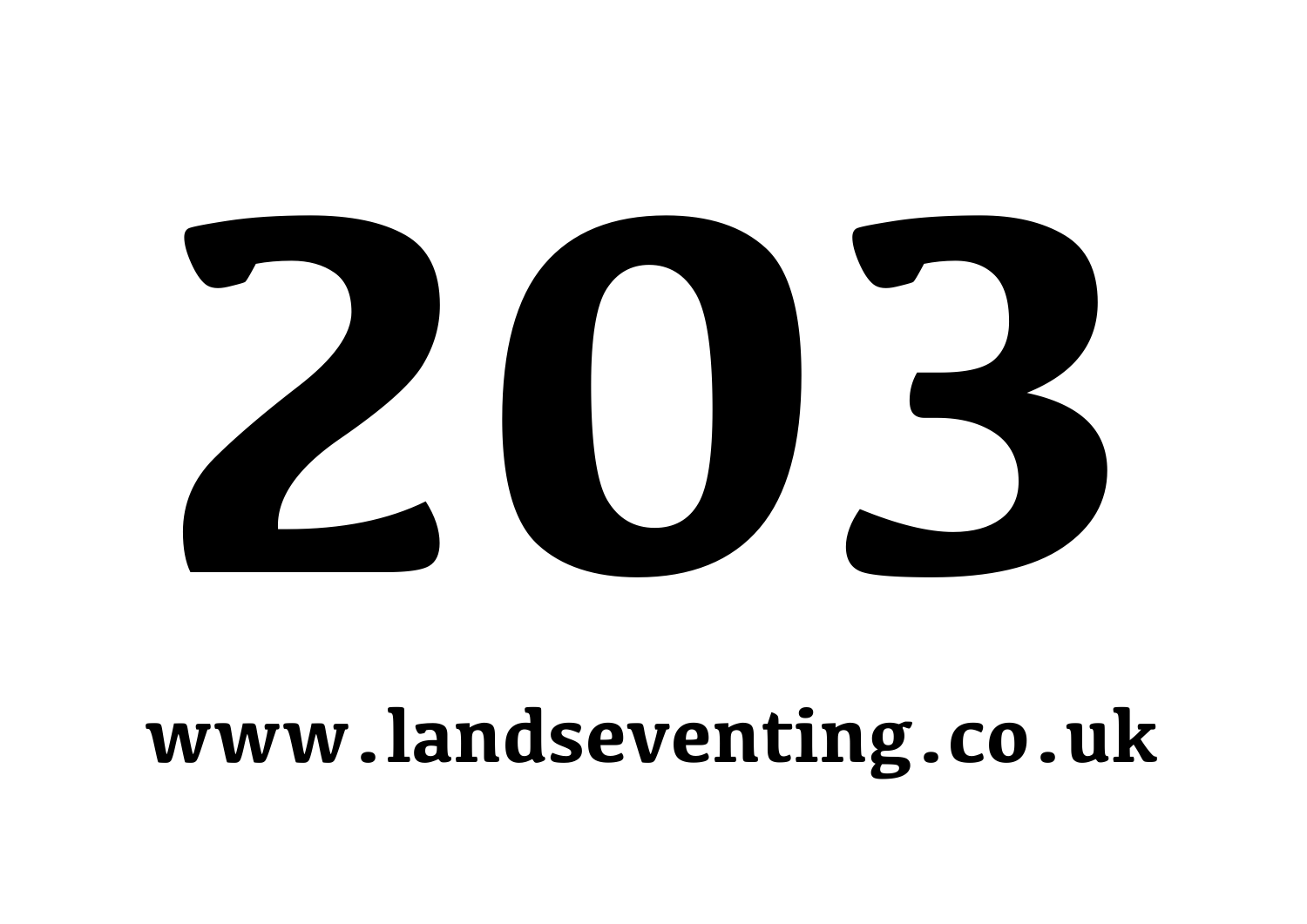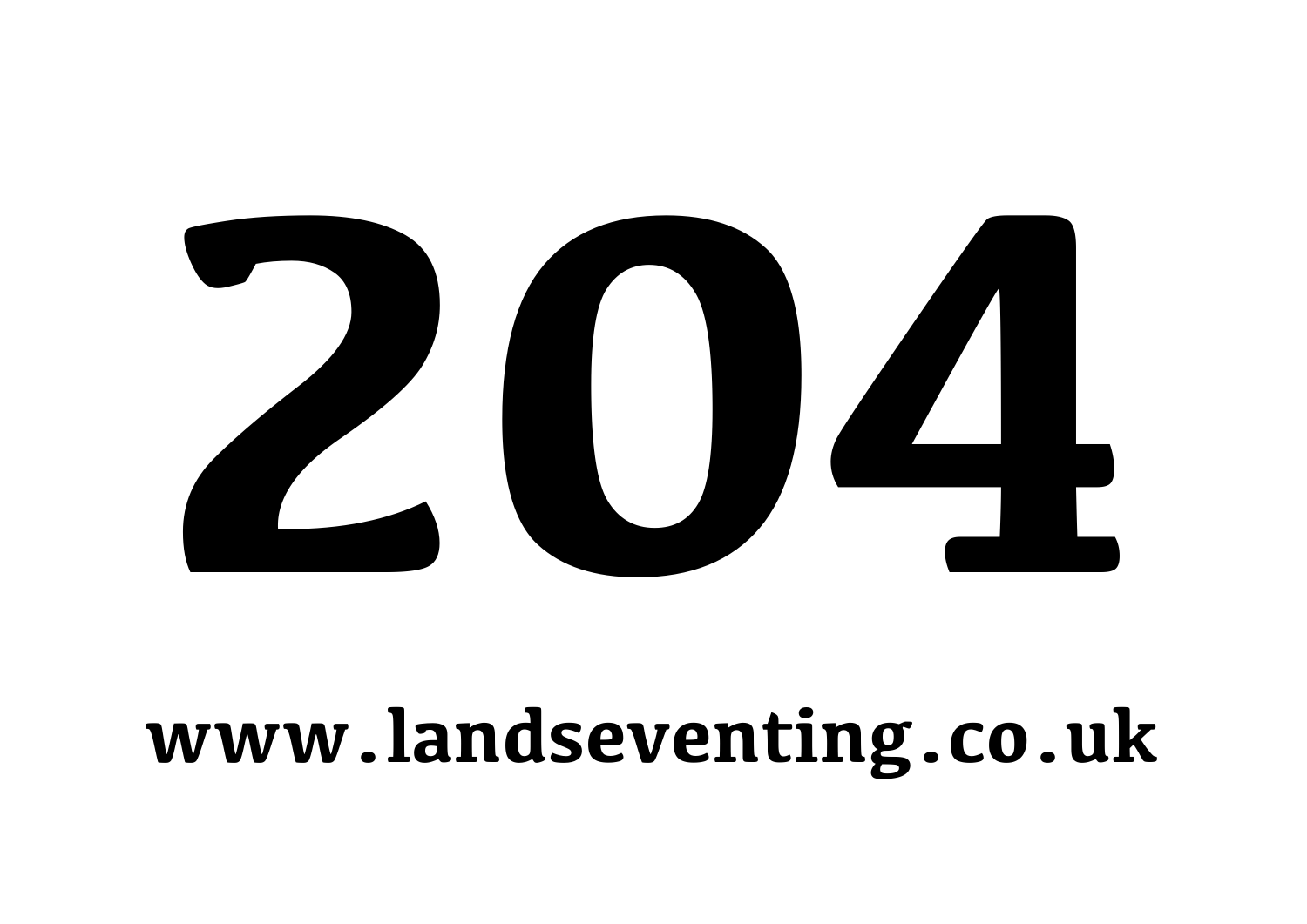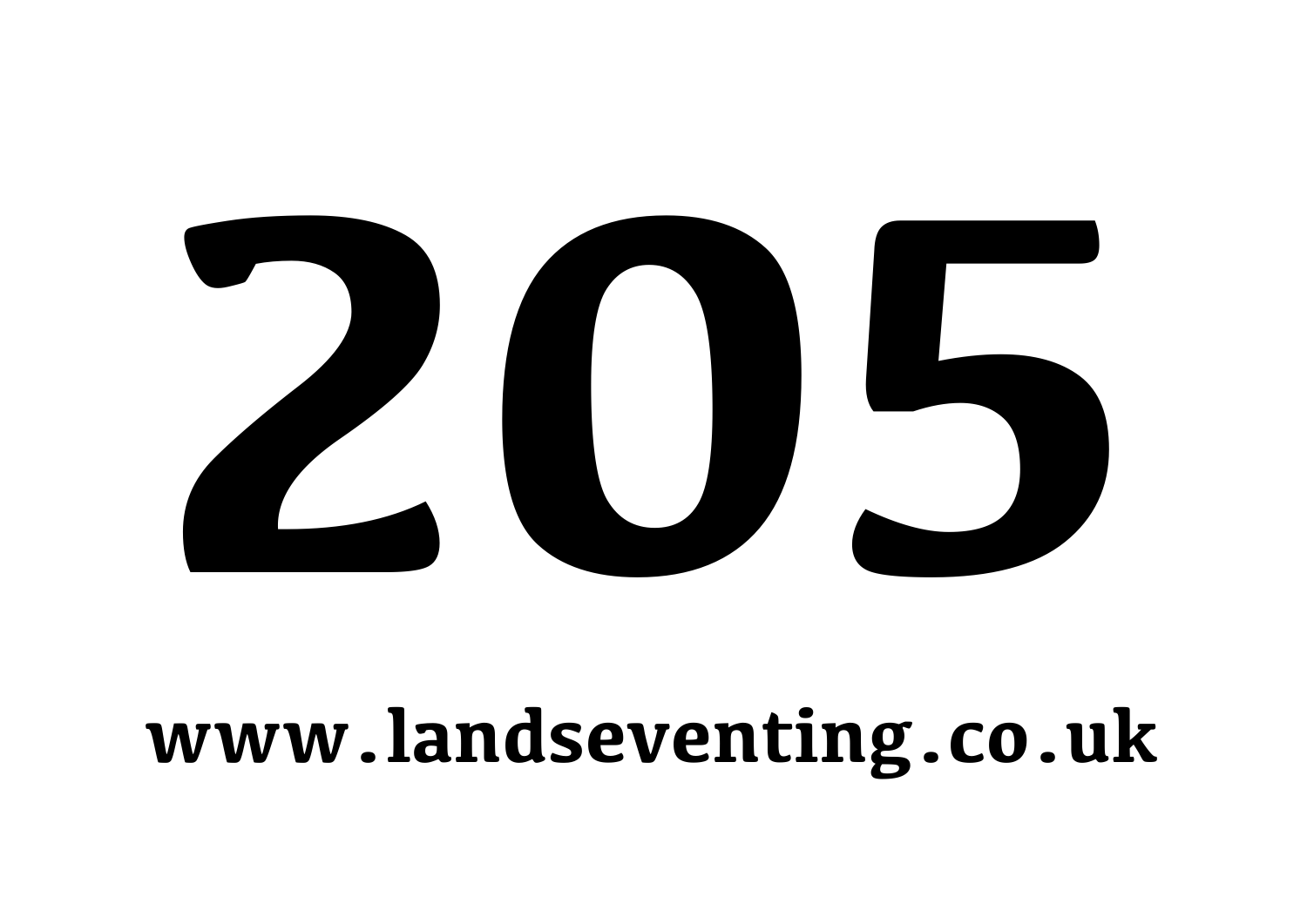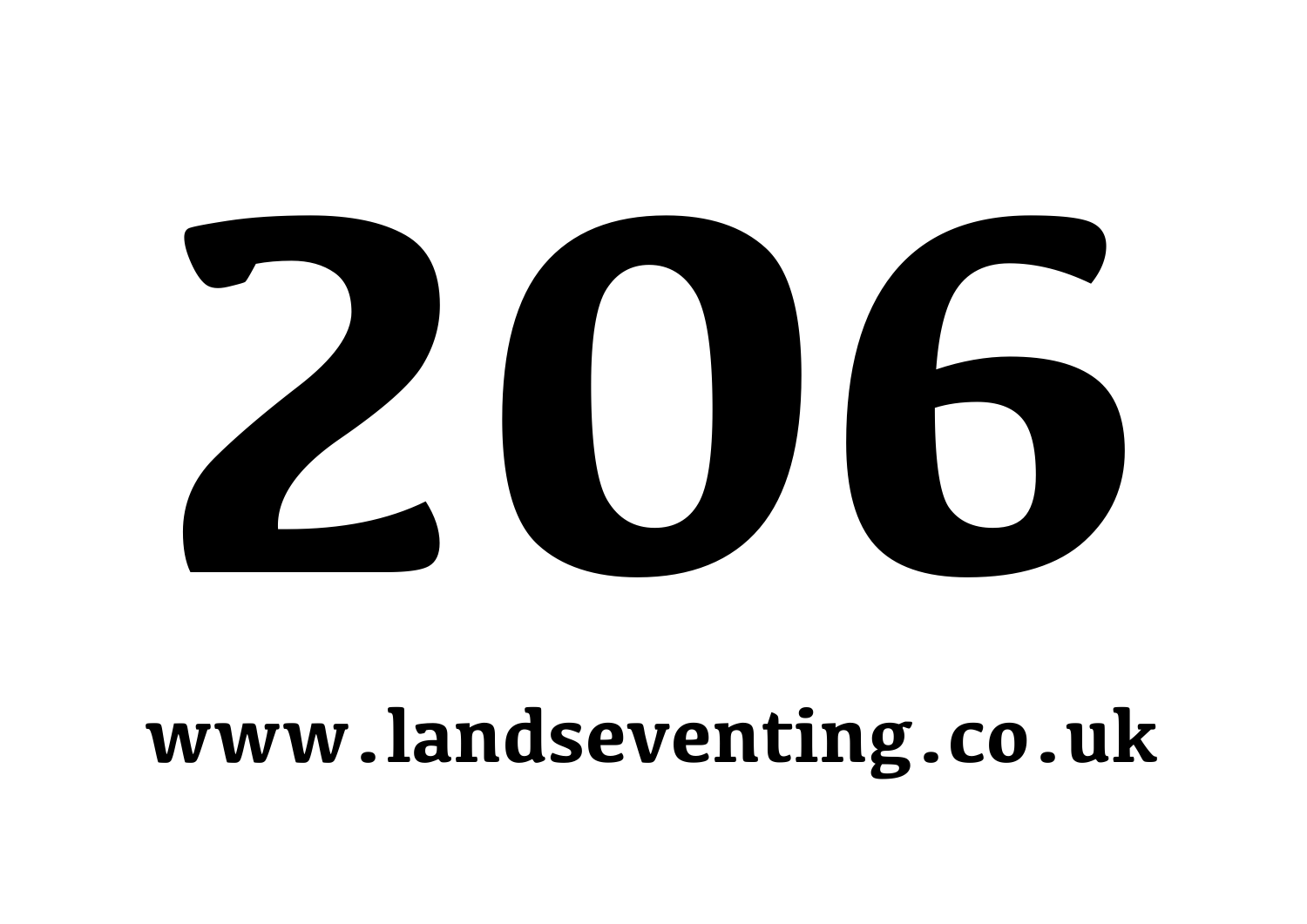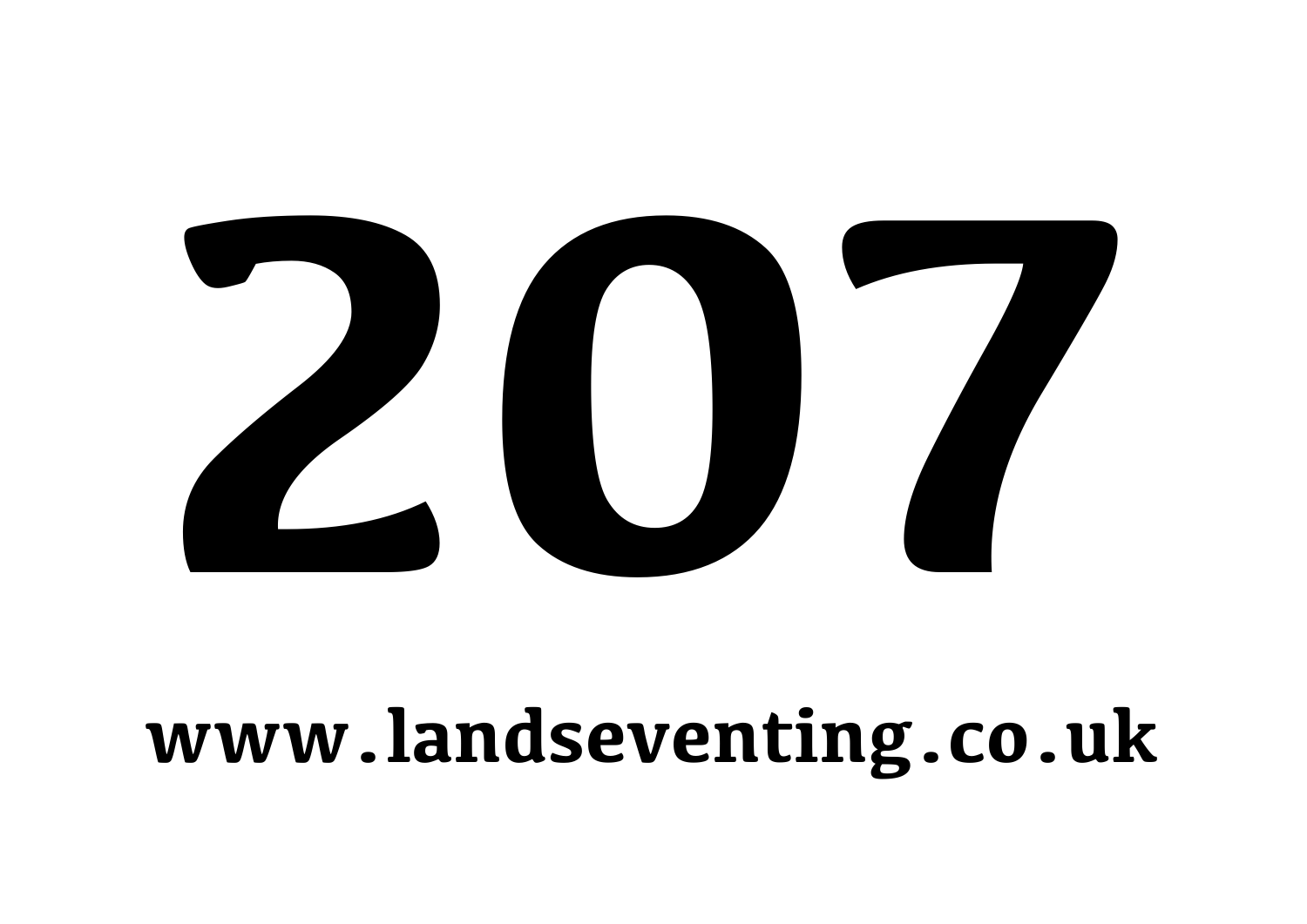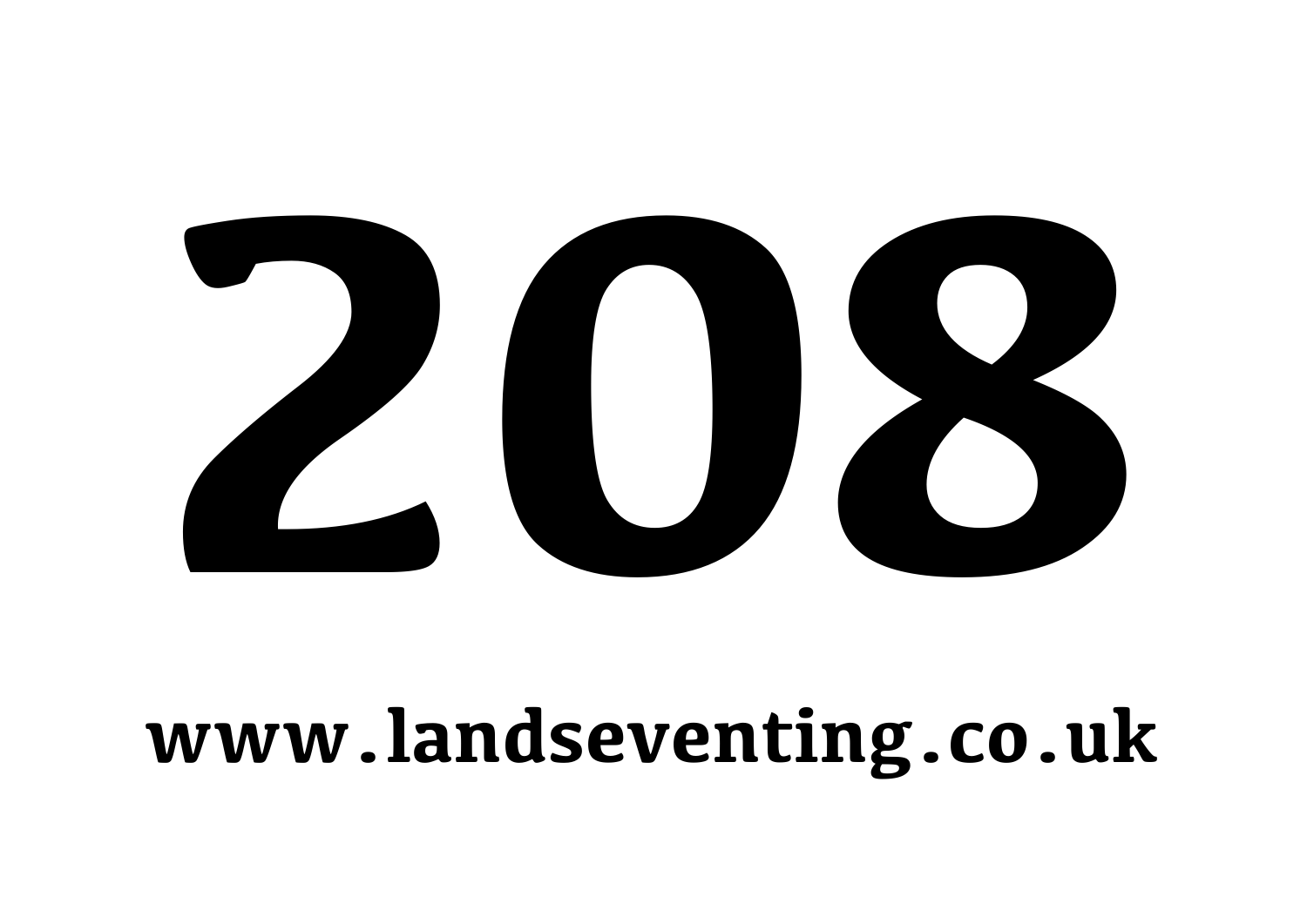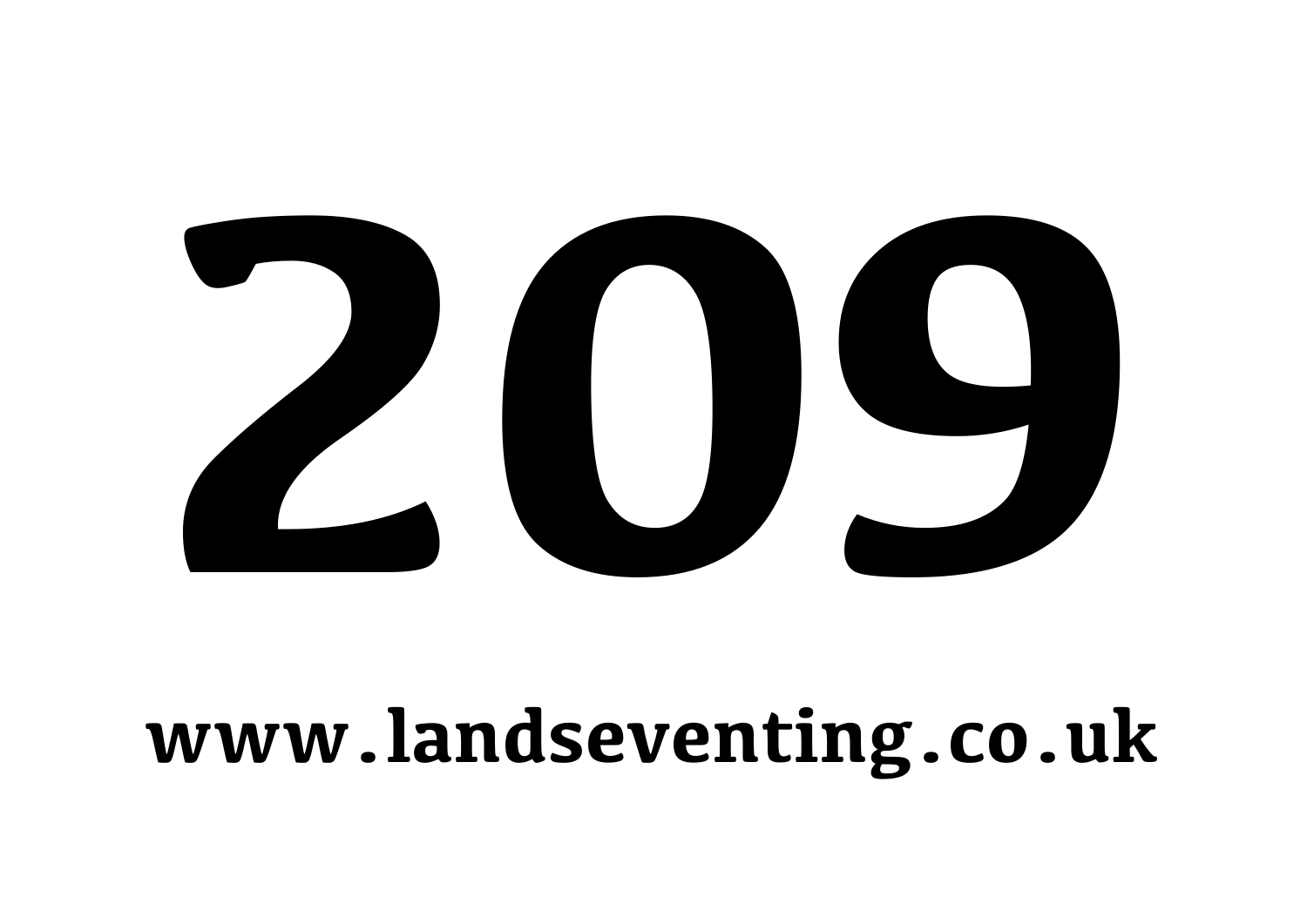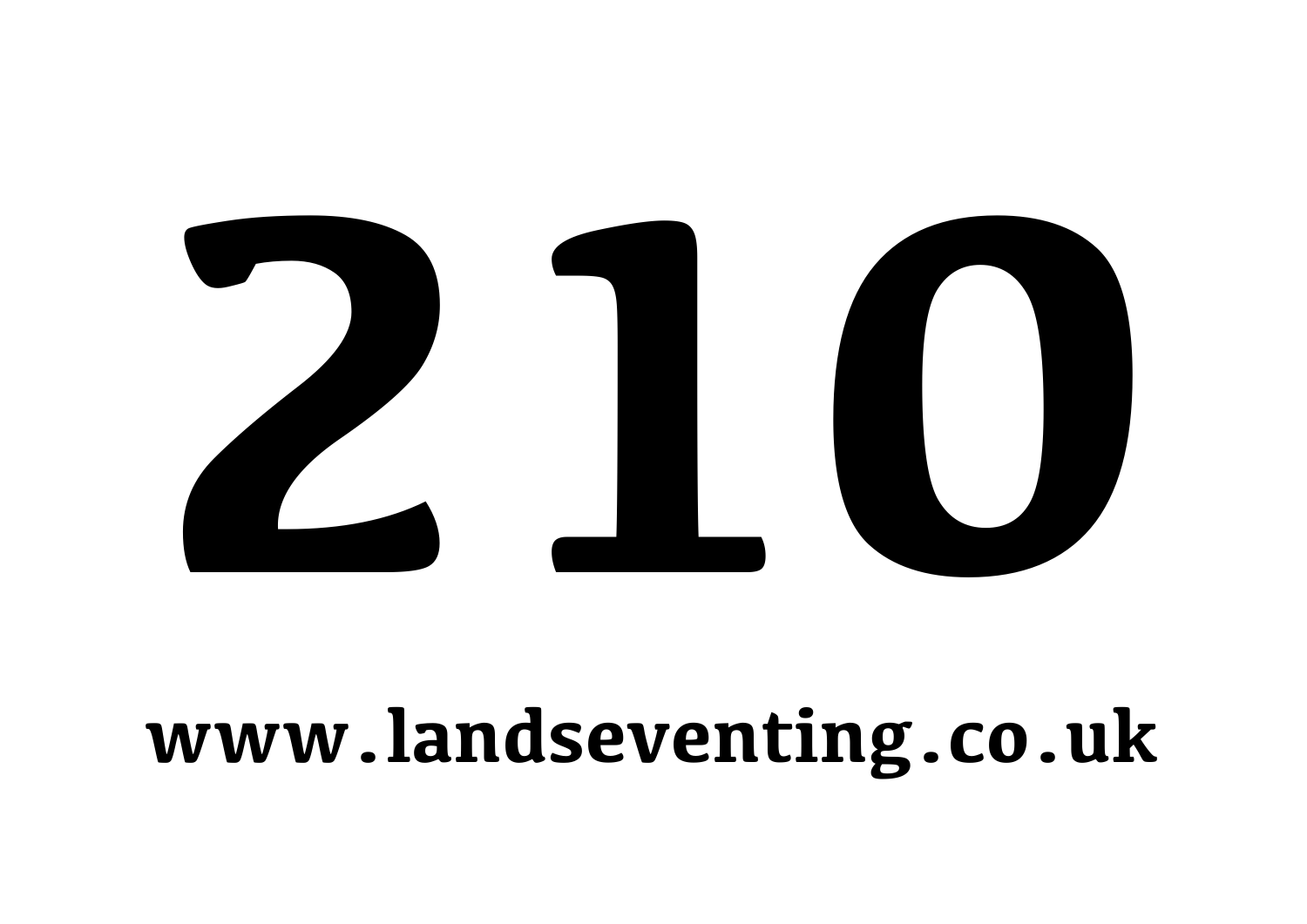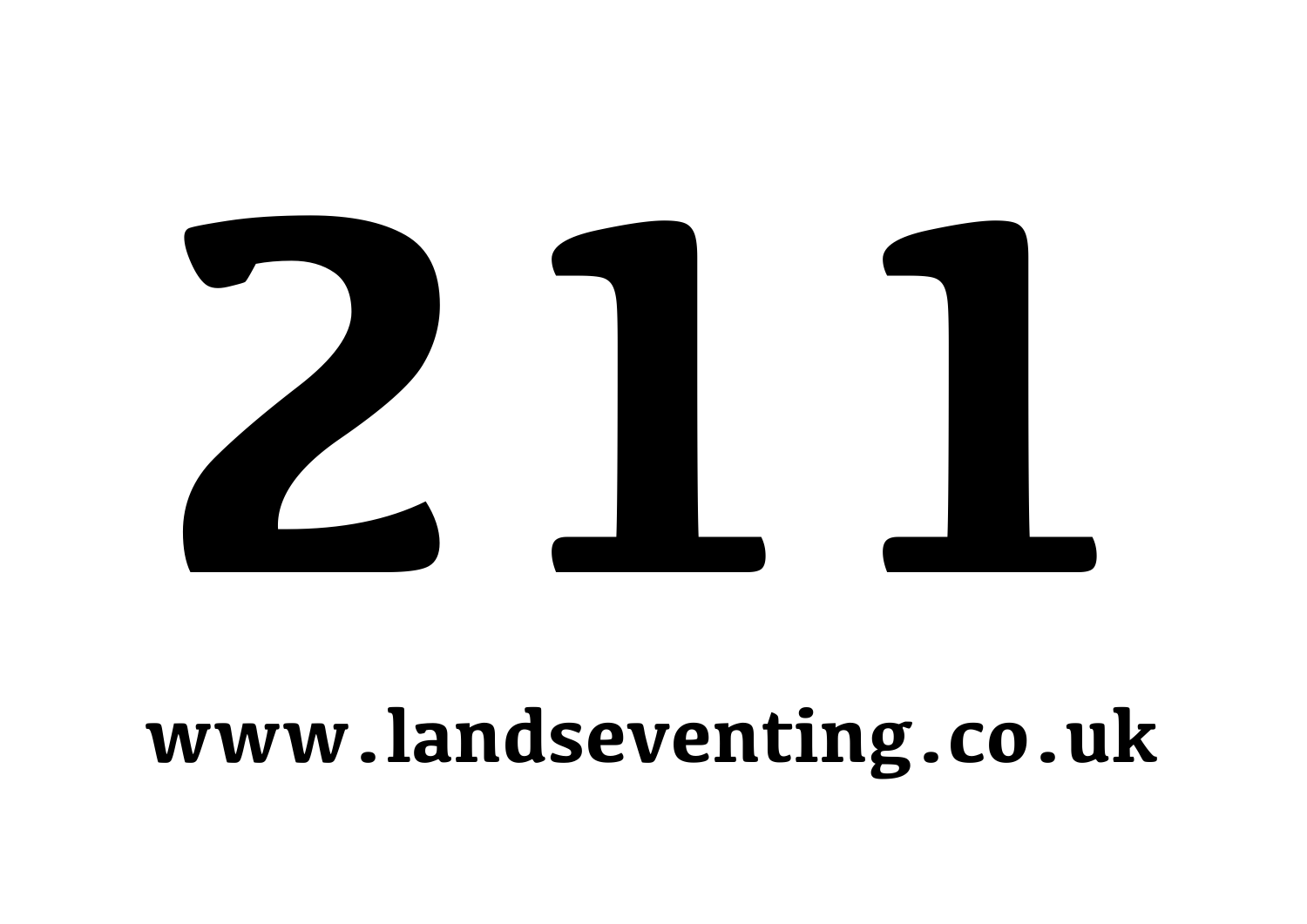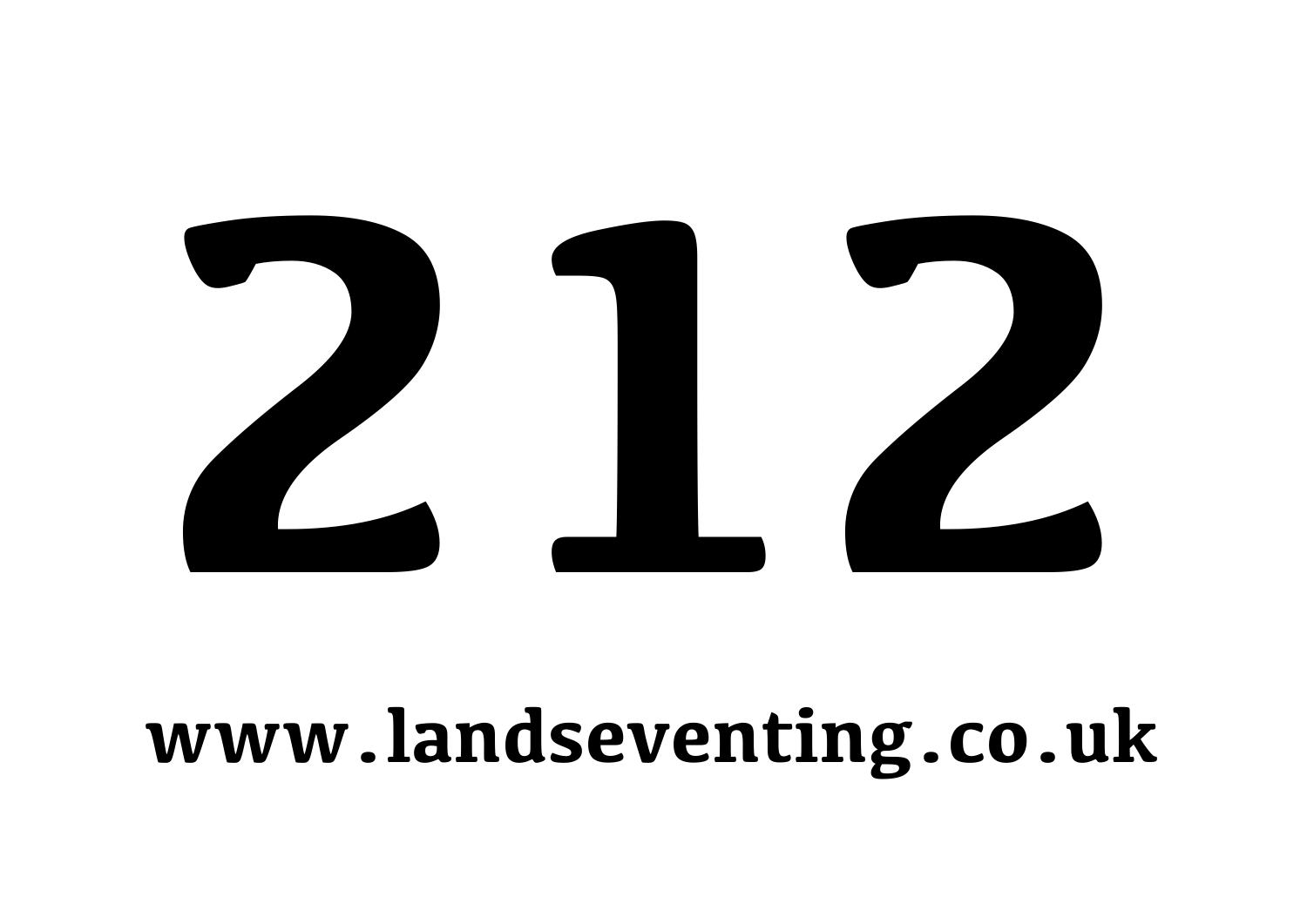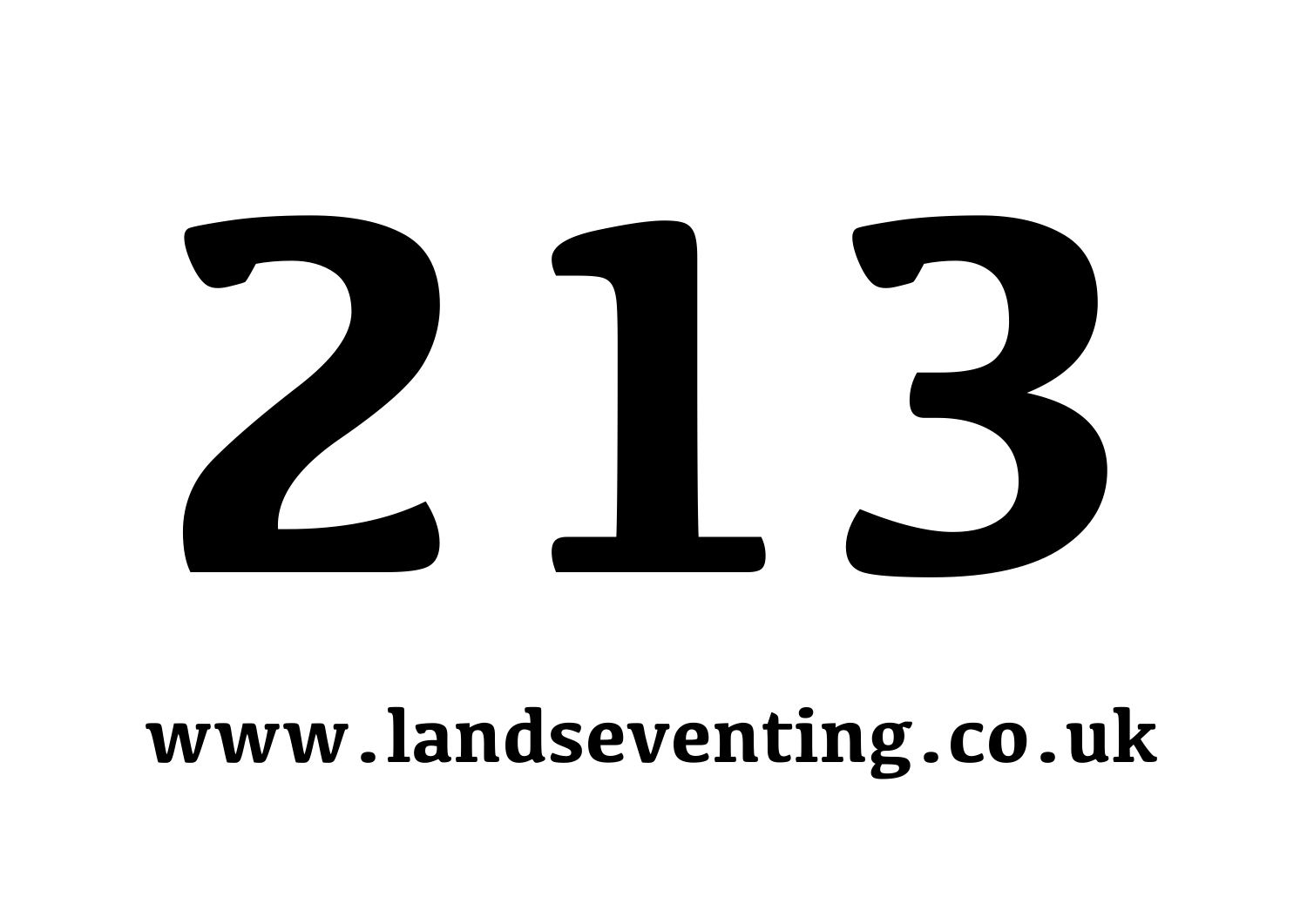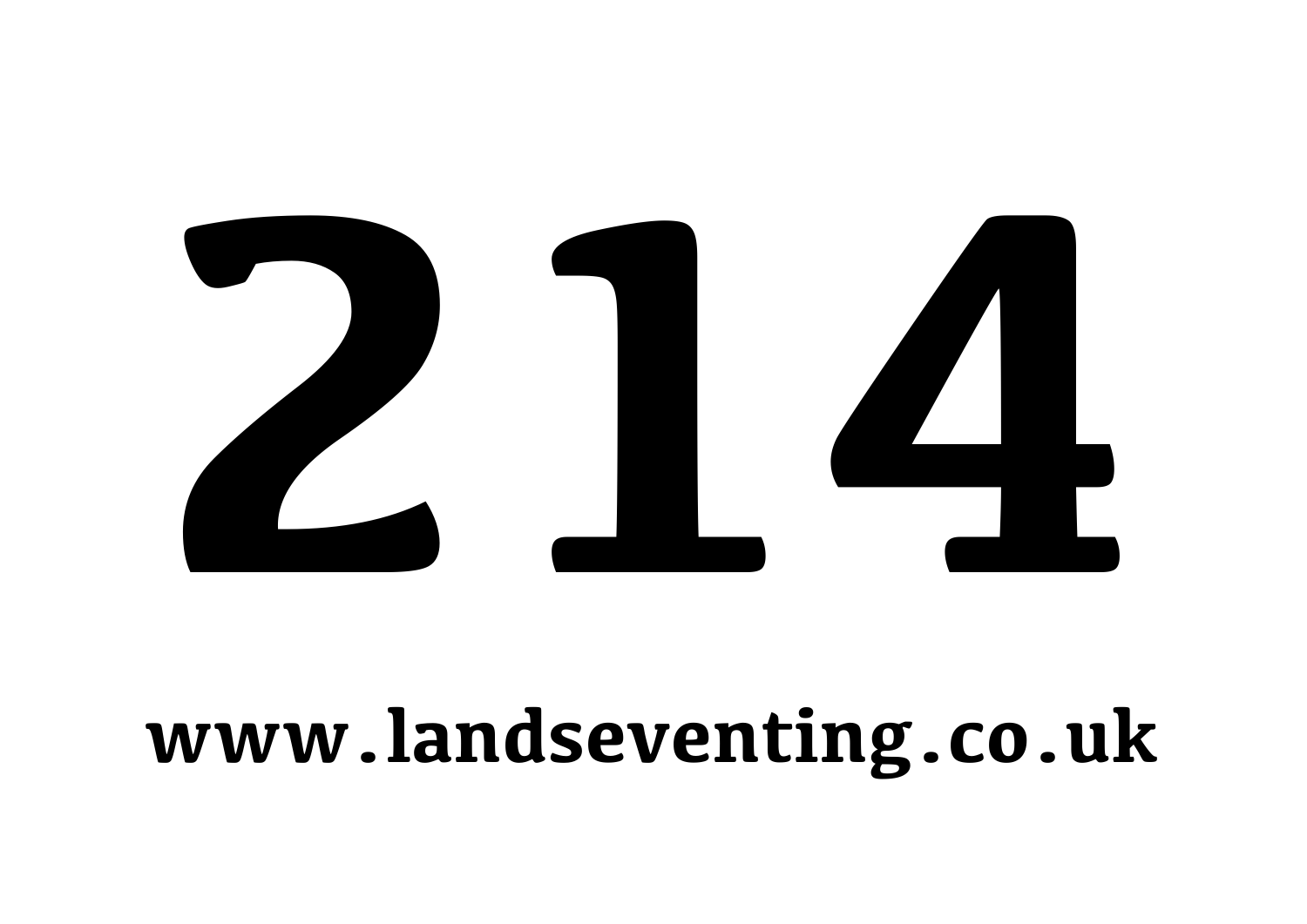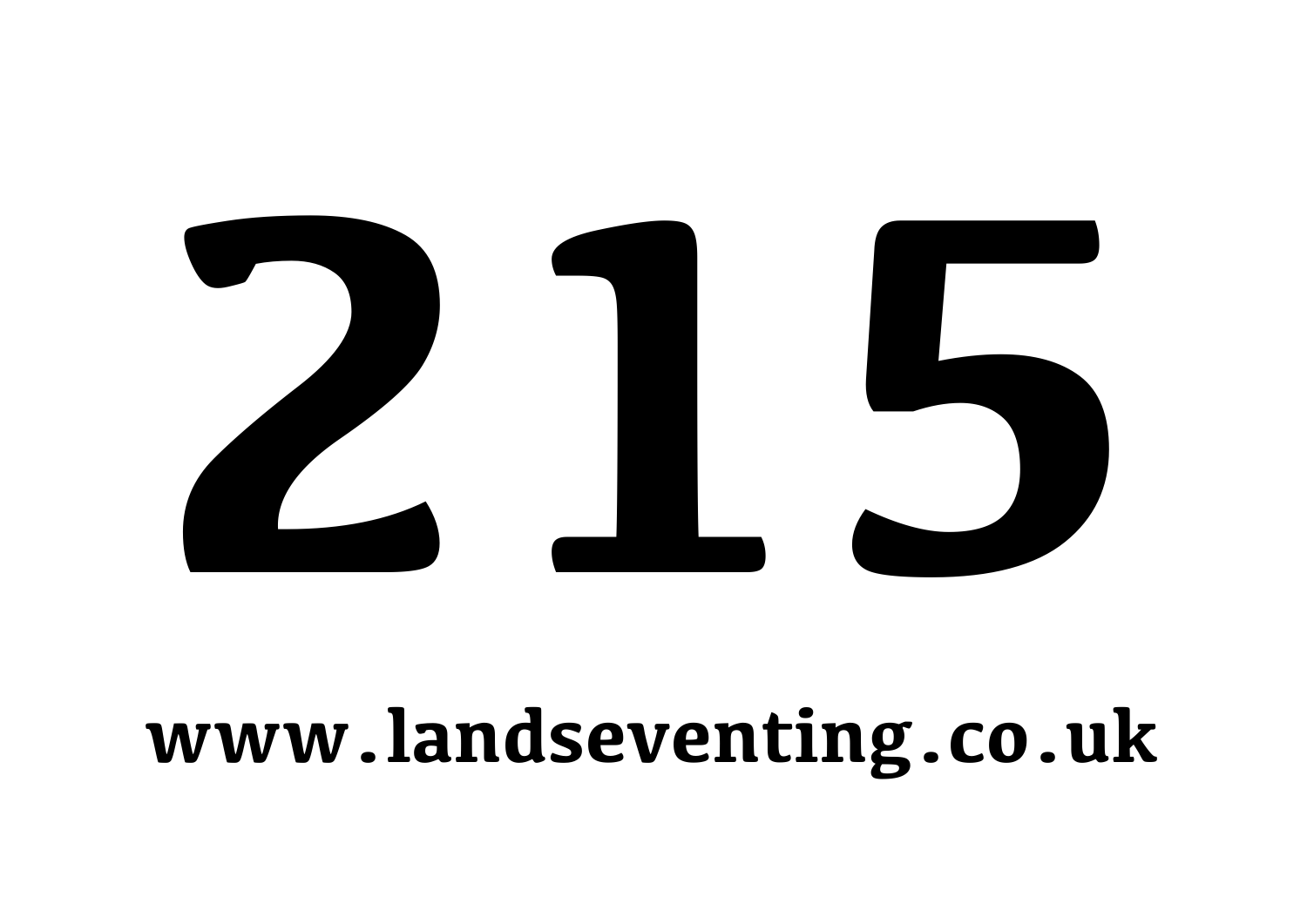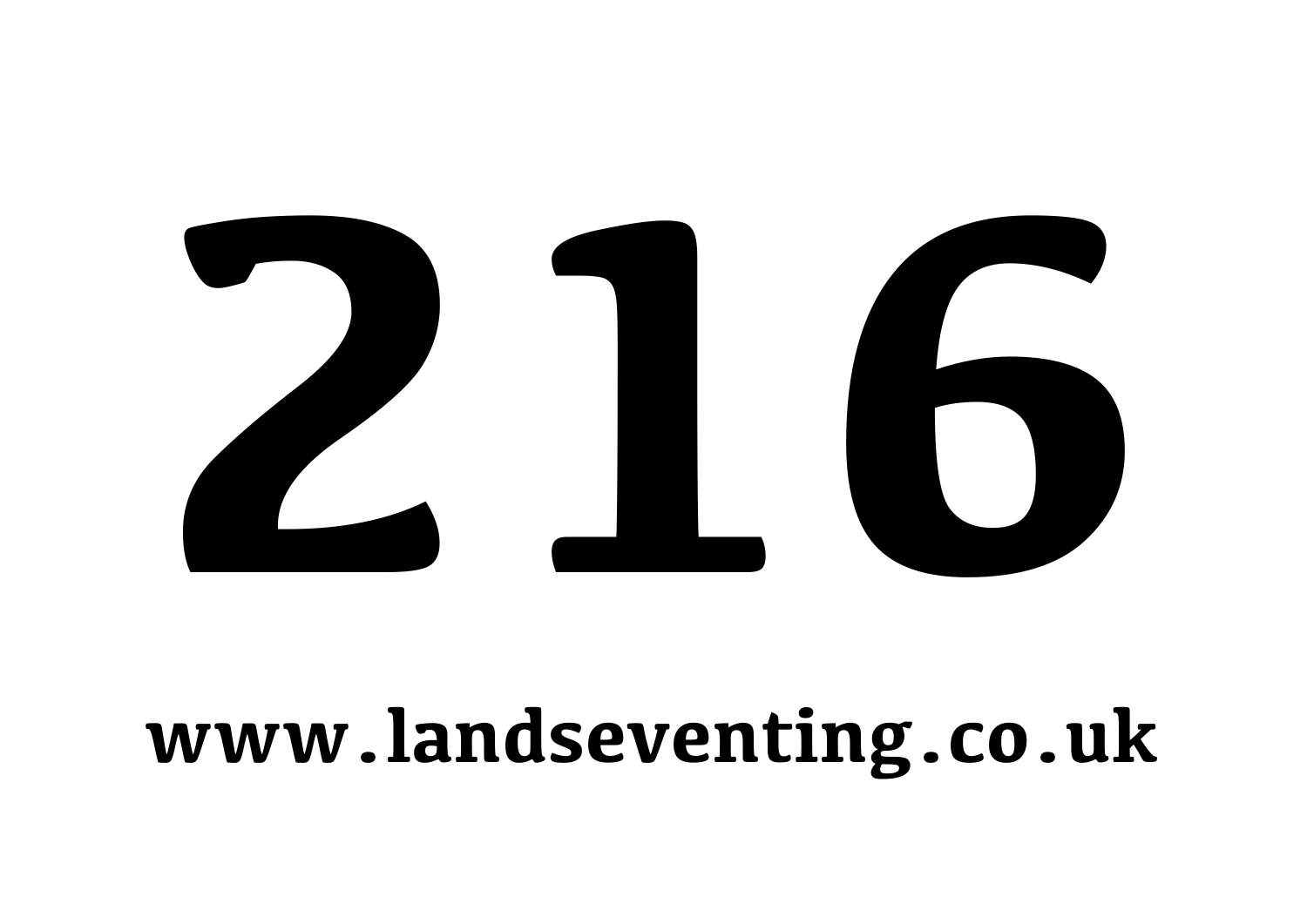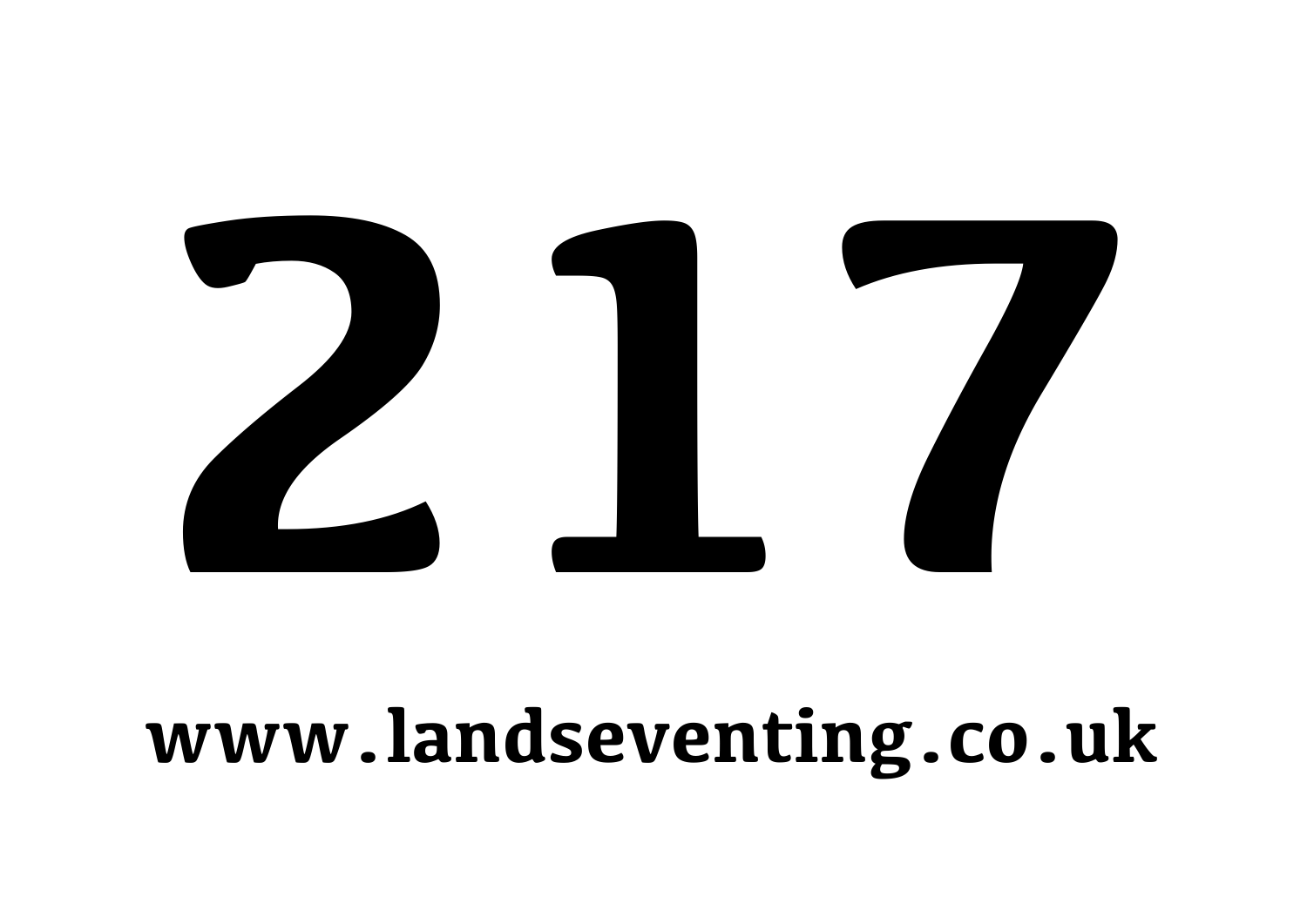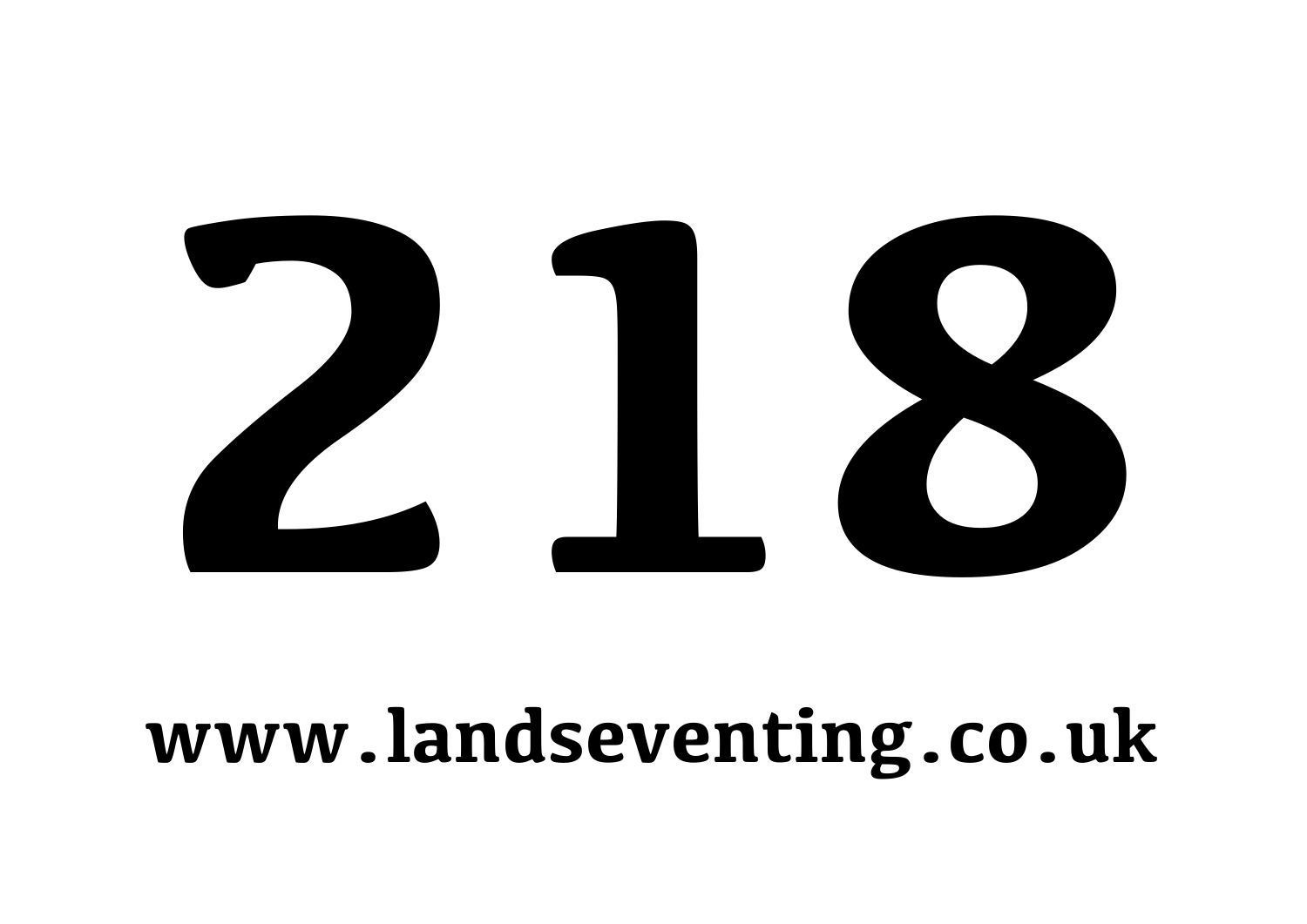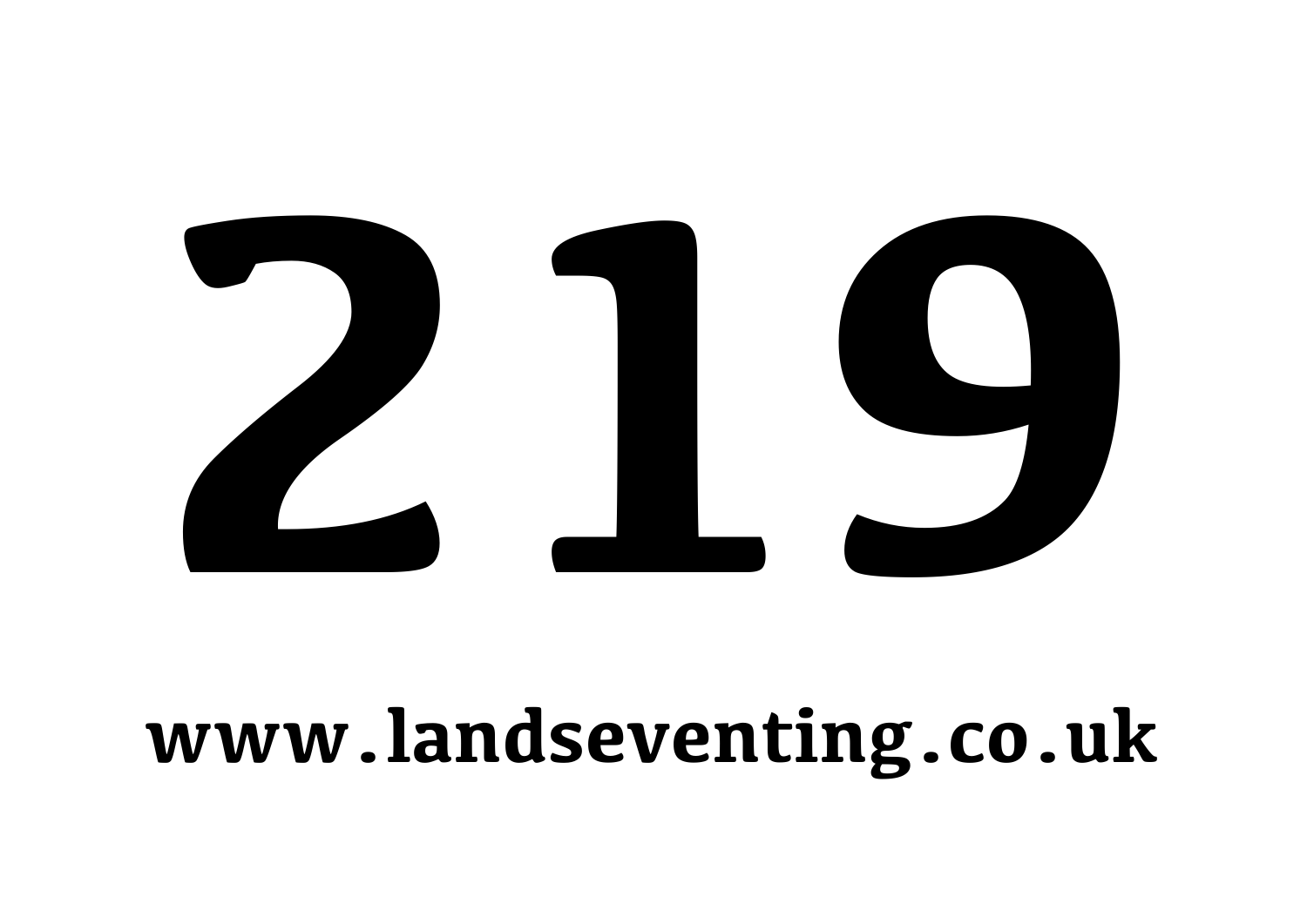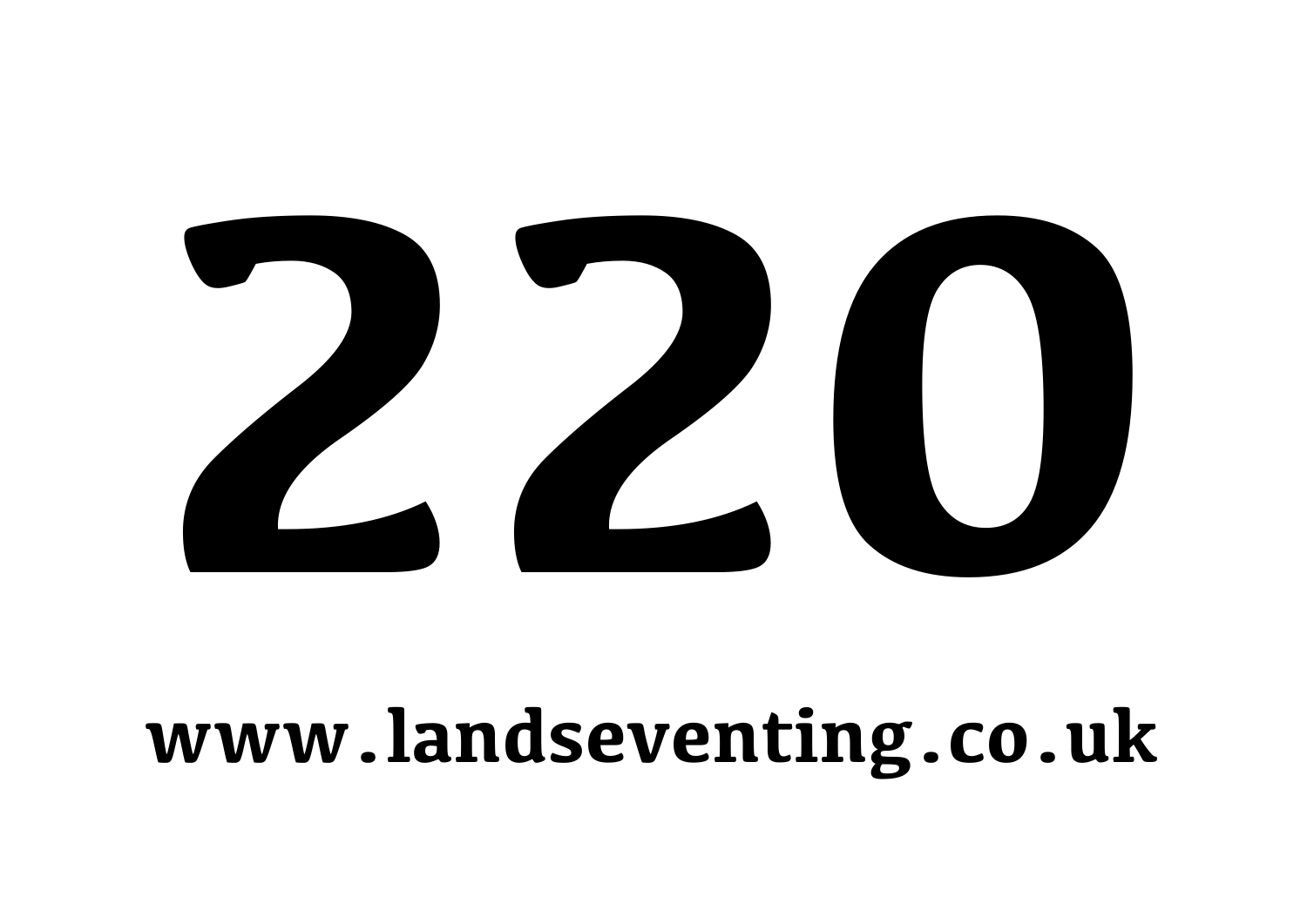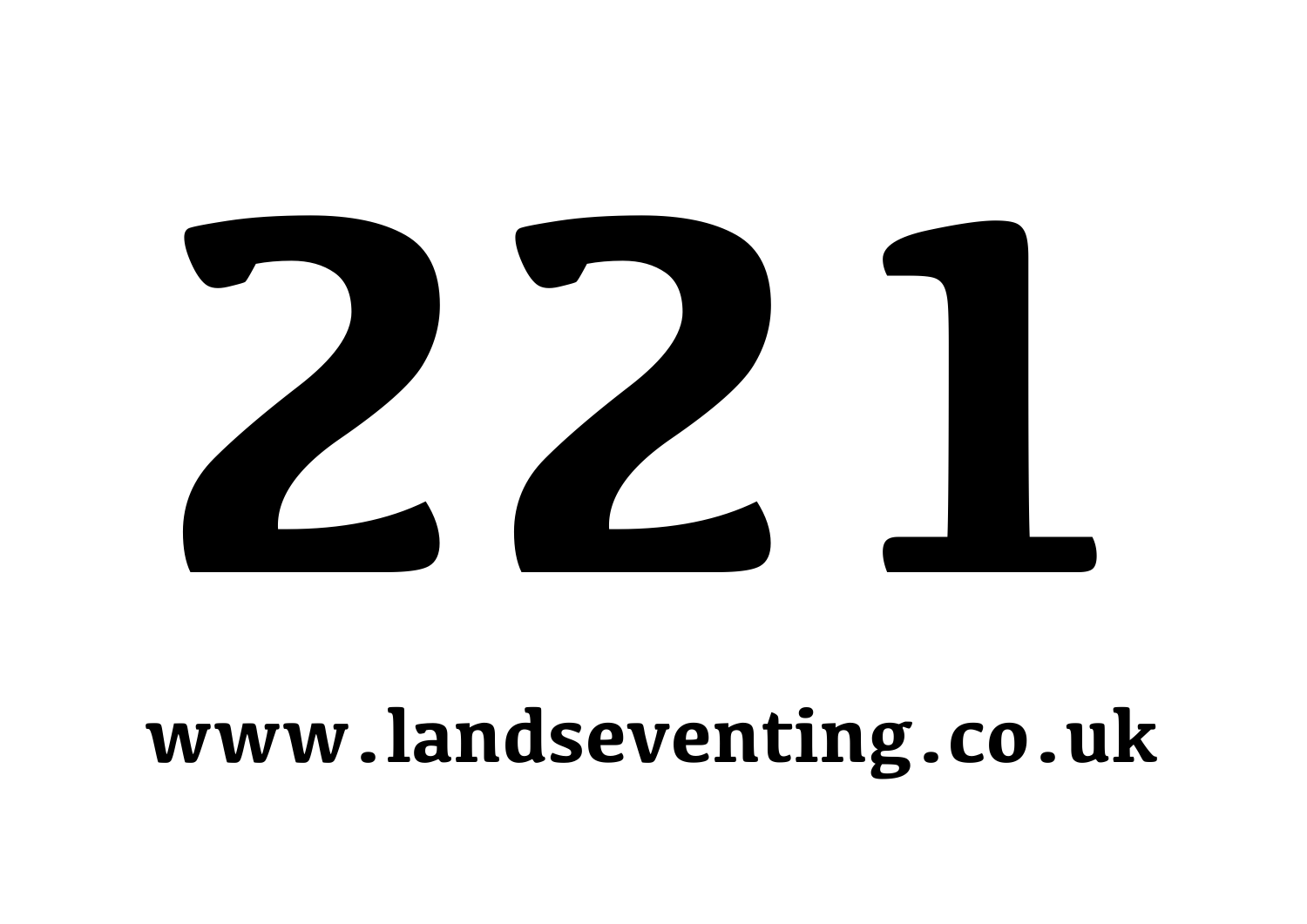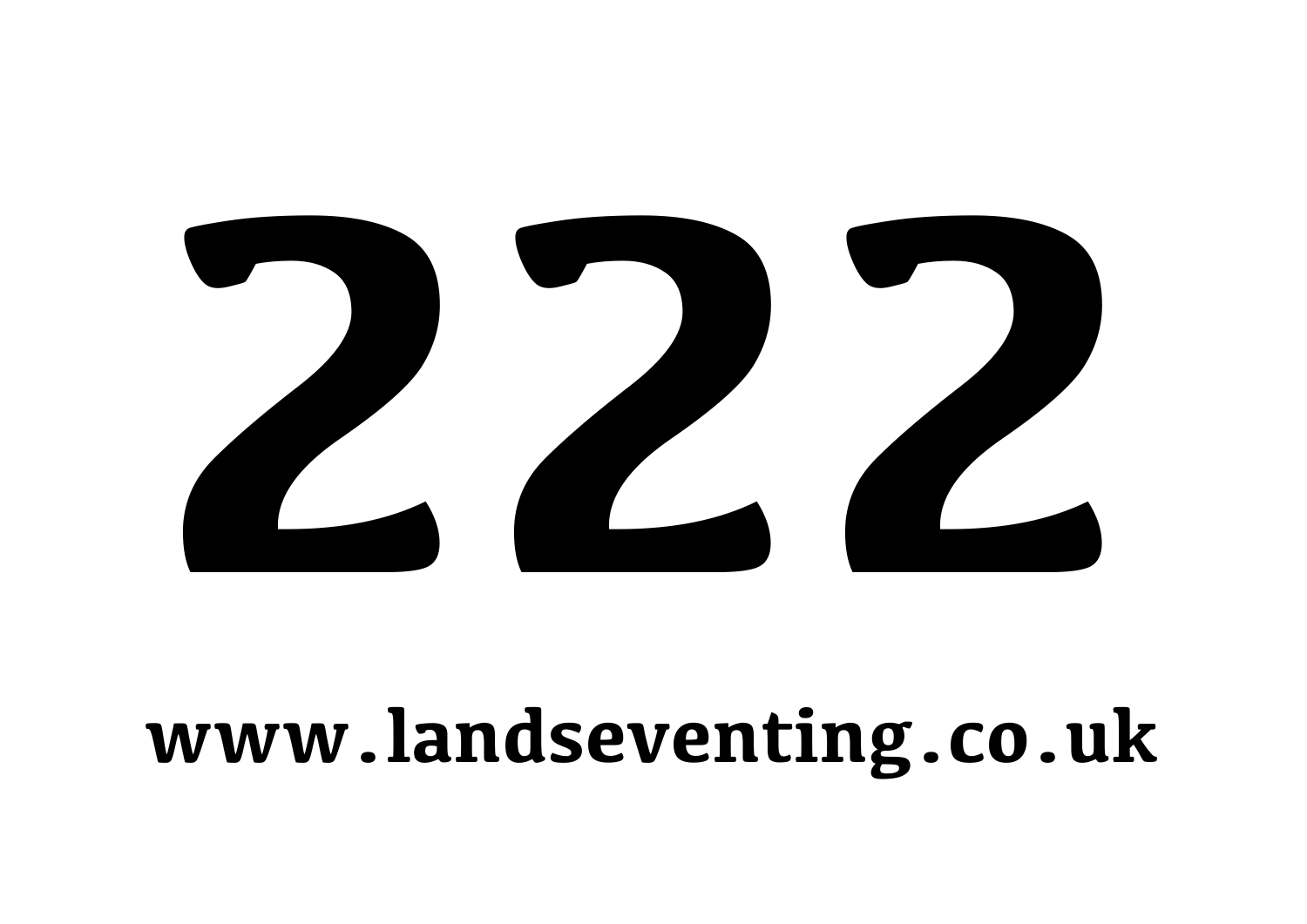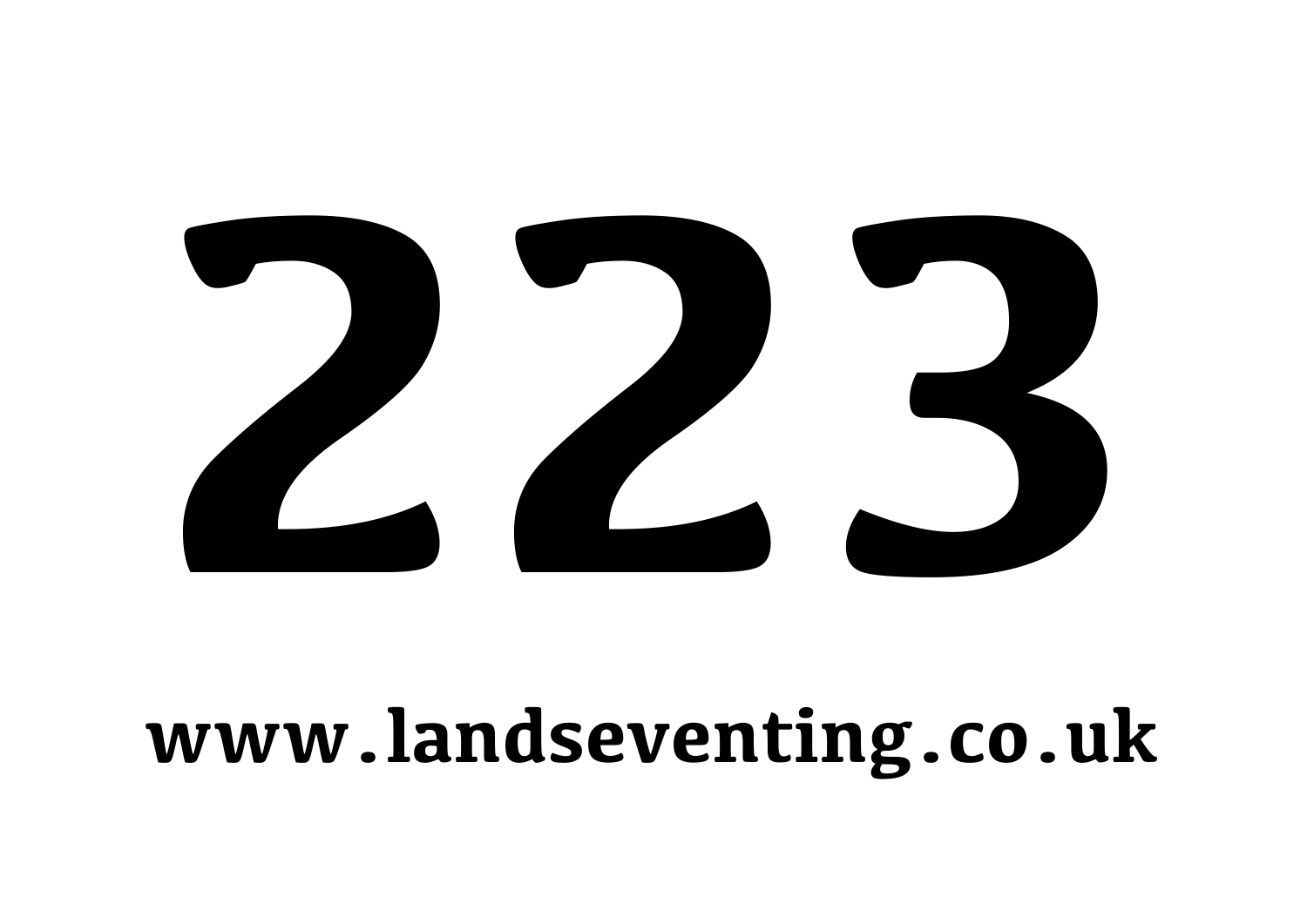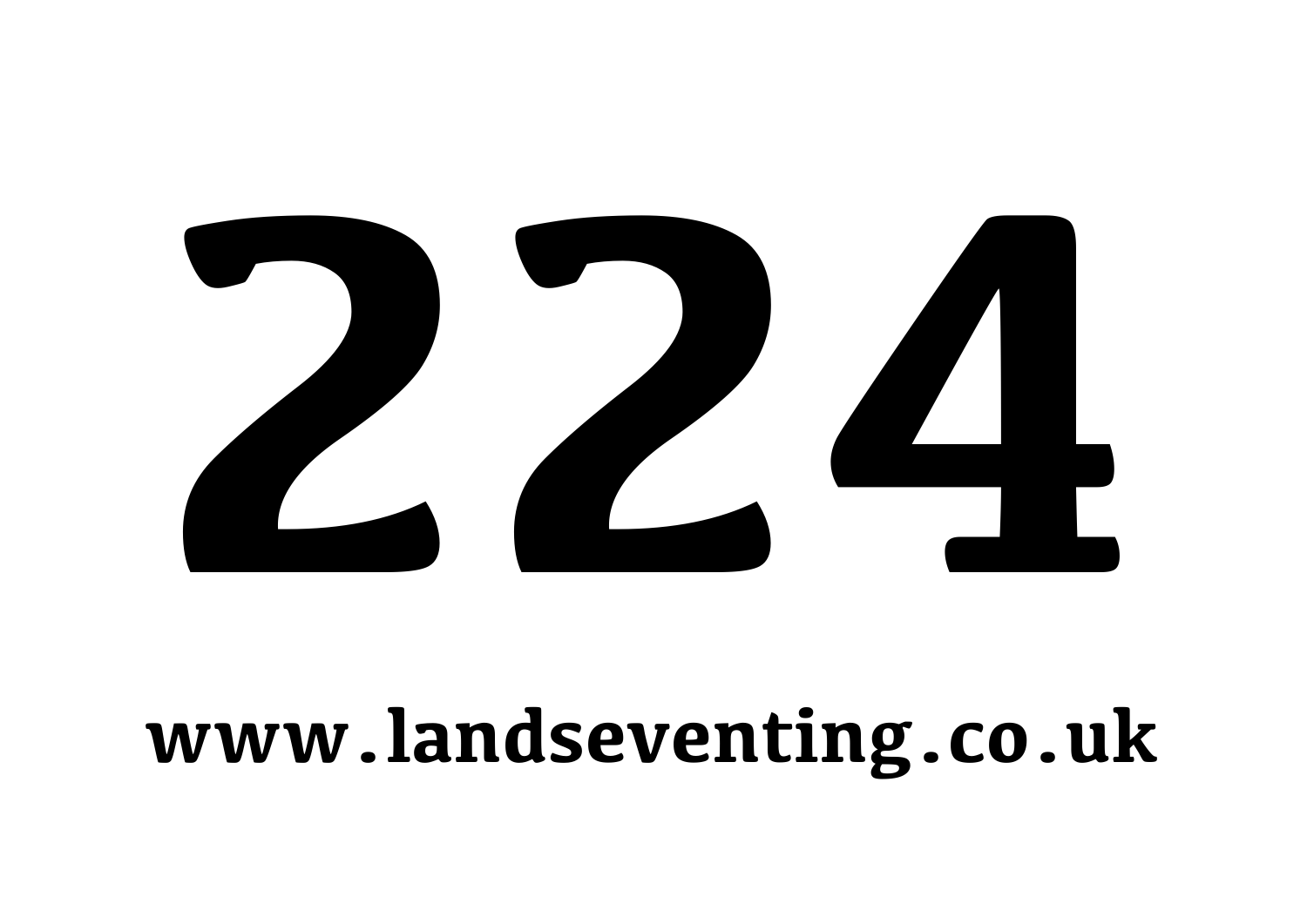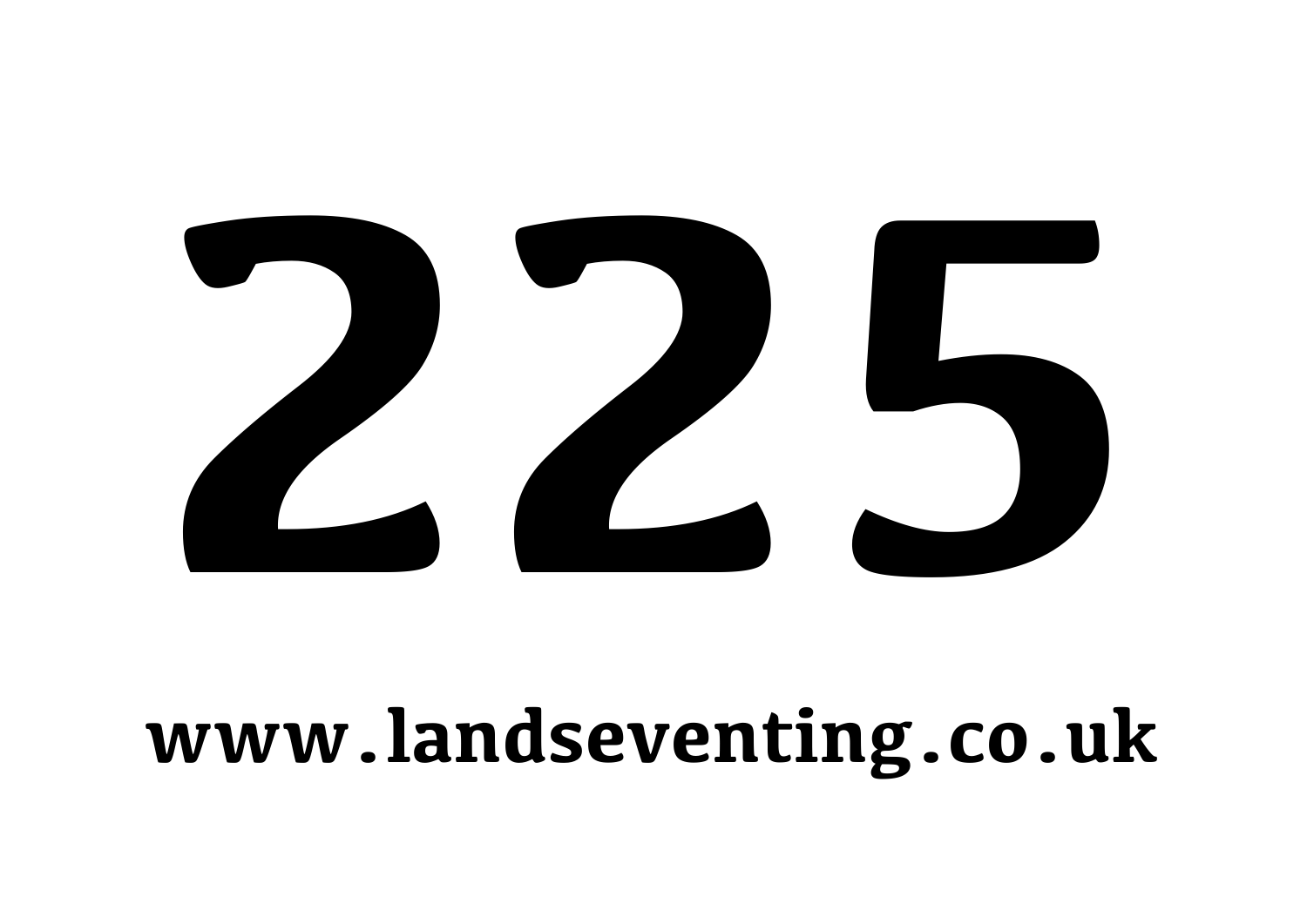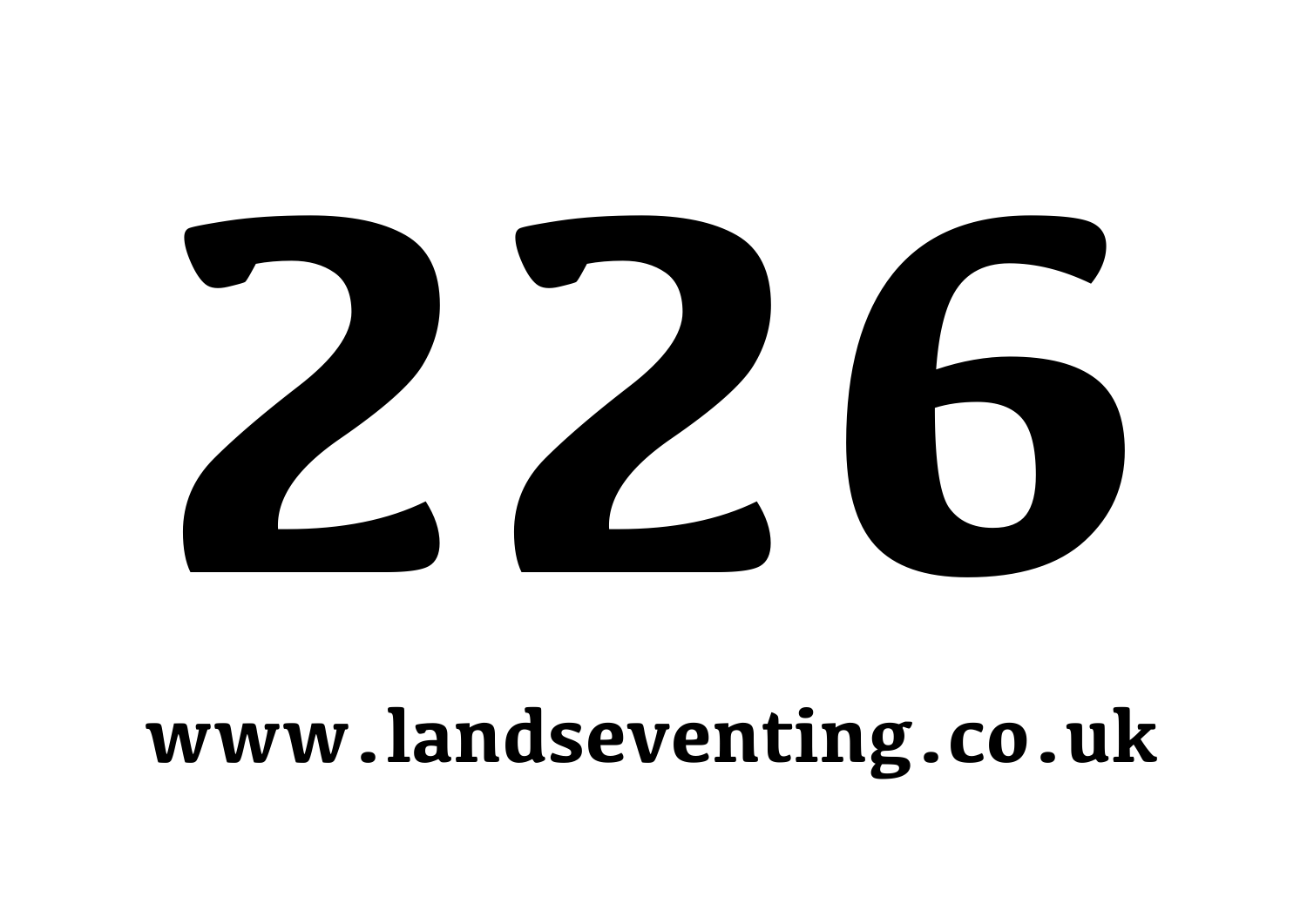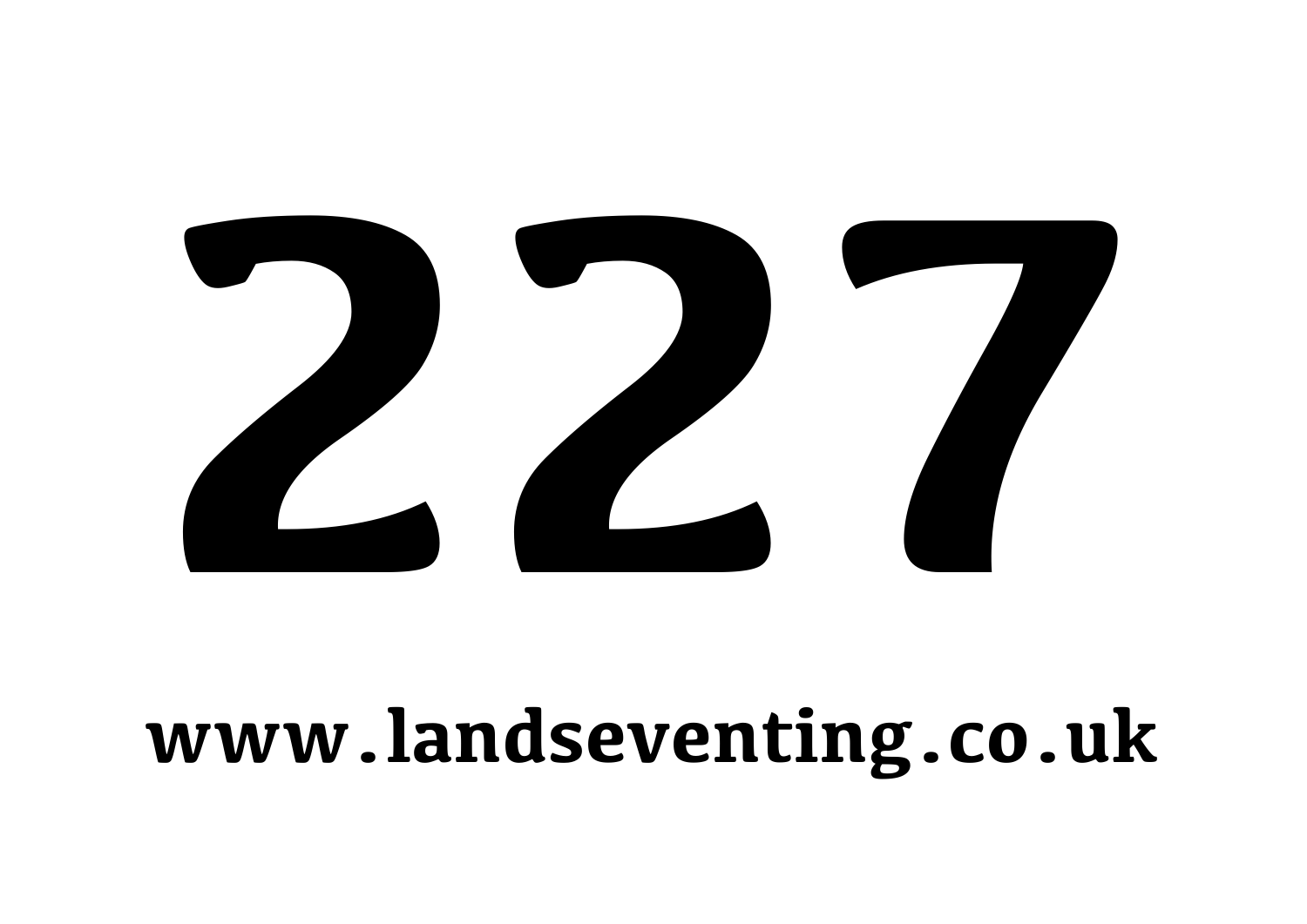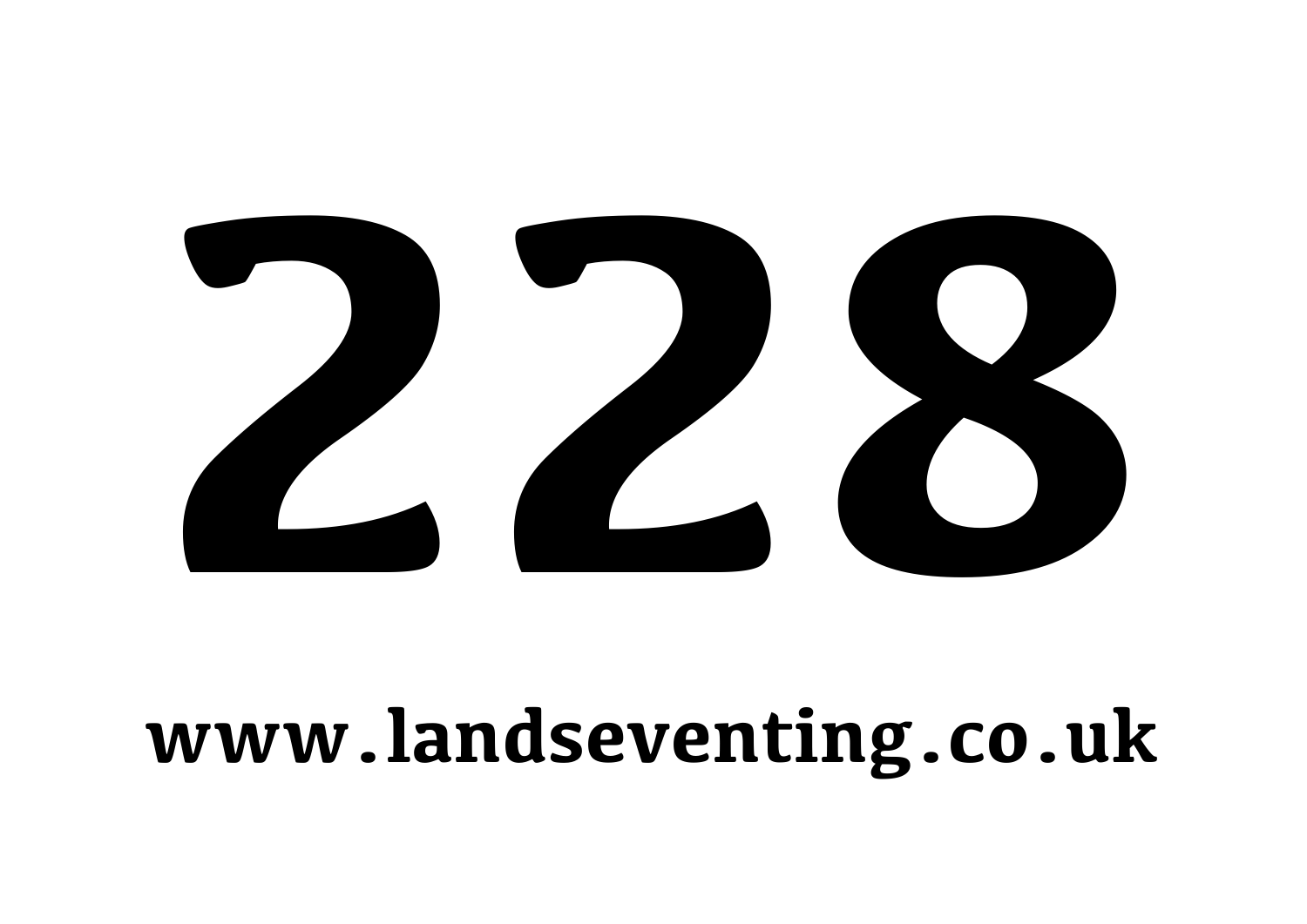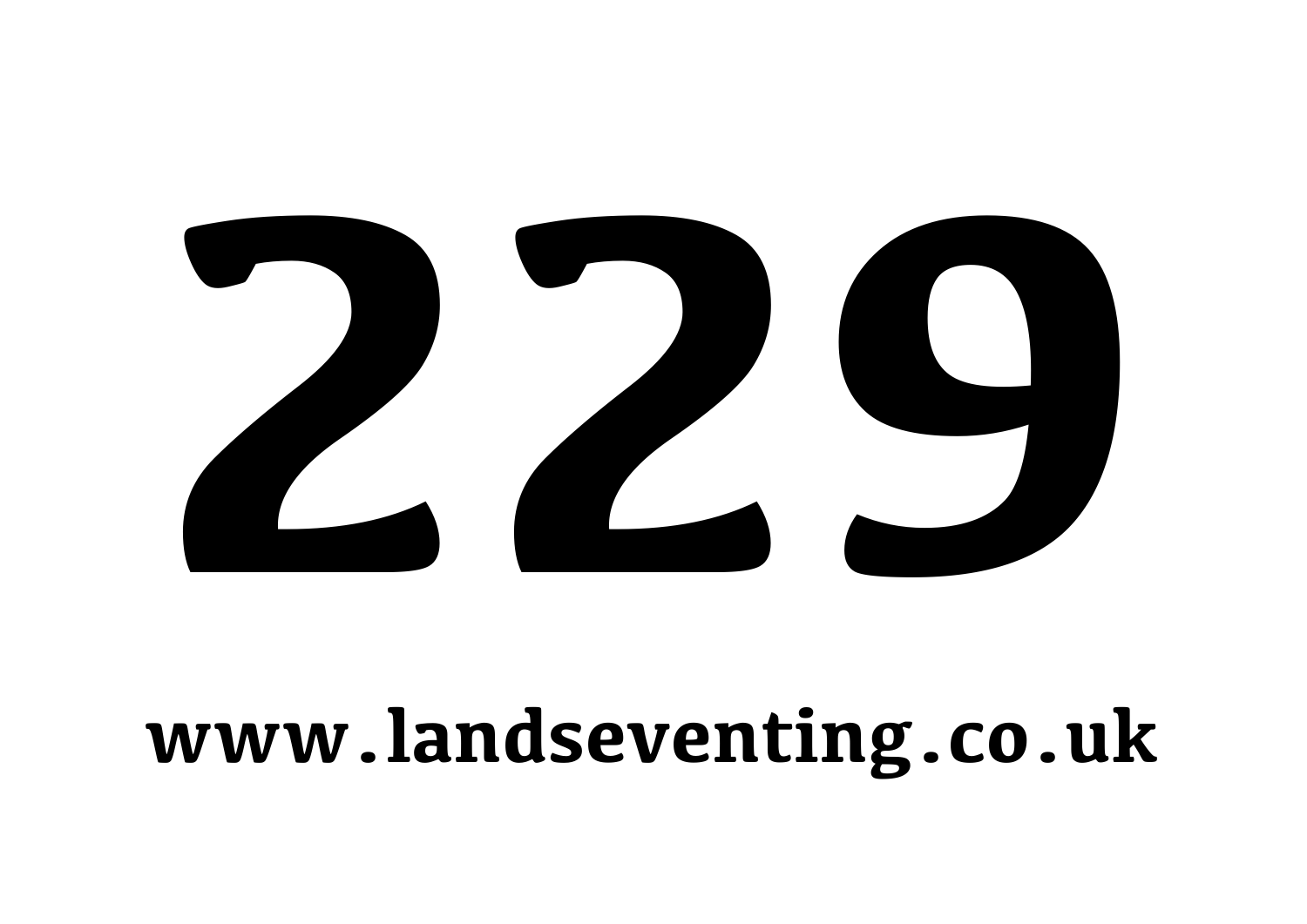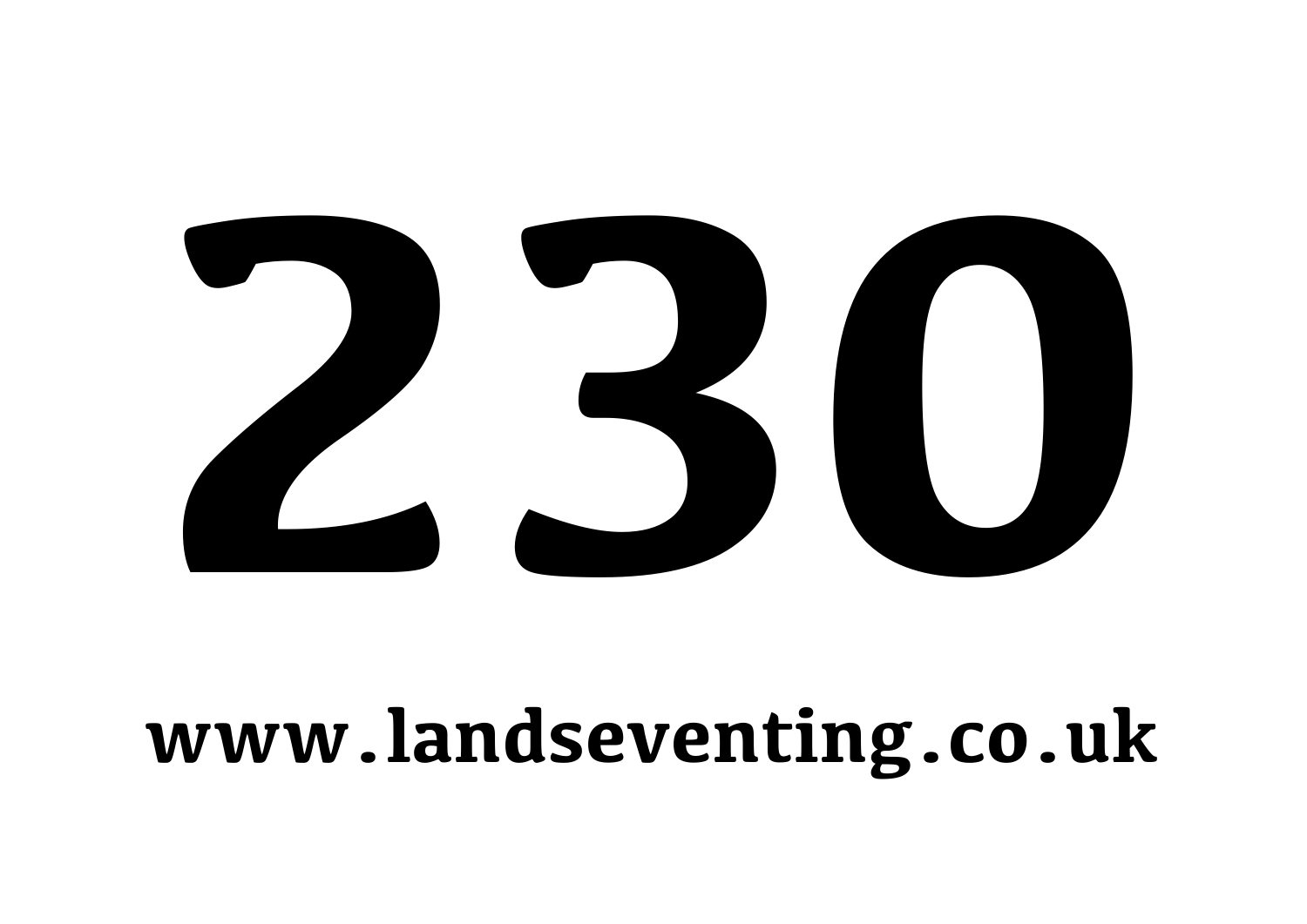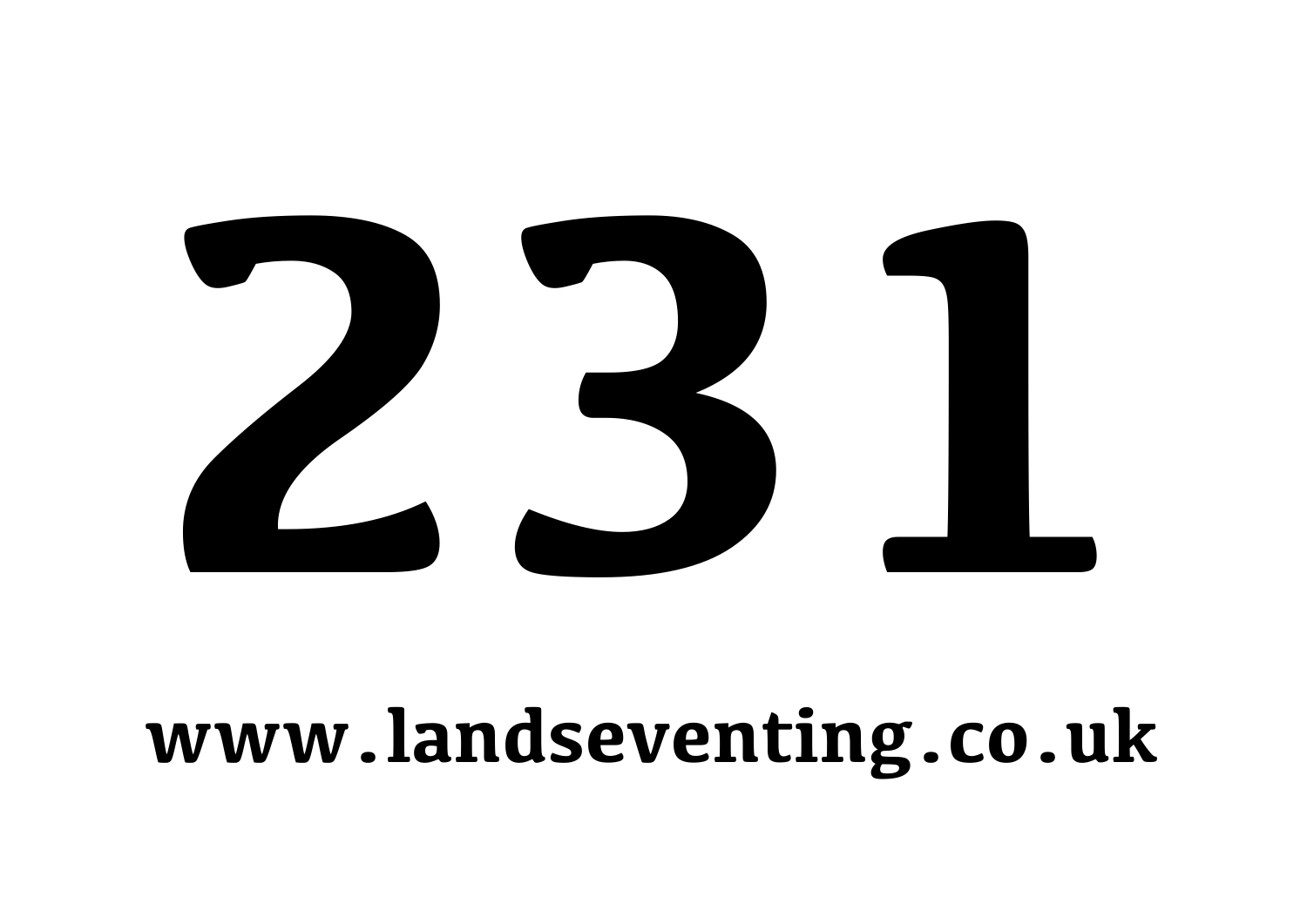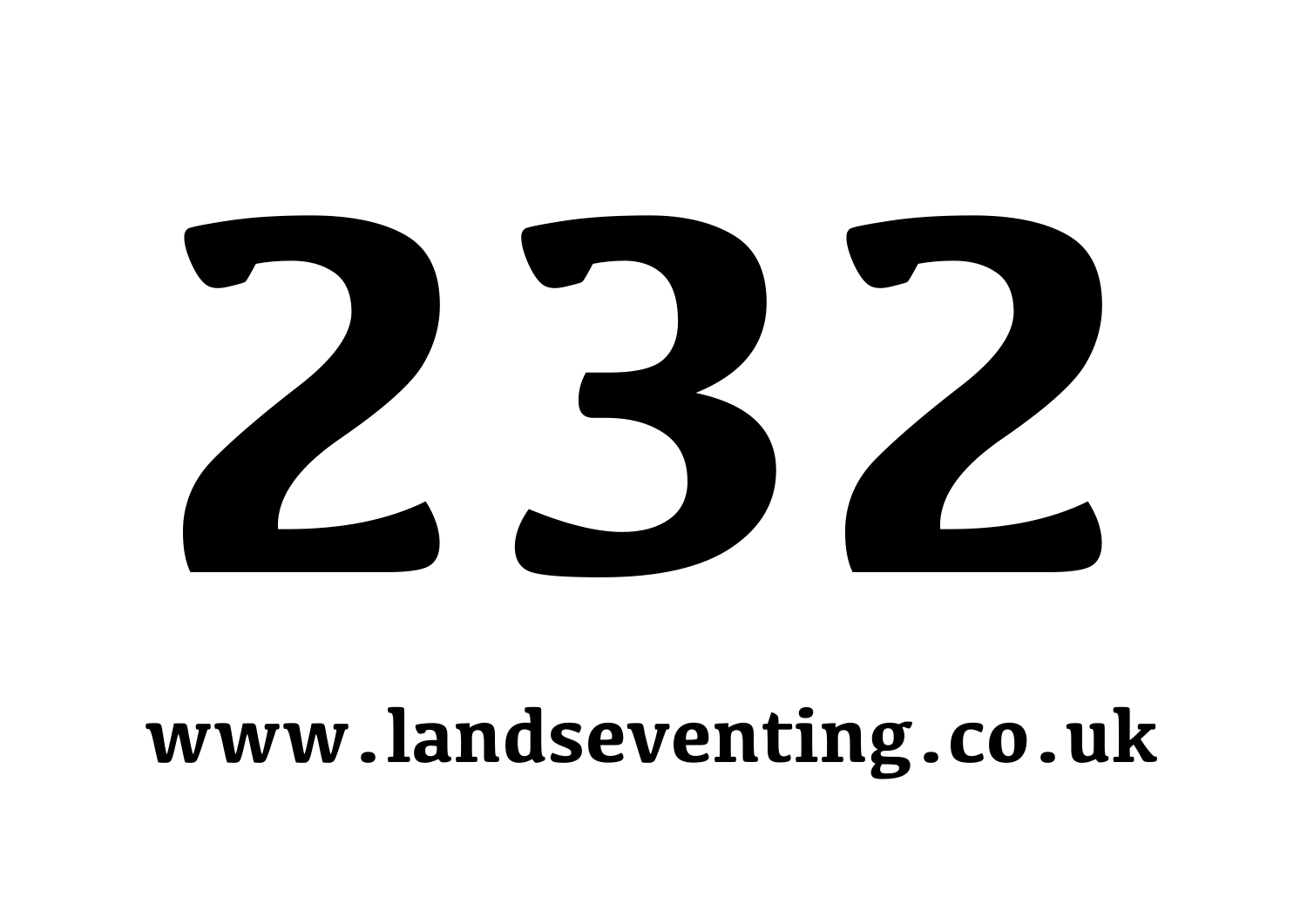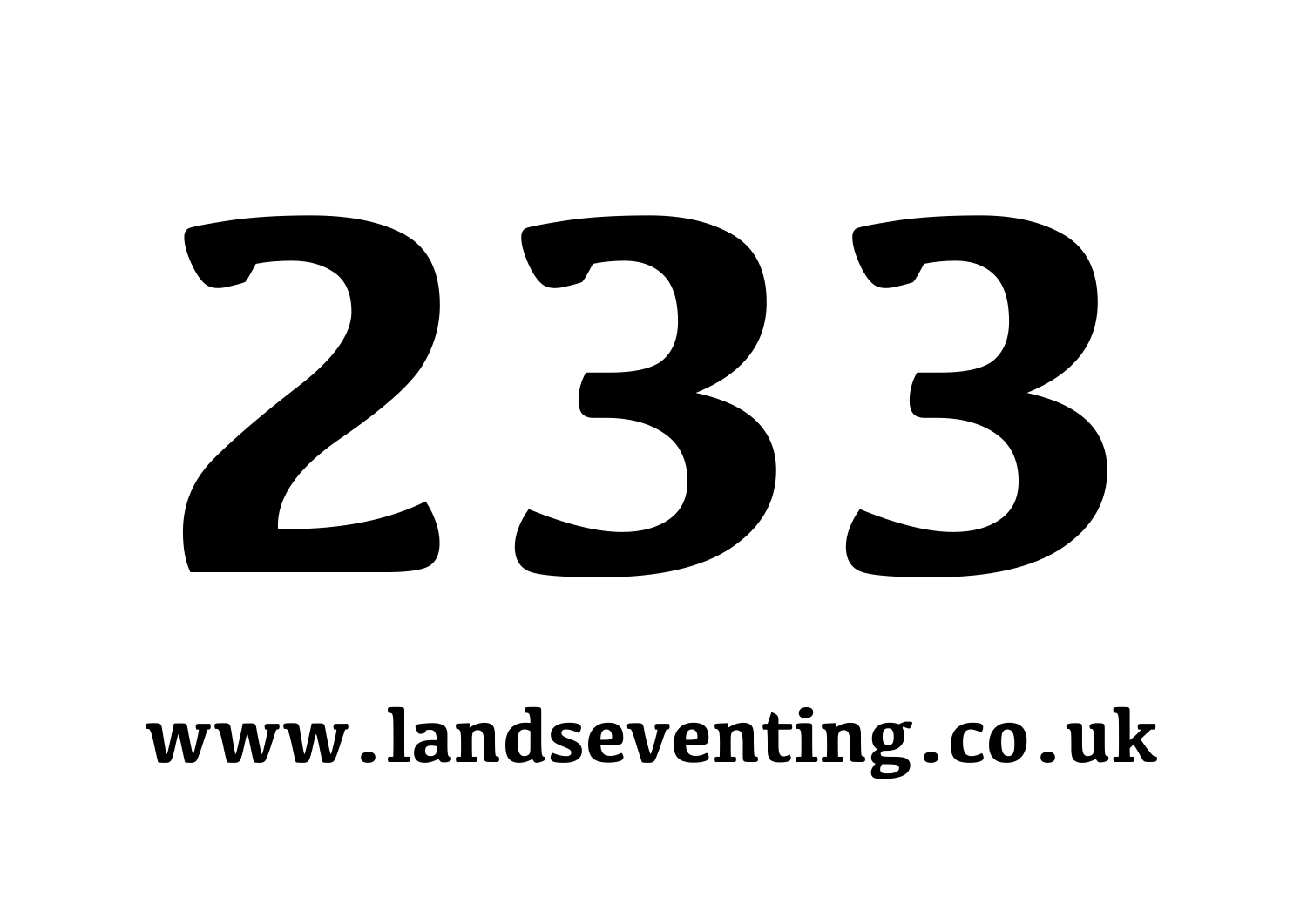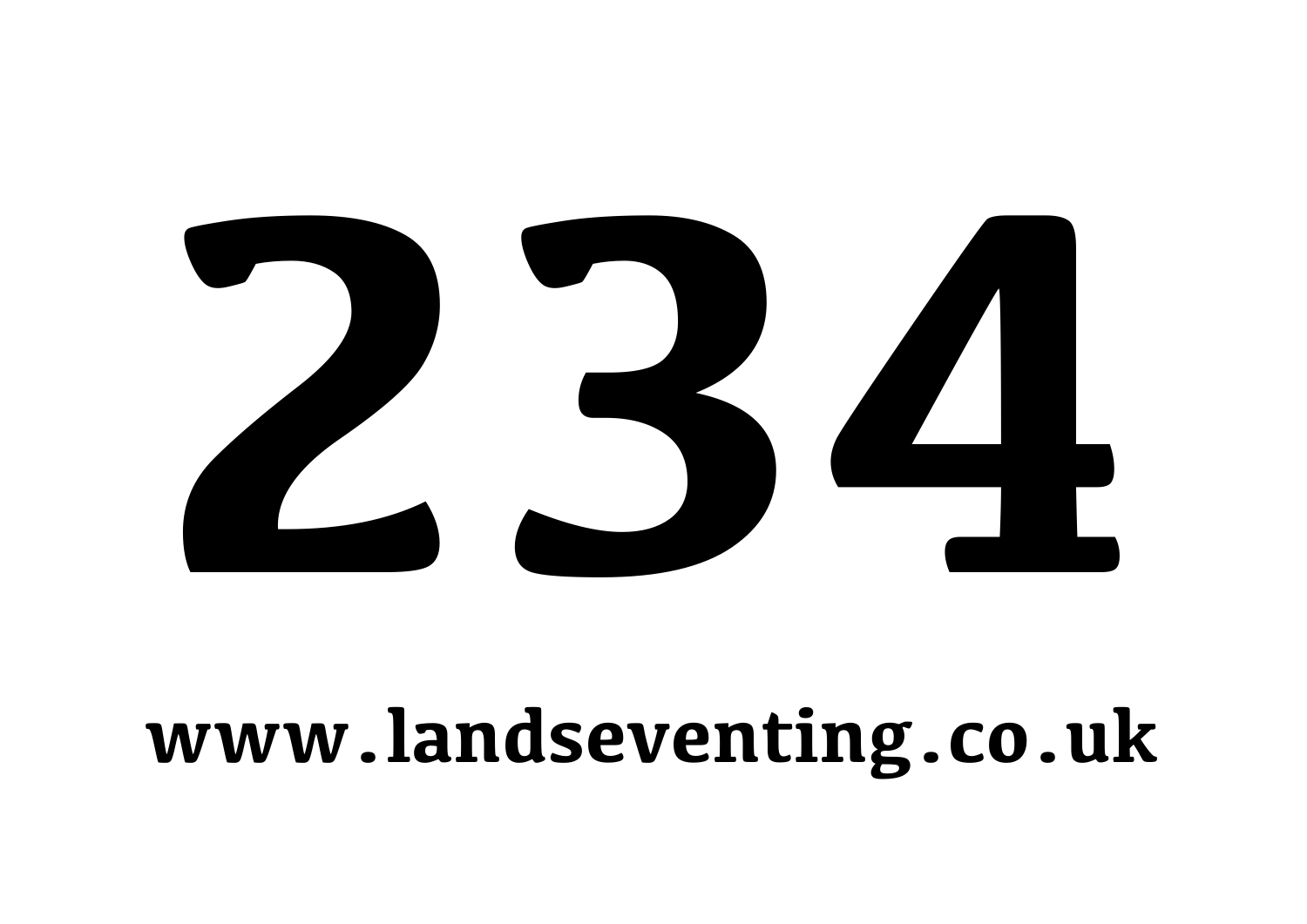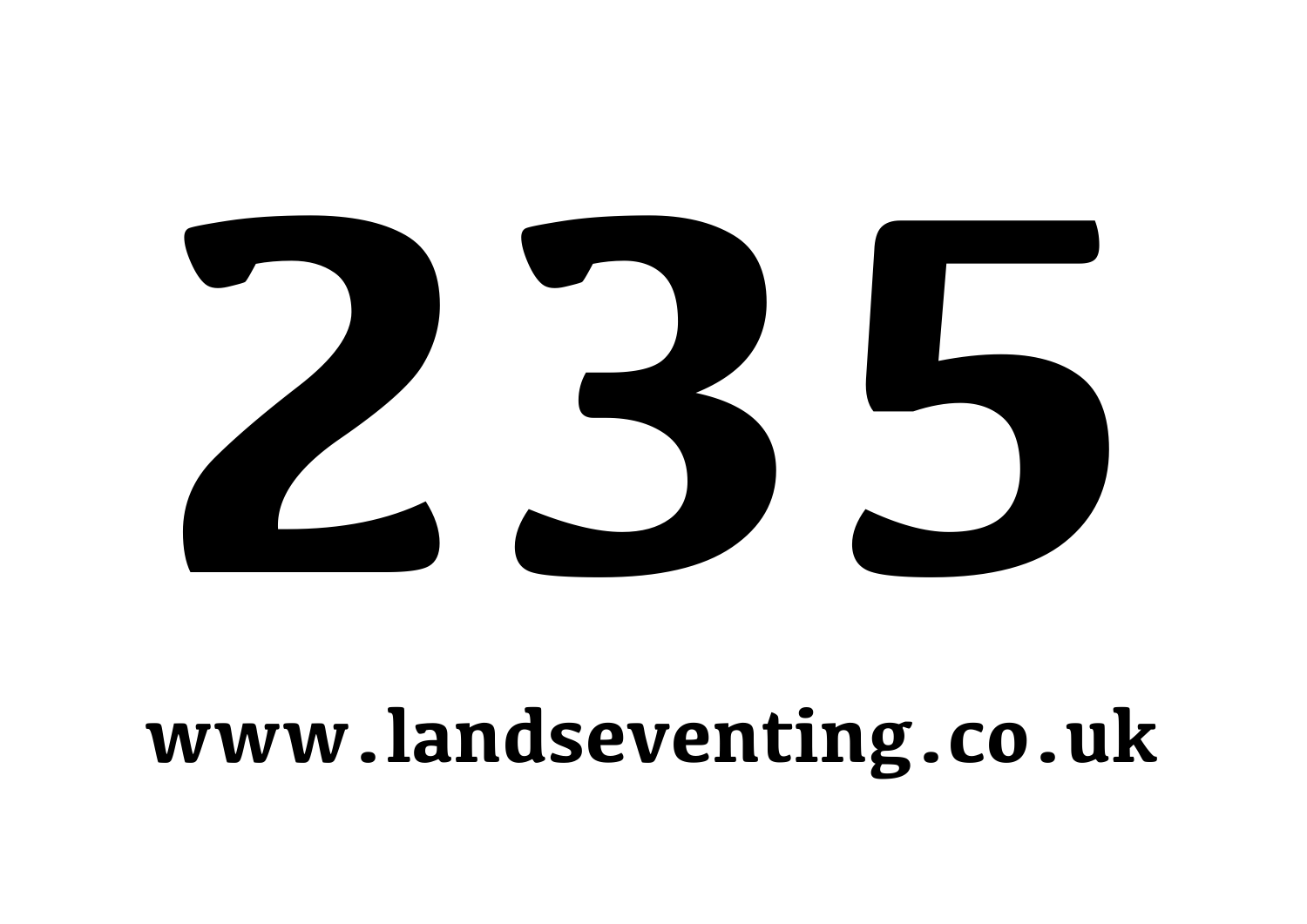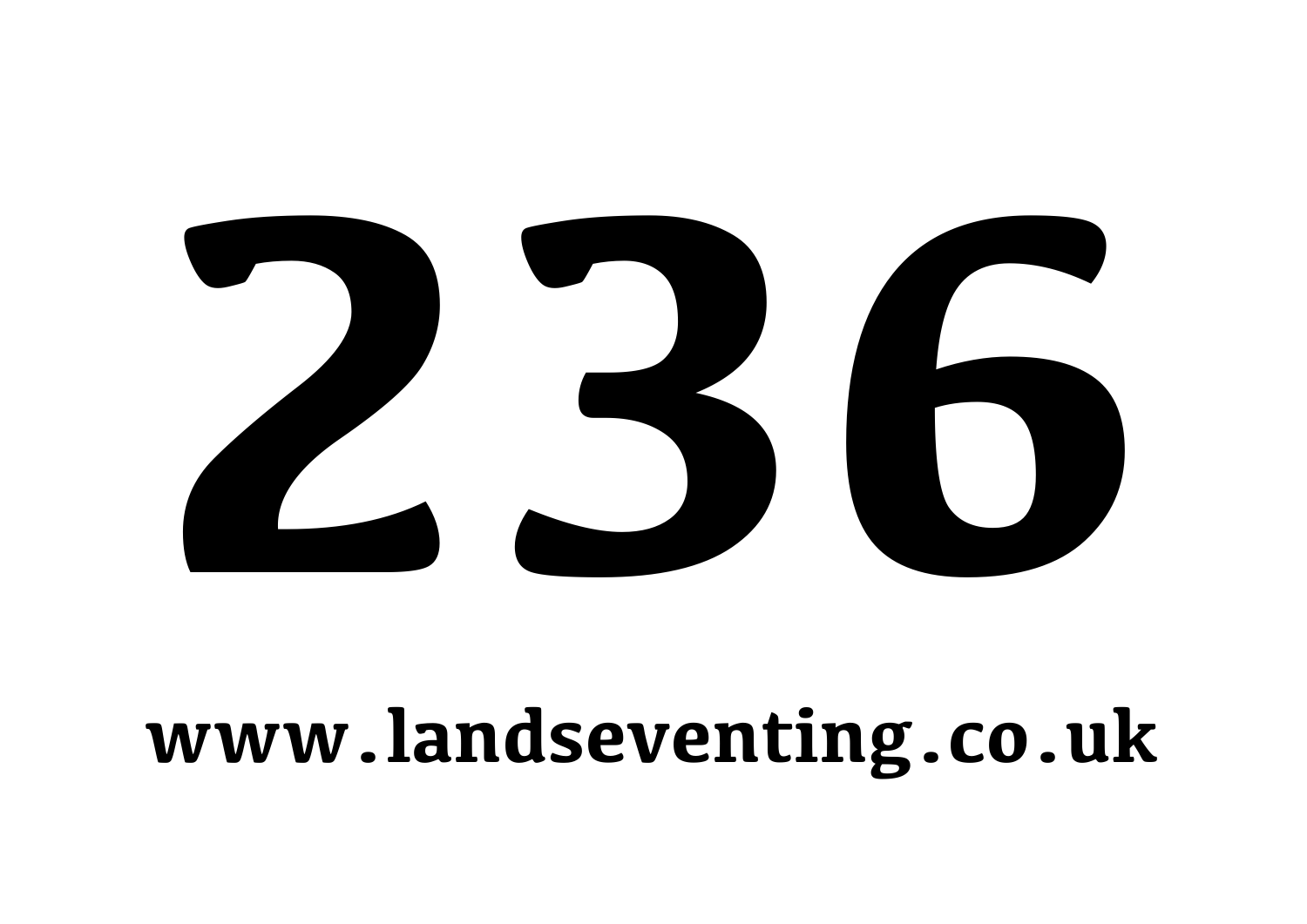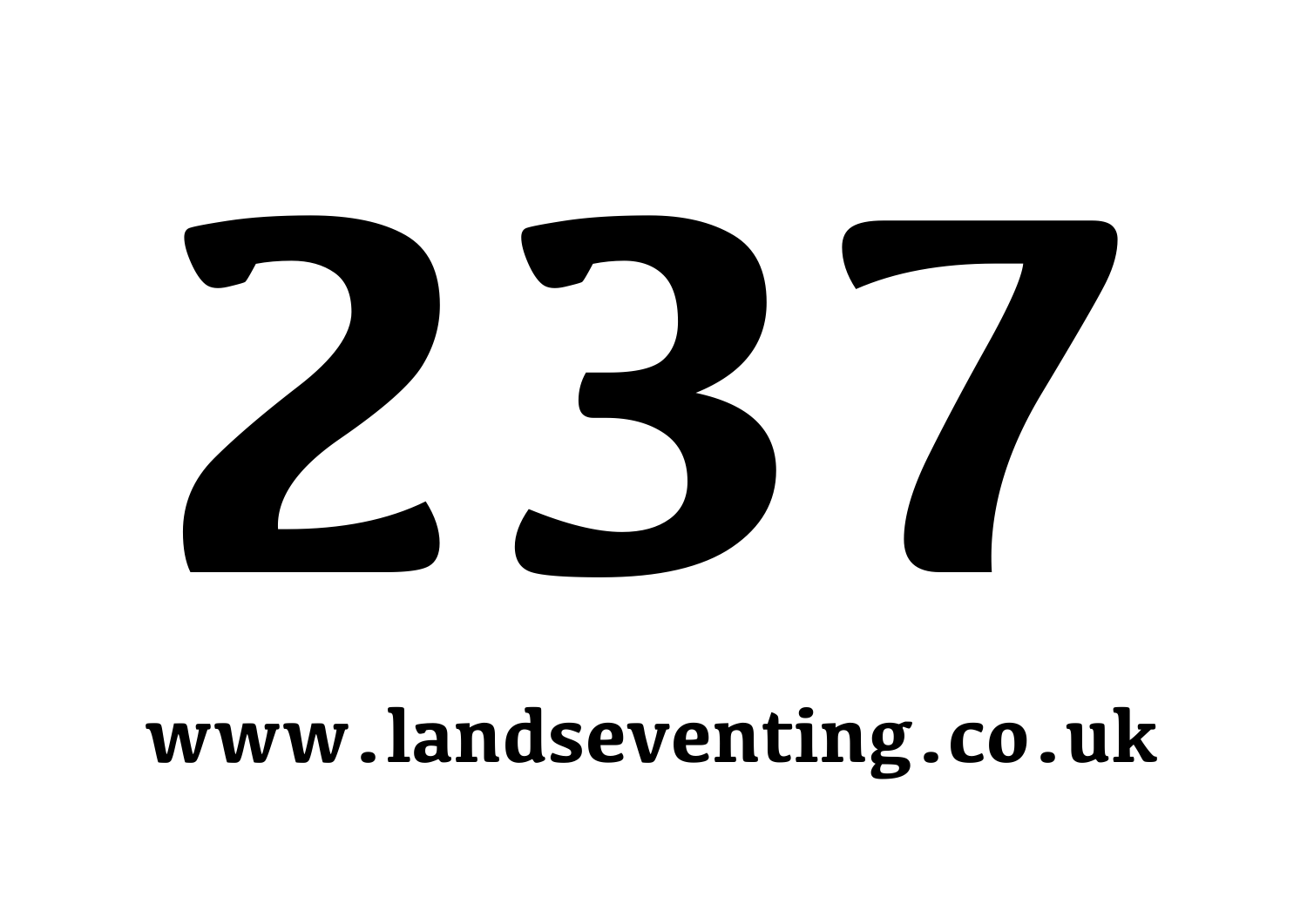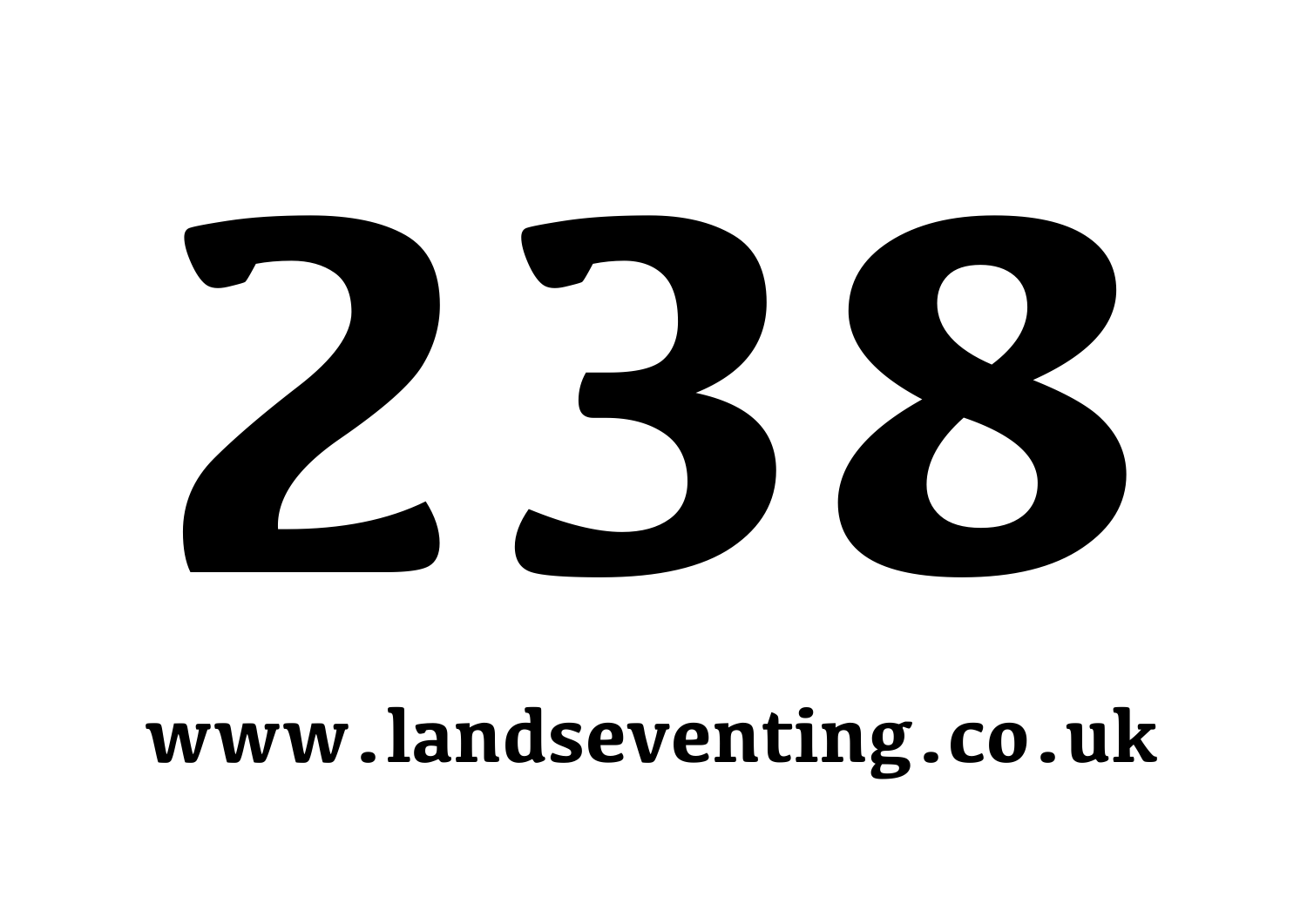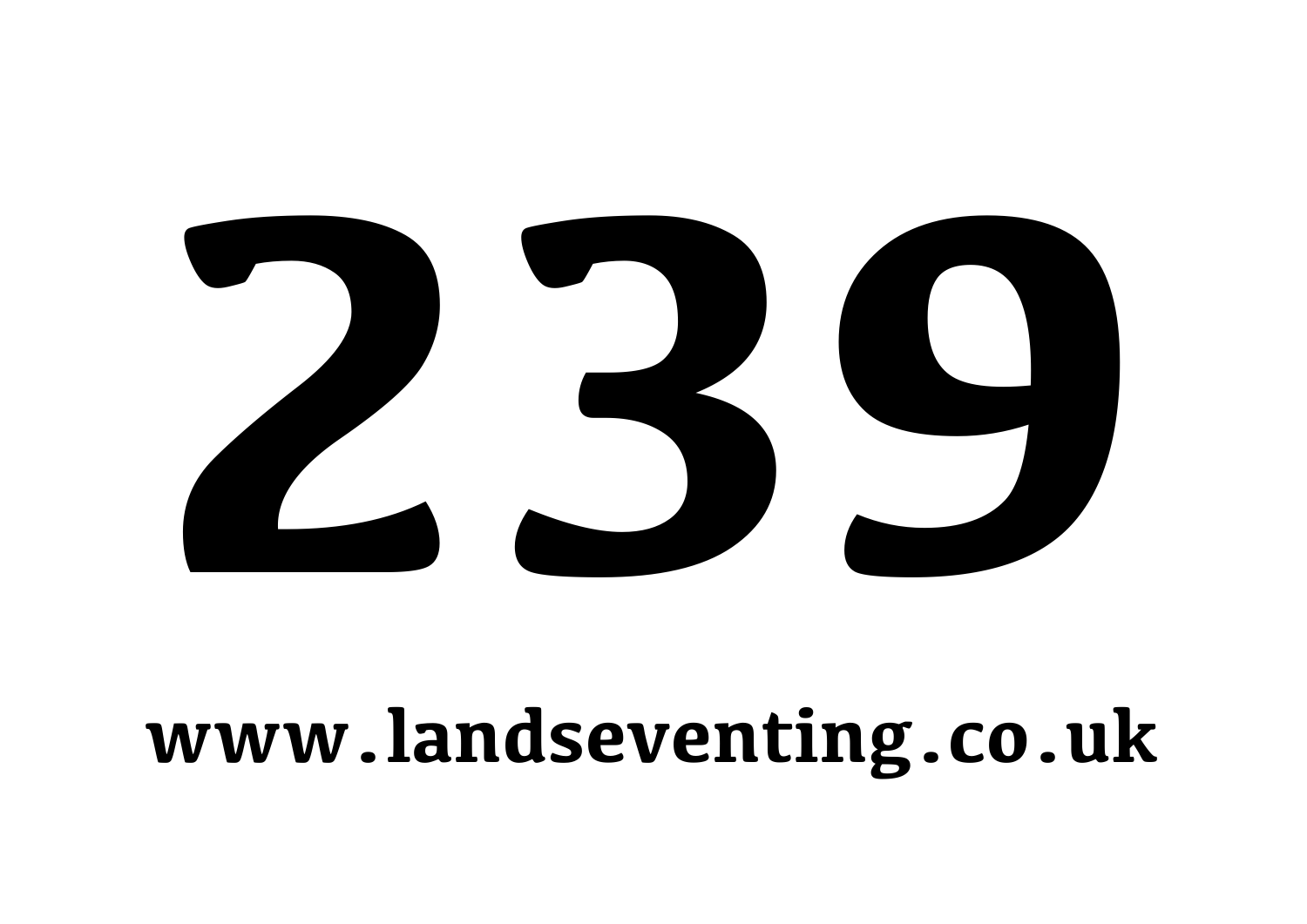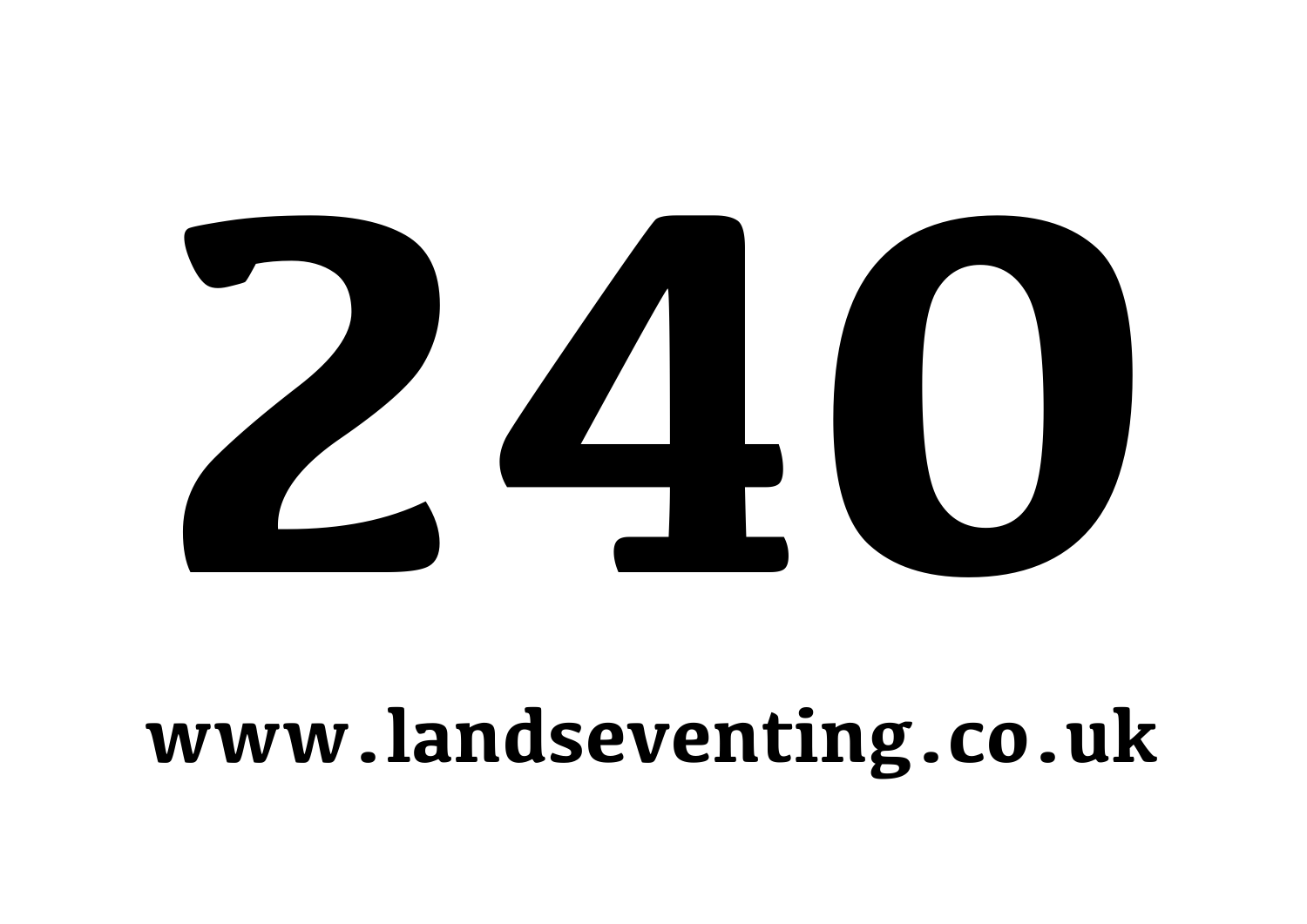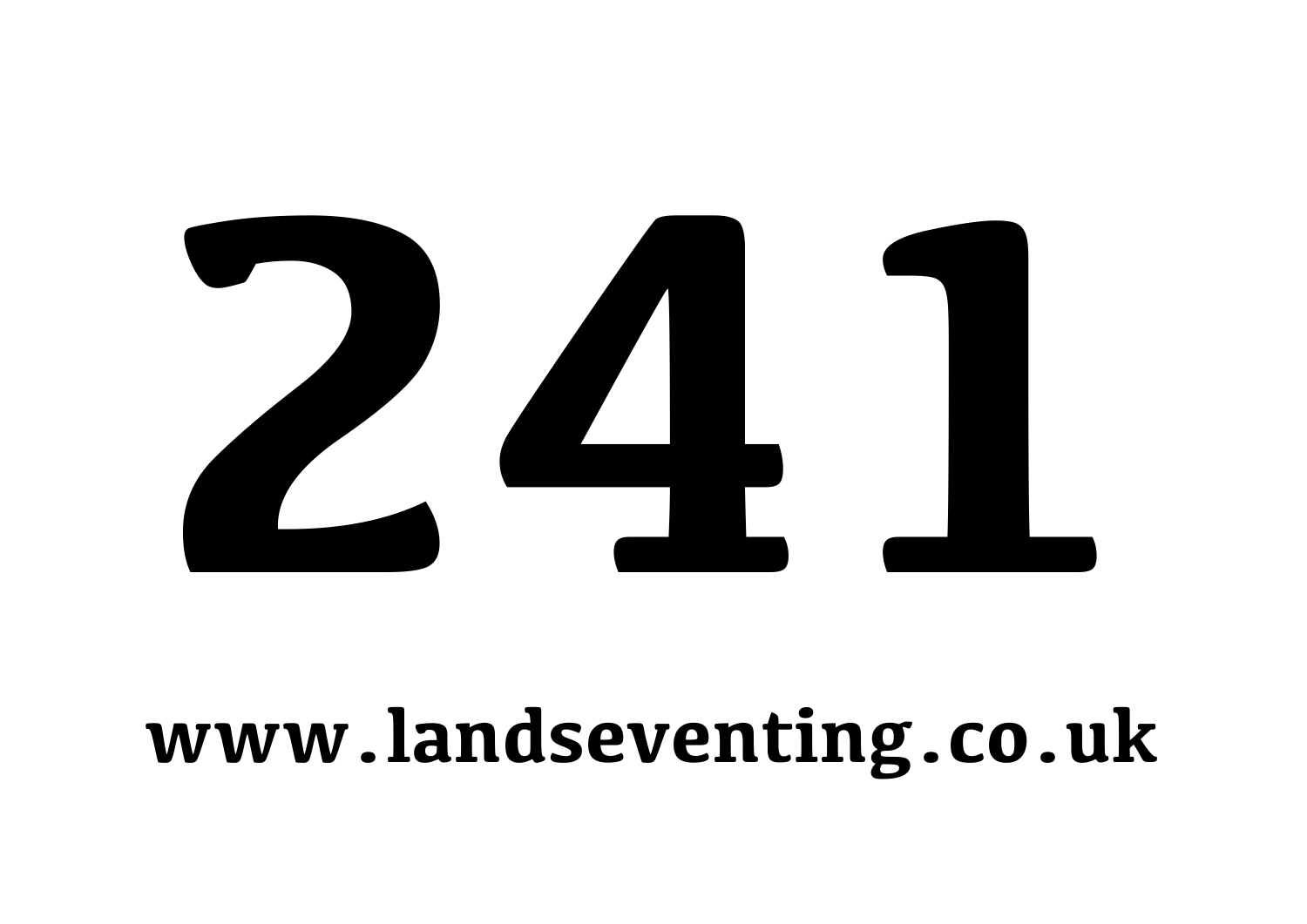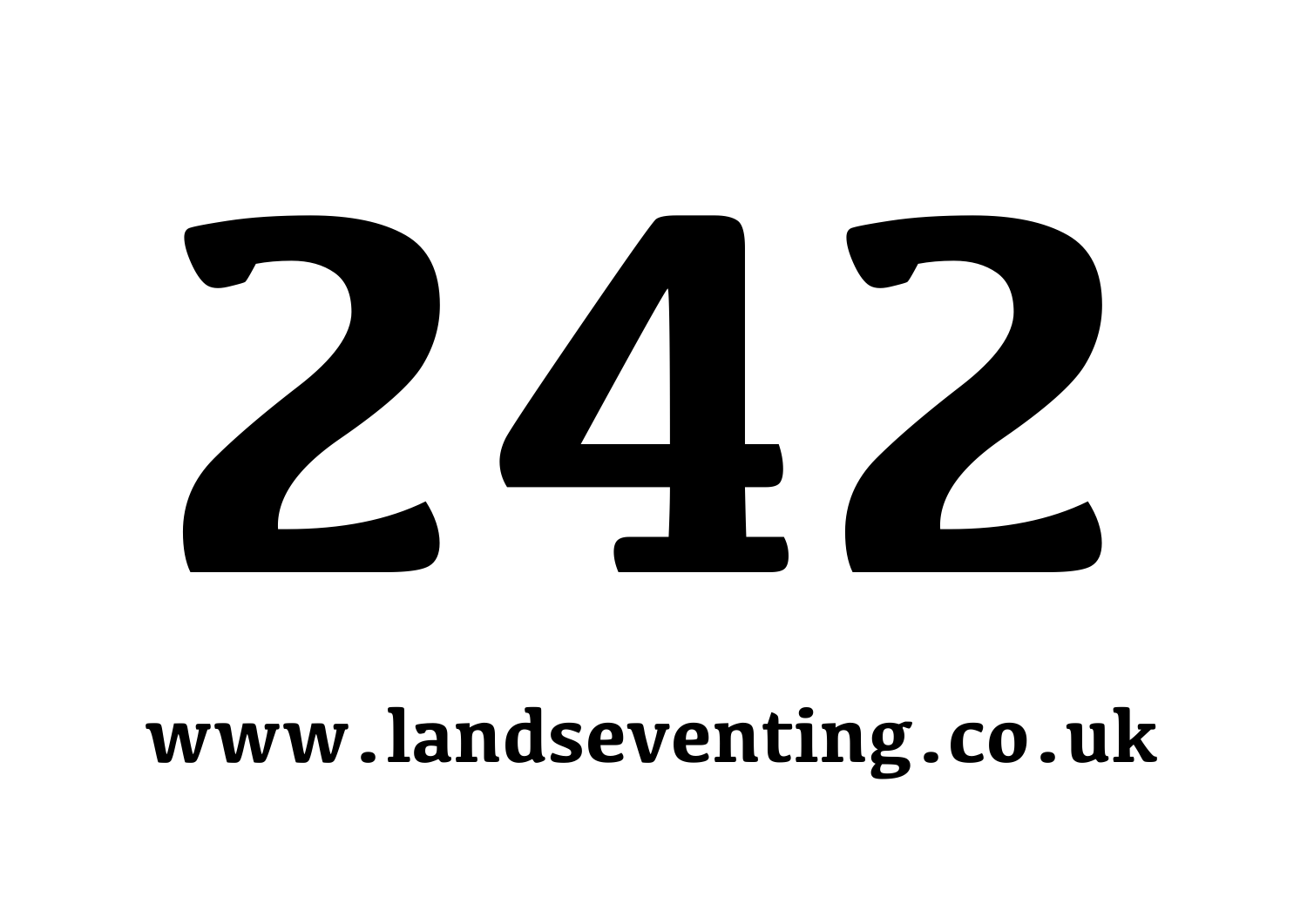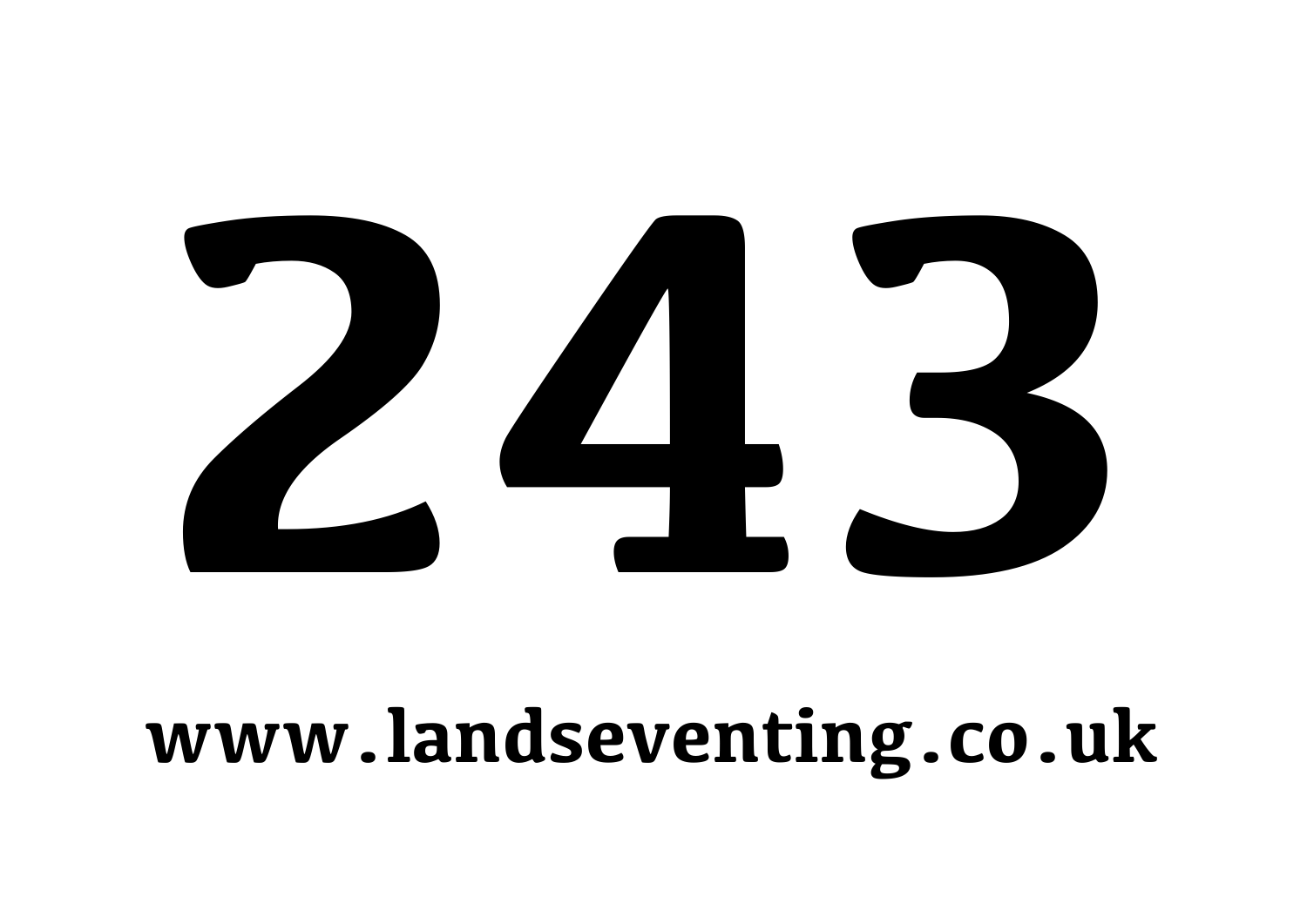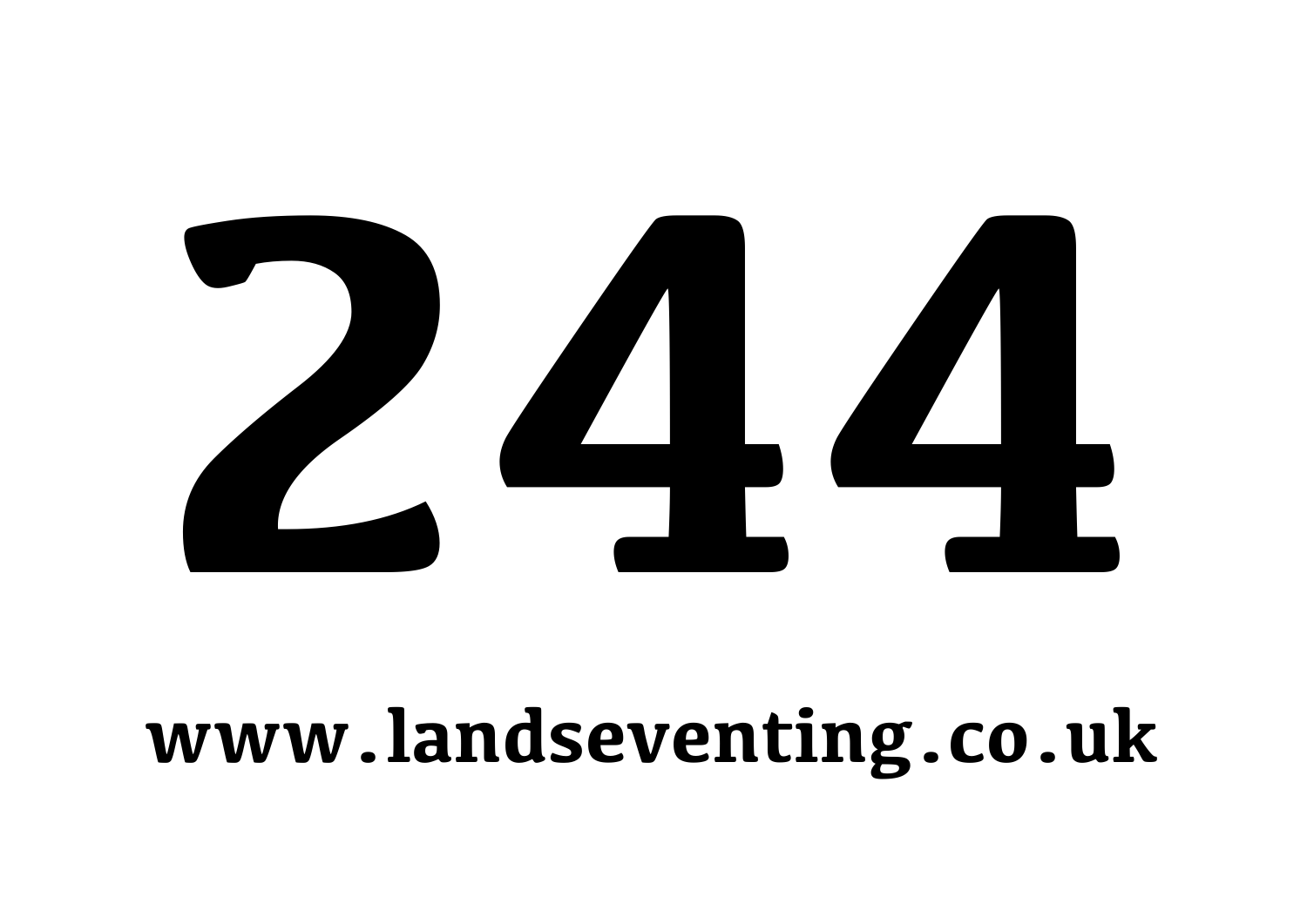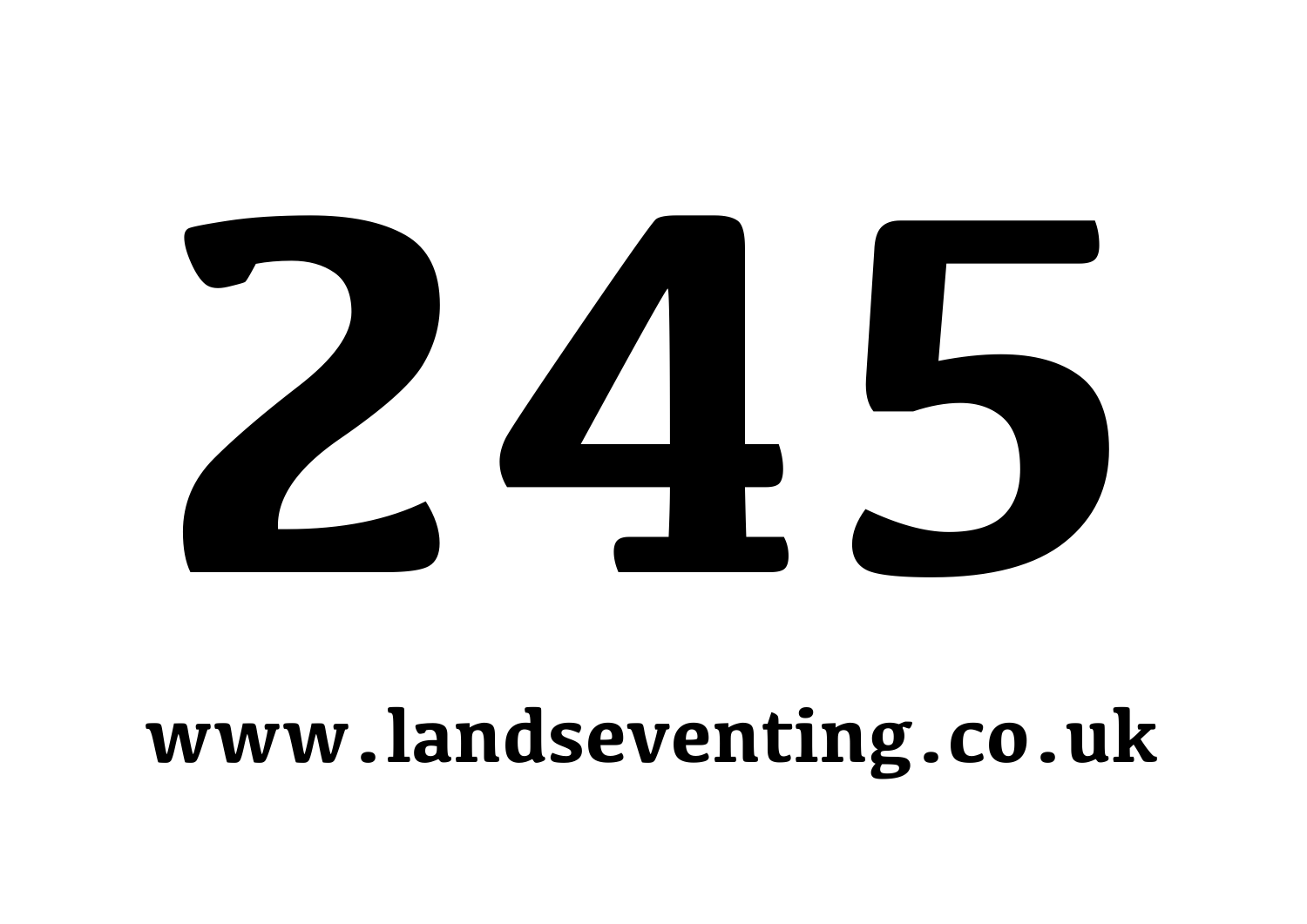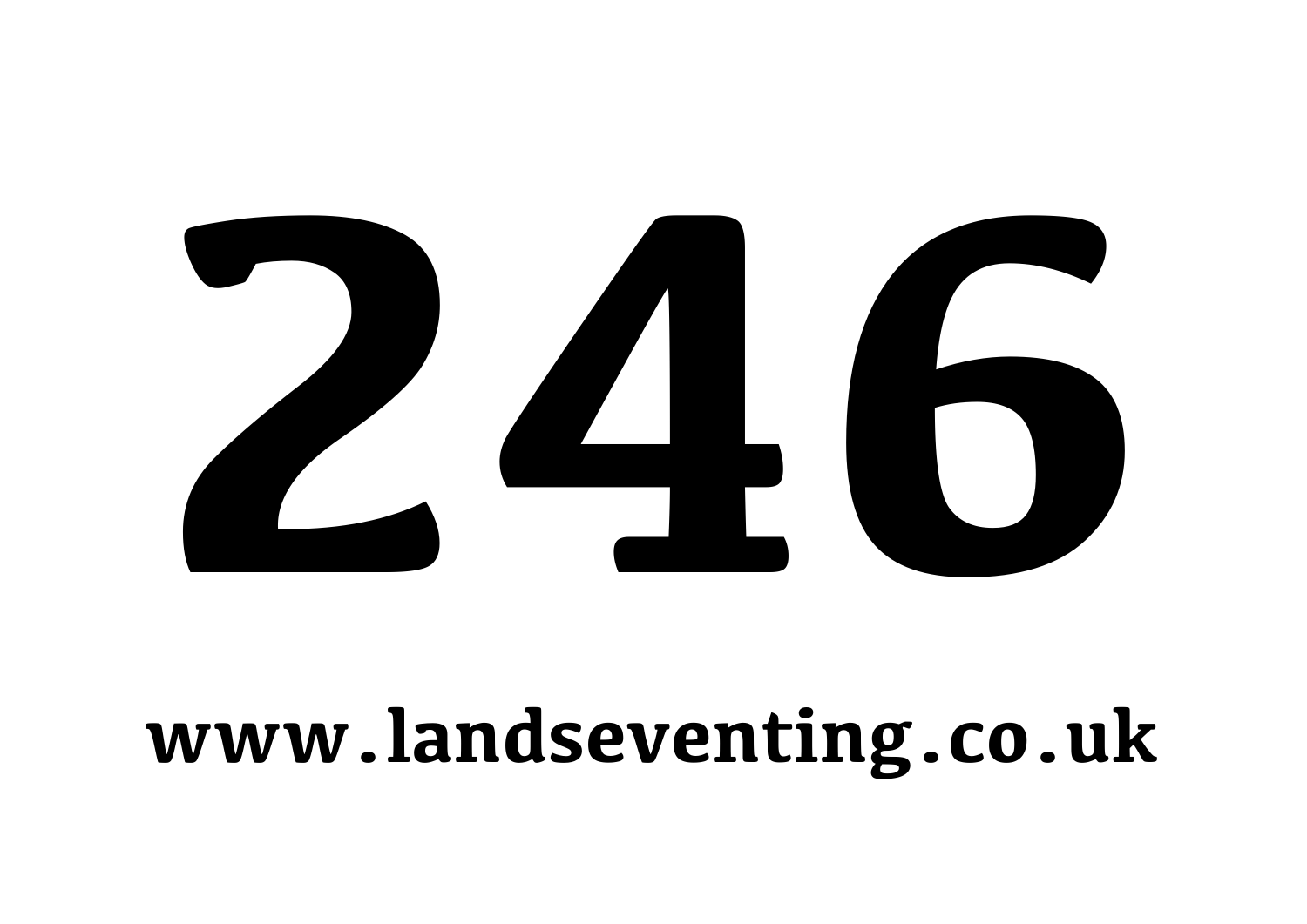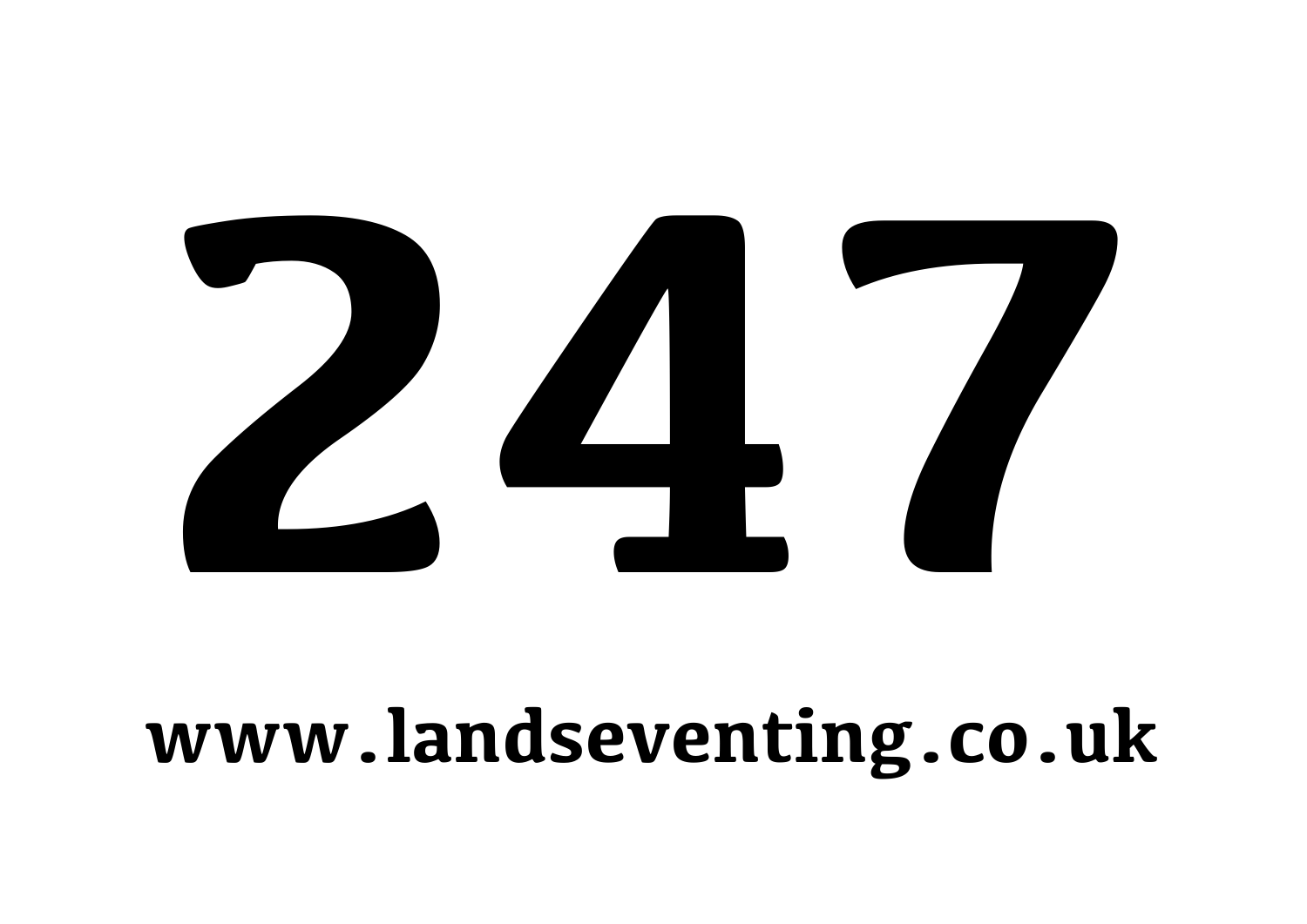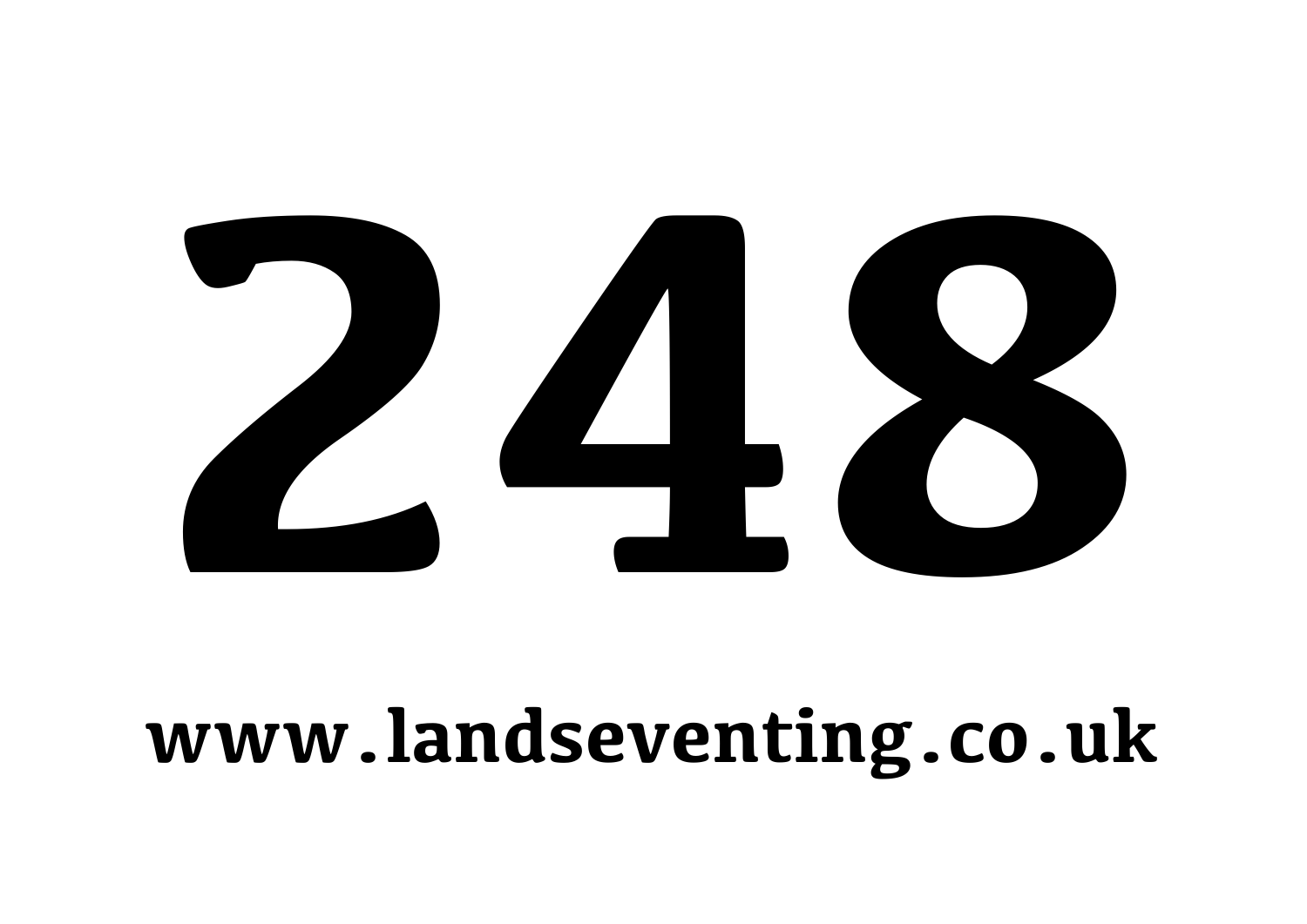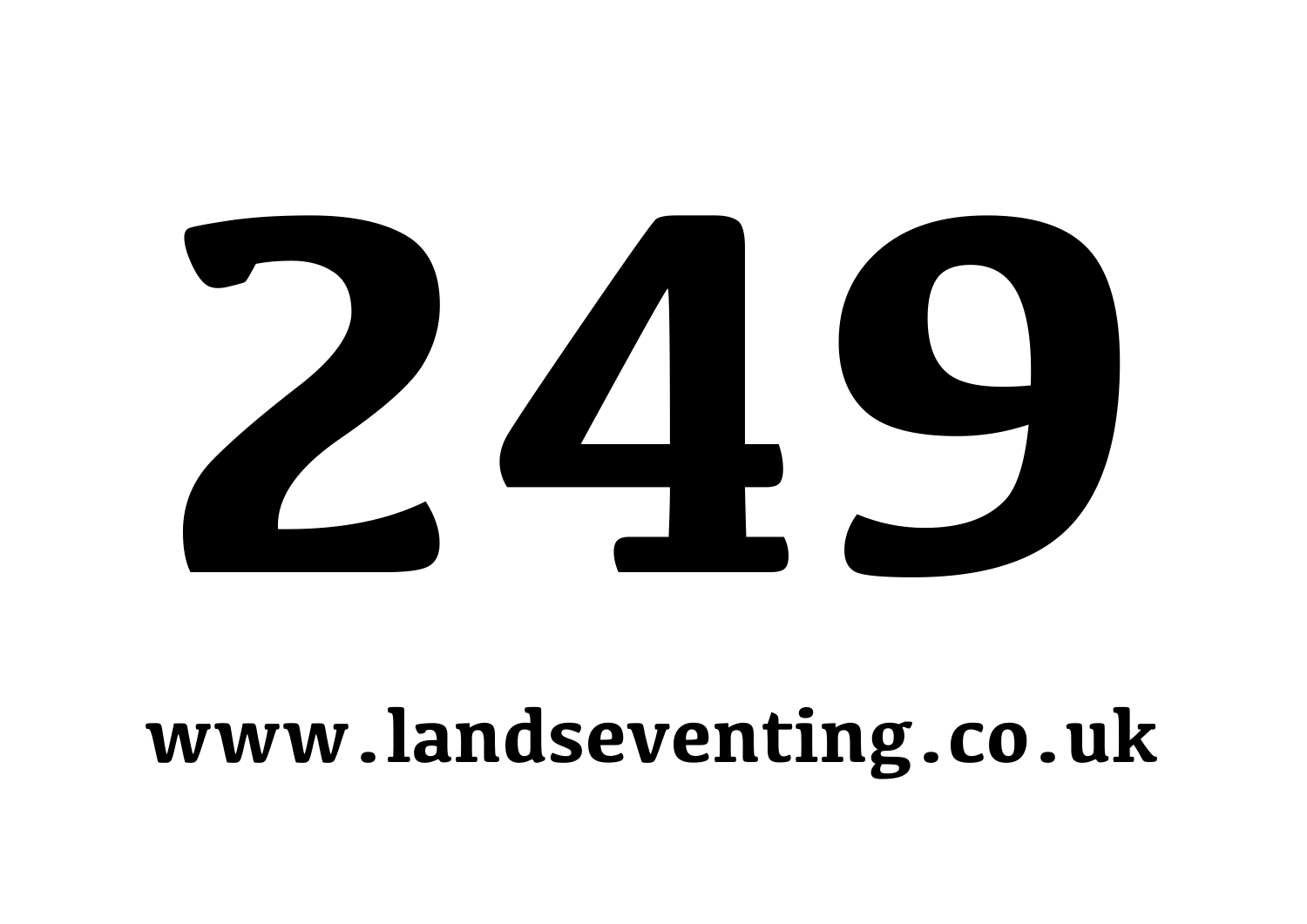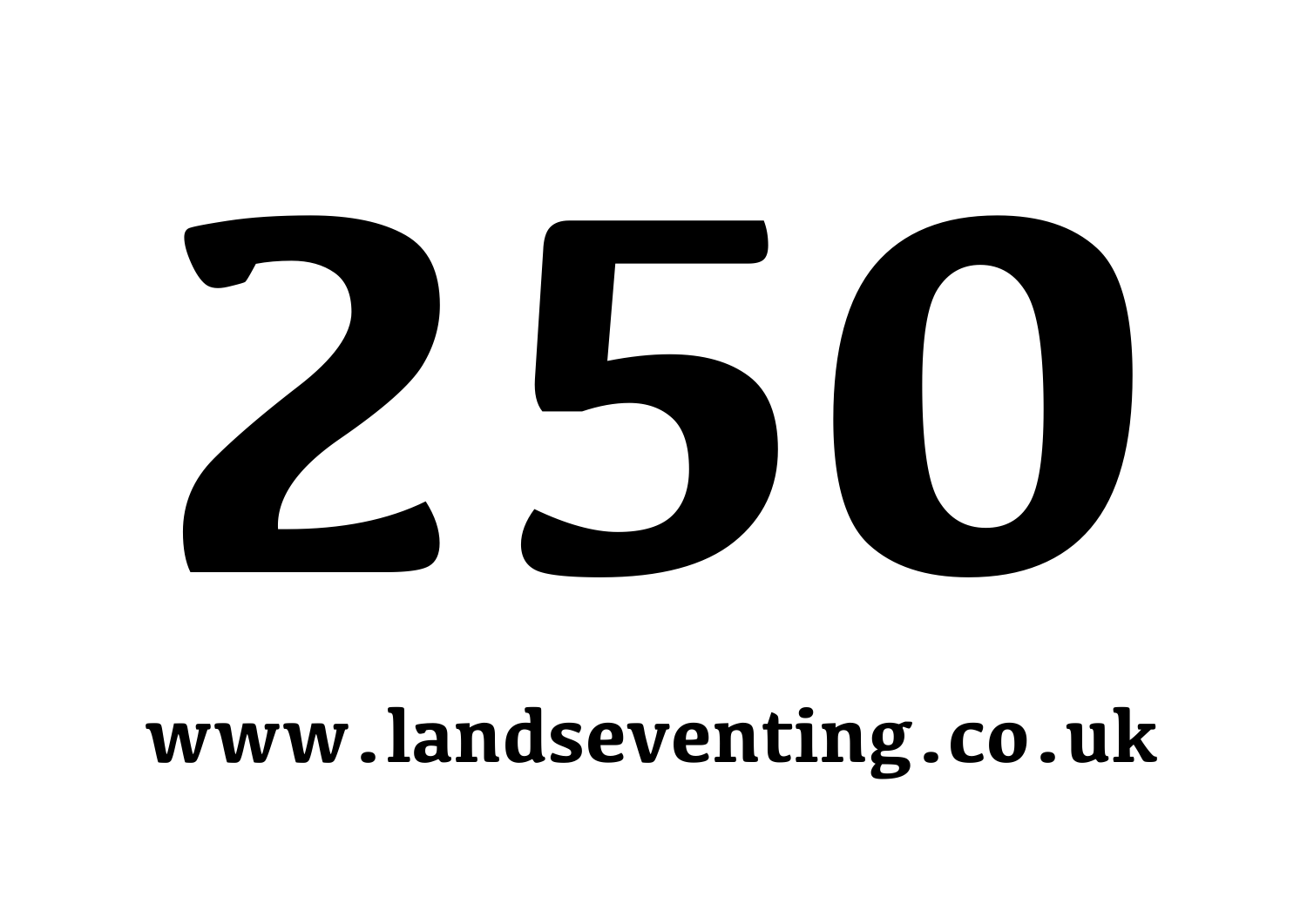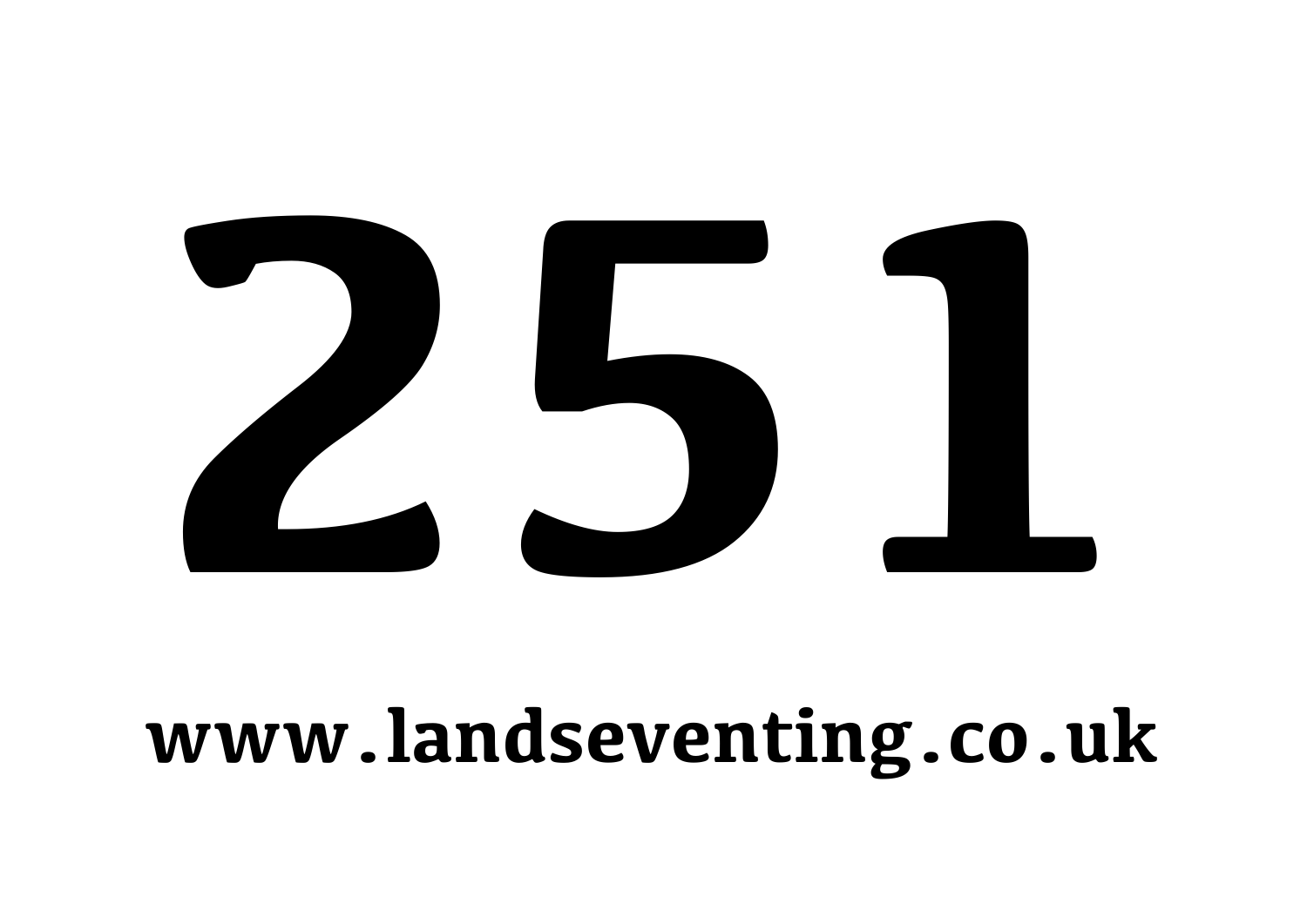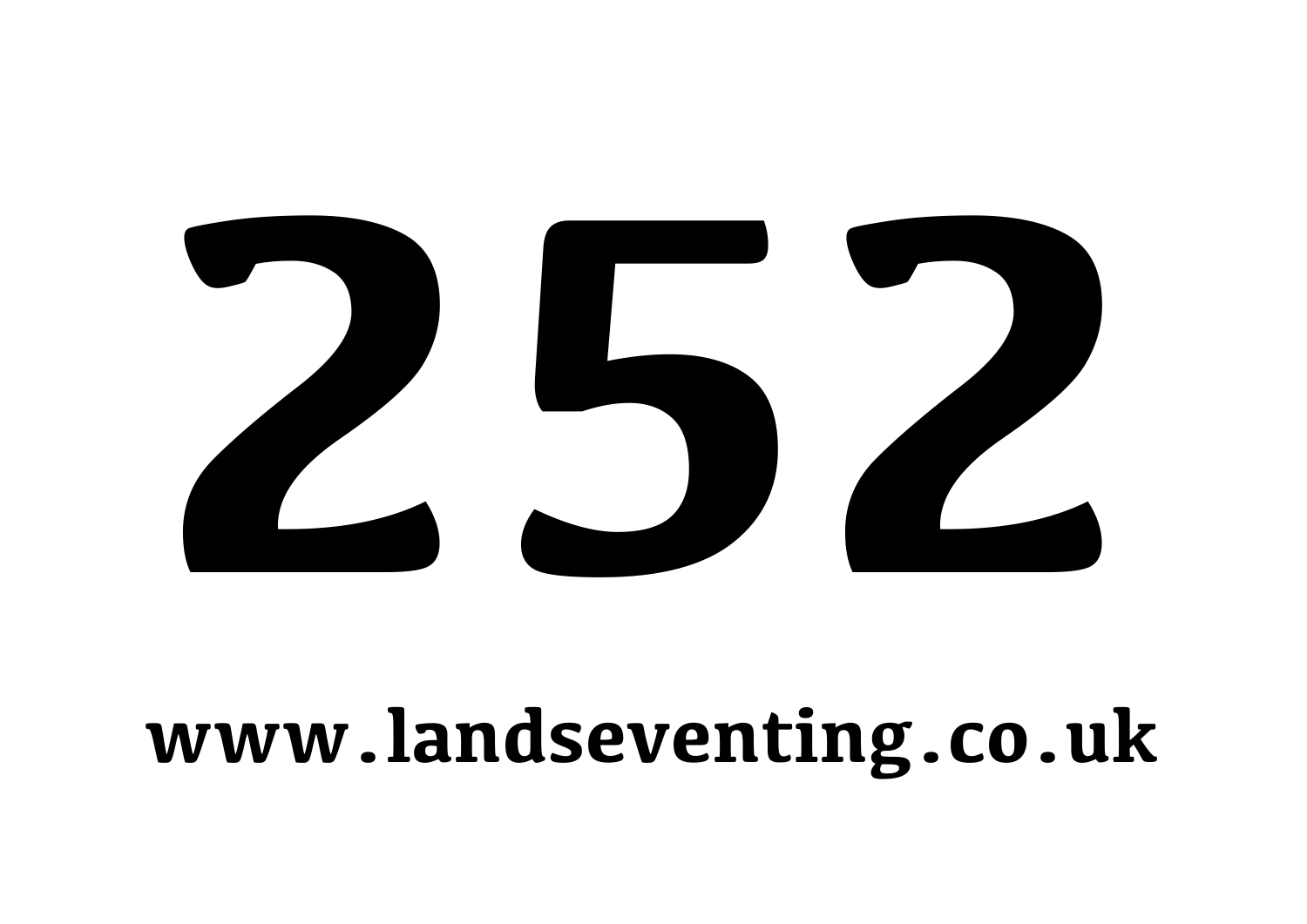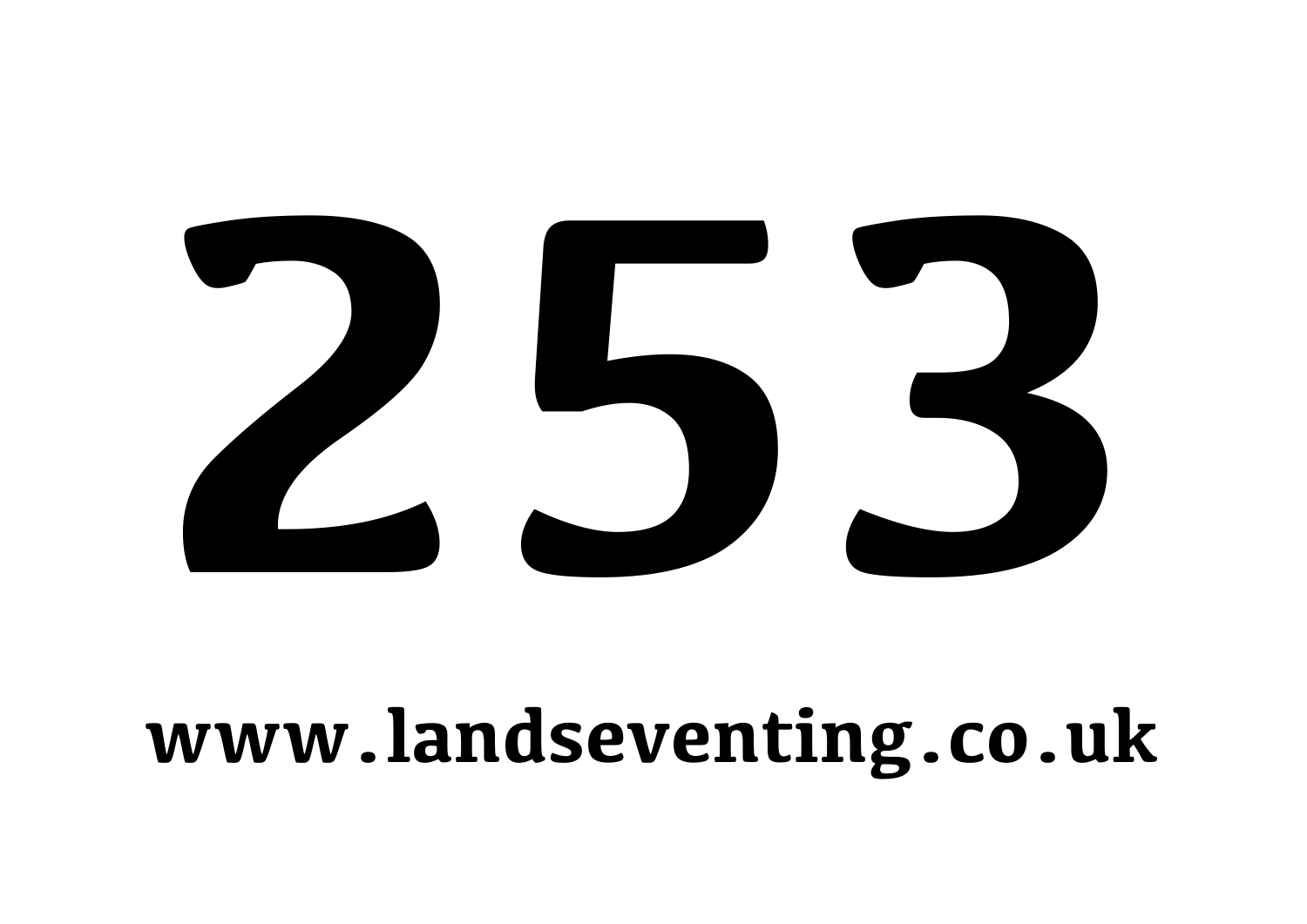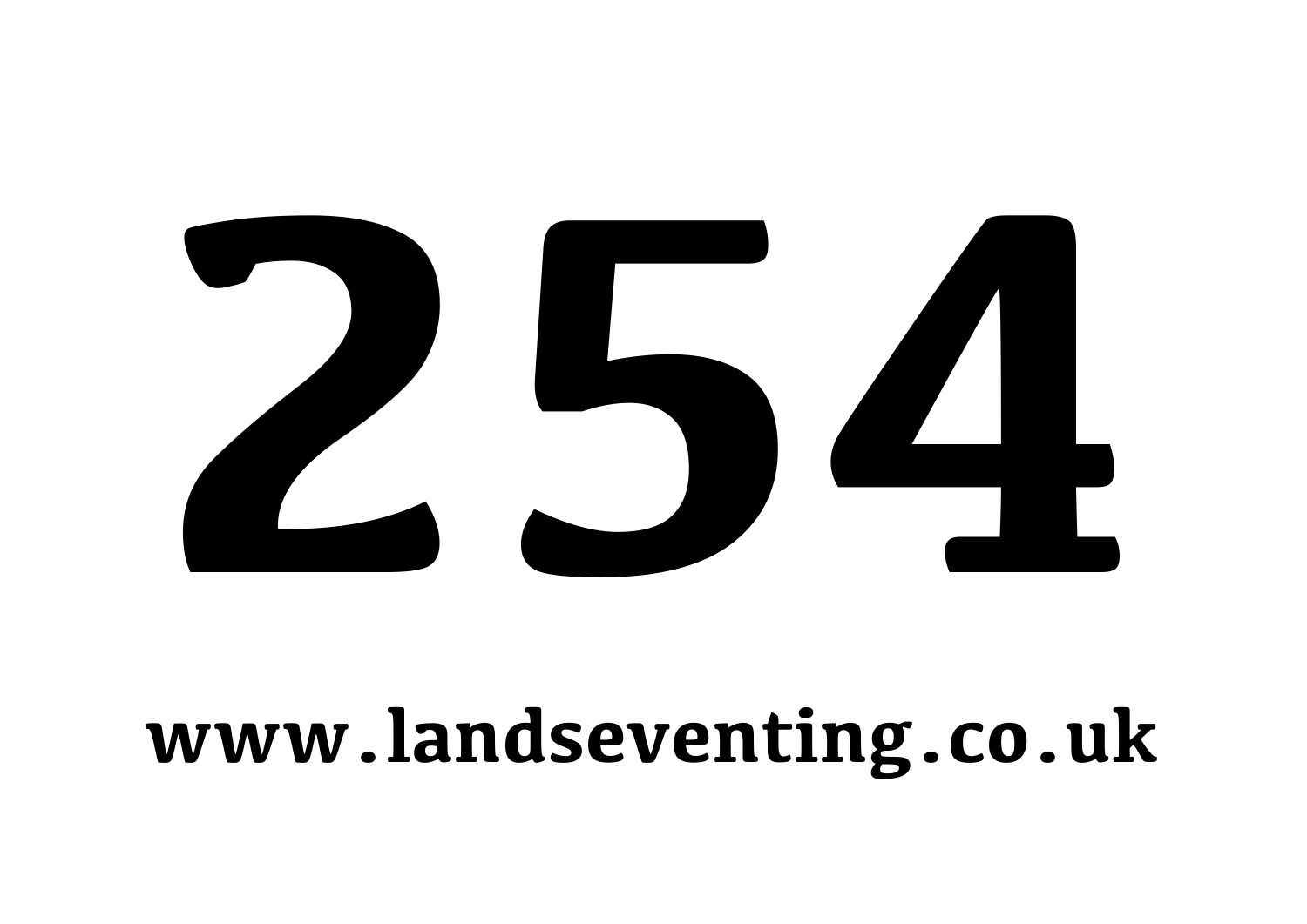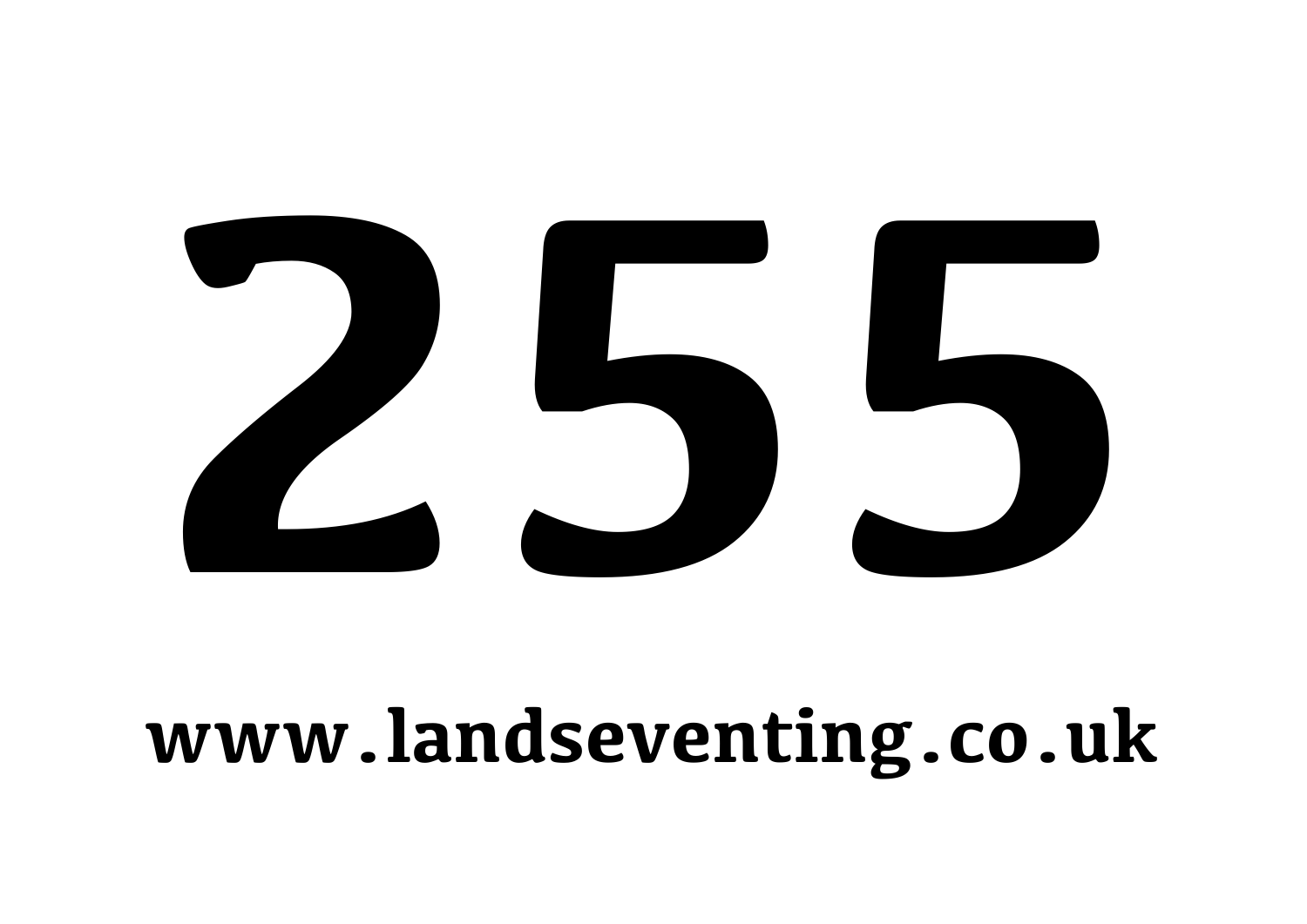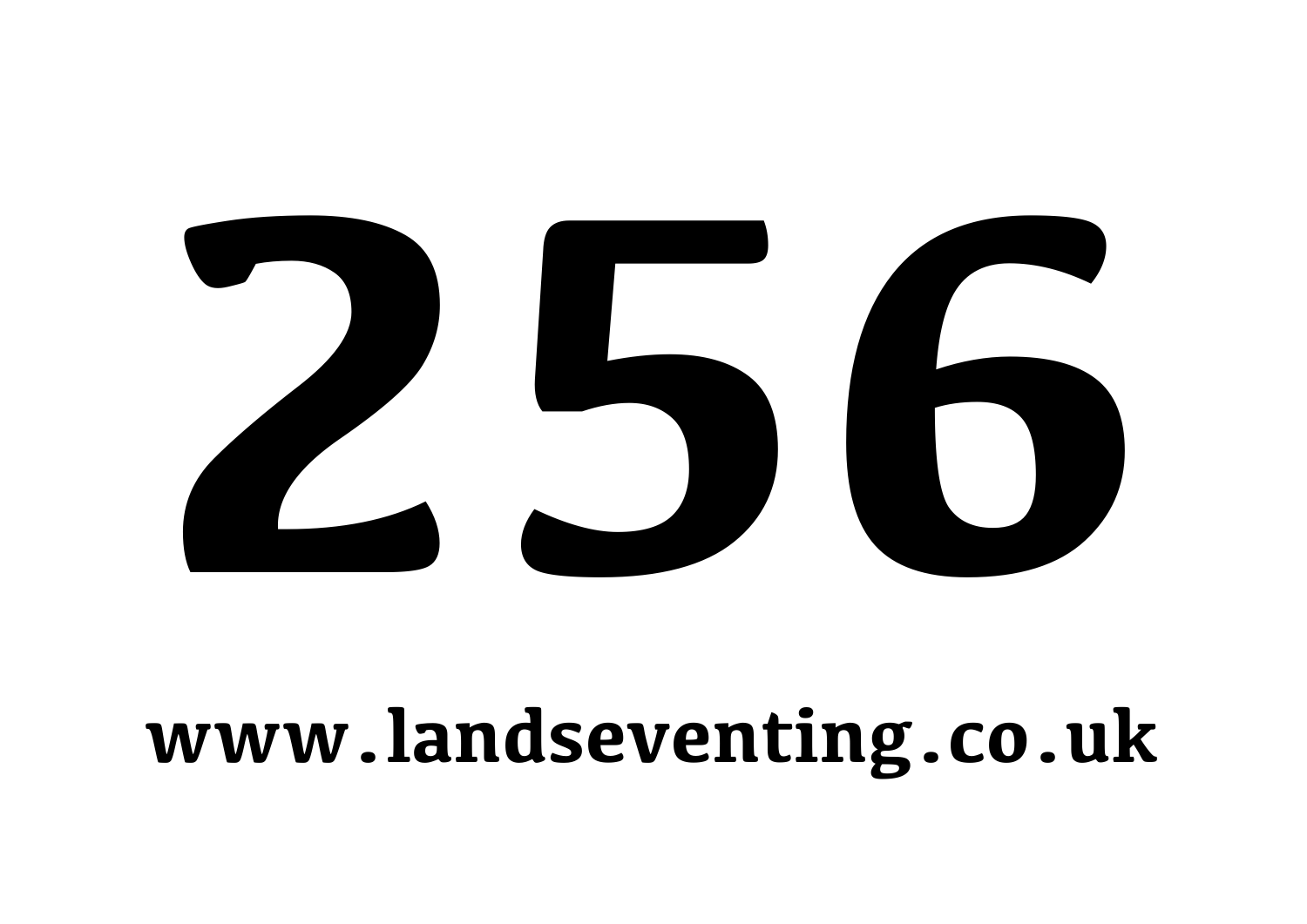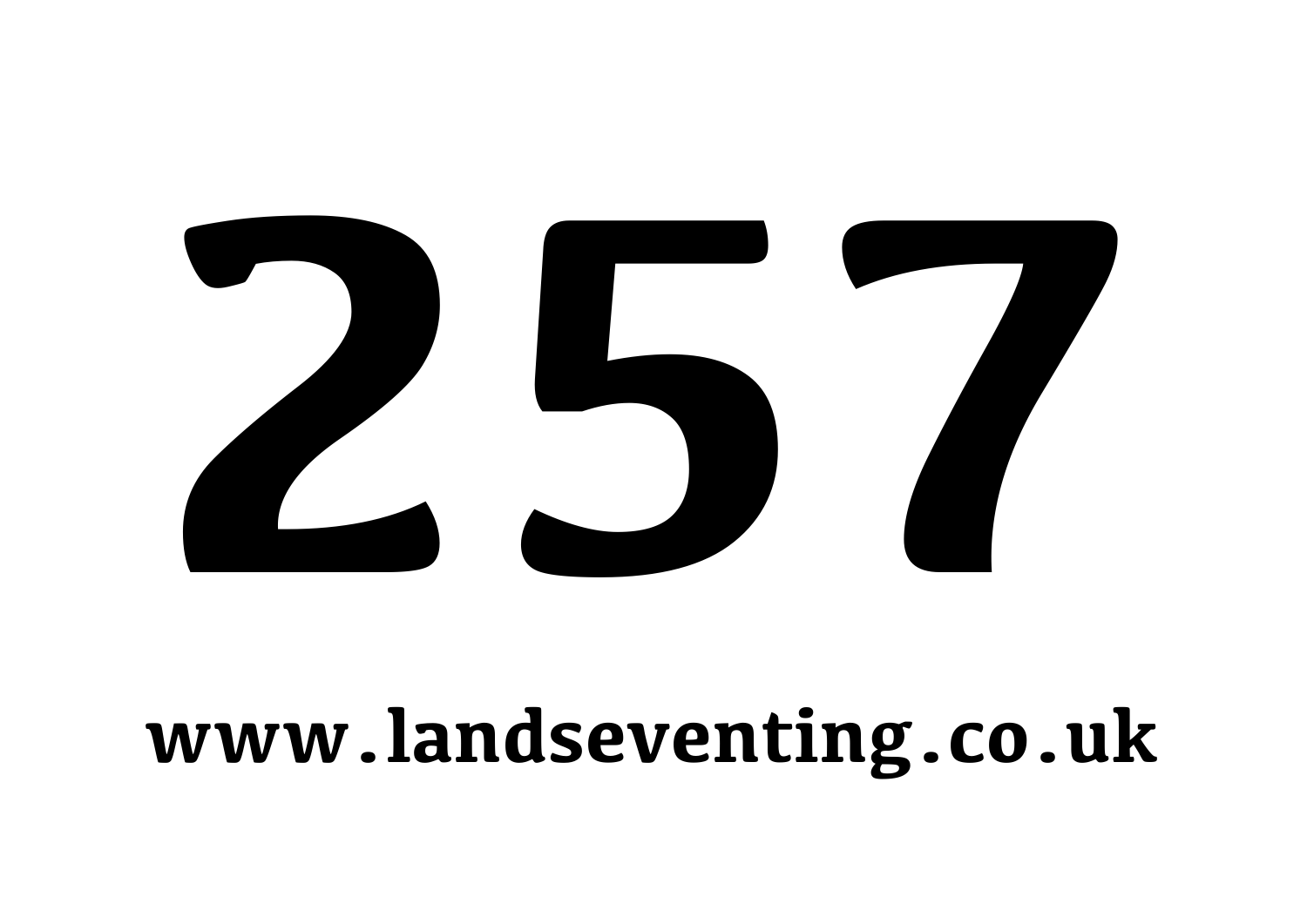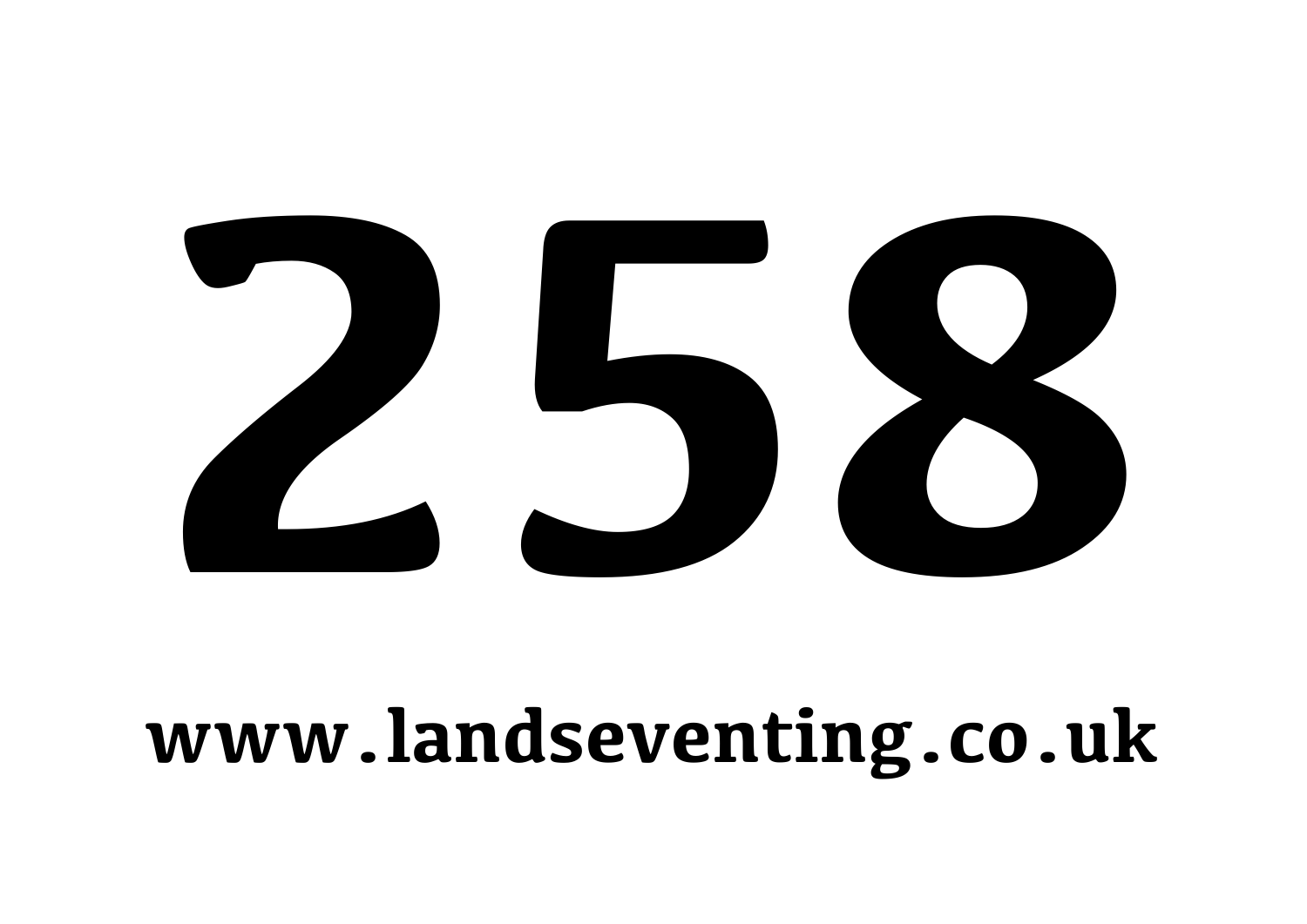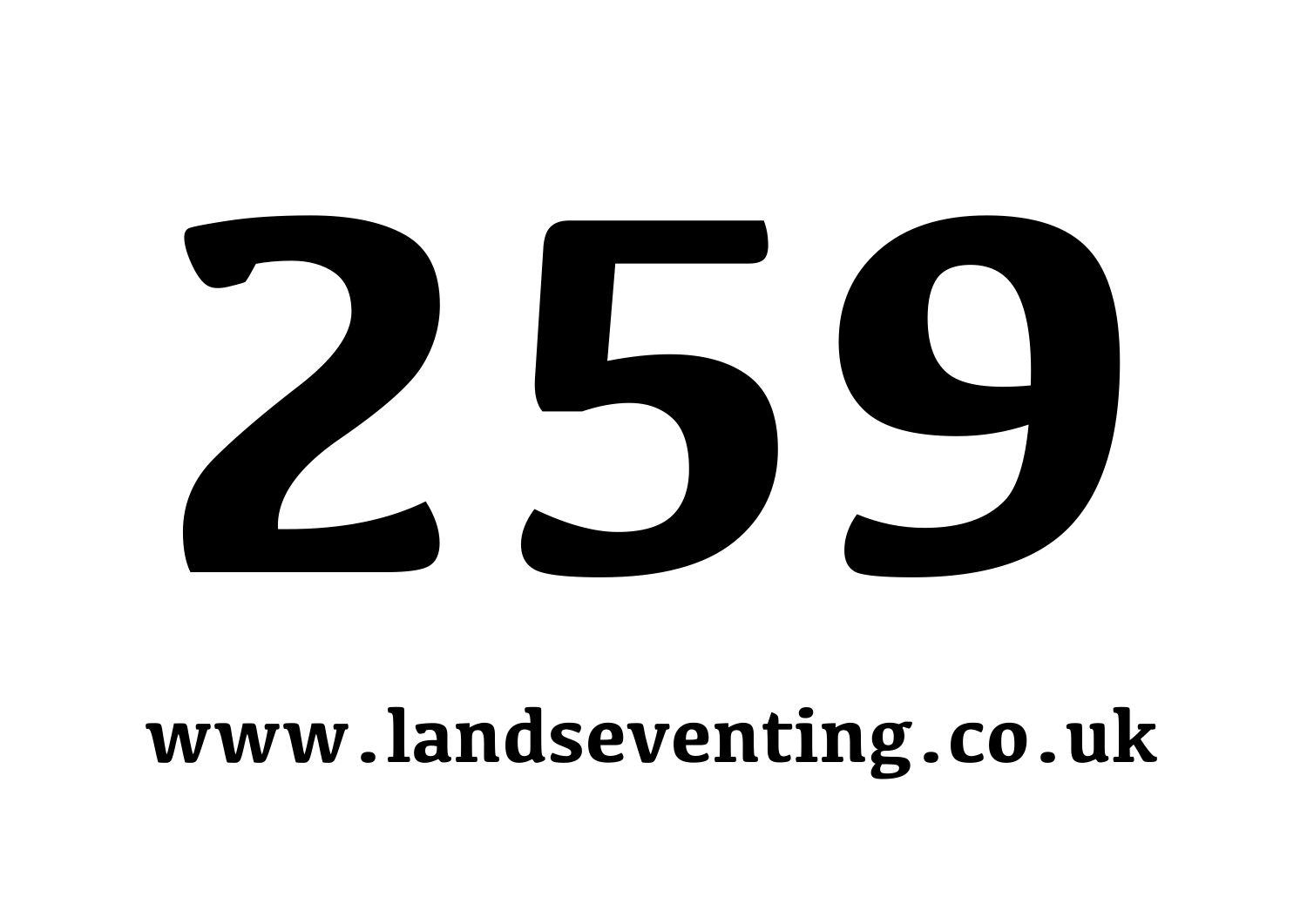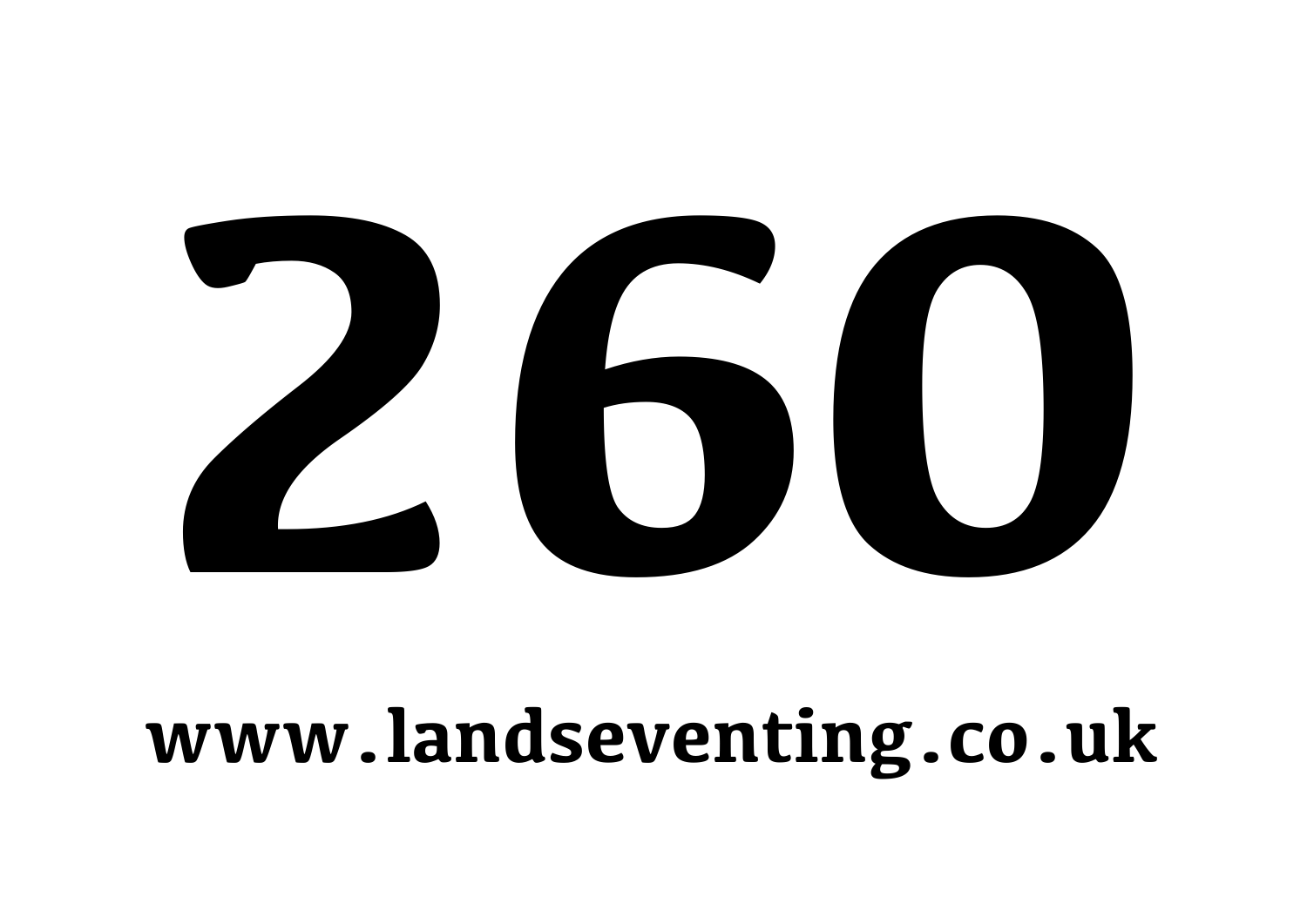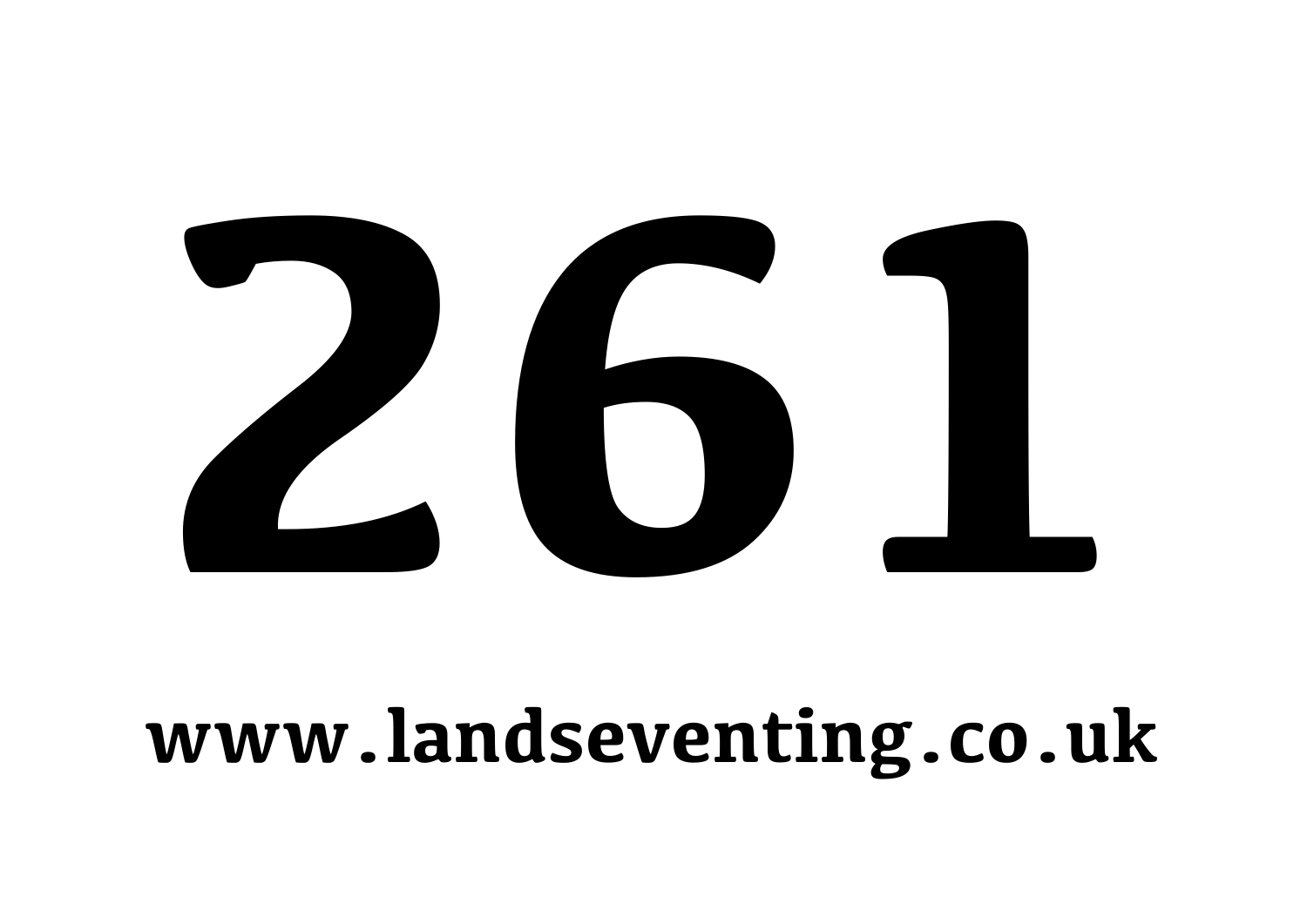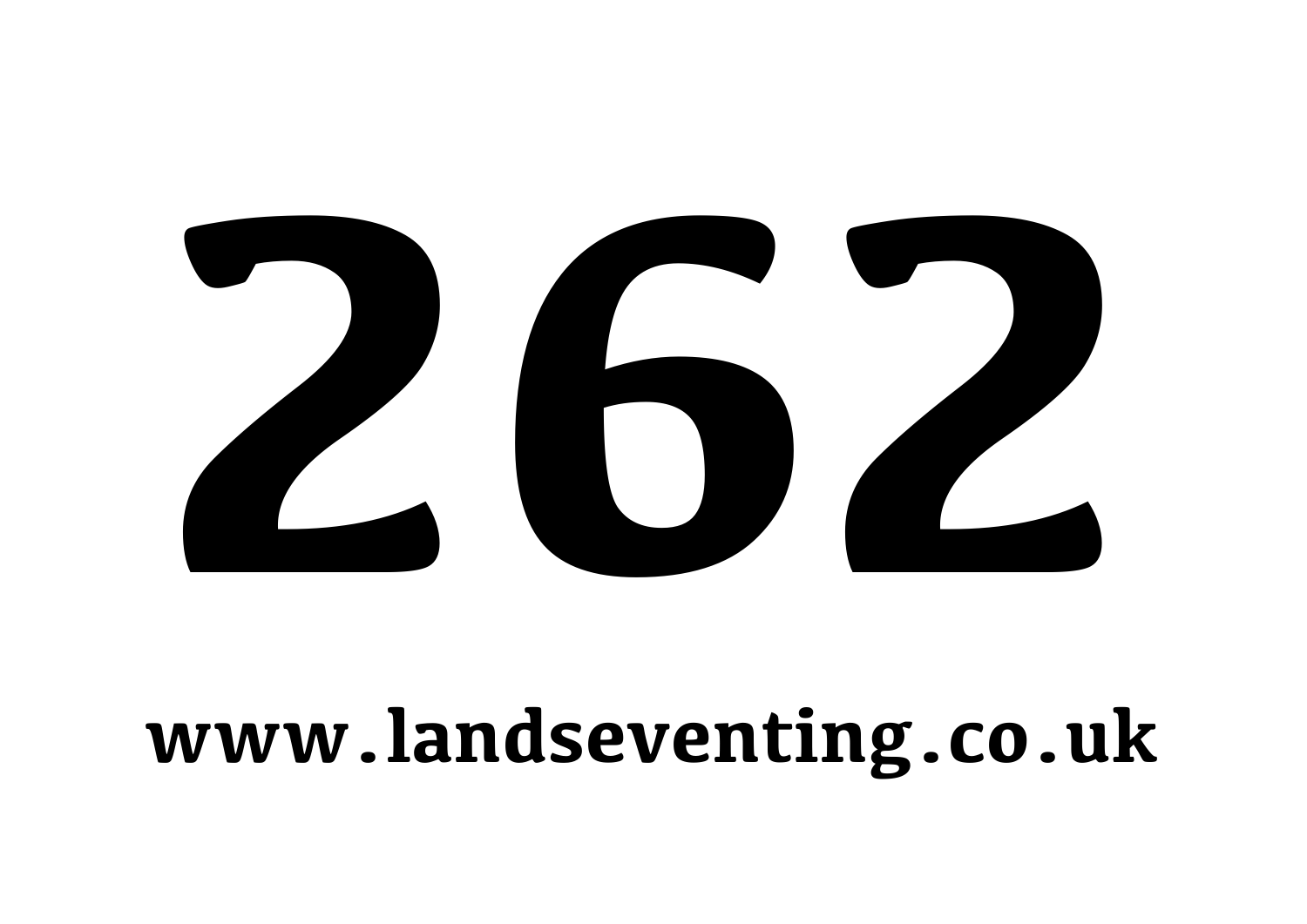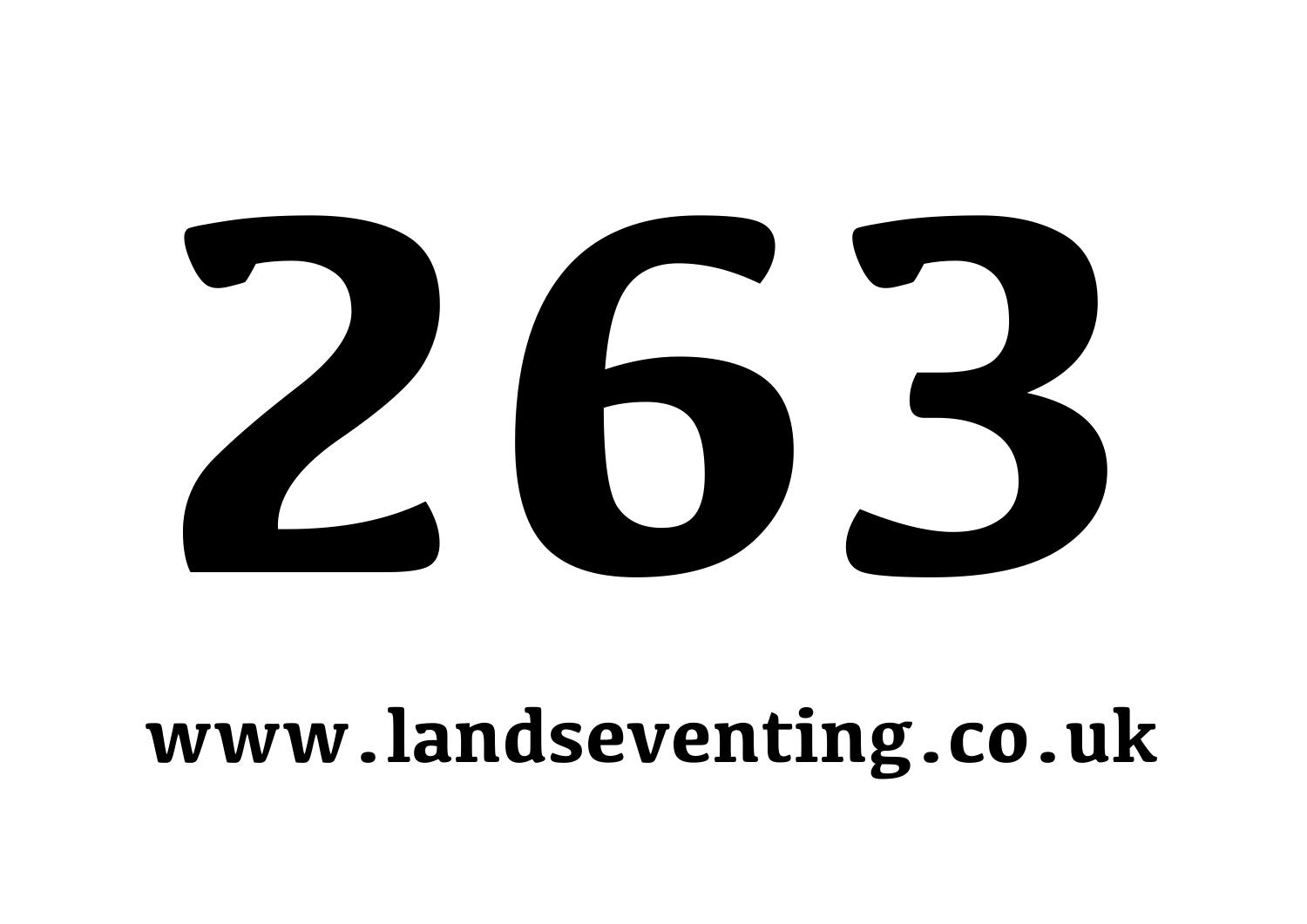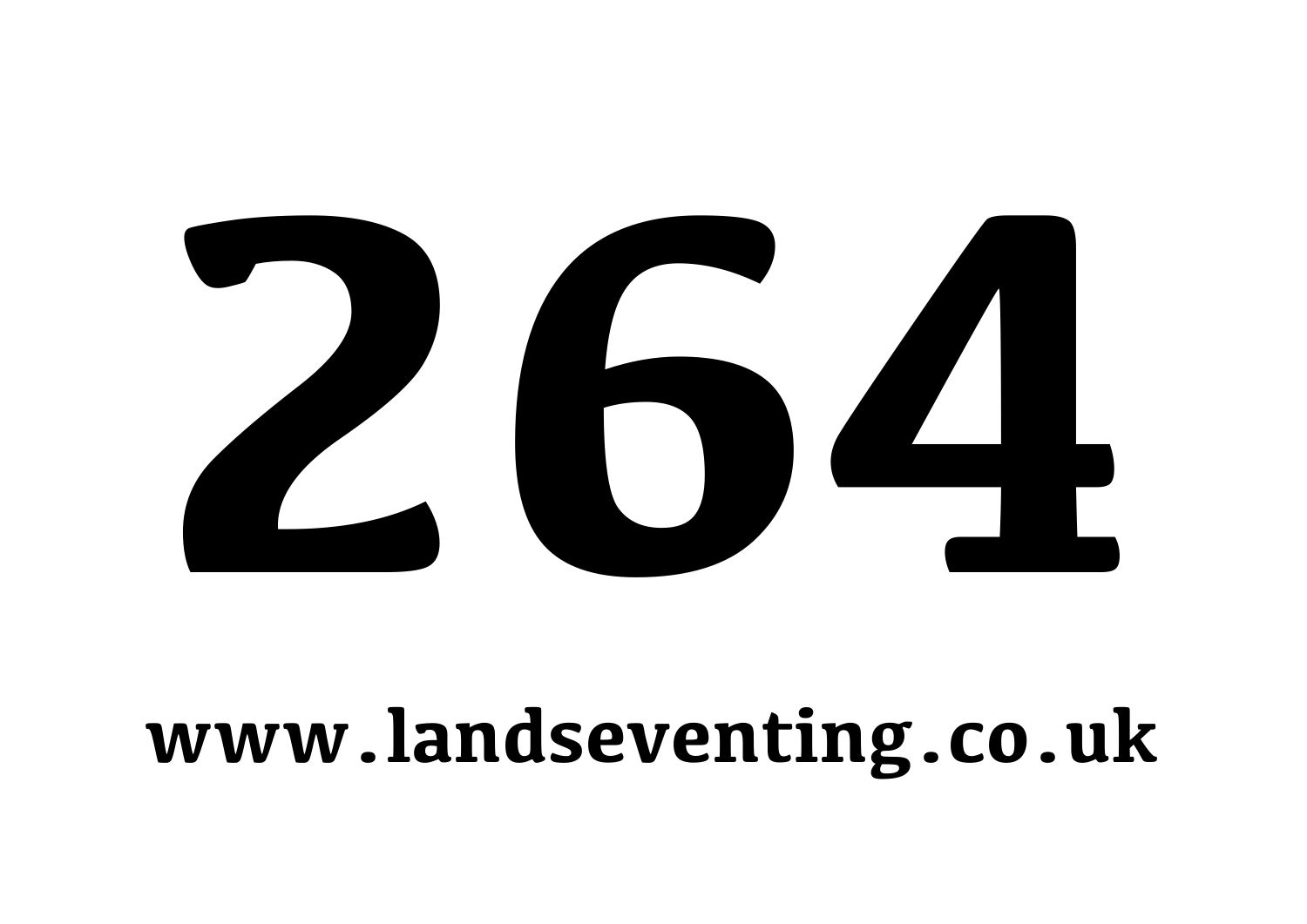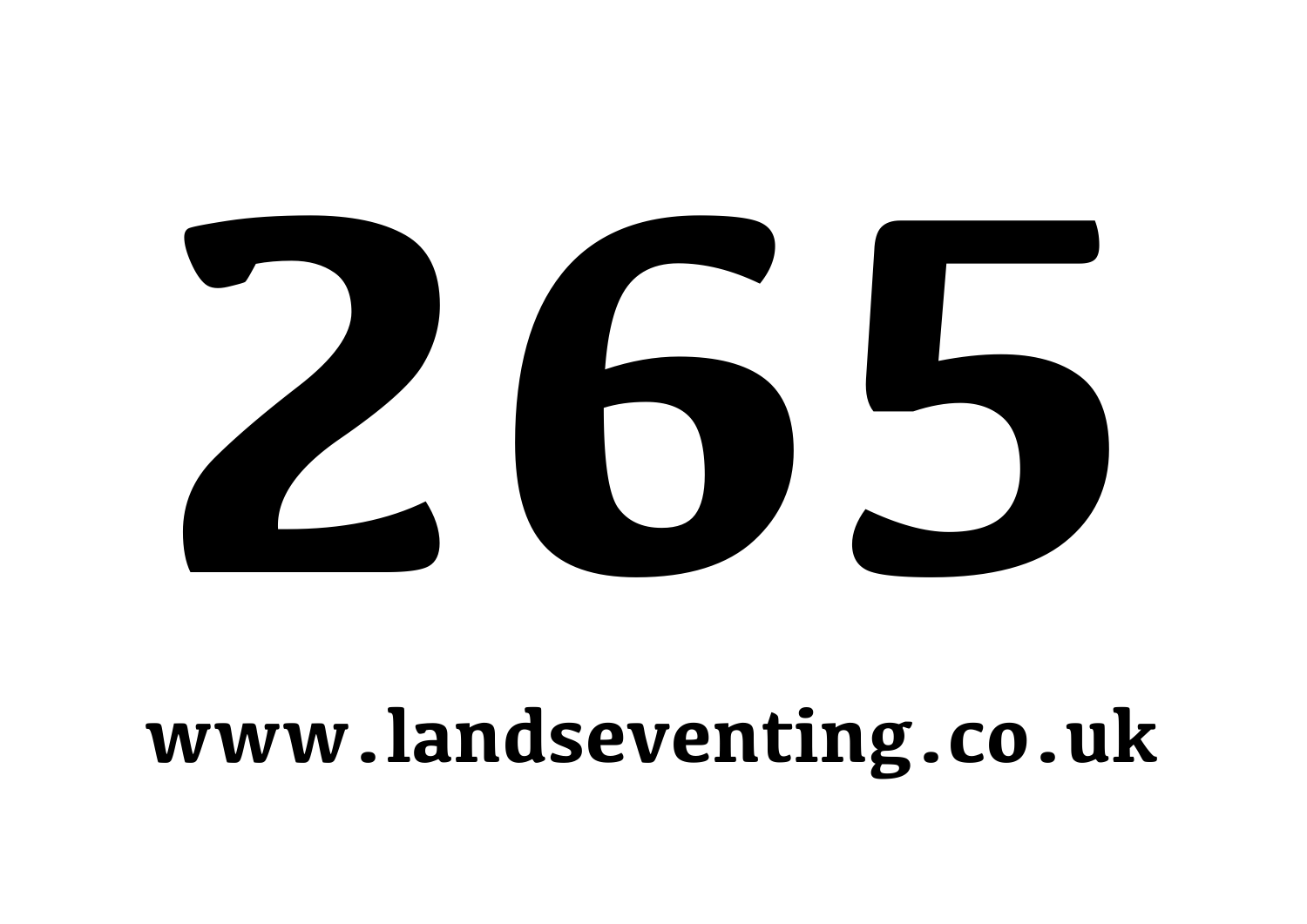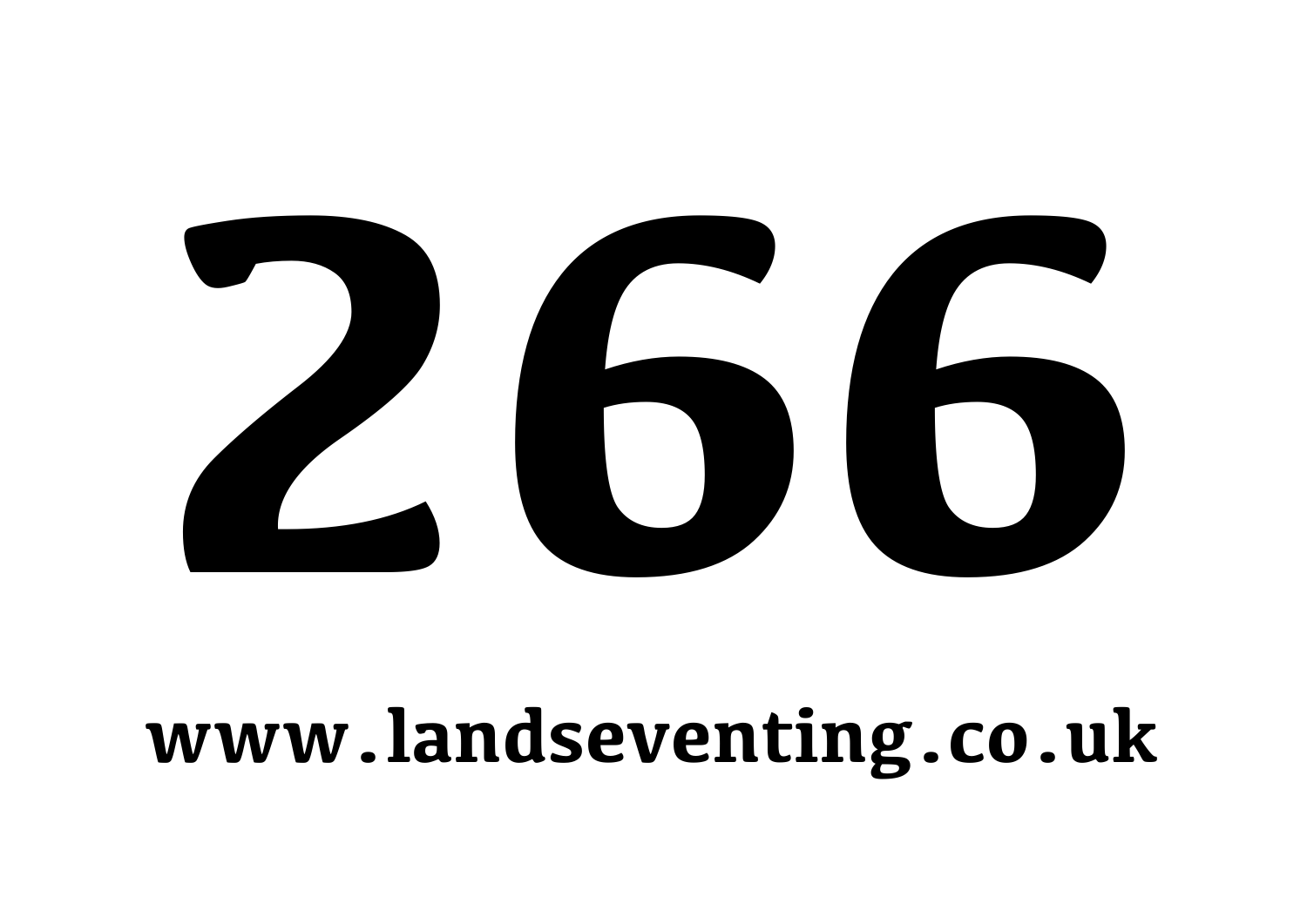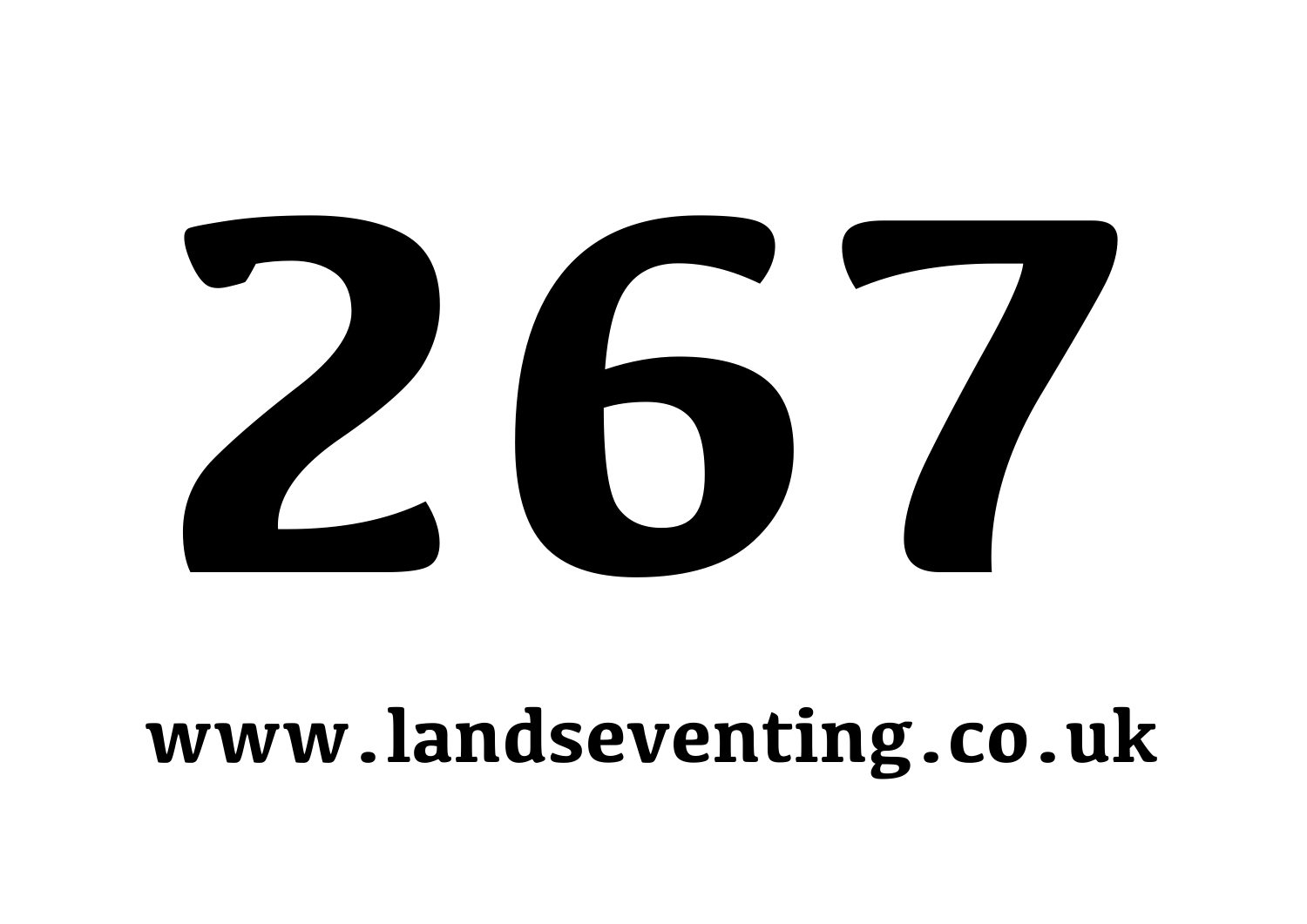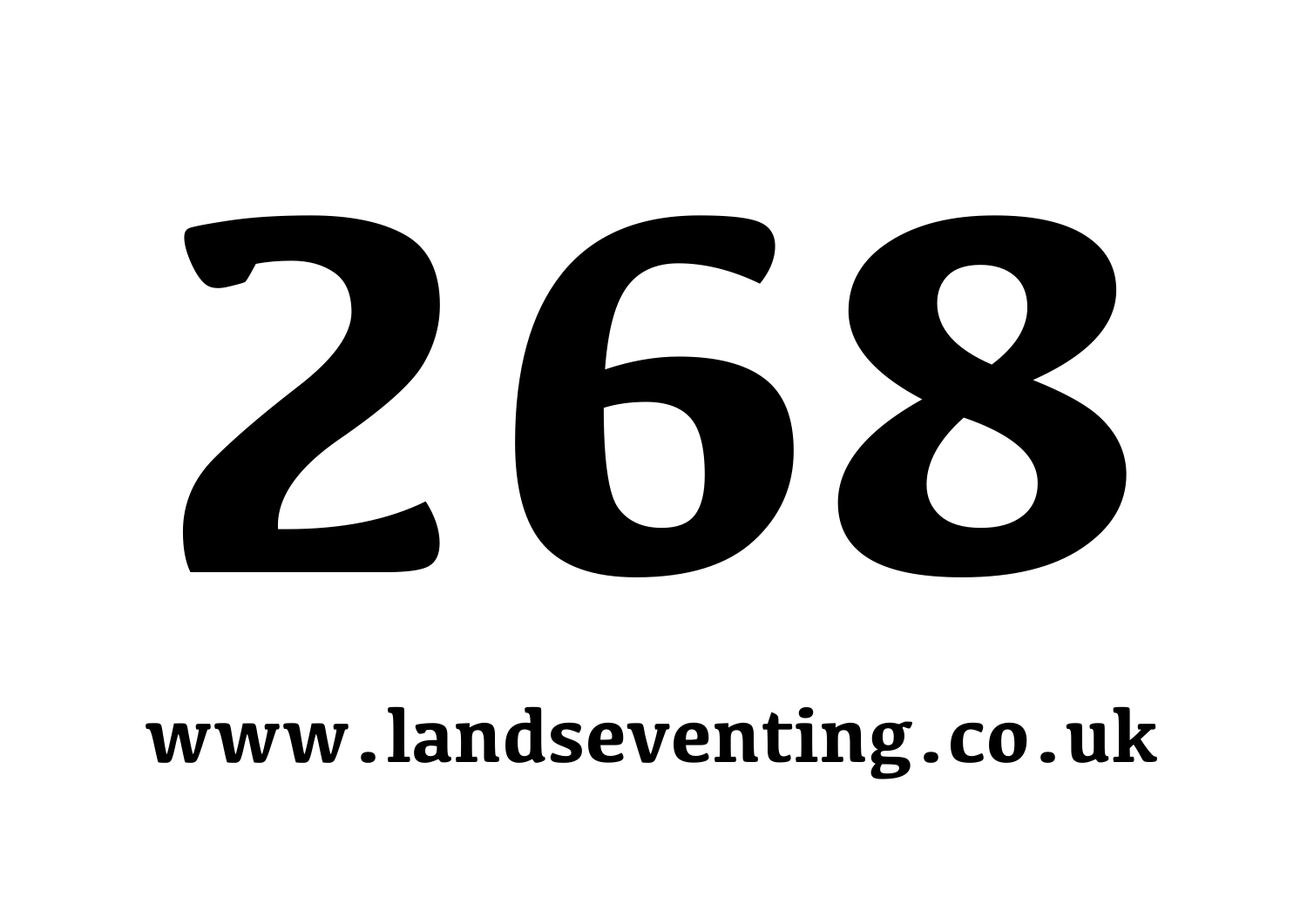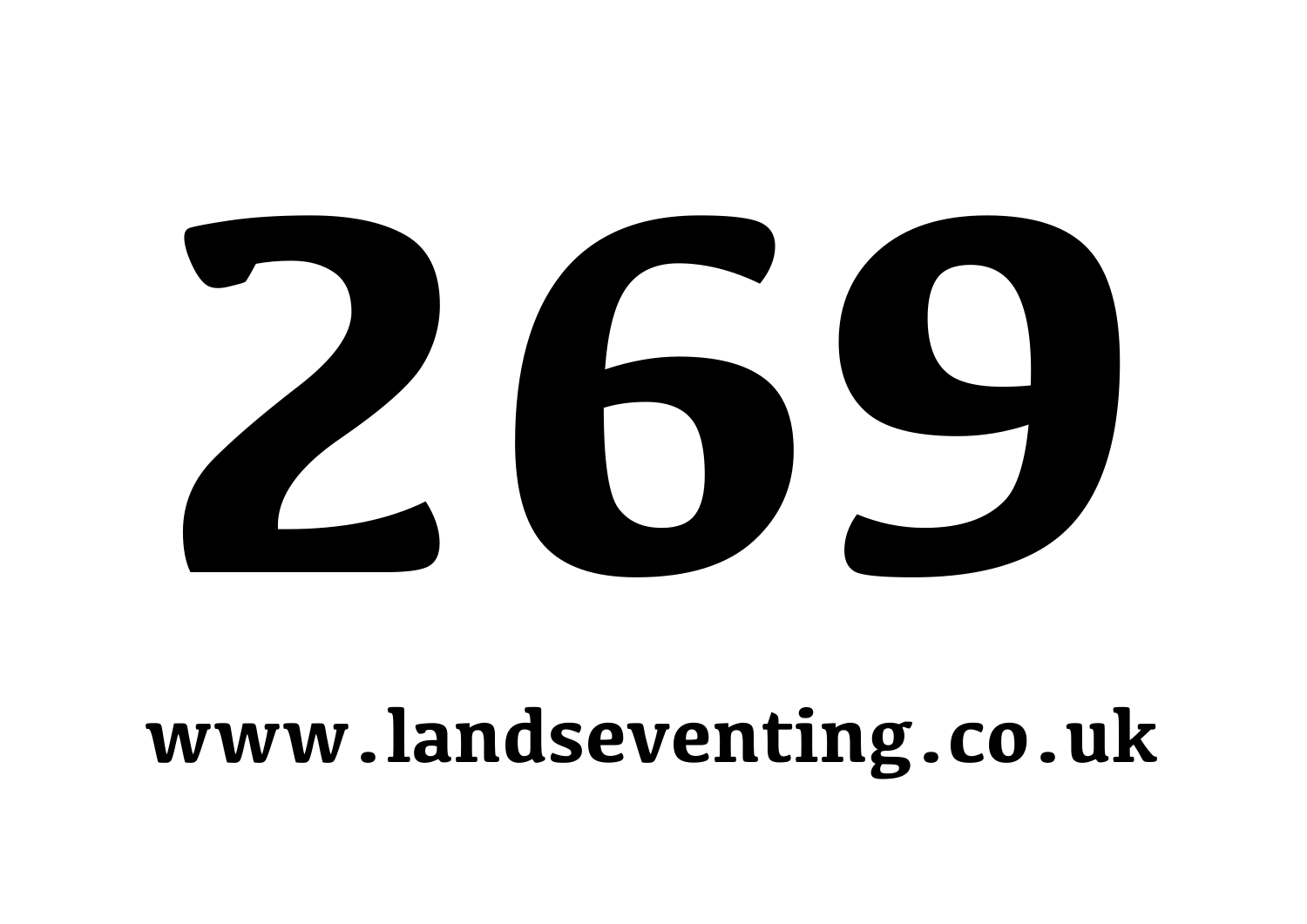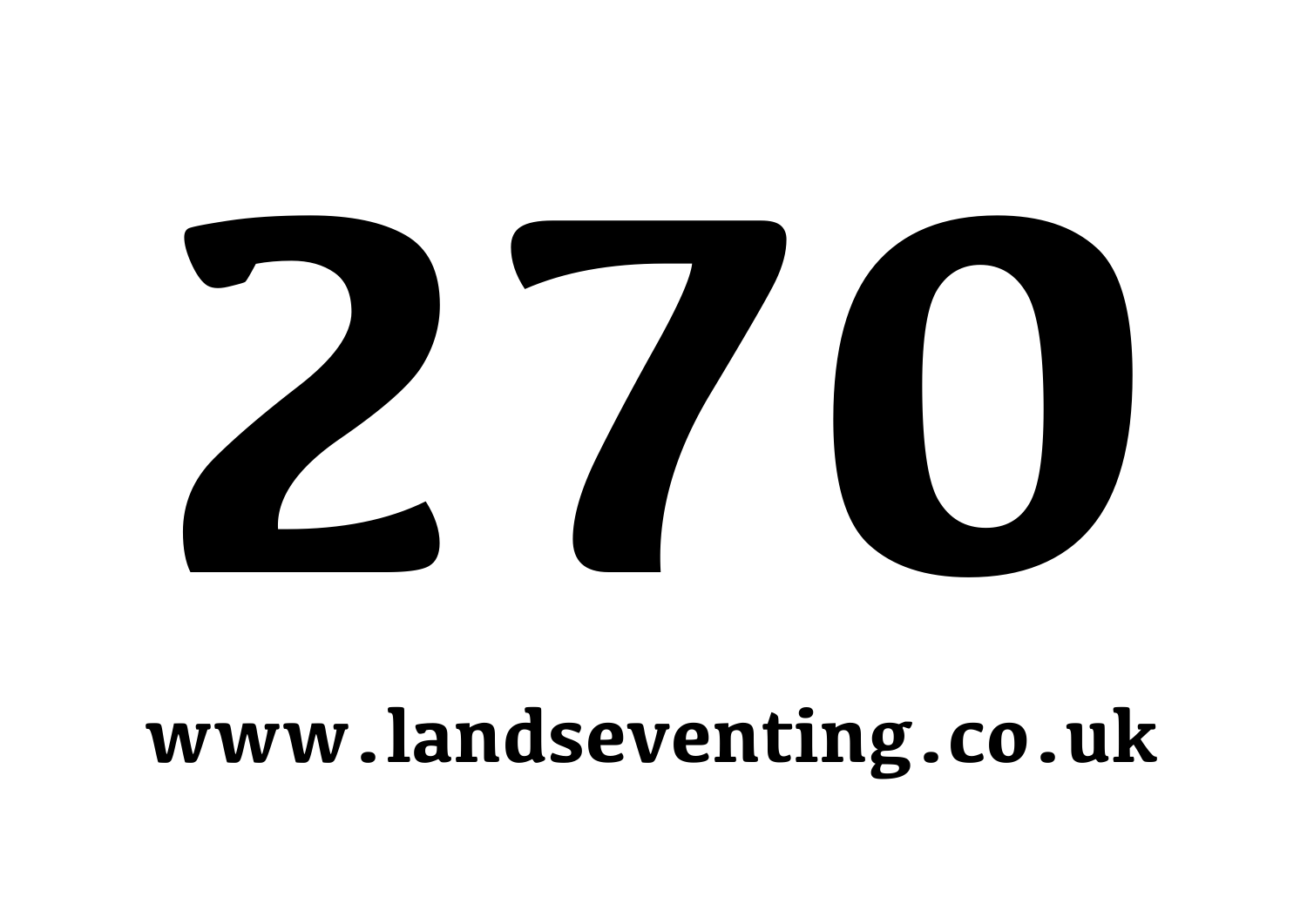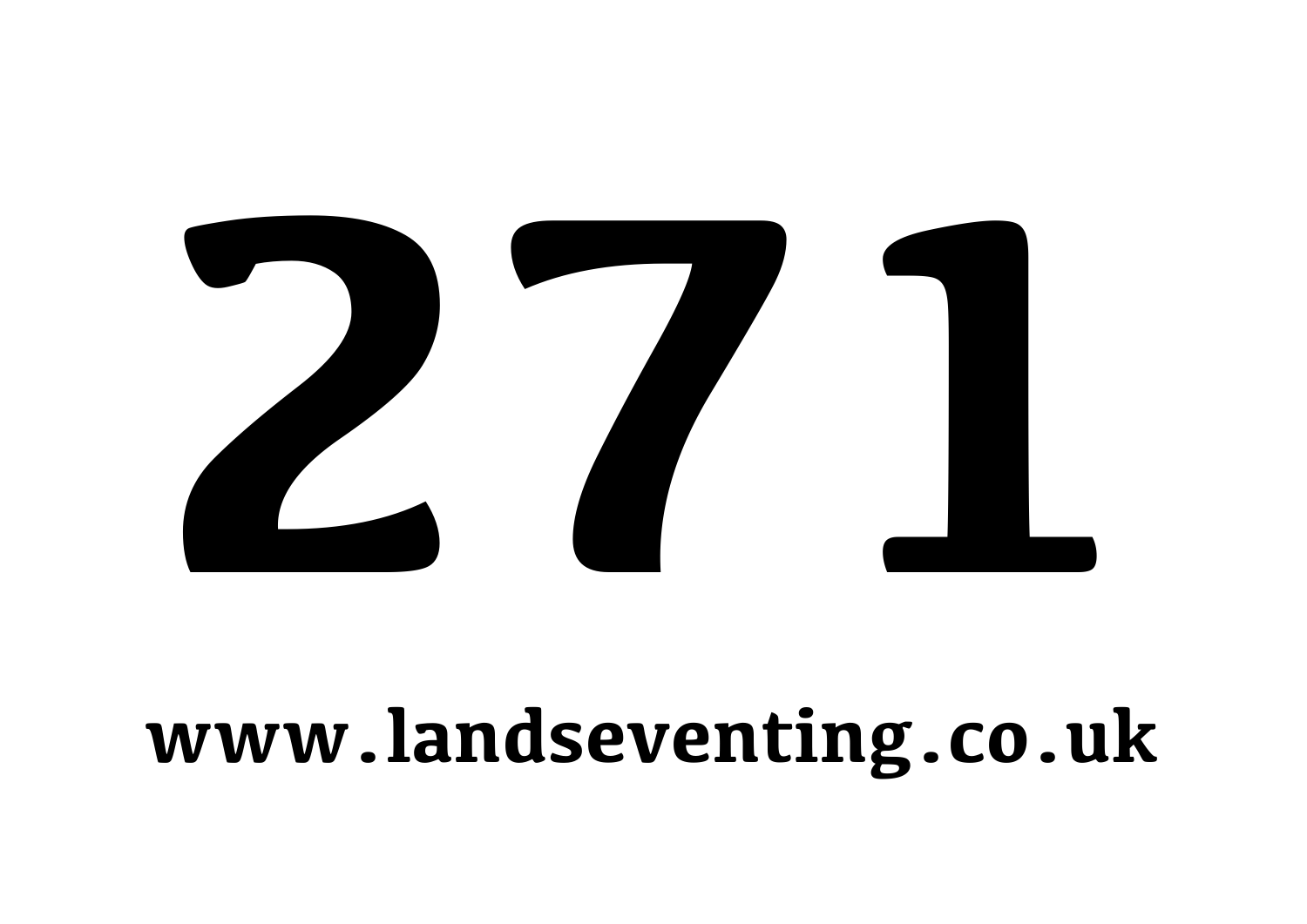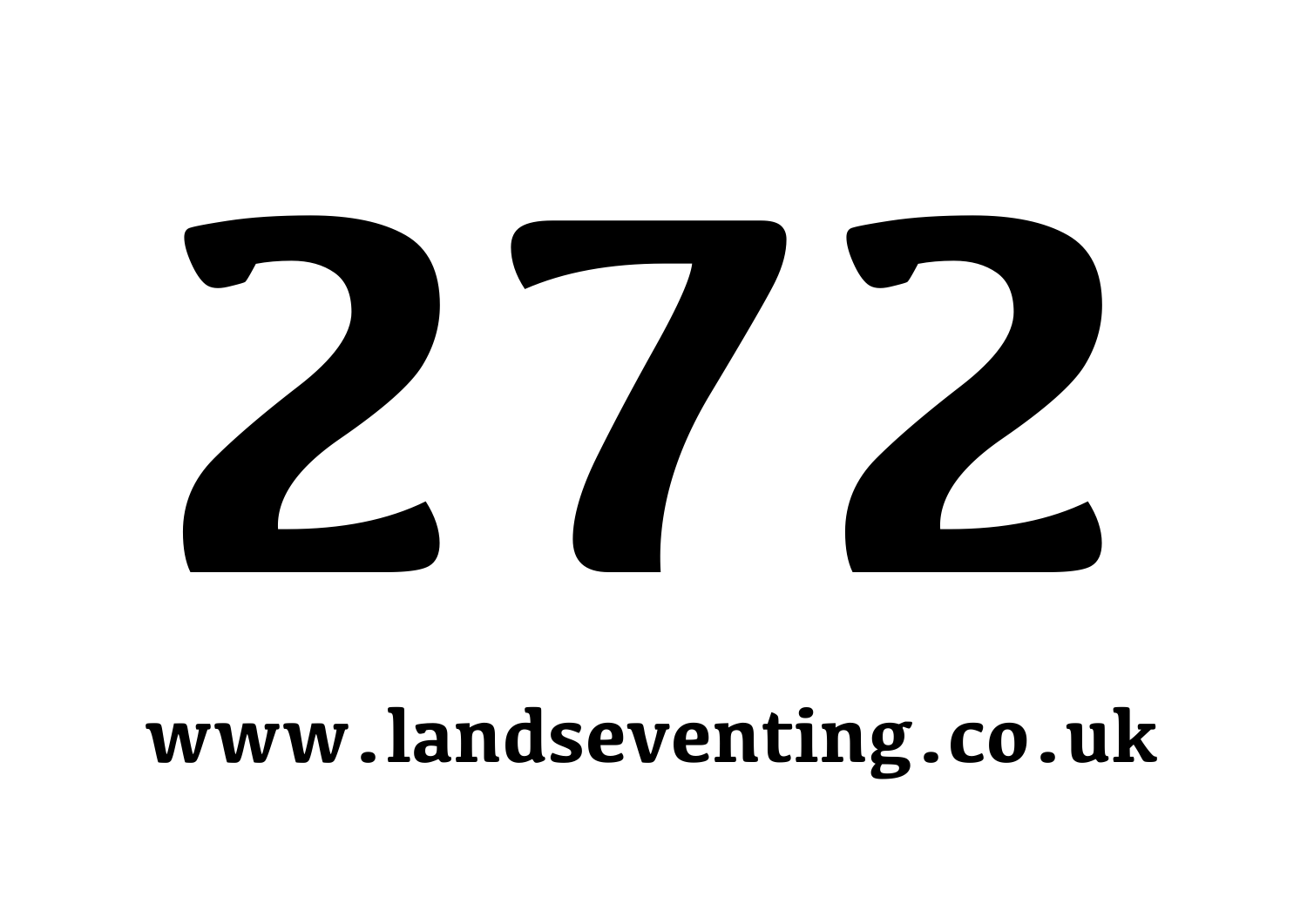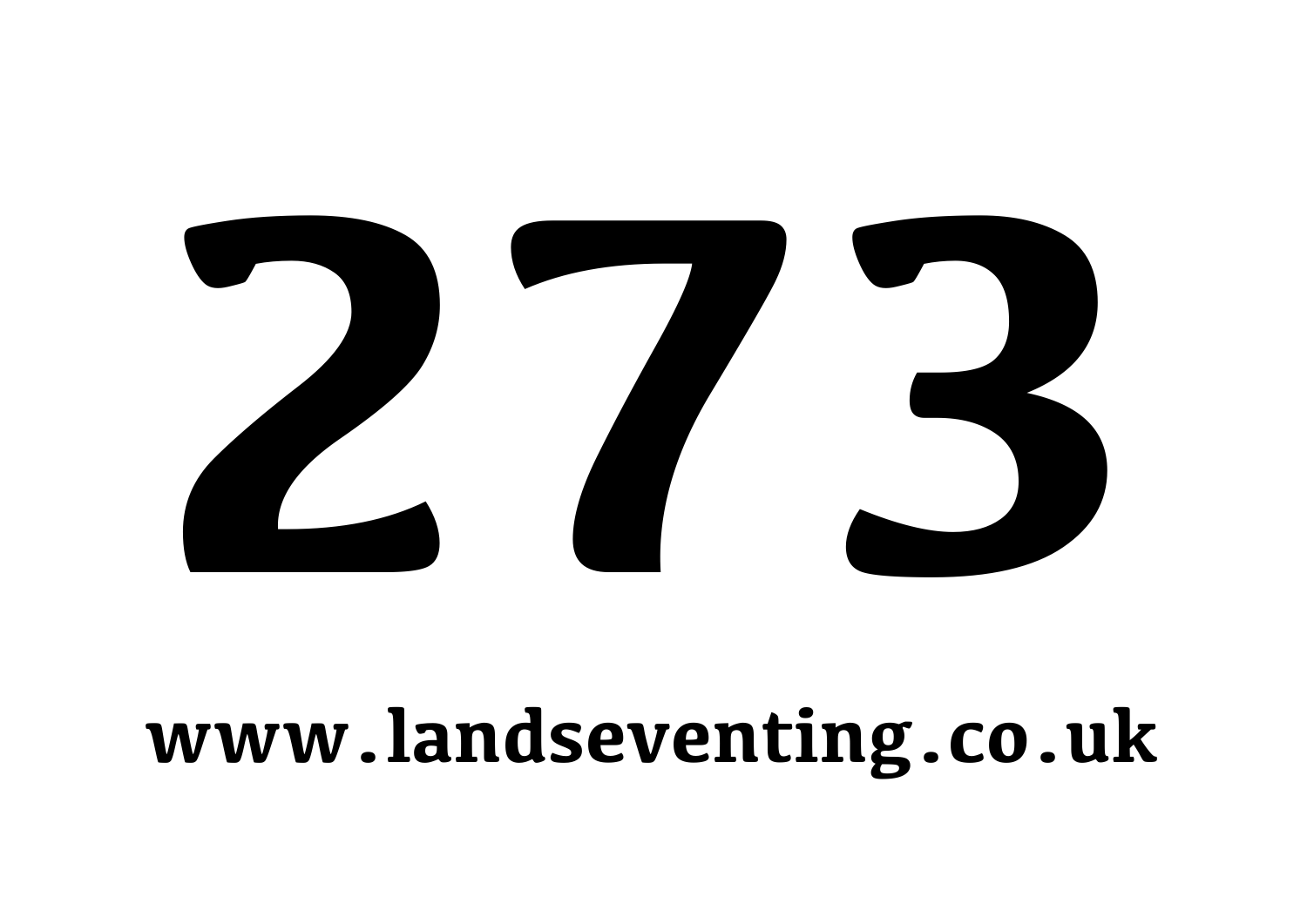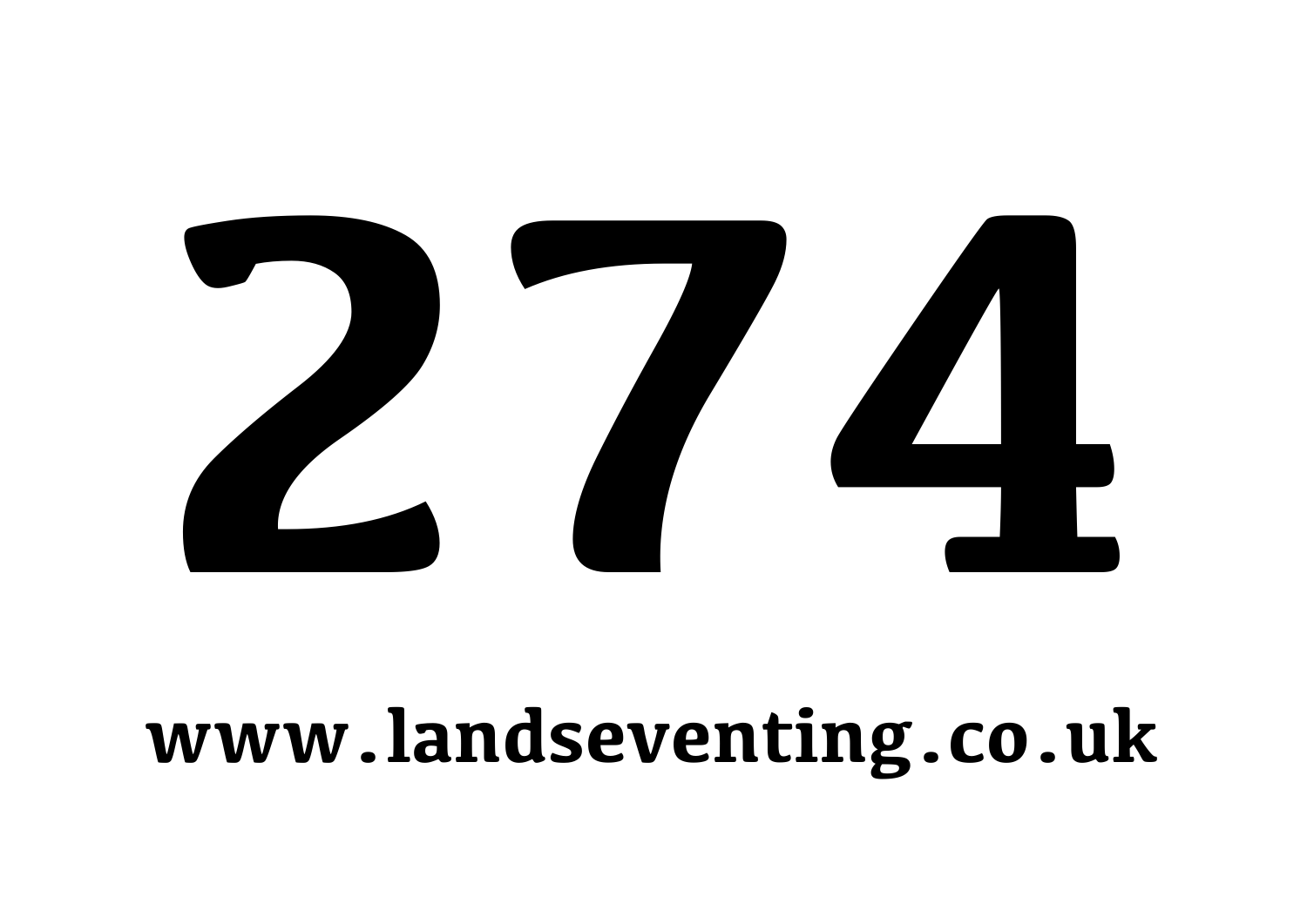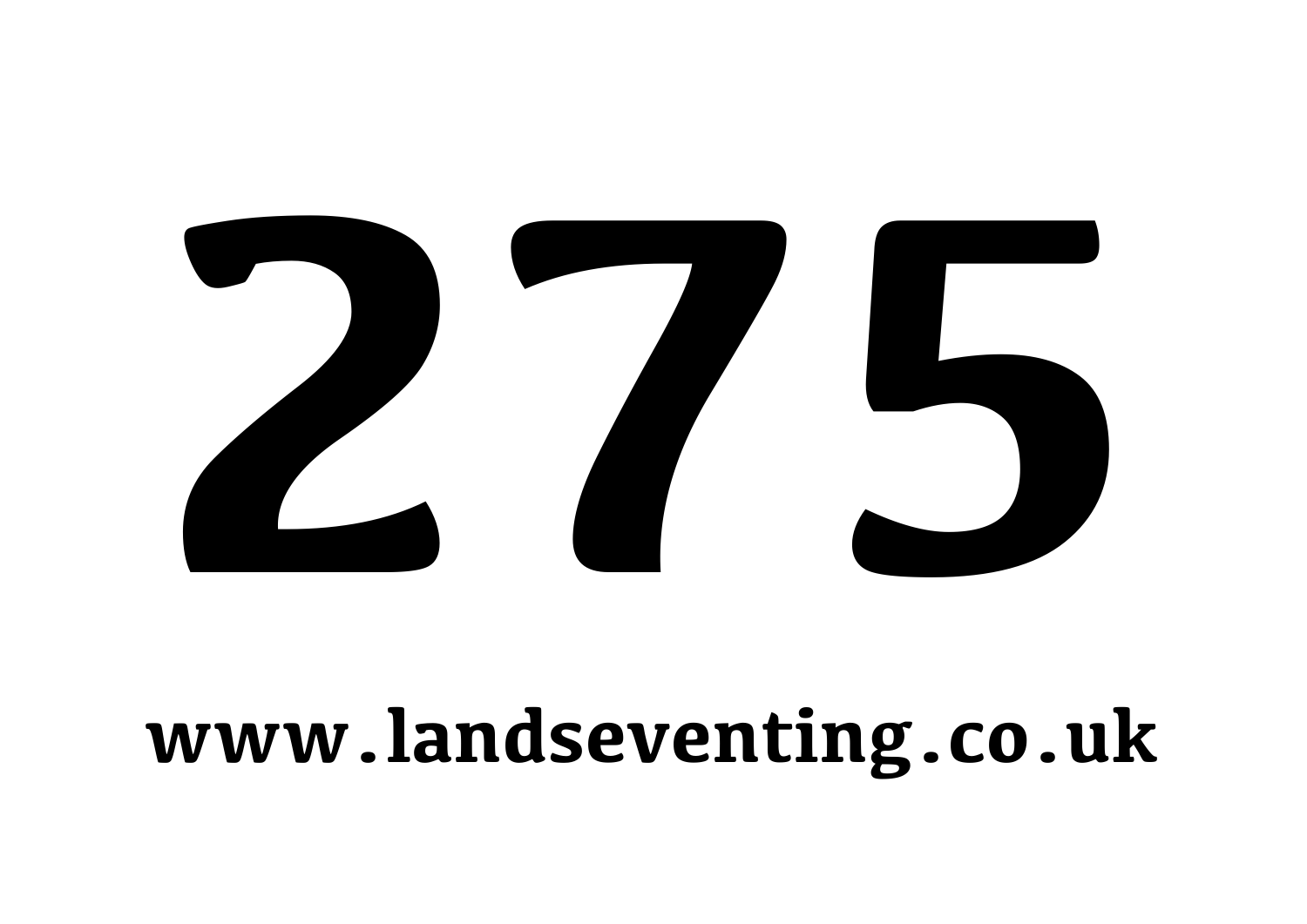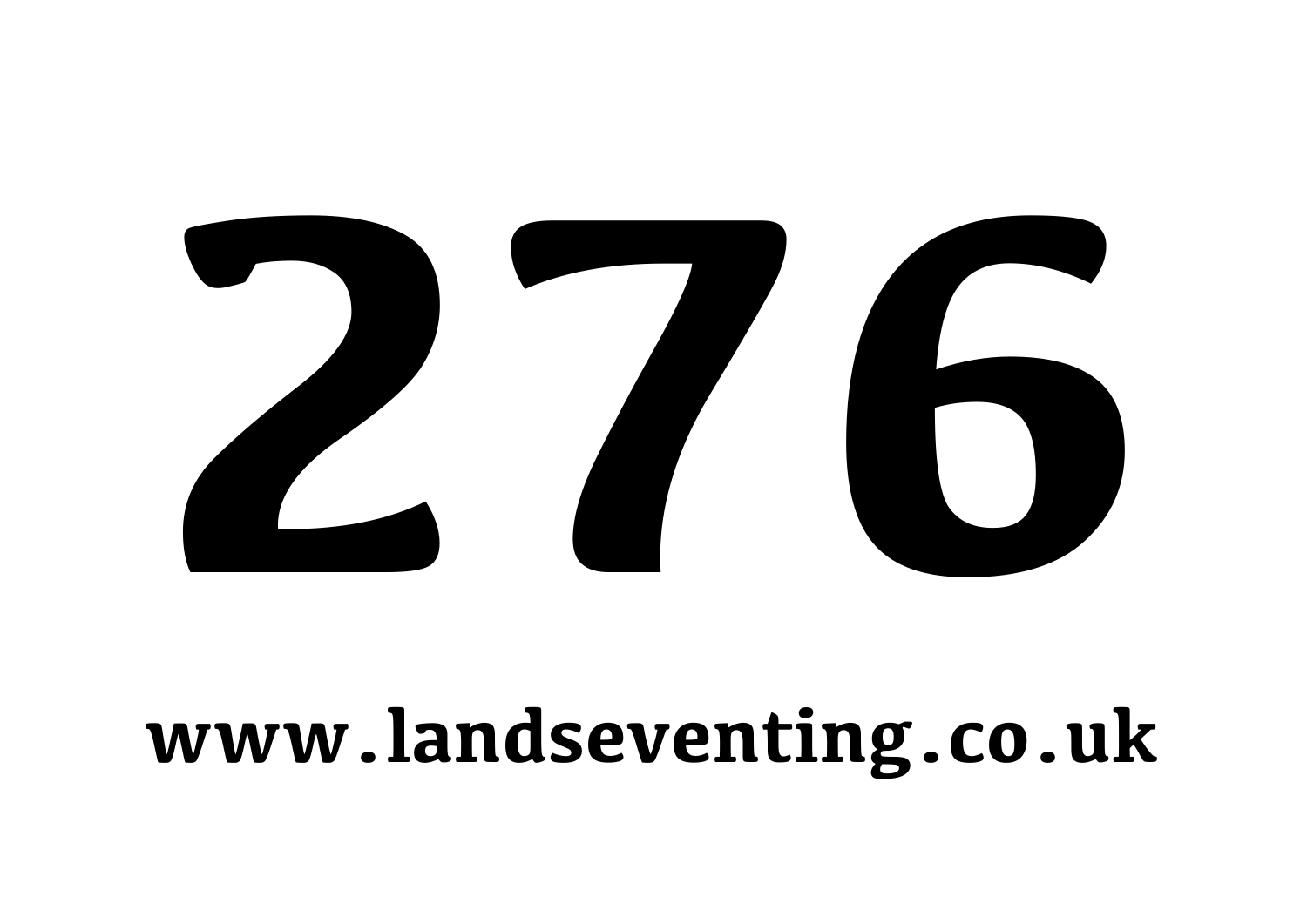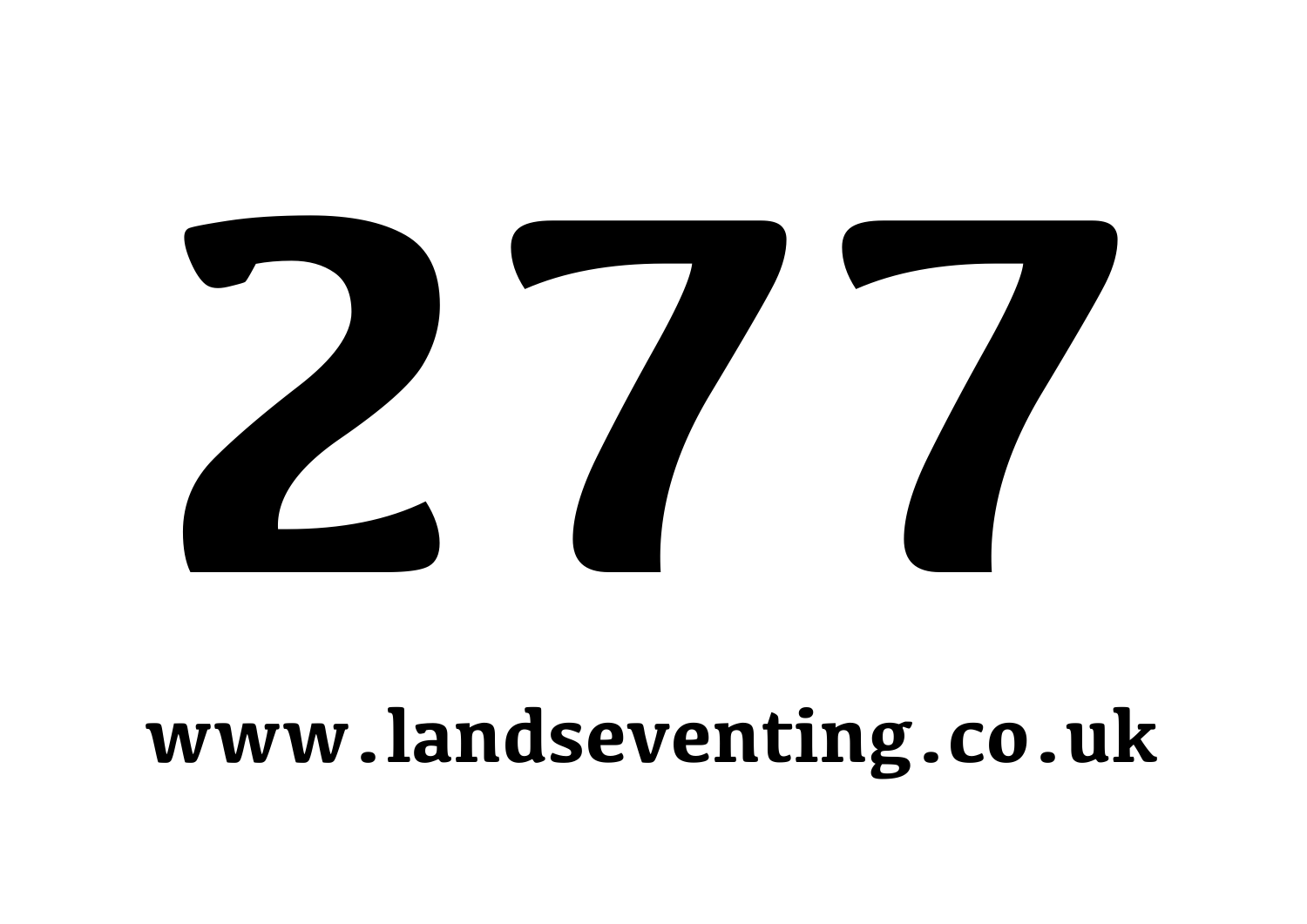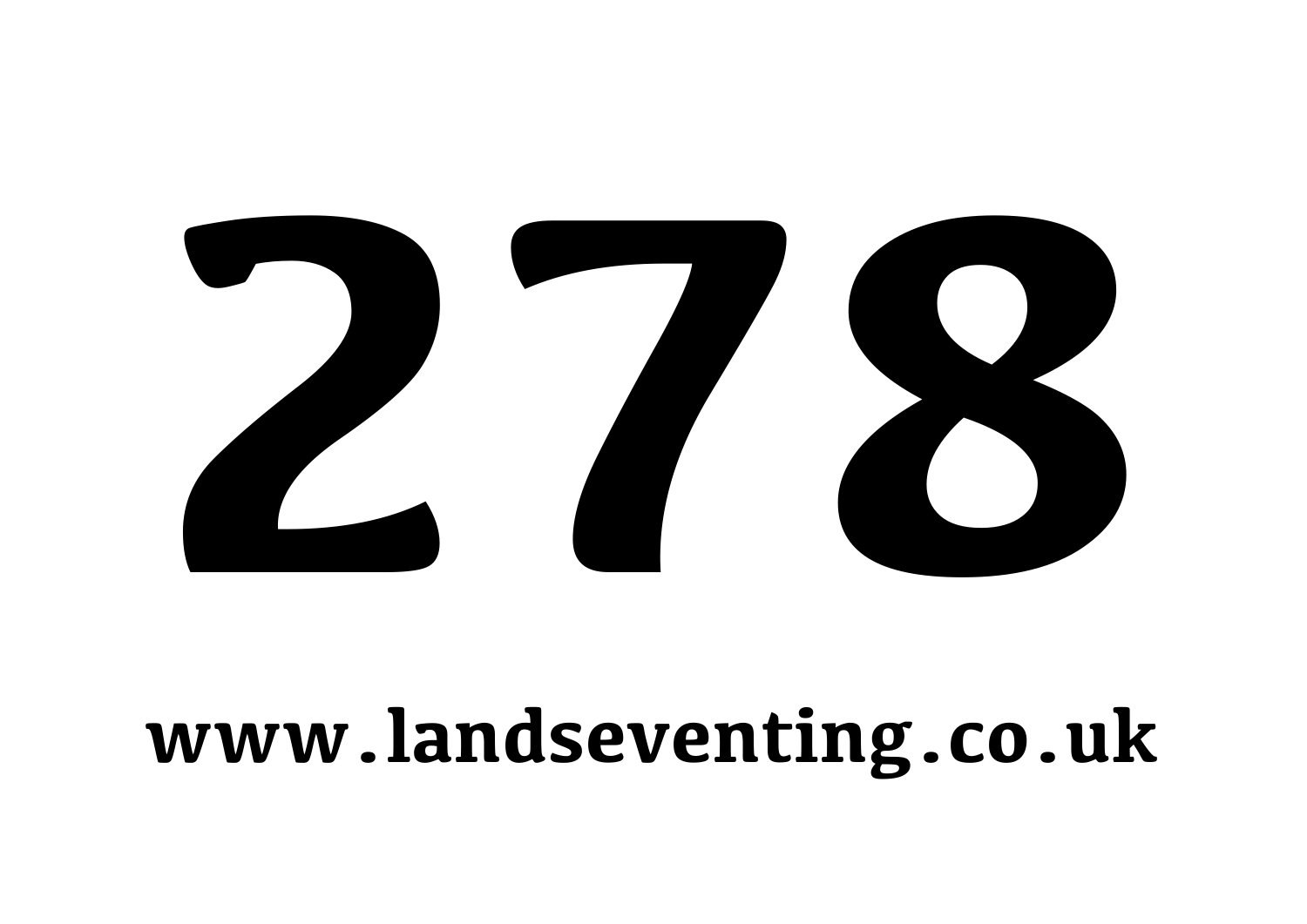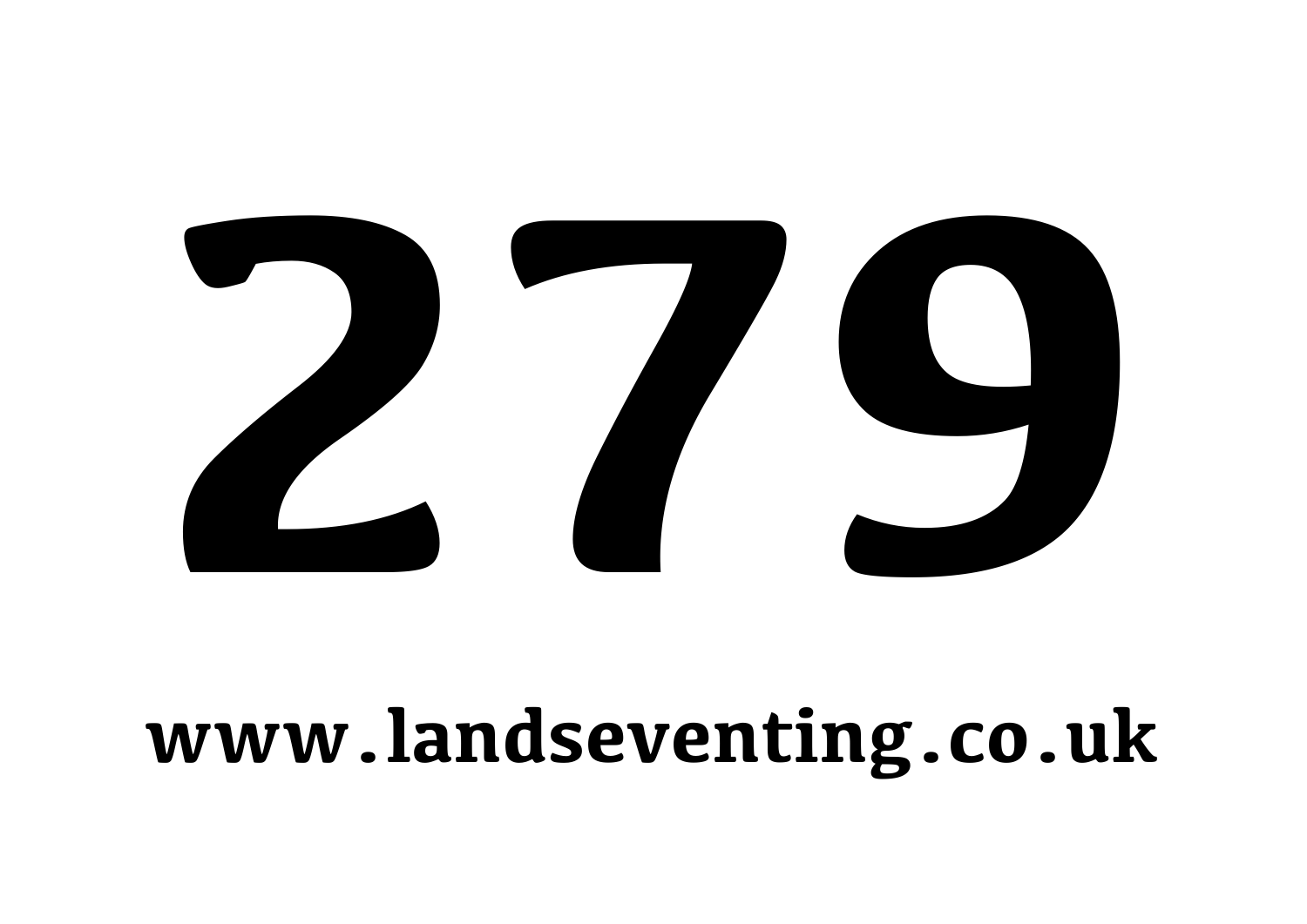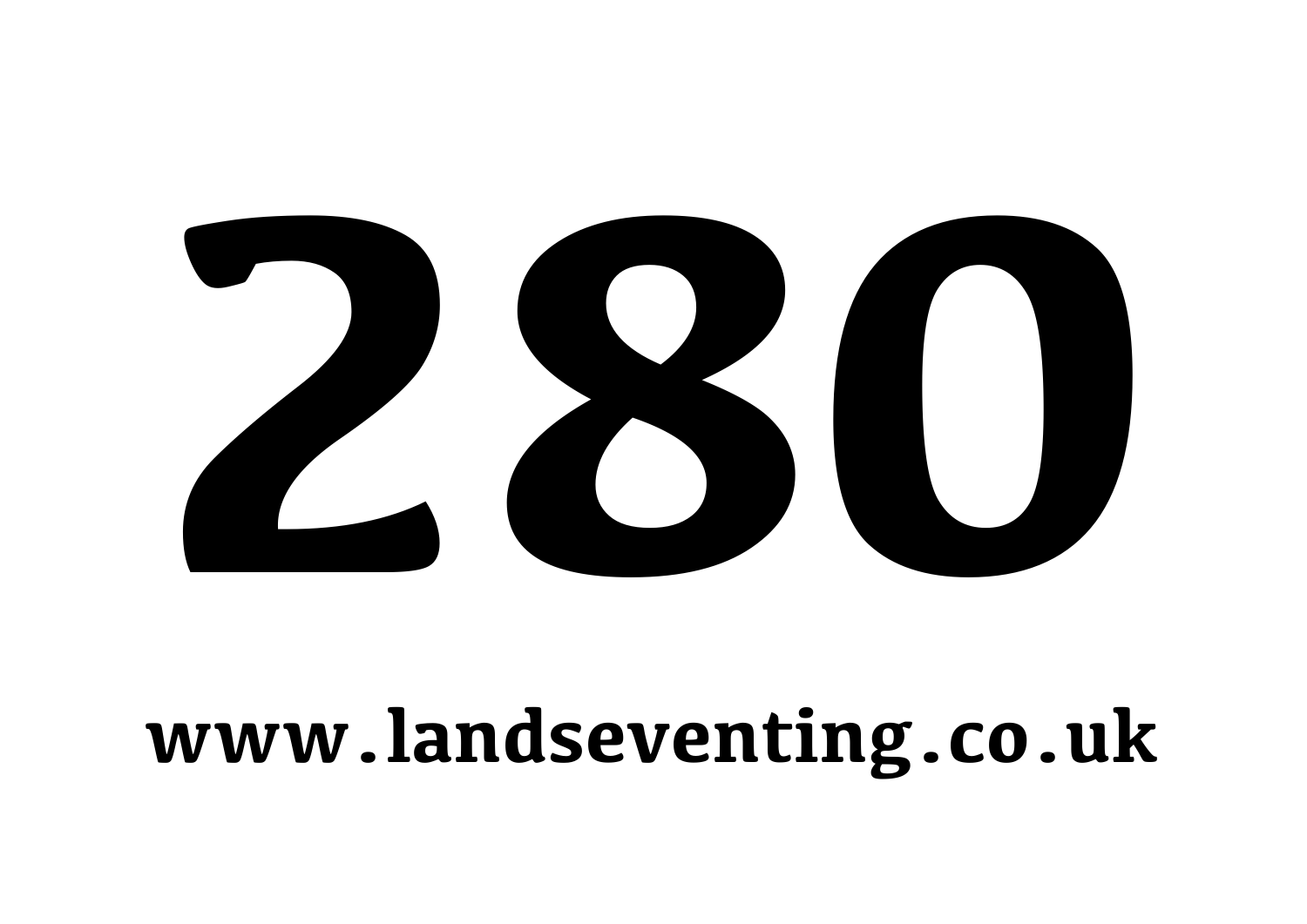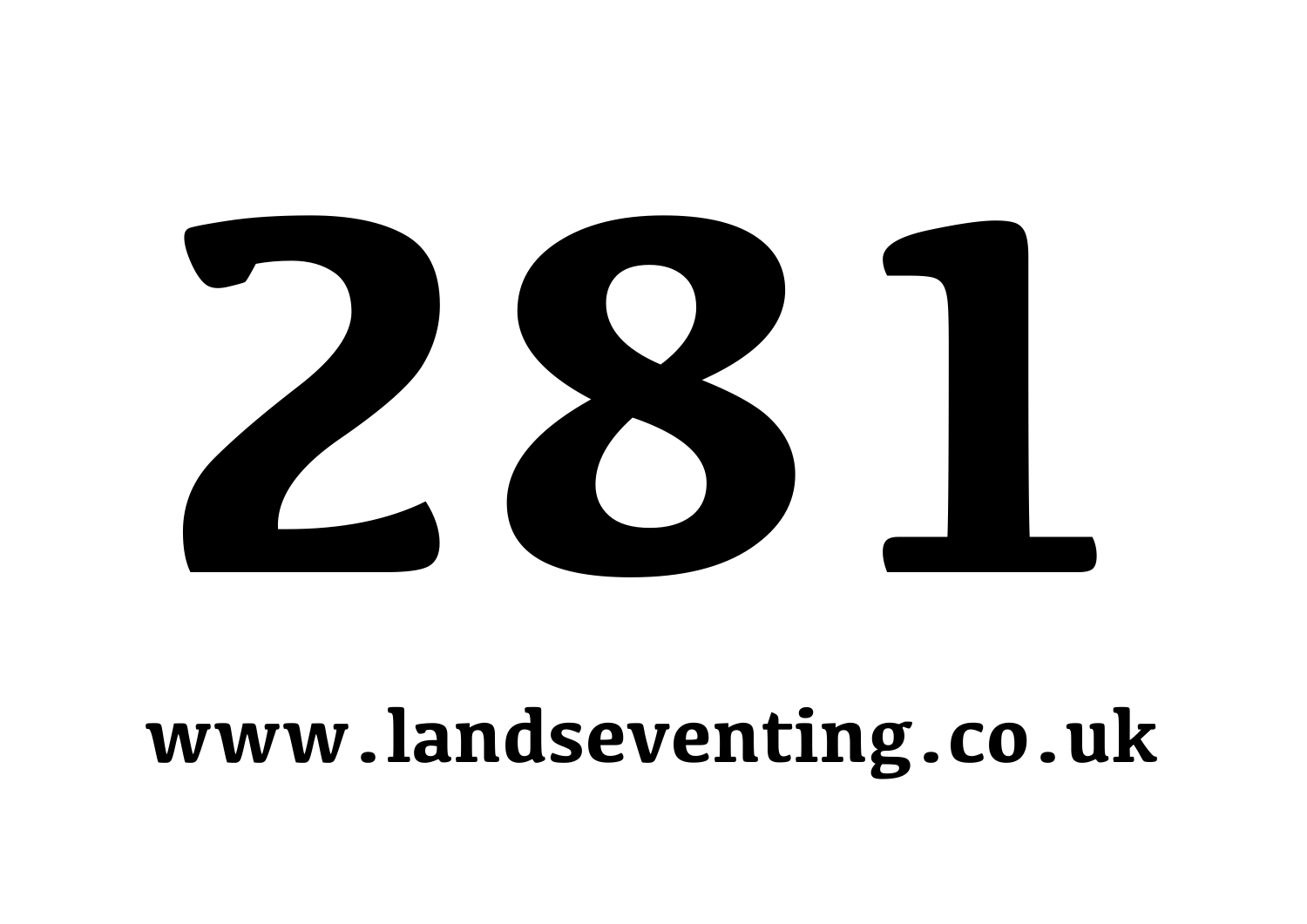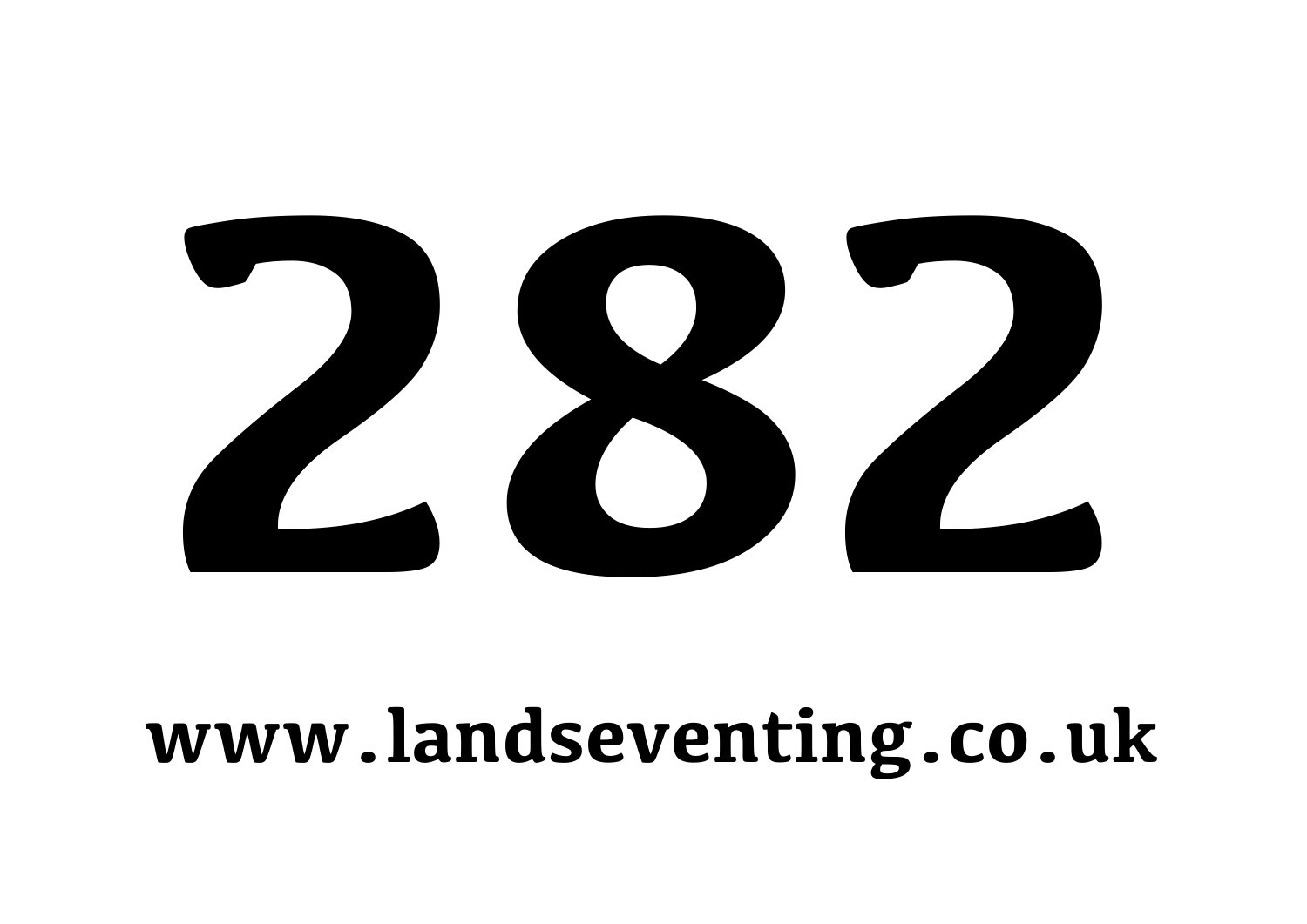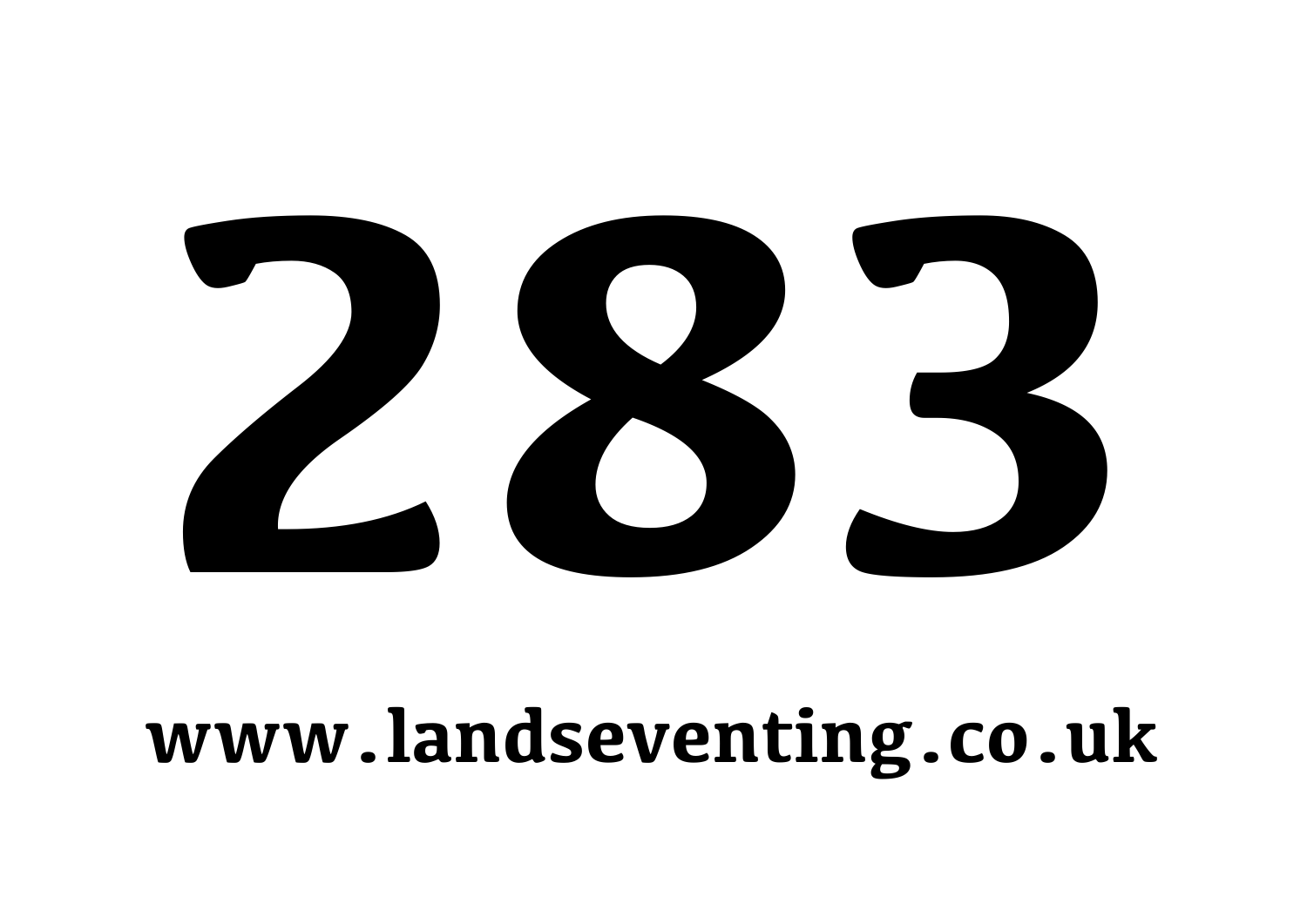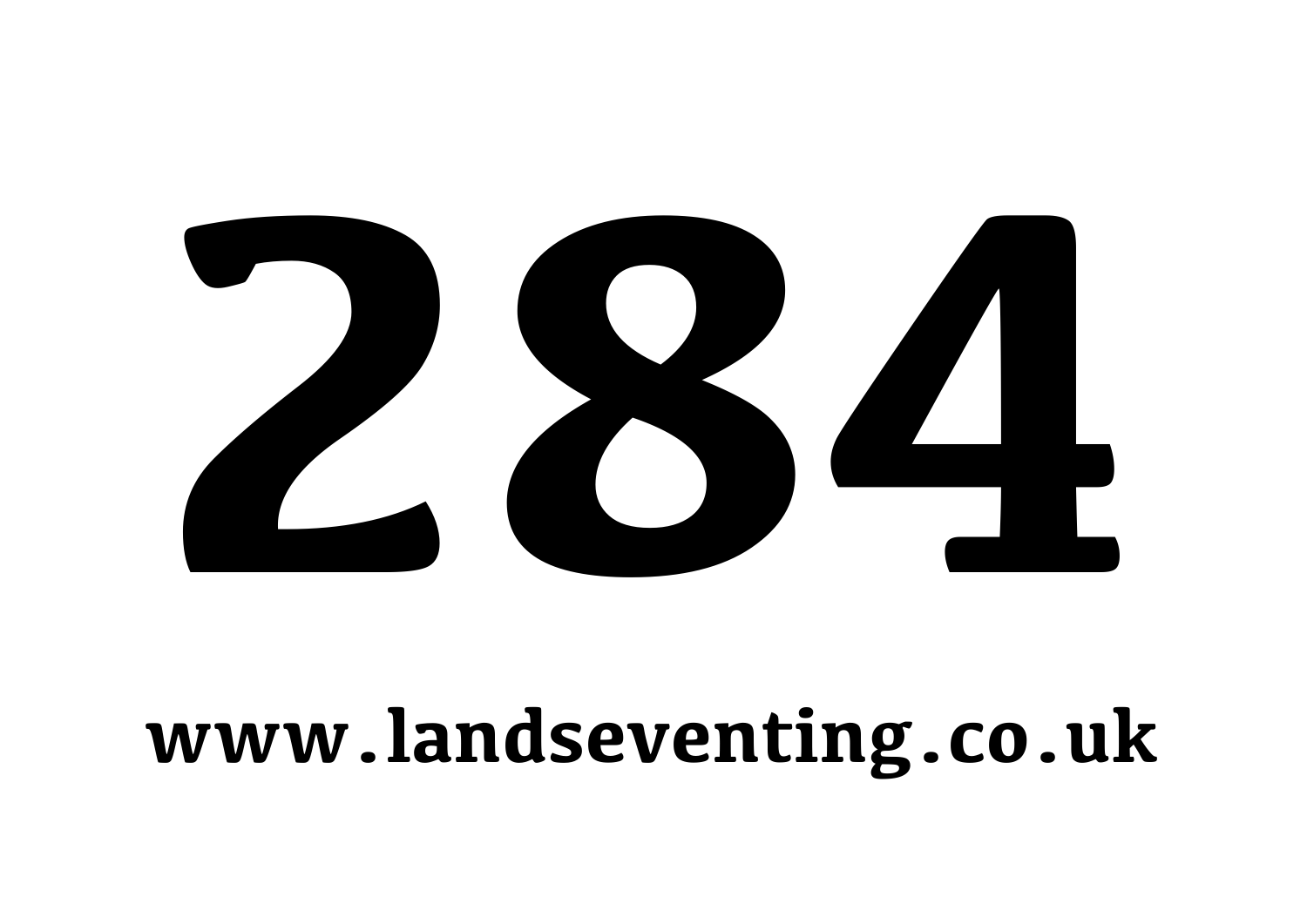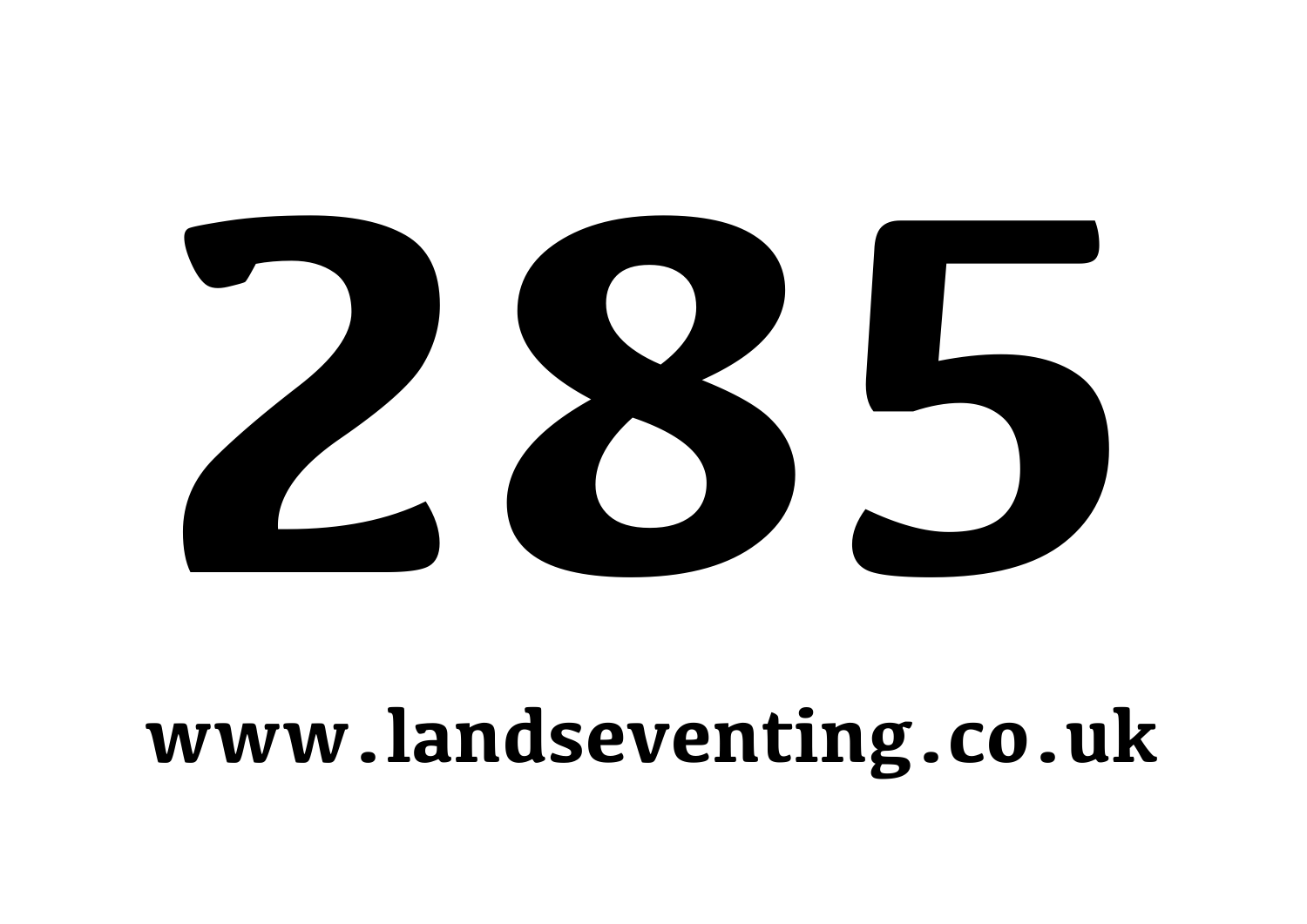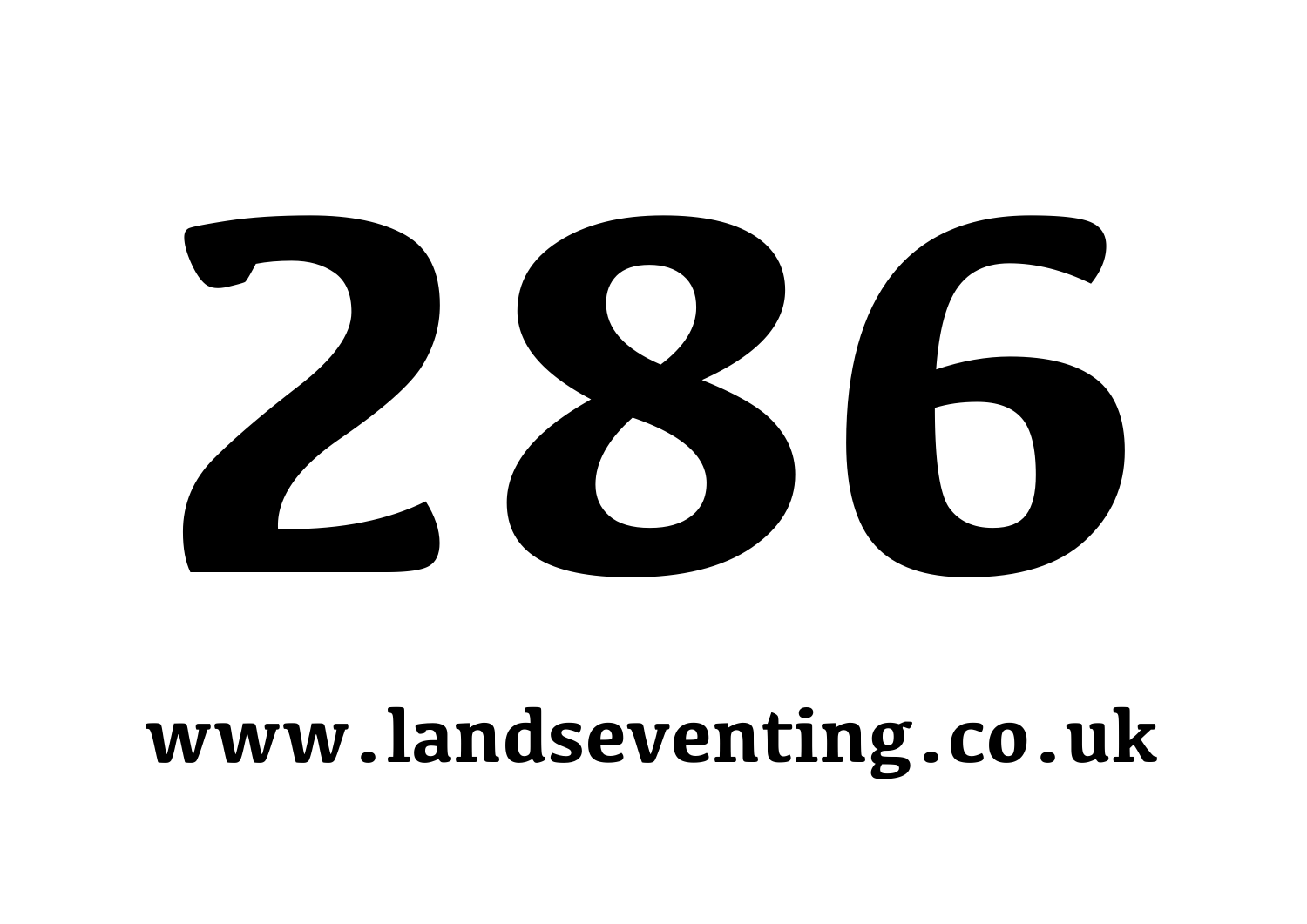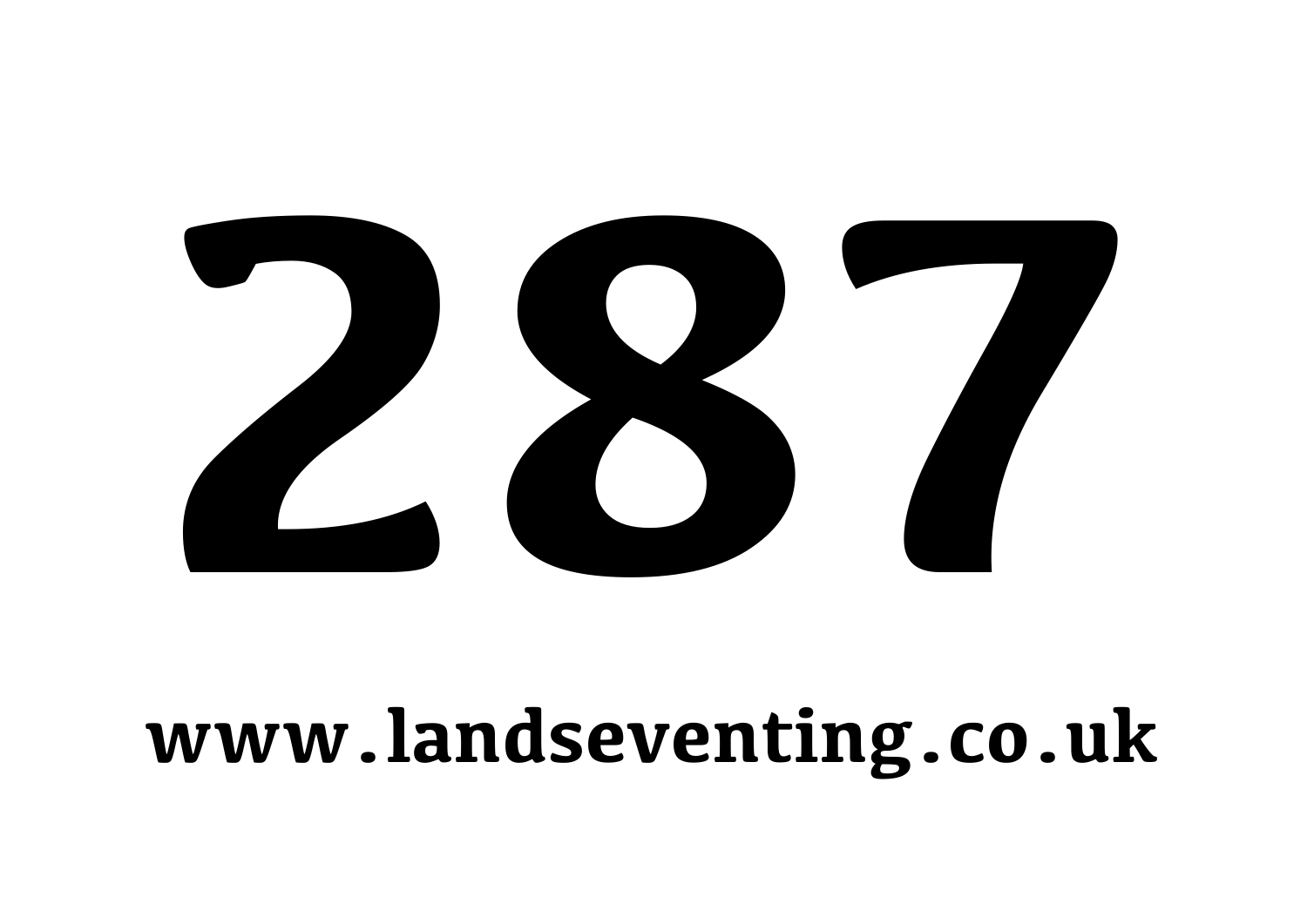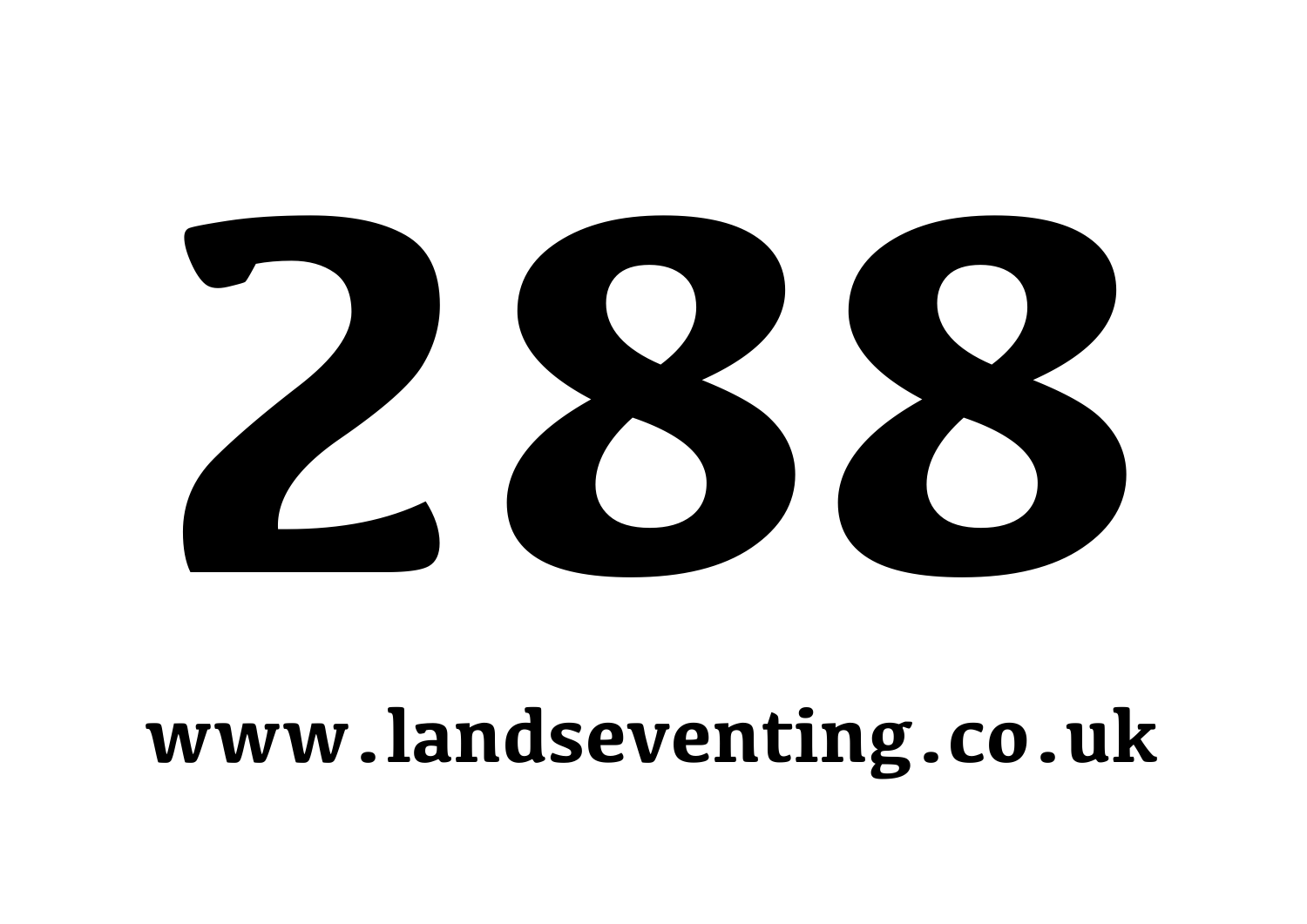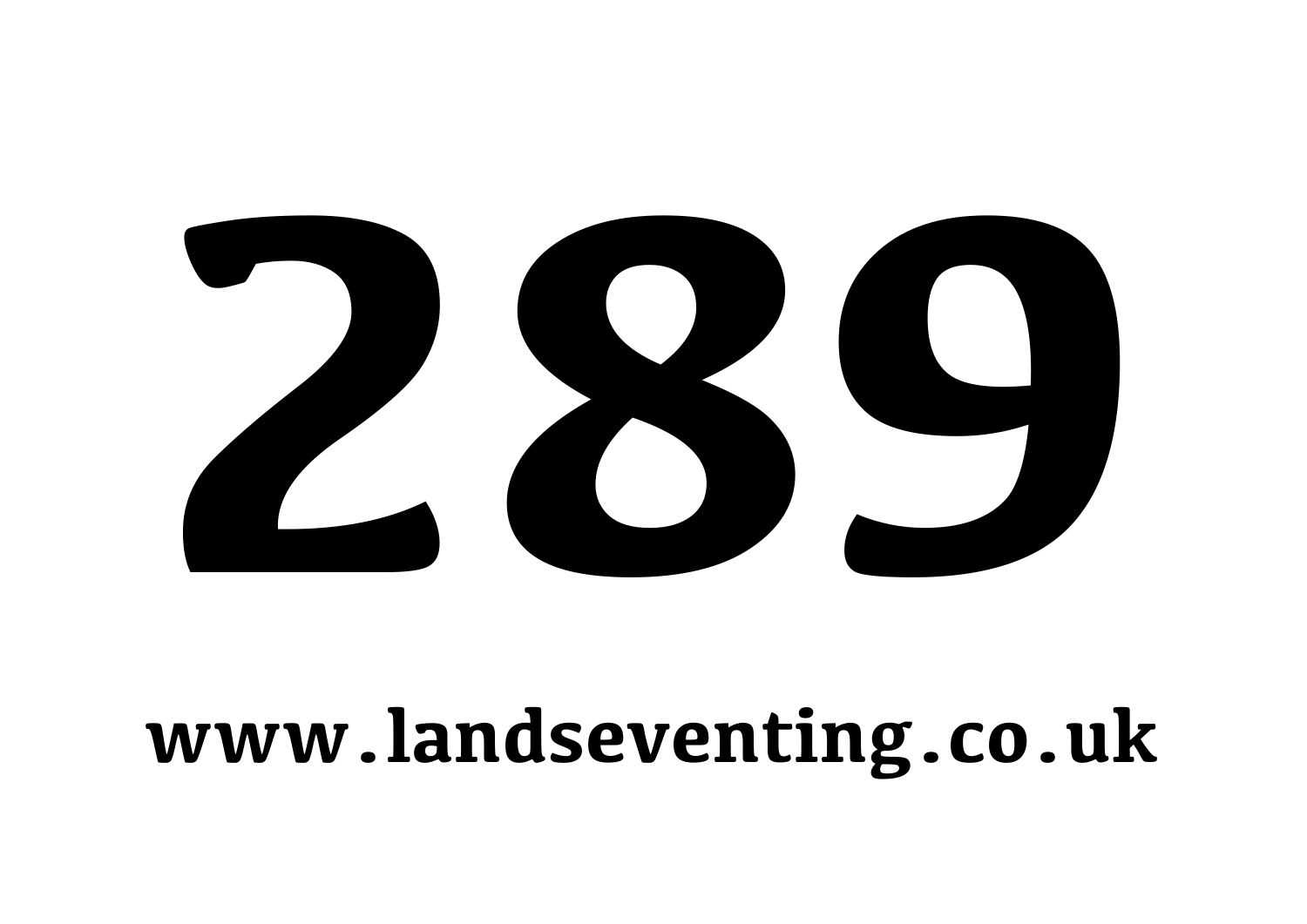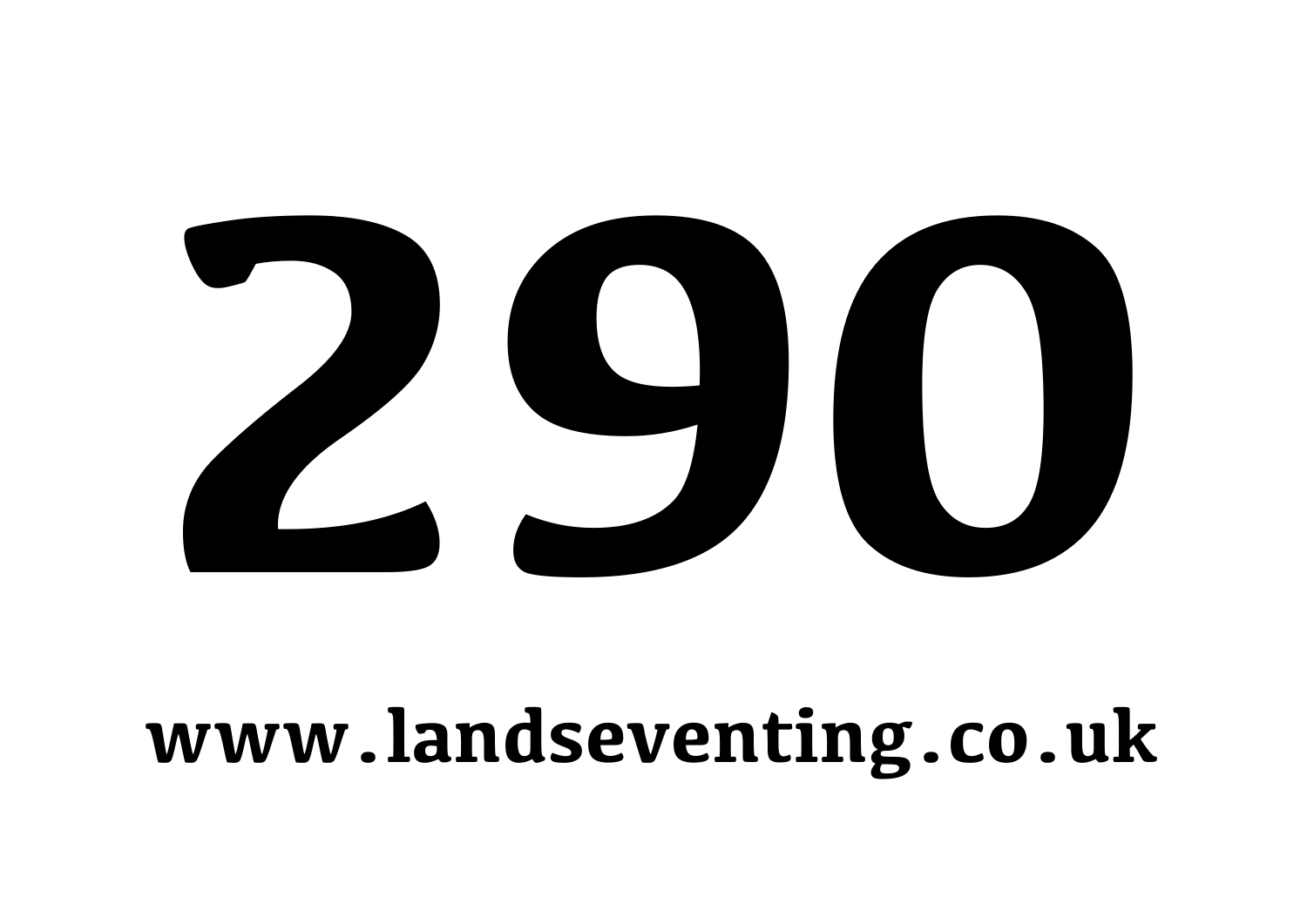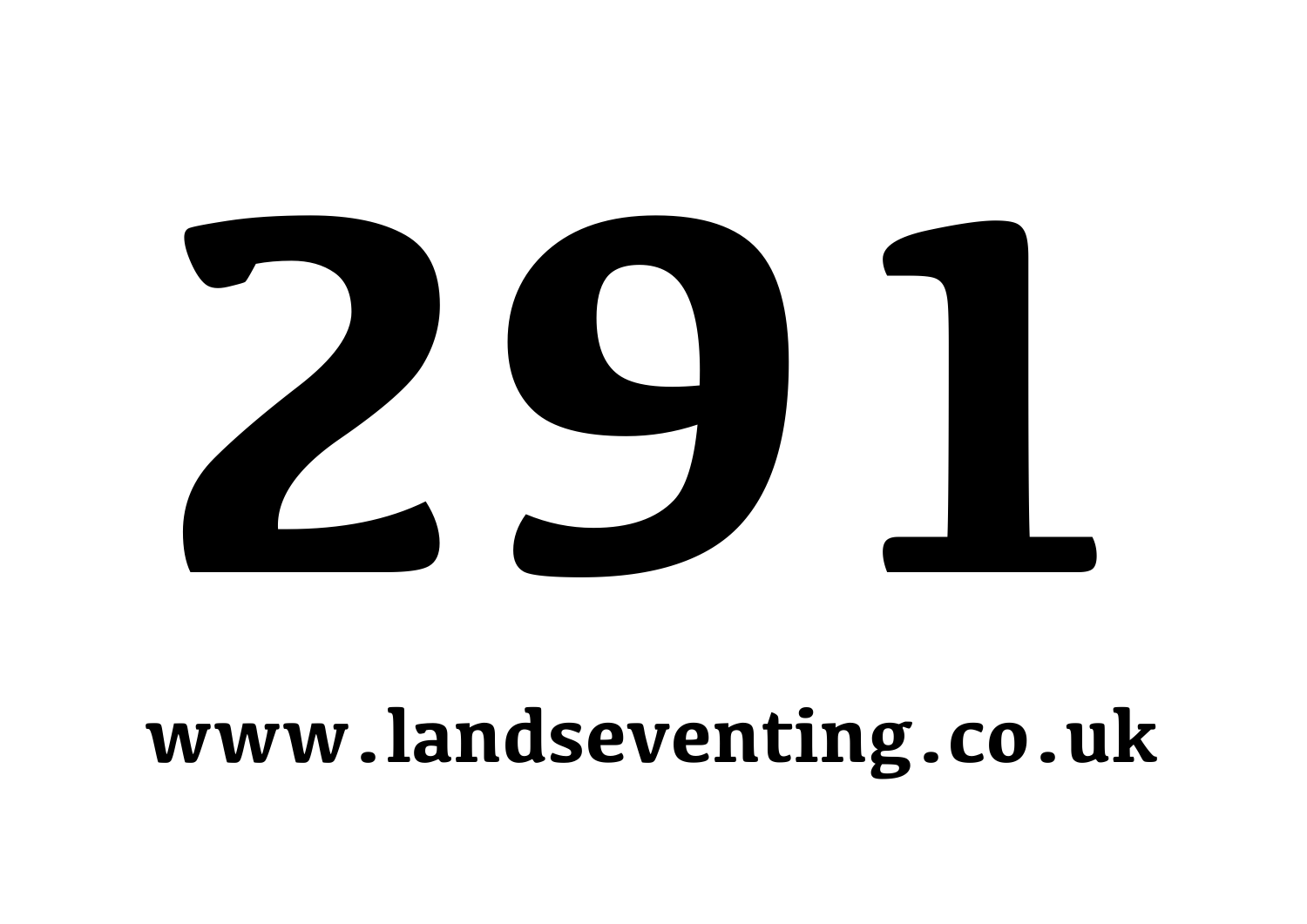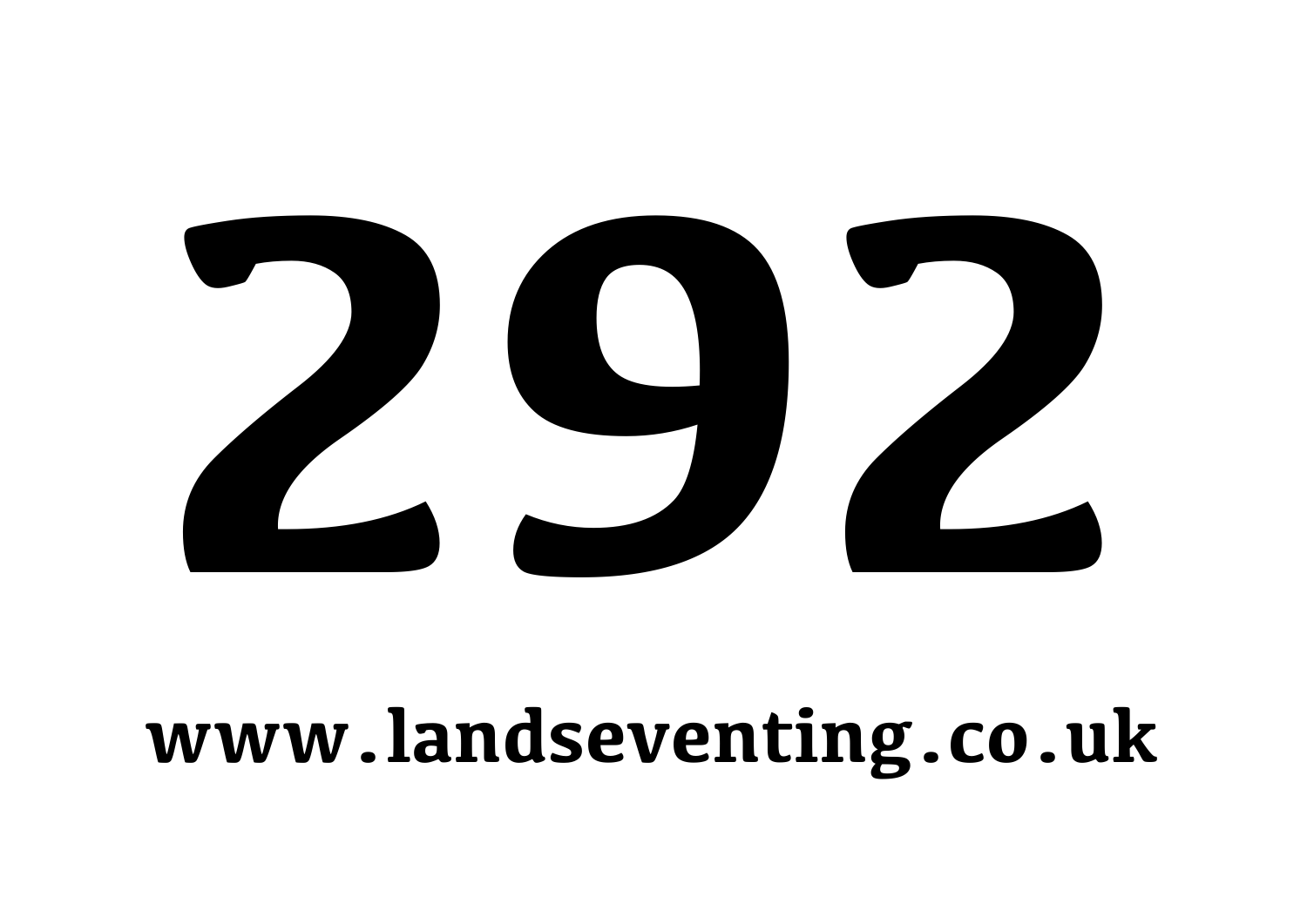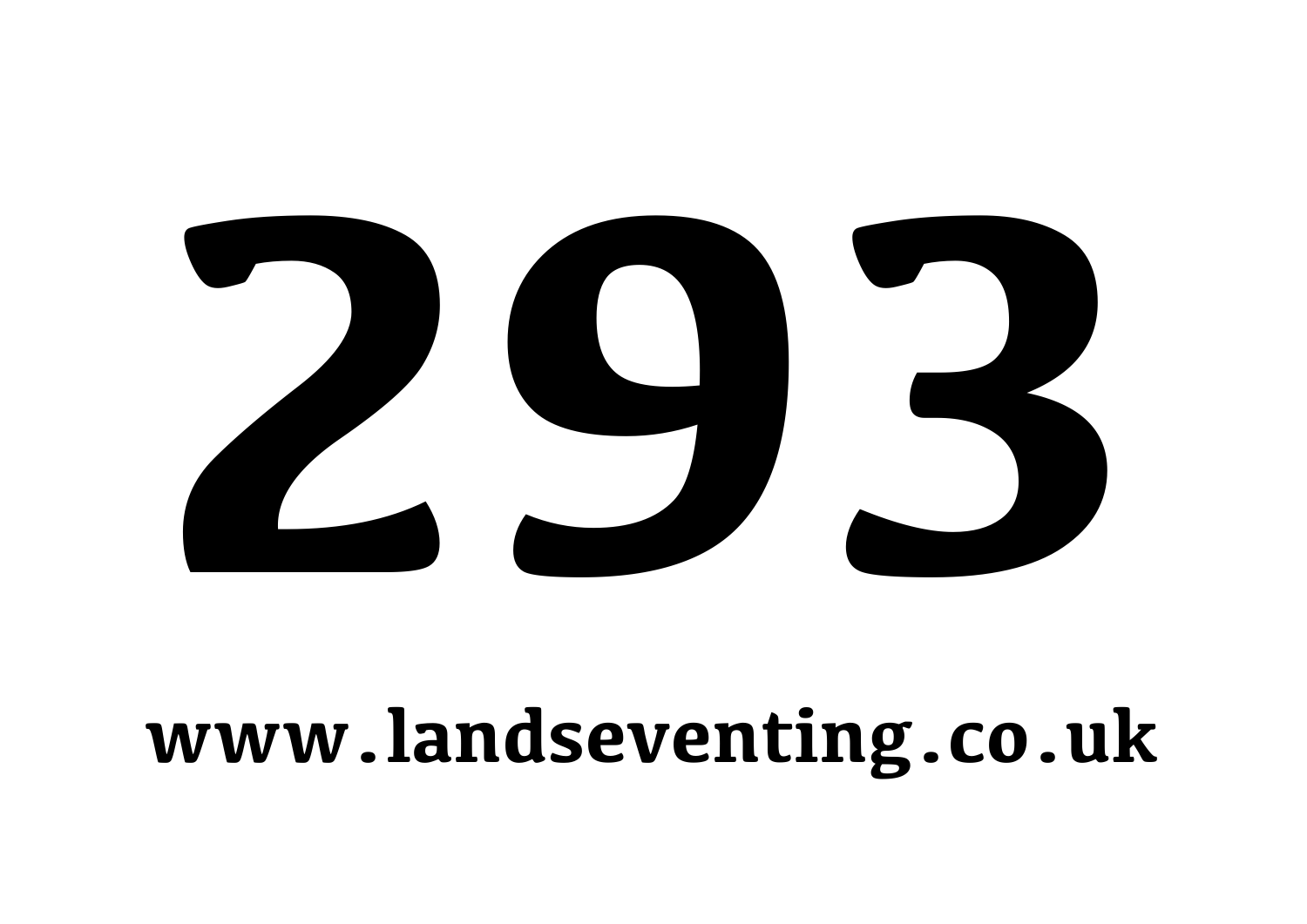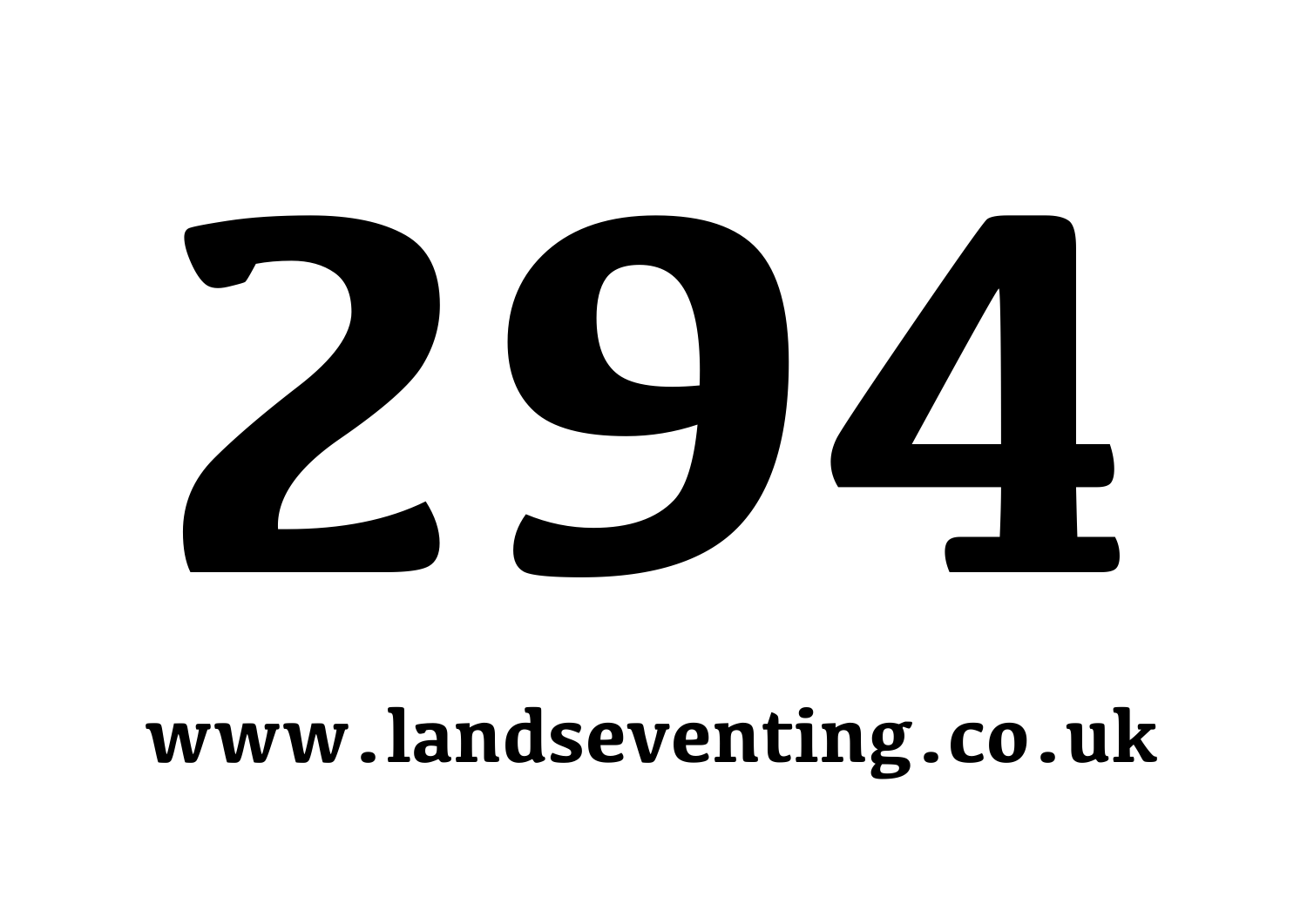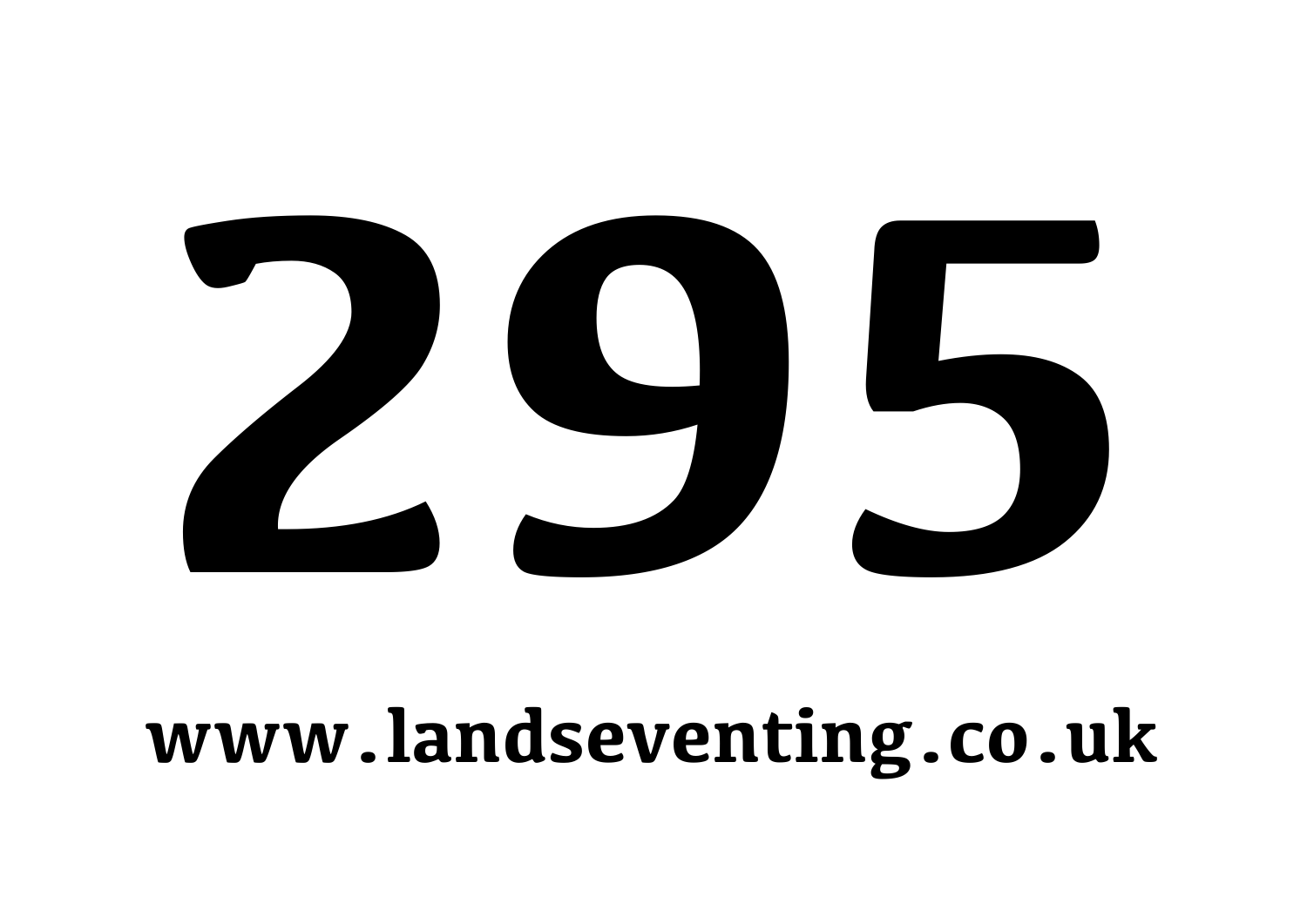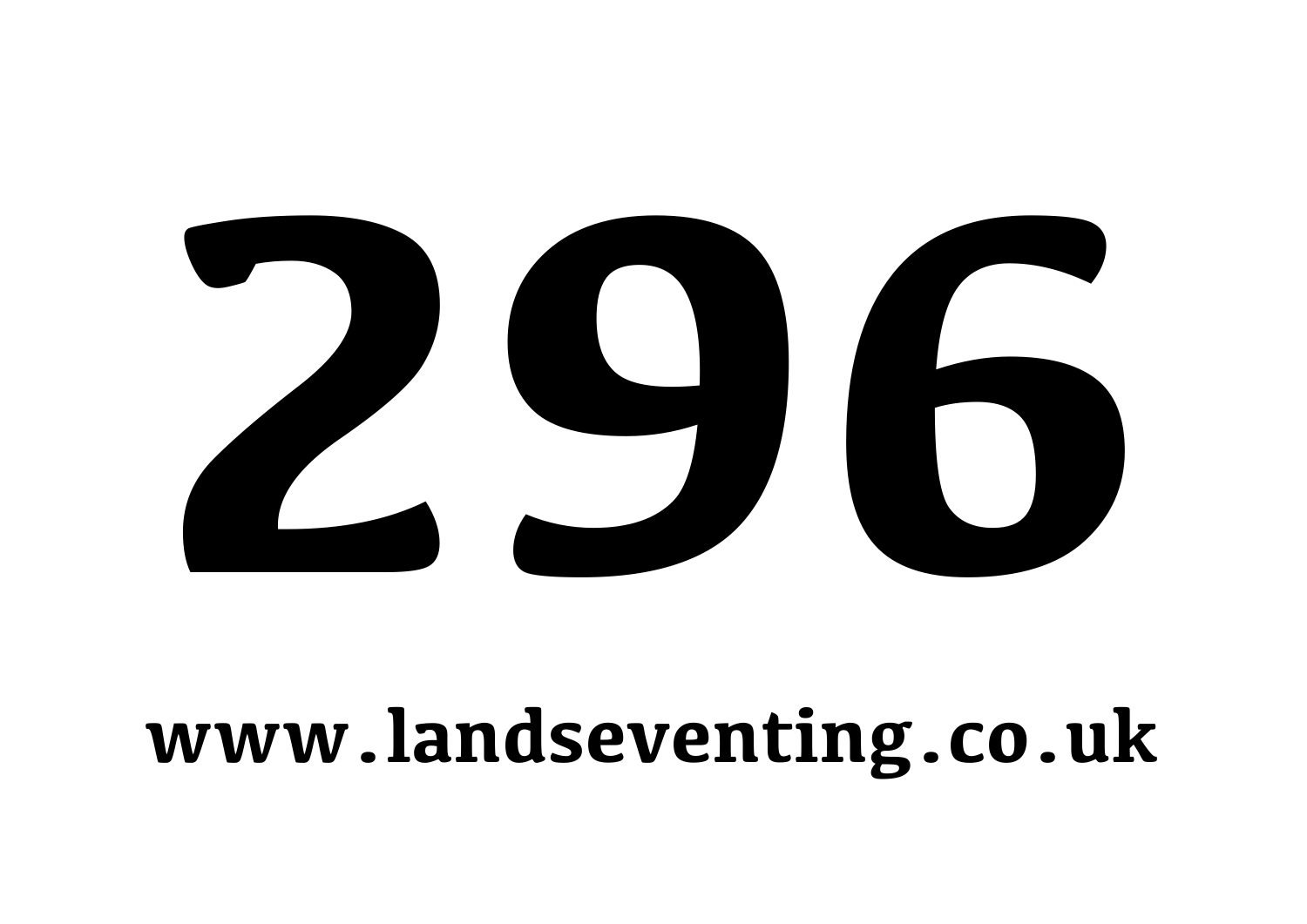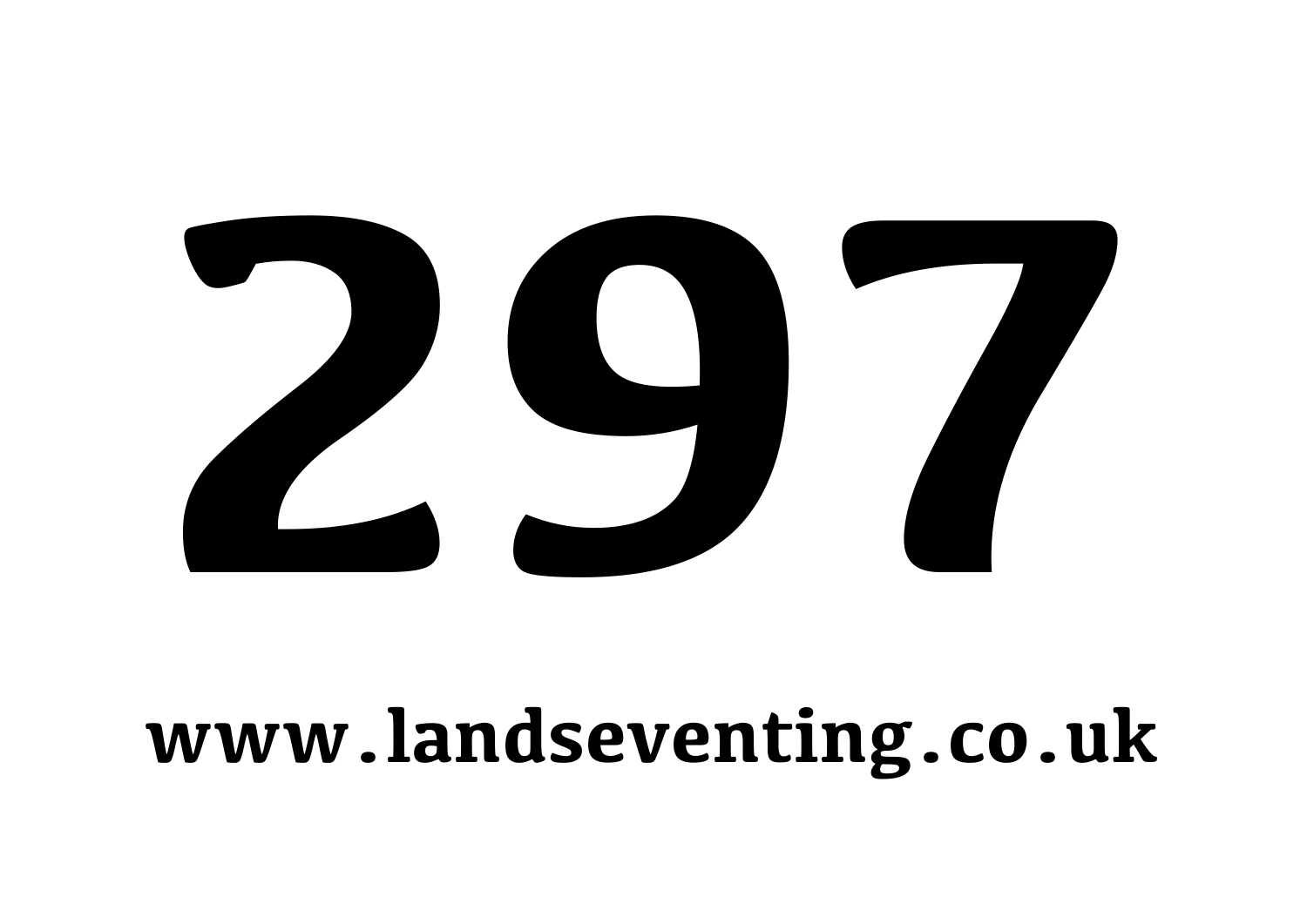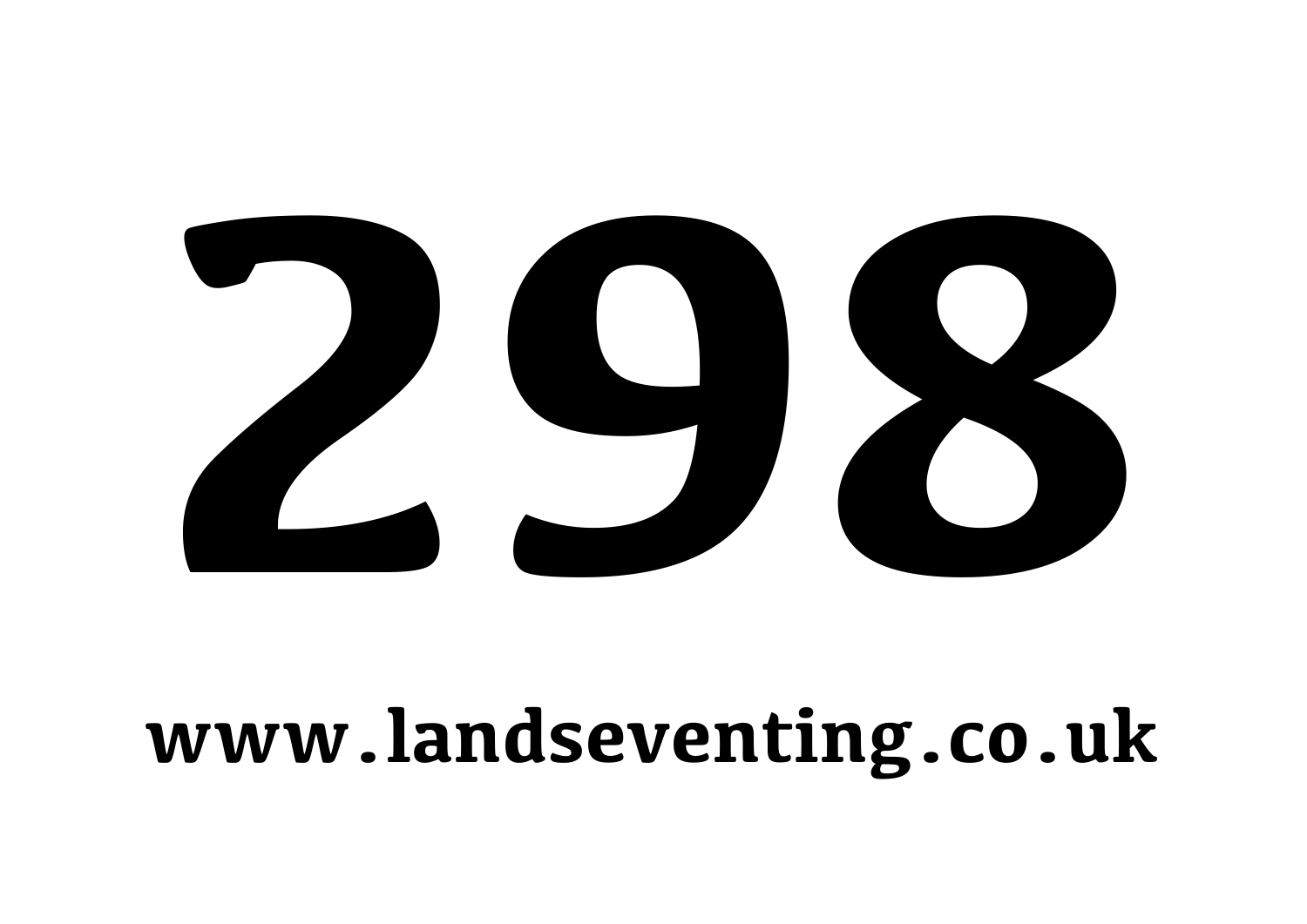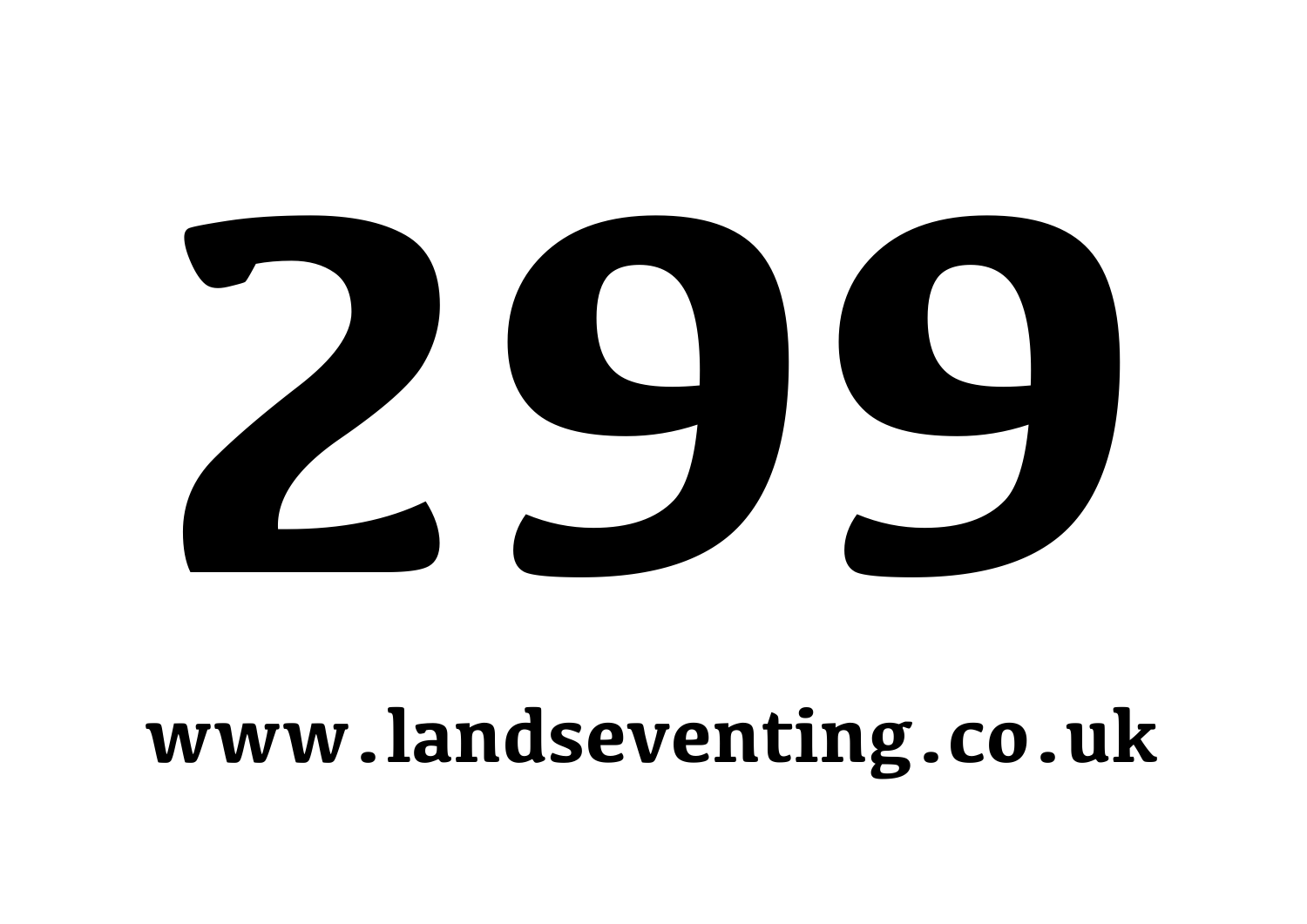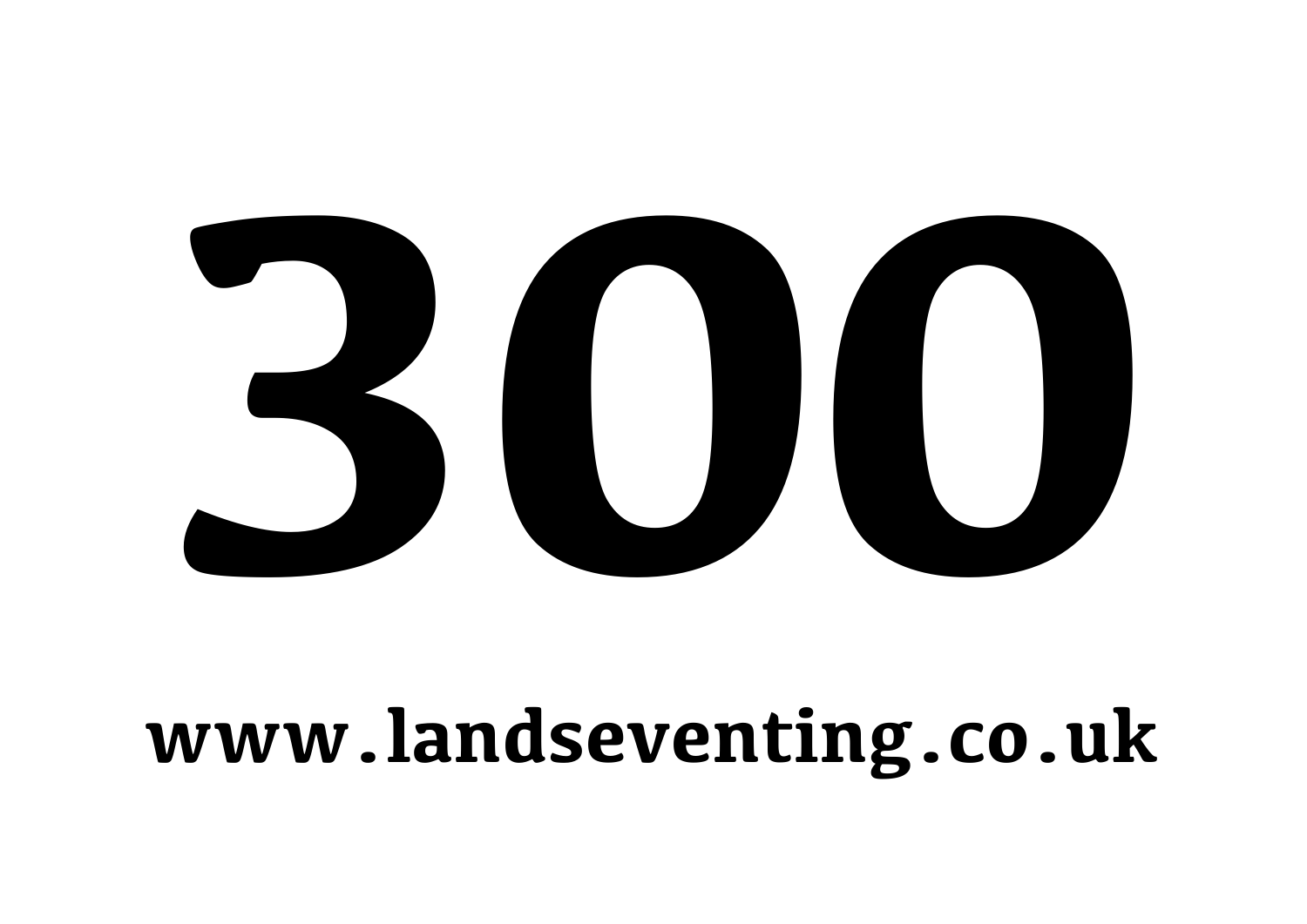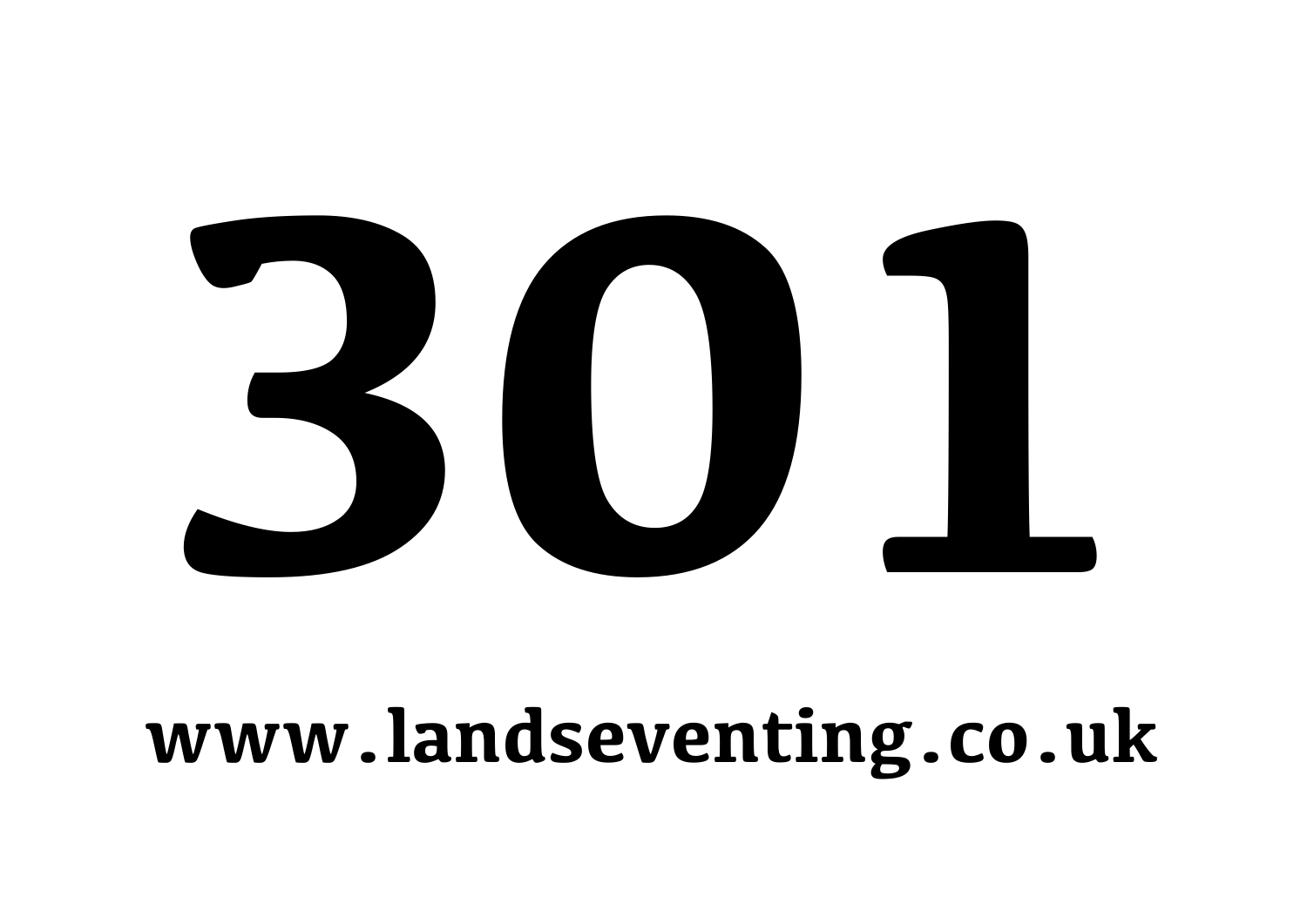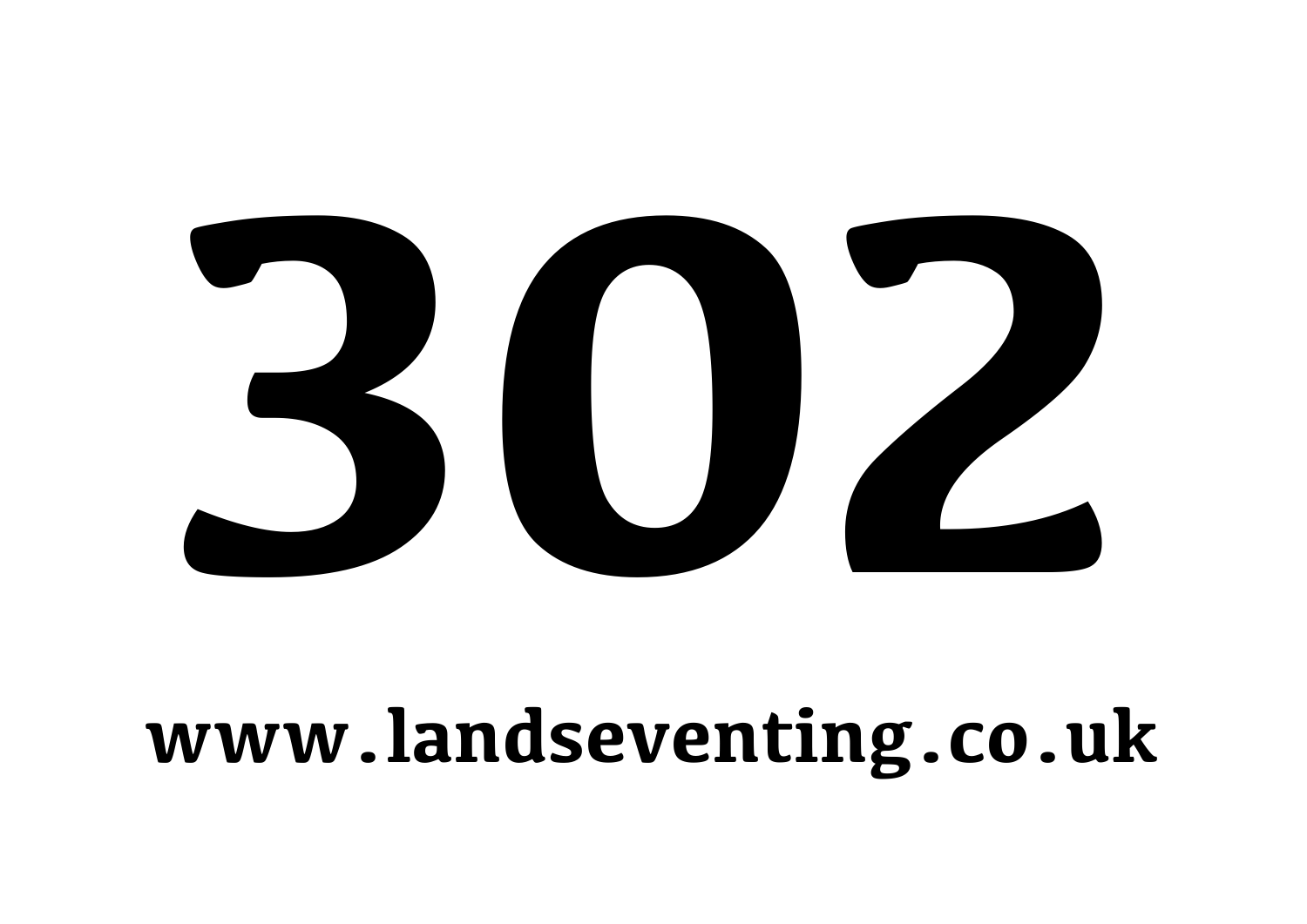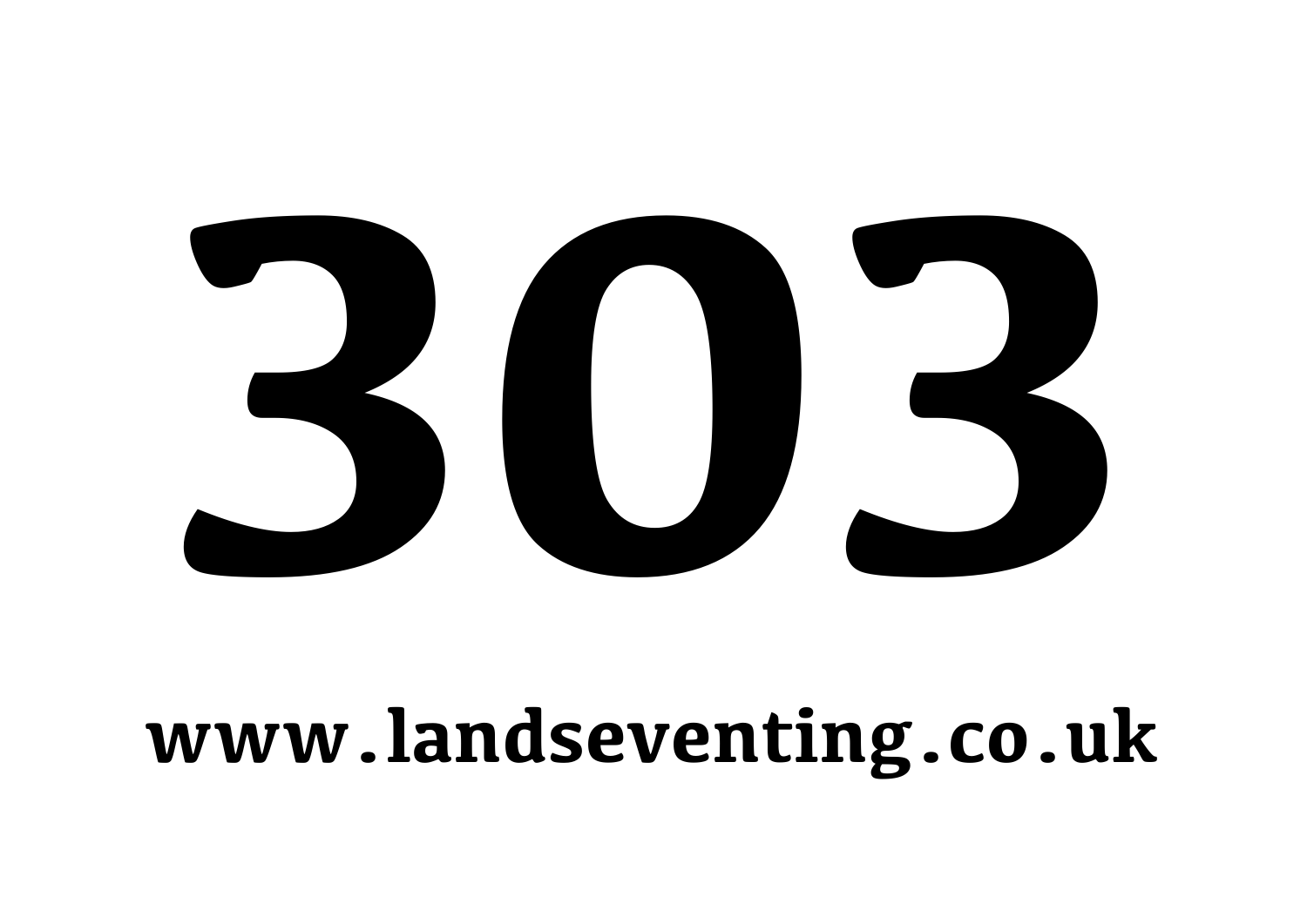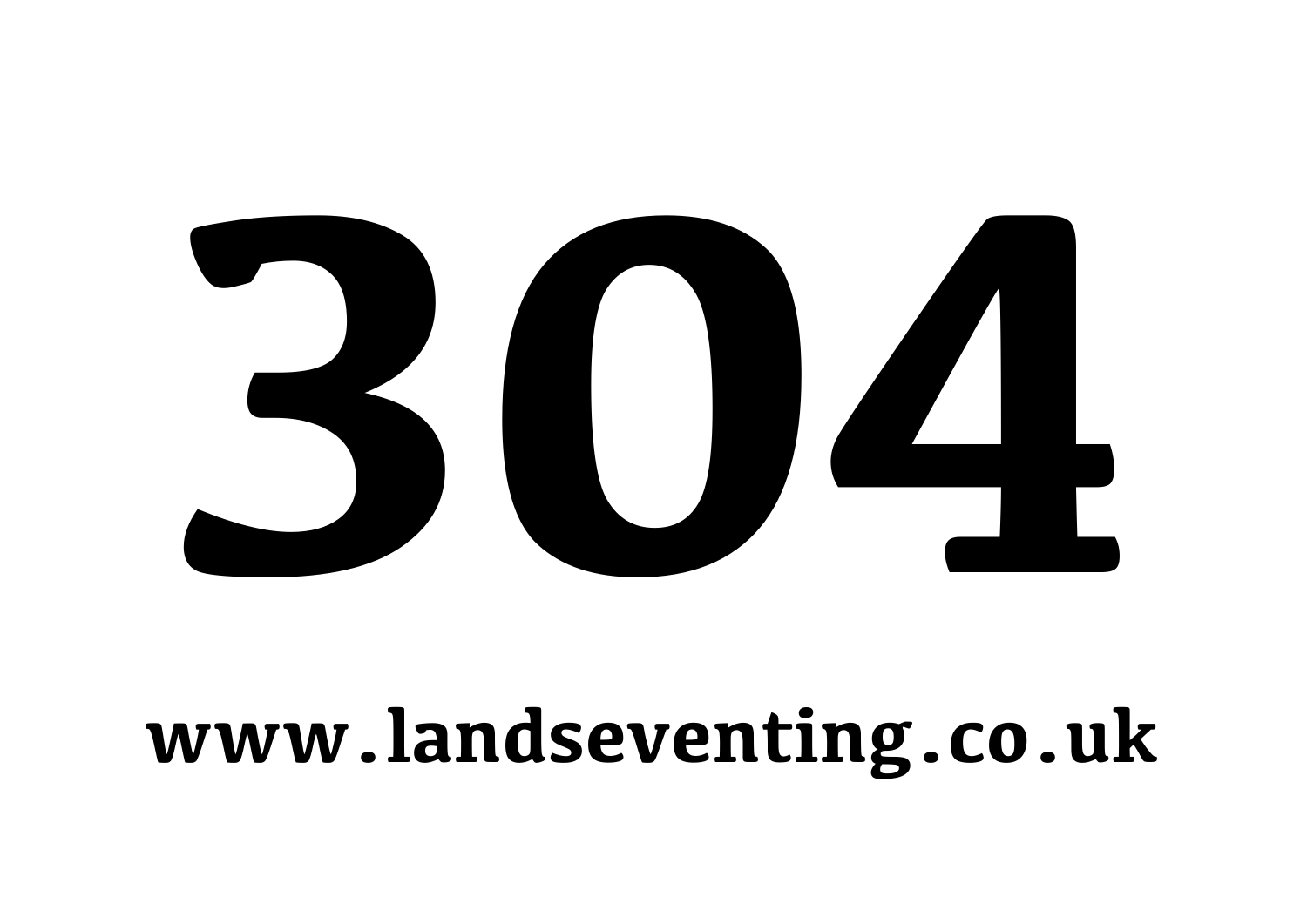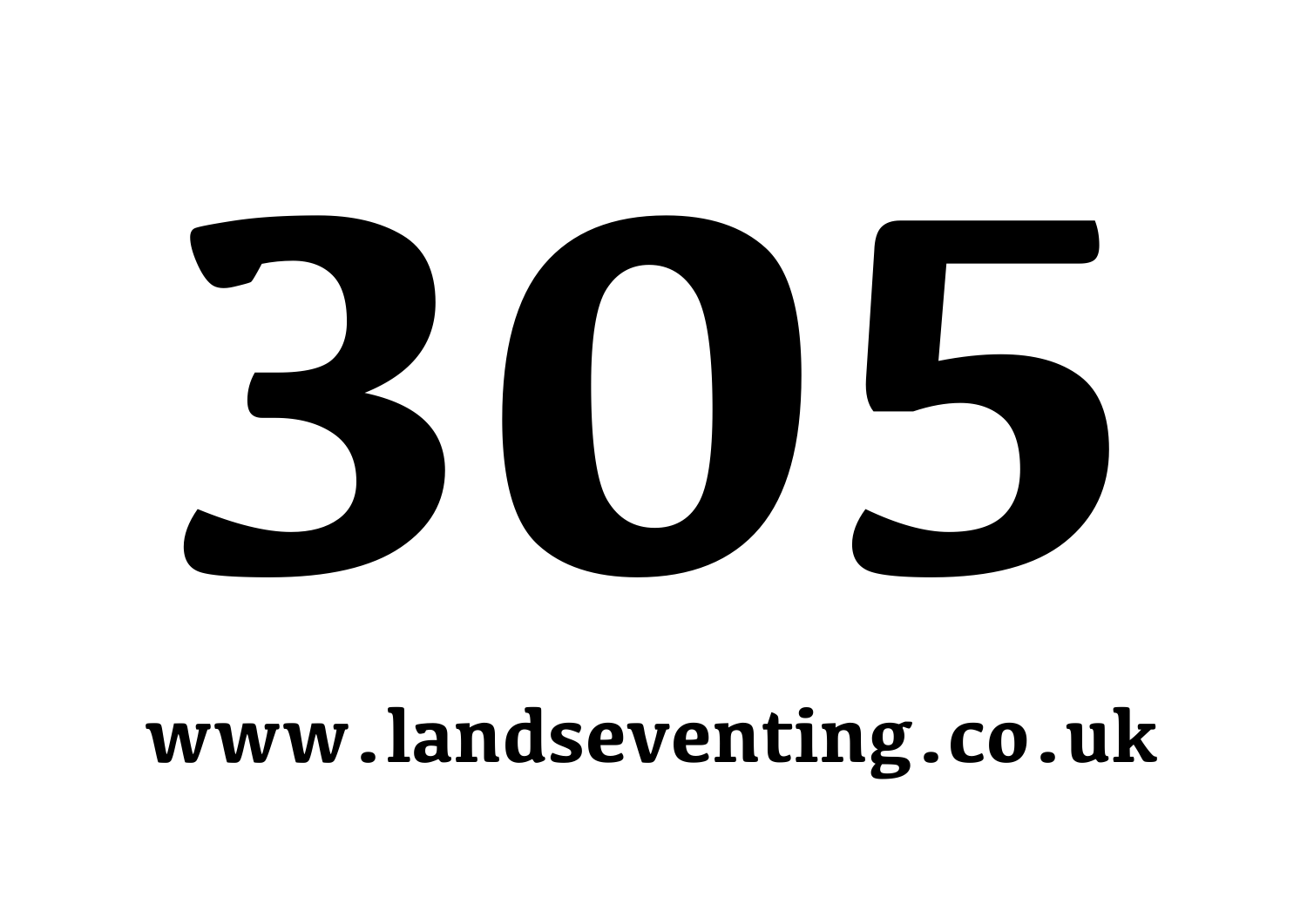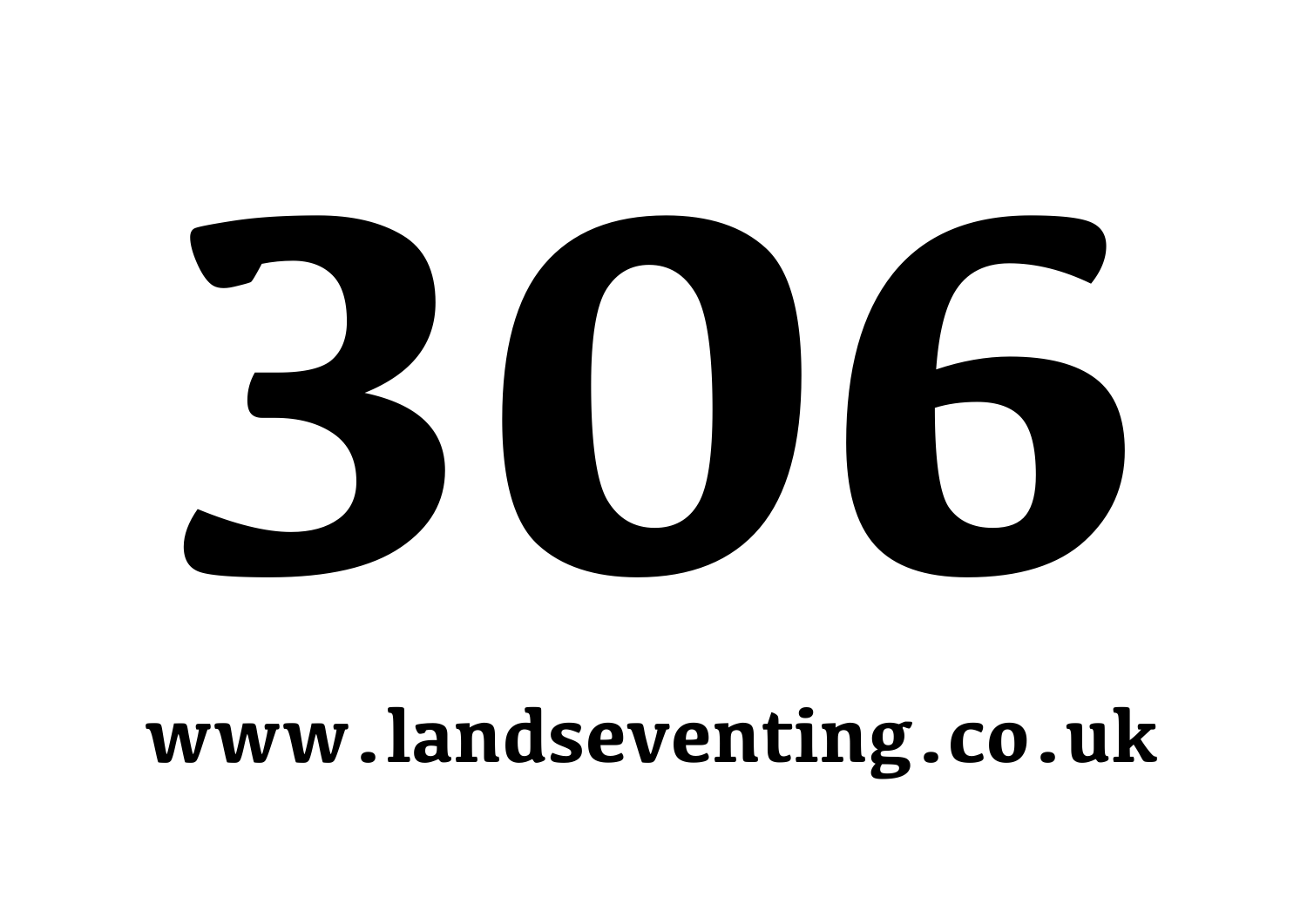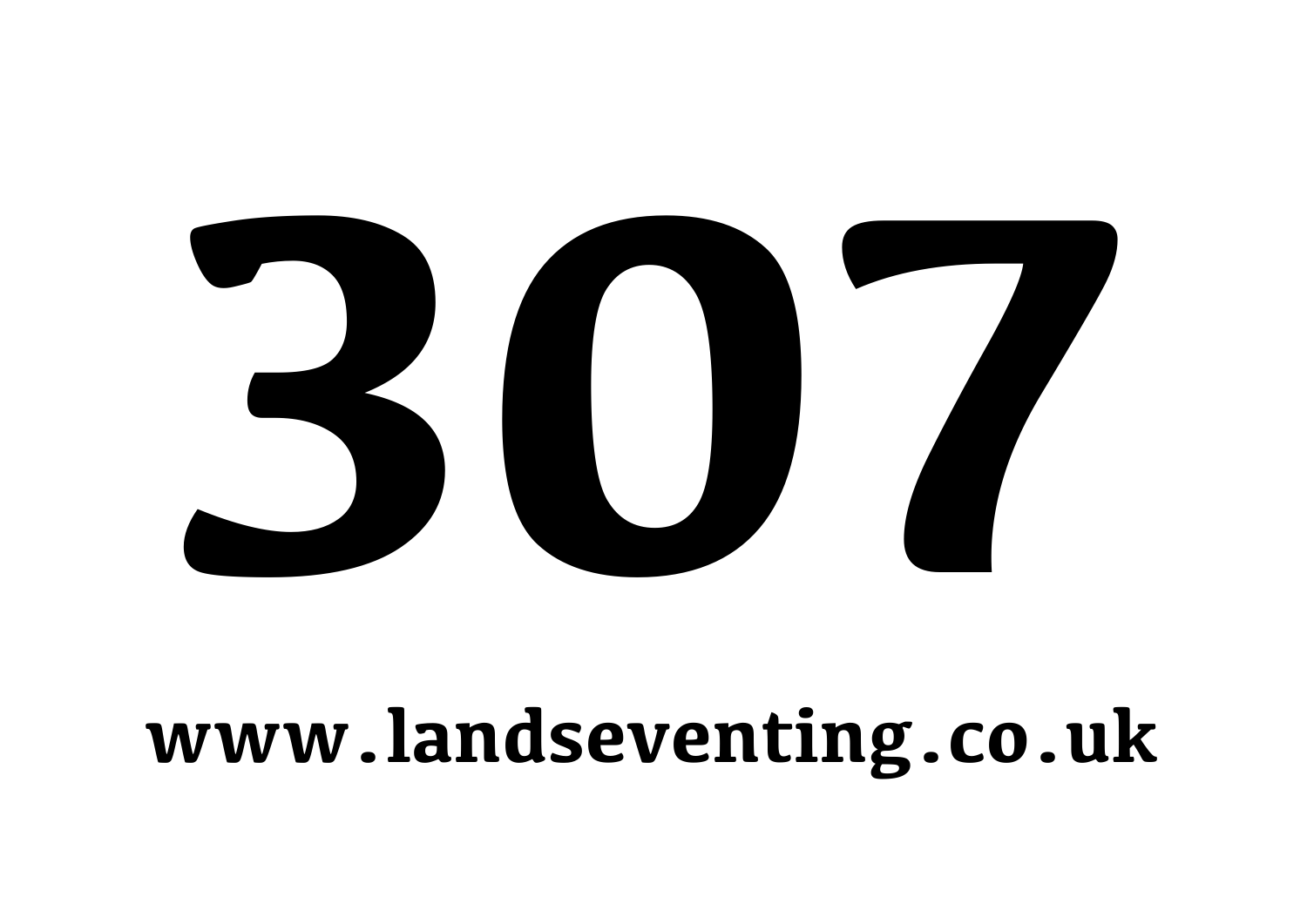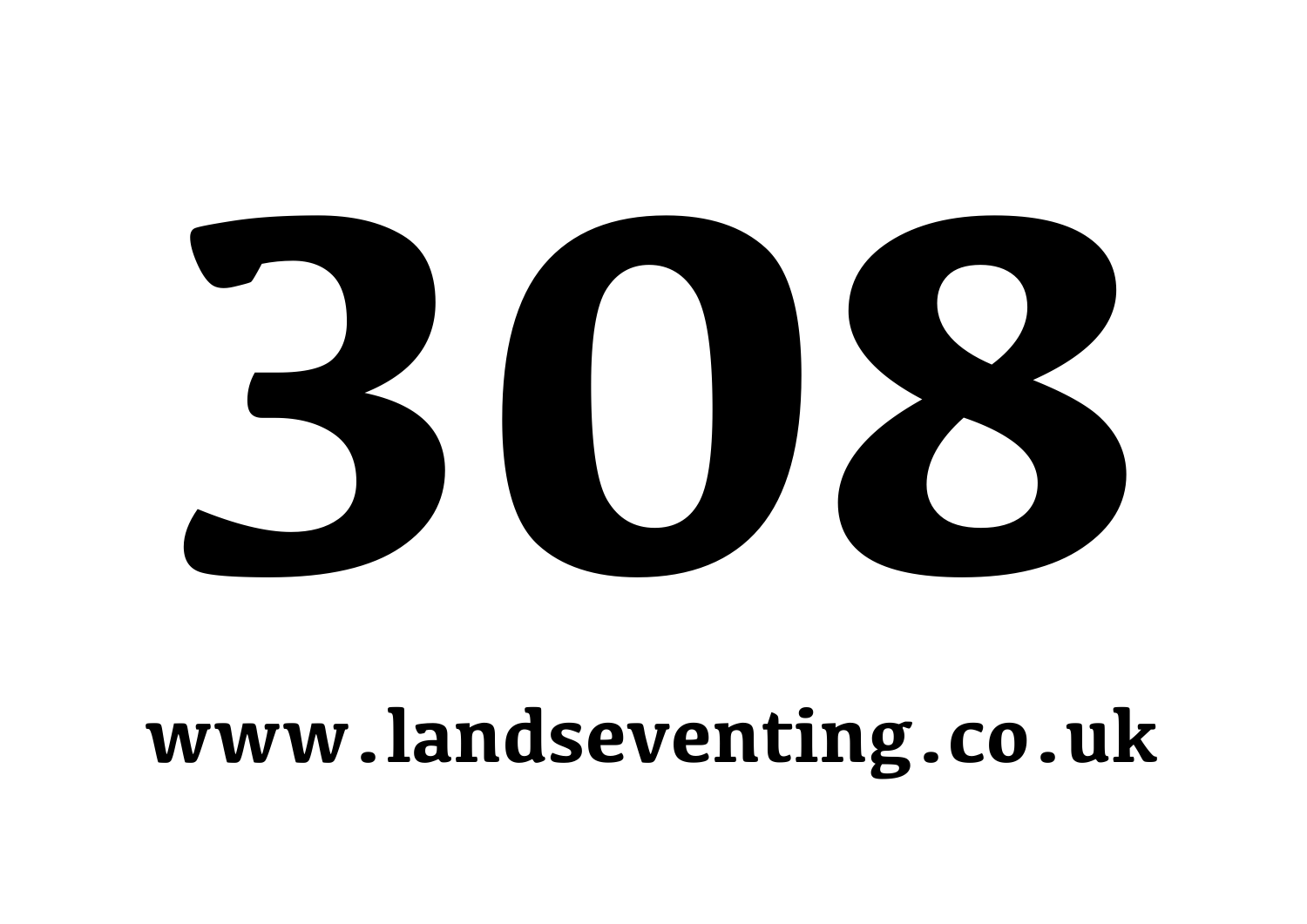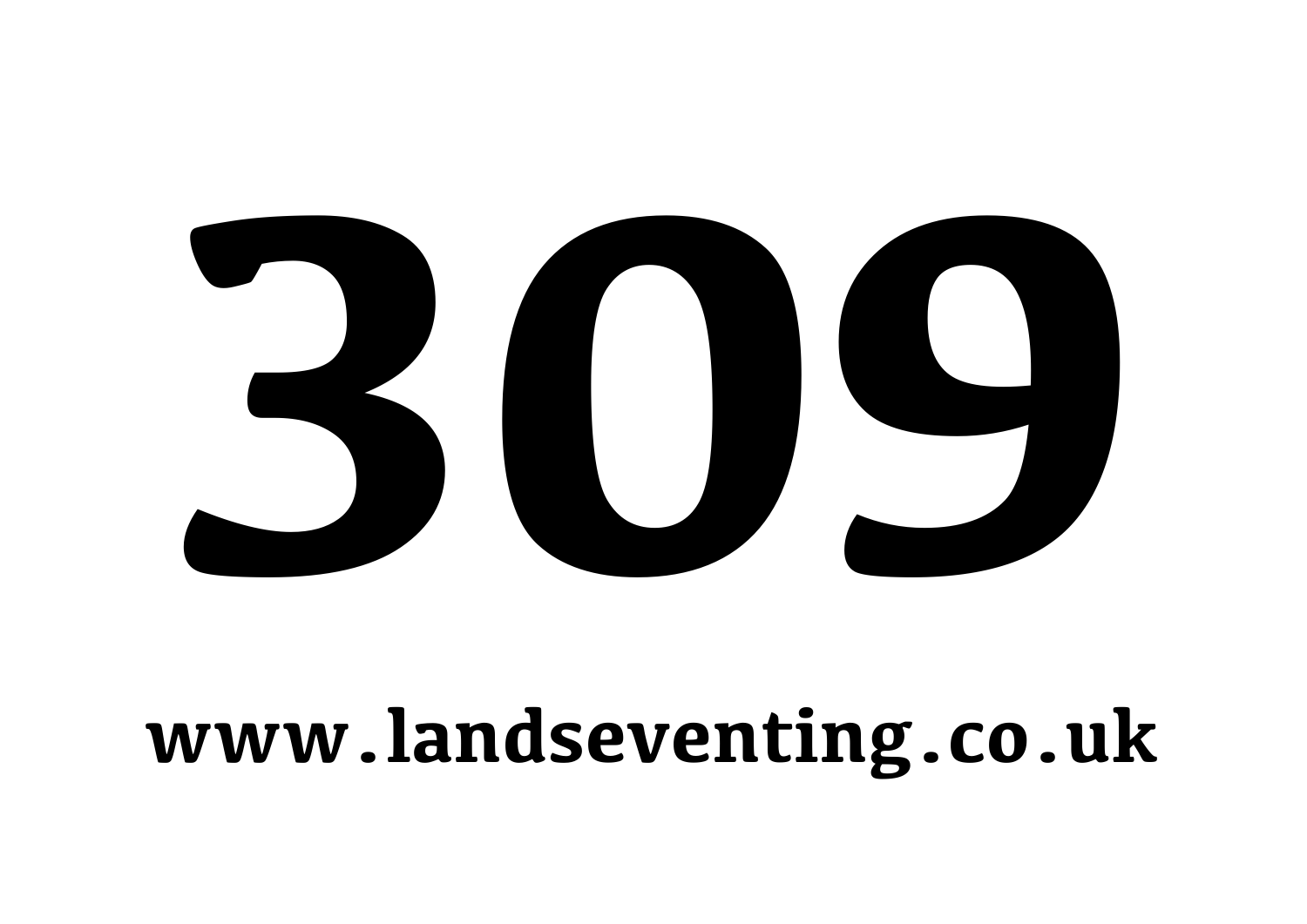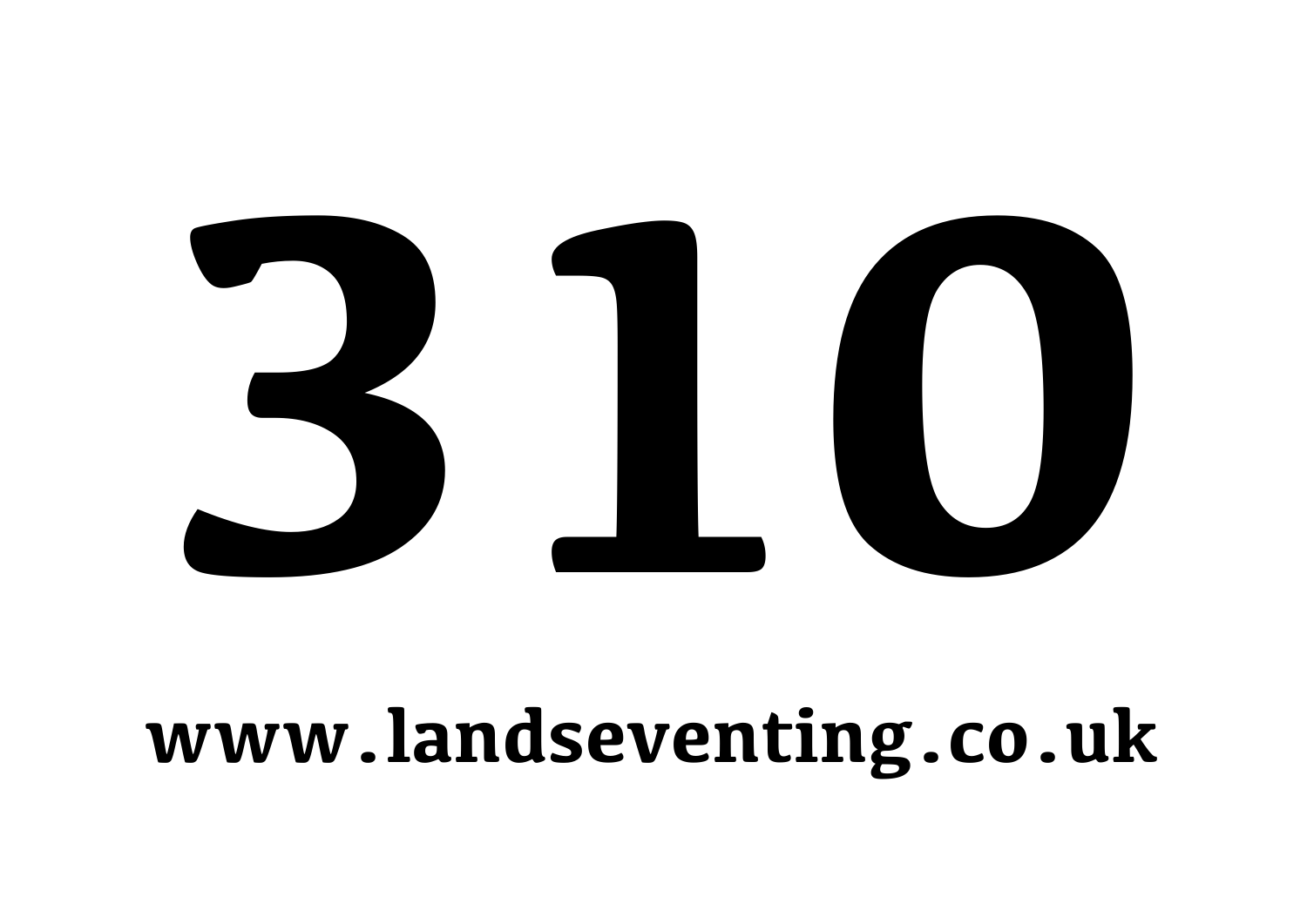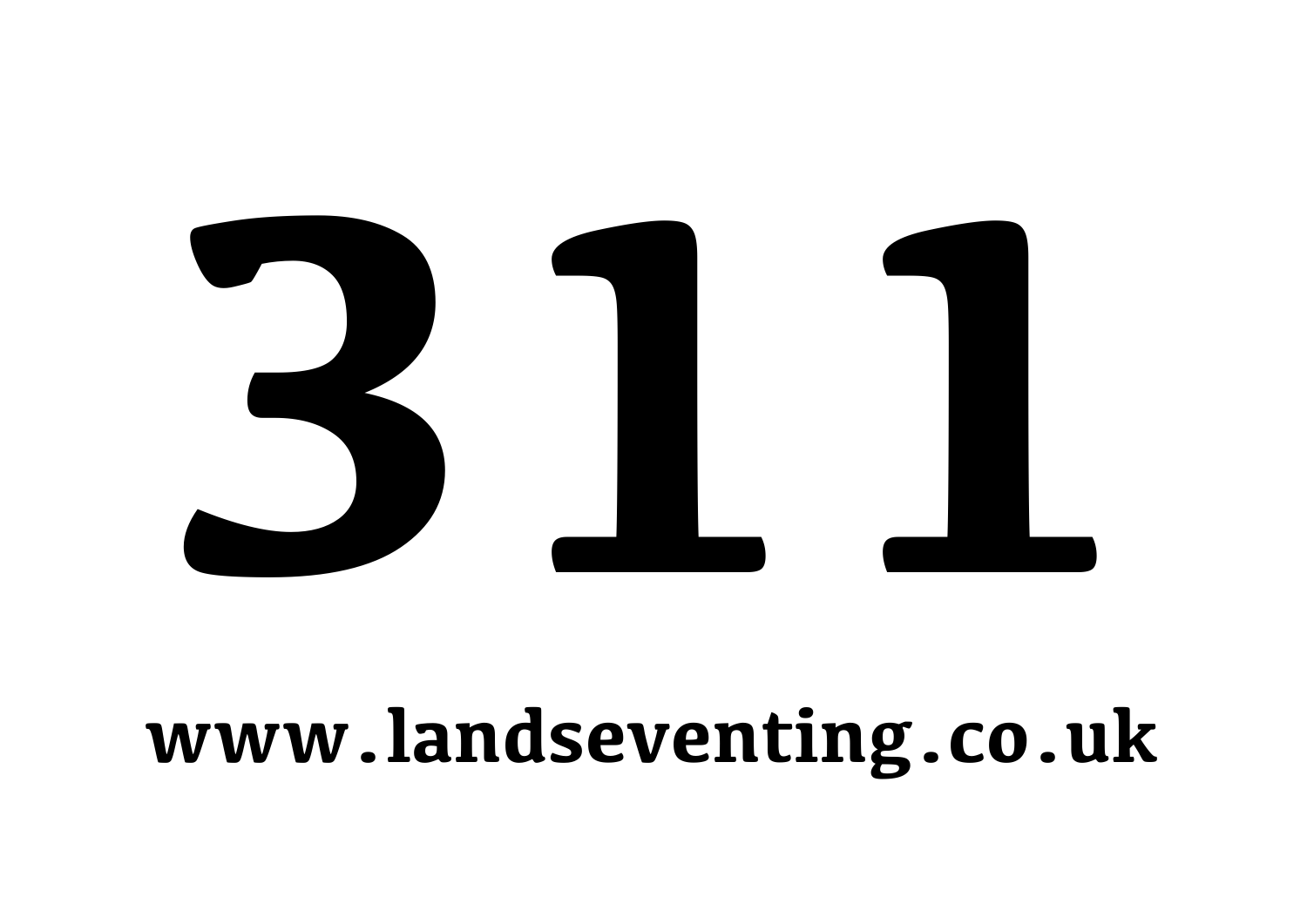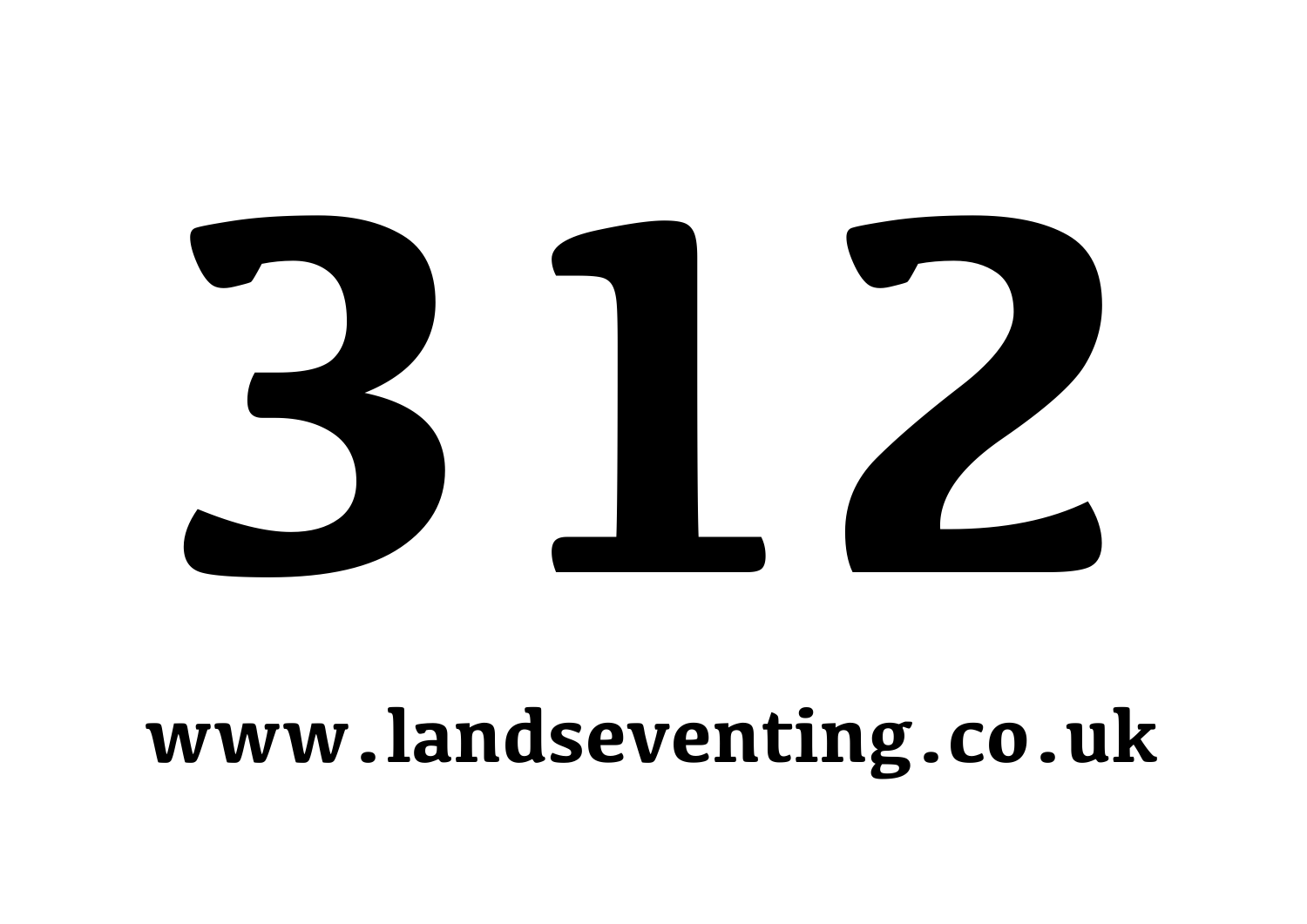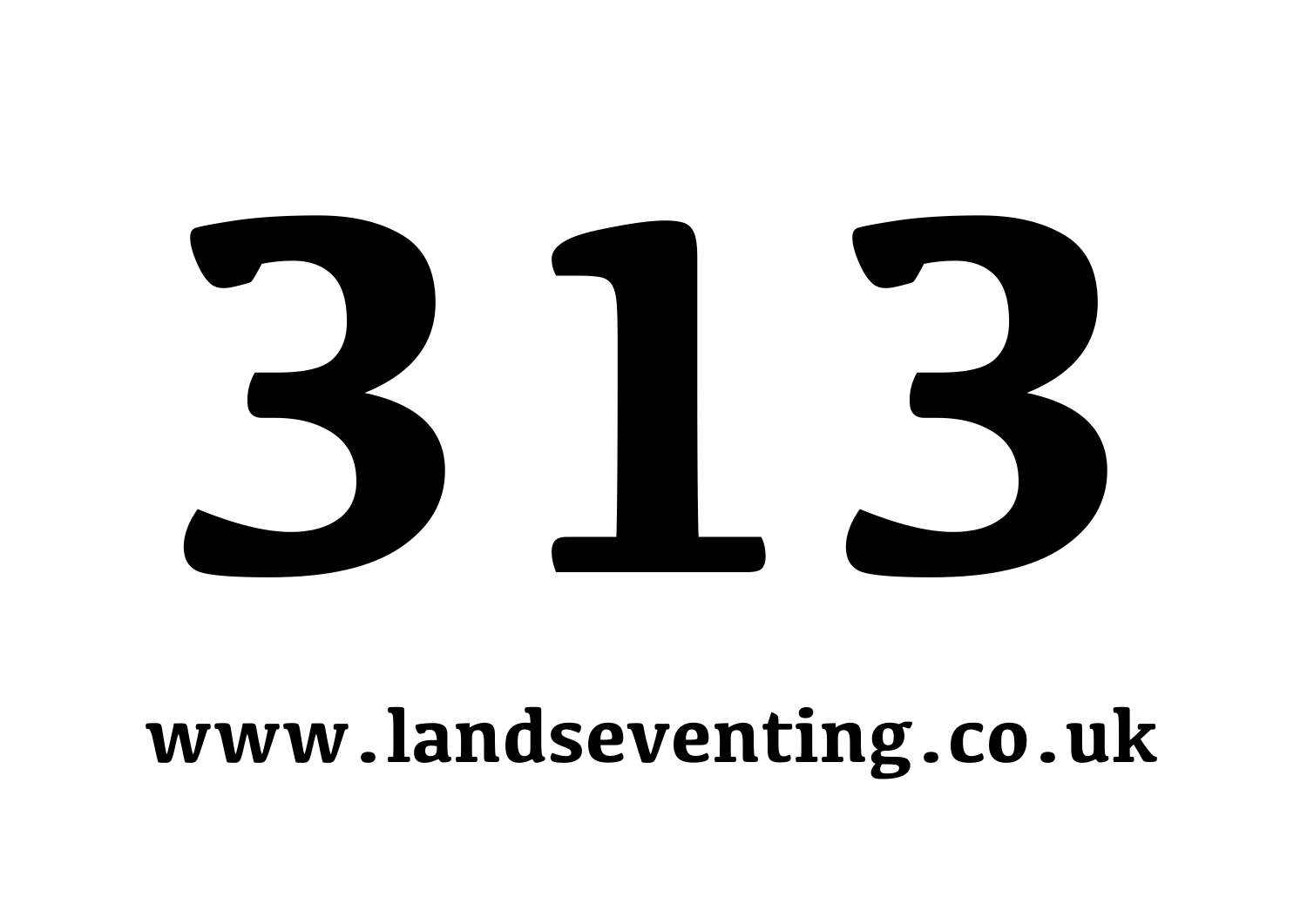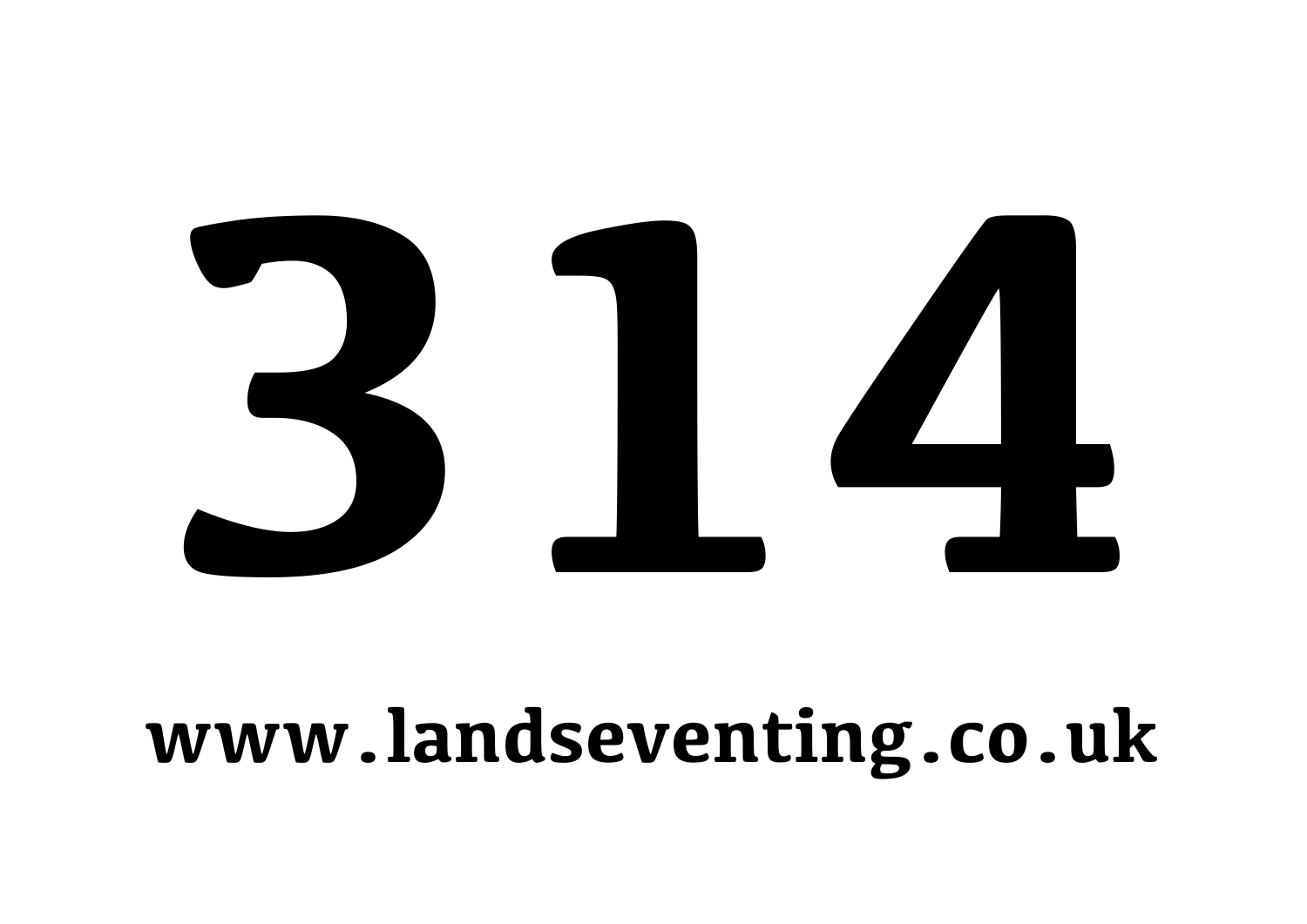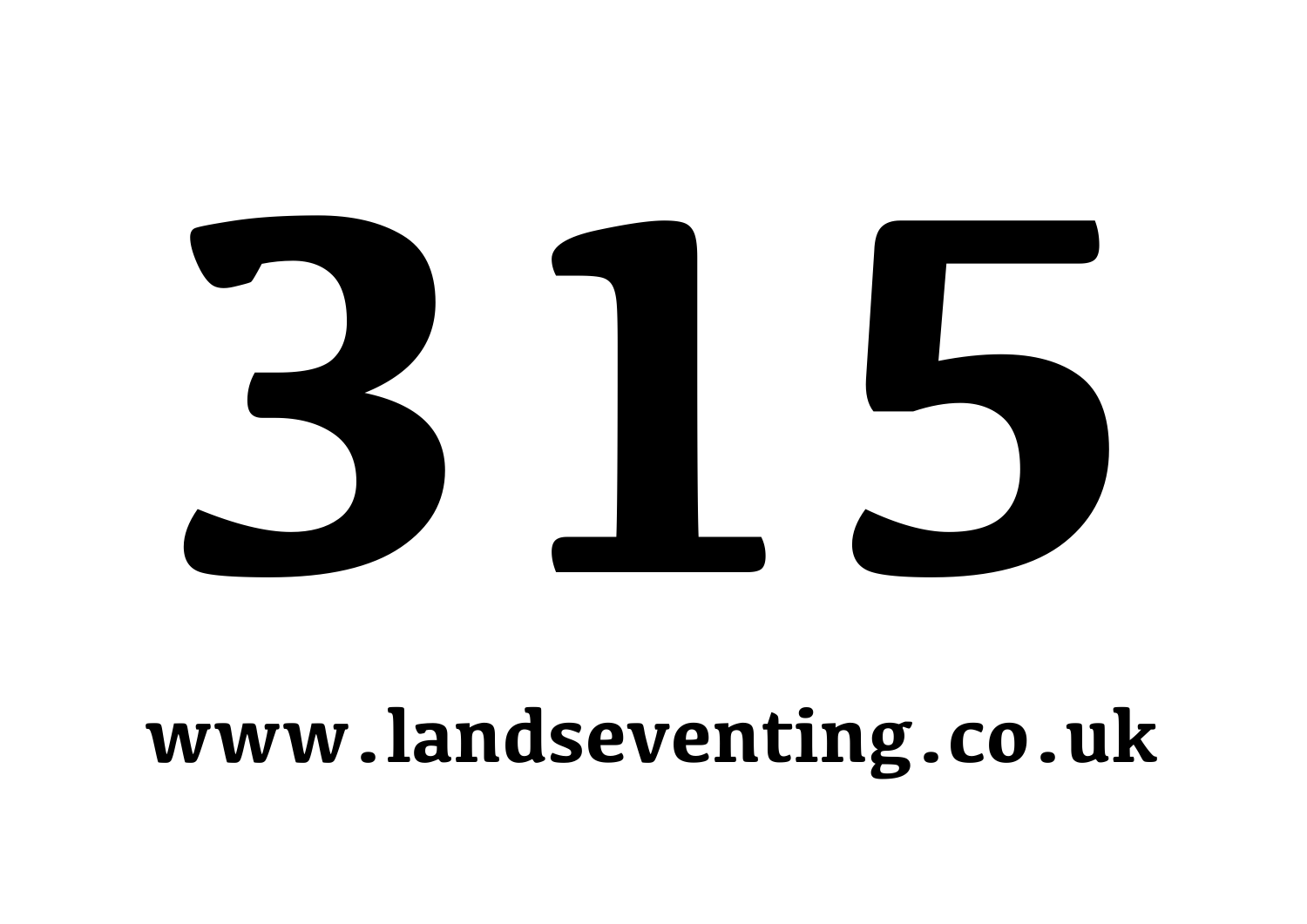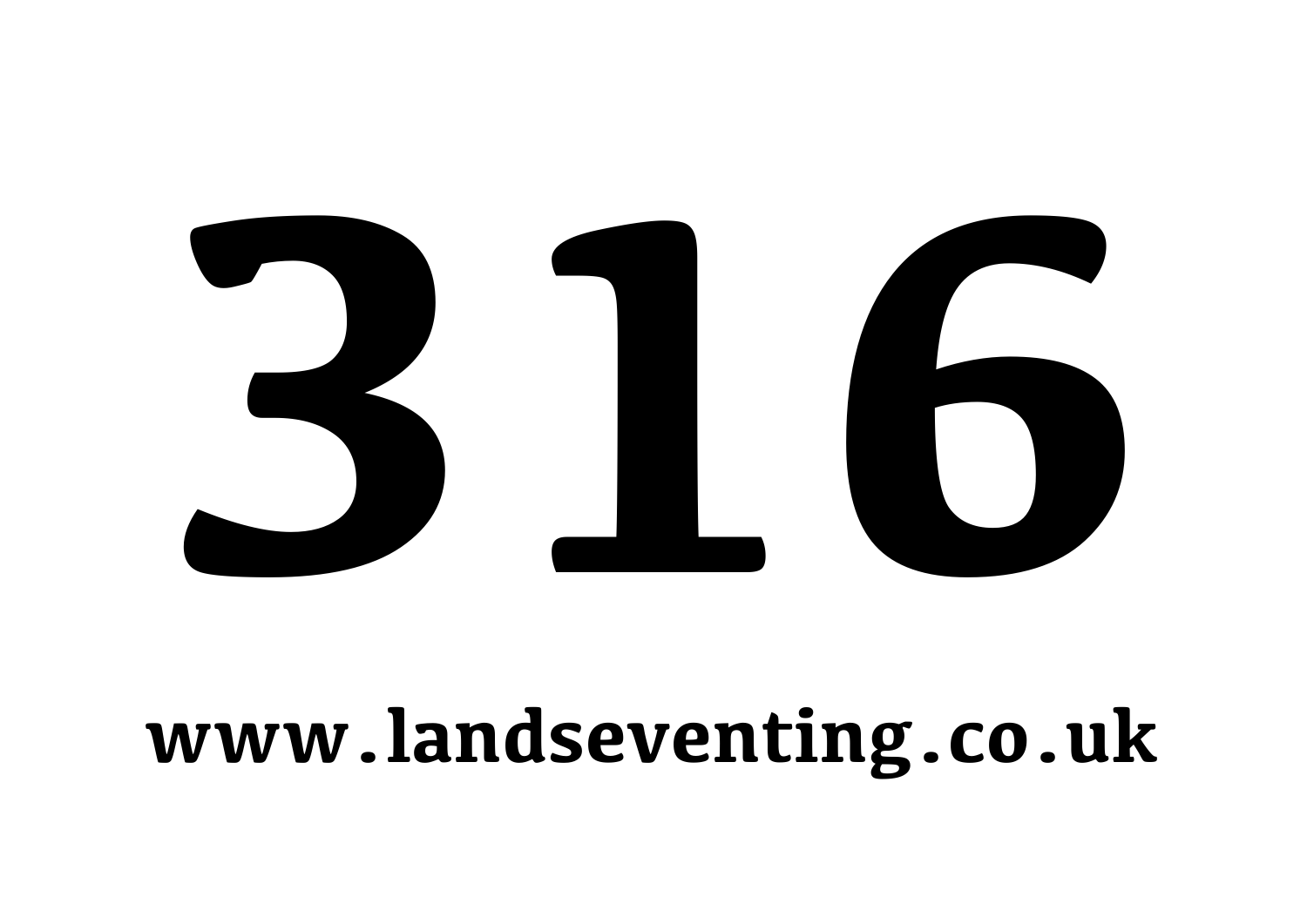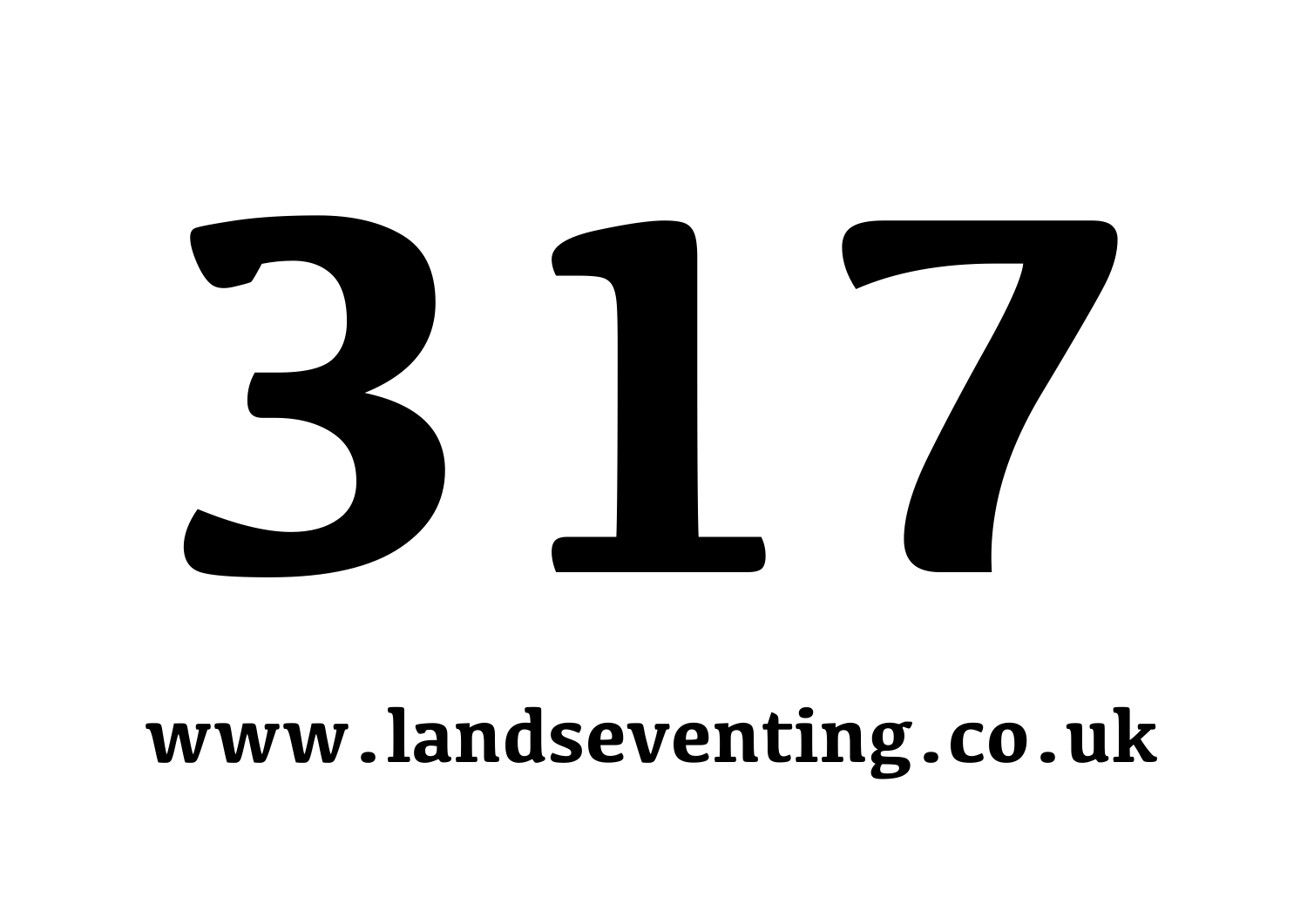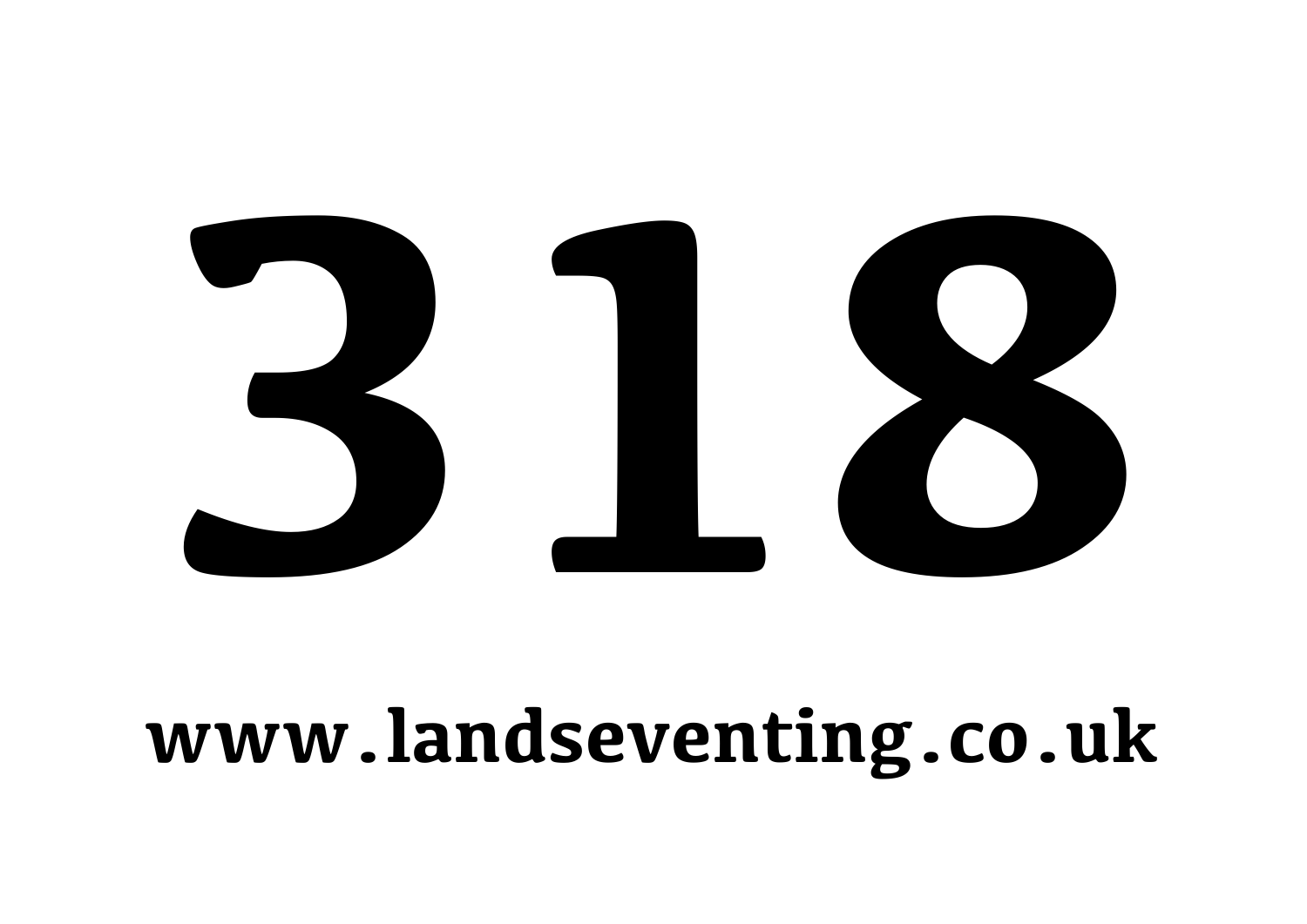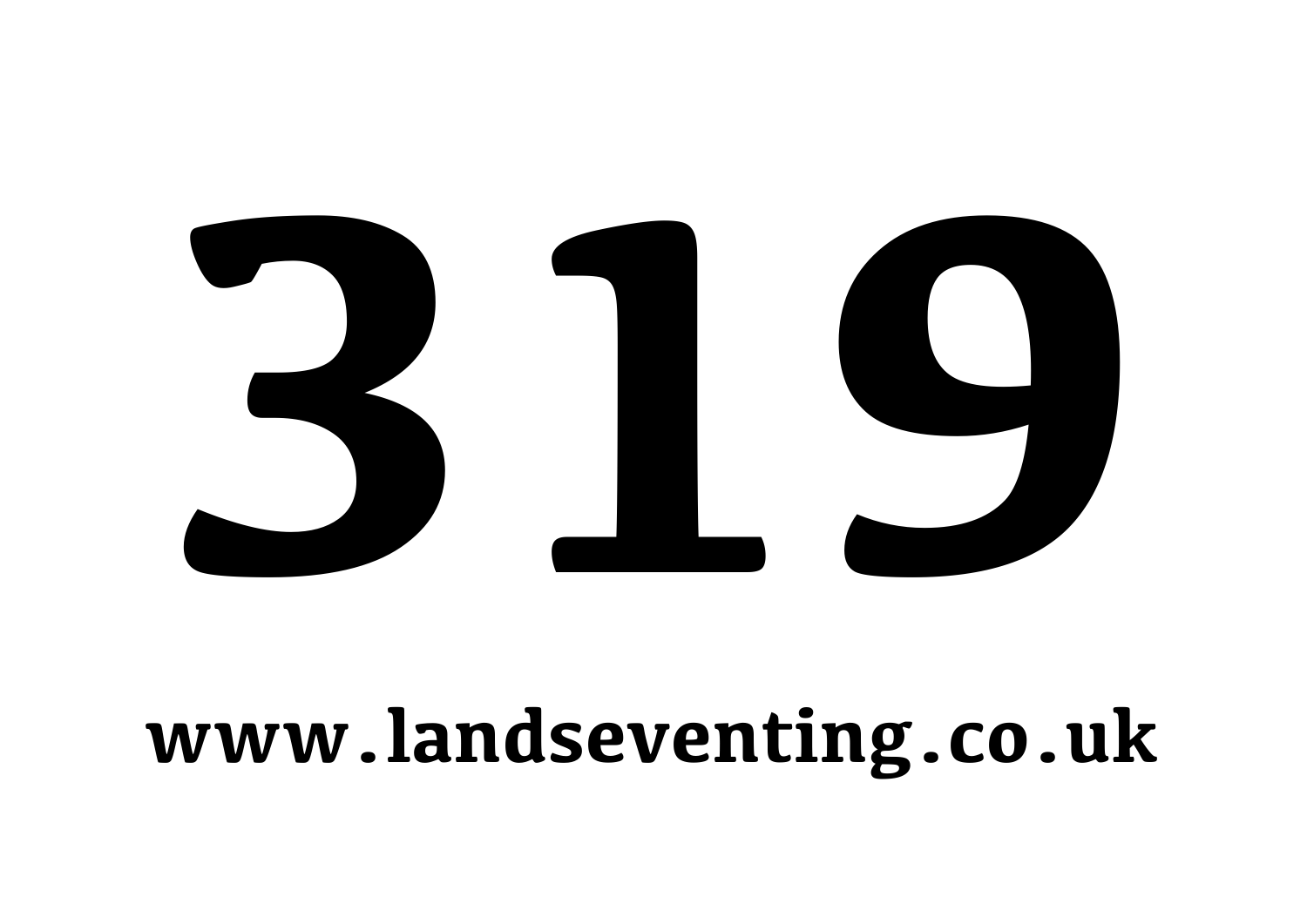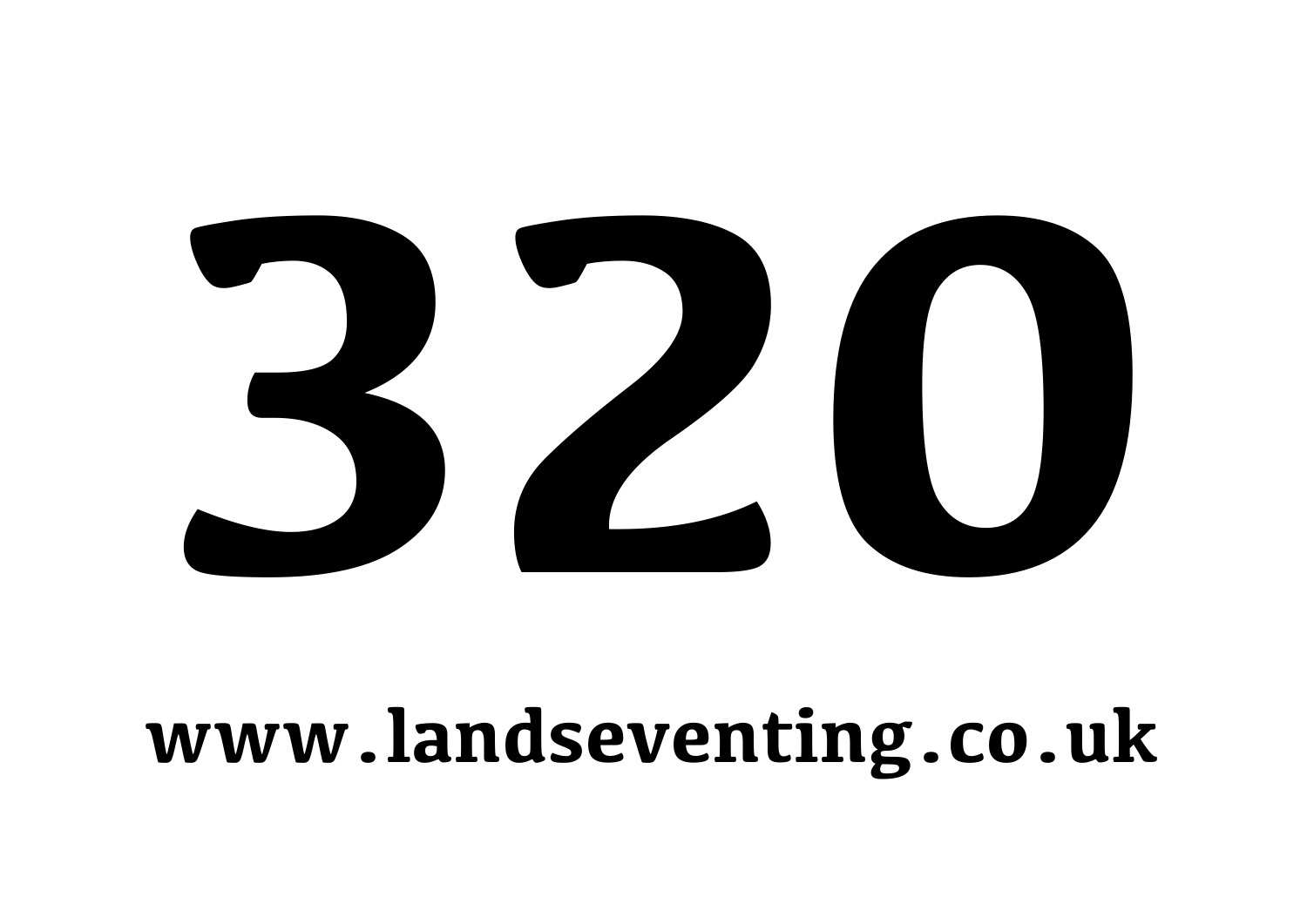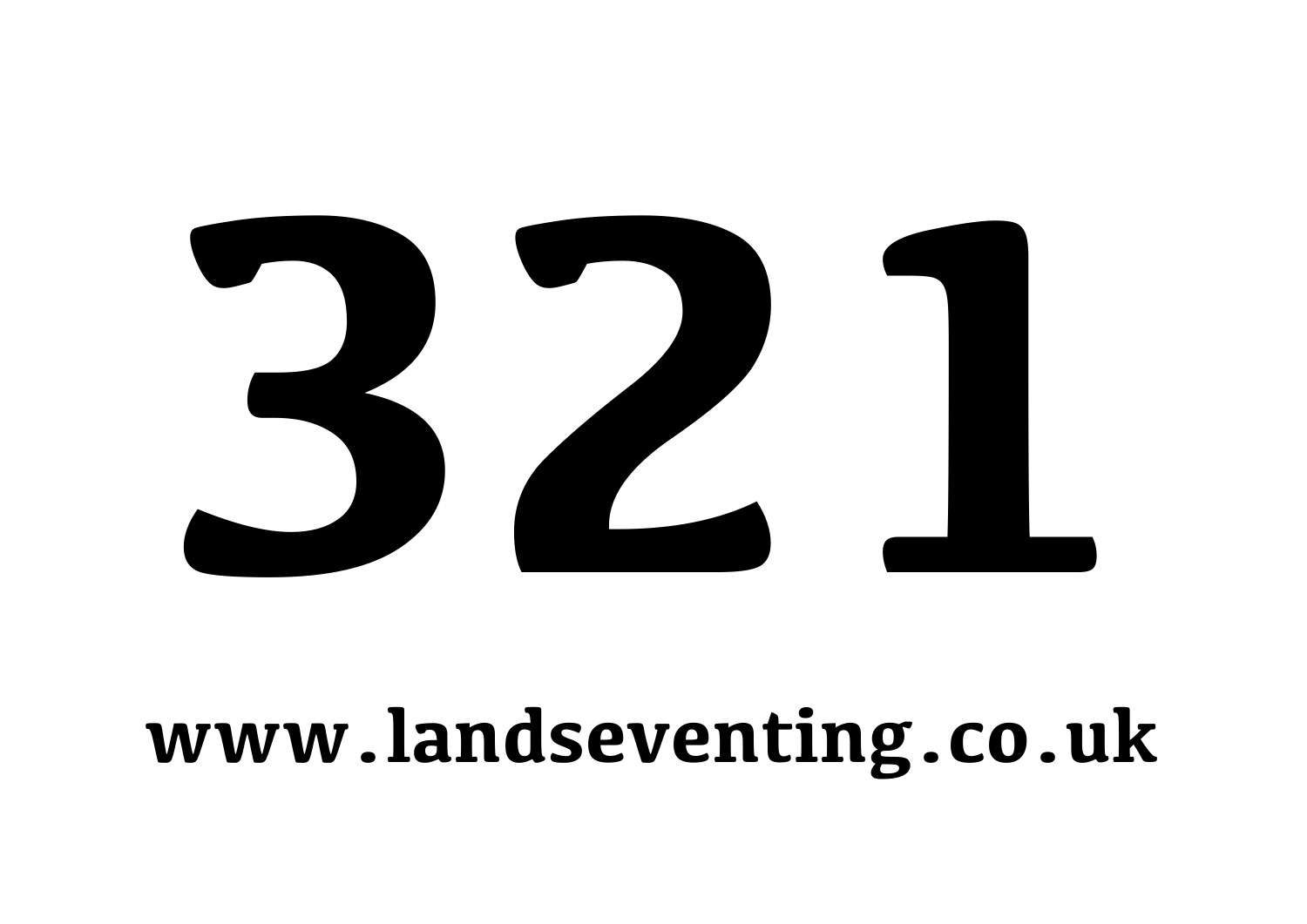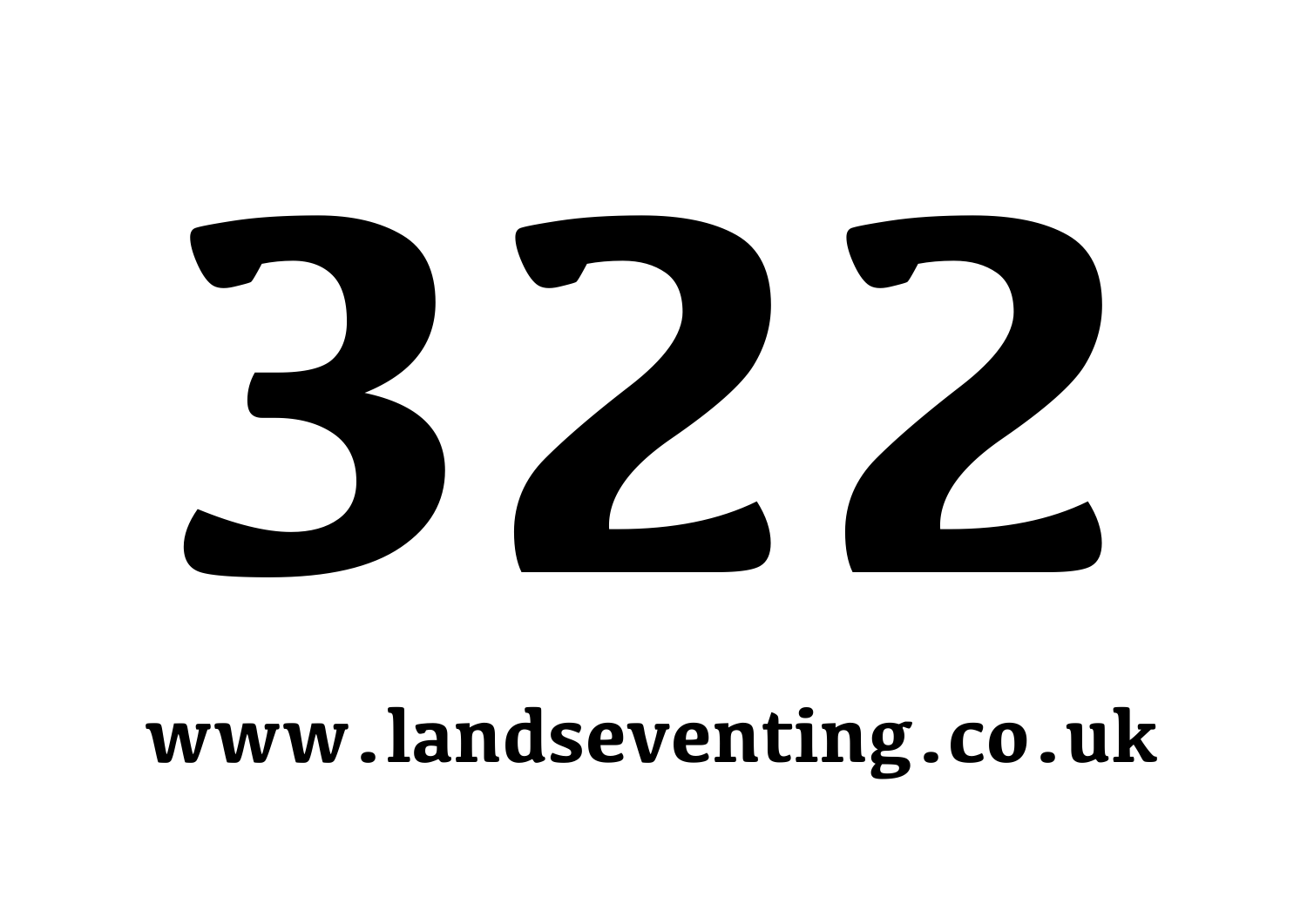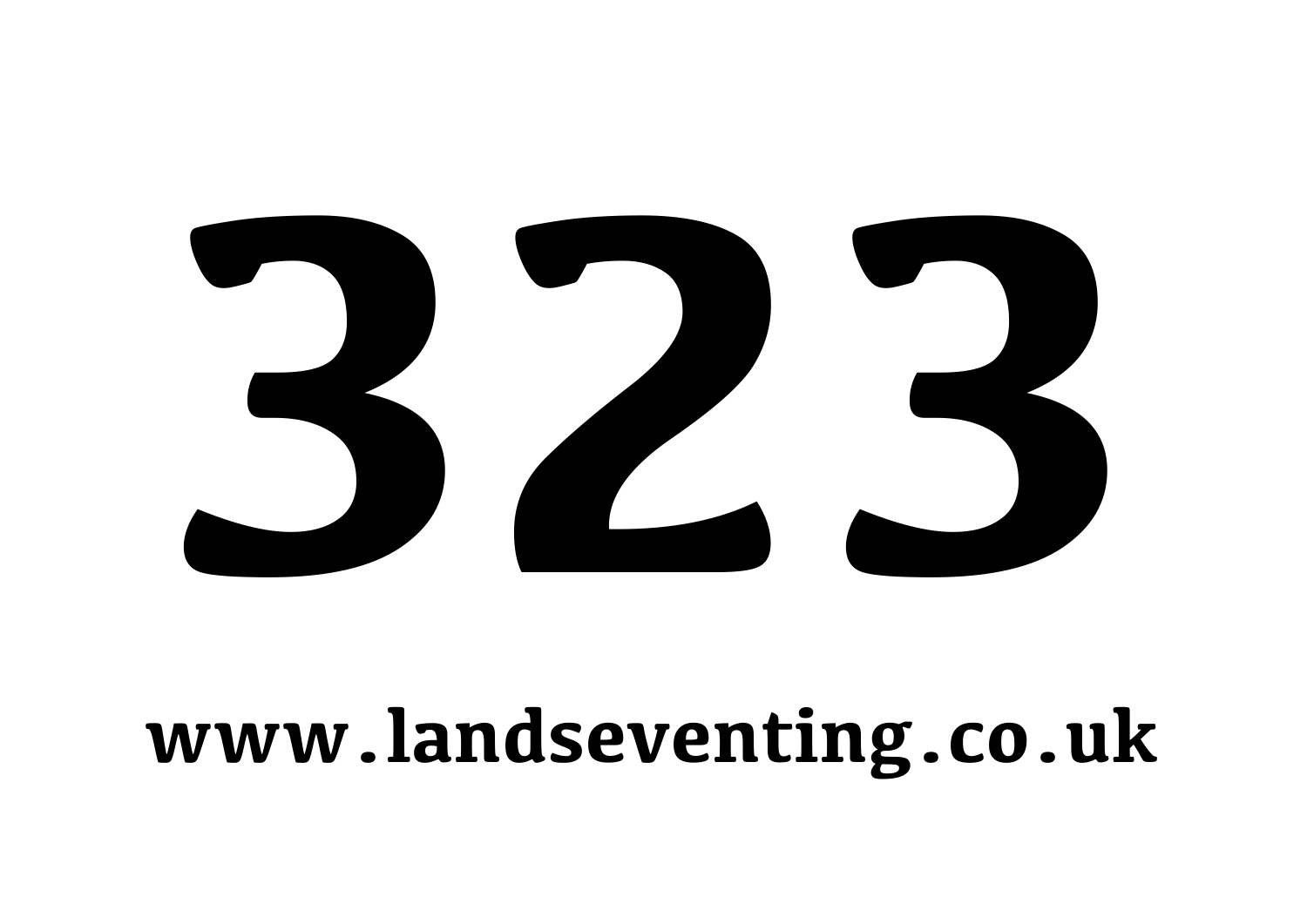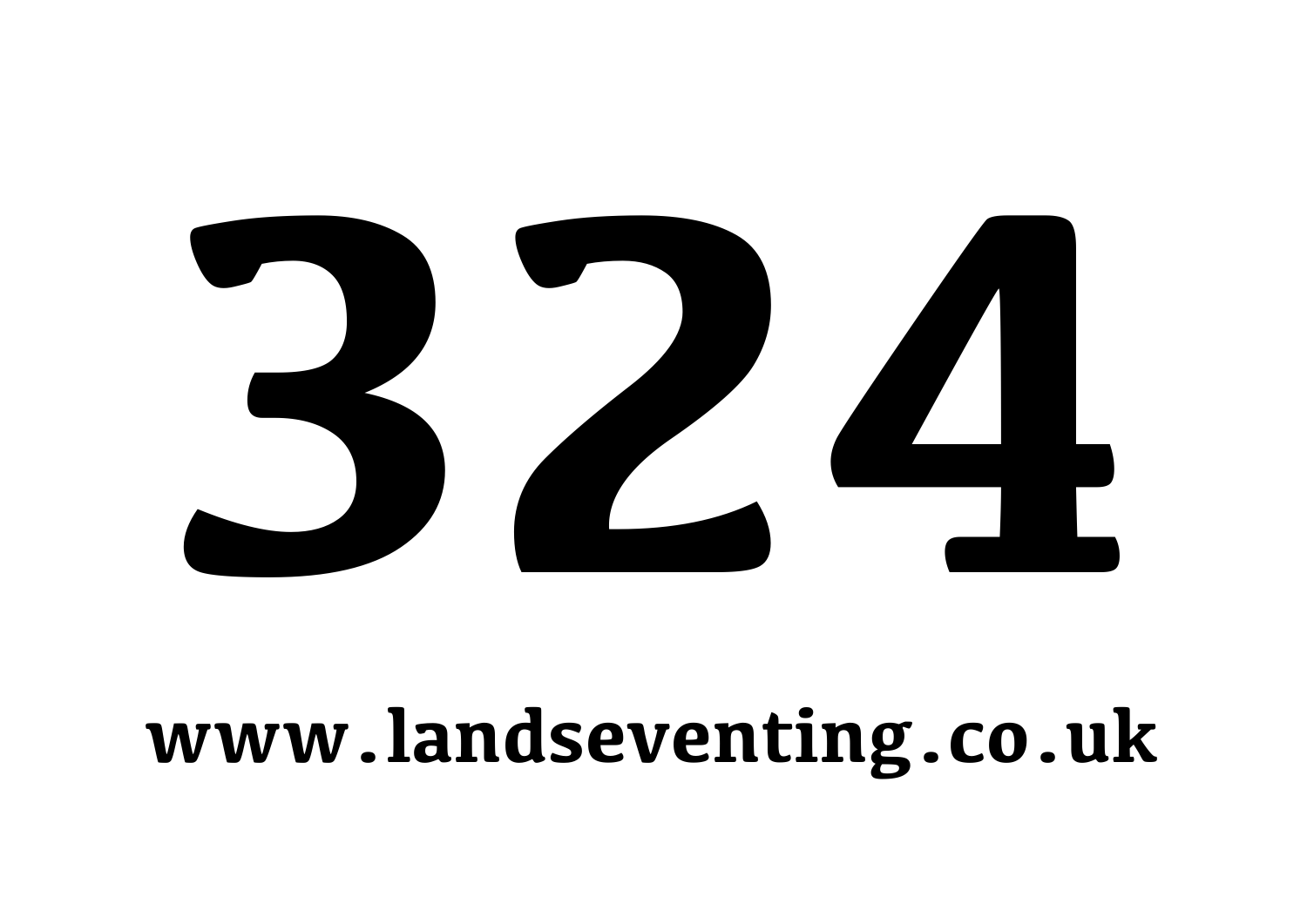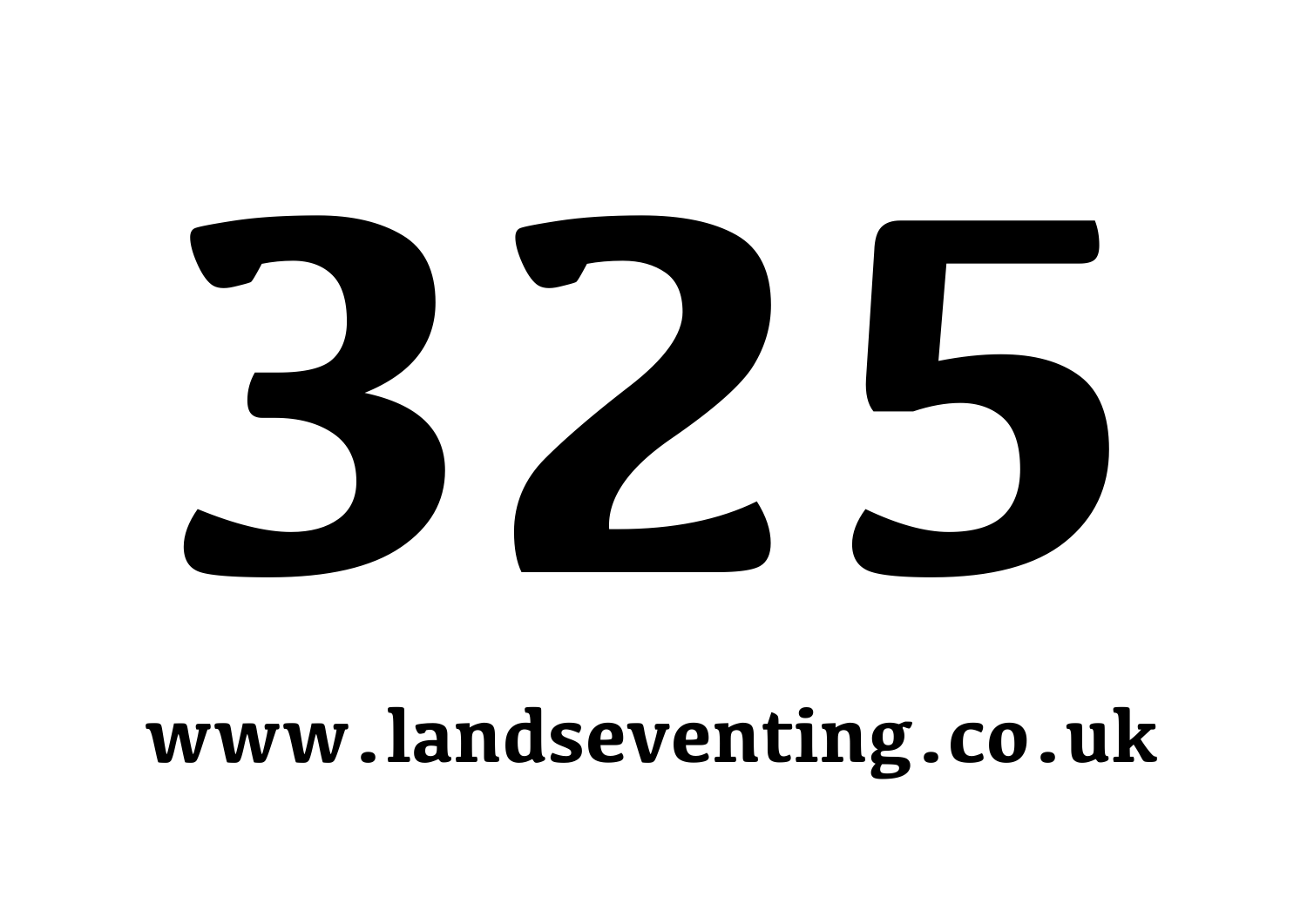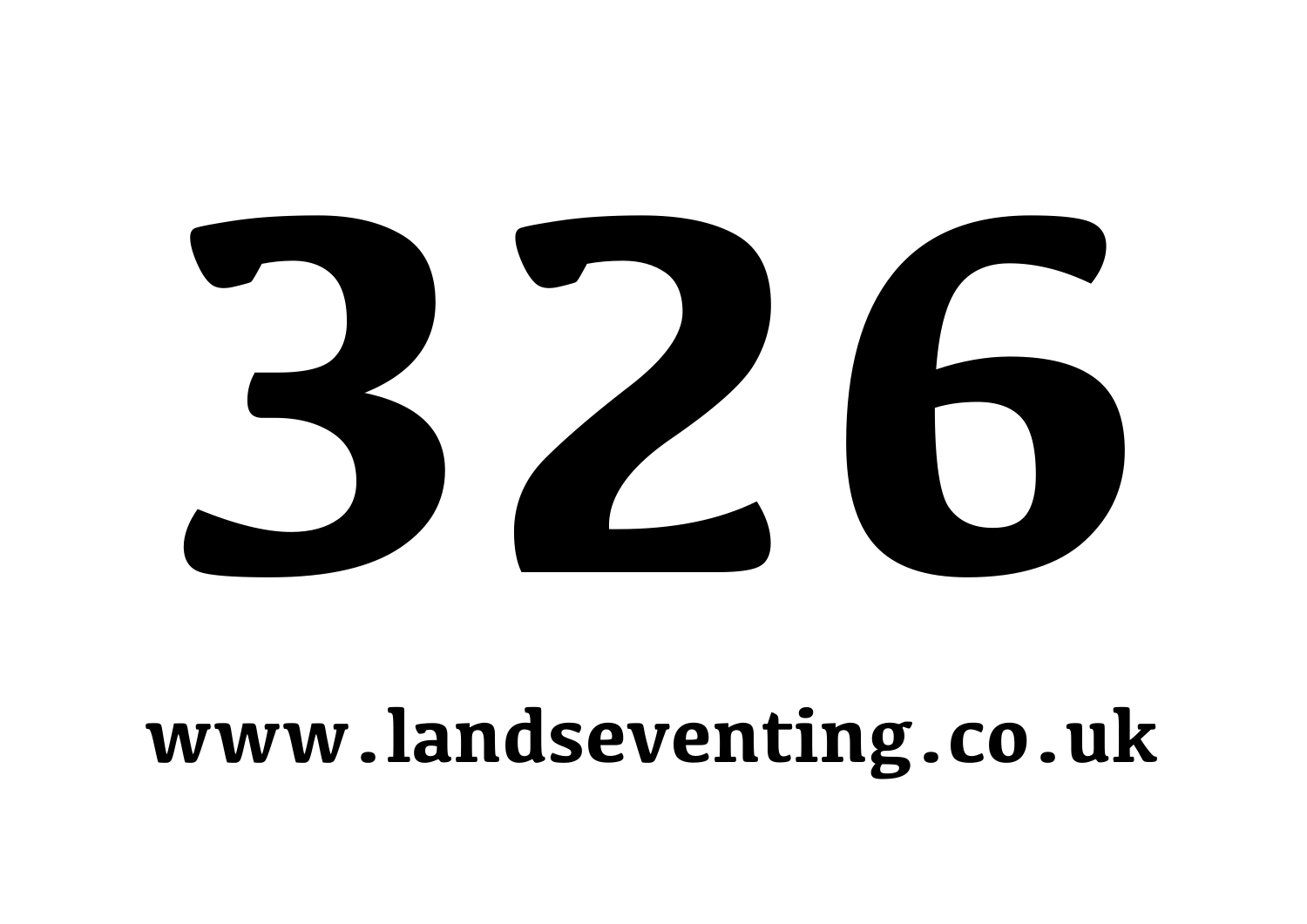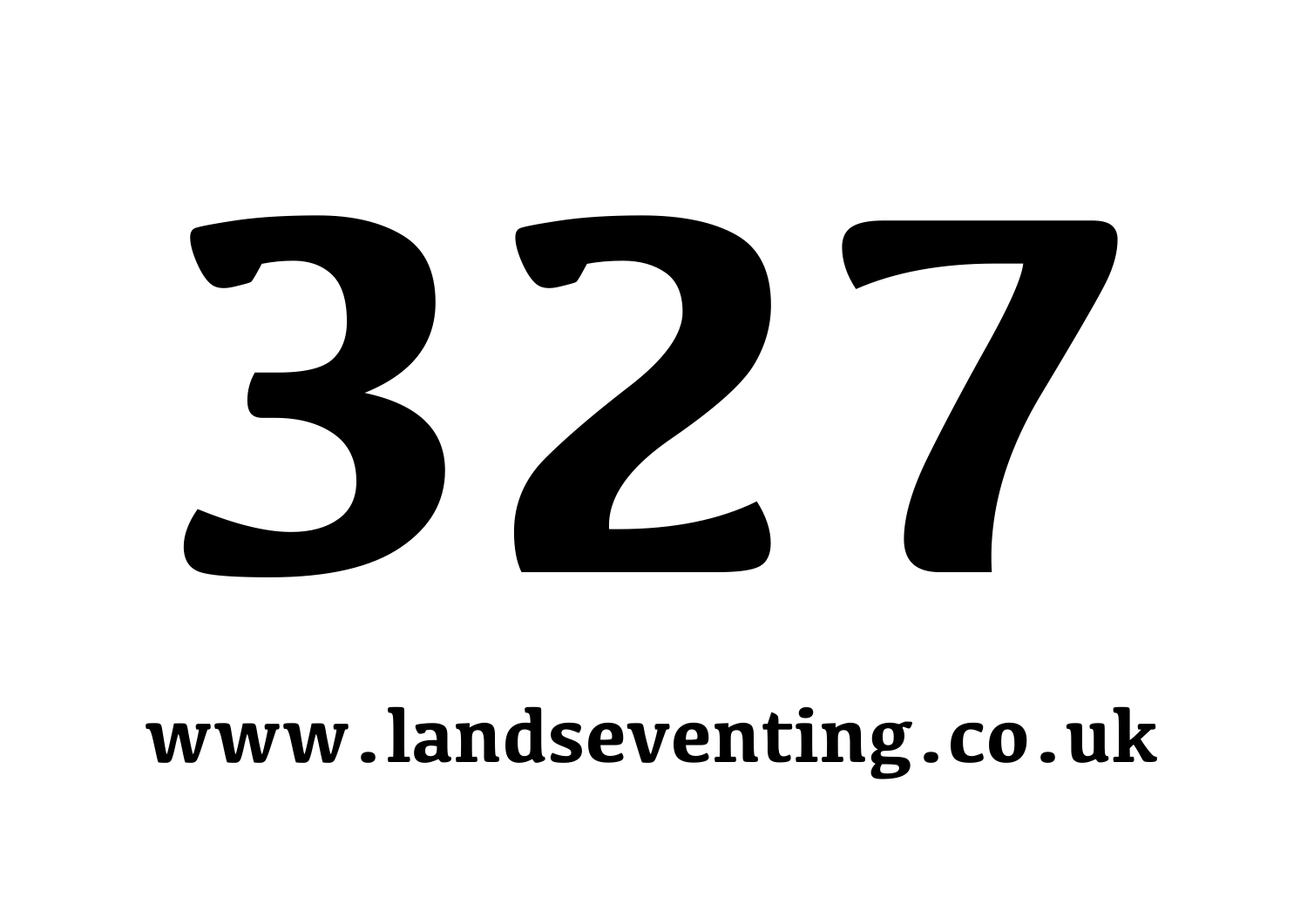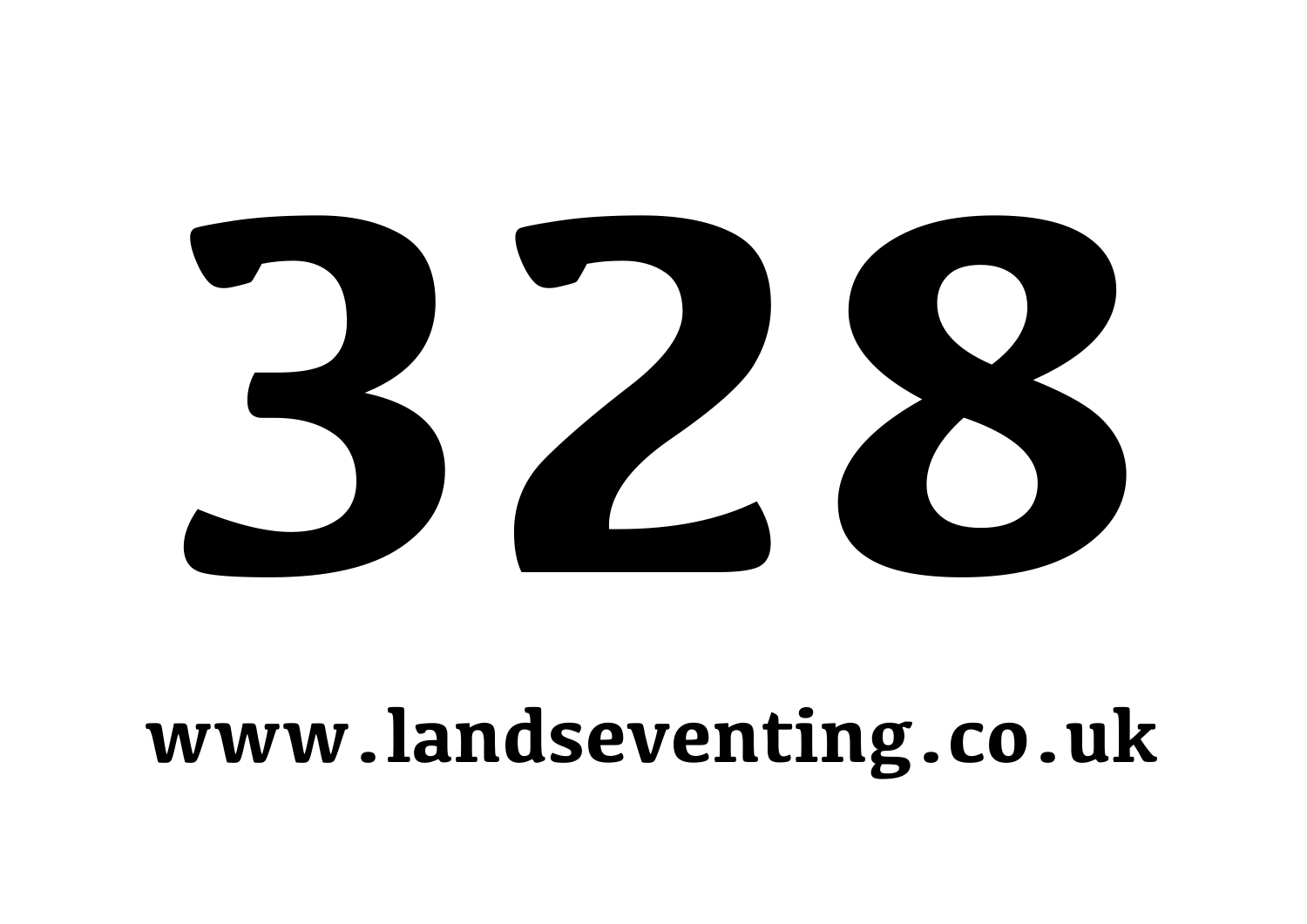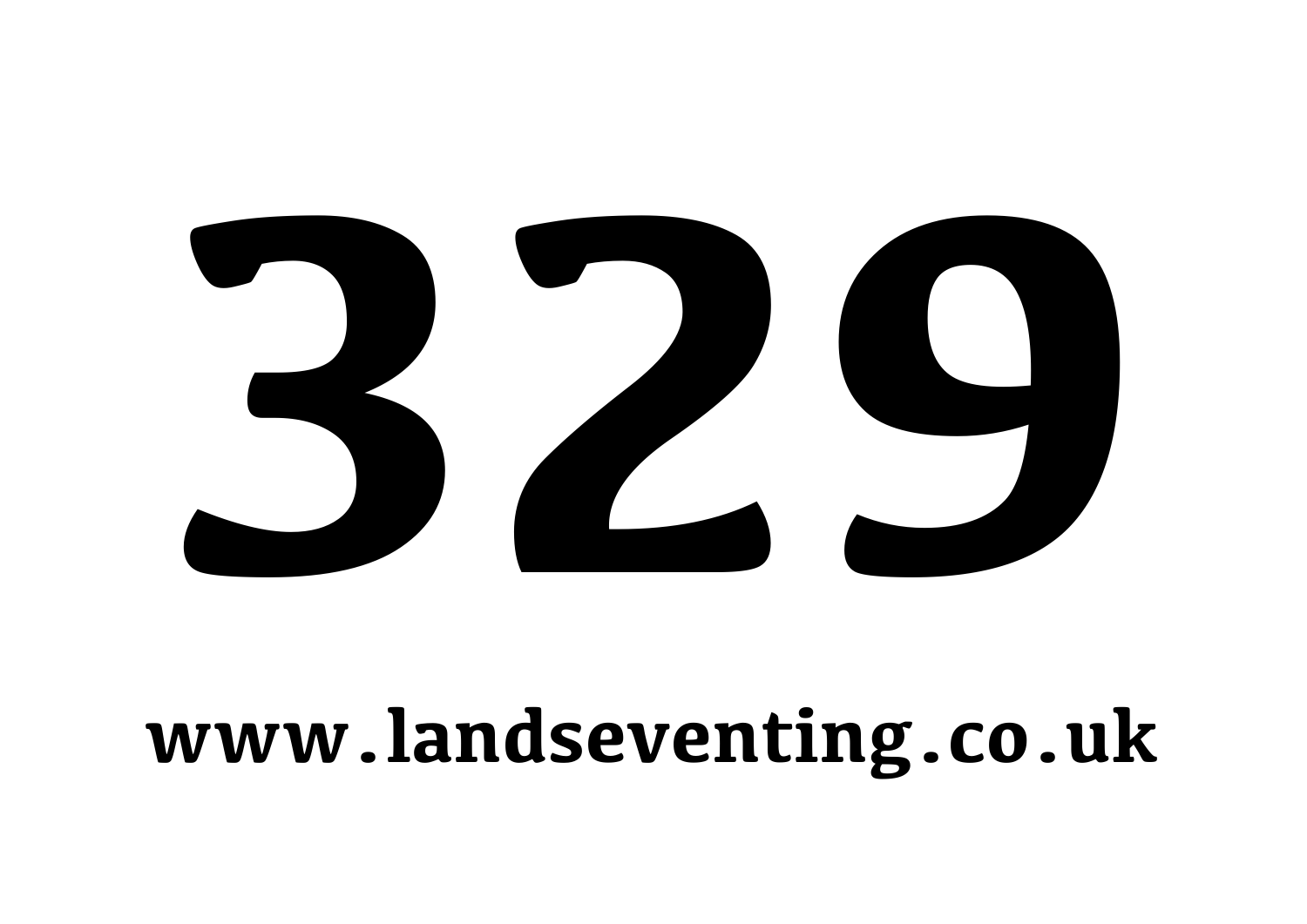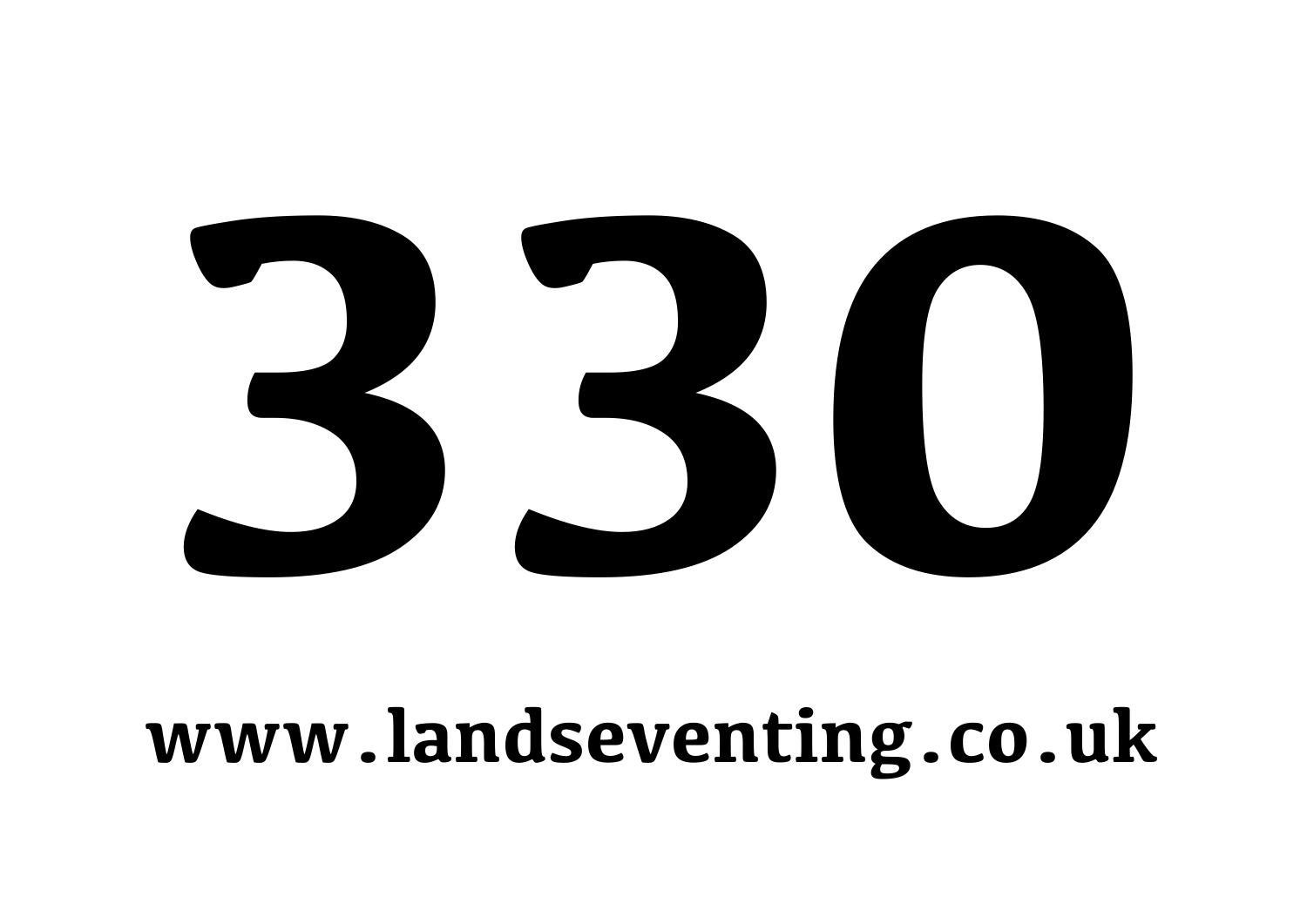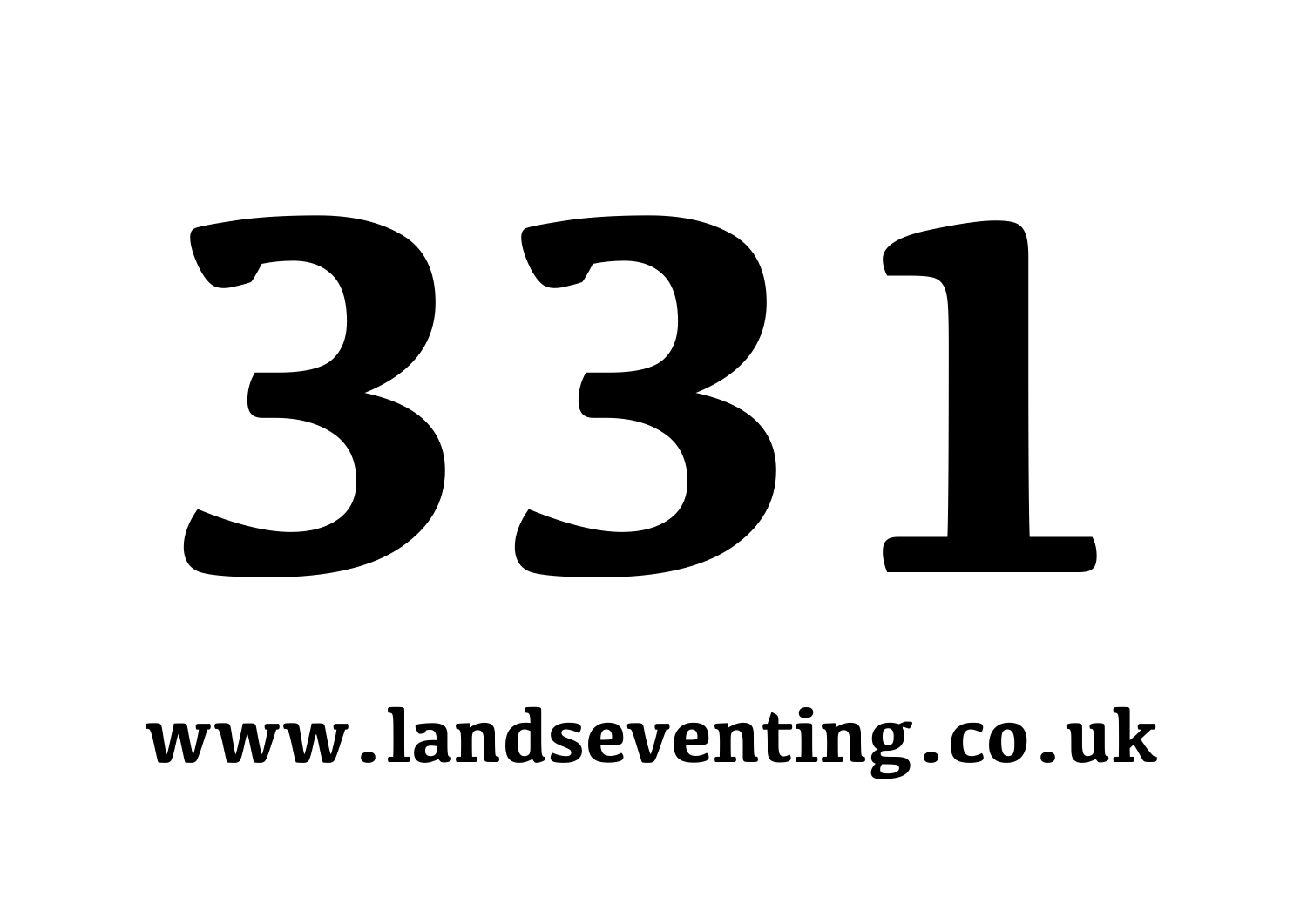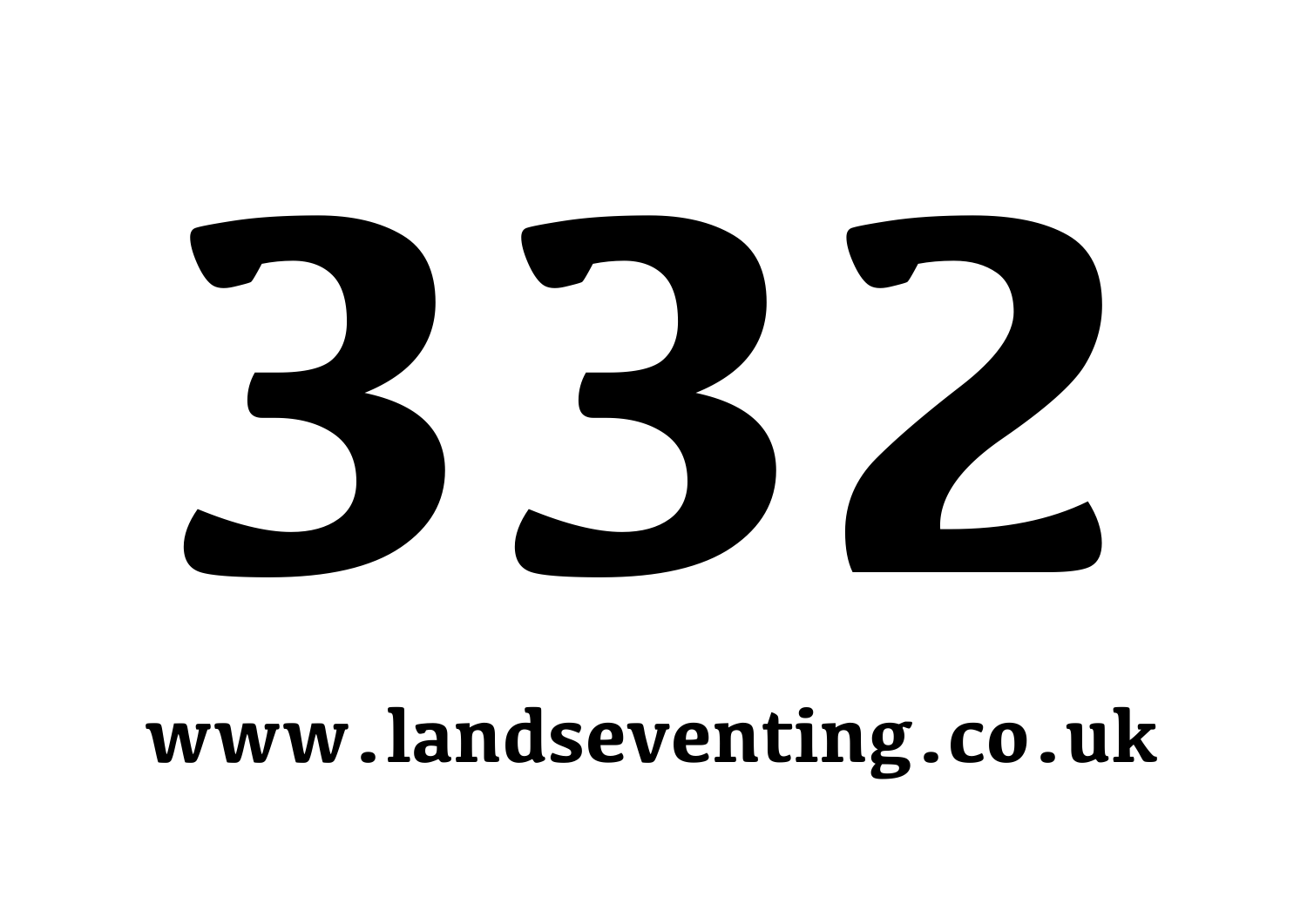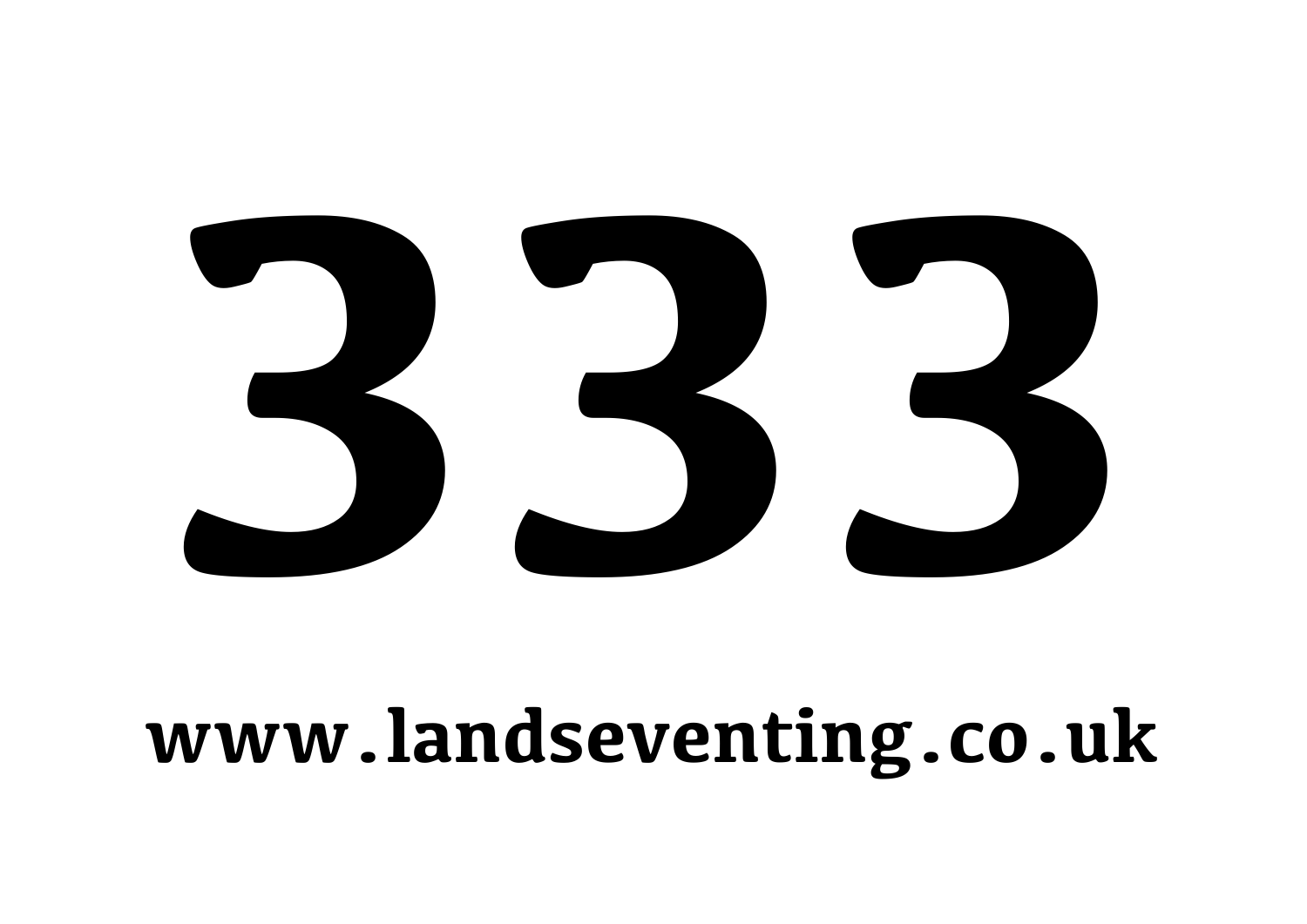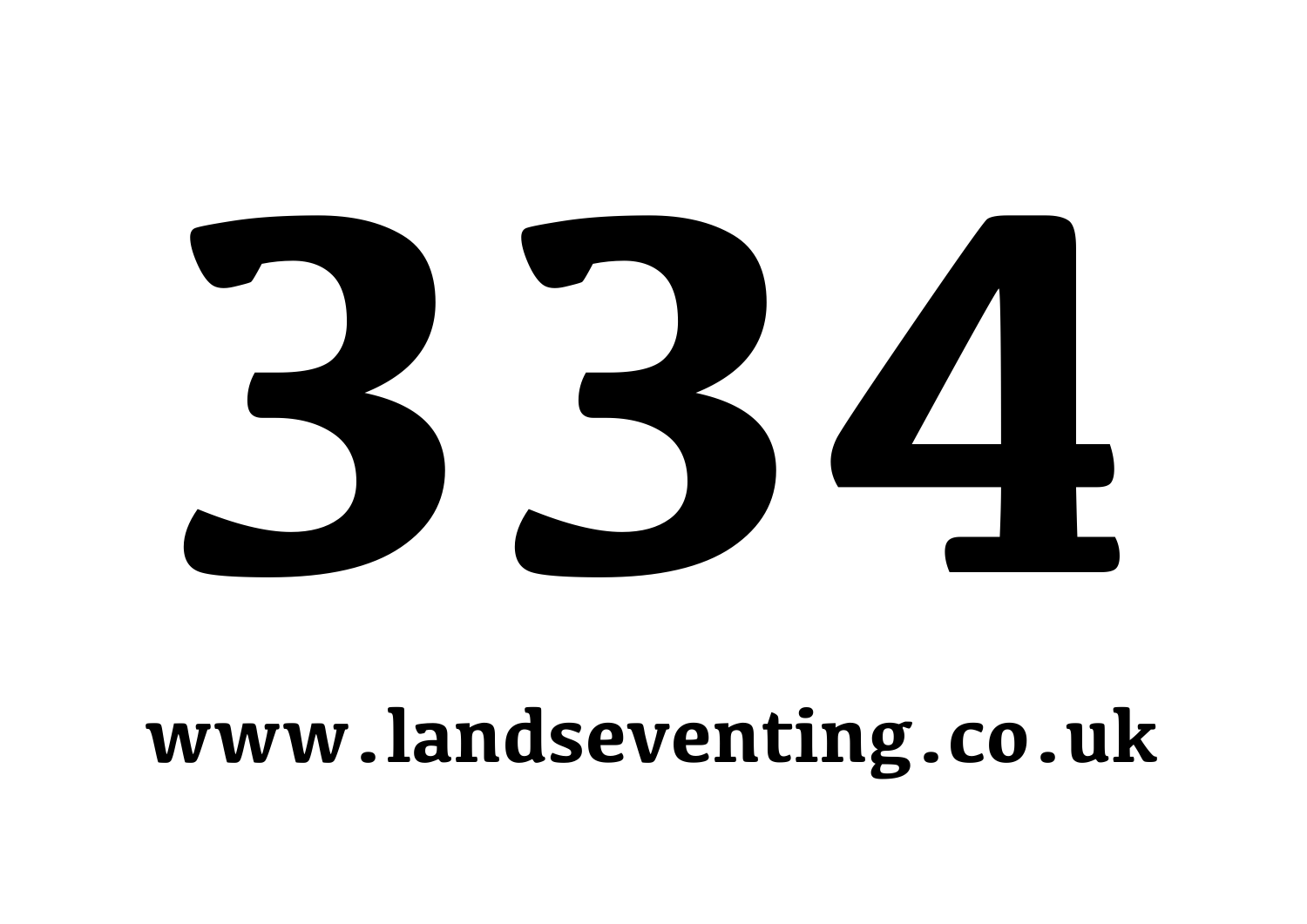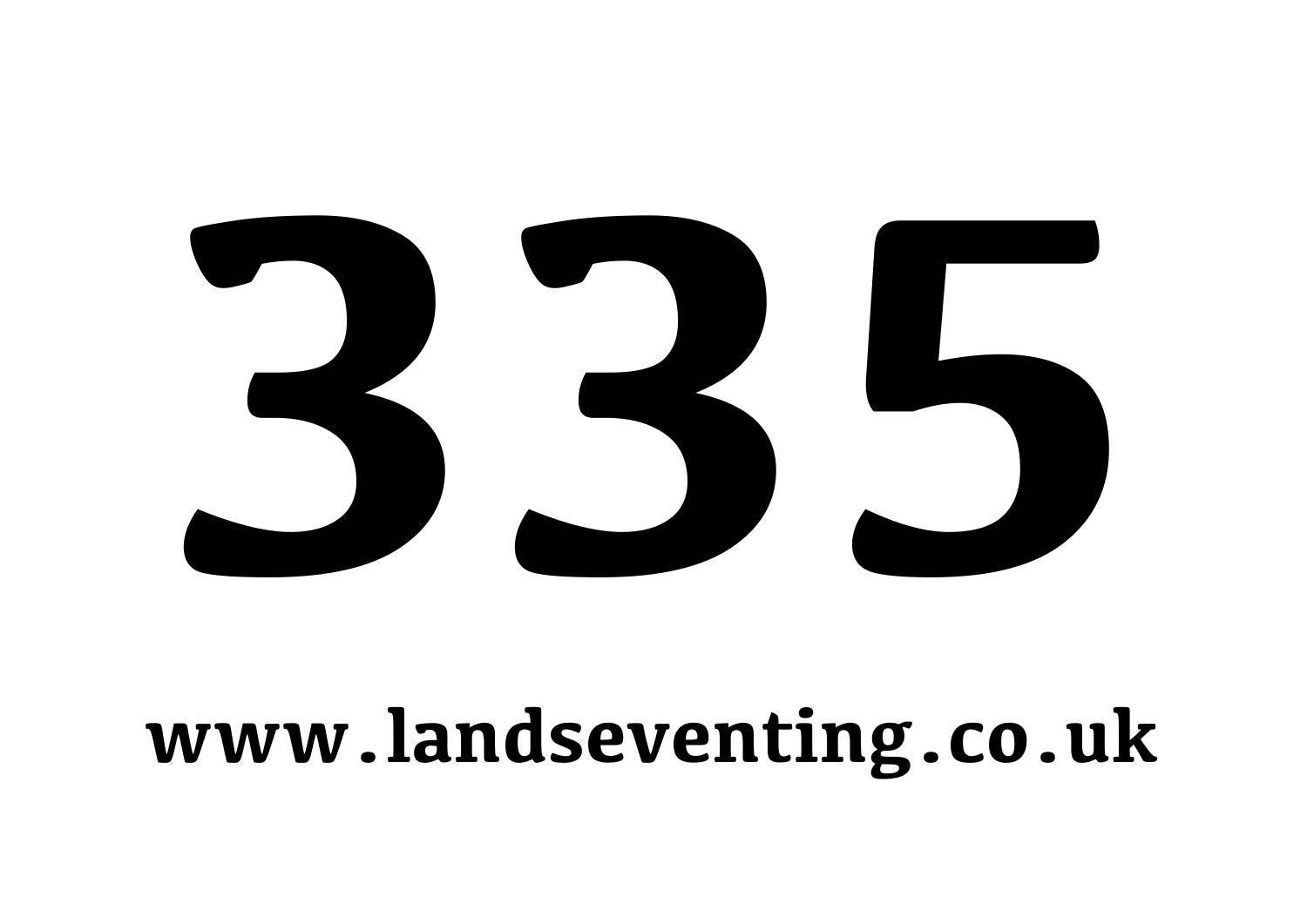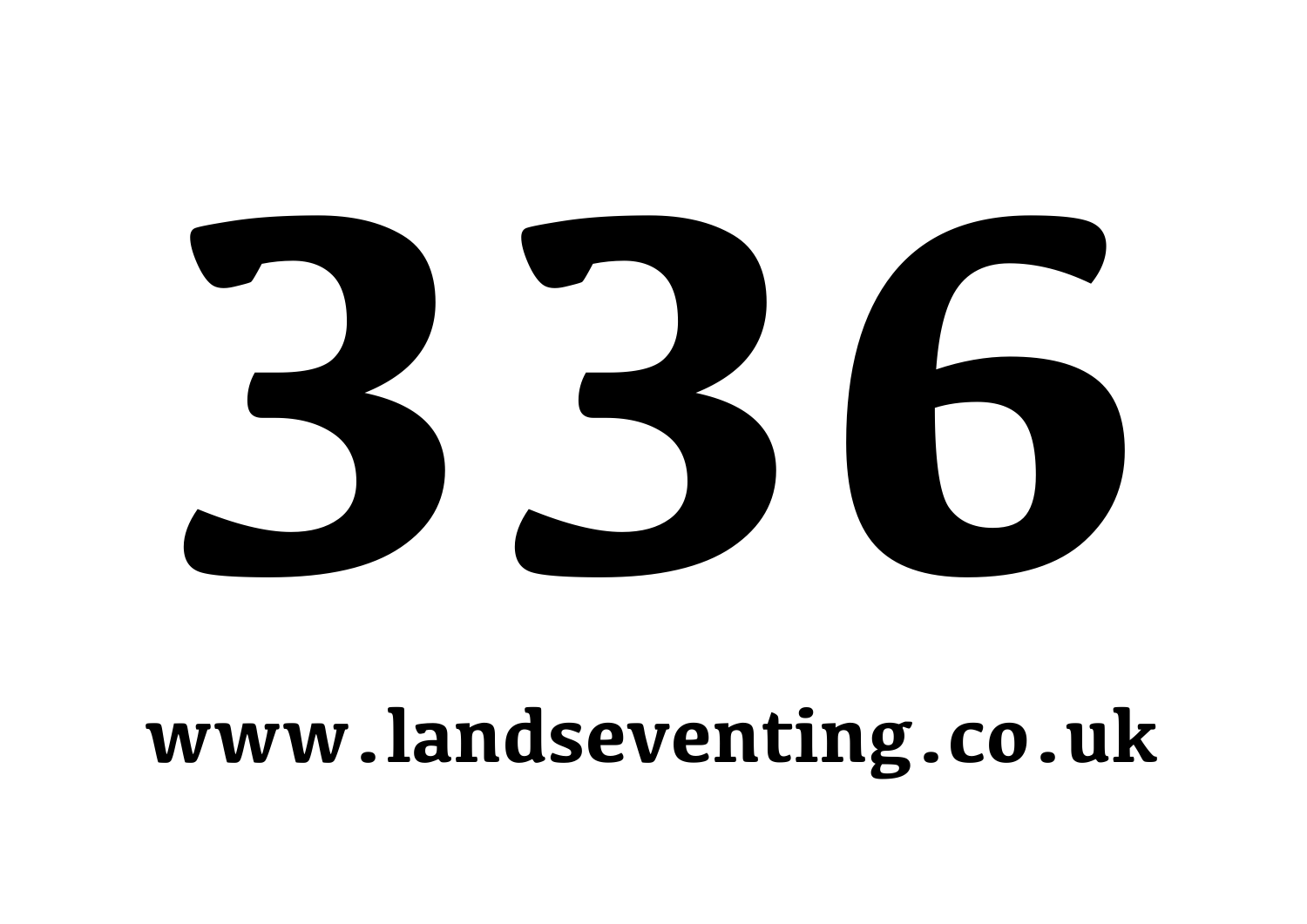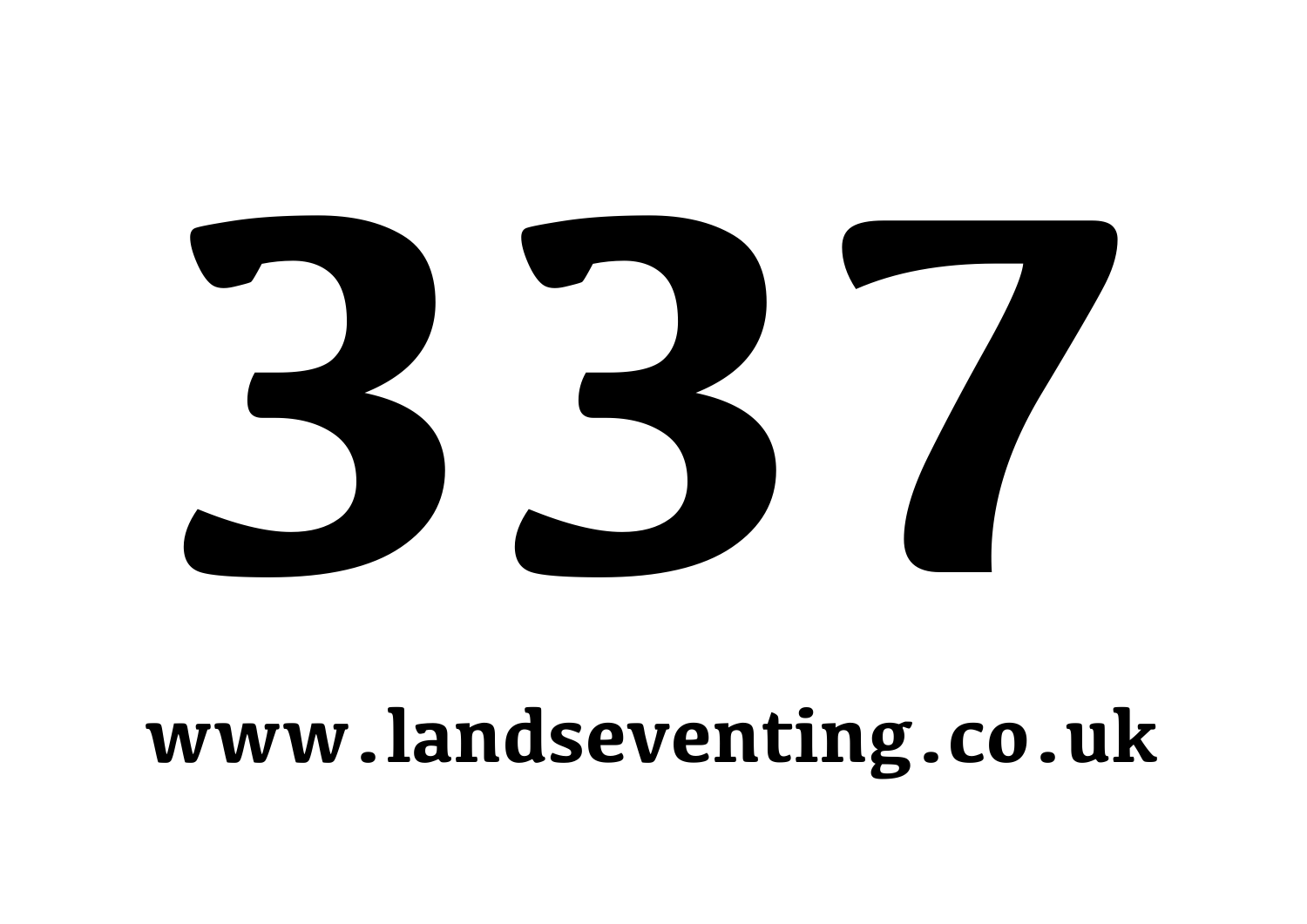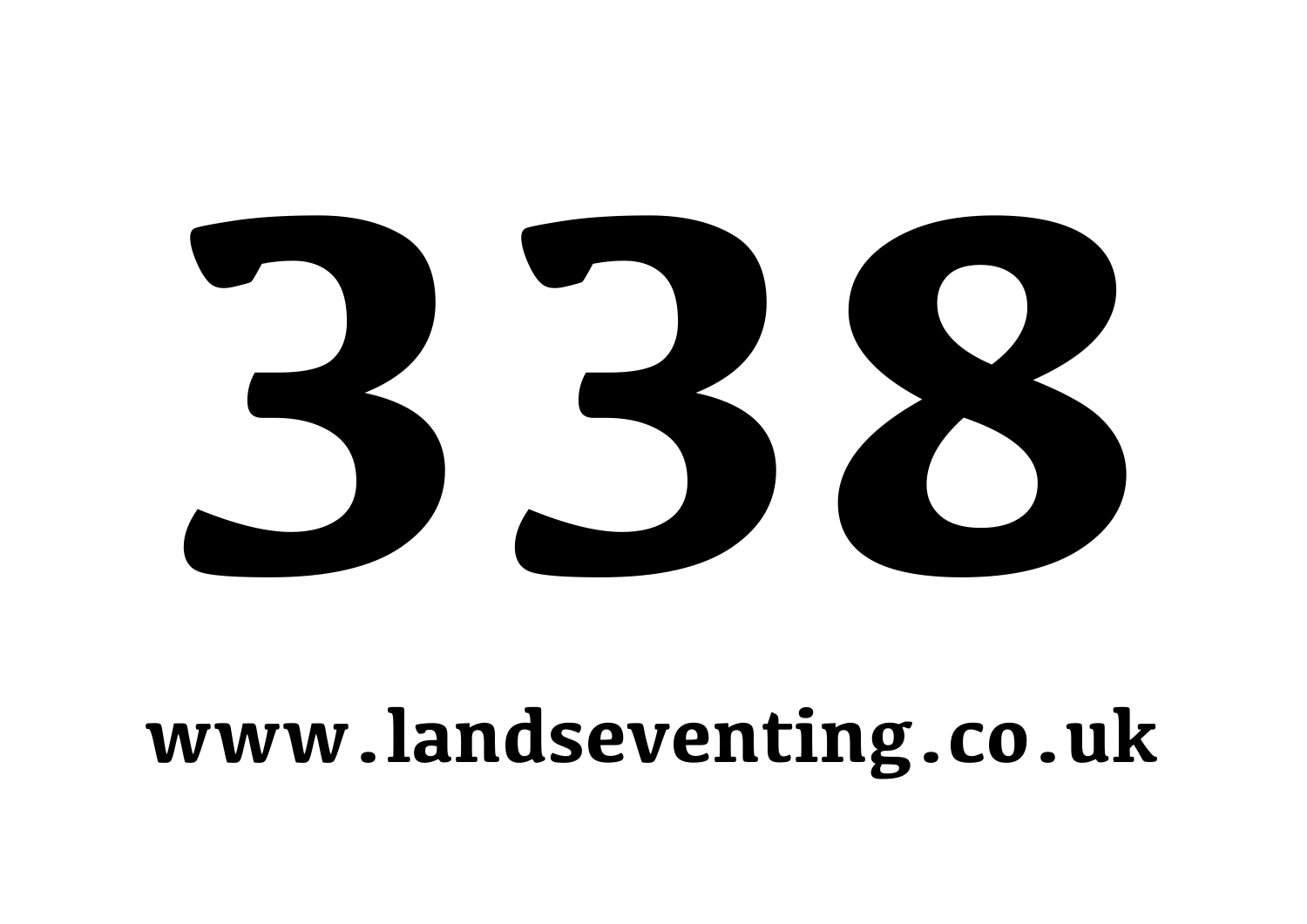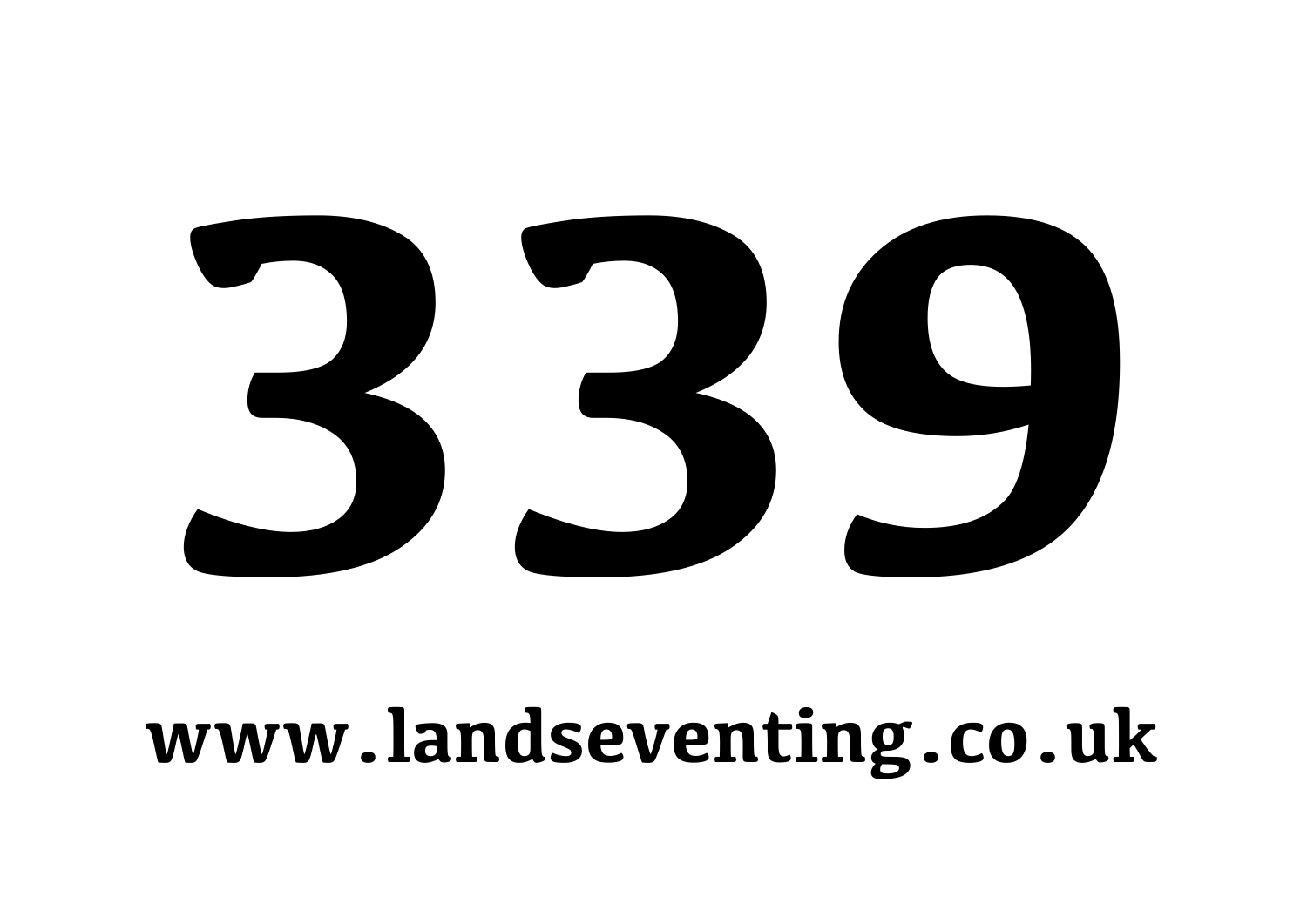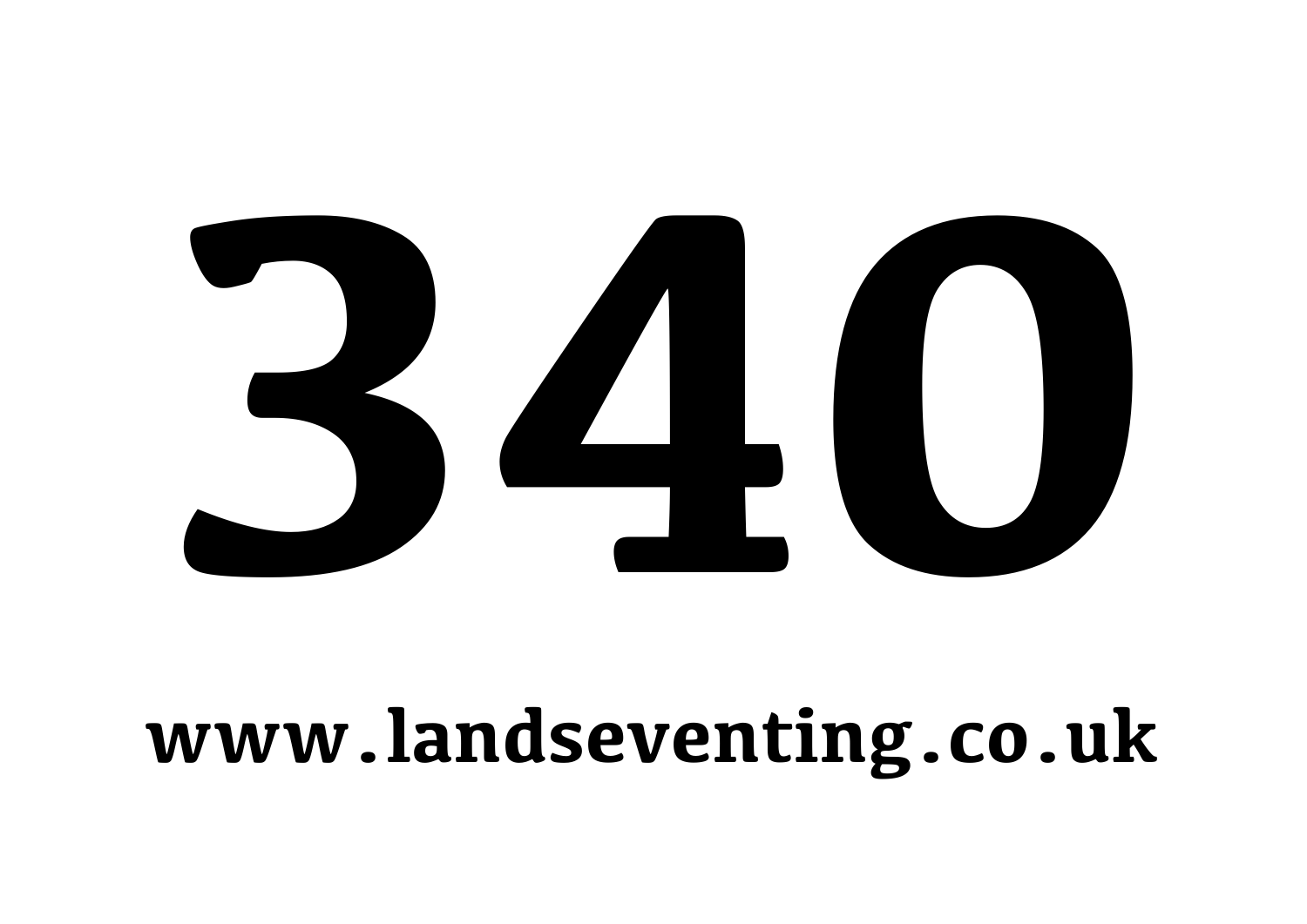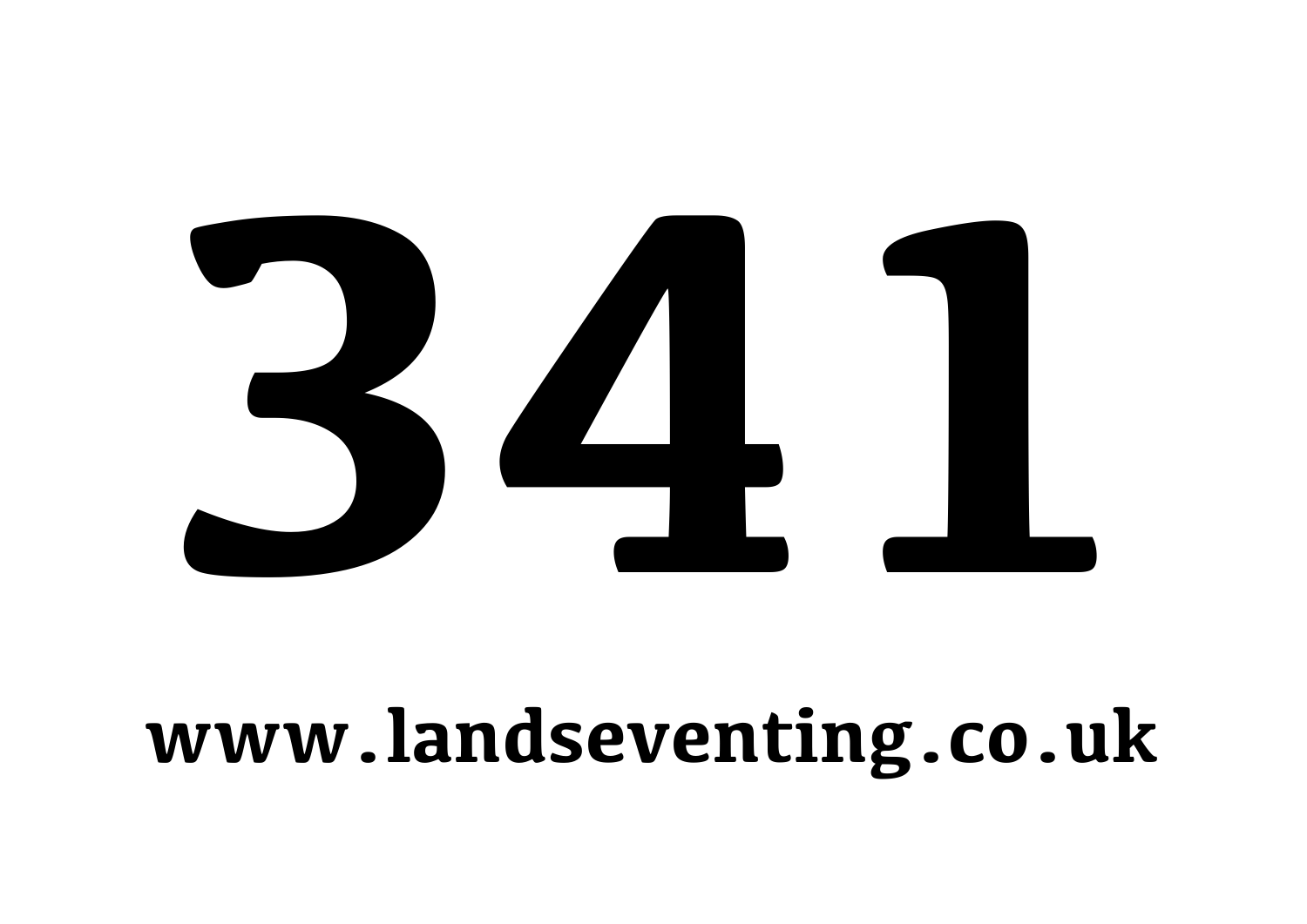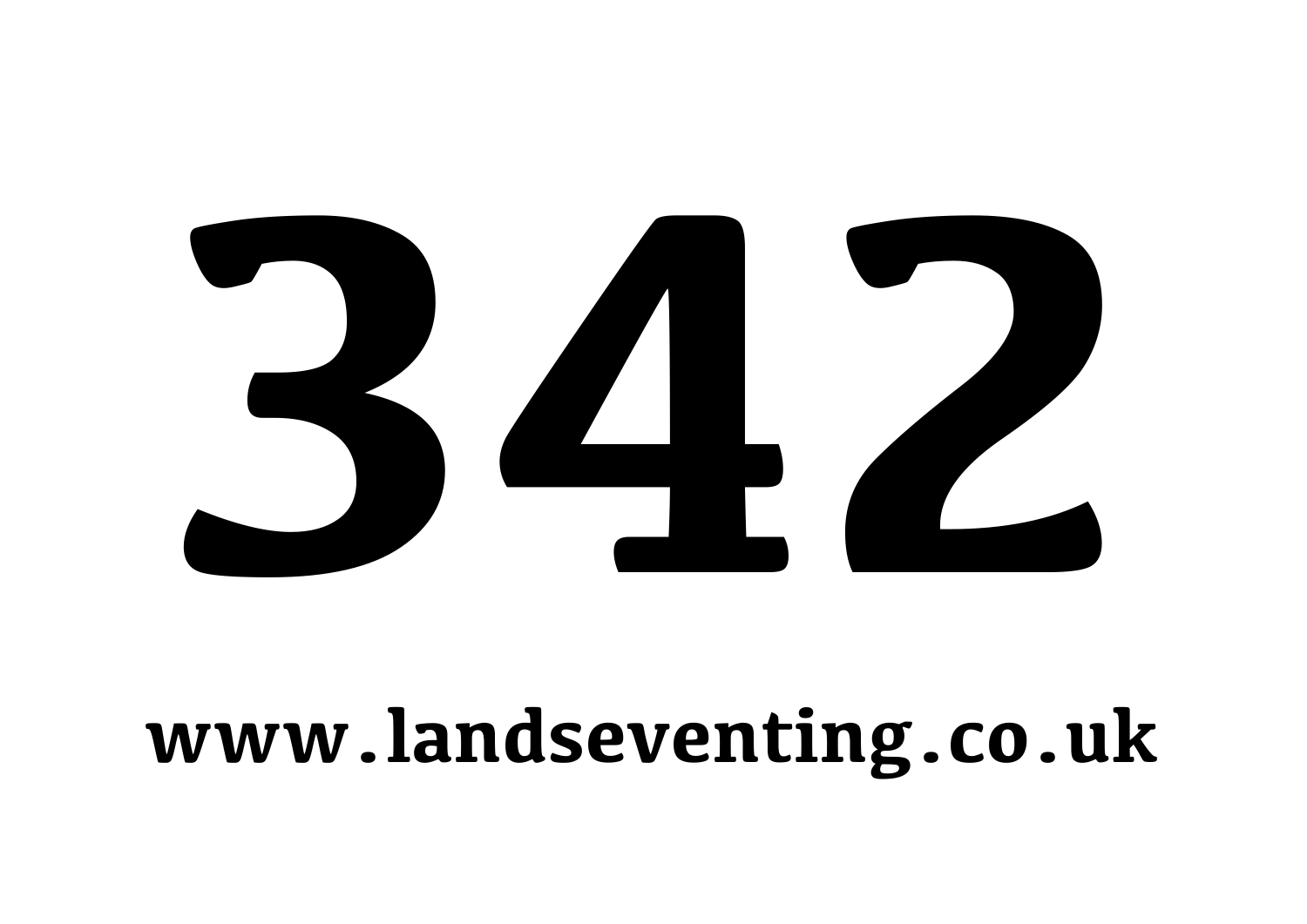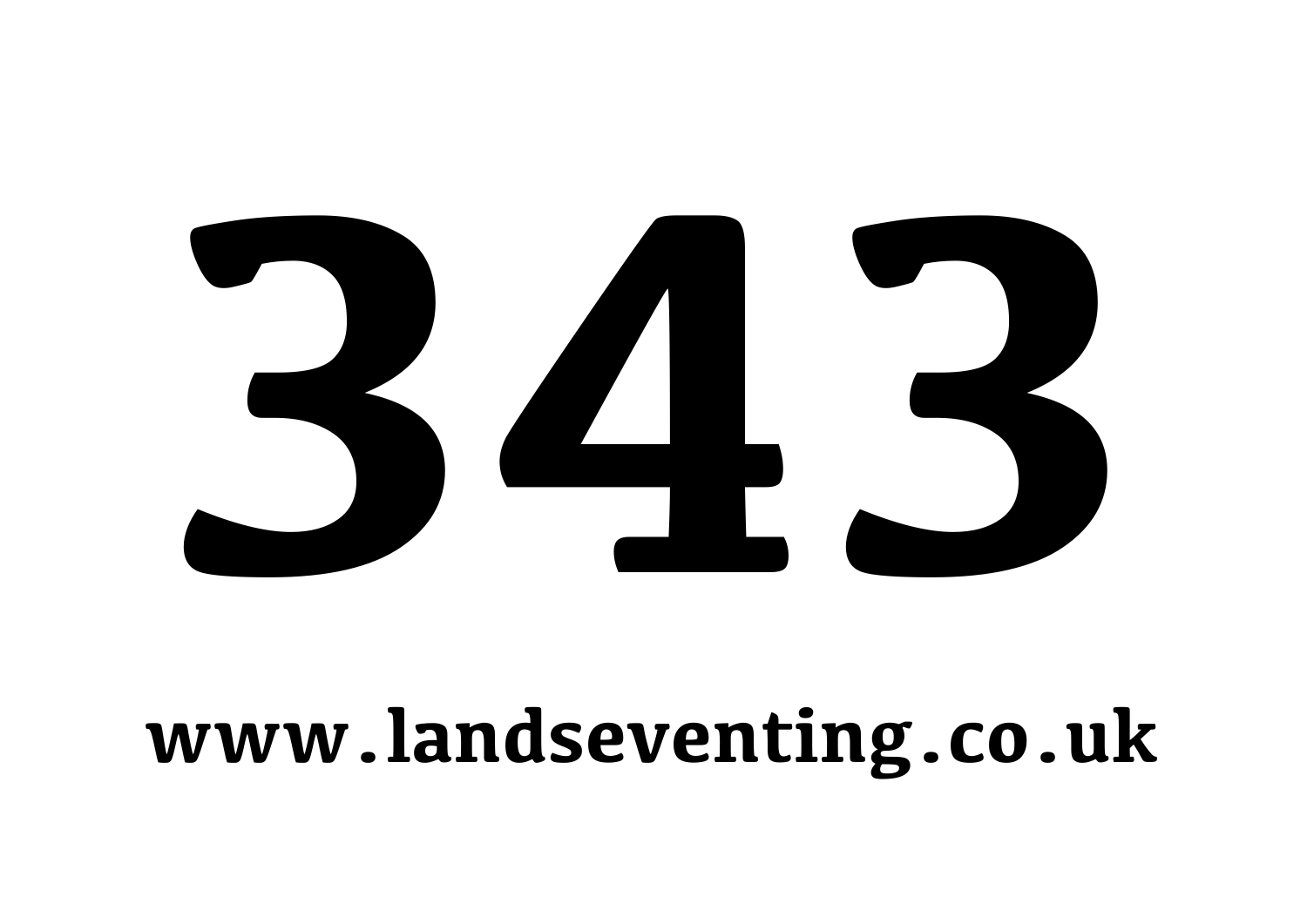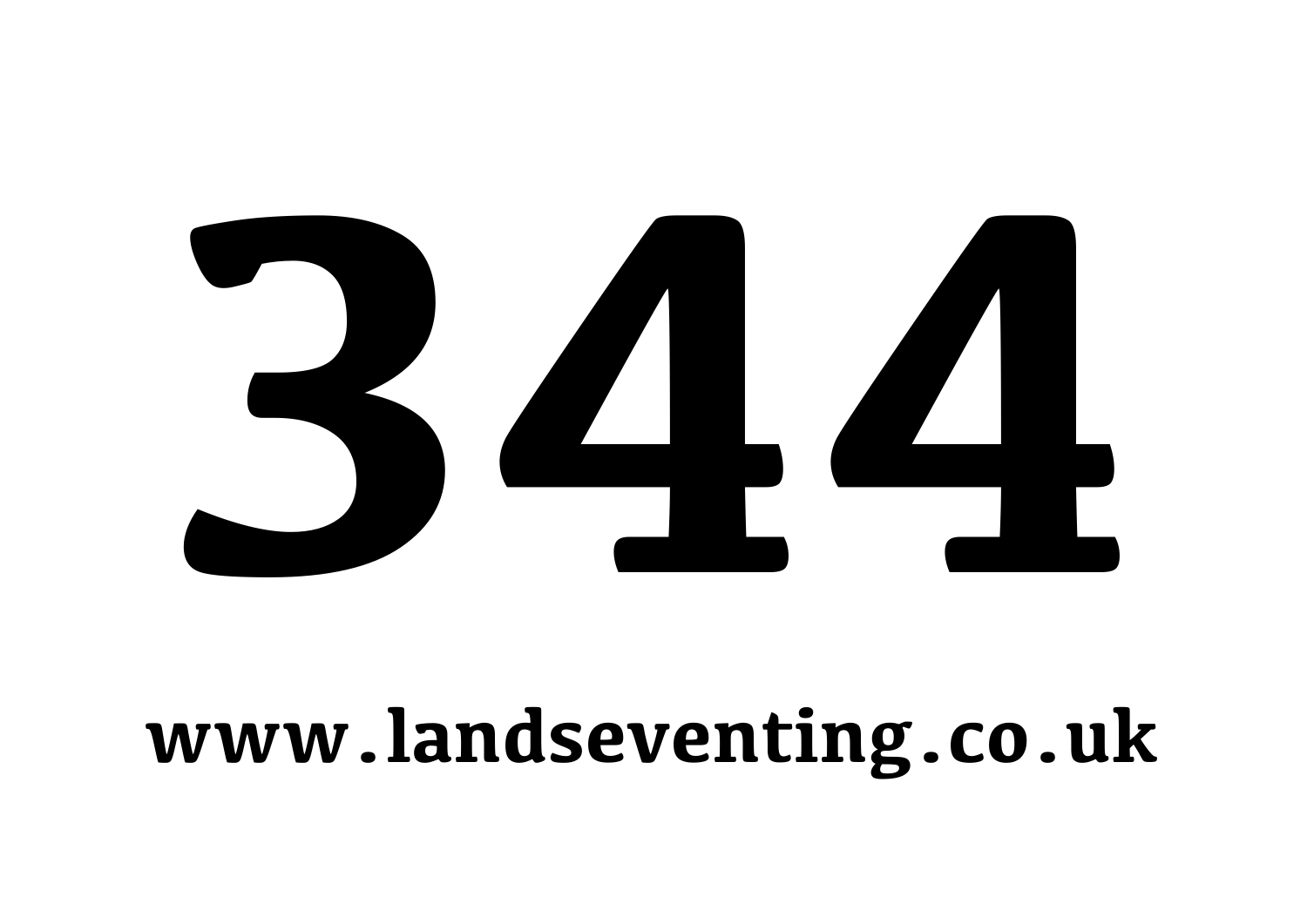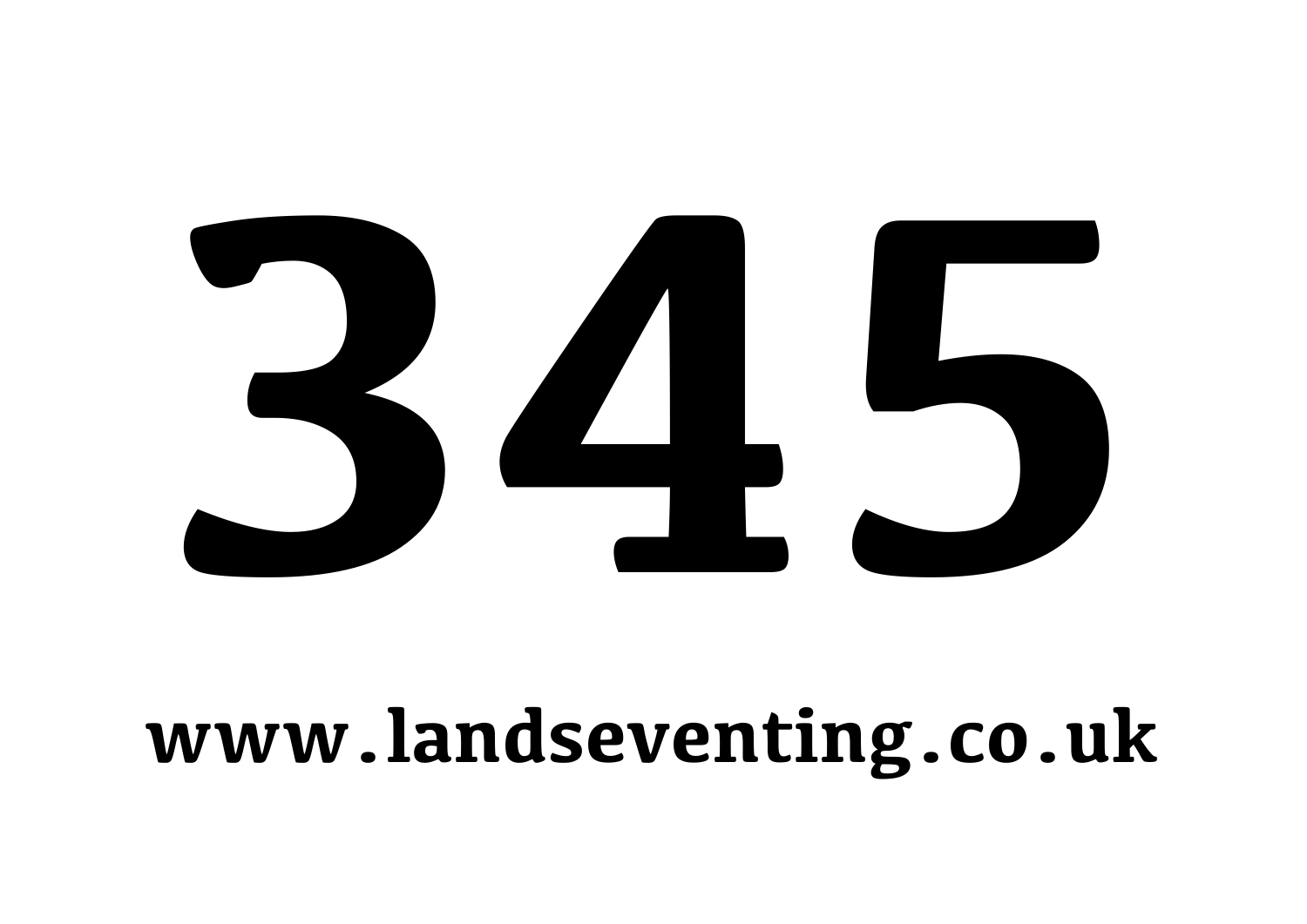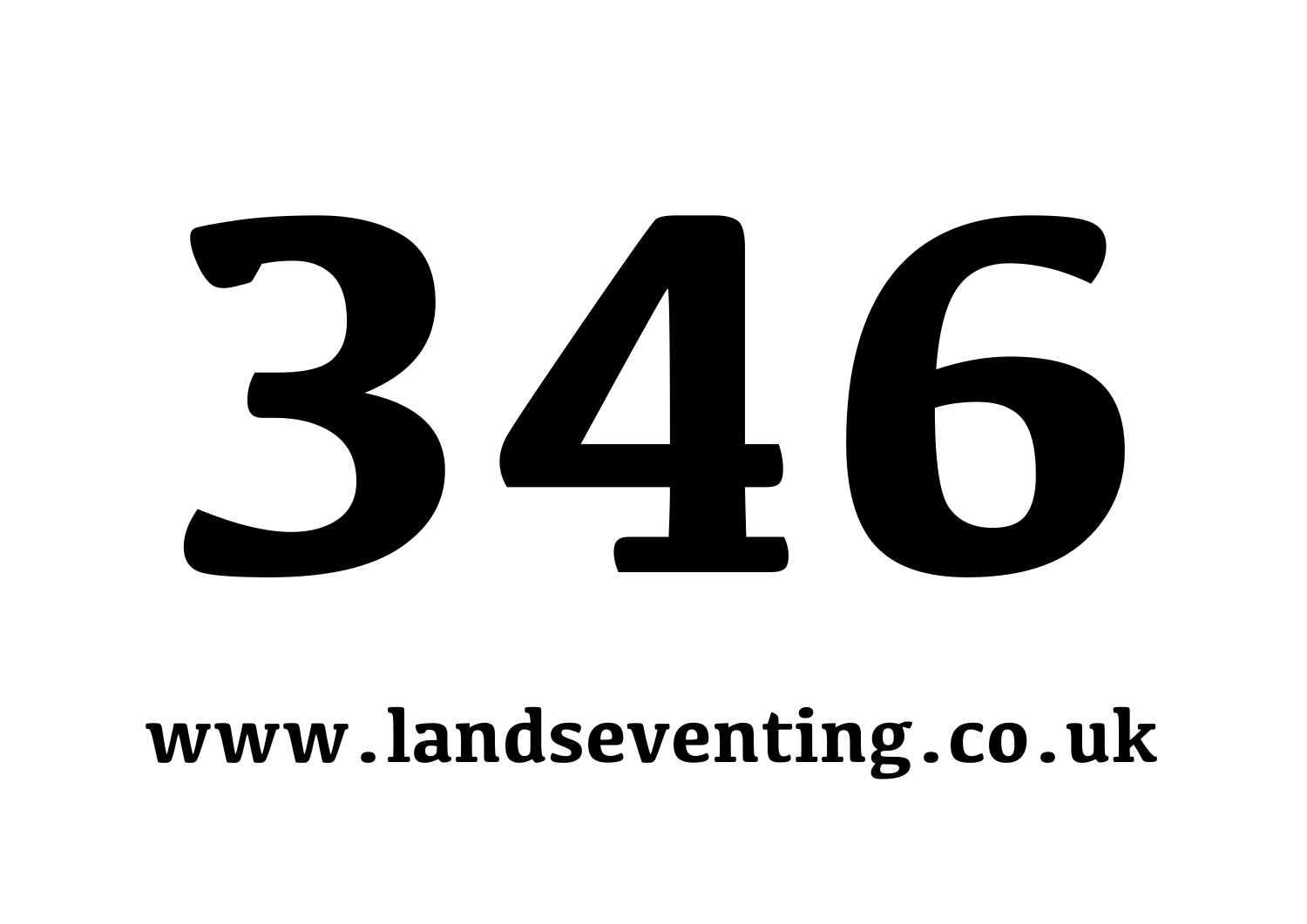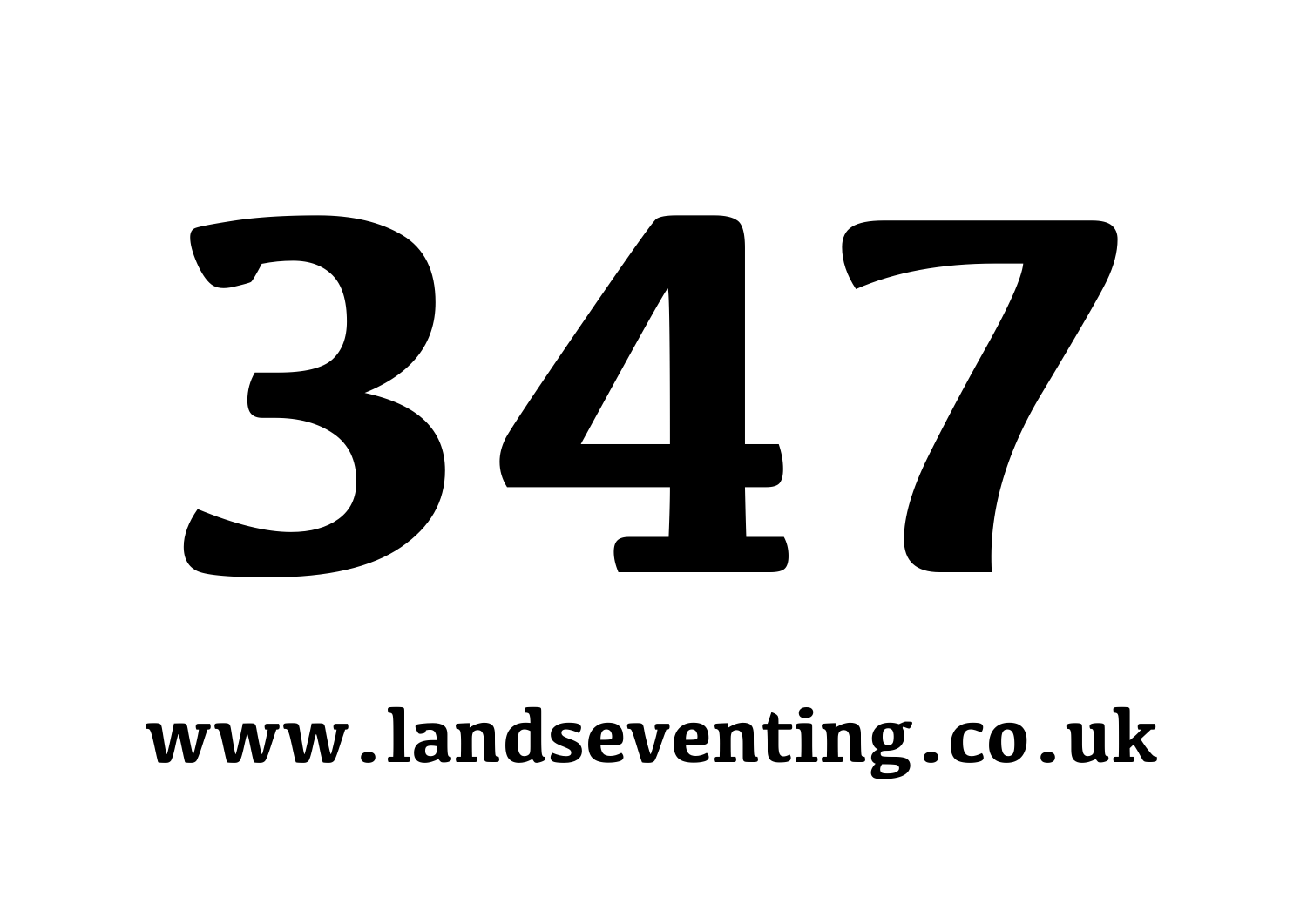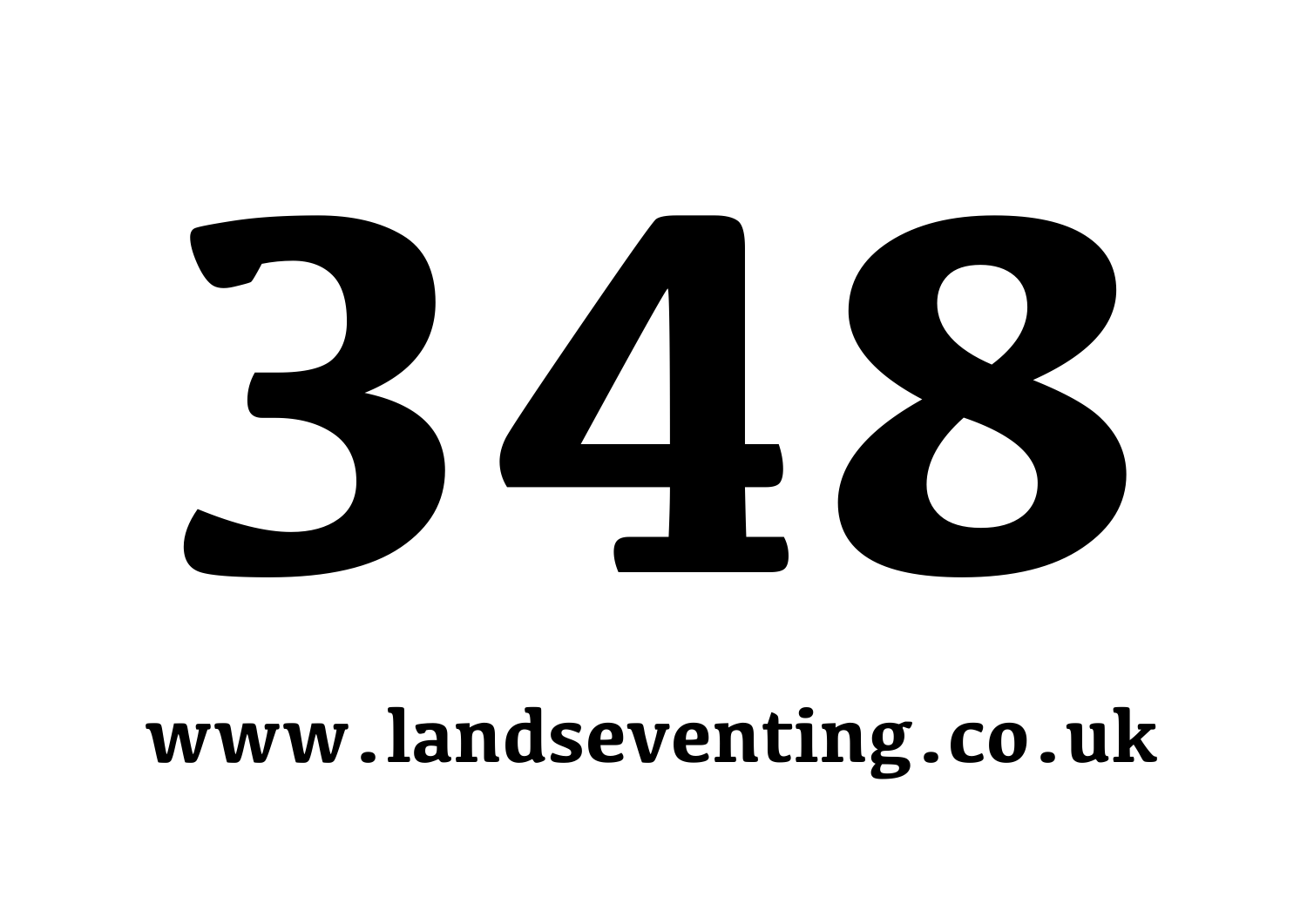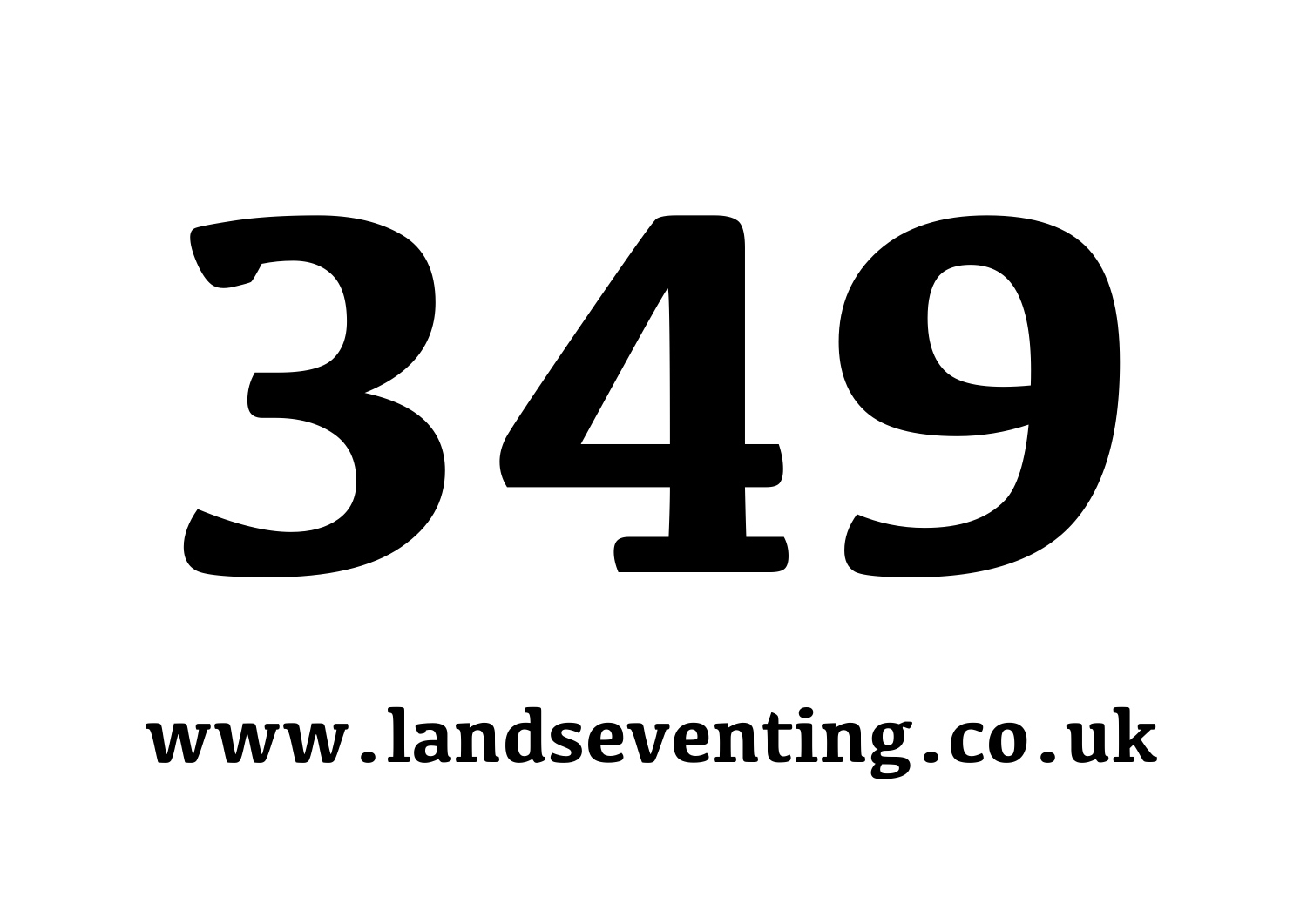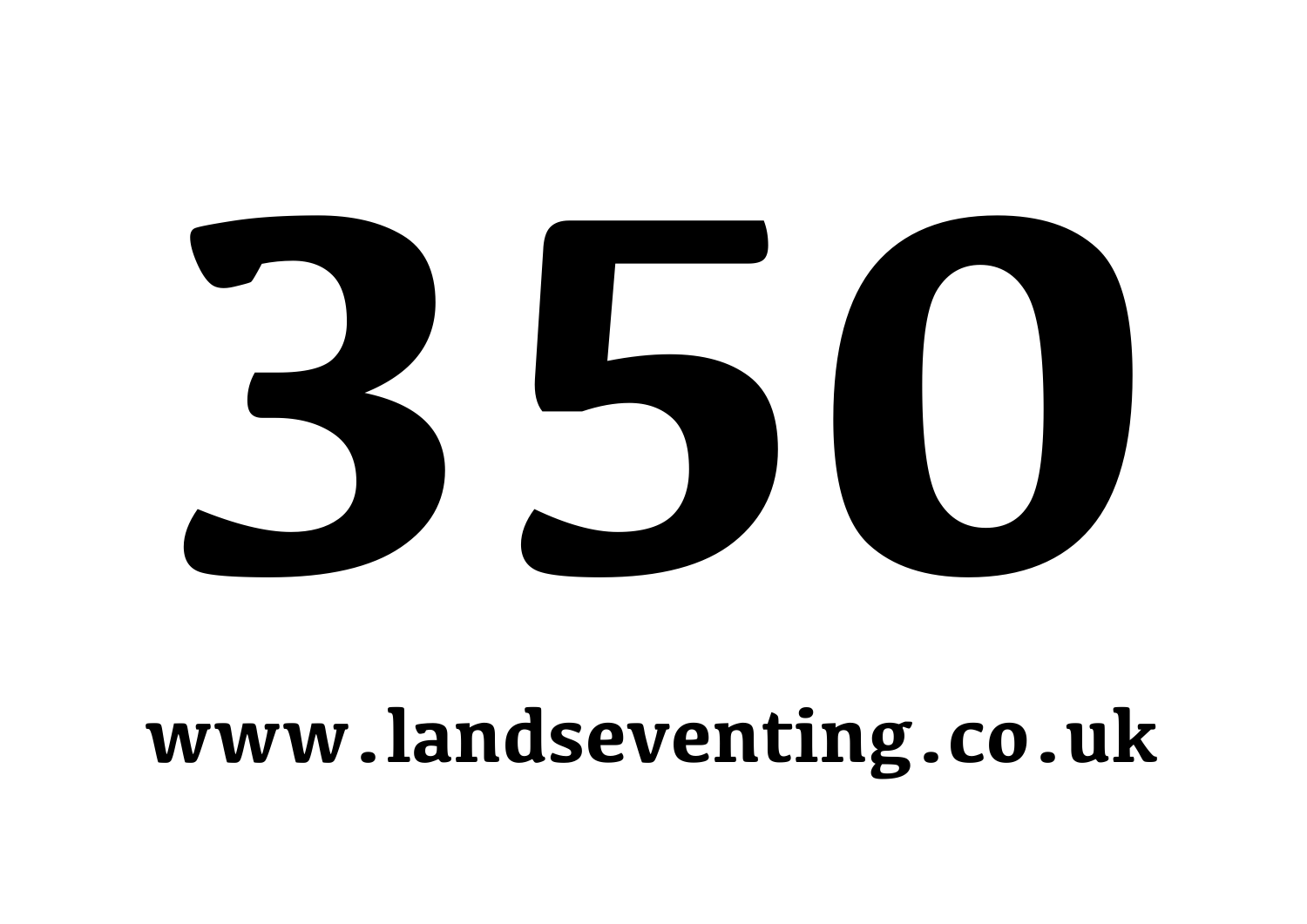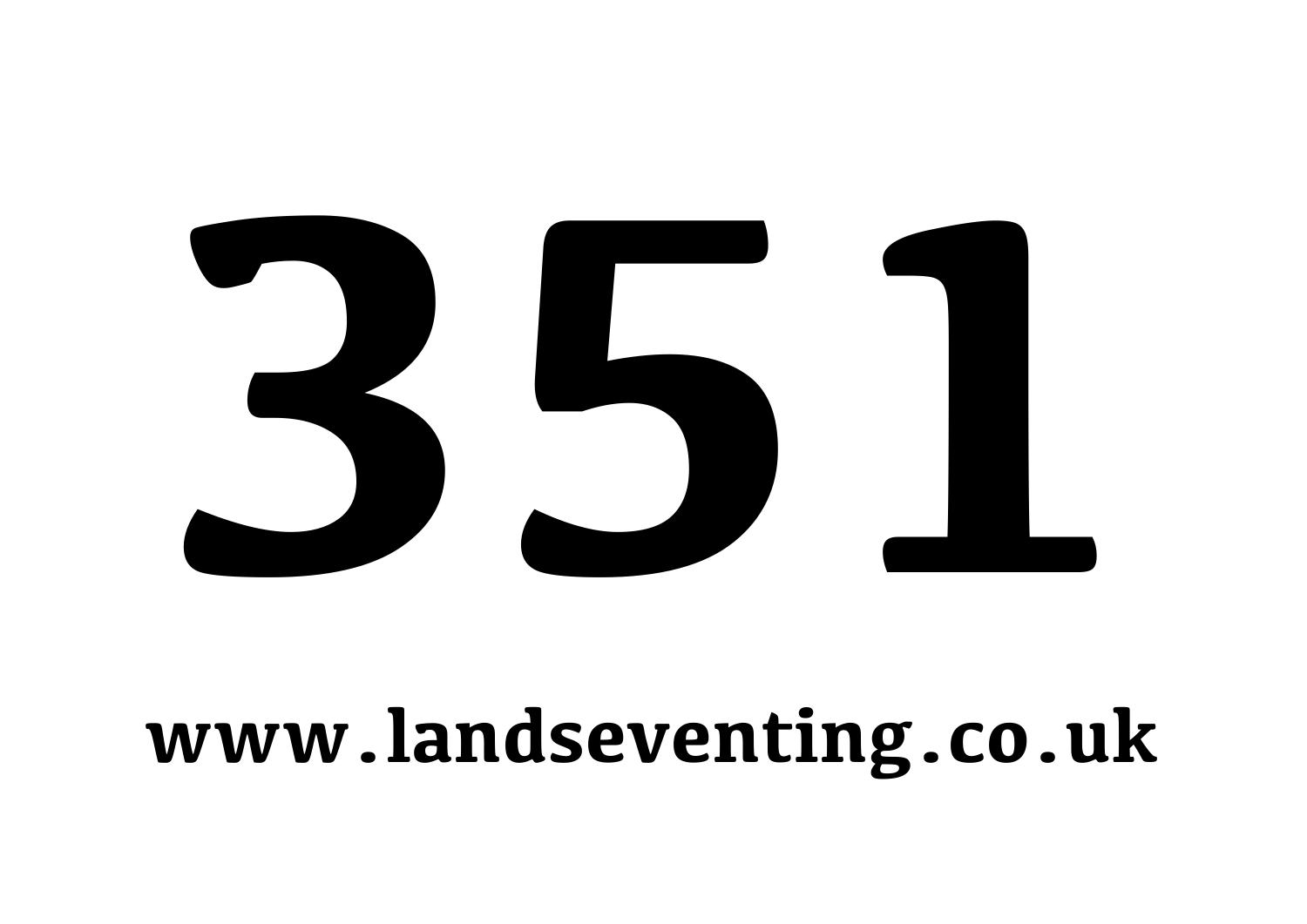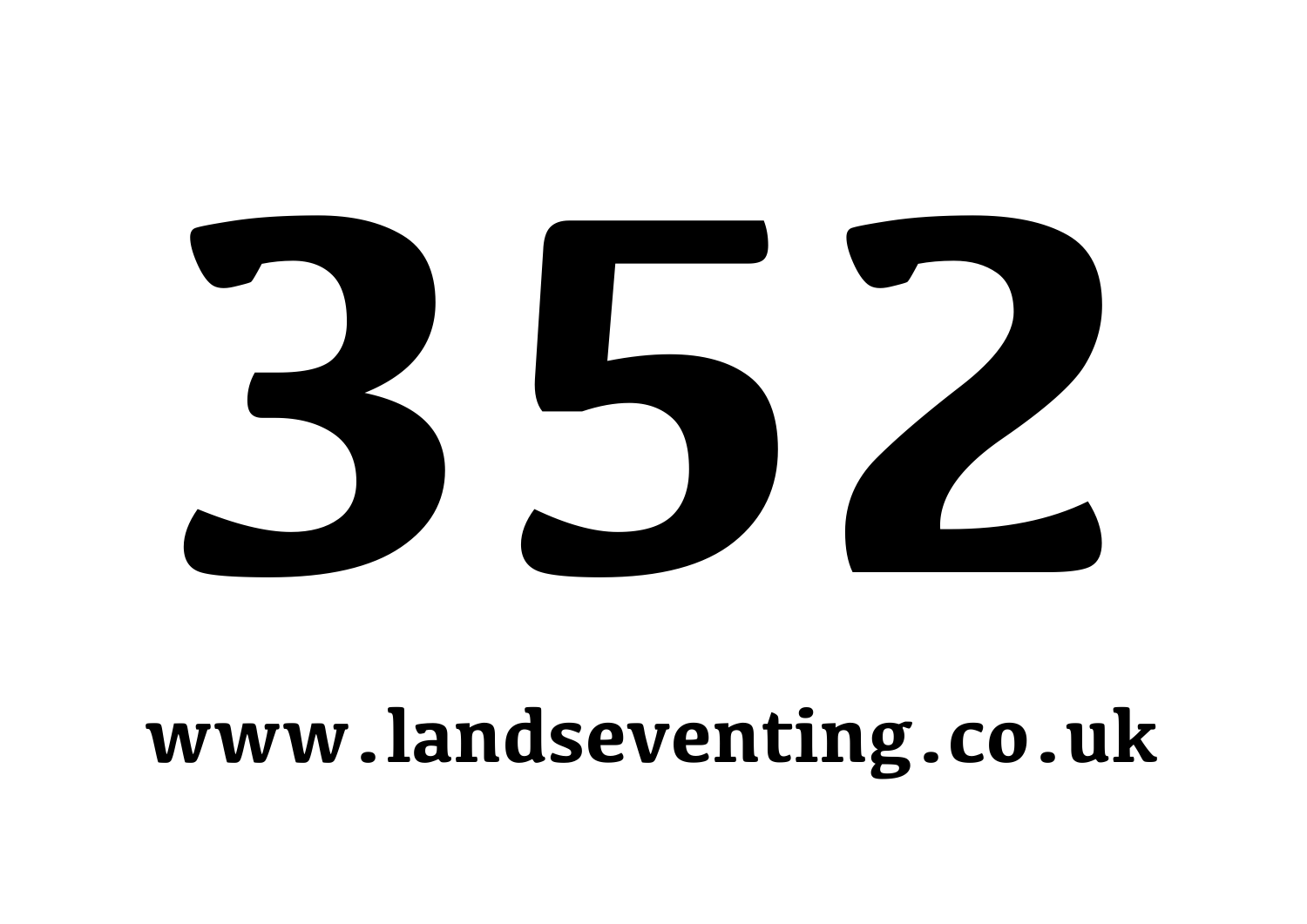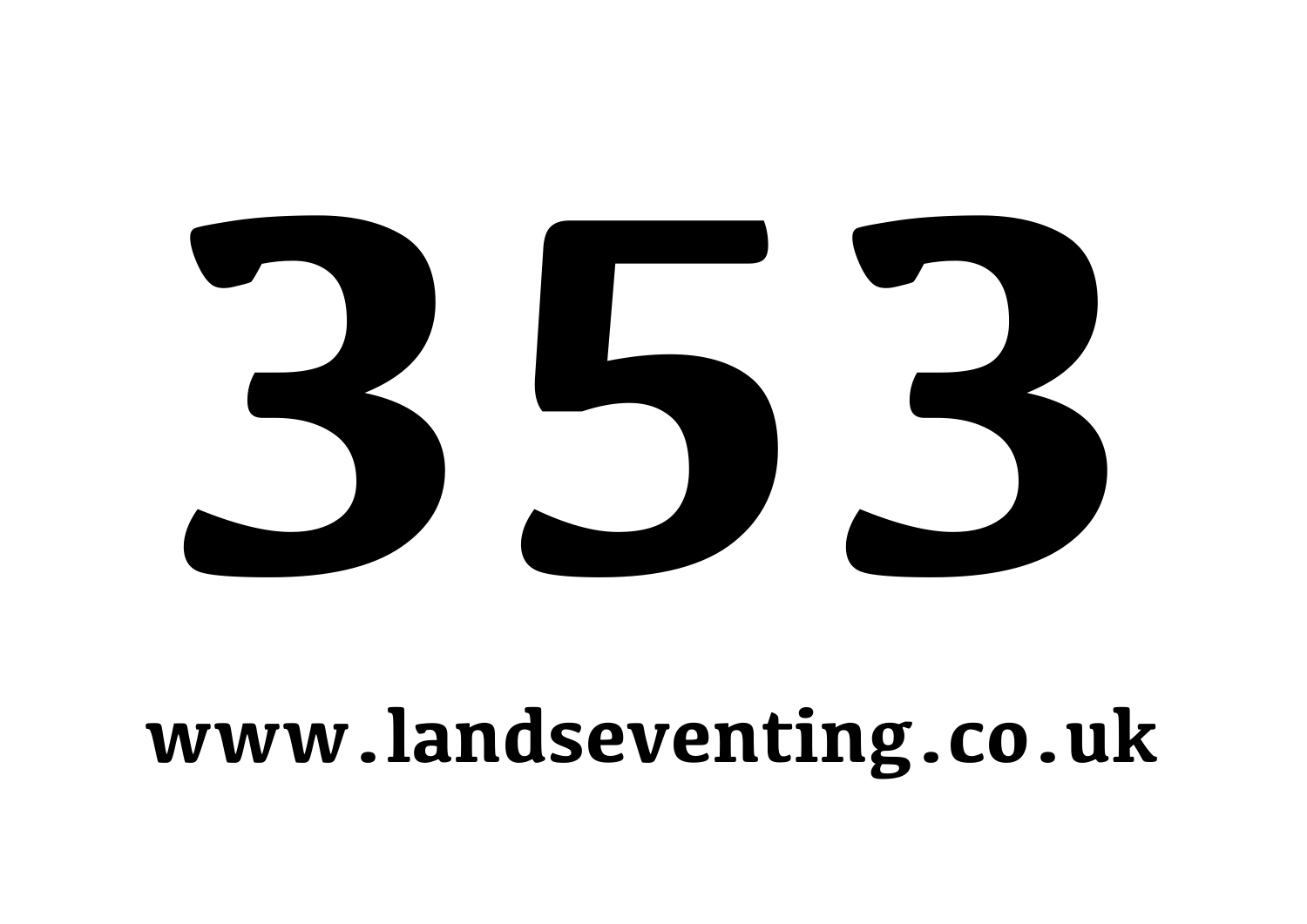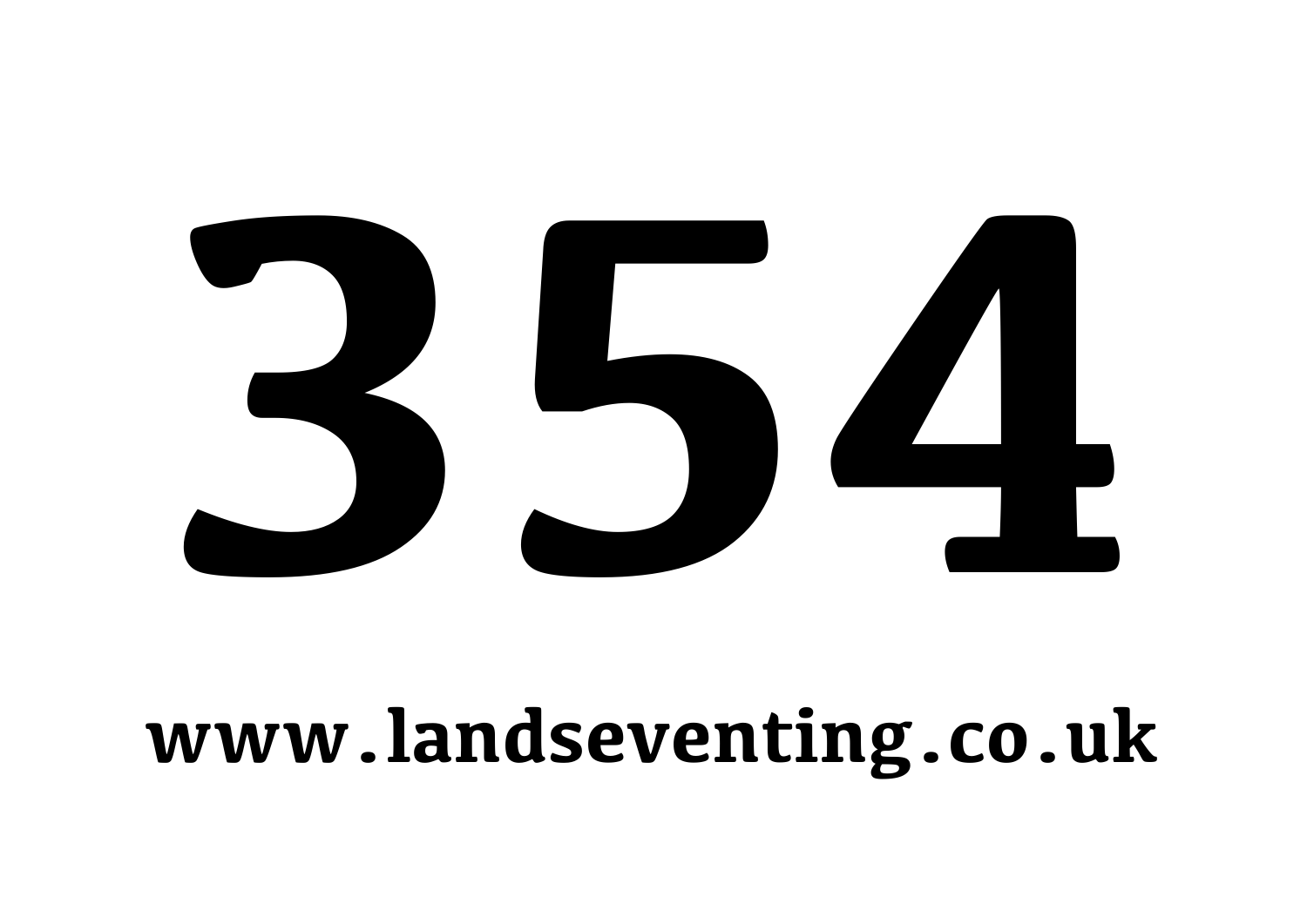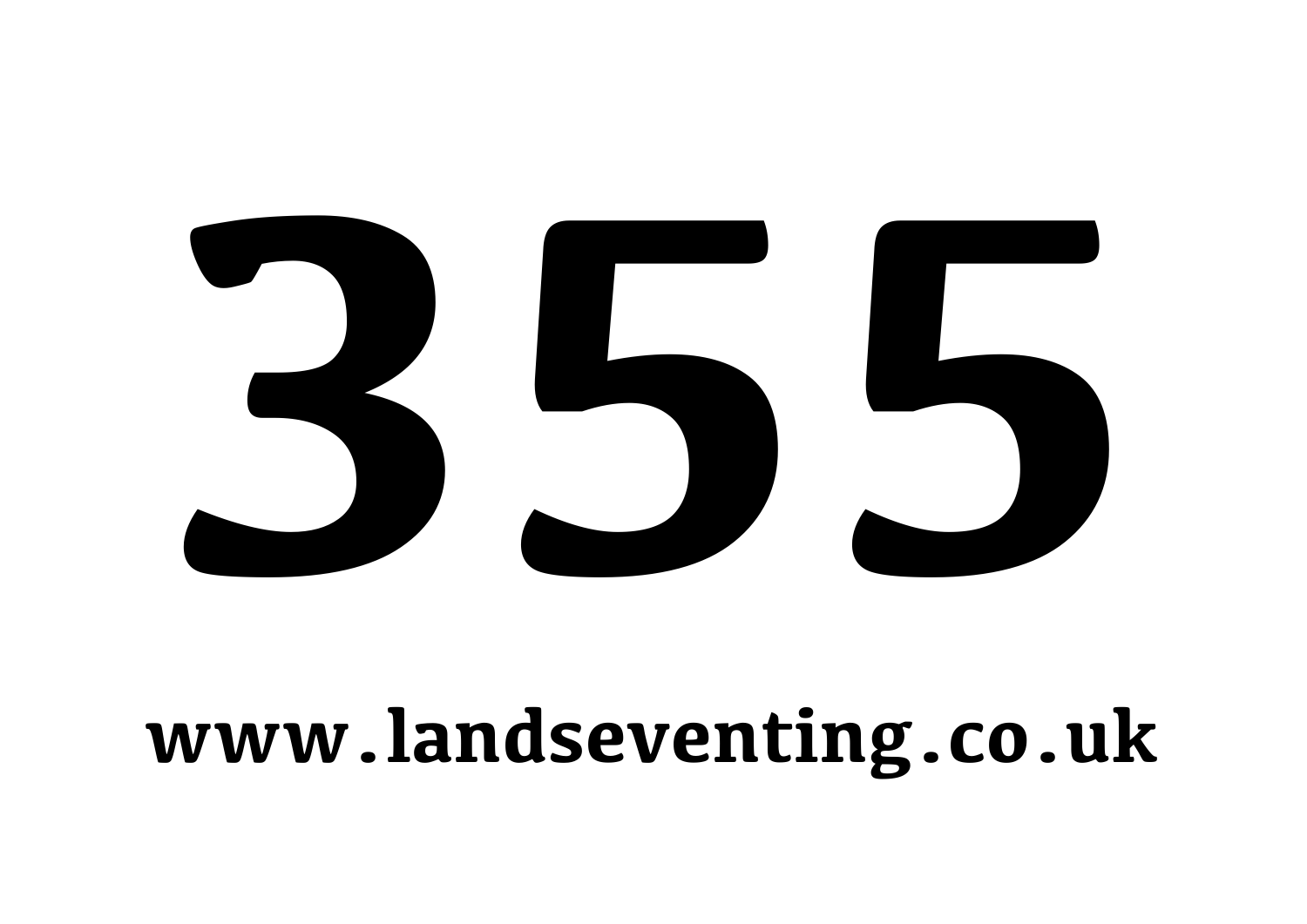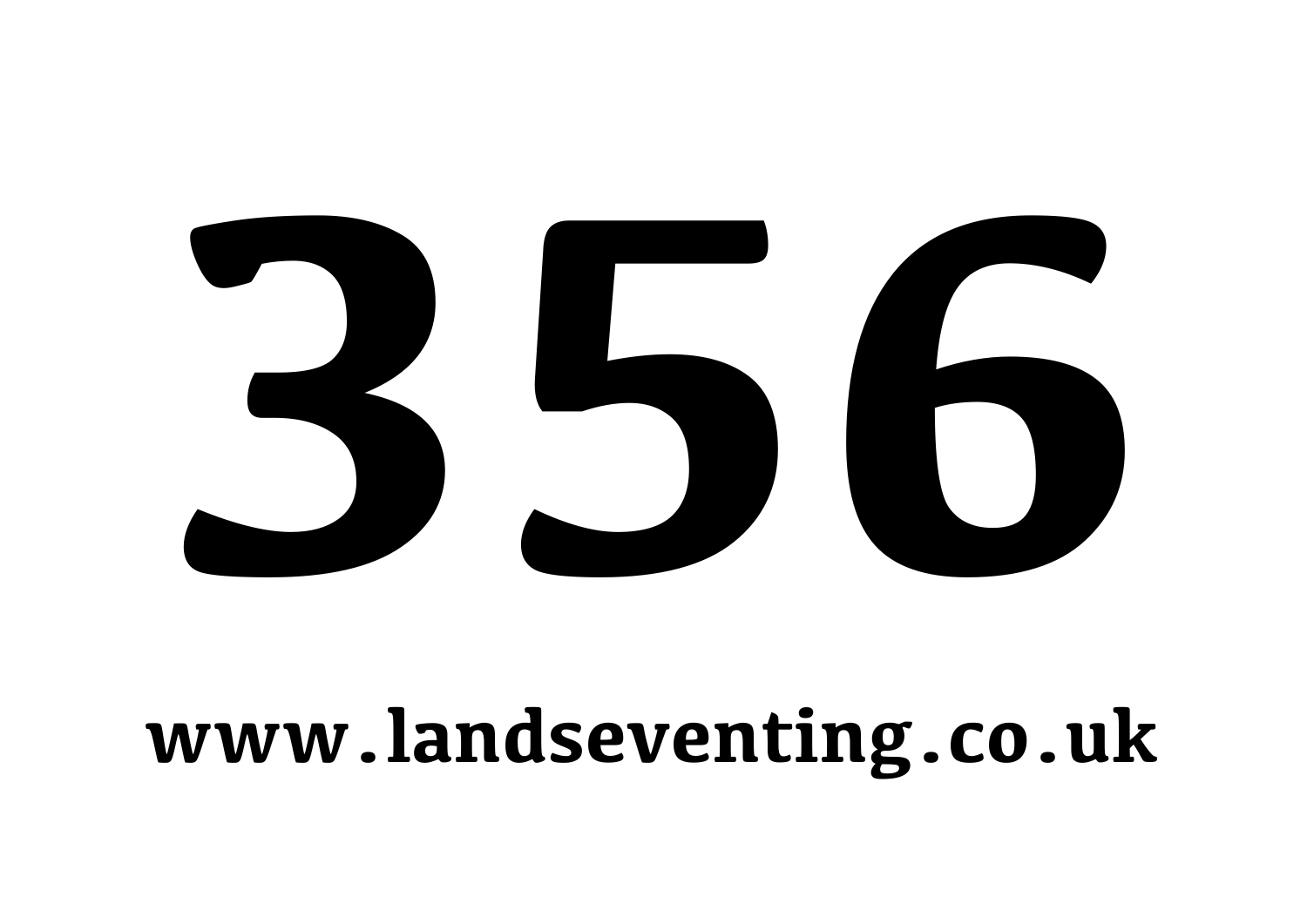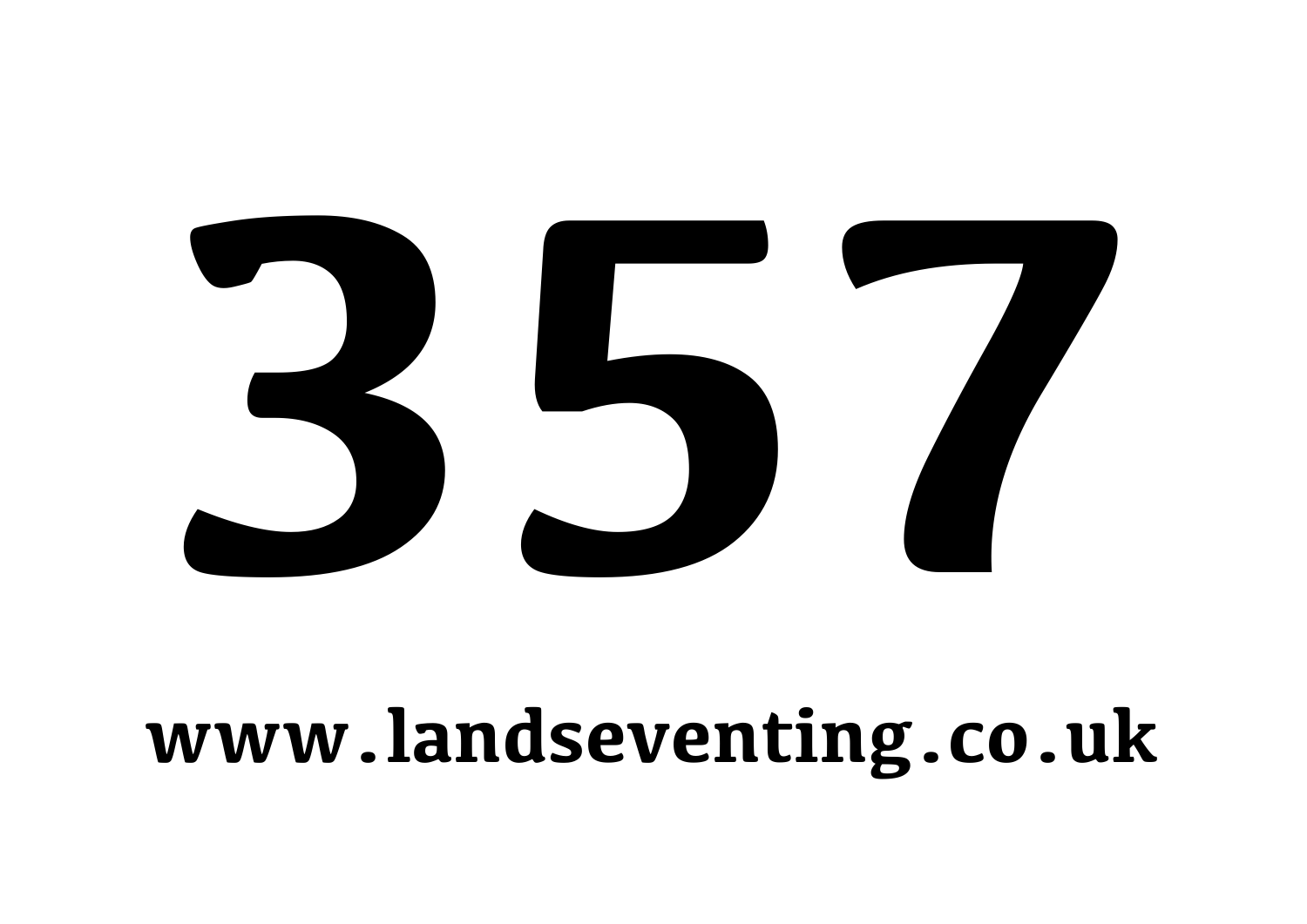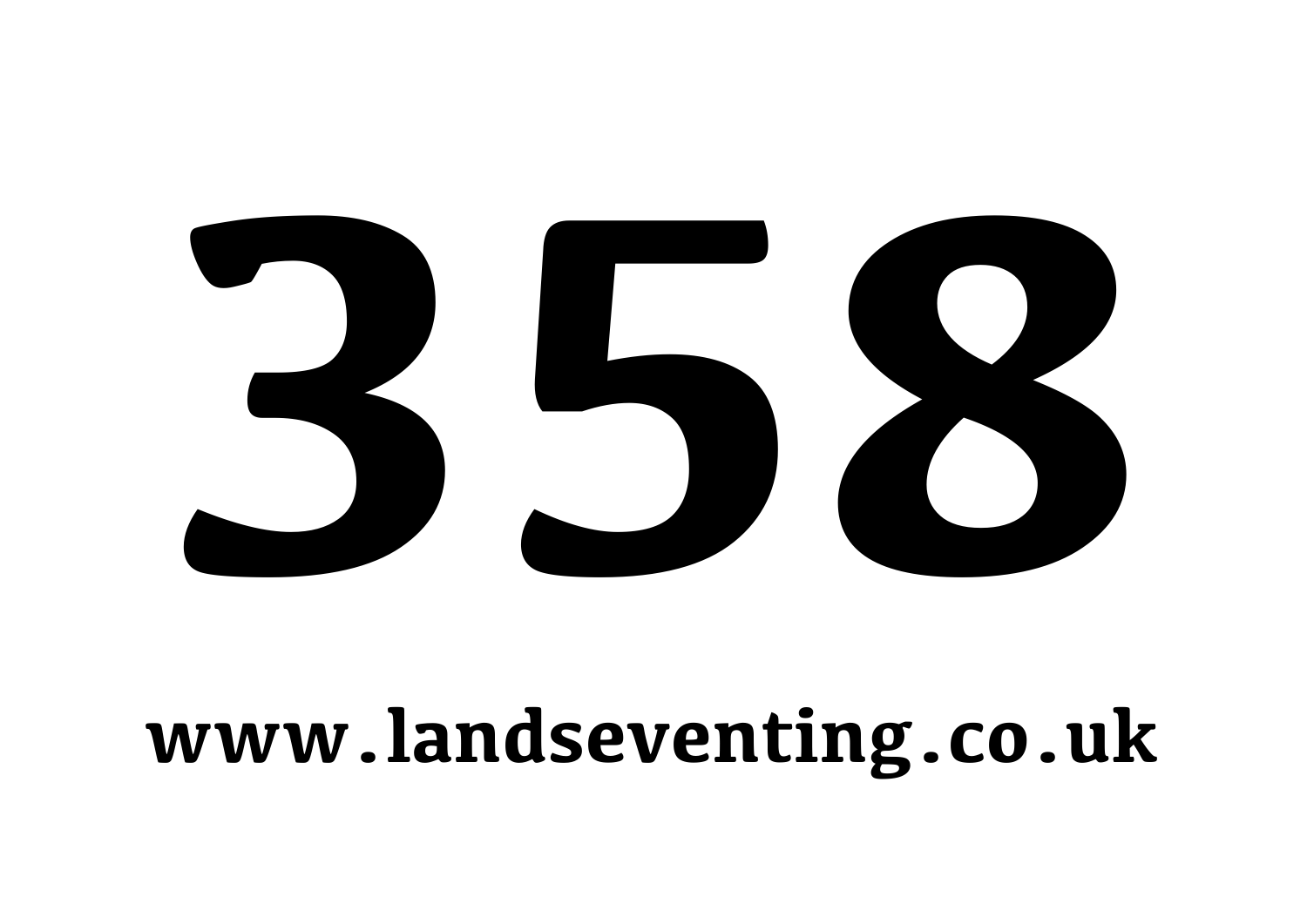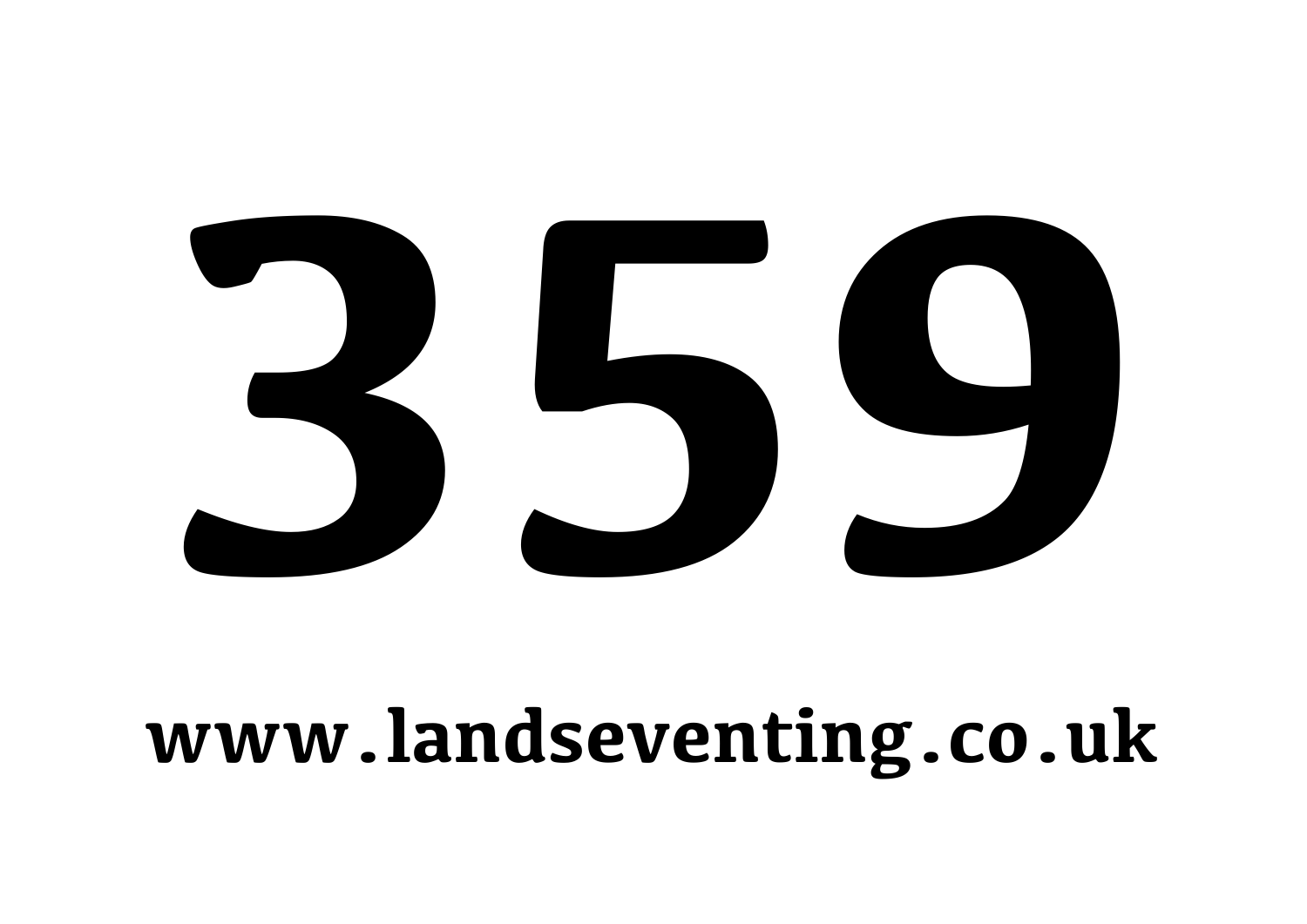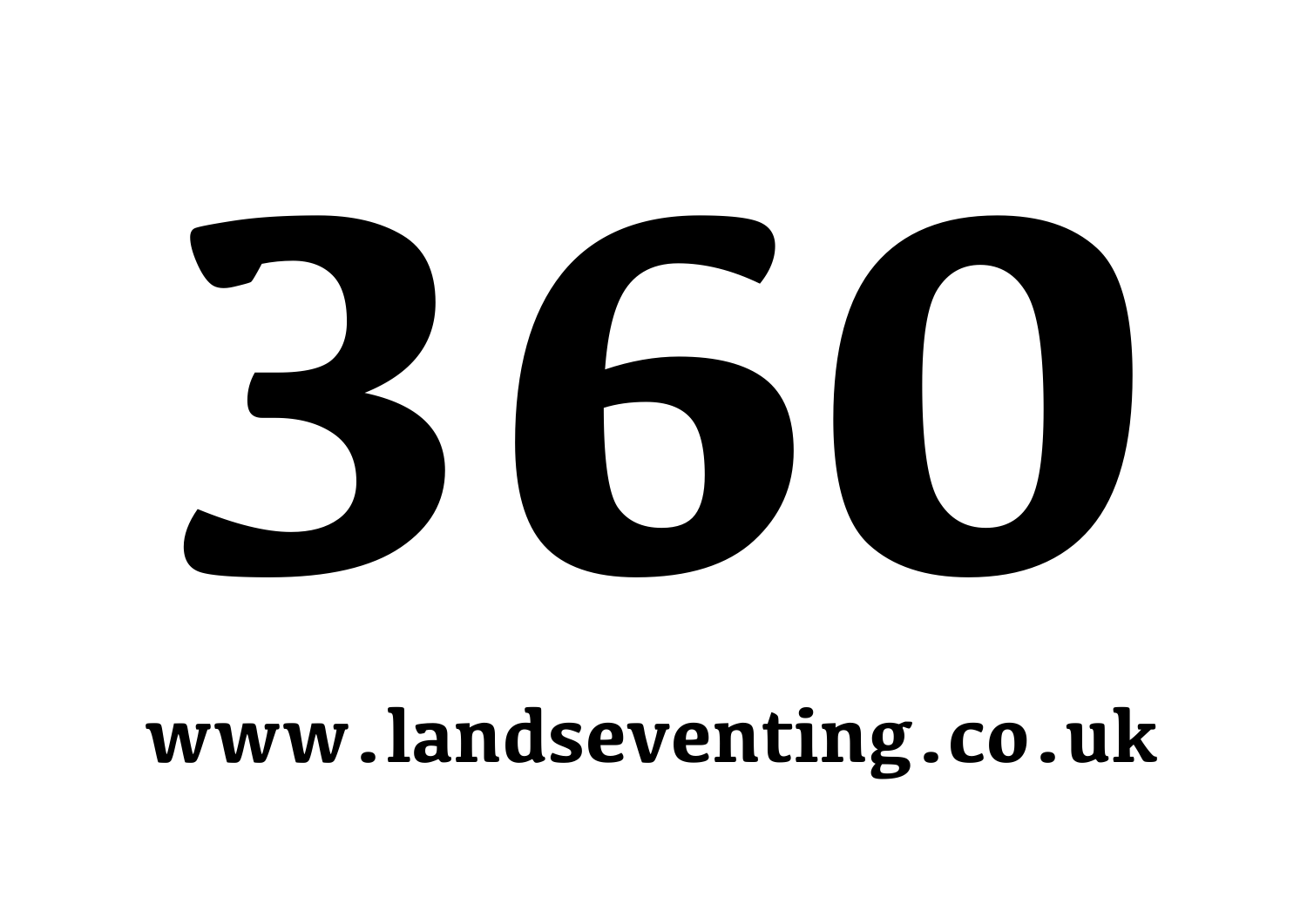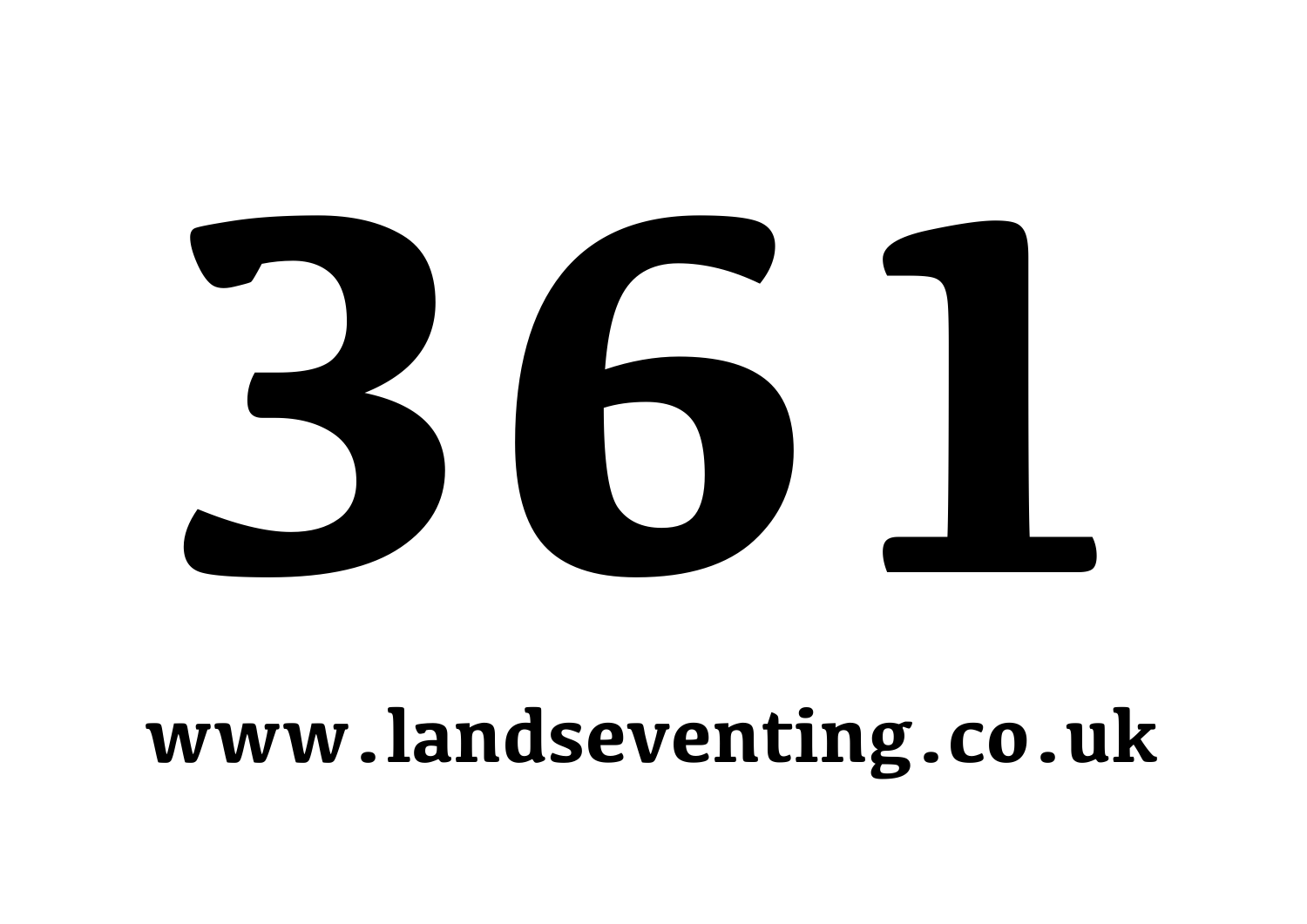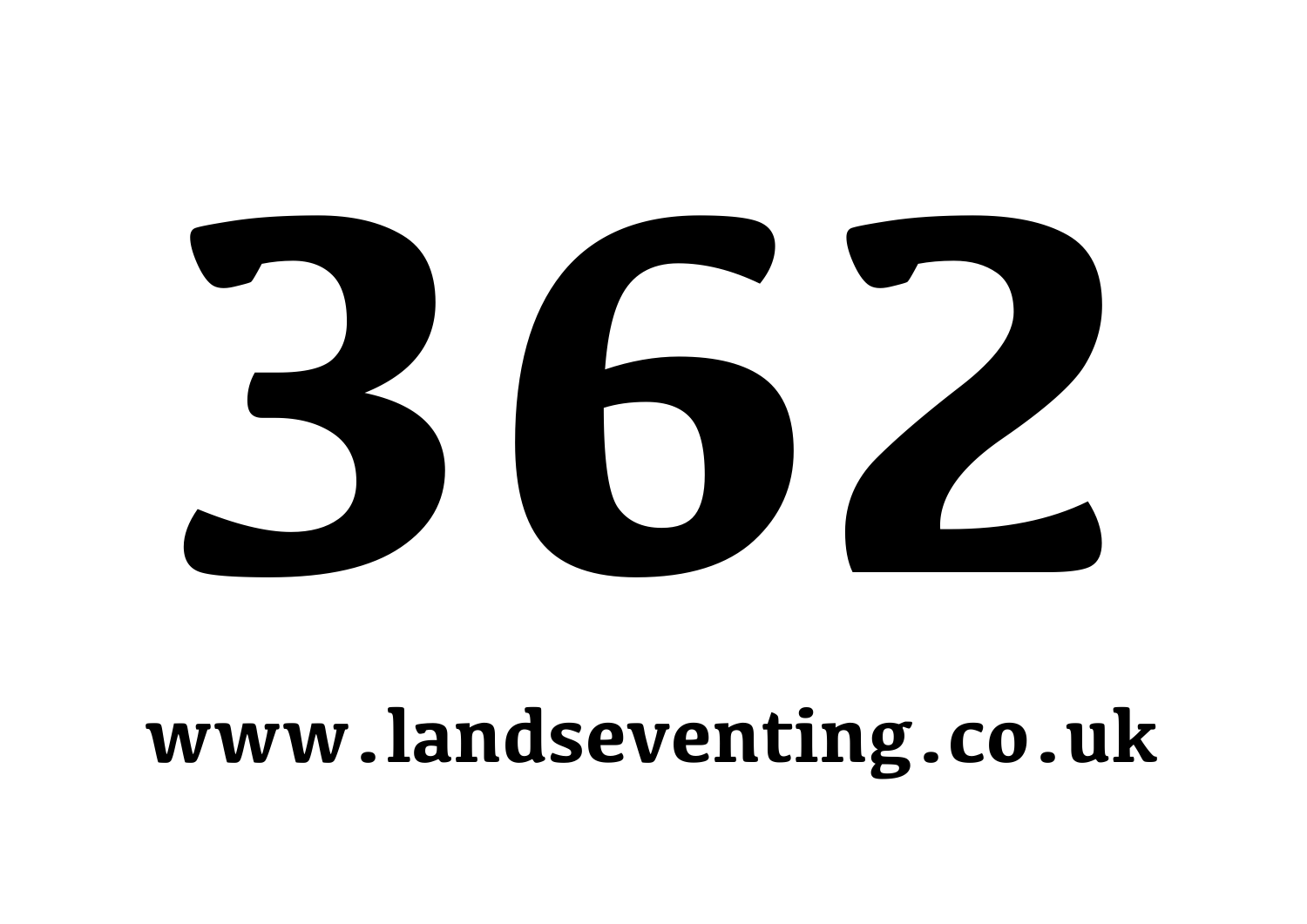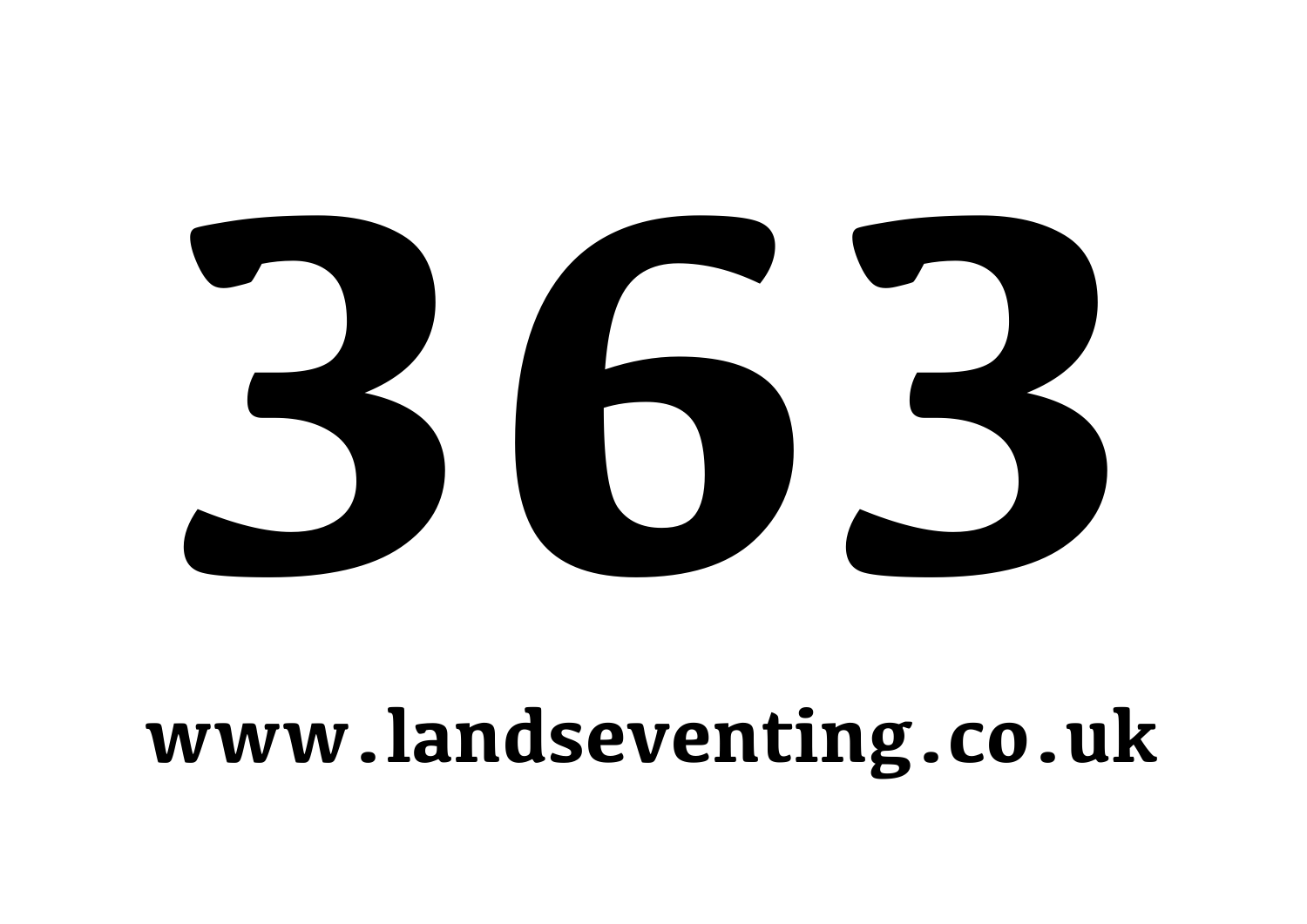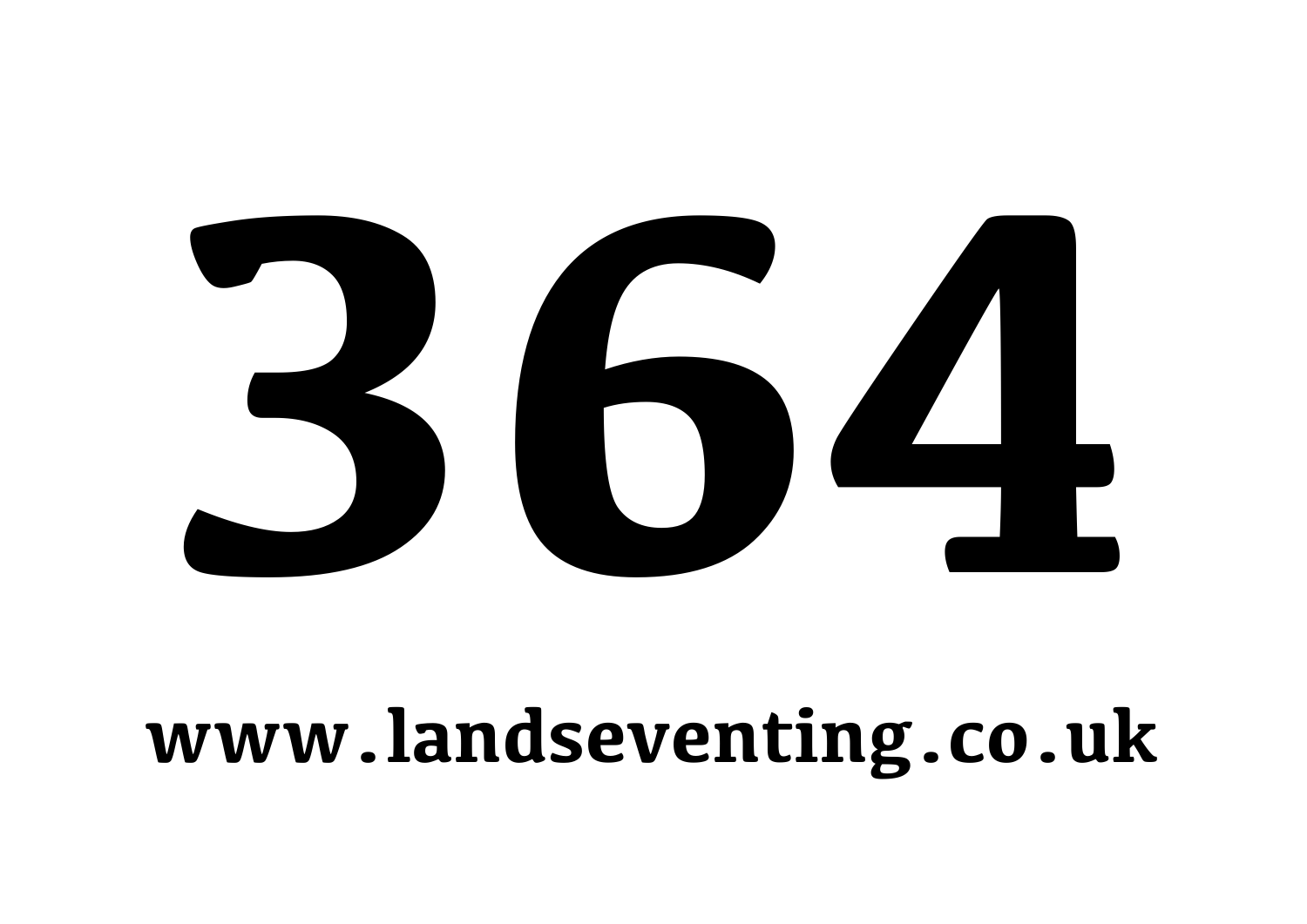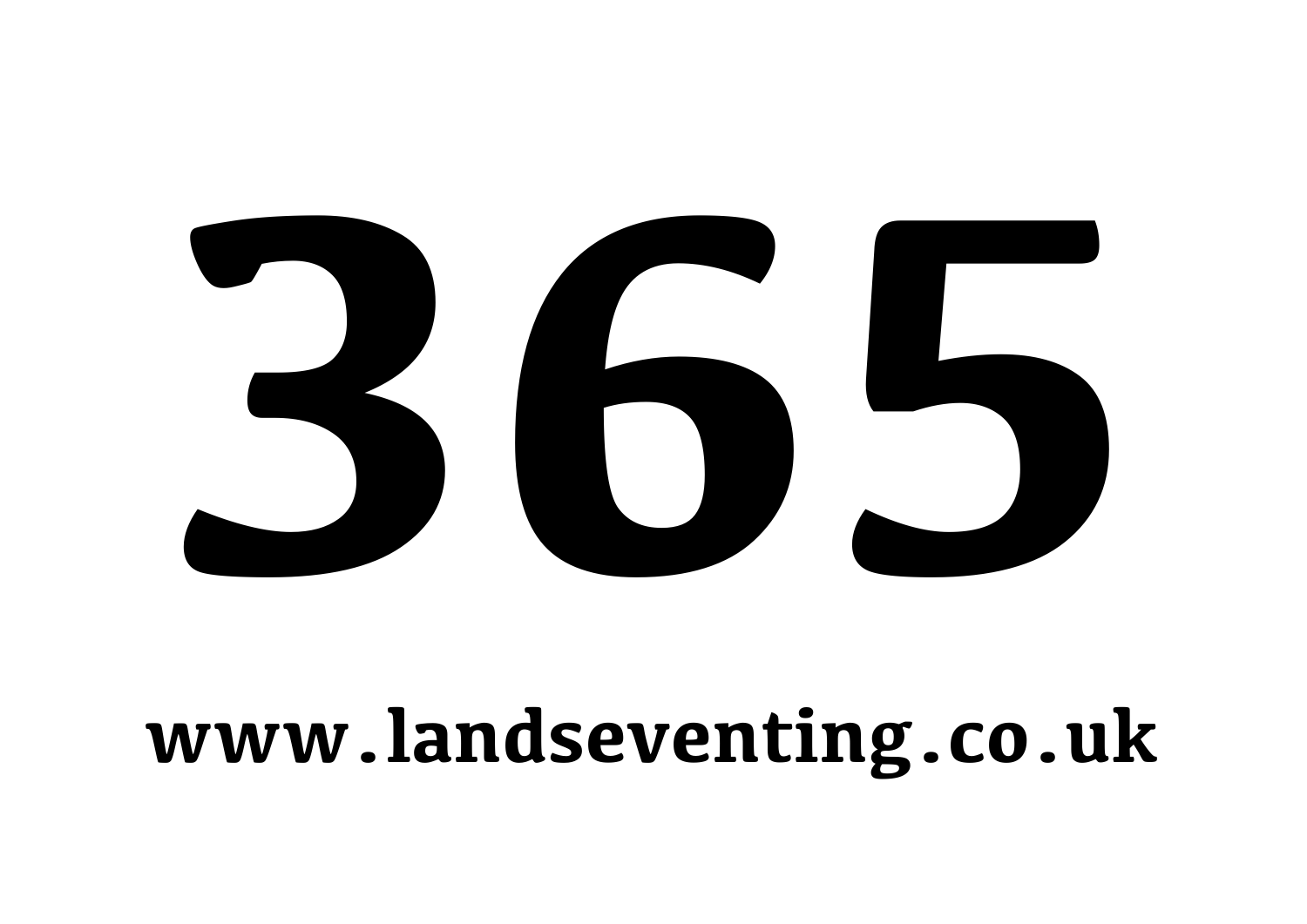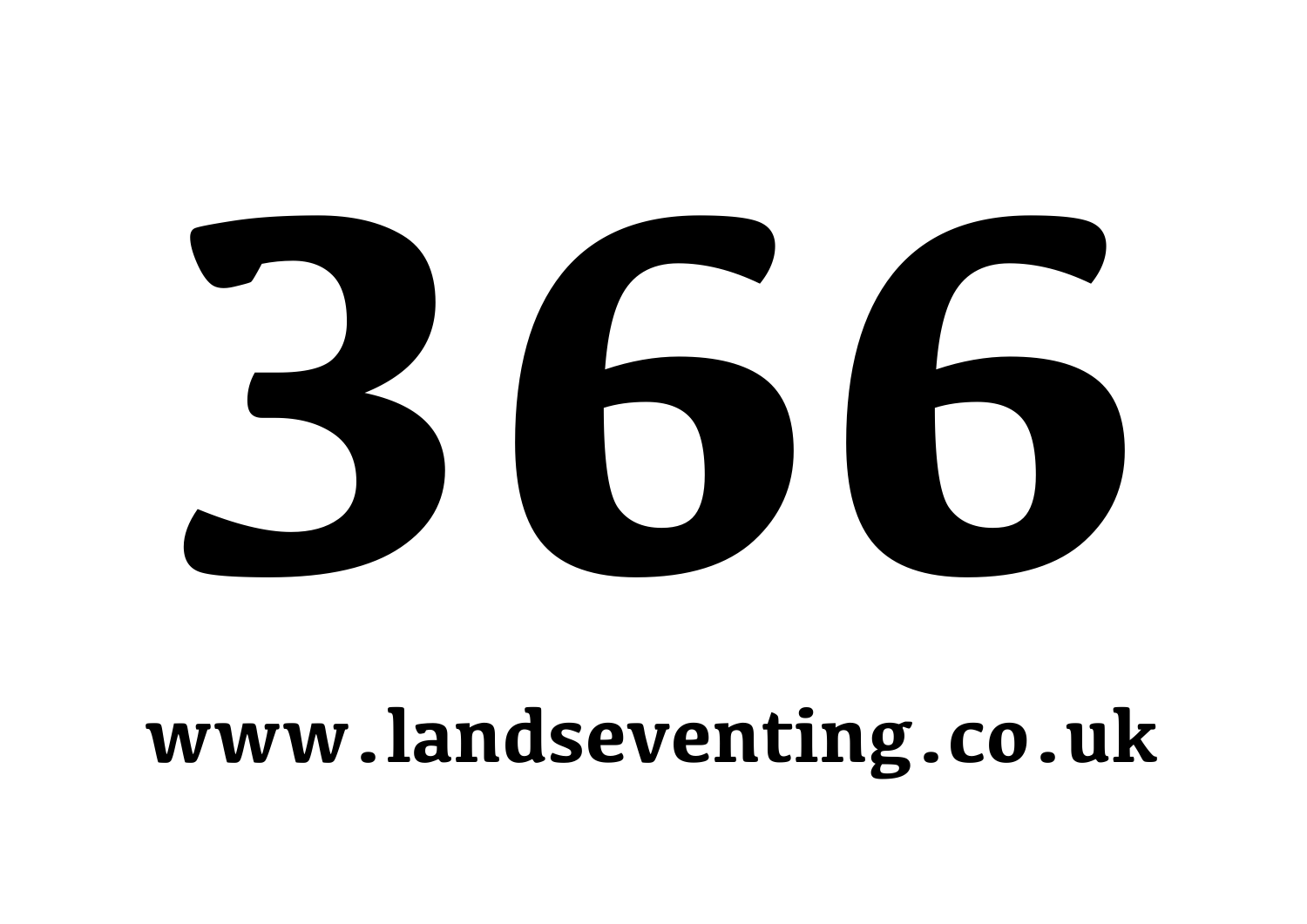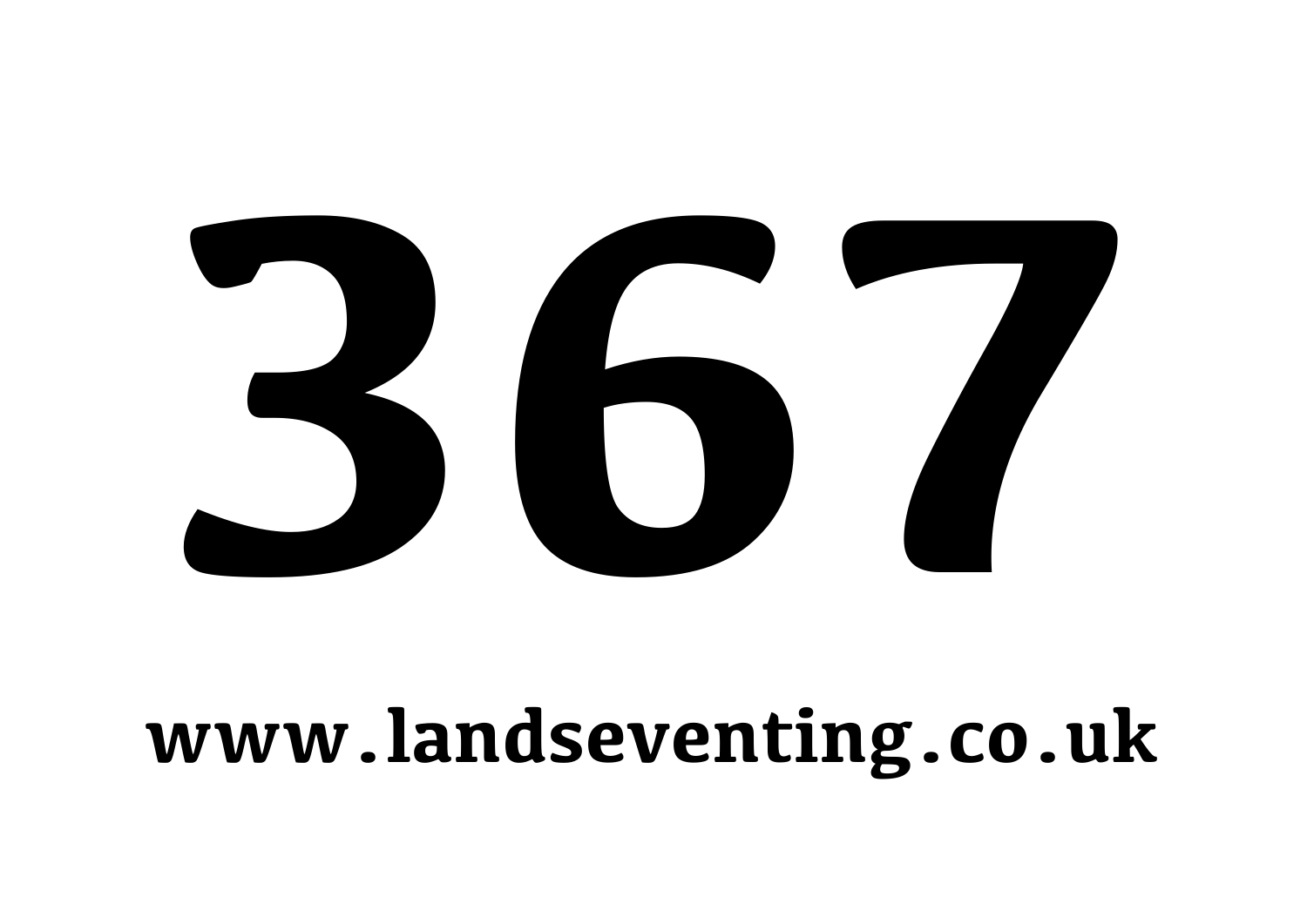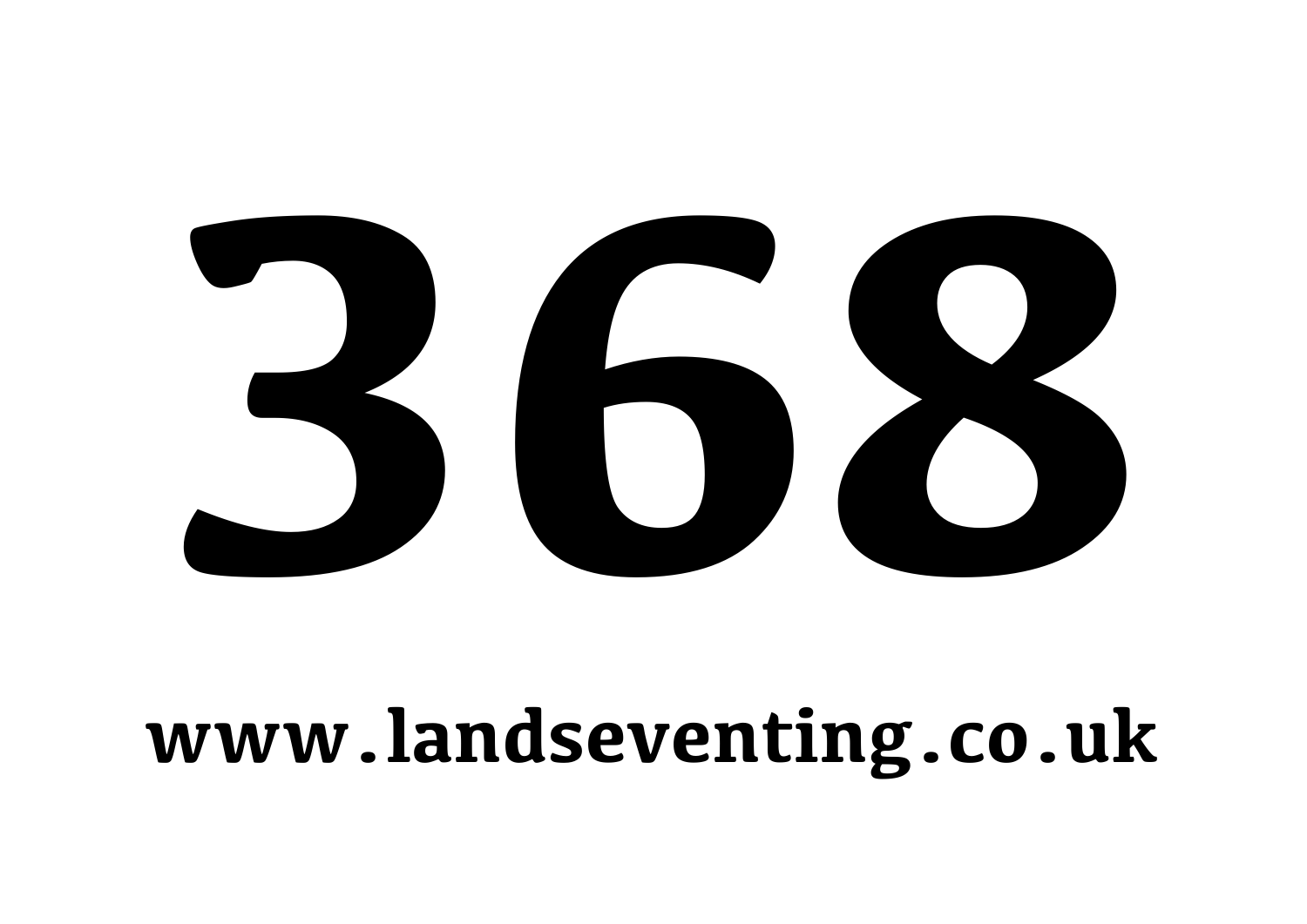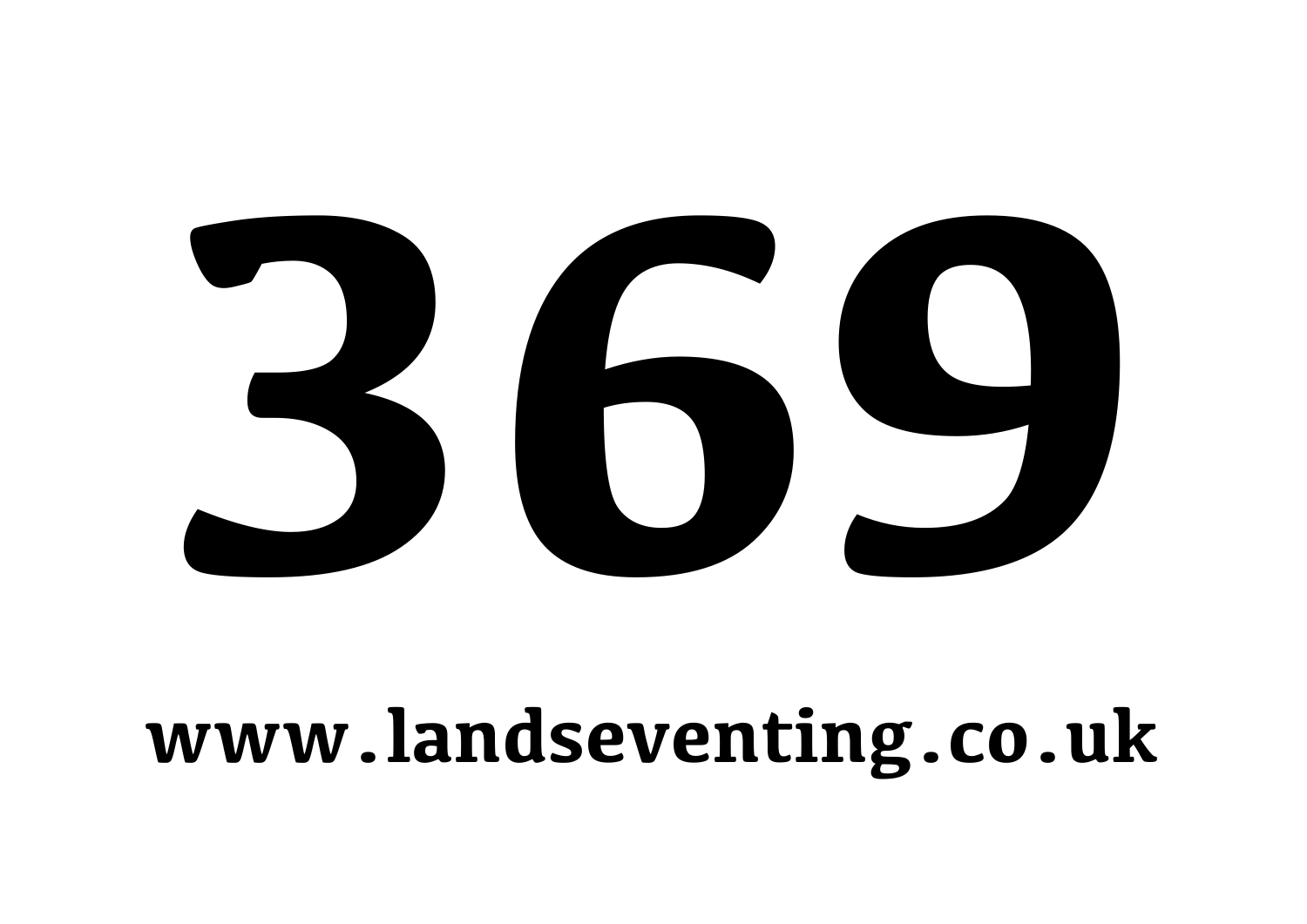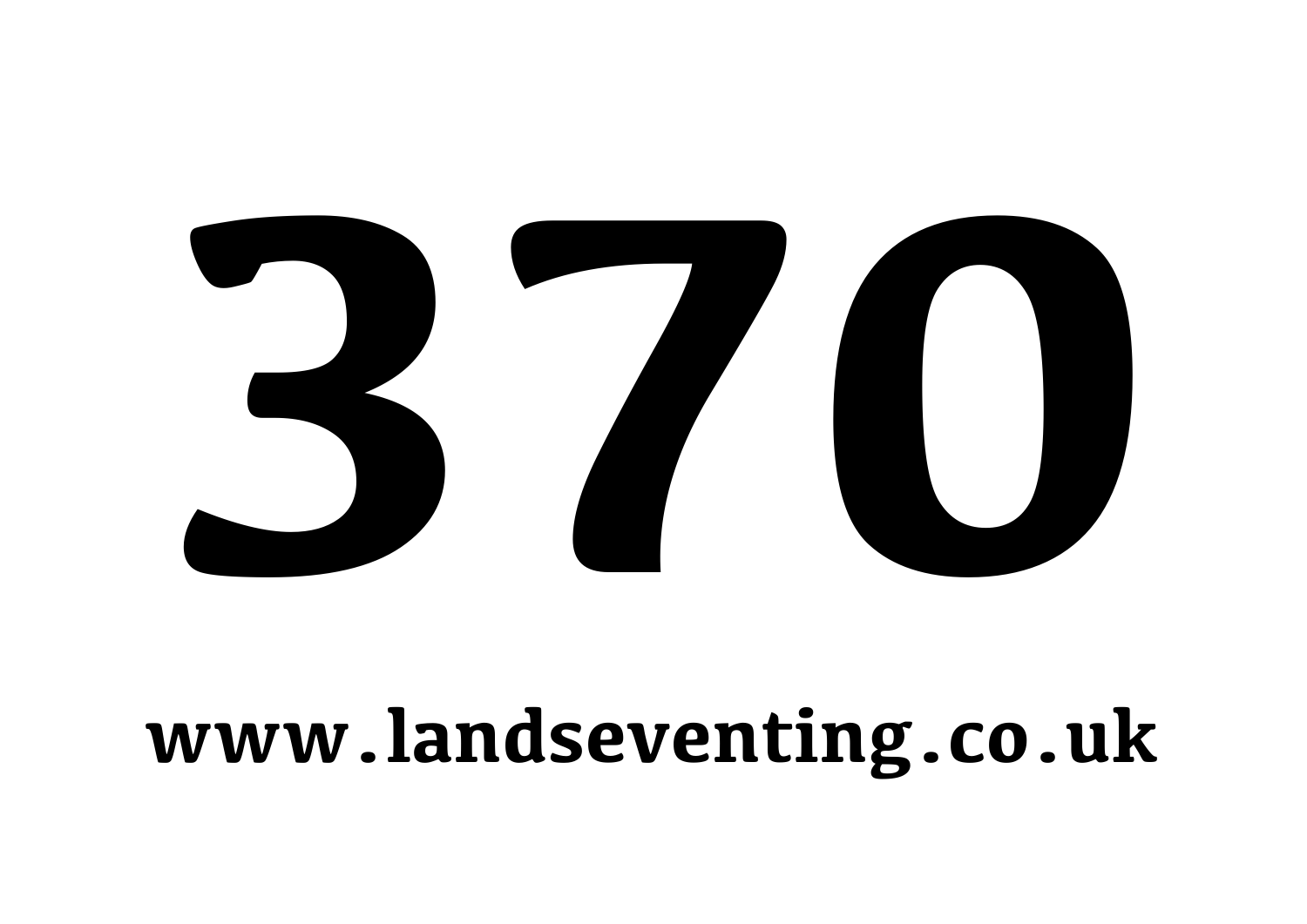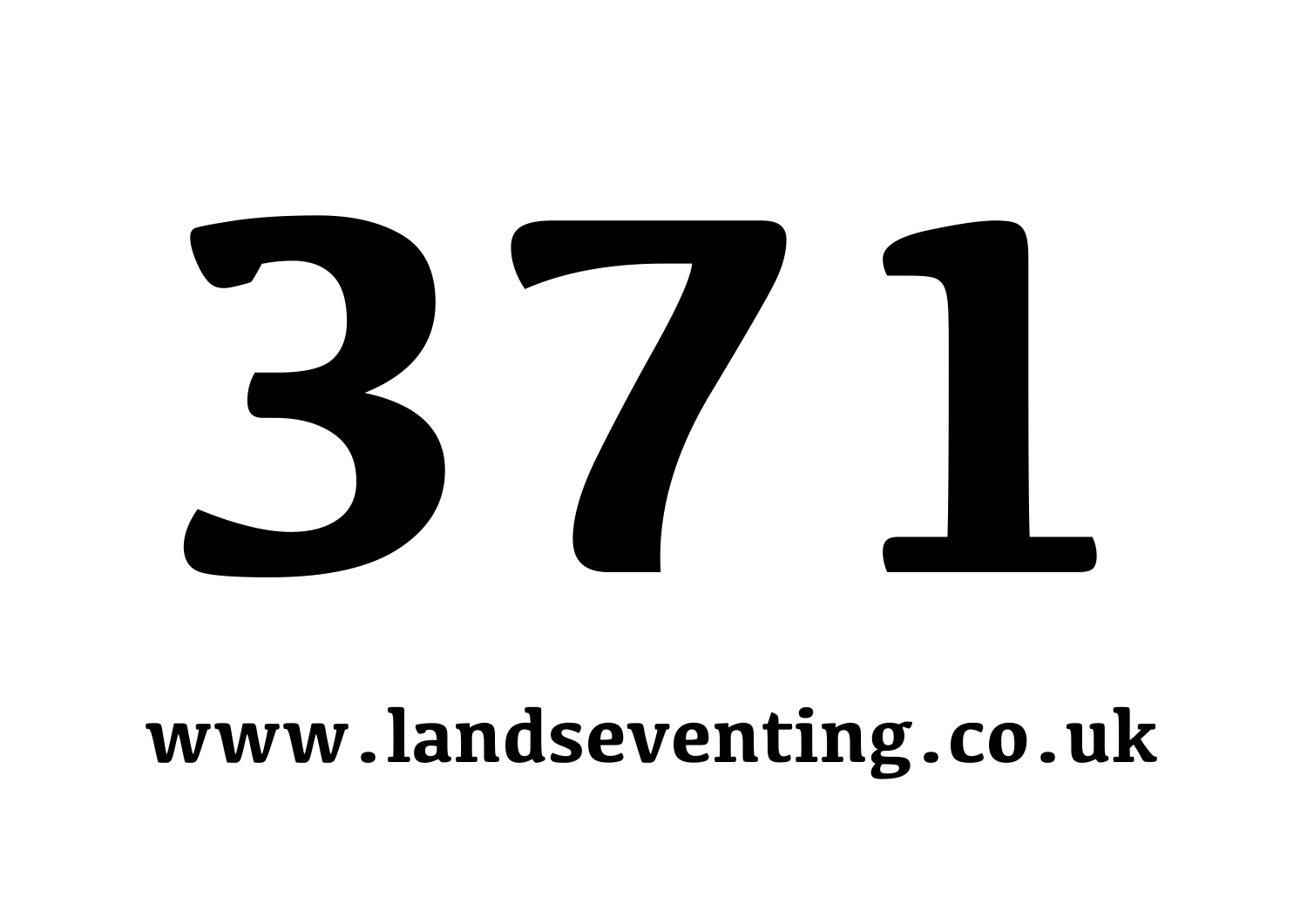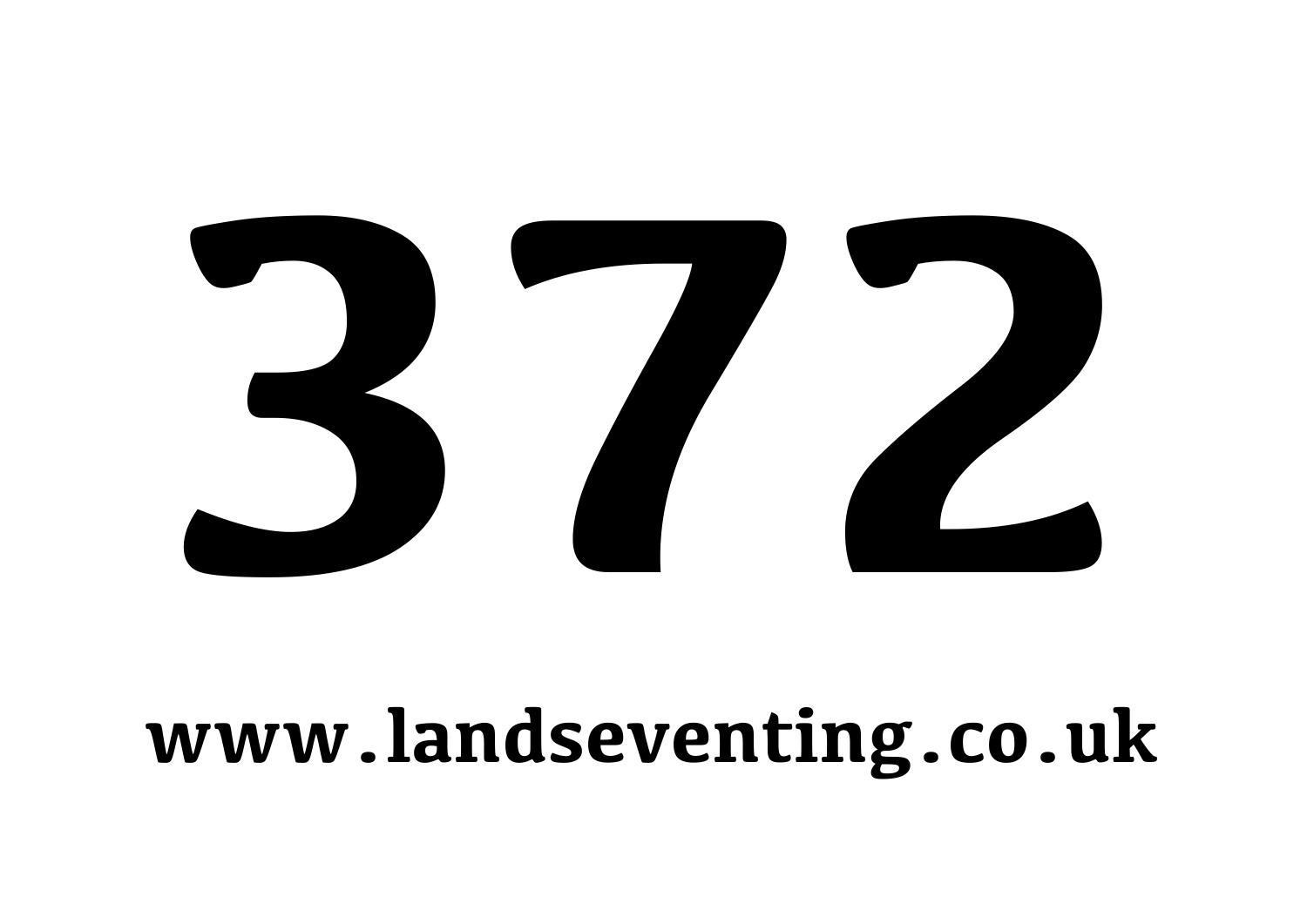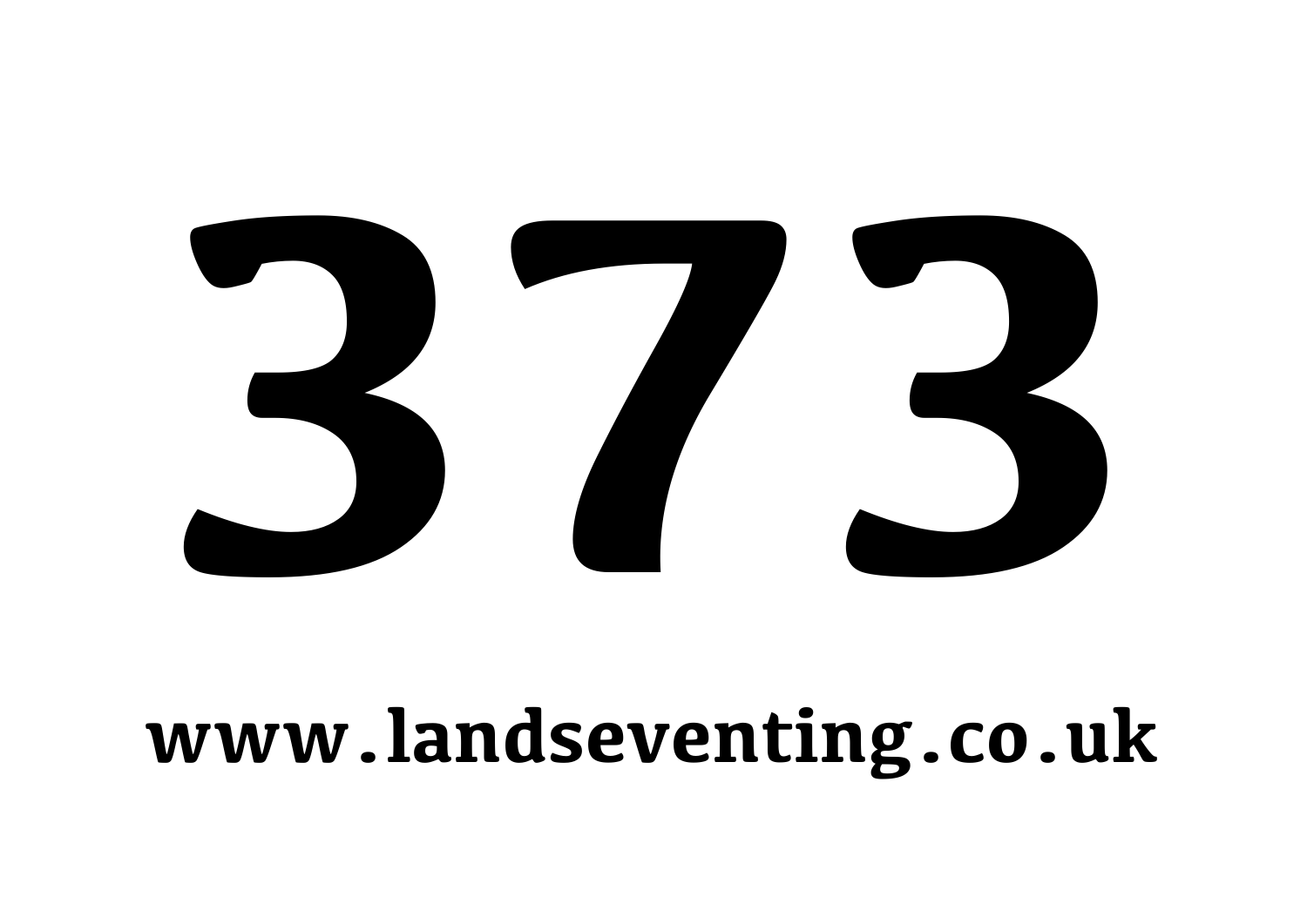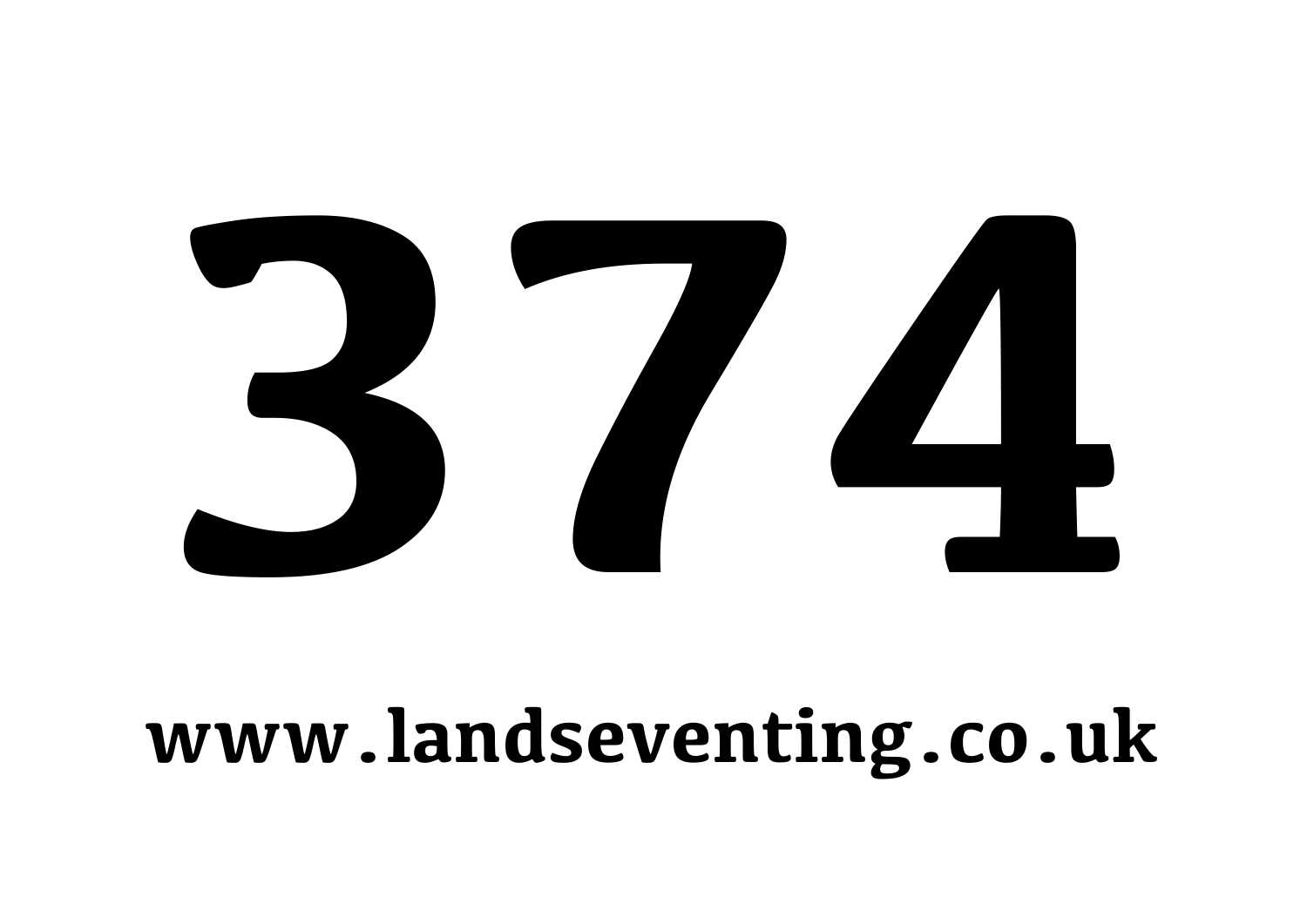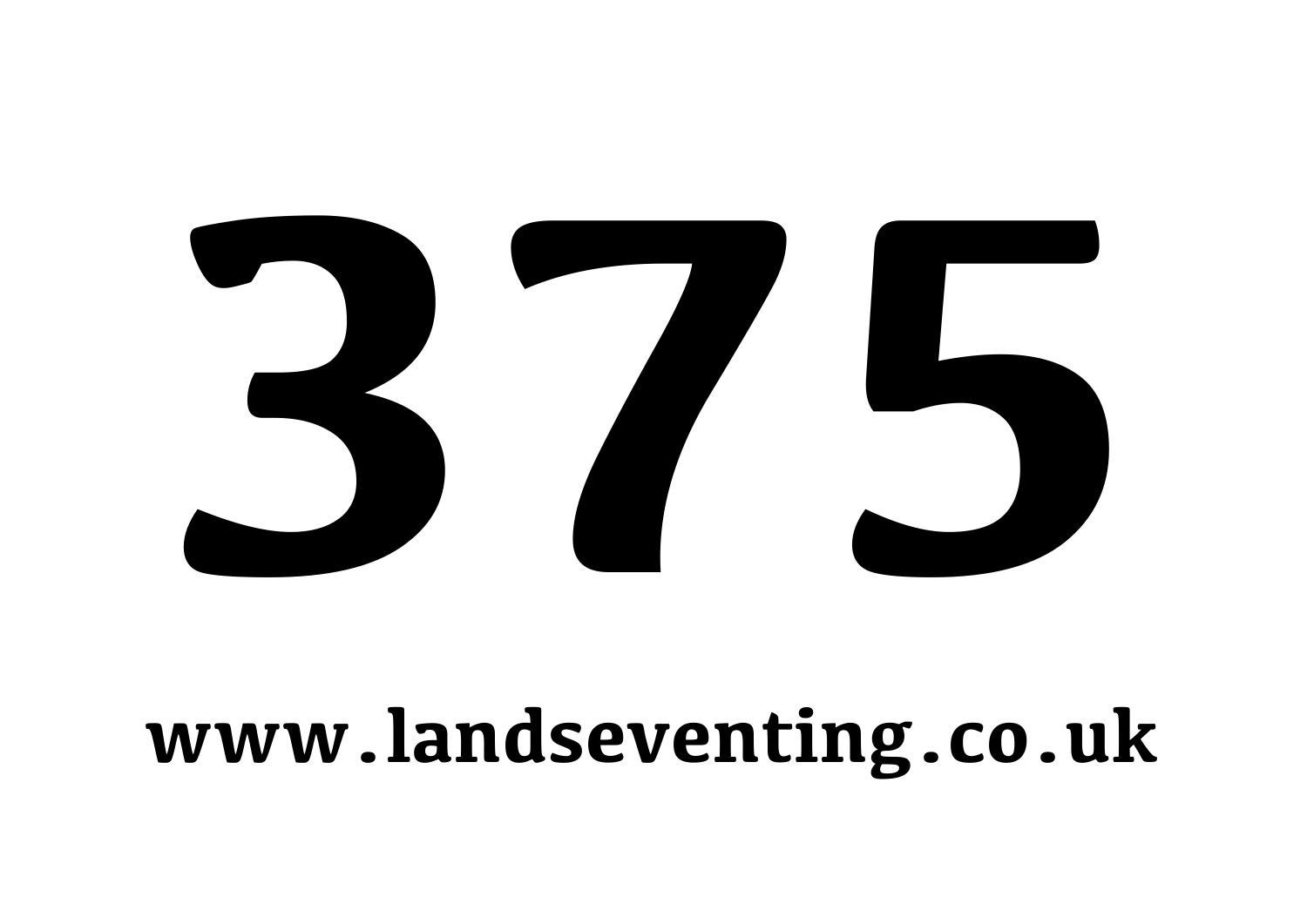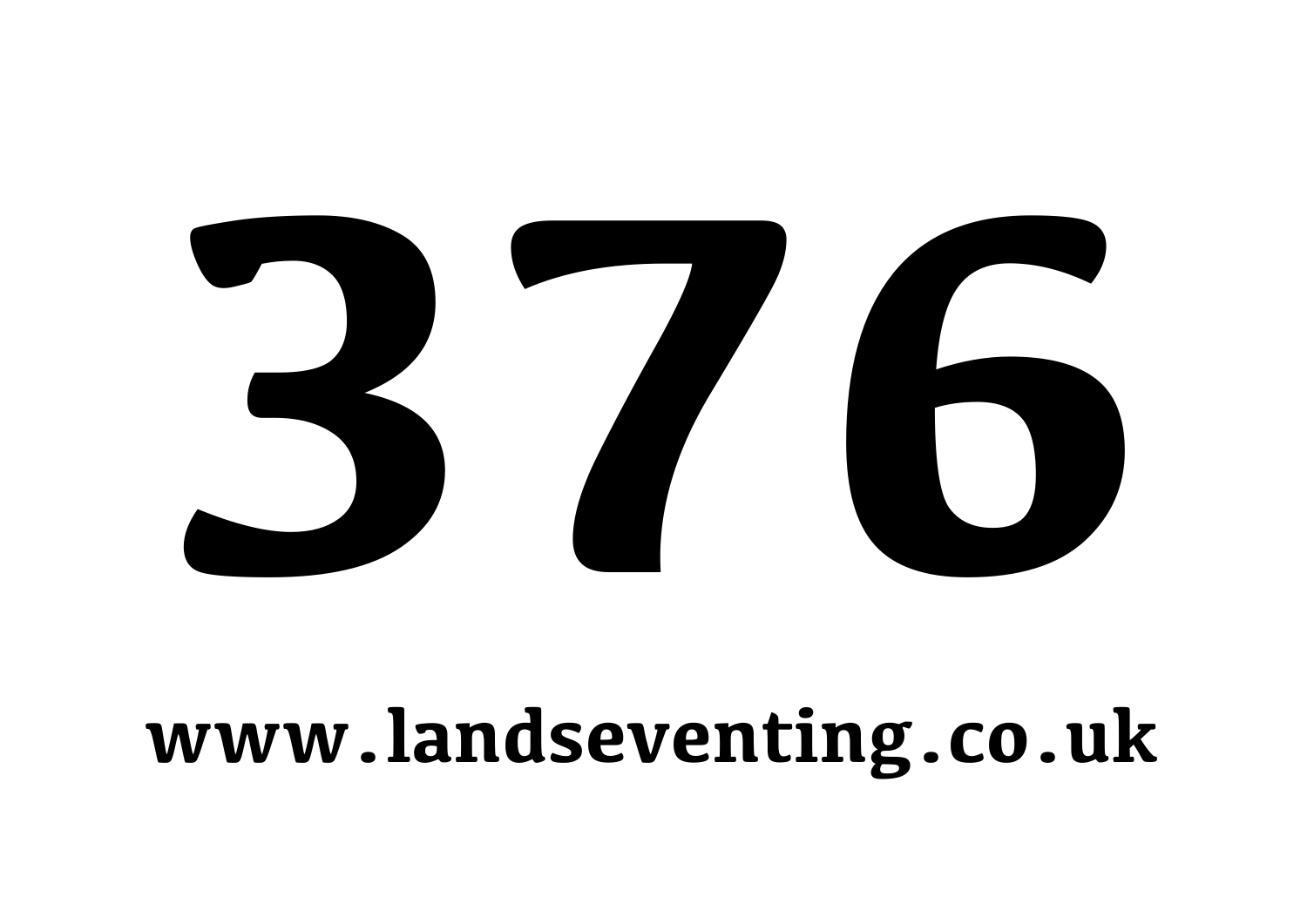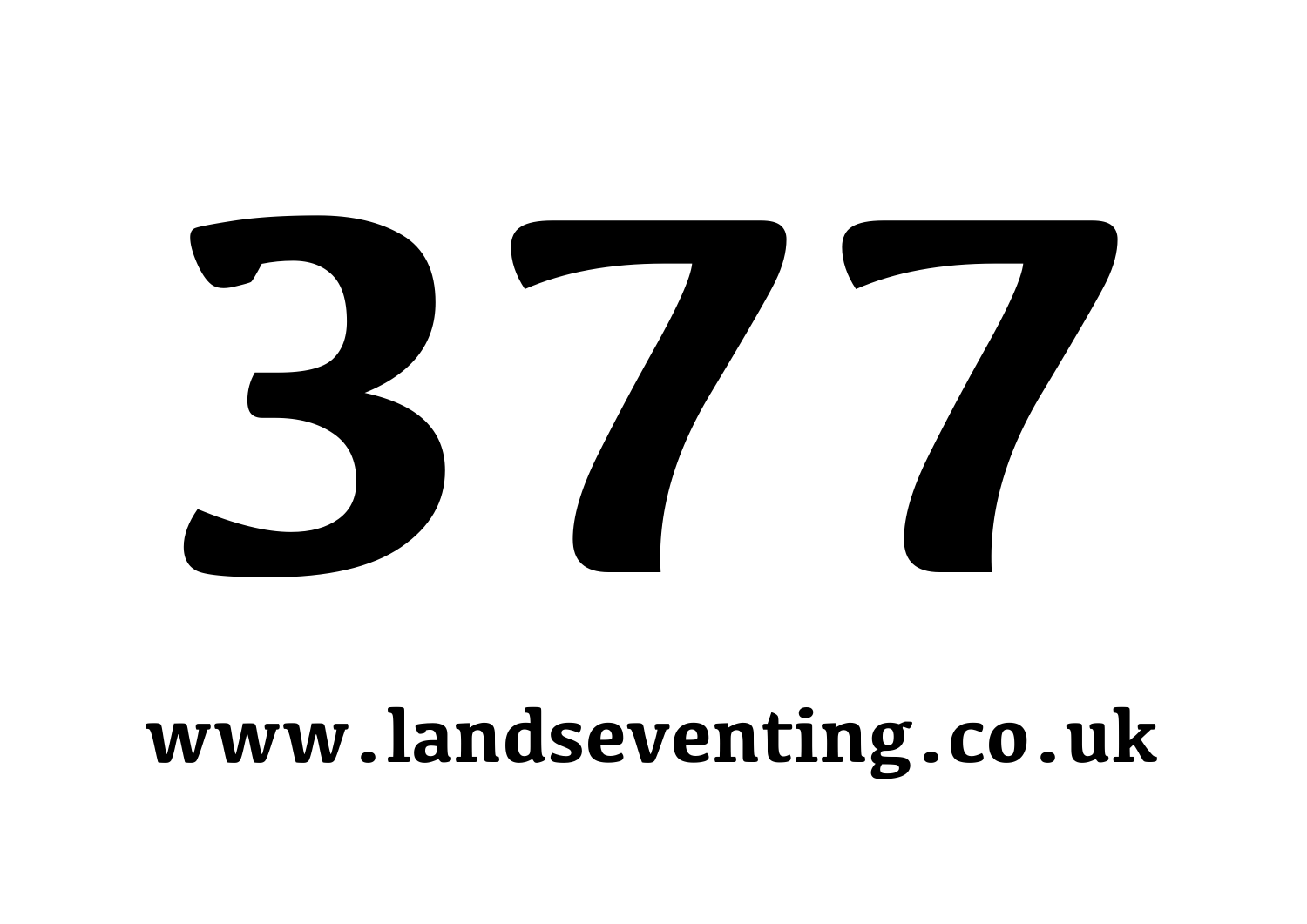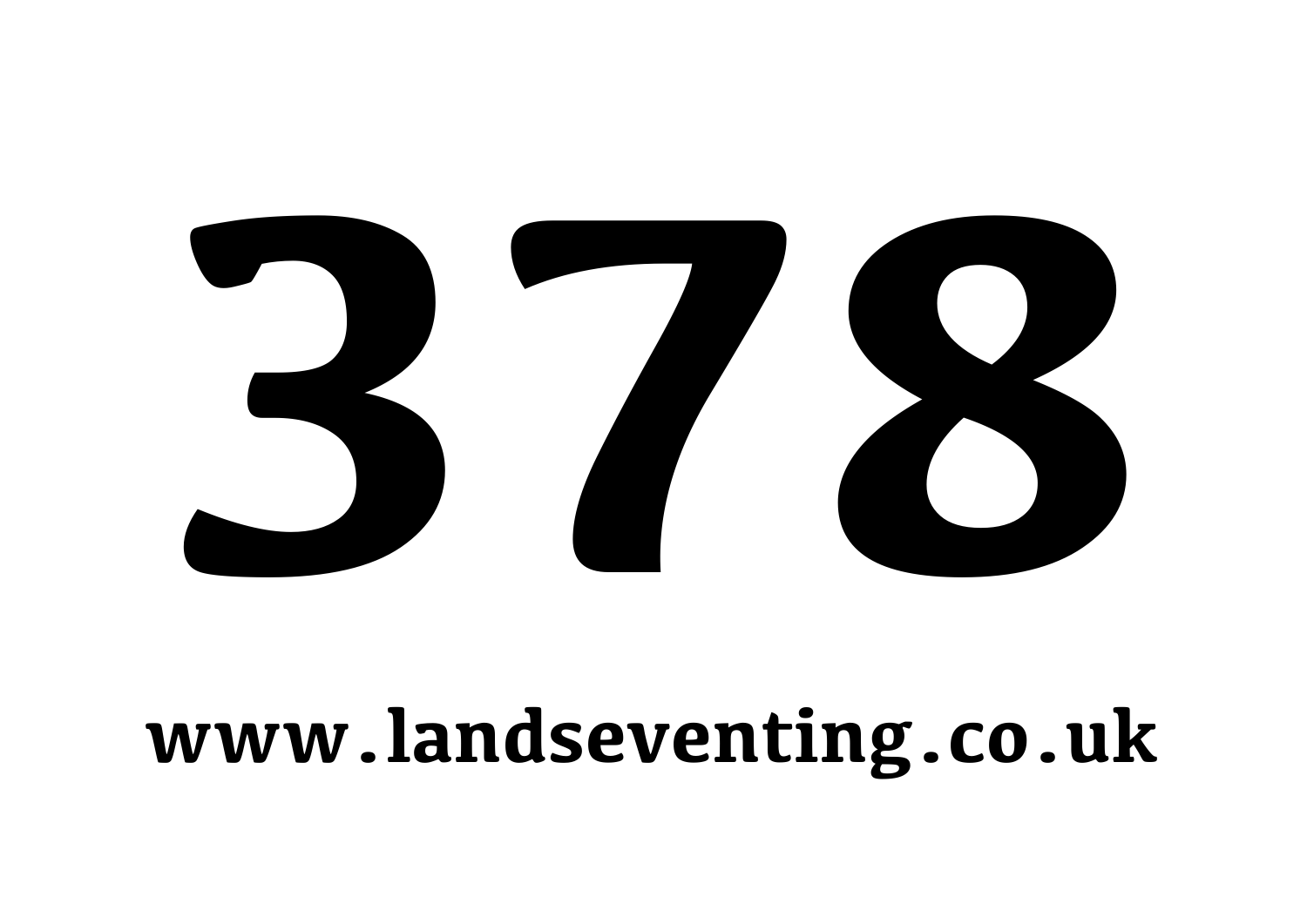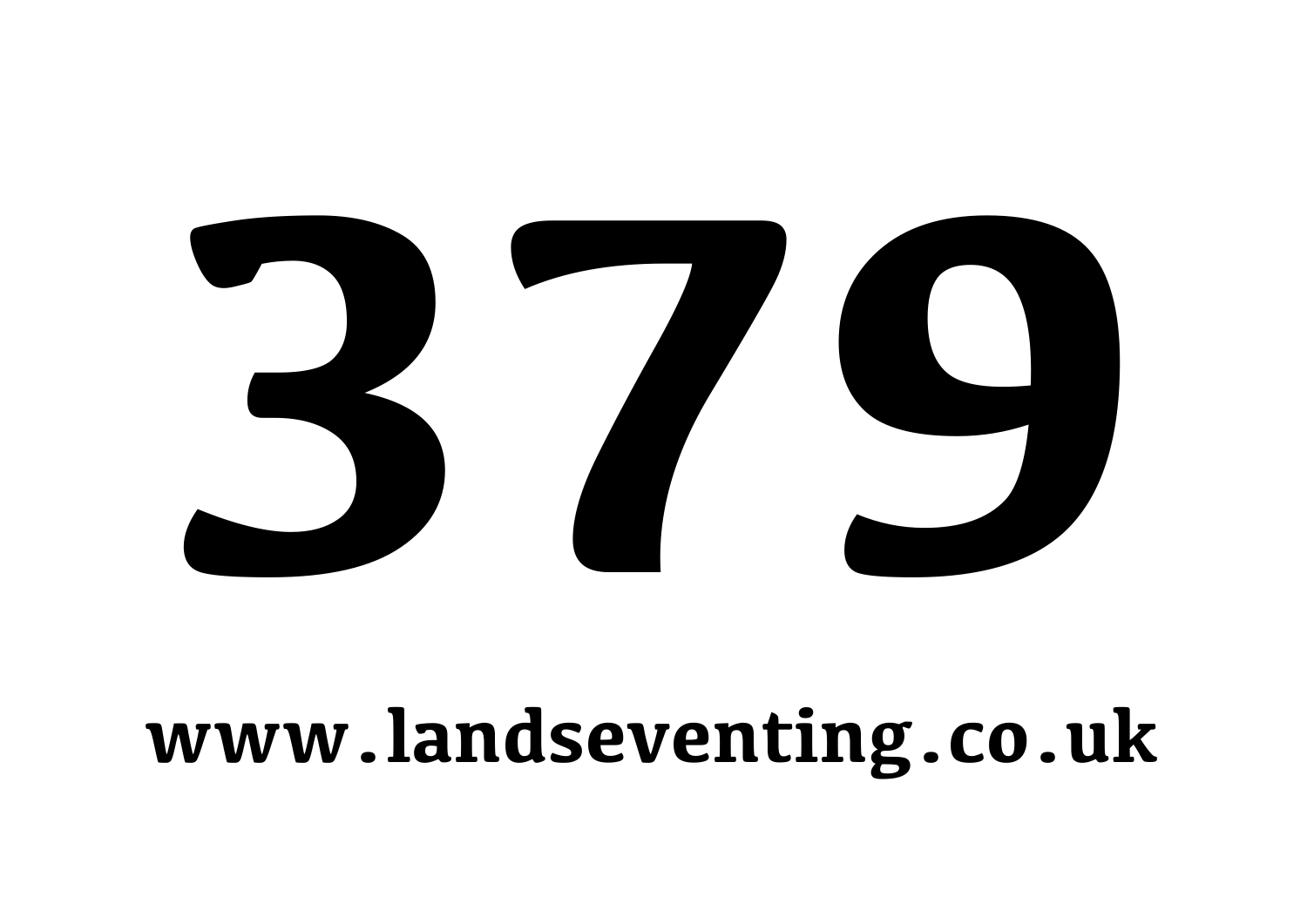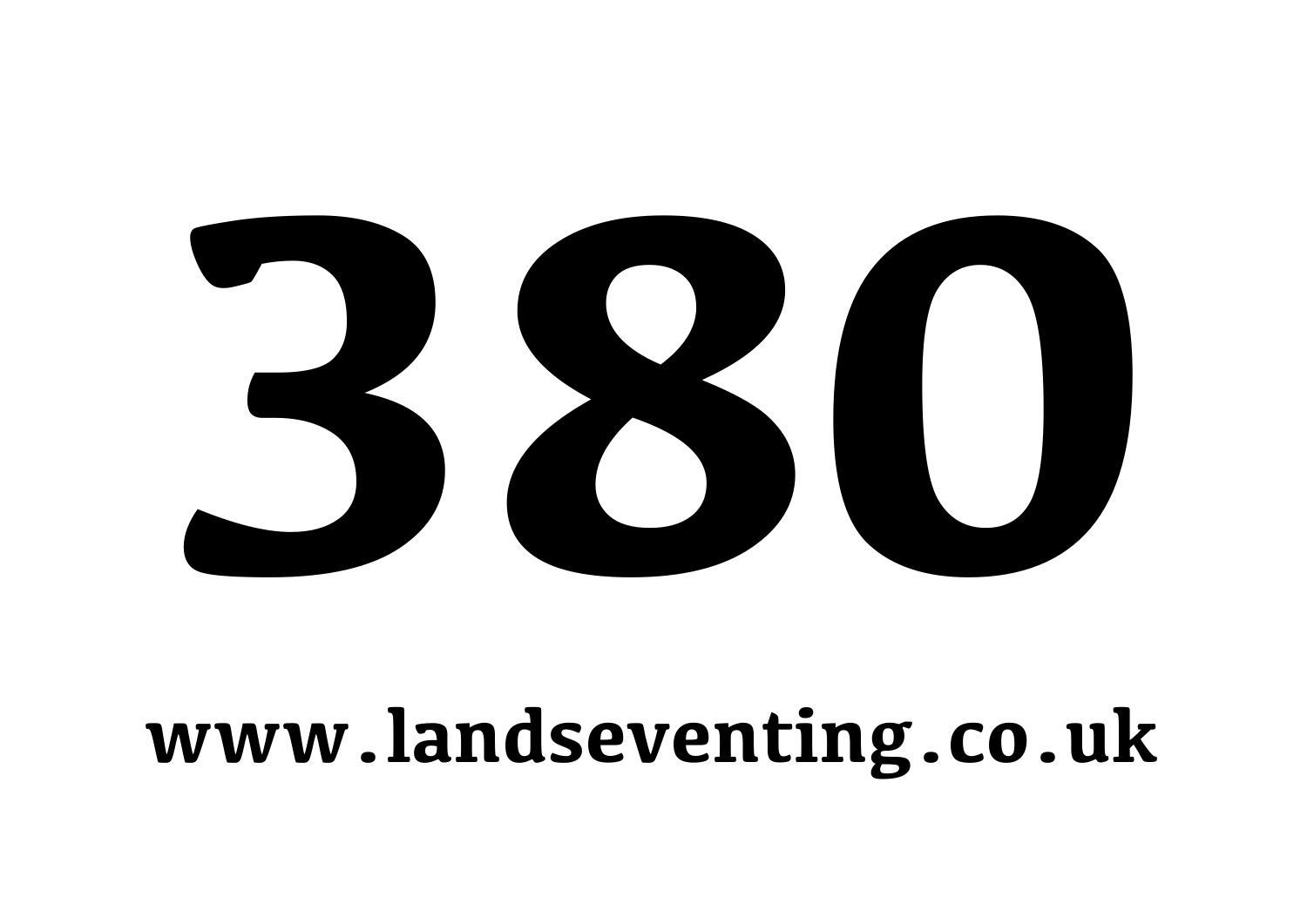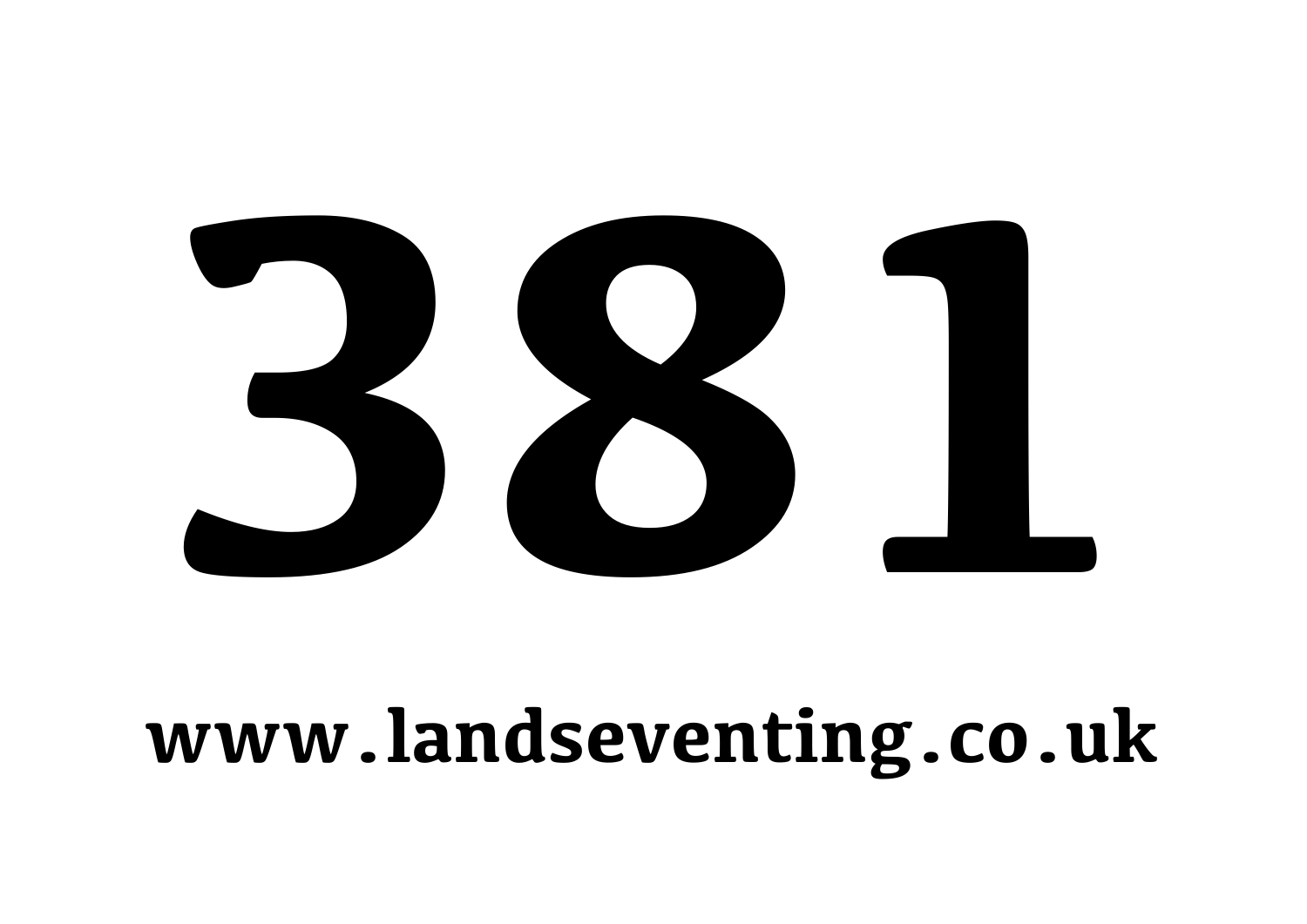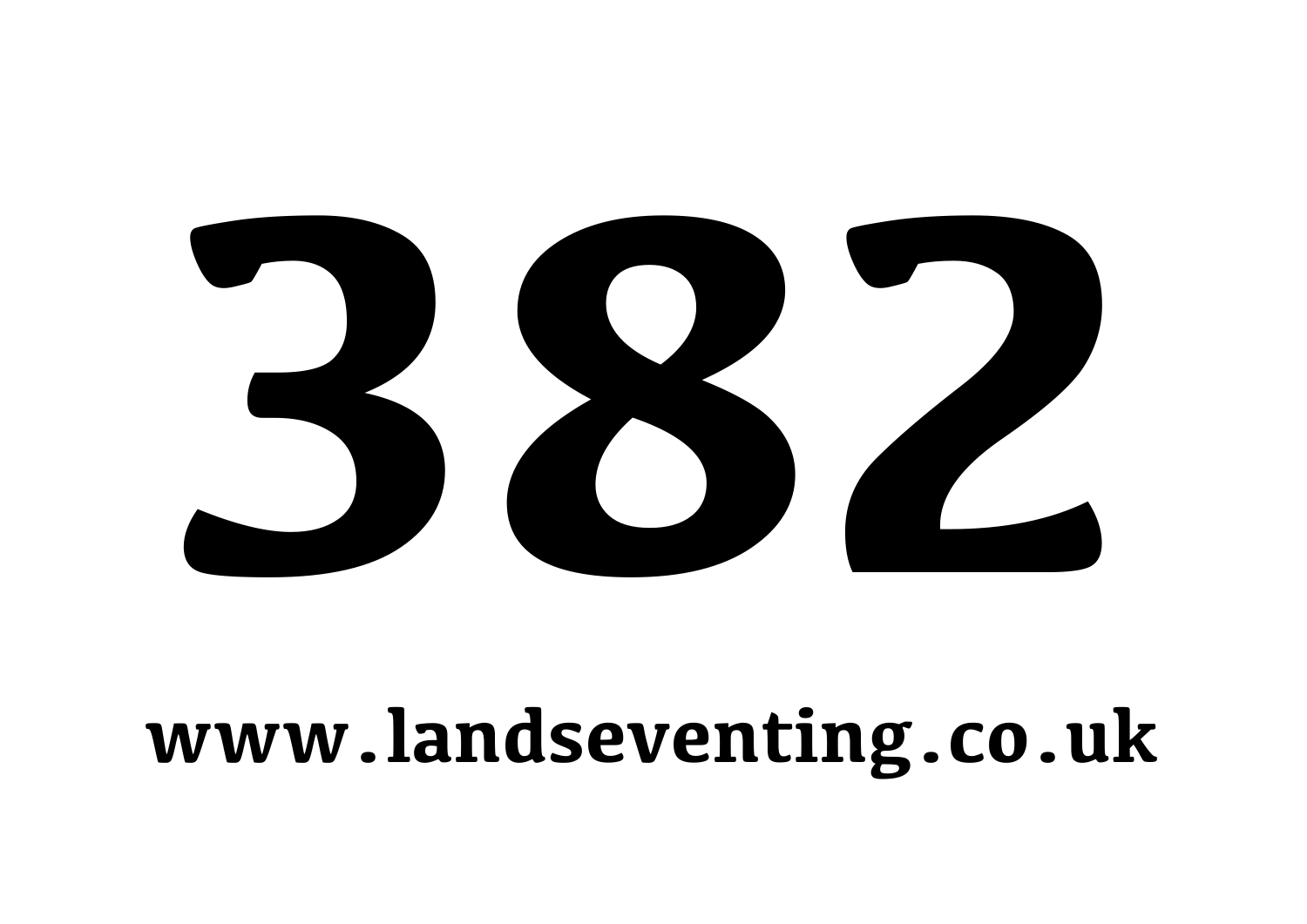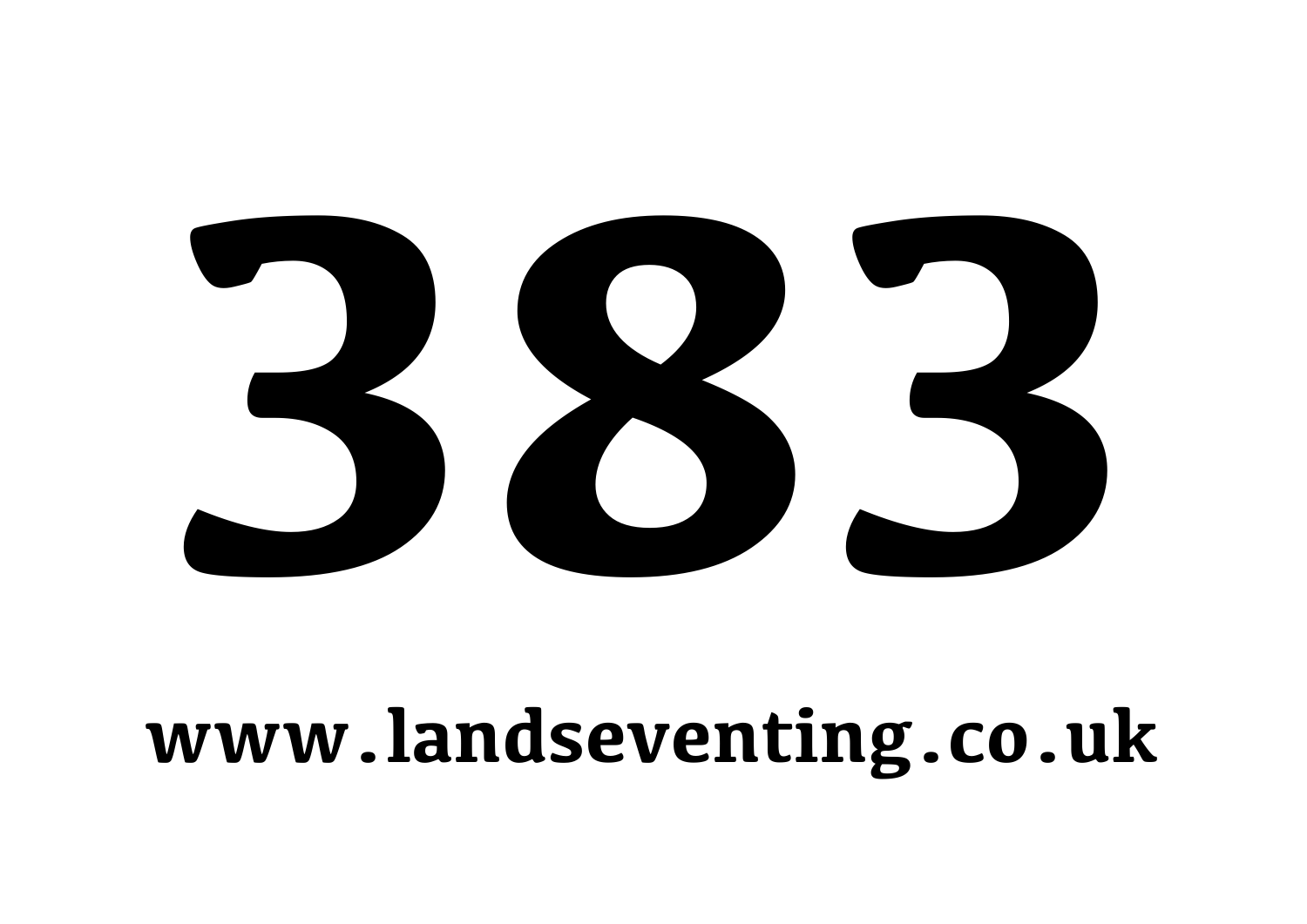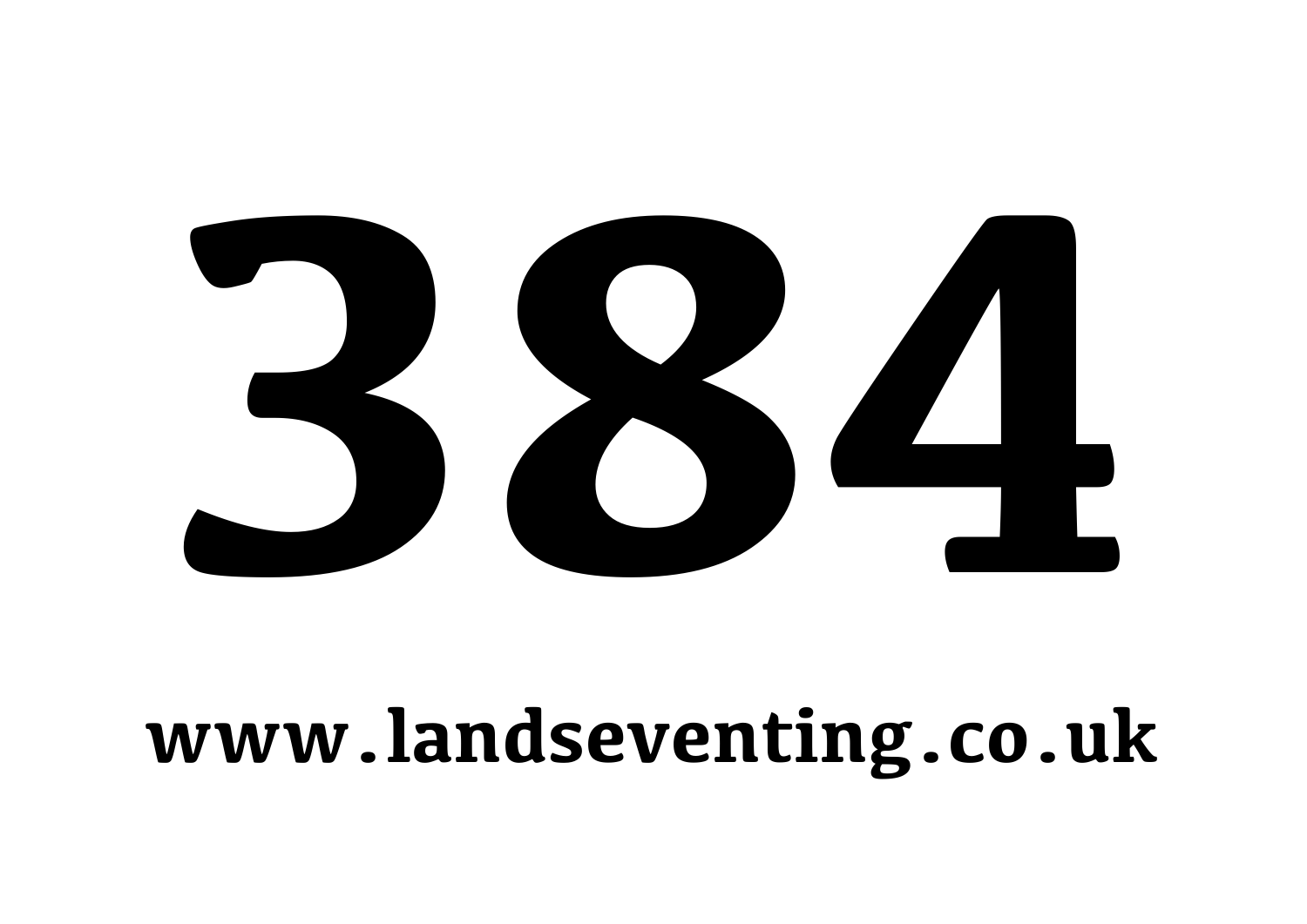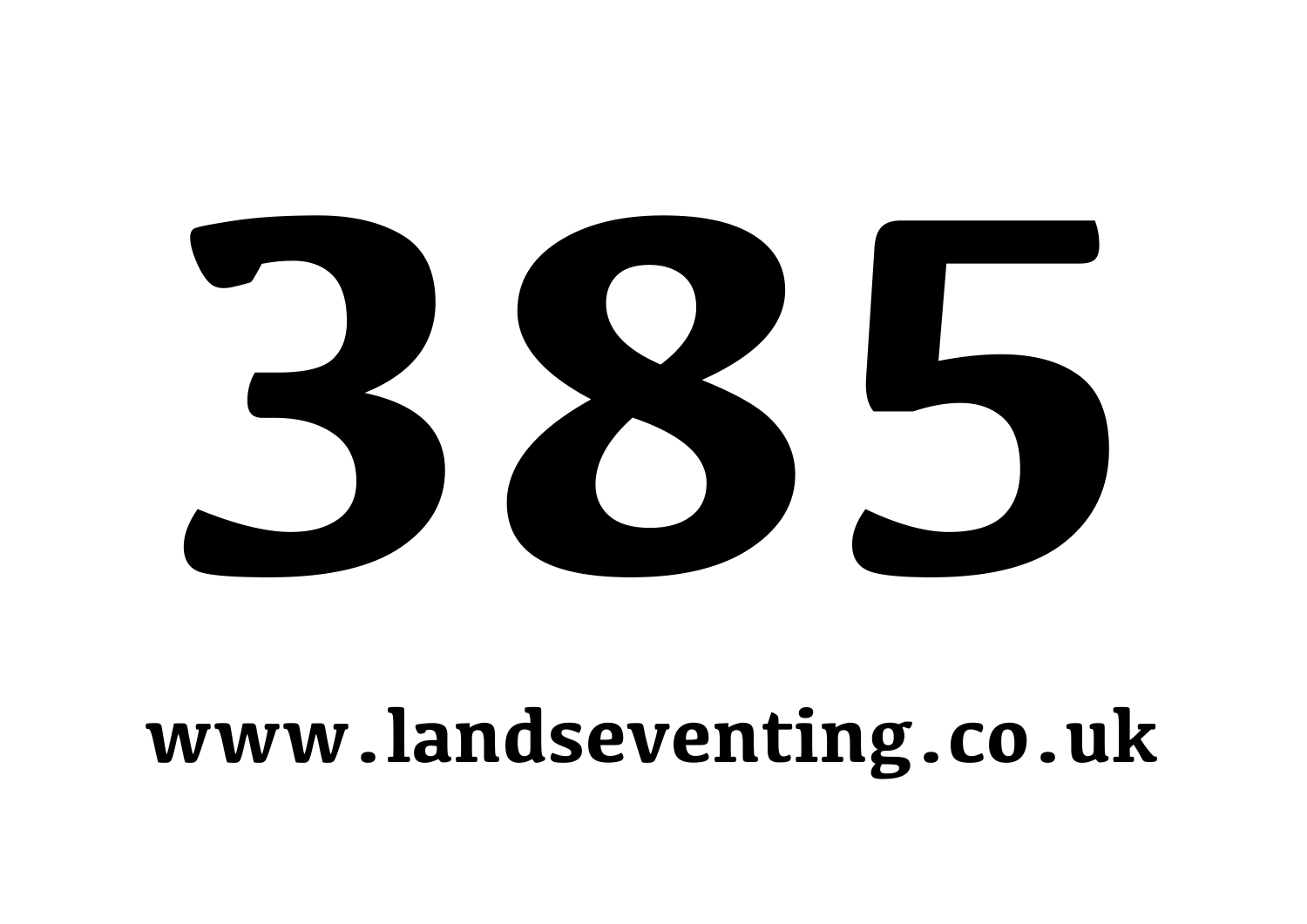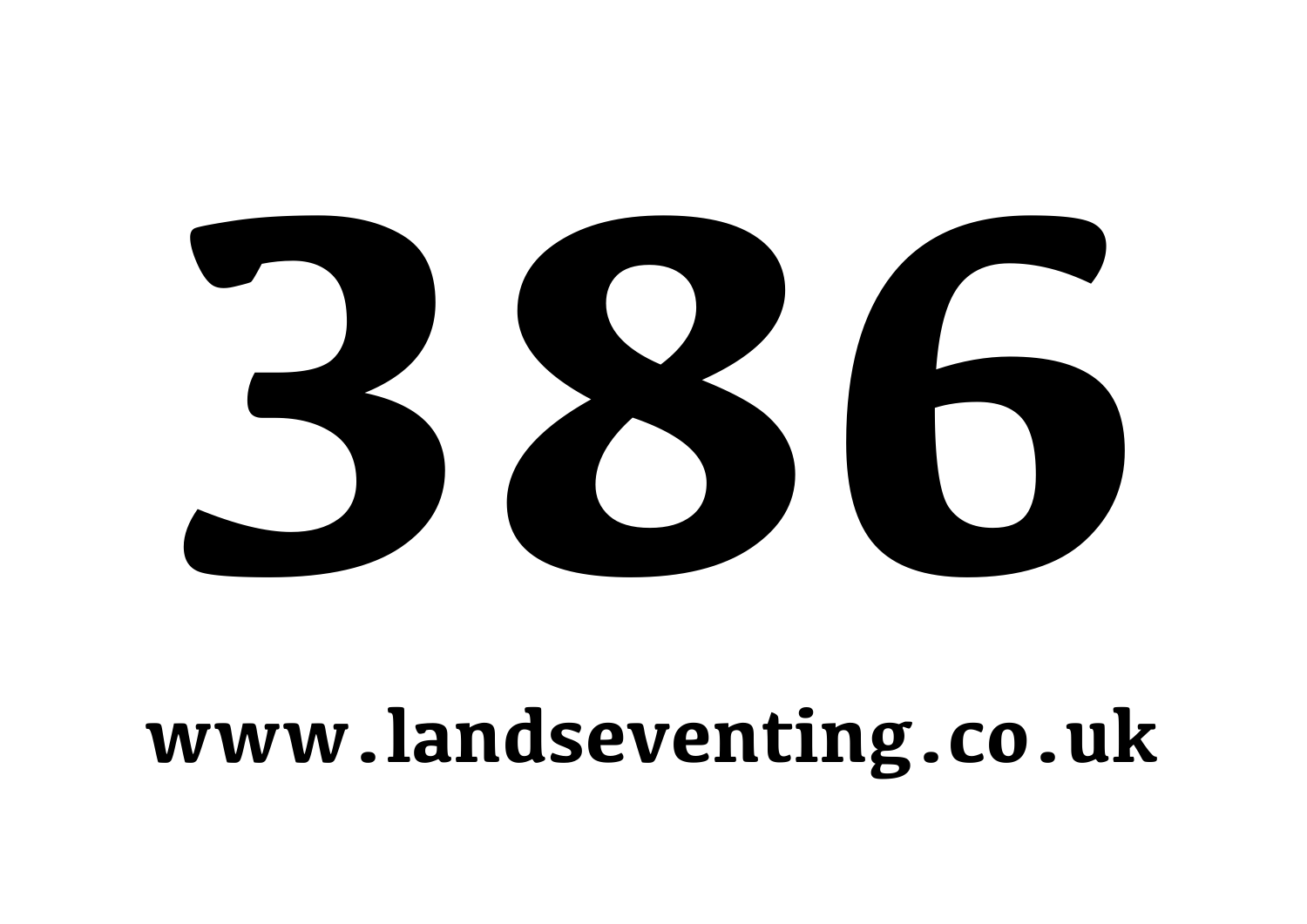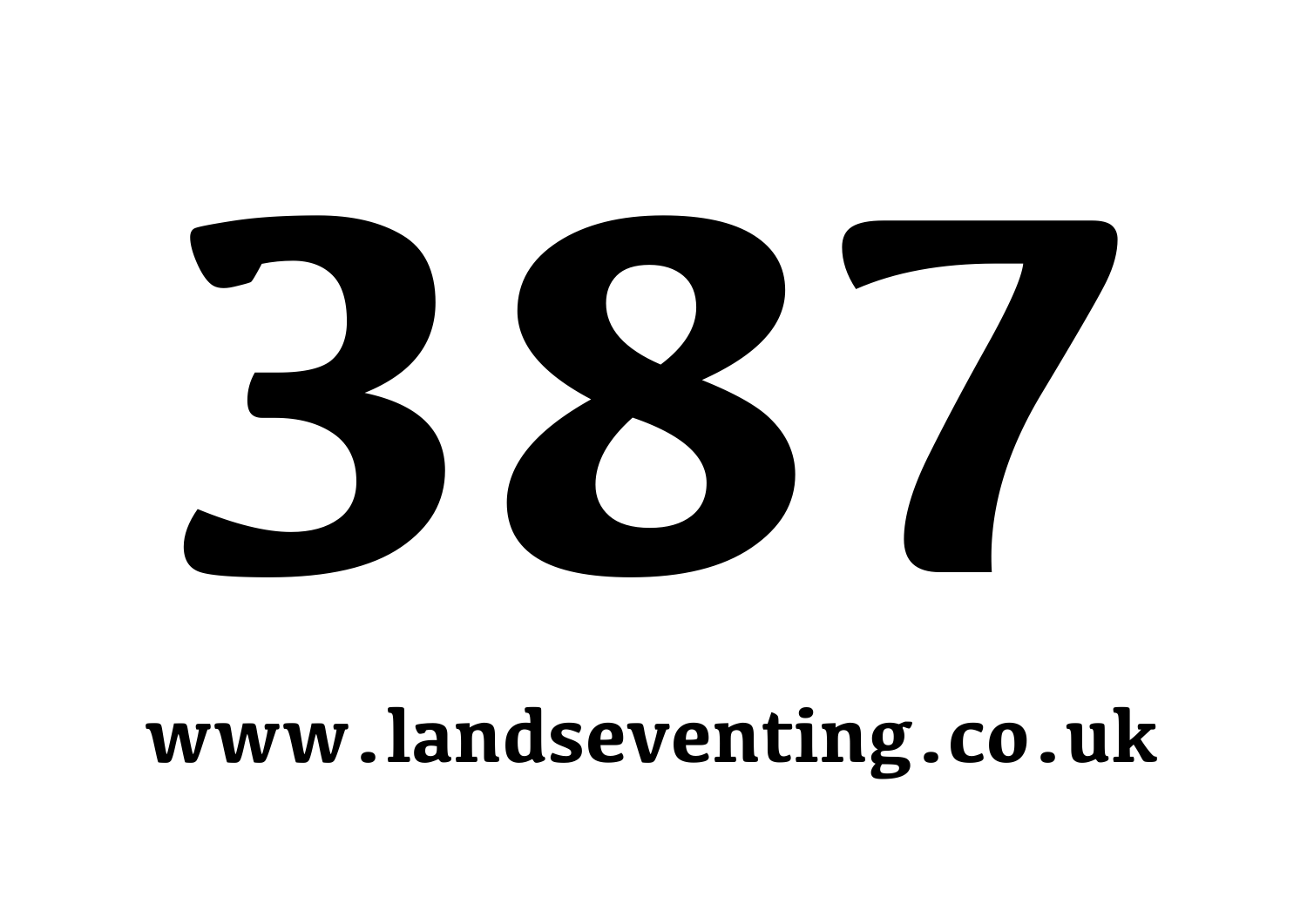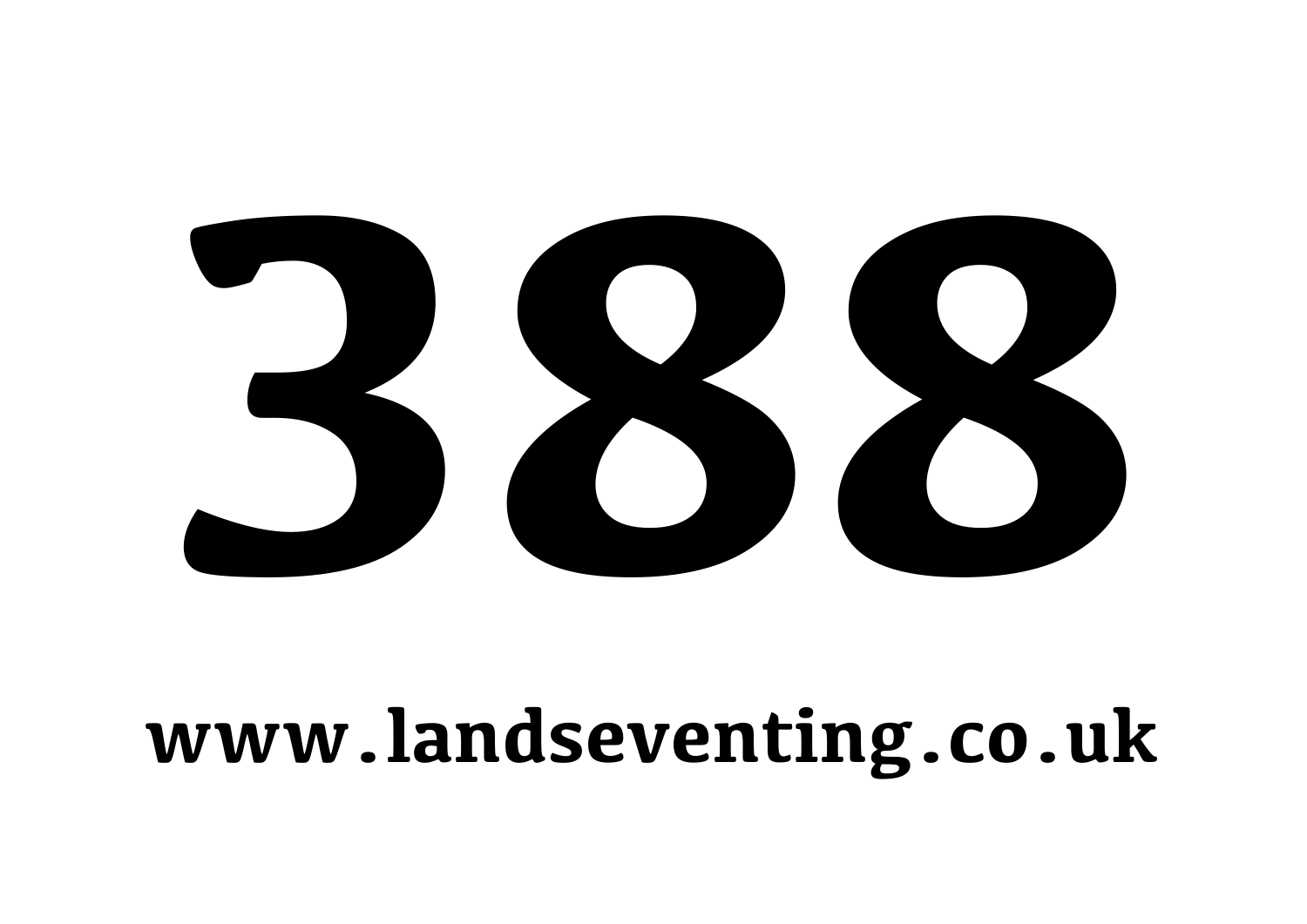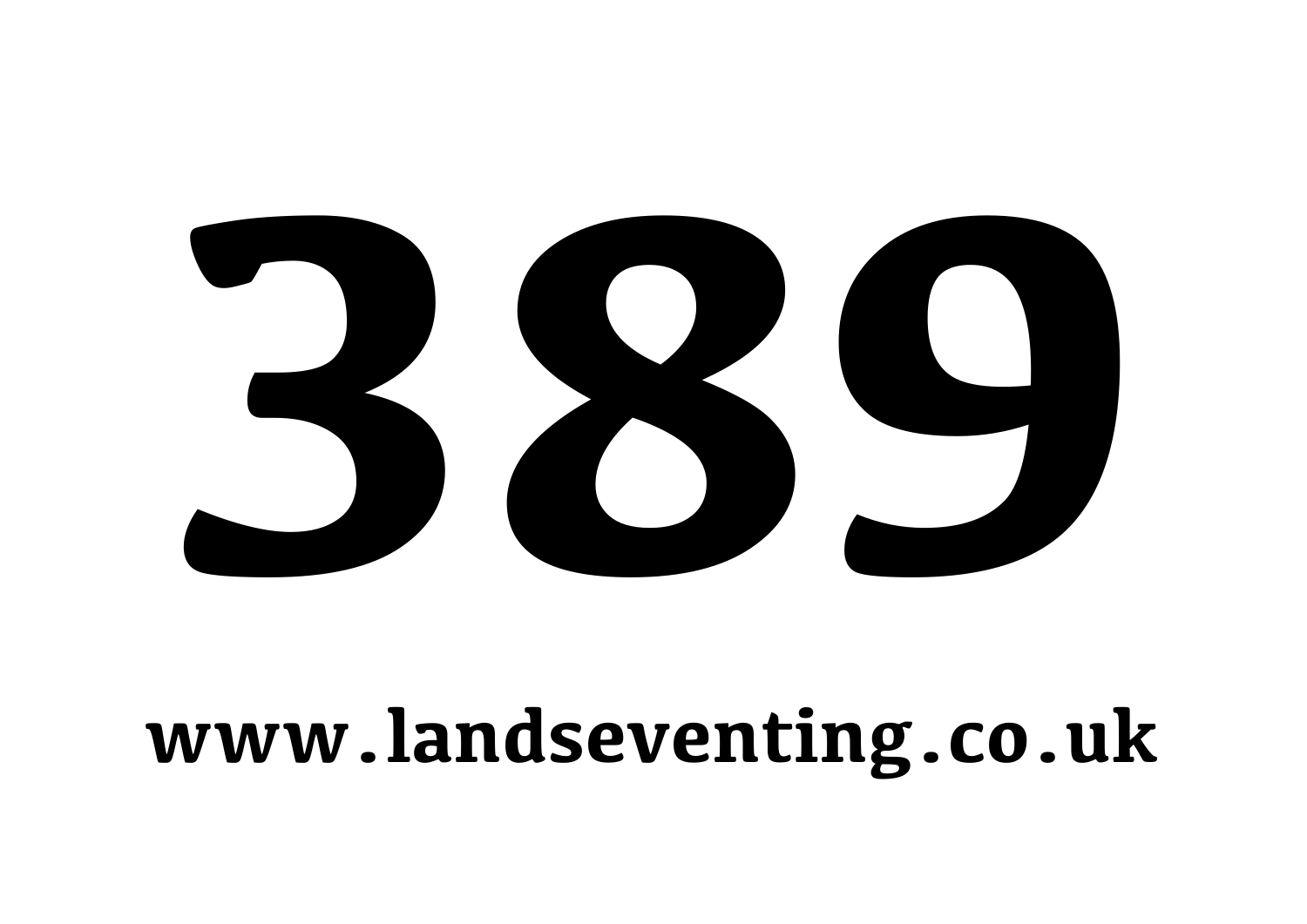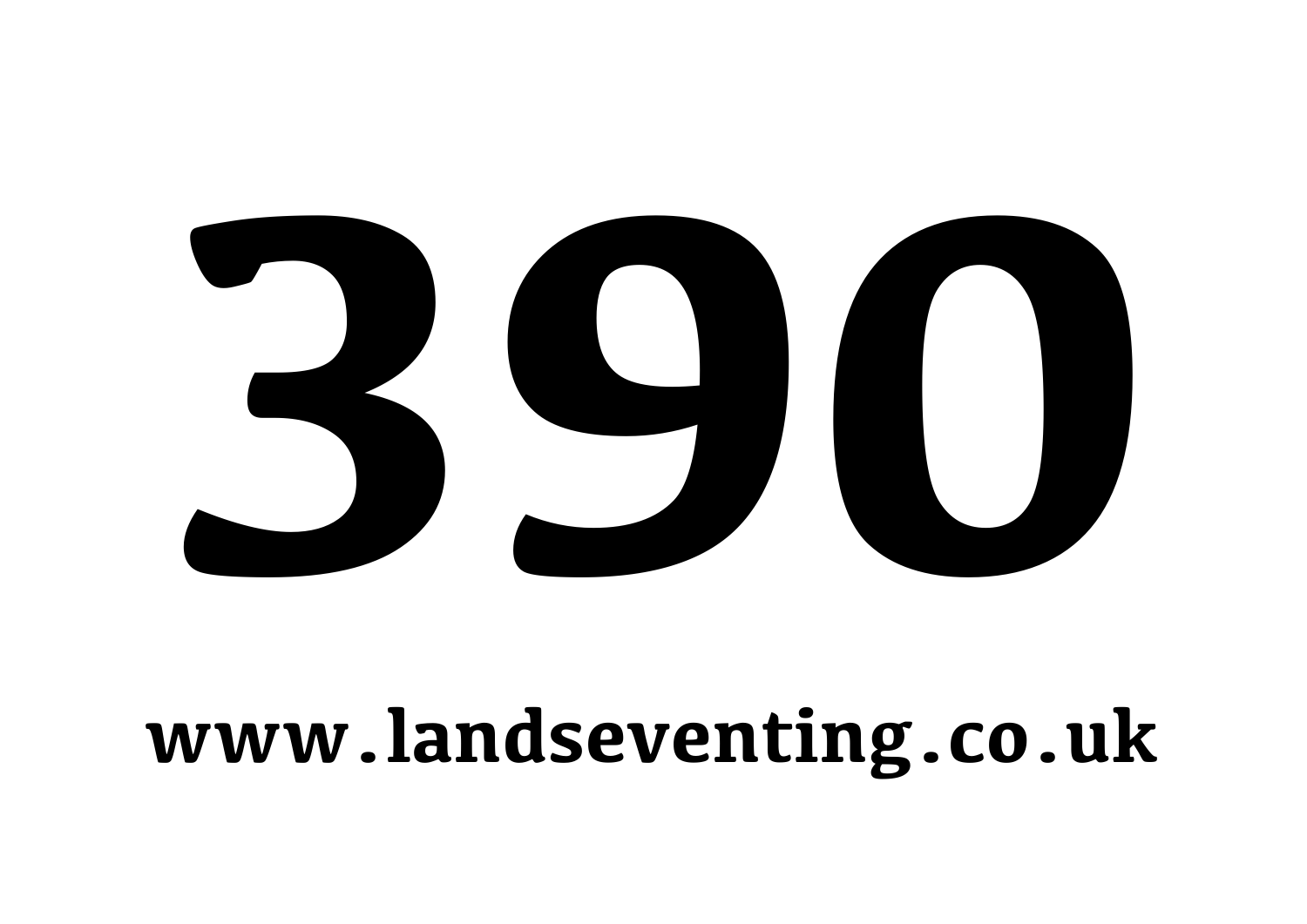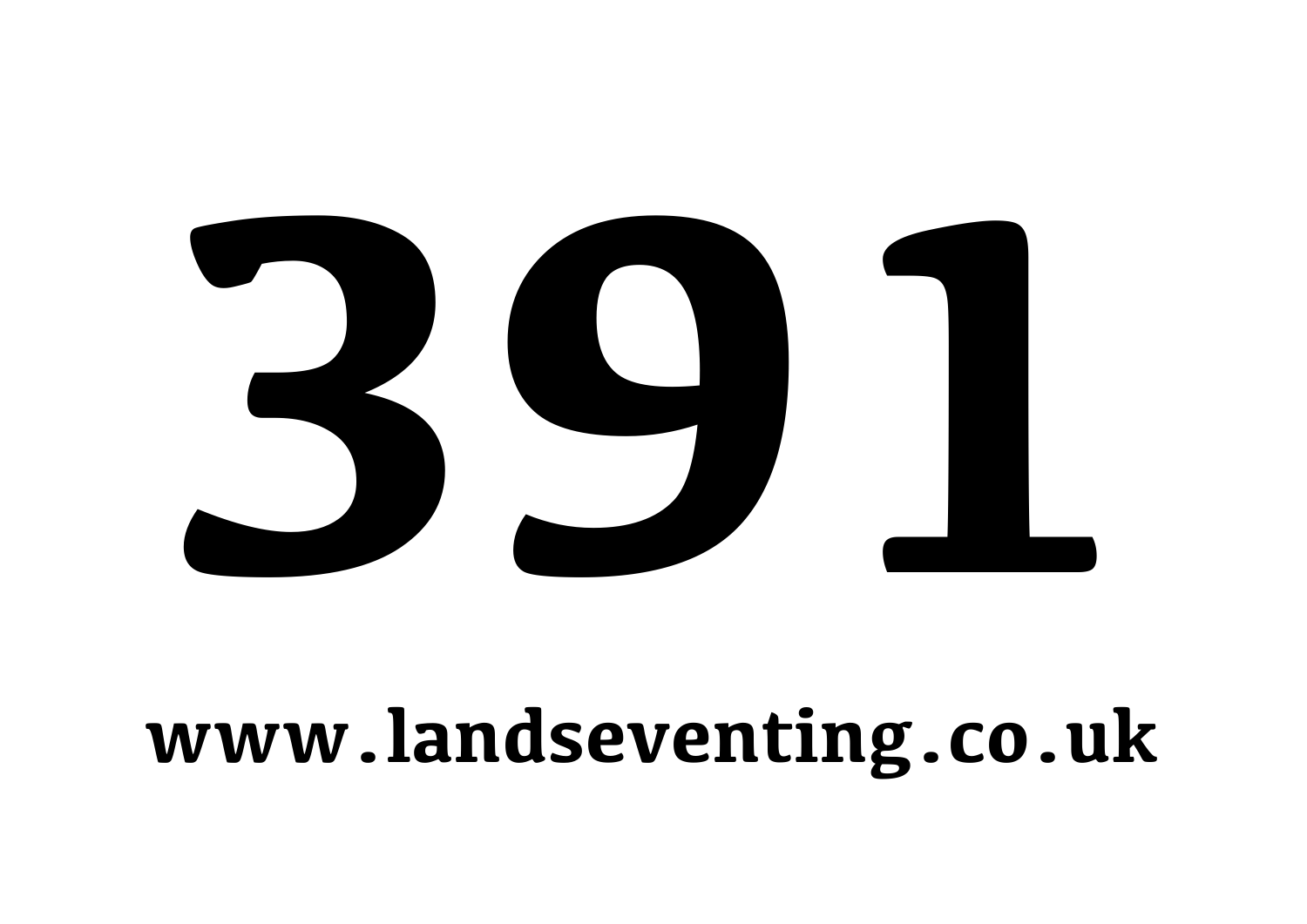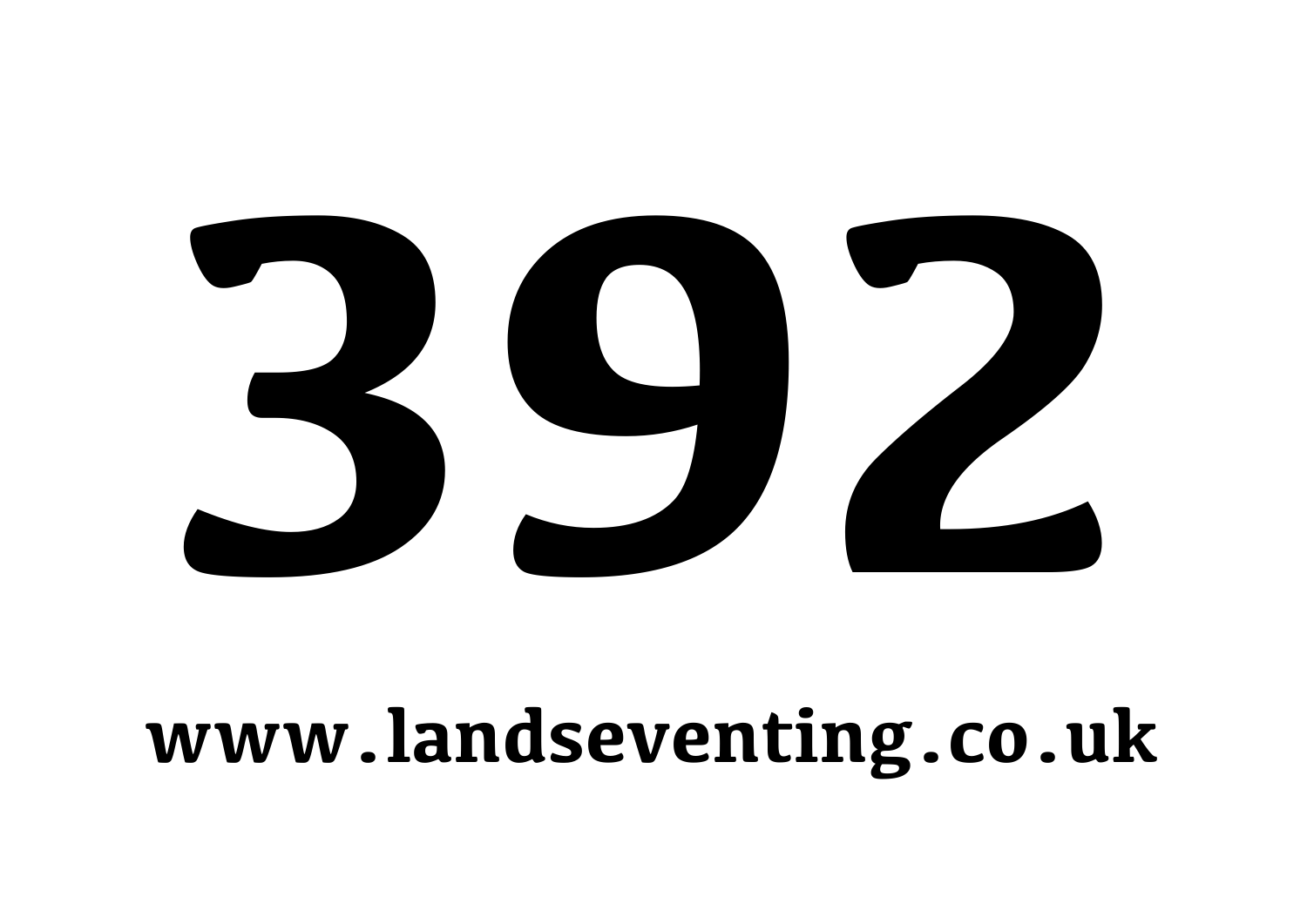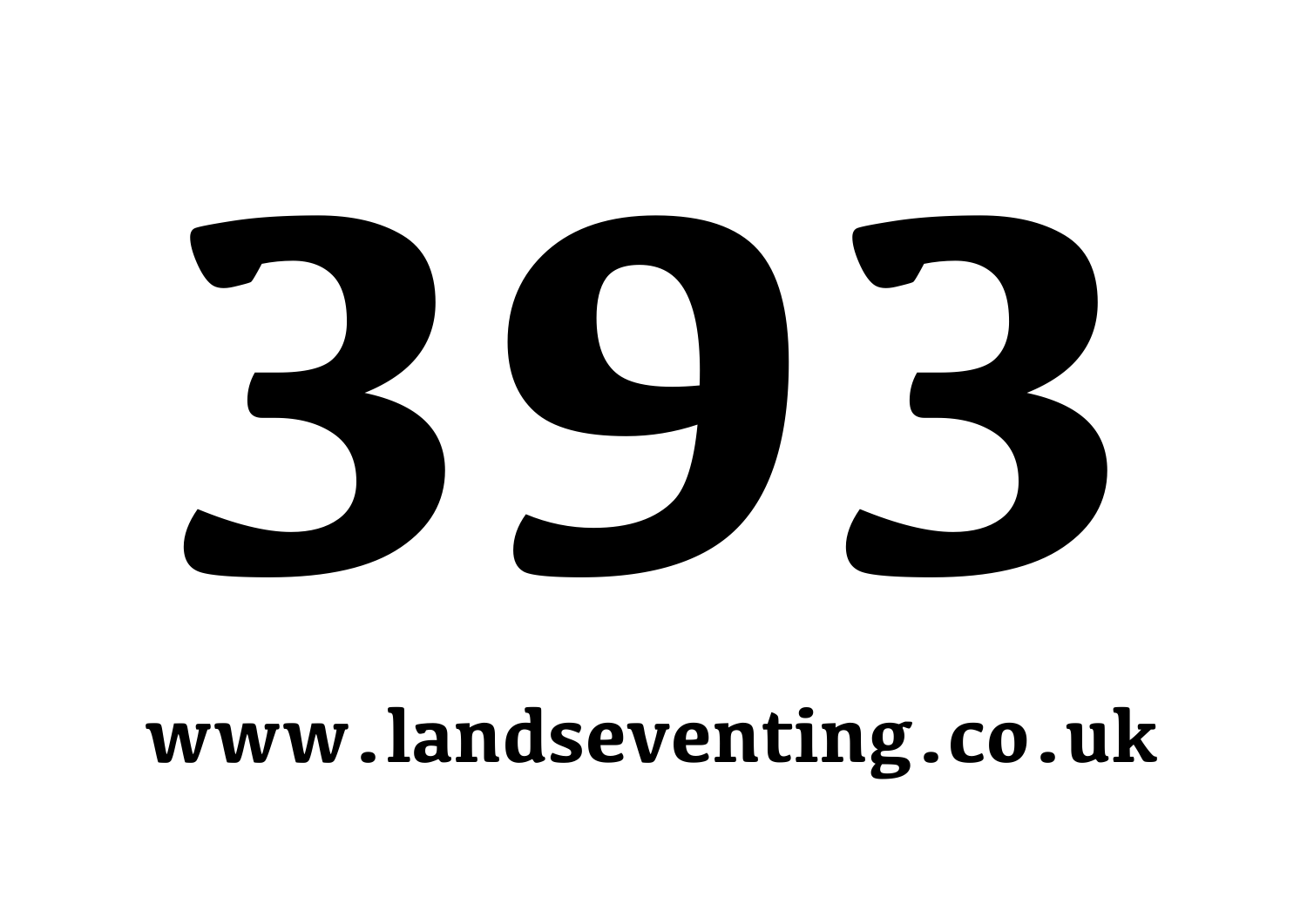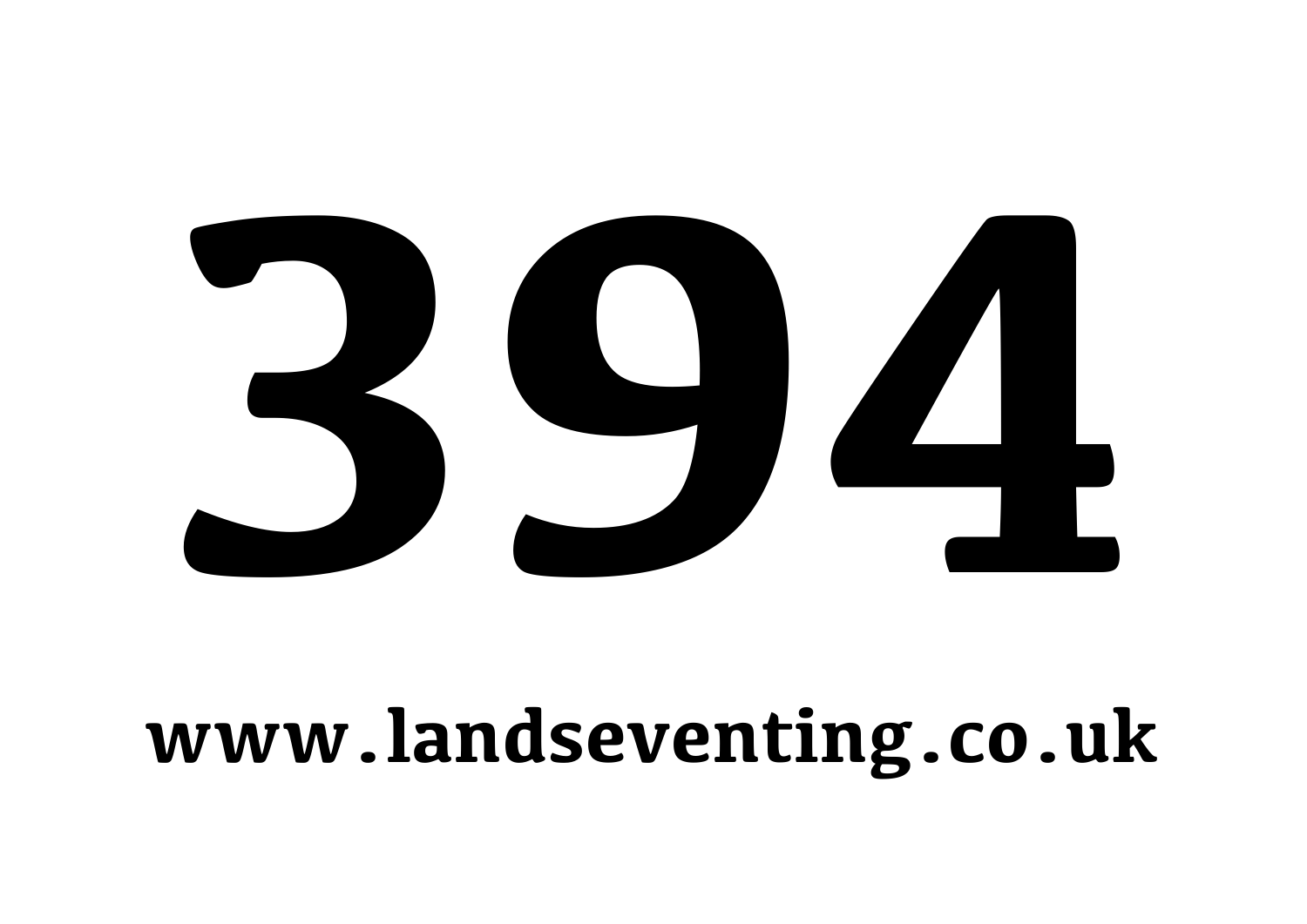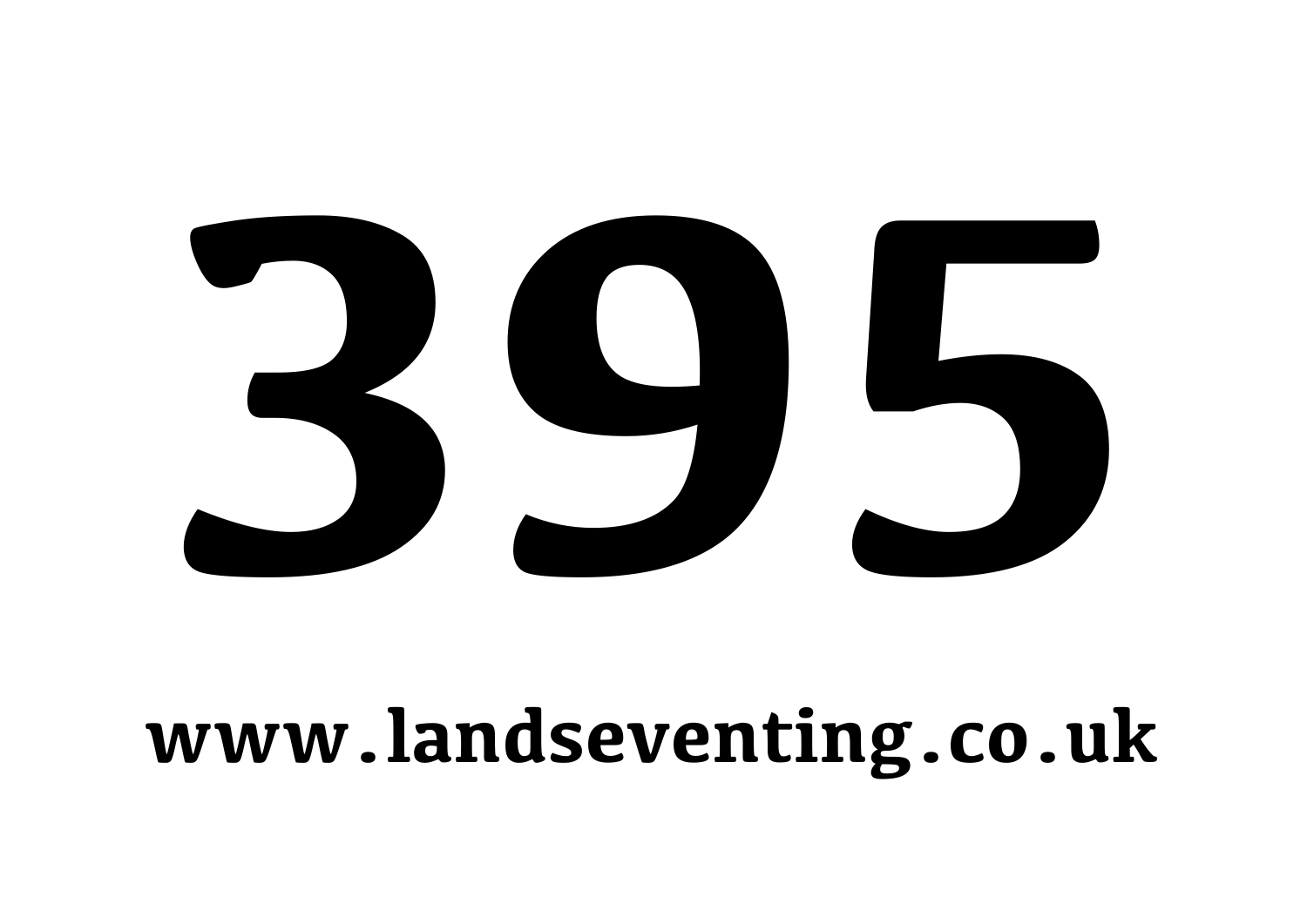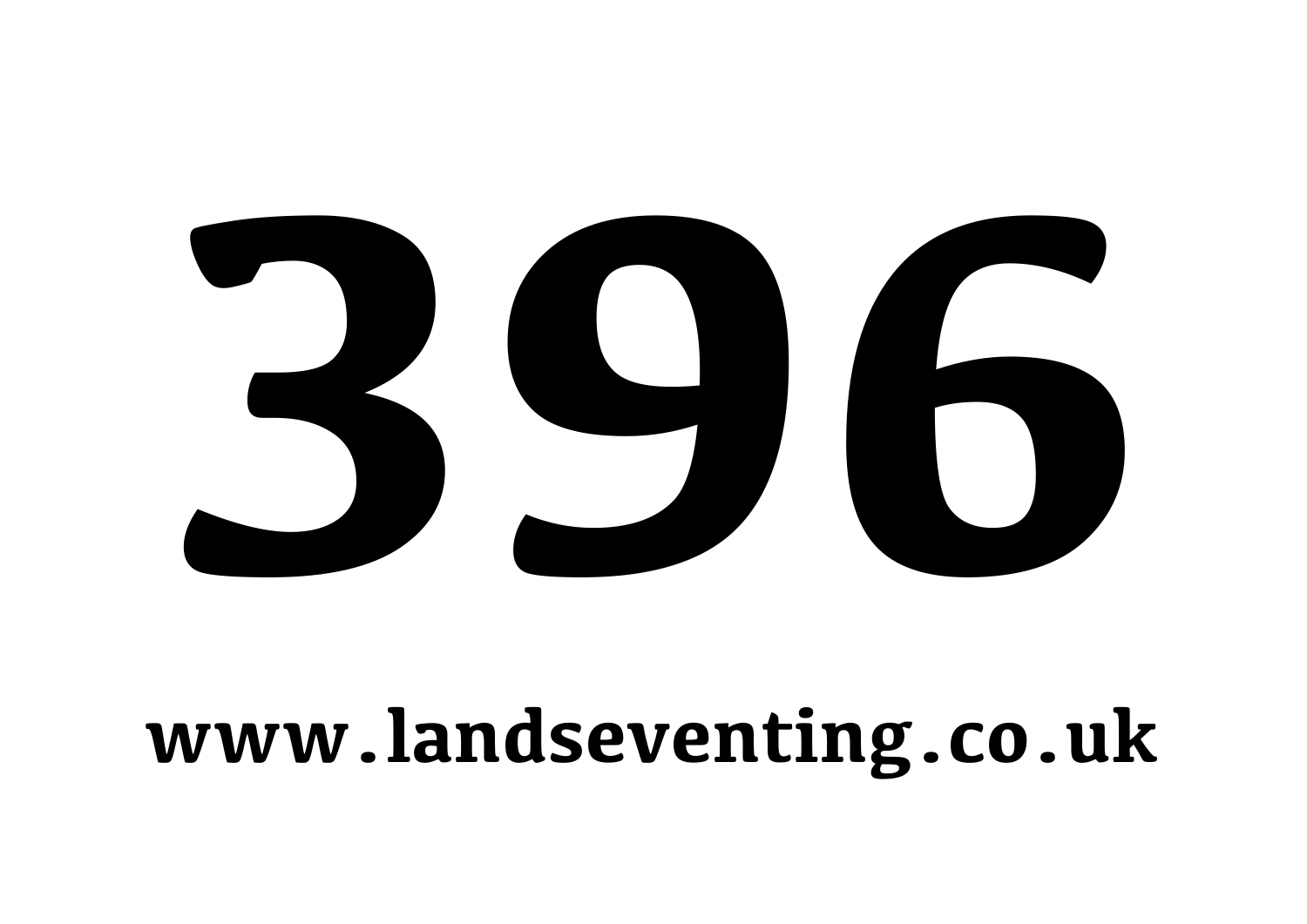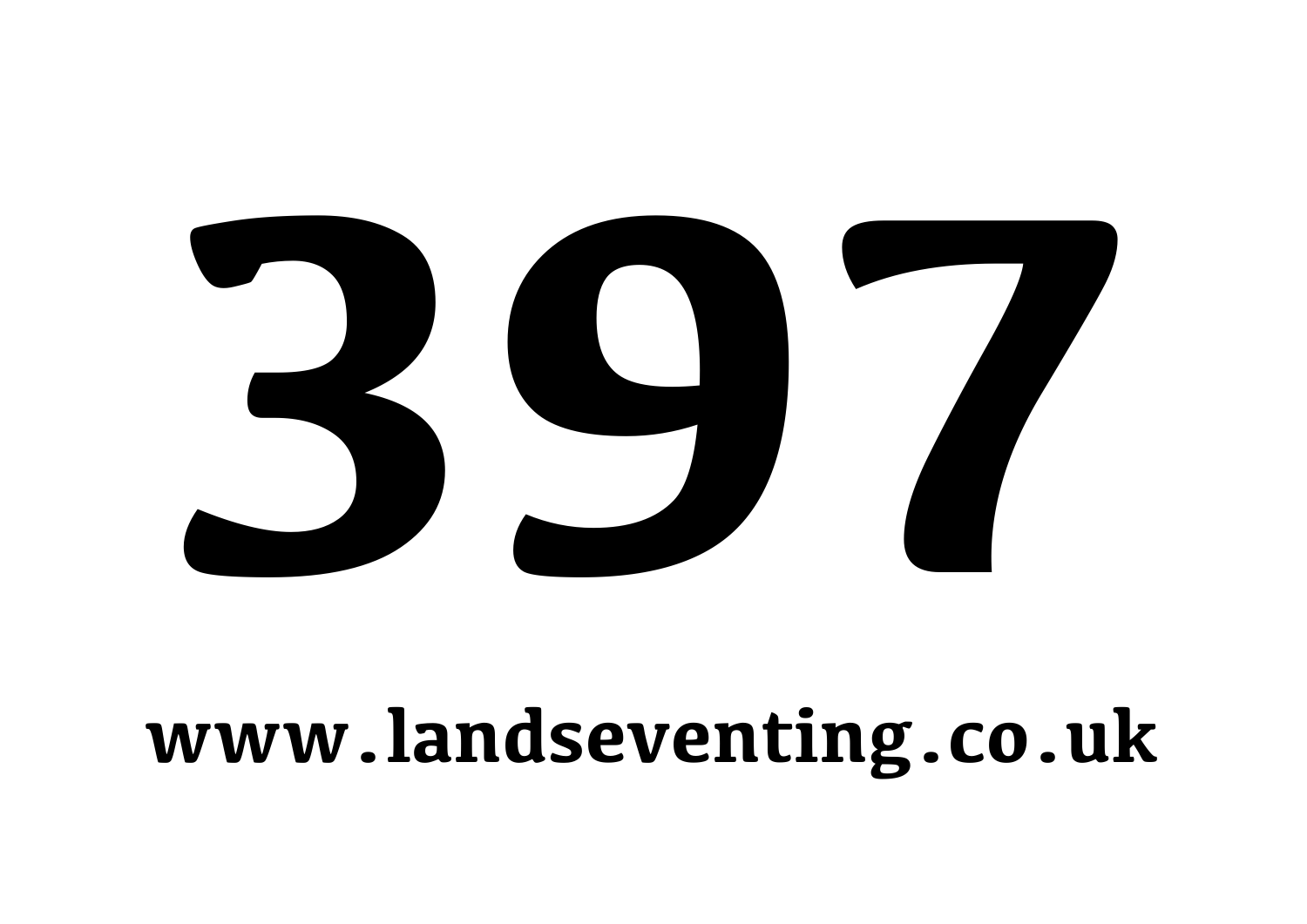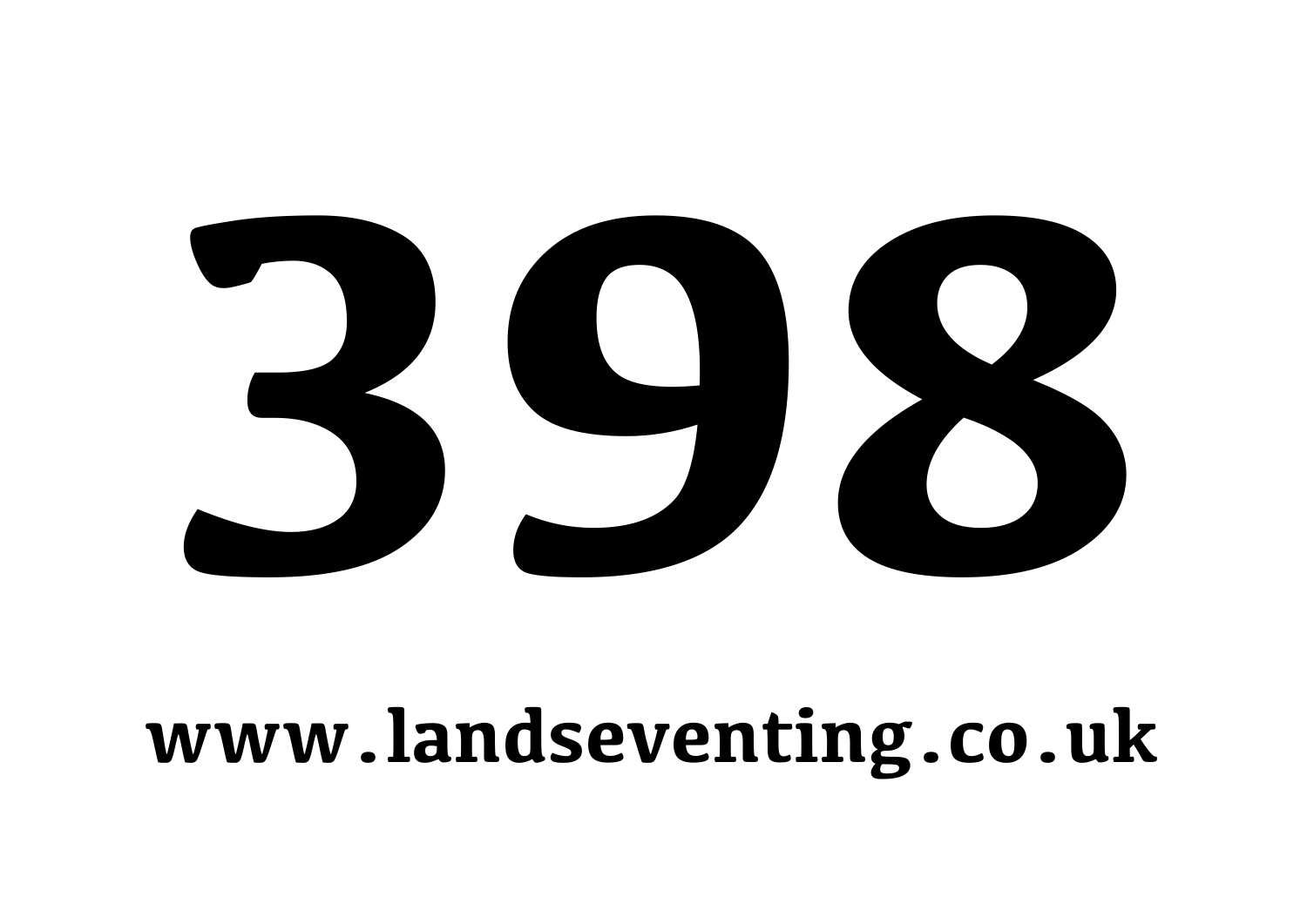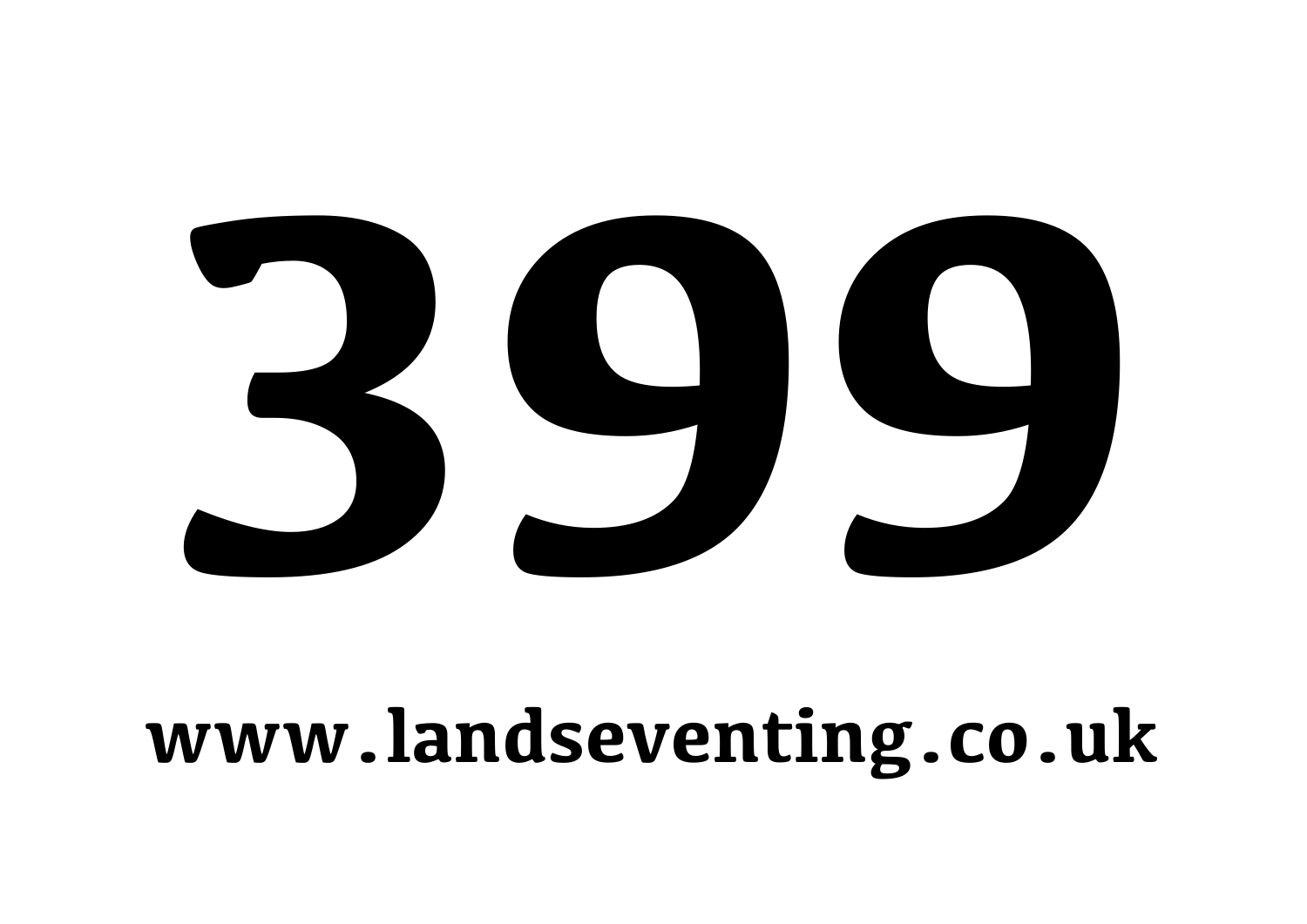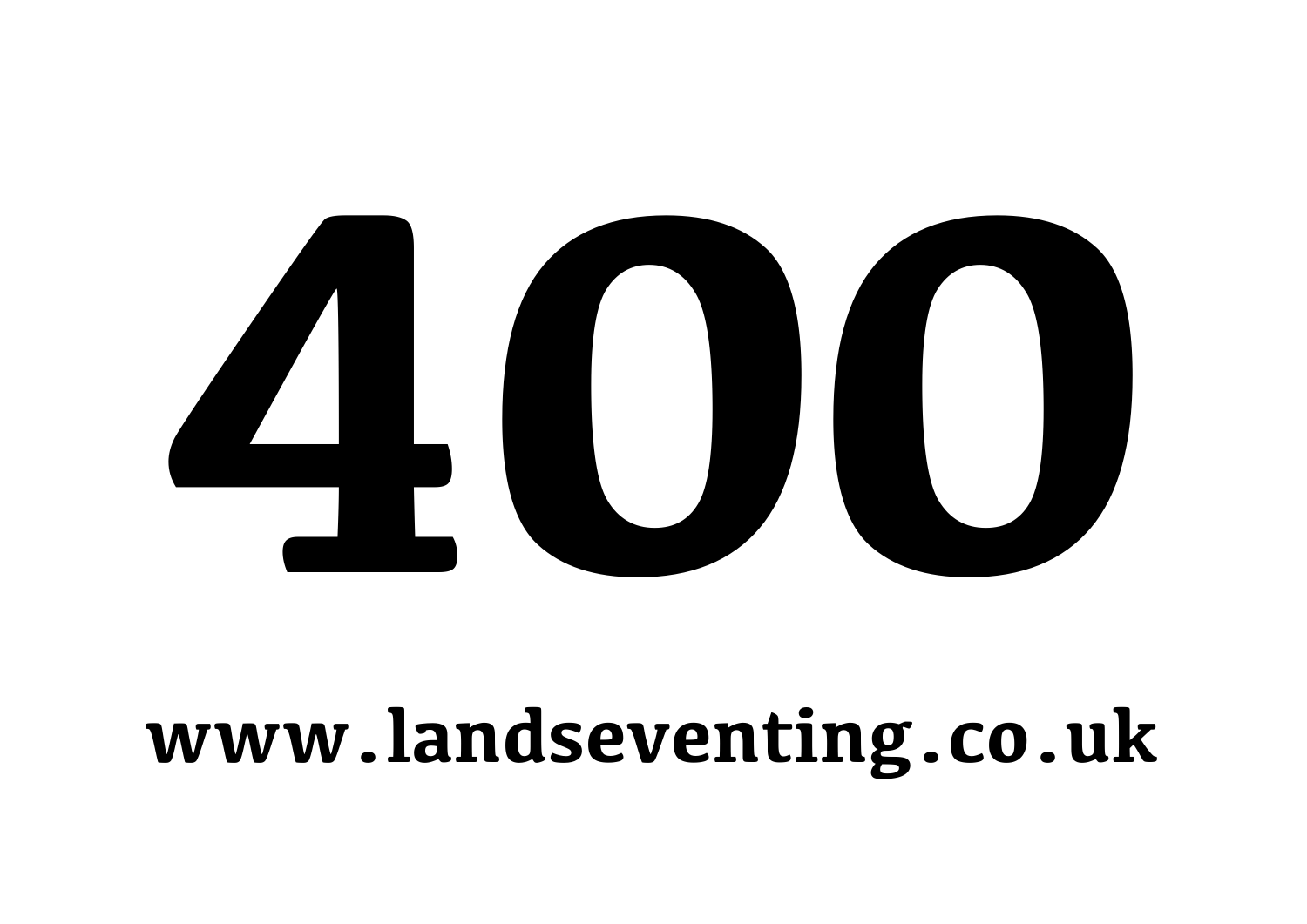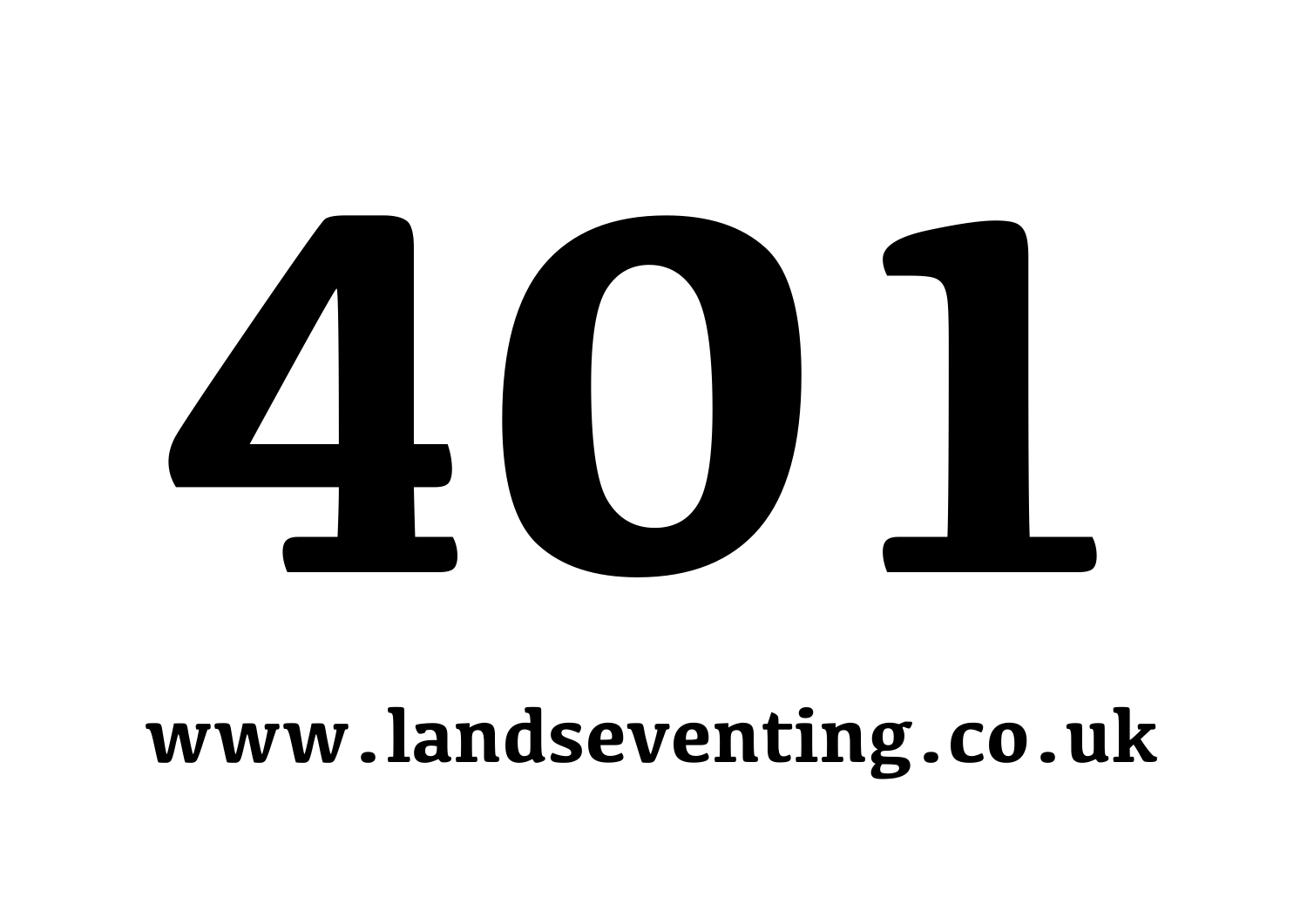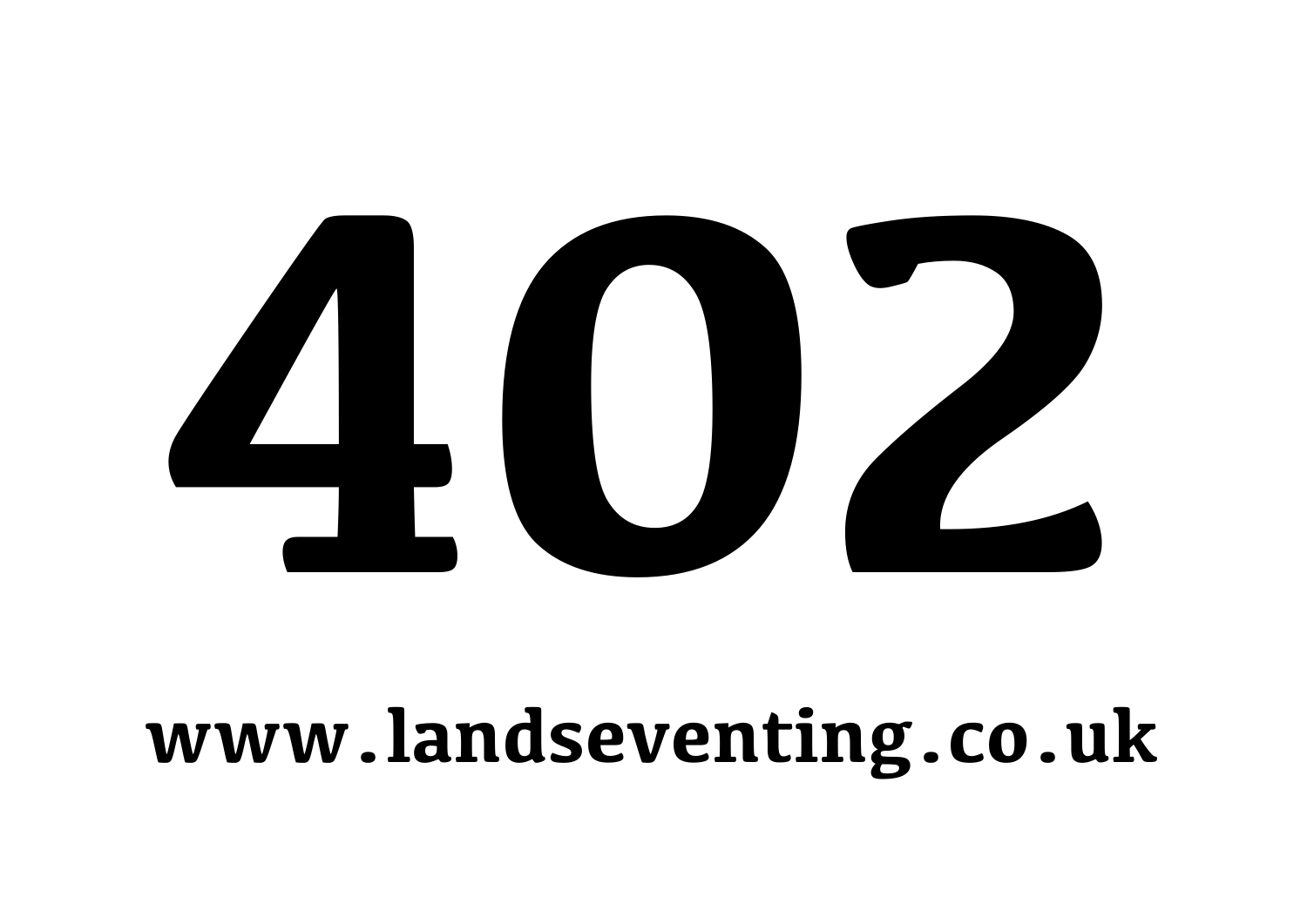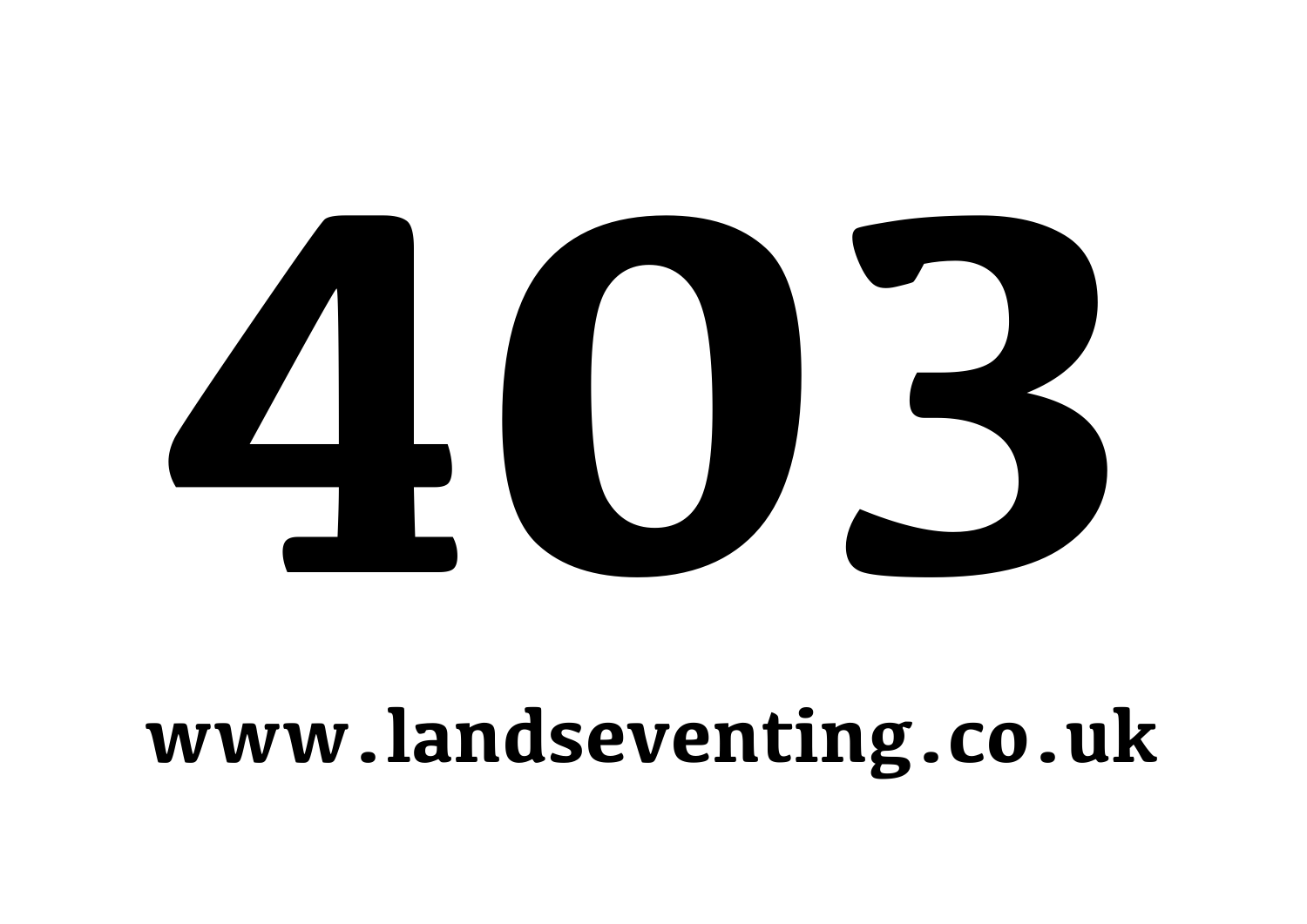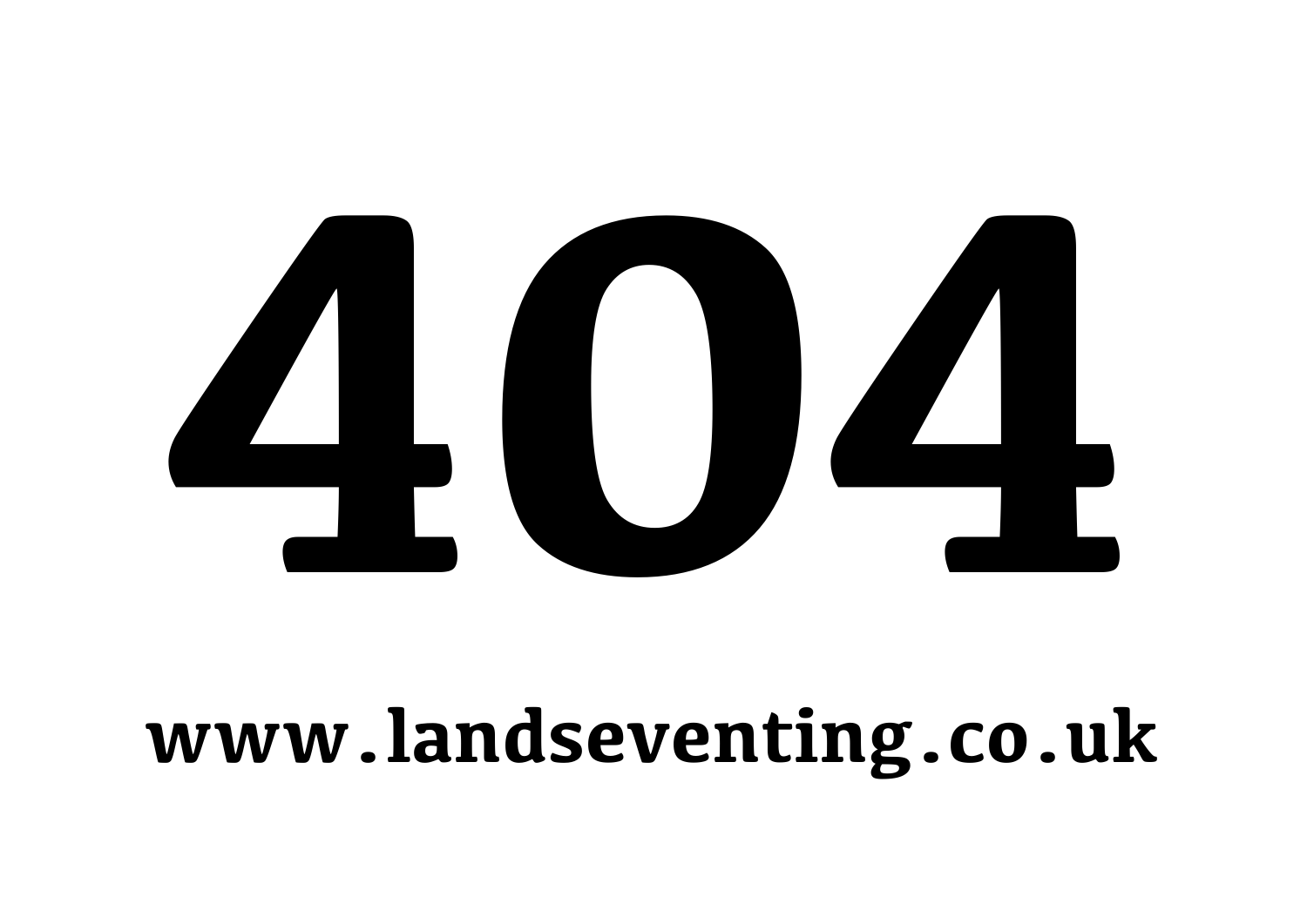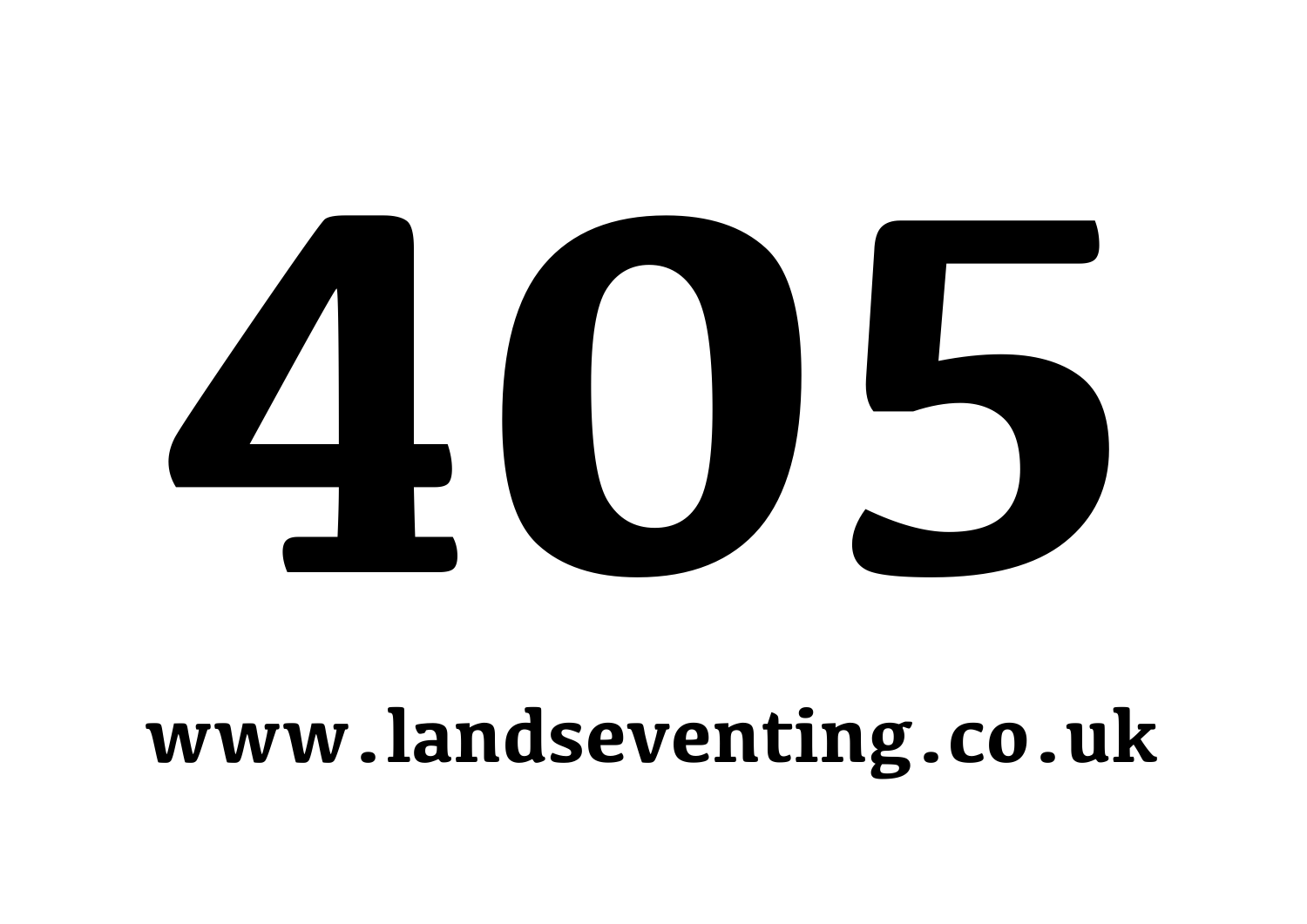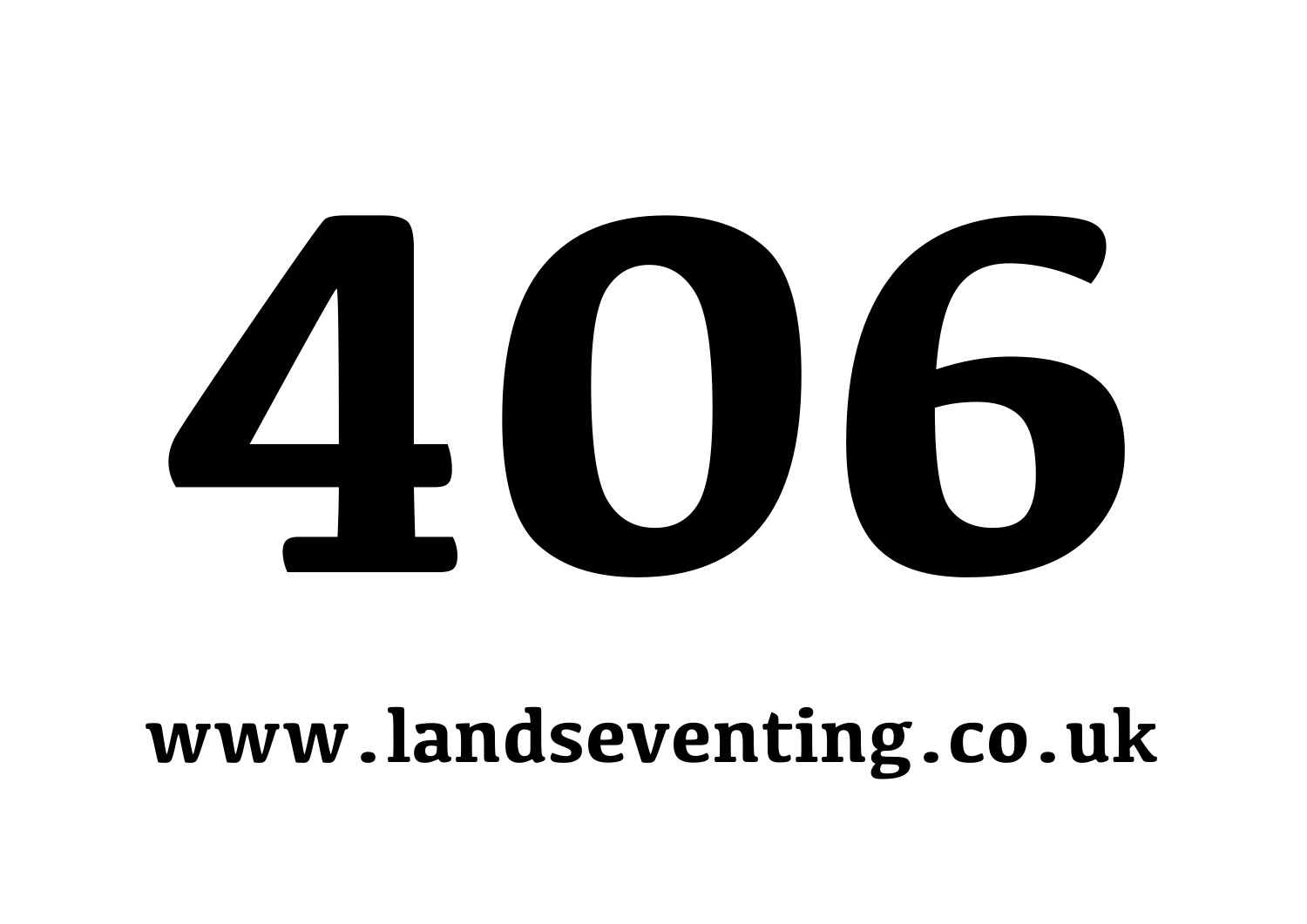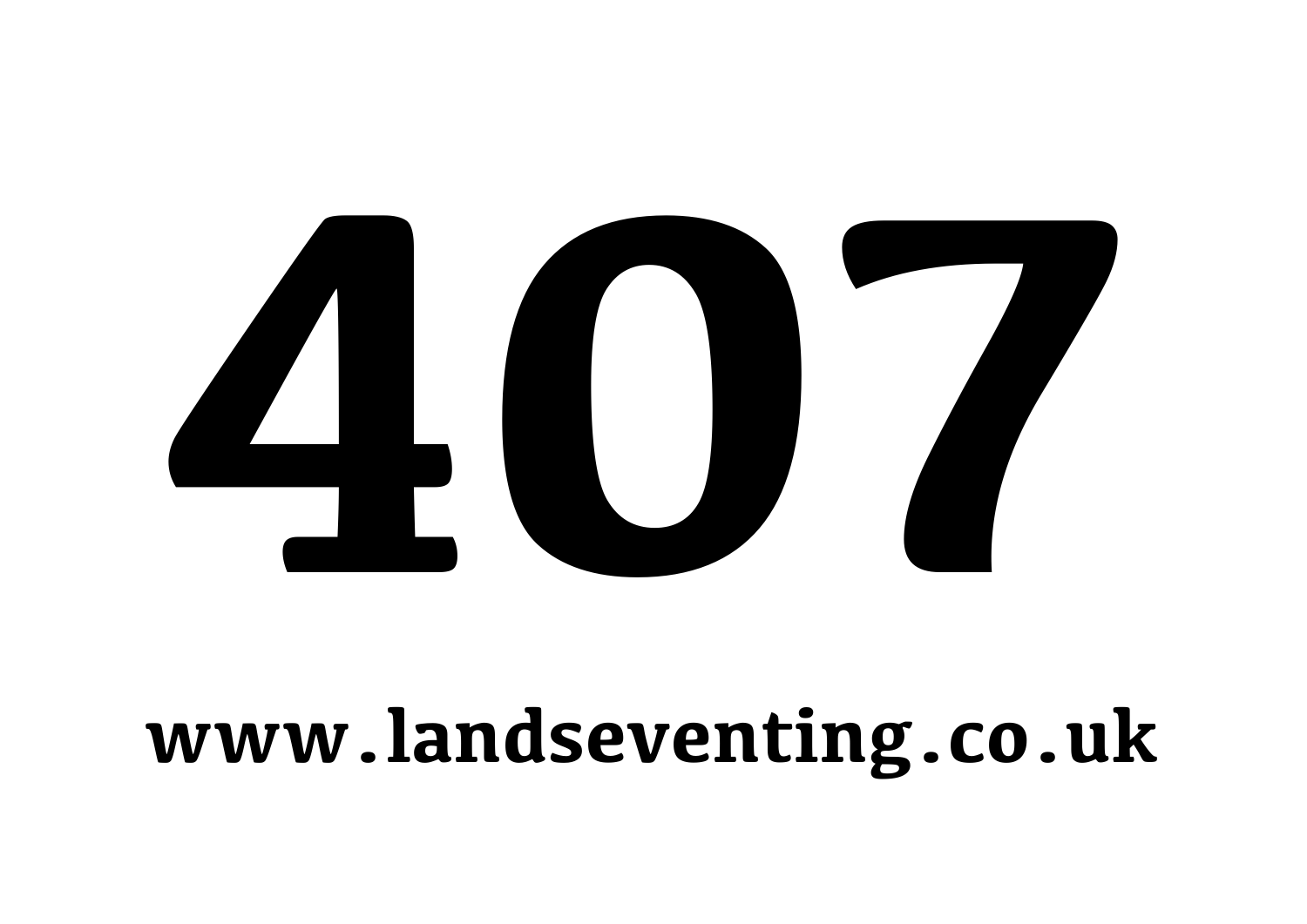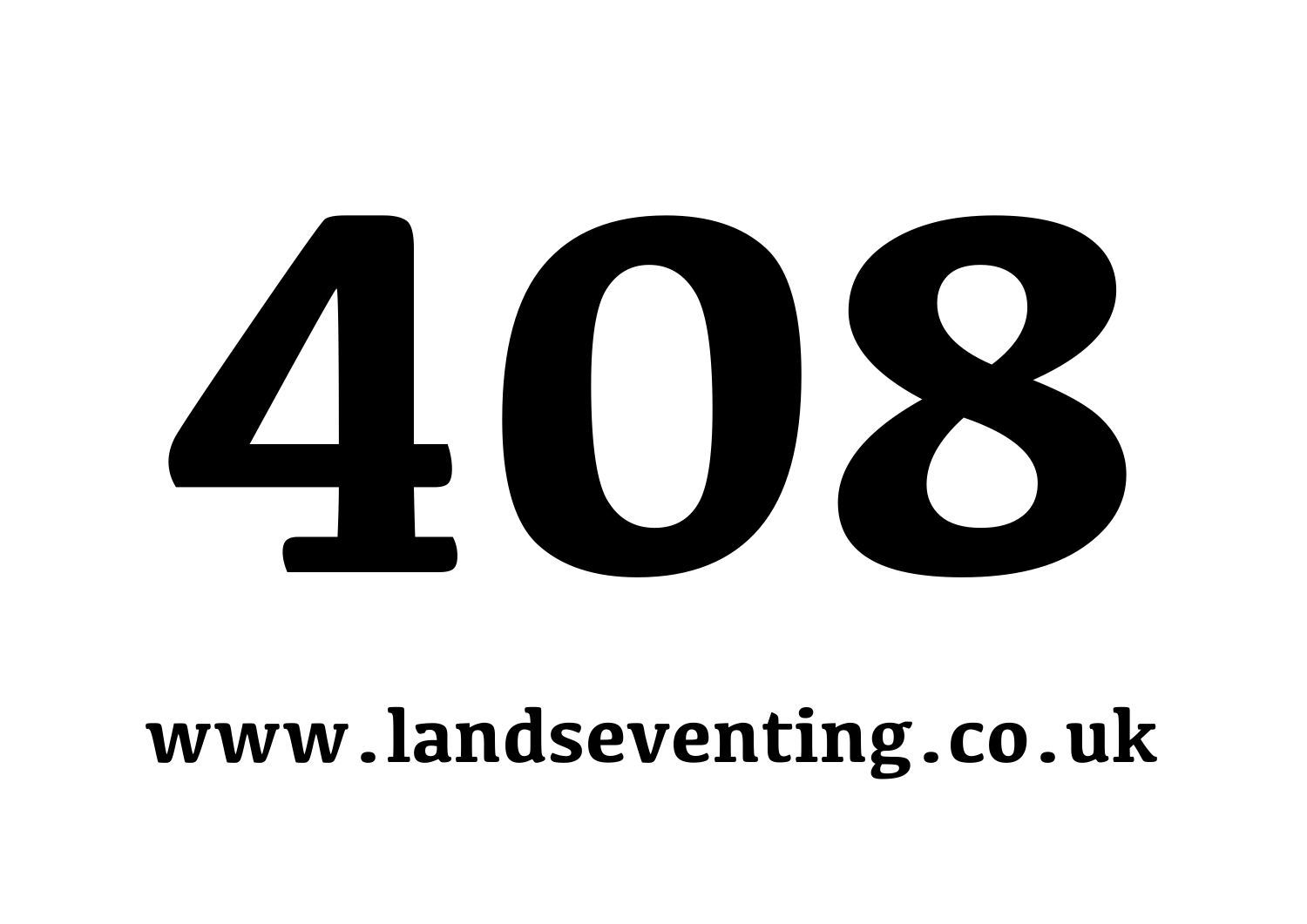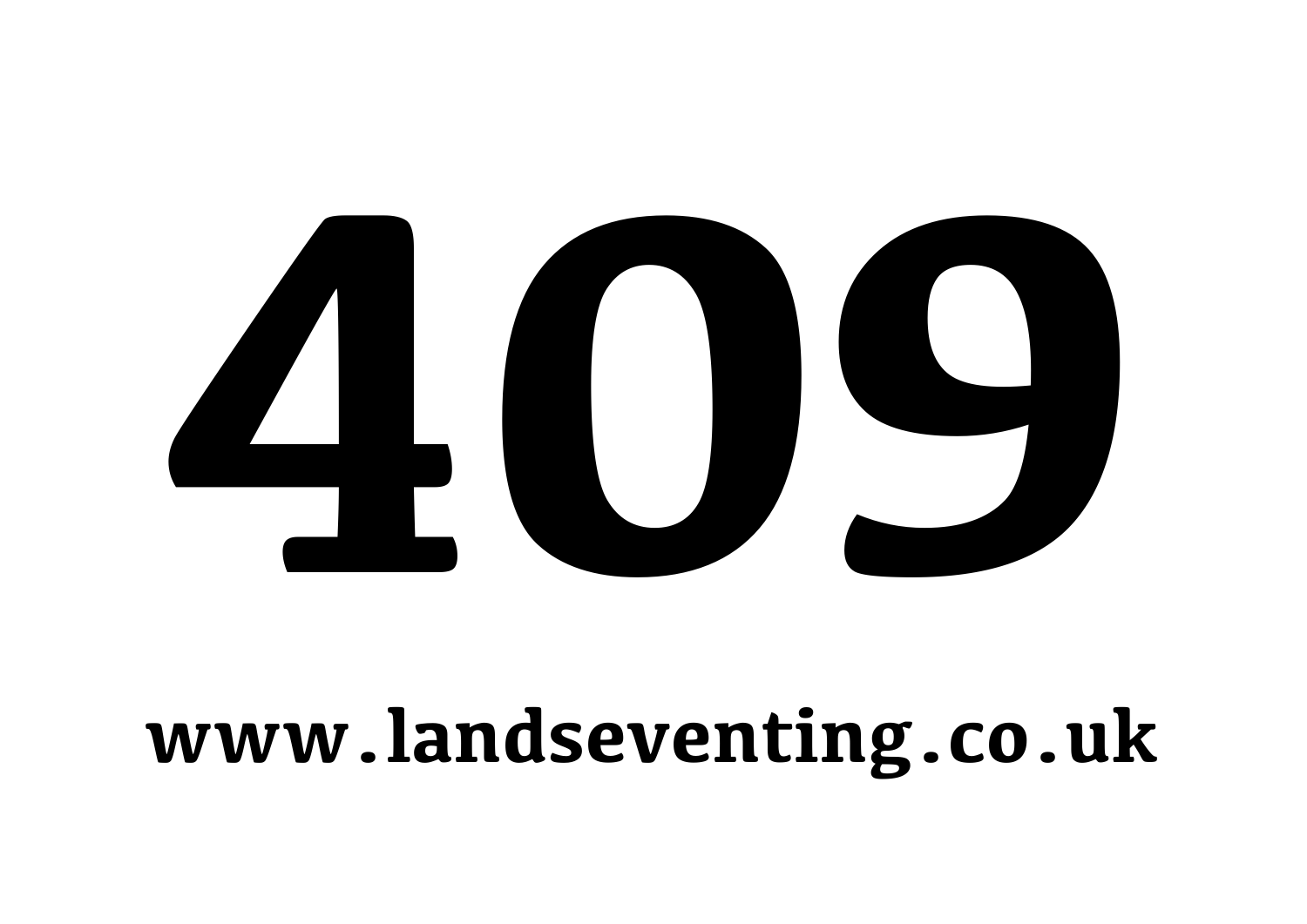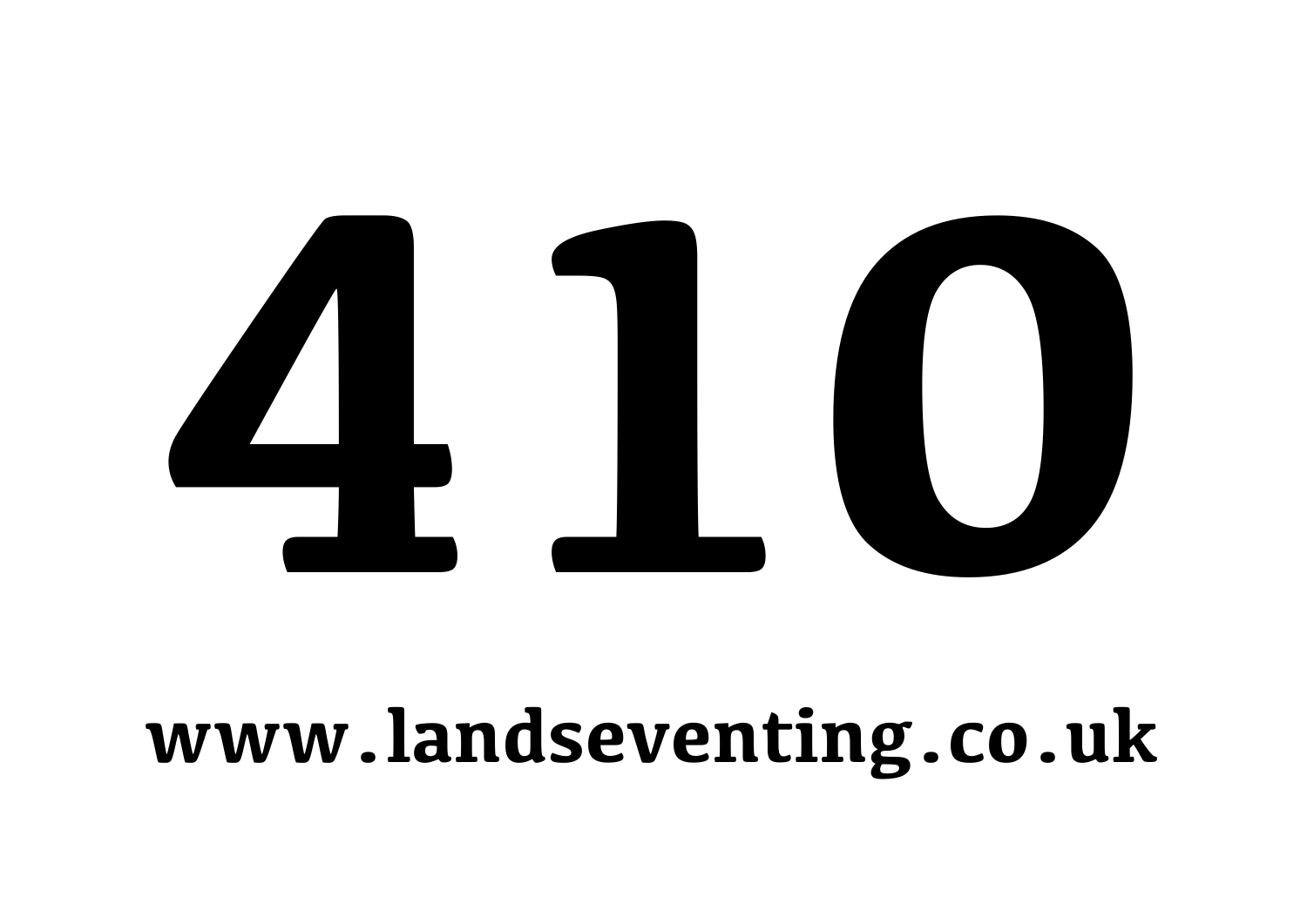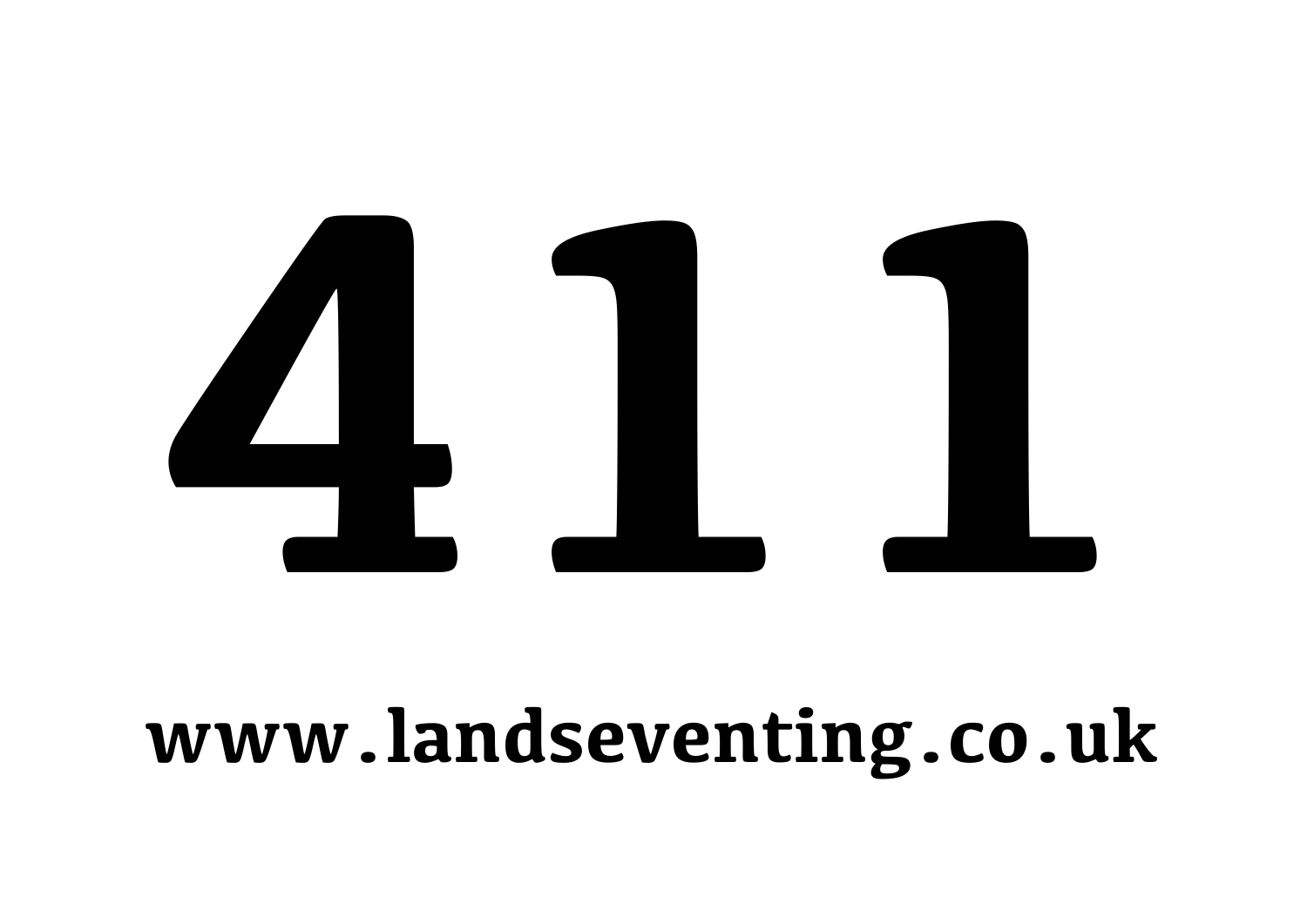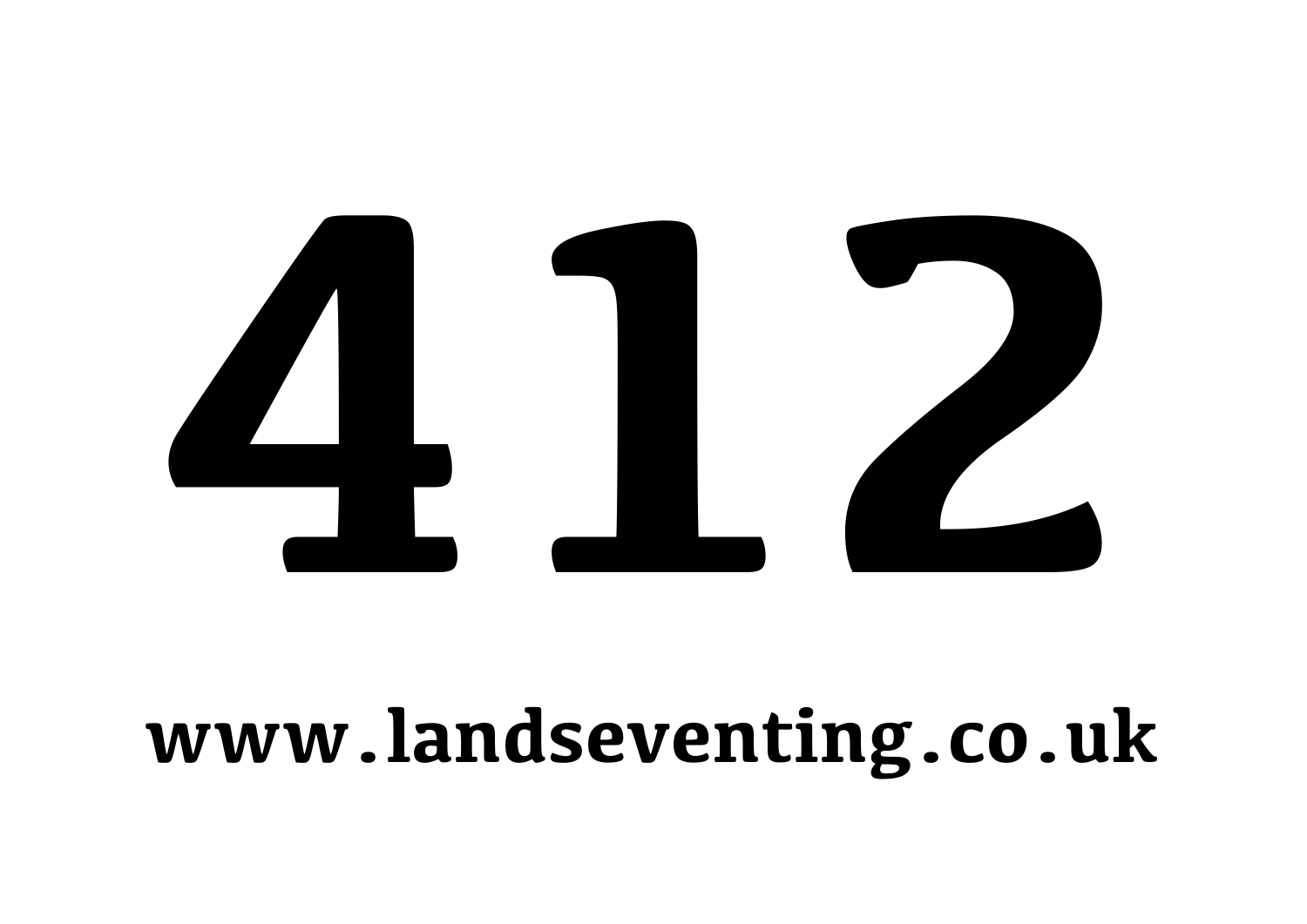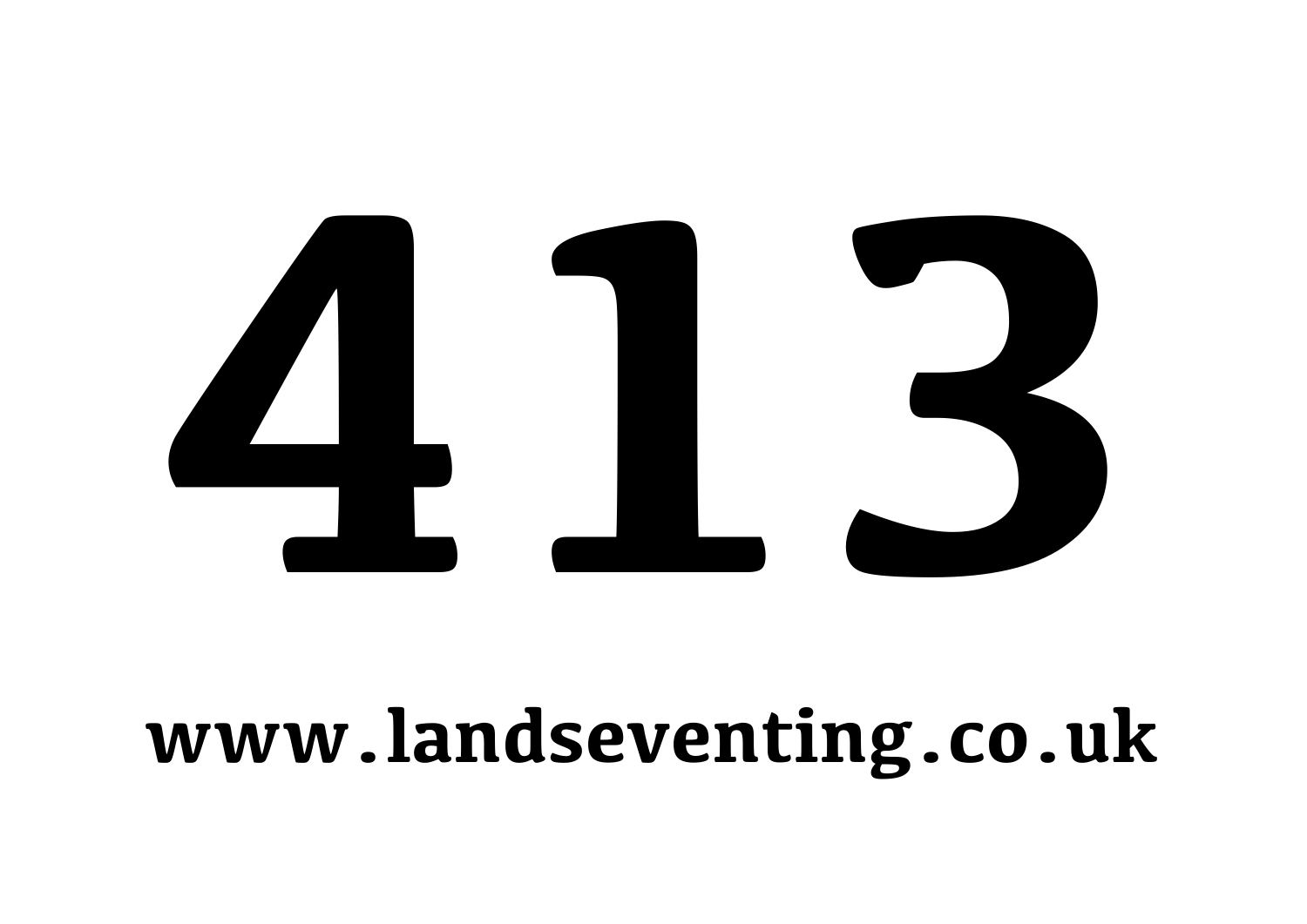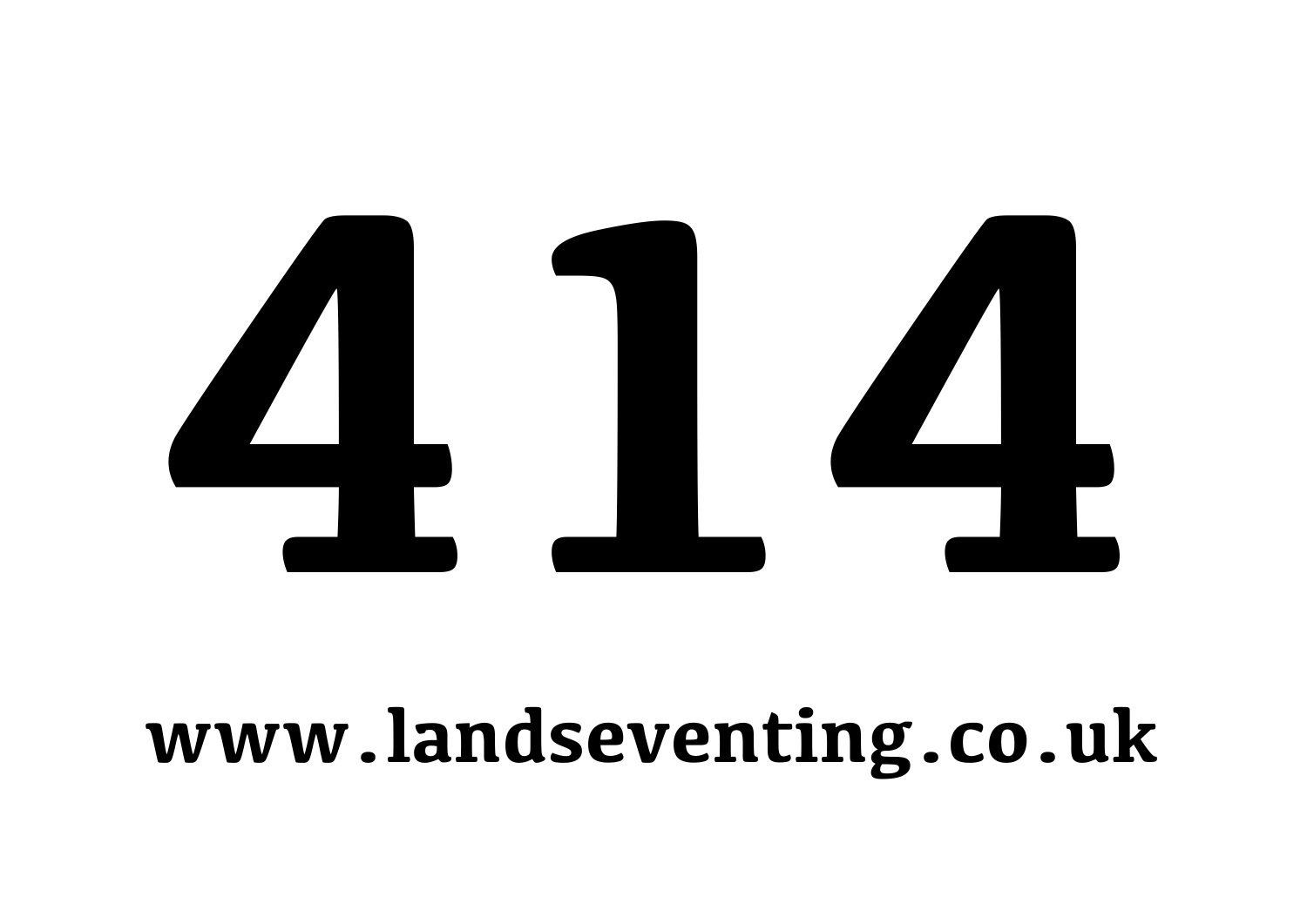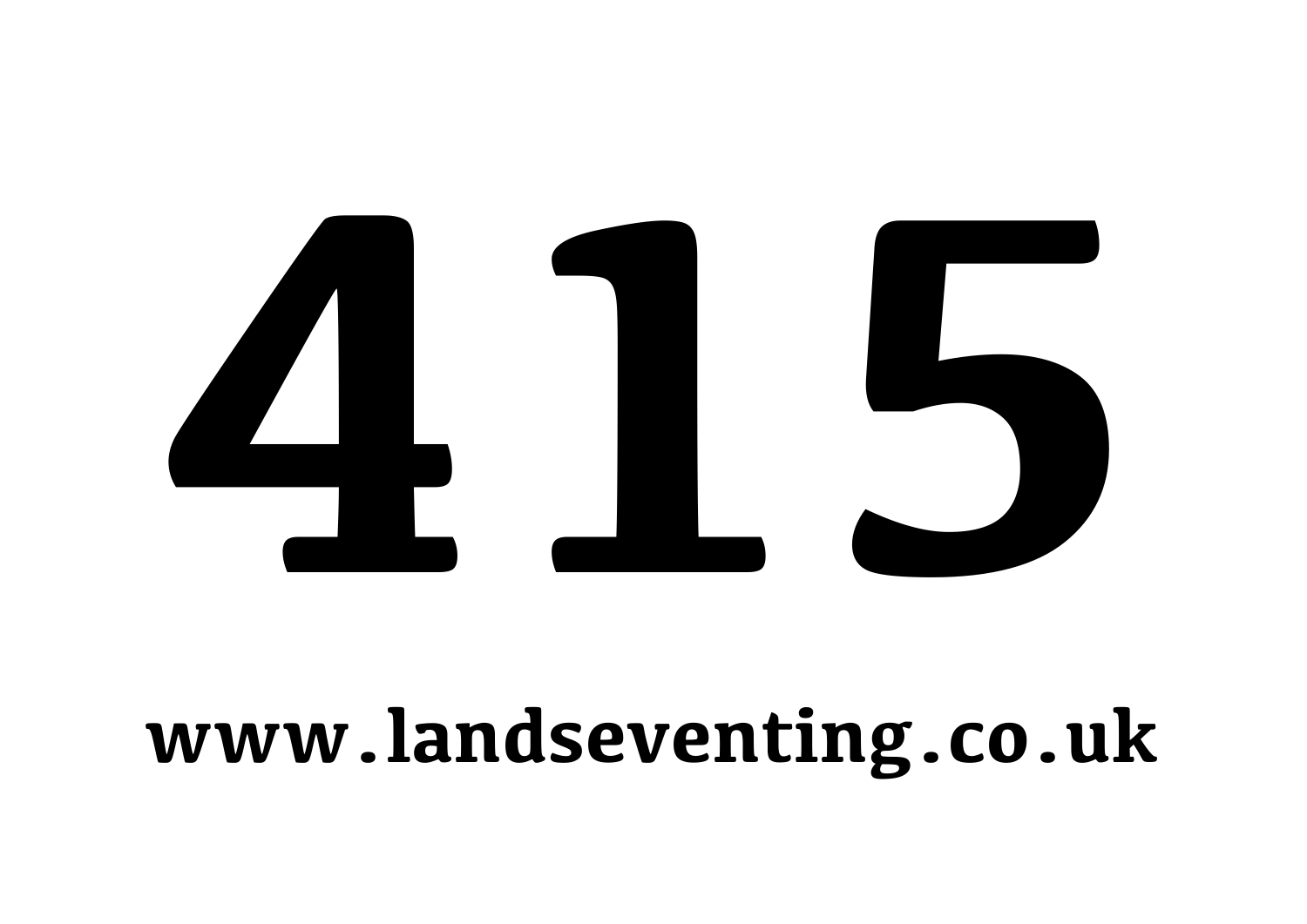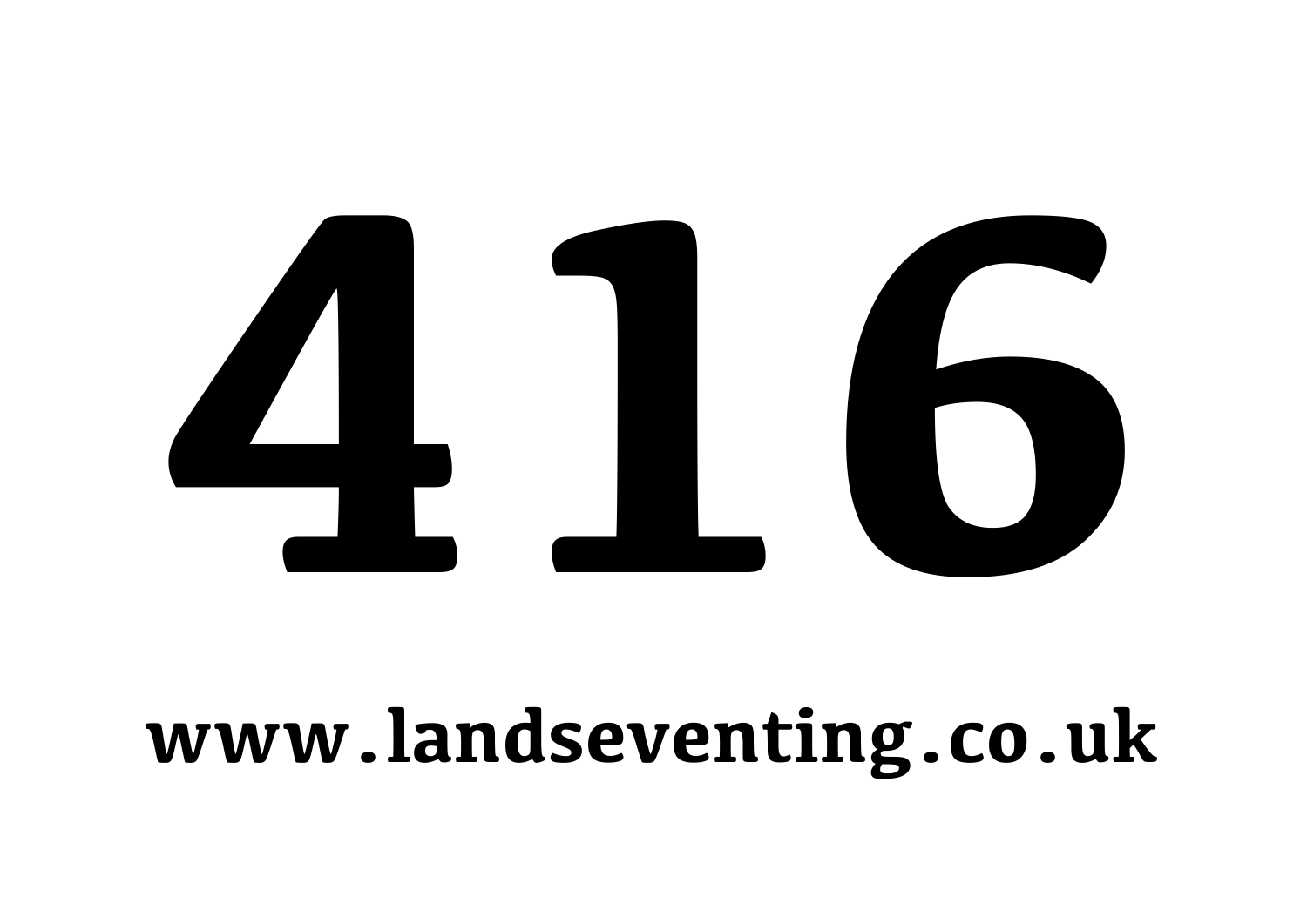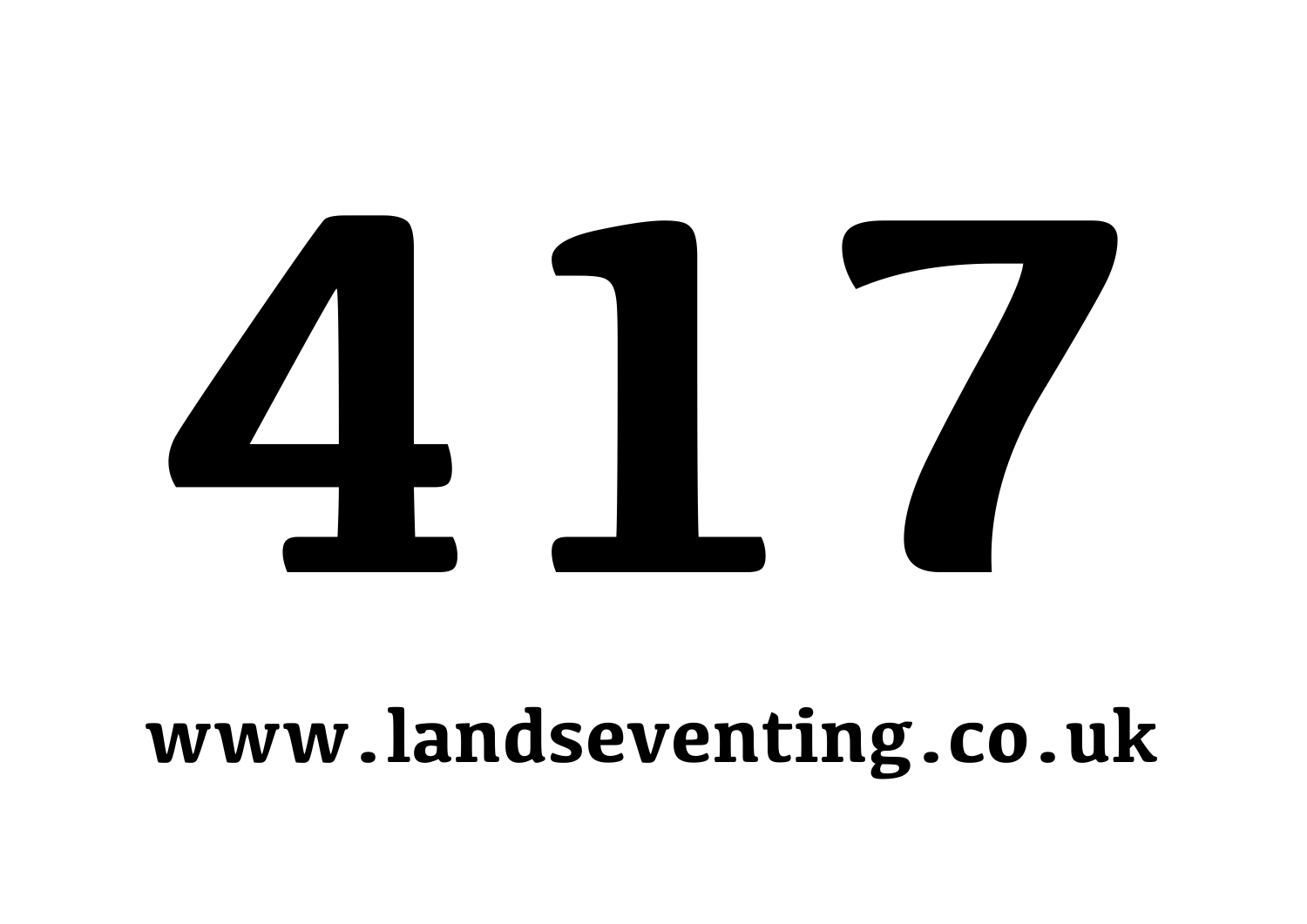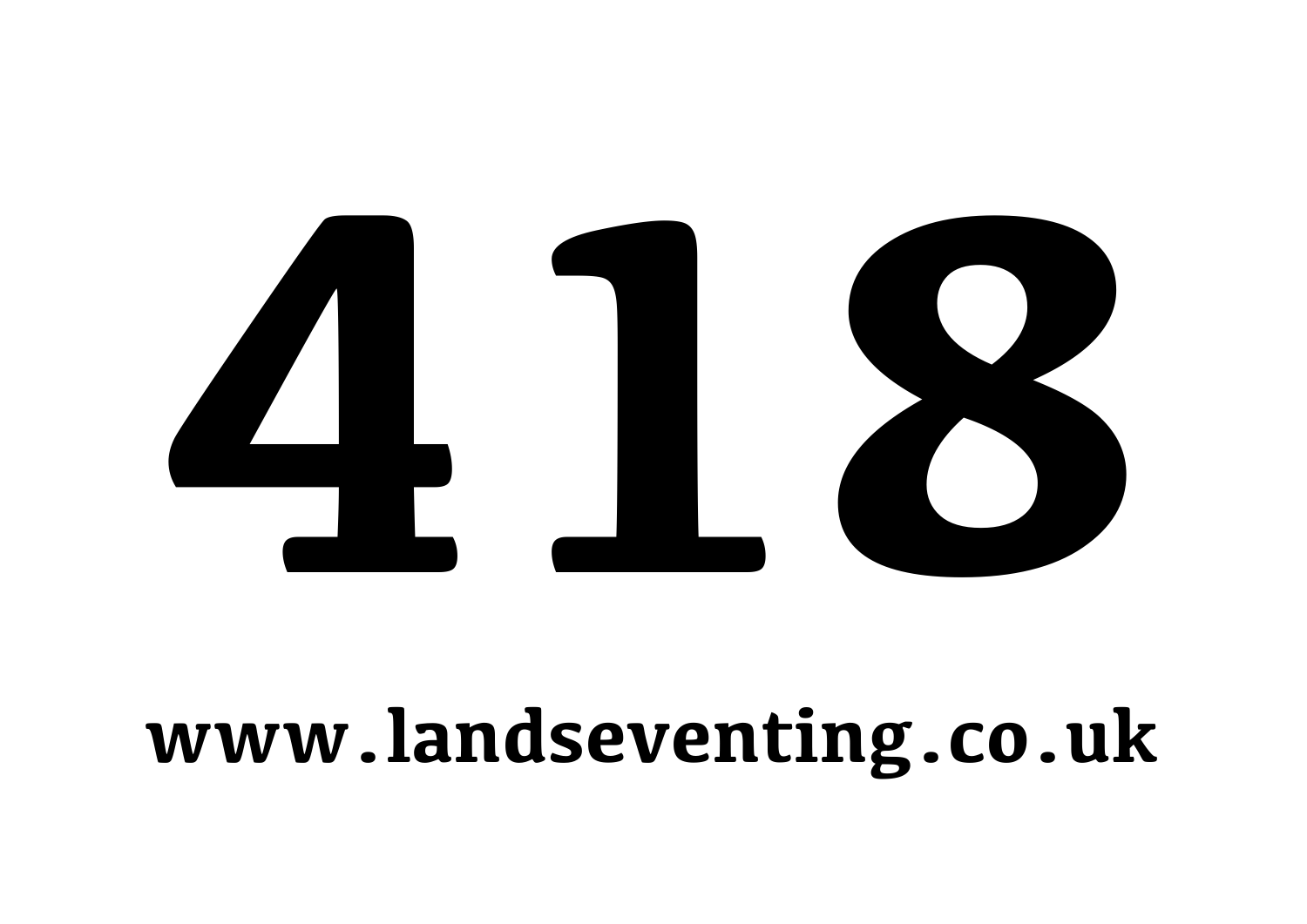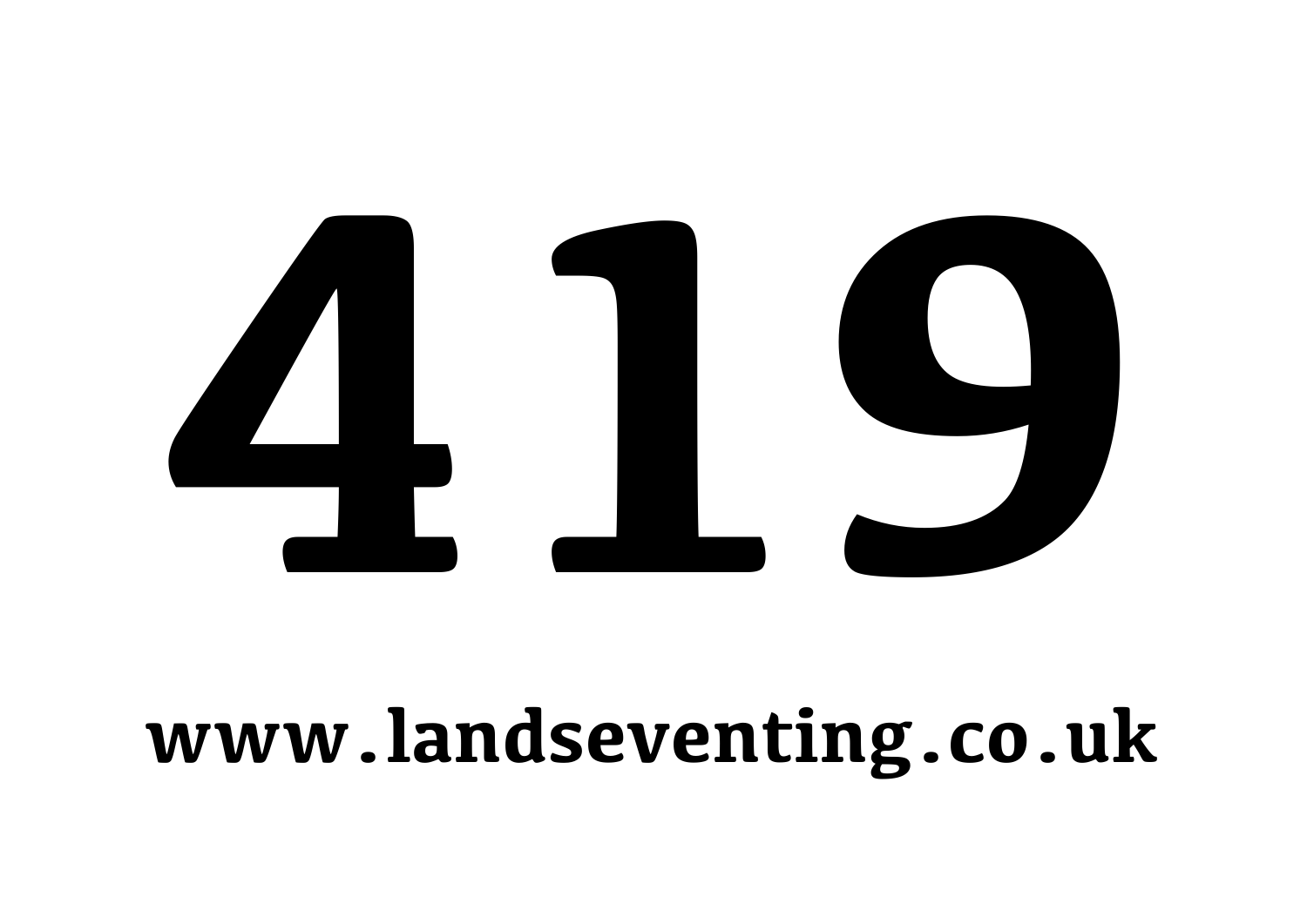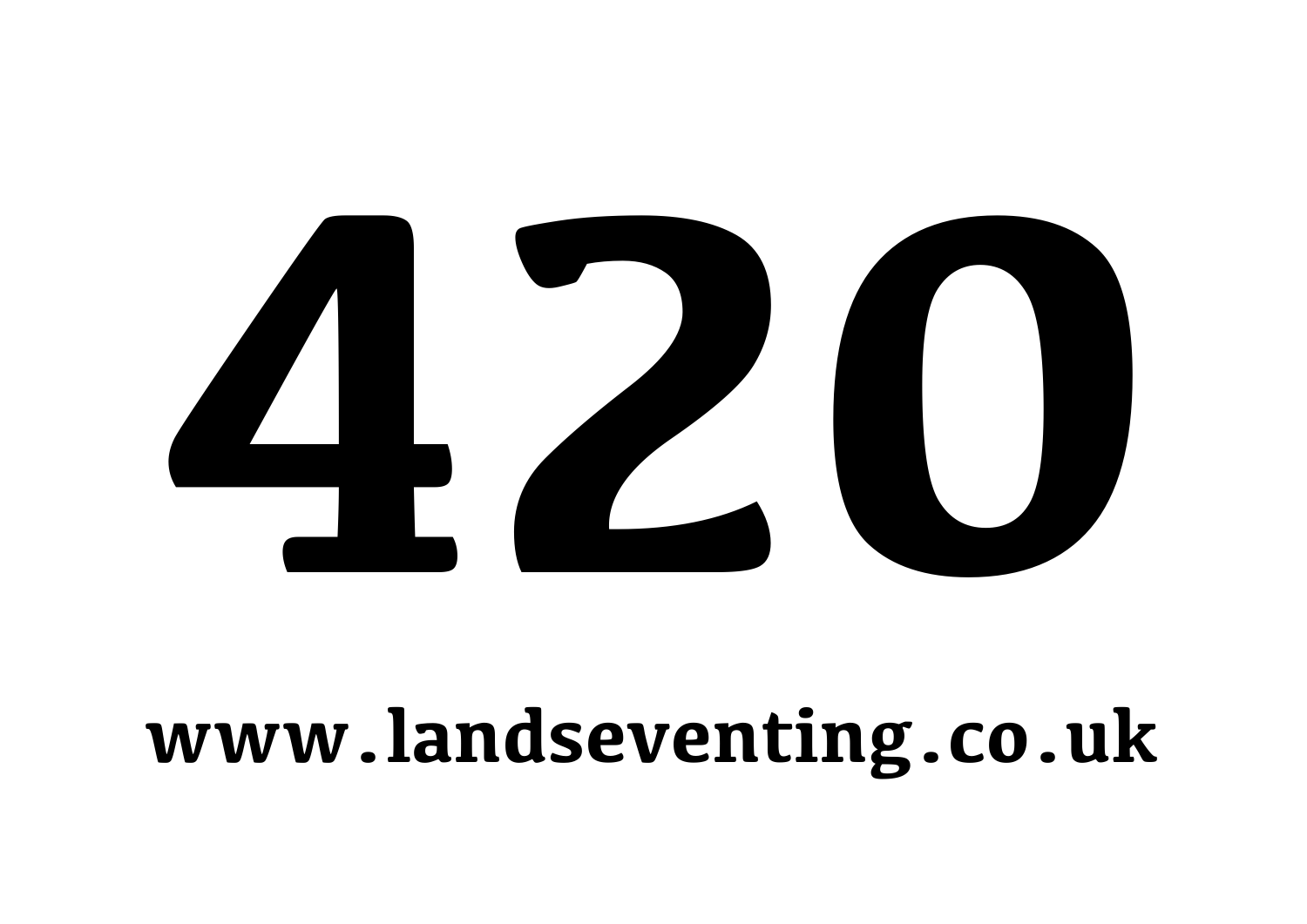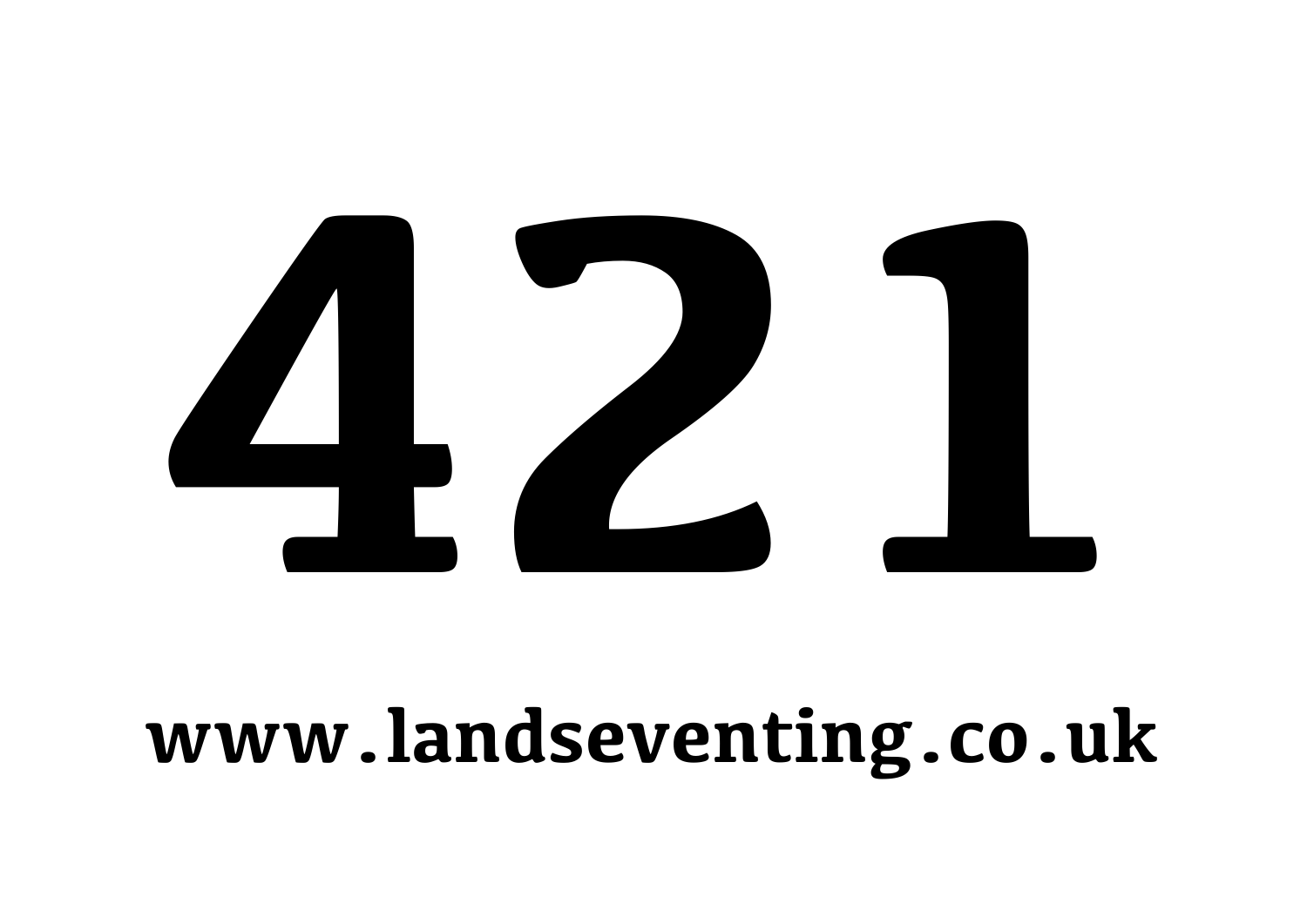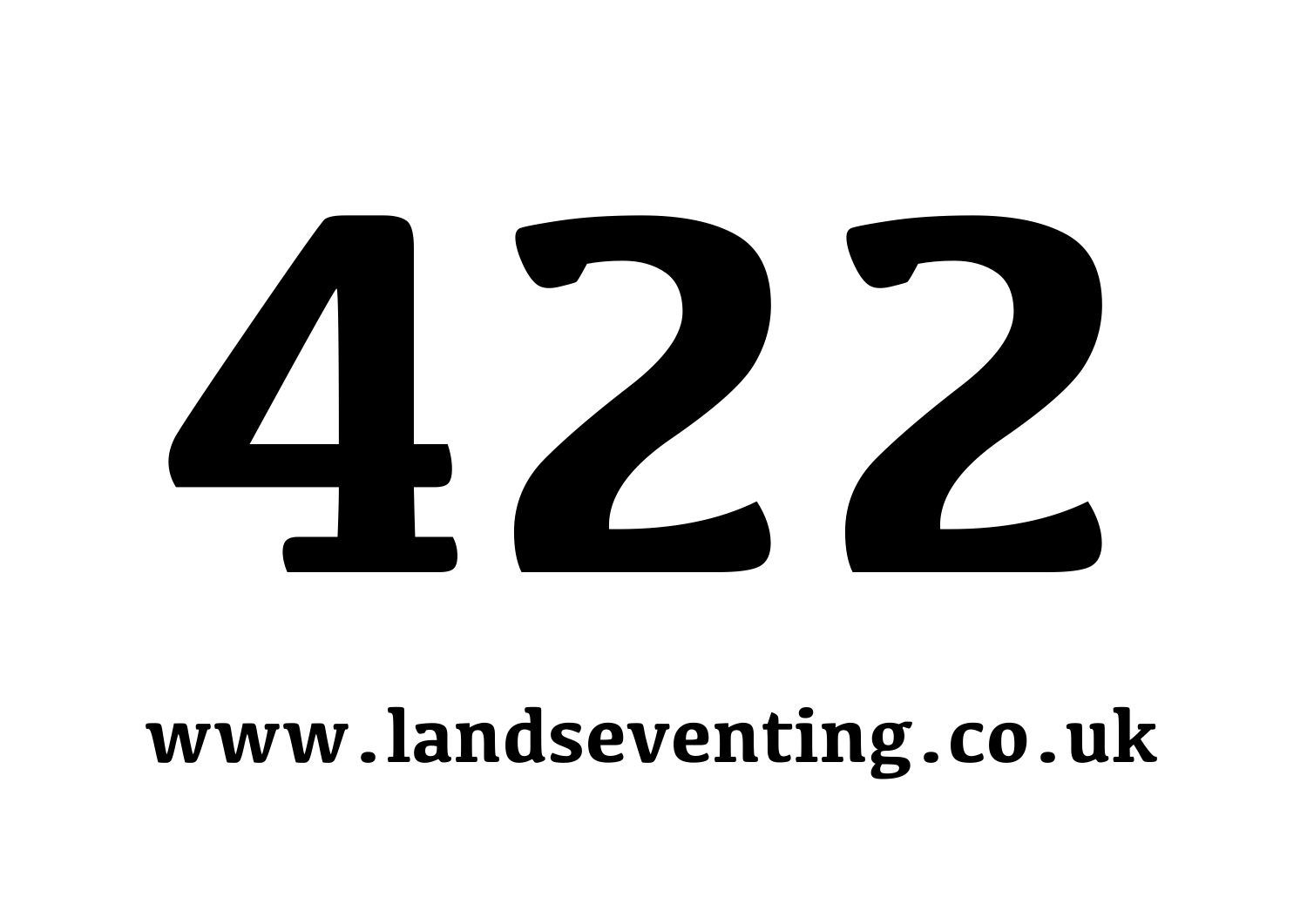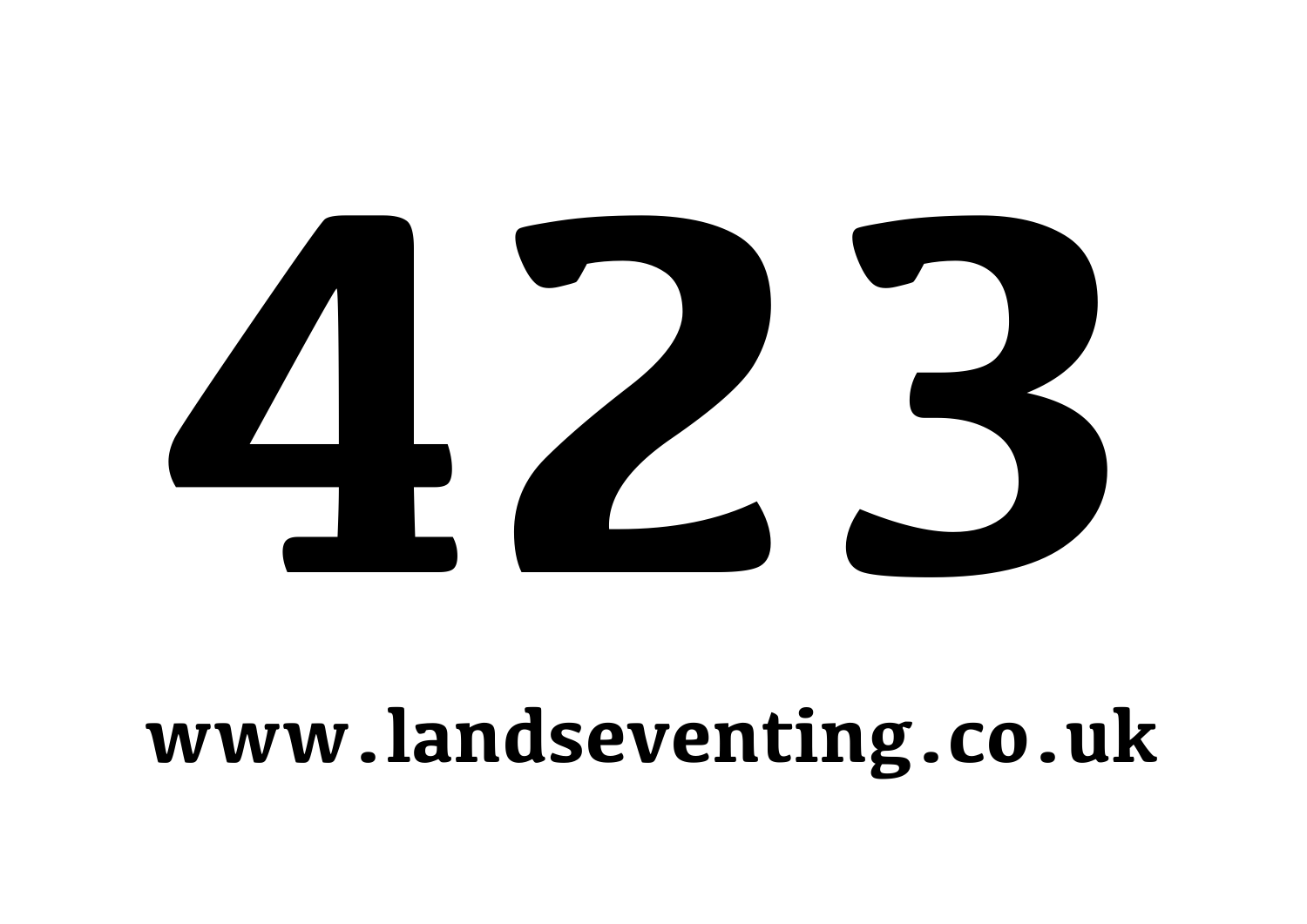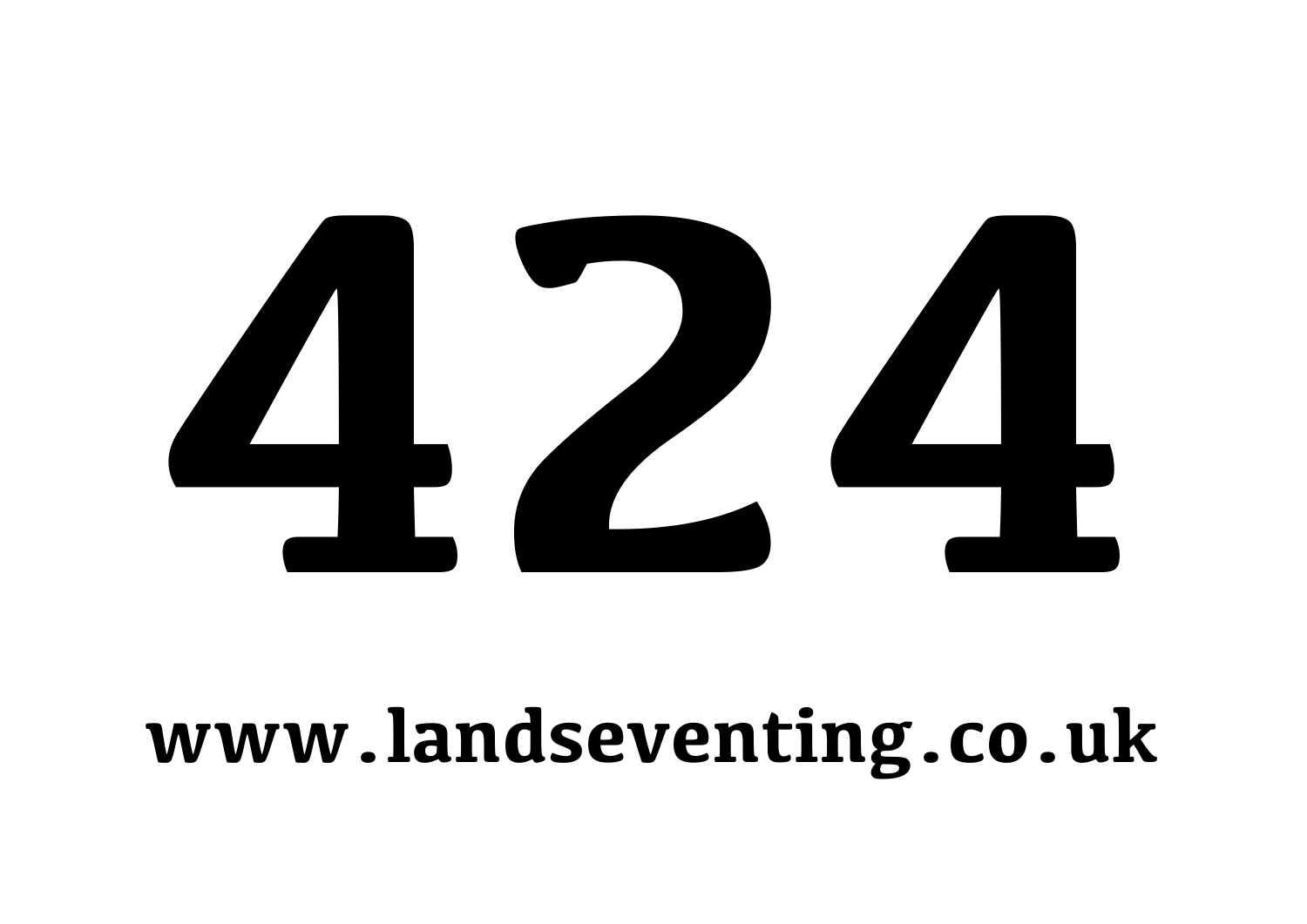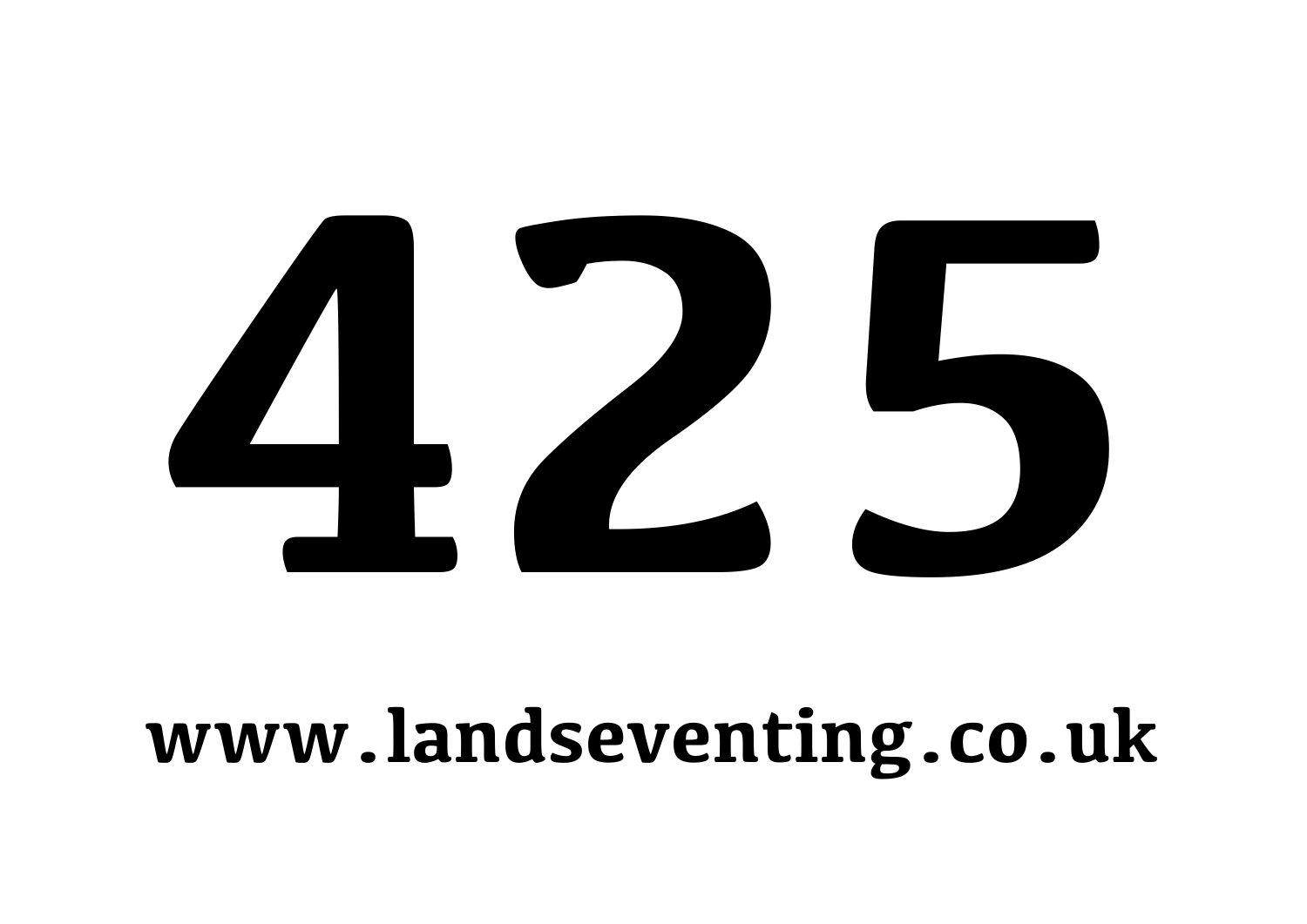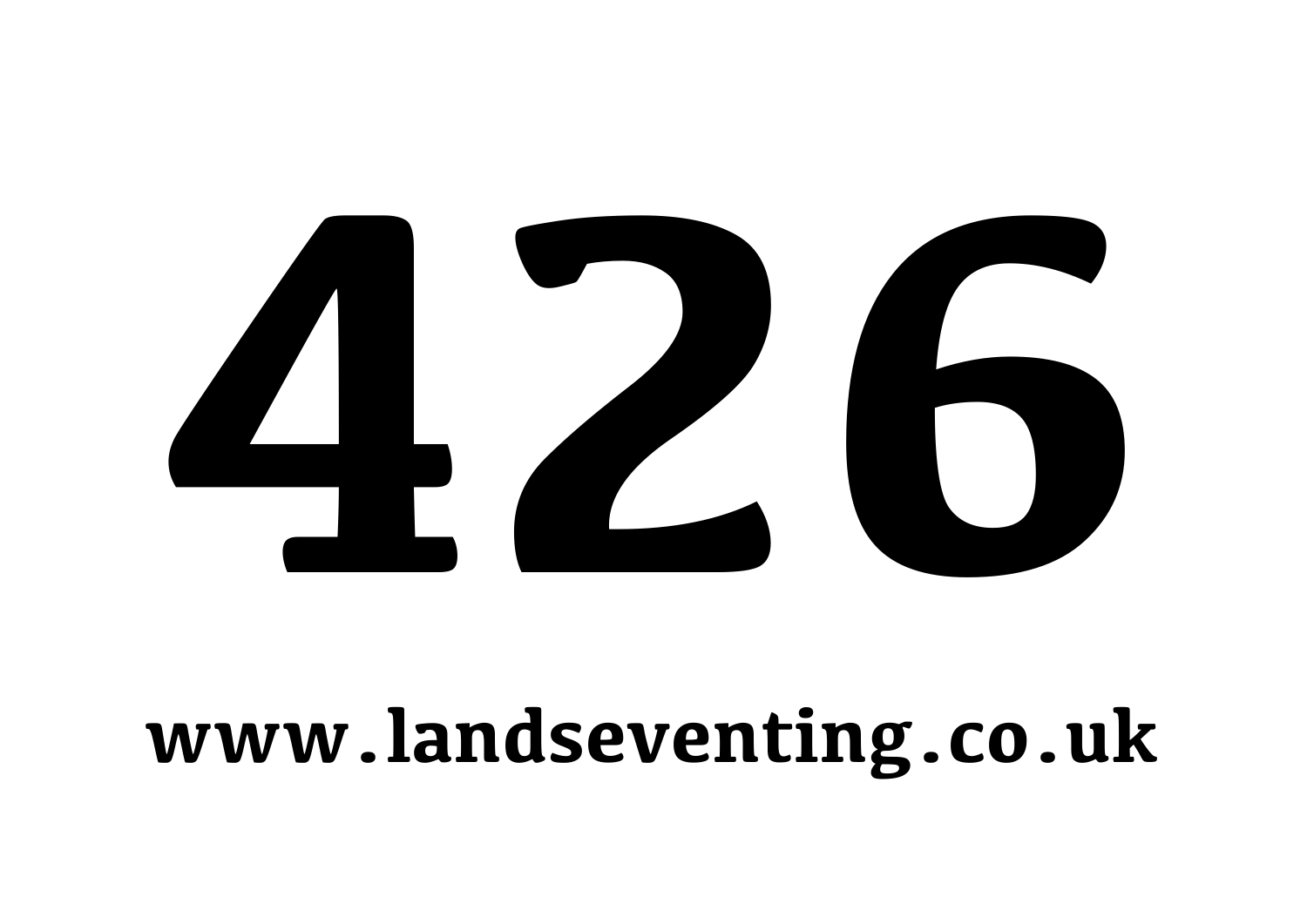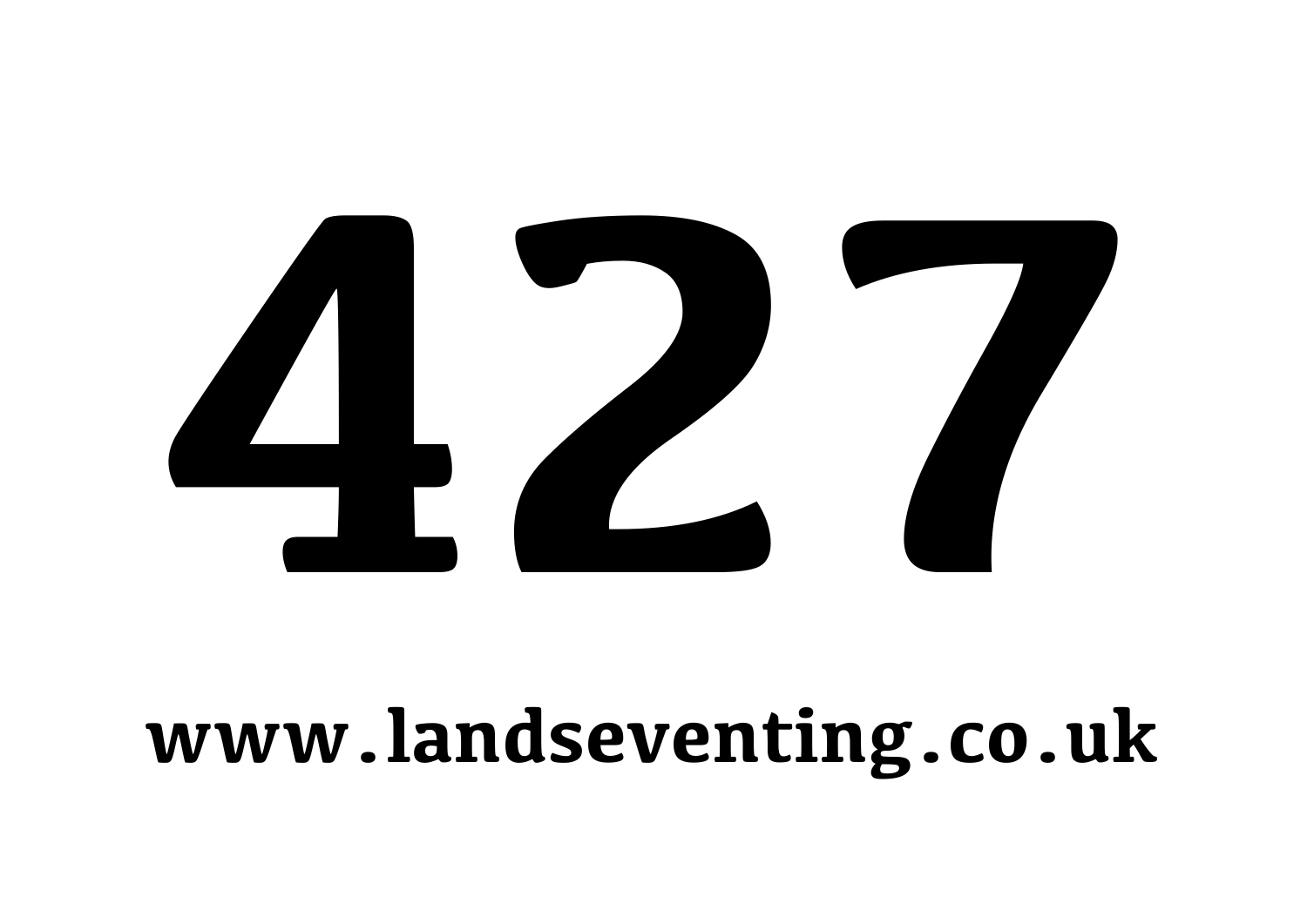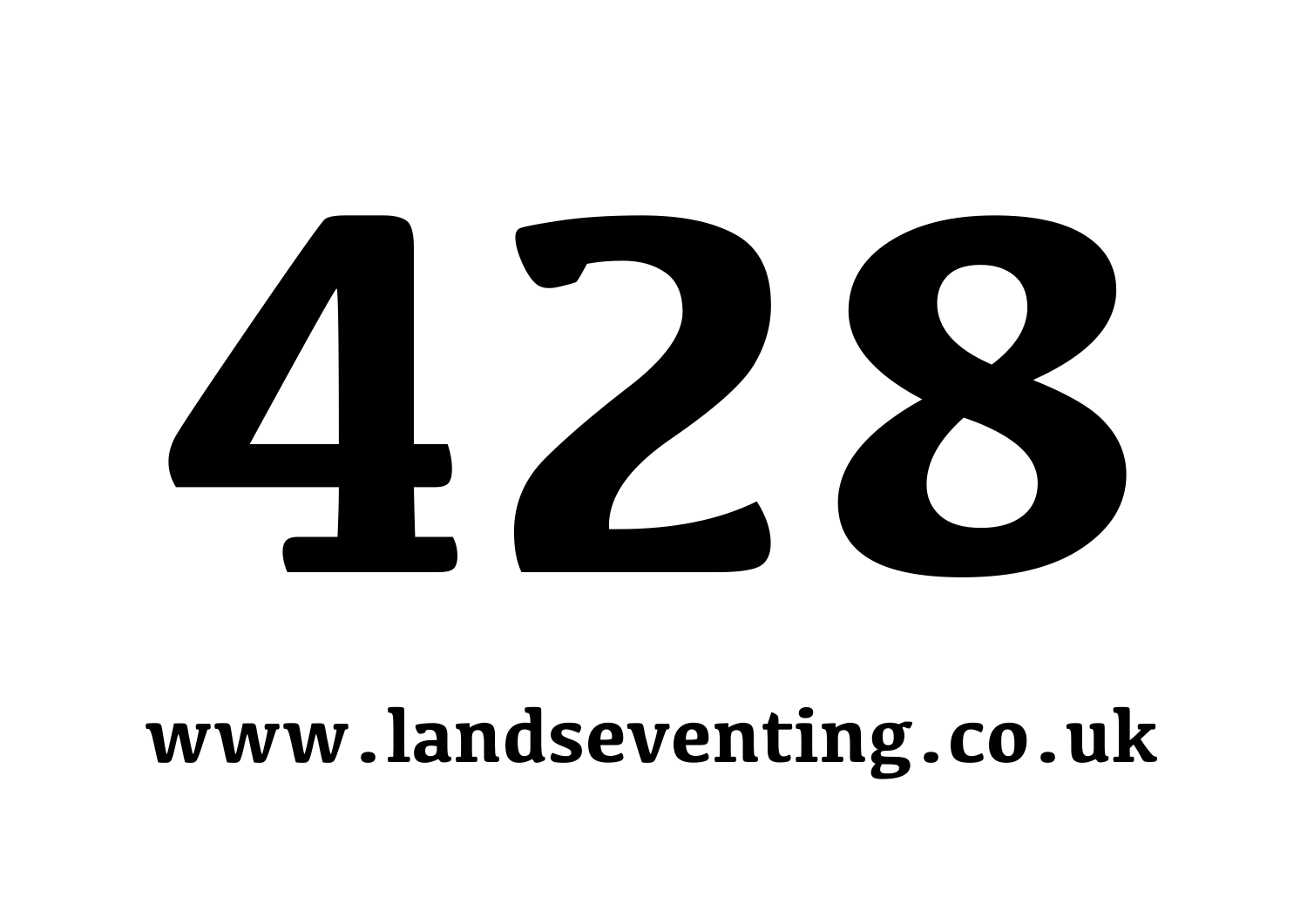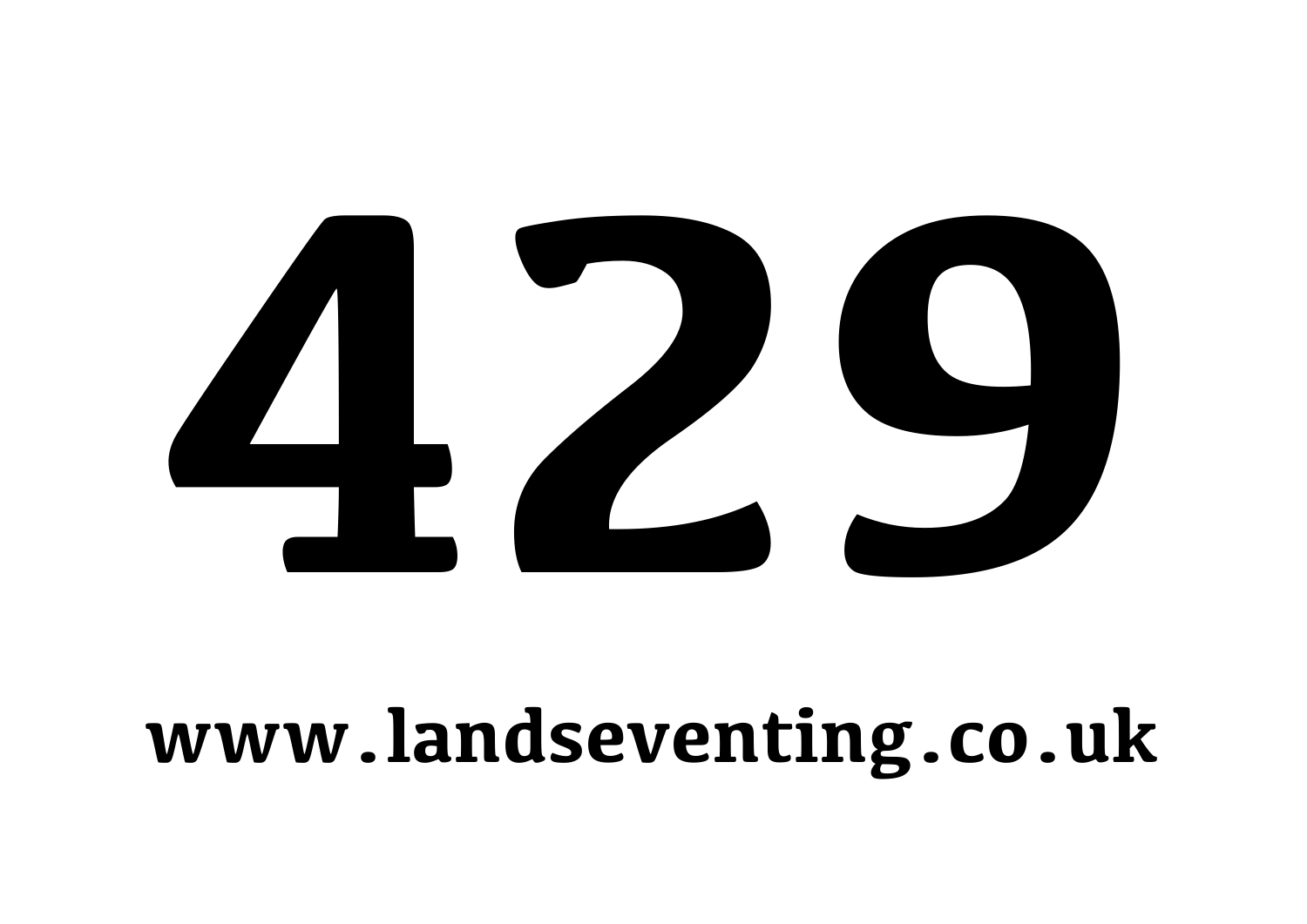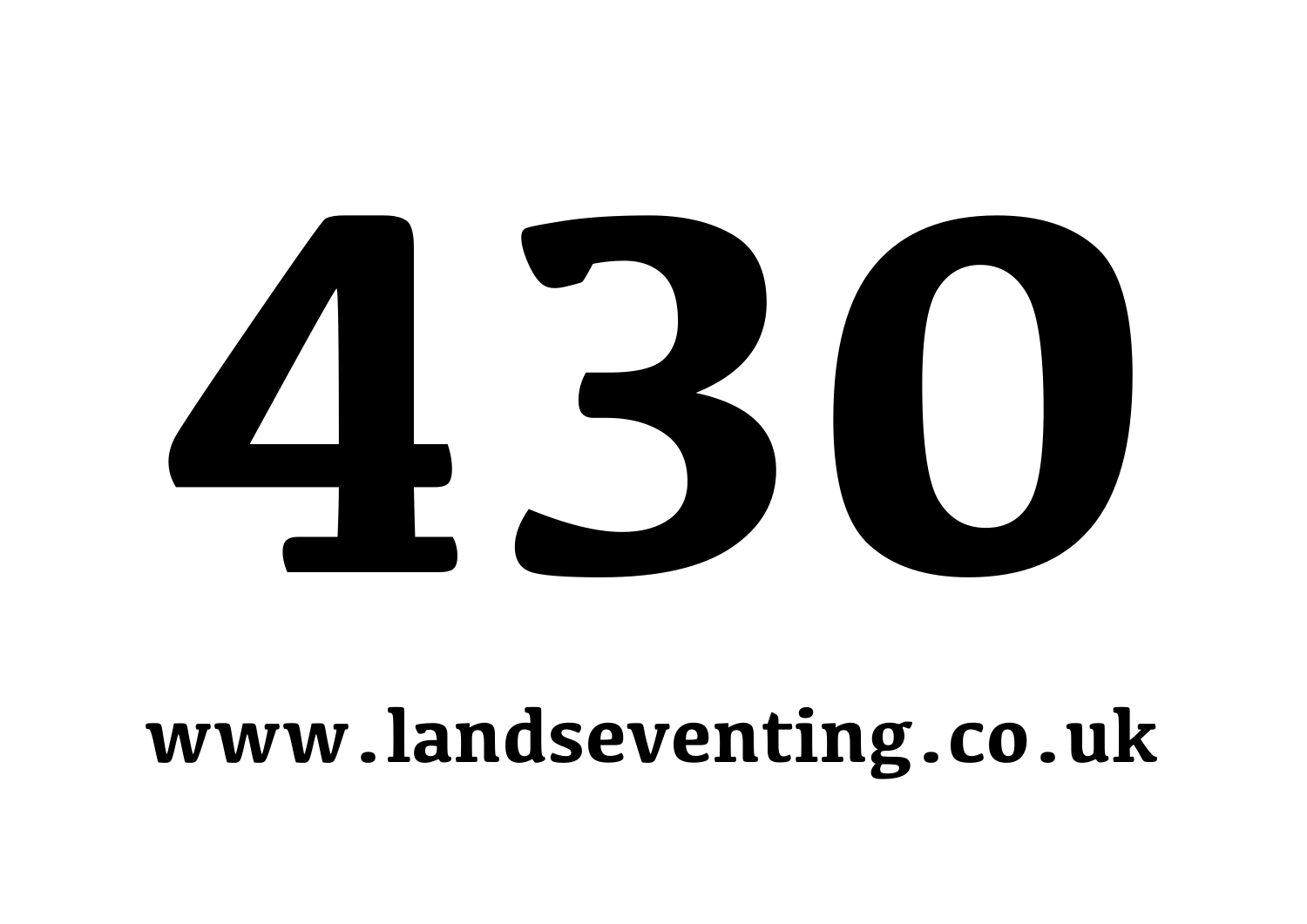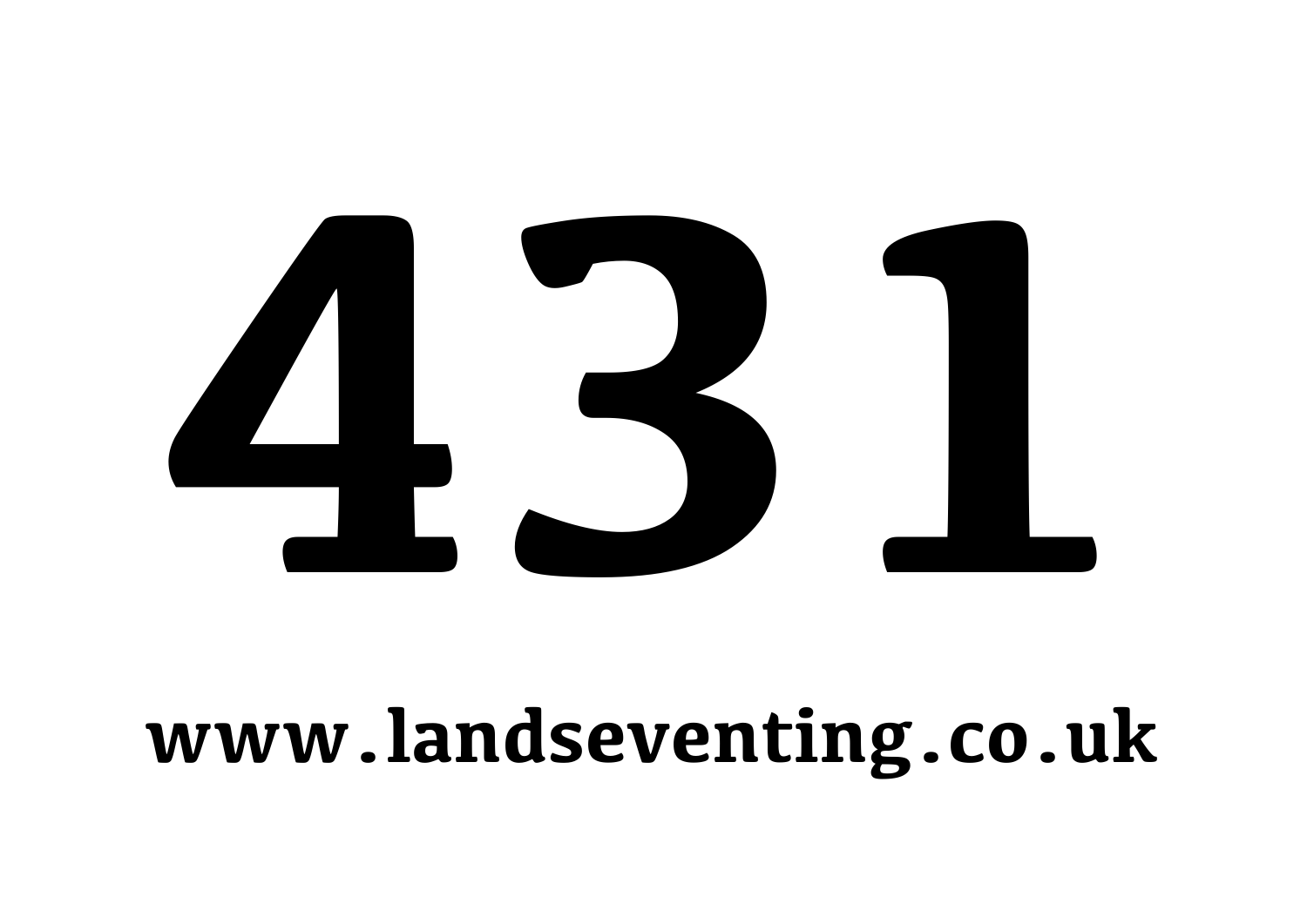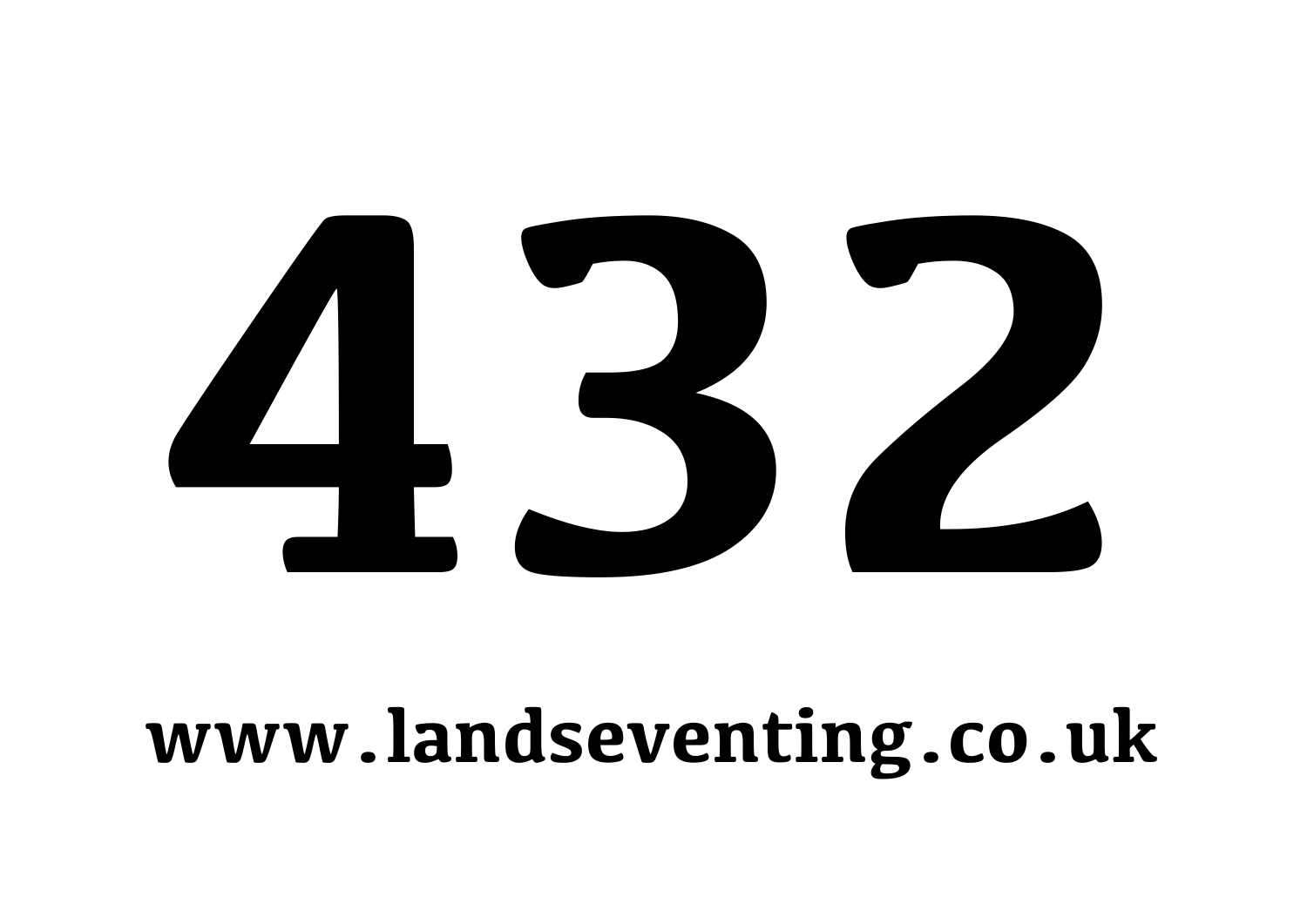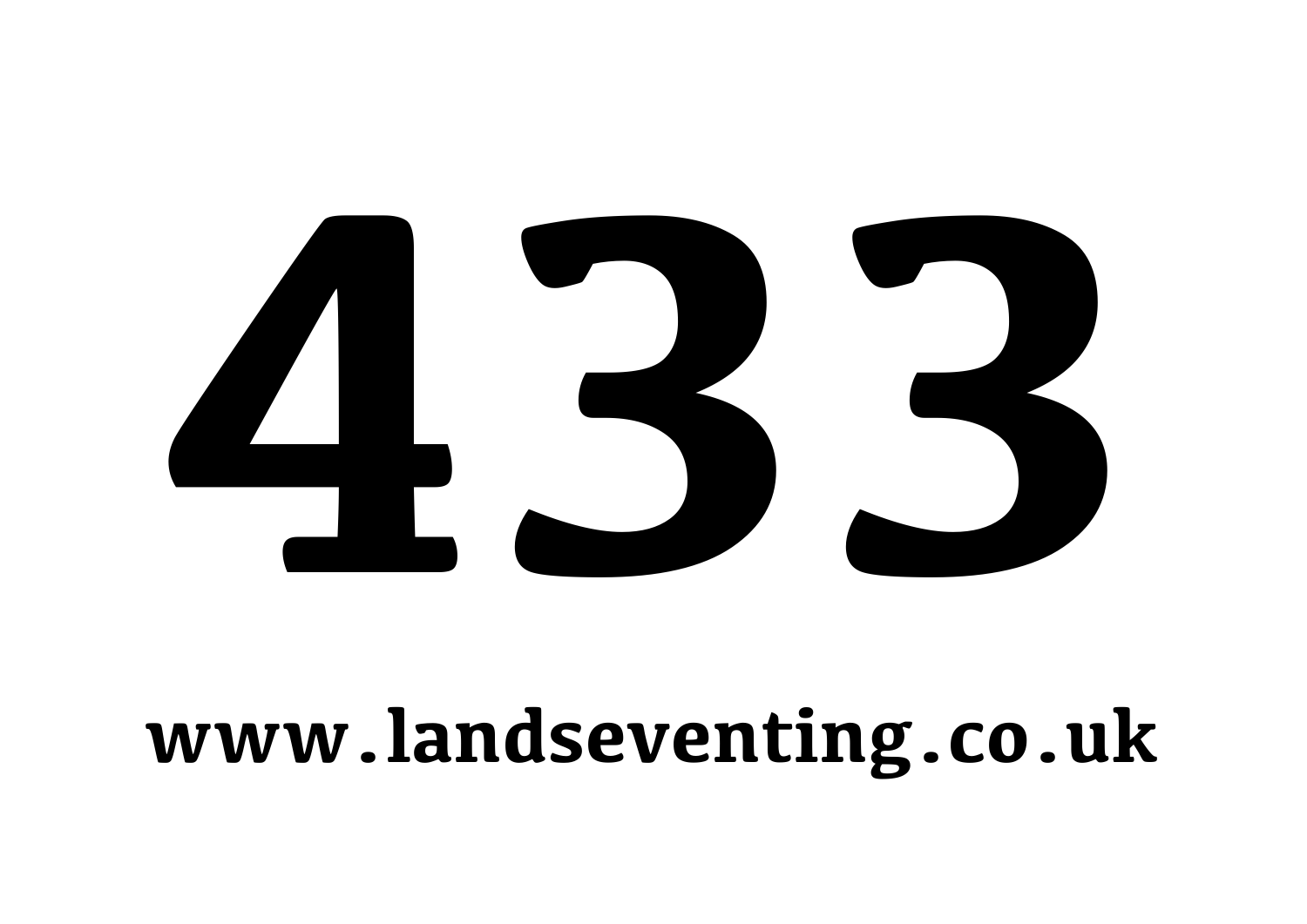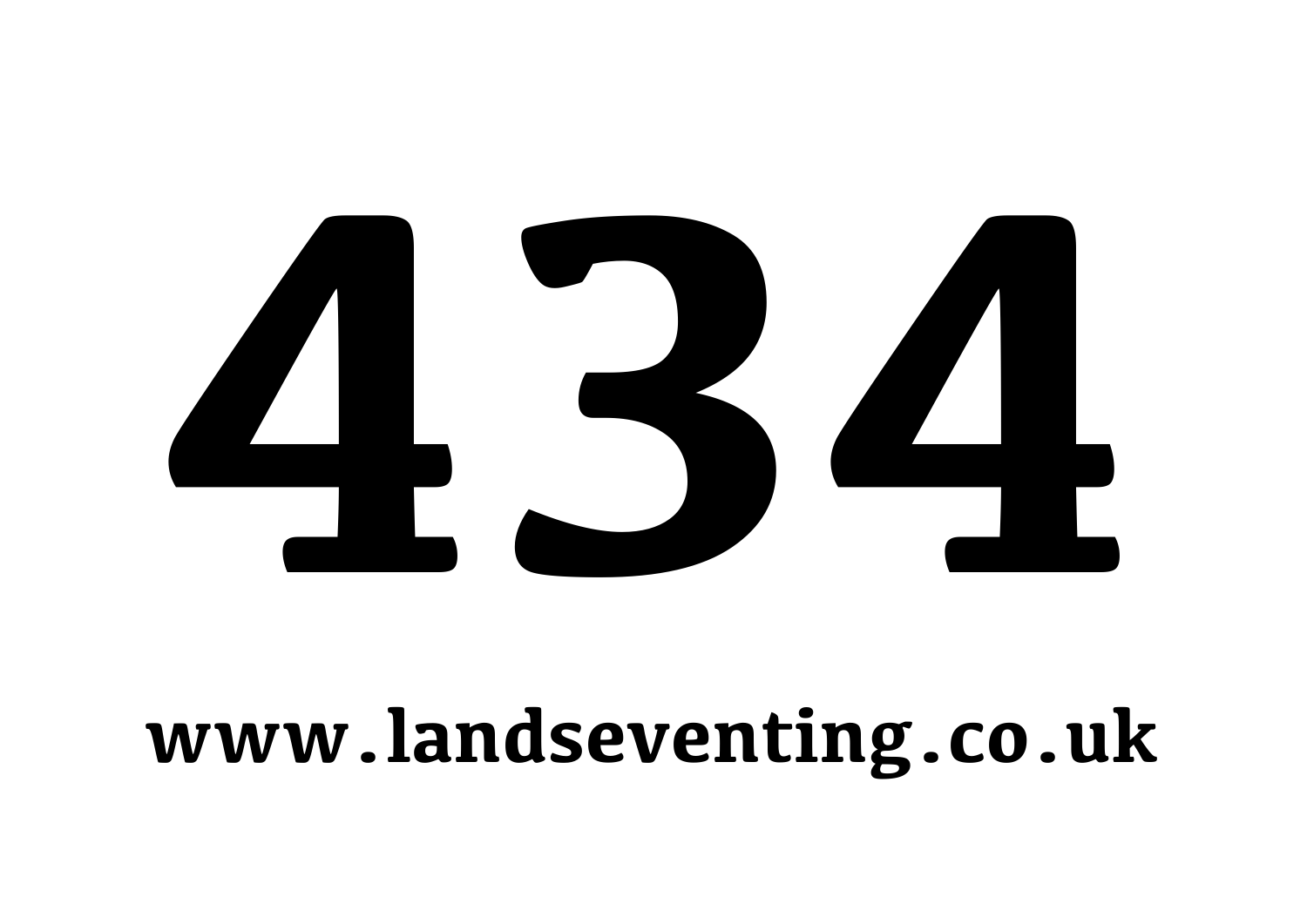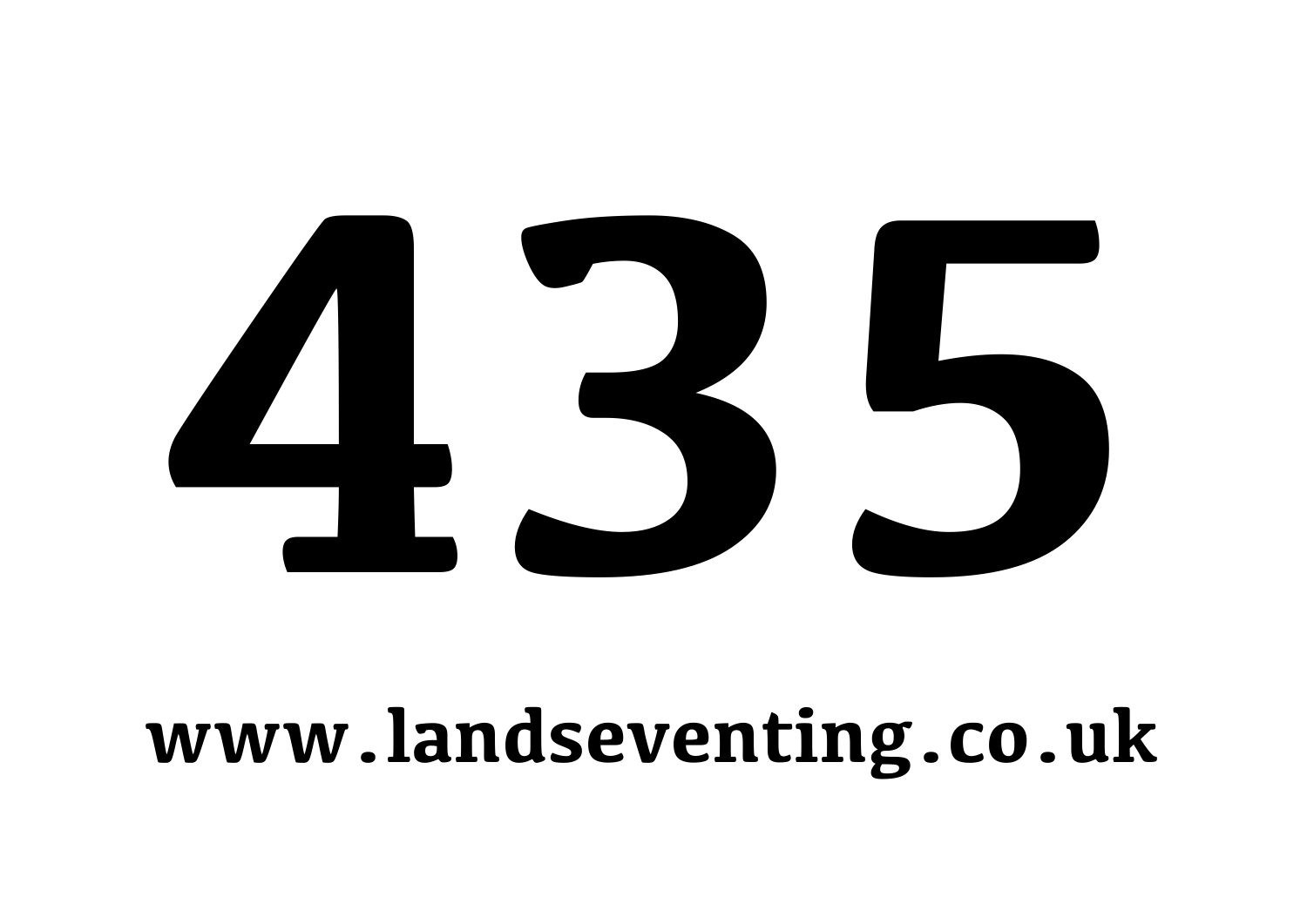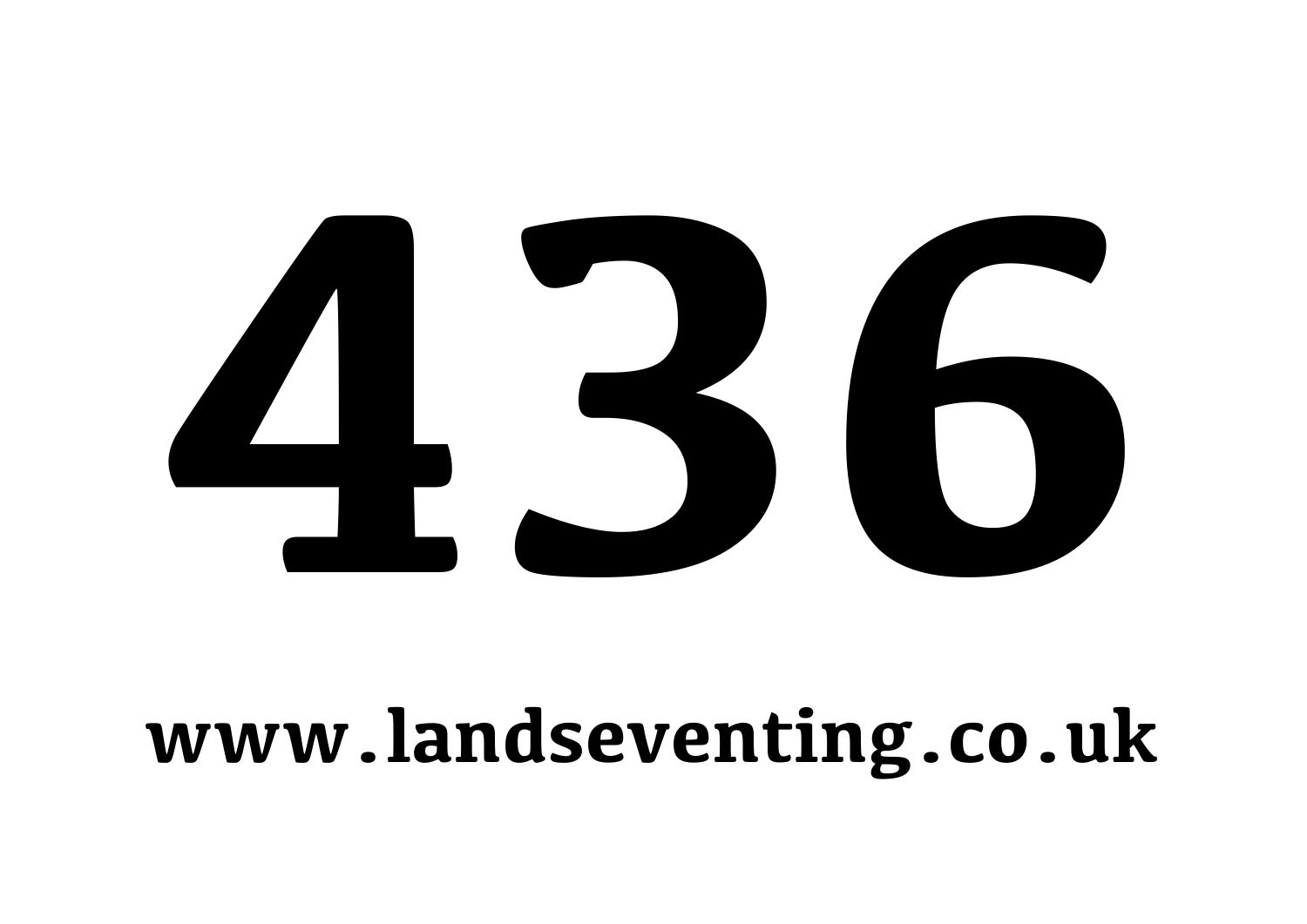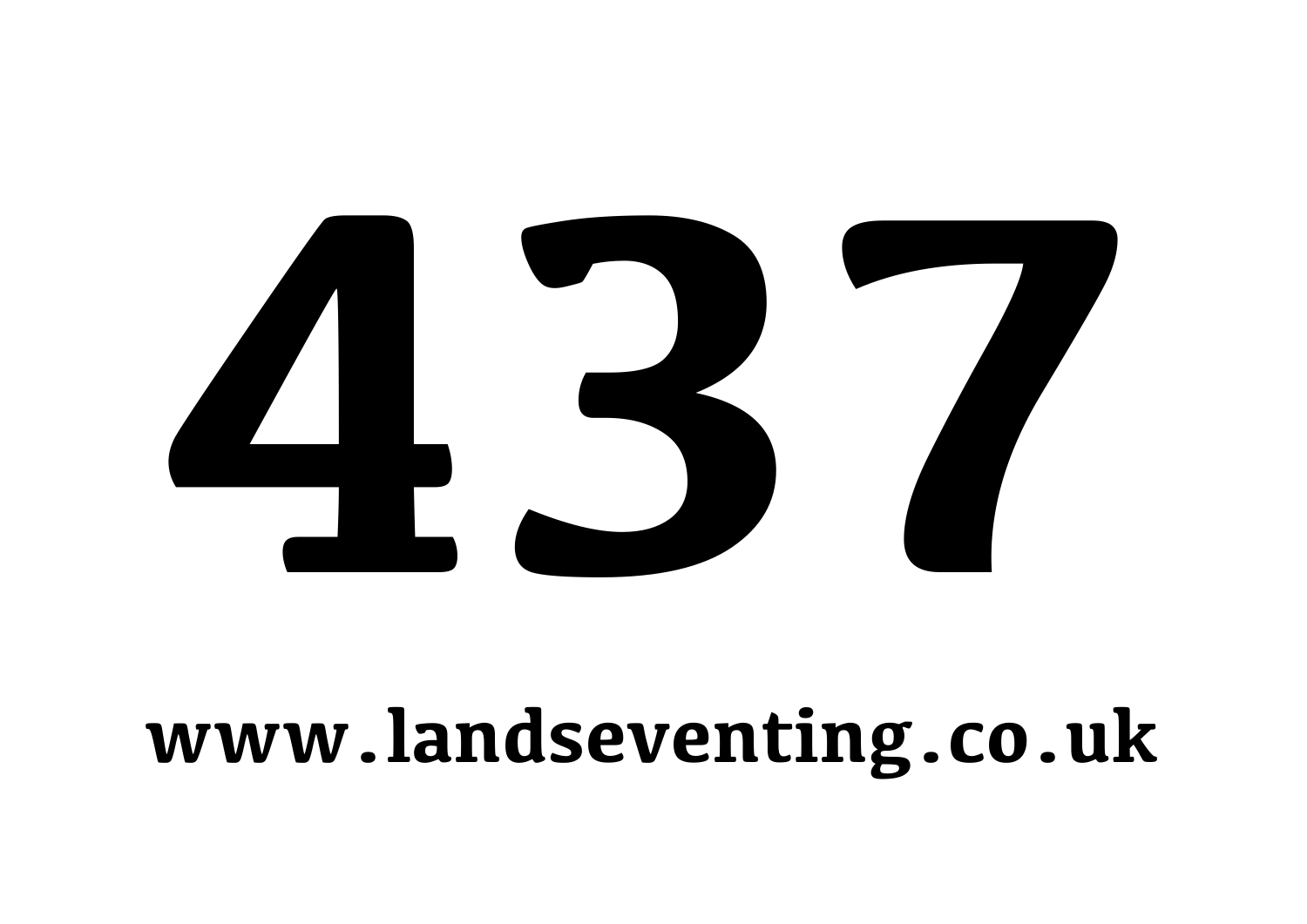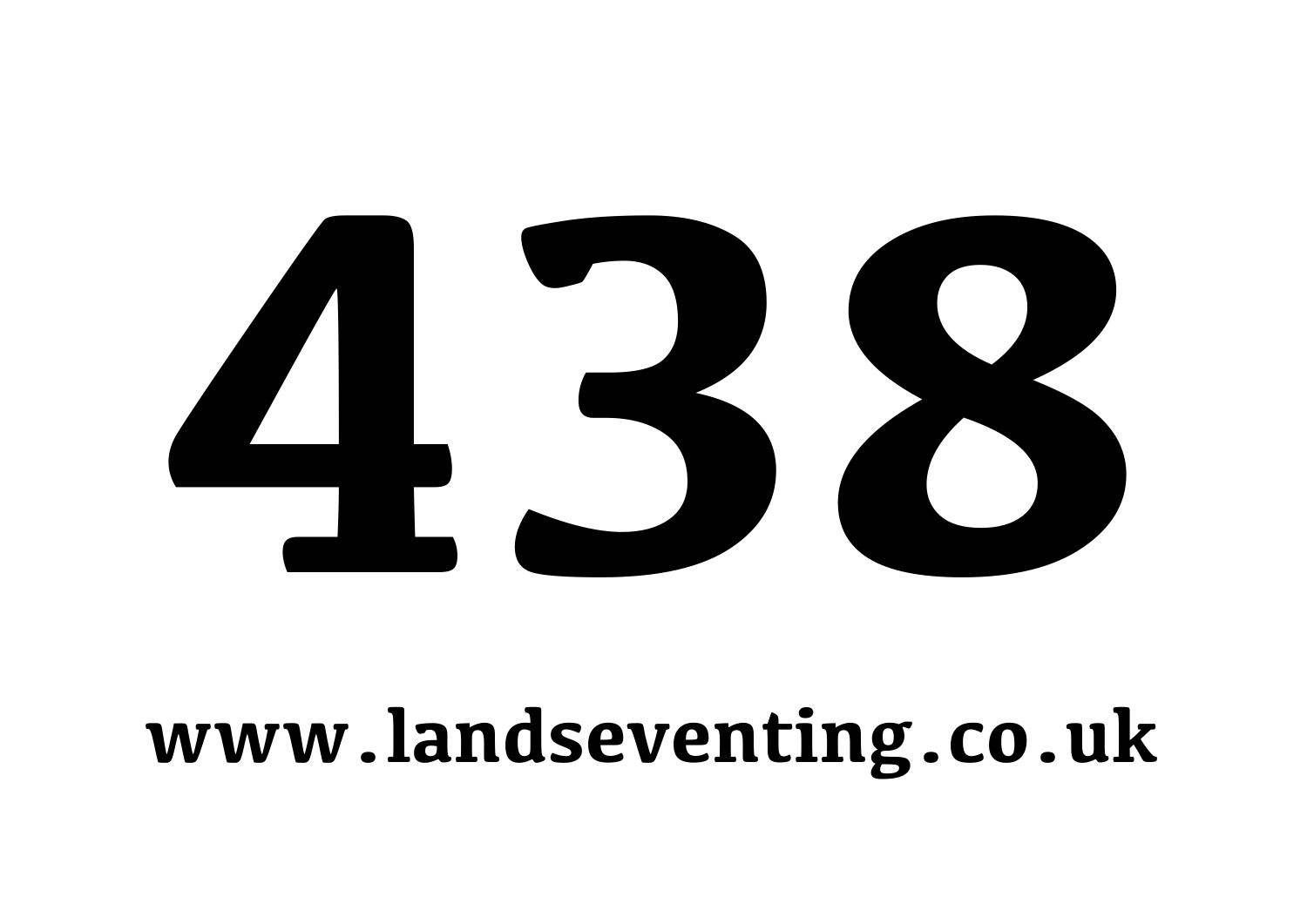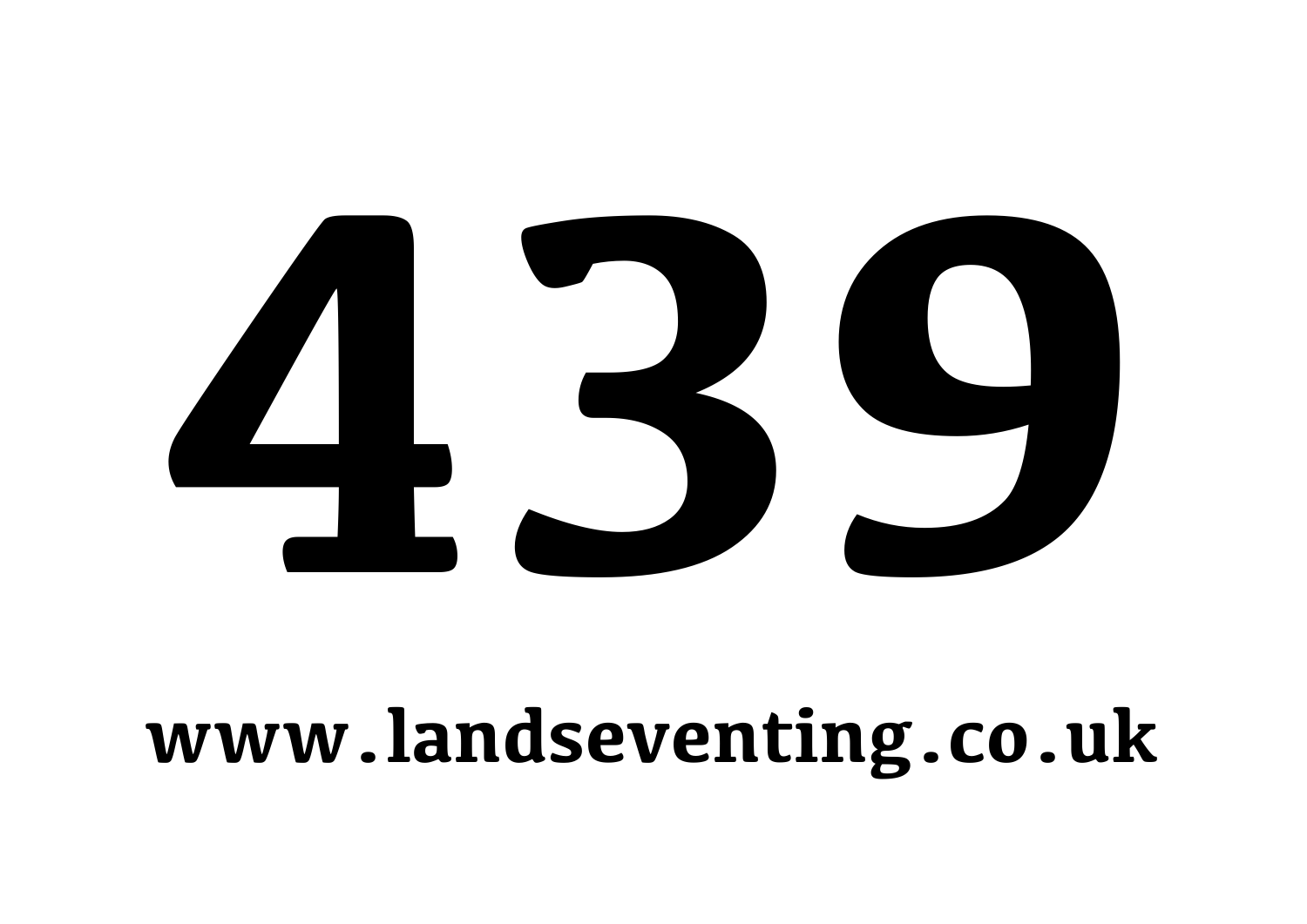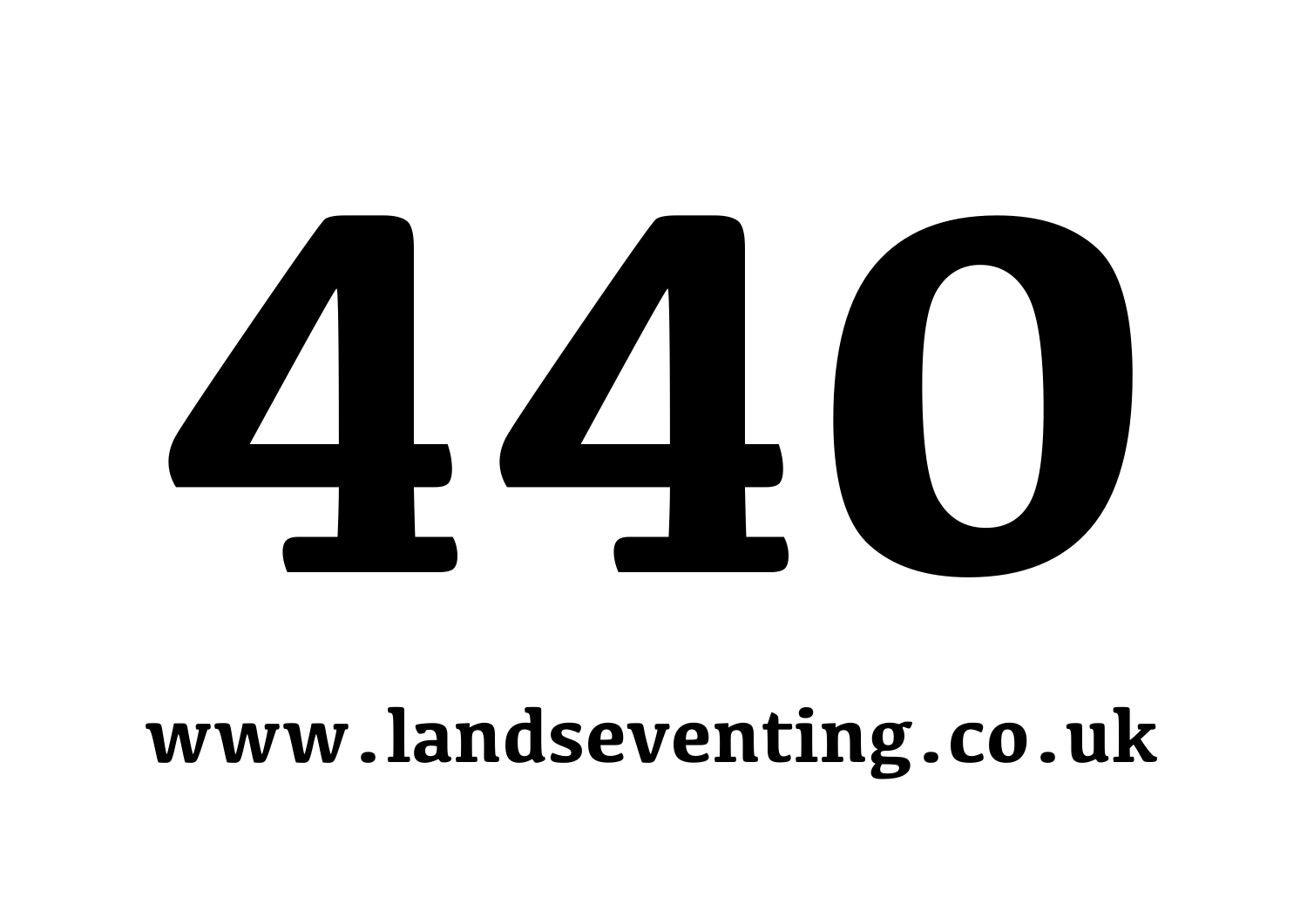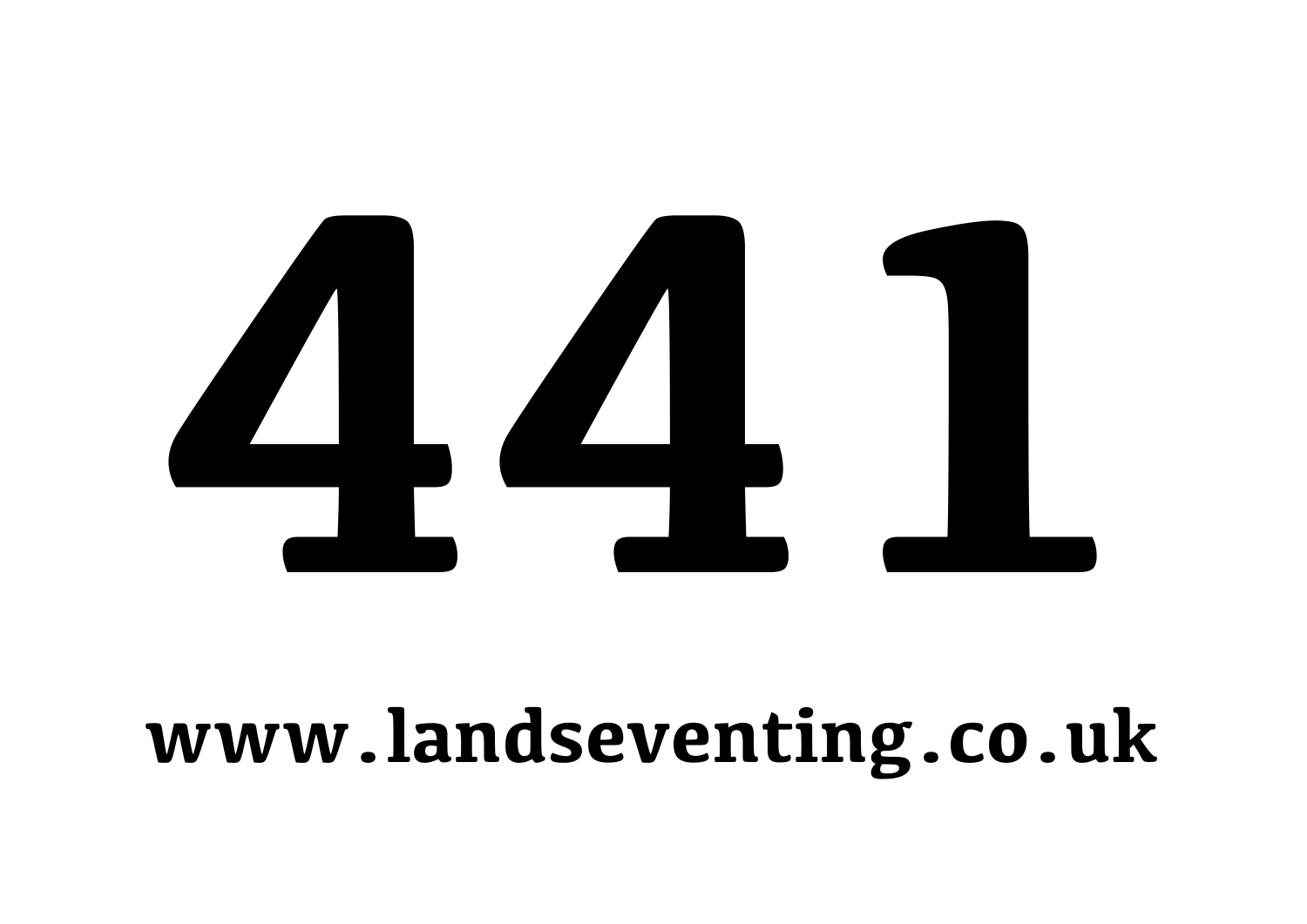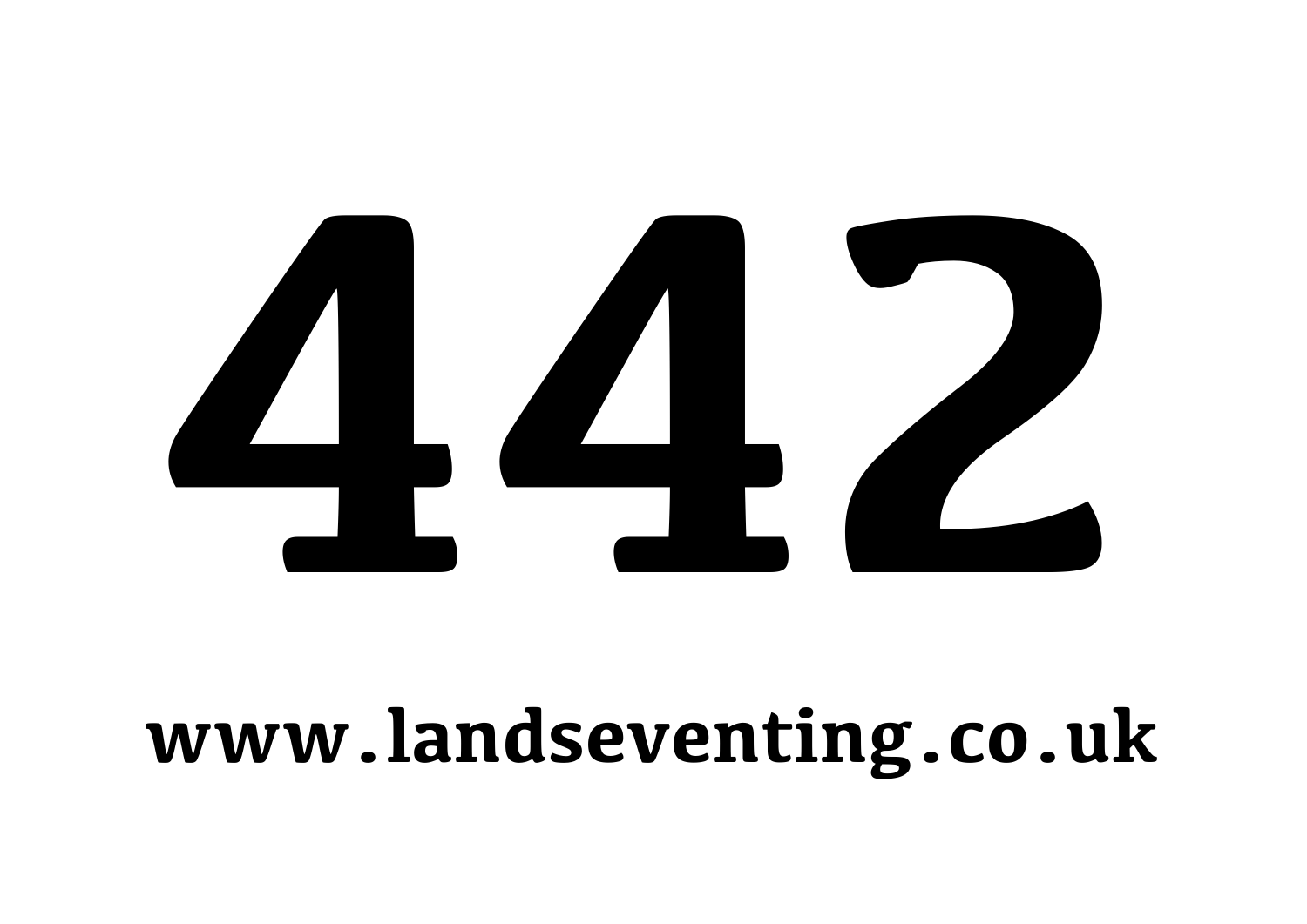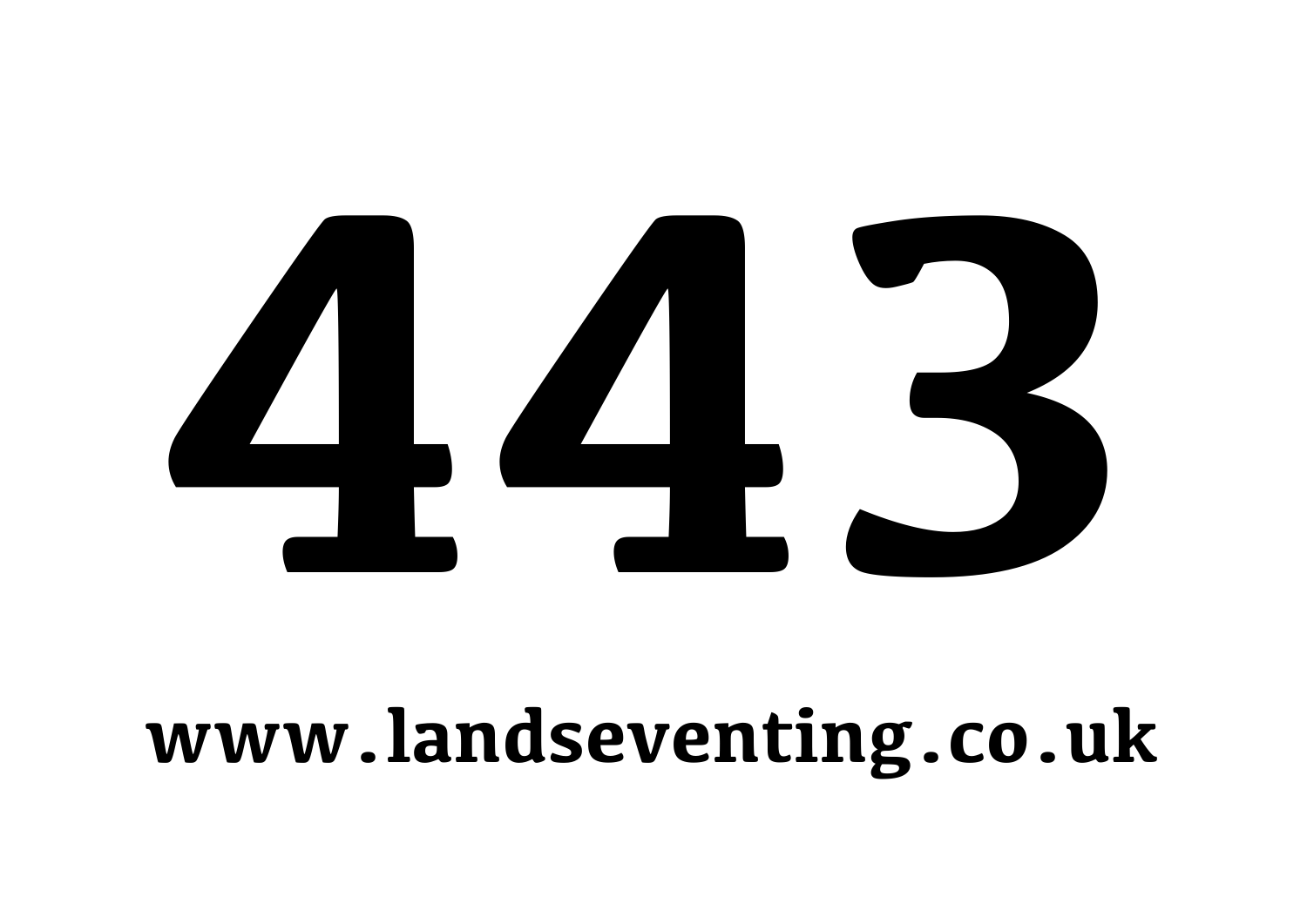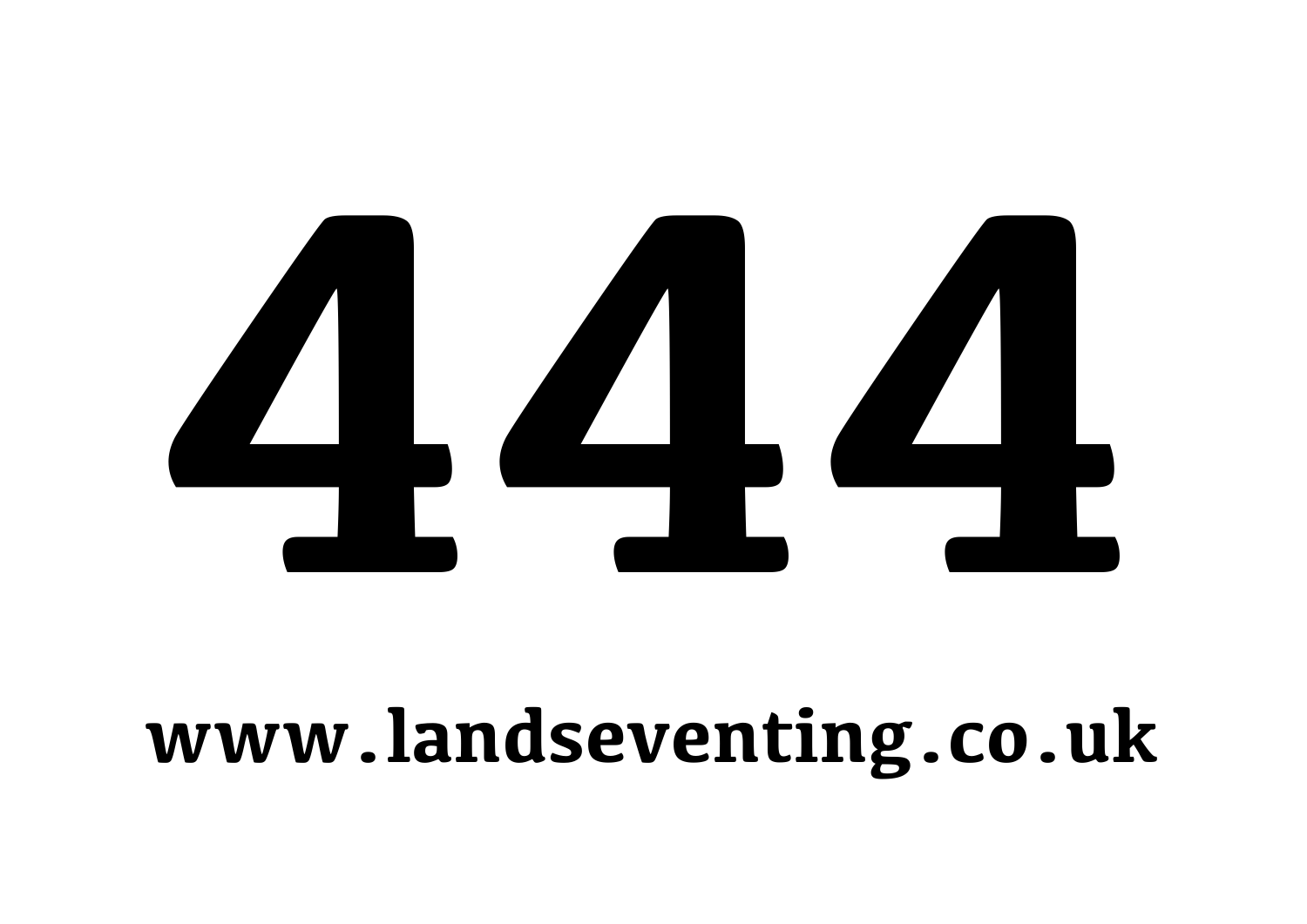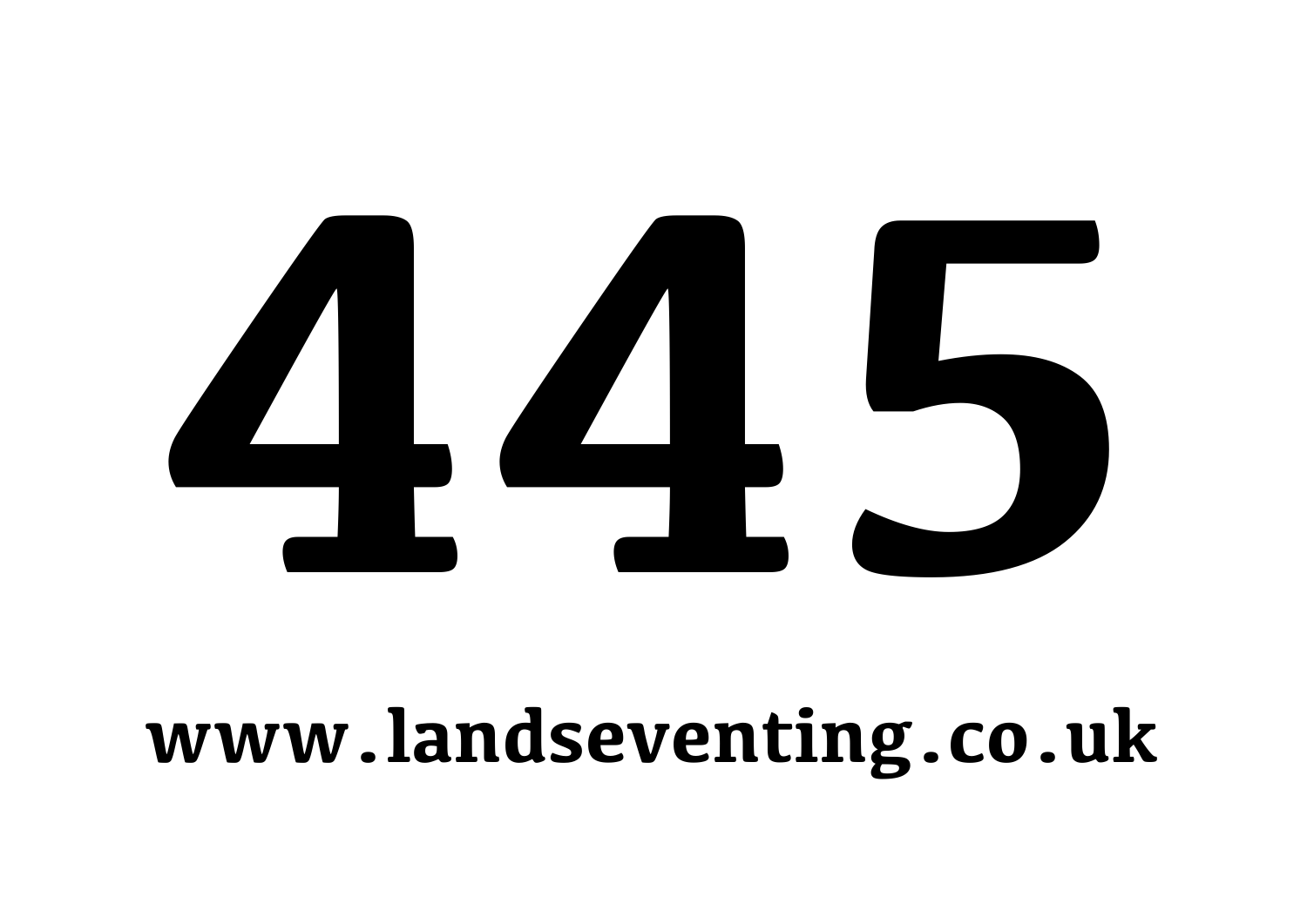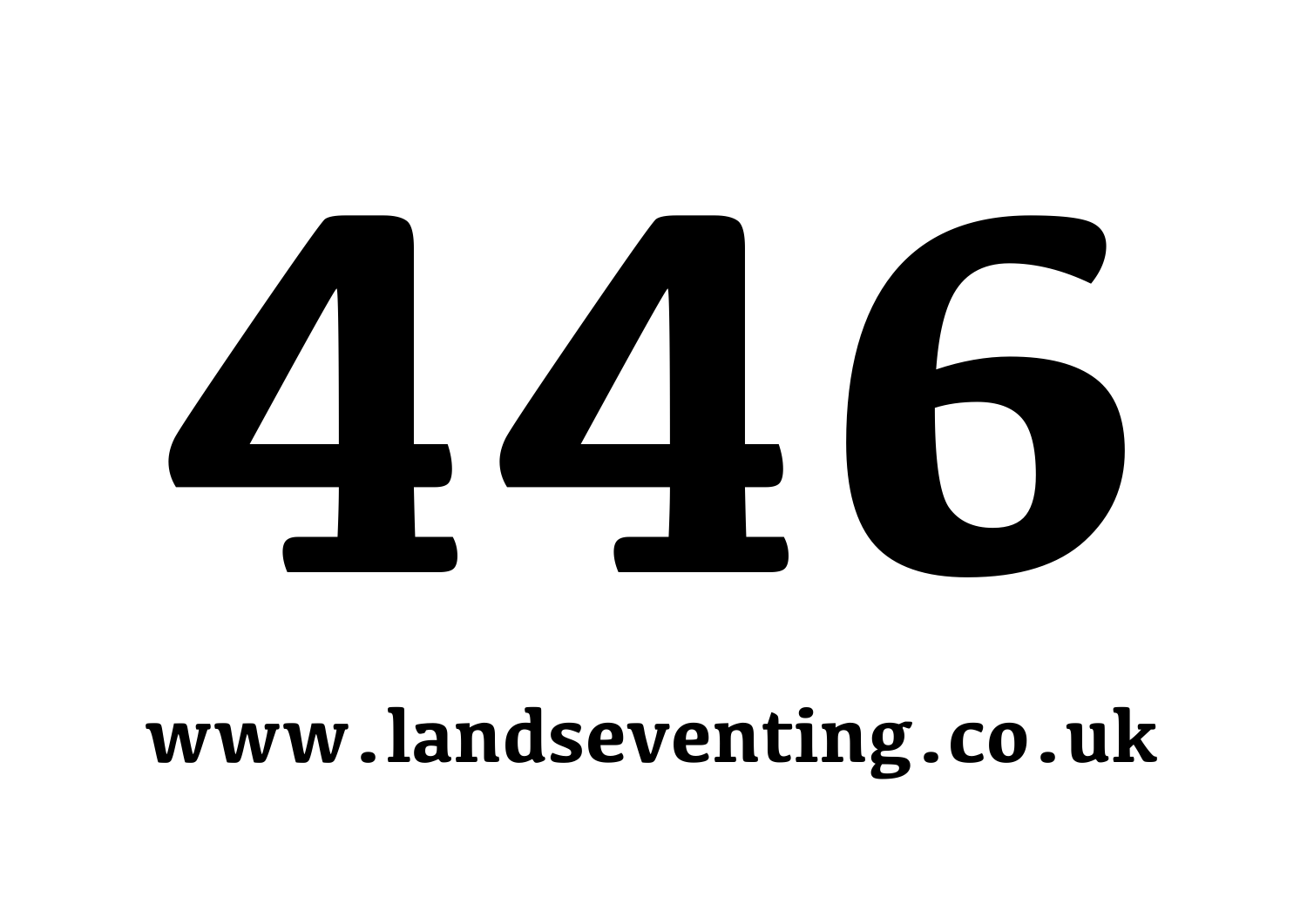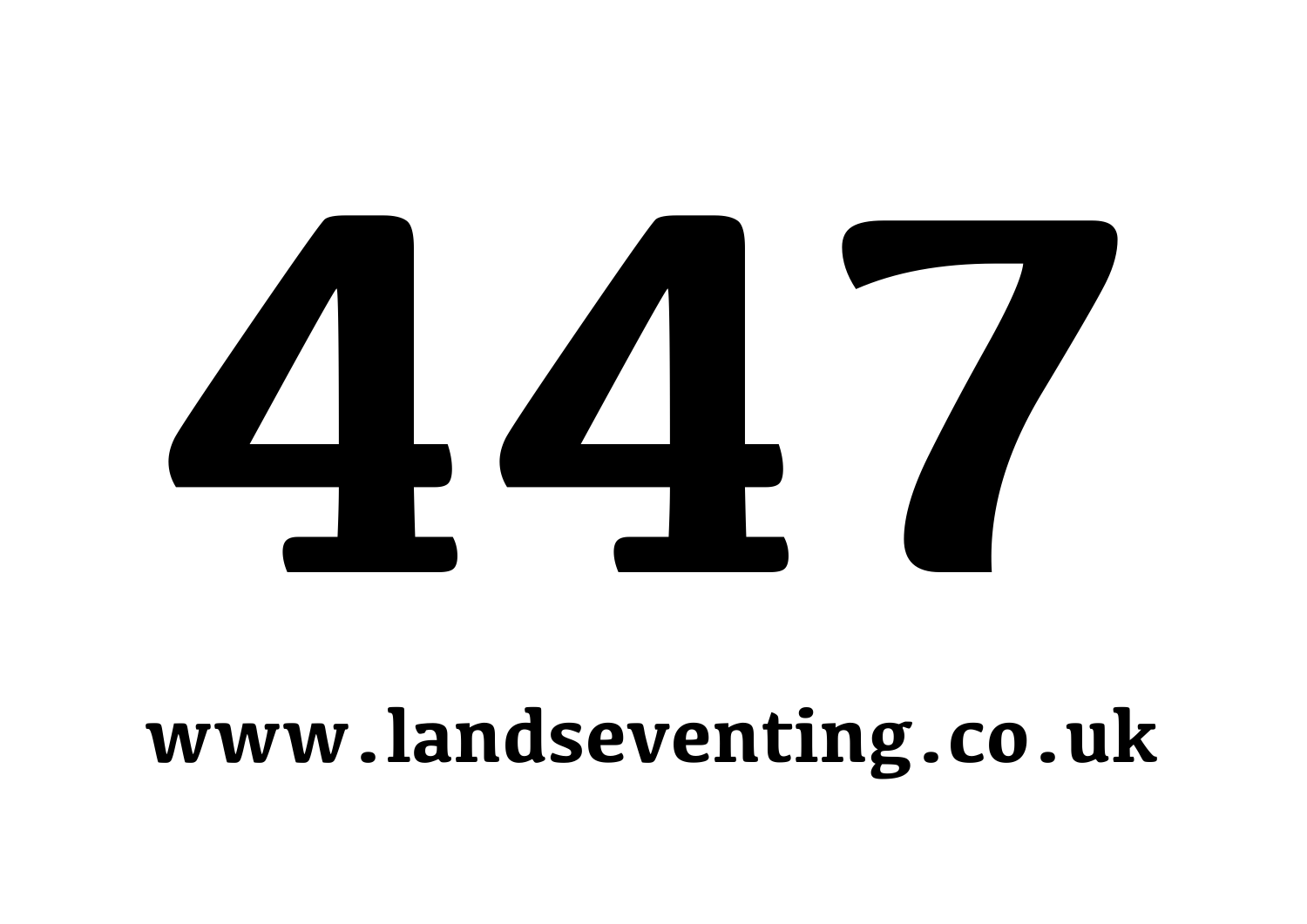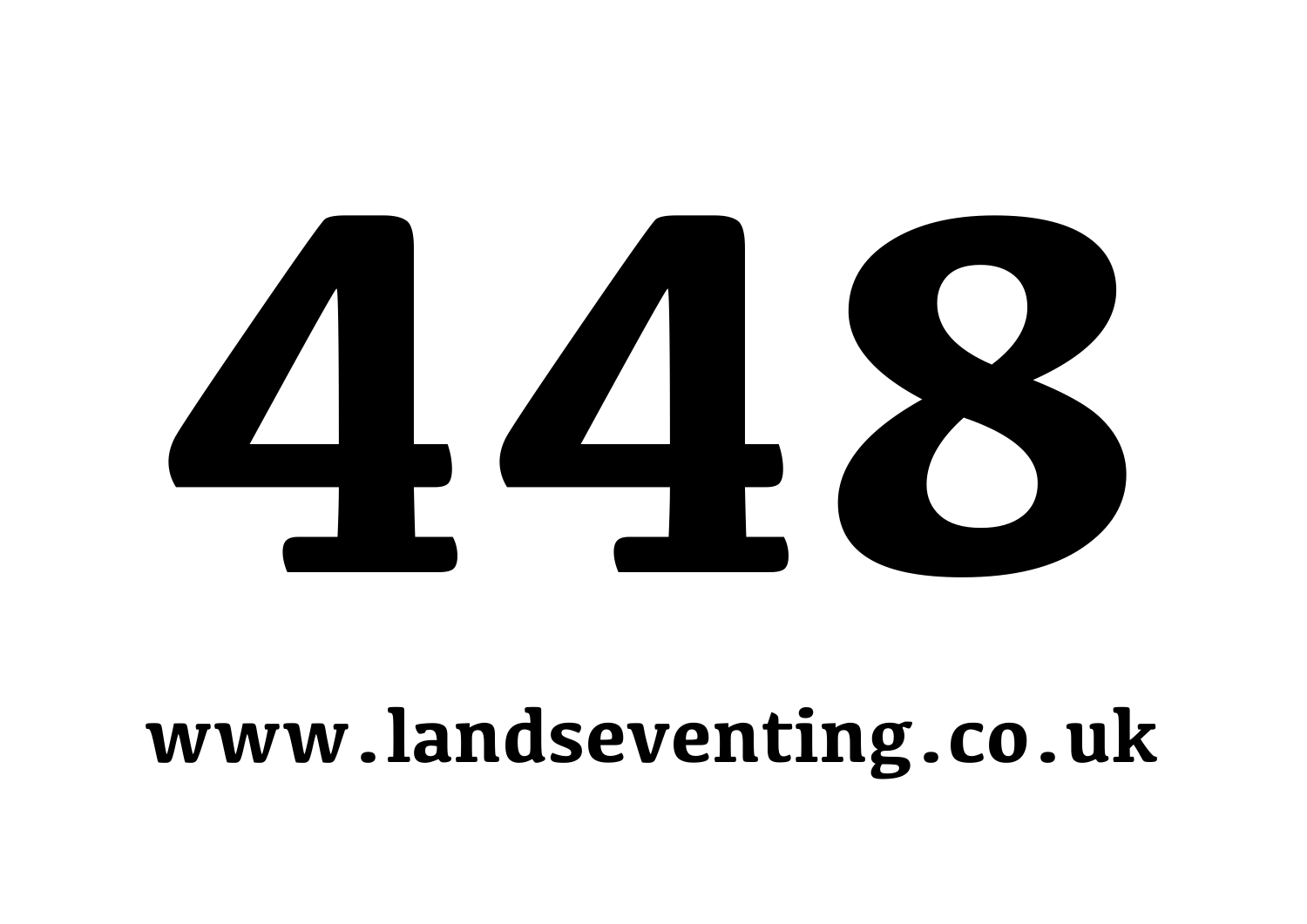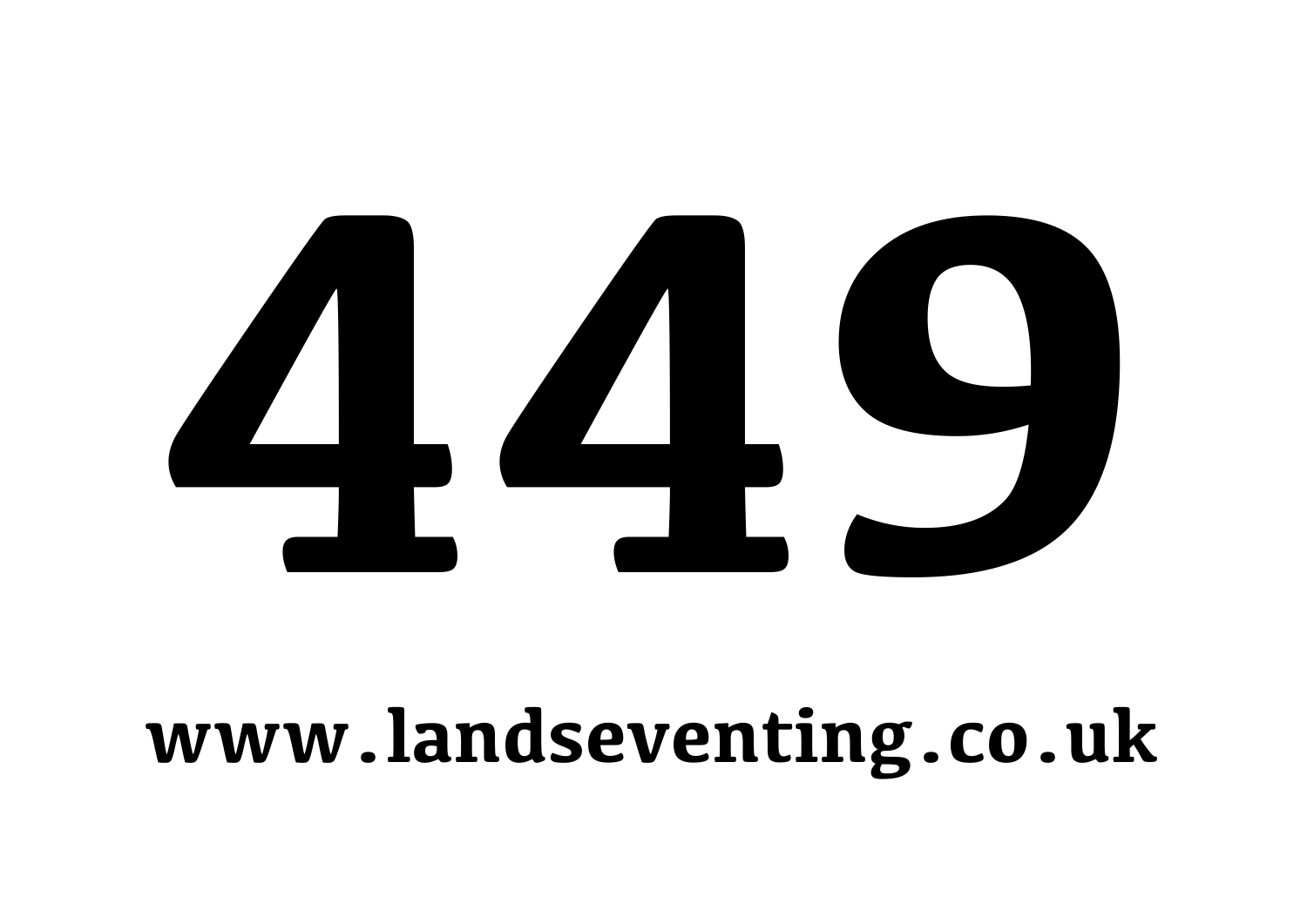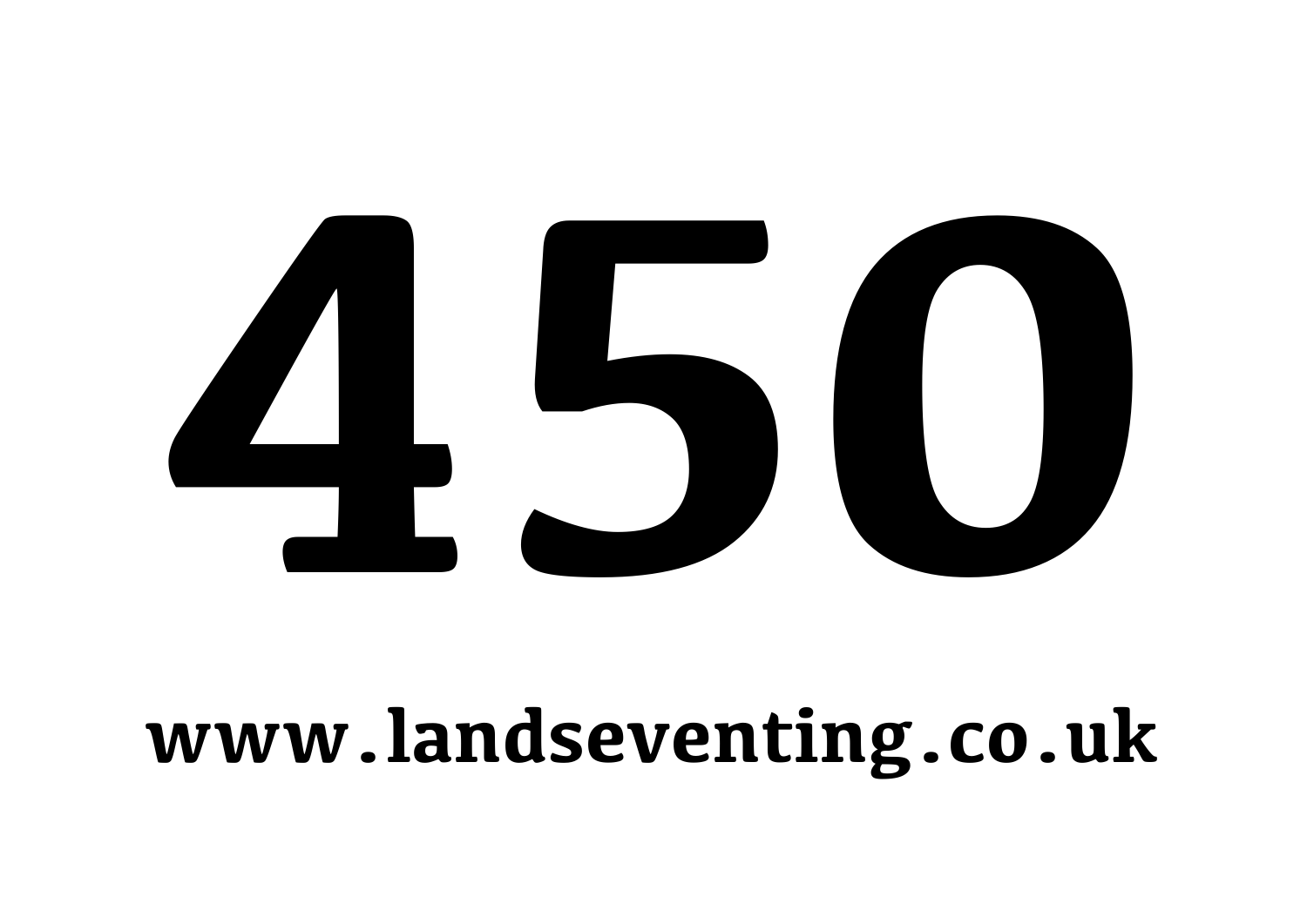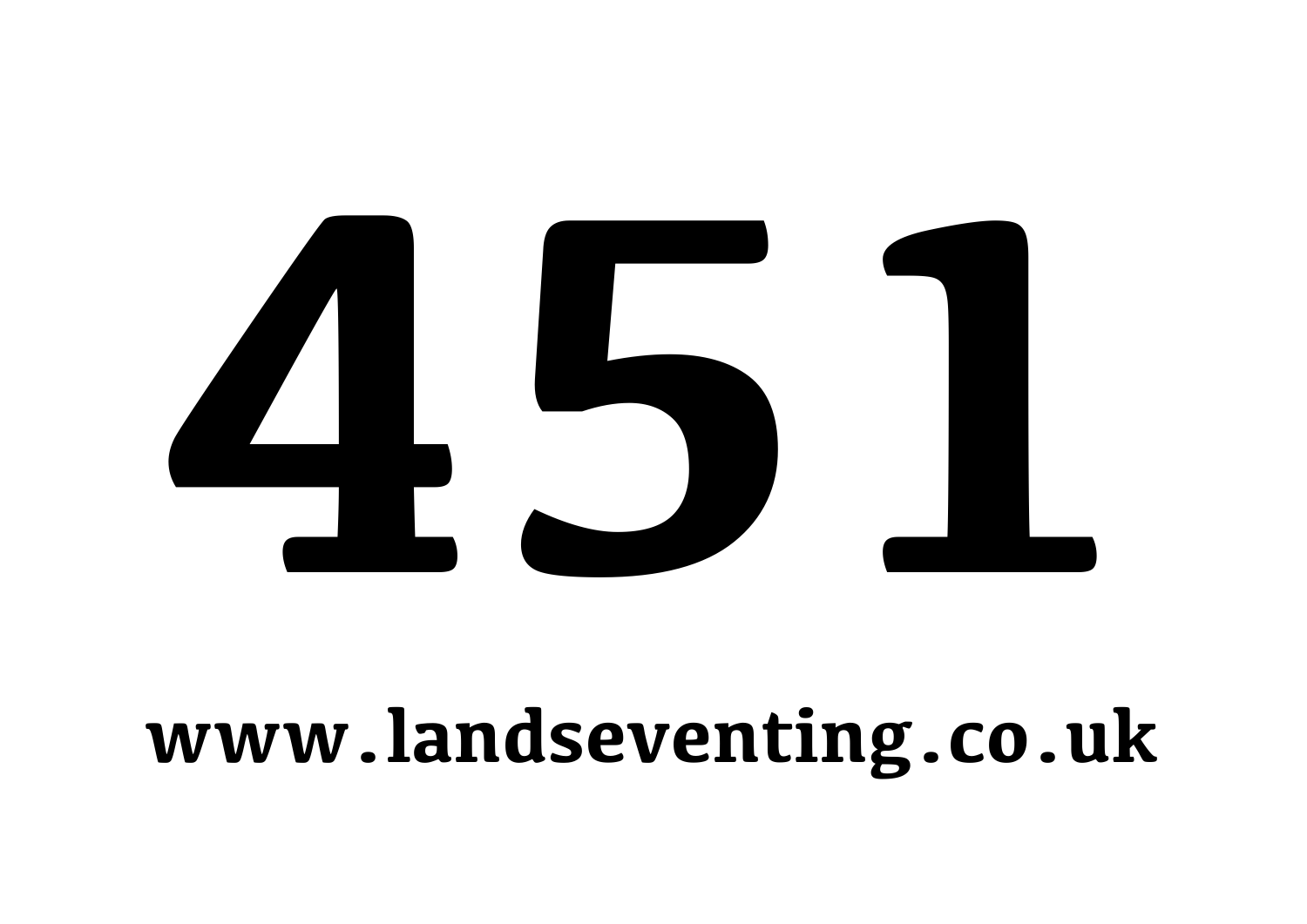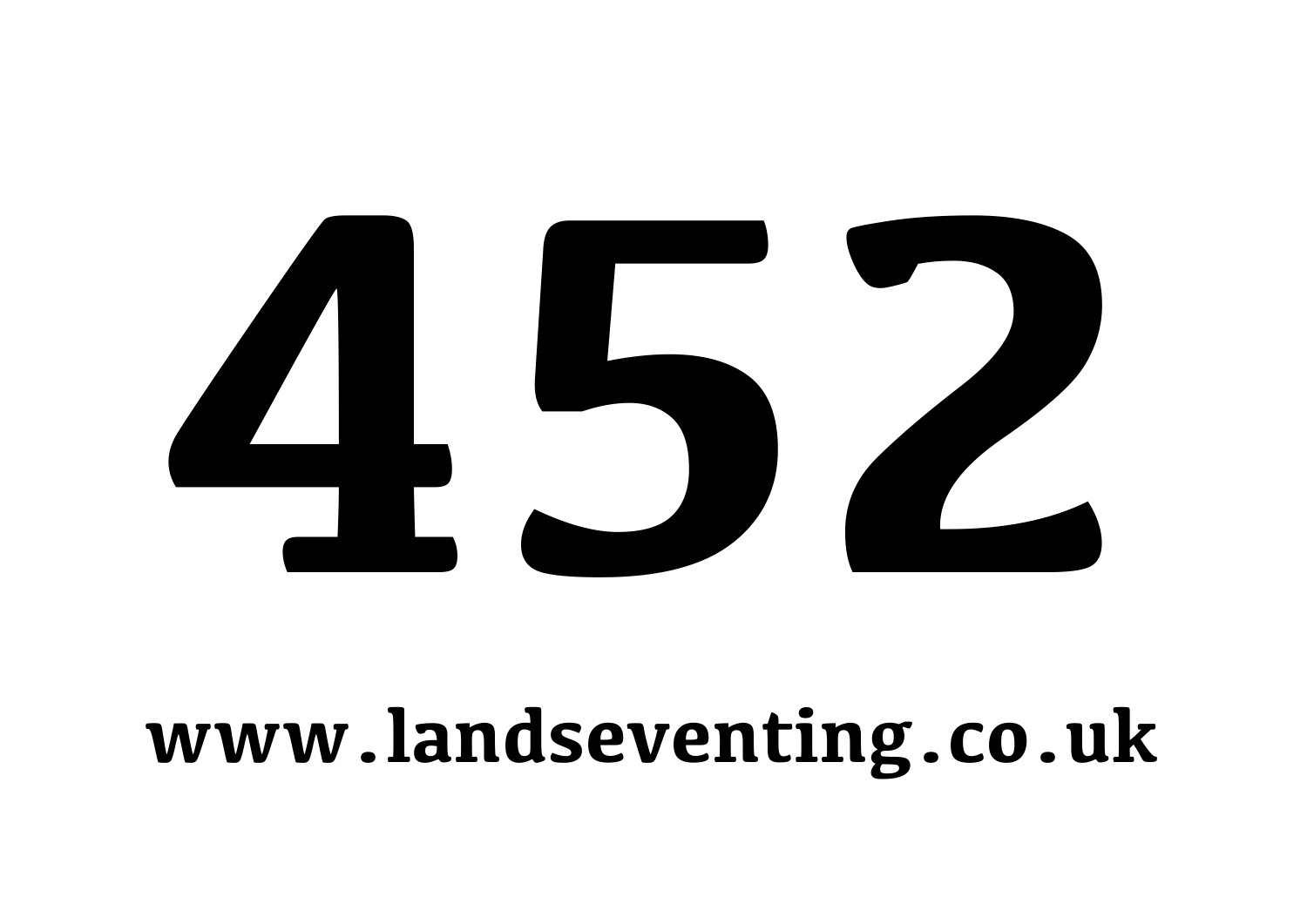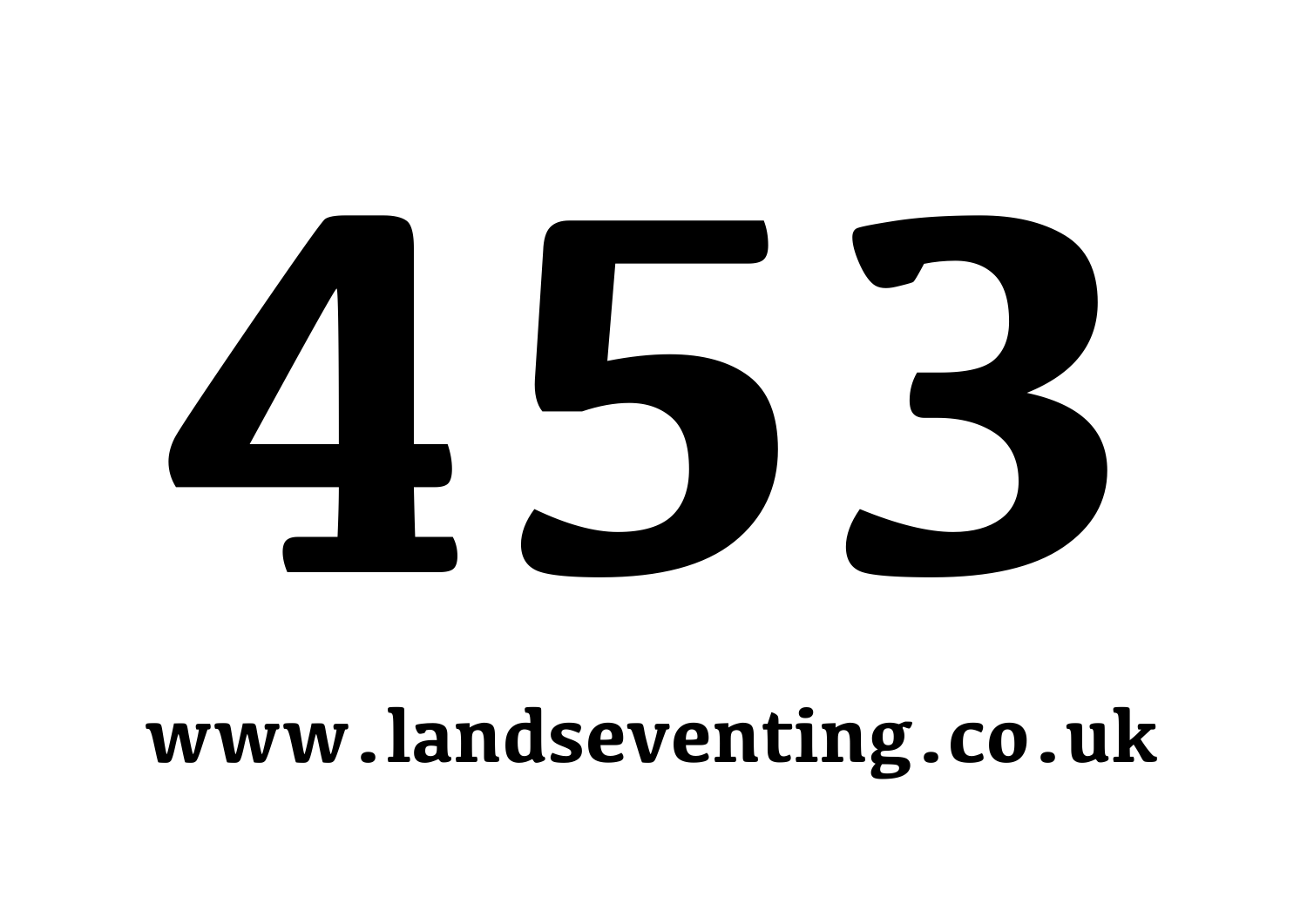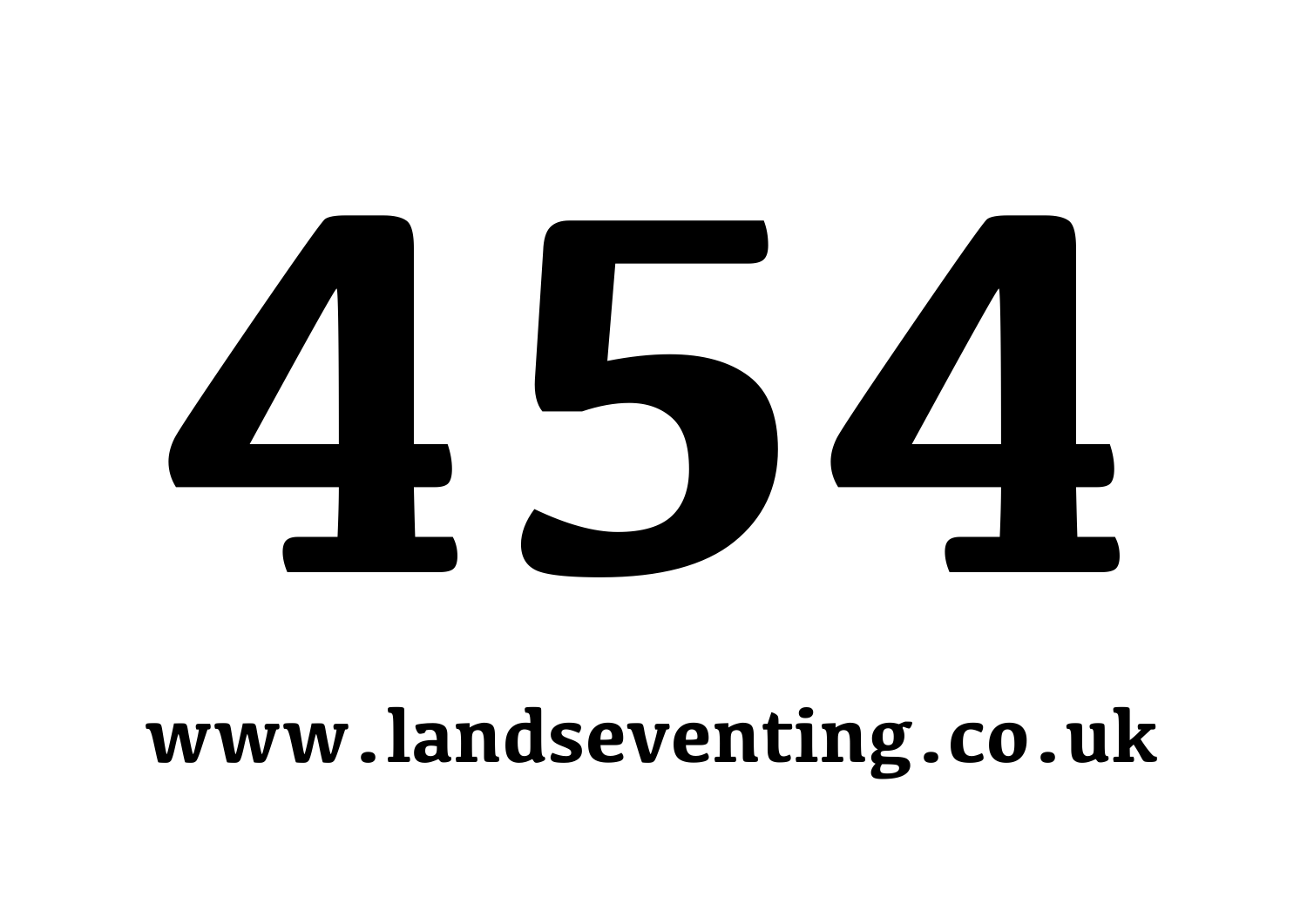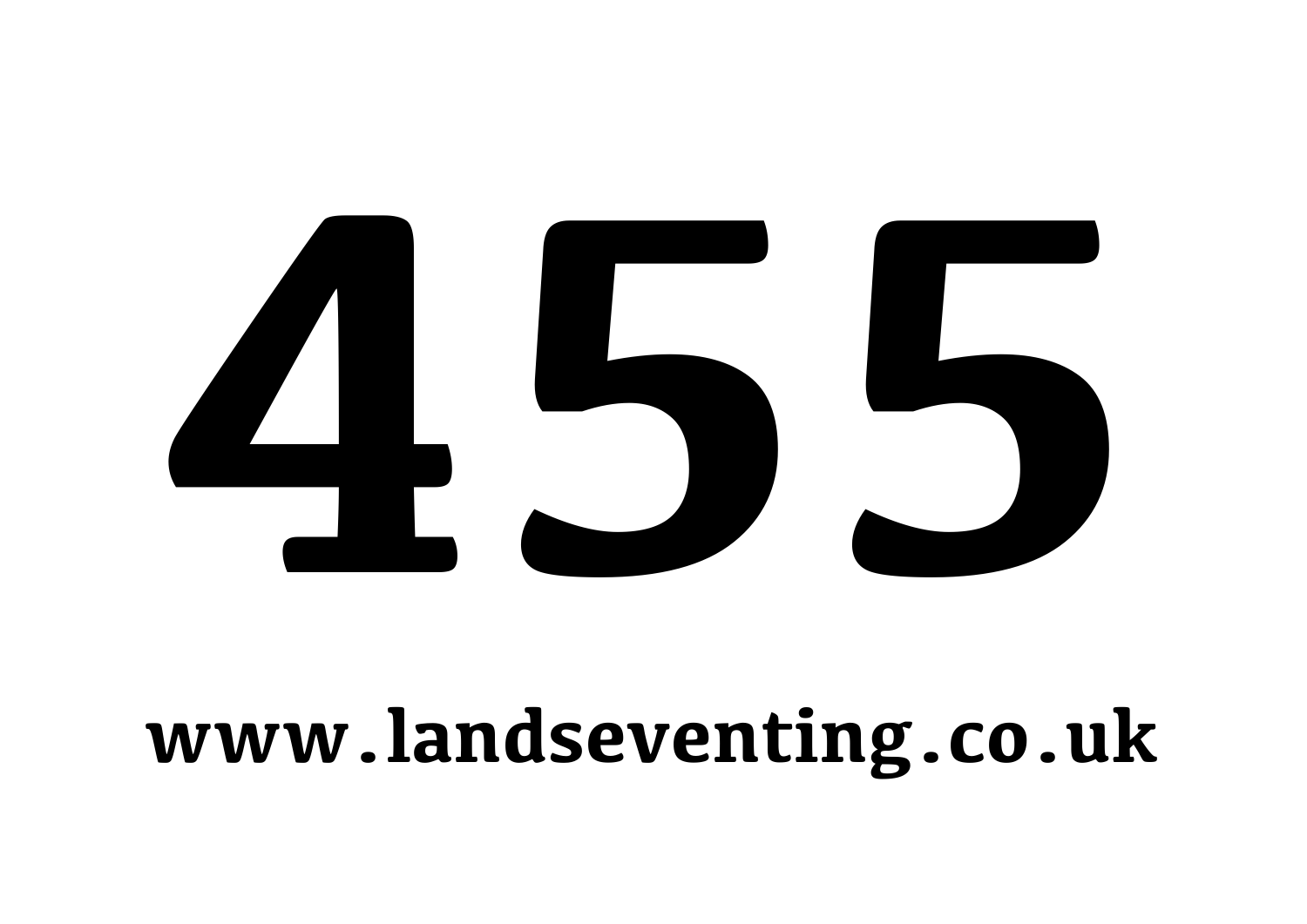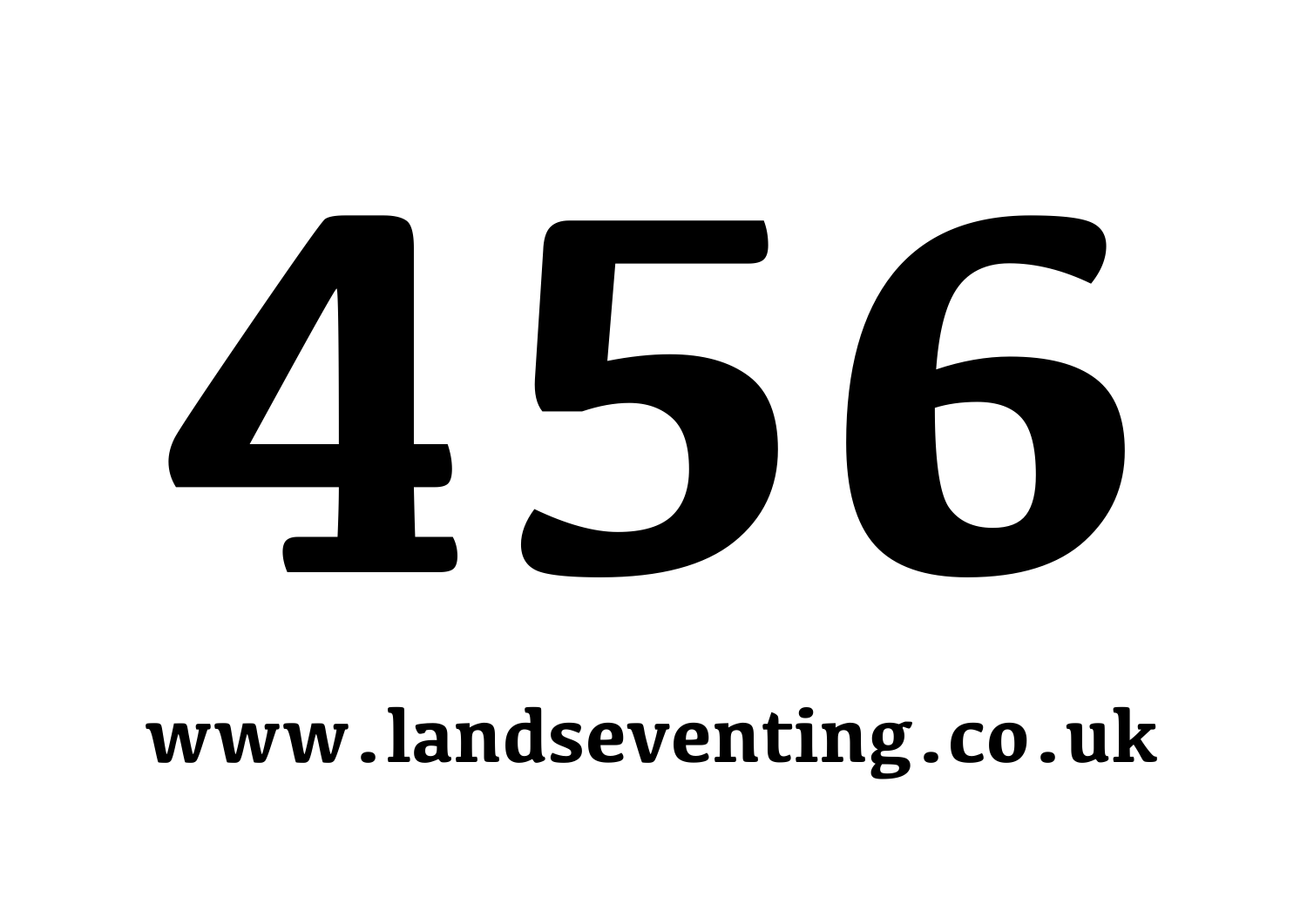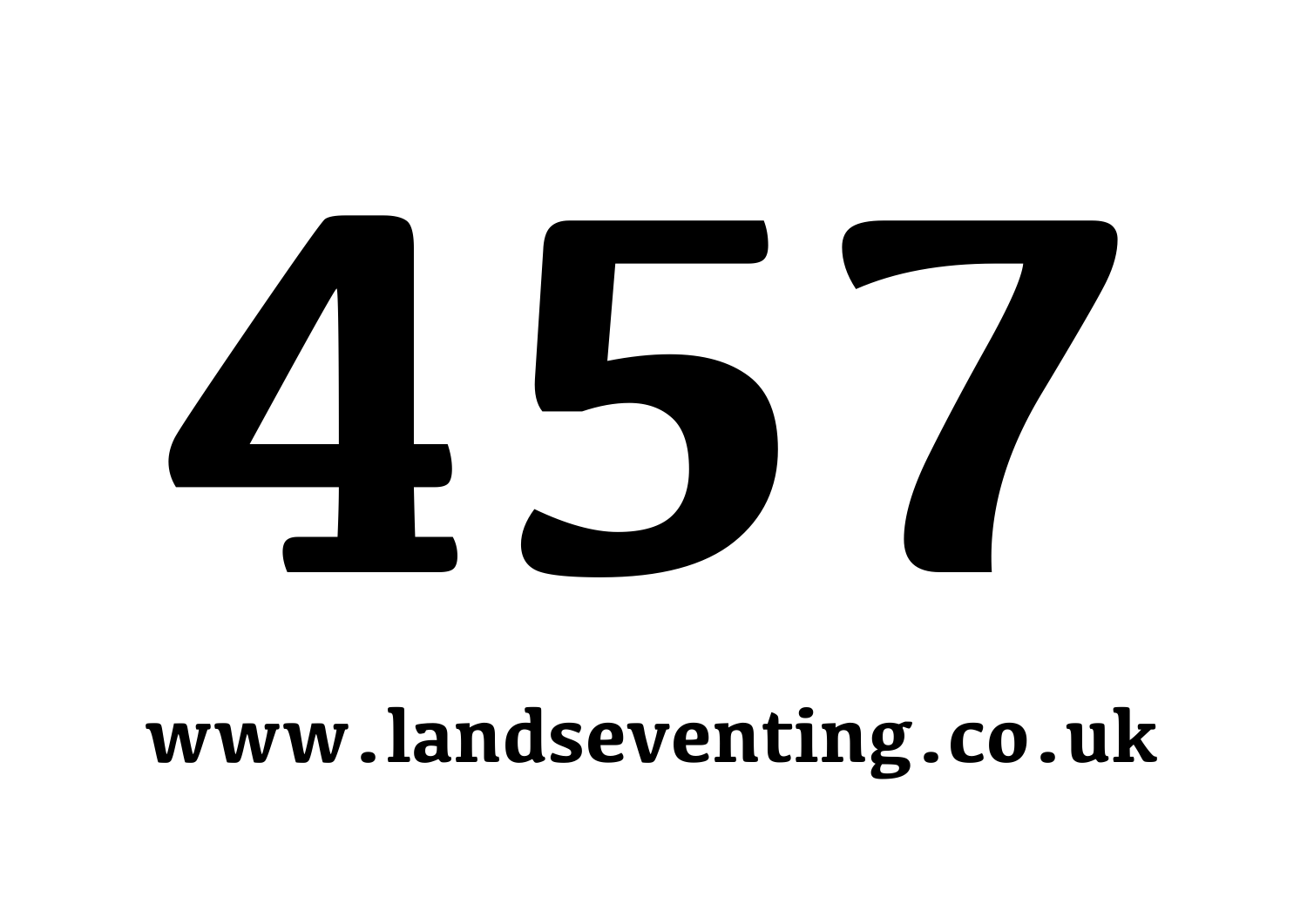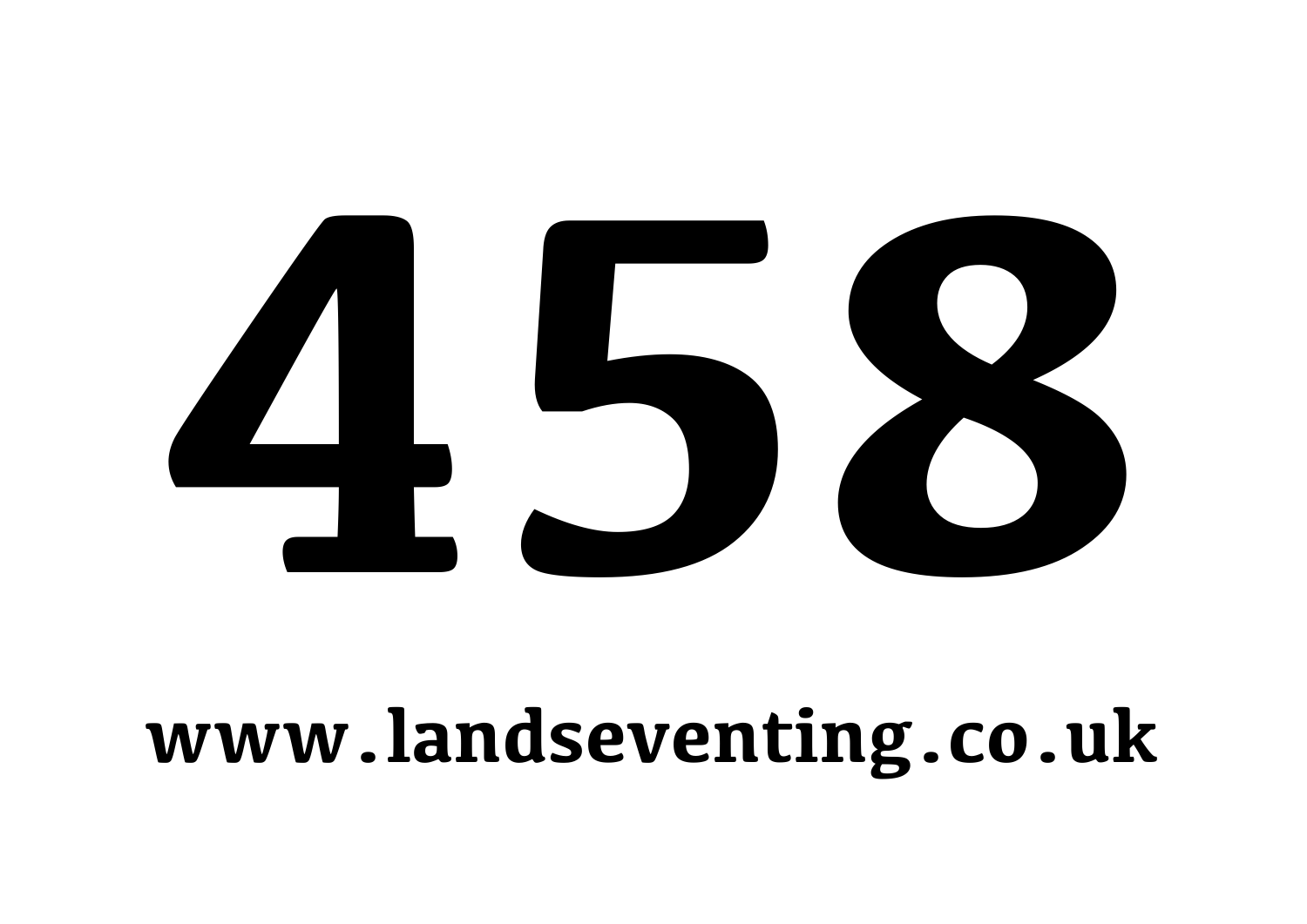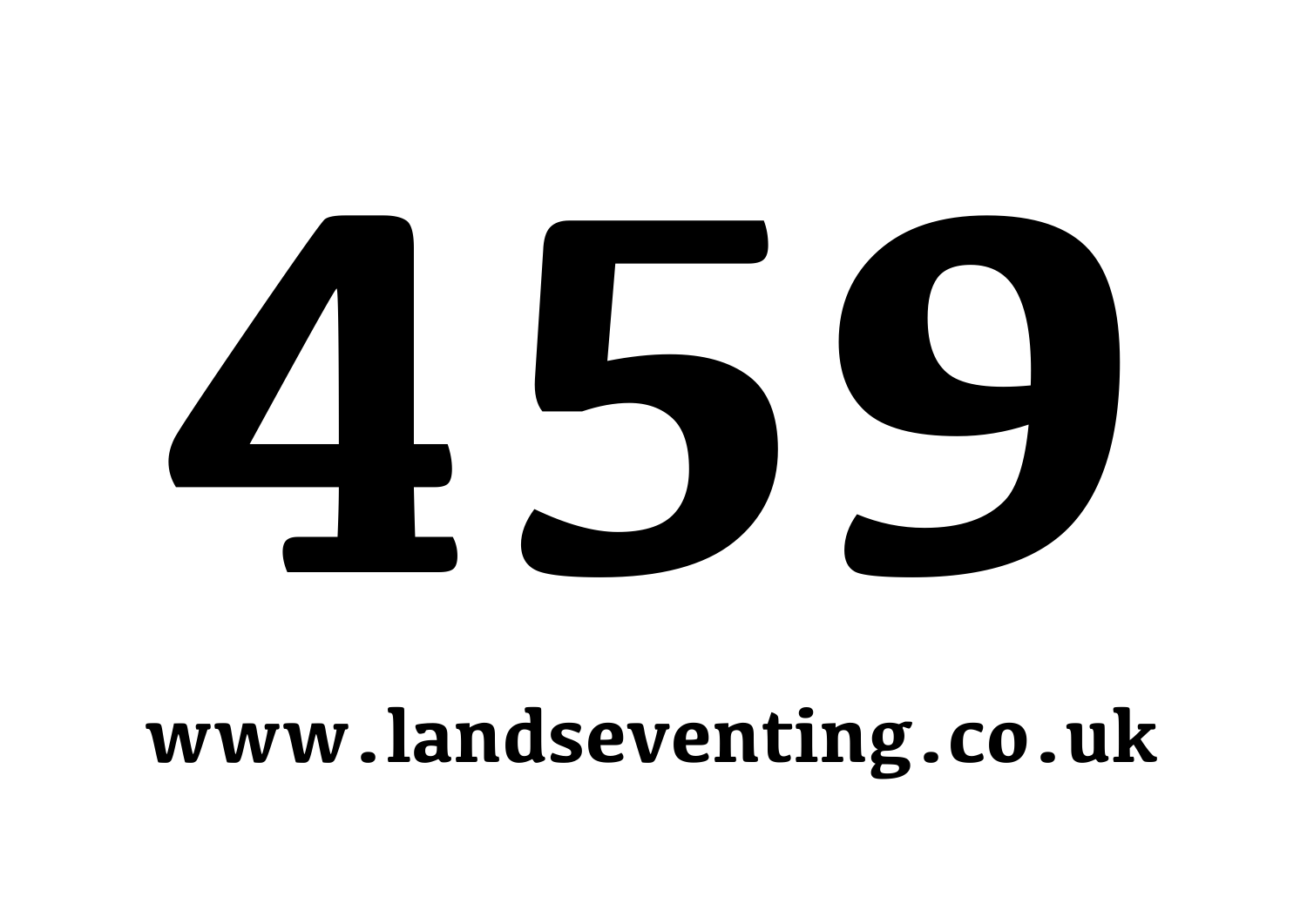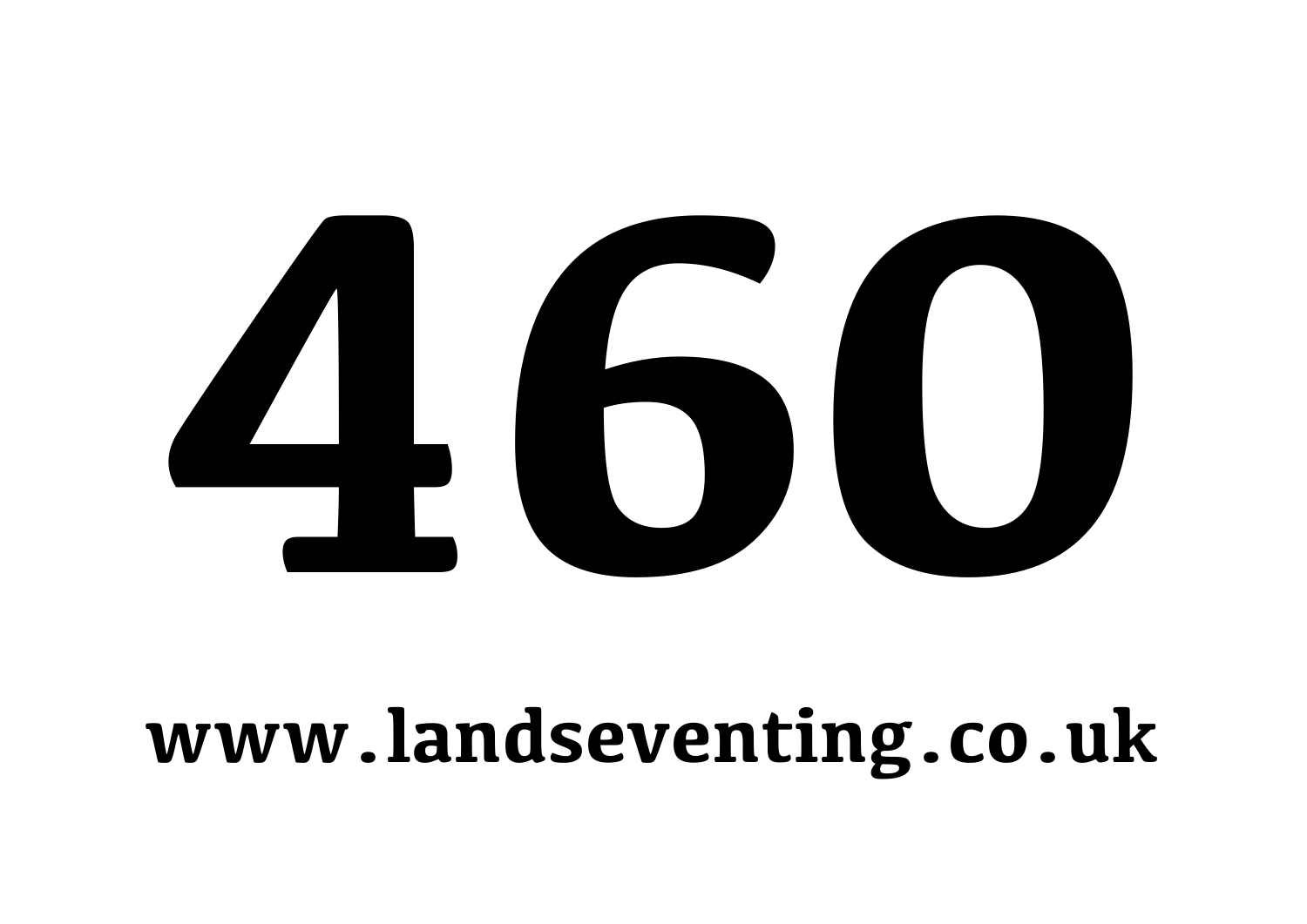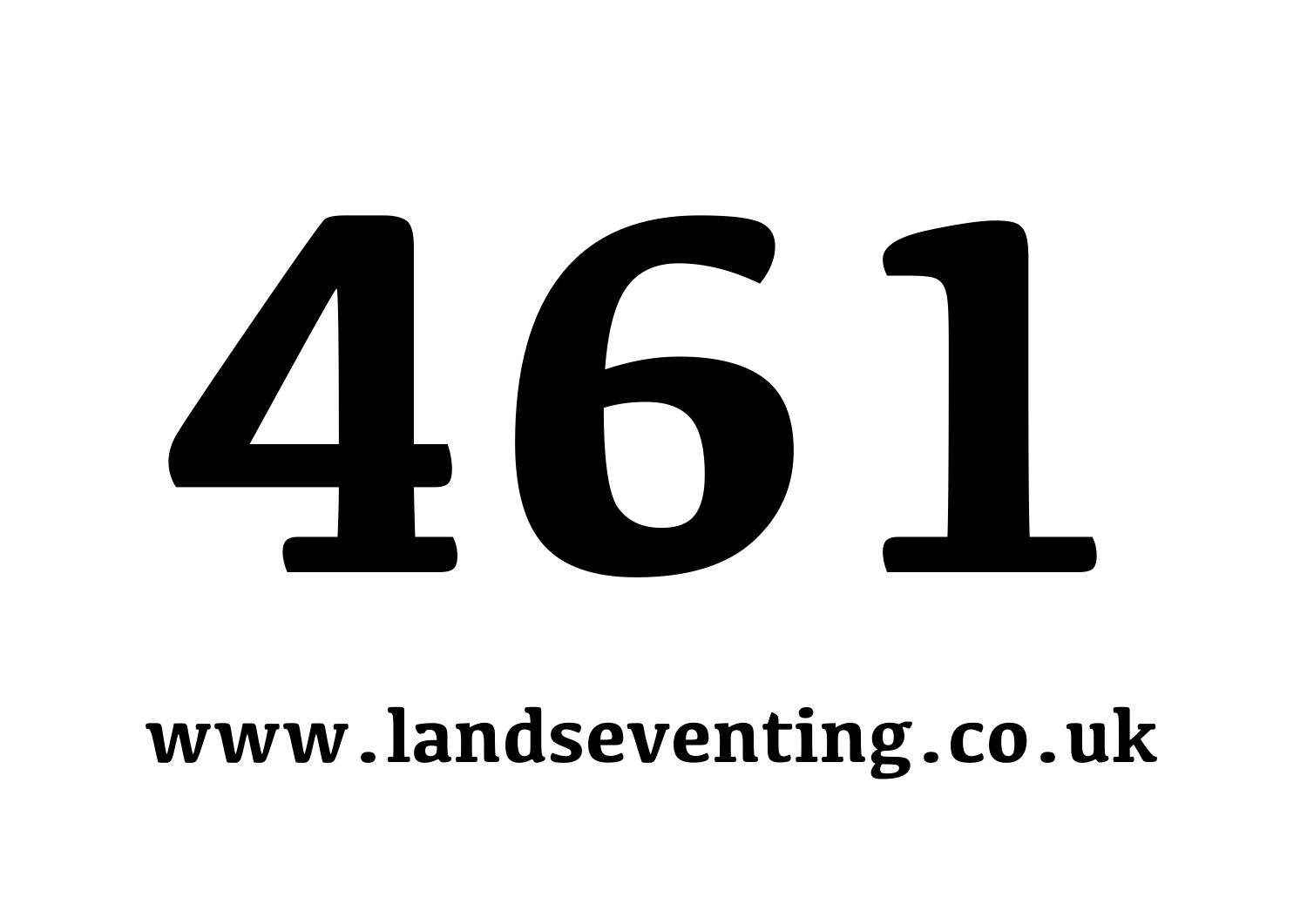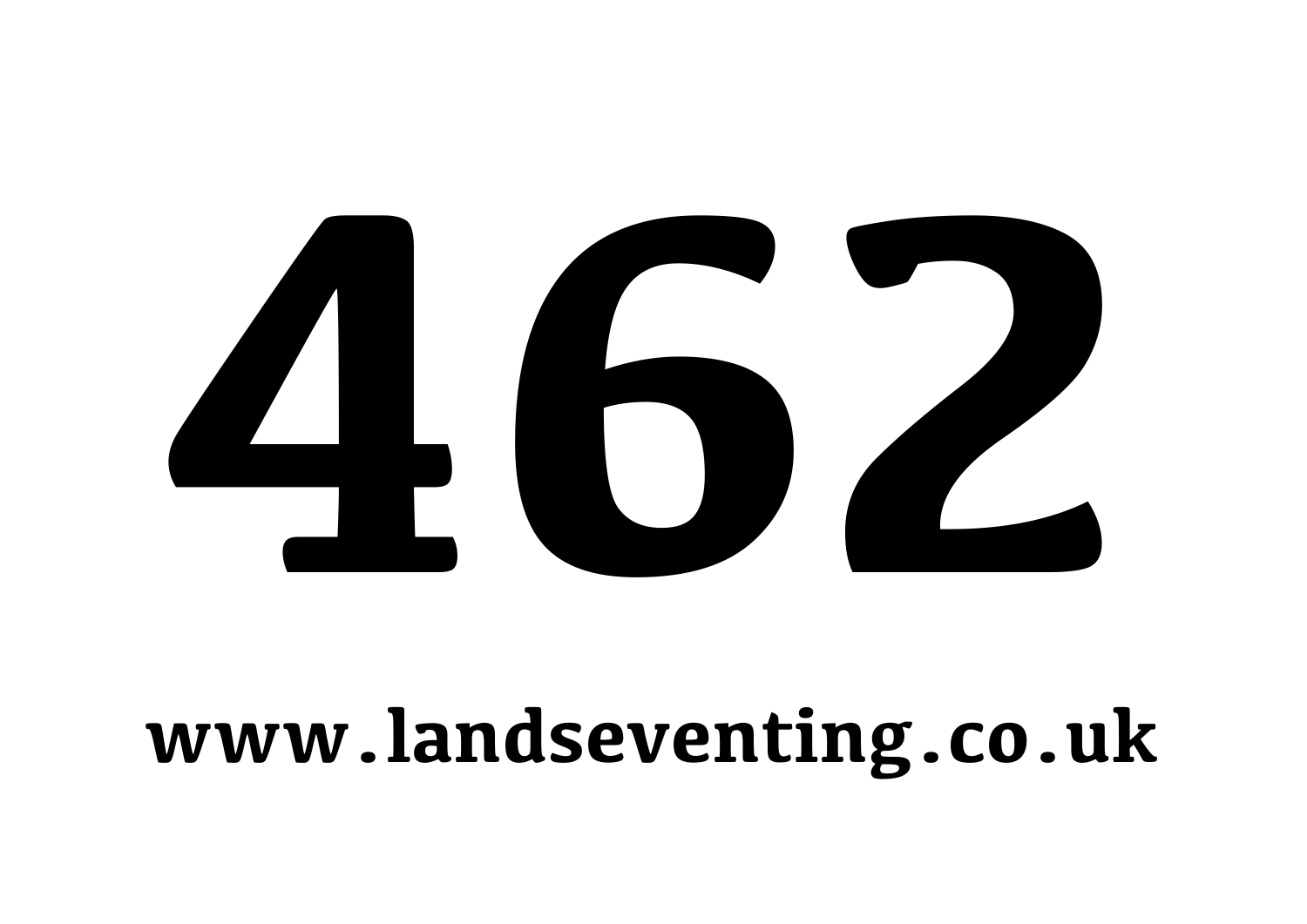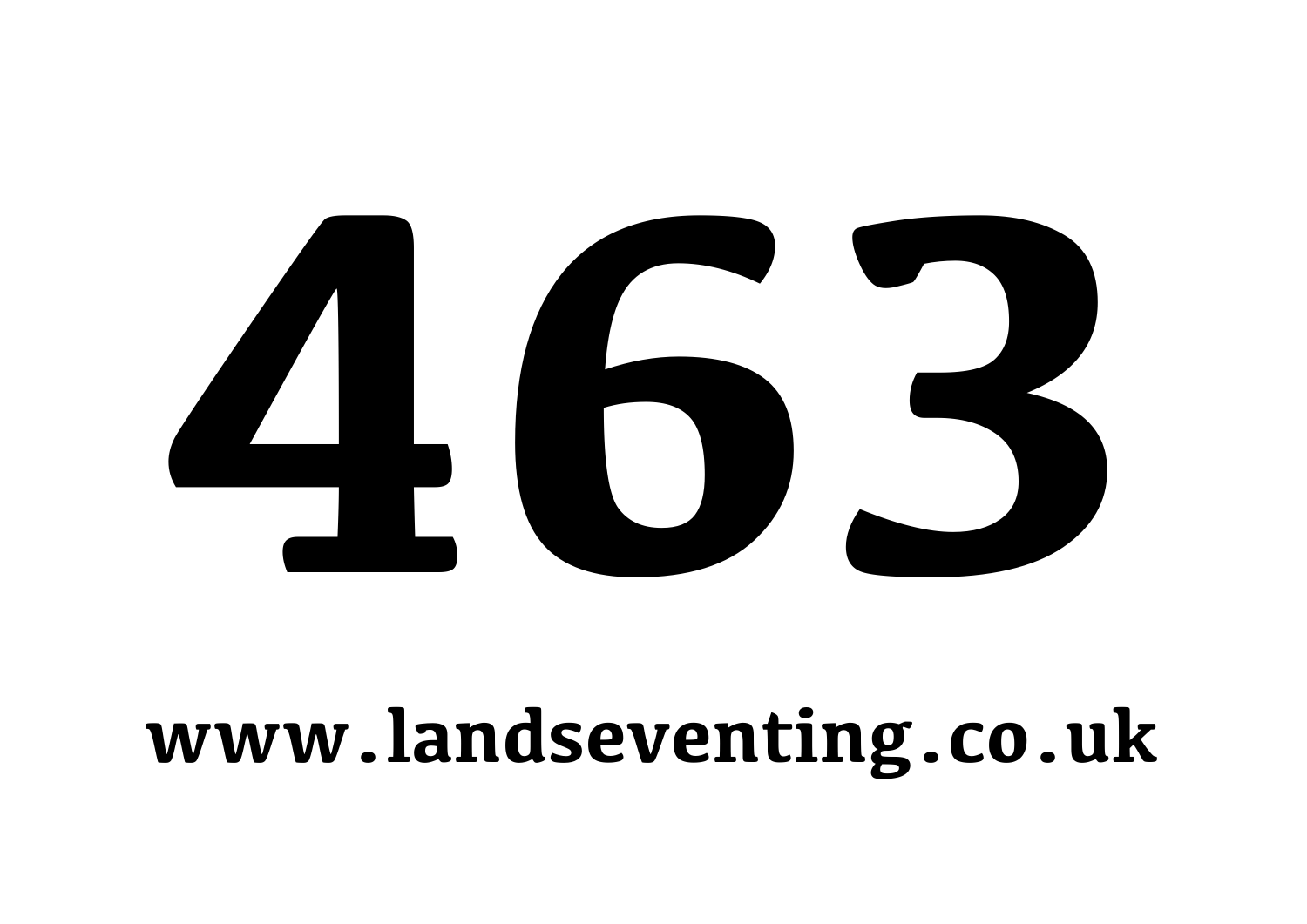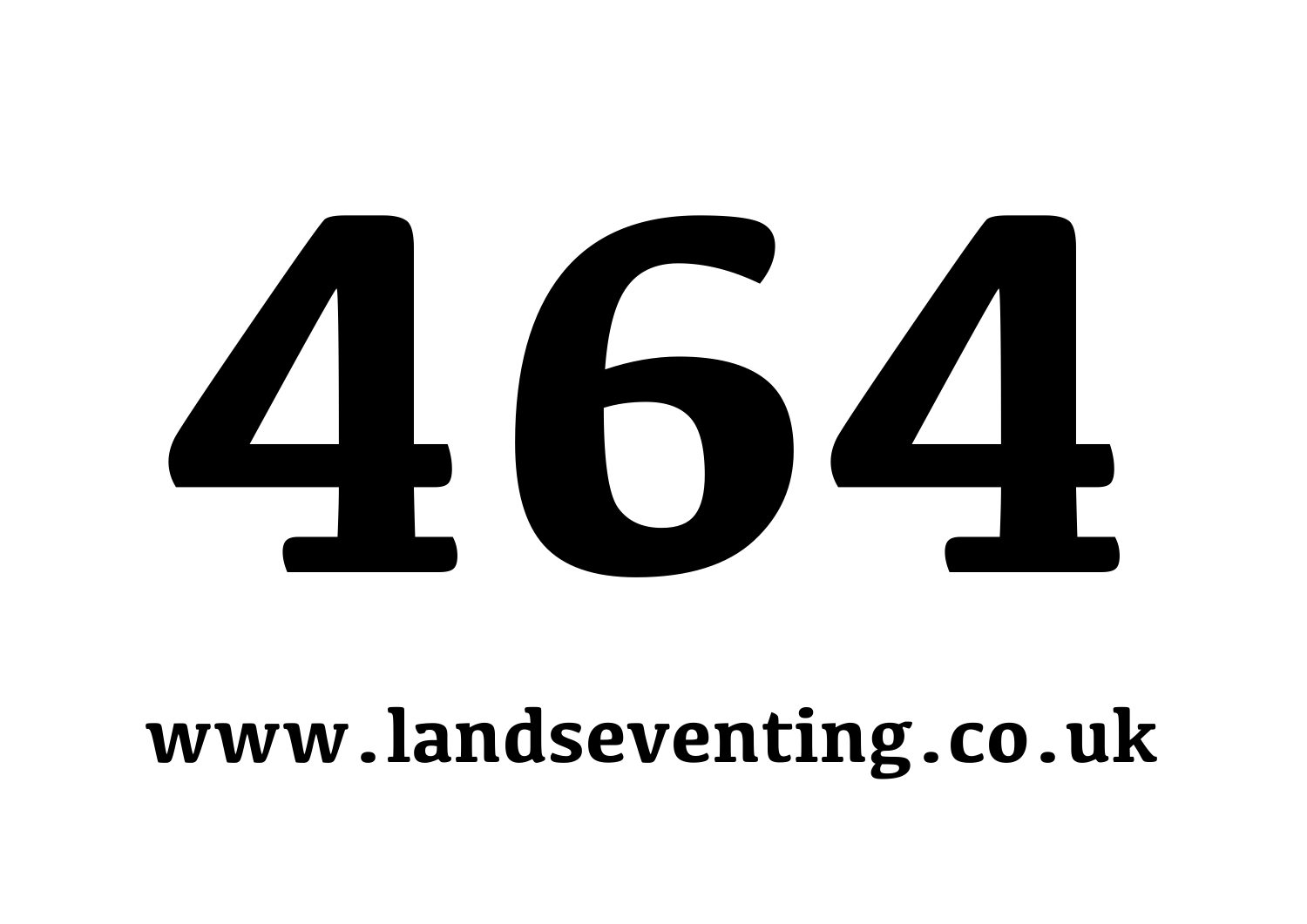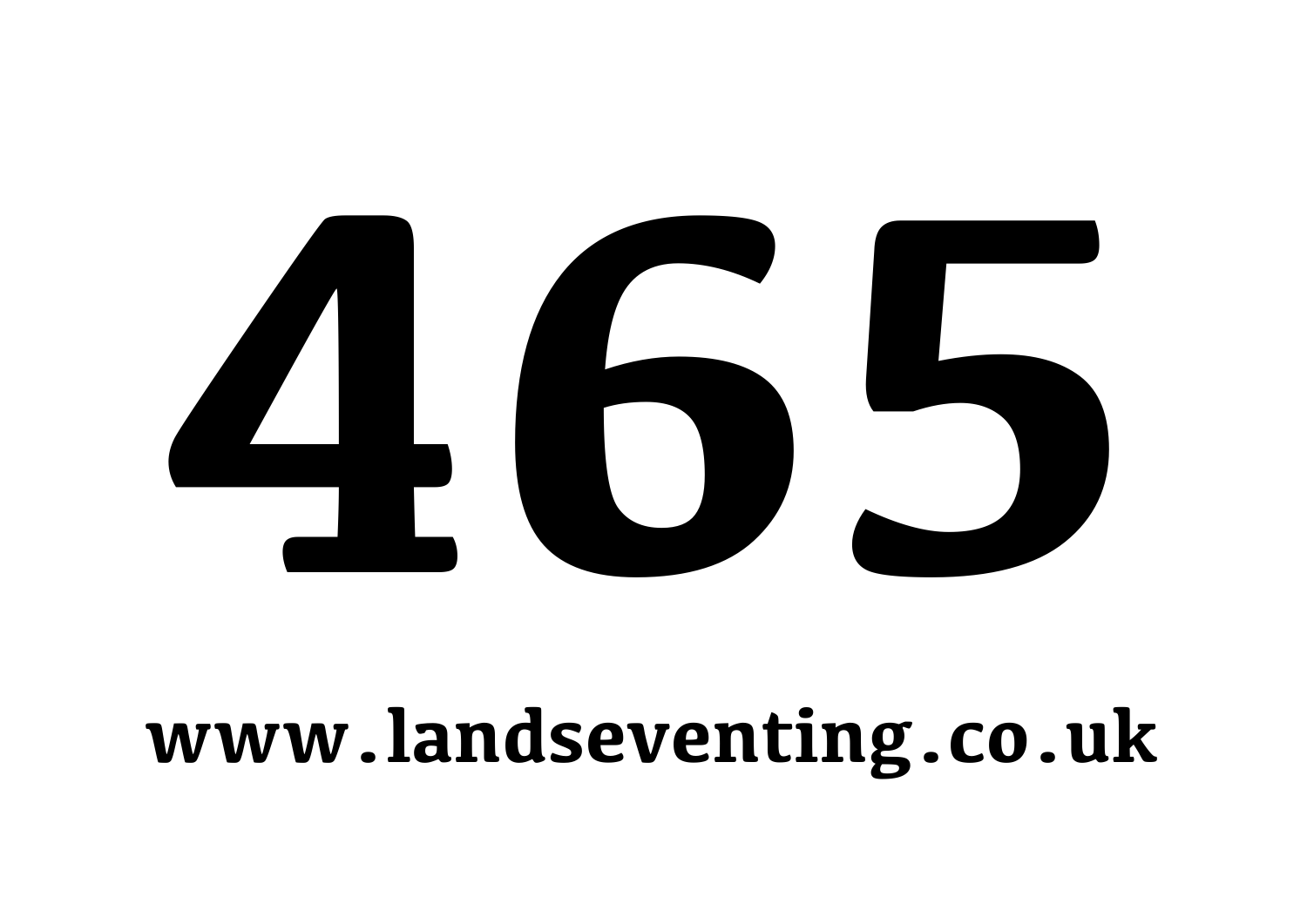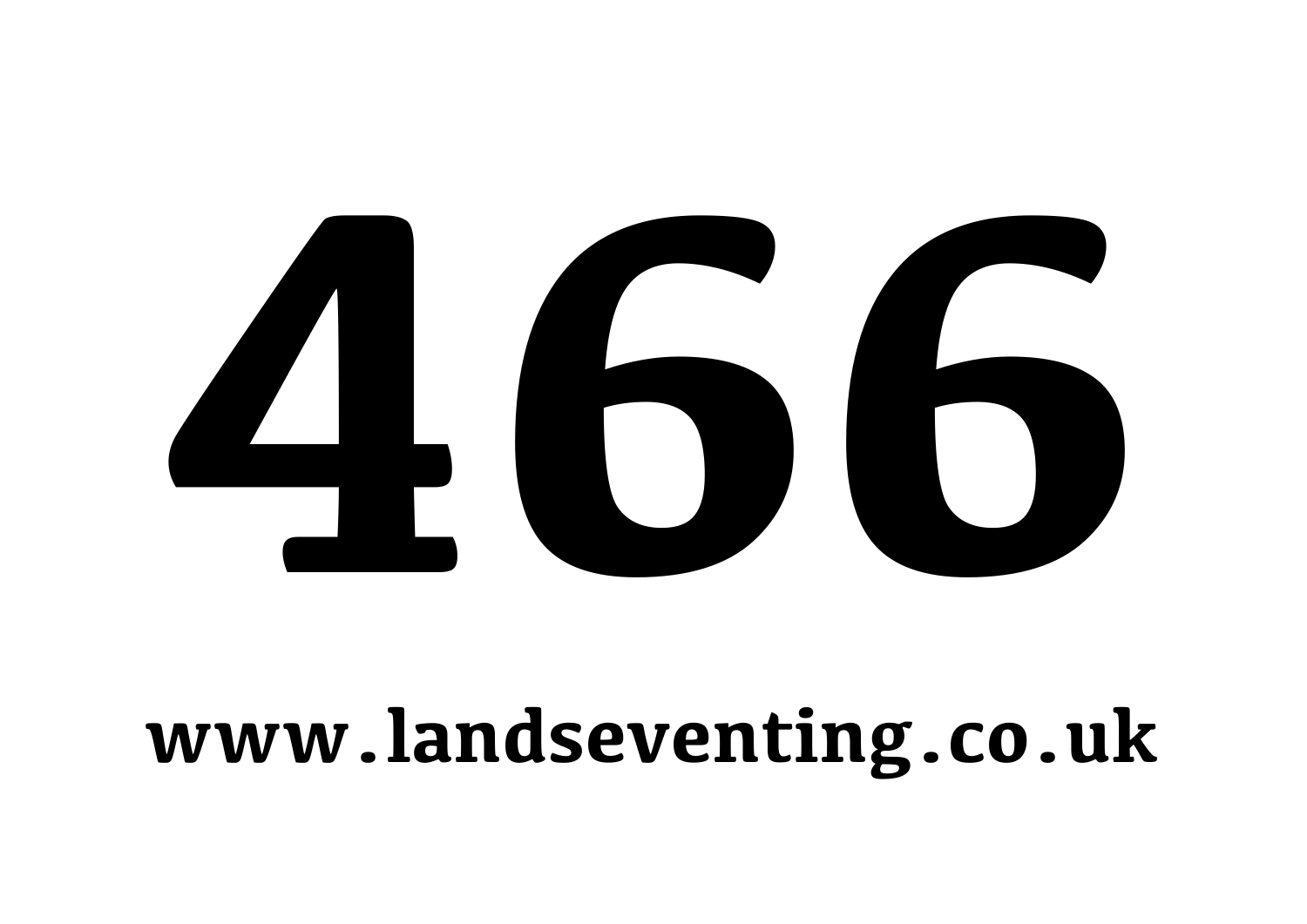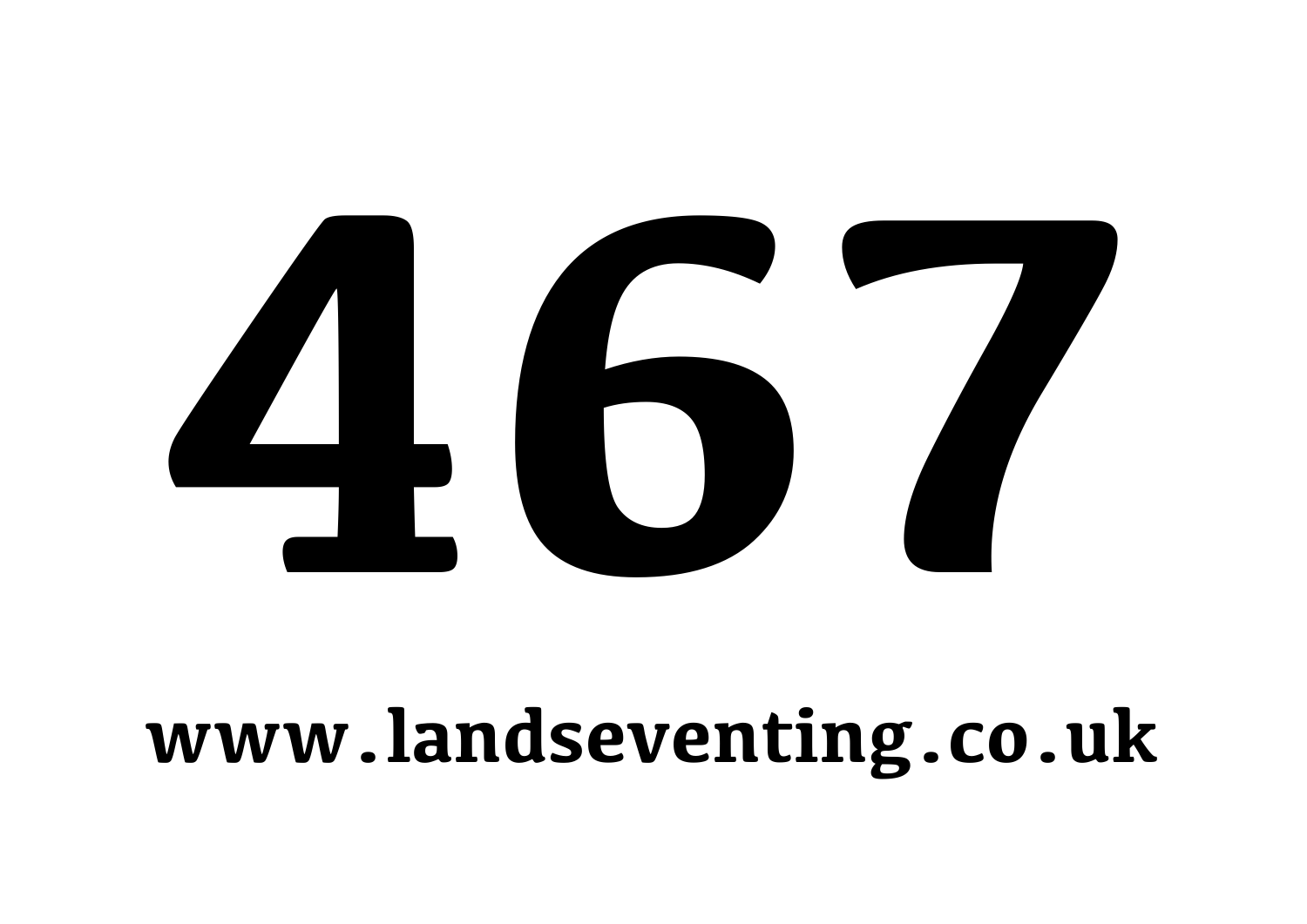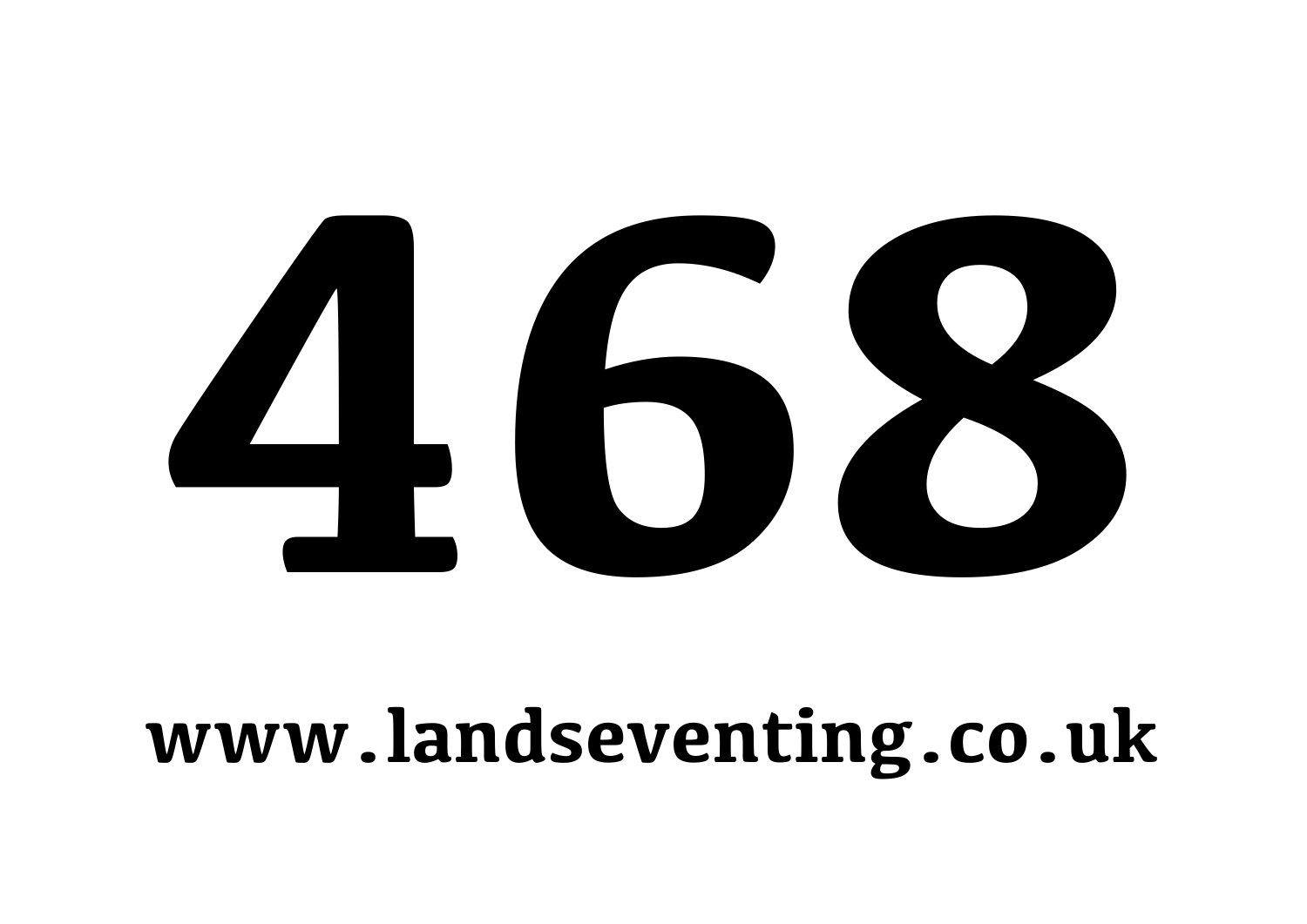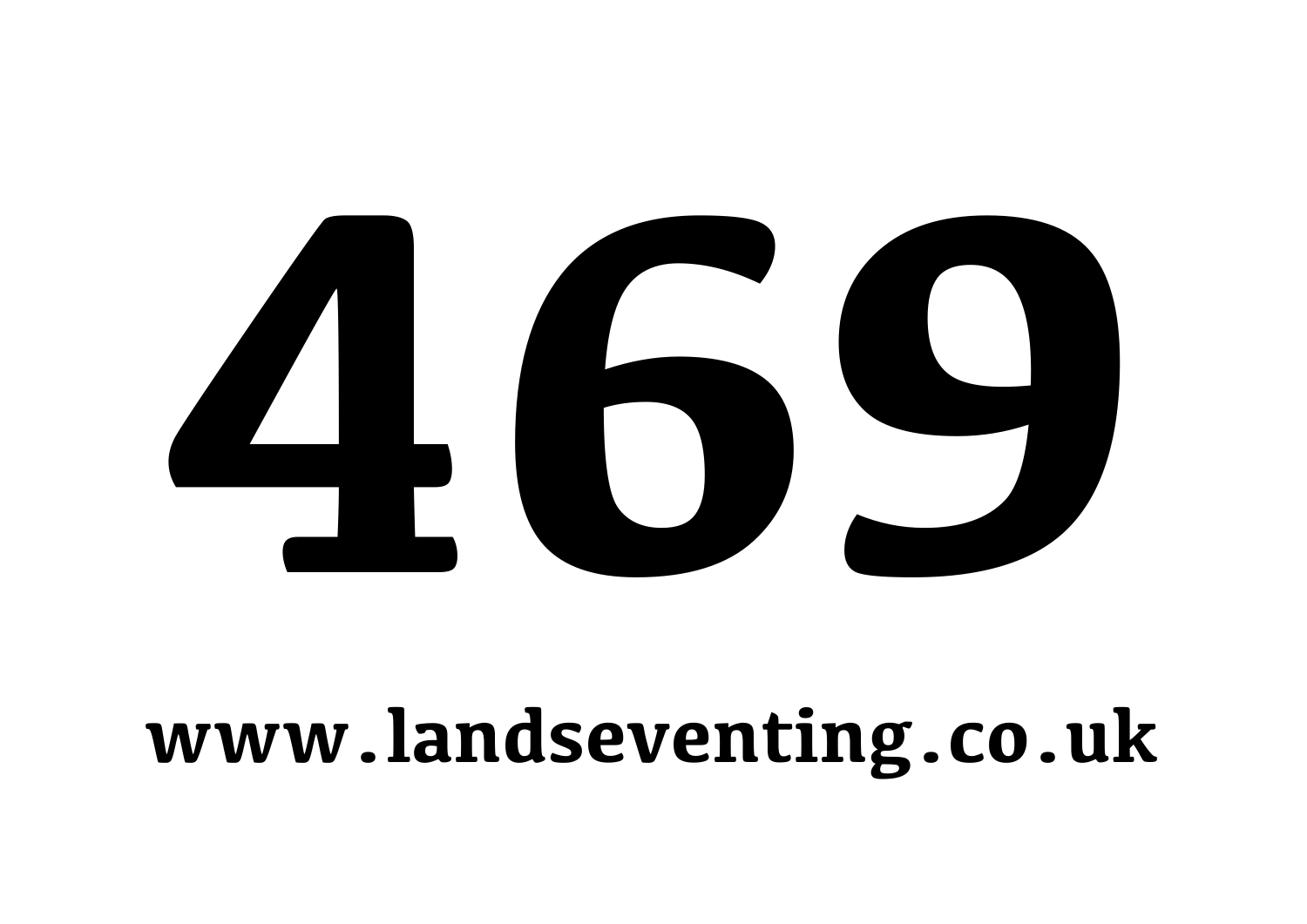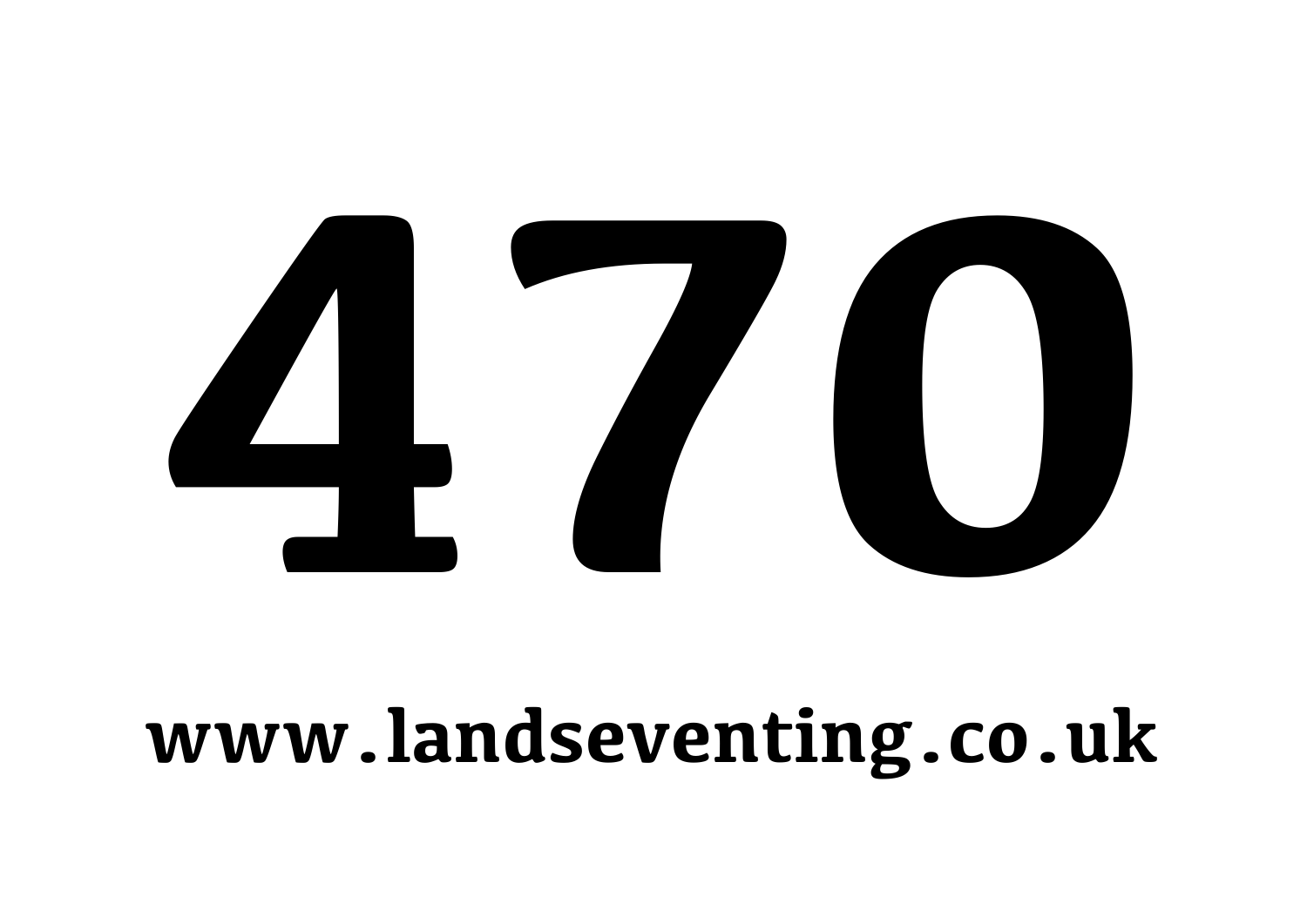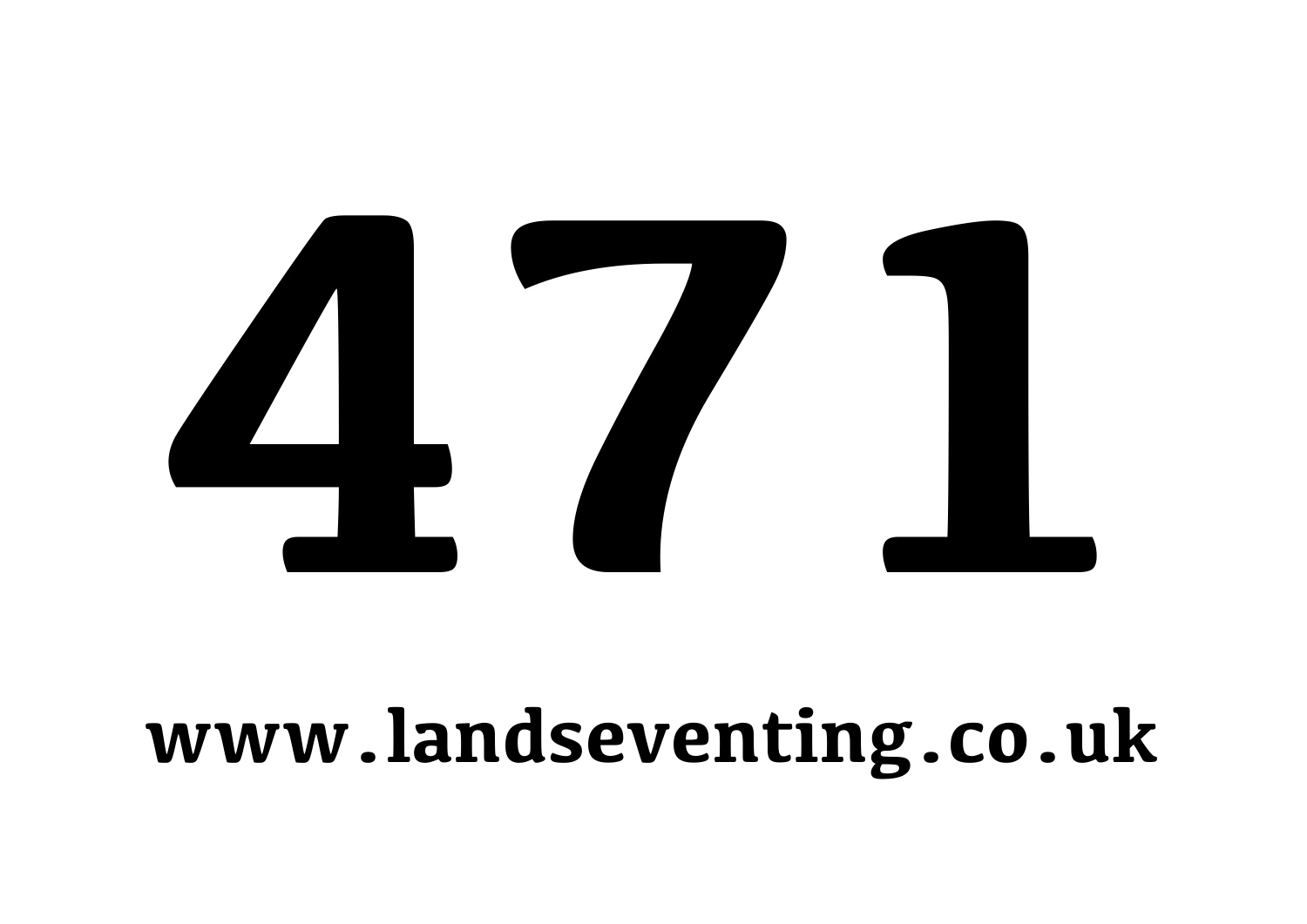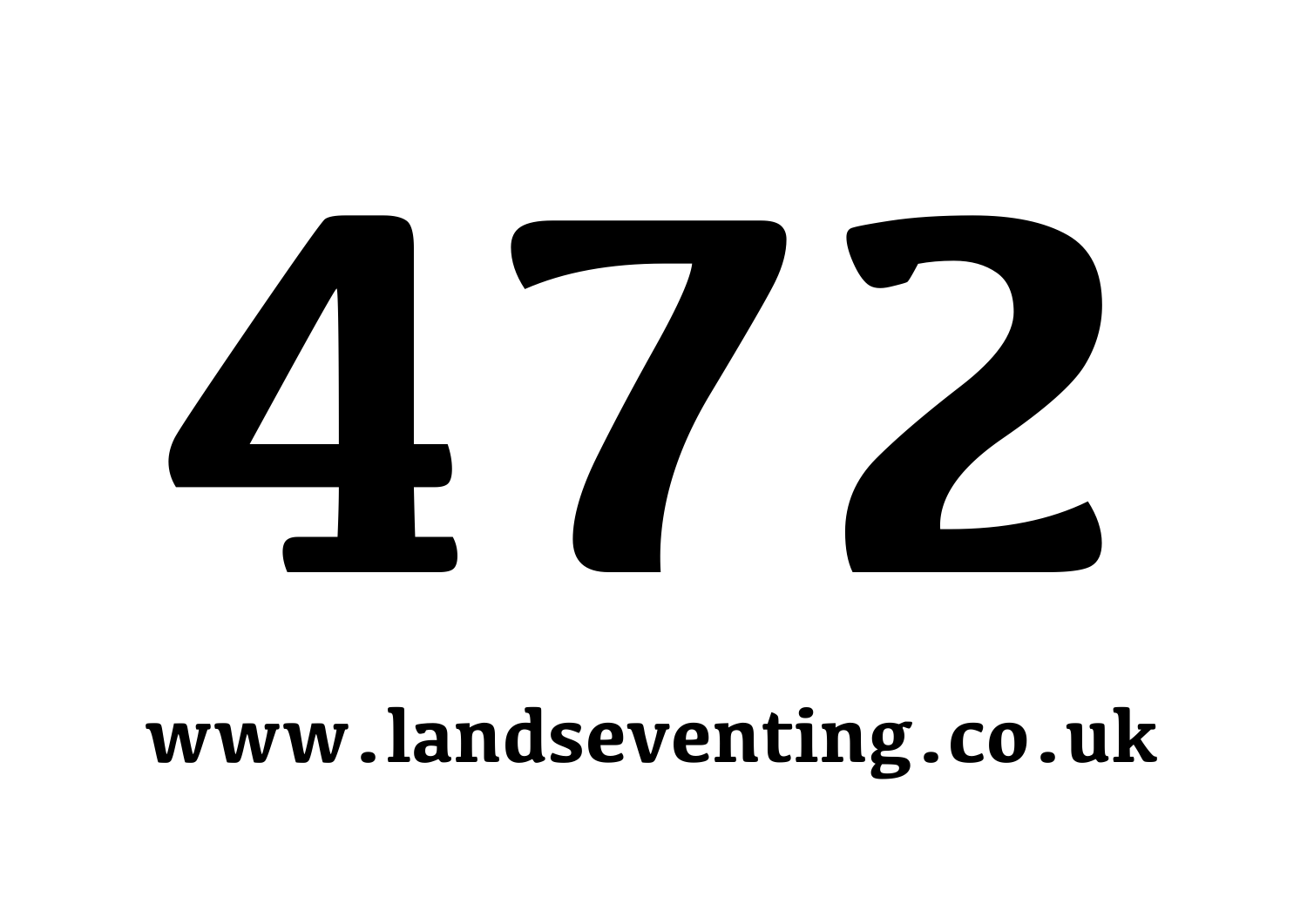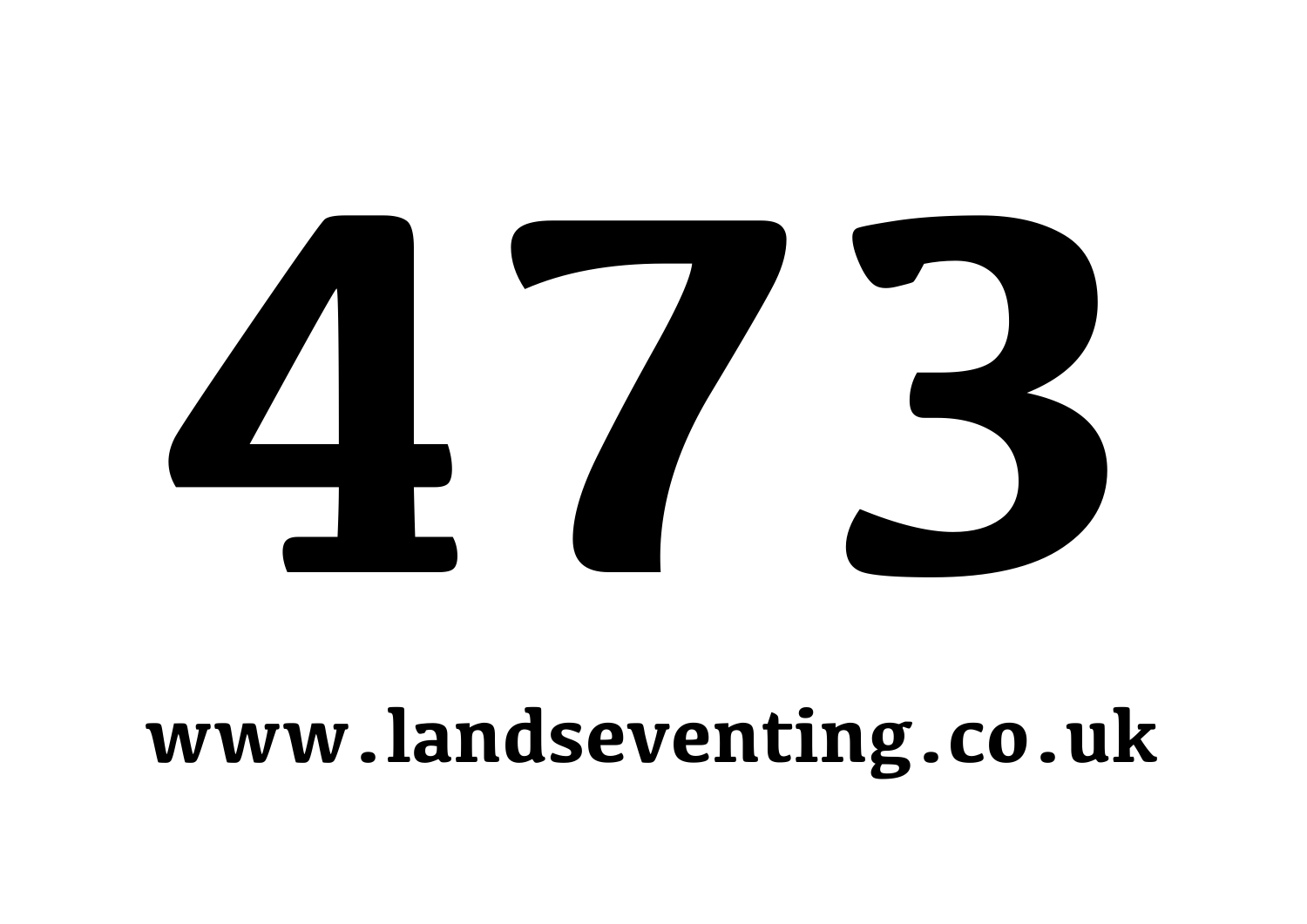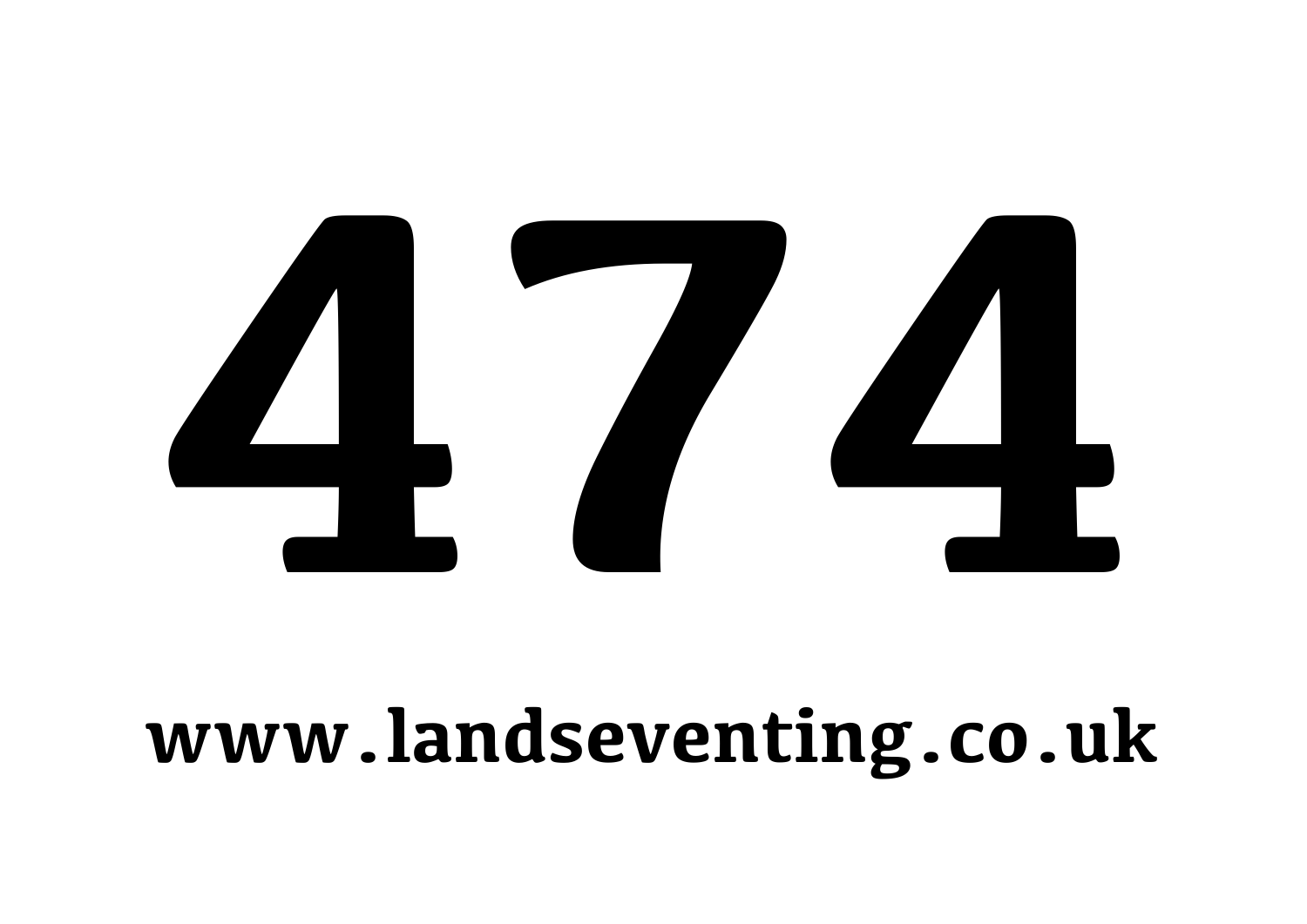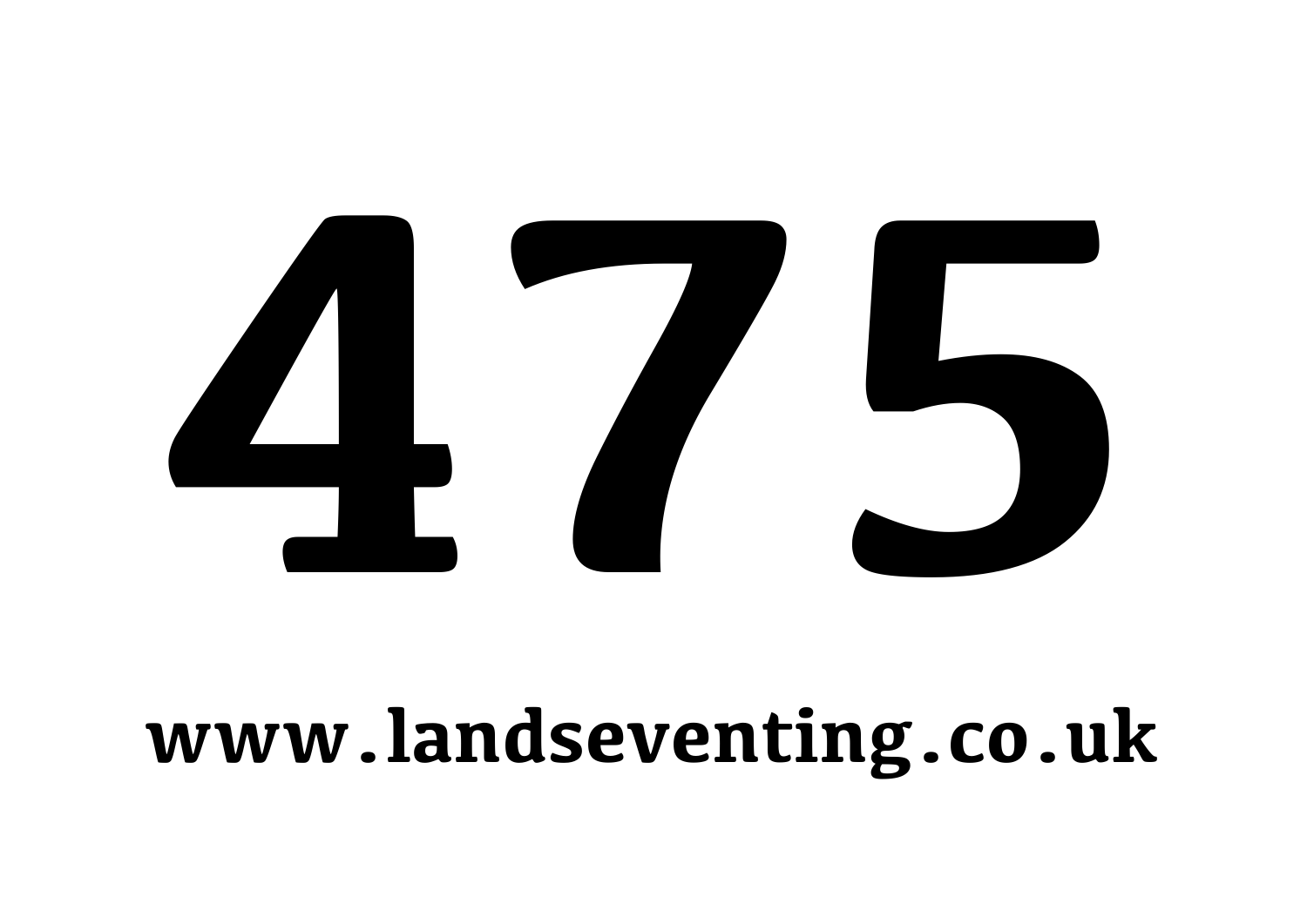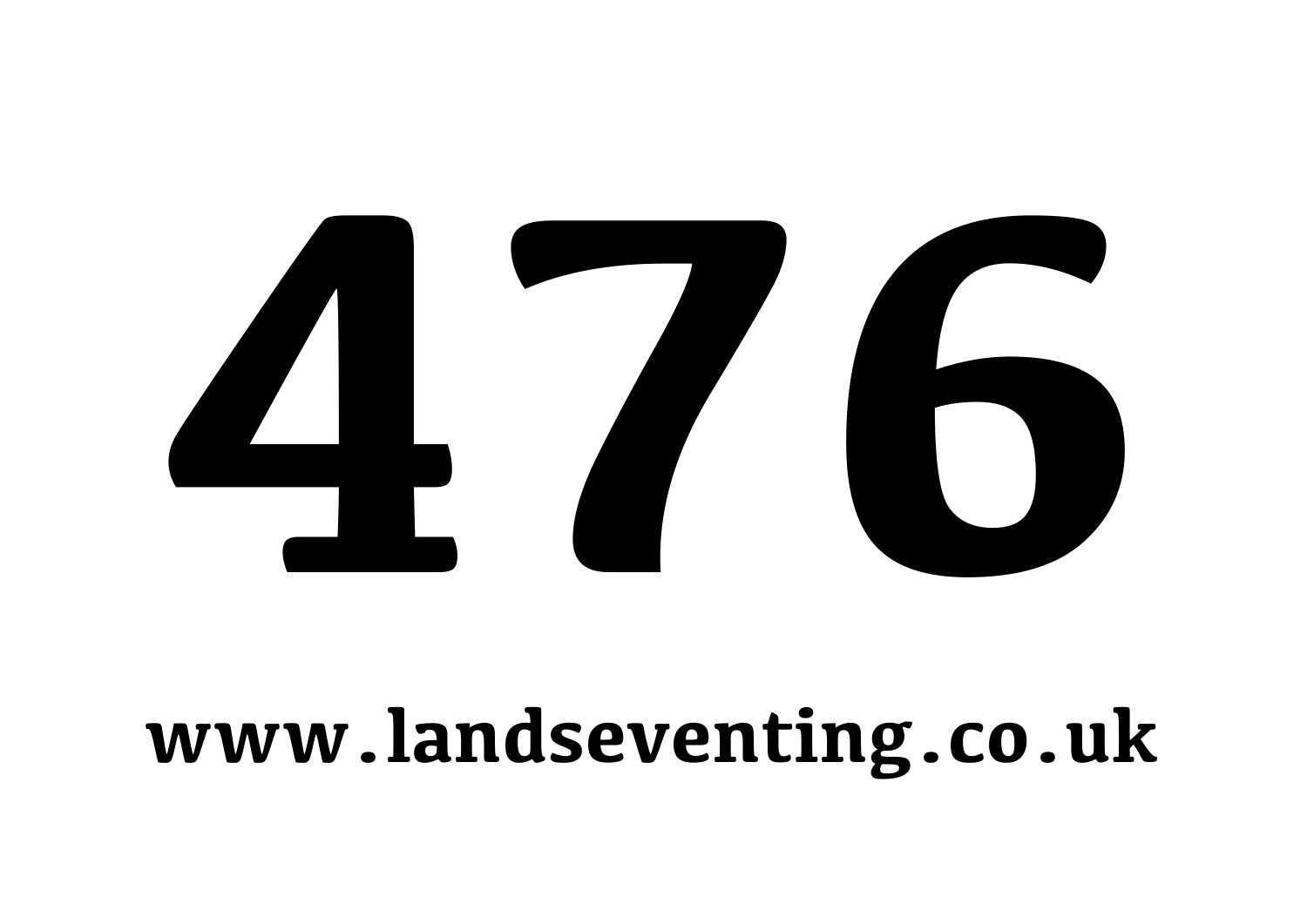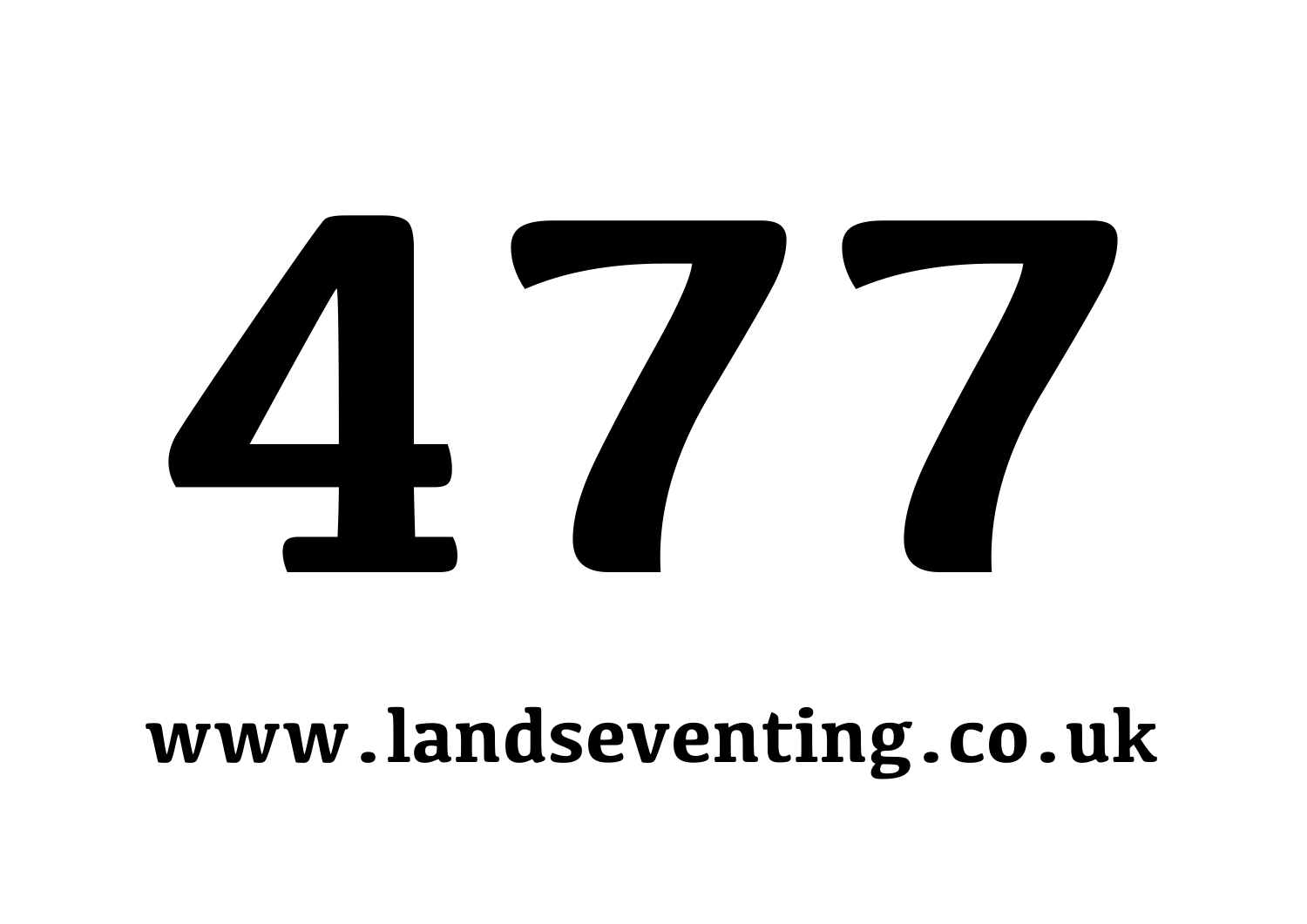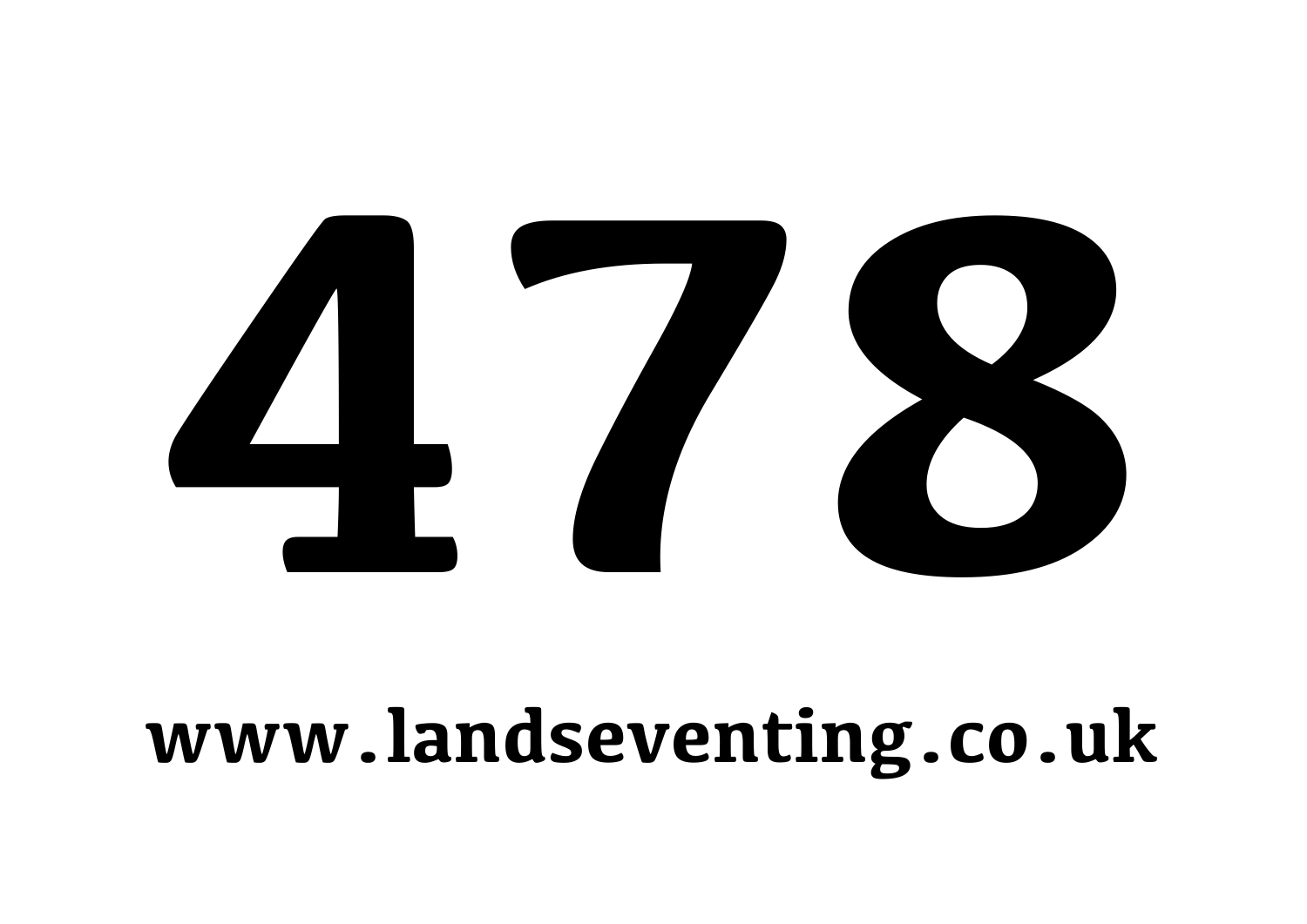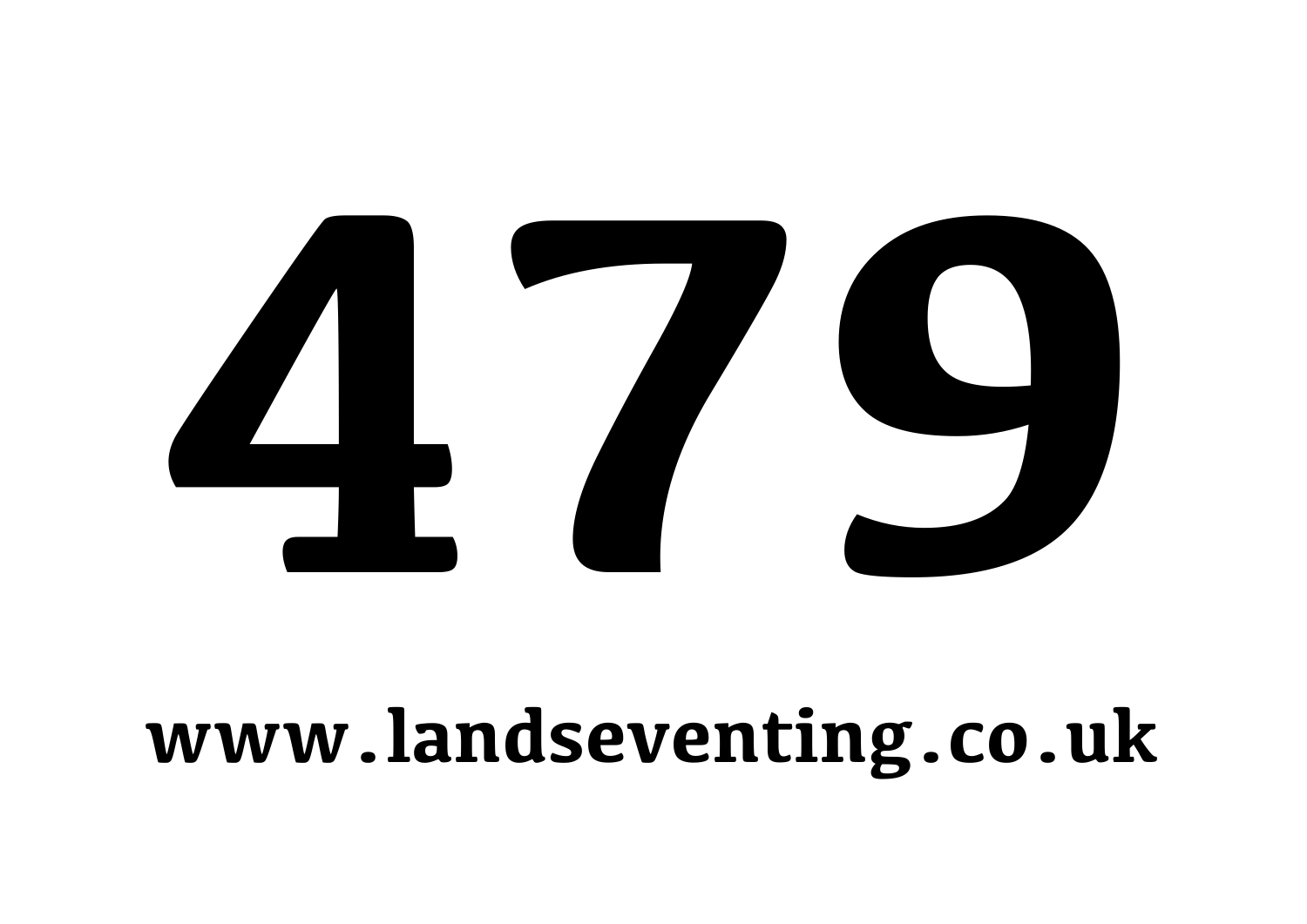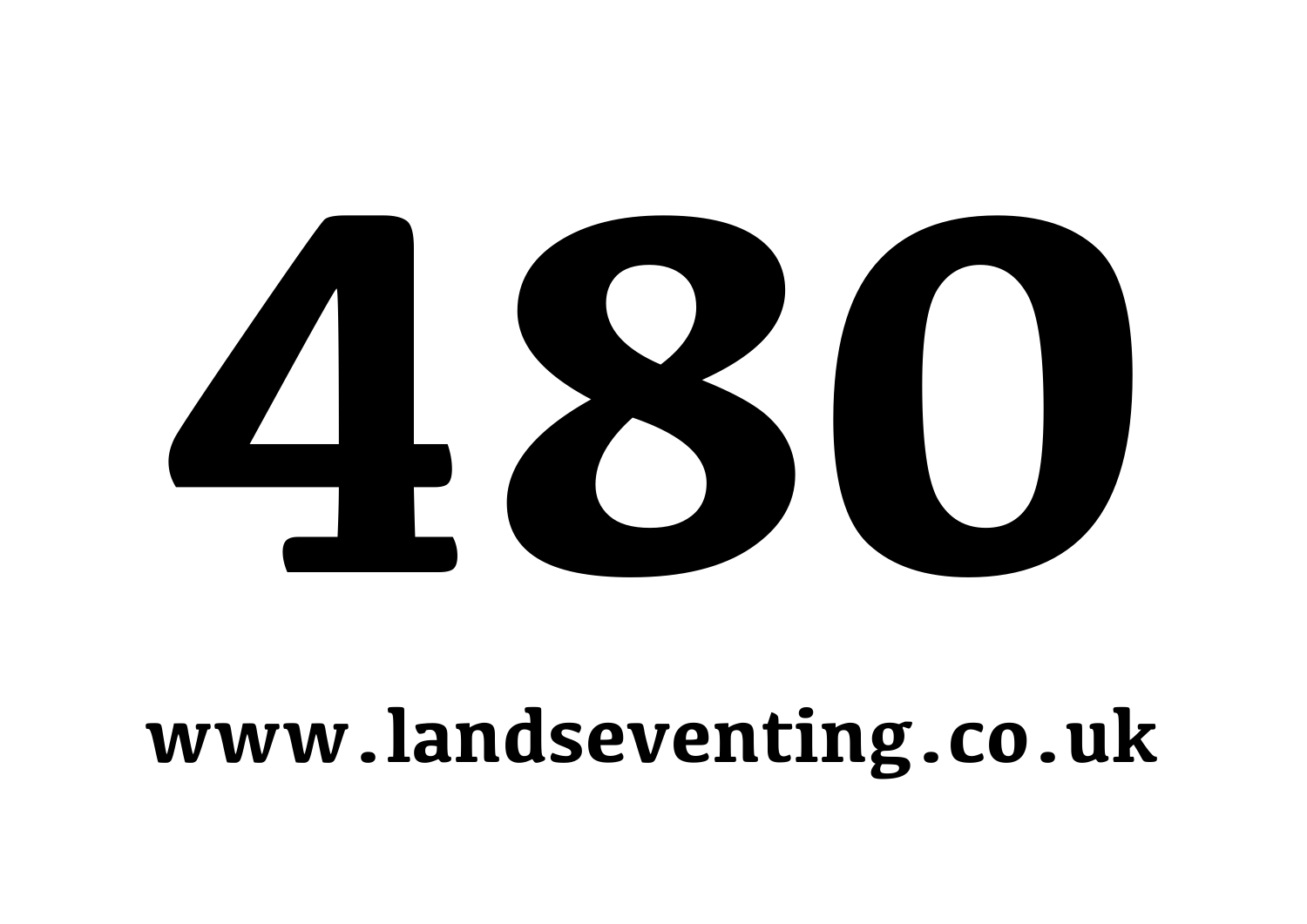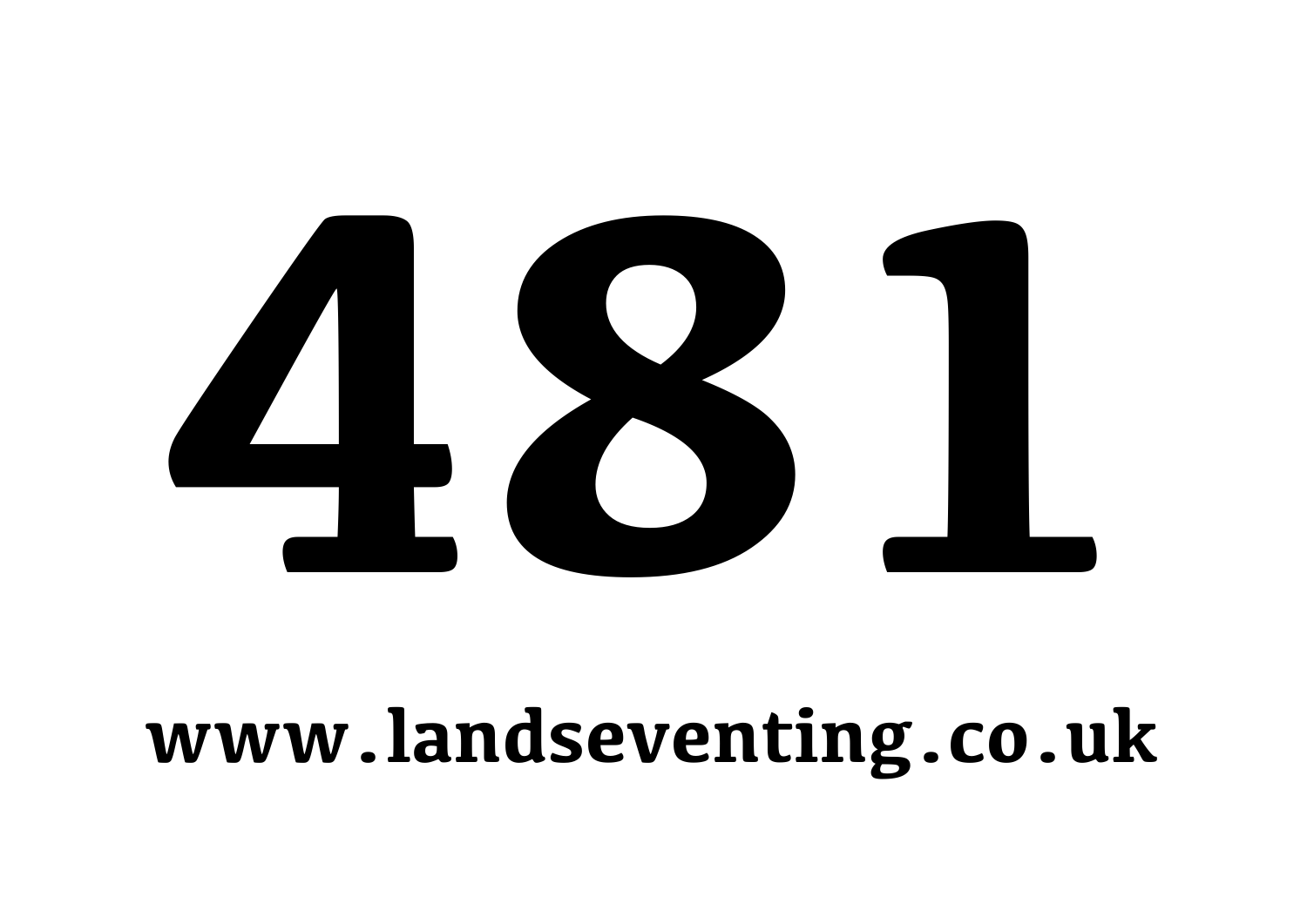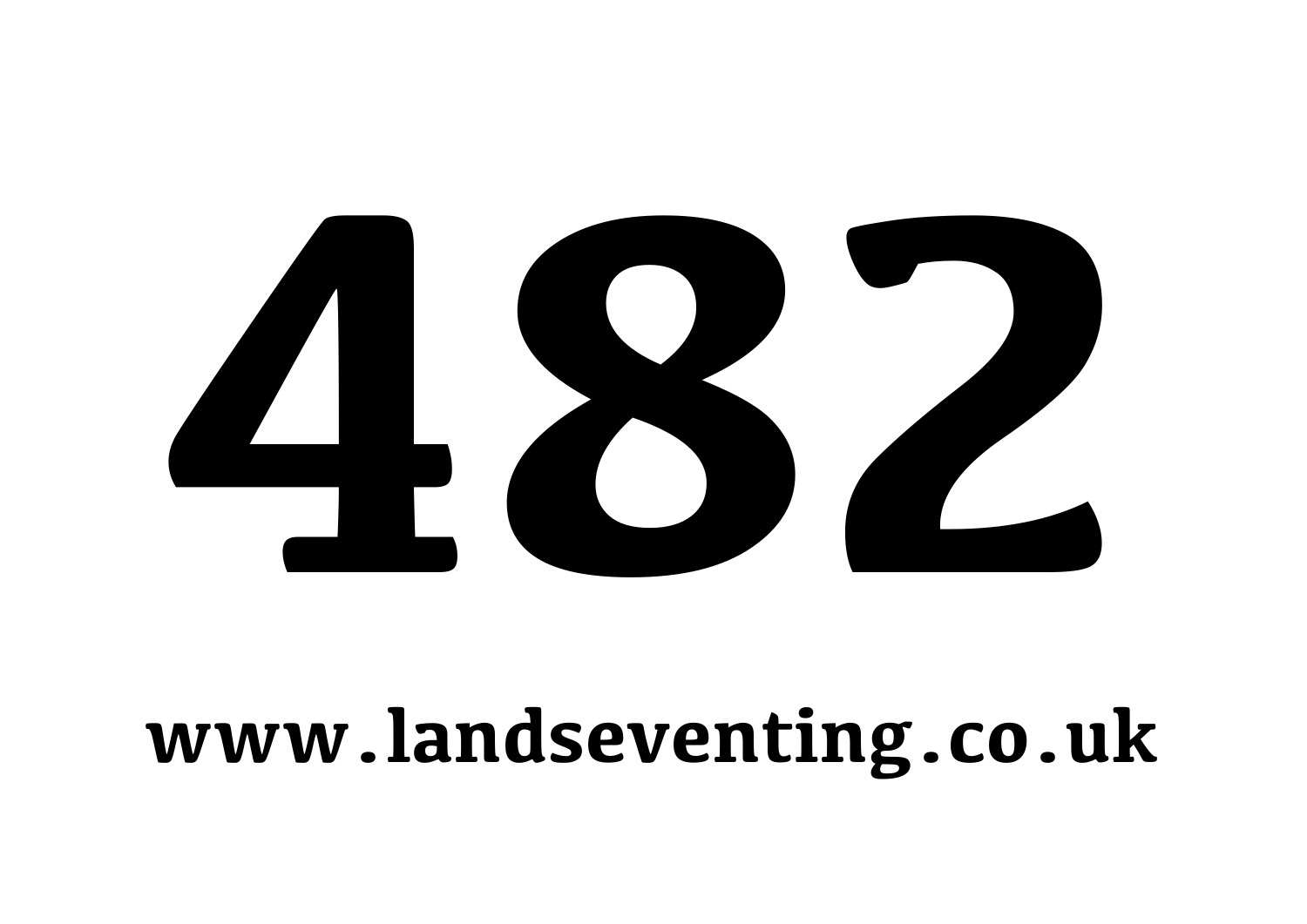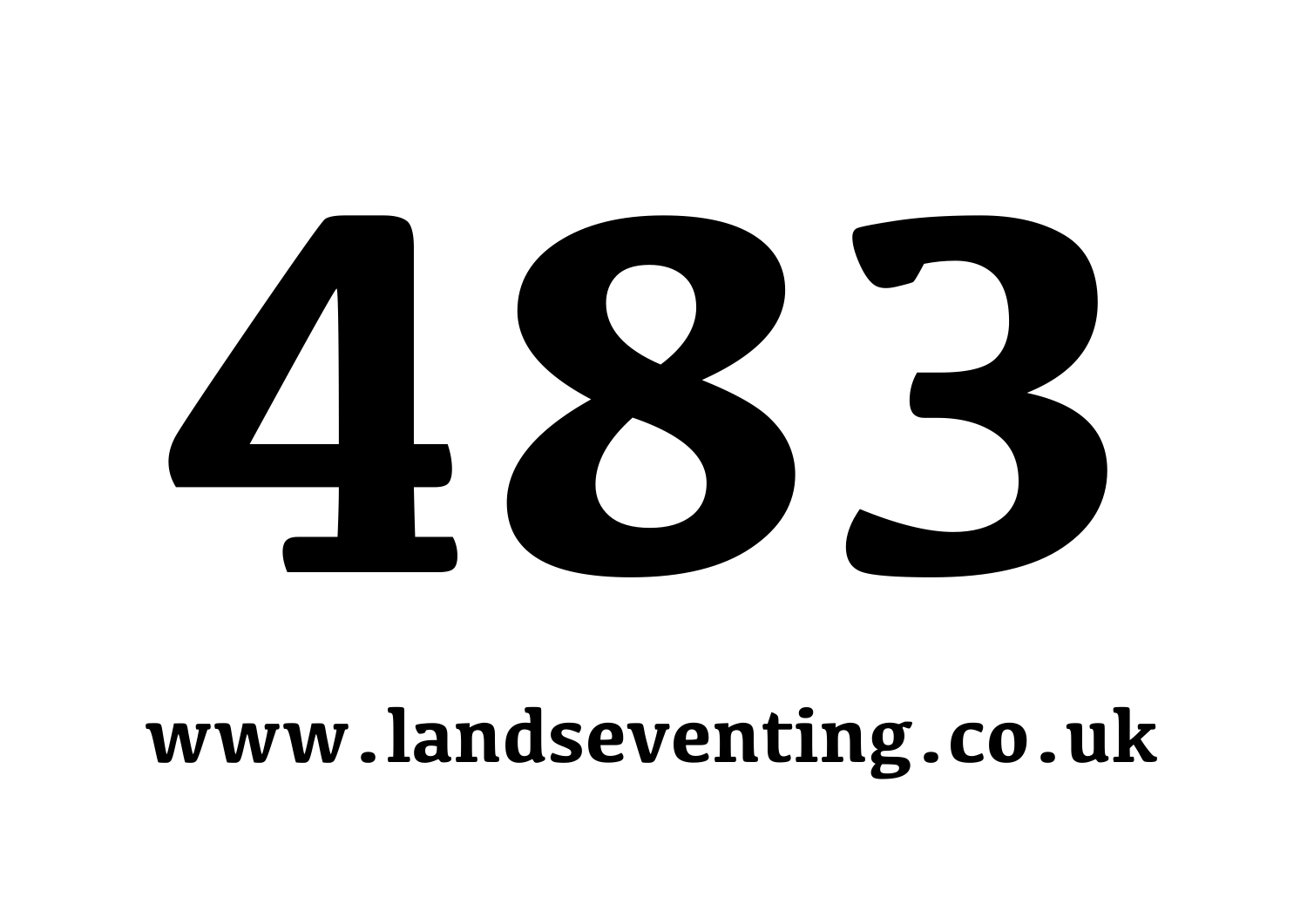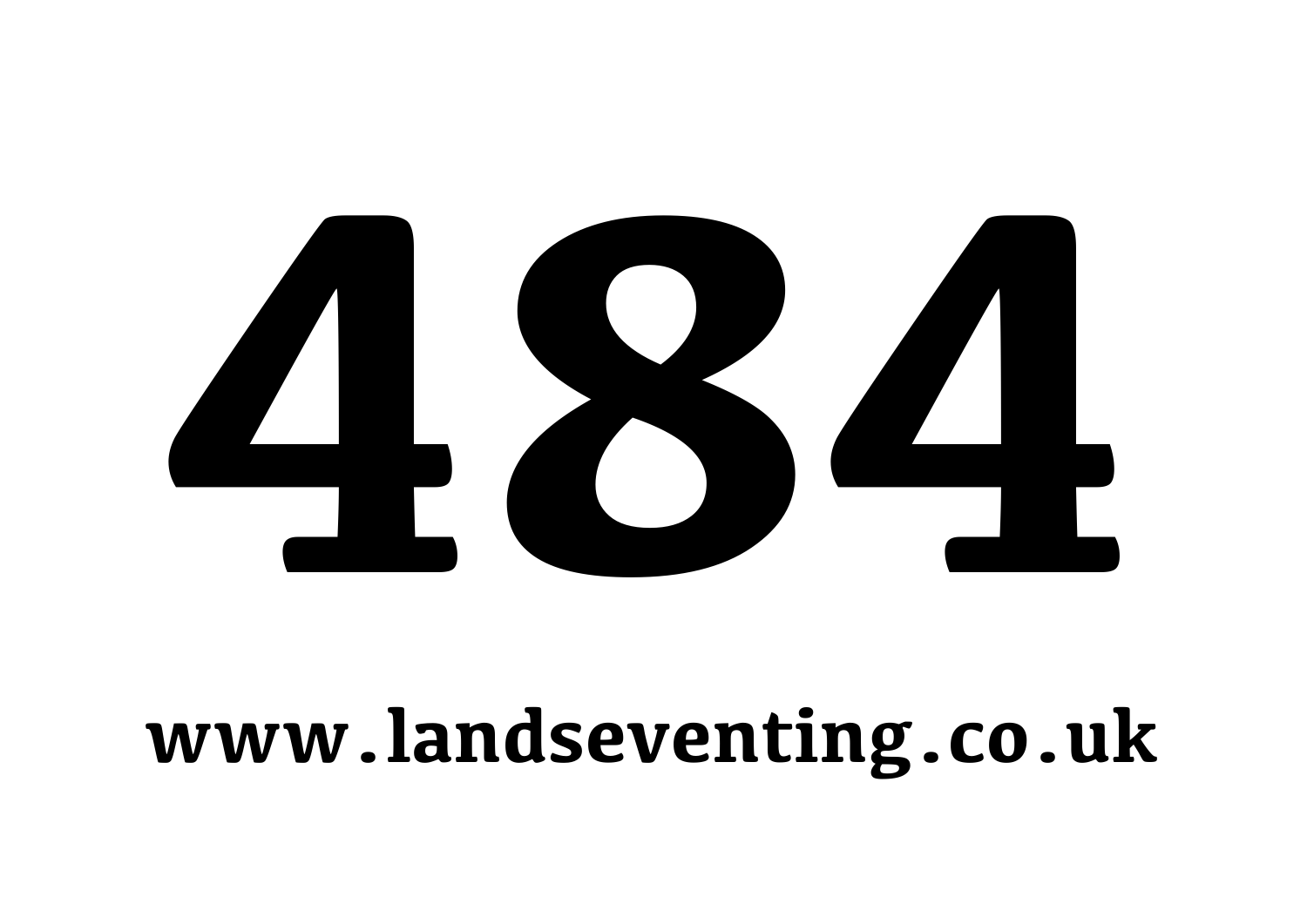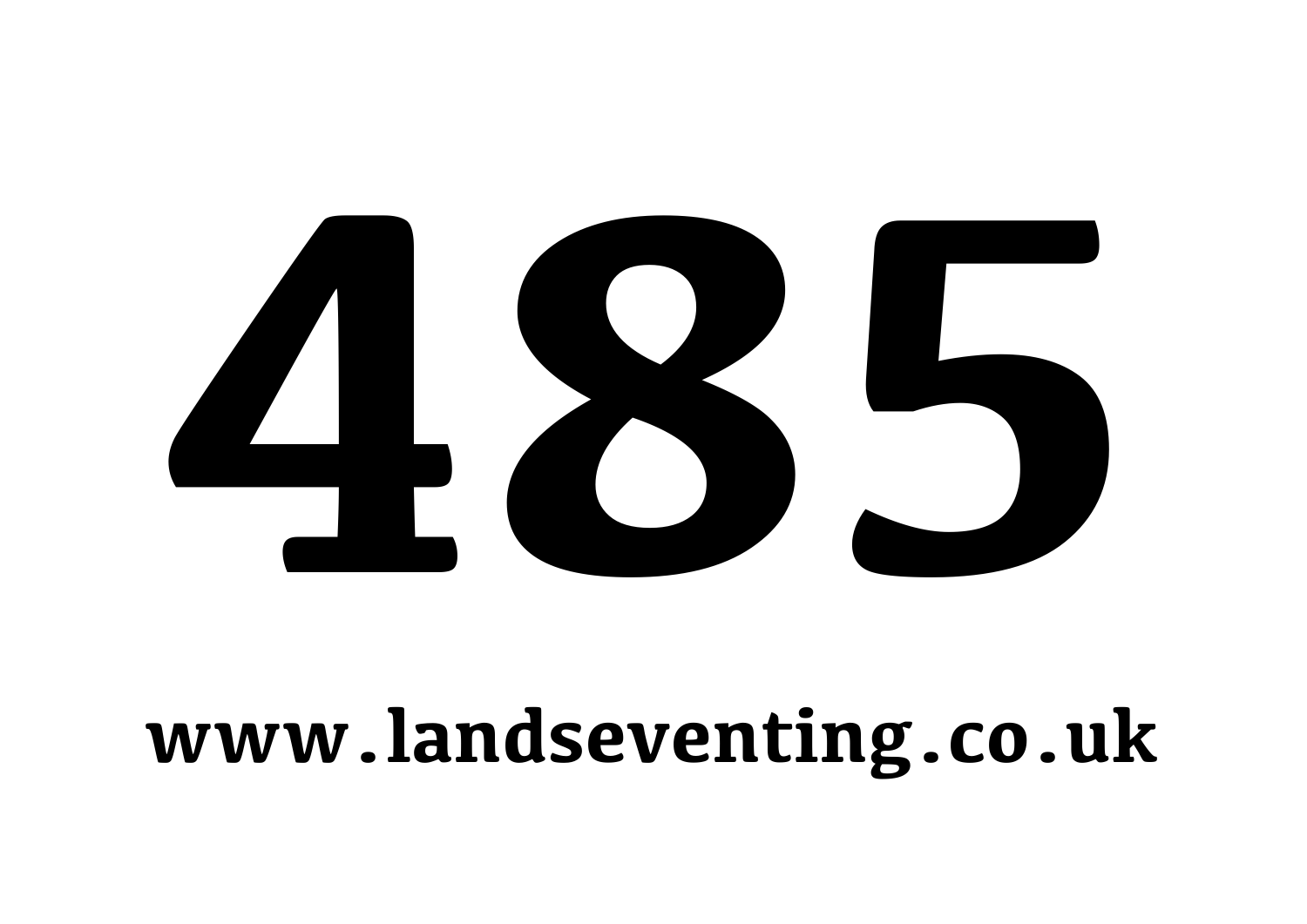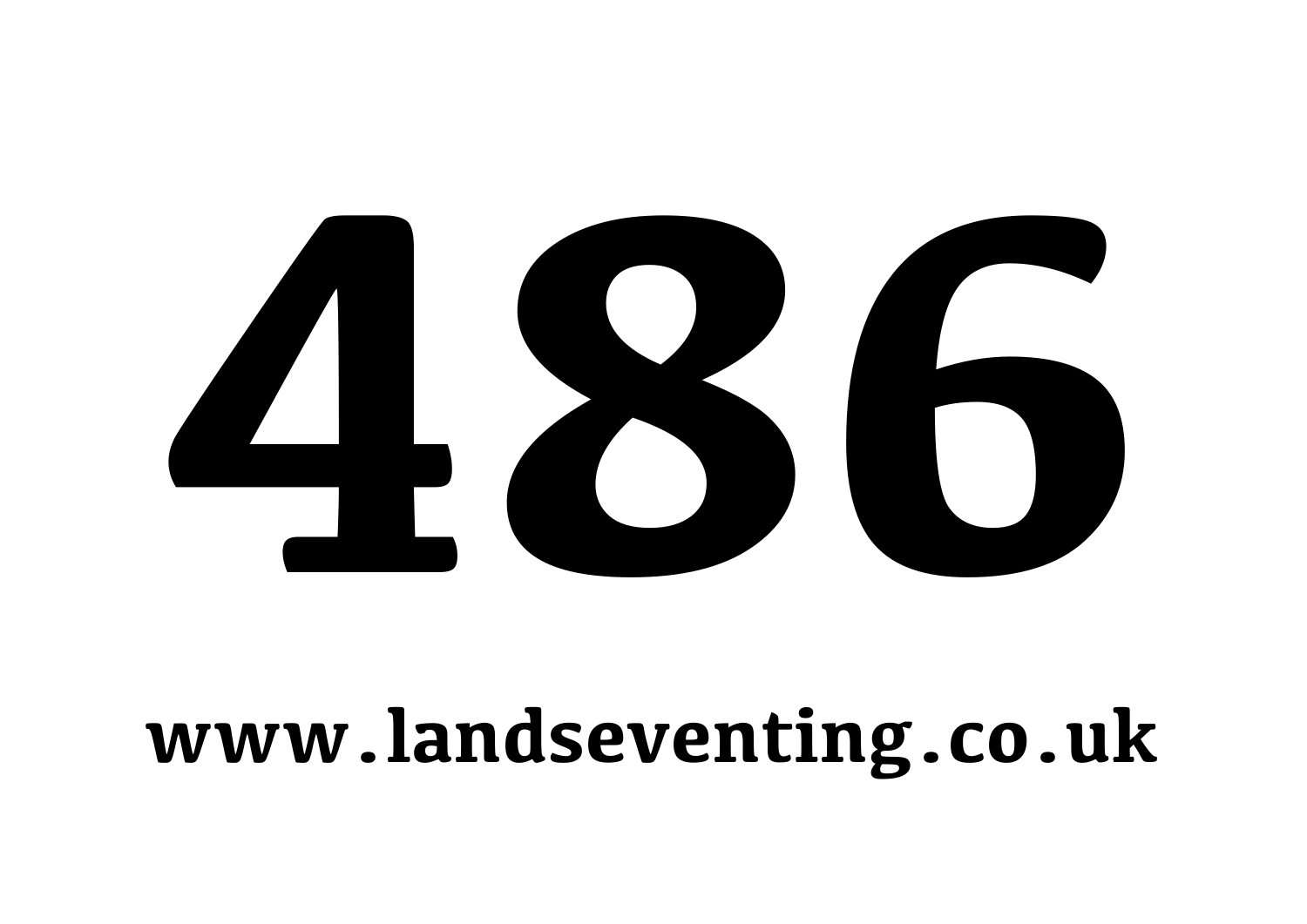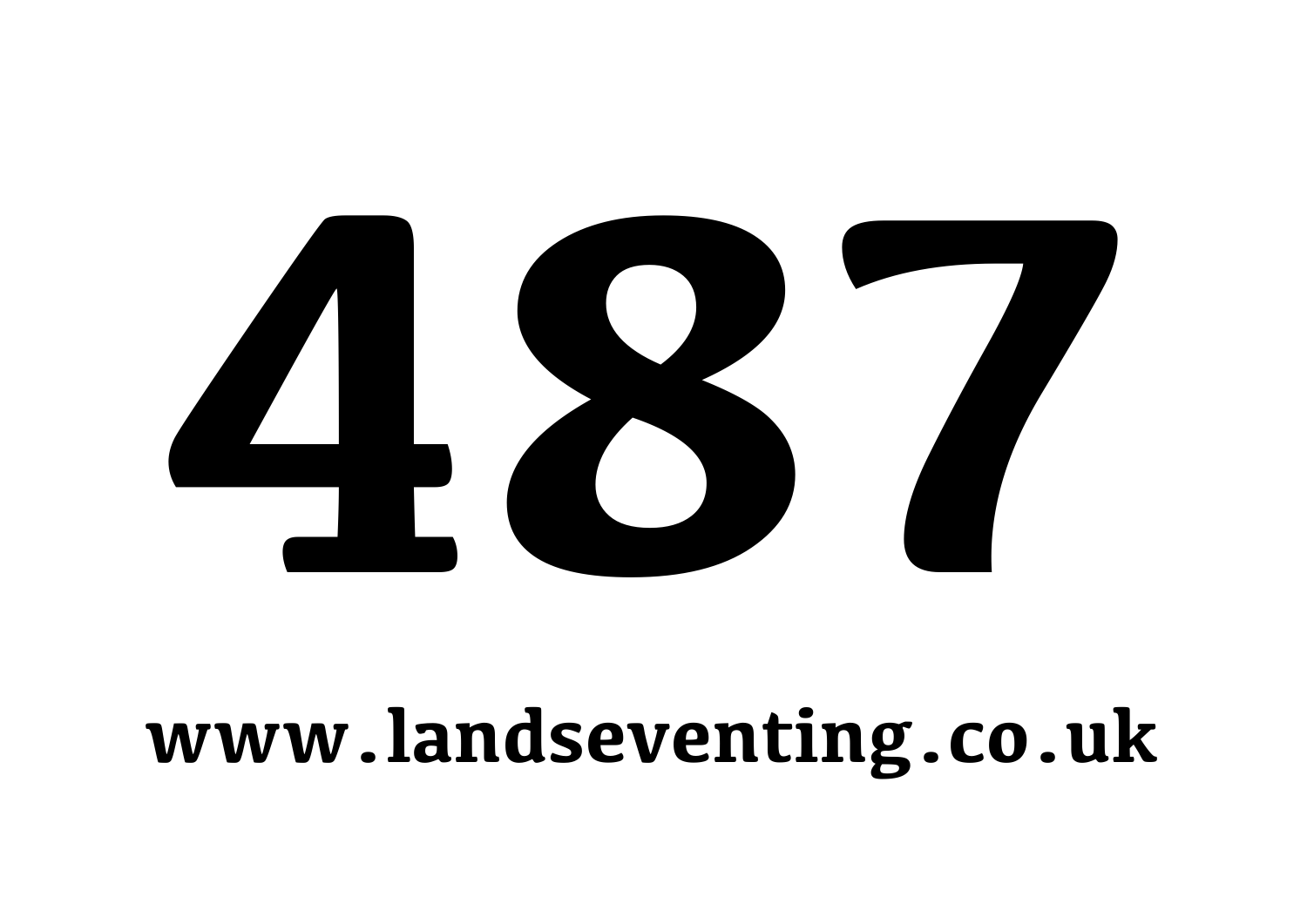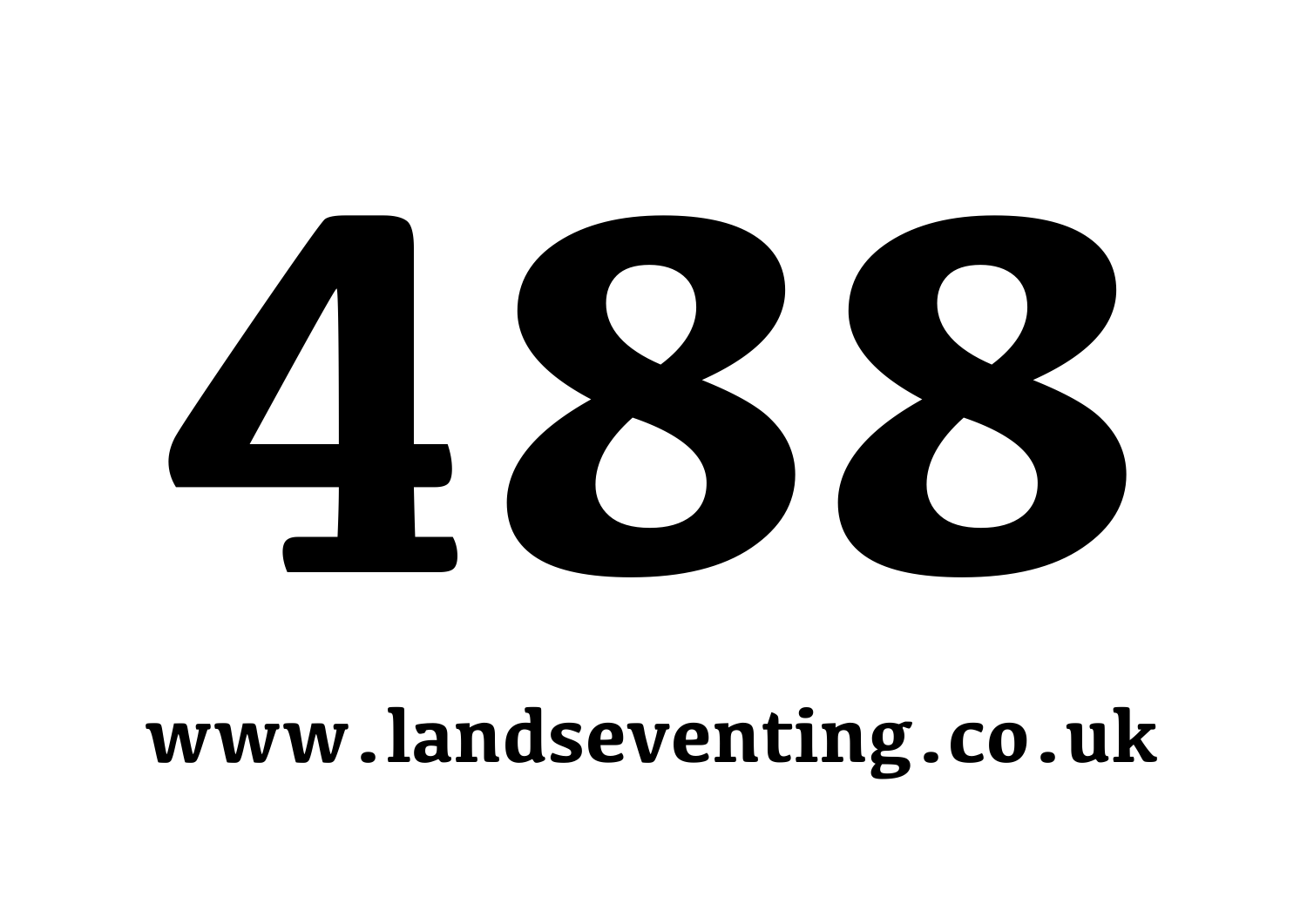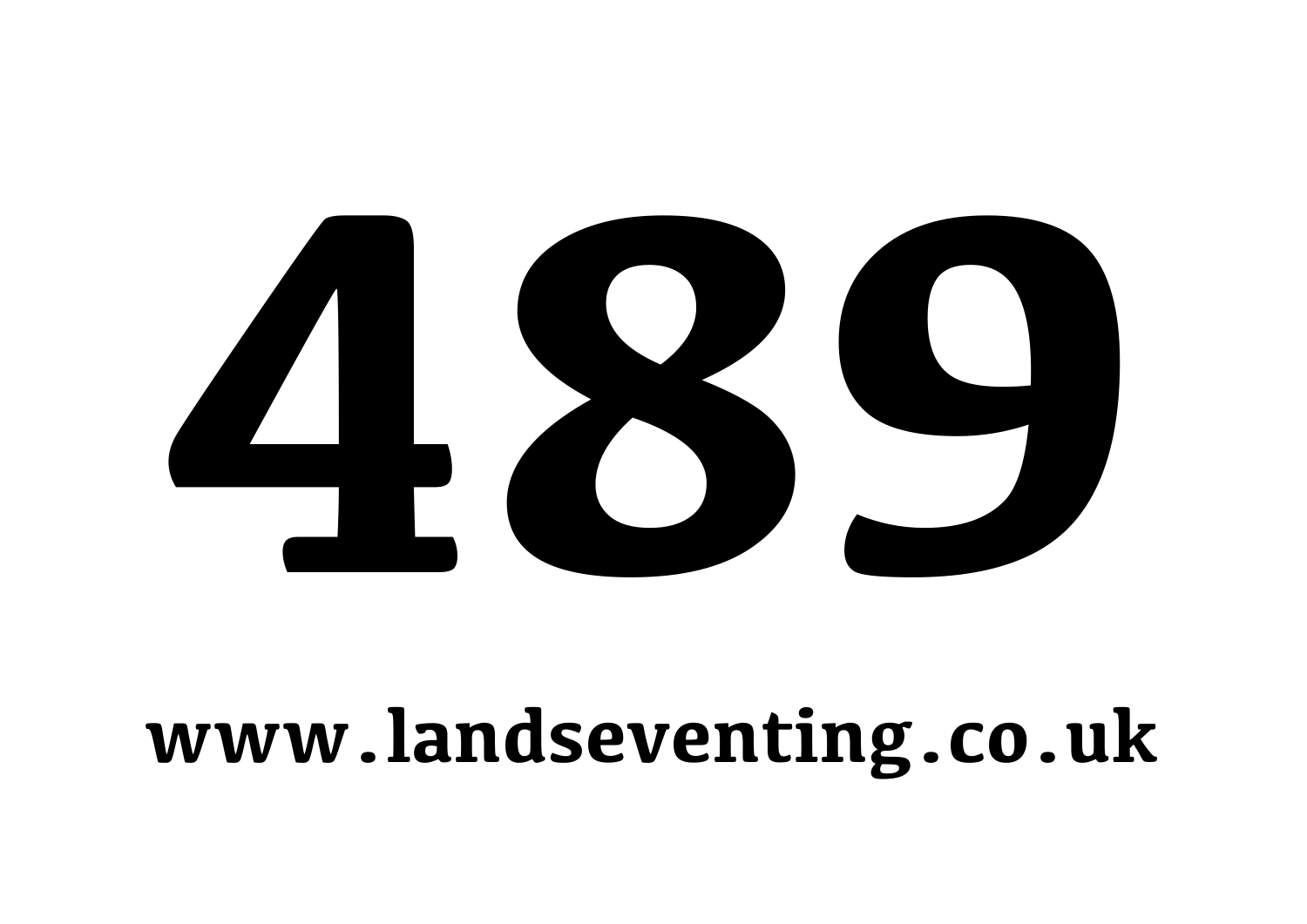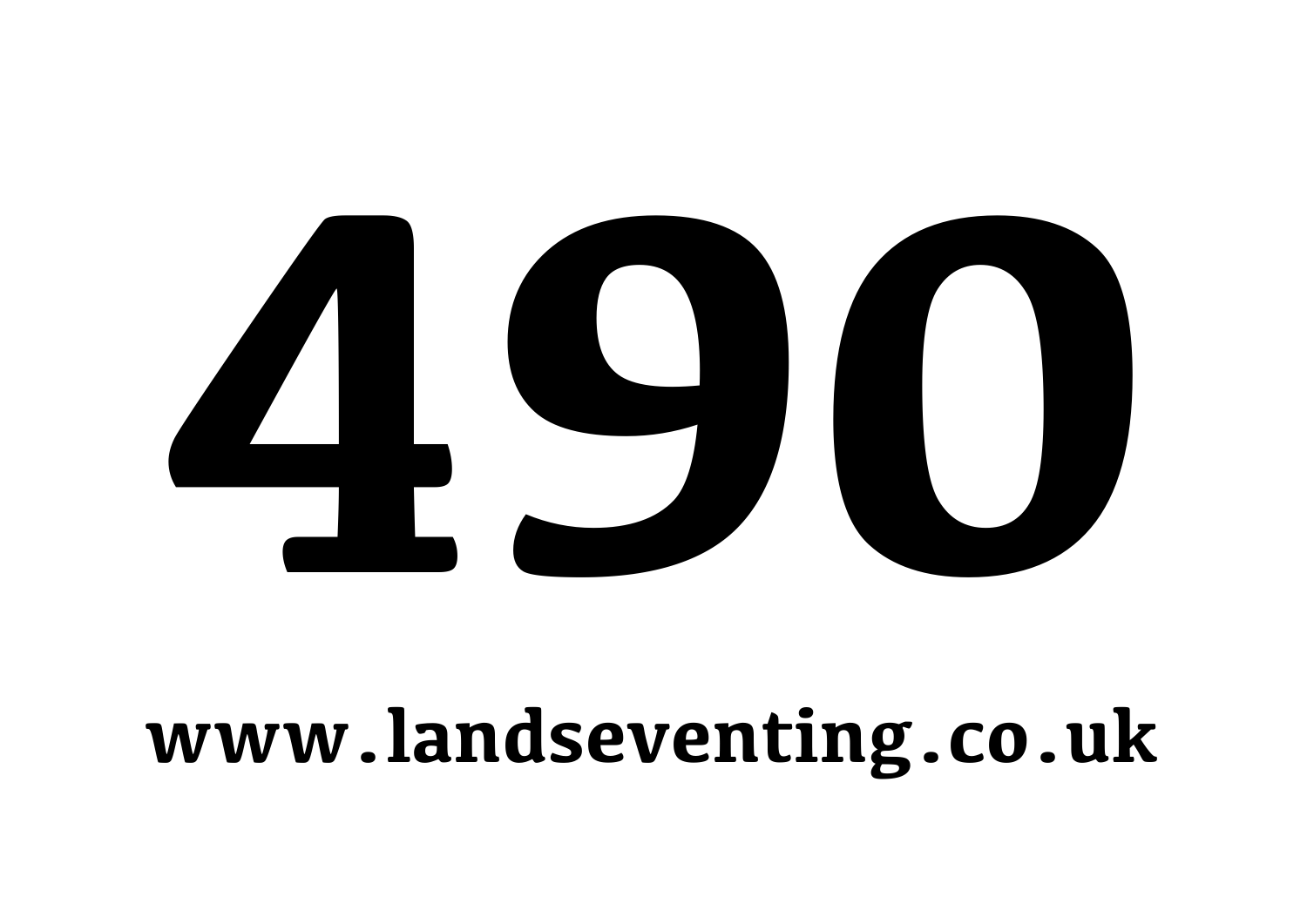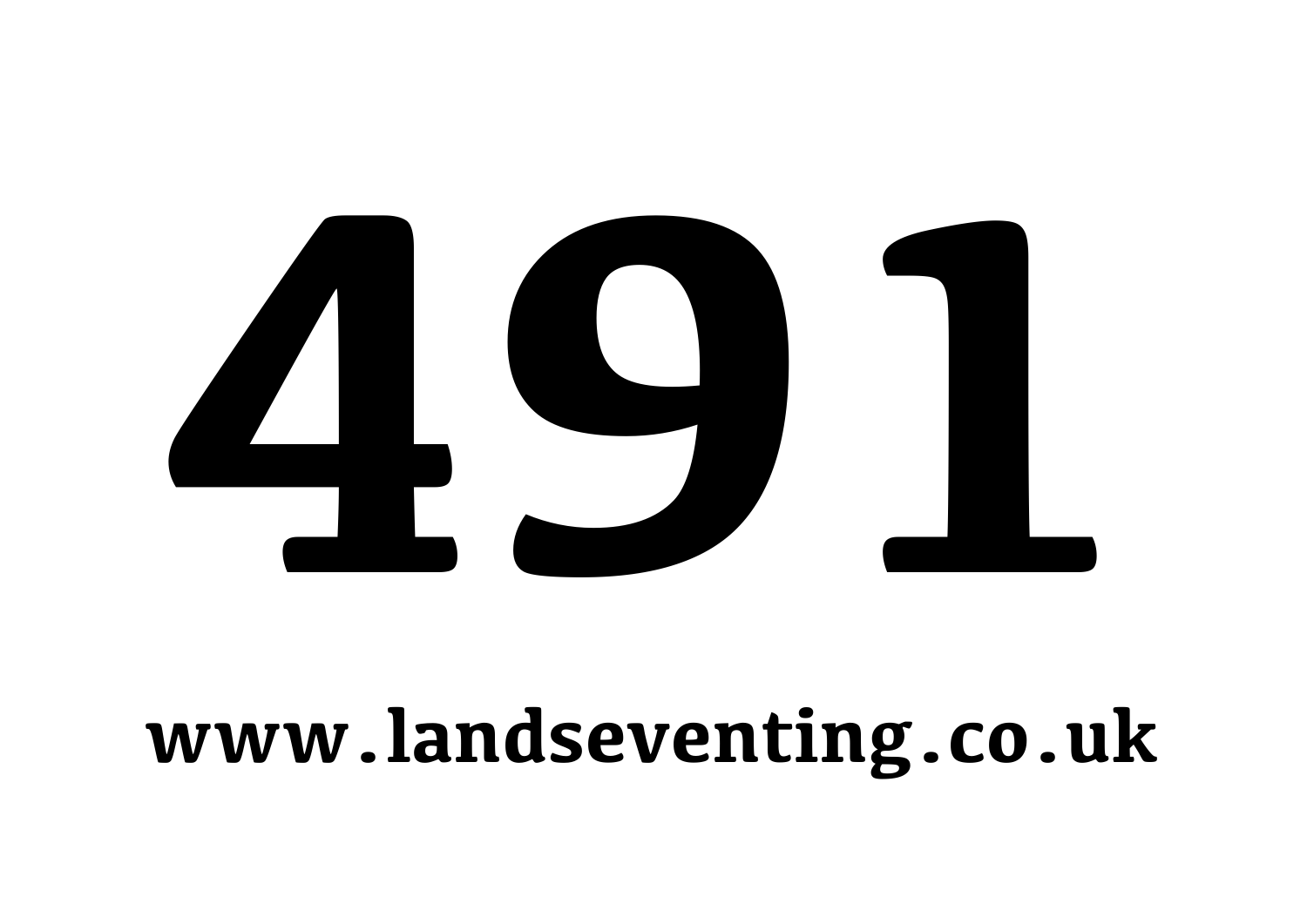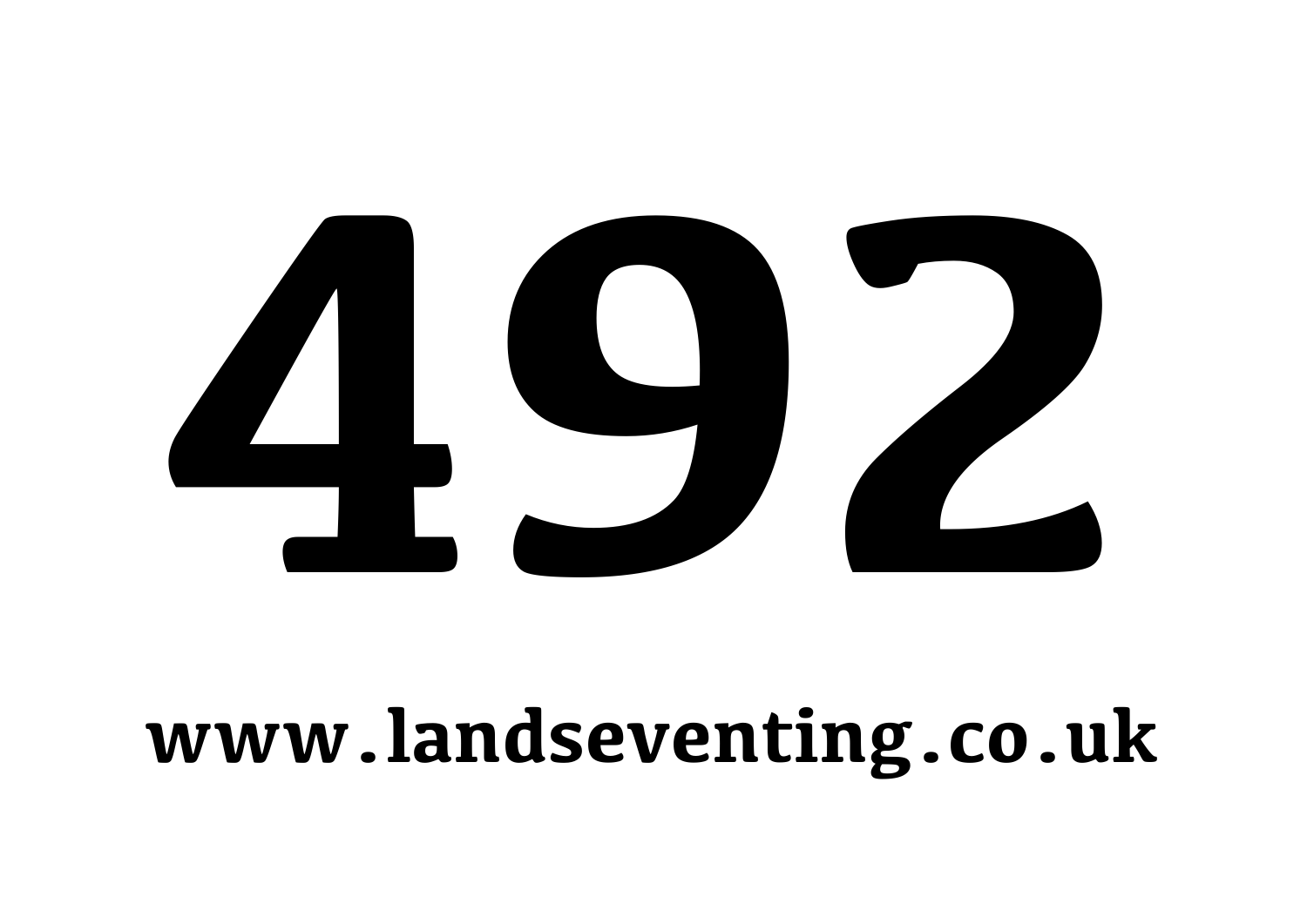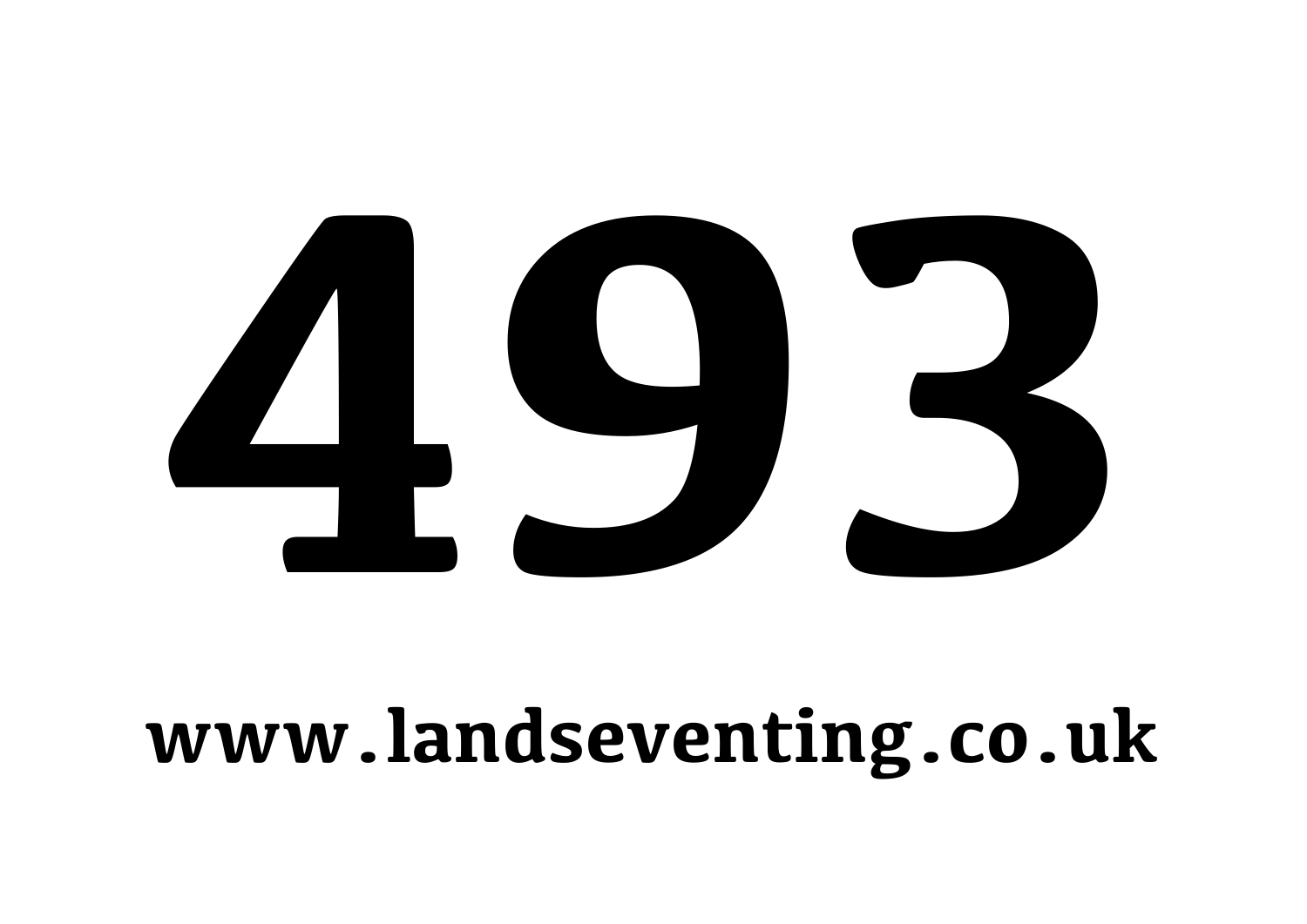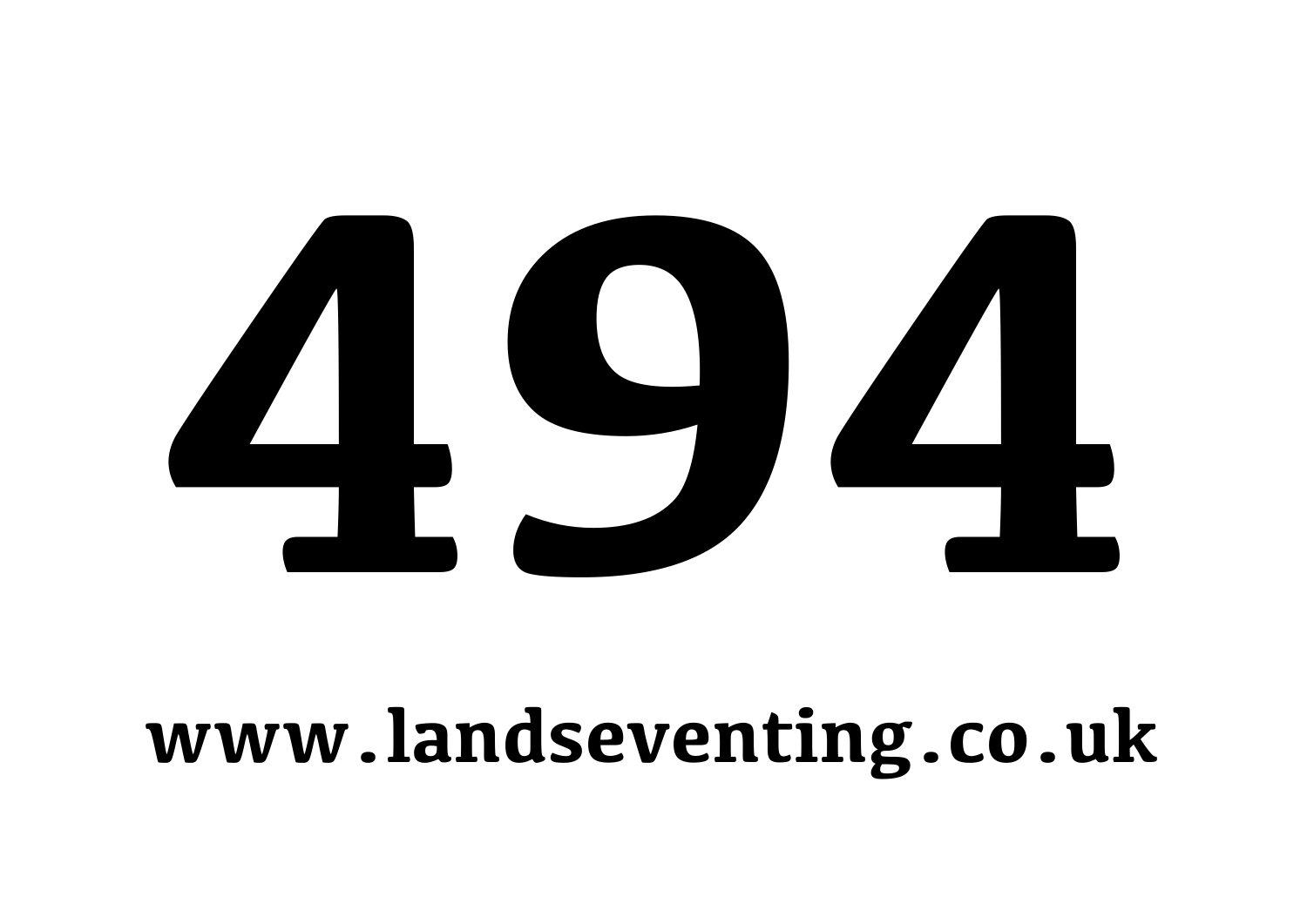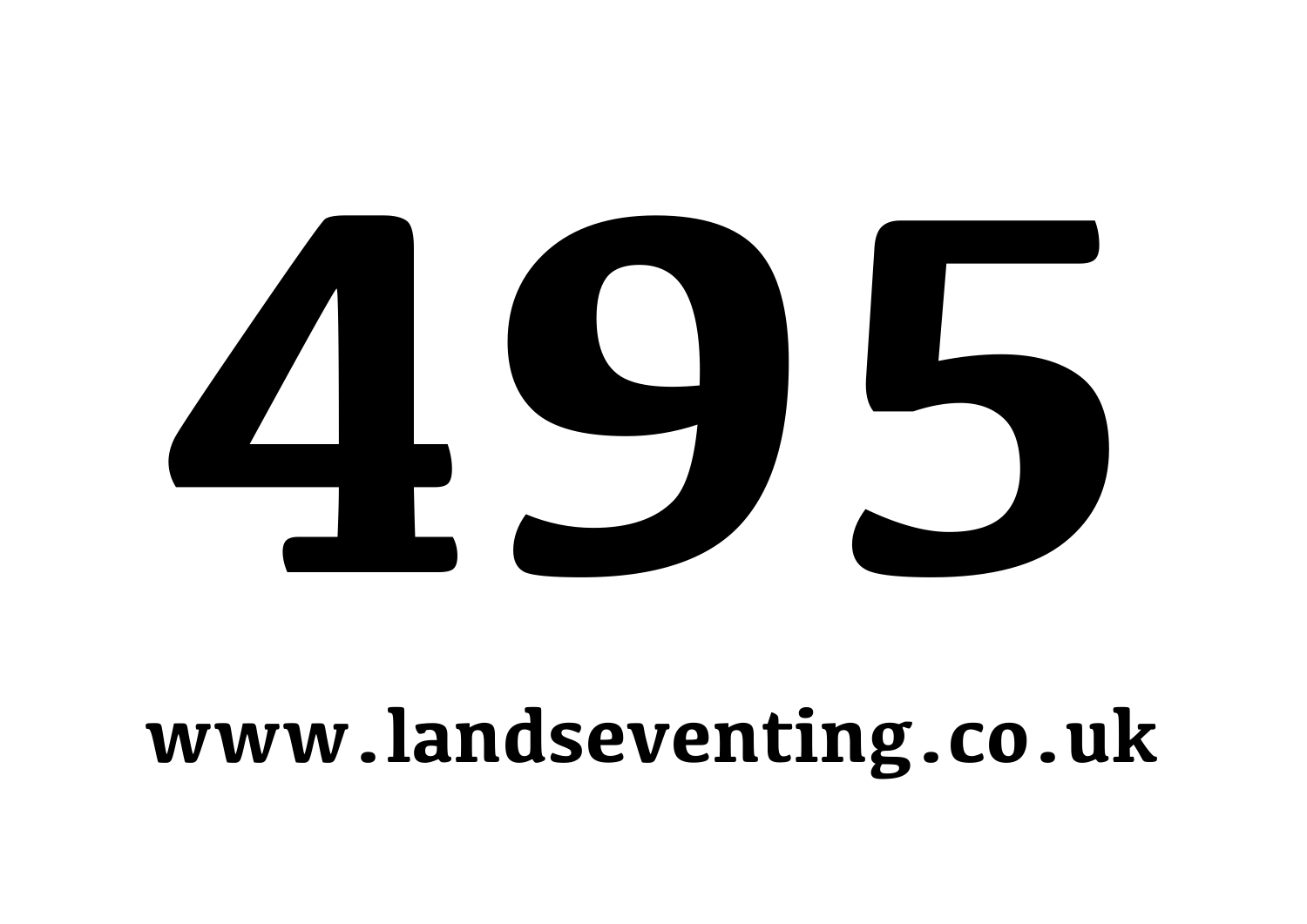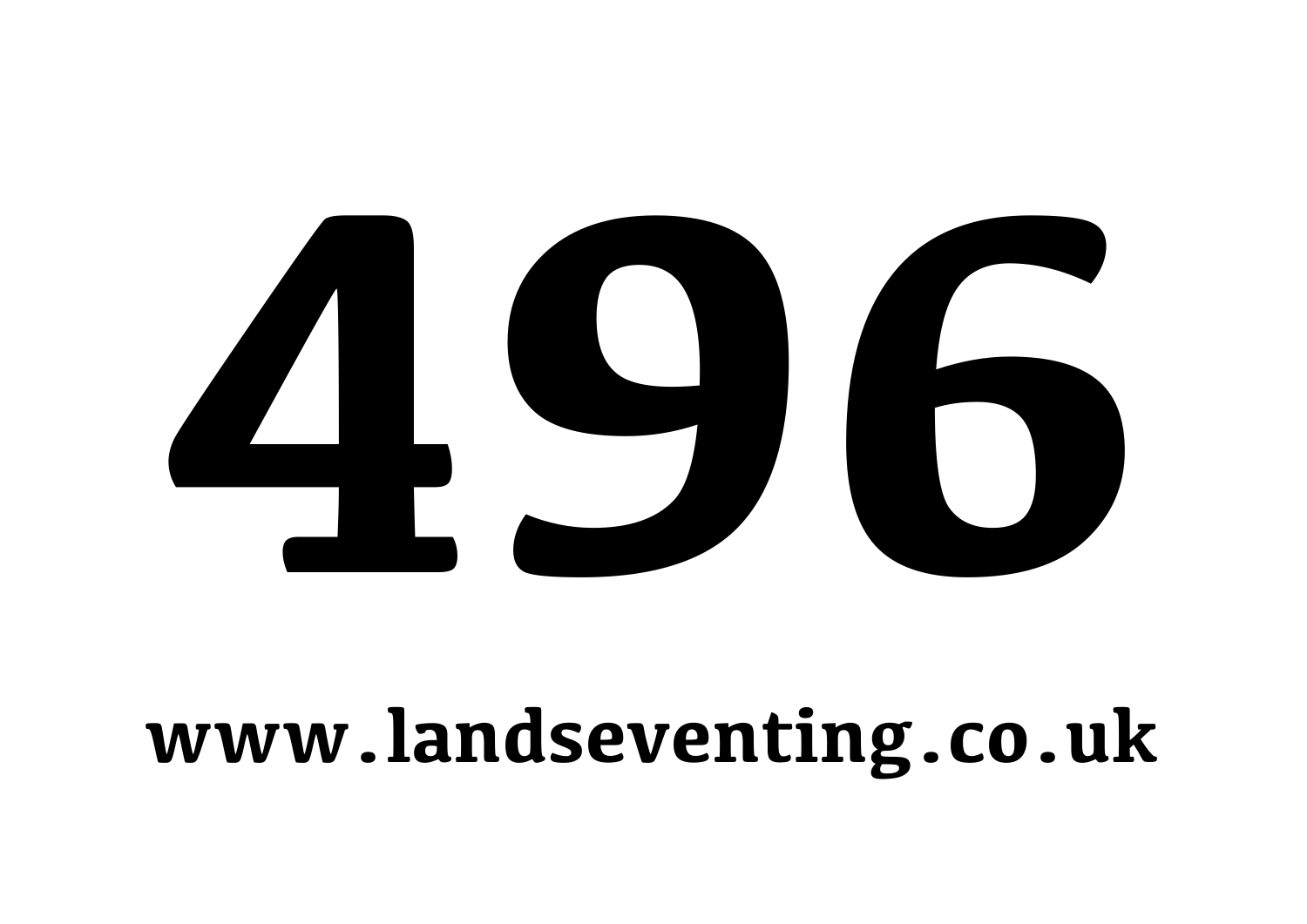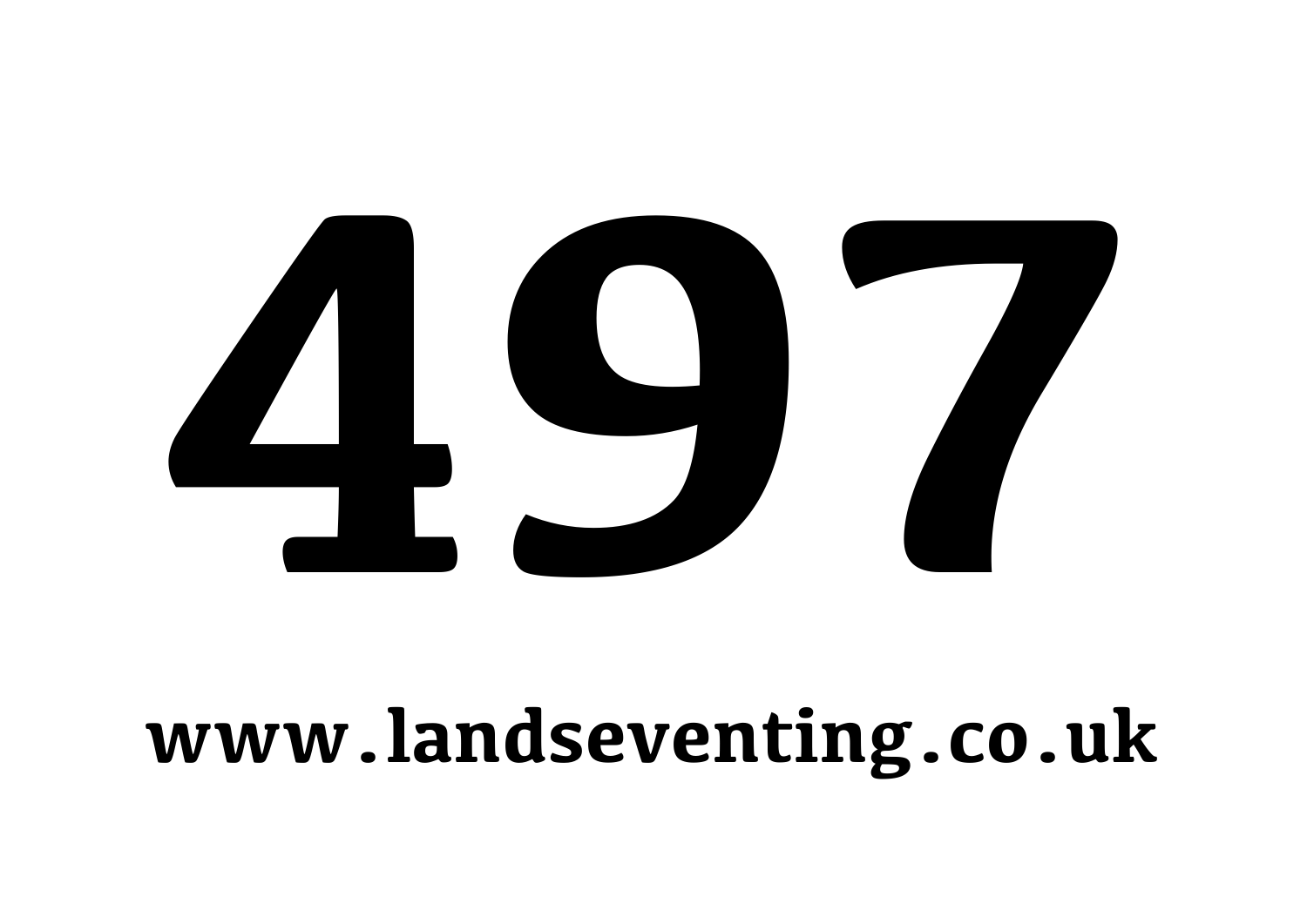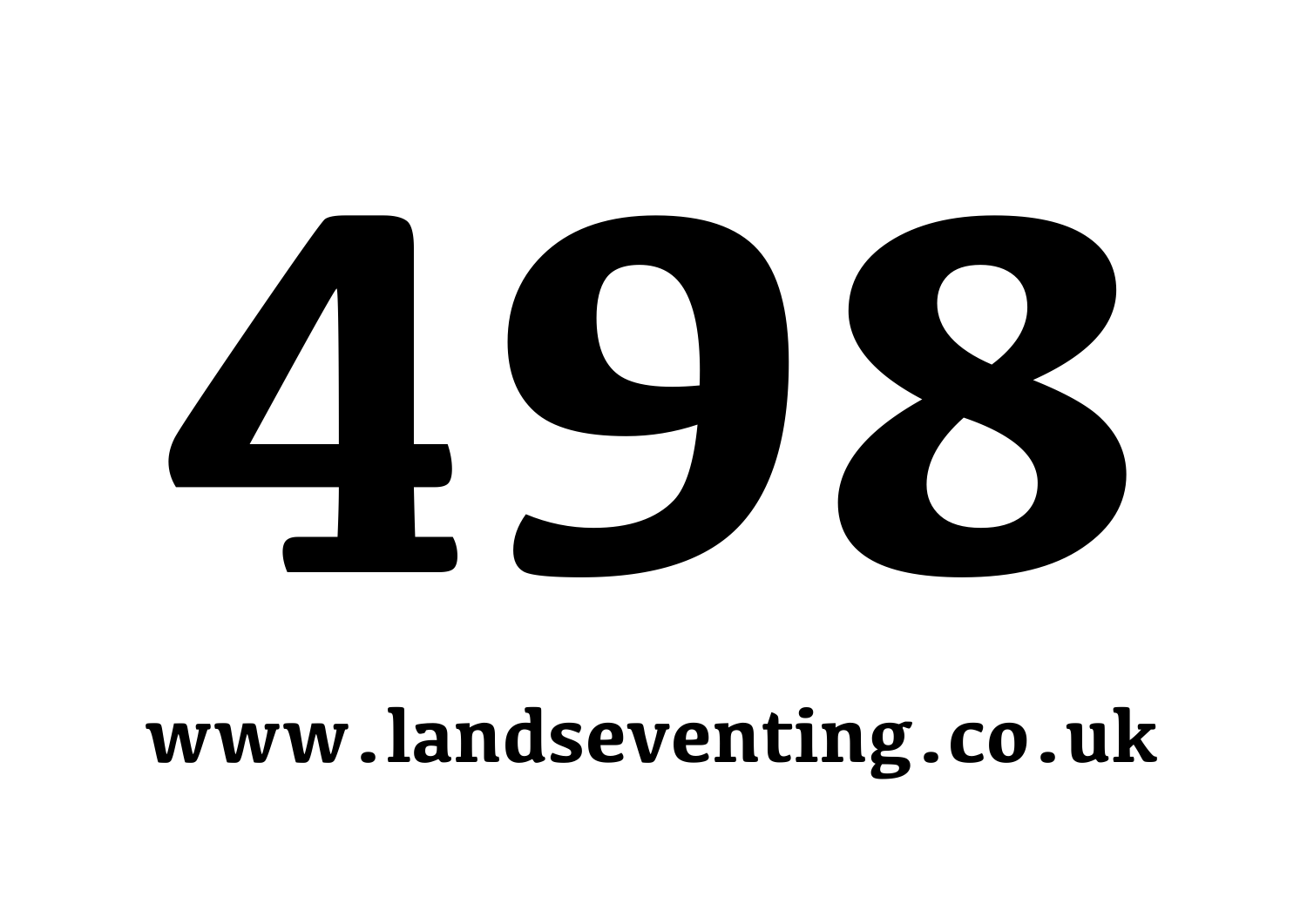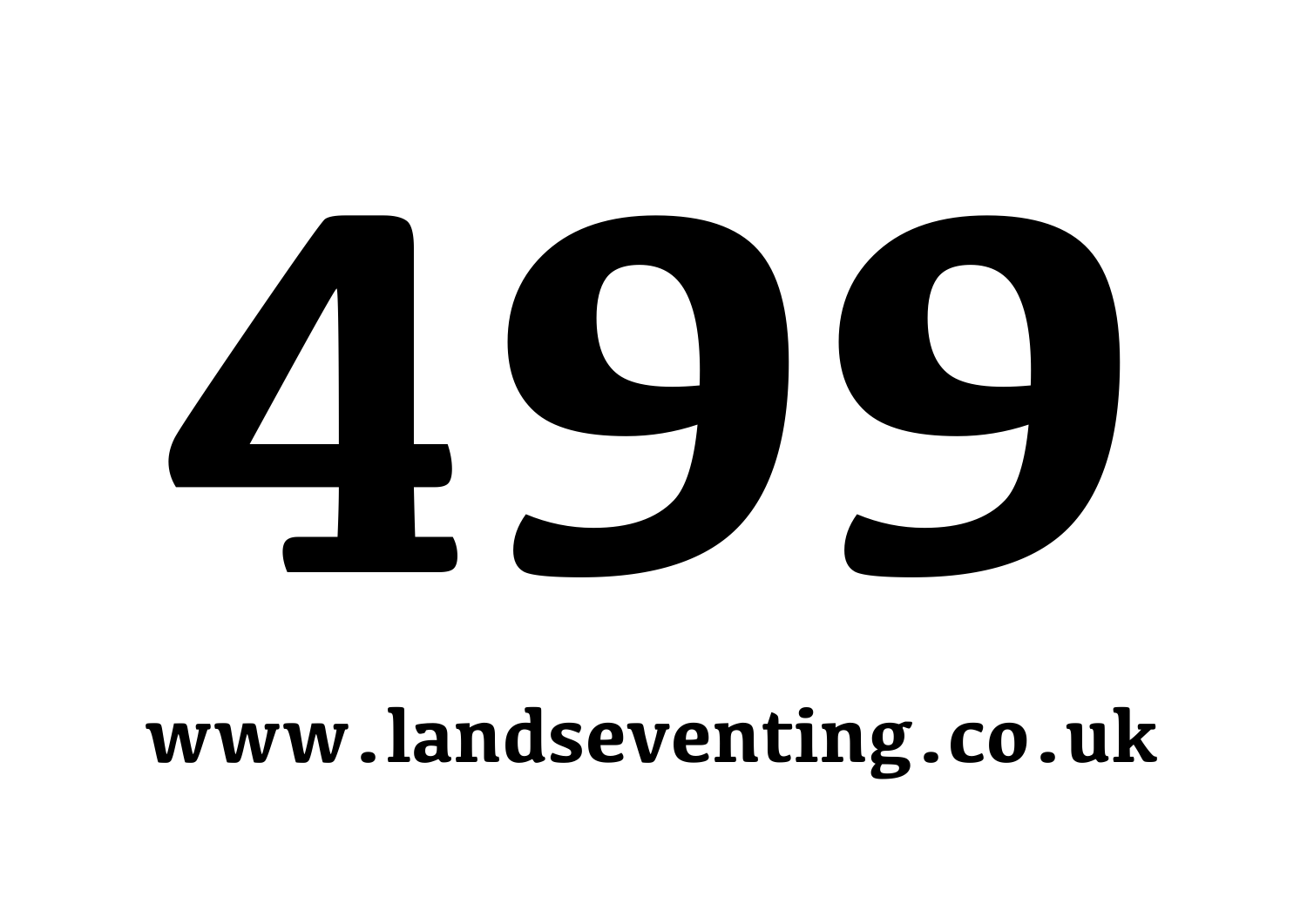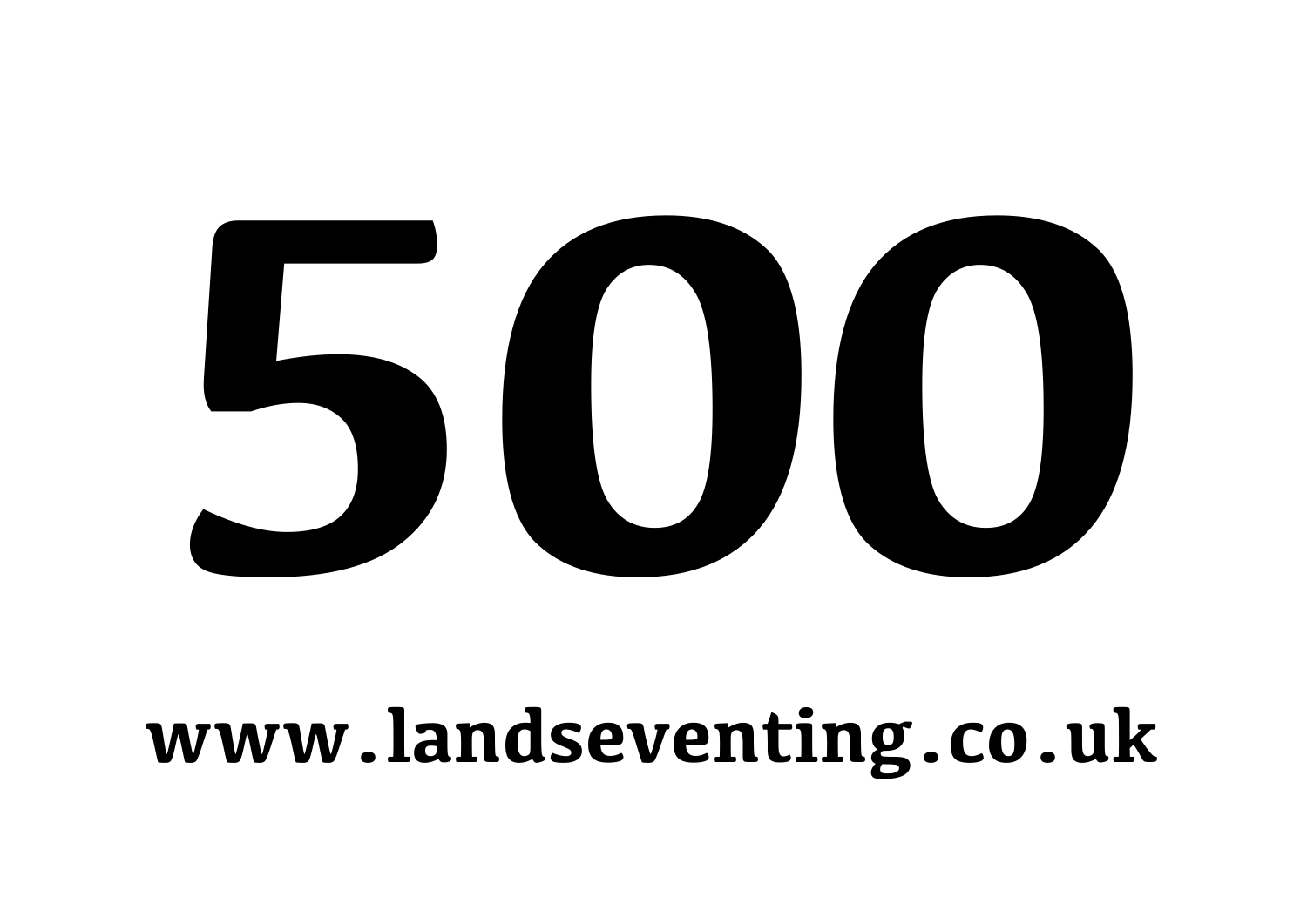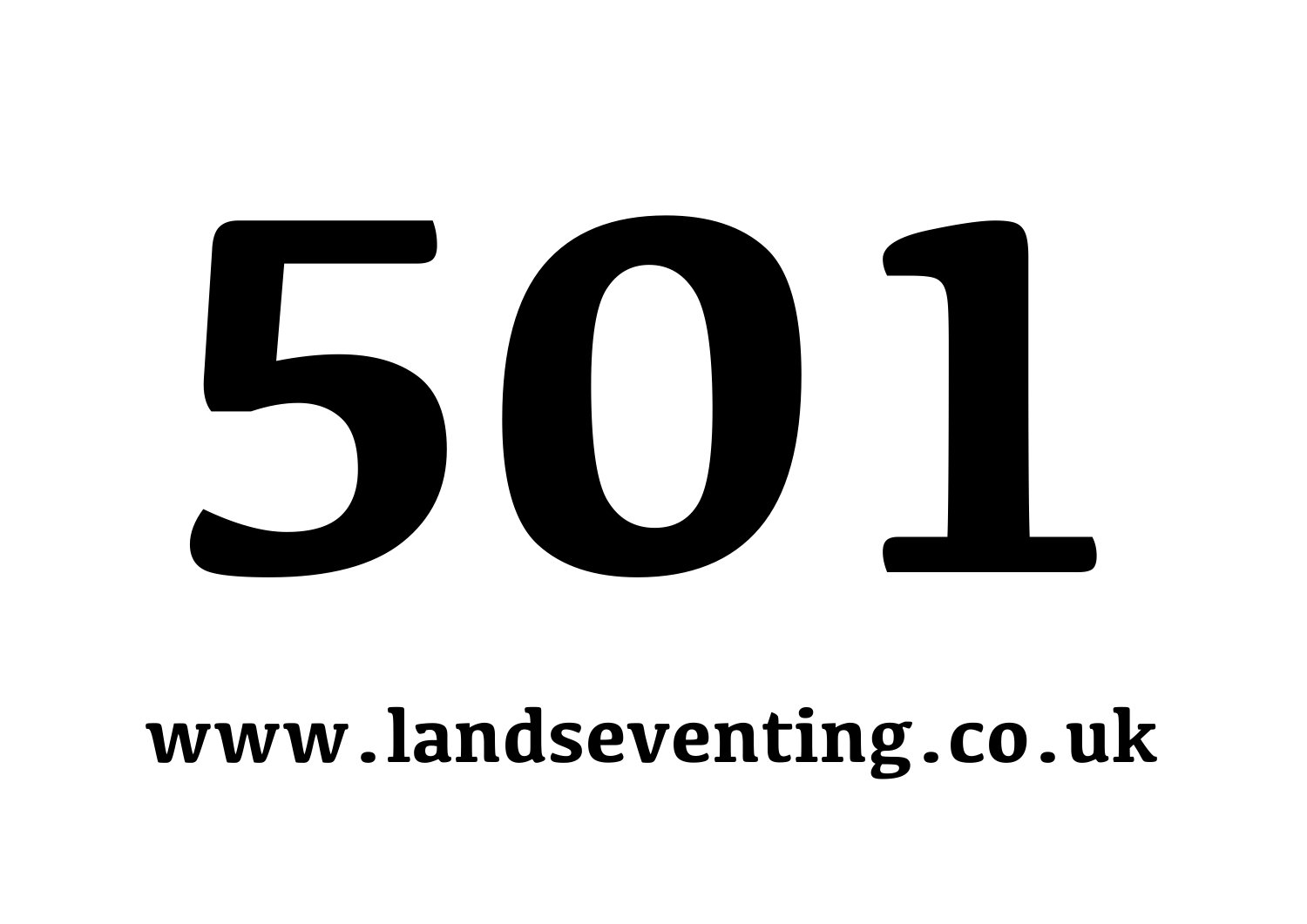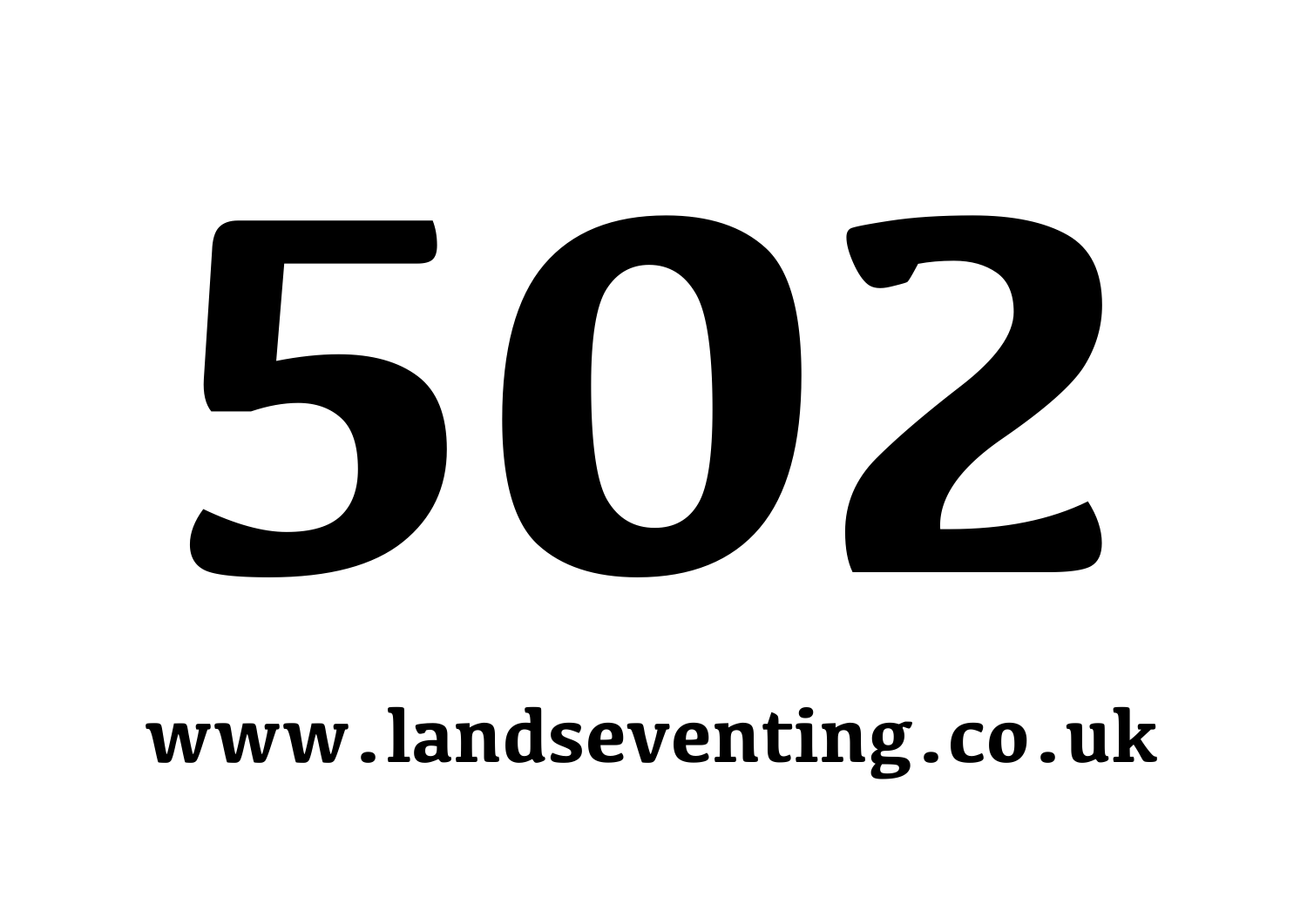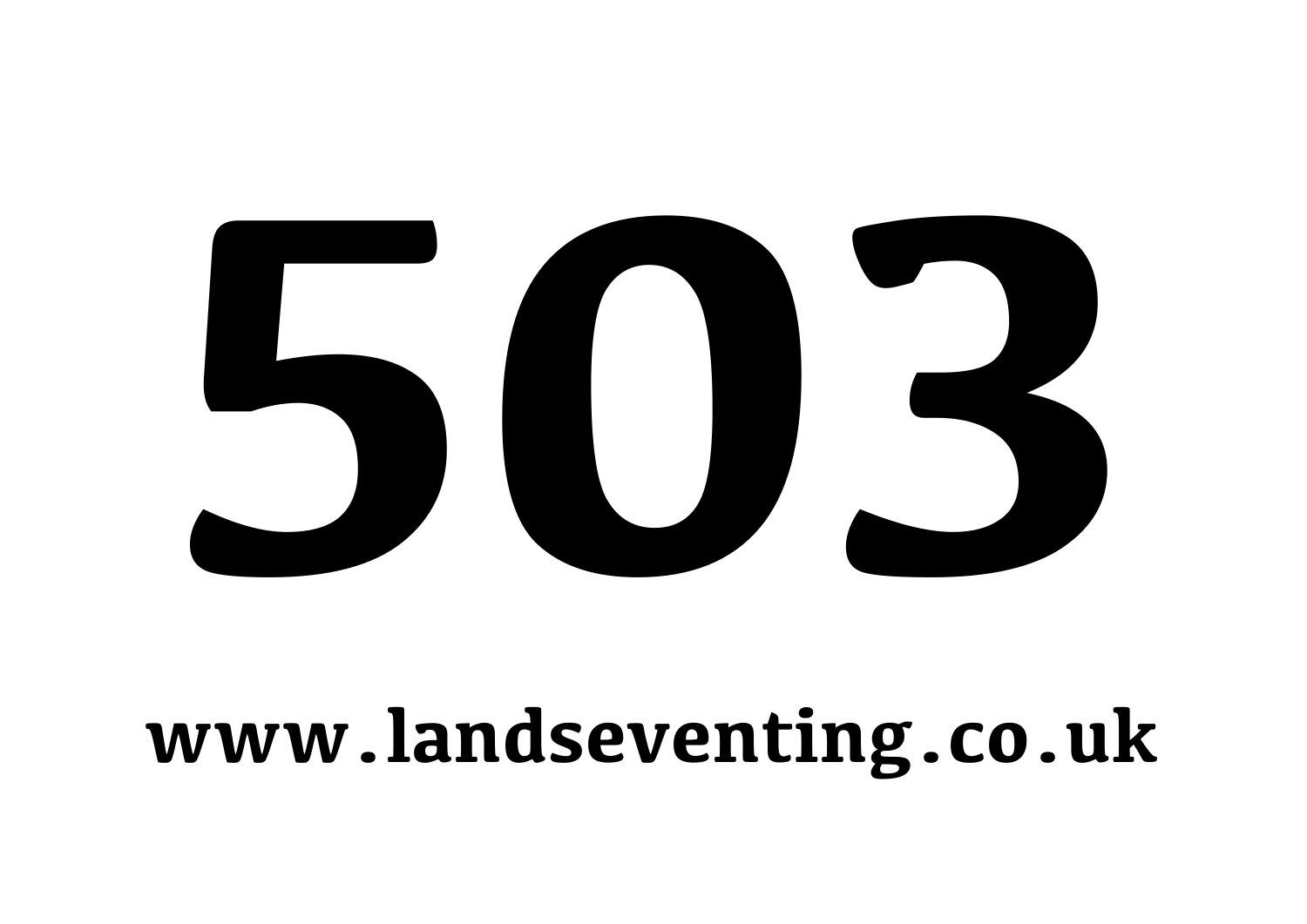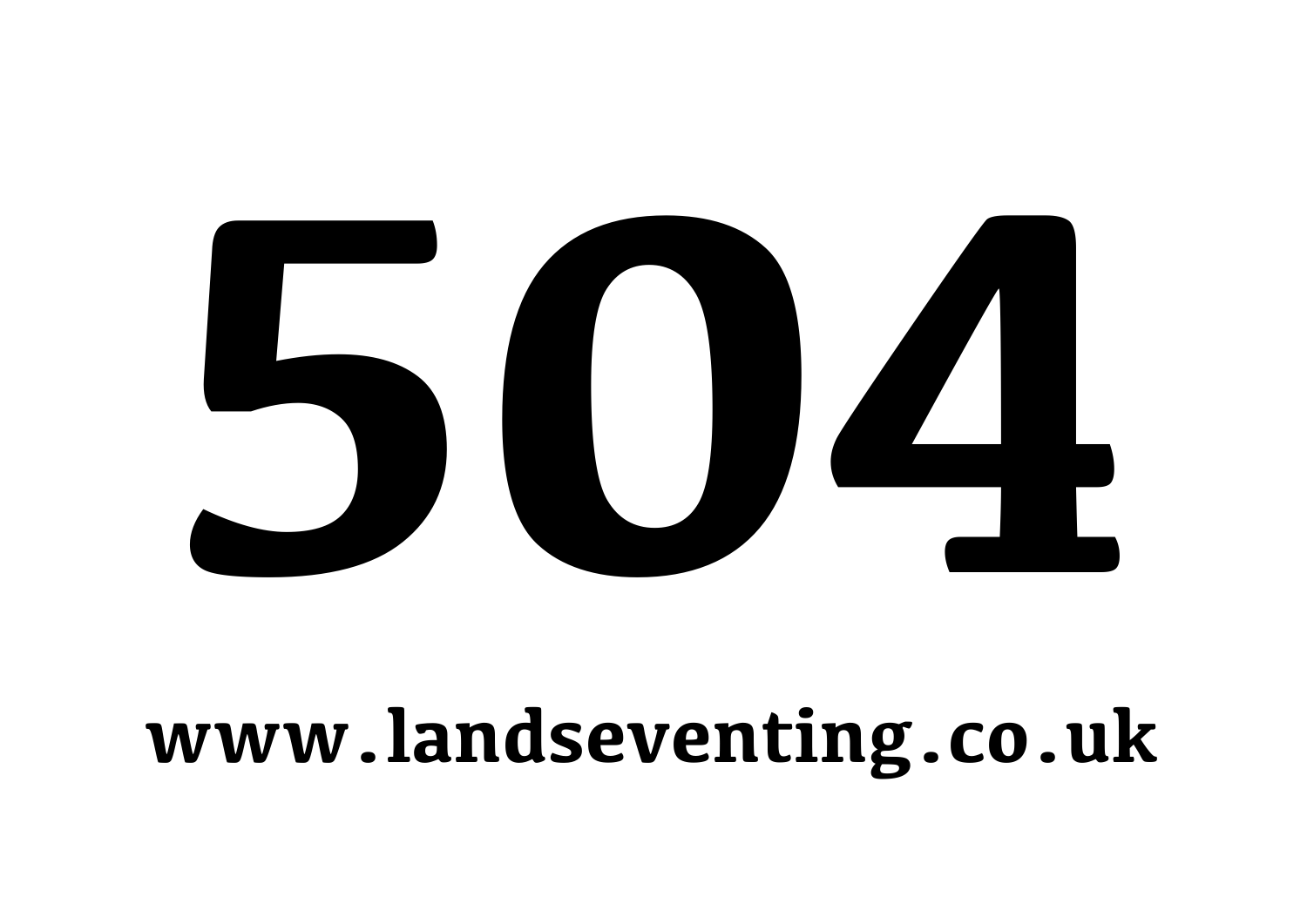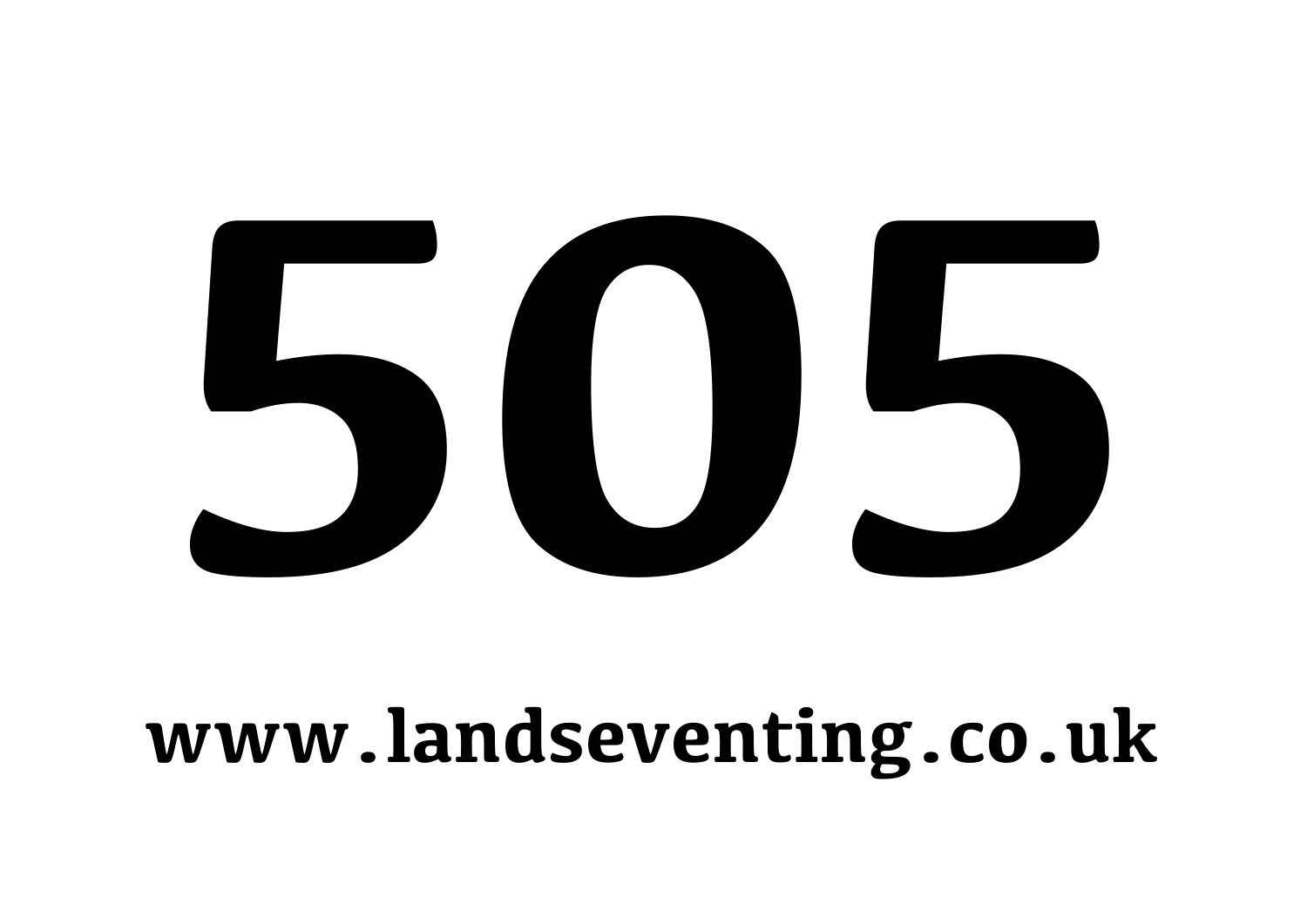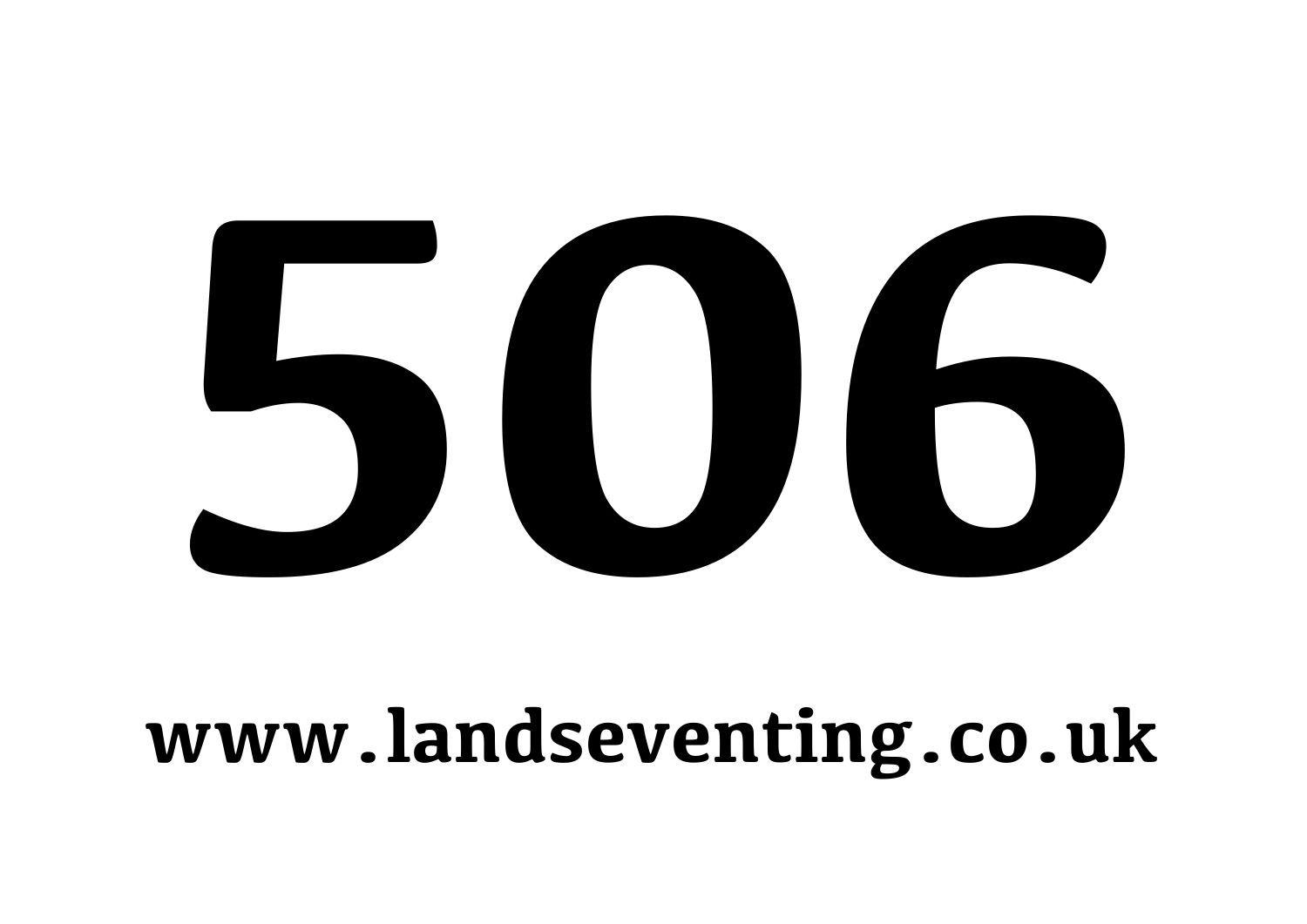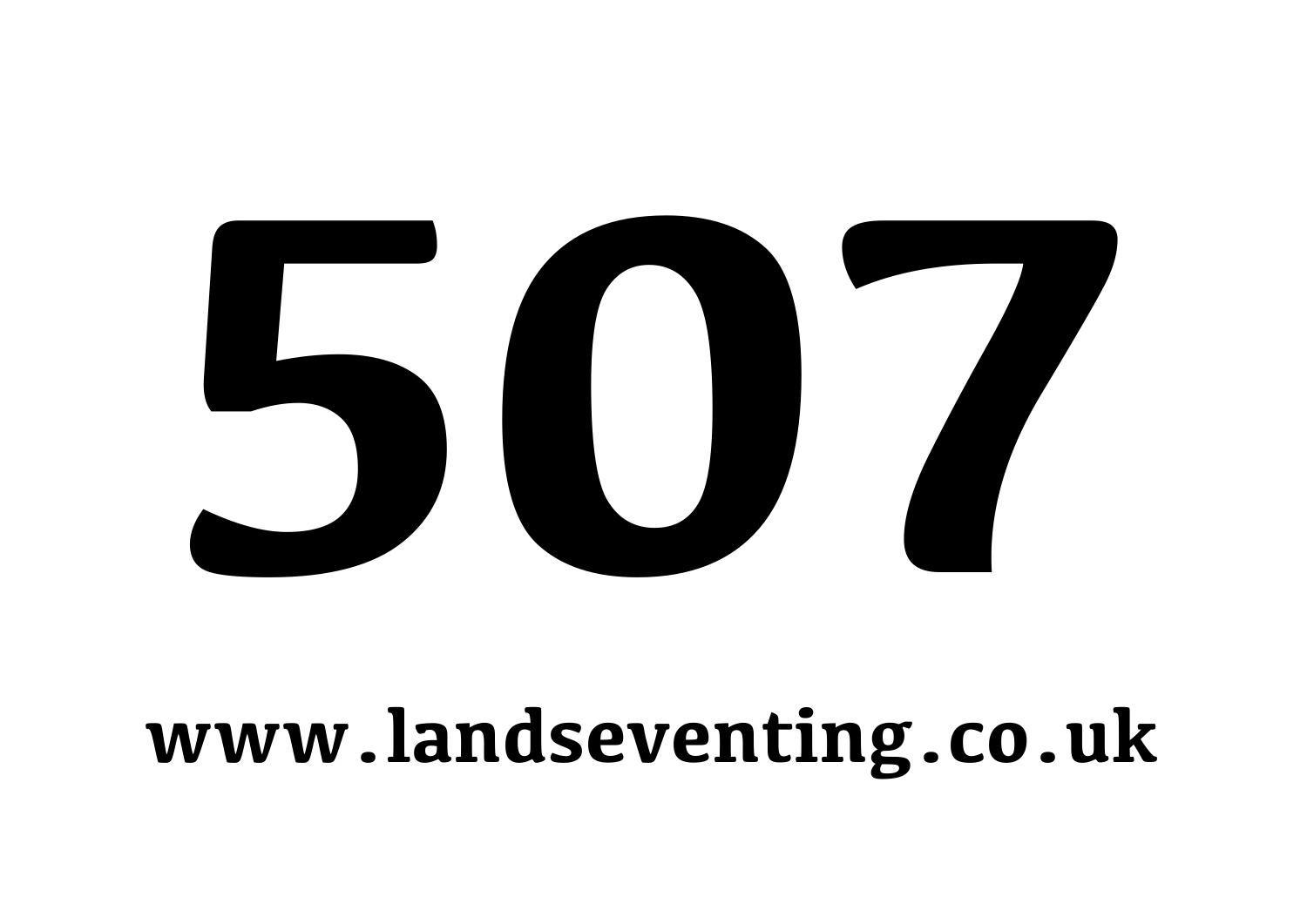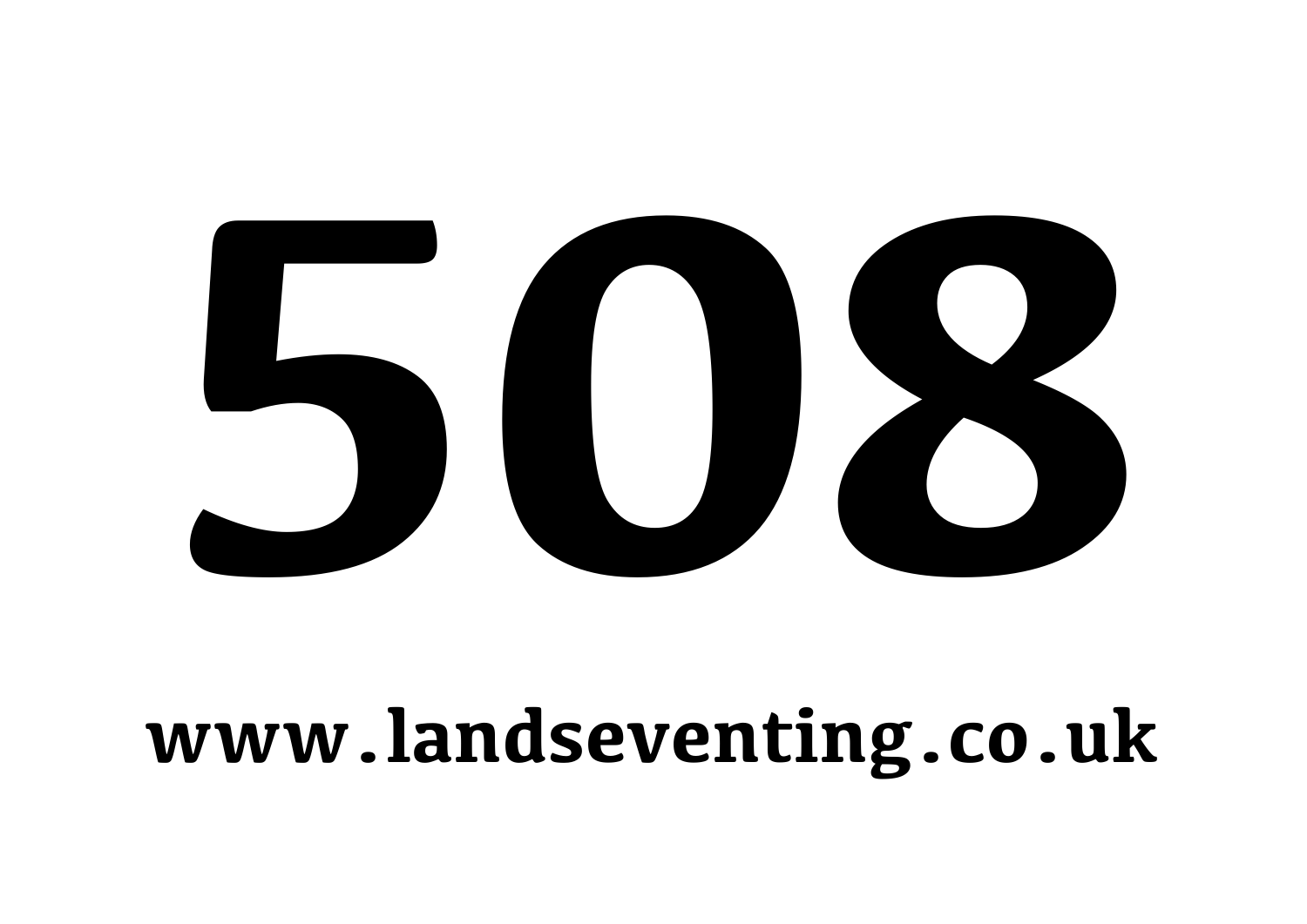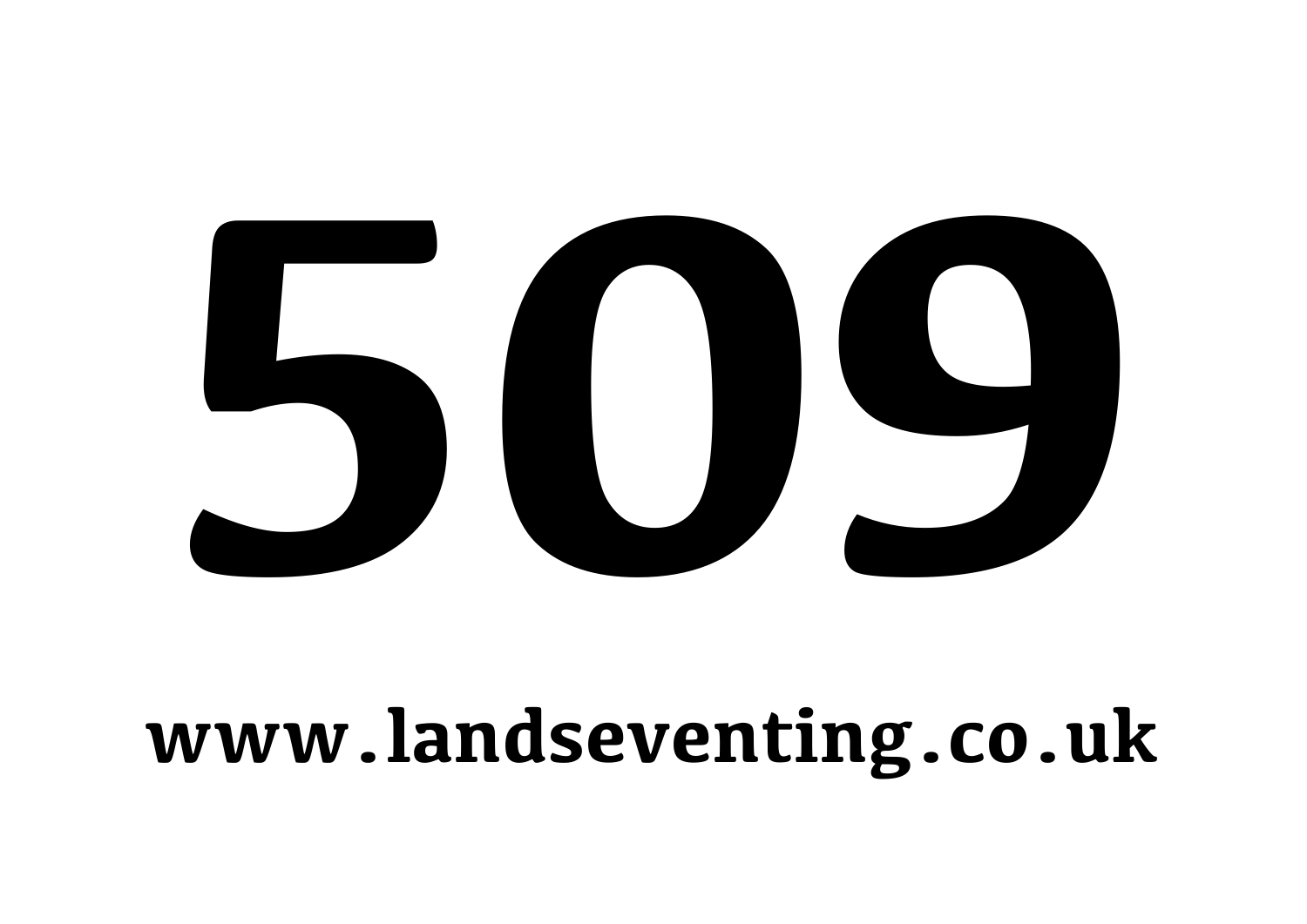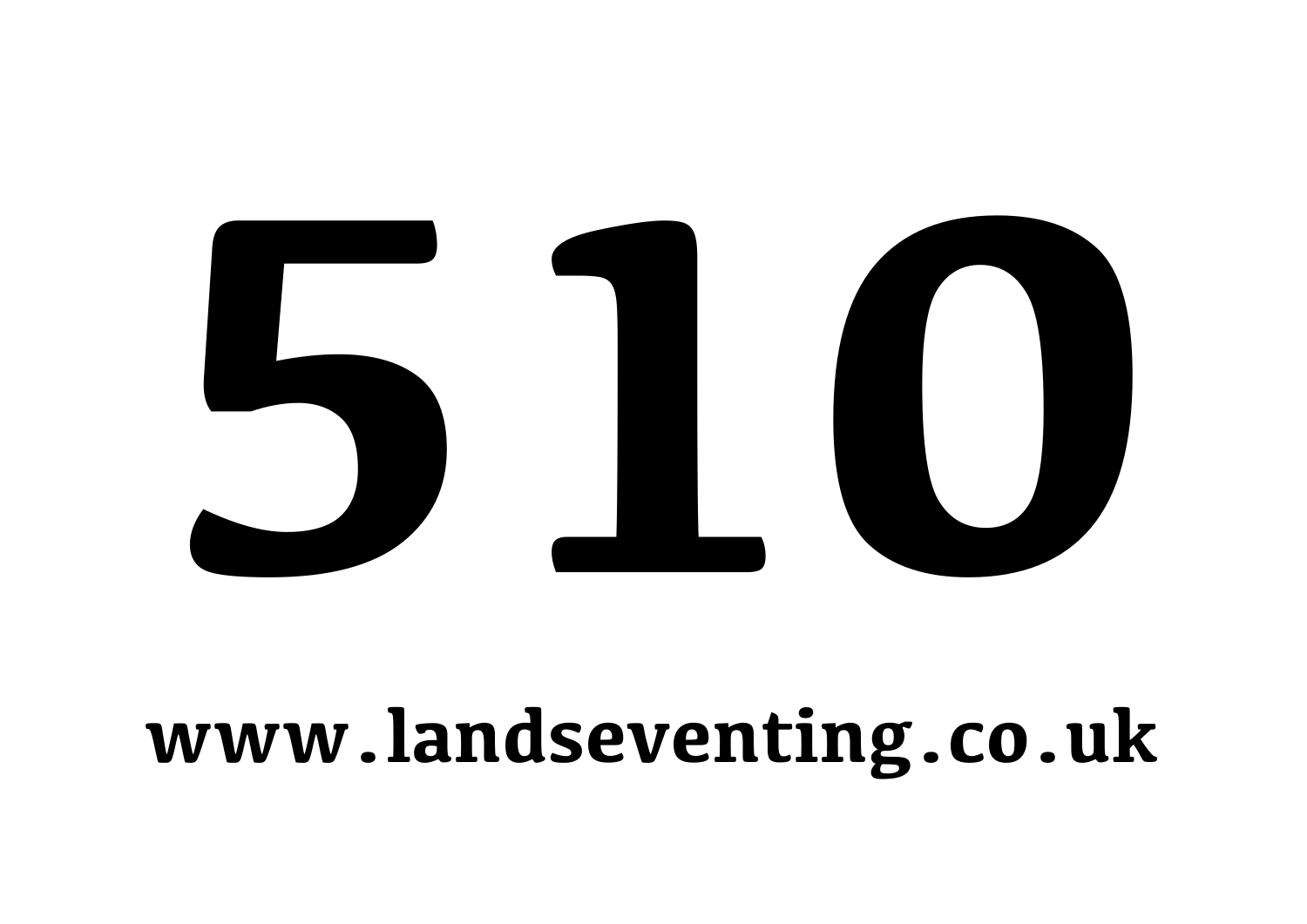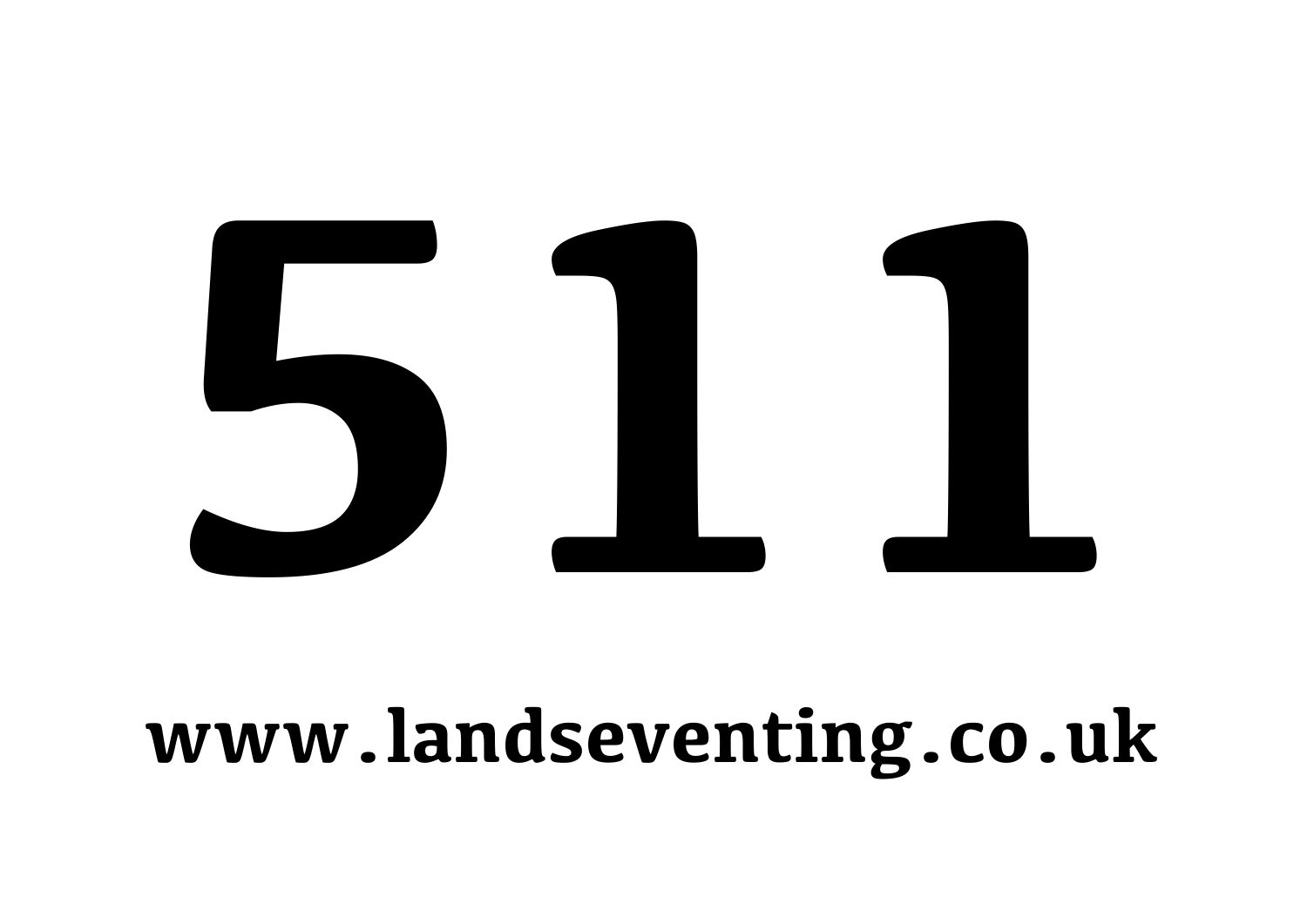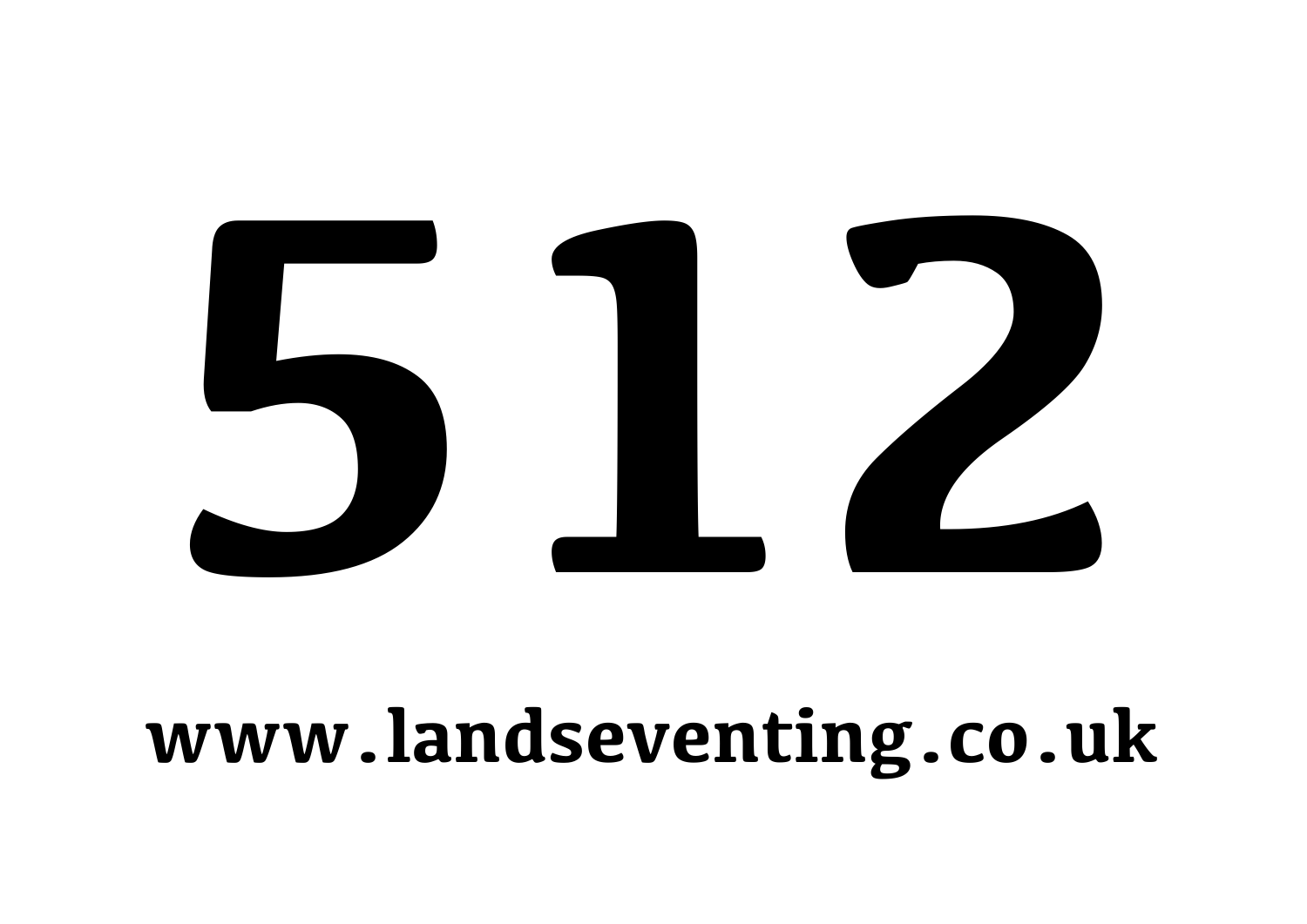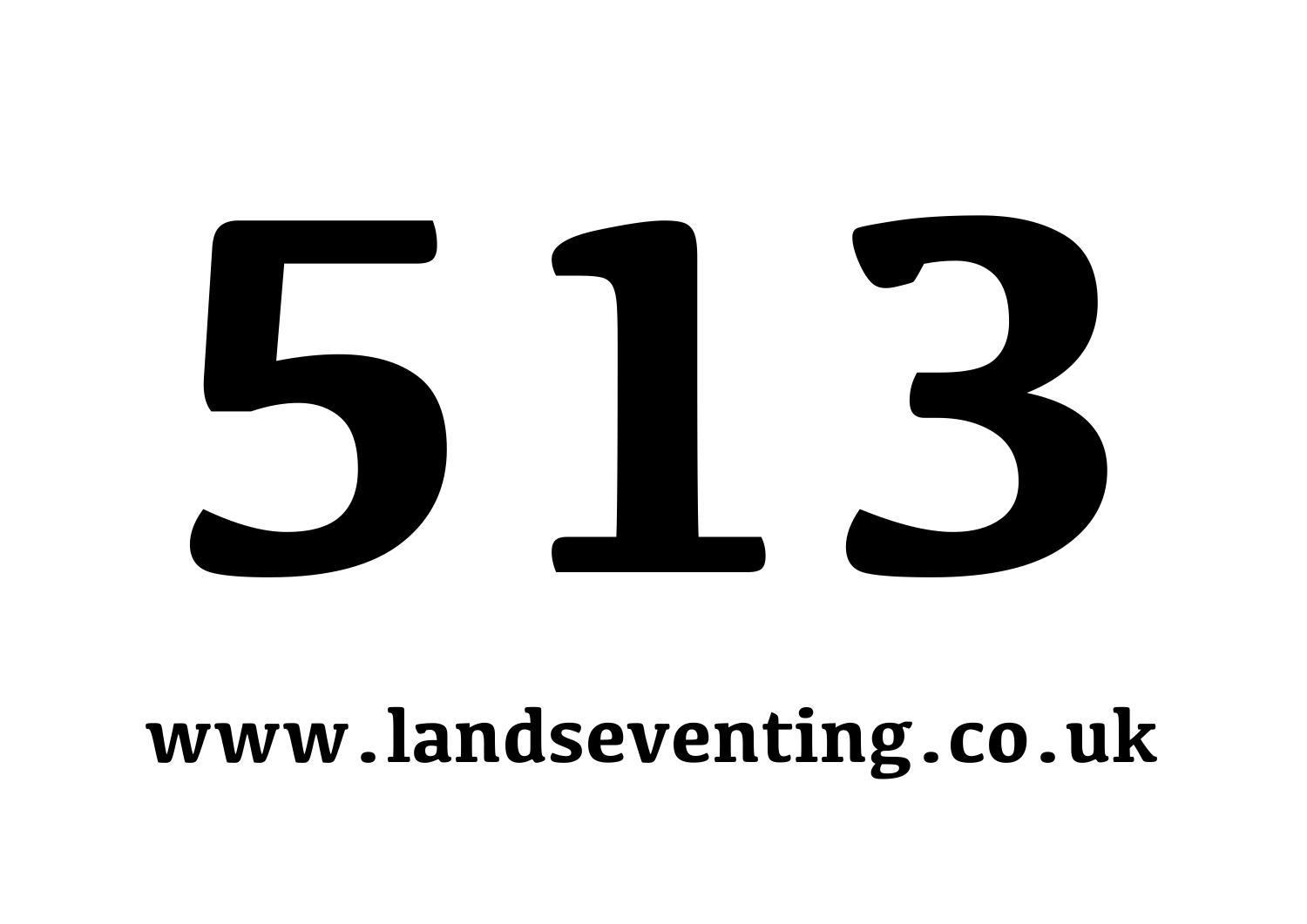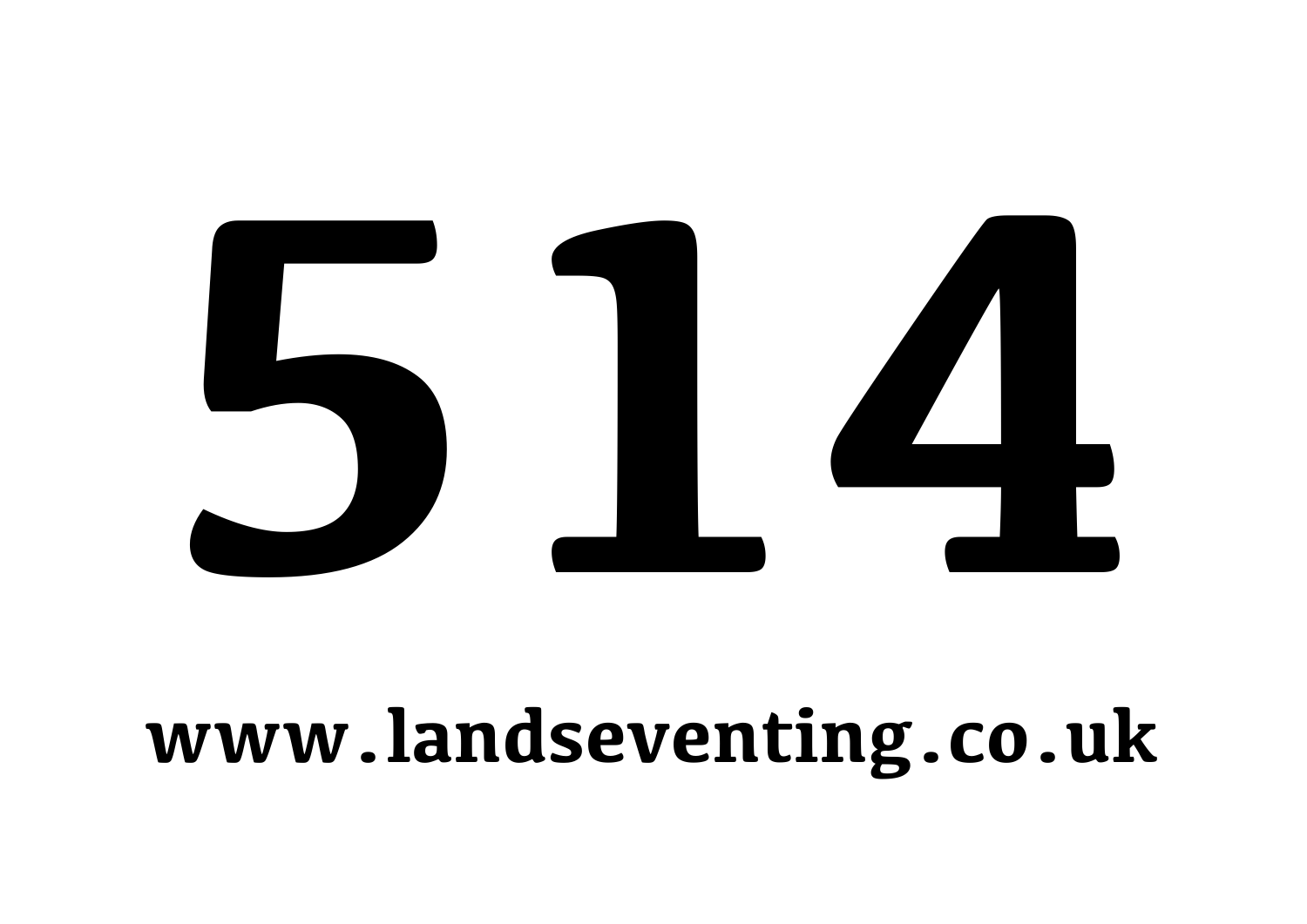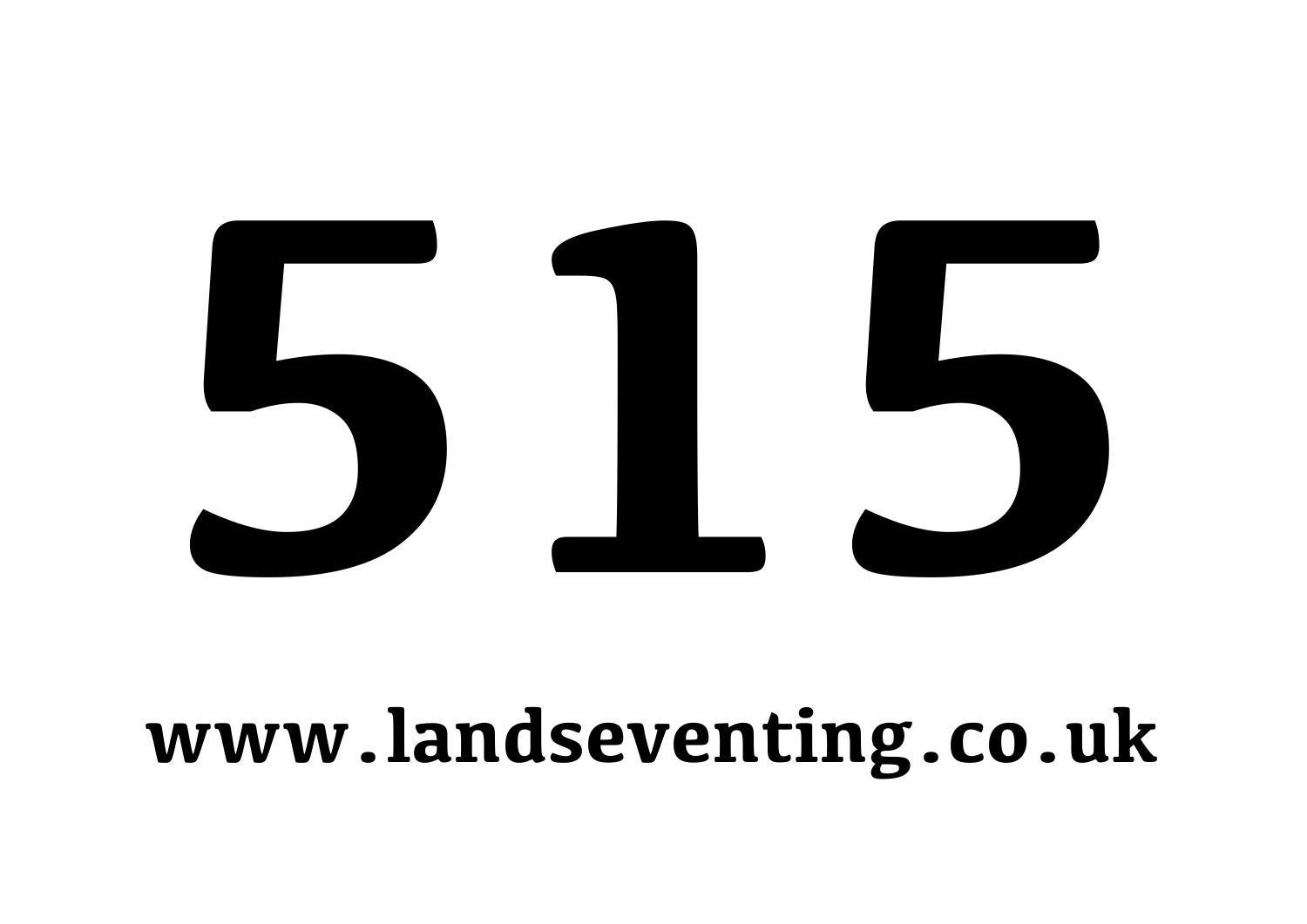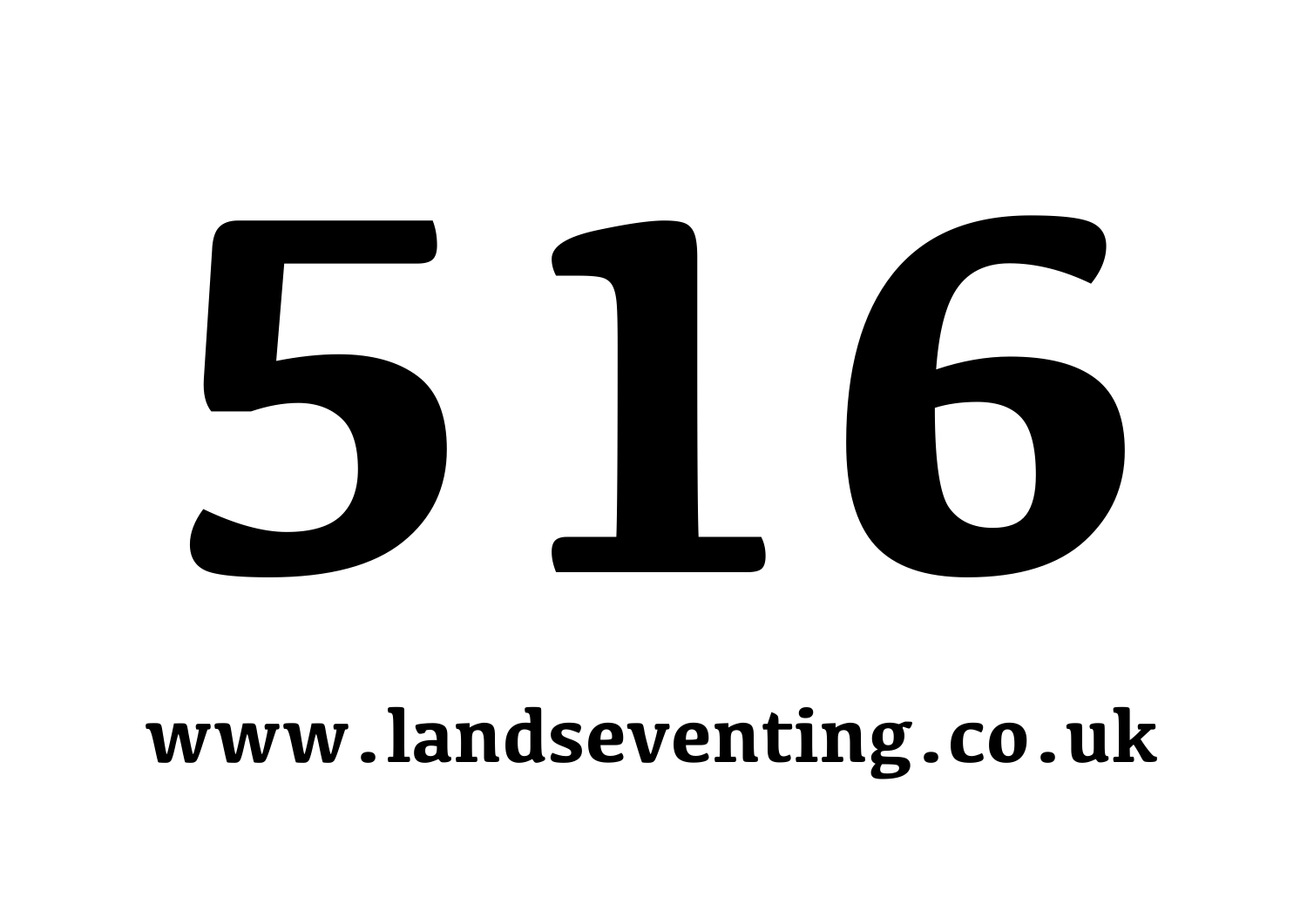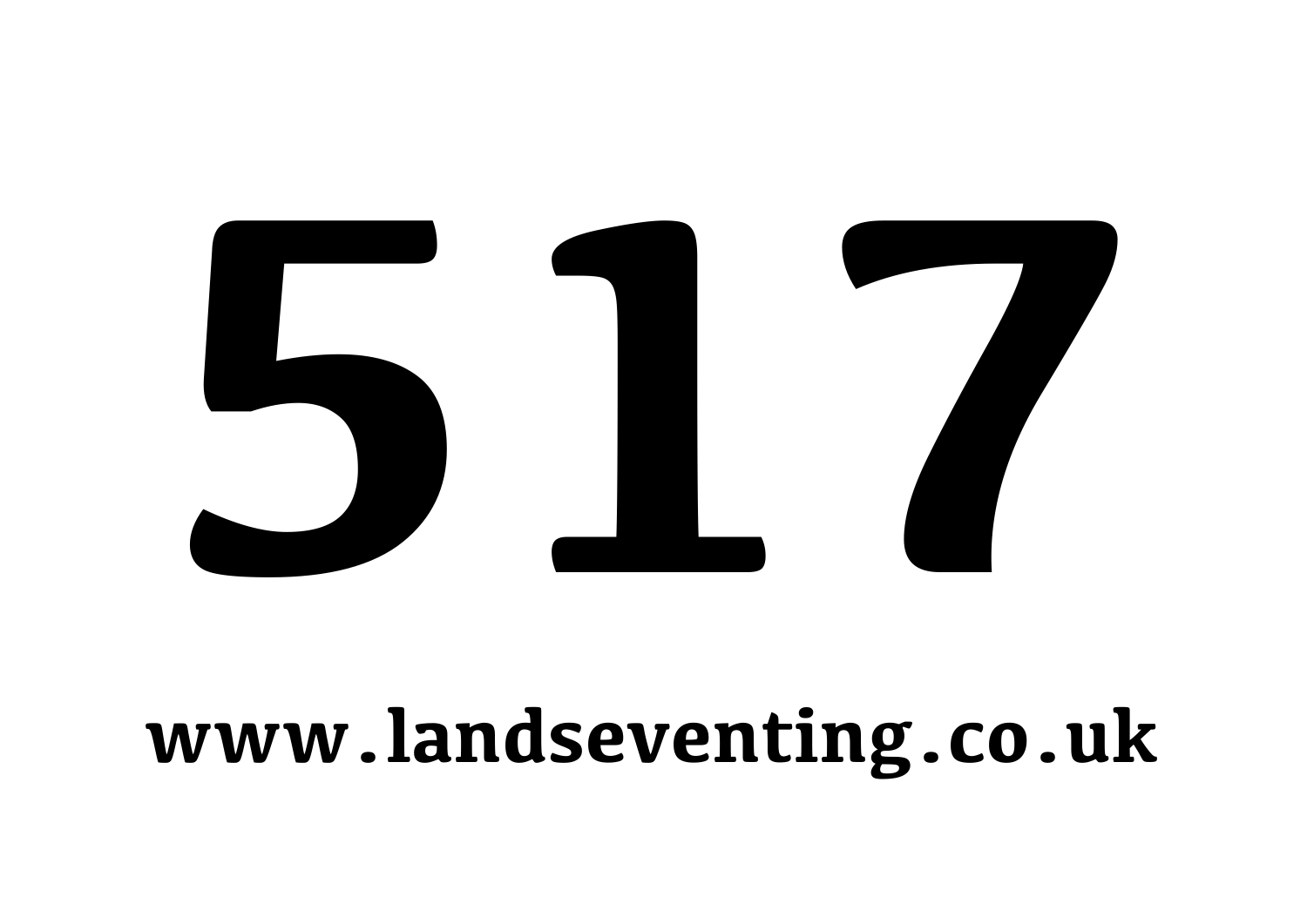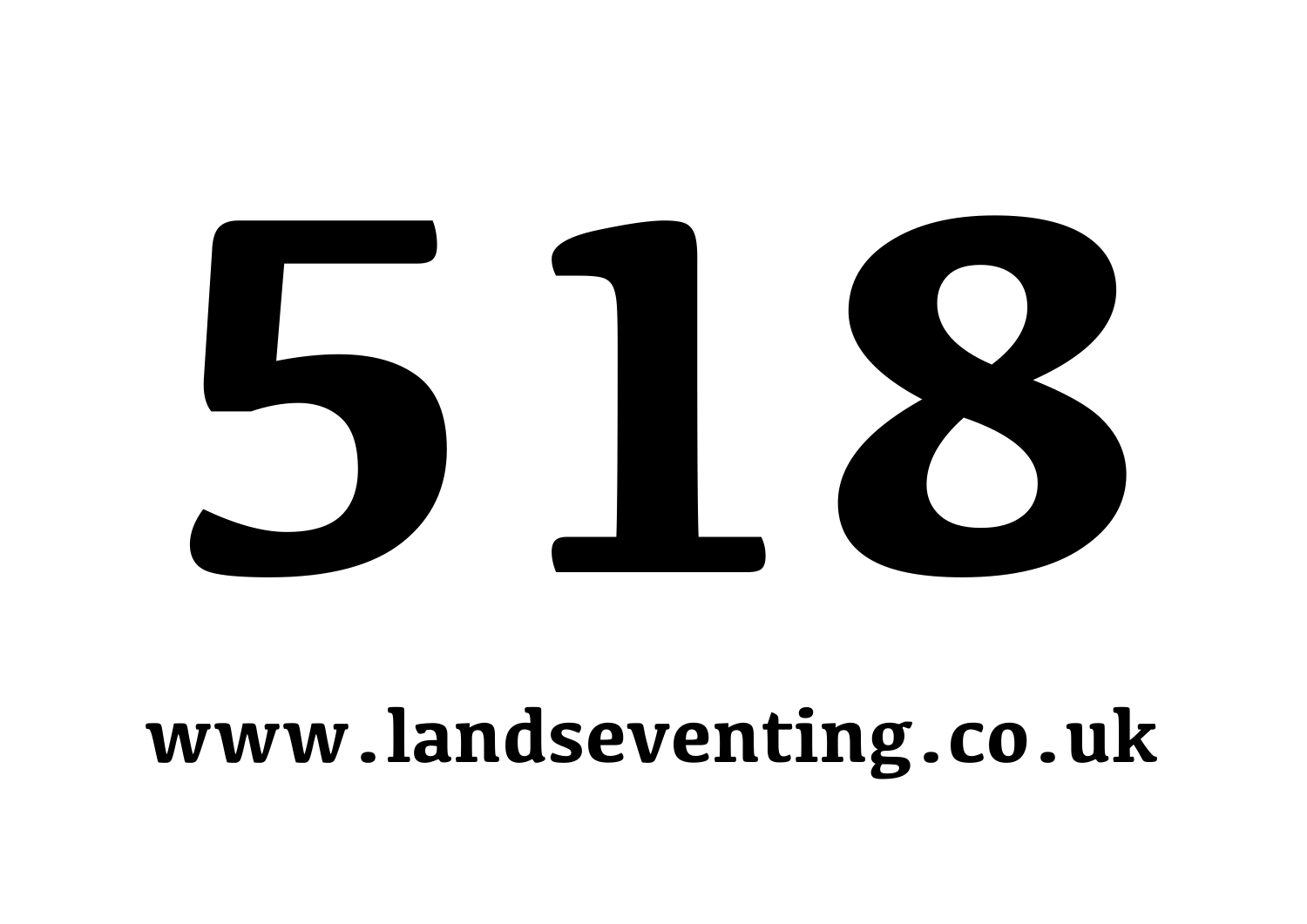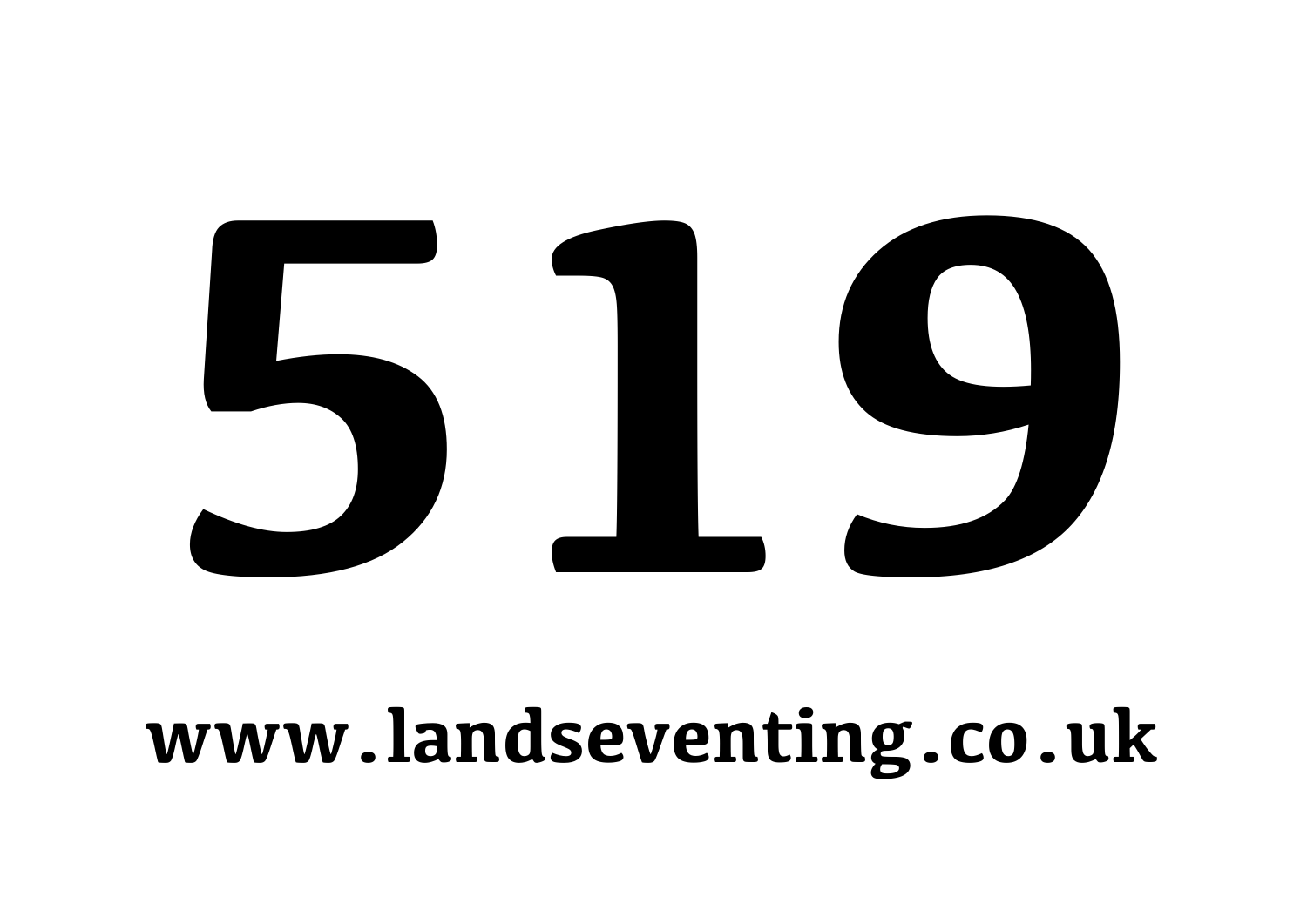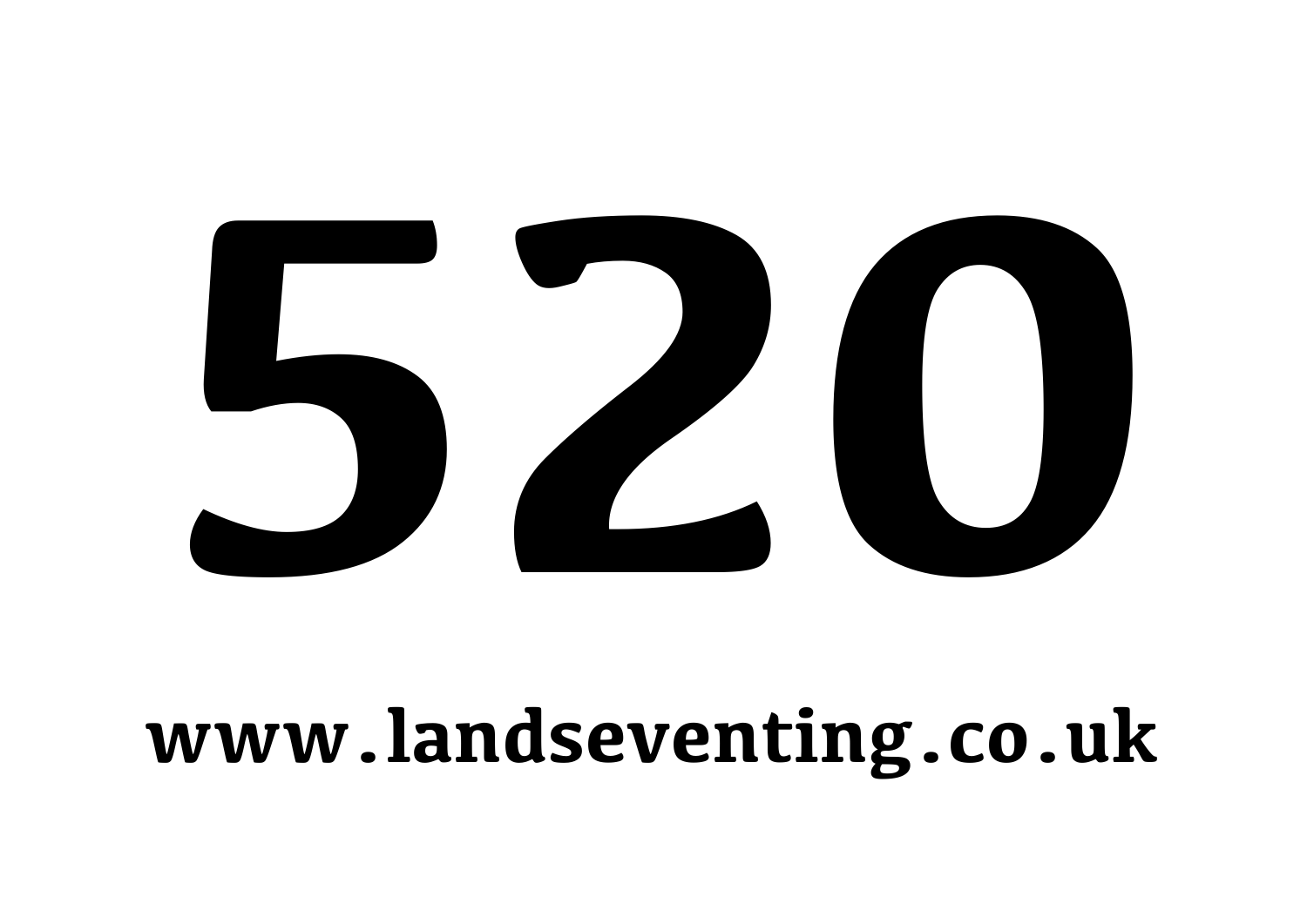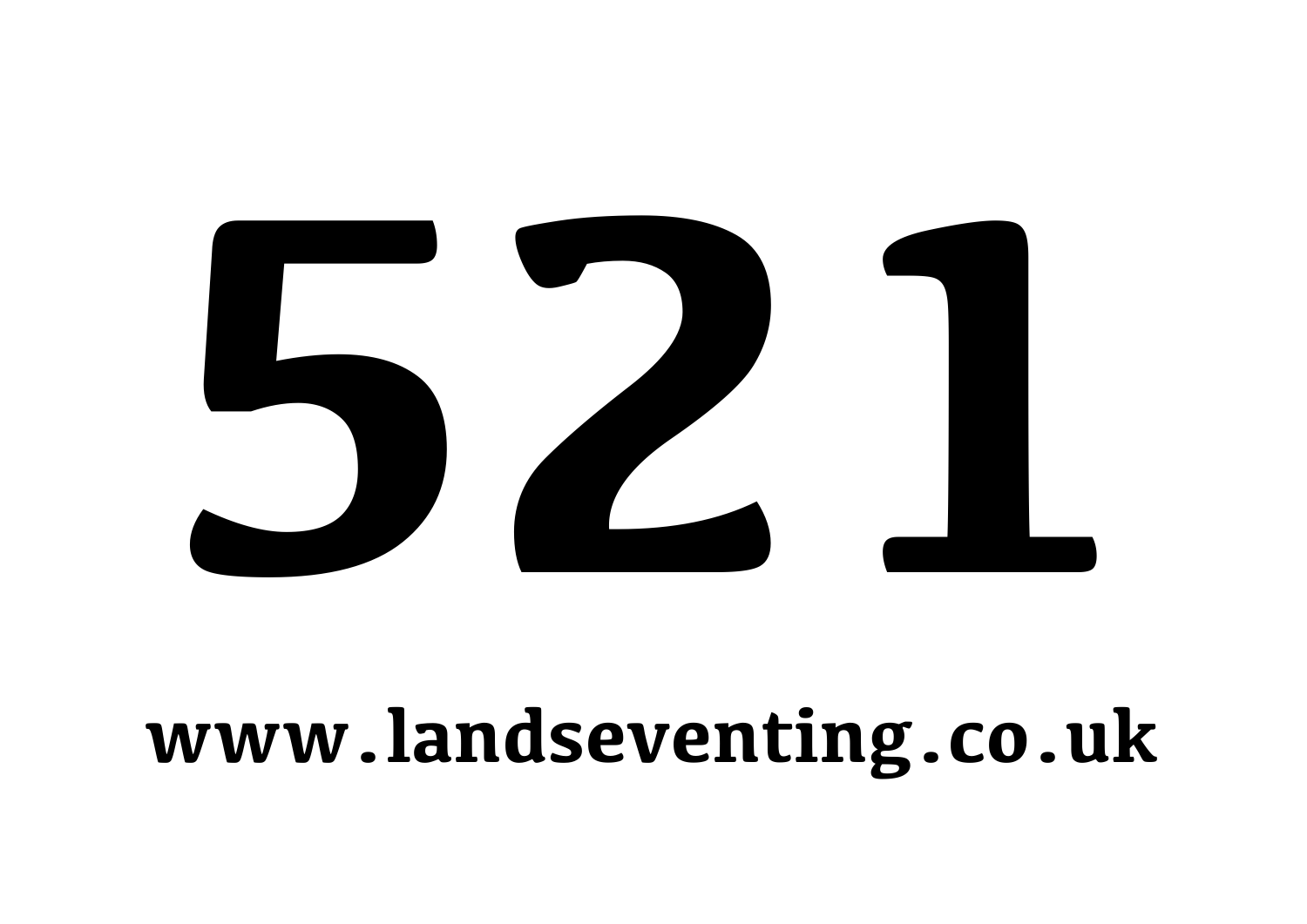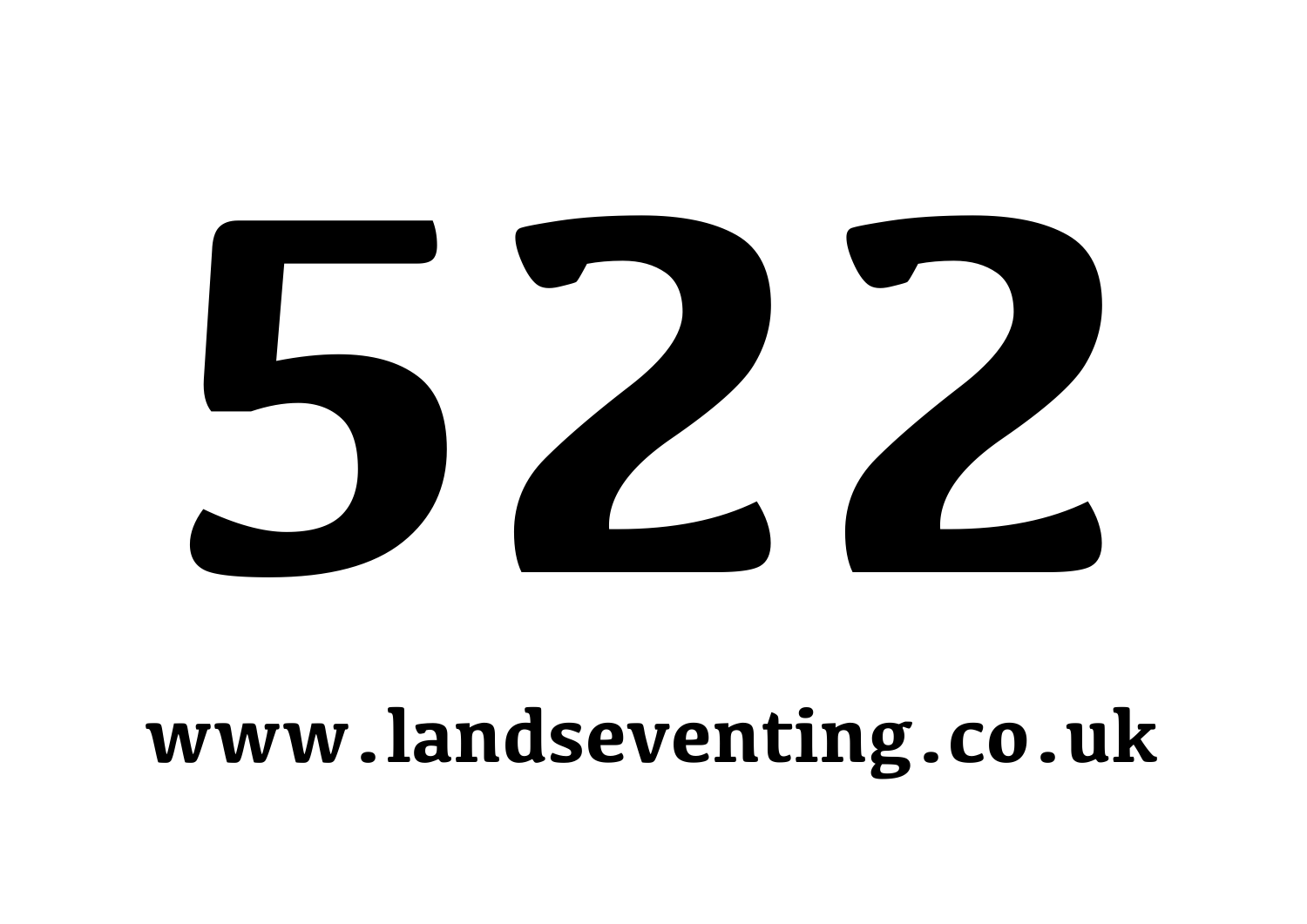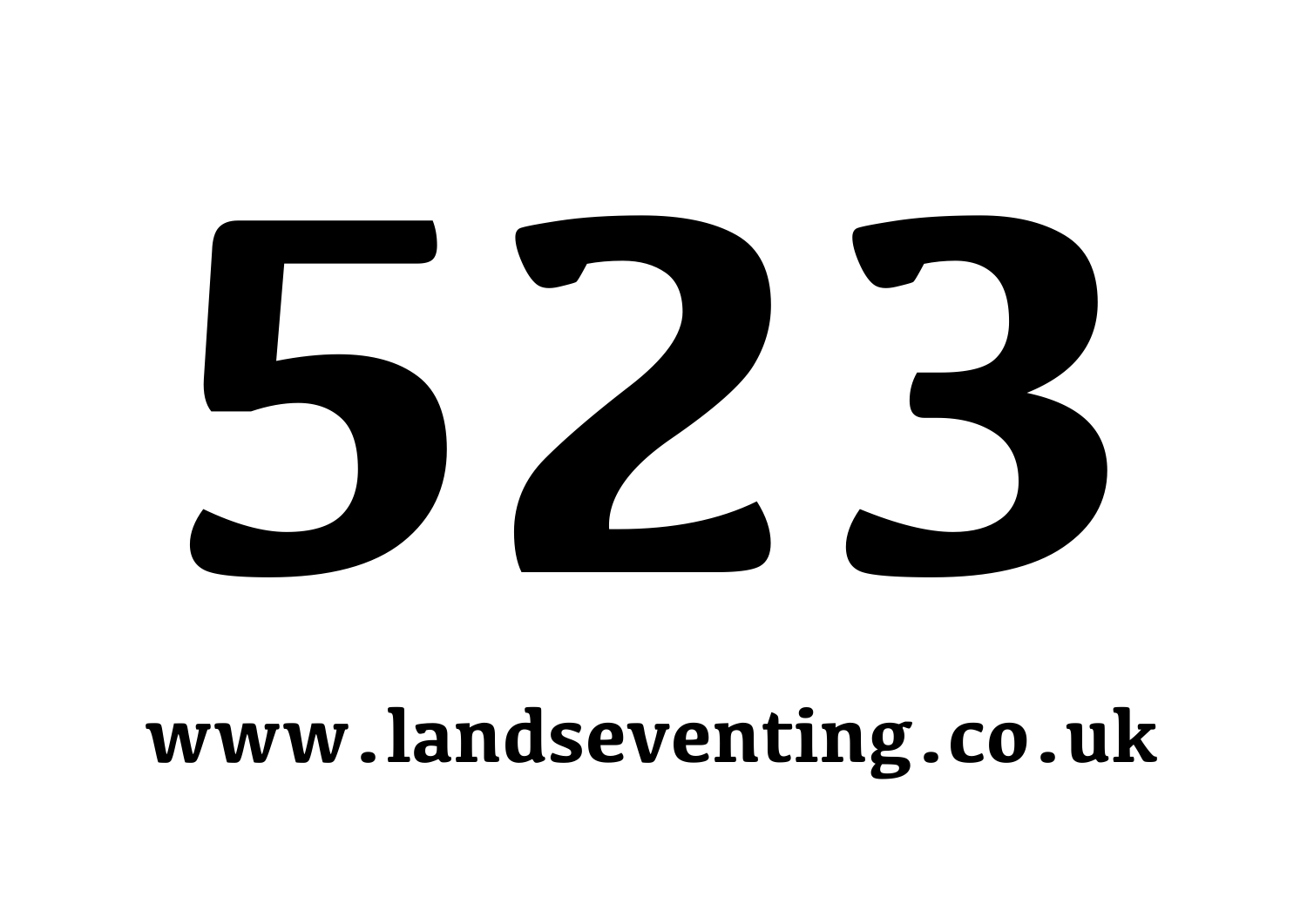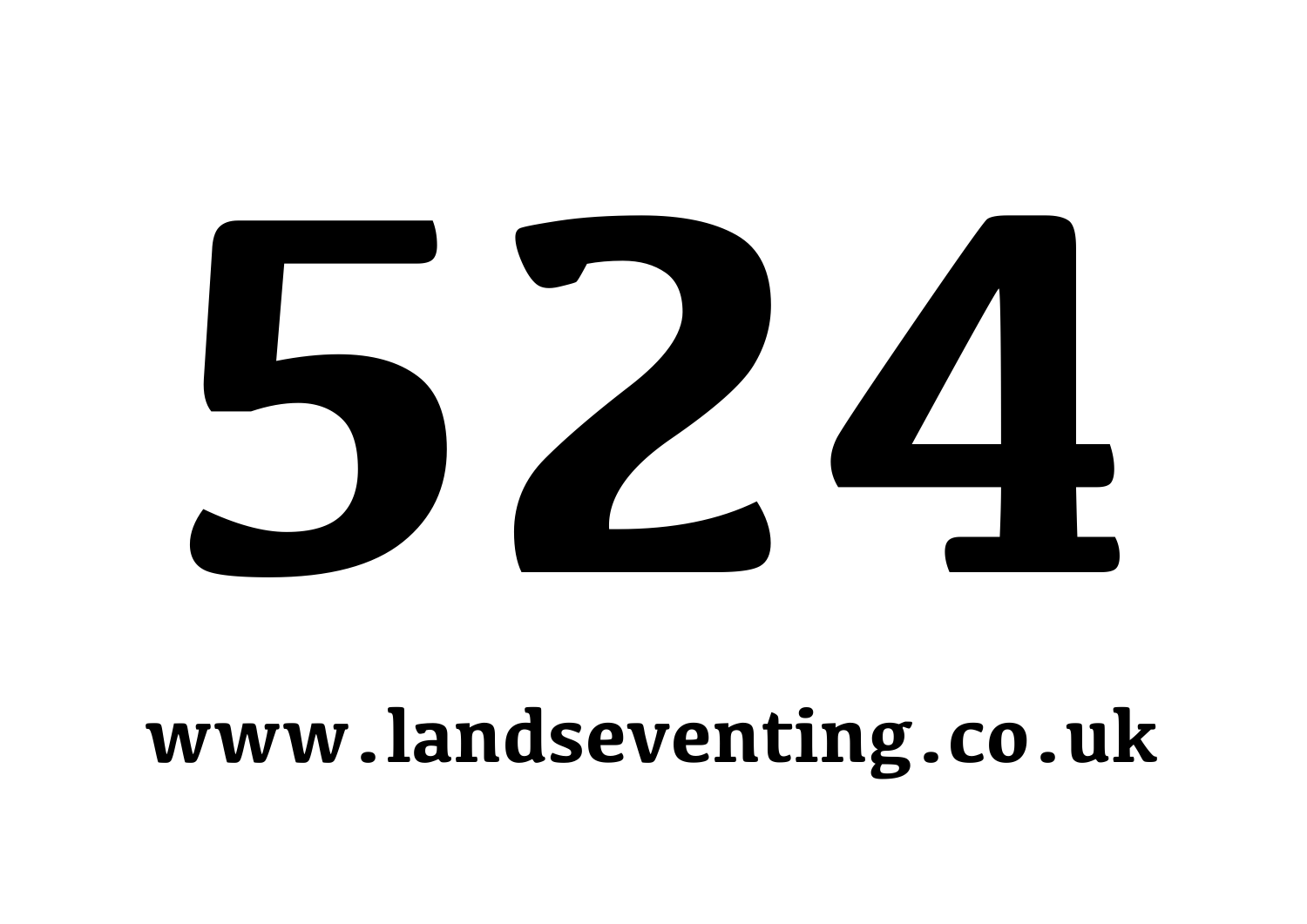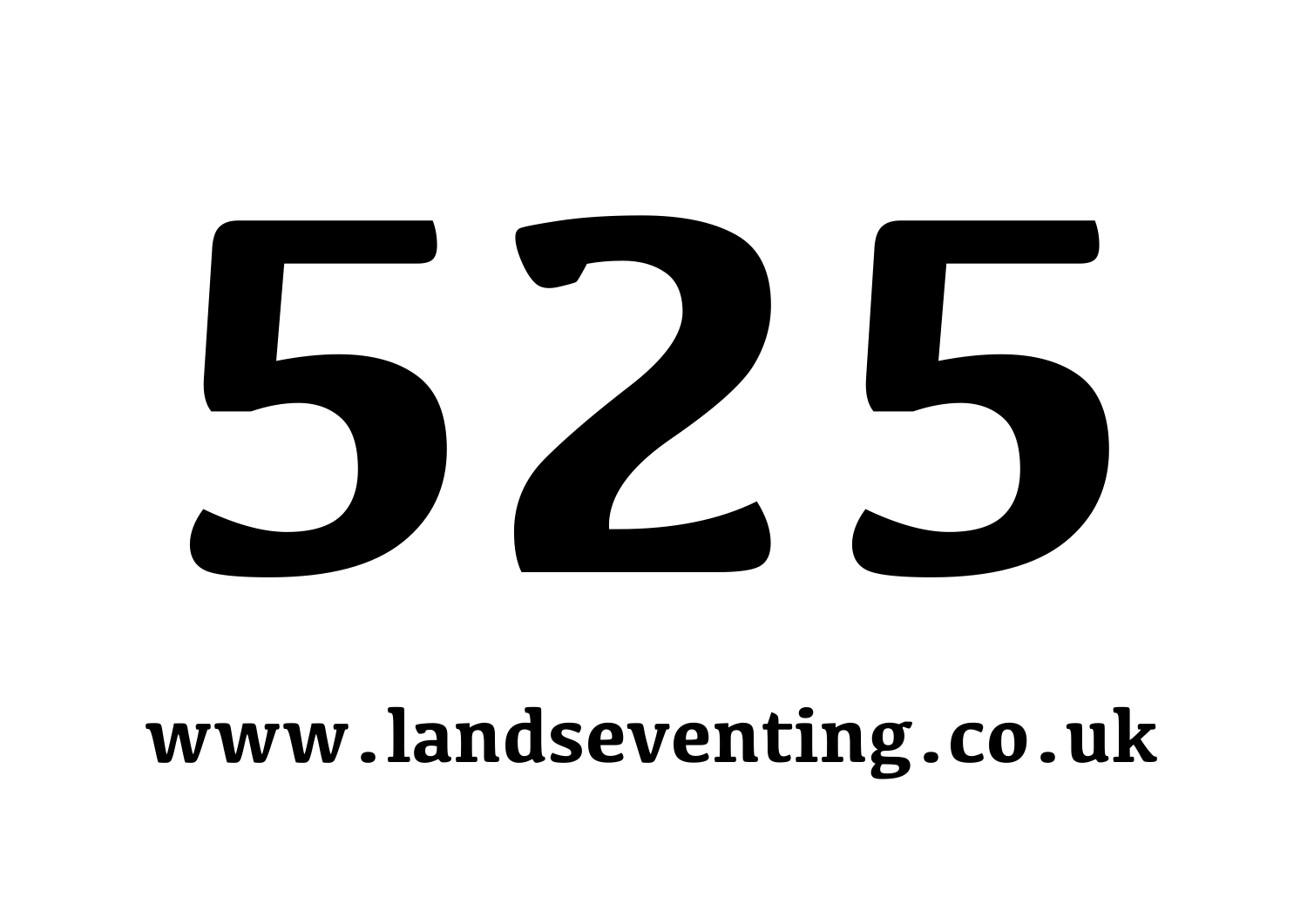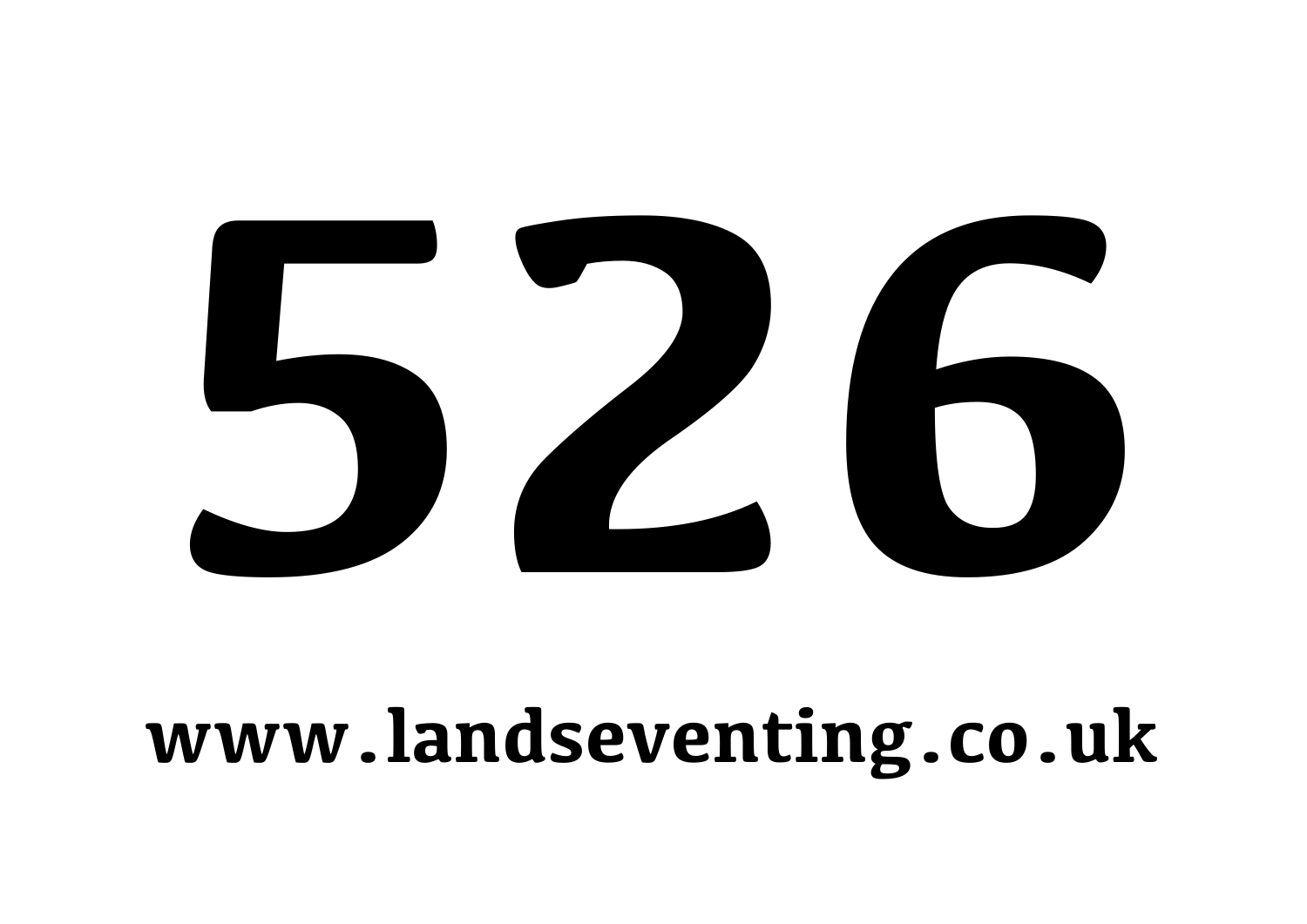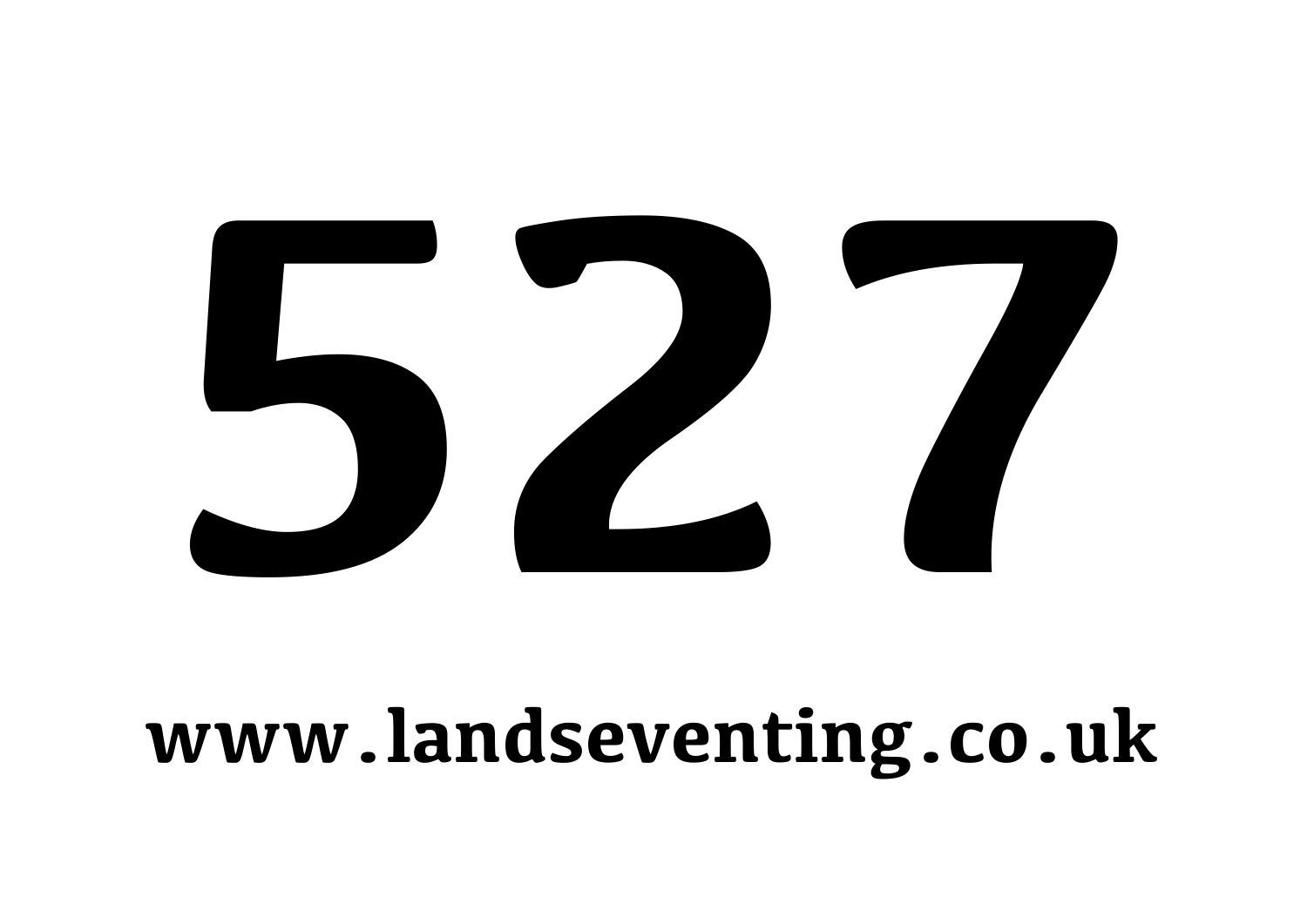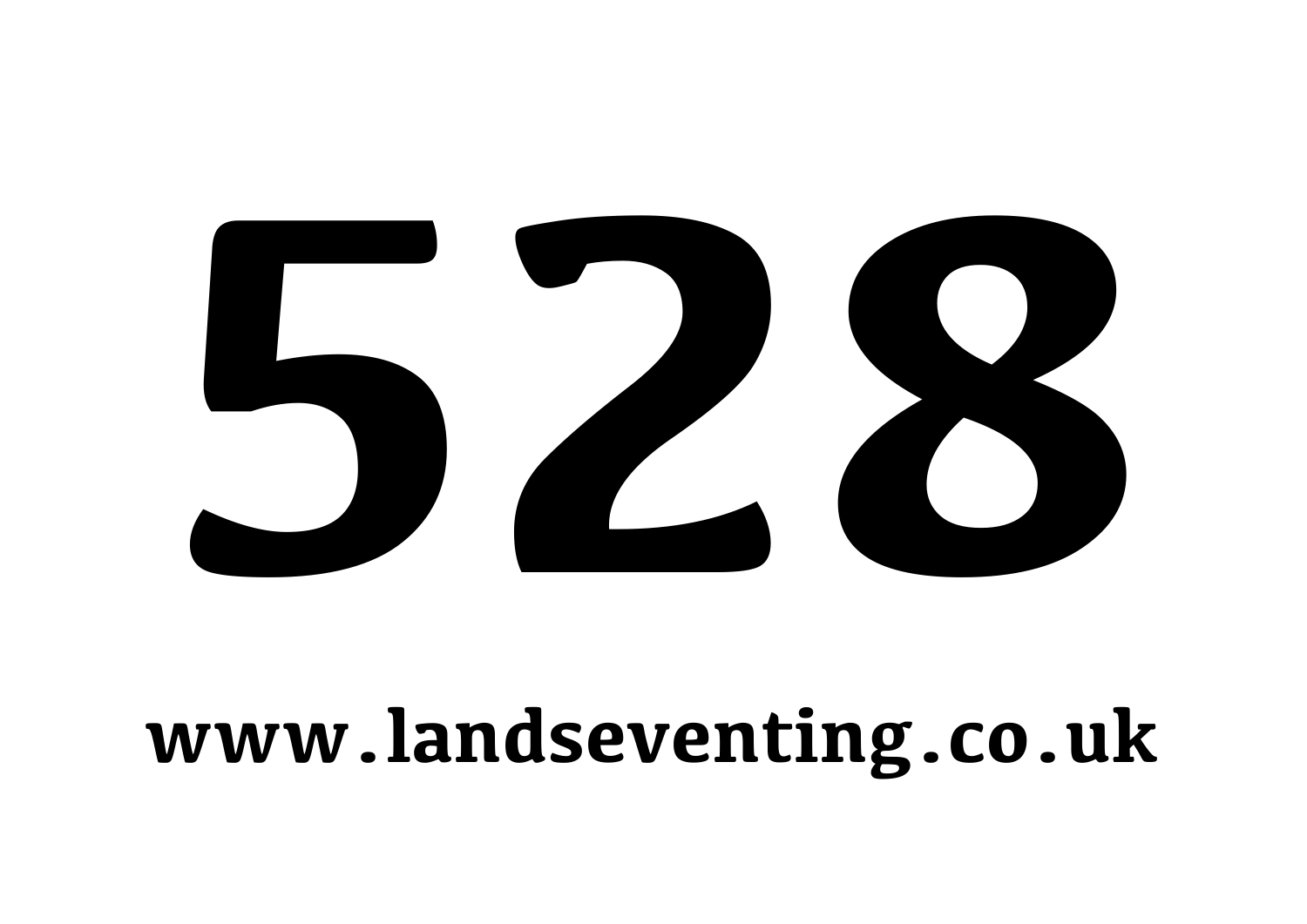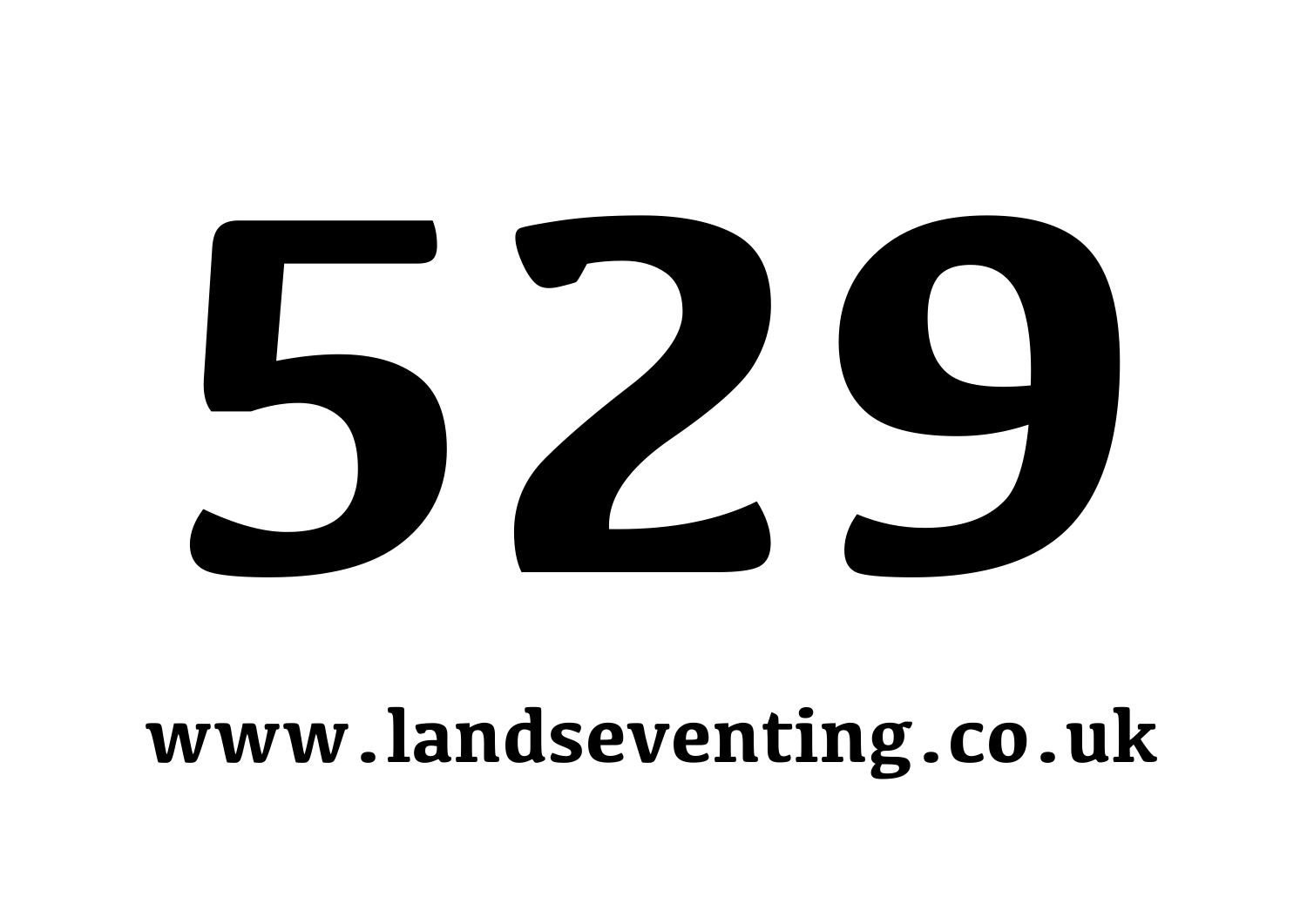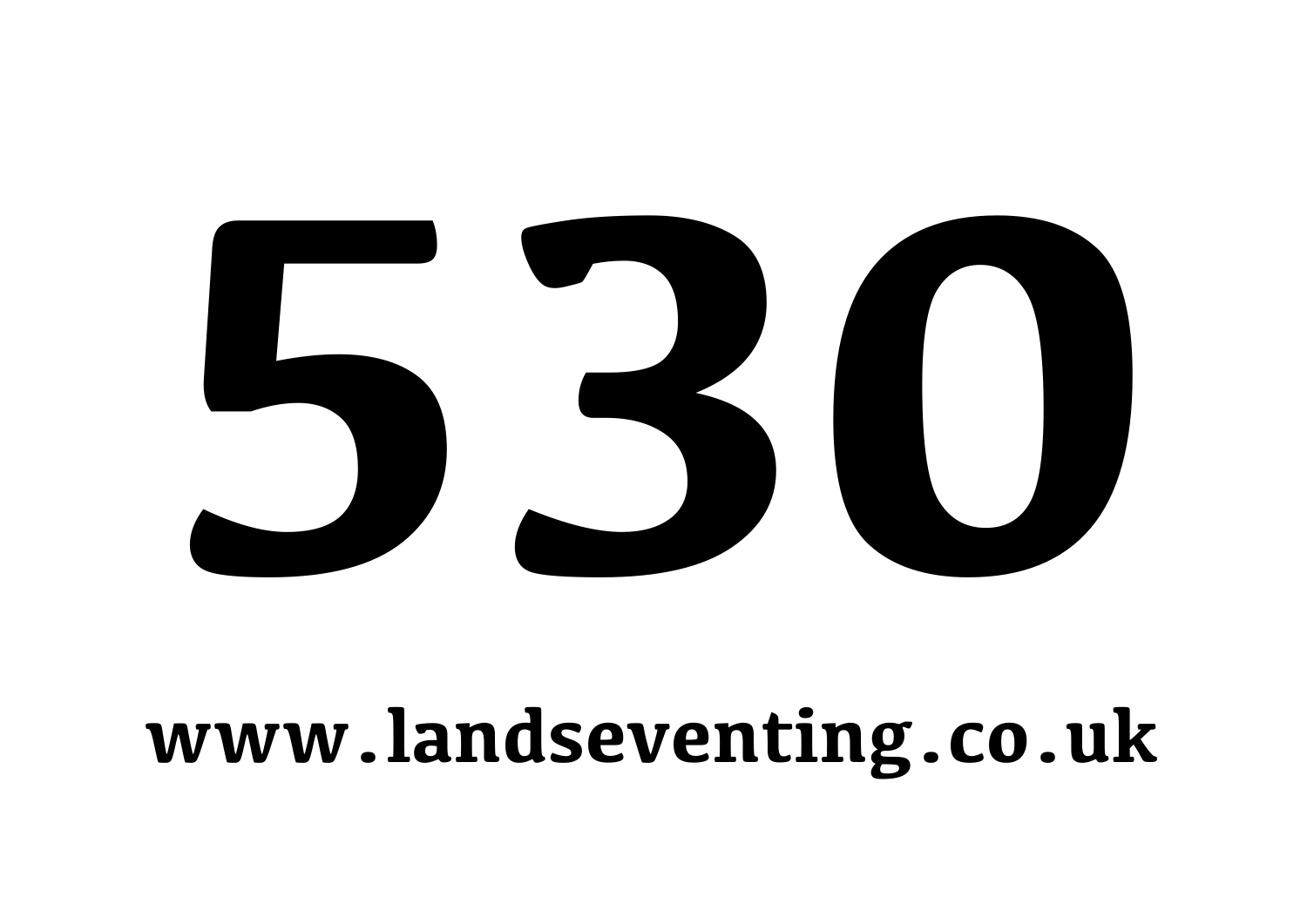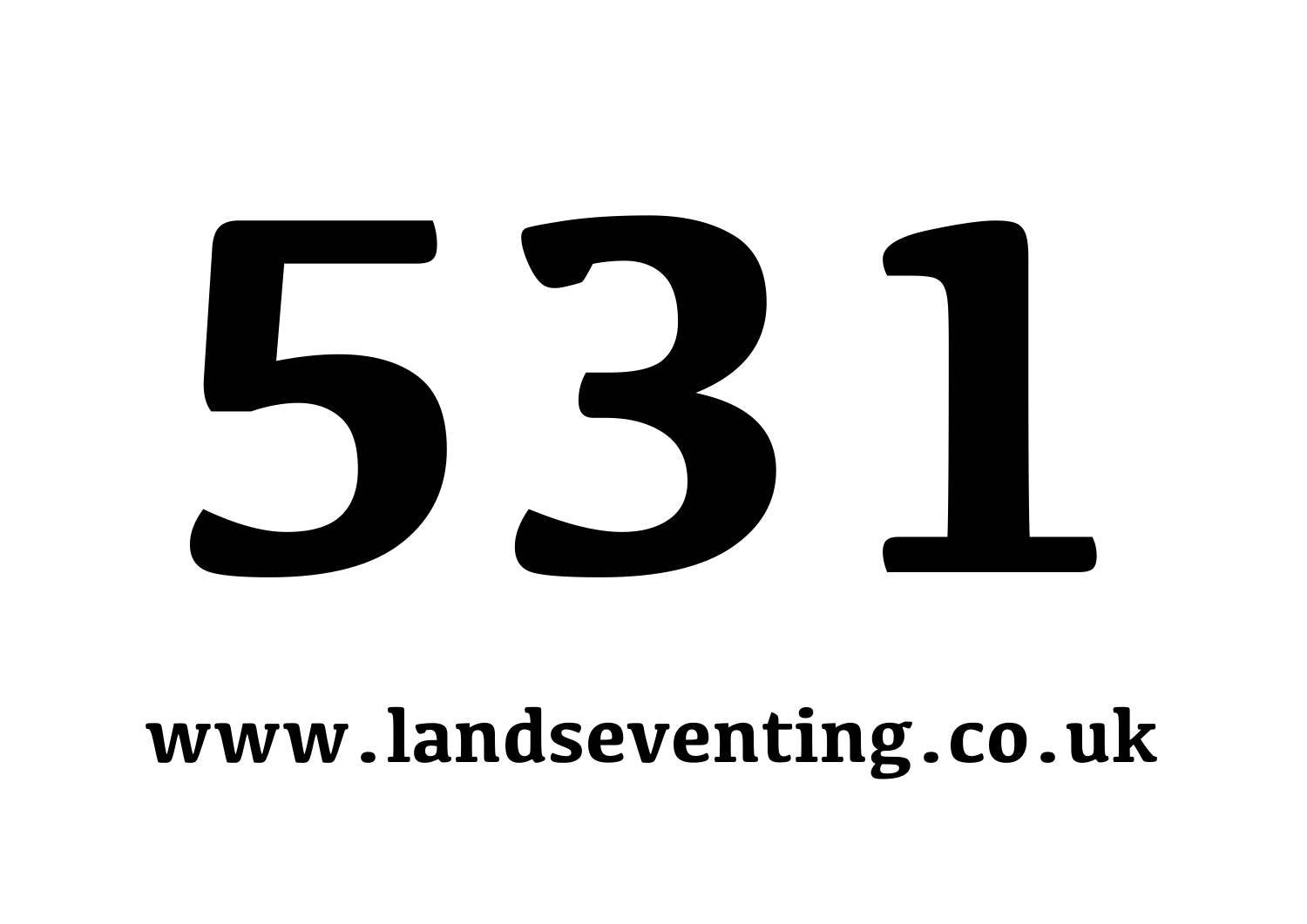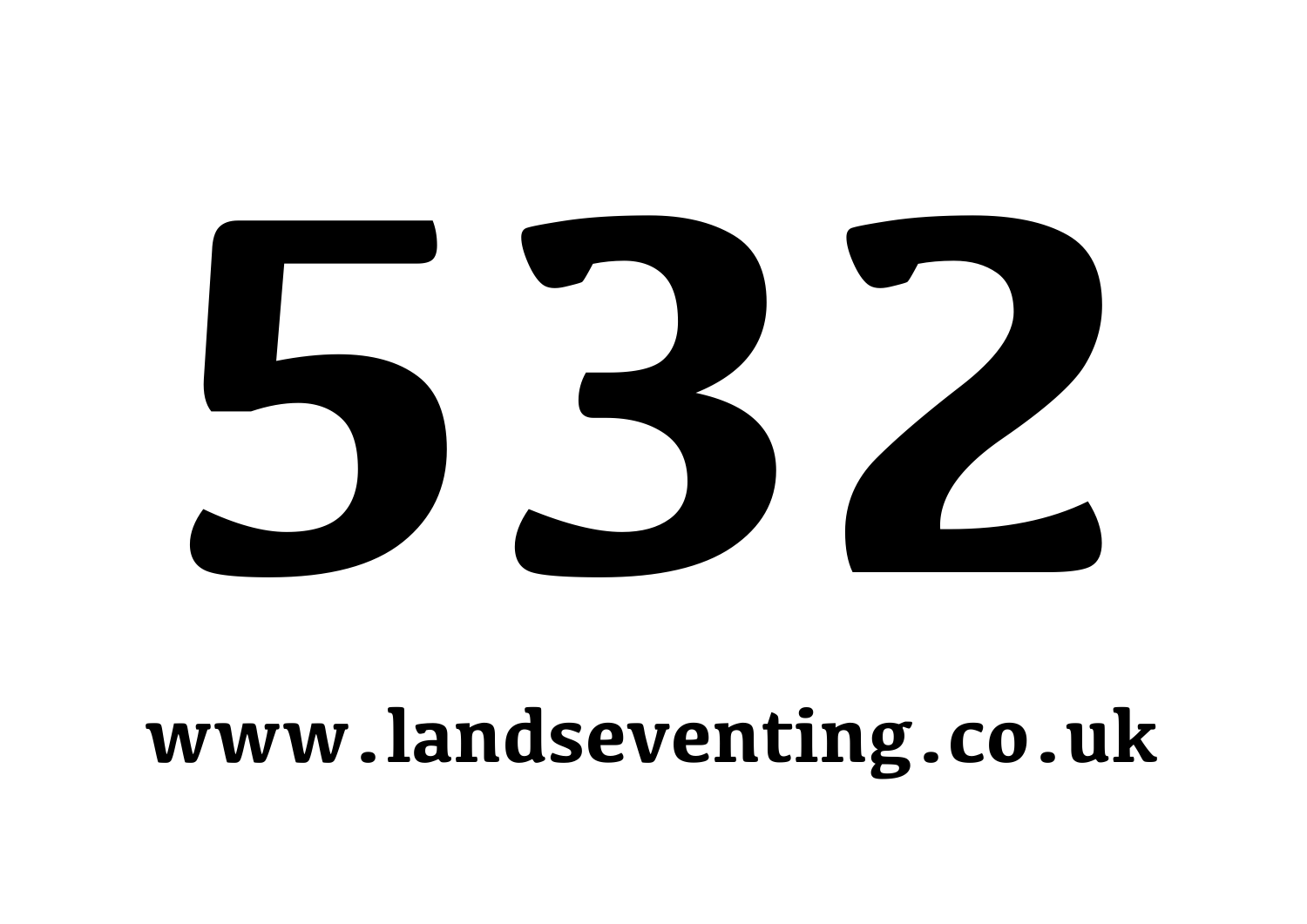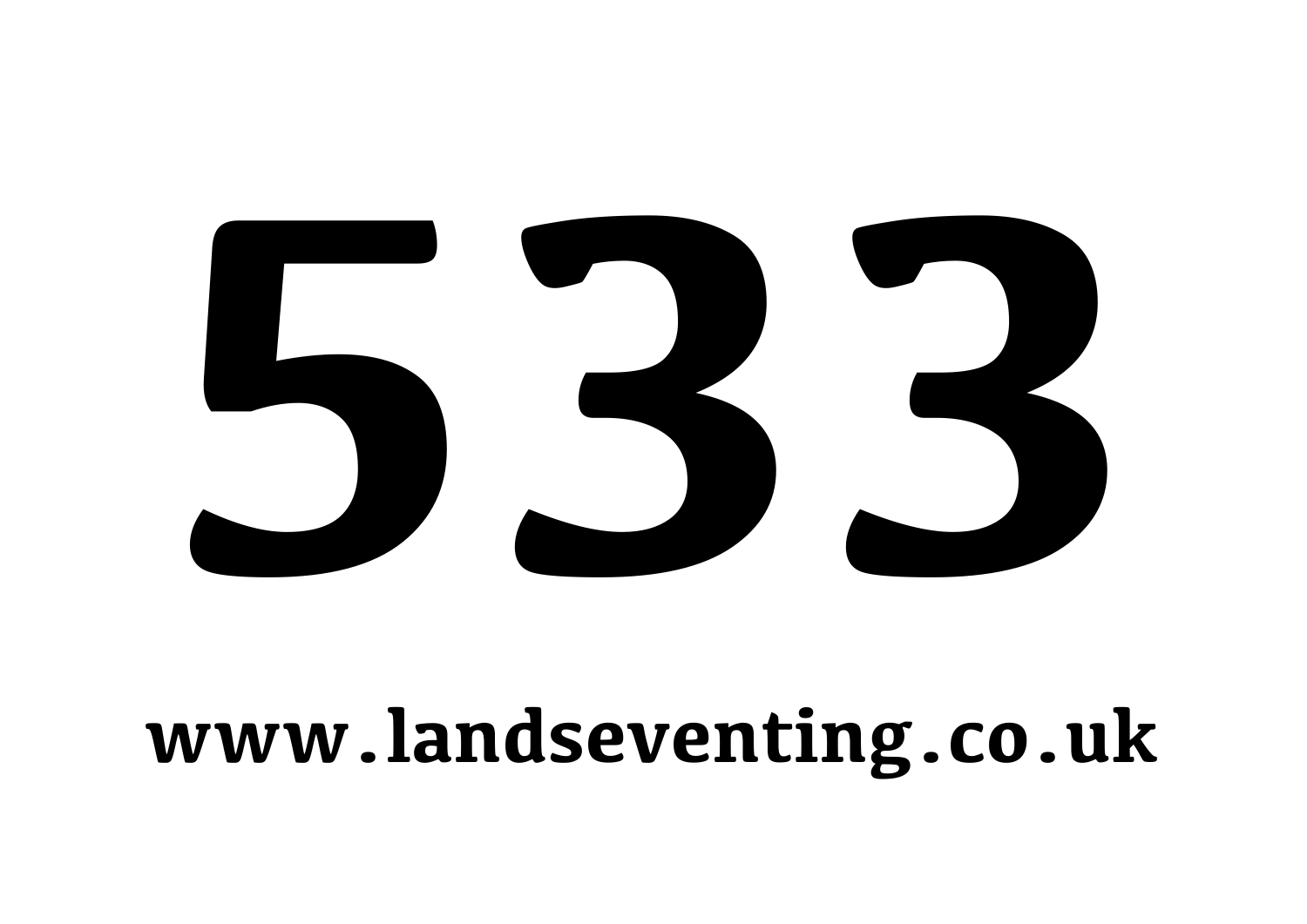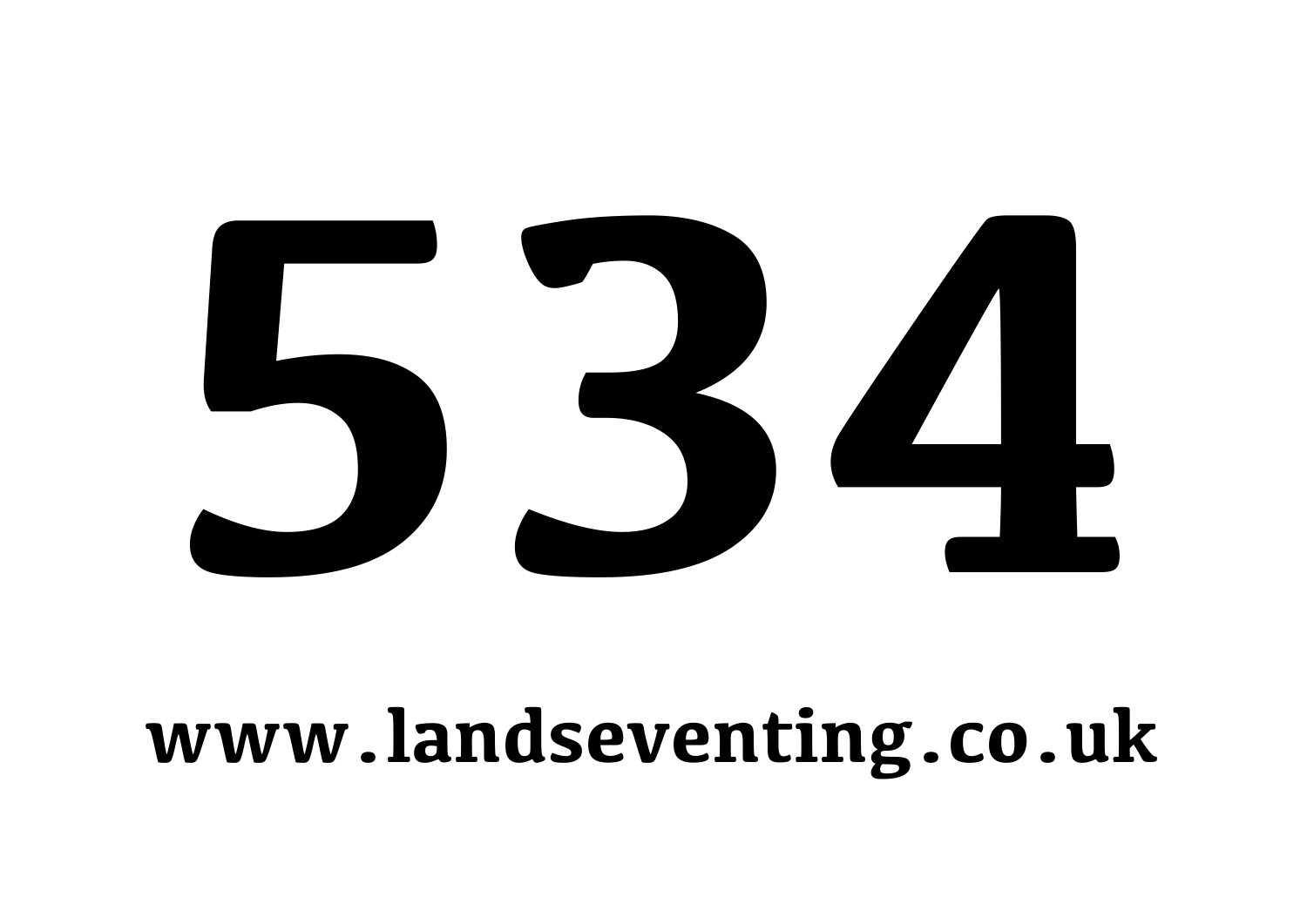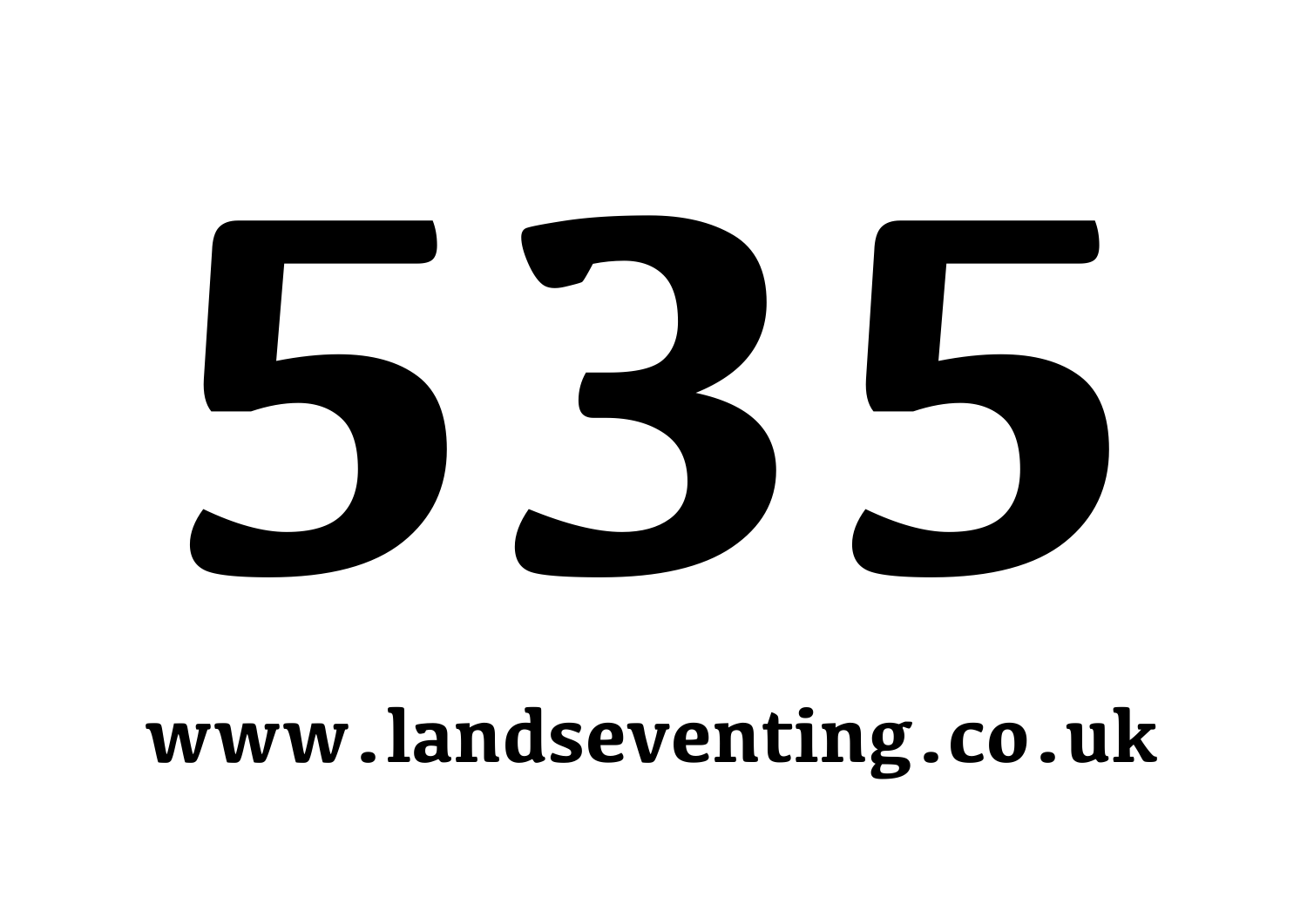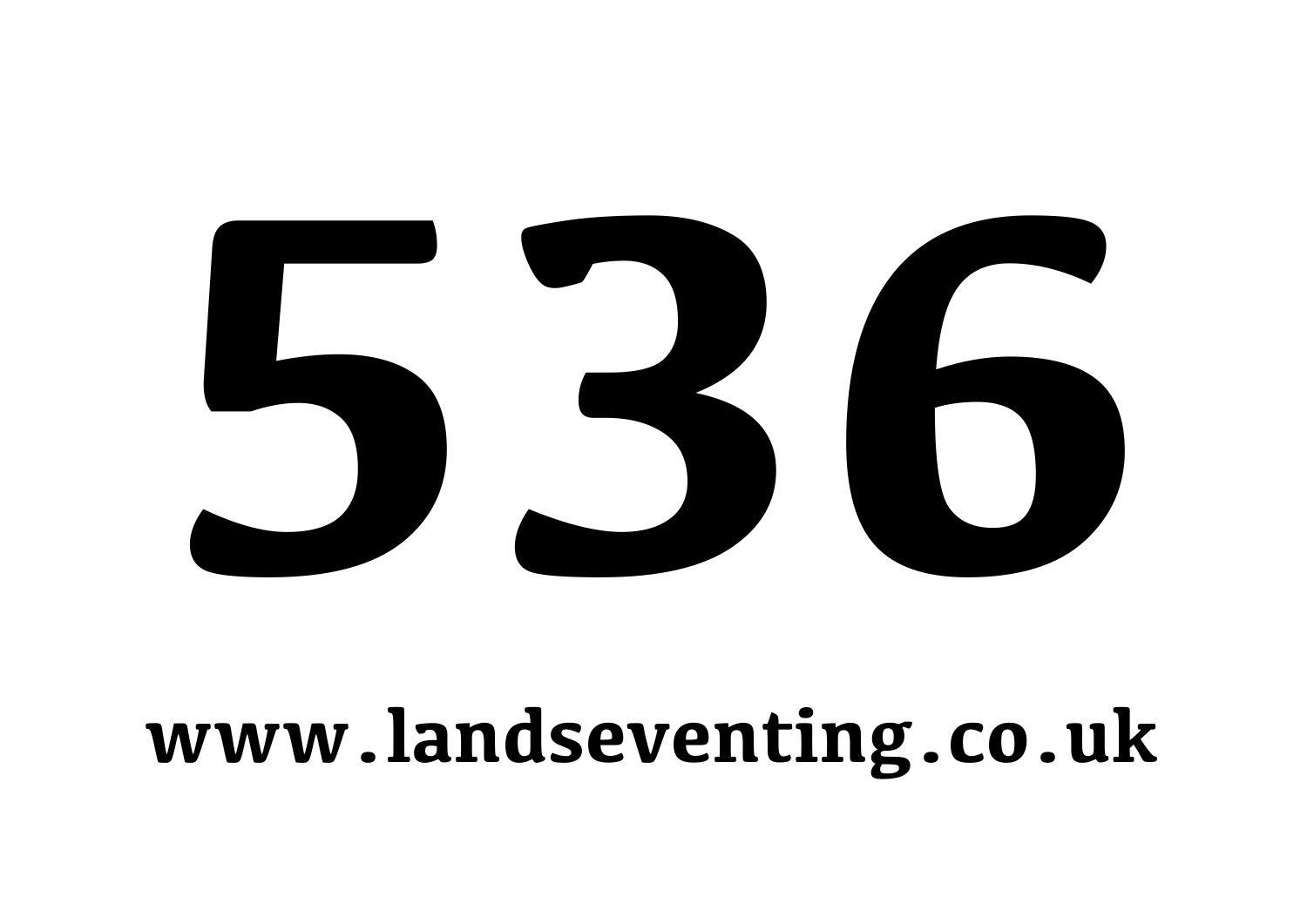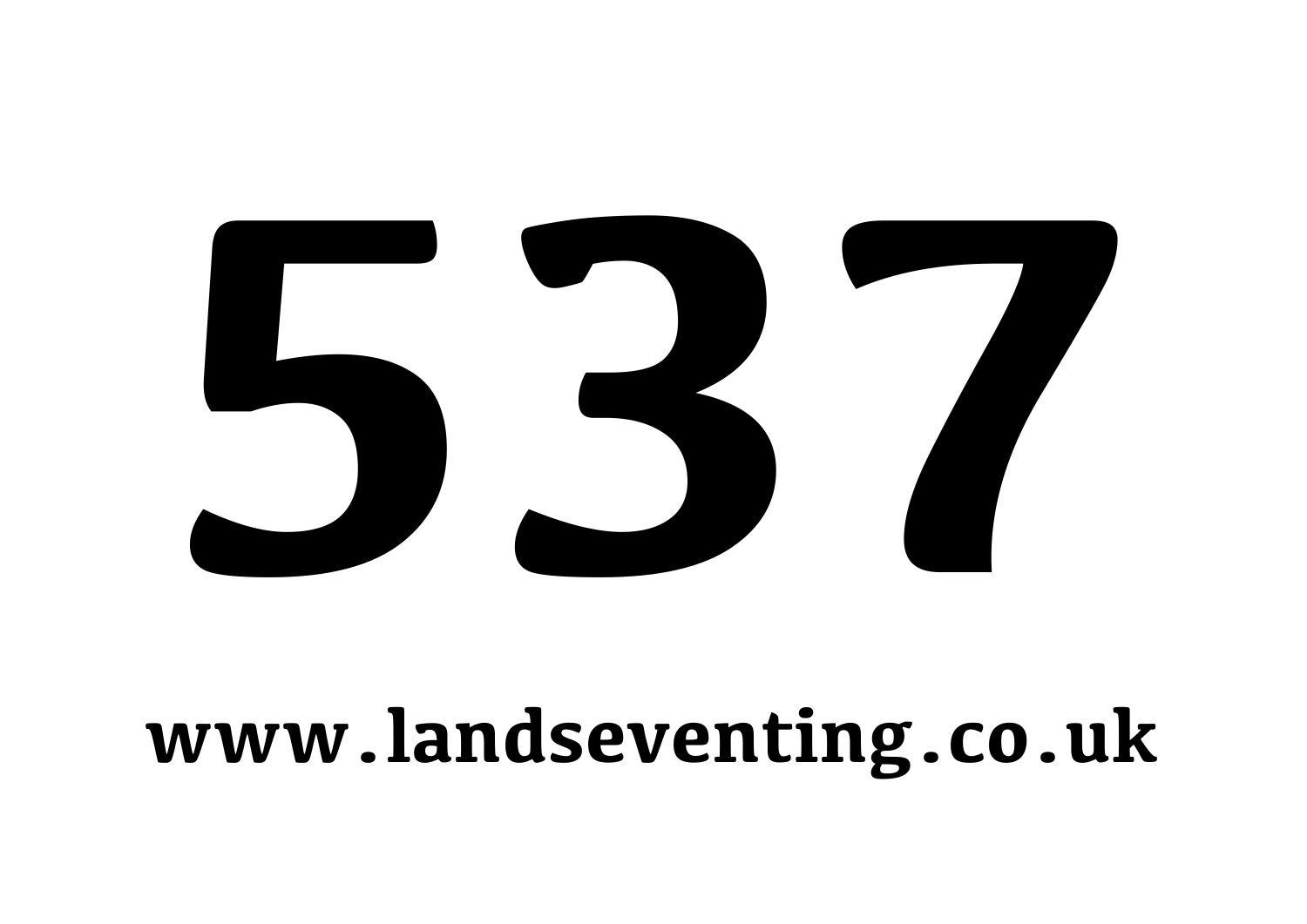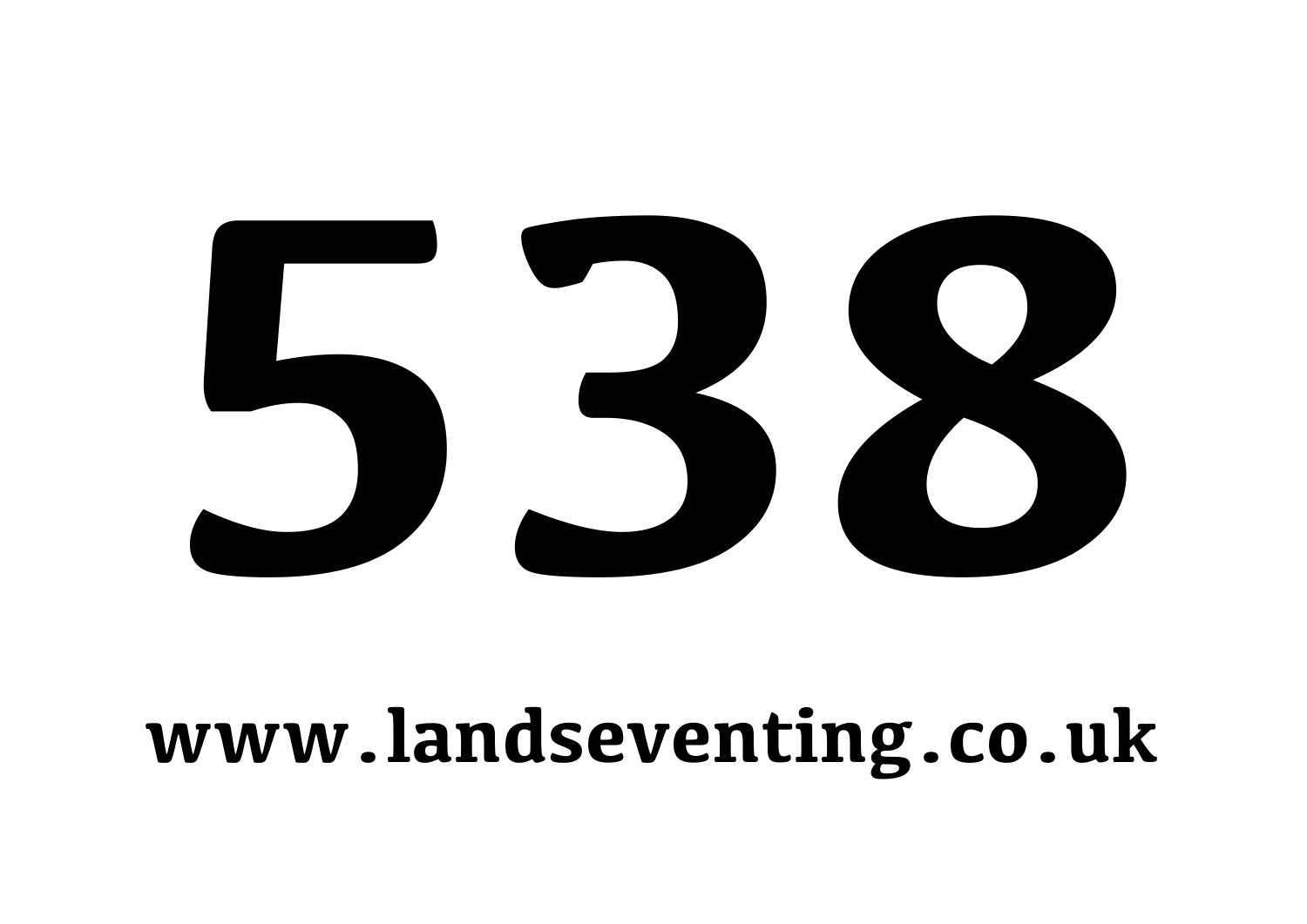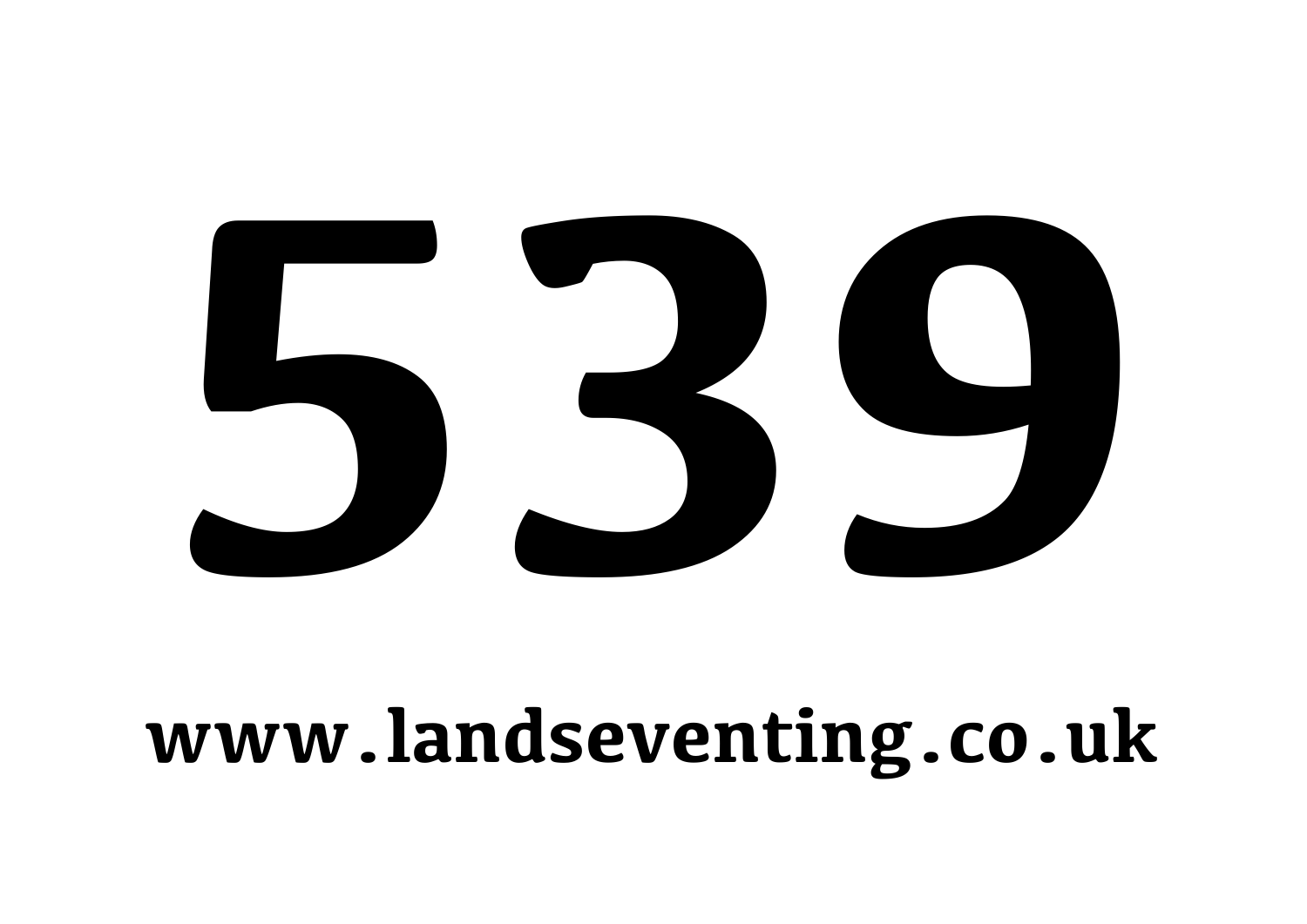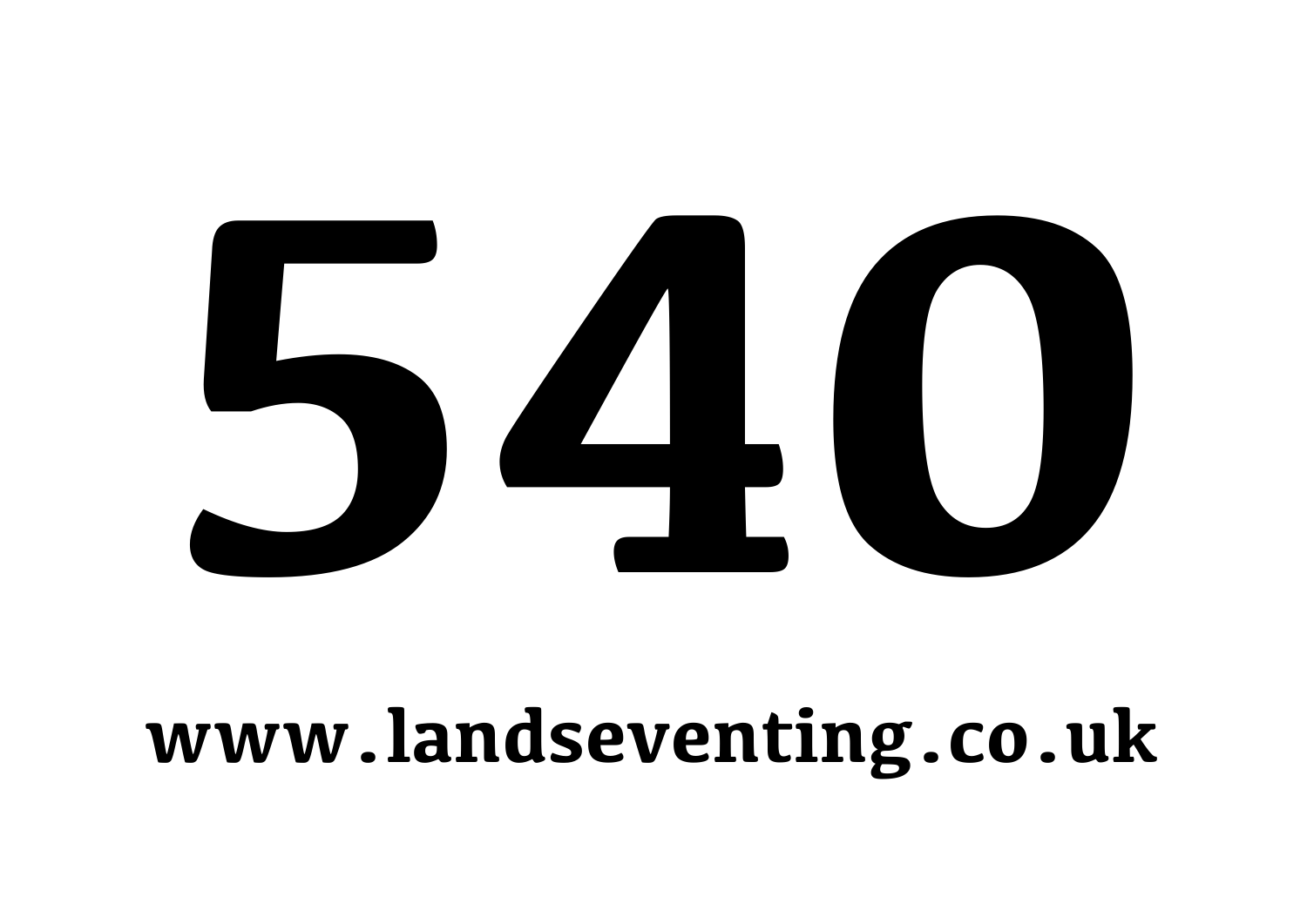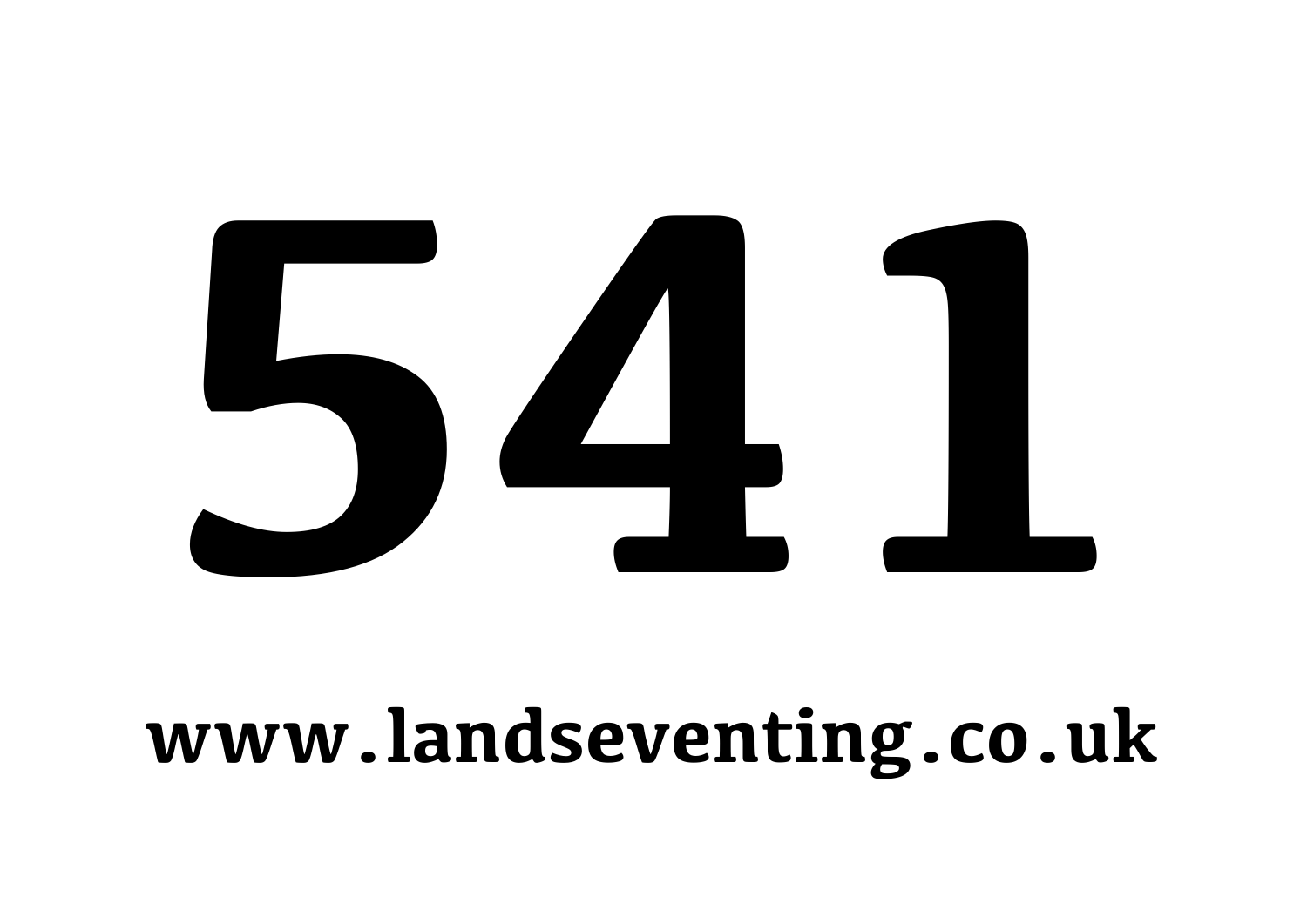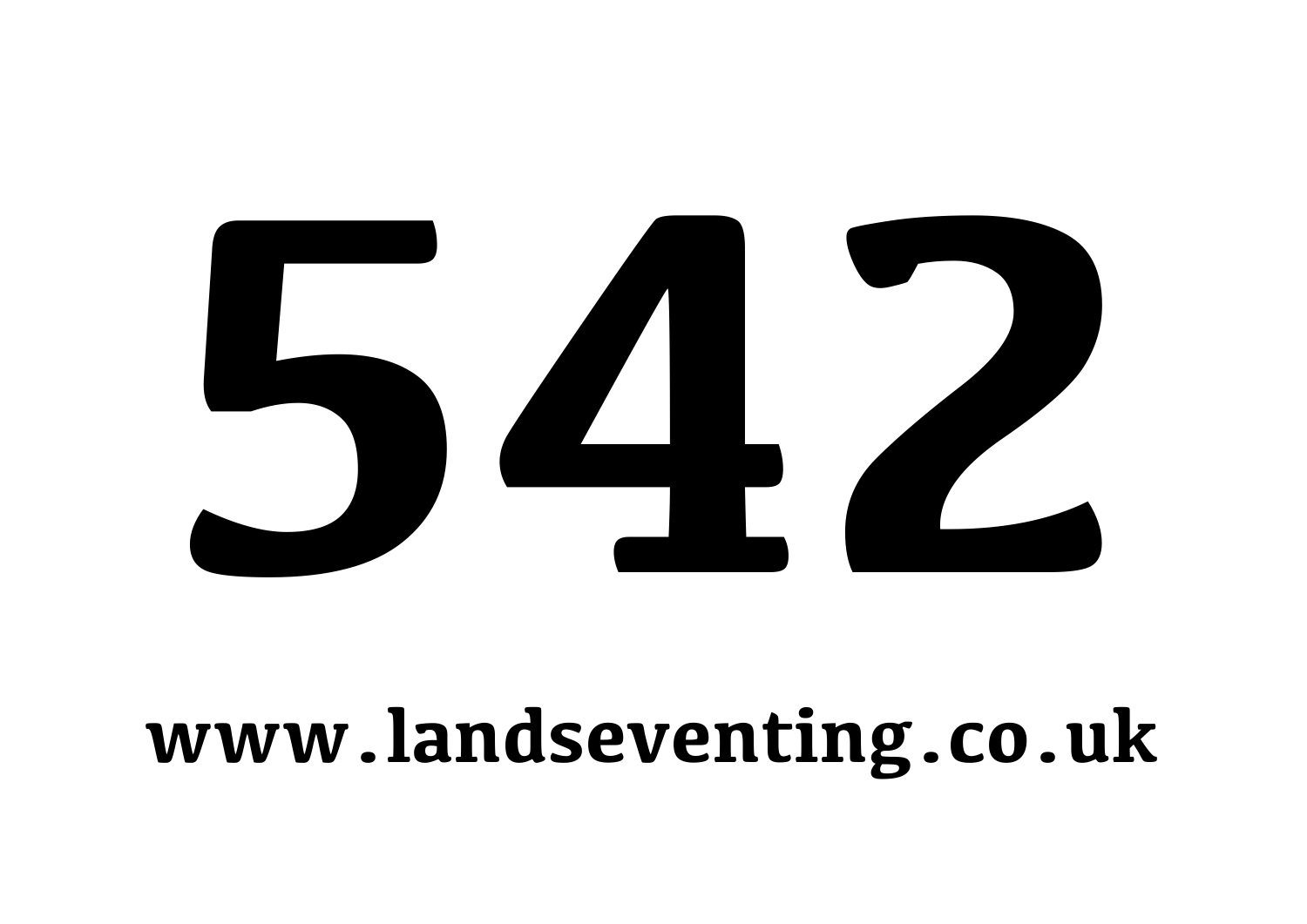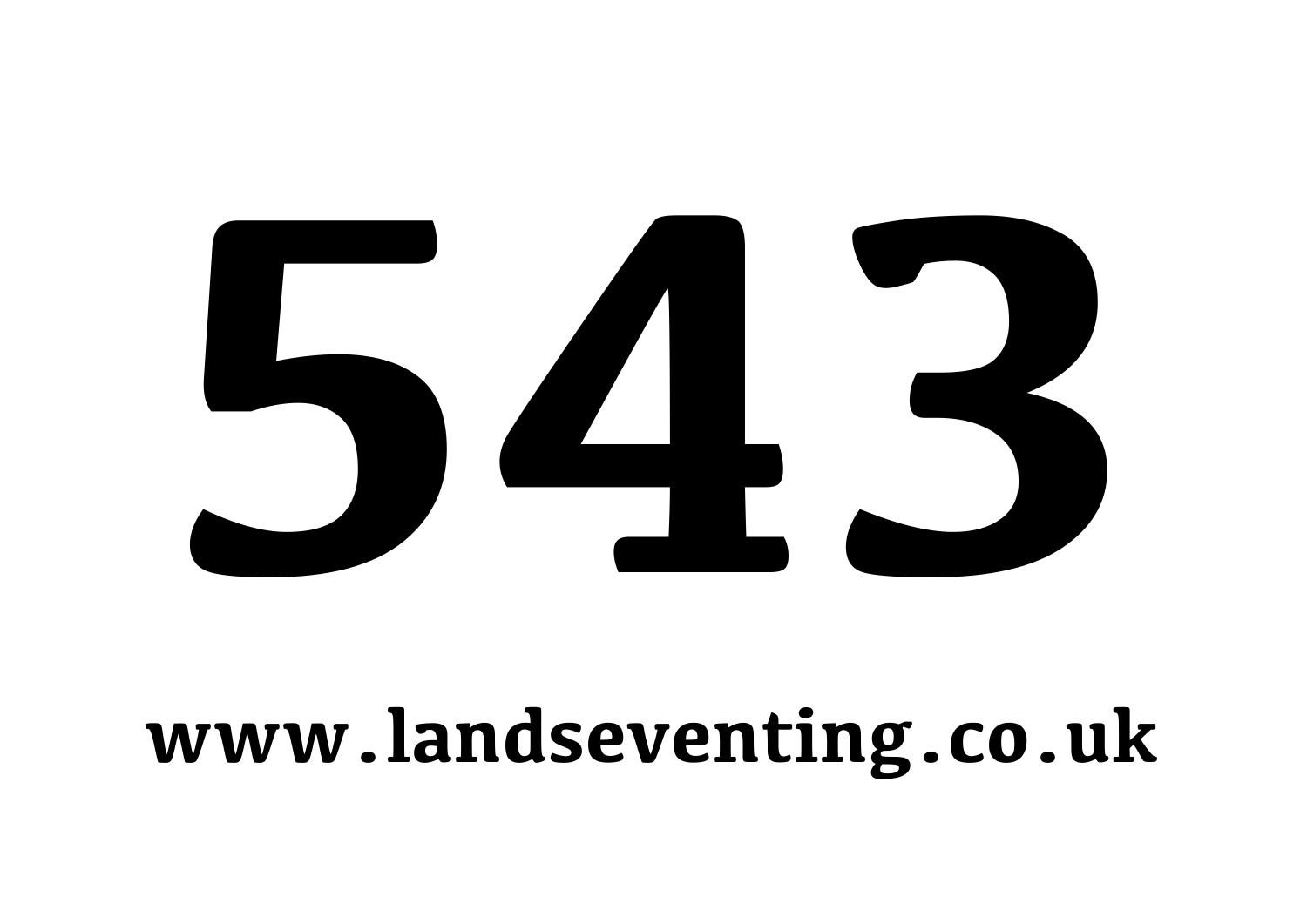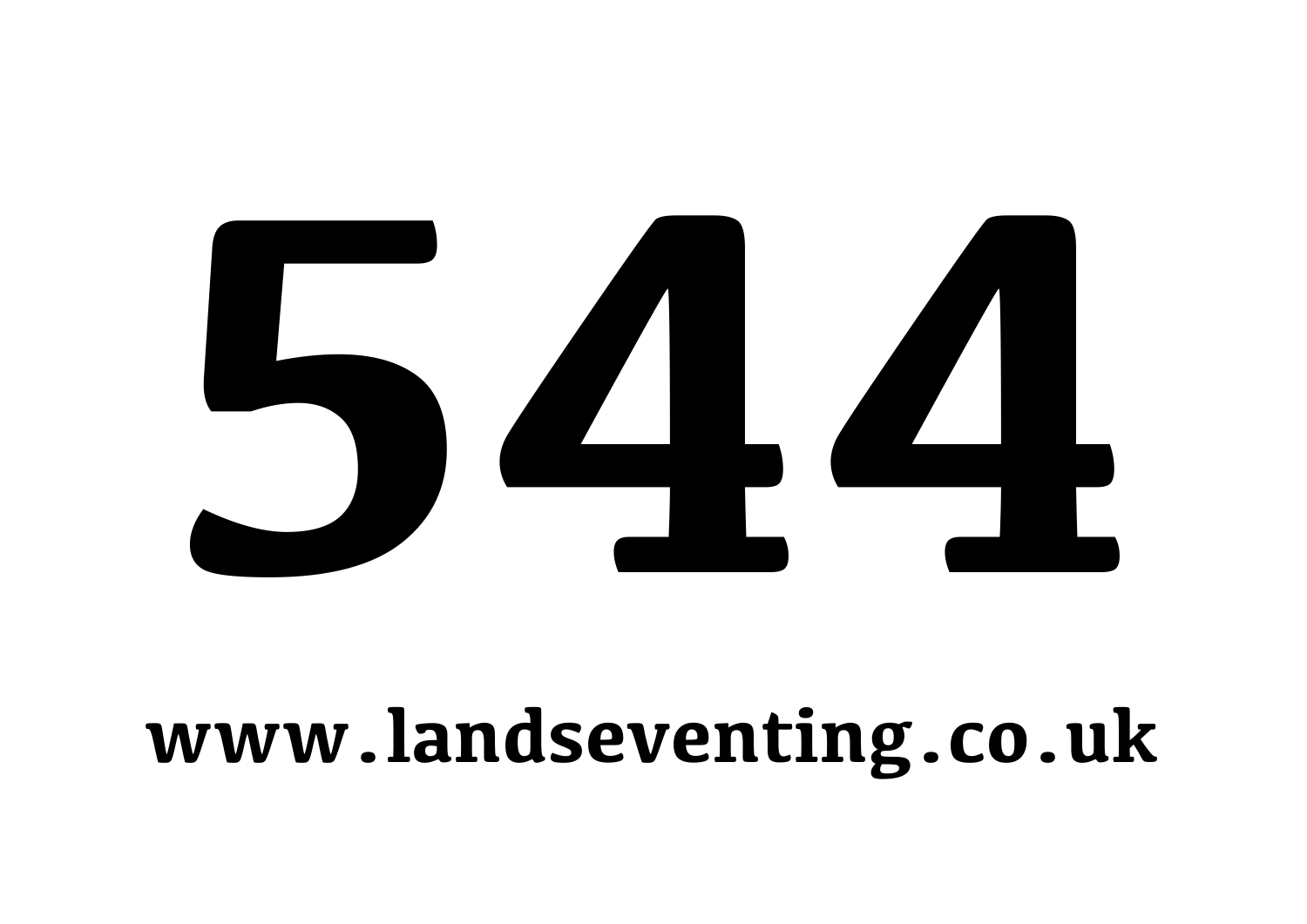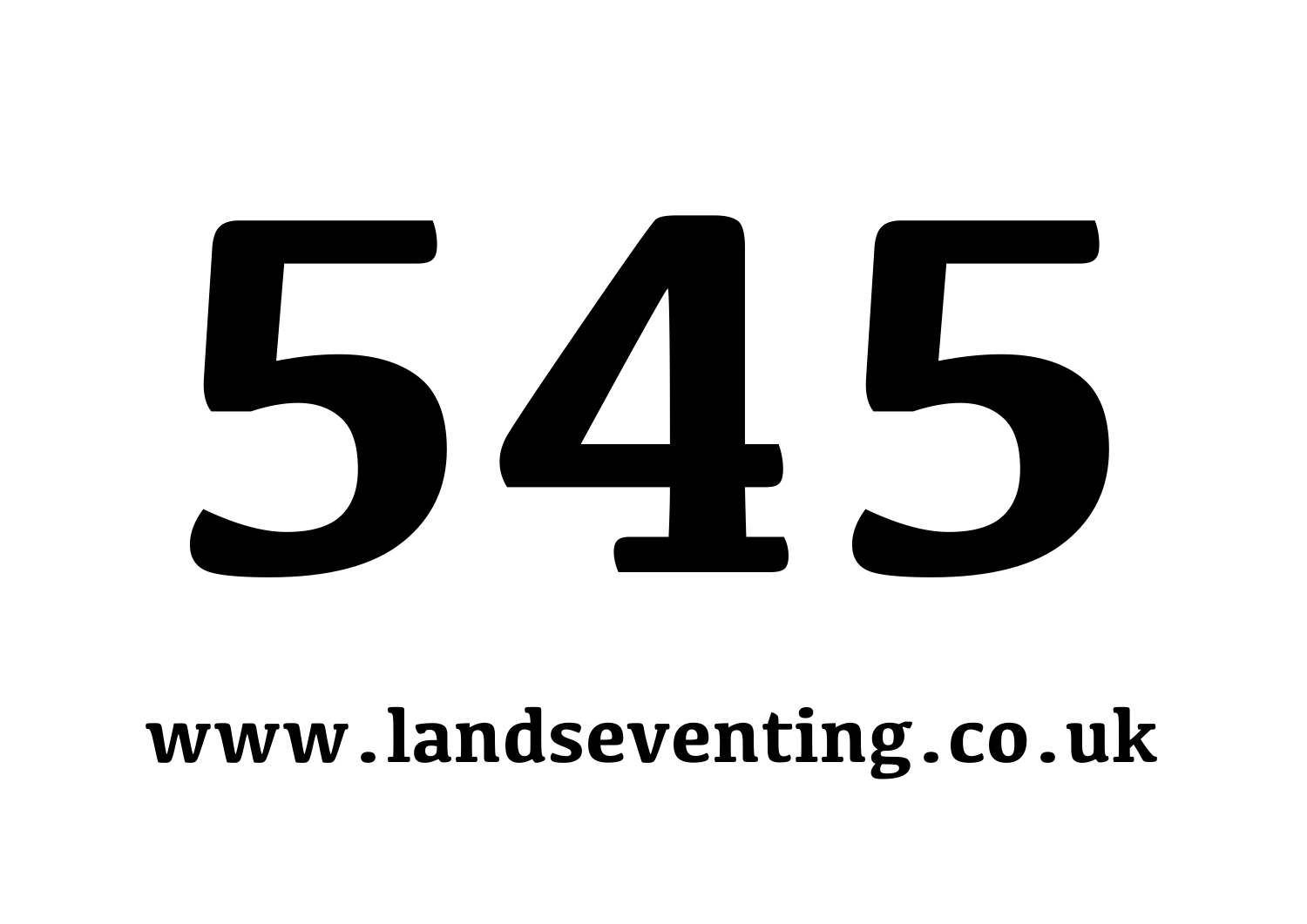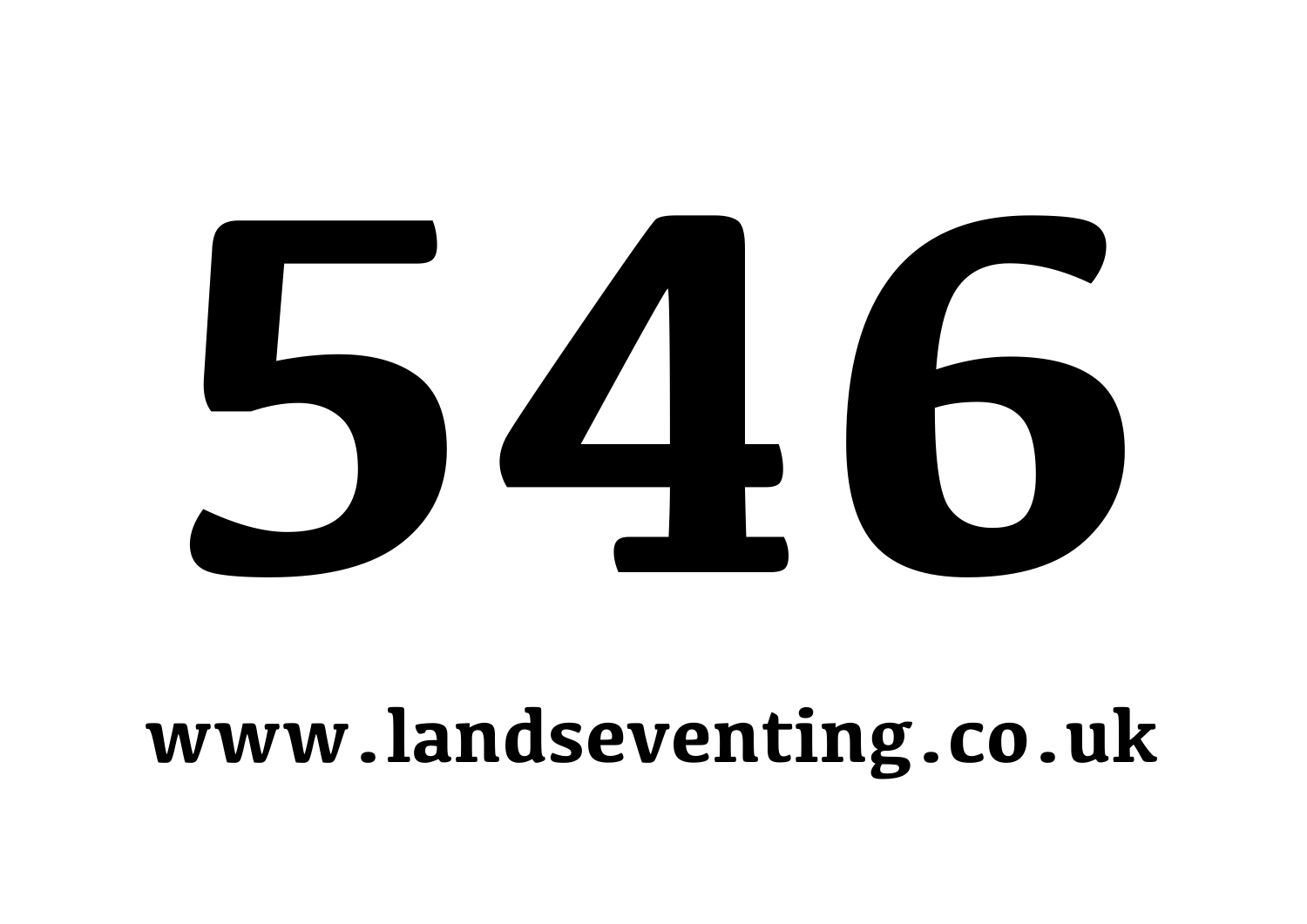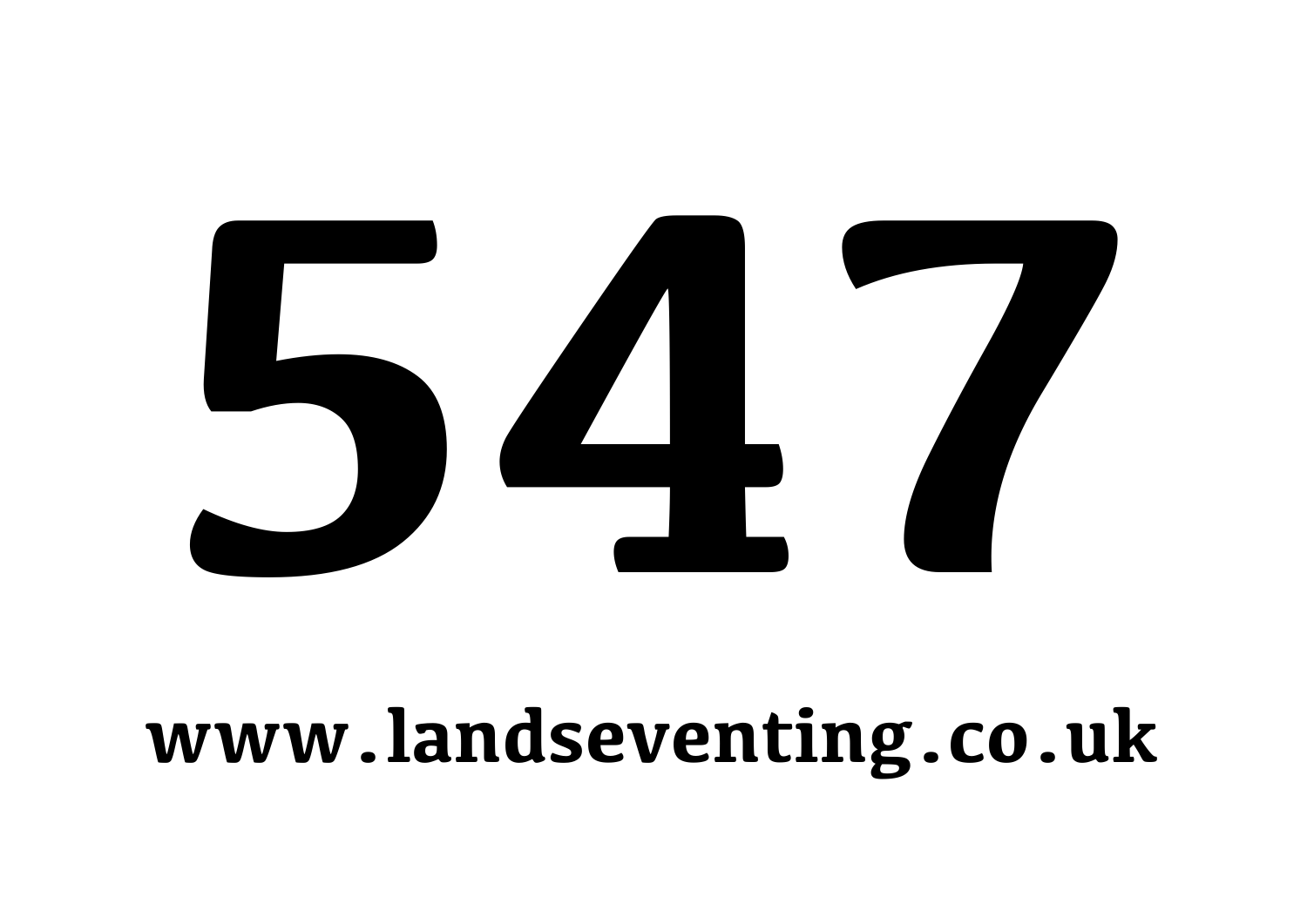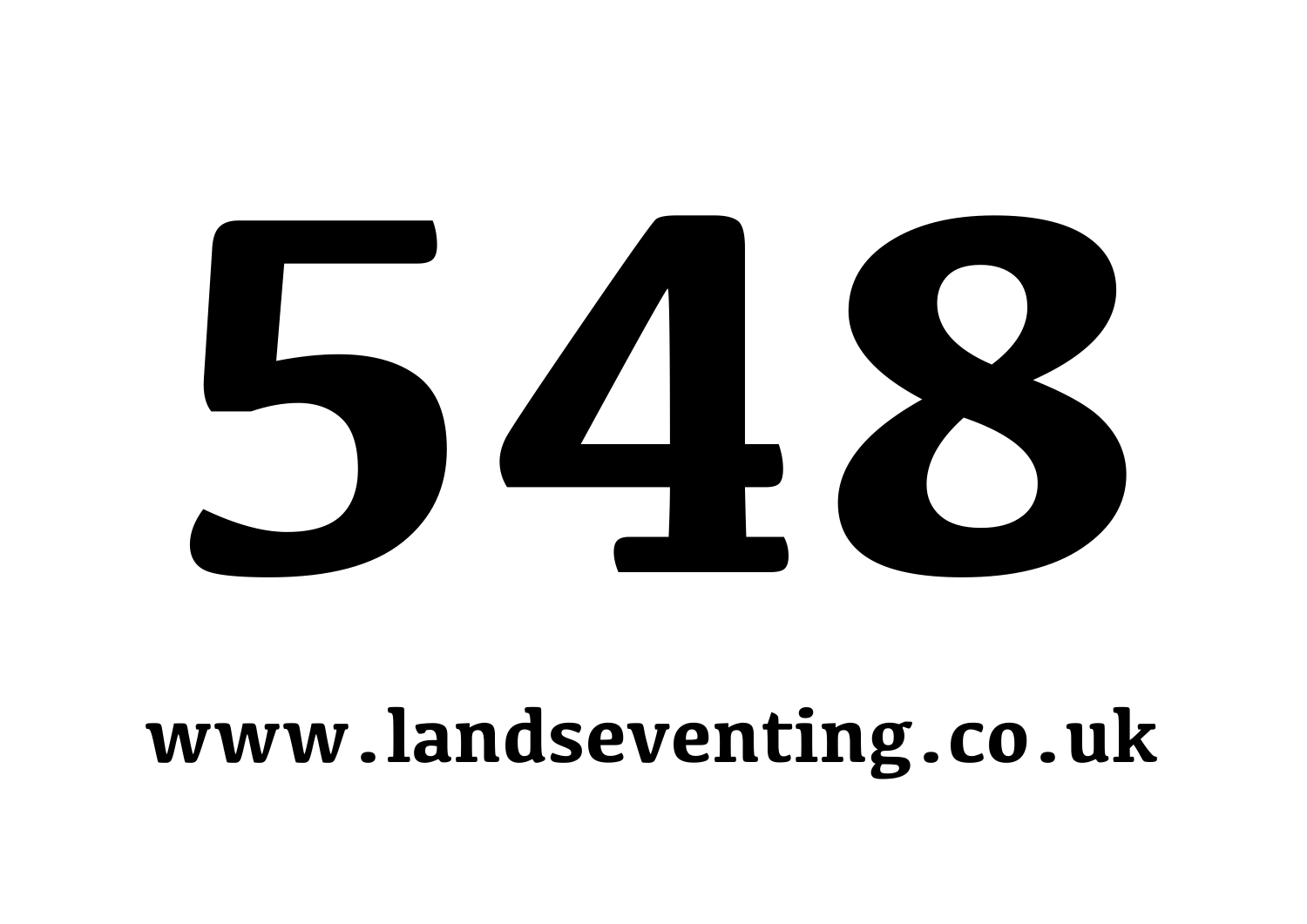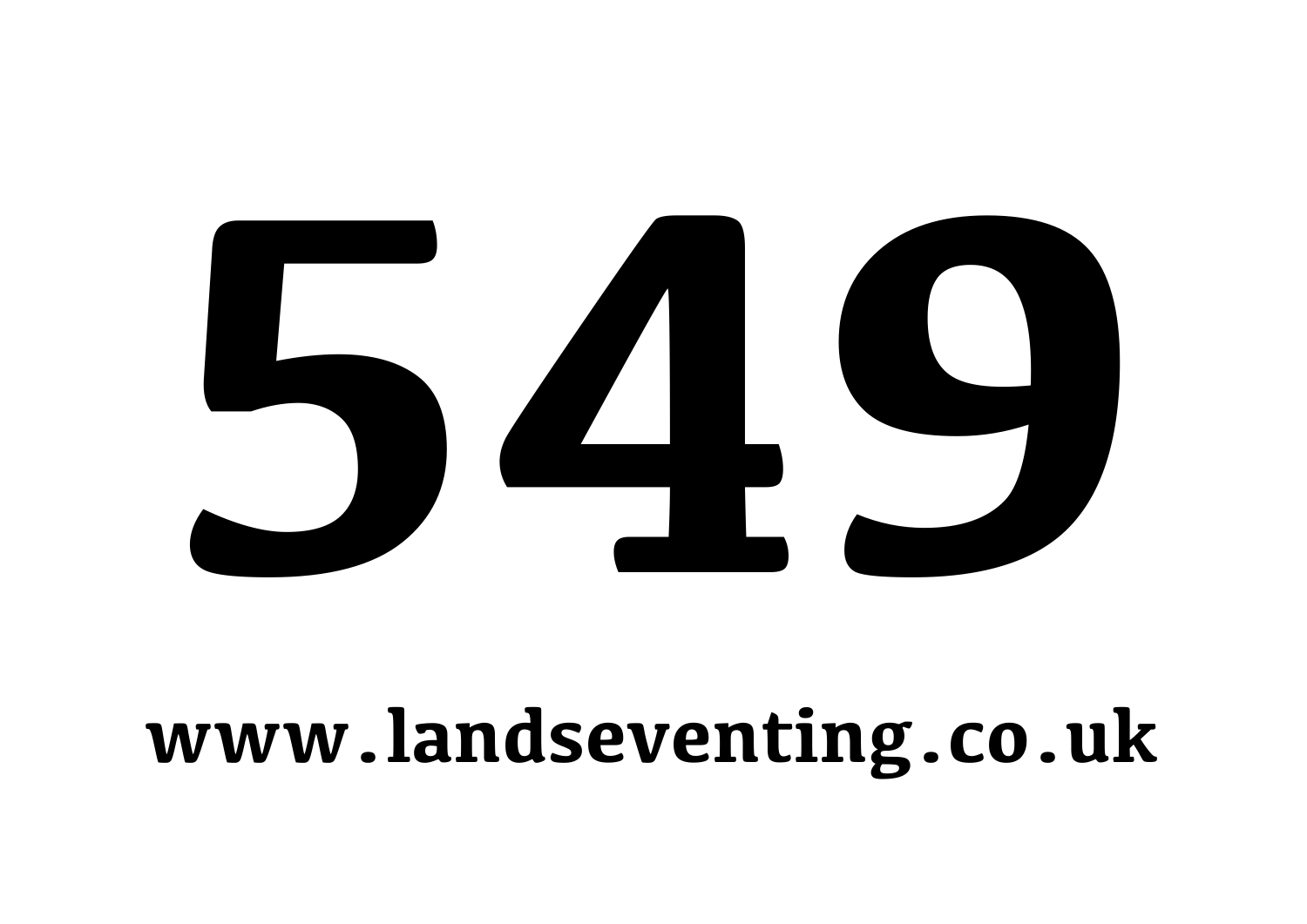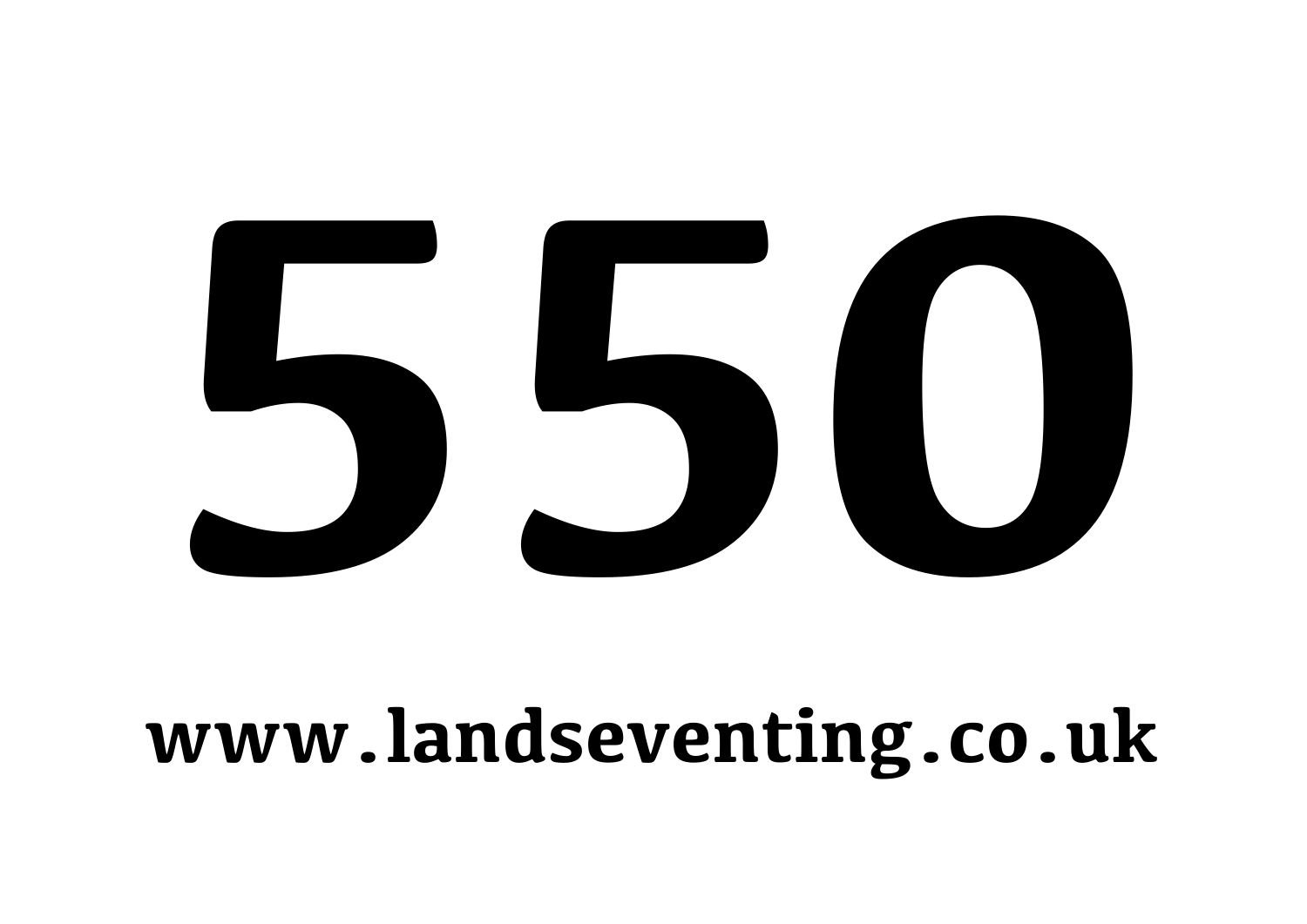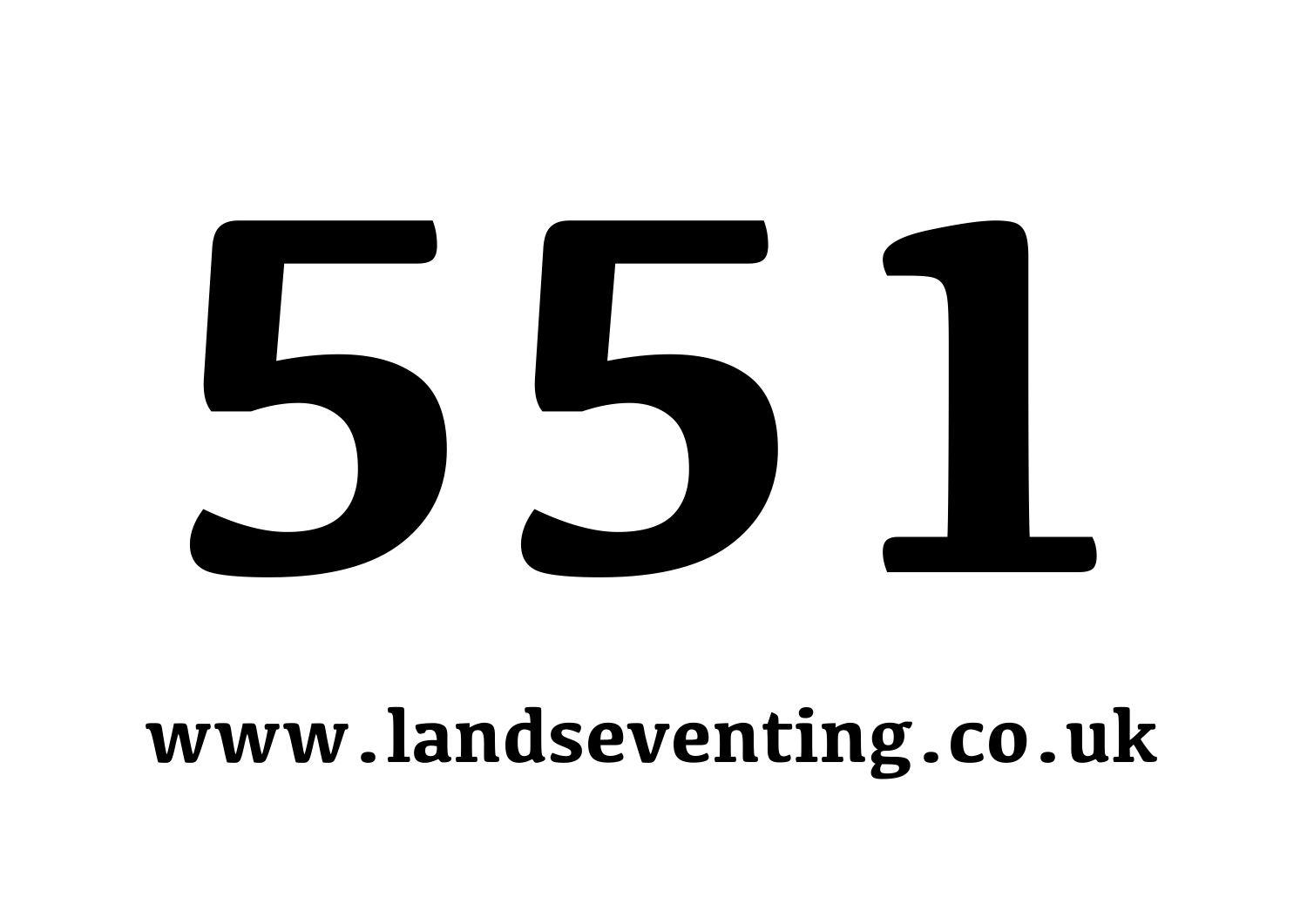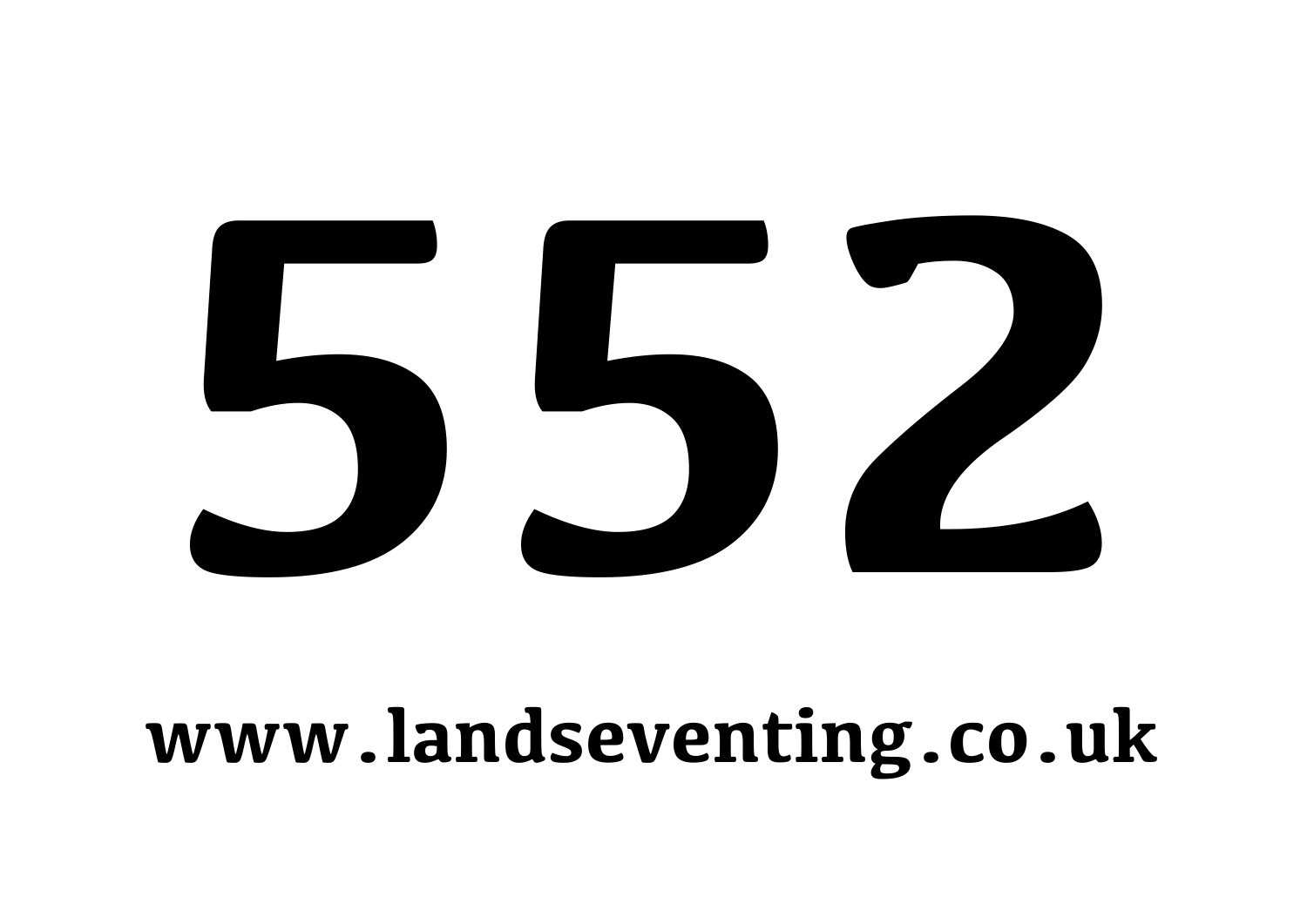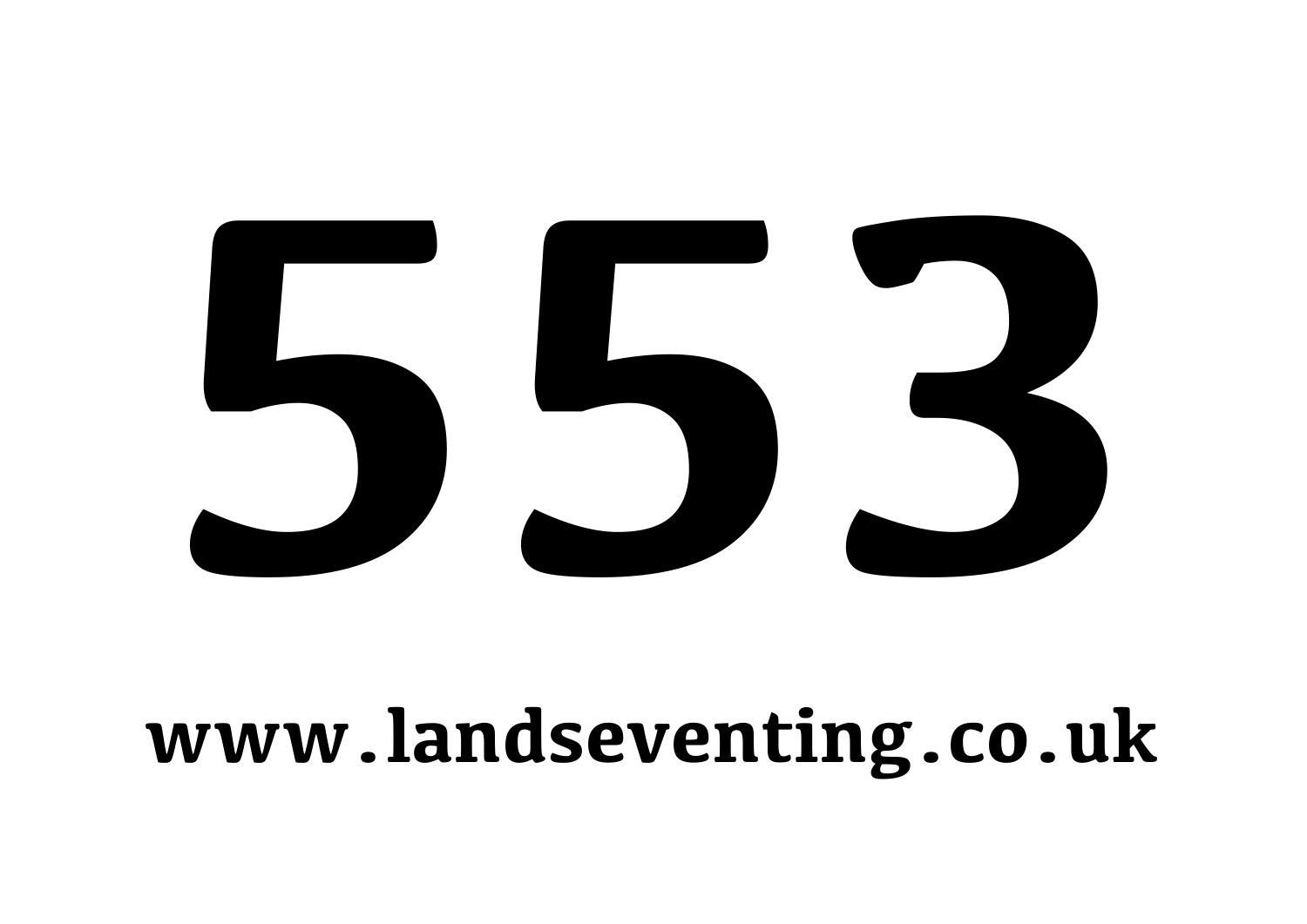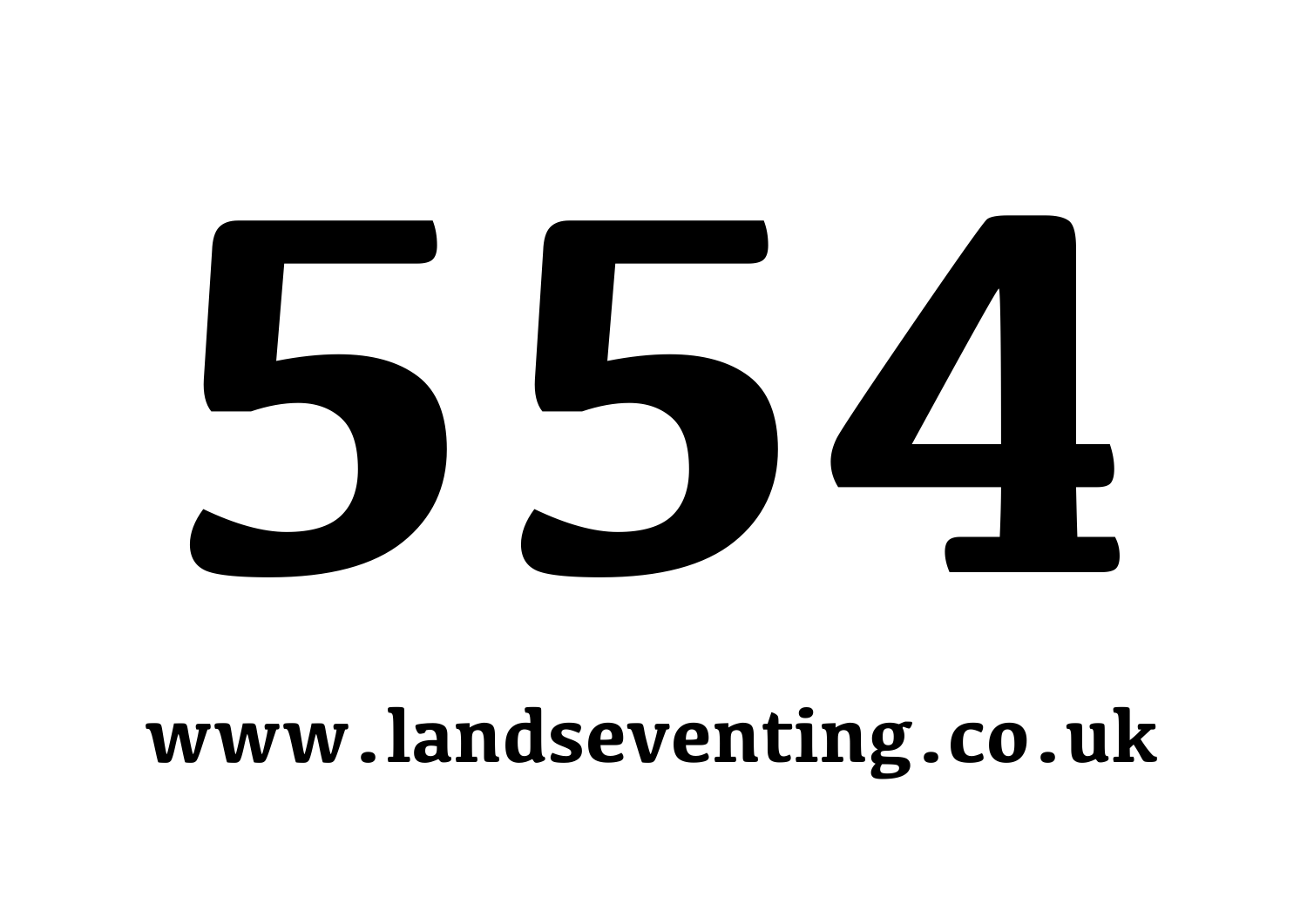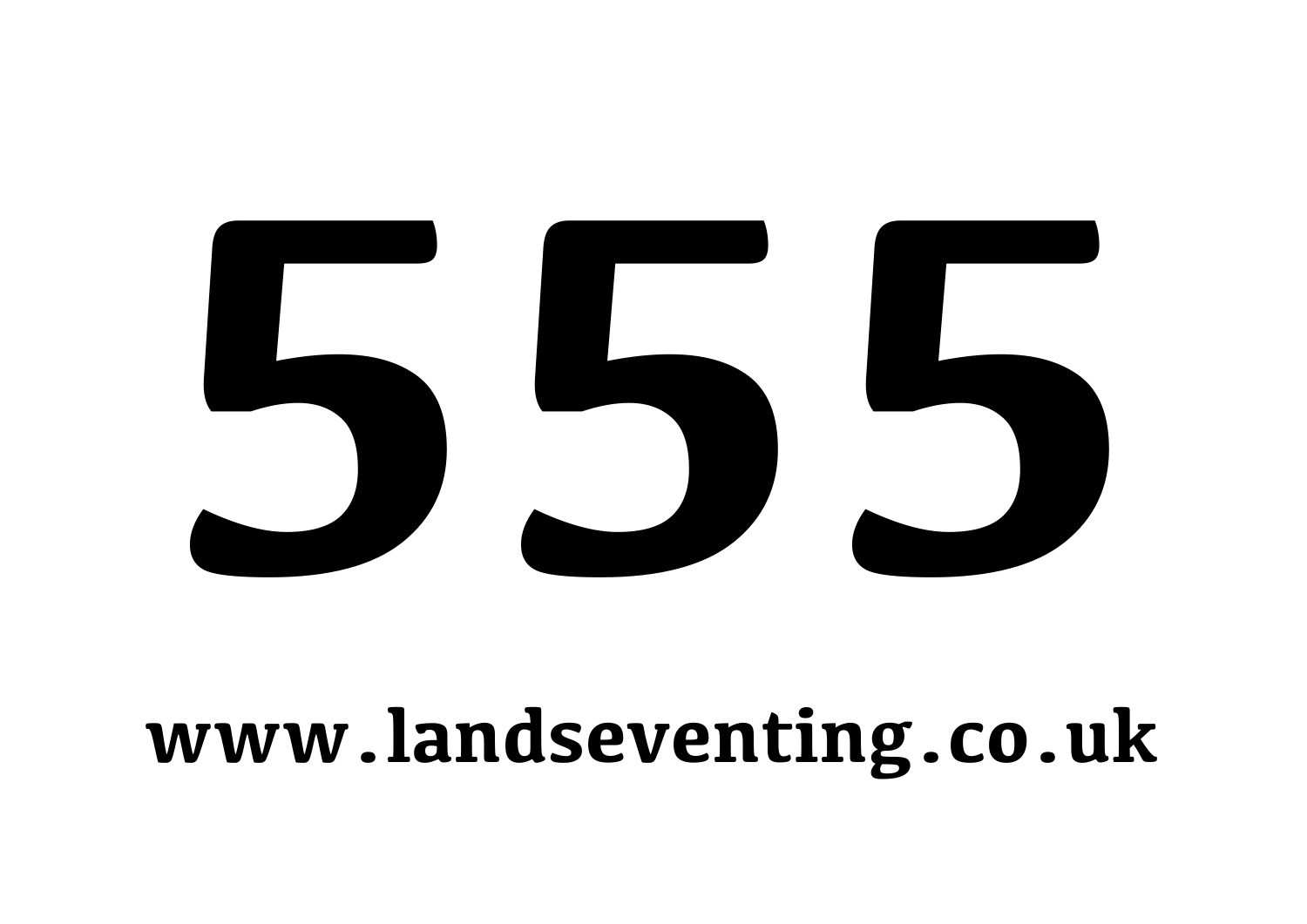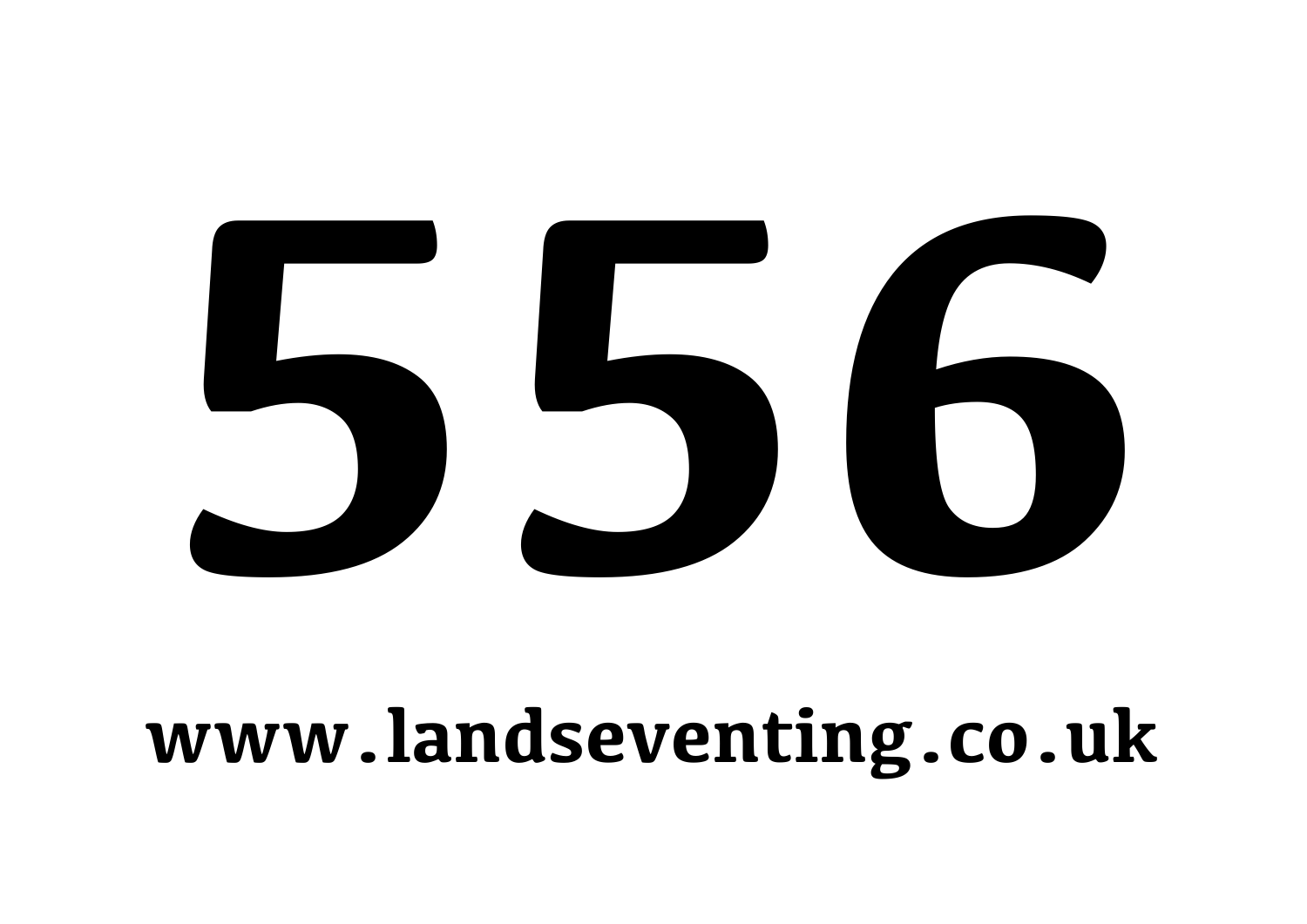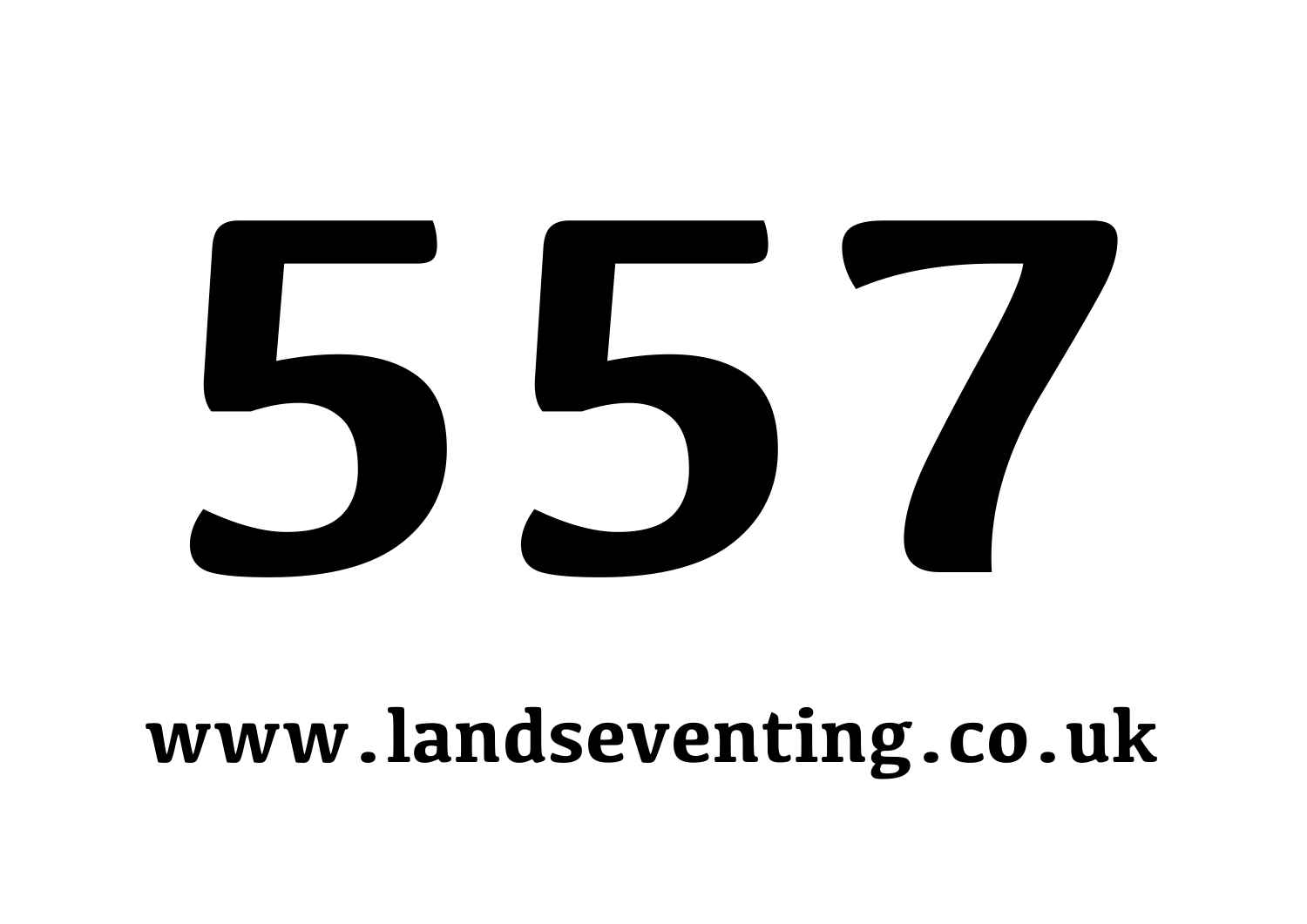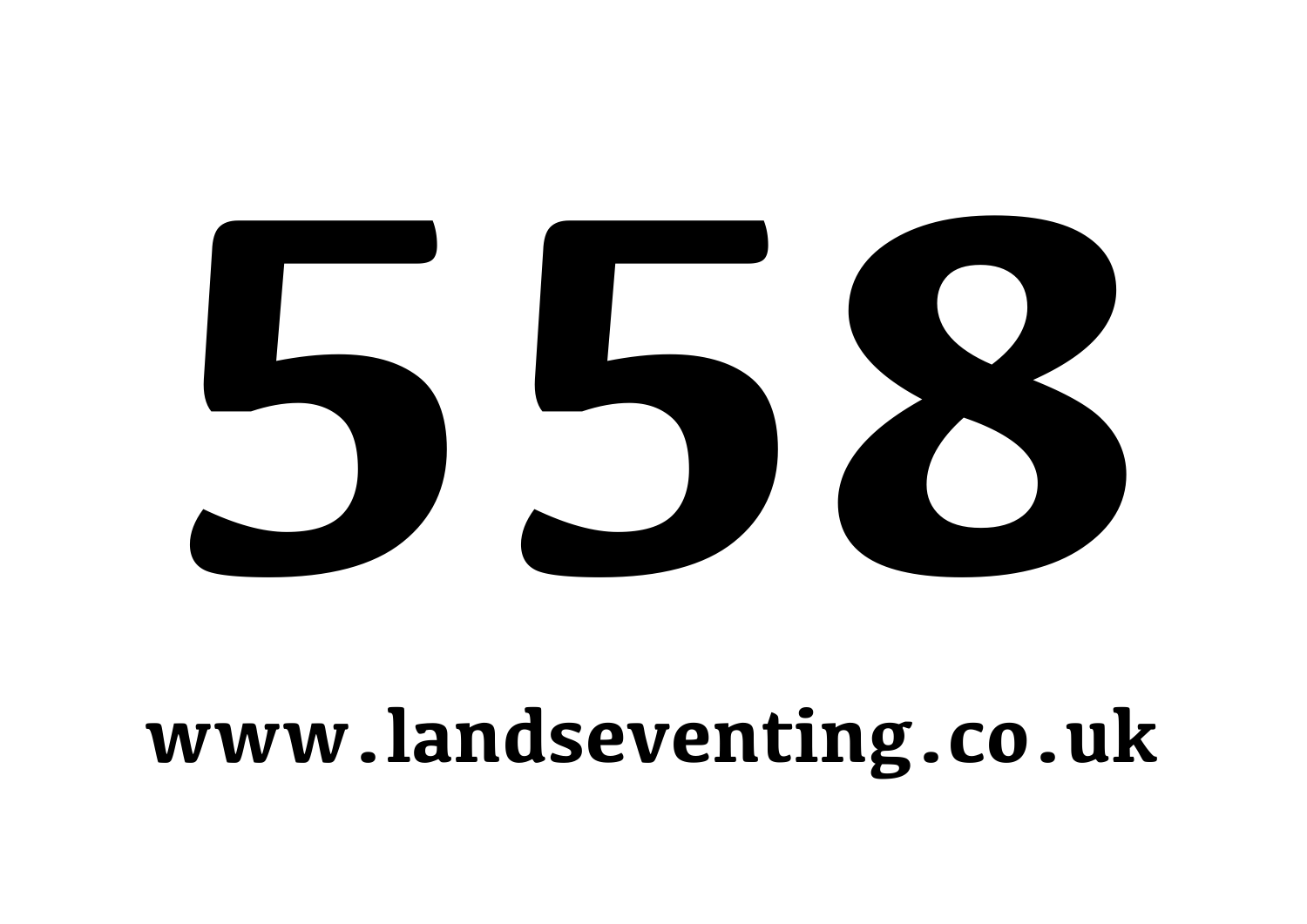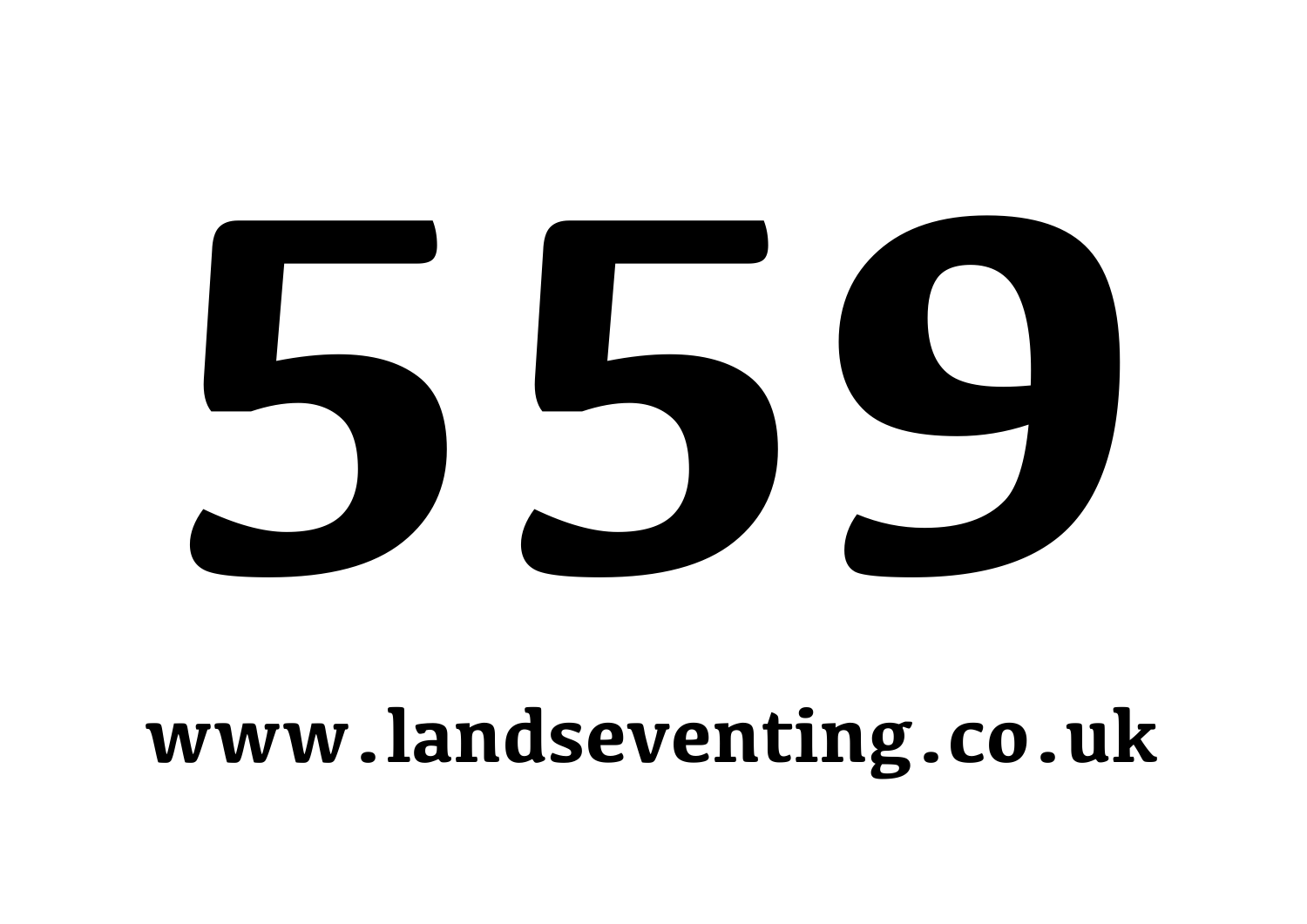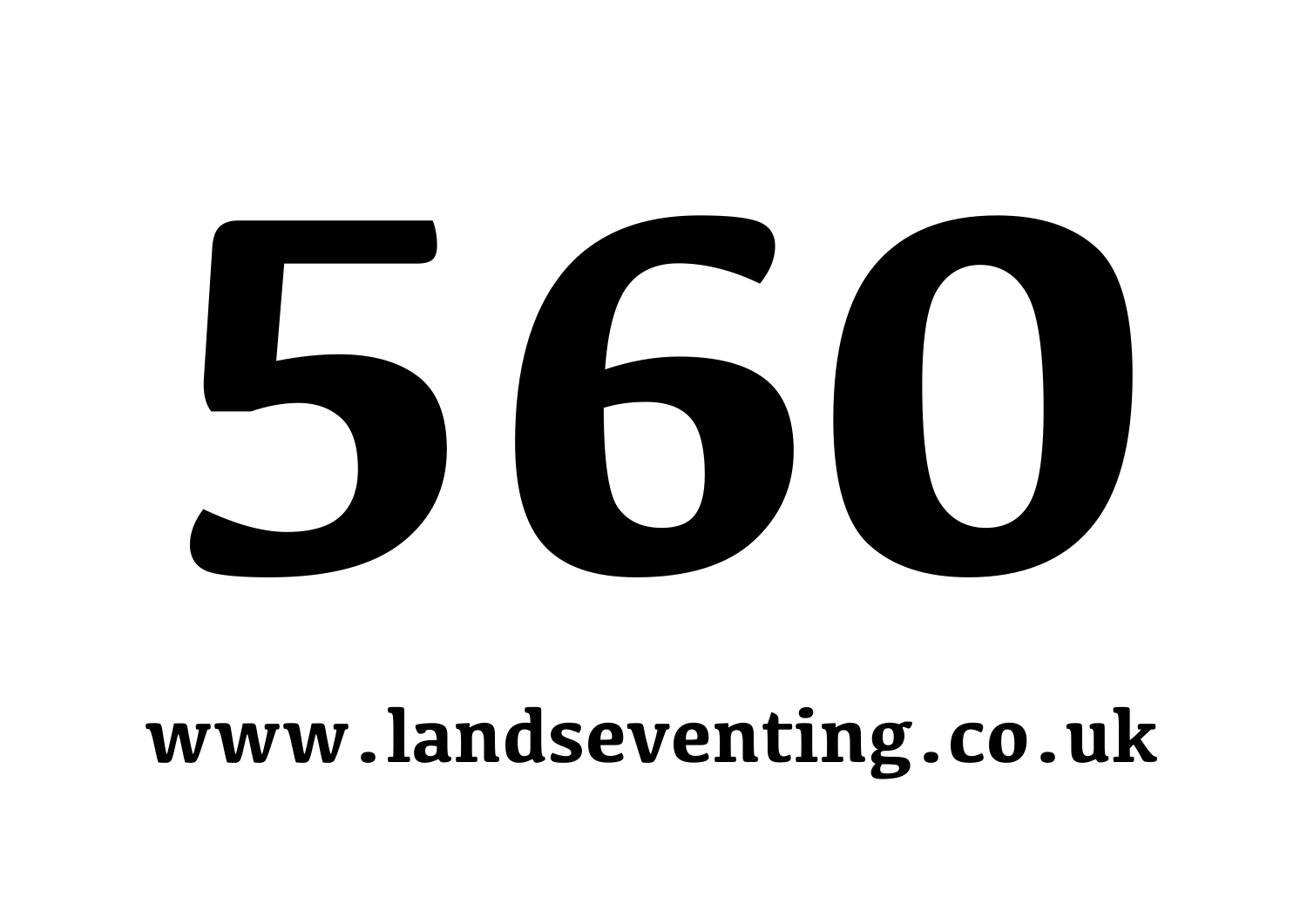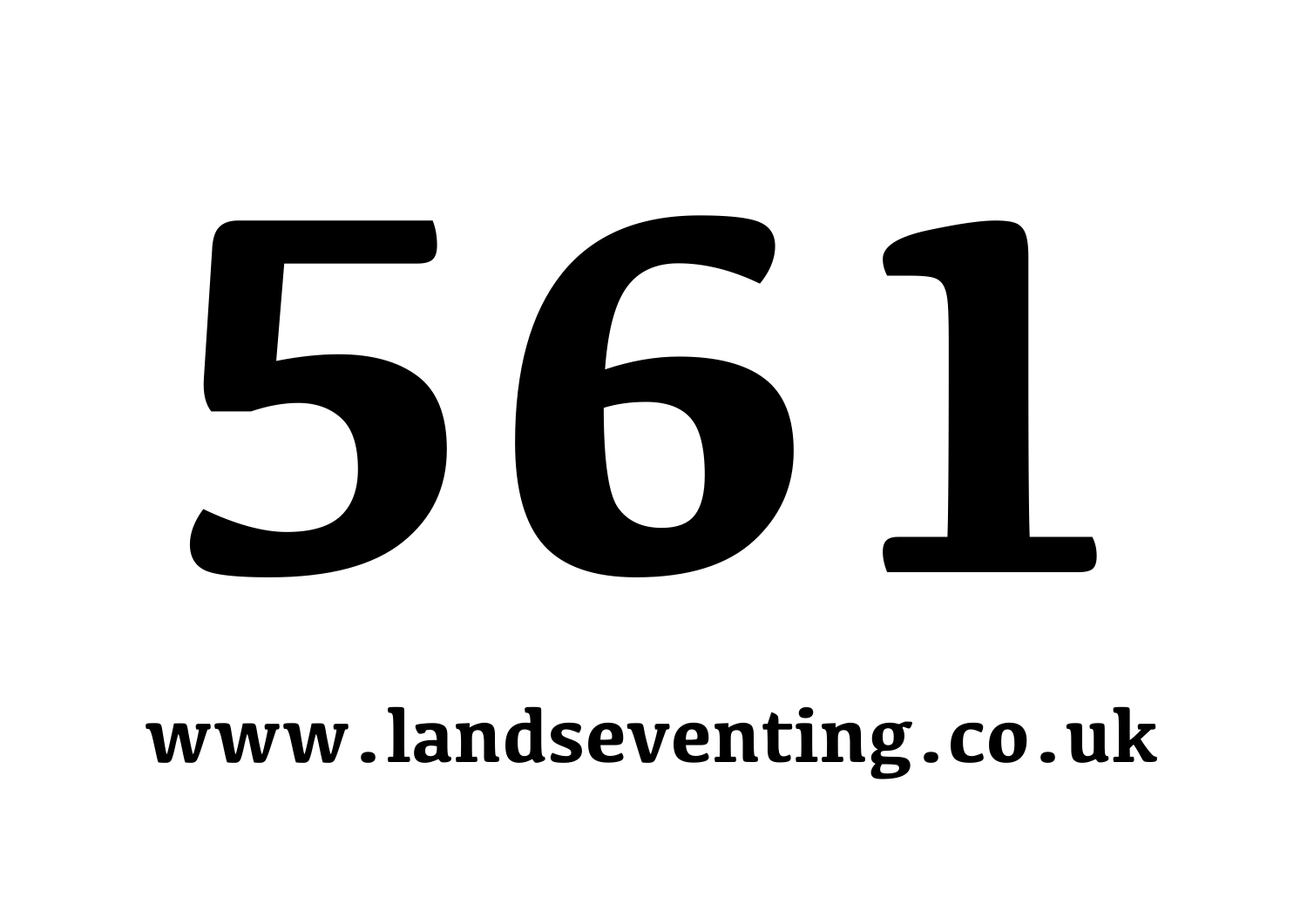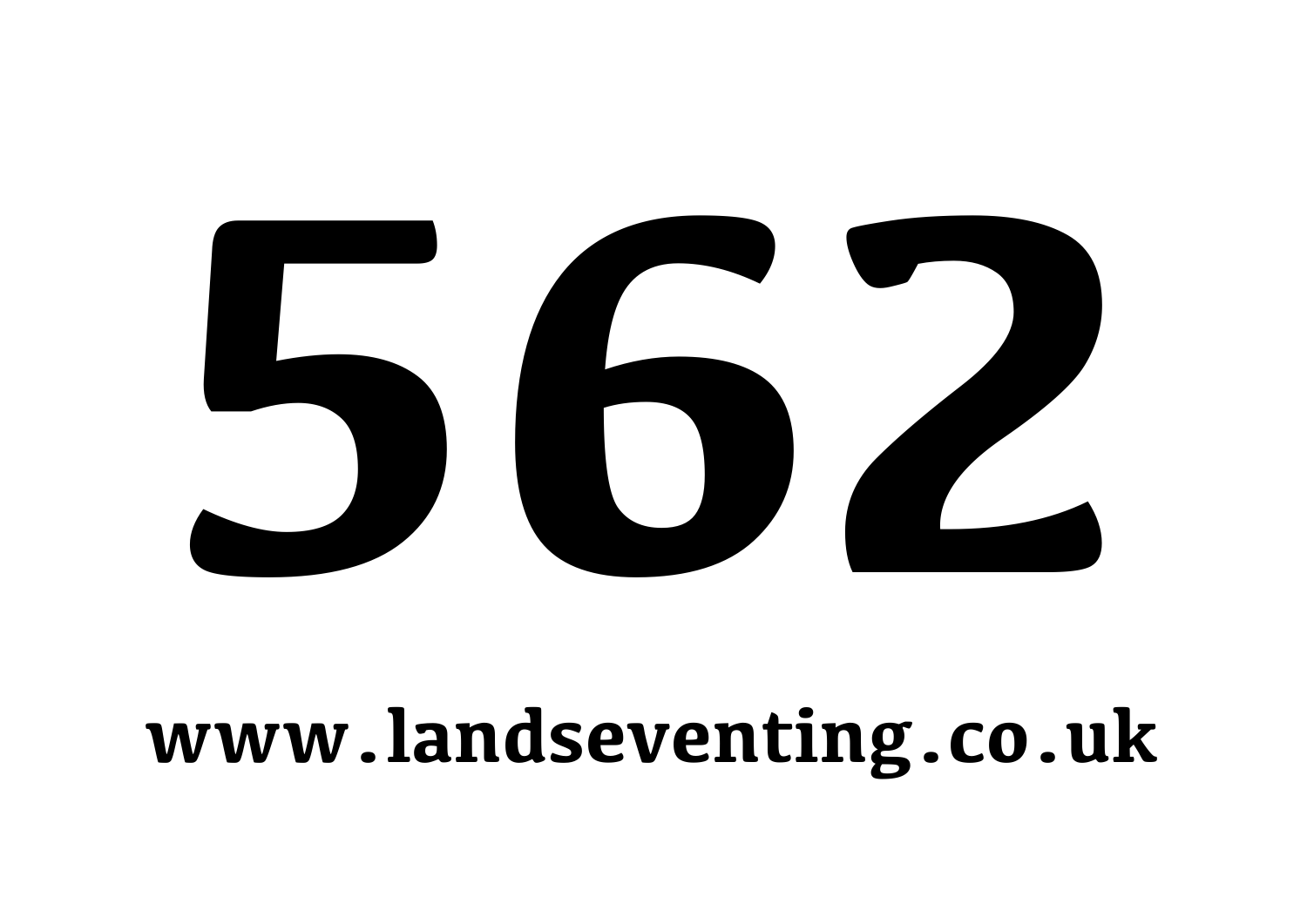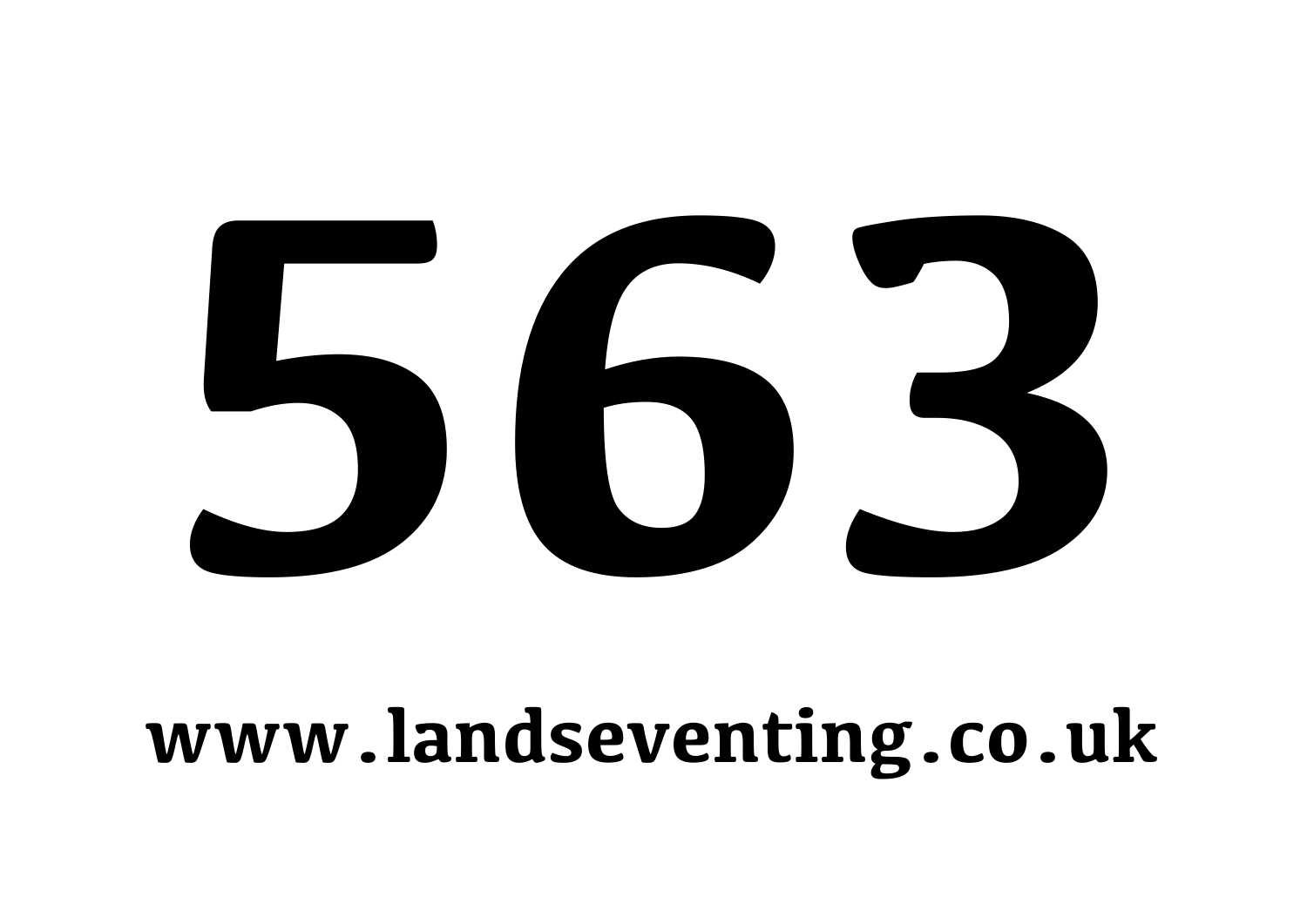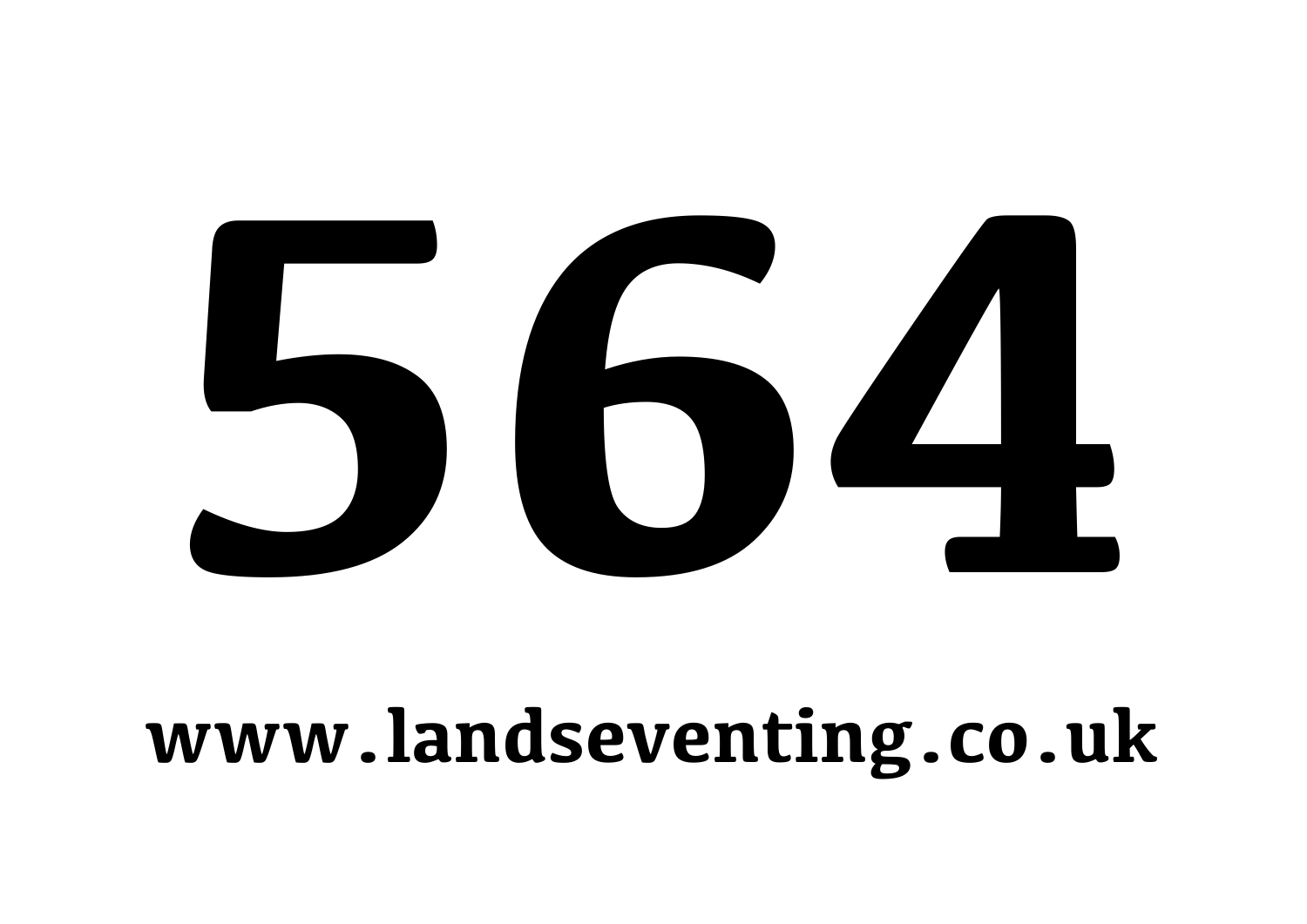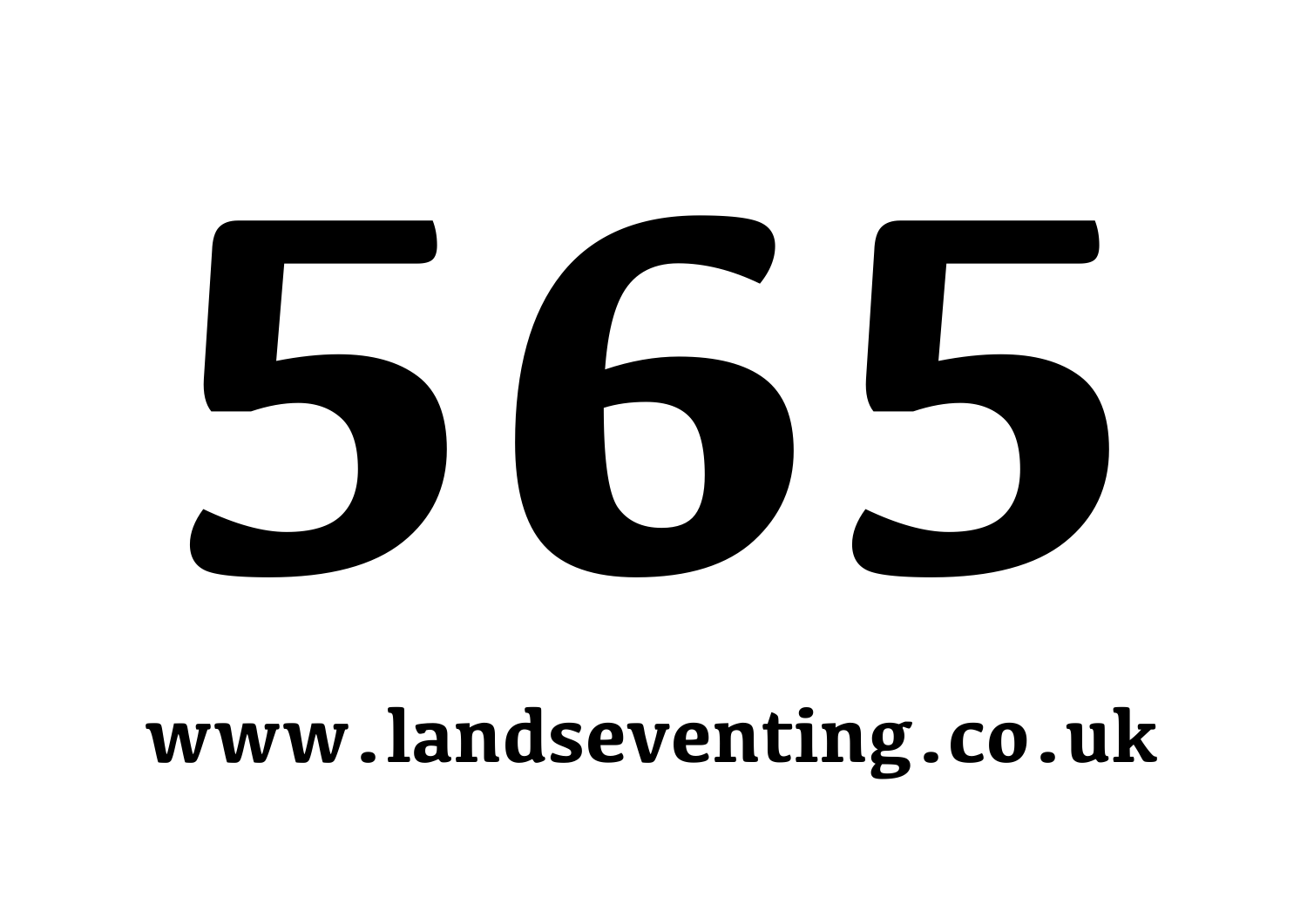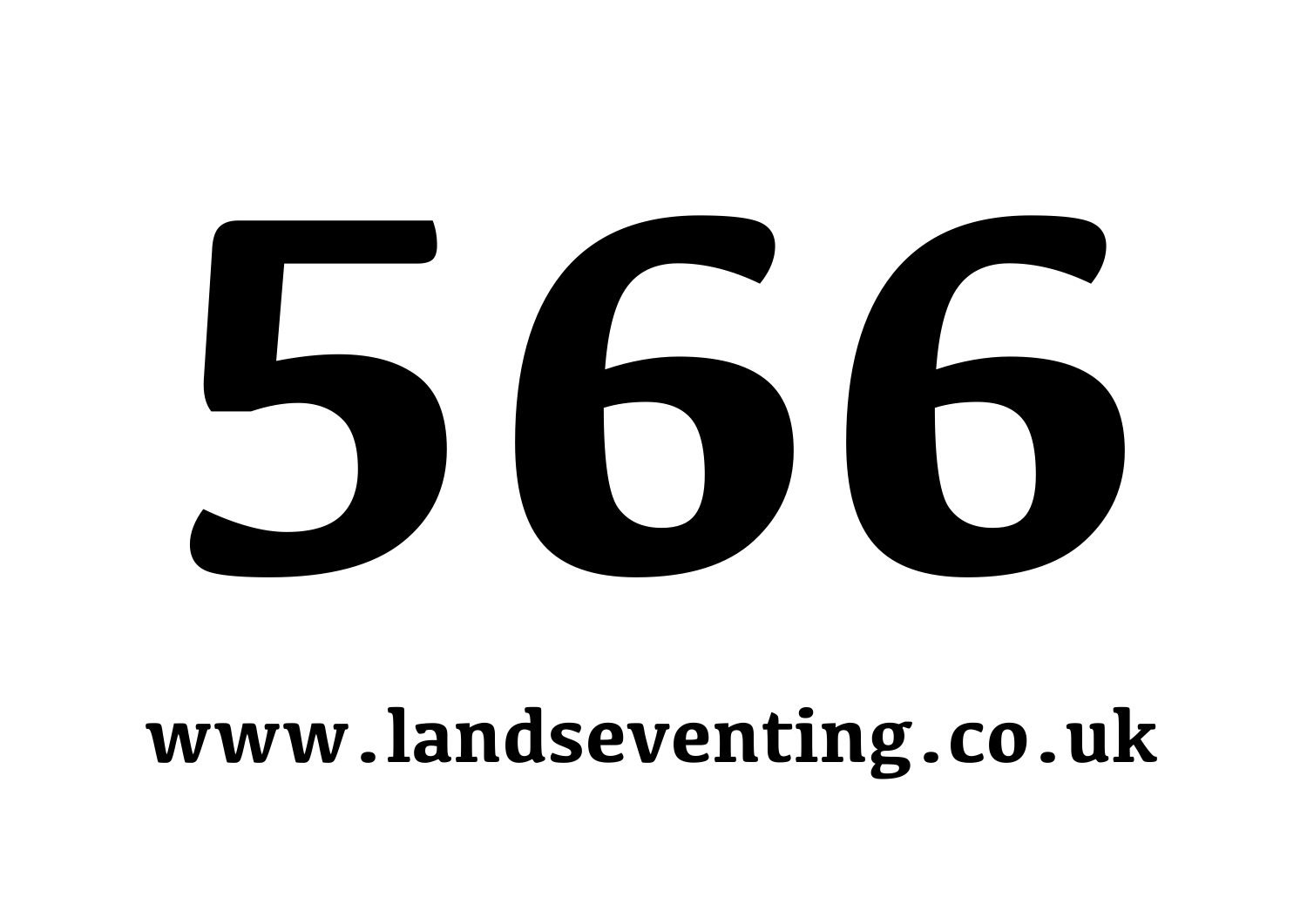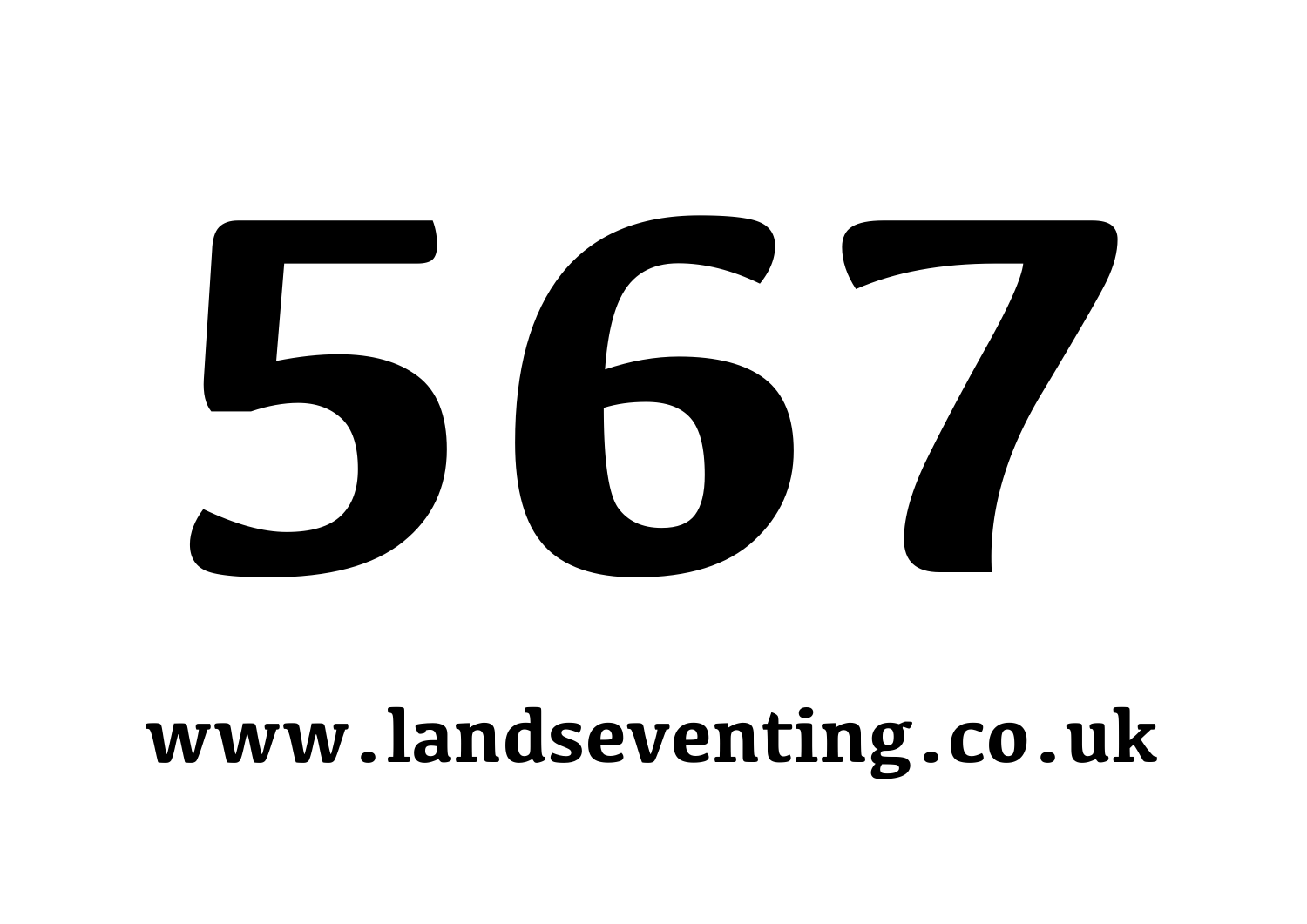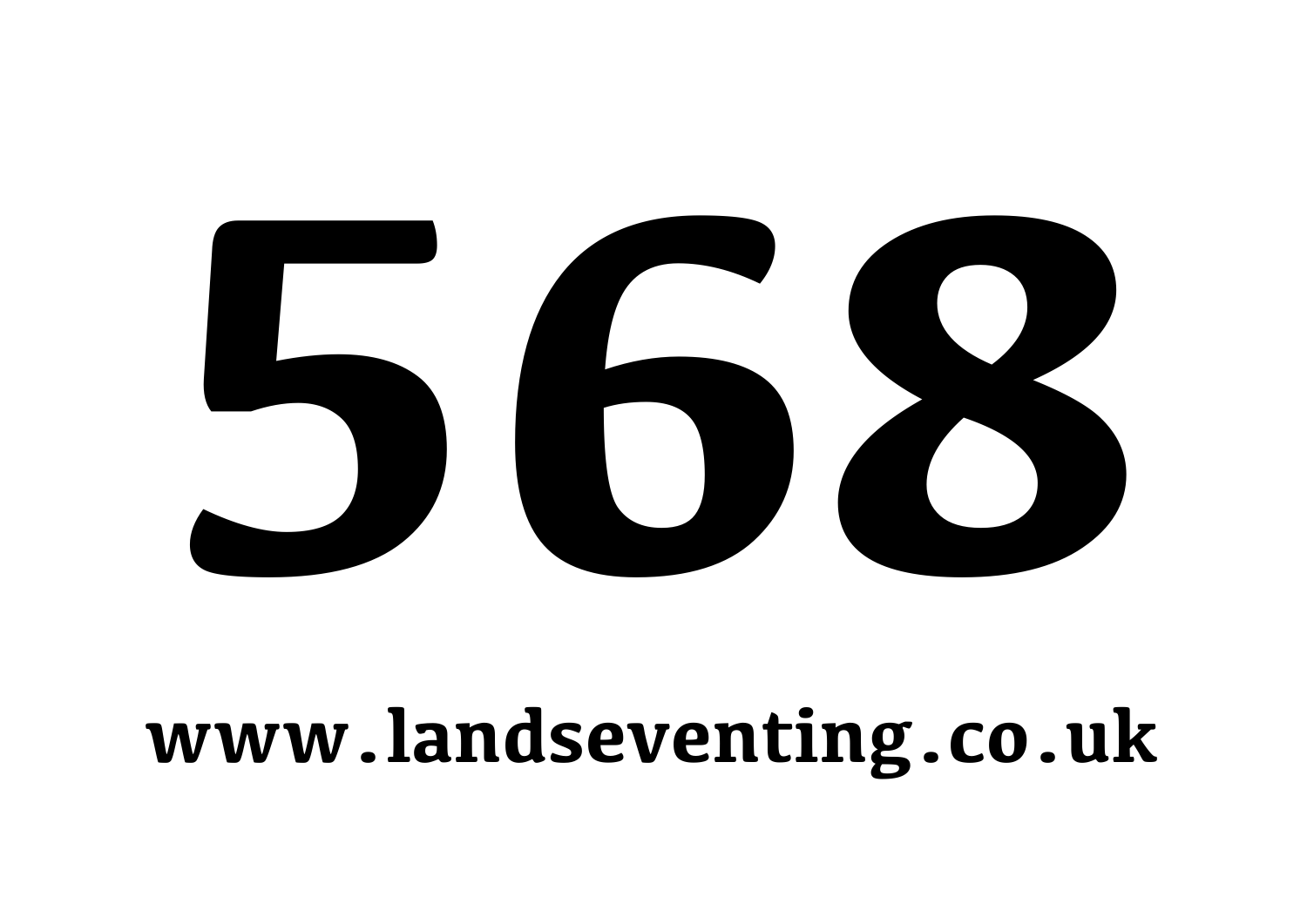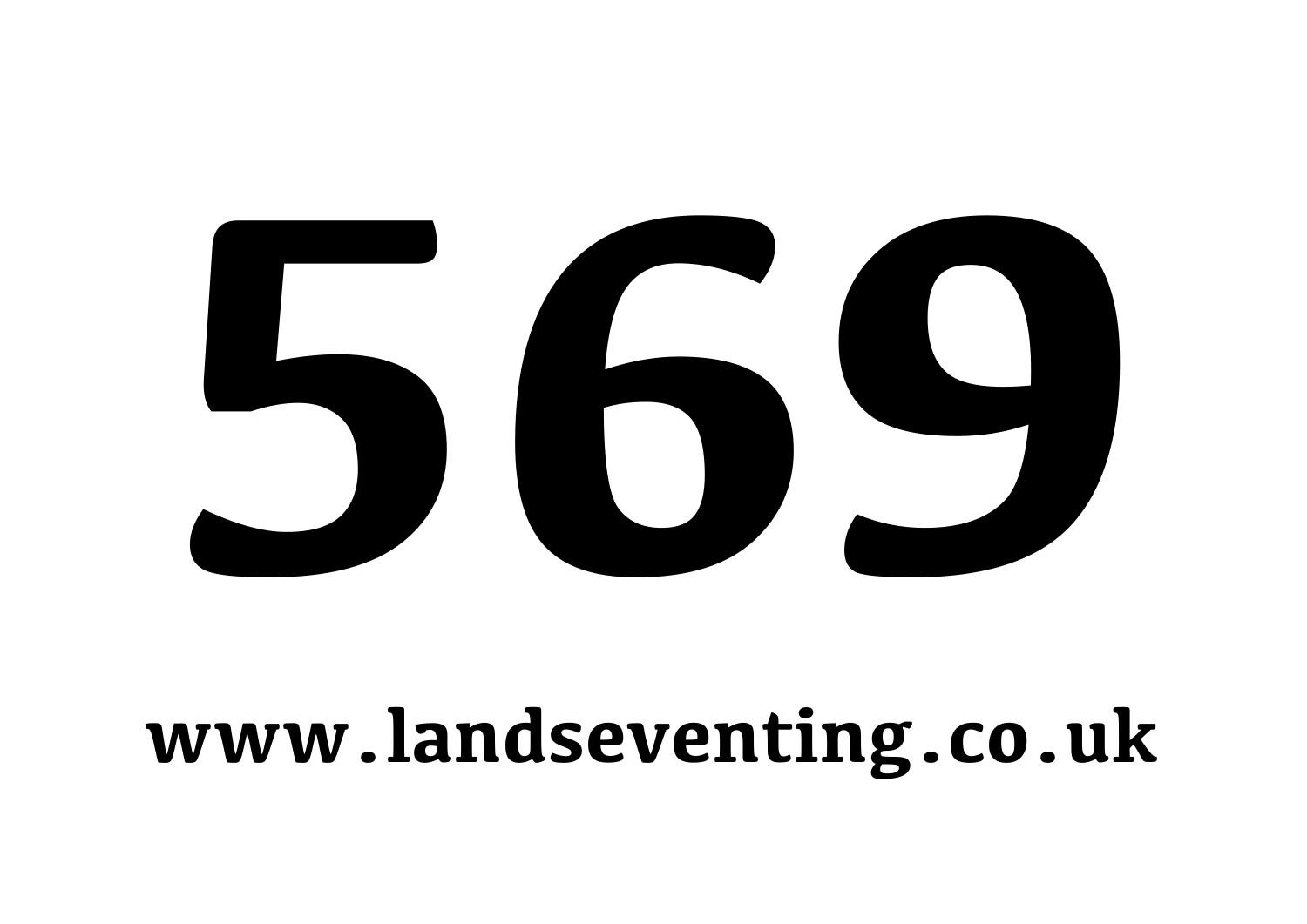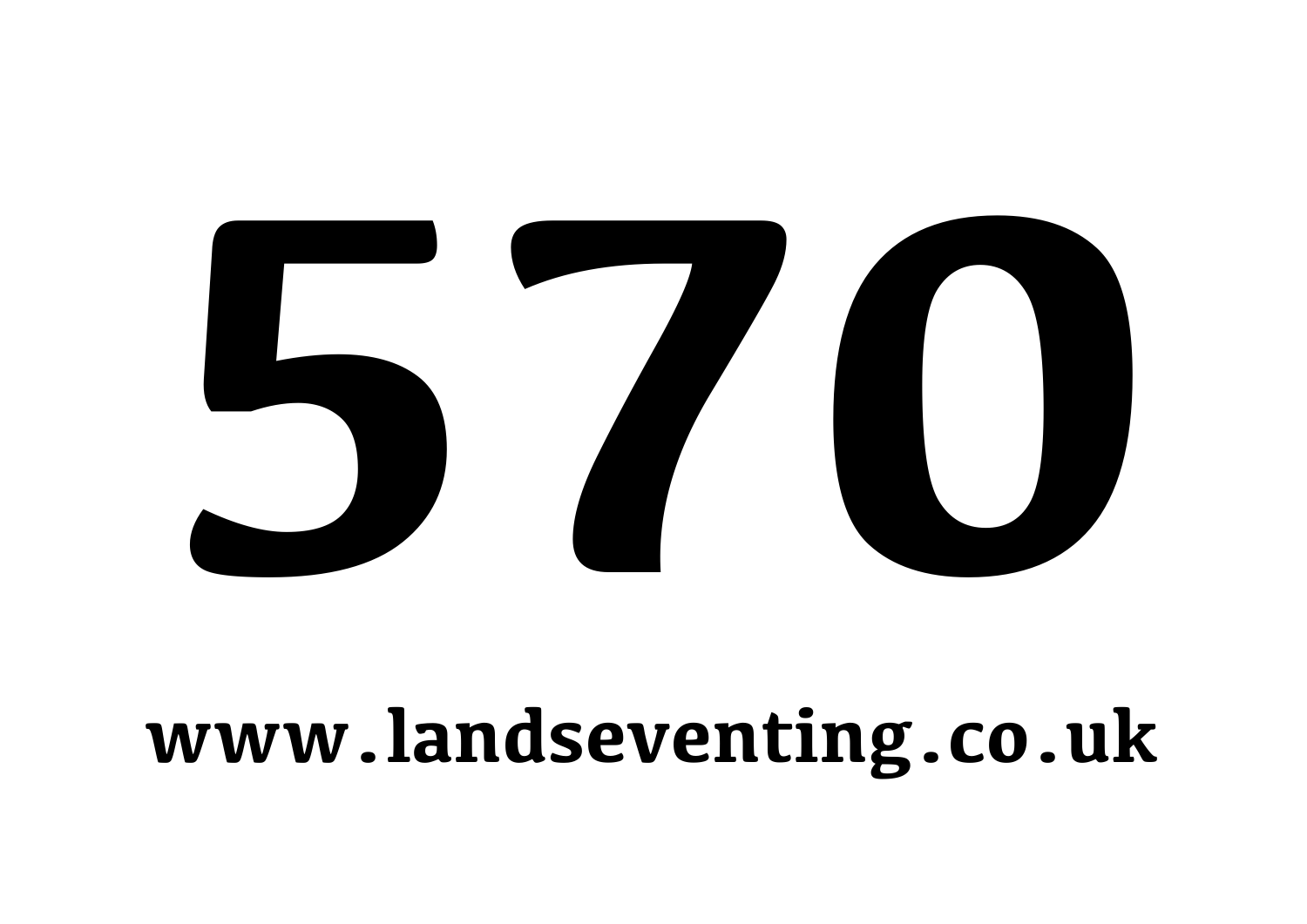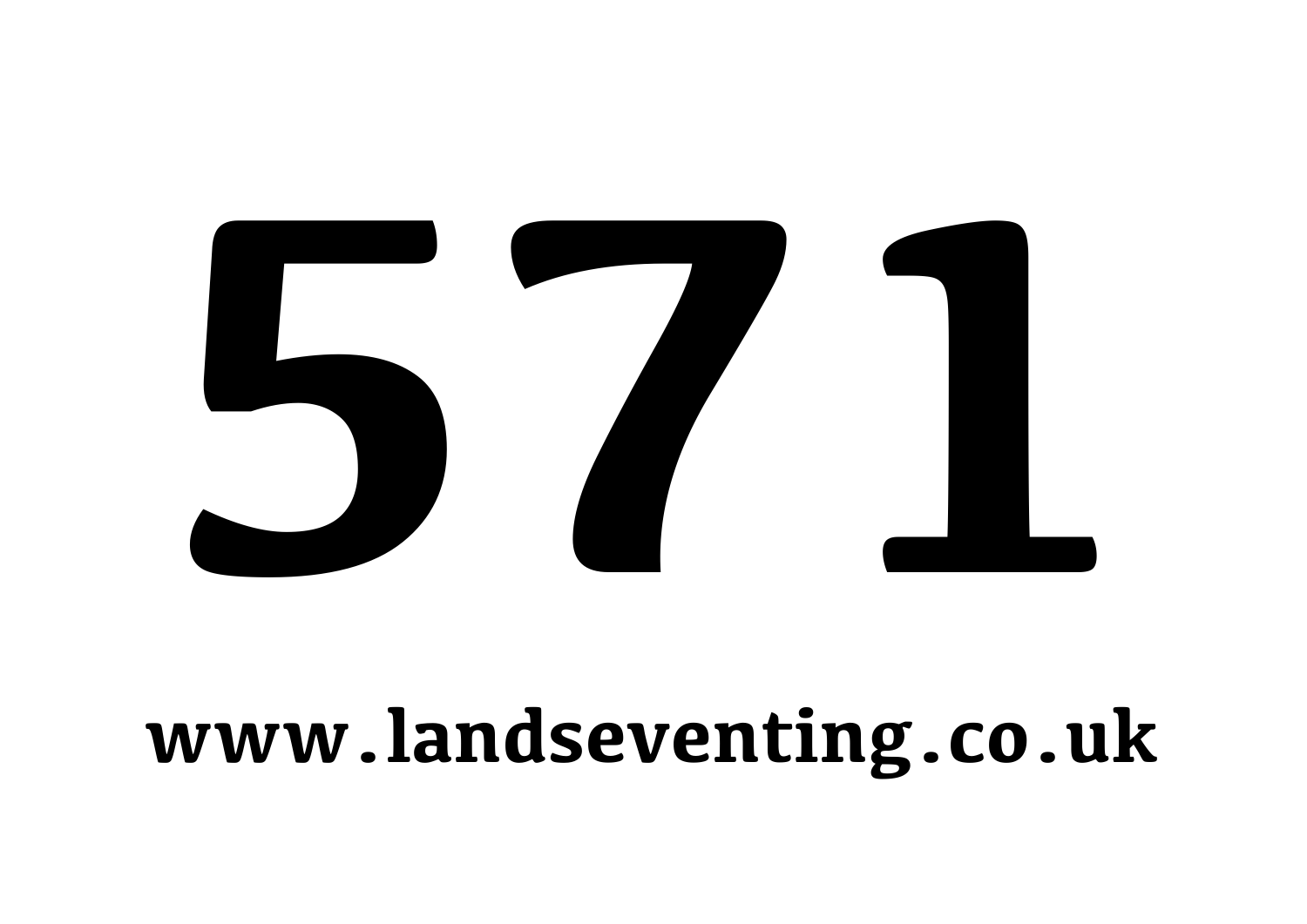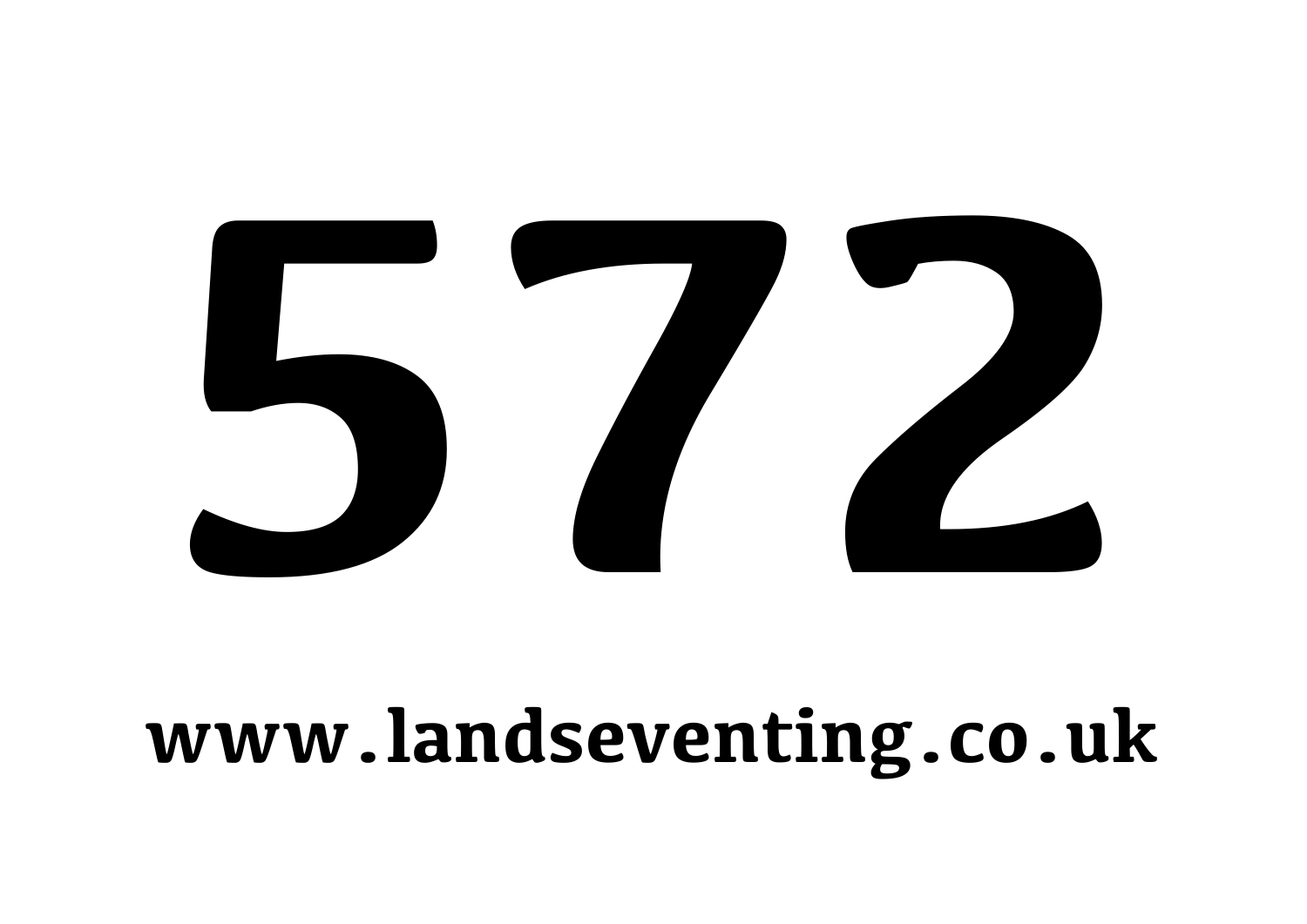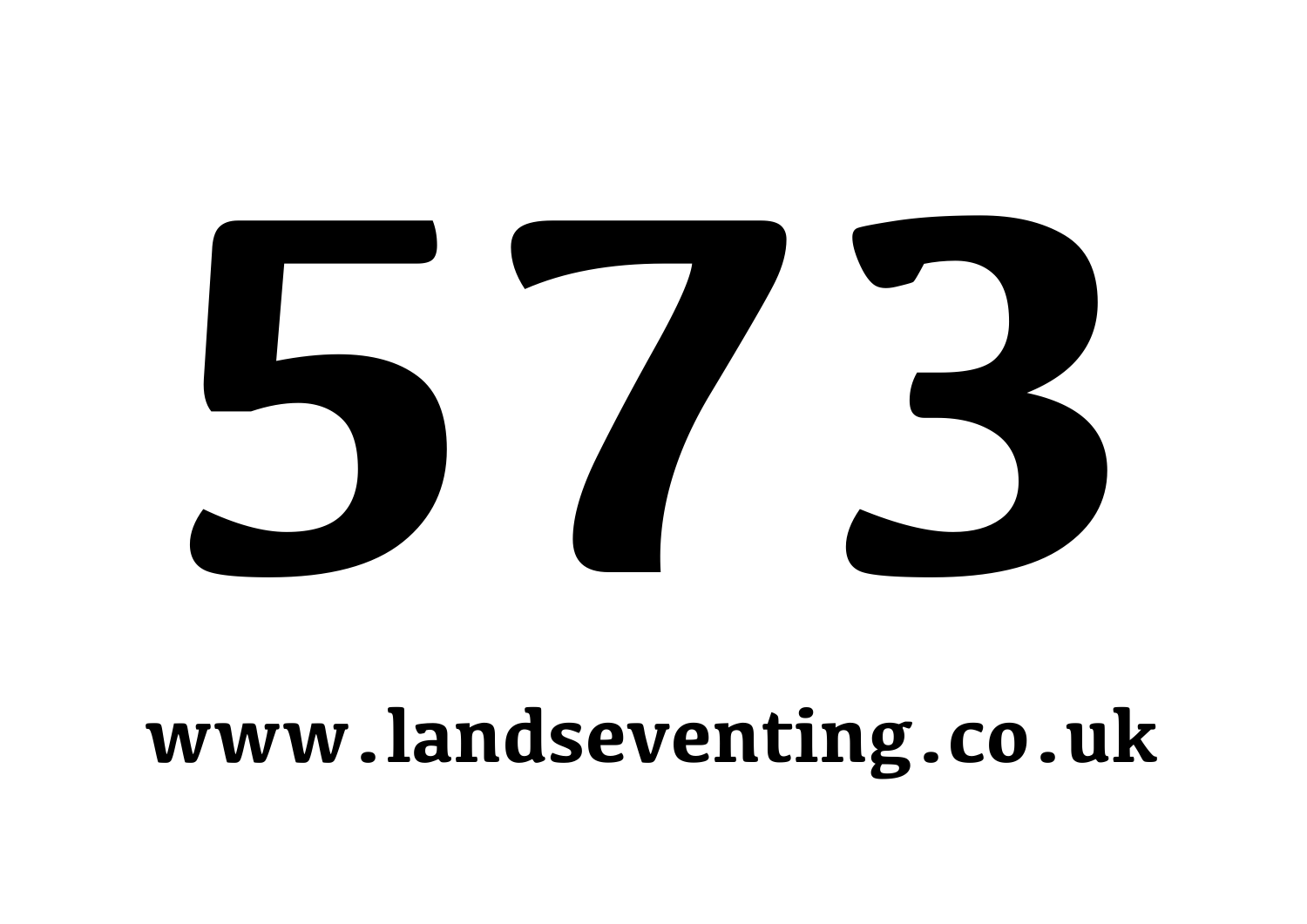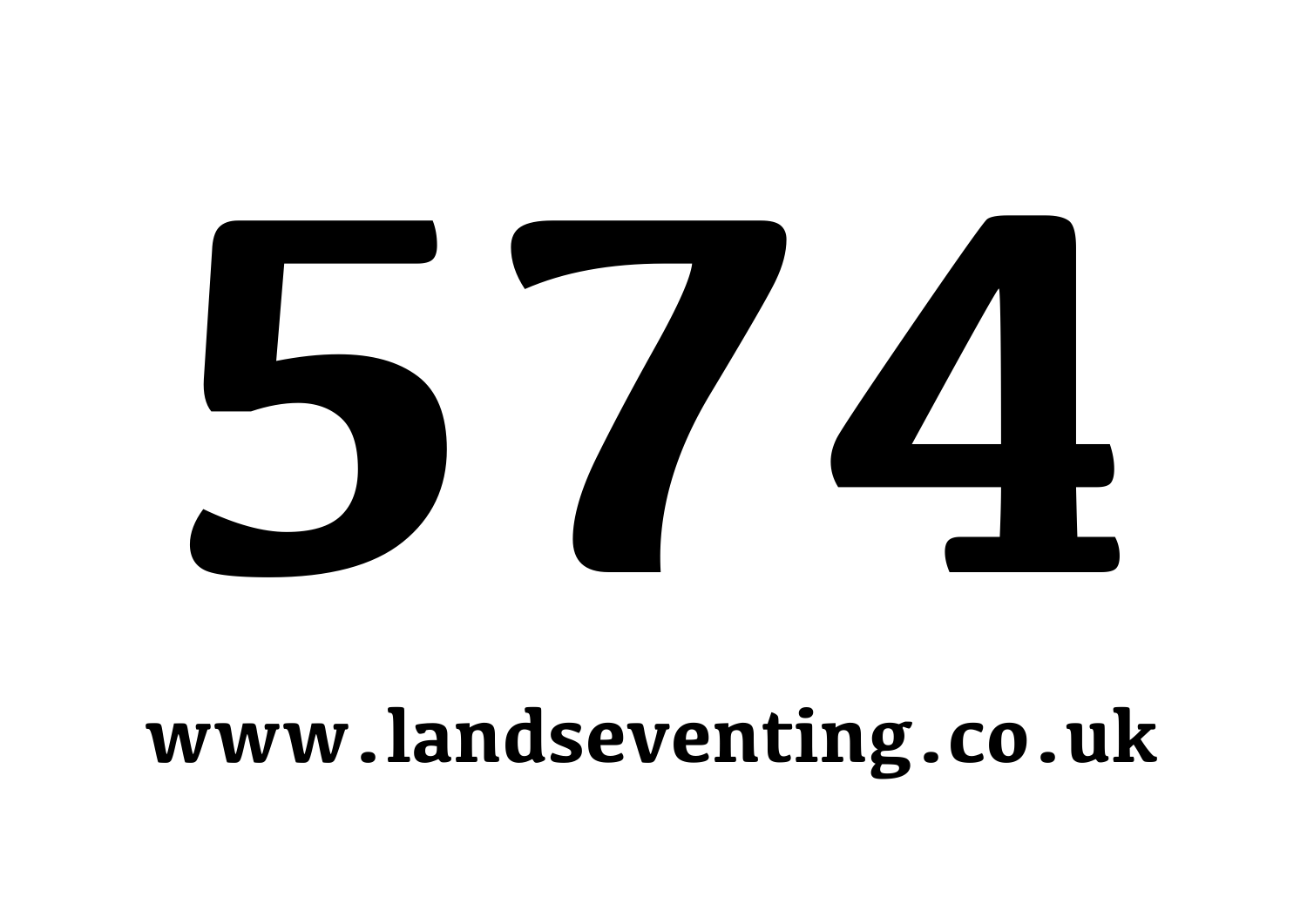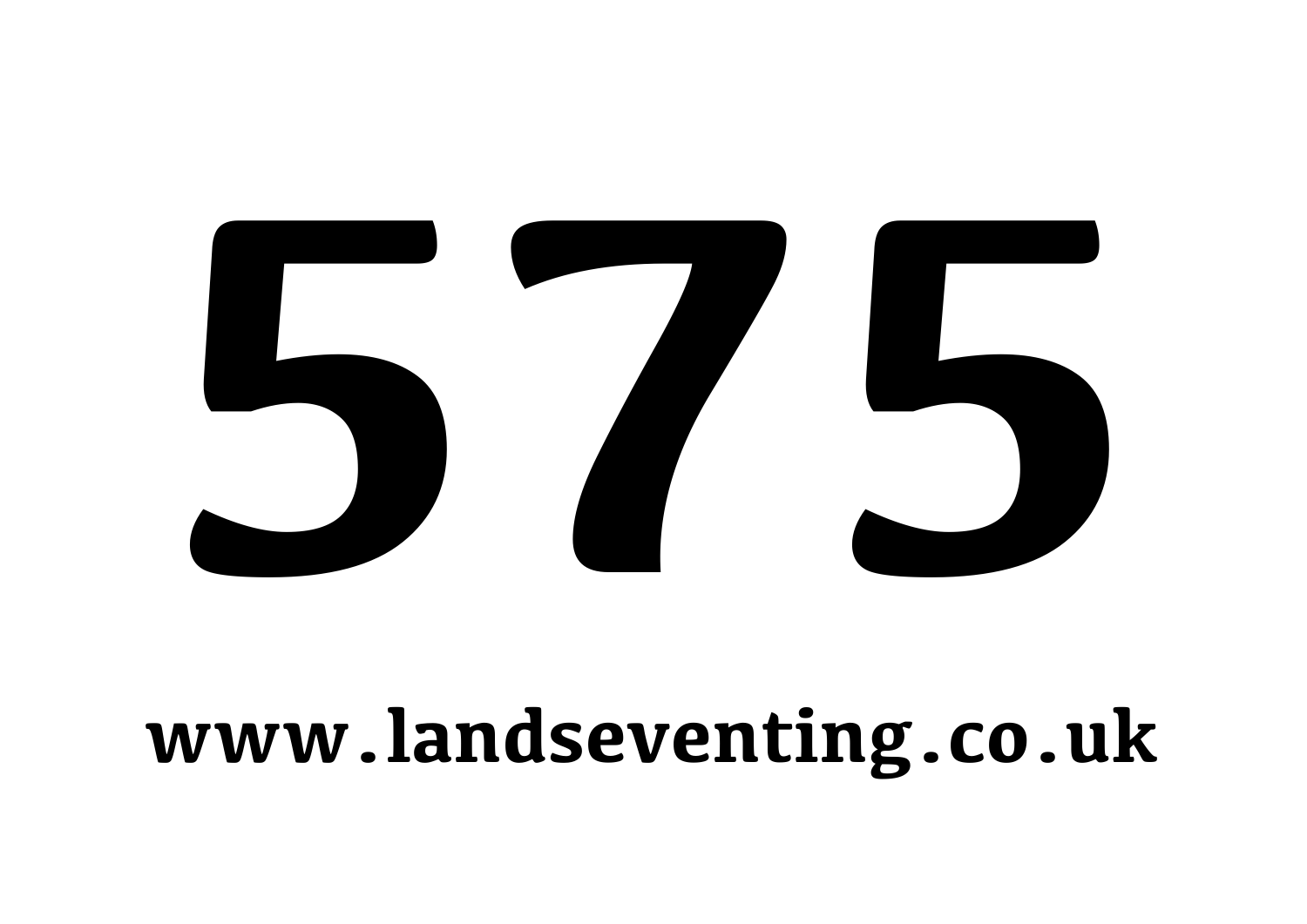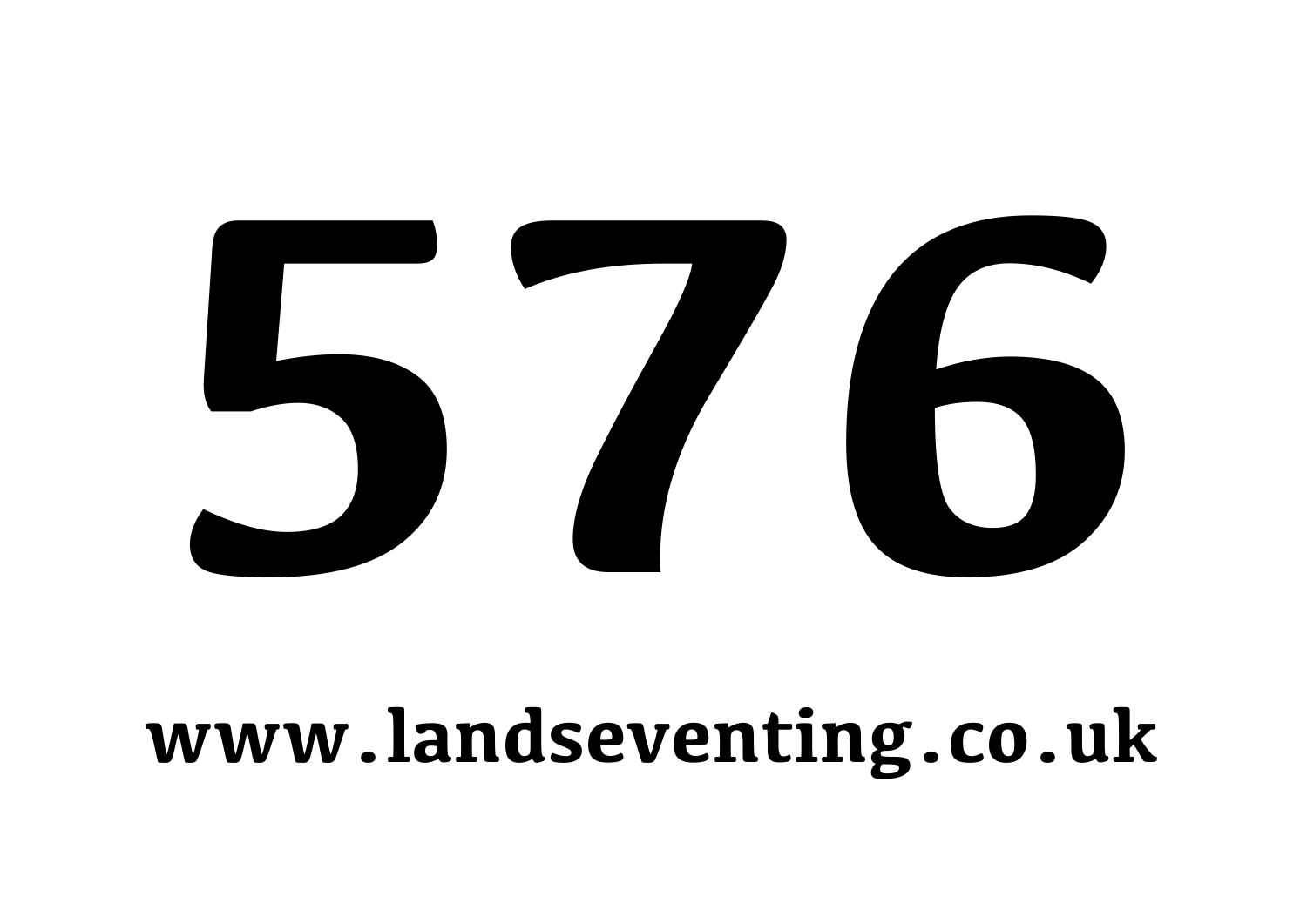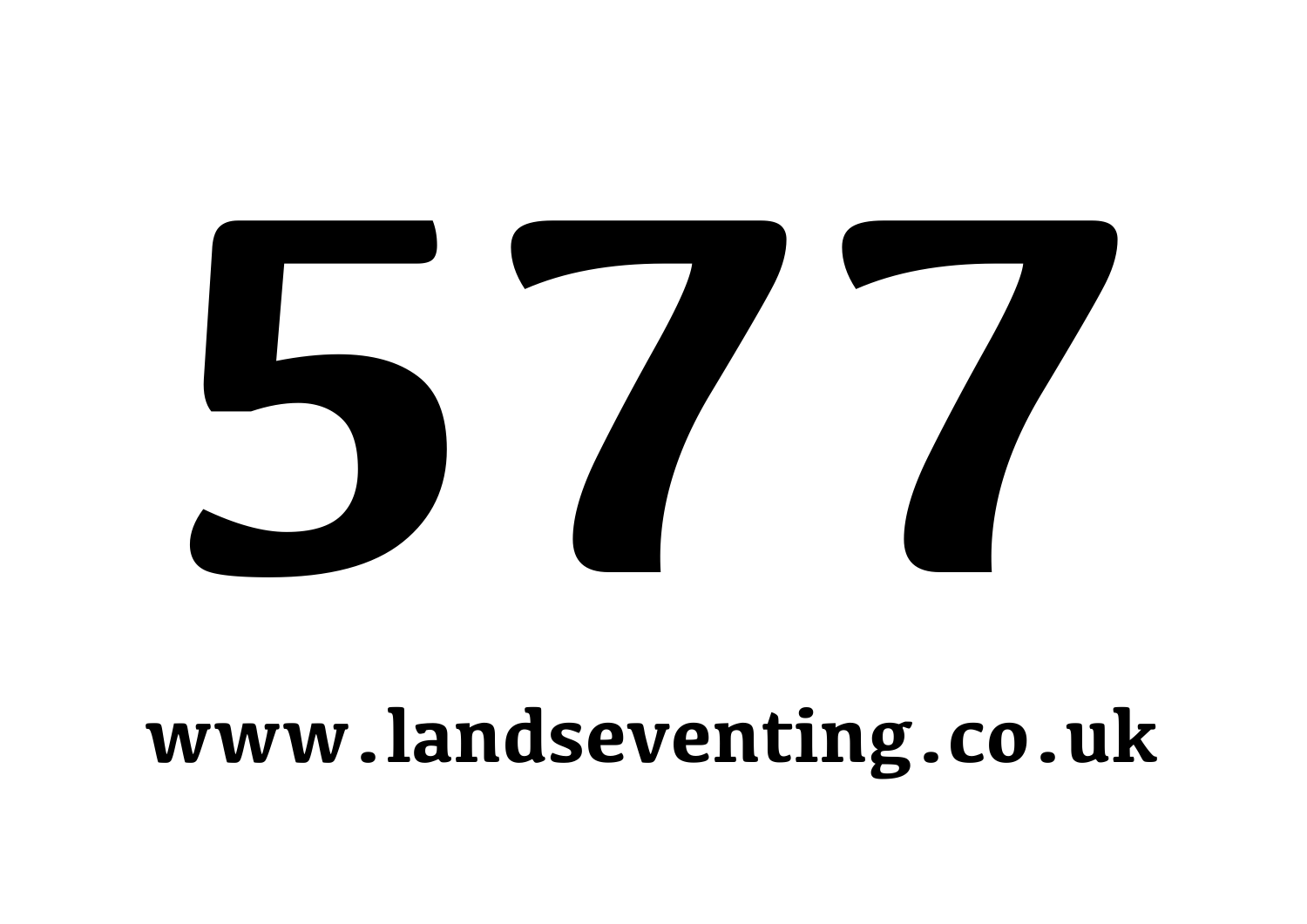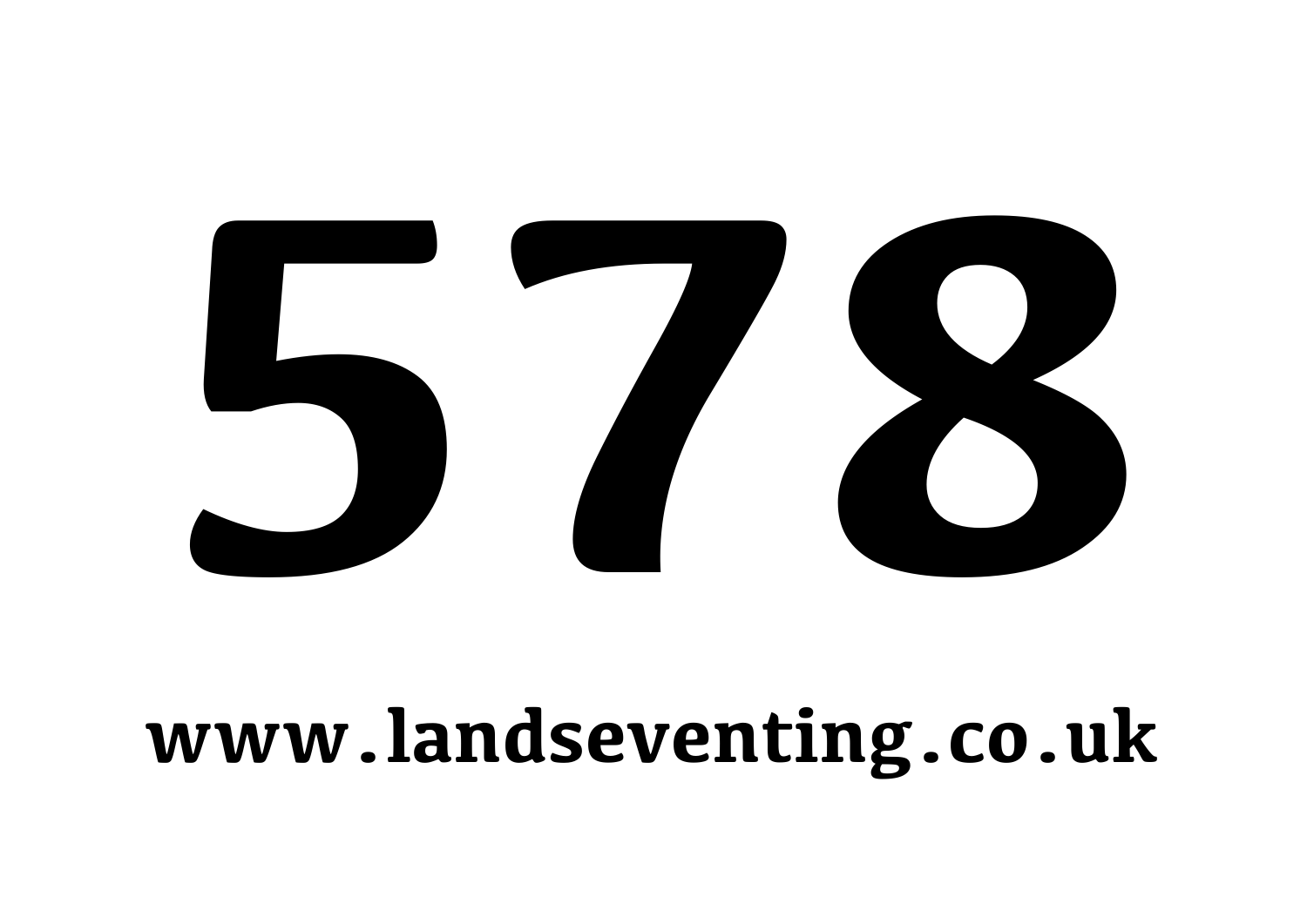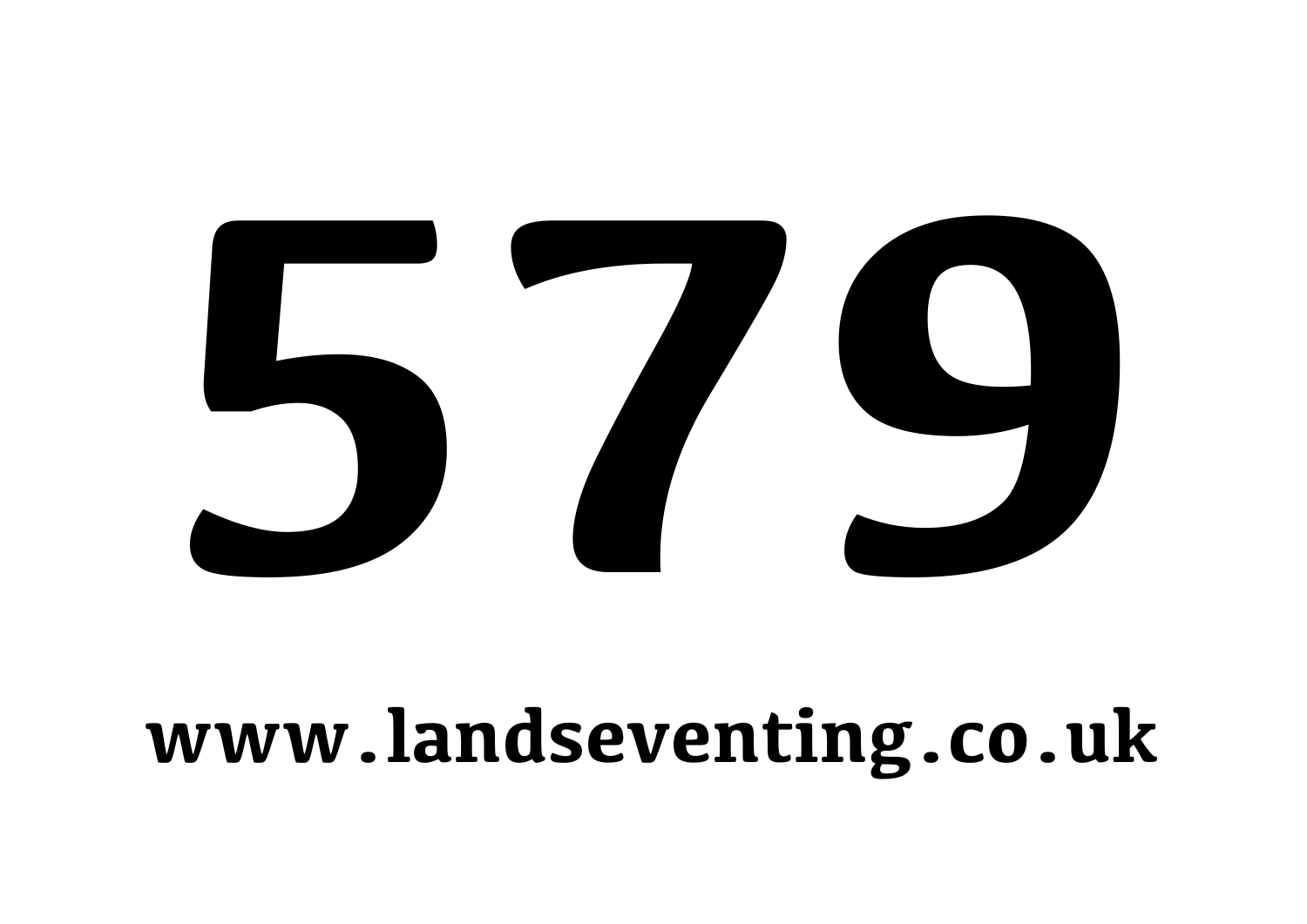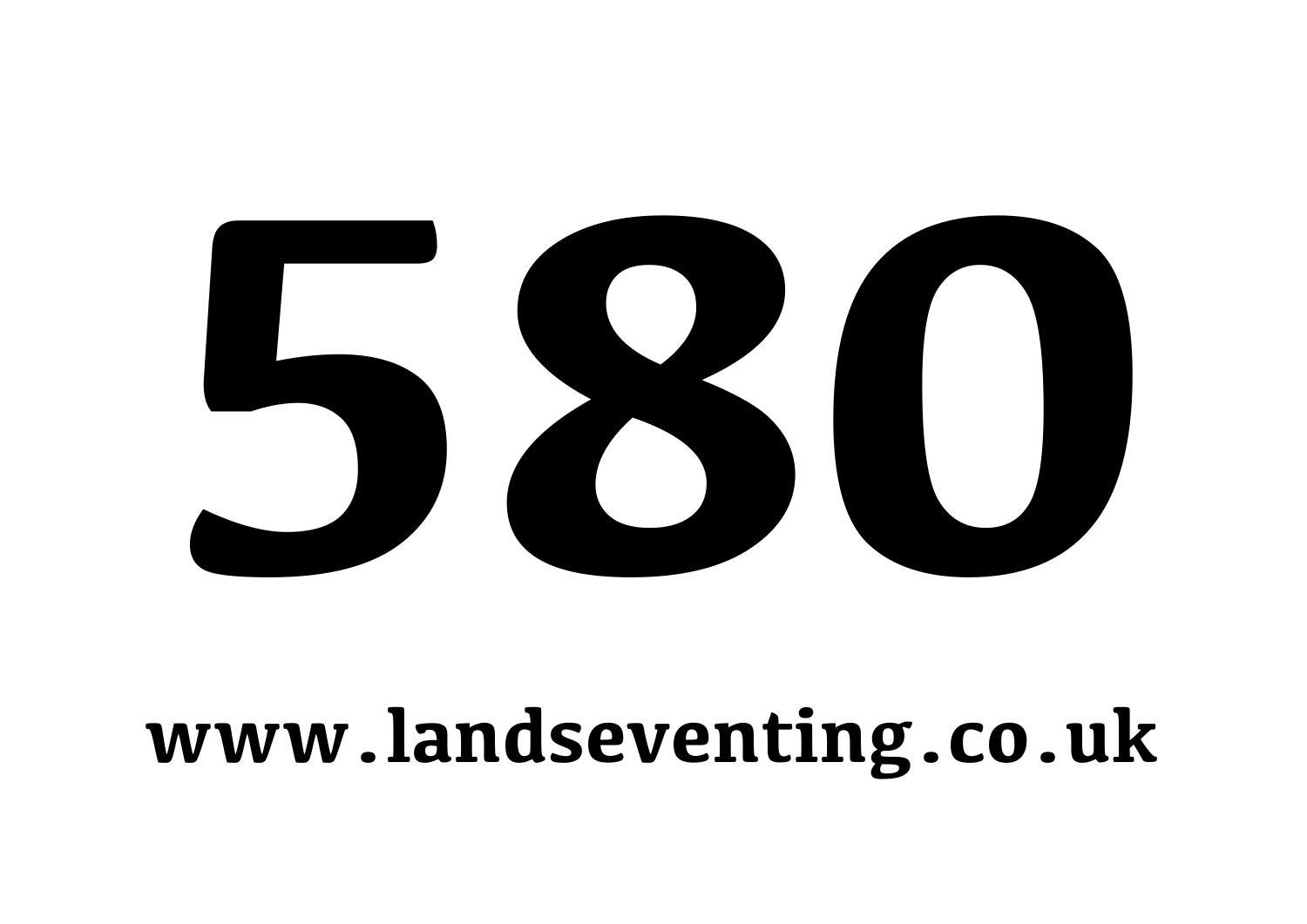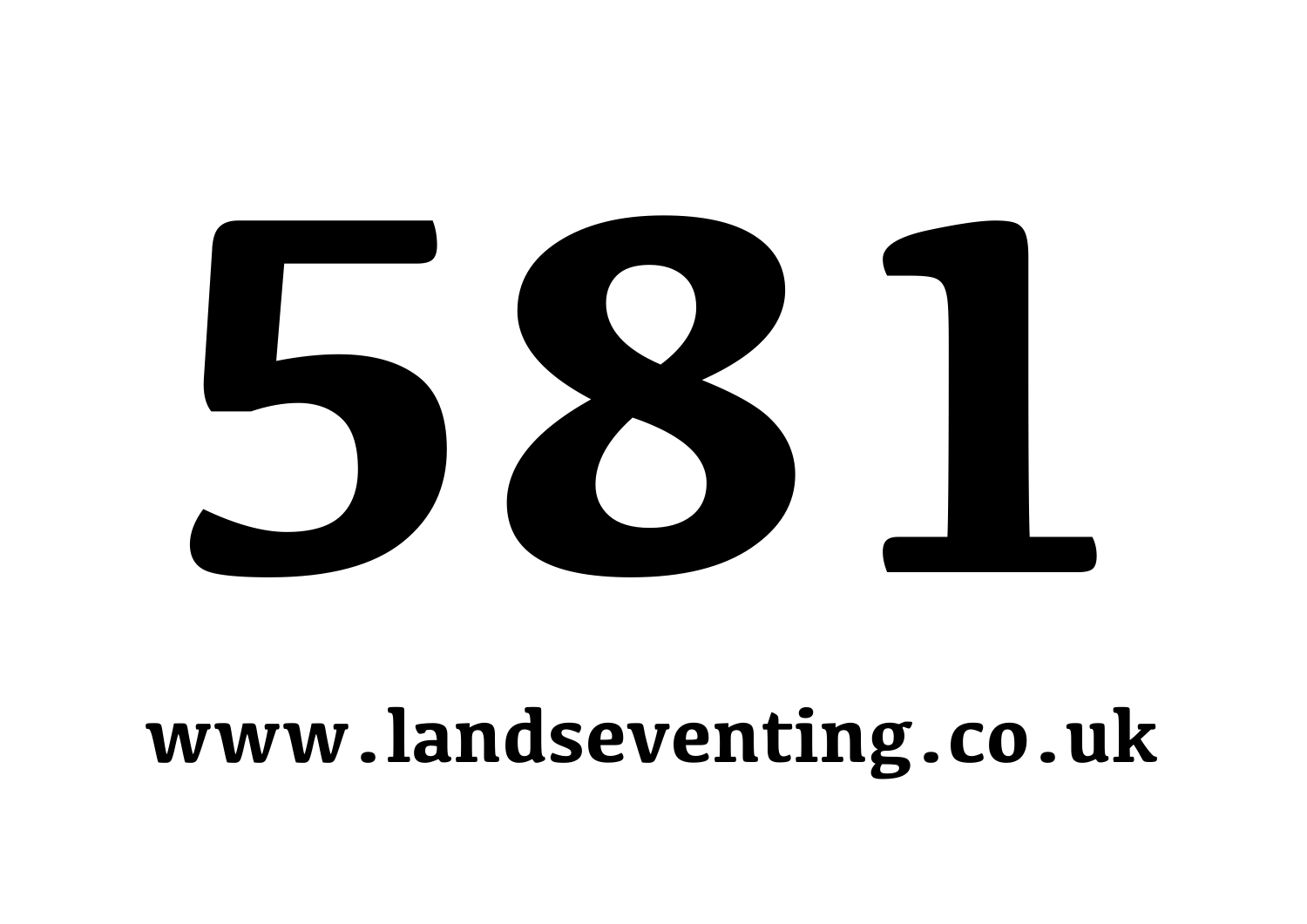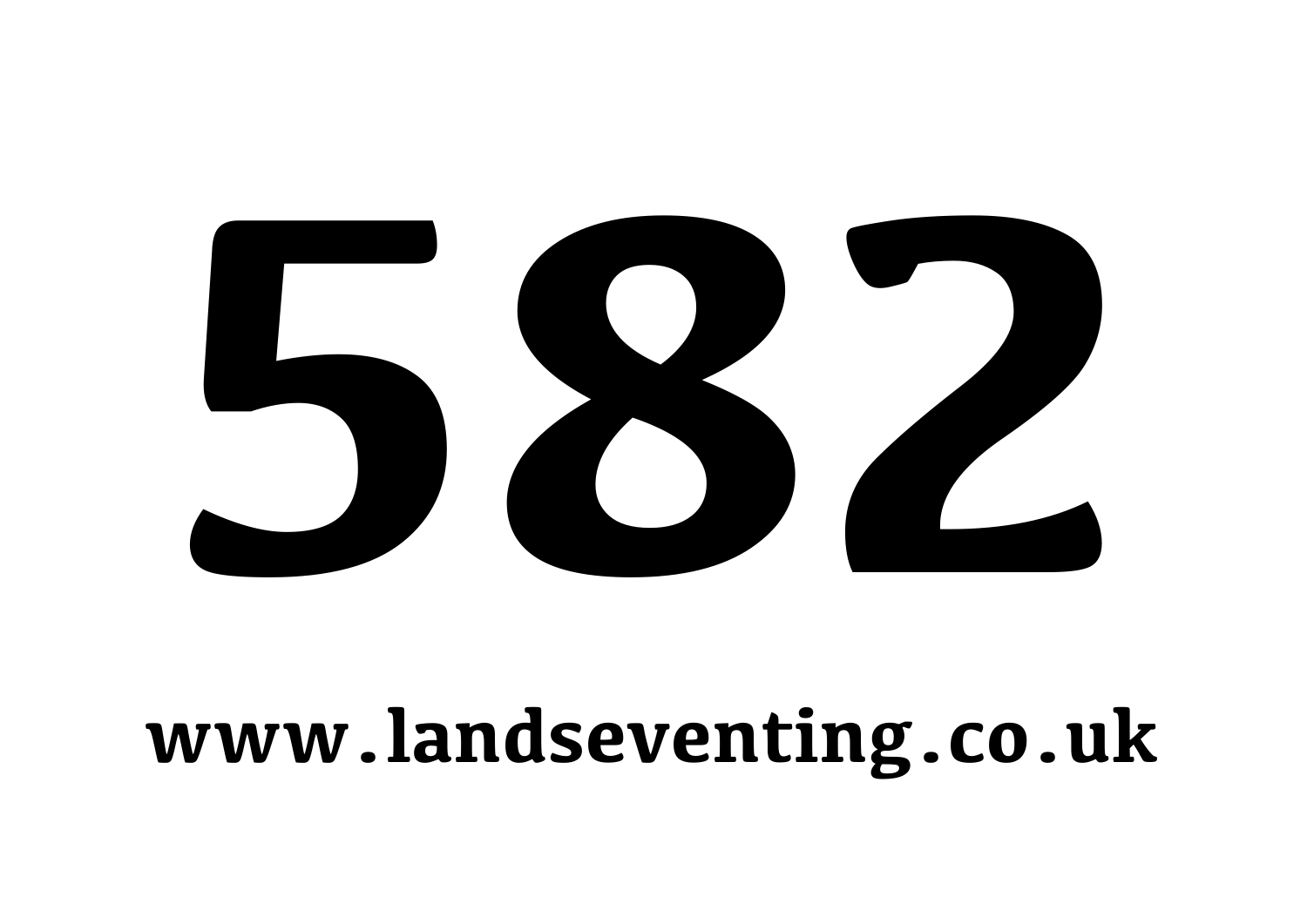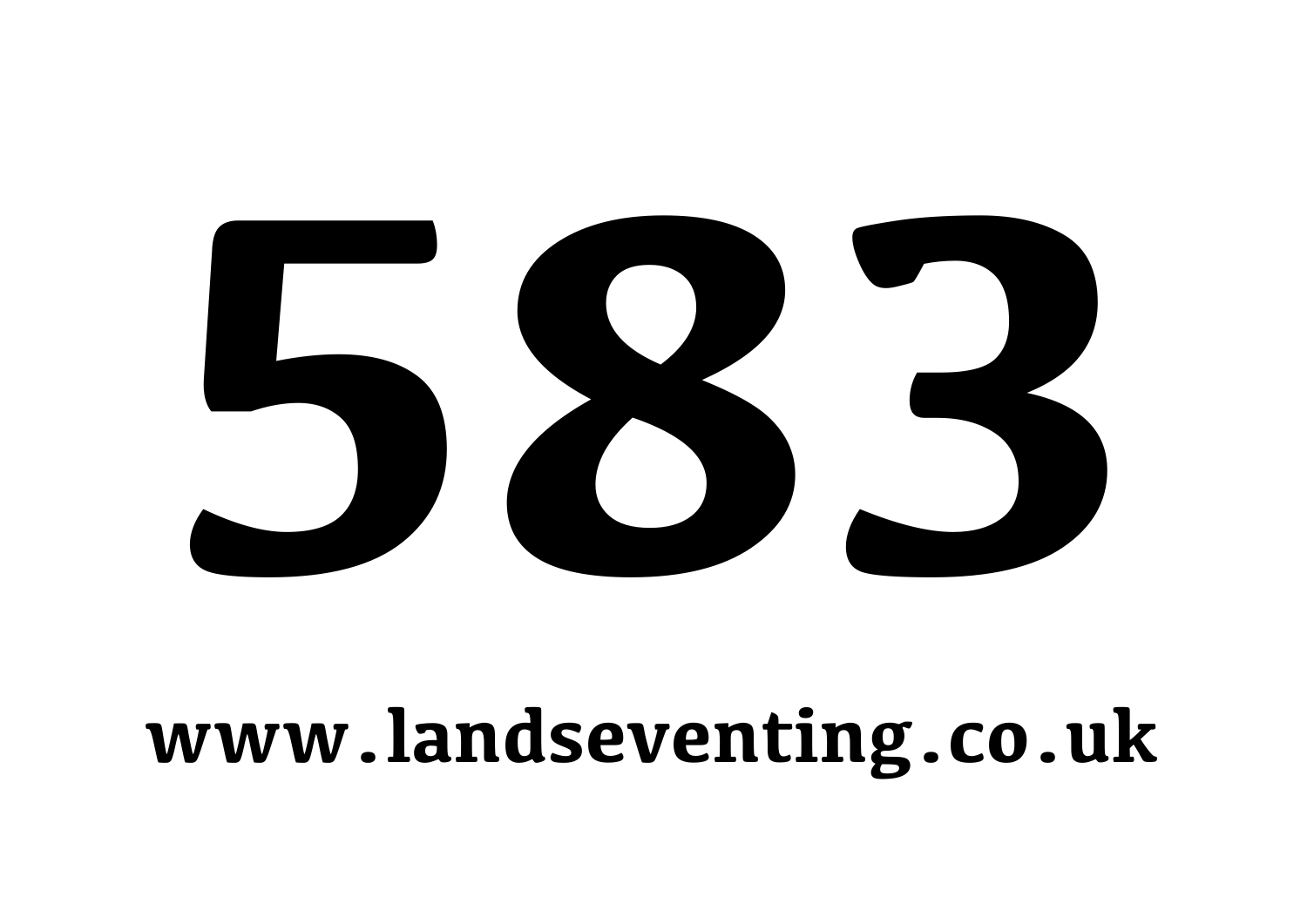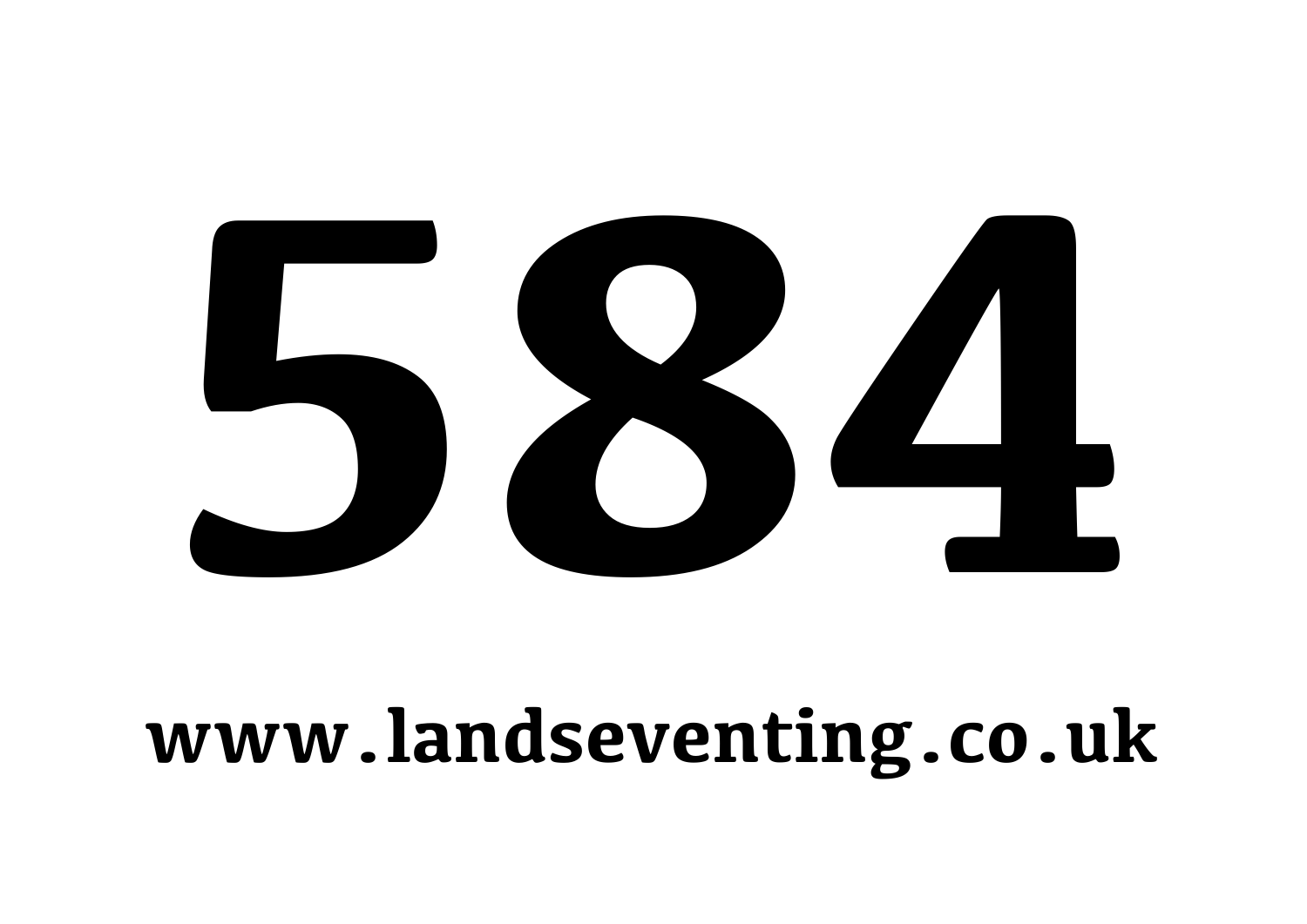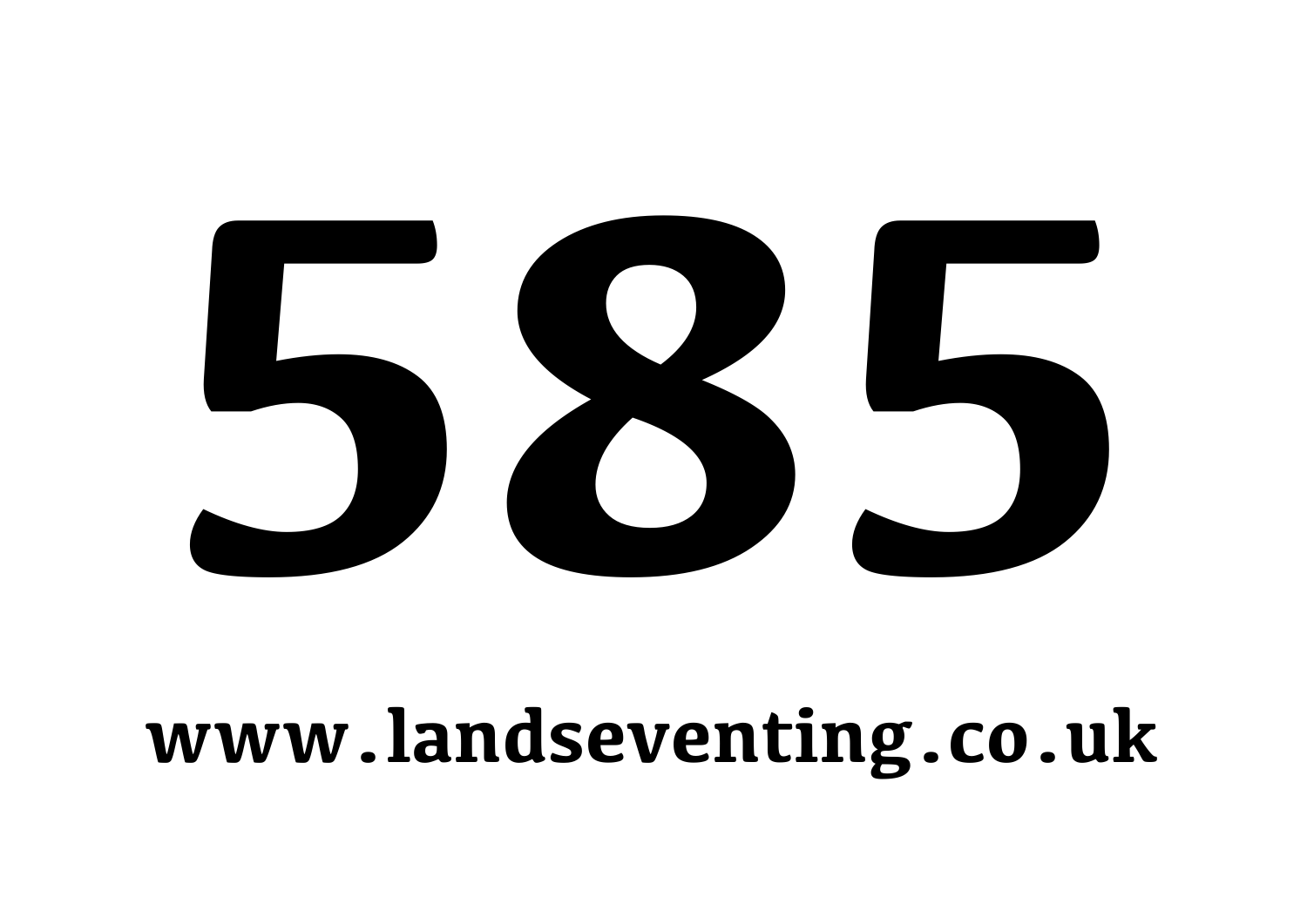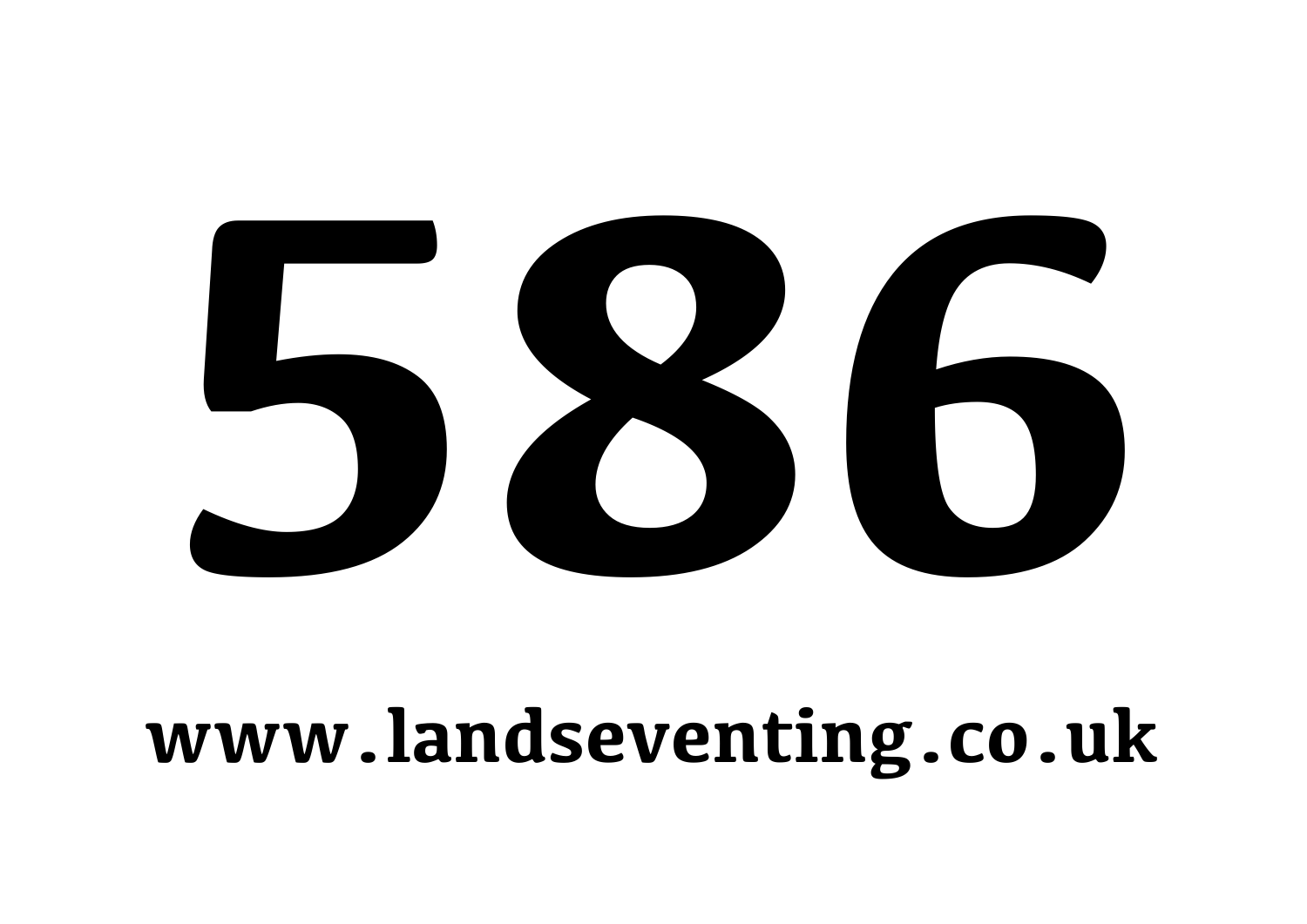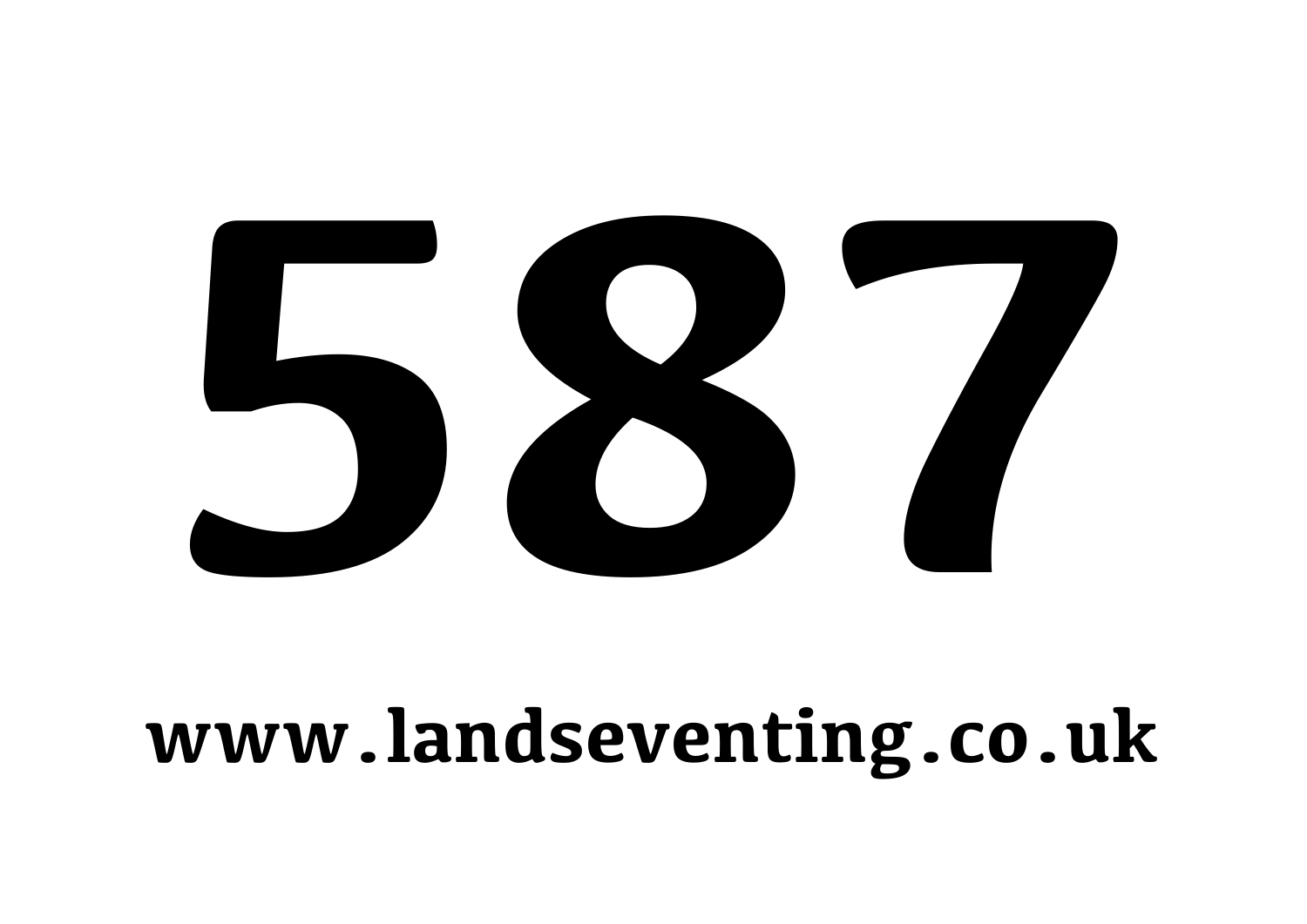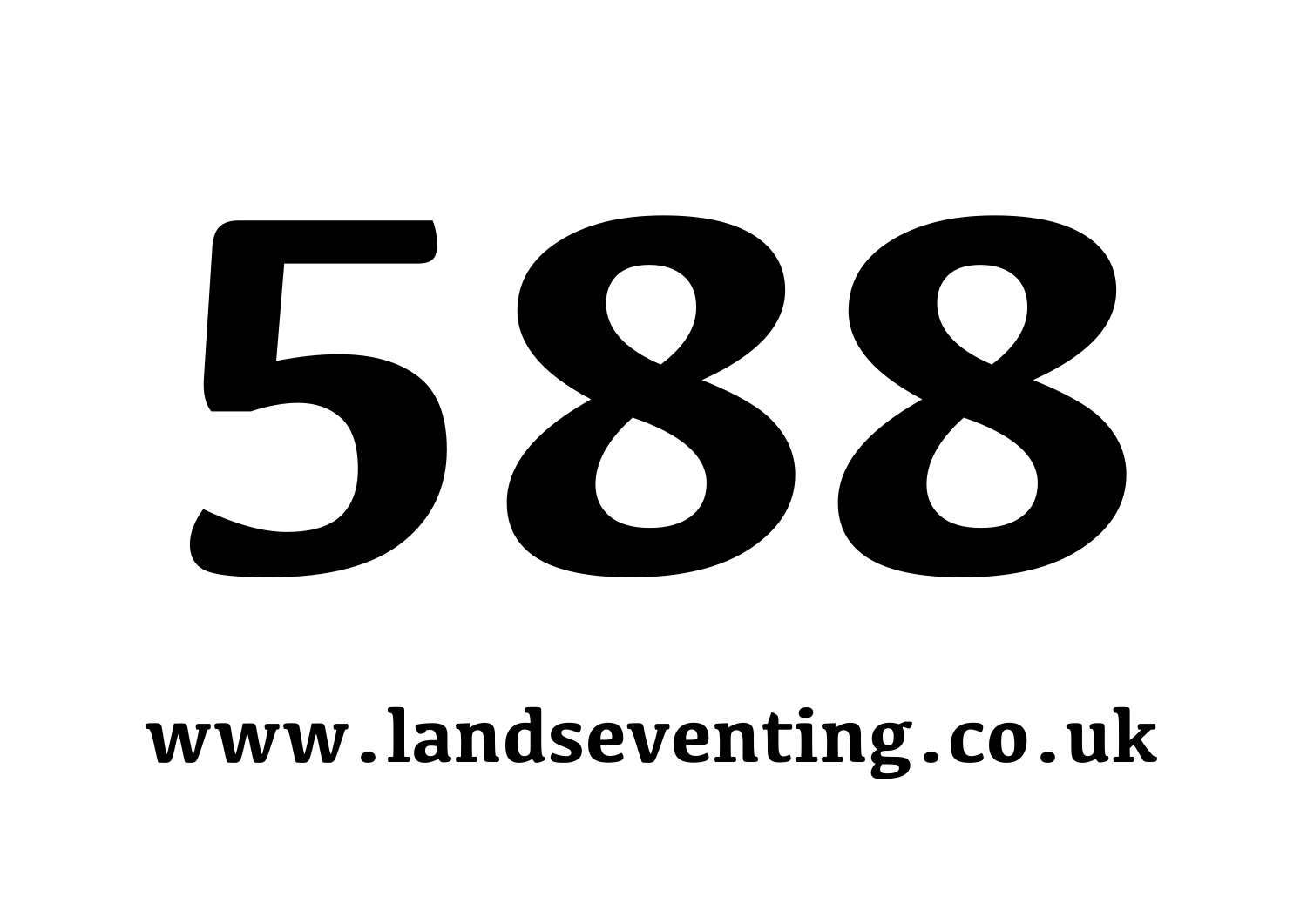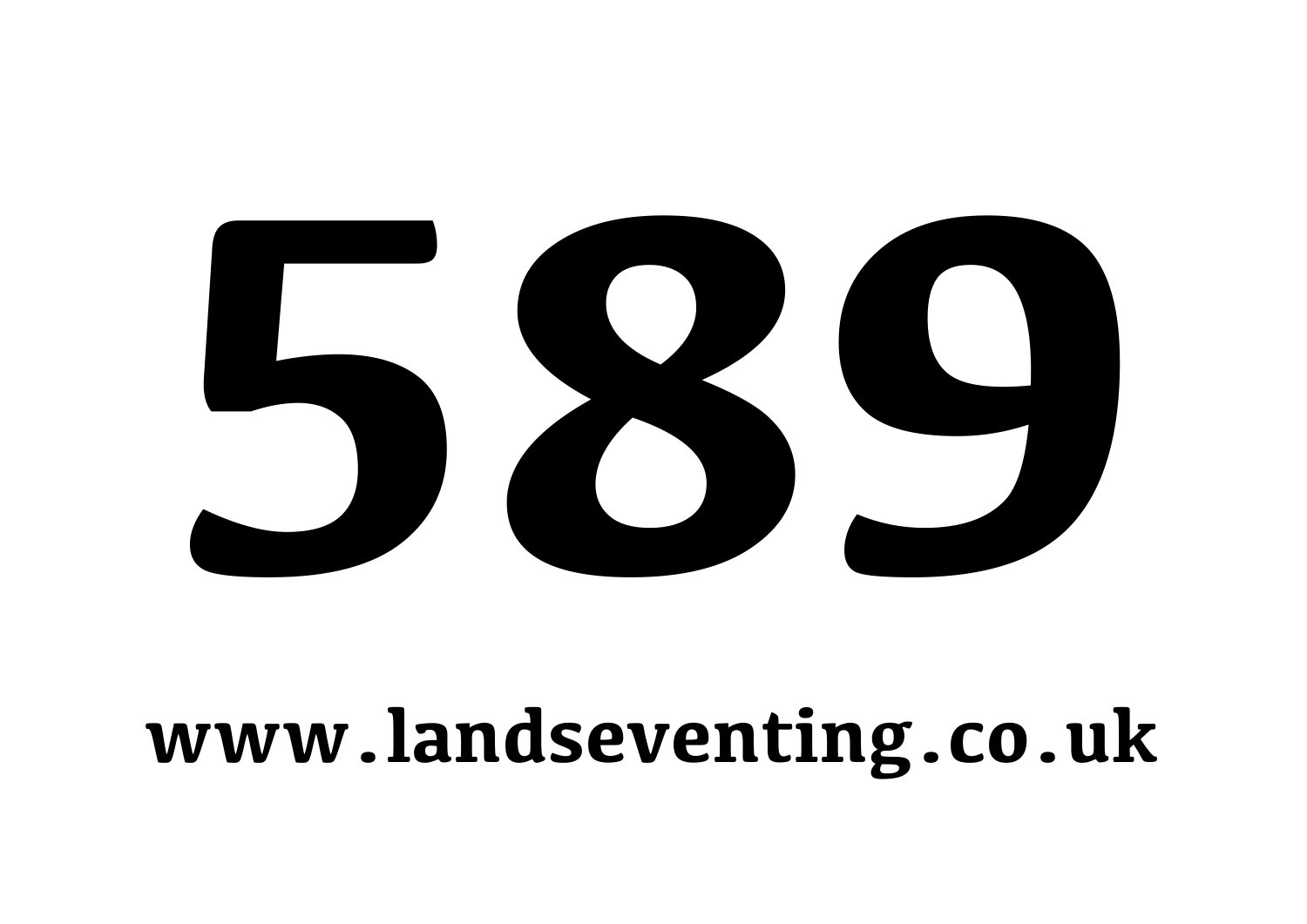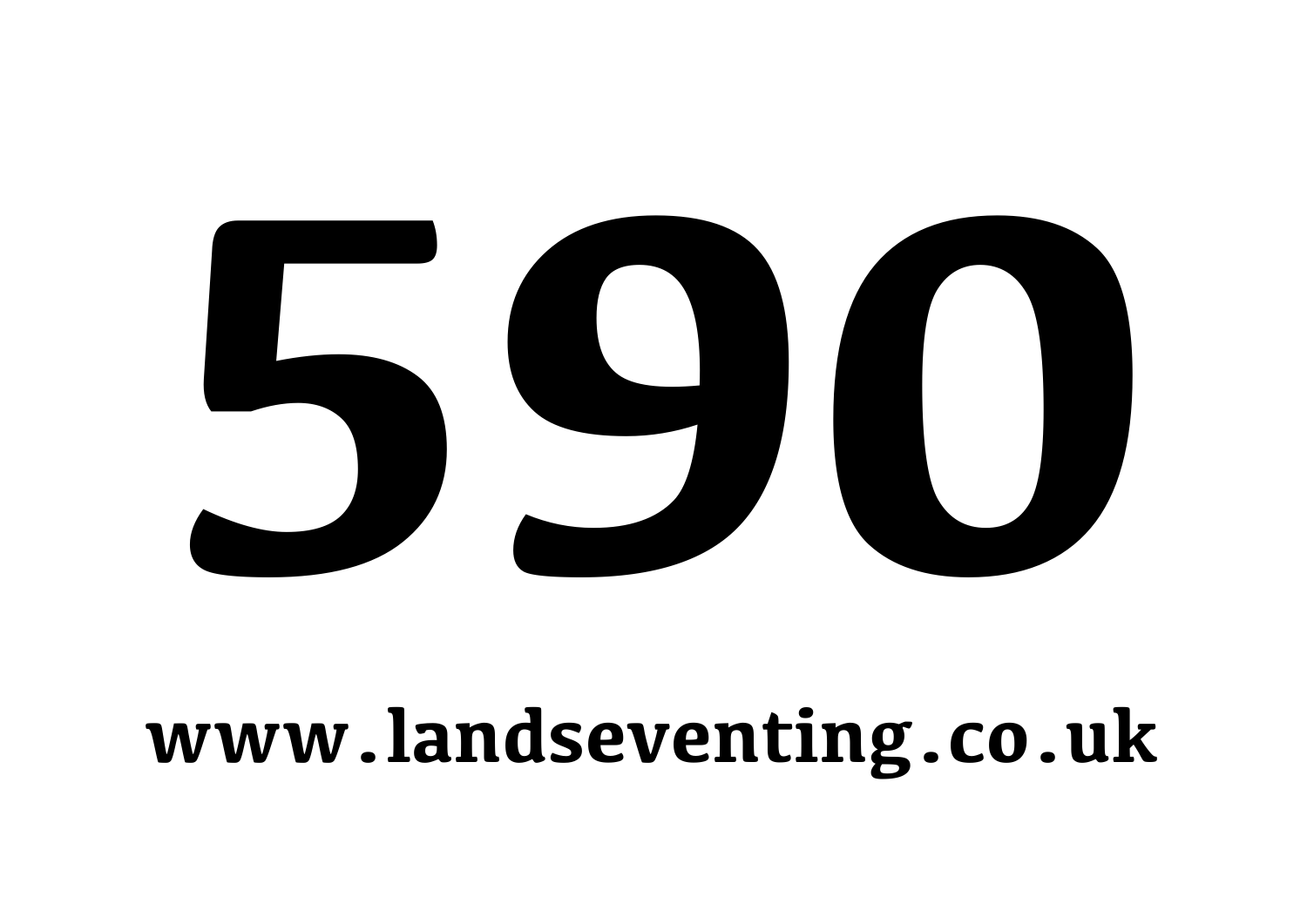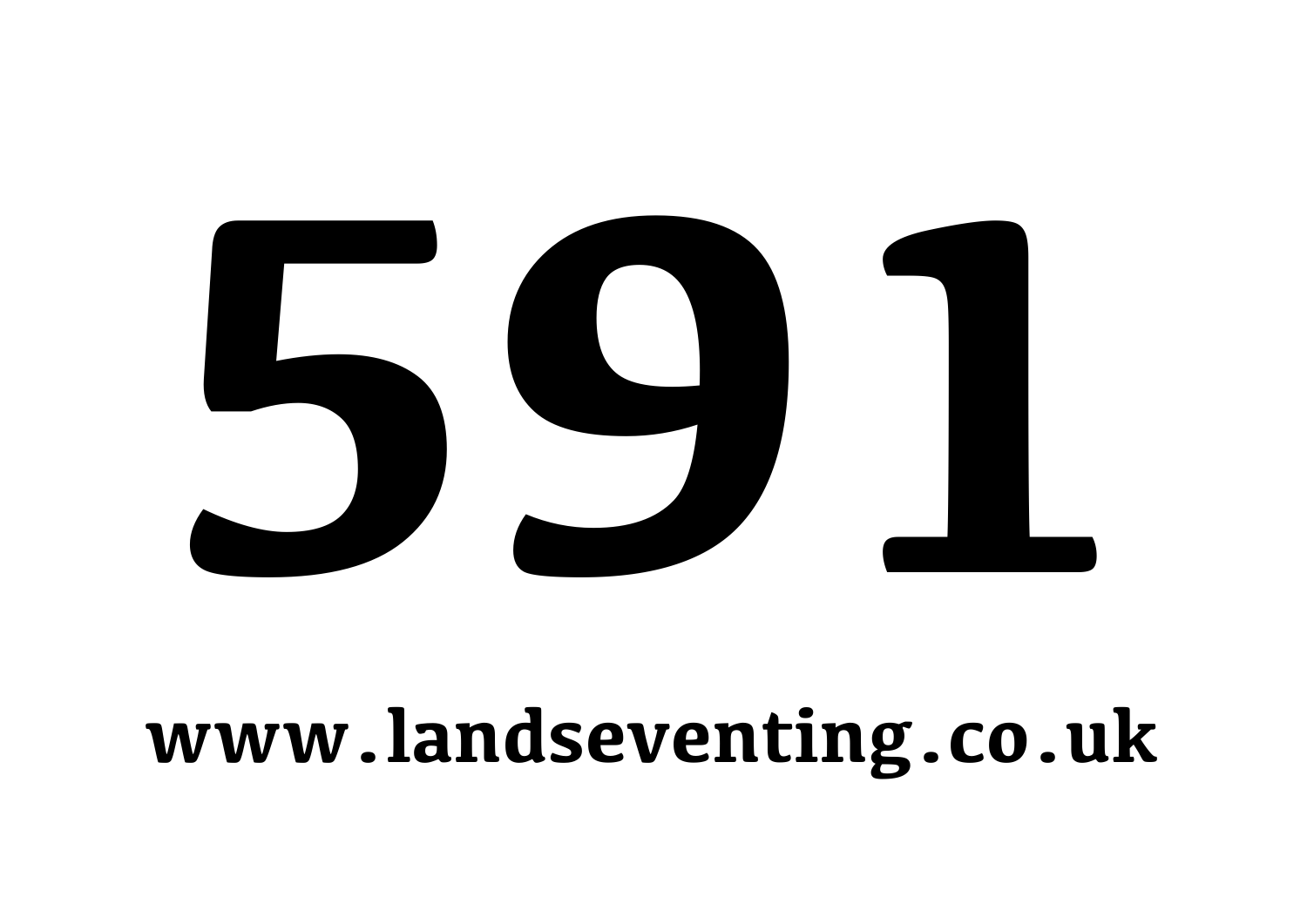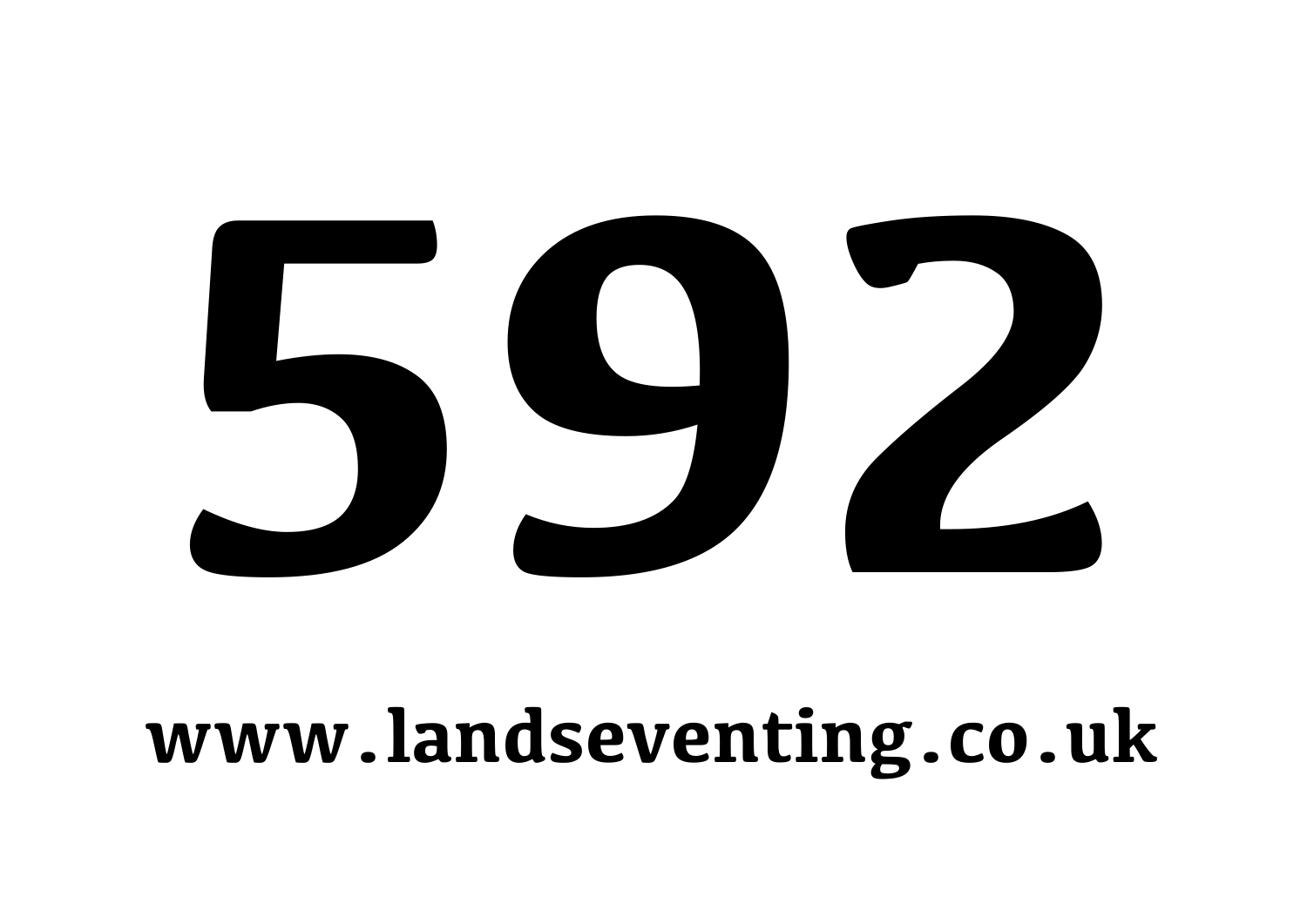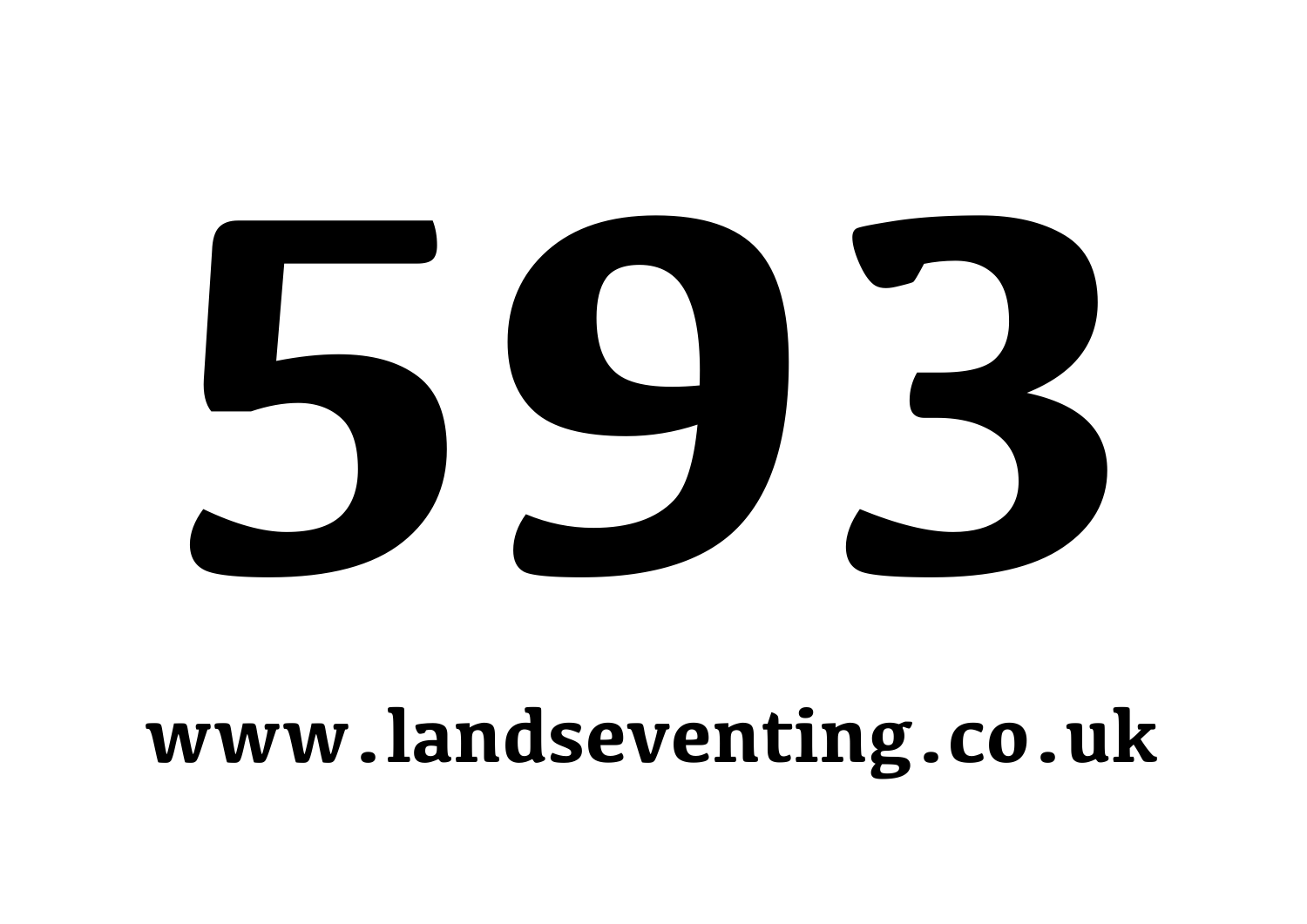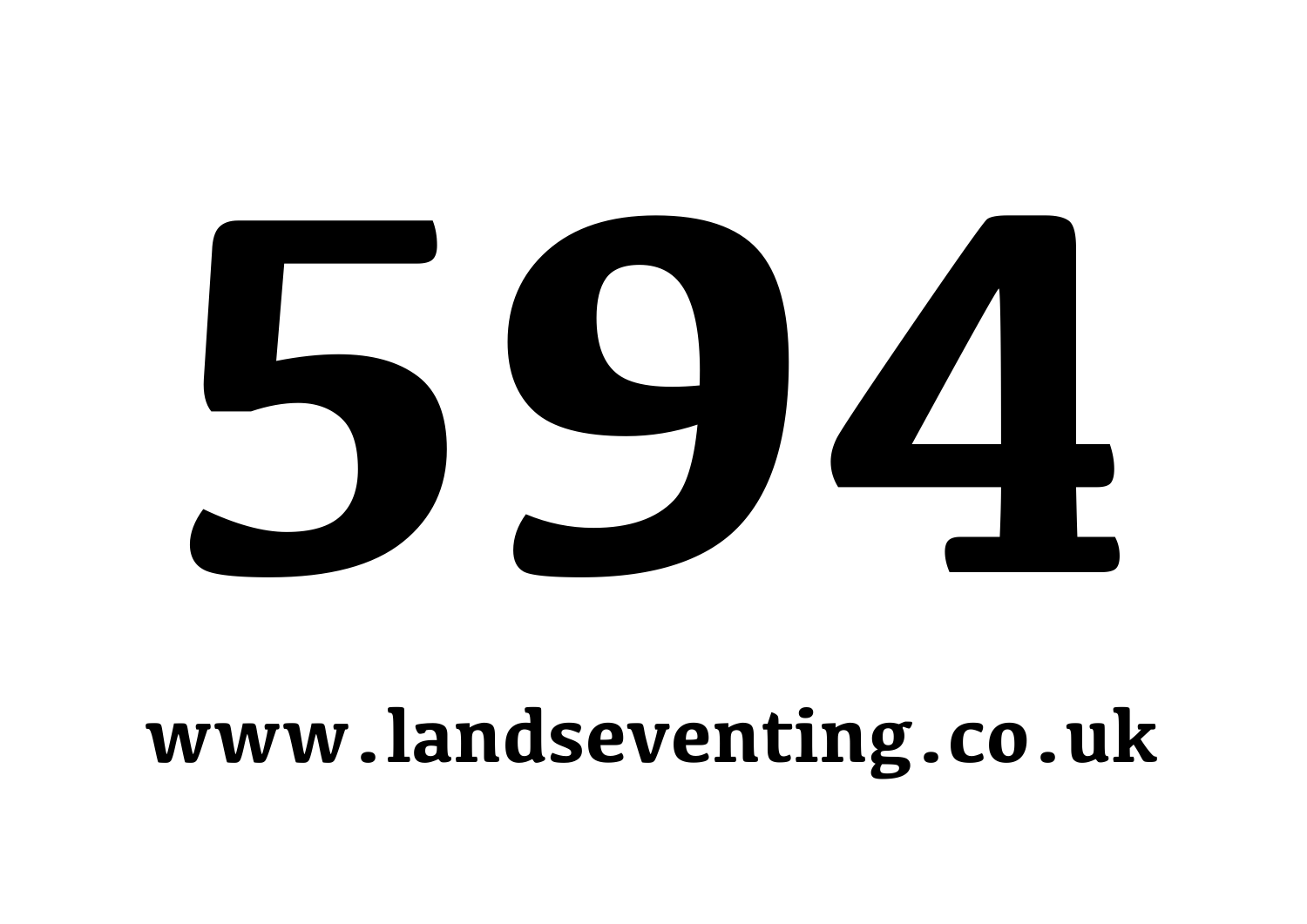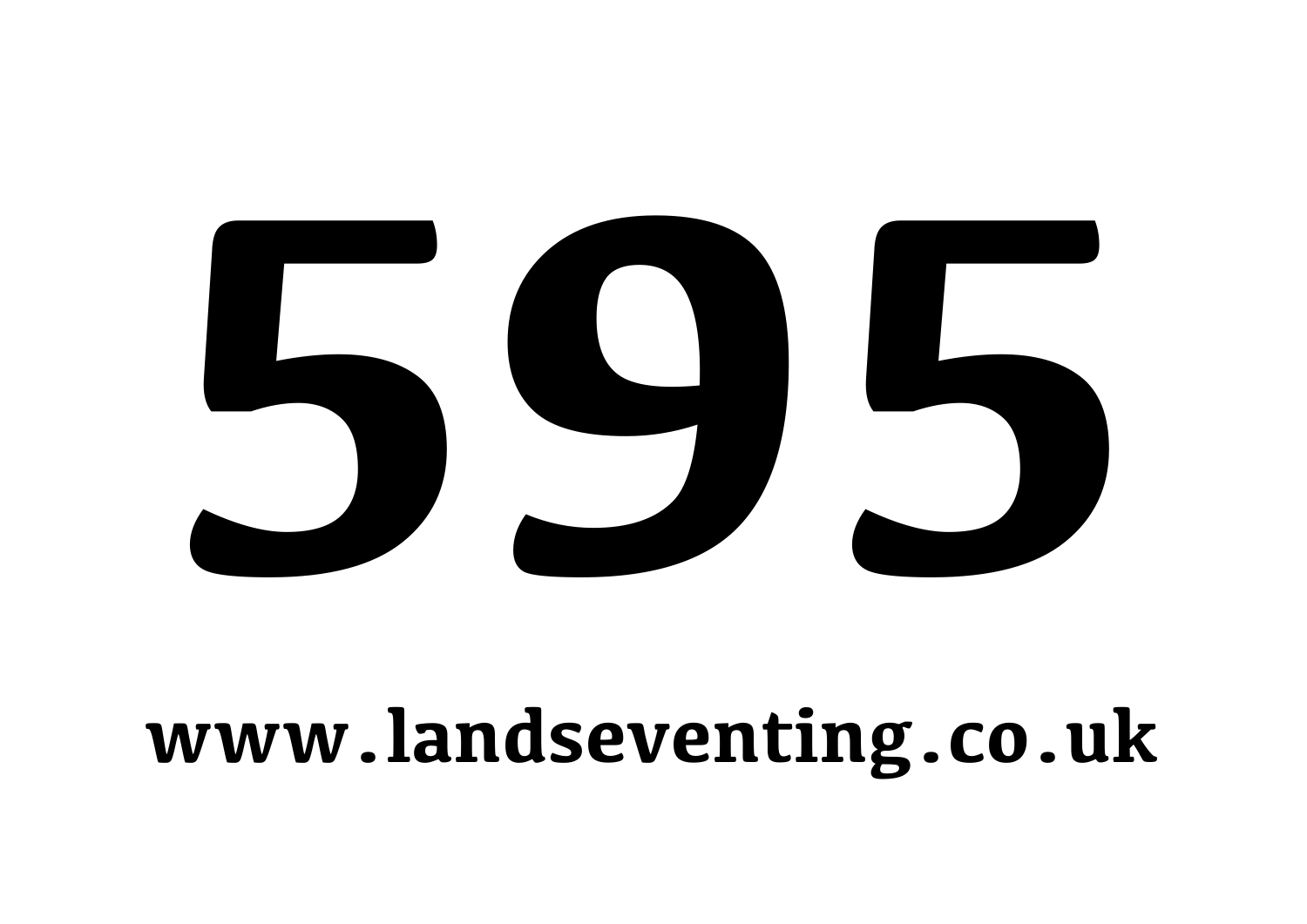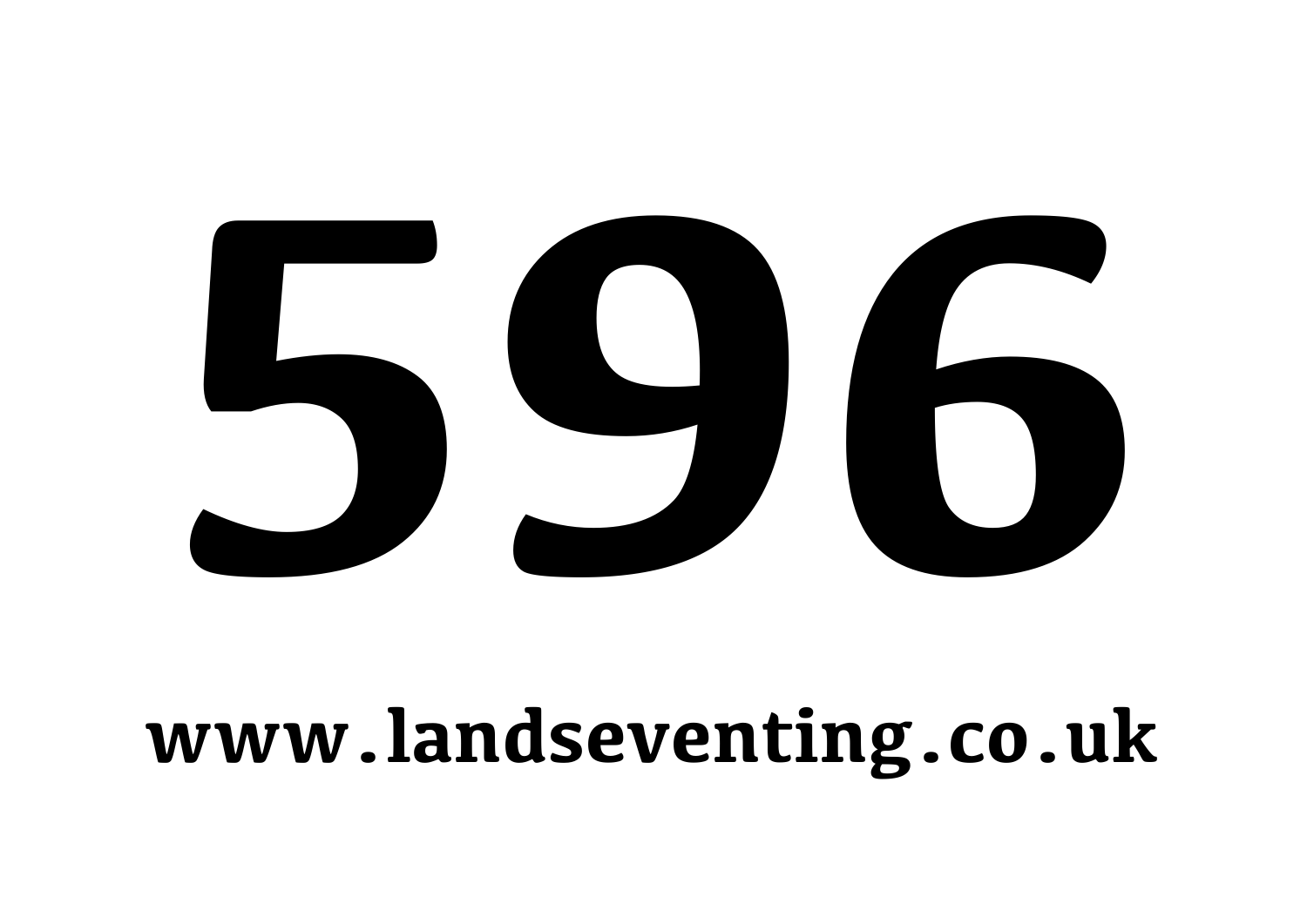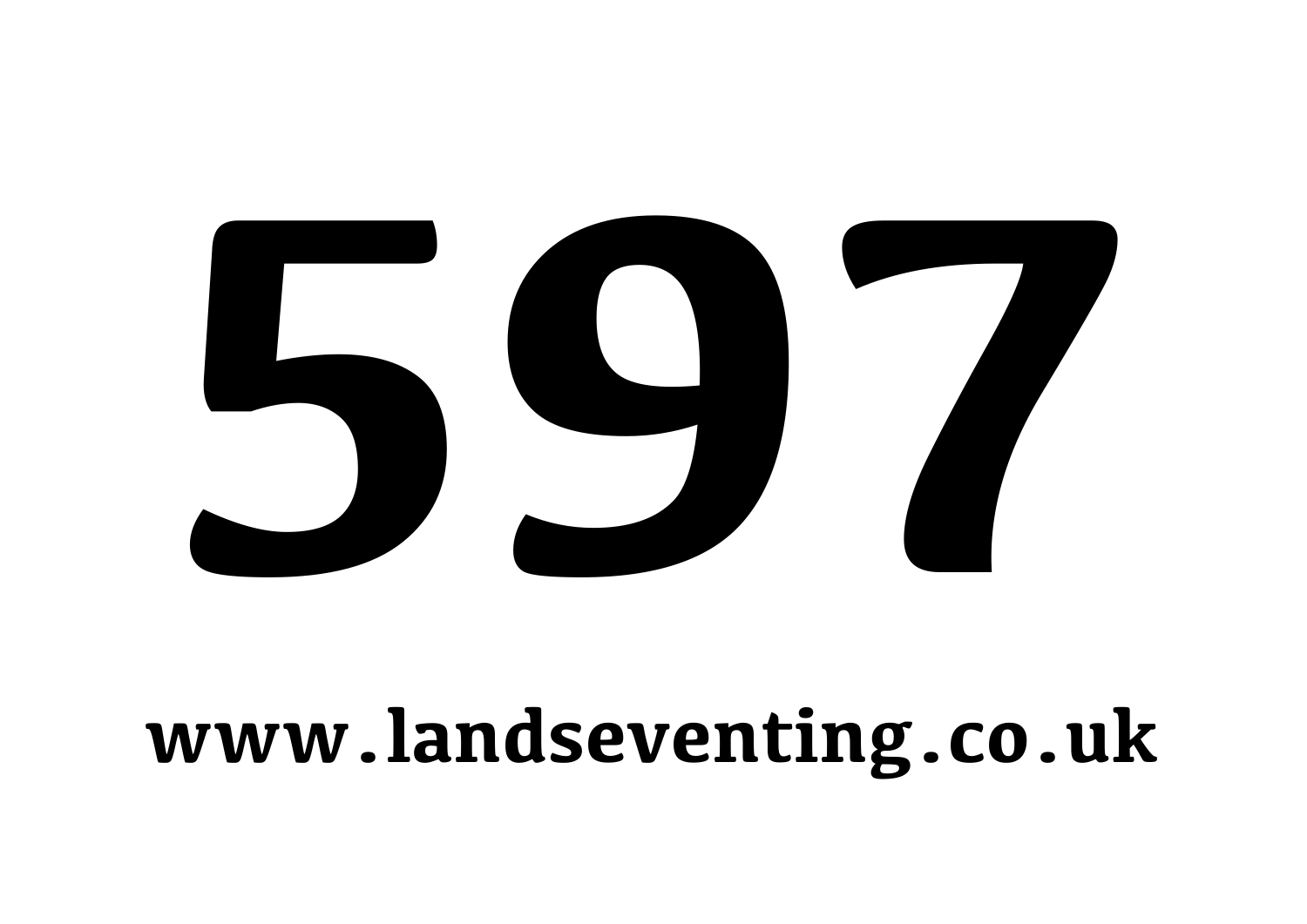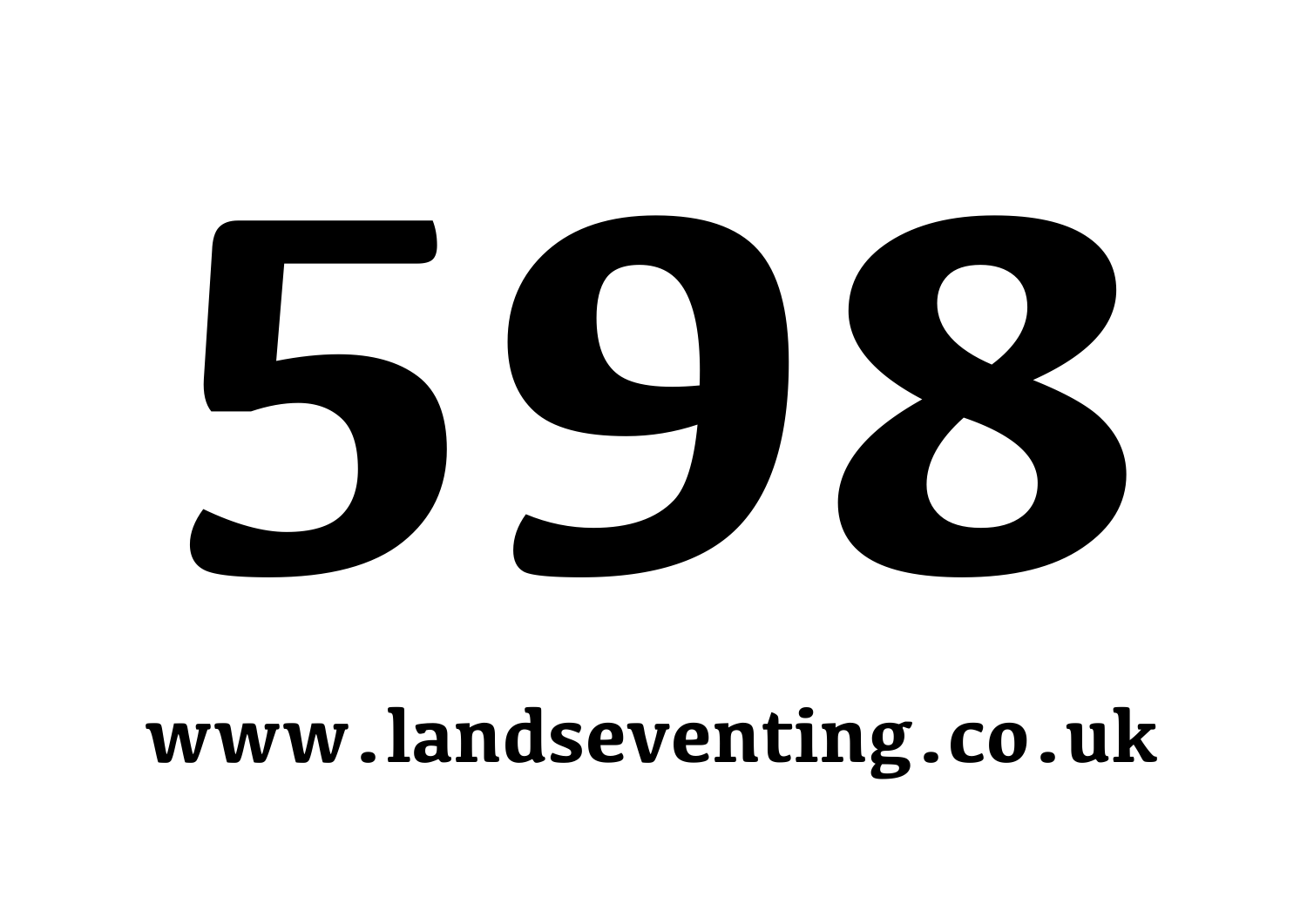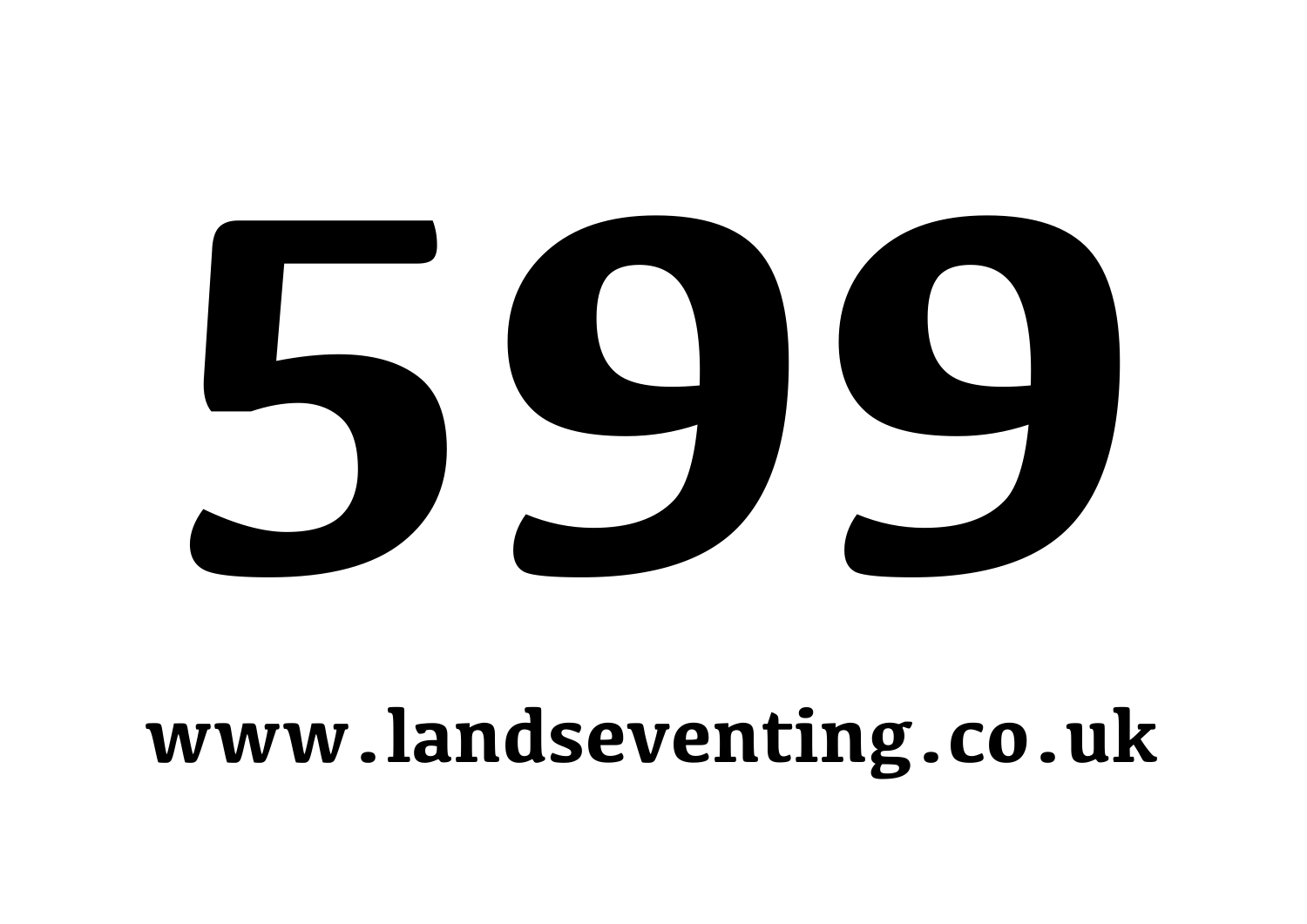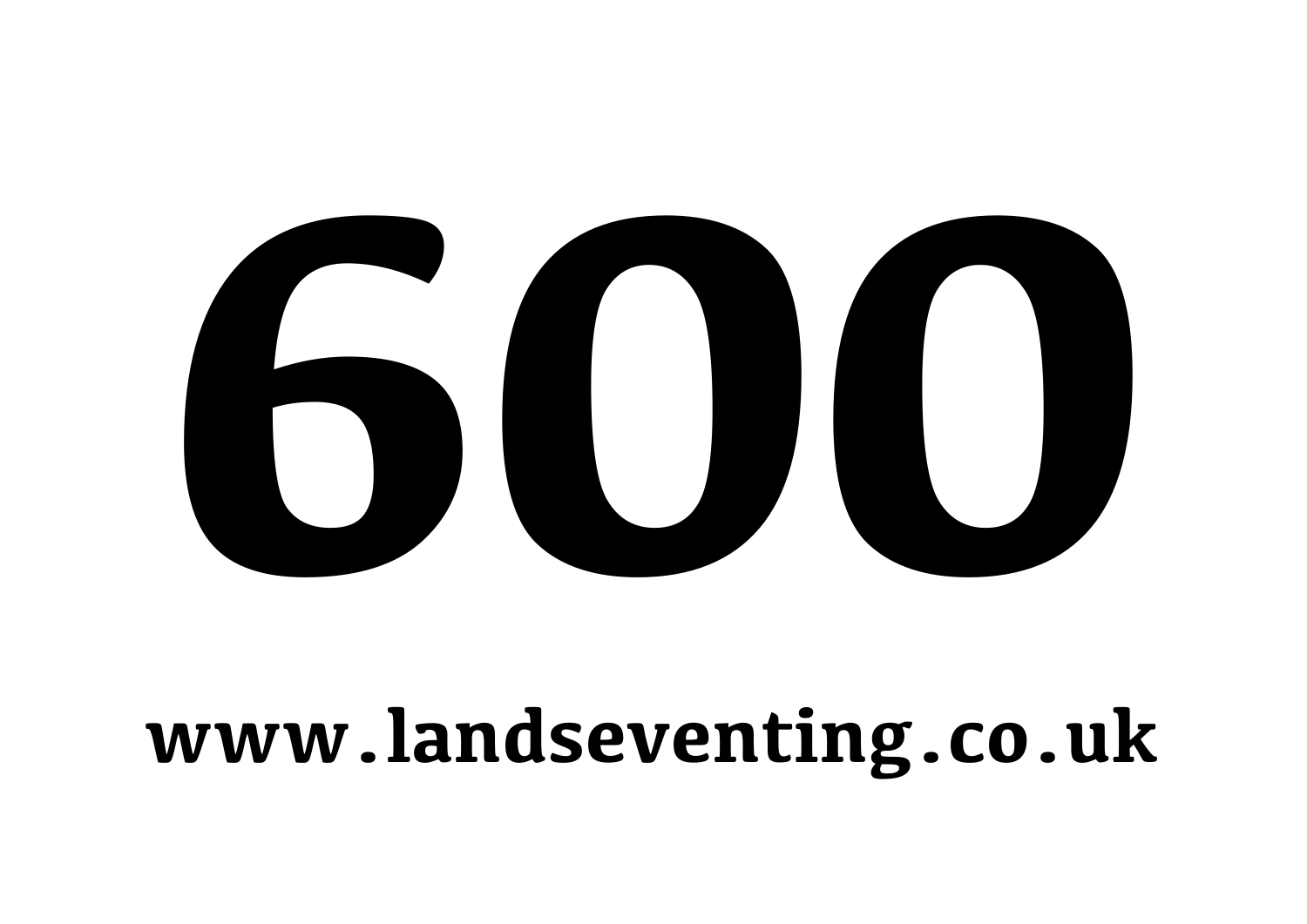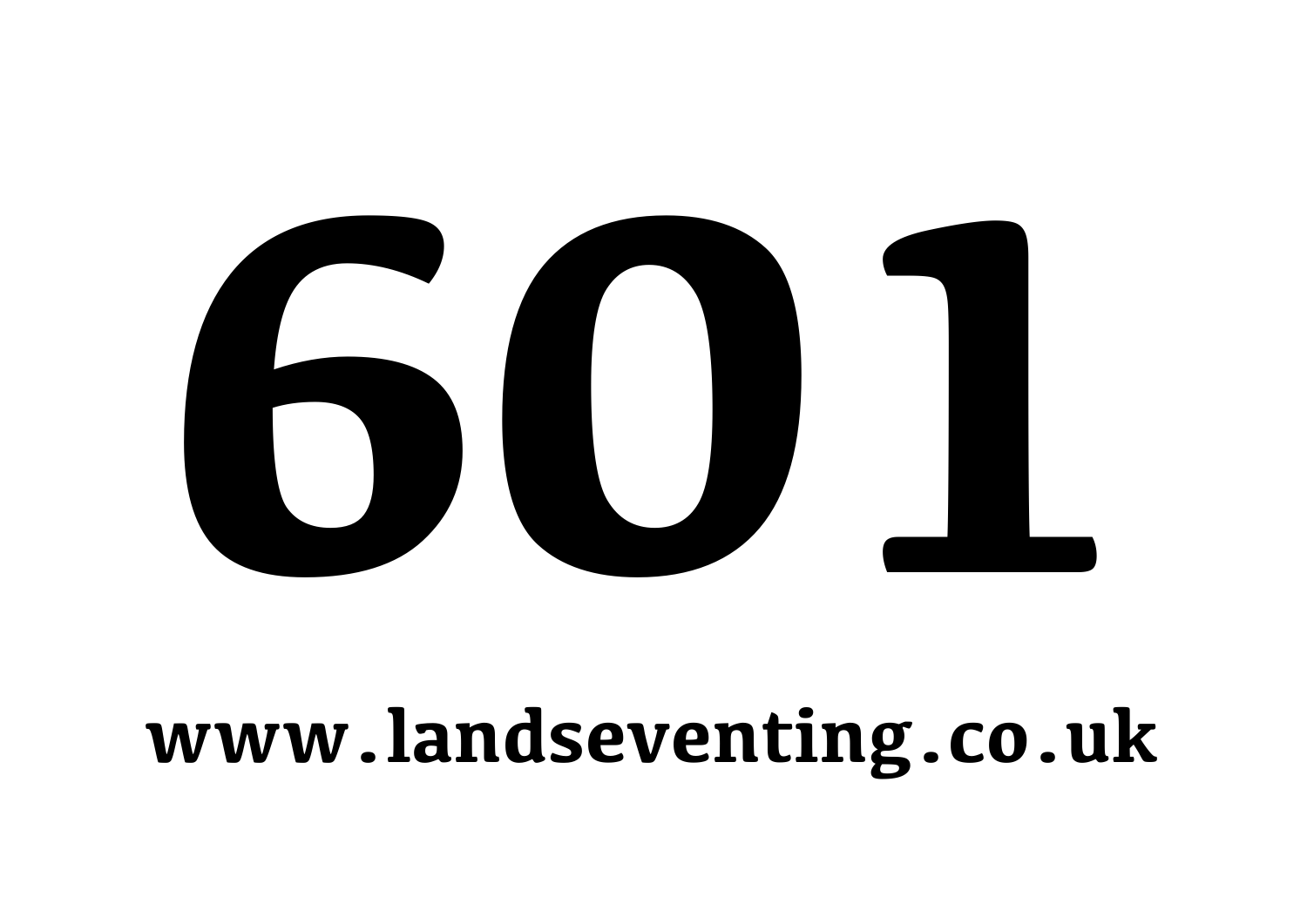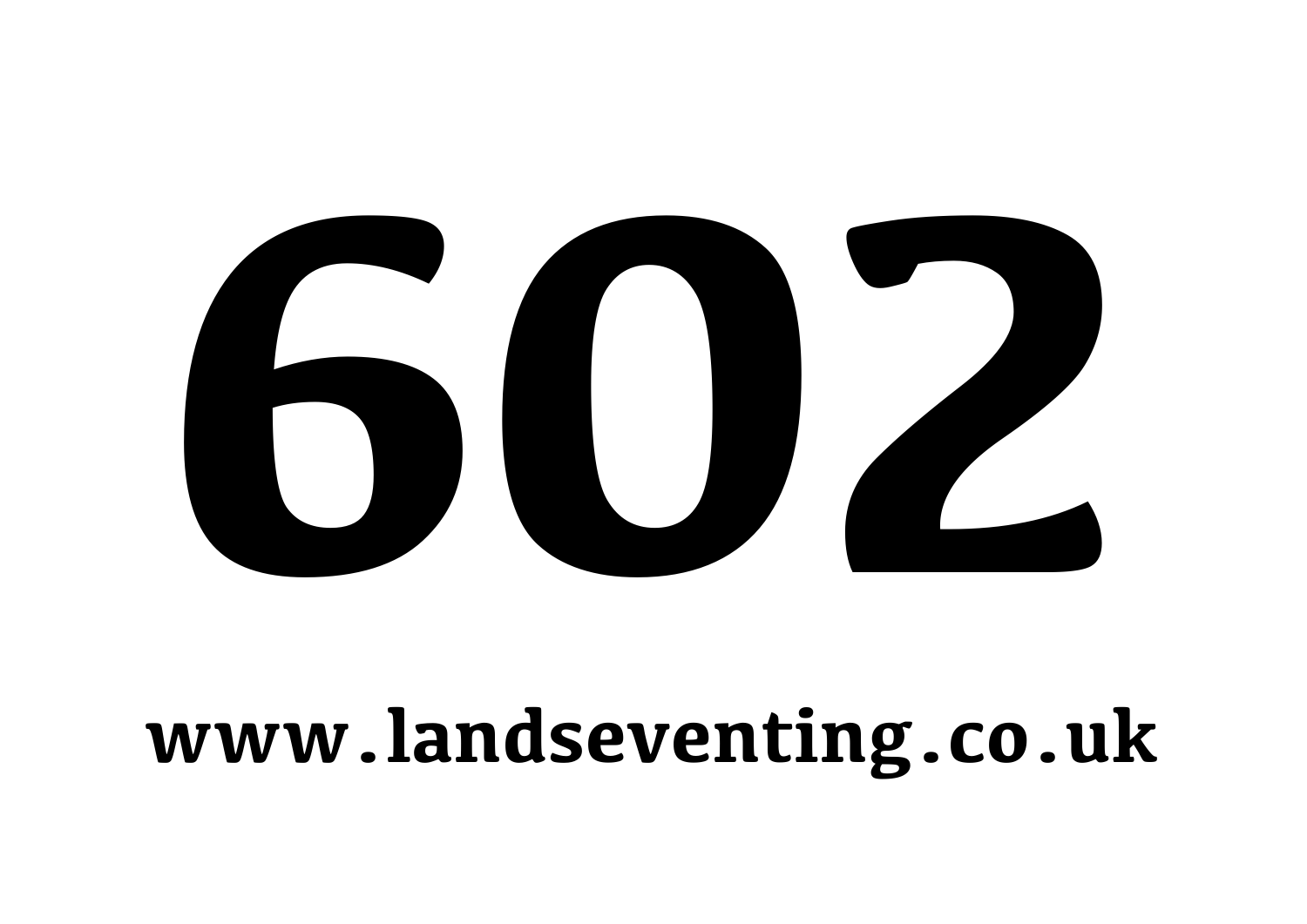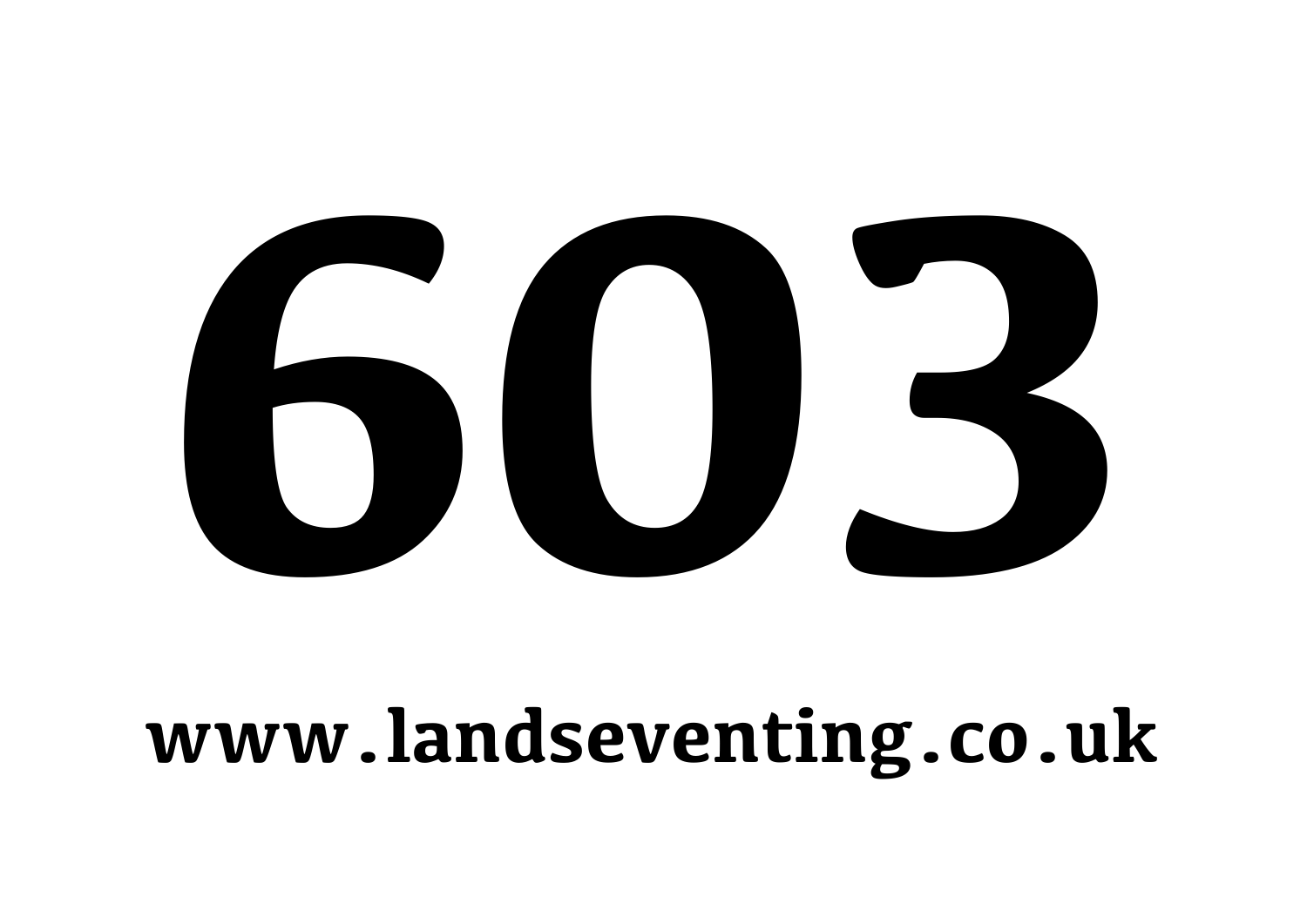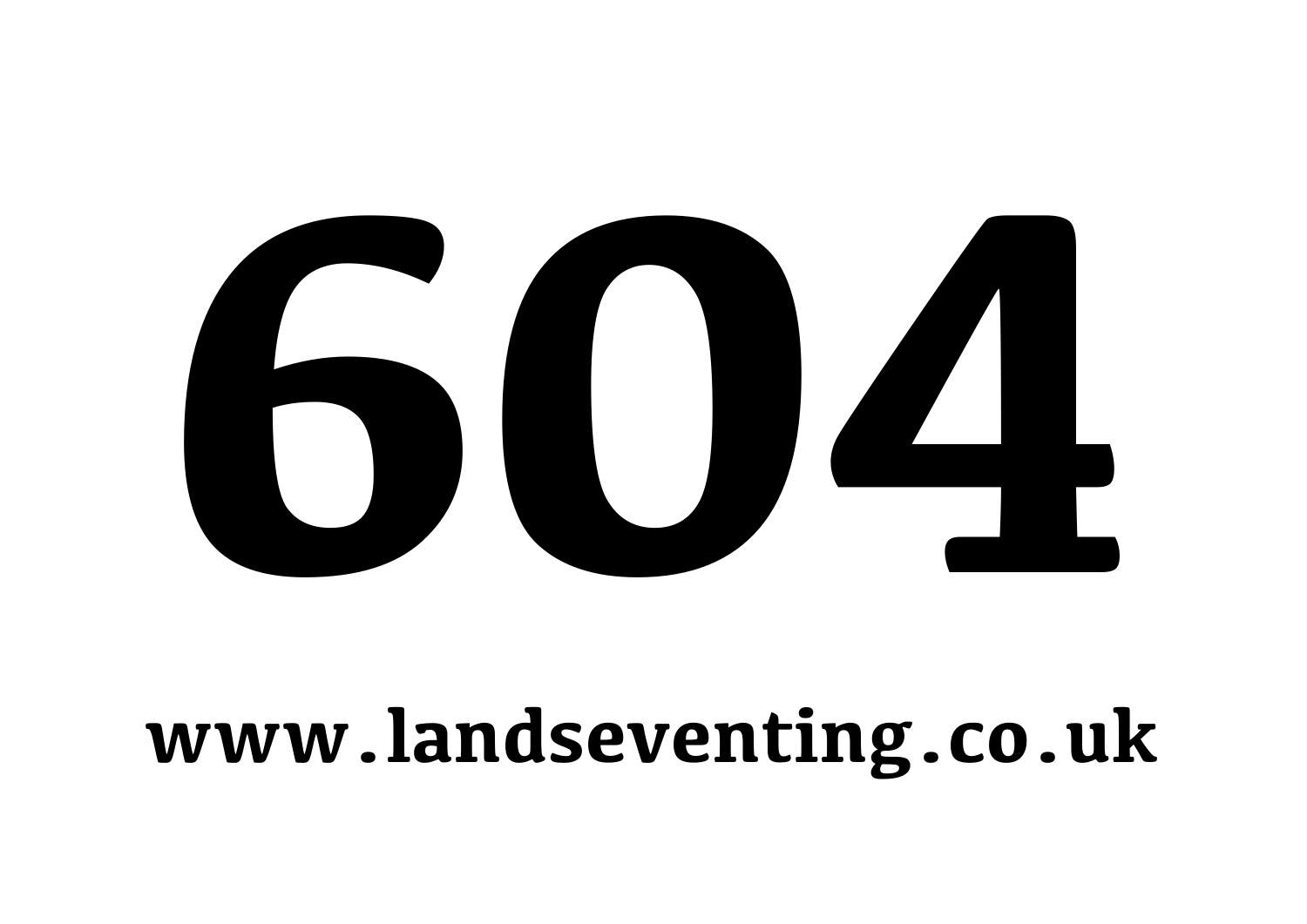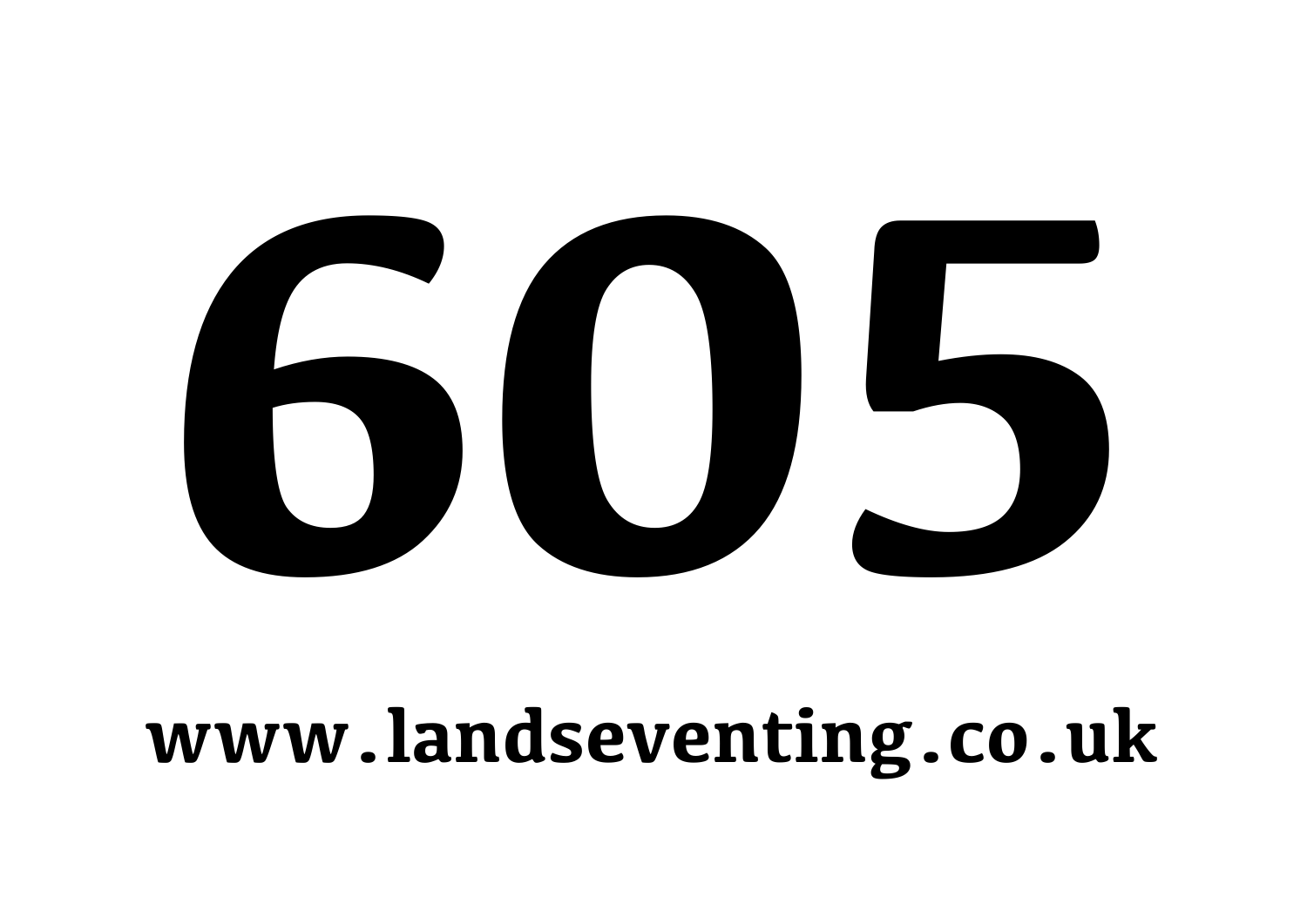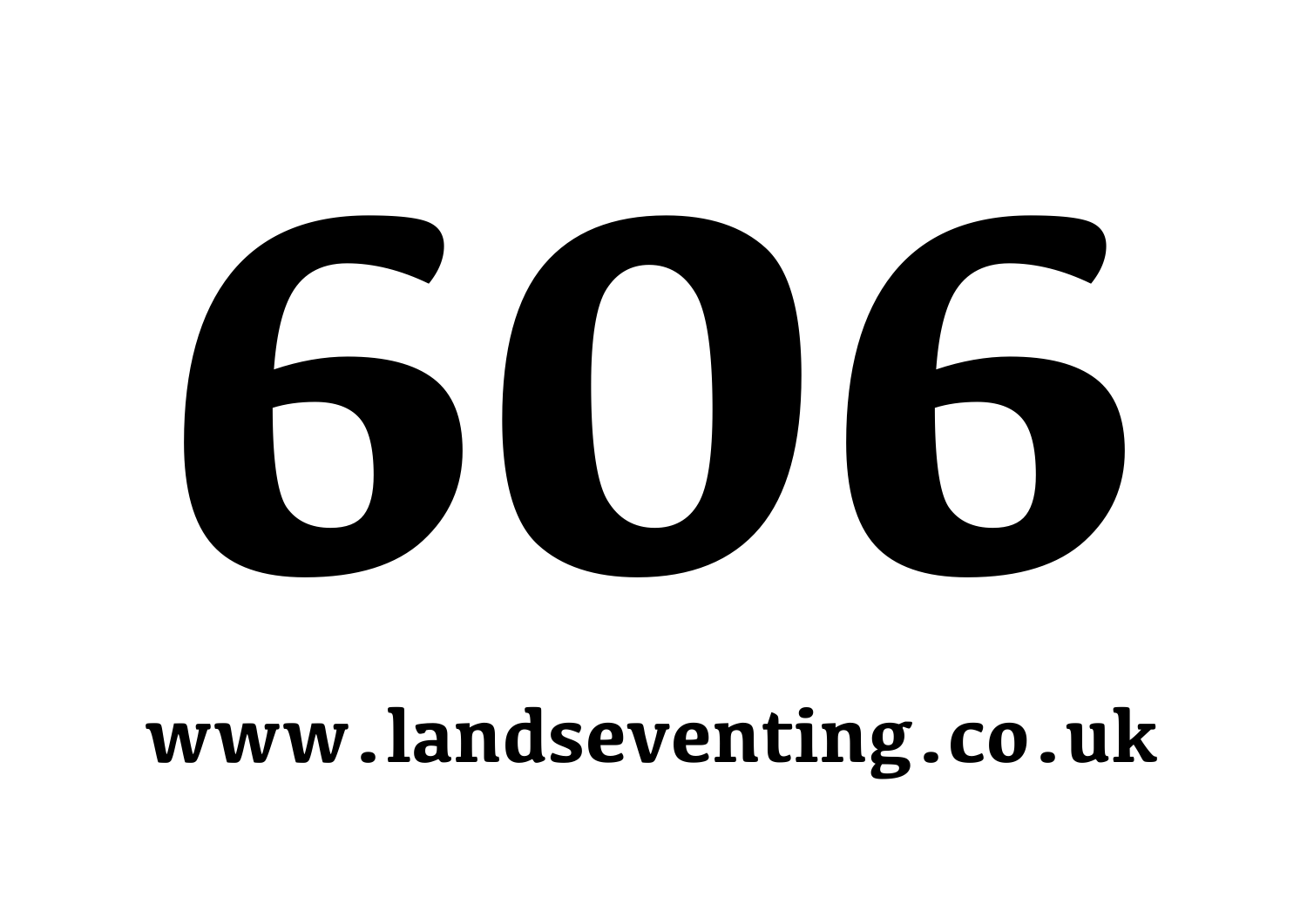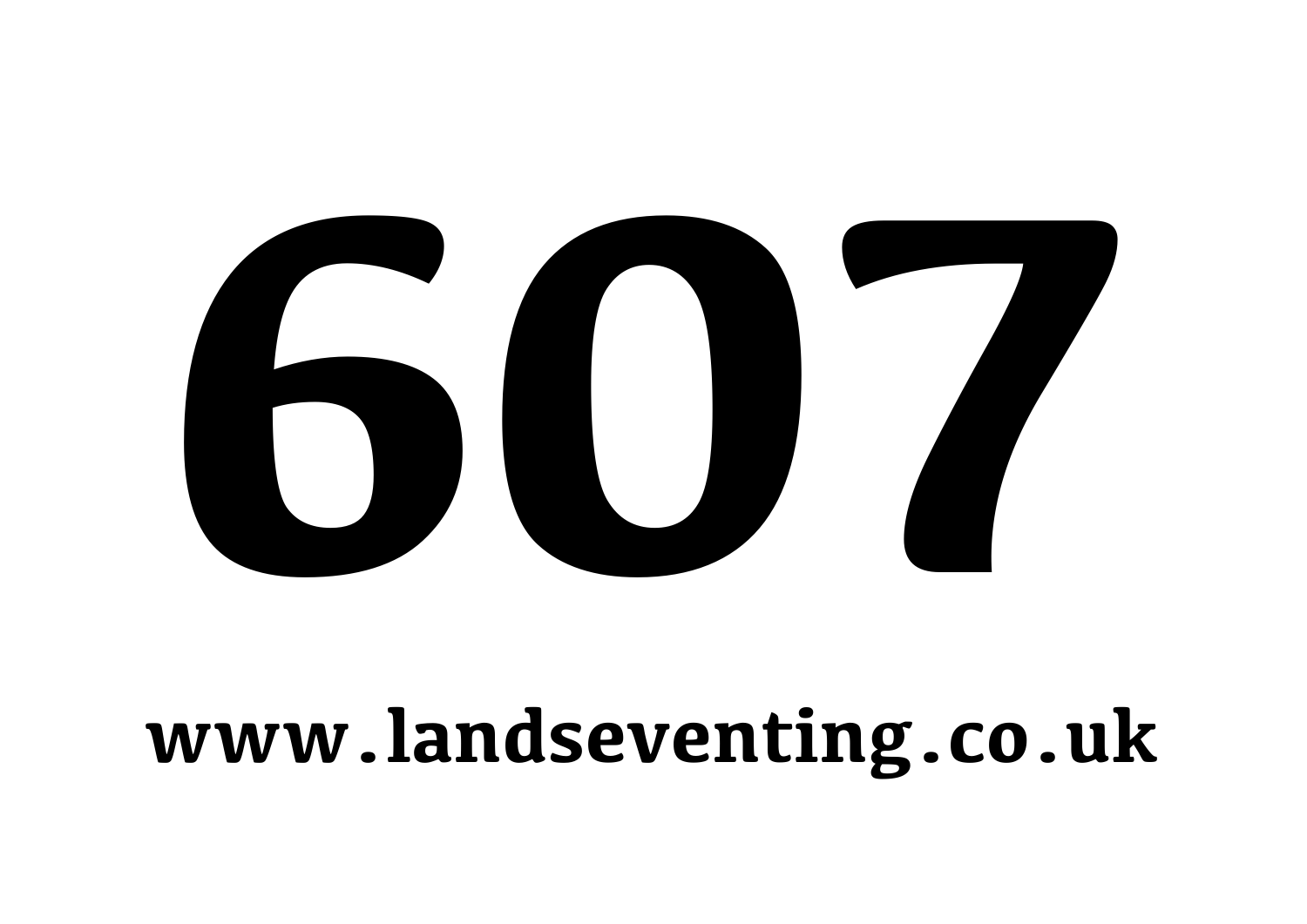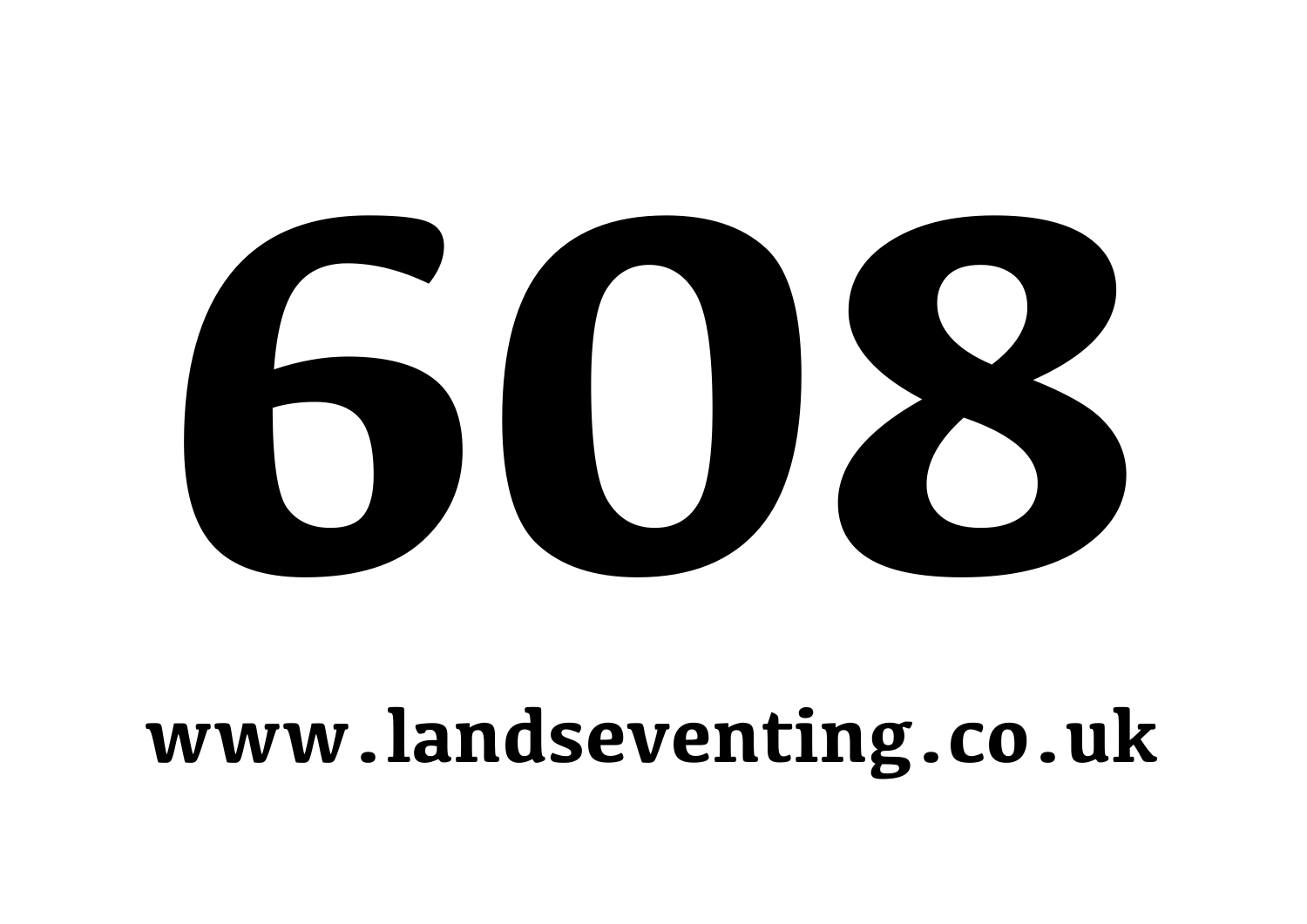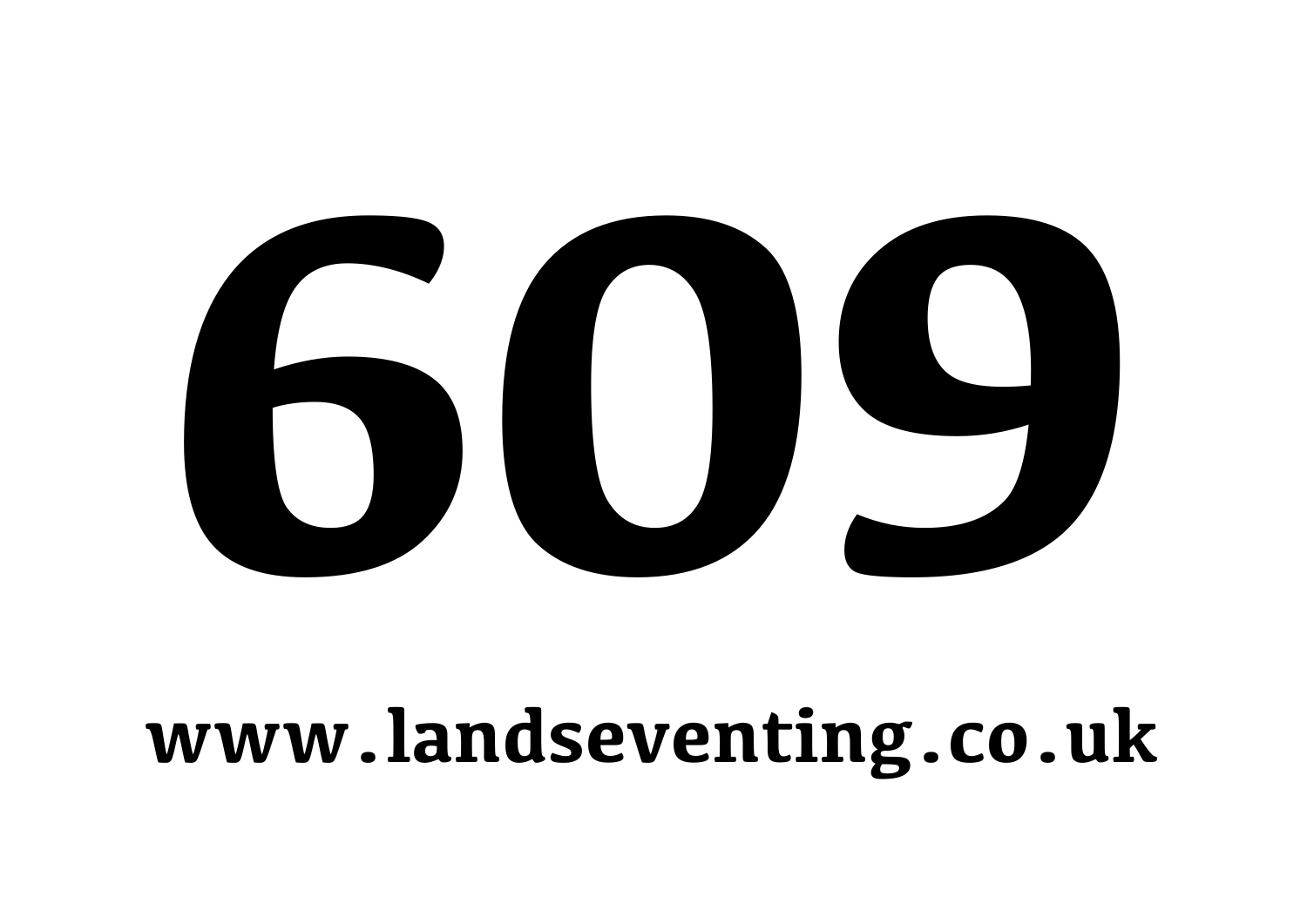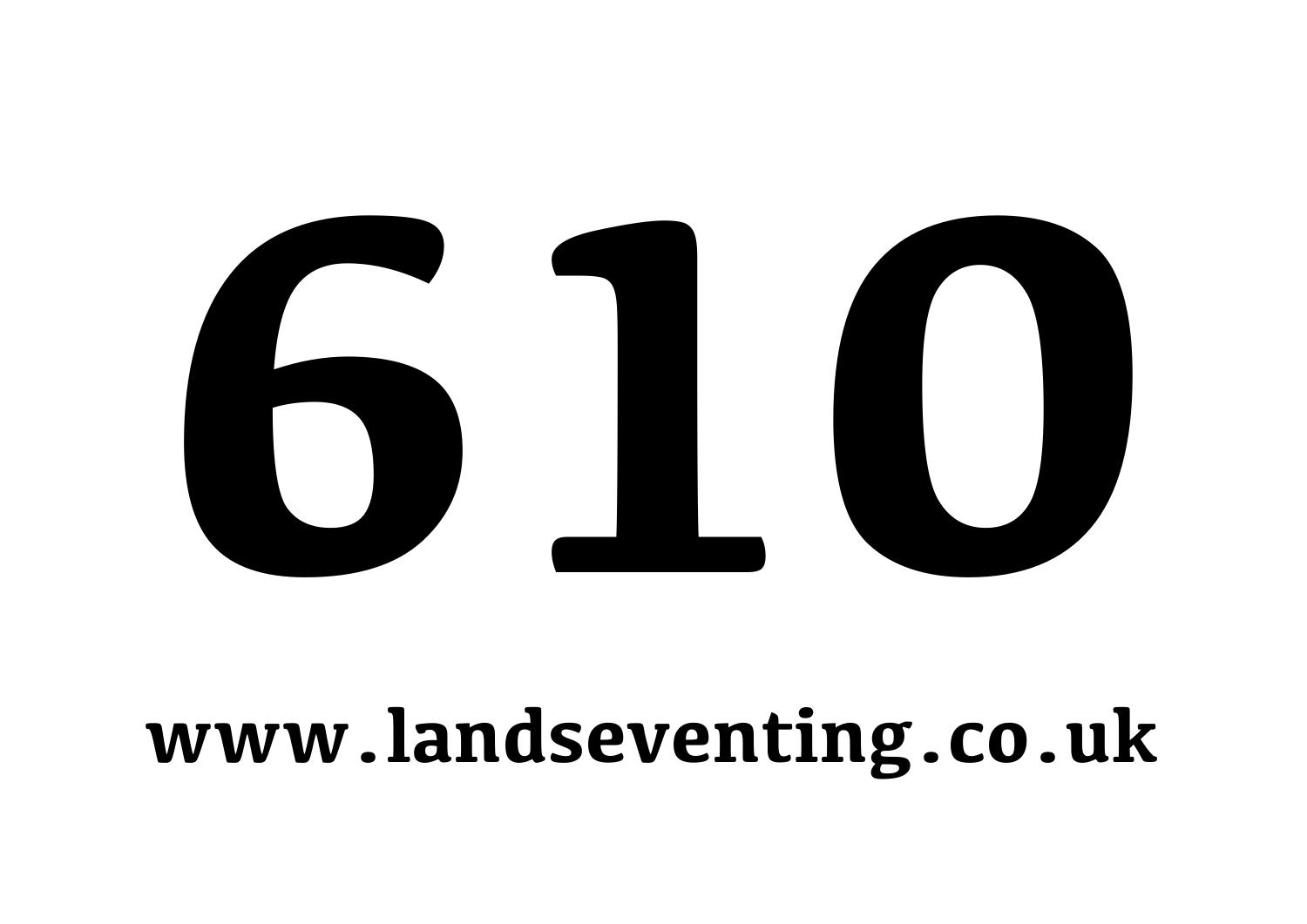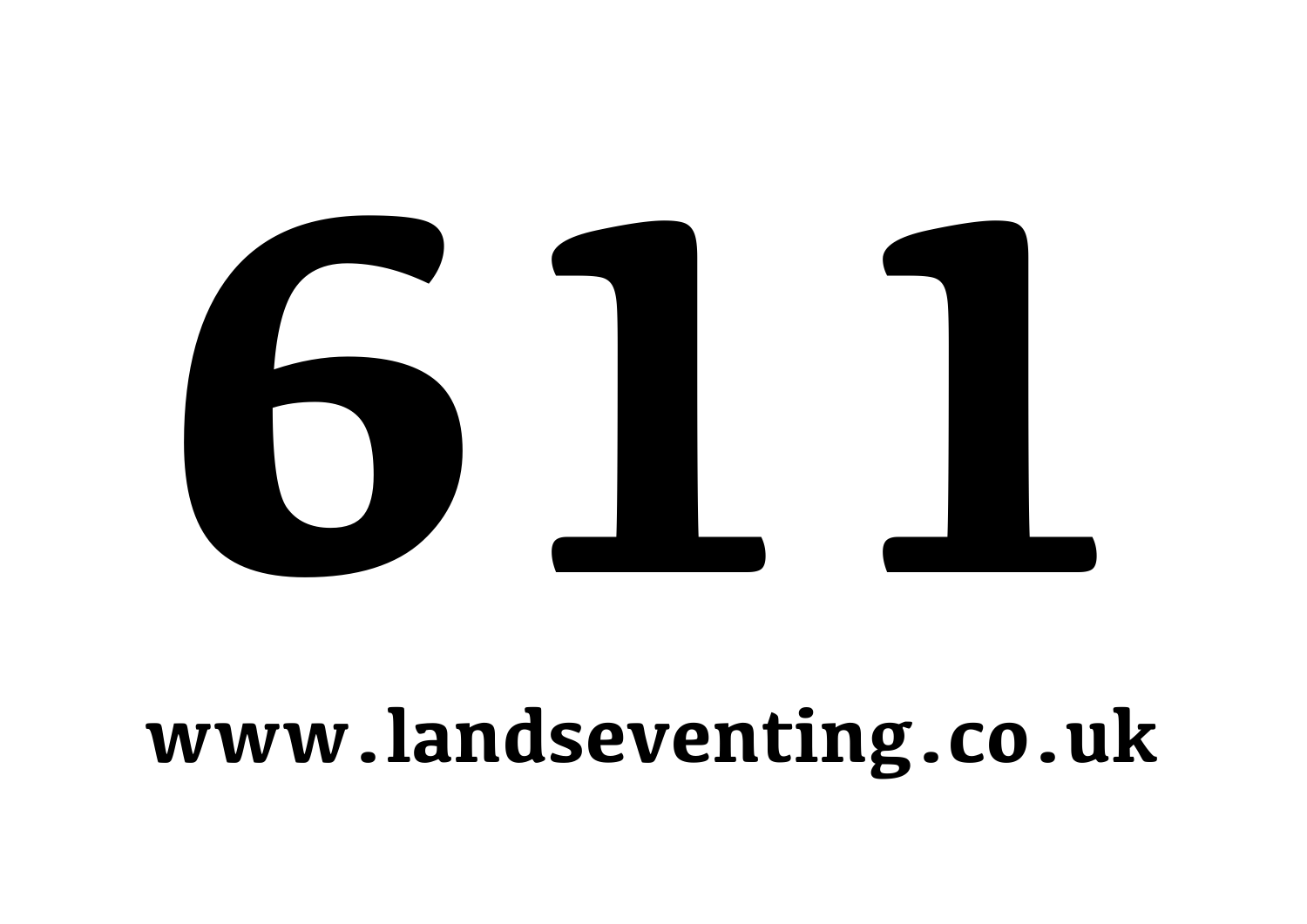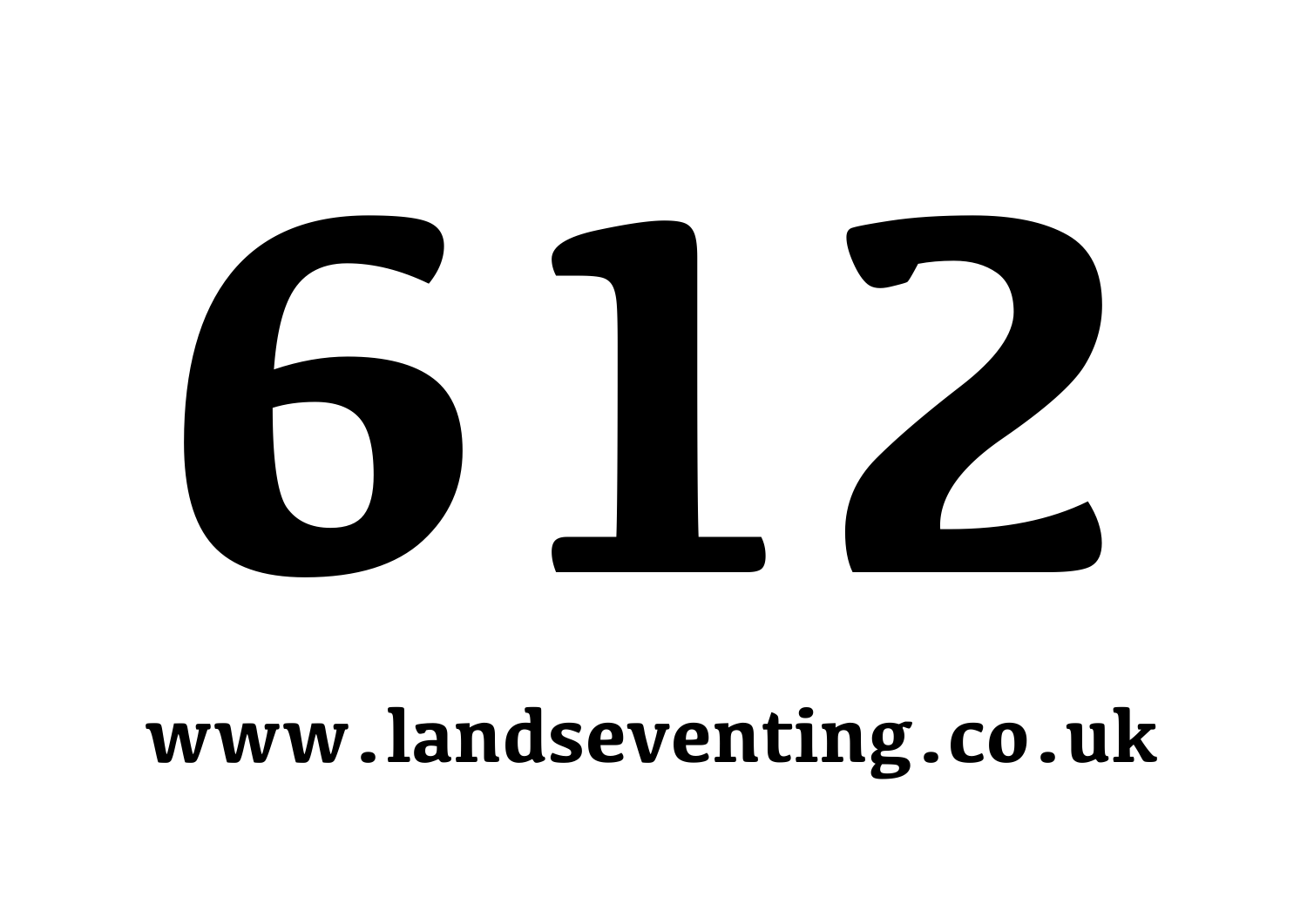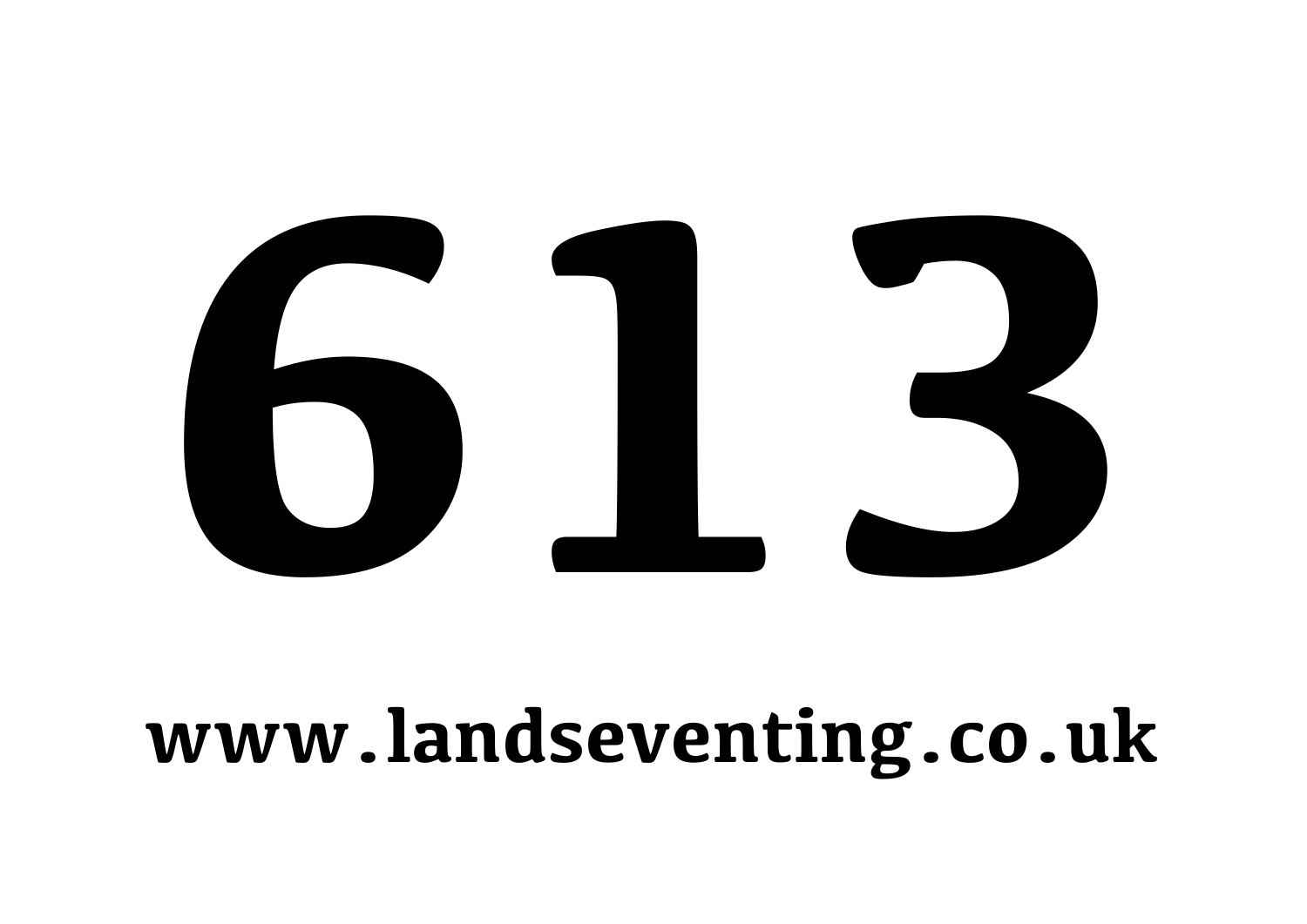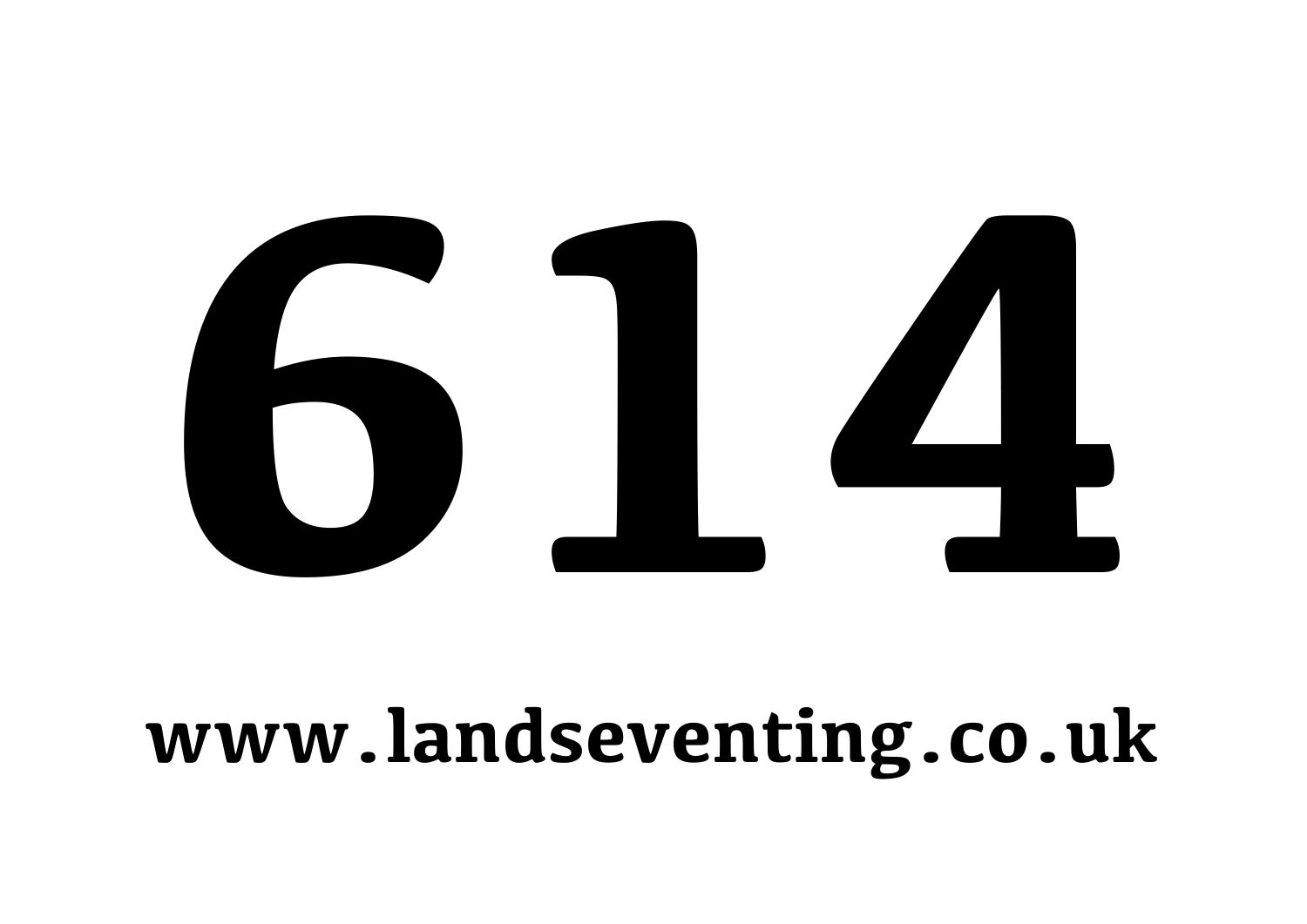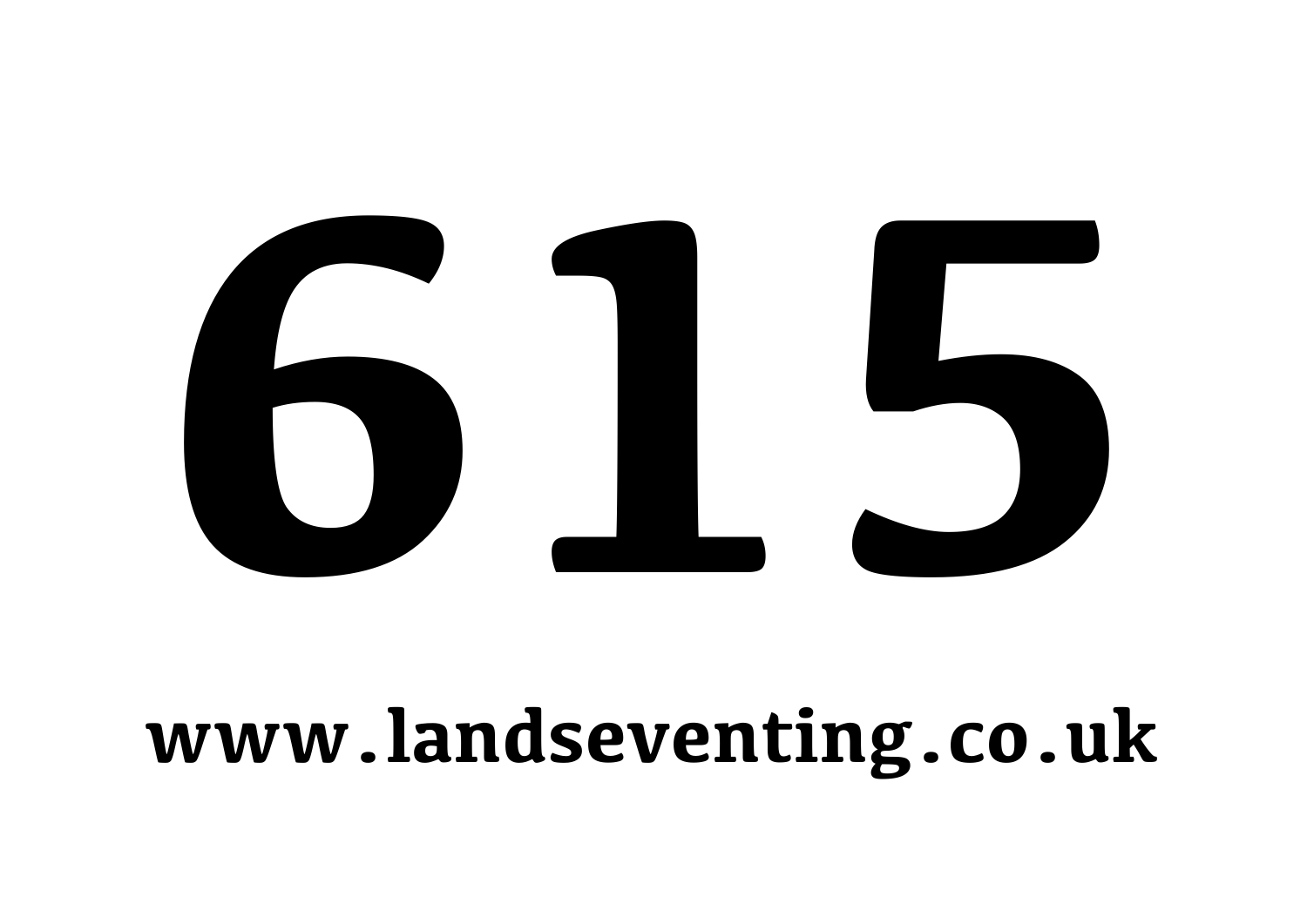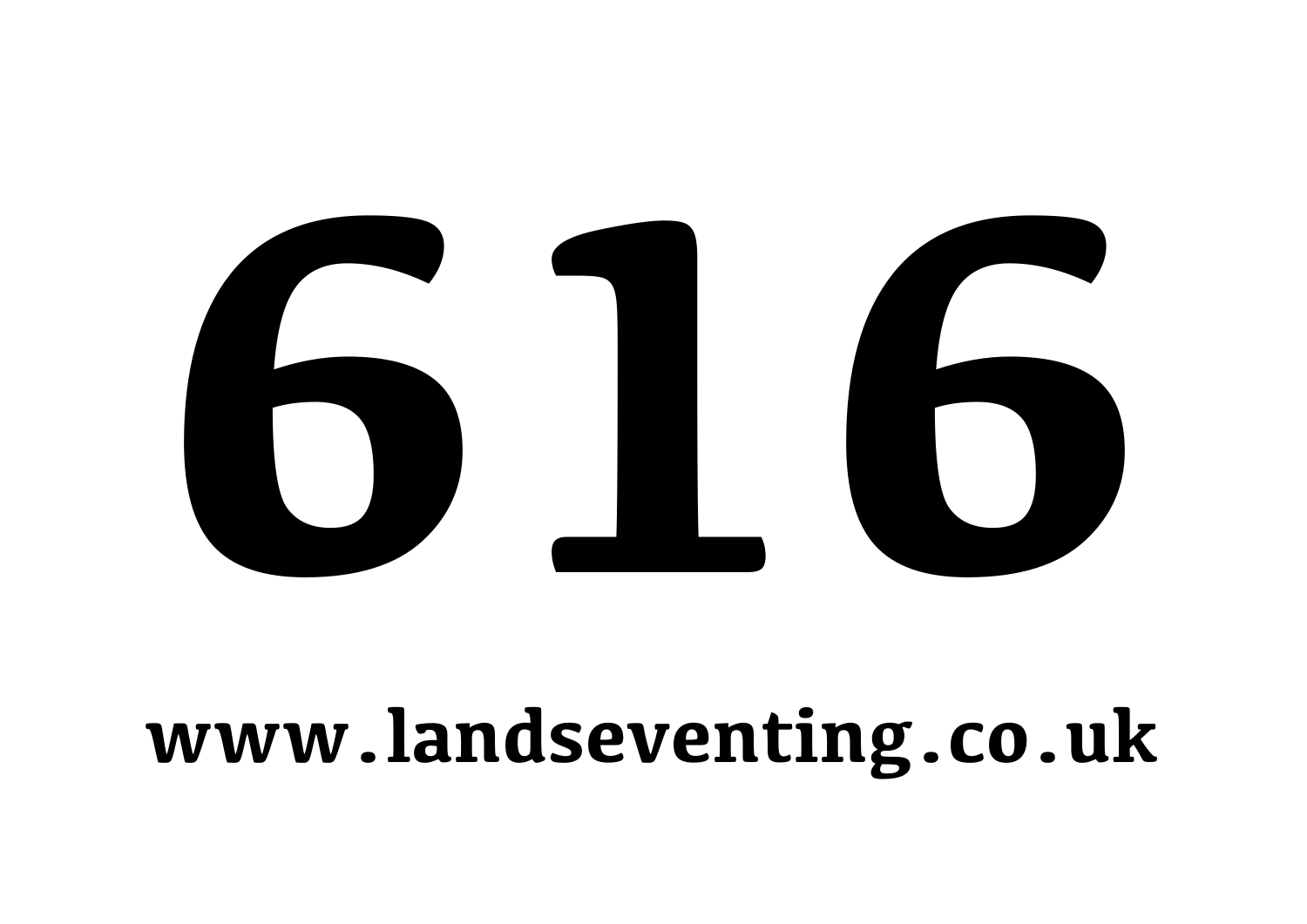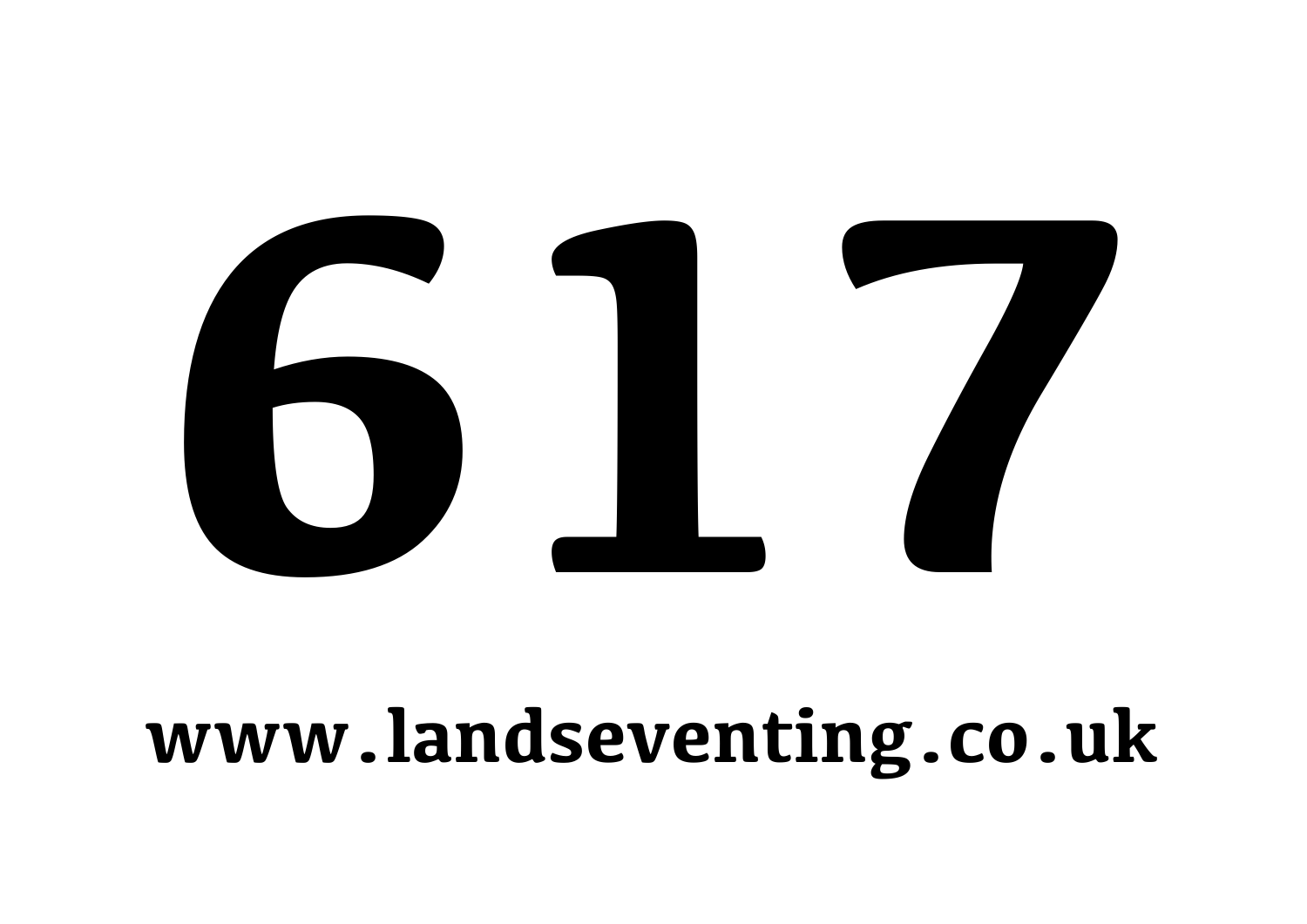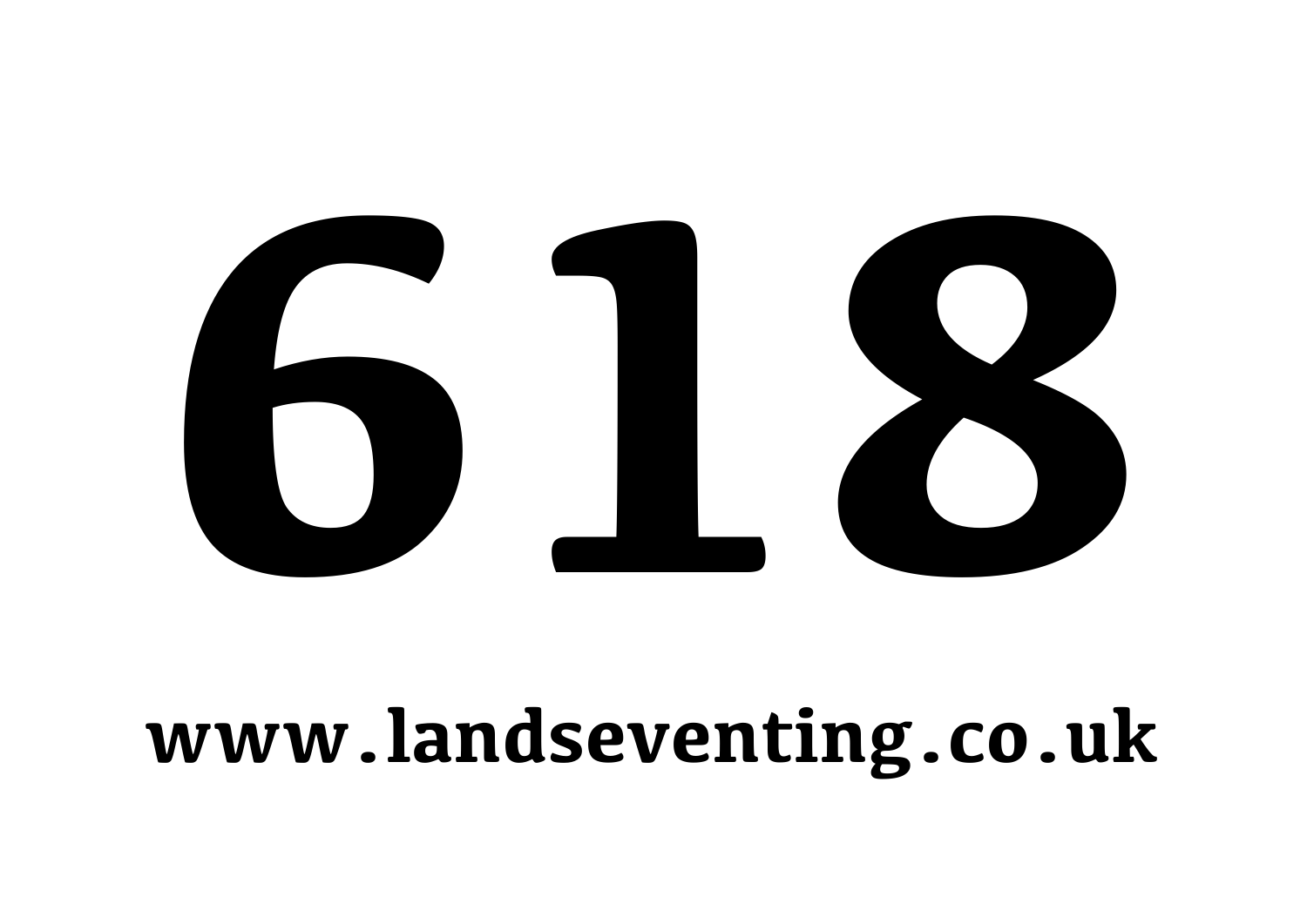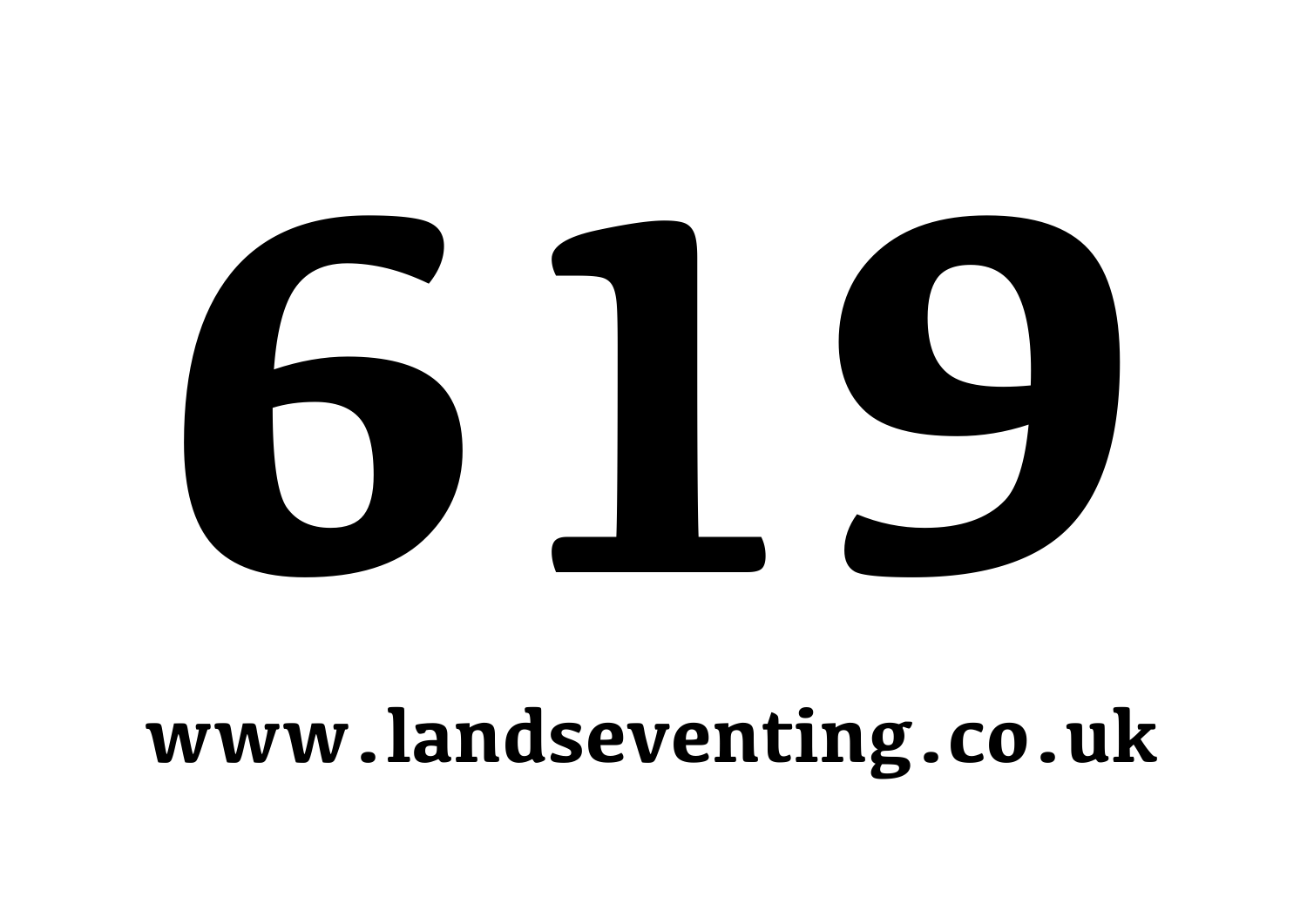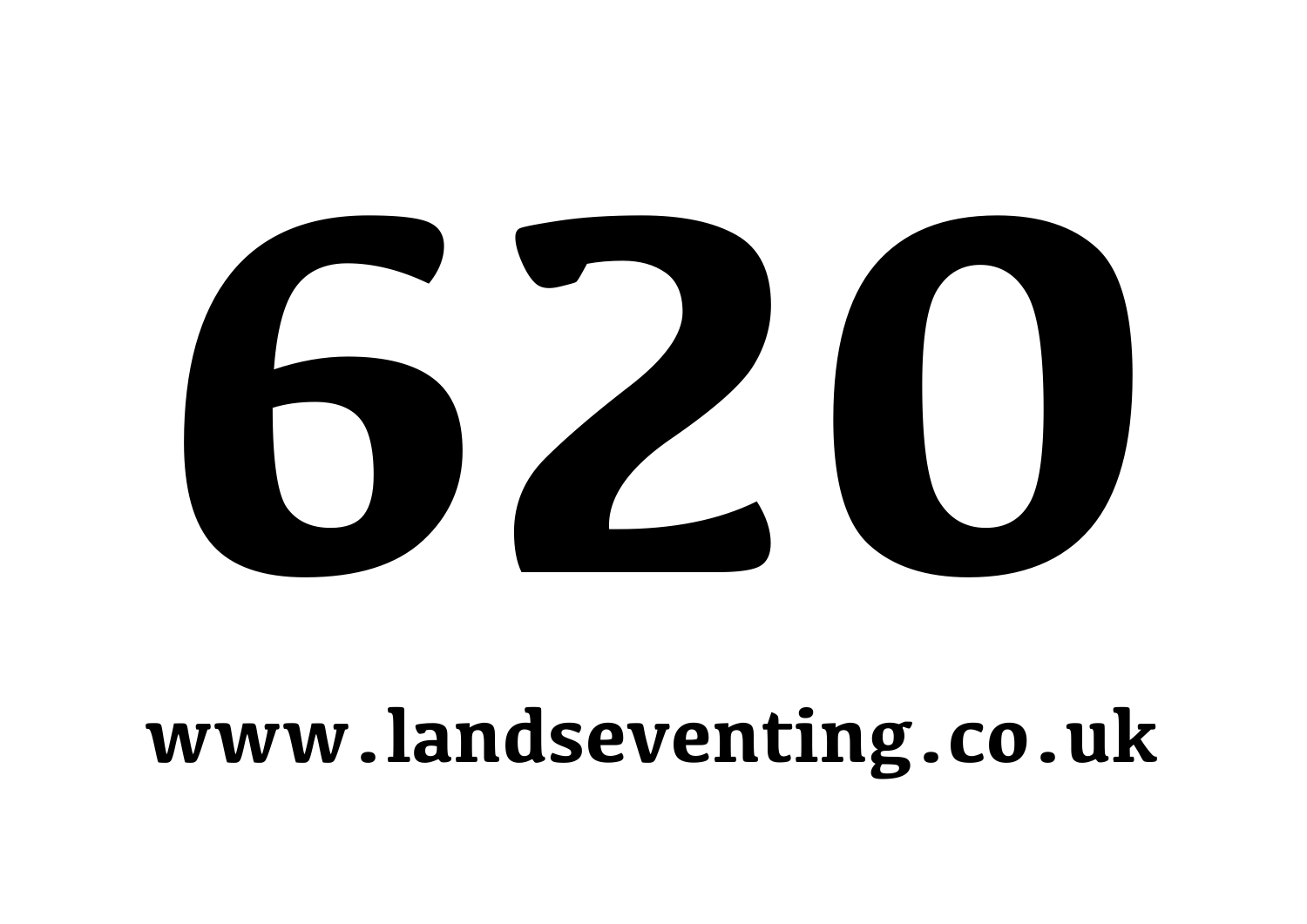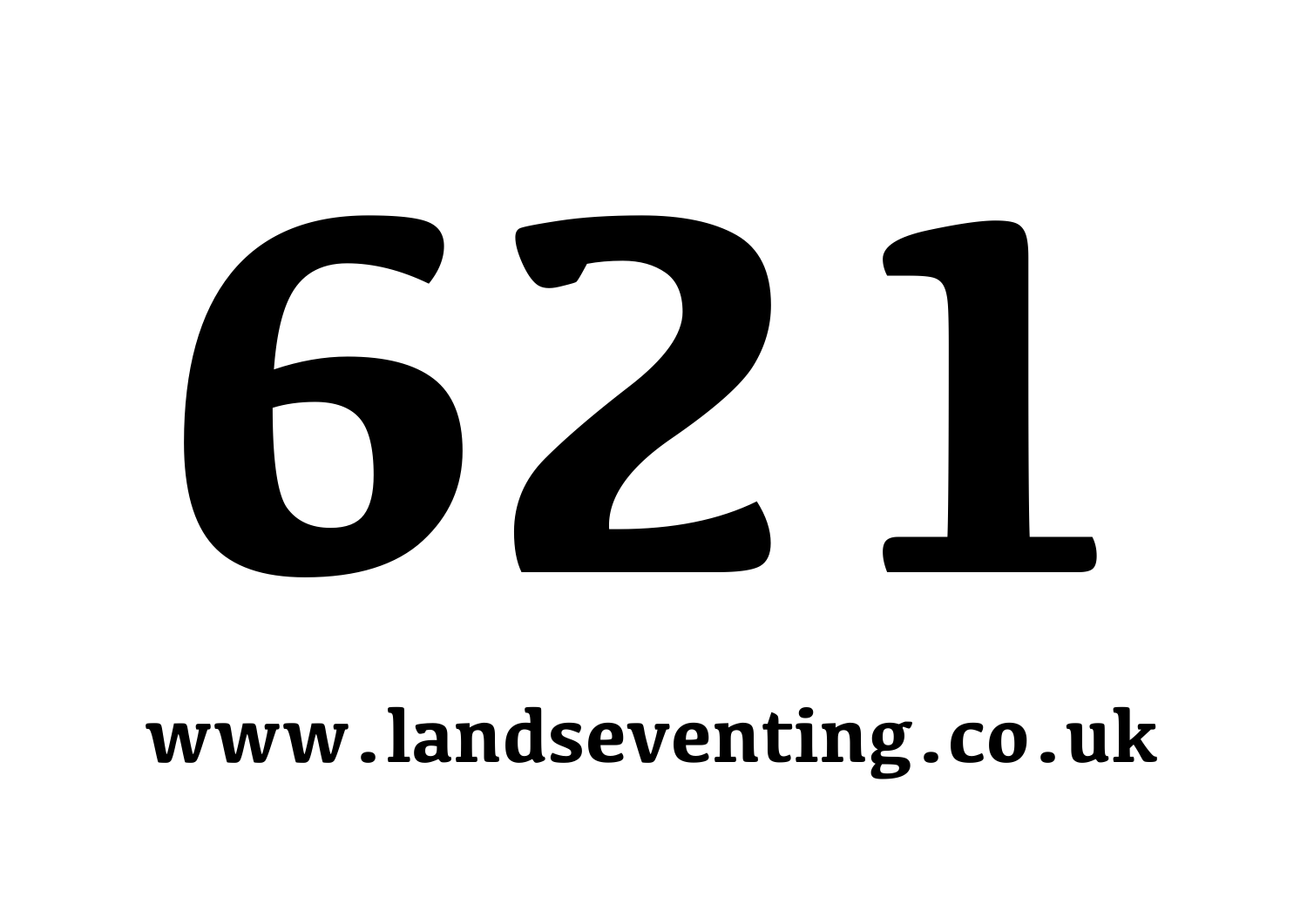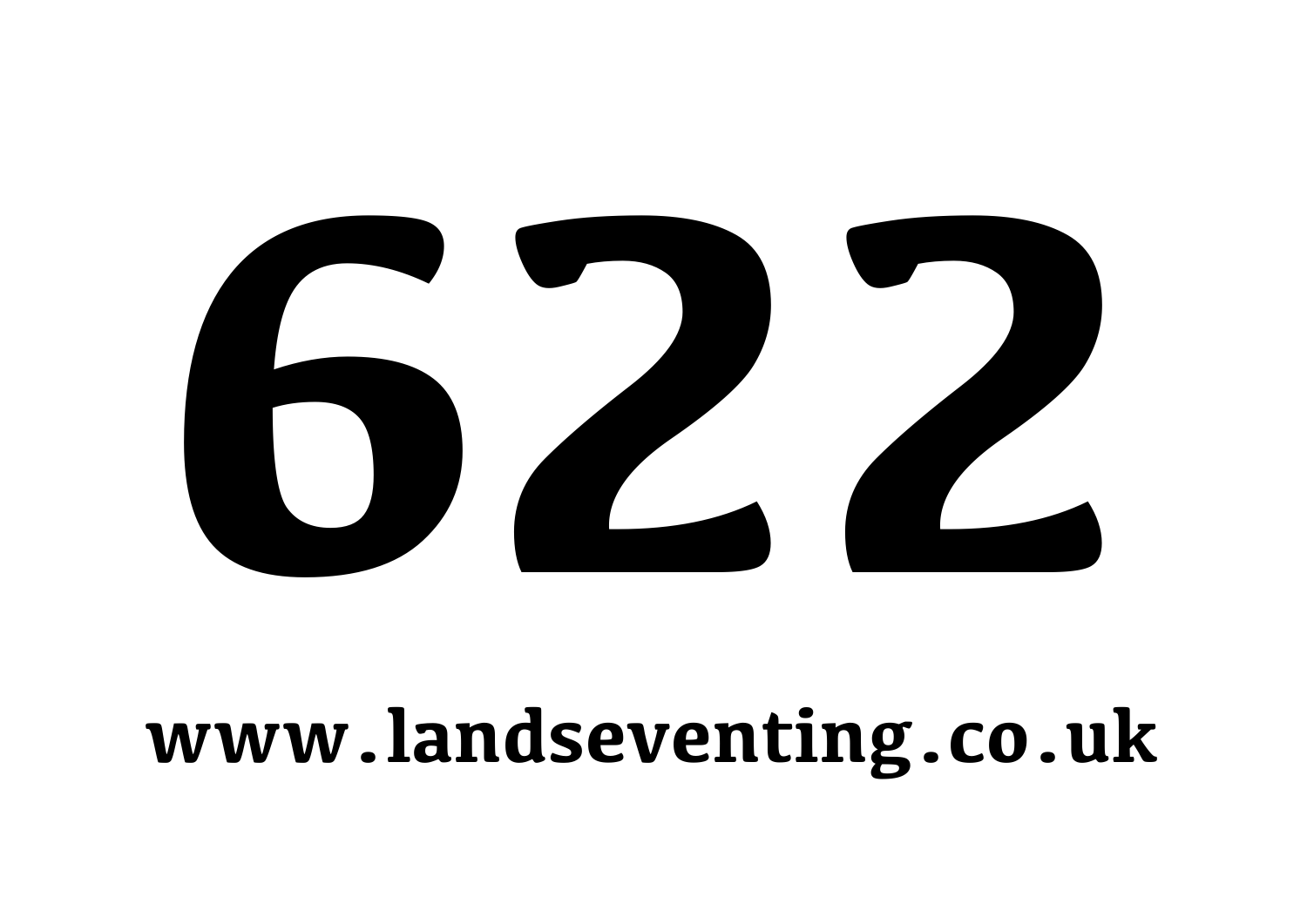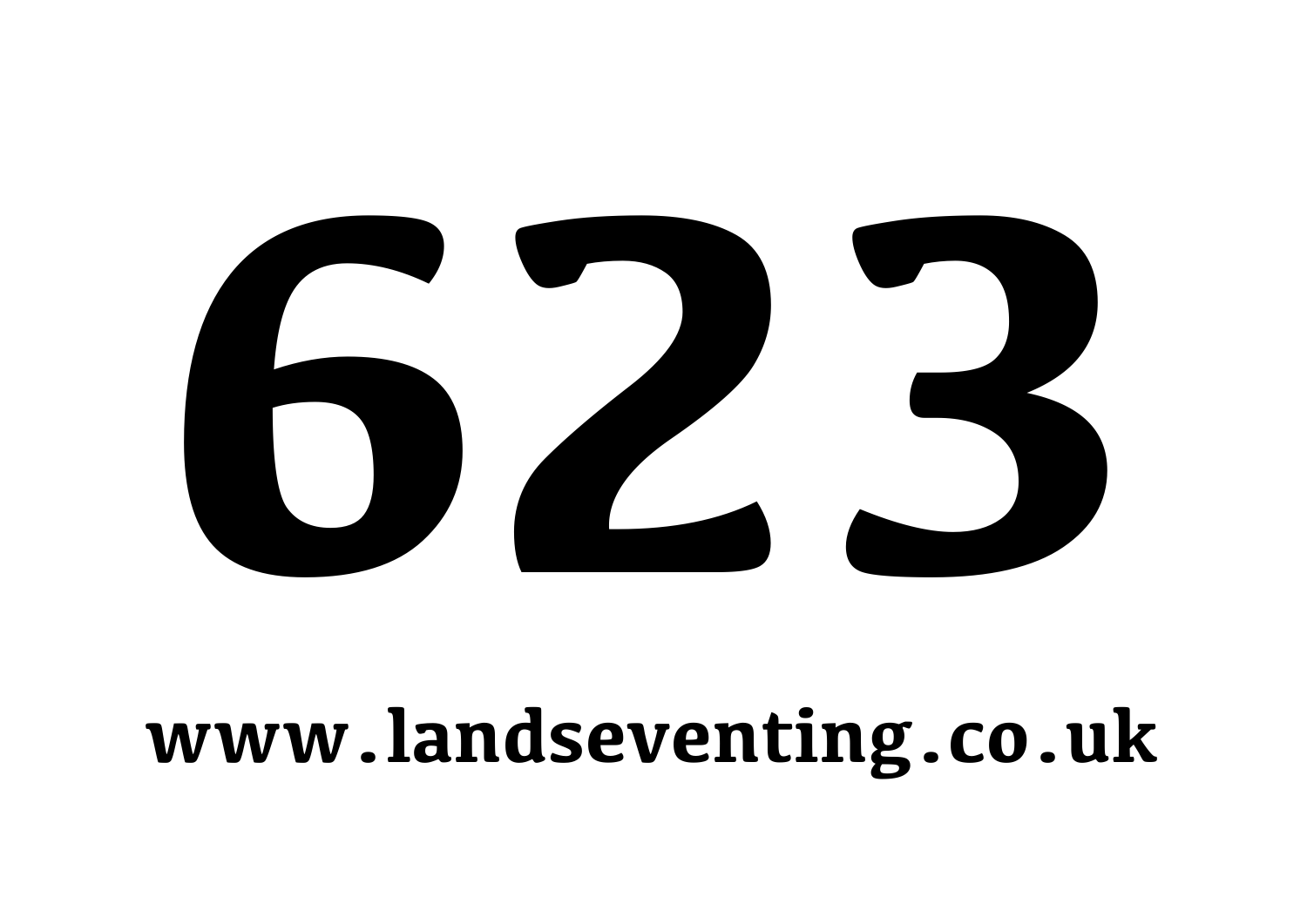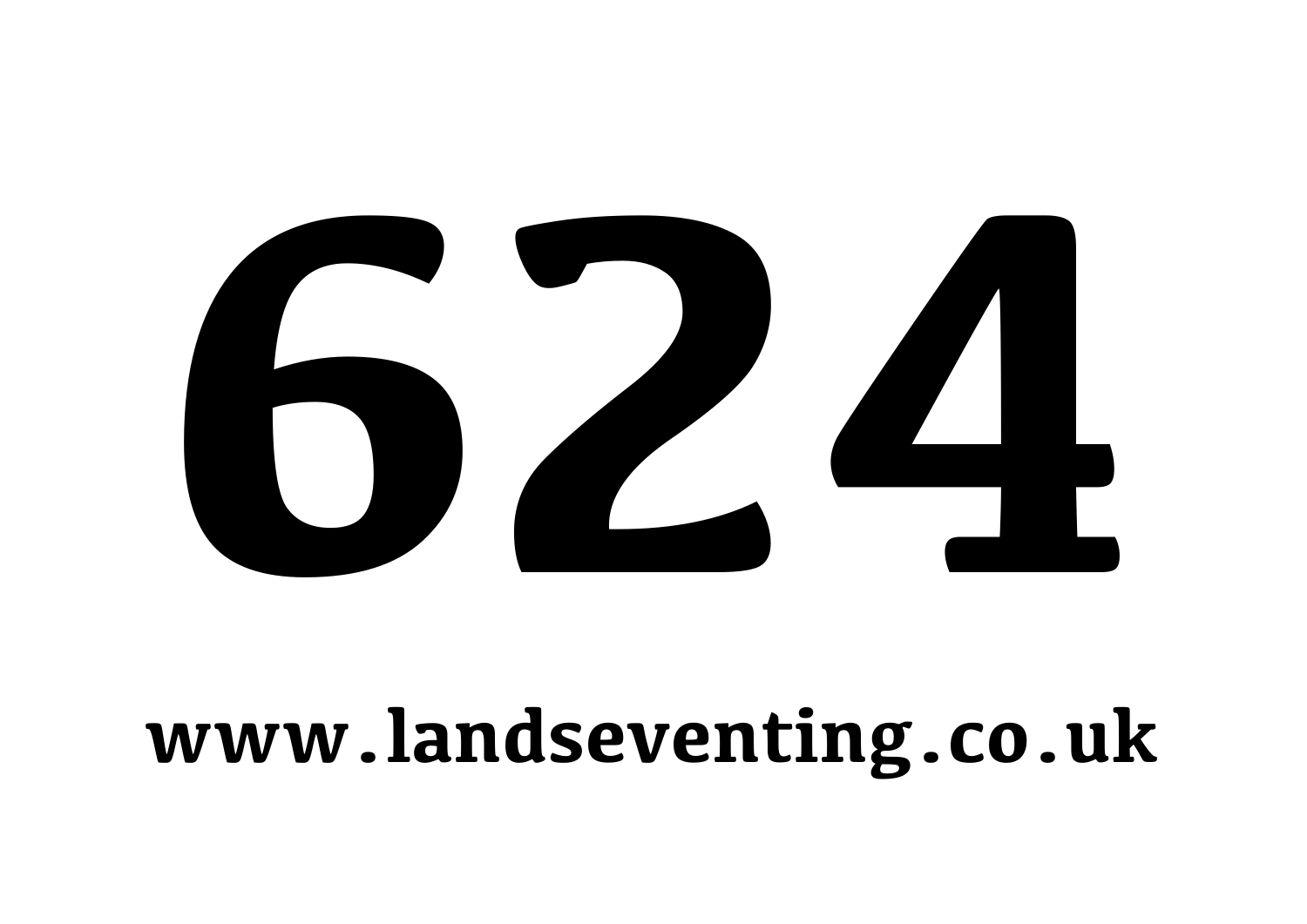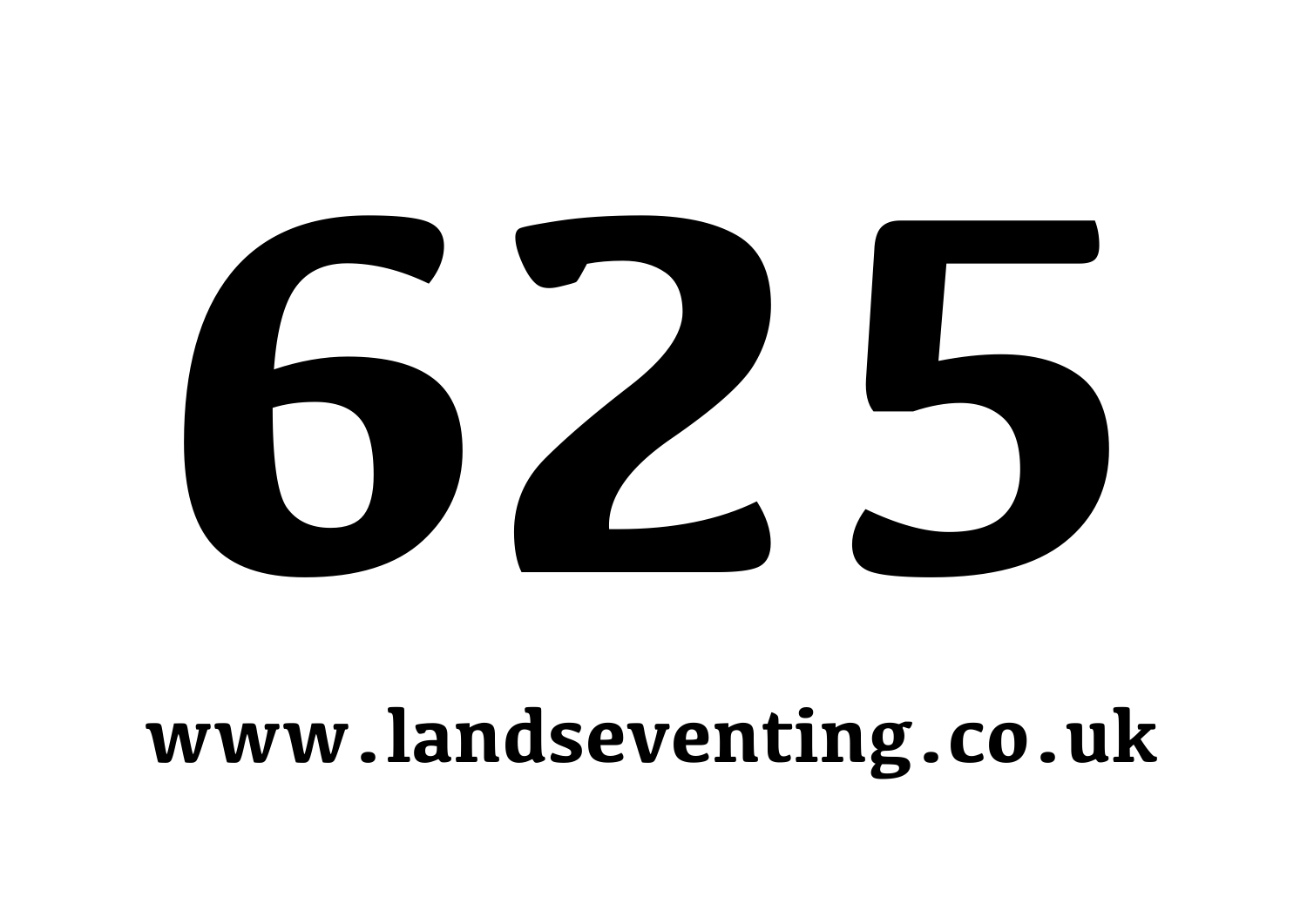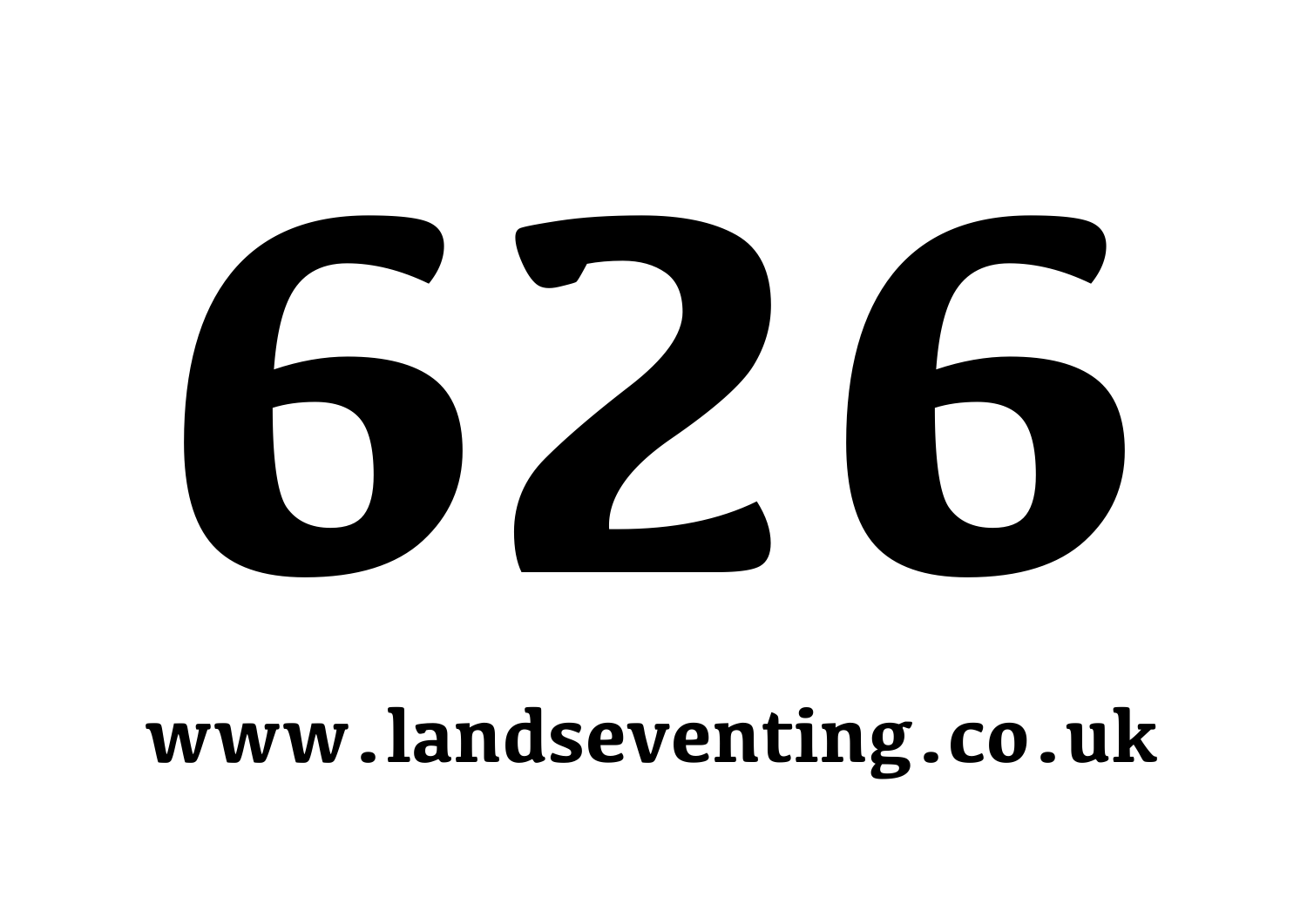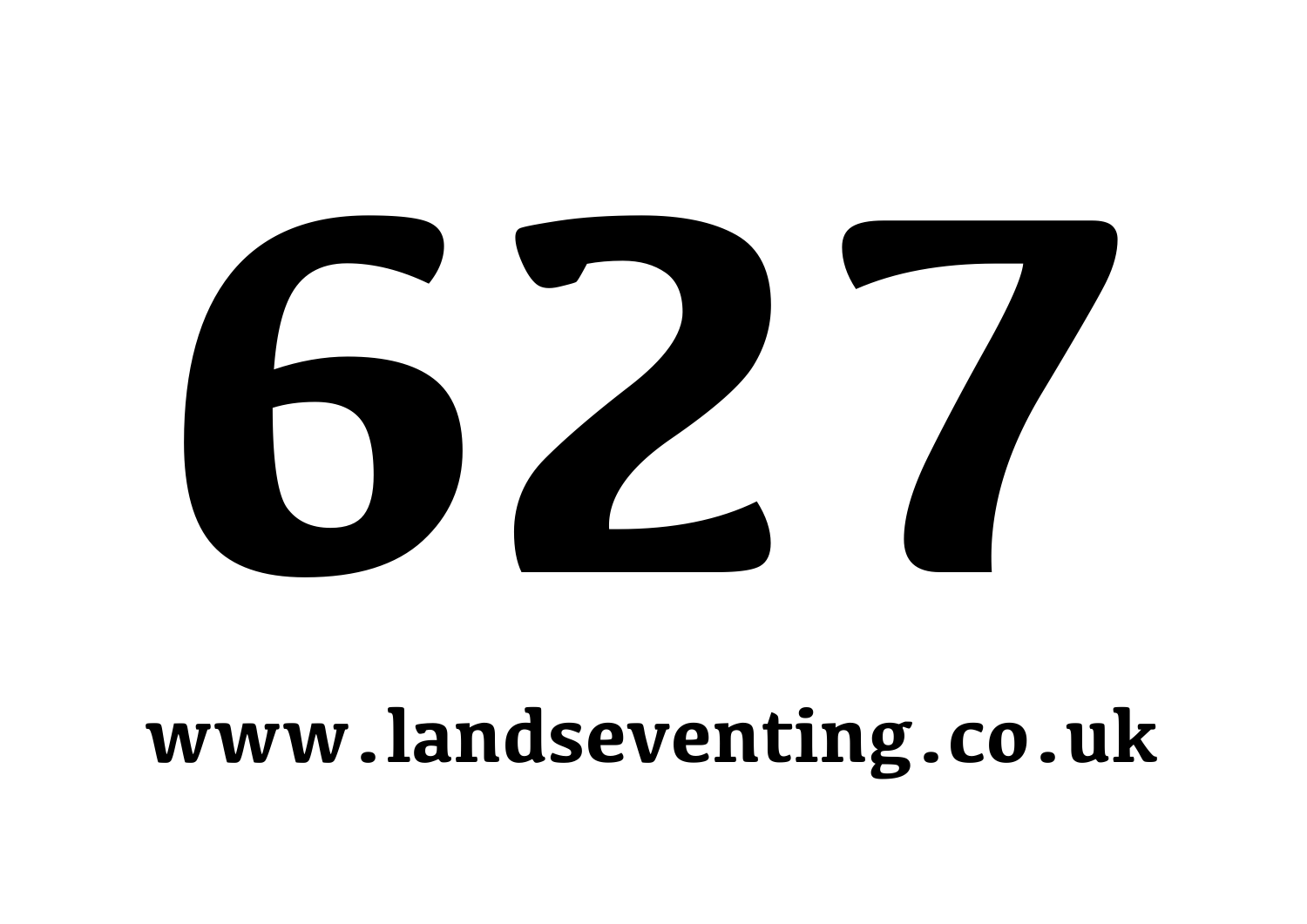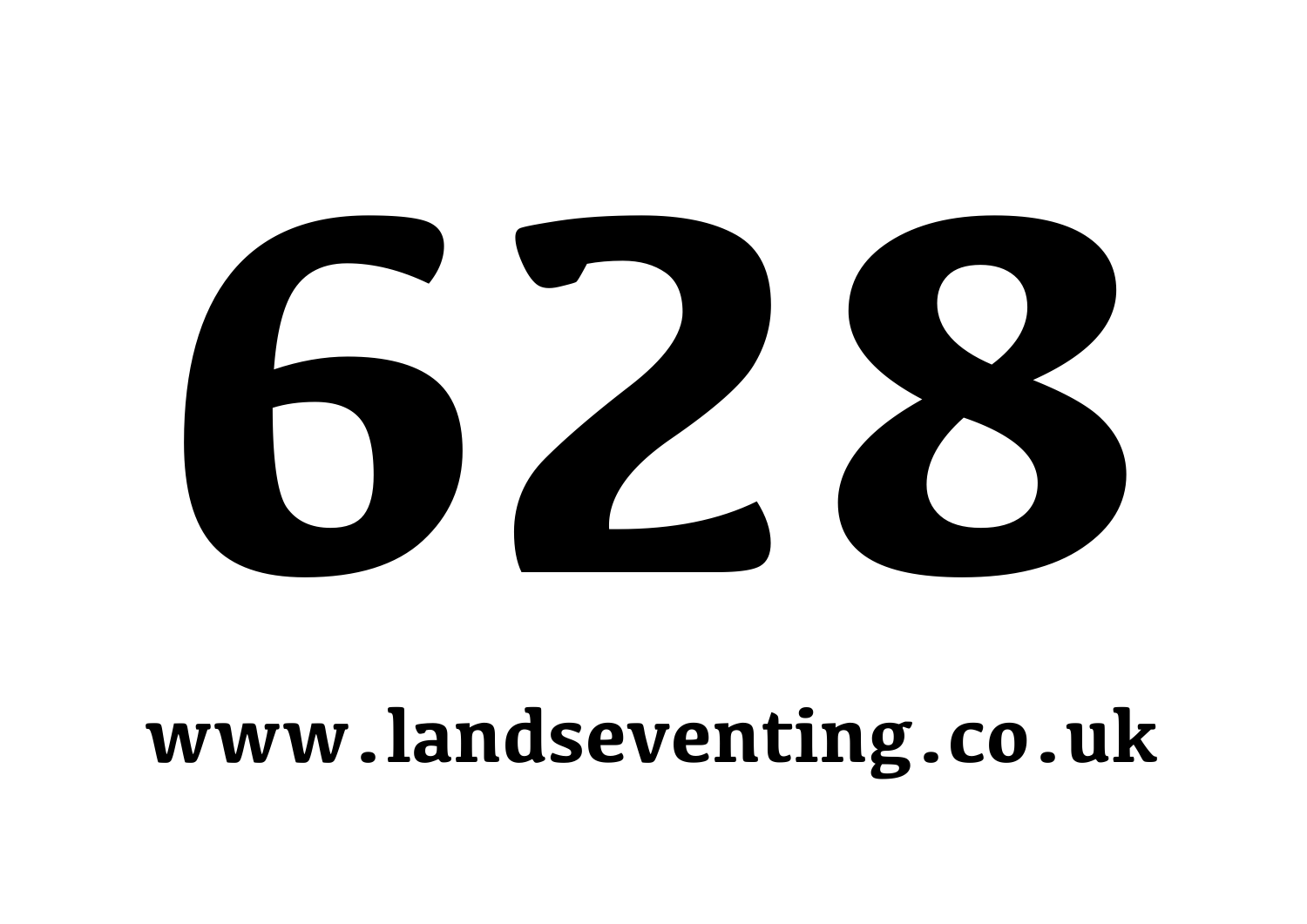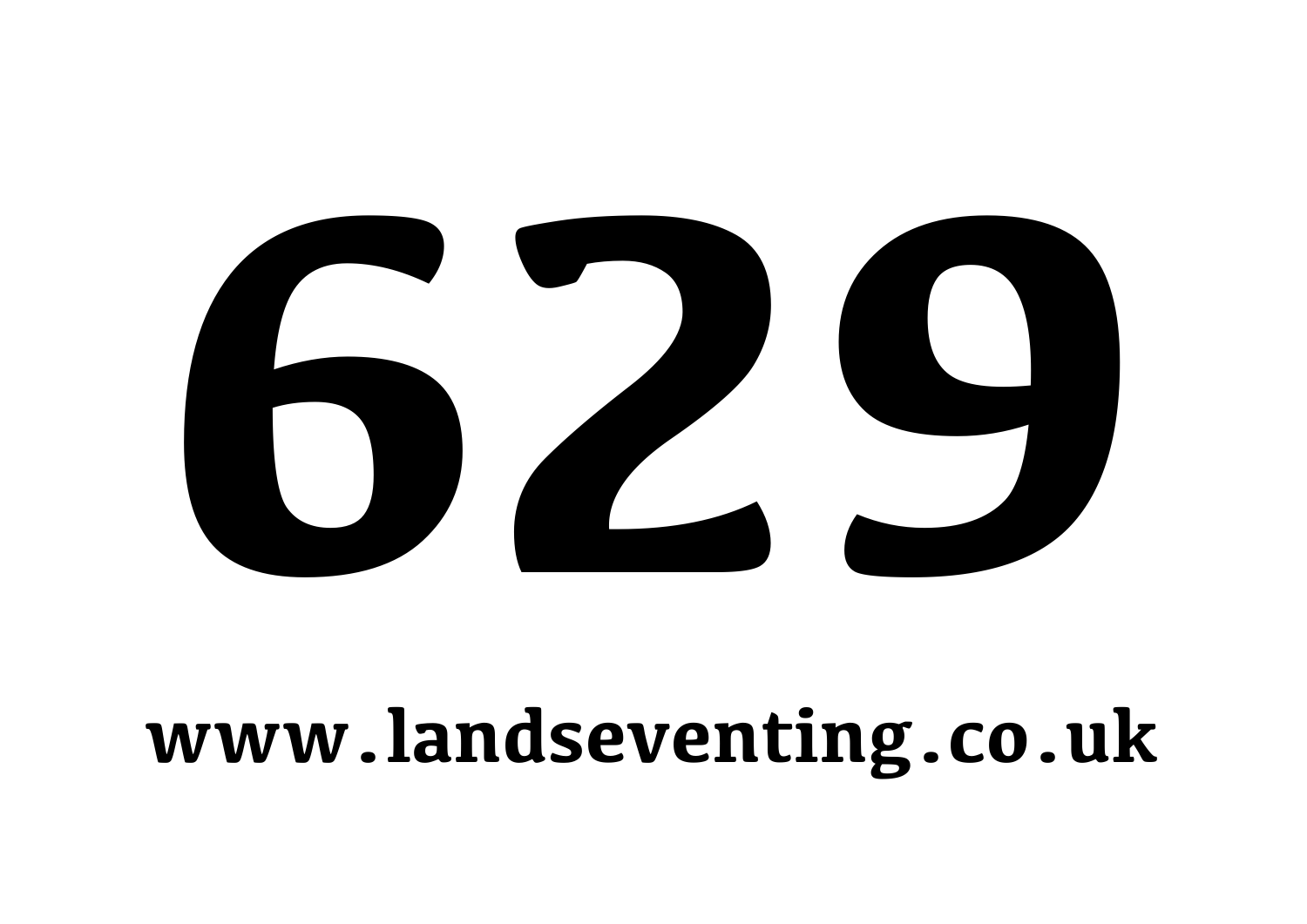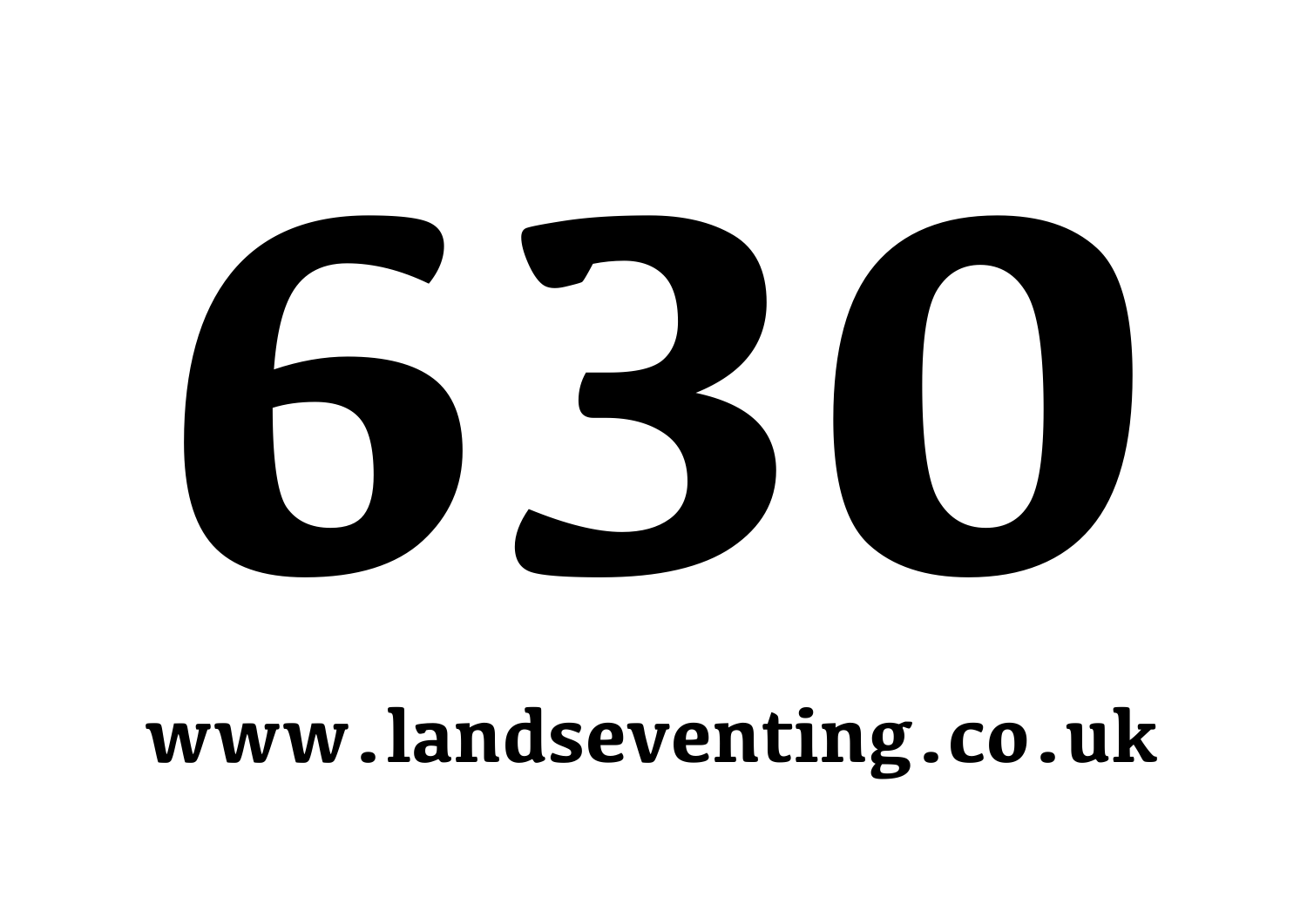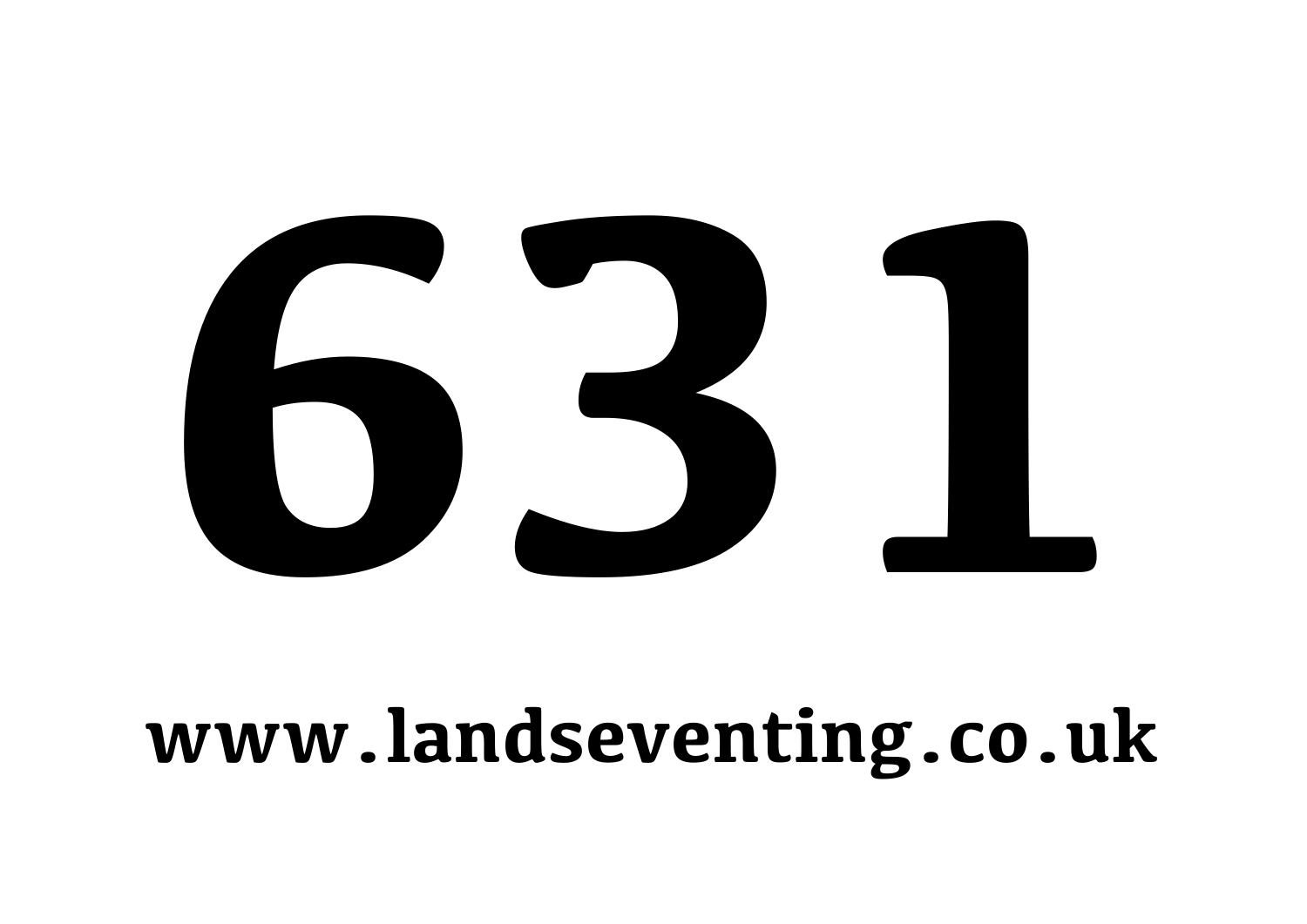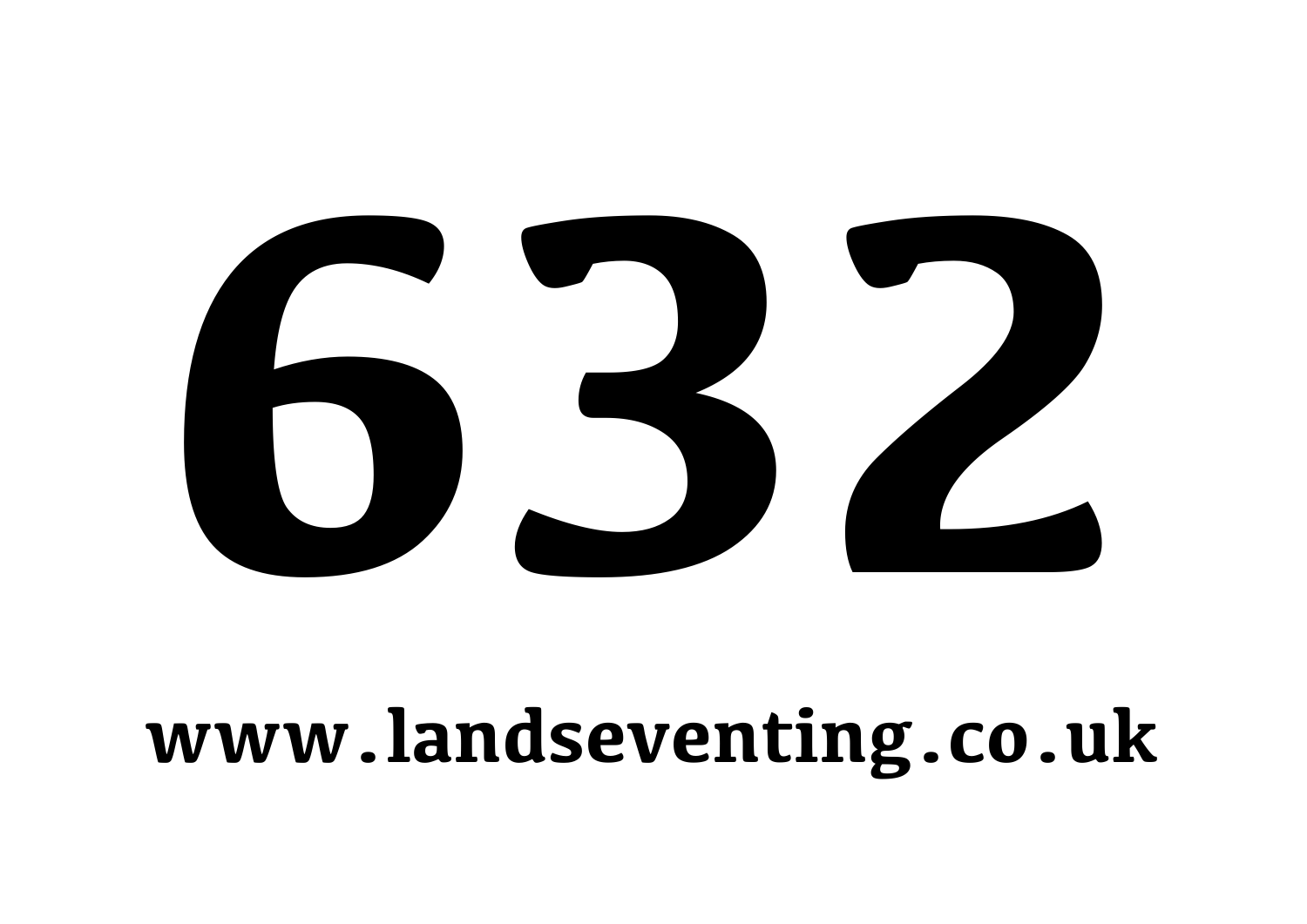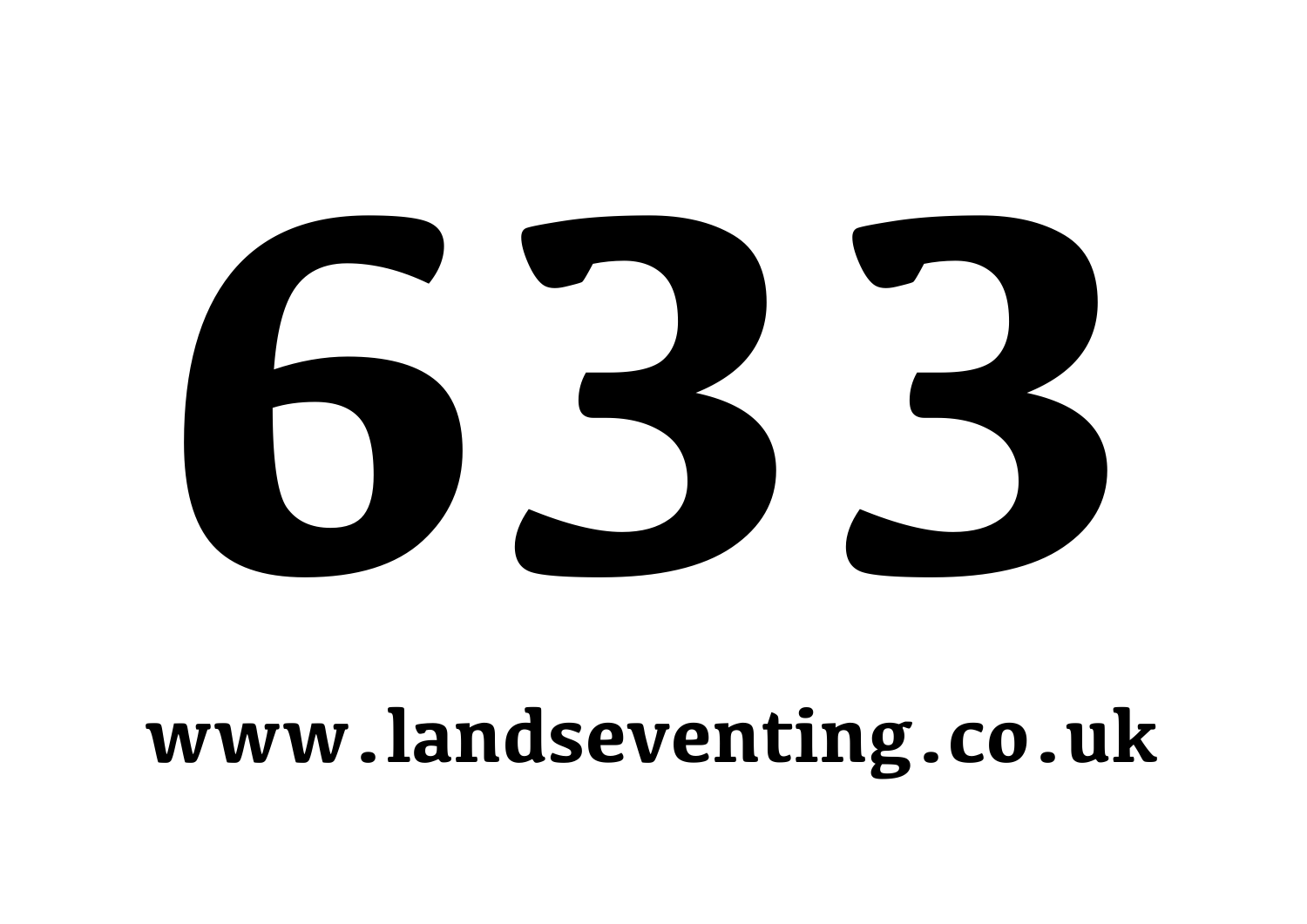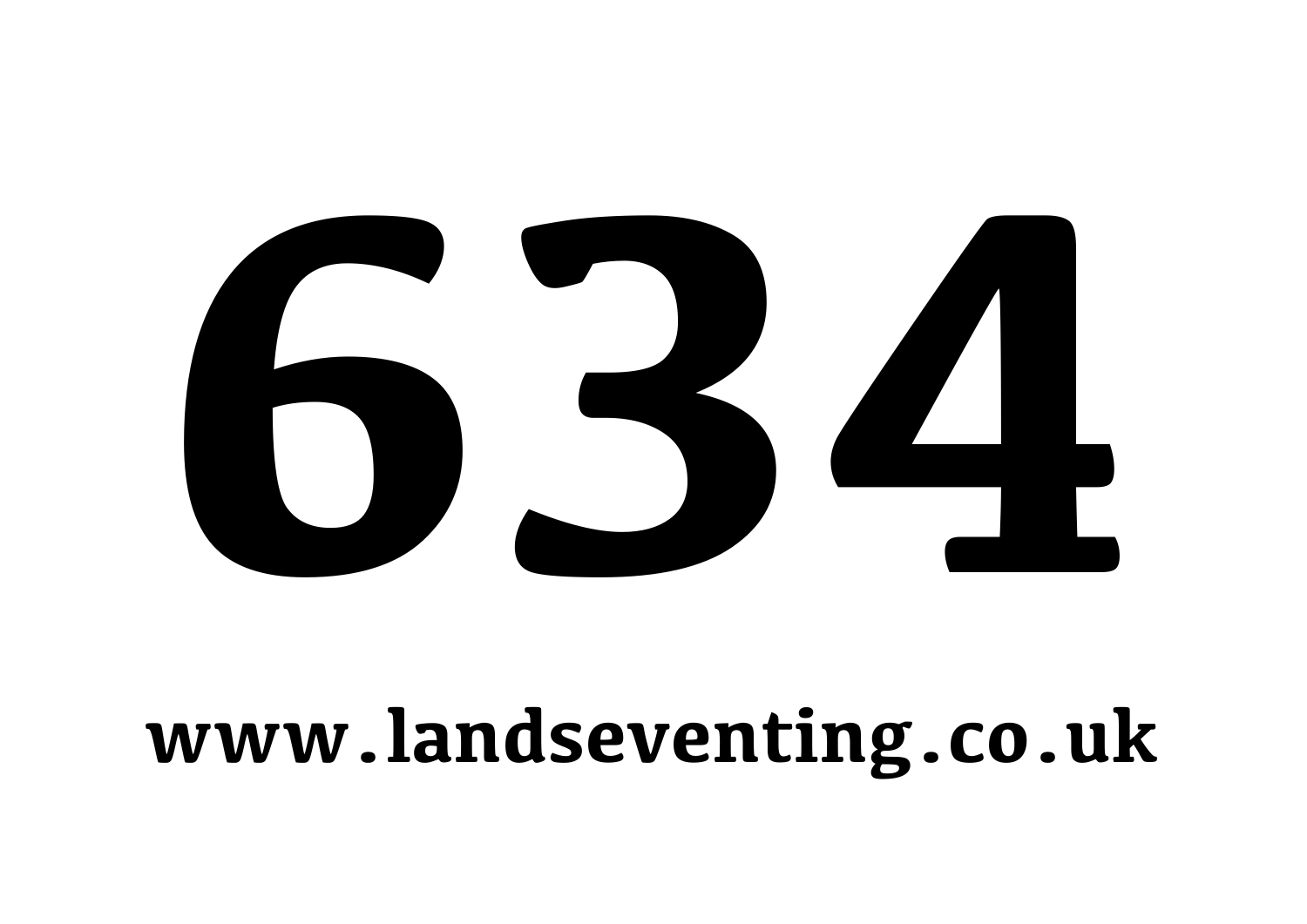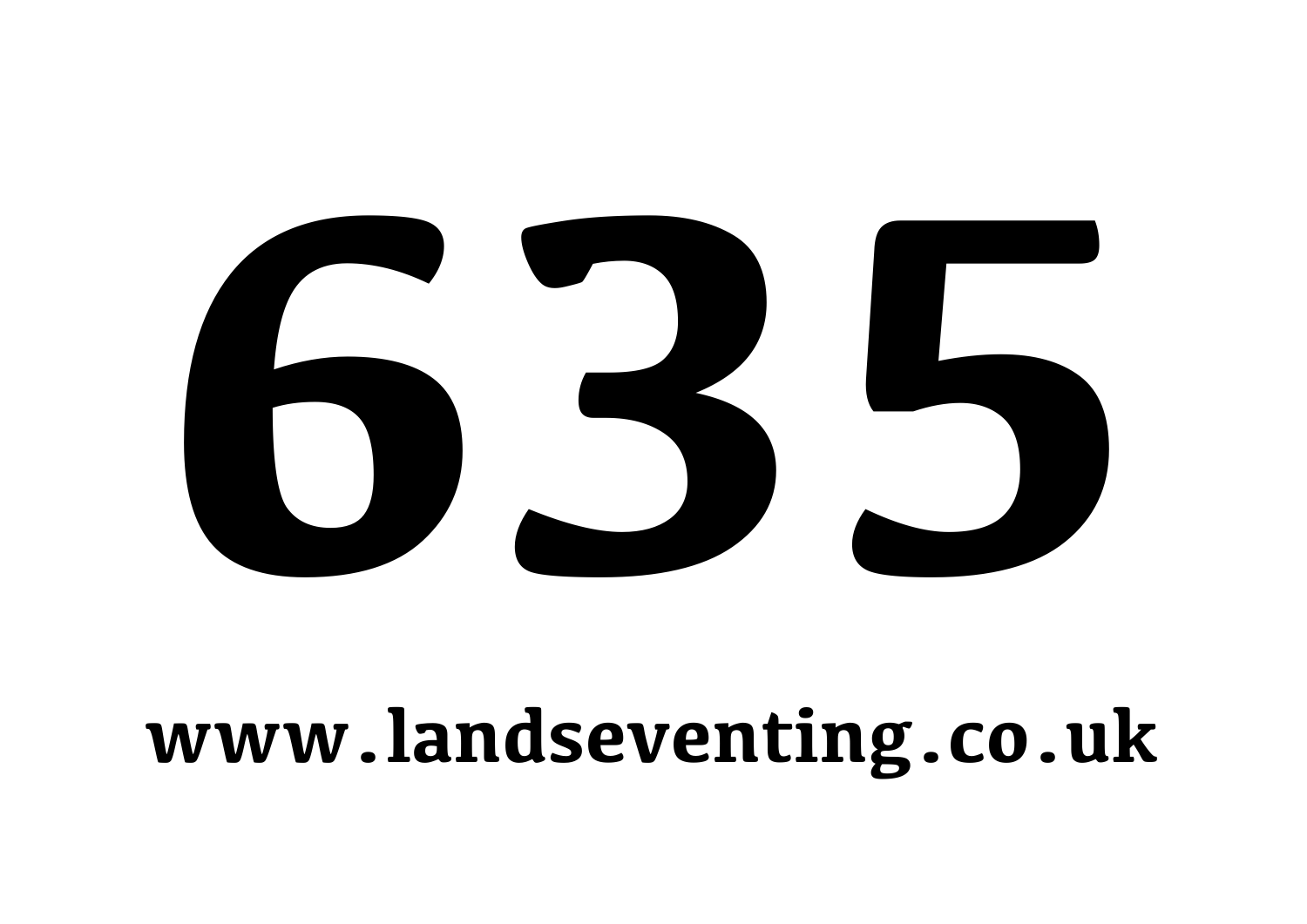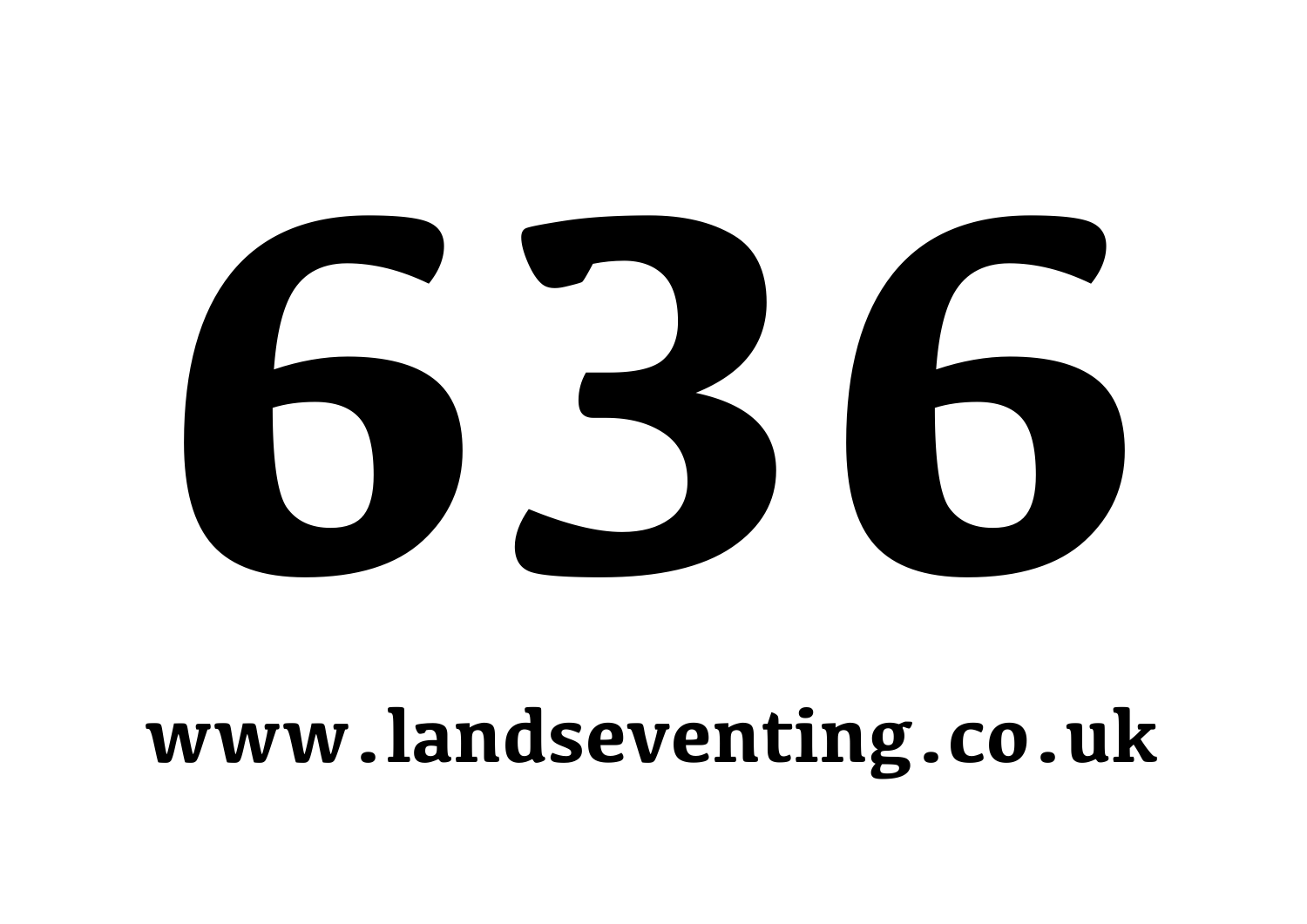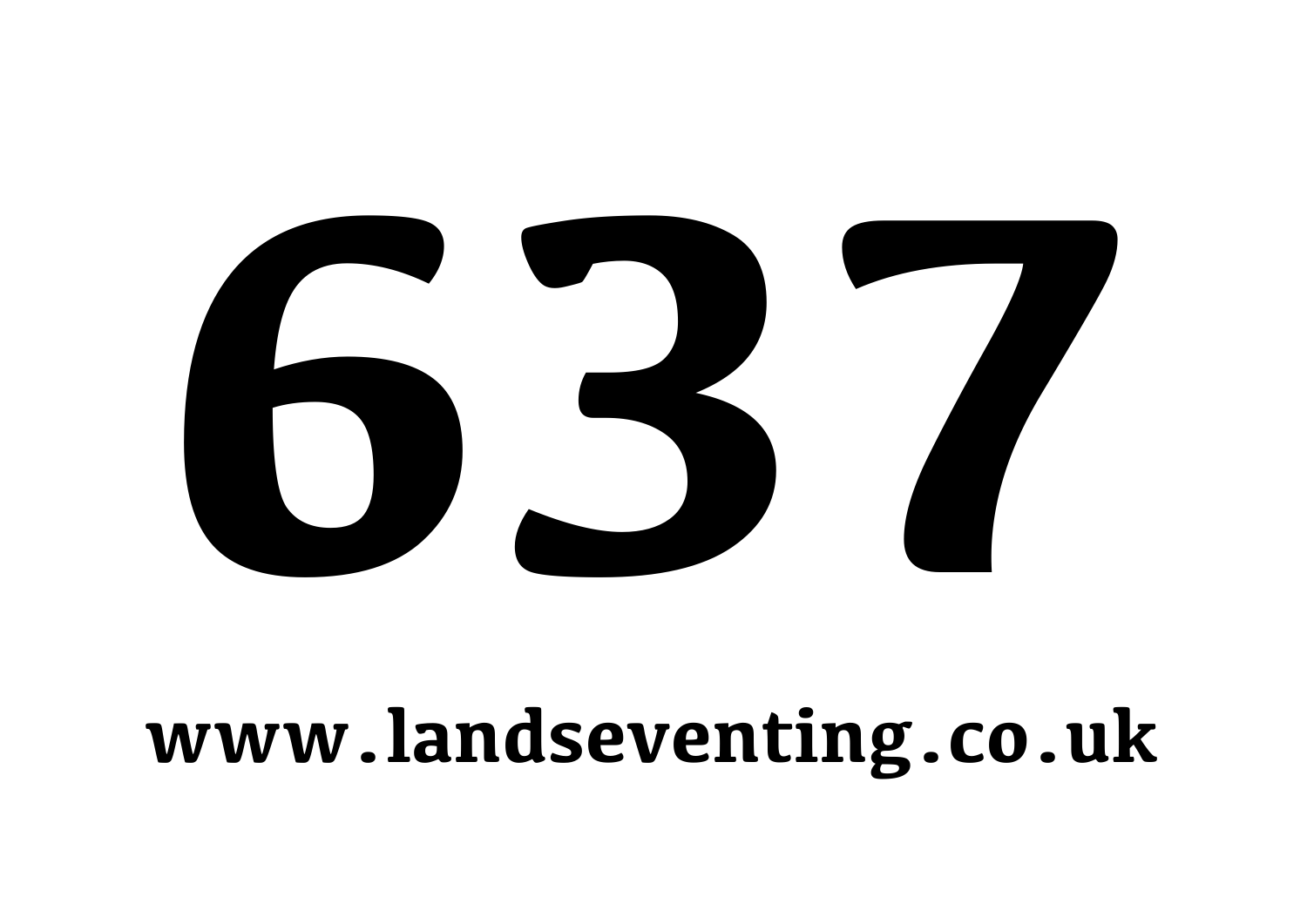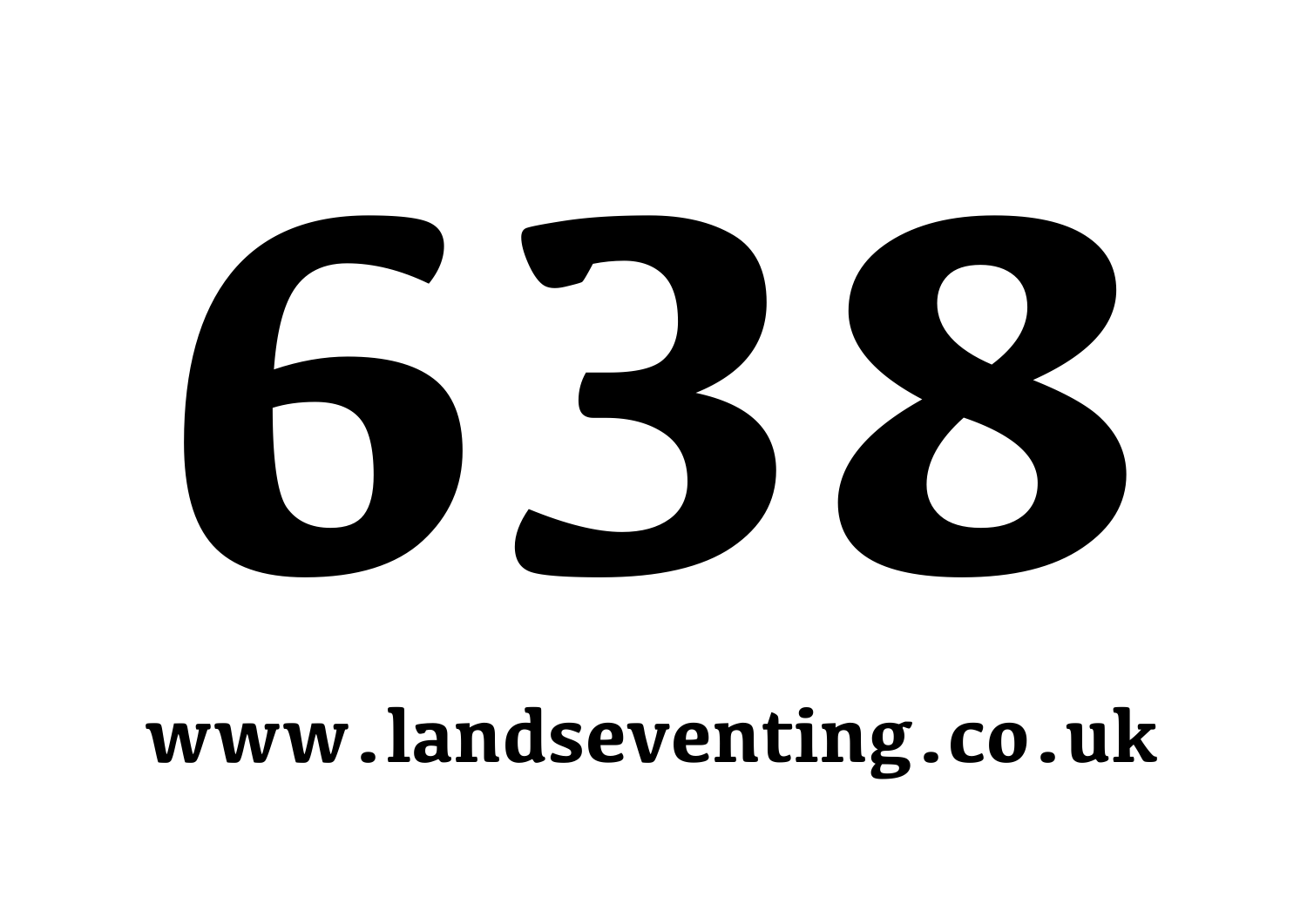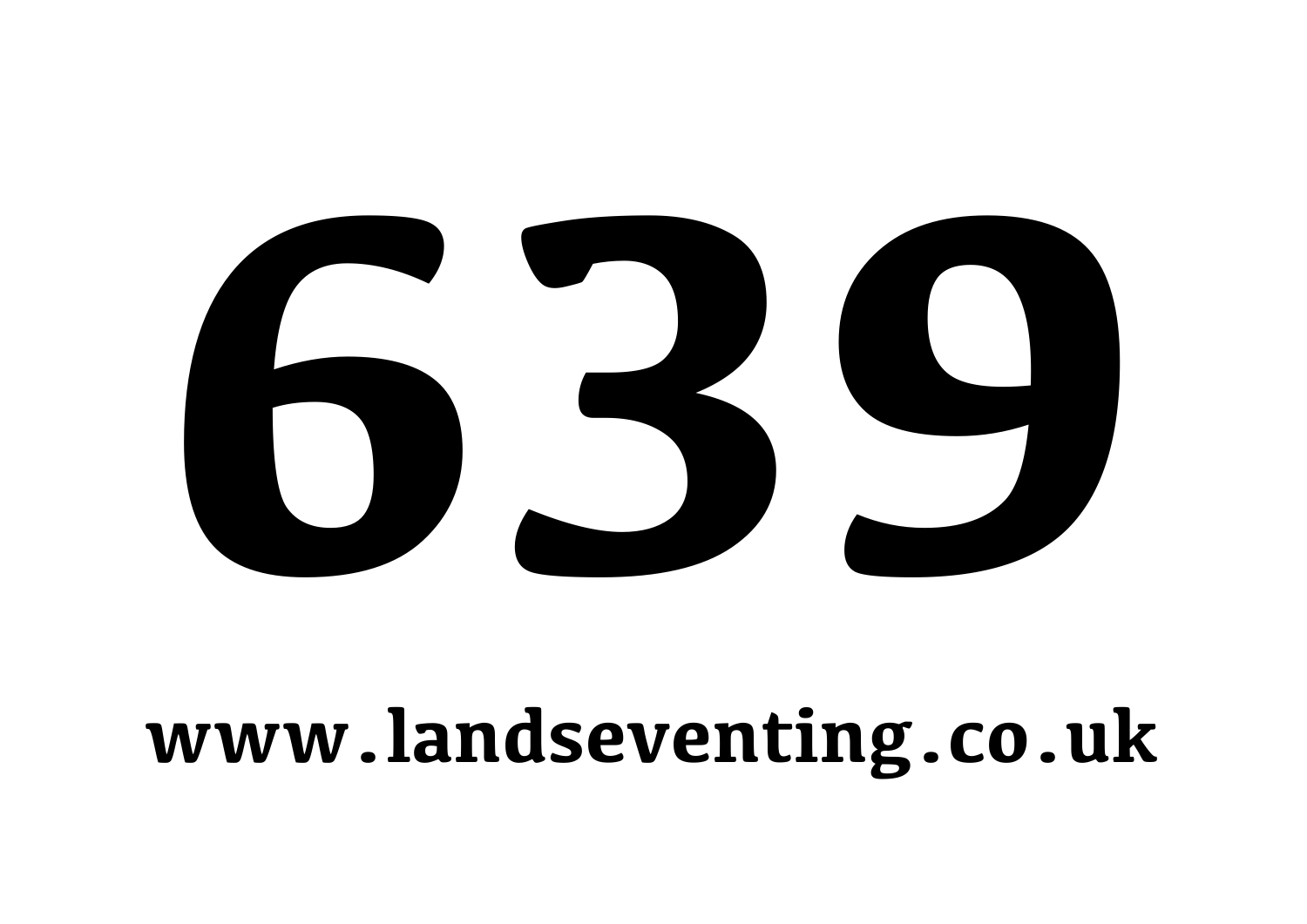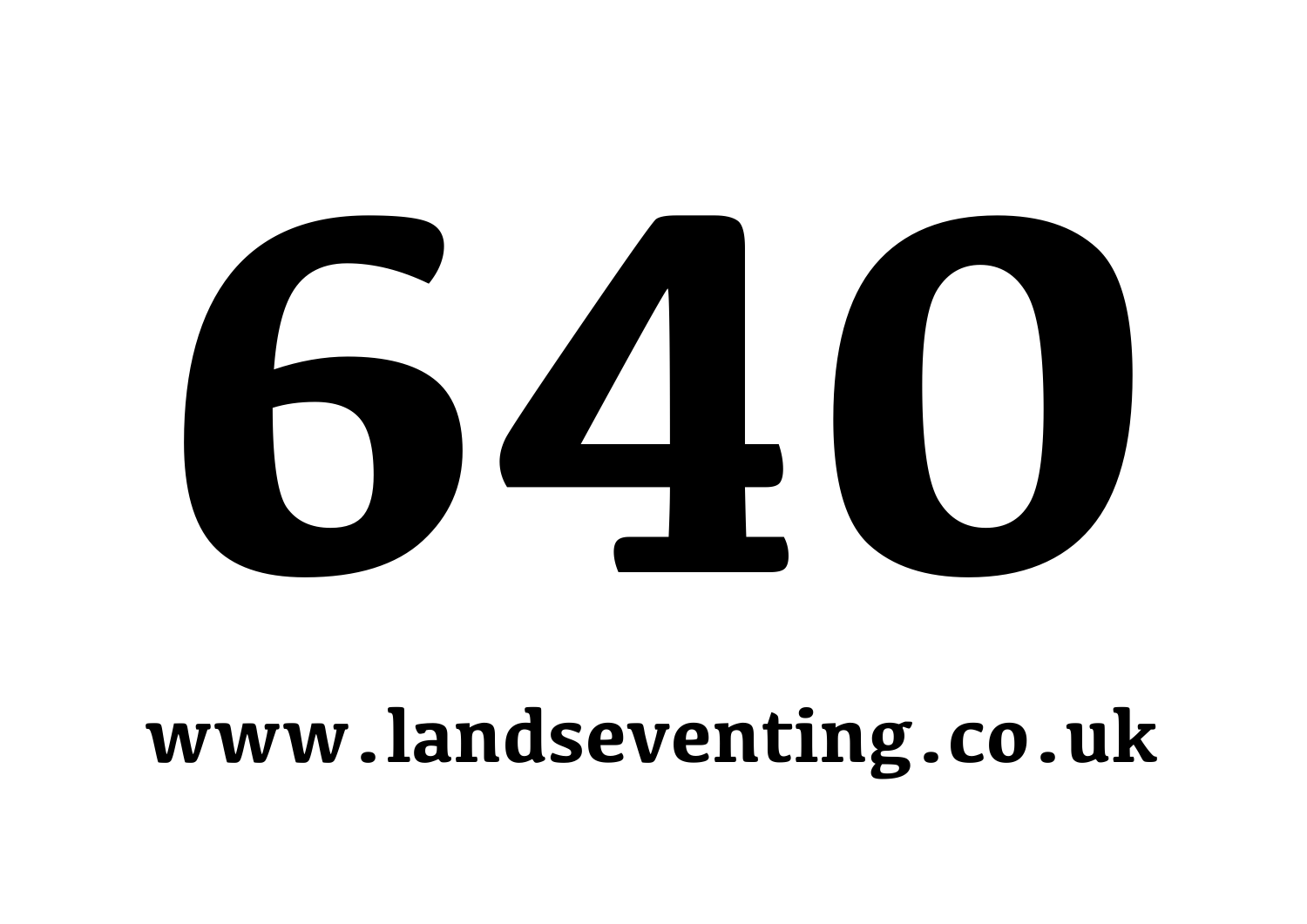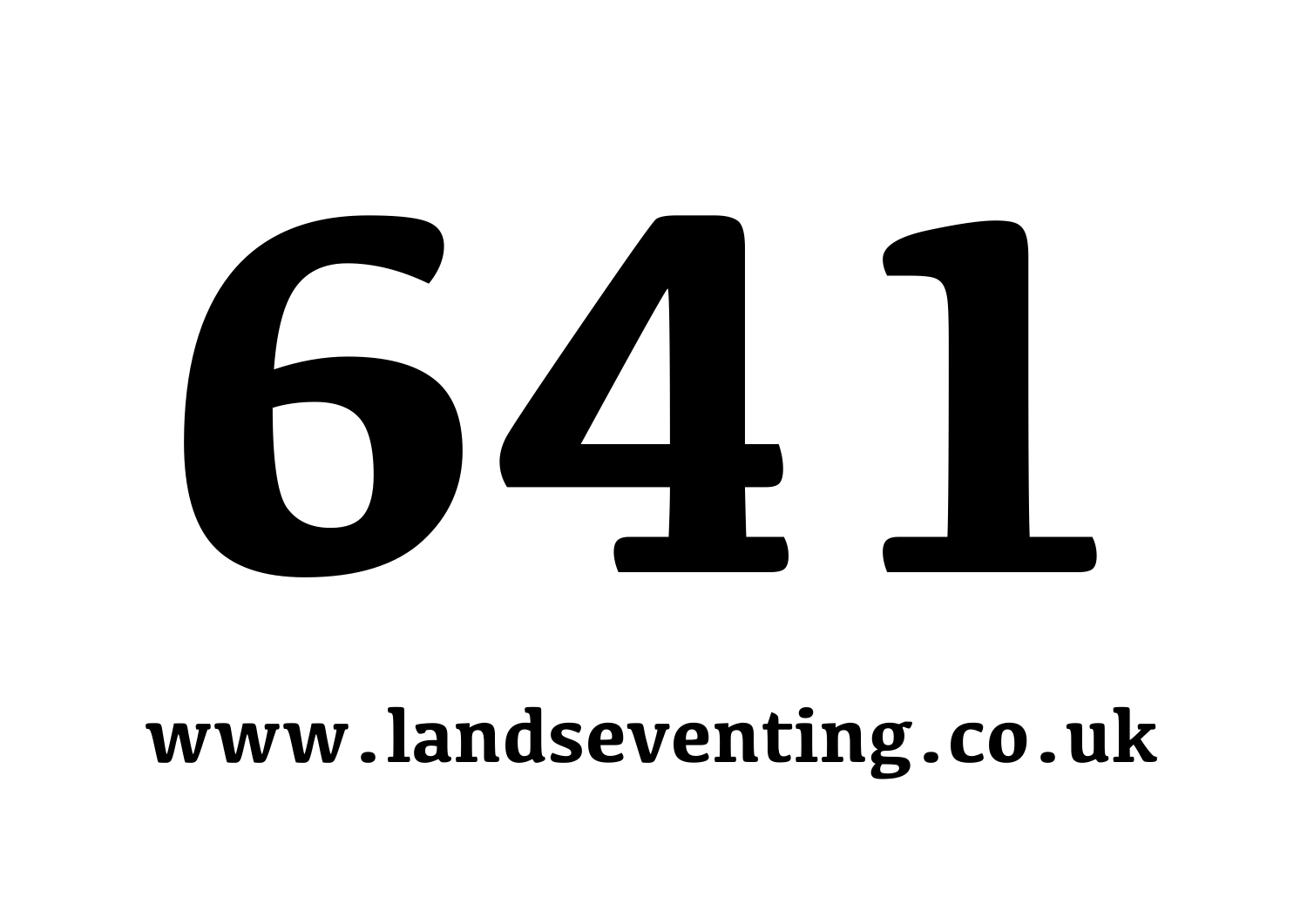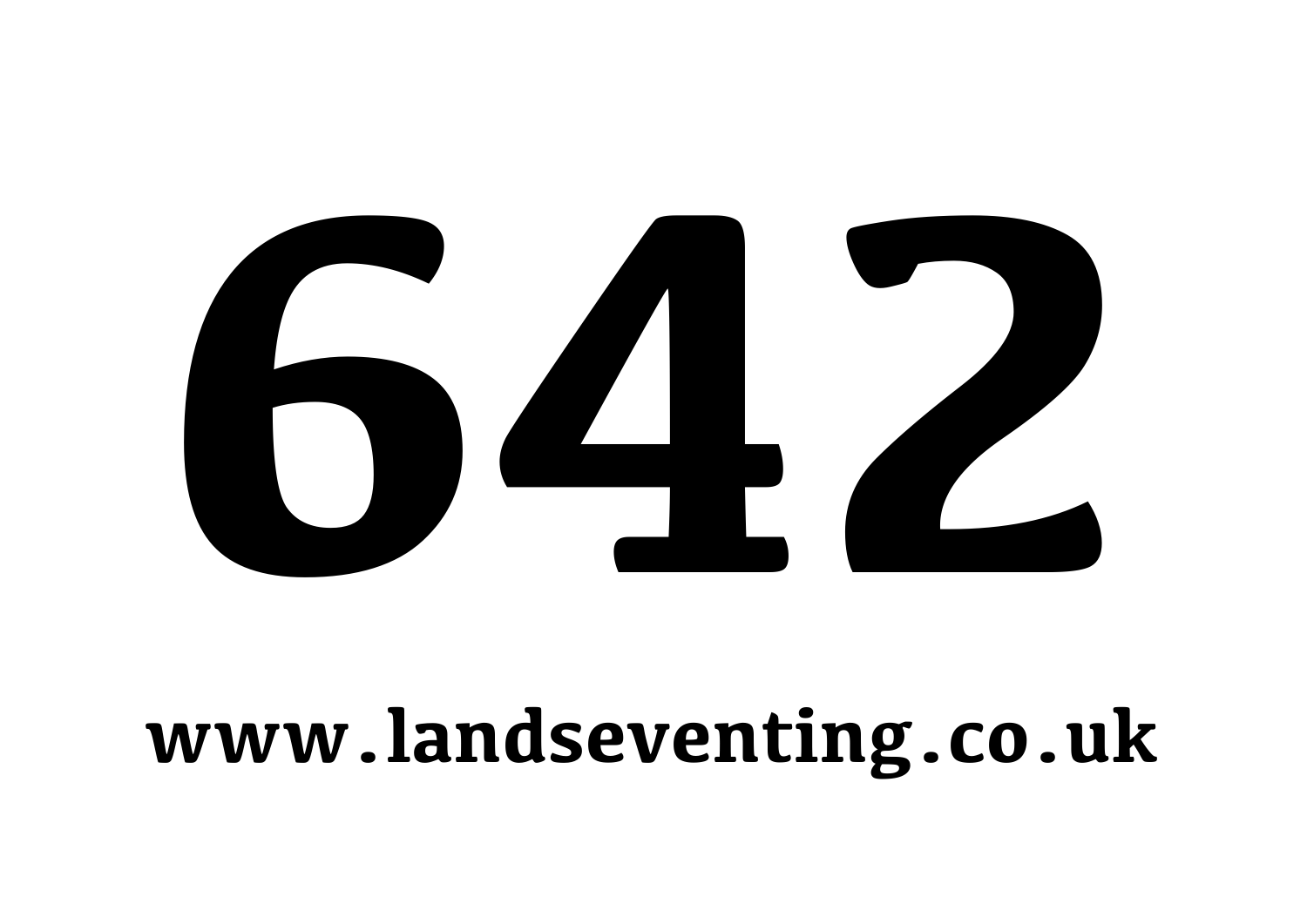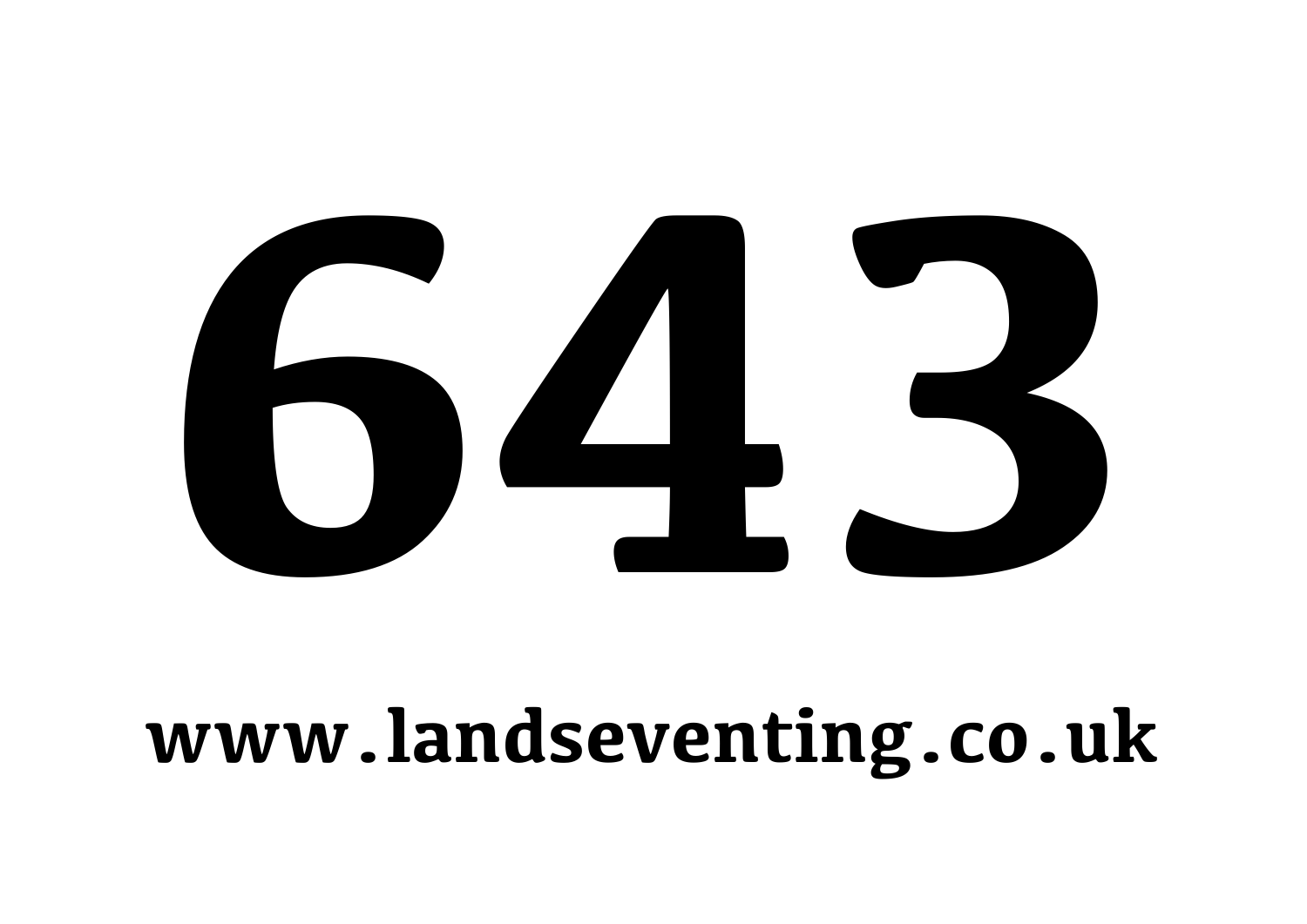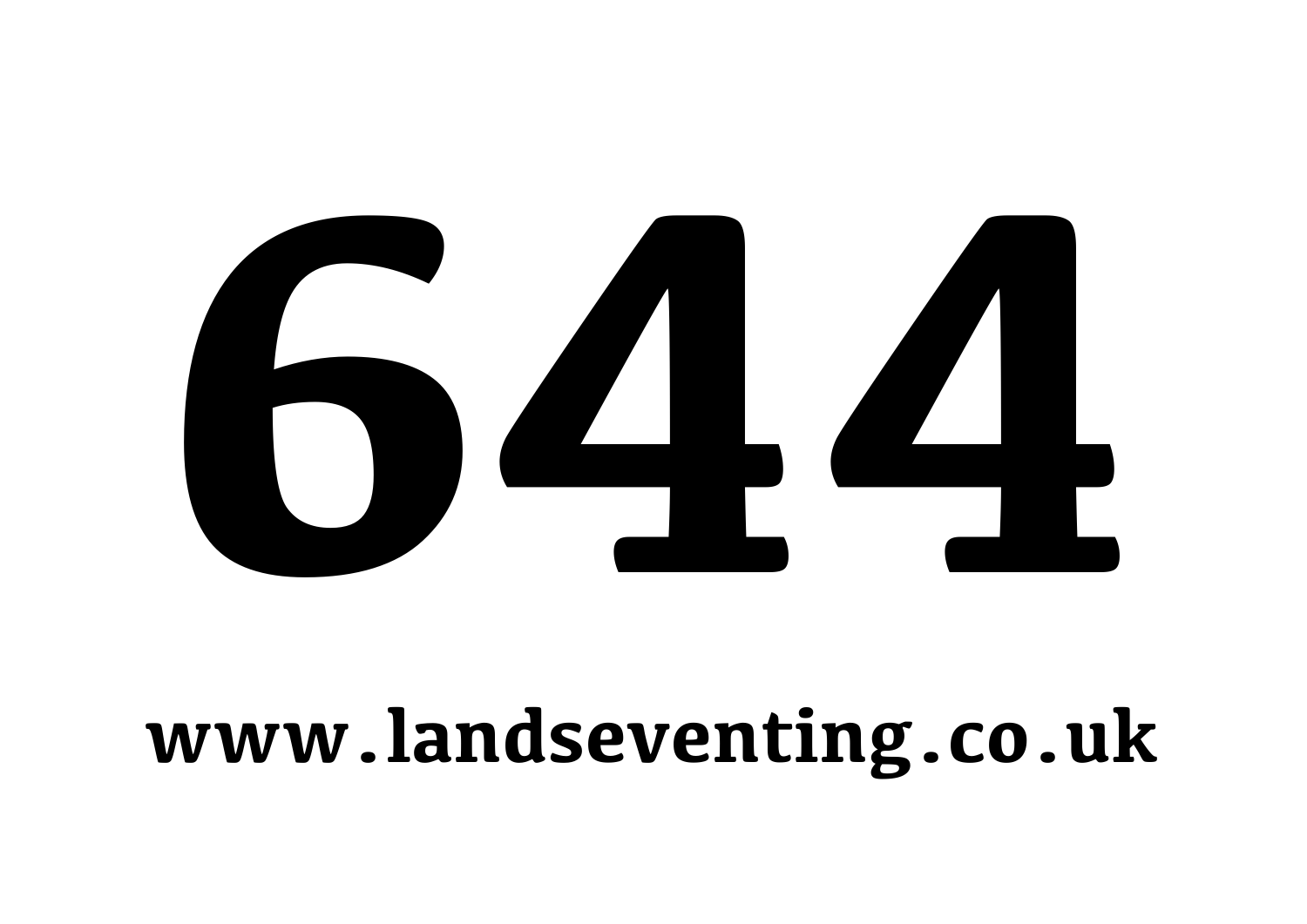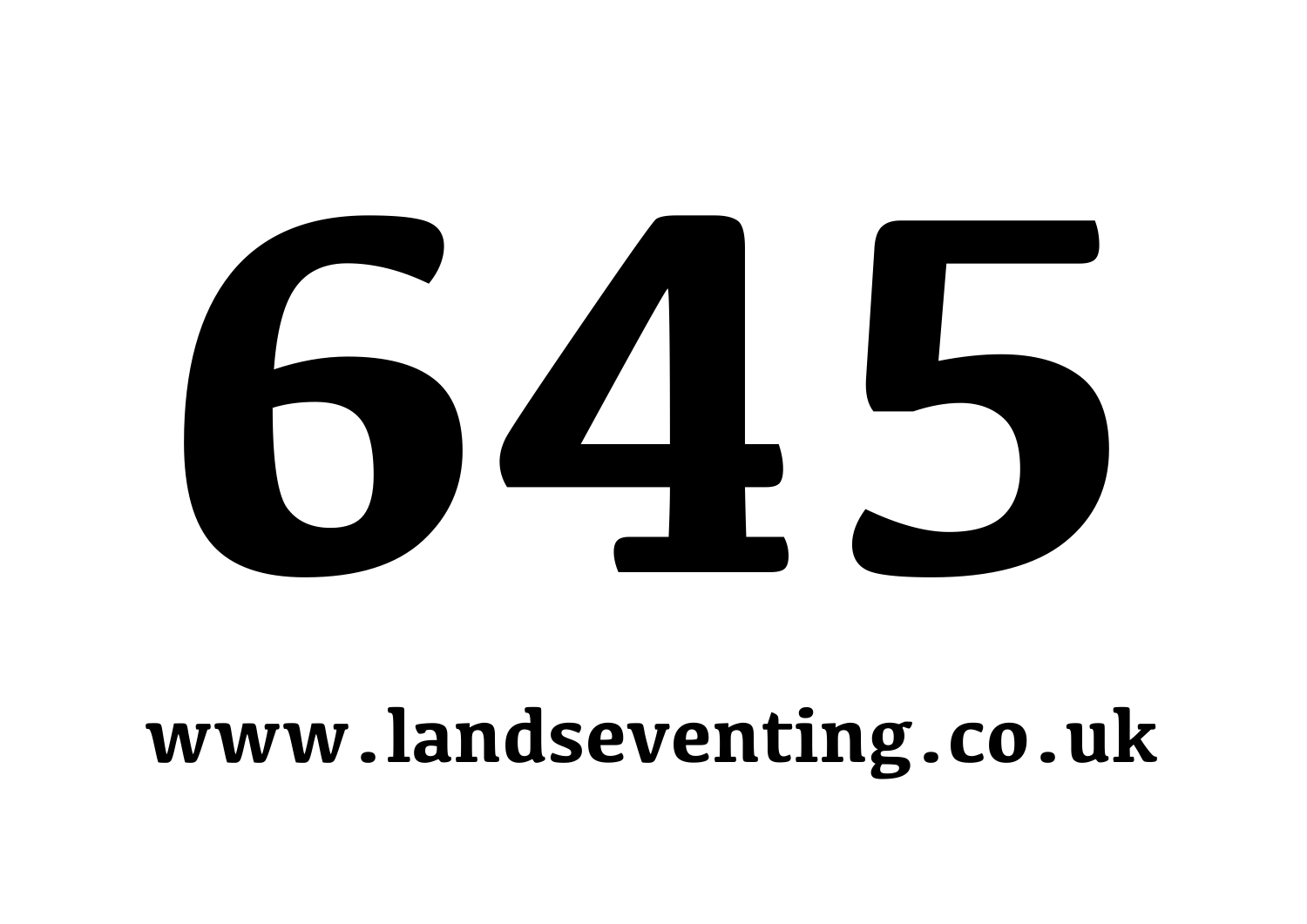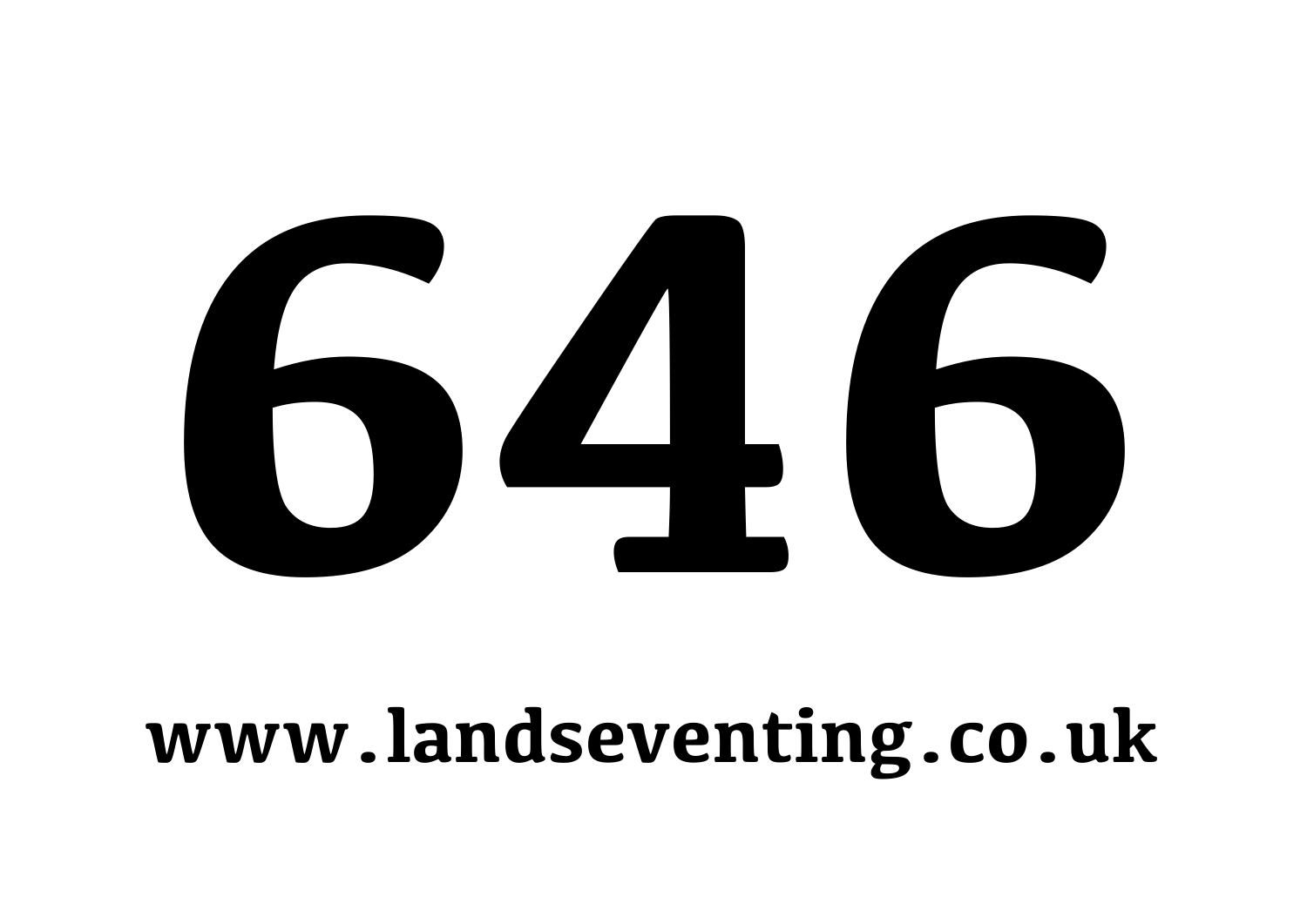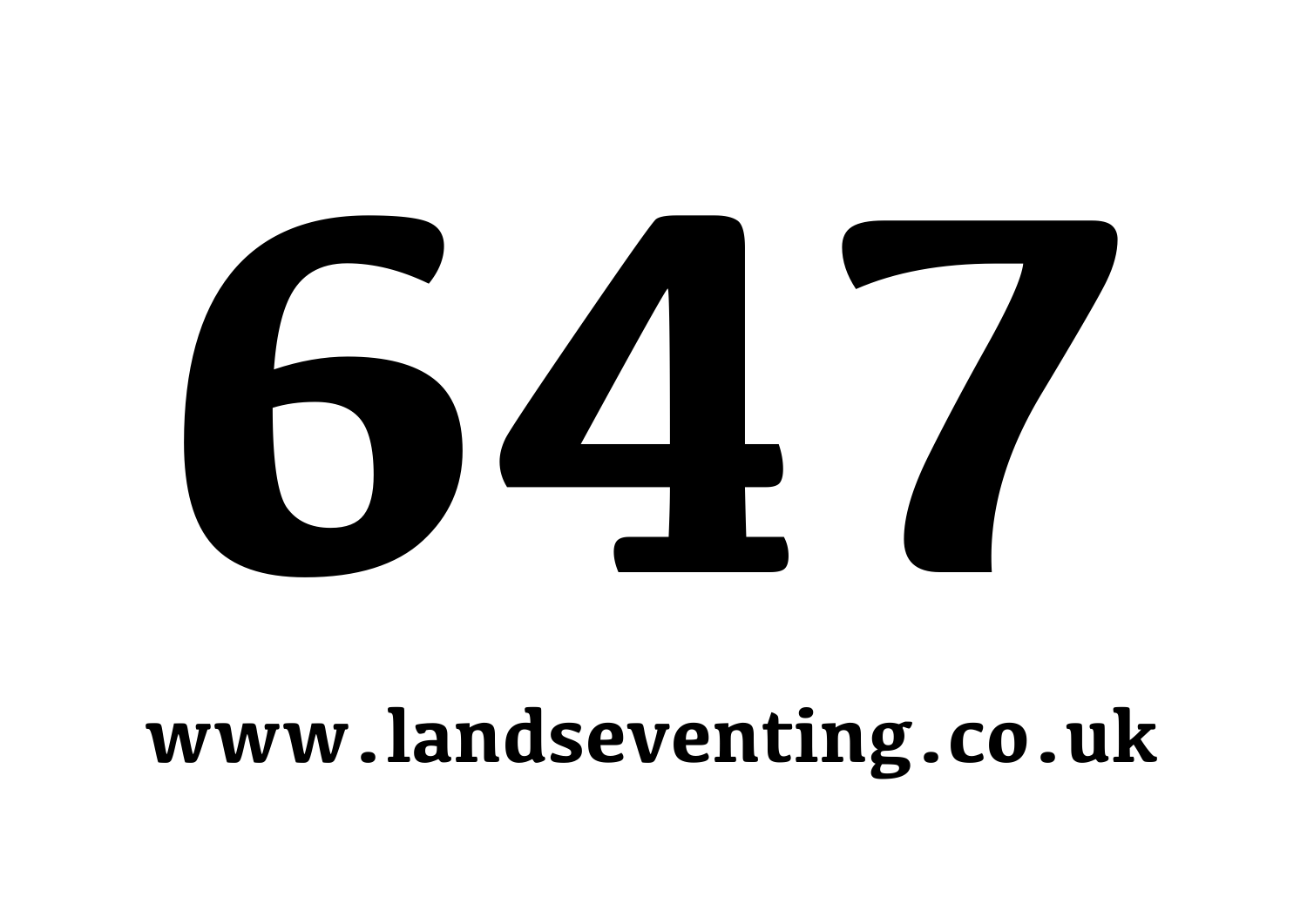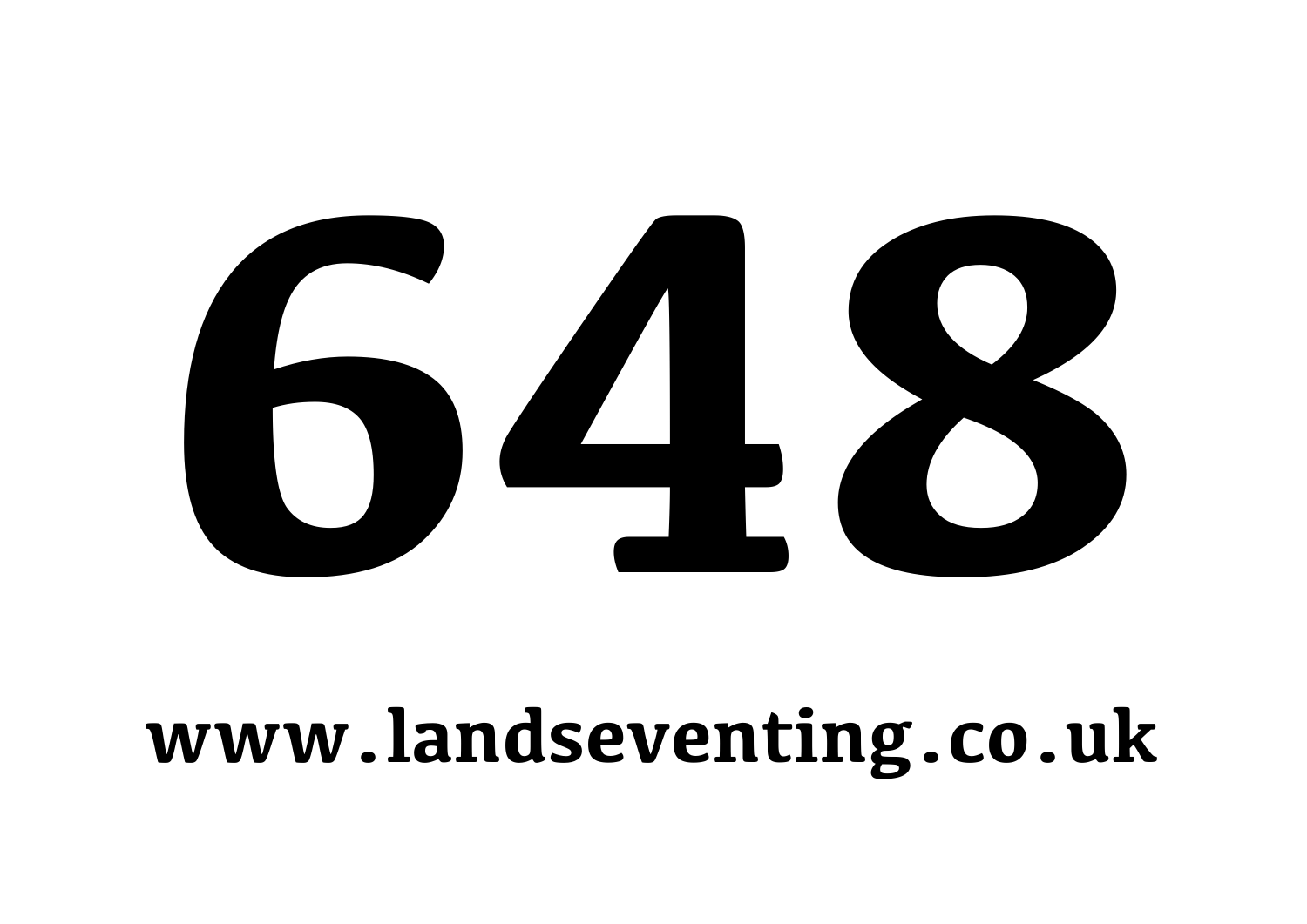

## **www.landseventing.co.uk**